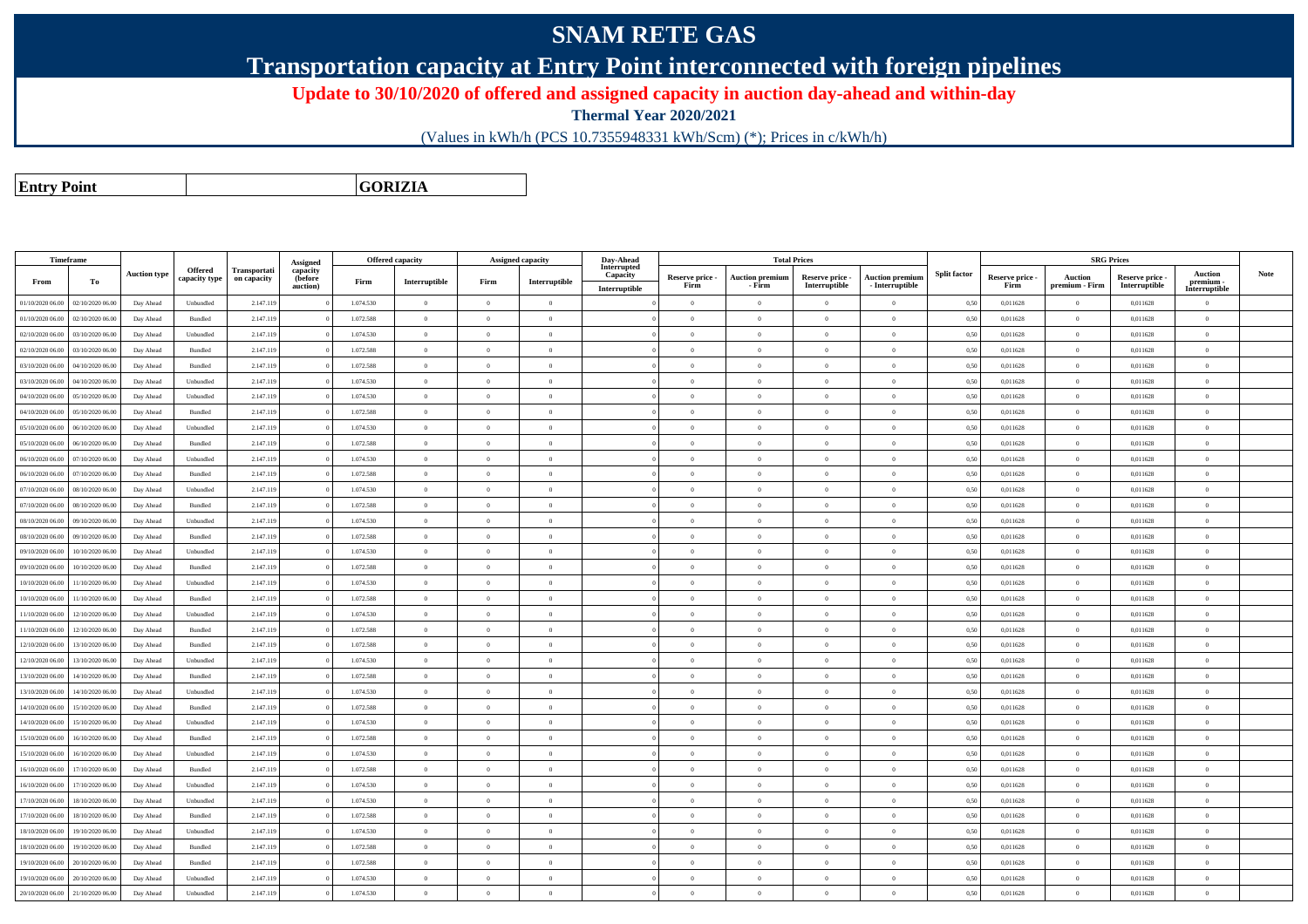| 20/10/2020 06:00 | 21/10/2020 06:00 | Day Ahead  | Bundled            | 2.147.119 |        | 1.072.588 | $\overline{0}$ | $\Omega$       |                | $\Omega$       | $\Omega$       | $\Omega$       | $\theta$       | 0.50 | 0,011628 | $\theta$       | 0,011628       | $\theta$       |  |
|------------------|------------------|------------|--------------------|-----------|--------|-----------|----------------|----------------|----------------|----------------|----------------|----------------|----------------|------|----------|----------------|----------------|----------------|--|
|                  |                  |            |                    |           |        |           |                |                |                |                |                |                |                |      |          |                |                |                |  |
| 21/10/2020 06.00 | 22/10/2020 06.00 | Day Ahead  | Unbundled          | 2.147.119 |        | 1.074.530 | $\overline{0}$ | $\theta$       | $\overline{0}$ | $\overline{0}$ | $\bf{0}$       | $\overline{0}$ | $\overline{0}$ | 0,50 | 0,011628 | $\theta$       | 0,011628       | $\overline{0}$ |  |
| 21/10/2020 06.00 | 22/10/2020 06.00 | Day Ahead  | Bundled            | 2.147.119 |        | 1.072.588 | $\overline{0}$ | $\overline{0}$ | $\overline{0}$ | $\bf{0}$       | $\bf{0}$       | $\bf{0}$       | $\bf{0}$       | 0,50 | 0,011628 | $\overline{0}$ | 0,011628       | $\overline{0}$ |  |
| 22/10/2020 06:00 | 23/10/2020 06:00 | Day Ahead  | Unbundled          | 2.147.119 |        | 1.074.530 | $\overline{0}$ | $\theta$       | $\overline{0}$ | $\overline{0}$ | $\bf{0}$       | $\overline{0}$ | $\overline{0}$ | 0.50 | 0.011628 | $\overline{0}$ | 0.011628       | $\overline{0}$ |  |
| 22/10/2020 06.00 | 23/10/2020 06.00 | Day Ahead  | Bundled            | 2.147.119 |        | 1.072.588 | $\overline{0}$ | $\theta$       | $\overline{0}$ | $\overline{0}$ | $\bf{0}$       | $\overline{0}$ | $\bf{0}$       | 0,50 | 0,011628 | $\,$ 0 $\,$    | 0,011628       | $\overline{0}$ |  |
| 23/10/2020 06.00 | 24/10/2020 06.00 | Day Ahead  | Unbundled          | 2.147.119 |        | 1.074.530 | $\overline{0}$ | $\bf{0}$       | $\overline{0}$ | $\bf{0}$       | $\overline{0}$ | $\overline{0}$ | $\mathbf{0}$   | 0,50 | 0,011628 | $\overline{0}$ | 0,011628       | $\bf{0}$       |  |
|                  |                  |            |                    |           |        |           |                |                |                |                | $\bf{0}$       |                |                |      |          | $\overline{0}$ |                | $\overline{0}$ |  |
| 23/10/2020 06:00 | 24/10/2020 06.00 | Day Ahead  | Bundled            | 2.147.119 |        | 1.072.588 | $\overline{0}$ | $\overline{0}$ | $\overline{0}$ | $\overline{0}$ |                | $\overline{0}$ | $\overline{0}$ | 0.50 | 0,011628 |                | 0,011628       |                |  |
| 24/10/2020 06.00 | 25/10/2020 06.00 | Day Ahead  | Bundled            | 2.147.119 |        | 1.072.588 | $\overline{0}$ | $\theta$       | $\overline{0}$ | $\overline{0}$ | $\bf{0}$       | $\overline{0}$ | $\bf{0}$       | 0,50 | 0,011628 | $\,$ 0 $\,$    | 0,011628       | $\overline{0}$ |  |
| 24/10/2020 06:00 | 25/10/2020 06.00 | Day Ahead  | Unbundled          | 2.147.119 |        | 988.646   | $\overline{0}$ | $\overline{0}$ | $\overline{0}$ | $\bf{0}$       | $\bf{0}$       | $\bf{0}$       | $\bf{0}$       | 0,50 | 0,011628 | $\overline{0}$ | 0,011628       | $\overline{0}$ |  |
| 25/10/2020 06:00 | 26/10/2020 06:00 | Day Ahead  | Unbundled          | 2.147.119 |        | 1.074.530 | $\overline{0}$ | $\overline{0}$ | $\overline{0}$ | $\overline{0}$ | $\overline{0}$ | $\overline{0}$ | $\overline{0}$ | 0.50 | 0,011628 | $\theta$       | 0,011628       | $\overline{0}$ |  |
| 25/10/2020 06.00 | 26/10/2020 06.00 | Day Ahead  | Bundled            | 2.147.119 |        | 1.072.588 | $\overline{0}$ | $\theta$       | $\overline{0}$ | $\overline{0}$ | $\bf{0}$       | $\overline{0}$ | $\bf{0}$       | 0,50 | 0,011628 | $\,$ 0 $\,$    | 0,011628       | $\overline{0}$ |  |
| 26/10/2020 06.00 | 27/10/2020 06.00 | Day Ahead  | Unbundled          | 2.147.119 |        | 1.074.530 | $\overline{0}$ | $\overline{0}$ | $\overline{0}$ | $\bf{0}$       | $\bf{0}$       | $\bf{0}$       | $\bf{0}$       | 0,50 | 0,011628 | $\overline{0}$ | 0,011628       | $\overline{0}$ |  |
| 26/10/2020 06:00 | 27/10/2020 06.00 | Day Ahead  | Bundled            | 2.147.119 |        | 1.072.588 | $\overline{0}$ | $\overline{0}$ | $\overline{0}$ | $\overline{0}$ | $\bf{0}$       | $\overline{0}$ | $\overline{0}$ | 0.50 | 0.011628 | $\theta$       | 0.011628       | $\overline{0}$ |  |
| 27/10/2020 06.00 | 28/10/2020 06.00 |            |                    | 2.147.119 |        | 1.072.588 | $\overline{0}$ | $\theta$       | $\overline{0}$ | $\overline{0}$ | $\bf{0}$       | $\overline{0}$ | $\overline{0}$ |      | 0,011628 | $\,$ 0 $\,$    |                | $\overline{0}$ |  |
|                  |                  | Day Ahead  | Bundled            |           |        |           |                |                |                |                |                |                |                | 0,50 |          |                | 0,011628       |                |  |
| 27/10/2020 06.00 | 28/10/2020 06.00 | Day Ahead  | Unbundled          | 2.147.119 |        | 1.074.530 | $\overline{0}$ | $\bf{0}$       | $\overline{0}$ | $\bf{0}$       | $\overline{0}$ | $\overline{0}$ | $\mathbf{0}$   | 0,50 | 0,011628 | $\overline{0}$ | 0,011628       | $\bf{0}$       |  |
| 28/10/2020 06:00 | 29/10/2020 06:00 | Day Ahead  | Bundled            | 2.147.119 |        | 1.072.588 | $\overline{0}$ | $\overline{0}$ | $\overline{0}$ | $\overline{0}$ | $\overline{0}$ | $\overline{0}$ | $\overline{0}$ | 0.50 | 0,011628 | $\overline{0}$ | 0,011628       | $\overline{0}$ |  |
| 28/10/2020 06.00 | 29/10/2020 06.00 | Day Ahead  | Unbundled          | 2.147.119 |        | 1.074.530 | $\overline{0}$ | $\theta$       | $\overline{0}$ | $\overline{0}$ | $\bf{0}$       | $\overline{0}$ | $\bf{0}$       | 0,50 | 0,011628 | $\theta$       | 0,011628       | $\overline{0}$ |  |
| 29/10/2020 06.00 | 30/10/2020 06.00 | Day Ahead  | Unbundled          | 2.147.119 |        | 1.074.530 | $\overline{0}$ | $\overline{0}$ | $\overline{0}$ | $\bf{0}$       | $\bf{0}$       | $\bf{0}$       | $\bf{0}$       | 0,50 | 0,011628 | $\bf{0}$       | 0,011628       | $\overline{0}$ |  |
| 29/10/2020 06.00 | 30/10/2020 06:00 | Day Ahead  | Bundled            | 2.147.119 |        | 1.072.588 | $\overline{0}$ | $\overline{0}$ | $\overline{0}$ | $\overline{0}$ | $\overline{0}$ | $\overline{0}$ | $\overline{0}$ | 0.50 | 0,011628 | $\overline{0}$ | 0,011628       | $\overline{0}$ |  |
| 30/10/2020 06.00 | 31/10/2020 06.00 | Day Ahead  | Unbundled          | 2.147.119 |        | 1.074.530 | $\overline{0}$ | $\theta$       | $\overline{0}$ | $\overline{0}$ | $\bf{0}$       | $\overline{0}$ | $\bf{0}$       | 0,50 | 0,011628 | $\,$ 0 $\,$    | 0,011628       | $\overline{0}$ |  |
| 30/10/2020 06.00 | 31/10/2020 06.00 | Day Ahead  | Bundled            | 2.147.119 |        | 1.072.588 | $\overline{0}$ | $\overline{0}$ | $\overline{0}$ | $\bf{0}$       | $\bf{0}$       | $\overline{0}$ | $\bf{0}$       | 0,50 | 0,011628 | $\bf{0}$       | 0,011628       | $\overline{0}$ |  |
| 31/10/2020 06.00 | 01/11/2020 06:00 |            | Bundled            |           |        | 1.072.588 | $\overline{0}$ | $\overline{0}$ |                |                | $\bf{0}$       | $\overline{0}$ |                | 0.50 | 0.011628 | $\overline{0}$ | 0.011628       | $\overline{0}$ |  |
|                  |                  | Day Ahead  |                    | 2.147.119 |        |           |                |                | $\overline{0}$ | $\overline{0}$ |                |                | $\overline{0}$ |      |          |                |                |                |  |
| 31/10/2020 06.00 | 01/11/2020 06.00 | Day Ahead  | Unbundled          | 2.147.119 |        | 1.074.530 | $\overline{0}$ | $\theta$       | $\overline{0}$ | $\overline{0}$ | $\bf{0}$       | $\overline{0}$ | $\bf{0}$       | 0,50 | 0,011628 | $\theta$       | 0,011628       | $\overline{0}$ |  |
| 01/10/2020 06.00 | 02/10/2020 06.00 | Within Day | Unbundled          | 2.147.119 |        | 1.074.530 | $\overline{0}$ | $\bf{0}$       | $\overline{0}$ | $\overline{0}$ | $\overline{0}$ | $\overline{0}$ | $\mathbf{0}$   | 0,50 | 1,162754 | $\bf{0}$       | $\overline{0}$ | $\bf{0}$       |  |
| 01/10/2020 06:00 | 02/10/2020 06:00 | Within Dav | Bundled            | 2.147.119 |        | 1.072.588 | $\overline{0}$ | $\overline{0}$ | $\overline{0}$ | $\overline{0}$ | $\overline{0}$ | $\overline{0}$ | $\overline{0}$ | 0.50 | 1,162754 | $\overline{0}$ | $\overline{0}$ | $\overline{0}$ |  |
| 01/10/2020 07.00 | 02/10/2020 06.00 | Within Day | Unbundled          | 2.147.119 |        | 1.074.530 | $\overline{0}$ | $\theta$       | $\overline{0}$ | $\overline{0}$ | $\bf{0}$       | $\overline{0}$ | $\bf{0}$       | 0,50 | 1,114306 | $\theta$       | $\theta$       | $\overline{0}$ |  |
| 01/10/2020 07.00 | 02/10/2020 06.00 | Within Day | Bundled            | 2.147.119 |        | 1.072.588 | $\overline{0}$ | $\overline{0}$ | $\overline{0}$ | $\overline{0}$ | $\bf{0}$       | $\overline{0}$ | $\bf{0}$       | 0,50 | 1,114306 | $\,0\,$        | $\overline{0}$ | $\overline{0}$ |  |
| 01/10/2020 08:00 | 02/10/2020 06.00 | Within Day | Unbundled          | 2.147.119 |        | 1.074.530 | $\overline{0}$ | $\overline{0}$ | $\overline{0}$ | $\overline{0}$ | $\overline{0}$ | $\overline{0}$ | $\overline{0}$ | 0.50 | 1,065858 | $\theta$       | $\overline{0}$ | $\overline{0}$ |  |
| 01/10/2020 08:00 | 02/10/2020 06.00 | Within Day | Bundled            | 2.147.119 |        | 1.072.588 | $\overline{0}$ | $\theta$       | $\overline{0}$ | $\overline{0}$ | $\bf{0}$       | $\overline{0}$ | $\bf{0}$       | 0,50 | 1,065858 | $\theta$       | $\theta$       | $\overline{0}$ |  |
|                  |                  |            |                    |           |        |           |                |                |                |                |                |                |                |      |          |                |                |                |  |
| 01/10/2020 09.00 | 02/10/2020 06.00 | Within Day | Bundled            | 2.147.119 |        | 1.072.588 | $\overline{0}$ | $\overline{0}$ | $\overline{0}$ | $\bf{0}$       | $\bf{0}$       | $\bf{0}$       | $\bf{0}$       | 0,50 | 1,017410 | $\bf{0}$       | $\overline{0}$ | $\overline{0}$ |  |
| 01/10/2020 09:00 | 02/10/2020 06.00 | Within Day | Unbundled          | 2.147.119 |        | 1.074.530 | $\overline{0}$ | $\Omega$       | $\Omega$       | $\Omega$       | $\Omega$       | $\Omega$       | $\overline{0}$ | 0,50 | 1,017410 | $\,0\,$        | $\theta$       | $\theta$       |  |
| 01/10/2020 10:00 | 02/10/2020 06.00 | Within Day | Unbundled          | 2.147.119 |        | 1.074.530 | $\overline{0}$ | $\theta$       | $\overline{0}$ | $\overline{0}$ | $\bf{0}$       | $\overline{0}$ | $\bf{0}$       | 0,50 | 0,968962 | $\theta$       | $\theta$       | $\overline{0}$ |  |
| 01/10/2020 10.00 | 02/10/2020 06.00 | Within Day | Bundled            | 2.147.119 |        | 1.072.588 | $\overline{0}$ | $\overline{0}$ | $\overline{0}$ | $\bf{0}$       | $\bf{0}$       | $\overline{0}$ | $\mathbf{0}$   | 0,50 | 0,968962 | $\bf{0}$       | $\overline{0}$ | $\bf{0}$       |  |
| 01/10/2020 11:00 | 02/10/2020 06.00 | Within Day | Unbundled          | 2.147.119 |        | 1.074.530 | $\overline{0}$ | $\Omega$       | $\Omega$       | $\Omega$       | $\bf{0}$       | $\overline{0}$ | $\overline{0}$ | 0.50 | 0,920514 | $\theta$       | $\theta$       | $\theta$       |  |
| 01/10/2020 11:00 | 02/10/2020 06.00 | Within Day | Bundled            | 2.147.119 |        | 1.072.588 | $\overline{0}$ | $\theta$       | $\overline{0}$ | $\overline{0}$ | $\bf{0}$       | $\overline{0}$ | $\bf{0}$       | 0,50 | 0,920514 | $\theta$       | $\theta$       | $\overline{0}$ |  |
| 01/10/2020 12.00 | 02/10/2020 06.00 | Within Day | Unbundled          | 2.147.119 |        | 1.074.530 | $\overline{0}$ | $\overline{0}$ | $\overline{0}$ | $\bf{0}$       | $\bf{0}$       | $\bf{0}$       | $\bf{0}$       | 0,50 | 0,872065 | $\,0\,$        | $\overline{0}$ | $\overline{0}$ |  |
| 01/10/2020 12:00 | 02/10/2020 06:00 | Within Day | Bundled            | 2.147.119 |        | 1.072.588 | $\overline{0}$ | $\Omega$       | $\Omega$       | $\Omega$       | $\Omega$       | $\theta$       | $\overline{0}$ | 0.50 | 0,872065 | $\theta$       | $\theta$       | $\theta$       |  |
| 01/10/2020 13:00 | 02/10/2020 06.00 |            |                    | 2.147.119 |        | 1.074.530 | $\overline{0}$ | $\theta$       | $\overline{0}$ | $\overline{0}$ | $\bf{0}$       | $\overline{0}$ |                |      | 0,823617 | $\,$ 0 $\,$    | $\theta$       | $\overline{0}$ |  |
|                  |                  | Within Day | Unbundled          |           |        |           |                |                |                |                |                |                | $\bf{0}$       | 0,50 |          |                |                |                |  |
| 01/10/2020 13.00 | 02/10/2020 06.00 | Within Day | Bundled            | 2.147.119 |        | 1.072.588 | $\overline{0}$ | $\overline{0}$ | $\overline{0}$ | $\bf{0}$       | $\bf{0}$       | $\bf{0}$       | $\bf{0}$       | 0,50 | 0,823617 | $\bf{0}$       | $\overline{0}$ | $\overline{0}$ |  |
| 01/10/2020 14:00 | 02/10/2020 06.00 | Within Day | Unbundled          | 2.147.119 |        | 1.074.530 | $\overline{0}$ | $\Omega$       | $\Omega$       | $\Omega$       | $\Omega$       | $\overline{0}$ | $\overline{0}$ | 0.50 | 0,775169 | $\,0\,$        | $\theta$       | $\theta$       |  |
| 01/10/2020 14:00 | 02/10/2020 06.00 | Within Day | Bundled            | 2.147.119 |        | 1.072.588 | $\overline{0}$ | $\theta$       | $\overline{0}$ | $\overline{0}$ | $\bf{0}$       | $\overline{0}$ | $\bf{0}$       | 0,50 | 0,775169 | $\,$ 0 $\,$    | $\overline{0}$ | $\overline{0}$ |  |
| 01/10/2020 15:00 | 02/10/2020 06.00 | Within Day | Bundled            | 2.147.119 |        | 1.072.588 | $\overline{0}$ | $\overline{0}$ | $\overline{0}$ | $\bf{0}$       | $\bf{0}$       | $\bf{0}$       | $\mathbf{0}$   | 0,50 | 0,726721 | $\overline{0}$ | $\overline{0}$ | $\bf{0}$       |  |
| 01/10/2020 15:00 | 02/10/2020 06:00 | Within Day | Unbundled          | 2.147.119 |        | 1.074.530 | $\overline{0}$ | $\Omega$       | $\Omega$       | $\Omega$       | $\Omega$       | $\Omega$       | $\overline{0}$ | 0.50 | 0,726721 | $\theta$       | $\theta$       | $\theta$       |  |
| 01/10/2020 16.00 | 02/10/2020 06.00 | Within Day | Unbundled          | 2.147.119 |        | 1.074.530 | $\overline{0}$ | $\,$ 0 $\,$    | $\overline{0}$ | $\overline{0}$ | $\,$ 0         | $\bf{0}$       | $\bf{0}$       | 0,50 | 0,678273 | $\,0\,$        | $\overline{0}$ | $\overline{0}$ |  |
| 01/10/2020 16:00 | 02/10/2020 06:00 | Within Day | $\mathbf B$ undled | 2.147.119 |        | 1.072.588 | $\bf{0}$       | 12.000         |                | 1,446551       | $\bf{0}$       |                |                | 0,50 | 0,678273 | $\bf{0}$       | $\overline{0}$ |                |  |
| 01/10/2020 17.00 | 02/10/2020 06:00 |            |                    | 2.147.119 |        | 1.074.530 | $\overline{0}$ | $\overline{0}$ | $\Omega$       | $\Omega$       | $\theta$       | $\overline{0}$ | $\overline{0}$ | 0.50 |          | $\theta$       | $\theta$       | $\theta$       |  |
|                  |                  | Within Day | Unbundled          |           | 12.000 |           |                |                |                |                |                |                |                |      | 0,629825 |                |                |                |  |
| 01/10/2020 17.00 | 02/10/2020 06.00 | Within Day | Bundled            | 2.147.119 | 12.000 | 1.060.588 | $\overline{0}$ | $\,$ 0         | $\overline{0}$ | $\bf{0}$       | $\,$ 0 $\,$    | $\overline{0}$ | $\mathbf{0}$   | 0,50 | 0,629825 | $\,$ 0 $\,$    | $\,$ 0 $\,$    | $\,$ 0         |  |
| 01/10/2020 18.00 | 02/10/2020 06.00 | Within Day | Unbundled          | 2.147.119 | 12.000 | 1.074.530 | $\overline{0}$ | $\overline{0}$ | $\overline{0}$ | $\overline{0}$ | $\overline{0}$ | $\overline{0}$ | $\mathbf{0}$   | 0,50 | 0,581377 | $\overline{0}$ | $\bf{0}$       | $\bf{0}$       |  |
| 01/10/2020 18:00 | 02/10/2020 06.00 | Within Day | Bundled            | 2.147.119 | 12.000 | 1.060.588 | $\overline{0}$ | $\overline{0}$ | $\overline{0}$ | $\Omega$       | $\overline{0}$ | $\overline{0}$ | $\overline{0}$ | 0,50 | 0,581377 | $\overline{0}$ | $\theta$       | $\overline{0}$ |  |
| 01/10/2020 19:00 | 02/10/2020 06.00 | Within Day | Unbundled          | 2.147.119 | 12.000 | 1.074.530 | $\overline{0}$ | $\,$ 0         | $\overline{0}$ | $\overline{0}$ | $\,$ 0 $\,$    | $\overline{0}$ | $\mathbf{0}$   | 0,50 | 0,532929 | $\,$ 0 $\,$    | $\overline{0}$ | $\overline{0}$ |  |
| 01/10/2020 19:00 | 02/10/2020 06.00 | Within Day | Bundled            | 2.147.119 | 12.000 | 1.060.588 | $\overline{0}$ | $\overline{0}$ | $\overline{0}$ | $\overline{0}$ | $\overline{0}$ | $\overline{0}$ | $\mathbf{0}$   | 0,50 | 0,532929 | $\overline{0}$ | $\overline{0}$ | $\bf{0}$       |  |
| 01/10/2020 20.00 | 02/10/2020 06.00 | Within Day | Unbundled          | 2.147.119 | 12.000 | 1.074.530 | $\overline{0}$ | $\overline{0}$ | $\overline{0}$ | $\overline{0}$ | $\overline{0}$ | $\overline{0}$ | $\bf{0}$       | 0.50 | 0.484481 | $\overline{0}$ | $\theta$       | $\overline{0}$ |  |
| 01/10/2020 20:00 | 02/10/2020 06.00 | Within Day | Bundled            | 2.147.119 | 12.000 | 1.060.588 | $\overline{0}$ | $\,$ 0         | $\overline{0}$ | $\bf{0}$       | $\bf{0}$       | $\bf{0}$       | $\bf{0}$       | 0,50 | 0,484481 | $\,$ 0 $\,$    | $\overline{0}$ | $\overline{0}$ |  |
| 01/10/2020 21:00 | 02/10/2020 06.00 | Within Day | Bundled            | 2.147.119 | 12.000 | 1.060.588 | $\overline{0}$ | $\bf{0}$       | $\overline{0}$ | $\overline{0}$ | $\overline{0}$ | $\bf{0}$       | $\mathbf{0}$   | 0,50 | 0,436033 | $\overline{0}$ | $\overline{0}$ | $\bf{0}$       |  |
|                  |                  |            |                    |           |        |           |                |                |                |                |                |                |                |      |          |                |                |                |  |
| 01/10/2020 21:00 | 02/10/2020 06.00 | Within Day | Unbundled          | 2.147.119 | 12.000 | 1.074.530 | $\overline{0}$ | $\overline{0}$ | $\overline{0}$ | $\Omega$       | $\overline{0}$ | $\overline{0}$ | $\bf{0}$       | 0.50 | 0.436033 | $\overline{0}$ | $\theta$       | $\overline{0}$ |  |
| 01/10/2020 22.00 | 02/10/2020 06.00 | Within Day | Unbundled          | 2.147.119 | 12.000 | 1.074.530 | $\overline{0}$ | $1.000\,$      | $\overline{0}$ | $\overline{0}$ | $\bf{0}$       | $\bf{0}$       | $\mathbf{0}$   | 0,50 | 0,387585 | $\,$ 0 $\,$    | $\,$ 0 $\,$    | $\bf{0}$       |  |
| 01/10/2020 22.00 | 02/10/2020 06.00 | Within Day | Bundled            | 2.147.119 | 12.000 | 1.060.588 | $\overline{0}$ | $\overline{0}$ | $\overline{0}$ | $\overline{0}$ | $\overline{0}$ | $\bf{0}$       | $\mathbf{0}$   | 0,50 | 0,387585 | $\overline{0}$ | $\bf{0}$       | $\overline{0}$ |  |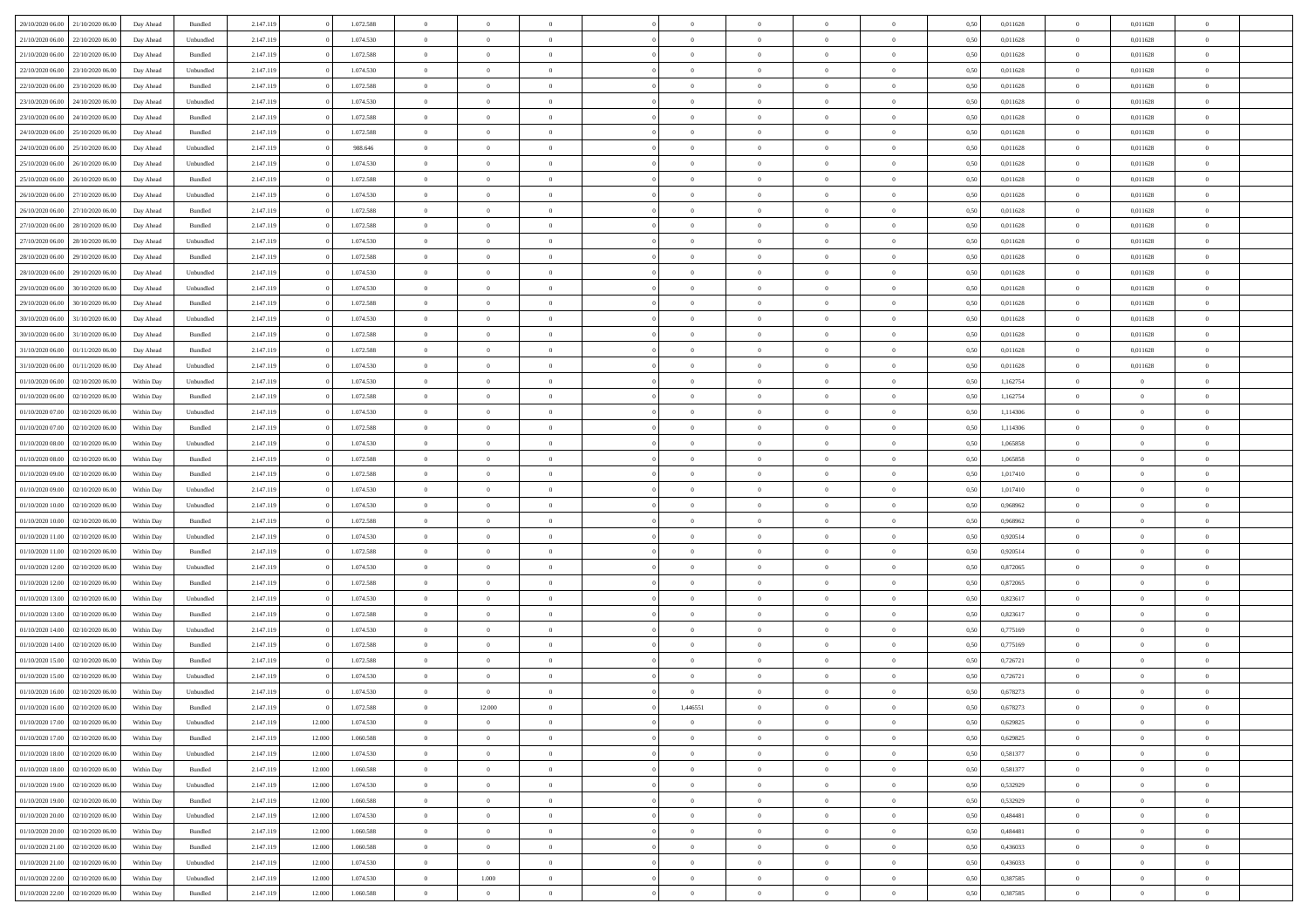| 01/10/2020 23.00                  | 02/10/2020 06:00 | Within Day | Unbundled | 2.147.119 | 13.000 | 1.073.530 | $\overline{0}$ | $\theta$       |                | $\overline{0}$ | $\bf{0}$       | $\overline{0}$ | $\theta$       | 0,50 | 0,339137 | $\theta$       | $\theta$       | $\overline{0}$           |  |
|-----------------------------------|------------------|------------|-----------|-----------|--------|-----------|----------------|----------------|----------------|----------------|----------------|----------------|----------------|------|----------|----------------|----------------|--------------------------|--|
| 01/10/2020 23.00                  | 02/10/2020 06.0  | Within Day | Bundled   | 2.147.119 | 13.000 | 1.060.588 | $\overline{0}$ | $\overline{0}$ | $\overline{0}$ | $\overline{0}$ | $\,$ 0         | $\bf{0}$       | $\bf{0}$       | 0,50 | 0,339137 | $\,$ 0 $\,$    | $\overline{0}$ | $\overline{0}$           |  |
|                                   |                  |            |           |           |        |           |                |                |                |                |                |                |                |      |          |                |                |                          |  |
| 02/10/2020 00:00                  | 02/10/2020 06:00 | Within Day | Unbundled | 2.147.119 | 13.000 | 1.073.530 | $\overline{0}$ | $\overline{0}$ | $\overline{0}$ | $\overline{0}$ | $\bf{0}$       | $\overline{0}$ | $\mathbf{0}$   | 0,50 | 0,290689 | $\bf{0}$       | $\overline{0}$ | $\overline{0}$           |  |
| 02/10/2020 00.00                  | 02/10/2020 06.00 | Within Day | Bundled   | 2.147.119 | 13.000 | 1.060.588 | $\overline{0}$ | $\overline{0}$ | $\overline{0}$ | $\overline{0}$ | $\,$ 0         | $\overline{0}$ | $\overline{0}$ | 0,50 | 0,290689 | $\,$ 0 $\,$    | $\overline{0}$ | $\overline{0}$           |  |
| 02/10/2020 01:00                  | 02/10/2020 06.00 | Within Day | Unbundled | 2.147.119 | 13.000 | 1.073.530 | $\overline{0}$ | $\theta$       | $\overline{0}$ |                | $\overline{0}$ | $\overline{0}$ | $\bf{0}$       | 0,50 | 0,242240 | $\,$ 0 $\,$    | $\overline{0}$ | $\overline{0}$           |  |
| 02/10/2020 01:00                  | 02/10/2020 06:00 | Within Day | Bundled   | 2.147.119 | 13,000 | 1.060.588 | $\overline{0}$ | $\overline{0}$ | $\overline{0}$ | $\overline{0}$ | $\bf{0}$       | $\overline{0}$ | $\bf{0}$       | 0.50 | 0,242240 | $\,0\,$        | $\theta$       | $\overline{0}$           |  |
| 02/10/2020 02.00                  | 02/10/2020 06.00 | Within Day | Bundled   | 2.147.119 | 13.000 | 1.060.588 | $\overline{0}$ | $\overline{0}$ | $\overline{0}$ | $\overline{0}$ | $\bf{0}$       | $\overline{0}$ | $\overline{0}$ | 0,50 | 0,193792 | $\,$ 0 $\,$    | $\theta$       | $\overline{0}$           |  |
| 02/10/2020 02.00                  | 02/10/2020 06.00 | Within Day | Unbundled | 2.147.119 | 13.000 | 1.073.530 | $\overline{0}$ | $\theta$       | $\overline{0}$ | $\overline{0}$ | $\,$ 0         | $\overline{0}$ | $\bf{0}$       | 0,50 | 0,193792 | $\,$ 0 $\,$    | $\overline{0}$ | $\overline{0}$           |  |
| 02/10/2020 03.00                  | 02/10/2020 06:00 | Within Day | Unbundled | 2.147.119 | 13.000 | 1.073.530 | $\overline{0}$ | $\overline{0}$ | $\overline{0}$ | $\overline{0}$ | $\bf{0}$       | $\overline{0}$ | $\bf{0}$       | 0.50 | 0.145344 | $\,0\,$        | $\overline{0}$ | $\overline{0}$           |  |
| 02/10/2020 03.00                  | 02/10/2020 06.00 | Within Day | Bundled   | 2.147.119 | 13.000 | 1.060.588 | $\overline{0}$ | $\overline{0}$ | $\overline{0}$ | $\overline{0}$ | $\,$ 0         | $\overline{0}$ | $\bf{0}$       | 0,50 | 0,145344 | $\,$ 0 $\,$    | $\overline{0}$ | $\overline{0}$           |  |
| 02/10/2020 04:00                  | 02/10/2020 06.00 | Within Day | Unbundled | 2.147.119 | 13.000 | 1.073.530 | $\bf{0}$       | $\theta$       | $\overline{0}$ | $\overline{0}$ | $\,$ 0         | $\overline{0}$ | $\bf{0}$       | 0,50 | 0,096896 | $\,$ 0 $\,$    | $\overline{0}$ | $\overline{0}$           |  |
|                                   |                  |            |           |           |        |           |                |                |                |                |                |                |                |      |          |                |                |                          |  |
| 02/10/2020 04:00                  | 02/10/2020 06:00 | Within Day | Bundled   | 2.147.119 | 13,000 | 1.060.588 | $\overline{0}$ | $\overline{0}$ | $\overline{0}$ | $\overline{0}$ | $\bf{0}$       | $\overline{0}$ | $\mathbf{0}$   | 0.50 | 0.096896 | $\bf{0}$       | $\overline{0}$ | $\overline{\phantom{a}}$ |  |
| 02/10/2020 05:00                  | 02/10/2020 06.00 | Within Day | Unbundled | 2.147.119 | 13.000 | 1.073.530 | $\overline{0}$ | $\overline{0}$ | $\overline{0}$ | $\overline{0}$ | $\,$ 0         | $\overline{0}$ | $\overline{0}$ | 0,50 | 0,048448 | $\,$ 0 $\,$    | $\overline{0}$ | $\overline{0}$           |  |
| 02/10/2020 05:00                  | 02/10/2020 06.00 | Within Day | Bundled   | 2.147.119 | 13.000 | 1.060.588 | $\overline{0}$ | $\theta$       | $\overline{0}$ | $\overline{0}$ | $\bf{0}$       | $\overline{0}$ | $\bf{0}$       | 0,50 | 0,048448 | $\,$ 0 $\,$    | $\overline{0}$ | $\overline{0}$           |  |
| 02/10/2020 06:00                  | 03/10/2020 06:00 | Within Day | Unbundled | 2.147.119 |        | 1.074.530 | $\overline{0}$ | $\overline{0}$ | $\overline{0}$ | $\overline{0}$ | $\,$ 0         | $\overline{0}$ | $\bf{0}$       | 0.50 | 1,162754 | $\,0\,$        | $\theta$       | $\overline{0}$           |  |
| 02/10/2020 06:00                  | 03/10/2020 06.00 | Within Day | Bundled   | 2.147.119 |        | 1.072.588 | $\overline{0}$ | $\overline{0}$ | $\overline{0}$ | $\overline{0}$ | $\,$ 0         | $\overline{0}$ | $\bf{0}$       | 0,50 | 1,162754 | $\,$ 0 $\,$    | $\theta$       | $\overline{0}$           |  |
| 02/10/2020 07:00                  | 03/10/2020 06.00 | Within Day | Unbundled | 2.147.119 |        | 1.074.530 | $\overline{0}$ | $\theta$       | $\overline{0}$ |                | $\,$ 0         | $\overline{0}$ | $\bf{0}$       | 0,50 | 1,114306 | $\,$ 0 $\,$    | $\overline{0}$ | $\overline{0}$           |  |
| 02/10/2020 07.00                  | 03/10/2020 06:00 | Within Day | Bundled   | 2.147.119 |        | 1.072.588 | $\overline{0}$ | $\overline{0}$ | $\overline{0}$ | $\overline{0}$ | $\bf{0}$       | $\overline{0}$ | $\bf{0}$       | 0.50 | 1.114306 | $\bf{0}$       | $\overline{0}$ | $\overline{\phantom{a}}$ |  |
| 02/10/2020 08:00                  | 03/10/2020 06.00 | Within Day | Bundled   | 2.147.119 |        | 1.072.588 | $\overline{0}$ | $\overline{0}$ | $\overline{0}$ | $\overline{0}$ | $\bf{0}$       | $\overline{0}$ | $\bf{0}$       | 0,50 | 1,065858 | $\,$ 0 $\,$    | $\overline{0}$ | $\overline{0}$           |  |
| 02/10/2020 08:00                  | 03/10/2020 06.00 | Within Day | Unbundled | 2.147.119 |        | 1.074.530 | $\overline{0}$ | $\theta$       | $\overline{0}$ | $\overline{0}$ | $\,$ 0         | $\bf{0}$       | $\bf{0}$       | 0,50 | 1,065858 | $\,$ 0 $\,$    | $\overline{0}$ | $\overline{0}$           |  |
|                                   |                  |            |           |           |        |           |                |                |                |                |                |                |                |      |          |                |                |                          |  |
| 02/10/2020 09:00                  | 03/10/2020 06:00 | Within Day | Unbundled | 2.147.119 |        | 1.074.530 | $\overline{0}$ | $\overline{0}$ | $\overline{0}$ | $\overline{0}$ | $\bf{0}$       | $\overline{0}$ | $\mathbf{0}$   | 0.50 | 1.017410 | $\bf{0}$       | $\overline{0}$ | $\overline{\phantom{a}}$ |  |
| 02/10/2020 09:00                  | 03/10/2020 06.00 | Within Day | Bundled   | 2.147.119 |        | 1.072.588 | $\overline{0}$ | $\overline{0}$ | $\overline{0}$ | $\overline{0}$ | $\,$ 0         | $\overline{0}$ | $\overline{0}$ | 0,50 | 1,017410 | $\,$ 0 $\,$    | $\overline{0}$ | $\overline{0}$           |  |
| 02/10/2020 10:00                  | 03/10/2020 06.00 | Within Day | Unbundled | 2.147.119 |        | 1.074.530 | $\overline{0}$ | $\theta$       | $\overline{0}$ | $\overline{0}$ | $\,$ 0         | $\overline{0}$ | $\bf{0}$       | 0,50 | 0,968962 | $\,$ 0 $\,$    | $\overline{0}$ | $\overline{0}$           |  |
| 02/10/2020 10:00                  | 03/10/2020 06:00 | Within Day | Bundled   | 2.147.119 |        | 1.072.588 | $\overline{0}$ | $\overline{0}$ | $\overline{0}$ | $\overline{0}$ | $\bf{0}$       | $\overline{0}$ | $\bf{0}$       | 0.50 | 0.968962 | $\,0\,$        | $\theta$       | $\overline{0}$           |  |
| 02/10/2020 11:00                  | 03/10/2020 06.00 | Within Day | Unbundled | 2.147.119 |        | 1.074.530 | $\overline{0}$ | $\overline{0}$ | $\overline{0}$ | $\overline{0}$ | $\,$ 0         | $\overline{0}$ | $\overline{0}$ | 0,50 | 0,920514 | $\,0\,$        | $\theta$       | $\overline{0}$           |  |
| 02/10/2020 11:00                  | 03/10/2020 06.00 | Within Day | Bundled   | 2.147.119 |        | 1.072.588 | $\overline{0}$ | $\theta$       | $\overline{0}$ |                | $\bf{0}$       | $\overline{0}$ | $\bf{0}$       | 0,50 | 0,920514 | $\,$ 0 $\,$    | $\overline{0}$ | $\overline{0}$           |  |
| 02/10/2020 12:00                  | 03/10/2020 06:00 | Within Day | Unbundled | 2.147.119 |        | 1.074.530 | $\overline{0}$ | $\overline{0}$ | $\overline{0}$ | $\overline{0}$ | $\bf{0}$       | $\overline{0}$ | $\bf{0}$       | 0.50 | 0.872065 | $\,0\,$        | $\overline{0}$ | $\overline{0}$           |  |
| 02/10/2020 12:00                  | 03/10/2020 06.00 | Within Day | Bundled   | 2.147.119 |        | 1.072.588 | $\overline{0}$ | $\overline{0}$ | $\overline{0}$ | $\overline{0}$ | $\bf{0}$       | $\overline{0}$ | $\bf{0}$       | 0,50 | 0,872065 | $\,$ 0 $\,$    | $\overline{0}$ | $\overline{0}$           |  |
| 02/10/2020 13:00                  | 03/10/2020 06.00 | Within Day | Unbundled | 2.147.119 |        | 1.074.530 | $\overline{0}$ | $\overline{0}$ | $\overline{0}$ | $\overline{0}$ | $\bf{0}$       | $\bf{0}$       | $\bf{0}$       | 0,50 | 0,823617 | $\,$ 0 $\,$    | $\overline{0}$ | $\overline{0}$           |  |
|                                   |                  |            |           |           |        |           |                |                |                |                |                |                |                |      |          |                |                |                          |  |
| 02/10/2020 13:00                  | 03/10/2020 06:00 | Within Day | Bundled   | 2.147.119 |        | 1.072.588 | $\overline{0}$ | $\overline{0}$ | $\overline{0}$ | $\overline{0}$ | $\bf{0}$       | $\overline{0}$ | $\mathbf{0}$   | 0.50 | 0.823617 | $\overline{0}$ | $\overline{0}$ | $\overline{\phantom{a}}$ |  |
| 02/10/2020 14:00                  | 03/10/2020 06.00 | Within Dav | Bundled   | 2.147.119 |        | 1.072.588 | $\overline{0}$ | $\overline{0}$ | $\overline{0}$ | $\overline{0}$ | $\overline{0}$ | $\overline{0}$ | $\overline{0}$ | 0.50 | 0,775169 | $\theta$       | $\overline{0}$ | $\overline{0}$           |  |
| 02/10/2020 14.00                  | 03/10/2020 06.00 | Within Day | Unbundled | 2.147.119 |        | 1.074.530 | $\overline{0}$ | $\theta$       | $\overline{0}$ | $\overline{0}$ | $\,$ 0         | $\overline{0}$ | $\bf{0}$       | 0,50 | 0,775169 | $\,$ 0 $\,$    | $\overline{0}$ | $\overline{0}$           |  |
| 02/10/2020 15:00                  | 03/10/2020 06:00 | Within Day | Unbundled | 2.147.119 |        | 1.074.530 | $\overline{0}$ | $\overline{0}$ | $\overline{0}$ | $\overline{0}$ | $\,$ 0         | $\overline{0}$ | $\bf{0}$       | 0.50 | 0,726721 | $\,0\,$        | $\theta$       | $\overline{0}$           |  |
| 02/10/2020 15:00                  | 03/10/2020 06.00 | Within Dav | Bundled   | 2.147.119 |        | 1.072.588 | $\overline{0}$ | $\overline{0}$ | $\Omega$       | $\overline{0}$ | $\mathbf{0}$   | $\overline{0}$ | $\overline{0}$ | 0.50 | 0,726721 | $\theta$       | $\overline{0}$ | $\overline{0}$           |  |
| 02/10/2020 16:00                  | 03/10/2020 06.00 | Within Day | Unbundled | 2.147.119 |        | 1.074.530 | $\bf{0}$       | $\theta$       | $\overline{0}$ | $\overline{0}$ | $\,$ 0         | $\overline{0}$ | $\bf{0}$       | 0,50 | 0,678273 | $\,$ 0 $\,$    | $\overline{0}$ | $\overline{0}$           |  |
| 02/10/2020 16.00                  | 03/10/2020 06:00 | Within Day | Bundled   | 2.147.119 |        | 1.072.588 | $\overline{0}$ | $\overline{0}$ | $\overline{0}$ | $\overline{0}$ | $\bf{0}$       | $\overline{0}$ | $\bf{0}$       | 0.50 | 0.678273 | $\,0\,$        | $\overline{0}$ | $\overline{0}$           |  |
| 02/10/2020 17:00                  | 03/10/2020 06.00 | Within Dav | Unbundled | 2.147.119 |        | 1.074.530 | $\overline{0}$ | $\overline{0}$ | $\overline{0}$ | $\overline{0}$ | $\overline{0}$ | $\overline{0}$ | $\overline{0}$ | 0.50 | 0,629825 | $\theta$       | $\overline{0}$ | $\overline{0}$           |  |
| 02/10/2020 17:00                  | 03/10/2020 06.00 | Within Day | Bundled   | 2.147.119 |        | 1.072.588 | $\overline{0}$ | $\overline{0}$ | $\overline{0}$ | $\bf{0}$       | $\bf{0}$       | $\bf{0}$       | $\bf{0}$       | 0,50 | 0,629825 | $\,$ 0 $\,$    | $\overline{0}$ | $\overline{0}$           |  |
| 02/10/2020 18:00                  | 03/10/2020 06:00 | Within Day | Unbundled | 2.147.119 |        | 1.074.530 | $\overline{0}$ | $\overline{0}$ | $\overline{0}$ | $\overline{0}$ | $\bf{0}$       | $\overline{0}$ | $\mathbf{0}$   | 0.50 | 0,581377 | $\,$ 0 $\,$    | $\overline{0}$ | $\overline{0}$           |  |
|                                   |                  |            |           |           |        |           |                | $\overline{0}$ | $\Omega$       |                | $\mathbf{0}$   |                |                |      |          | $\theta$       | $\overline{0}$ | $\overline{0}$           |  |
| 02/10/2020 18:00                  | 03/10/2020 06.00 | Within Dav | Bundled   | 2.147.119 |        | 1.072.588 | $\overline{0}$ |                |                | $\overline{0}$ |                | $\overline{0}$ | $\overline{0}$ | 0.50 | 0,581377 |                |                |                          |  |
| 02/10/2020 19:00                  | 03/10/2020 06.00 | Within Day | Unbundled | 2.147.119 |        | 1.074.530 | $\bf{0}$       | $\theta$       | $\overline{0}$ | $\overline{0}$ | $\,$ 0         | $\overline{0}$ | $\bf{0}$       | 0,50 | 0,532929 | $\,$ 0 $\,$    | $\overline{0}$ | $\overline{0}$           |  |
| 02/10/2020 19:00                  | 03/10/2020 06:00 | Within Day | Bundled   | 2.147.119 |        | 1.072.588 | $\overline{0}$ | $\theta$       | $\overline{0}$ | $\overline{0}$ | $\bf{0}$       | $\overline{0}$ | $\overline{0}$ | 0.50 | 0,532929 | $\,0\,$        | $\theta$       | $\overline{0}$           |  |
| 02/10/2020 20:00                  | 03/10/2020 06.00 | Within Dav | Bundled   | 2.147.119 |        | 1.072.588 | $\overline{0}$ | $\Omega$       | $\Omega$       | $\Omega$       | $\bf{0}$       | $\overline{0}$ | $\bf{0}$       | 0.50 | 0,484481 | $\theta$       | $\theta$       | $\overline{0}$           |  |
| 02/10/2020 20:00                  | 03/10/2020 06.00 | Within Day | Unbundled | 2.147.119 |        | 1.074.530 | $\overline{0}$ | $\,$ 0 $\,$    | $\overline{0}$ | $\bf{0}$       | $\,$ 0         | $\bf{0}$       | $\bf{0}$       | 0,50 | 0,484481 | $\,$ 0 $\,$    | $\overline{0}$ | $\overline{0}$           |  |
| 02/10/2020 21.00                  | 03/10/2020 06:00 | Within Day | Unbundled | 2.147.119 |        | 1.074.530 | $\bf{0}$       | $\theta$       |                | $\Omega$       | $\Omega$       |                |                | 0,50 | 0.436033 | $\bf{0}$       | $\theta$       |                          |  |
| 02/10/2020 21.00                  | 03/10/2020 06.00 | Within Day | Bundled   | 2.147.119 |        | 1.072.588 | $\overline{0}$ | $\overline{0}$ | $\overline{0}$ | $\overline{0}$ | $\overline{0}$ | $\overline{0}$ | $\mathbf{0}$   | 0,50 | 0,436033 | $\theta$       | $\overline{0}$ | $\overline{0}$           |  |
| 02/10/2020 22.00                  | 03/10/2020 06.00 | Within Day | Unbundled | 2.147.119 |        | 1.074.530 | $\overline{0}$ | $\overline{0}$ | $\overline{0}$ | $\bf{0}$       | $\overline{0}$ | $\overline{0}$ | $\mathbf{0}$   | 0,50 | 0,387585 | $\bf{0}$       | $\overline{0}$ | $\bf{0}$                 |  |
| 02/10/2020 22.00                  | 03/10/2020 06.00 | Within Day | Bundled   | 2.147.119 |        | 1.072.588 | $\overline{0}$ | $\overline{0}$ | $\overline{0}$ | $\overline{0}$ | $\bf{0}$       | $\overline{0}$ | $\mathbf{0}$   | 0.50 | 0,387585 | $\overline{0}$ | $\bf{0}$       | $\bf{0}$                 |  |
| 02/10/2020 23.00                  | 03/10/2020 06:00 | Within Day | Unbundled | 2.147.119 |        | 1.074.530 | $\overline{0}$ | $\overline{0}$ | $\overline{0}$ | $\overline{0}$ | $\overline{0}$ | $\overline{0}$ | $\mathbf{0}$   | 0,50 | 0,339137 | $\overline{0}$ | $\theta$       | $\overline{0}$           |  |
|                                   |                  |            |           |           |        |           |                |                |                |                |                |                |                |      |          |                |                |                          |  |
| 02/10/2020 23.00                  | 03/10/2020 06.00 | Within Day | Bundled   | 2.147.119 |        | 1.072.588 | $\bf{0}$       | $\overline{0}$ | $\overline{0}$ | $\overline{0}$ | $\bf{0}$       | $\bf{0}$       | $\bf{0}$       | 0,50 | 0,339137 | $\bf{0}$       | $\overline{0}$ | $\overline{0}$           |  |
| 03/10/2020 00:00                  | 03/10/2020 06:00 | Within Day | Unbundled | 2.147.119 |        | 1.074.530 | $\overline{0}$ | $\overline{0}$ | $\overline{0}$ | $\overline{0}$ | $\bf{0}$       | $\overline{0}$ | $\mathbf{0}$   | 0.50 | 0.290689 | $\,$ 0 $\,$    | $\,0\,$        | $\,$ 0                   |  |
| 03/10/2020 00:00                  | 03/10/2020 06:00 | Within Day | Bundled   | 2.147.119 |        | 1.072.588 | $\overline{0}$ | $\overline{0}$ | $\overline{0}$ | $\overline{0}$ | $\overline{0}$ | $\overline{0}$ | $\overline{0}$ | 0,50 | 0,290689 | $\overline{0}$ | $\theta$       | $\overline{0}$           |  |
| 03/10/2020 01.00                  | 03/10/2020 06.00 | Within Day | Bundled   | 2.147.119 |        | 1.072.588 | $\overline{0}$ | $\,$ 0         | $\overline{0}$ | $\bf{0}$       | $\,$ 0 $\,$    | $\bf{0}$       | $\bf{0}$       | 0,50 | 0,242240 | $\,$ 0 $\,$    | $\overline{0}$ | $\,$ 0                   |  |
| 03/10/2020 01:00                  | 03/10/2020 06:00 | Within Day | Unbundled | 2.147.119 |        | 1.074.530 | $\overline{0}$ | $\overline{0}$ | $\overline{0}$ | $\overline{0}$ | $\bf{0}$       | $\overline{0}$ | $\mathbf{0}$   | 0.50 | 0.242240 | $\mathbf{0}$   | $\,$ 0 $\,$    | $\overline{0}$           |  |
| 03/10/2020 02:00                  | 03/10/2020 06:00 | Within Day | Unbundled | 2.147.119 |        | 1.074.530 | $\overline{0}$ | $\overline{0}$ | $\overline{0}$ | $\overline{0}$ | $\overline{0}$ | $\overline{0}$ | $\overline{0}$ | 0,50 | 0,193792 | $\overline{0}$ | $\overline{0}$ | $\overline{0}$           |  |
| 03/10/2020 02.00                  | 03/10/2020 06.00 | Within Day | Bundled   | 2.147.119 |        | 1.072.588 | $\overline{0}$ | $\overline{0}$ | $\overline{0}$ | $\bf{0}$       | $\bf{0}$       | $\bf{0}$       | $\bf{0}$       | 0,50 | 0,193792 | $\bf{0}$       | $\overline{0}$ | $\bf{0}$                 |  |
|                                   |                  |            |           |           |        | 1.074.530 | $\overline{0}$ |                |                |                |                |                |                |      | 0,145344 | $\overline{0}$ | $\,$ 0 $\,$    | $\,$ 0 $\,$              |  |
| 03/10/2020 03:00 03/10/2020 06:00 |                  | Within Day | Unbundled | 2.147.119 |        |           |                | $\overline{0}$ | $\overline{0}$ | $\overline{0}$ | $\bf{0}$       | $\overline{0}$ | $\,$ 0 $\,$    | 0,50 |          |                |                |                          |  |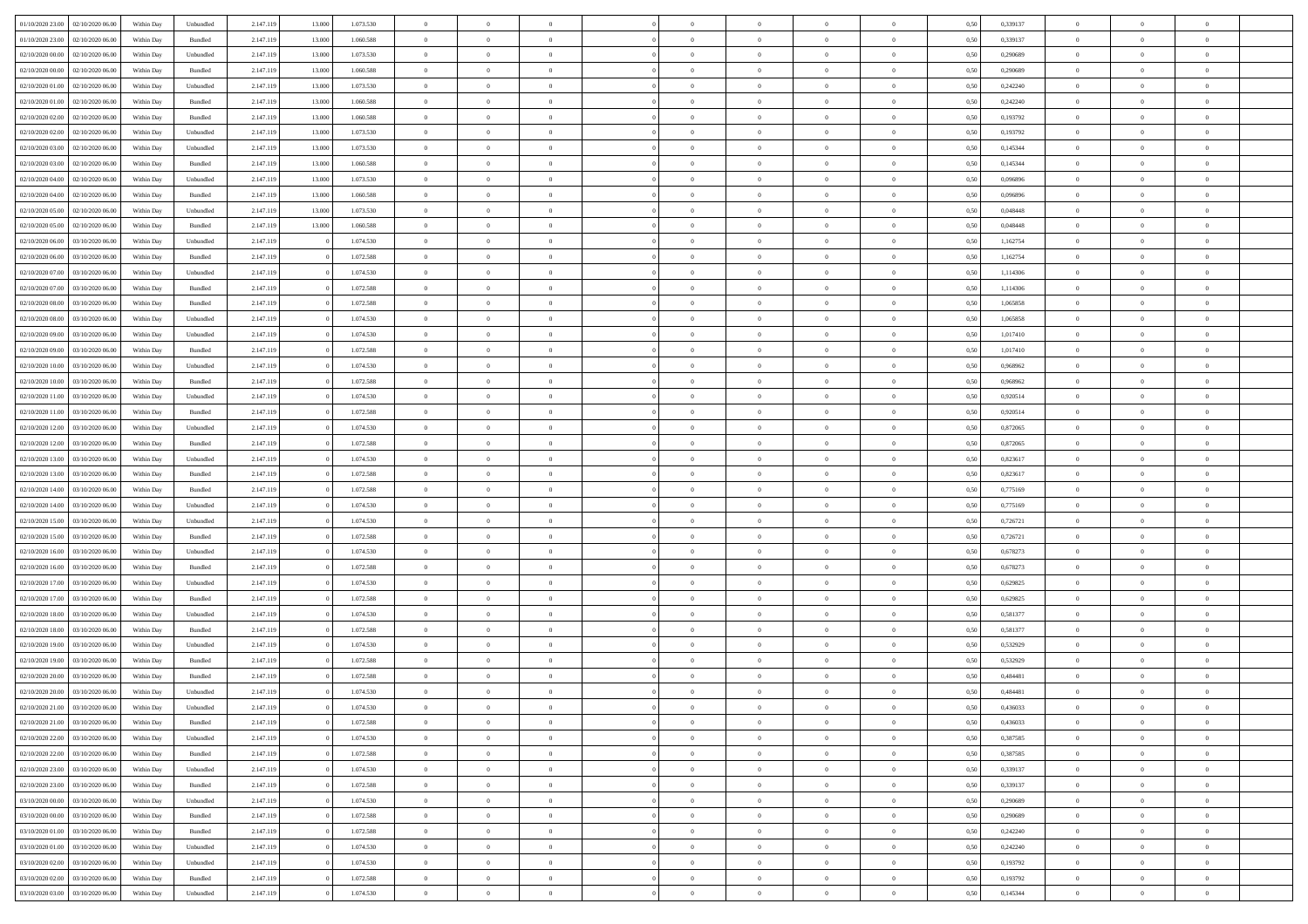| 03/10/2020 03:00                  | 03/10/2020 06:00 | Within Dav | Bundled            | 2.147.119 | 1.072.588 | $\overline{0}$ | $\Omega$       |                | $\Omega$       | $\Omega$       | $\Omega$       | $\theta$       | 0.50 | 0,145344 | $\theta$       | $\theta$       | $\theta$       |  |
|-----------------------------------|------------------|------------|--------------------|-----------|-----------|----------------|----------------|----------------|----------------|----------------|----------------|----------------|------|----------|----------------|----------------|----------------|--|
| 03/10/2020 04:00                  | 03/10/2020 06.00 | Within Day | Unbundled          | 2.147.119 | 1.074.530 | $\overline{0}$ | $\theta$       | $\overline{0}$ | $\overline{0}$ | $\bf{0}$       | $\overline{0}$ | $\overline{0}$ | 0,50 | 0,096896 | $\theta$       | $\overline{0}$ | $\overline{0}$ |  |
| 03/10/2020 04.00                  | 03/10/2020 06.00 | Within Day | Bundled            | 2.147.119 | 1.072.588 | $\overline{0}$ | $\overline{0}$ | $\overline{0}$ | $\bf{0}$       | $\bf{0}$       | $\bf{0}$       | $\bf{0}$       | 0,50 | 0,096896 | $\bf{0}$       | $\overline{0}$ | $\overline{0}$ |  |
|                                   |                  |            |                    |           |           |                |                |                |                |                |                |                |      |          | $\theta$       |                |                |  |
| 03/10/2020 05:00                  | 03/10/2020 06:00 | Within Dav | Unbundled          | 2.147.119 | 1.074.530 | $\overline{0}$ | $\overline{0}$ | $\overline{0}$ | $\overline{0}$ | $\bf{0}$       | $\overline{0}$ | $\overline{0}$ | 0.50 | 0.048448 |                | $\theta$       | $\overline{0}$ |  |
| 03/10/2020 05:00                  | 03/10/2020 06.00 | Within Day | Bundled            | 2.147.119 | 1.072.588 | $\overline{0}$ | $\theta$       | $\overline{0}$ | $\overline{0}$ | $\bf{0}$       | $\overline{0}$ | $\bf{0}$       | 0,50 | 0,048448 | $\theta$       | $\theta$       | $\overline{0}$ |  |
| 03/10/2020 06.00                  | 04/10/2020 06.00 | Within Day | Unbundled          | 2.147.119 | 1.074.530 | $\overline{0}$ | $\bf{0}$       | $\overline{0}$ | $\bf{0}$       | $\overline{0}$ | $\overline{0}$ | $\mathbf{0}$   | 0,50 | 1,162754 | $\bf{0}$       | $\overline{0}$ | $\bf{0}$       |  |
| 03/10/2020 06:00                  | 04/10/2020 06.00 | Within Dav | Bundled            | 2.147.119 | 1.072.588 | $\overline{0}$ | $\overline{0}$ | $\overline{0}$ | $\overline{0}$ | $\overline{0}$ | $\overline{0}$ | $\overline{0}$ | 0.50 | 1,162754 | $\theta$       | $\overline{0}$ | $\overline{0}$ |  |
|                                   |                  |            |                    |           |           |                |                |                |                |                |                |                |      |          |                |                |                |  |
| 03/10/2020 07.00                  | 04/10/2020 06.00 | Within Day | Bundled            | 2.147.119 | 1.072.588 | $\overline{0}$ | $\theta$       | $\overline{0}$ | $\overline{0}$ | $\bf{0}$       | $\overline{0}$ | $\bf{0}$       | 0,50 | 1,114306 | $\theta$       | $\theta$       | $\overline{0}$ |  |
| 03/10/2020 07:00                  | 04/10/2020 06.00 | Within Day | Unbundled          | 2.147.119 | 1.074.530 | $\overline{0}$ | $\overline{0}$ | $\overline{0}$ | $\bf{0}$       | $\bf{0}$       | $\bf{0}$       | $\bf{0}$       | 0,50 | 1,114306 | $\,0\,$        | $\overline{0}$ | $\overline{0}$ |  |
| 03/10/2020 08:00                  | 04/10/2020 06.00 | Within Dav | Unbundled          | 2.147.119 | 1.074.530 | $\overline{0}$ | $\overline{0}$ | $\overline{0}$ | $\overline{0}$ | $\overline{0}$ | $\overline{0}$ | $\overline{0}$ | 0.50 | 1,065858 | $\theta$       | $\overline{0}$ | $\overline{0}$ |  |
|                                   |                  |            |                    |           |           |                |                |                |                |                |                |                |      |          |                |                |                |  |
| 03/10/2020 08:00                  | 04/10/2020 06.00 | Within Day | Bundled            | 2.147.119 | 1.072.588 | $\overline{0}$ | $\theta$       | $\overline{0}$ | $\overline{0}$ | $\bf{0}$       | $\overline{0}$ | $\bf{0}$       | 0,50 | 1,065858 | $\theta$       | $\theta$       | $\overline{0}$ |  |
| 03/10/2020 09:00                  | 04/10/2020 06.00 | Within Day | Unbundled          | 2.147.119 | 1.074.530 | $\overline{0}$ | $\overline{0}$ | $\overline{0}$ | $\bf{0}$       | $\bf{0}$       | $\bf{0}$       | $\bf{0}$       | 0,50 | 1,017410 | $\bf{0}$       | $\overline{0}$ | $\overline{0}$ |  |
| 03/10/2020 09:00                  | 04/10/2020 06.00 | Within Day | Bundled            | 2.147.119 | 1.072.588 | $\overline{0}$ | $\overline{0}$ | $\overline{0}$ | $\overline{0}$ | $\bf{0}$       | $\overline{0}$ | $\overline{0}$ | 0.50 | 1,017410 | $\theta$       | $\theta$       | $\overline{0}$ |  |
| 03/10/2020 10:00                  | 04/10/2020 06.00 | Within Day | Unbundled          | 2.147.119 | 1.074.530 | $\overline{0}$ | $\theta$       | $\overline{0}$ | $\overline{0}$ | $\bf{0}$       | $\overline{0}$ | $\overline{0}$ | 0,50 | 0,968962 | $\theta$       | $\theta$       | $\overline{0}$ |  |
|                                   |                  |            |                    |           |           |                |                |                |                |                |                |                |      |          |                |                |                |  |
| 03/10/2020 10:00                  | 04/10/2020 06.00 | Within Day | Bundled            | 2.147.119 | 1.072.588 | $\overline{0}$ | $\bf{0}$       | $\overline{0}$ | $\bf{0}$       | $\overline{0}$ | $\overline{0}$ | $\mathbf{0}$   | 0,50 | 0,968962 | $\bf{0}$       | $\overline{0}$ | $\bf{0}$       |  |
| 03/10/2020 11:00                  | 04/10/2020 06.00 | Within Dav | Unbundled          | 2.147.119 | 1.074.530 | $\overline{0}$ | $\overline{0}$ | $\overline{0}$ | $\overline{0}$ | $\overline{0}$ | $\overline{0}$ | $\overline{0}$ | 0.50 | 0.920514 | $\theta$       | $\overline{0}$ | $\overline{0}$ |  |
| 03/10/2020 11:00                  | 04/10/2020 06.00 | Within Day | Bundled            | 2.147.119 | 1.072.588 | $\overline{0}$ | $\theta$       | $\overline{0}$ | $\overline{0}$ | $\bf{0}$       | $\overline{0}$ | $\bf{0}$       | 0,50 | 0,920514 | $\theta$       | $\theta$       | $\overline{0}$ |  |
|                                   |                  |            |                    |           |           |                |                |                |                |                |                |                |      |          |                |                |                |  |
| 03/10/2020 12.00                  | 04/10/2020 06.00 | Within Day | Unbundled          | 2.147.119 | 1.074.530 | $\overline{0}$ | $\overline{0}$ | $\overline{0}$ | $\overline{0}$ | $\bf{0}$       | $\overline{0}$ | $\bf{0}$       | 0,50 | 0,872065 | $\,0\,$        | $\overline{0}$ | $\overline{0}$ |  |
| 03/10/2020 12:00                  | 04/10/2020 06.00 | Within Dav | Bundled            | 2.147.119 | 1.072.588 | $\overline{0}$ | $\overline{0}$ | $\overline{0}$ | $\overline{0}$ | $\overline{0}$ | $\overline{0}$ | $\overline{0}$ | 0.50 | 0,872065 | $\theta$       | $\overline{0}$ | $\overline{0}$ |  |
| 03/10/2020 13:00                  | 04/10/2020 06.00 | Within Day | Bundled            | 2.147.119 | 1.072.588 | $\overline{0}$ | $\theta$       | $\overline{0}$ | $\overline{0}$ | $\bf{0}$       | $\overline{0}$ | $\bf{0}$       | 0,50 | 0,823617 | $\,$ 0 $\,$    | $\theta$       | $\overline{0}$ |  |
| 03/10/2020 13.00                  | 04/10/2020 06.00 | Within Day | Unbundled          | 2.147.119 | 1.074.530 | $\overline{0}$ | $\overline{0}$ | $\overline{0}$ | $\overline{0}$ | $\bf{0}$       | $\overline{0}$ | $\bf{0}$       | 0,50 | 0,823617 | $\,0\,$        | $\overline{0}$ | $\overline{0}$ |  |
|                                   | 04/10/2020 06.00 |            | Unbundled          |           | 1.074.530 | $\overline{0}$ | $\overline{0}$ |                |                | $\bf{0}$       | $\overline{0}$ |                | 0.50 | 0.775169 | $\theta$       | $\theta$       | $\overline{0}$ |  |
| 03/10/2020 14:00                  |                  | Within Day |                    | 2.147.119 |           |                |                | $\overline{0}$ | $\overline{0}$ |                |                | $\overline{0}$ |      |          |                |                |                |  |
| 03/10/2020 14:00                  | 04/10/2020 06.00 | Within Day | Bundled            | 2.147.119 | 1.072.588 | $\overline{0}$ | $\theta$       | $\overline{0}$ | $\overline{0}$ | $\bf{0}$       | $\overline{0}$ | $\bf{0}$       | 0,50 | 0,775169 | $\,$ 0 $\,$    | $\overline{0}$ | $\overline{0}$ |  |
| 03/10/2020 15:00                  | 04/10/2020 06.00 | Within Day | Unbundled          | 2.147.119 | 1.074.530 | $\overline{0}$ | $\bf{0}$       | $\overline{0}$ | $\overline{0}$ | $\overline{0}$ | $\overline{0}$ | $\mathbf{0}$   | 0,50 | 0,726721 | $\bf{0}$       | $\overline{0}$ | $\bf{0}$       |  |
| 03/10/2020 15:00                  | 04/10/2020 06.00 | Within Dav | Bundled            | 2.147.119 | 1.072.588 | $\overline{0}$ | $\overline{0}$ | $\overline{0}$ | $\overline{0}$ | $\overline{0}$ | $\overline{0}$ | $\overline{0}$ | 0.50 | 0,726721 | $\theta$       | $\overline{0}$ | $\overline{0}$ |  |
|                                   |                  |            |                    |           |           |                |                |                |                |                |                |                |      |          |                |                |                |  |
| 03/10/2020 16:00                  | 04/10/2020 06.00 | Within Day | Unbundled          | 2.147.119 | 1.074.530 | $\overline{0}$ | $\theta$       | $\overline{0}$ | $\overline{0}$ | $\bf{0}$       | $\overline{0}$ | $\bf{0}$       | 0,50 | 0,678273 | $\theta$       | $\theta$       | $\overline{0}$ |  |
| 03/10/2020 16:00                  | 04/10/2020 06.00 | Within Day | Bundled            | 2.147.119 | 1.072.588 | $\overline{0}$ | $\overline{0}$ | $\overline{0}$ | $\overline{0}$ | $\bf{0}$       | $\bf{0}$       | $\bf{0}$       | 0,50 | 0,678273 | $\,0\,$        | $\overline{0}$ | $\overline{0}$ |  |
| 03/10/2020 17.00                  | 04/10/2020 06.00 | Within Day | Unbundled          | 2.147.119 | 1.074.530 | $\overline{0}$ | $\overline{0}$ | $\overline{0}$ | $\overline{0}$ | $\overline{0}$ | $\overline{0}$ | $\overline{0}$ | 0.50 | 0,629825 | $\theta$       | $\overline{0}$ | $\overline{0}$ |  |
| 03/10/2020 17:00                  | 04/10/2020 06.00 | Within Day | Bundled            | 2.147.119 | 1.072.588 | $\overline{0}$ | $\theta$       | $\overline{0}$ | $\overline{0}$ | $\bf{0}$       | $\overline{0}$ | $\bf{0}$       | 0,50 | 0,629825 | $\,$ 0 $\,$    | $\overline{0}$ | $\overline{0}$ |  |
|                                   |                  |            |                    |           |           |                |                |                |                |                |                |                |      |          |                |                |                |  |
| 03/10/2020 18.00                  | 04/10/2020 06.00 | Within Day | Unbundled          | 2.147.119 | 1.074.530 | $\overline{0}$ | $\overline{0}$ | $\overline{0}$ | $\bf{0}$       | $\bf{0}$       | $\bf{0}$       | $\bf{0}$       | 0,50 | 0,581377 | $\bf{0}$       | $\overline{0}$ | $\overline{0}$ |  |
| 03/10/2020 18:00                  | 04/10/2020 06.00 | Within Day | Bundled            | 2.147.119 | 1.072.588 | $\overline{0}$ | $\Omega$       | $\Omega$       | $\Omega$       | $\Omega$       | $\Omega$       | $\overline{0}$ | 0,50 | 0,581377 | $\,0\,$        | $\theta$       | $\theta$       |  |
| 03/10/2020 19:00                  | 04/10/2020 06.00 | Within Day | Bundled            | 2.147.119 | 1.072.588 | $\overline{0}$ | $\theta$       | $\overline{0}$ | $\overline{0}$ | $\bf{0}$       | $\overline{0}$ | $\bf{0}$       | 0,50 | 0,532929 | $\theta$       | $\theta$       | $\overline{0}$ |  |
| 03/10/2020 19:00                  | 04/10/2020 06.00 | Within Day | Unbundled          | 2.147.119 | 1.074.530 | $\overline{0}$ | $\overline{0}$ | $\overline{0}$ | $\bf{0}$       | $\bf{0}$       | $\overline{0}$ | $\mathbf{0}$   | 0,50 | 0,532929 | $\overline{0}$ | $\overline{0}$ | $\bf{0}$       |  |
|                                   |                  |            |                    |           |           |                |                |                |                |                |                |                |      |          |                |                |                |  |
| 03/10/2020 20:00                  | 04/10/2020 06.00 | Within Day | Unbundled          | 2.147.119 | 1.074.530 | $\overline{0}$ | $\Omega$       | $\Omega$       | $\Omega$       | $\bf{0}$       | $\overline{0}$ | $\overline{0}$ | 0.50 | 0.484481 | $\,0\,$        | $\theta$       | $\theta$       |  |
| 03/10/2020 20.00                  | 04/10/2020 06.00 | Within Day | Bundled            | 2.147.119 | 1.072.588 | $\overline{0}$ | $\theta$       | $\overline{0}$ | $\overline{0}$ | $\bf{0}$       | $\overline{0}$ | $\bf{0}$       | 0,50 | 0,484481 | $\theta$       | $\theta$       | $\overline{0}$ |  |
| 03/10/2020 21.00                  | 04/10/2020 06.00 | Within Day | Unbundled          | 2.147.119 | 1.074.530 | $\overline{0}$ | $\overline{0}$ | $\overline{0}$ | $\bf{0}$       | $\bf{0}$       | $\bf{0}$       | $\bf{0}$       | 0,50 | 0,436033 | $\,0\,$        | $\overline{0}$ | $\overline{0}$ |  |
| 03/10/2020 21:00                  | 04/10/2020 06.00 | Within Day | Bundled            | 2.147.119 | 1.072.588 | $\overline{0}$ | $\Omega$       | $\Omega$       | $\Omega$       | $\theta$       | $\theta$       | $\overline{0}$ | 0.50 | 0.436033 | $\,0\,$        | $\theta$       | $\theta$       |  |
|                                   |                  |            |                    |           |           |                |                |                |                |                |                |                |      |          |                |                |                |  |
| 03/10/2020 22.00                  | 04/10/2020 06.00 | Within Day | Unbundled          | 2.147.119 | 1.074.530 | $\overline{0}$ | $\theta$       | $\overline{0}$ | $\overline{0}$ | $\bf{0}$       | $\overline{0}$ | $\bf{0}$       | 0,50 | 0,387585 | $\,$ 0 $\,$    | $\overline{0}$ | $\overline{0}$ |  |
| 03/10/2020 22.00                  | 04/10/2020 06.00 | Within Day | Bundled            | 2.147.119 | 1.072.588 | $\overline{0}$ | $\overline{0}$ | $\overline{0}$ | $\overline{0}$ | $\bf{0}$       | $\overline{0}$ | $\bf{0}$       | 0,50 | 0,387585 | $\bf{0}$       | $\overline{0}$ | $\overline{0}$ |  |
| 03/10/2020 23.00                  | 04/10/2020 06.00 | Within Day | Unbundled          | 2.147.119 | 1.074.530 | $\overline{0}$ | $\Omega$       | $\Omega$       | $\Omega$       | $\Omega$       | $\overline{0}$ | $\overline{0}$ | 0.50 | 0,339137 | $\,0\,$        | $\theta$       | $\theta$       |  |
| 03/10/2020 23.00                  | 04/10/2020 06.00 | Within Day | Bundled            | 2.147.119 | 1.072.588 | $\overline{0}$ | $\theta$       | $\overline{0}$ | $\overline{0}$ | $\bf{0}$       | $\overline{0}$ | $\bf{0}$       | 0,50 | 0,339137 | $\,$ 0 $\,$    | $\overline{0}$ | $\overline{0}$ |  |
|                                   |                  |            |                    |           |           |                |                |                |                |                |                |                |      |          |                |                |                |  |
| 04/10/2020 00.00                  | 04/10/2020 06.00 | Within Day | Bundled            | 2.147.119 | 1.072.588 | $\overline{0}$ | $\overline{0}$ | $\overline{0}$ | $\overline{0}$ | $\bf{0}$       | $\overline{0}$ | $\mathbf{0}$   | 0,50 | 0,290689 | $\bf{0}$       | $\overline{0}$ | $\bf{0}$       |  |
| 04/10/2020 00.00                  | 04/10/2020 06.00 | Within Day | Unbundled          | 2.147.119 | 1.074.530 | $\overline{0}$ | $\Omega$       | $\Omega$       | $\Omega$       | $\Omega$       | $\Omega$       | $\overline{0}$ | 0.50 | 0,290689 | $\theta$       | $\theta$       | $\theta$       |  |
| 04/10/2020 01:00                  | 04/10/2020 06.00 | Within Day | Unbundled          | 2.147.119 | 1.074.530 | $\overline{0}$ | $\overline{0}$ | $\overline{0}$ | $\bf{0}$       | $\,$ 0         | $\overline{0}$ | $\bf{0}$       | 0,50 | 0,242240 | $\,0\,$        | $\,$ 0 $\,$    | $\overline{0}$ |  |
| 04/10/2020 01:00 04/10/2020 06:00 |                  | Within Day | $\mathbf B$ undled | 2.147.119 | 1.072.588 | $\bf{0}$       | $\bf{0}$       |                |                | $\bf{0}$       |                |                | 0,50 | 0,242240 | $\bf{0}$       | $\overline{0}$ |                |  |
|                                   |                  |            |                    |           |           |                |                |                |                |                |                |                |      |          |                |                |                |  |
| 04/10/2020 02.00                  | 04/10/2020 06:00 | Within Day | Unbundled          | 2.147.119 | 1.074.530 | $\overline{0}$ | $\overline{0}$ | $\overline{0}$ | $\Omega$       | $\overline{0}$ | $\overline{0}$ | $\overline{0}$ | 0,50 | 0,193792 | $\theta$       | $\theta$       | $\theta$       |  |
| 04/10/2020 02.00                  | 04/10/2020 06.00 | Within Day | Bundled            | 2.147.119 | 1.072.588 | $\overline{0}$ | $\,$ 0         | $\overline{0}$ | $\bf{0}$       | $\,$ 0 $\,$    | $\overline{0}$ | $\mathbf{0}$   | 0,50 | 0,193792 | $\,$ 0 $\,$    | $\,$ 0 $\,$    | $\,$ 0         |  |
| 04/10/2020 03:00                  | 04/10/2020 06.00 | Within Day | Unbundled          | 2.147.119 | 1.074.530 | $\overline{0}$ | $\overline{0}$ | $\overline{0}$ | $\overline{0}$ | $\overline{0}$ | $\overline{0}$ | $\mathbf{0}$   | 0,50 | 0,145344 | $\overline{0}$ | $\bf{0}$       | $\bf{0}$       |  |
| 04/10/2020 03:00                  | 04/10/2020 06.00 | Within Day | $\mathbf B$ undled | 2.147.119 | 1.072.588 | $\overline{0}$ | $\overline{0}$ | $\overline{0}$ | $\Omega$       | $\overline{0}$ | $\overline{0}$ | $\bf{0}$       | 0,50 | 0,145344 | $\overline{0}$ | $\theta$       | $\overline{0}$ |  |
|                                   |                  |            |                    |           |           |                |                |                |                |                |                |                |      |          |                |                |                |  |
| 04/10/2020 04.00                  | 04/10/2020 06.00 | Within Day | Unbundled          | 2.147.119 | 1.074.530 | $\overline{0}$ | $\,$ 0         | $\overline{0}$ | $\overline{0}$ | $\overline{0}$ | $\overline{0}$ | $\bf{0}$       | 0,50 | 0,096896 | $\,$ 0 $\,$    | $\overline{0}$ | $\overline{0}$ |  |
| 04/10/2020 04:00                  | 04/10/2020 06.00 | Within Day | Bundled            | 2.147.119 | 1.072.588 | $\overline{0}$ | $\overline{0}$ | $\overline{0}$ | $\overline{0}$ | $\overline{0}$ | $\overline{0}$ | $\mathbf{0}$   | 0,50 | 0,096896 | $\overline{0}$ | $\overline{0}$ | $\bf{0}$       |  |
| 04/10/2020 05.00                  | 04/10/2020 06:00 | Within Day | Unbundled          | 2.147.119 | 1.074.530 | $\overline{0}$ | $\overline{0}$ | $\overline{0}$ | $\Omega$       | $\overline{0}$ | $\overline{0}$ | $\bf{0}$       | 0.50 | 0.048448 | $\overline{0}$ | $\theta$       | $\overline{0}$ |  |
|                                   |                  |            |                    |           |           |                |                |                |                |                |                |                |      |          |                |                |                |  |
| 04/10/2020 05.00                  | 04/10/2020 06.00 | Within Day | Bundled            | 2.147.119 | 1.072.588 | $\overline{0}$ | $\,$ 0         | $\overline{0}$ | $\bf{0}$       | $\bf{0}$       | $\bf{0}$       | $\bf{0}$       | 0,50 | 0,048448 | $\,$ 0 $\,$    | $\overline{0}$ | $\overline{0}$ |  |
| 04/10/2020 06.00                  | 05/10/2020 06.00 | Within Day | Bundled            | 2.147.119 | 1.072.588 | $\overline{0}$ | $\bf{0}$       | $\overline{0}$ | $\overline{0}$ | $\overline{0}$ | $\bf{0}$       | $\mathbf{0}$   | 0,50 | 1,162754 | $\overline{0}$ | $\overline{0}$ | $\bf{0}$       |  |
| 04/10/2020 06.00                  | 05/10/2020 06:00 | Within Day | Unbundled          | 2.147.119 | 1.074.530 | $\overline{0}$ | $\overline{0}$ | $\overline{0}$ | $\Omega$       | $\overline{0}$ | $\overline{0}$ | $\bf{0}$       | 0.50 | 1,162754 | $\overline{0}$ | $\theta$       | $\overline{0}$ |  |
| 04/10/2020 07.00                  | 05/10/2020 06.00 | Within Day | Unbundled          | 2.147.119 | 1.074.530 | $\overline{0}$ | $\bf{0}$       | $\overline{0}$ | $\overline{0}$ | $\bf{0}$       | $\bf{0}$       | $\bf{0}$       | 0,50 | 1,114306 | $\,$ 0 $\,$    | $\,$ 0 $\,$    | $\bf{0}$       |  |
|                                   |                  |            |                    |           |           |                |                |                |                |                |                |                |      |          |                |                |                |  |
| 04/10/2020 07.00                  | 05/10/2020 06.00 | Within Day | Bundled            | 2.147.119 | 1.072.588 | $\overline{0}$ | $\bf{0}$       | $\overline{0}$ | $\bf{0}$       | $\bf{0}$       | $\bf{0}$       | $\bf{0}$       | 0,50 | 1,114306 | $\overline{0}$ | $\overline{0}$ | $\bf{0}$       |  |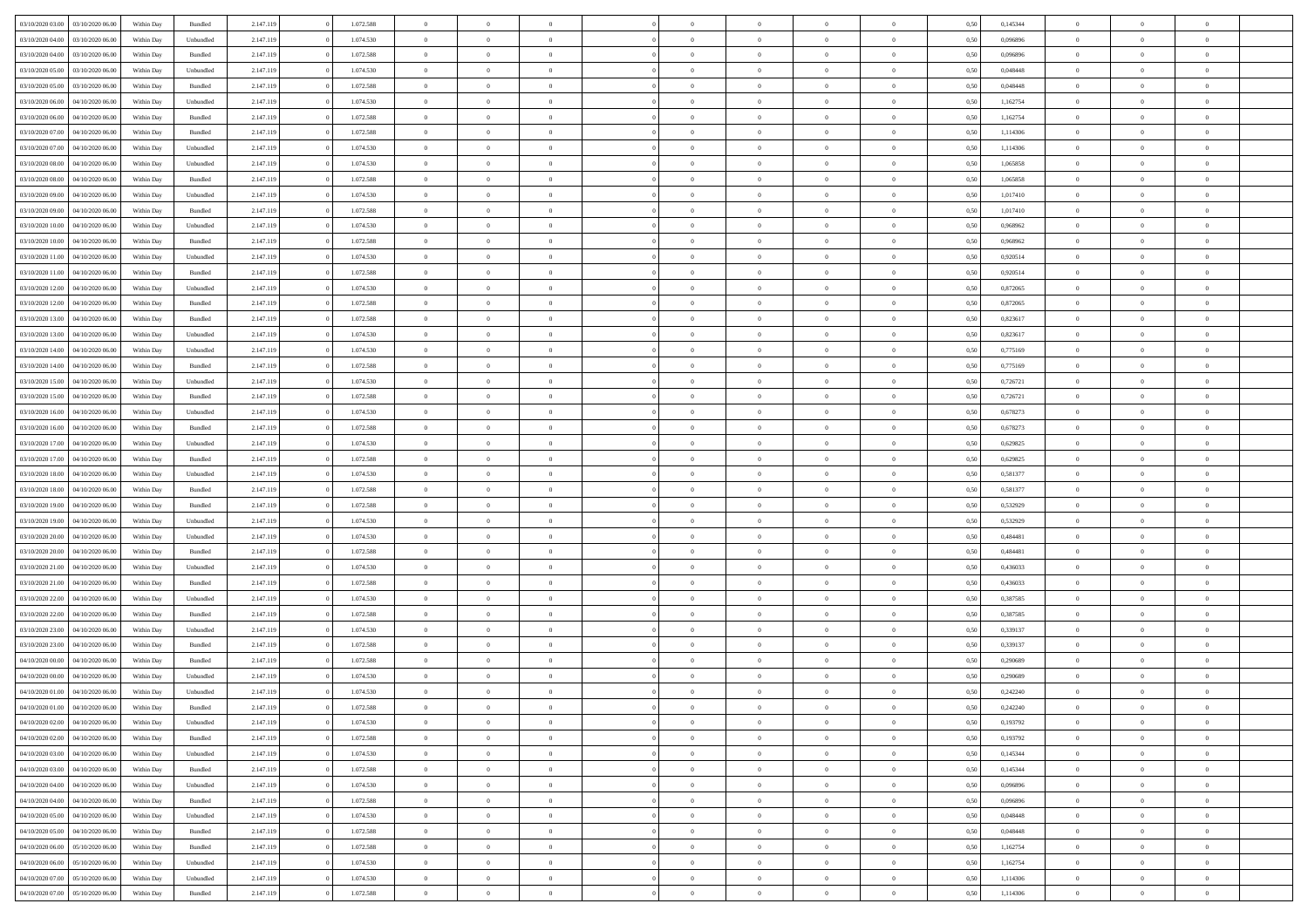| 04/10/2020 08:00 | 05/10/2020 06:00 | Within Dav | Unbundled | 2.147.119 | 1.074.530 | $\overline{0}$ | $\Omega$       |                | $\Omega$       | $\Omega$       | $\Omega$       | $\theta$       | 0.50 | 1,065858 | $\theta$       | $\theta$       | $\theta$       |  |
|------------------|------------------|------------|-----------|-----------|-----------|----------------|----------------|----------------|----------------|----------------|----------------|----------------|------|----------|----------------|----------------|----------------|--|
|                  |                  |            |           |           |           |                |                |                |                |                |                |                |      |          |                |                |                |  |
| 04/10/2020 08.00 | 05/10/2020 06.00 | Within Day | Bundled   | 2.147.119 | 1.072.588 | $\overline{0}$ | $\theta$       | $\overline{0}$ | $\overline{0}$ | $\bf{0}$       | $\overline{0}$ | $\bf{0}$       | 0,50 | 1,065858 | $\theta$       | $\overline{0}$ | $\overline{0}$ |  |
| 04/10/2020 09.00 | 05/10/2020 06.00 | Within Day | Unbundled | 2.147.119 | 1.074.530 | $\overline{0}$ | $\overline{0}$ | $\overline{0}$ | $\bf{0}$       | $\bf{0}$       | $\bf{0}$       | $\bf{0}$       | 0,50 | 1,017410 | $\bf{0}$       | $\overline{0}$ | $\overline{0}$ |  |
| 04/10/2020 09:00 | 05/10/2020 06:00 | Within Dav | Bundled   | 2.147.119 | 1.072.588 | $\overline{0}$ | $\overline{0}$ | $\overline{0}$ | $\overline{0}$ | $\bf{0}$       | $\overline{0}$ | $\overline{0}$ | 0.50 | 1,017410 | $\theta$       | $\theta$       | $\overline{0}$ |  |
| 04/10/2020 11:00 | 05/10/2020 06.00 | Within Day | Unbundled | 2.147.119 | 1.074.530 | $\overline{0}$ | $\theta$       | $\overline{0}$ | $\overline{0}$ | $\bf{0}$       | $\overline{0}$ | $\bf{0}$       | 0,50 | 0,920514 | $\theta$       | $\theta$       | $\overline{0}$ |  |
| 04/10/2020 11.00 | 05/10/2020 06.00 | Within Day | Bundled   | 2.147.119 | 1.072.588 | $\overline{0}$ | $\bf{0}$       | $\overline{0}$ | $\bf{0}$       | $\overline{0}$ | $\overline{0}$ | $\mathbf{0}$   | 0,50 | 0,920514 | $\overline{0}$ | $\overline{0}$ | $\bf{0}$       |  |
|                  |                  |            |           |           |           |                |                |                |                | $\overline{0}$ |                |                |      |          | $\theta$       | $\overline{0}$ | $\overline{0}$ |  |
| 04/10/2020 12:00 | 05/10/2020 06:00 | Within Dav | Unbundled | 2.147.119 | 1.074.530 | $\overline{0}$ | $\overline{0}$ | $\overline{0}$ | $\overline{0}$ |                | $\overline{0}$ | $\overline{0}$ | 0.50 | 0,872065 |                |                |                |  |
| 04/10/2020 12:00 | 05/10/2020 06.00 | Within Day | Bundled   | 2.147.119 | 1.072.588 | $\overline{0}$ | $\theta$       | $\overline{0}$ | $\overline{0}$ | $\bf{0}$       | $\overline{0}$ | $\bf{0}$       | 0,50 | 0,872065 | $\theta$       | $\theta$       | $\overline{0}$ |  |
| 04/10/2020 13:00 | 05/10/2020 06.00 | Within Day | Bundled   | 2.147.119 | 1.072.588 | $\overline{0}$ | $\overline{0}$ | $\overline{0}$ | $\bf{0}$       | $\bf{0}$       | $\bf{0}$       | $\bf{0}$       | 0,50 | 0,823617 | $\,0\,$        | $\overline{0}$ | $\overline{0}$ |  |
| 04/10/2020 13:00 | 05/10/2020 06.00 | Within Dav | Unbundled | 2.147.119 | 1.074.530 | $\overline{0}$ | $\overline{0}$ | $\overline{0}$ | $\overline{0}$ | $\overline{0}$ | $\overline{0}$ | $\overline{0}$ | 0.50 | 0,823617 | $\theta$       | $\overline{0}$ | $\overline{0}$ |  |
| 04/10/2020 14:00 | 05/10/2020 06.00 | Within Day | Unbundled | 2.147.119 | 1.074.530 | $\overline{0}$ | $\theta$       | $\overline{0}$ | $\overline{0}$ | $\bf{0}$       | $\overline{0}$ | $\bf{0}$       | 0,50 | 0,775169 | $\,$ 0 $\,$    | $\theta$       | $\overline{0}$ |  |
| 04/10/2020 14:00 | 05/10/2020 06.00 | Within Day | Bundled   | 2.147.119 | 1.072.588 | $\overline{0}$ | $\overline{0}$ | $\overline{0}$ | $\bf{0}$       | $\bf{0}$       | $\bf{0}$       | $\bf{0}$       | 0,50 | 0,775169 | $\bf{0}$       | $\overline{0}$ | $\overline{0}$ |  |
| 04/10/2020 15:00 | 05/10/2020 06:00 | Within Day | Unbundled | 2.147.119 | 1.074.530 | $\overline{0}$ | $\overline{0}$ | $\overline{0}$ | $\overline{0}$ | $\bf{0}$       | $\overline{0}$ | $\overline{0}$ | 0.50 | 0,726721 | $\theta$       | $\theta$       | $\overline{0}$ |  |
|                  |                  |            |           |           |           | $\overline{0}$ | $\theta$       |                |                |                |                |                |      |          | $\theta$       |                |                |  |
| 04/10/2020 15:00 | 05/10/2020 06.00 | Within Day | Bundled   | 2.147.119 | 1.072.588 |                |                | $\overline{0}$ | $\overline{0}$ | $\bf{0}$       | $\overline{0}$ | $\bf{0}$       | 0,50 | 0,726721 |                | $\theta$       | $\overline{0}$ |  |
| 04/10/2020 16.00 | 05/10/2020 06.00 | Within Day | Unbundled | 2.147.119 | 1.074.530 | $\overline{0}$ | $\bf{0}$       | $\overline{0}$ | $\bf{0}$       | $\overline{0}$ | $\overline{0}$ | $\mathbf{0}$   | 0,50 | 0,678273 | $\bf{0}$       | $\overline{0}$ | $\bf{0}$       |  |
| 04/10/2020 16:00 | 05/10/2020 06:00 | Within Dav | Bundled   | 2.147.119 | 1.072.588 | $\overline{0}$ | $\overline{0}$ | $\overline{0}$ | $\overline{0}$ | $\overline{0}$ | $\overline{0}$ | $\overline{0}$ | 0.50 | 0,678273 | $\theta$       | $\overline{0}$ | $\overline{0}$ |  |
| 04/10/2020 17.00 | 05/10/2020 06.00 | Within Day | Unbundled | 2.147.119 | 1.074.530 | $\overline{0}$ | $\theta$       | $\overline{0}$ | $\overline{0}$ | $\bf{0}$       | $\overline{0}$ | $\bf{0}$       | 0,50 | 0,629825 | $\theta$       | $\theta$       | $\overline{0}$ |  |
| 04/10/2020 17.00 | 05/10/2020 06.00 | Within Day | Bundled   | 2.147.119 | 1.072.588 | $\overline{0}$ | $\overline{0}$ | $\overline{0}$ | $\bf{0}$       | $\bf{0}$       | $\bf{0}$       | $\bf{0}$       | 0,50 | 0,629825 | $\,0\,$        | $\overline{0}$ | $\overline{0}$ |  |
| 04/10/2020 18:00 | 05/10/2020 06:00 | Within Day | Unbundled | 2.147.119 | 1.074.530 | $\overline{0}$ | $\overline{0}$ | $\overline{0}$ | $\overline{0}$ | $\overline{0}$ | $\overline{0}$ | $\overline{0}$ | 0.50 | 0,581377 | $\theta$       | $\overline{0}$ | $\overline{0}$ |  |
| 04/10/2020 18.00 | 05/10/2020 06.00 | Within Day | Bundled   | 2.147.119 | 1.072.588 | $\overline{0}$ | $\theta$       | $\overline{0}$ | $\overline{0}$ | $\bf{0}$       | $\overline{0}$ | $\bf{0}$       | 0,50 | 0,581377 | $\,$ 0 $\,$    | $\theta$       | $\overline{0}$ |  |
|                  |                  |            |           |           |           |                |                |                |                |                |                |                |      |          |                |                |                |  |
| 04/10/2020 19.00 | 05/10/2020 06.00 | Within Day | Bundled   | 2.147.119 | 1.072.588 | $\overline{0}$ | $\overline{0}$ | $\overline{0}$ | $\bf{0}$       | $\bf{0}$       | $\bf{0}$       | $\bf{0}$       | 0,50 | 0,532929 | $\,0\,$        | $\overline{0}$ | $\overline{0}$ |  |
| 04/10/2020 19:00 | 05/10/2020 06:00 | Within Day | Unbundled | 2.147.119 | 1.074.530 | $\overline{0}$ | $\overline{0}$ | $\overline{0}$ | $\overline{0}$ | $\bf{0}$       | $\overline{0}$ | $\overline{0}$ | 0.50 | 0.532929 | $\theta$       | $\theta$       | $\overline{0}$ |  |
| 04/10/2020 20.00 | 05/10/2020 06.00 | Within Day | Unbundled | 2.147.119 | 1.074.530 | $\overline{0}$ | $\theta$       | $\overline{0}$ | $\overline{0}$ | $\bf{0}$       | $\overline{0}$ | $\bf{0}$       | 0,50 | 0,484481 | $\theta$       | $\overline{0}$ | $\overline{0}$ |  |
| 04/10/2020 20.00 | 05/10/2020 06.00 | Within Day | Bundled   | 2.147.119 | 1.072.588 | $\overline{0}$ | $\bf{0}$       | $\overline{0}$ | $\bf{0}$       | $\overline{0}$ | $\overline{0}$ | $\mathbf{0}$   | 0,50 | 0,484481 | $\bf{0}$       | $\overline{0}$ | $\bf{0}$       |  |
| 04/10/2020 21:00 | 05/10/2020 06:00 | Within Dav | Unbundled | 2.147.119 | 1.074.530 | $\overline{0}$ | $\overline{0}$ | $\overline{0}$ | $\overline{0}$ | $\overline{0}$ | $\overline{0}$ | $\overline{0}$ | 0.50 | 0,436033 | $\theta$       | $\overline{0}$ | $\overline{0}$ |  |
| 04/10/2020 21.00 | 05/10/2020 06.00 | Within Day | Bundled   | 2.147.119 | 1.072.588 | $\overline{0}$ | $\theta$       | $\overline{0}$ | $\overline{0}$ | $\bf{0}$       | $\overline{0}$ | $\bf{0}$       | 0,50 | 0,436033 | $\theta$       | $\theta$       | $\overline{0}$ |  |
| 04/10/2020 22.00 | 05/10/2020 06.00 | Within Day | Unbundled | 2.147.119 | 1.074.530 | $\overline{0}$ | $\overline{0}$ | $\overline{0}$ | $\bf{0}$       | $\bf{0}$       | $\bf{0}$       | $\bf{0}$       | 0,50 | 0,387585 | $\,0\,$        | $\overline{0}$ | $\overline{0}$ |  |
|                  | 05/10/2020 06:00 |            | Bundled   |           | 1.072.588 | $\overline{0}$ | $\overline{0}$ | $\overline{0}$ | $\overline{0}$ | $\overline{0}$ | $\overline{0}$ | $\overline{0}$ | 0.50 | 0,387585 | $\theta$       | $\overline{0}$ | $\overline{0}$ |  |
| 04/10/2020 22.00 |                  | Within Day |           | 2.147.119 |           |                |                |                |                |                |                |                |      |          |                |                |                |  |
| 04/10/2020 23.00 | 05/10/2020 06.00 | Within Day | Unbundled | 2.147.119 | 1.074.530 | $\overline{0}$ | $\theta$       | $\overline{0}$ | $\overline{0}$ | $\bf{0}$       | $\overline{0}$ | $\bf{0}$       | 0,50 | 0,339137 | $\,$ 0 $\,$    | $\overline{0}$ | $\overline{0}$ |  |
| 04/10/2020 23.00 | 05/10/2020 06.00 | Within Day | Bundled   | 2.147.119 | 1.072.588 | $\overline{0}$ | $\overline{0}$ | $\overline{0}$ | $\bf{0}$       | $\bf{0}$       | $\bf{0}$       | $\bf{0}$       | 0,50 | 0,339137 | $\bf{0}$       | $\overline{0}$ | $\overline{0}$ |  |
| 05/10/2020 00:00 | 05/10/2020 06.00 | Within Day | Bundled   | 2.147.119 | 1.072.588 | $\overline{0}$ | $\Omega$       | $\Omega$       | $\Omega$       | $\Omega$       | $\overline{0}$ | $\overline{0}$ | 0.50 | 0,290689 | $\,0\,$        | $\theta$       | $\theta$       |  |
| 05/10/2020 00.00 | 05/10/2020 06.00 | Within Day | Unbundled | 2.147.119 | 1.074.530 | $\overline{0}$ | $\theta$       | $\overline{0}$ | $\overline{0}$ | $\bf{0}$       | $\overline{0}$ | $\bf{0}$       | 0,50 | 0,290689 | $\theta$       | $\theta$       | $\overline{0}$ |  |
| 05/10/2020 01.00 | 05/10/2020 06.00 | Within Day | Unbundled | 2.147.119 | 1.074.530 | $\overline{0}$ | $\overline{0}$ | $\overline{0}$ | $\bf{0}$       | $\bf{0}$       | $\overline{0}$ | $\mathbf{0}$   | 0,50 | 0,242240 | $\overline{0}$ | $\overline{0}$ | $\bf{0}$       |  |
| 05/10/2020 01:00 | 05/10/2020 06:00 | Within Day | Bundled   | 2.147.119 | 1.072.588 | $\overline{0}$ | $\Omega$       | $\Omega$       | $\Omega$       | $\bf{0}$       | $\overline{0}$ | $\overline{0}$ | 0.50 | 0,242240 | $\,0\,$        | $\theta$       | $\theta$       |  |
| 05/10/2020 02.00 | 05/10/2020 06.00 | Within Day | Unbundled | 2.147.119 | 1.074.530 | $\overline{0}$ | $\theta$       | $\overline{0}$ | $\overline{0}$ | $\bf{0}$       | $\overline{0}$ | $\bf{0}$       | 0,50 | 0,193792 | $\,$ 0 $\,$    | $\theta$       | $\overline{0}$ |  |
|                  |                  |            |           |           |           |                |                |                |                |                |                |                |      |          |                |                |                |  |
| 05/10/2020 02.00 | 05/10/2020 06.00 | Within Day | Bundled   | 2.147.119 | 1.072.588 | $\overline{0}$ | $\overline{0}$ | $\overline{0}$ | $\bf{0}$       | $\bf{0}$       | $\bf{0}$       | $\bf{0}$       | 0,50 | 0,193792 | $\,0\,$        | $\overline{0}$ | $\overline{0}$ |  |
| 05/10/2020 03.00 | 05/10/2020 06:00 | Within Day | Unbundled | 2.147.119 | 1.074.530 | $\overline{0}$ | $\Omega$       | $\Omega$       | $\Omega$       | $\theta$       | $\theta$       | $\overline{0}$ | 0.50 | 0,145344 | $\,0\,$        | $\theta$       | $\theta$       |  |
| 05/10/2020 03.00 | 05/10/2020 06.00 | Within Day | Bundled   | 2.147.119 | 1.072.588 | $\overline{0}$ | $\theta$       | $\overline{0}$ | $\overline{0}$ | $\bf{0}$       | $\overline{0}$ | $\bf{0}$       | 0,50 | 0,145344 | $\,$ 0 $\,$    | $\overline{0}$ | $\overline{0}$ |  |
| 05/10/2020 04.00 | 05/10/2020 06.00 | Within Day | Unbundled | 2.147.119 | 1.074.530 | $\overline{0}$ | $\overline{0}$ | $\overline{0}$ | $\bf{0}$       | $\bf{0}$       | $\bf{0}$       | $\bf{0}$       | 0,50 | 0,096896 | $\overline{0}$ | $\overline{0}$ | $\overline{0}$ |  |
| 05/10/2020 04:00 | 05/10/2020 06.00 | Within Day | Bundled   | 2.147.119 | 1.072.588 | $\overline{0}$ | $\Omega$       | $\overline{0}$ | $\Omega$       | $\Omega$       | $\overline{0}$ | $\overline{0}$ | 0.50 | 0.096896 | $\,0\,$        | $\theta$       | $\theta$       |  |
| 05/10/2020 05:00 | 05/10/2020 06.00 | Within Day | Unbundled | 2.147.119 | 1.074.530 | $\overline{0}$ | $\theta$       | $\overline{0}$ | $\overline{0}$ | $\bf{0}$       | $\overline{0}$ | $\bf{0}$       | 0,50 | 0,048448 | $\,$ 0 $\,$    | $\overline{0}$ | $\overline{0}$ |  |
| 05/10/2020 05.00 | 05/10/2020 06.00 | Within Day | Bundled   | 2.147.119 | 1.072.588 | $\overline{0}$ | $\overline{0}$ | $\overline{0}$ | $\overline{0}$ | $\bf{0}$       | $\overline{0}$ | $\mathbf{0}$   | 0,50 | 0,048448 | $\overline{0}$ | $\overline{0}$ | $\bf{0}$       |  |
| 05/10/2020 06.00 | 06/10/2020 06:00 | Within Day | Bundled   | 2.147.119 | 1.072.588 | $\overline{0}$ | $\Omega$       | $\Omega$       | $\Omega$       | $\Omega$       | $\Omega$       | $\overline{0}$ | 0.50 | 1,162754 | $\theta$       | $\theta$       | $\theta$       |  |
| 05/10/2020 06.00 | 06/10/2020 06.00 | Within Day | Unbundled | 2.147.119 | 1.074.530 | $\overline{0}$ | $\,$ 0 $\,$    | $\overline{0}$ | $\bf{0}$       | $\,$ 0         | $\overline{0}$ | $\bf{0}$       | 0,50 | 1,162754 | $\,0\,$        | $\overline{0}$ | $\overline{0}$ |  |
|                  |                  |            |           |           |           |                |                |                |                |                |                |                |      |          |                |                |                |  |
| 05/10/2020 07:00 | 06/10/2020 06:00 | Within Day | Unbundled | 2.147.119 | 1.074.530 | $\bf{0}$       | $\bf{0}$       |                |                |                |                |                | 0,50 | 1,114306 | $\bf{0}$       | $\overline{0}$ |                |  |
| 05/10/2020 07.00 | 06/10/2020 06:00 | Within Day | Bundled   | 2.147.119 | 1.072.588 | $\overline{0}$ | $\overline{0}$ | $\overline{0}$ | $\Omega$       | $\overline{0}$ | $\overline{0}$ | $\overline{0}$ | 0,50 | 1,114306 | $\theta$       | $\theta$       | $\theta$       |  |
| 05/10/2020 08:00 | 06/10/2020 06.00 | Within Day | Unbundled | 2.147.119 | 1.074.530 | $\overline{0}$ | $\,$ 0         | $\overline{0}$ | $\overline{0}$ | $\,$ 0 $\,$    | $\overline{0}$ | $\mathbf{0}$   | 0,50 | 1,065858 | $\,$ 0 $\,$    | $\,$ 0 $\,$    | $\,$ 0         |  |
| 05/10/2020 08:00 | 06/10/2020 06.00 | Within Day | Bundled   | 2.147.119 | 1.072.588 | $\overline{0}$ | $\overline{0}$ | $\overline{0}$ | $\overline{0}$ | $\overline{0}$ | $\overline{0}$ | $\mathbf{0}$   | 0,50 | 1,065858 | $\overline{0}$ | $\bf{0}$       | $\bf{0}$       |  |
| 05/10/2020 09:00 | 06/10/2020 06.00 | Within Day | Unbundled | 2.147.119 | 1.074.530 | $\overline{0}$ | $\overline{0}$ | $\overline{0}$ | $\Omega$       | $\overline{0}$ | $\overline{0}$ | $\overline{0}$ | 0,50 | 1,017410 | $\overline{0}$ | $\theta$       | $\overline{0}$ |  |
| 05/10/2020 09:00 | 06/10/2020 06.00 | Within Day | Bundled   | 2.147.119 | 1.072.588 | $\overline{0}$ | $\,$ 0         | $\overline{0}$ | $\overline{0}$ | $\,$ 0 $\,$    | $\overline{0}$ | $\mathbf{0}$   | 0,50 | 1,017410 | $\,$ 0 $\,$    | $\overline{0}$ | $\overline{0}$ |  |
| 05/10/2020 10:00 | 06/10/2020 06.00 | Within Day | Unbundled | 2.147.119 | 1.074.530 | $\overline{0}$ | $\overline{0}$ | $\overline{0}$ | $\overline{0}$ | $\overline{0}$ | $\overline{0}$ | $\mathbf{0}$   | 0,50 | 0,968962 | $\overline{0}$ | $\overline{0}$ | $\bf{0}$       |  |
|                  |                  |            |           |           |           |                |                |                |                |                |                |                |      |          |                |                |                |  |
| 05/10/2020 10:00 | 06/10/2020 06:00 | Within Day | Bundled   | 2.147.119 | 1.072.588 | $\overline{0}$ | $\overline{0}$ | $\overline{0}$ | $\Omega$       | $\overline{0}$ | $\overline{0}$ | $\bf{0}$       | 0.50 | 0,968962 | $\overline{0}$ | $\theta$       | $\overline{0}$ |  |
| 05/10/2020 11:00 | 06/10/2020 06.00 | Within Day | Unbundled | 2.147.119 | 1.074.530 | $\overline{0}$ | $\,$ 0         | $\overline{0}$ | $\overline{0}$ | $\bf{0}$       | $\overline{0}$ | $\bf{0}$       | 0,50 | 0,920514 | $\,$ 0 $\,$    | $\overline{0}$ | $\overline{0}$ |  |
| 05/10/2020 11:00 | 06/10/2020 06.00 | Within Day | Bundled   | 2.147.119 | 1.072.588 | $\overline{0}$ | $\bf{0}$       | $\overline{0}$ | $\overline{0}$ | $\overline{0}$ | $\overline{0}$ | $\mathbf{0}$   | 0,50 | 0,920514 | $\overline{0}$ | $\overline{0}$ | $\bf{0}$       |  |
| 05/10/2020 12:00 | 06/10/2020 06:00 | Within Day | Bundled   | 2.147.119 | 1.072.588 | $\overline{0}$ | $\overline{0}$ | $\overline{0}$ | $\Omega$       | $\overline{0}$ | $\overline{0}$ | $\bf{0}$       | 0,50 | 0,872065 | $\overline{0}$ | $\theta$       | $\overline{0}$ |  |
| 05/10/2020 12:00 | 06/10/2020 06.00 | Within Day | Unbundled | 2.147.119 | 1.074.530 | $\overline{0}$ | $\bf{0}$       | $\overline{0}$ | $\bf{0}$       | $\bf{0}$       | $\bf{0}$       | $\mathbf{0}$   | 0,50 | 0,872065 | $\,$ 0 $\,$    | $\,$ 0 $\,$    | $\bf{0}$       |  |
| 05/10/2020 13:00 | 06/10/2020 06.00 | Within Day | Unbundled | 2.147.119 | 1.074.530 | $\overline{0}$ | $\overline{0}$ | $\overline{0}$ | $\overline{0}$ | $\bf{0}$       | $\bf{0}$       | $\mathbf{0}$   | 0,50 | 0,823617 | $\overline{0}$ | $\bf{0}$       | $\bf{0}$       |  |
|                  |                  |            |           |           |           |                |                |                |                |                |                |                |      |          |                |                |                |  |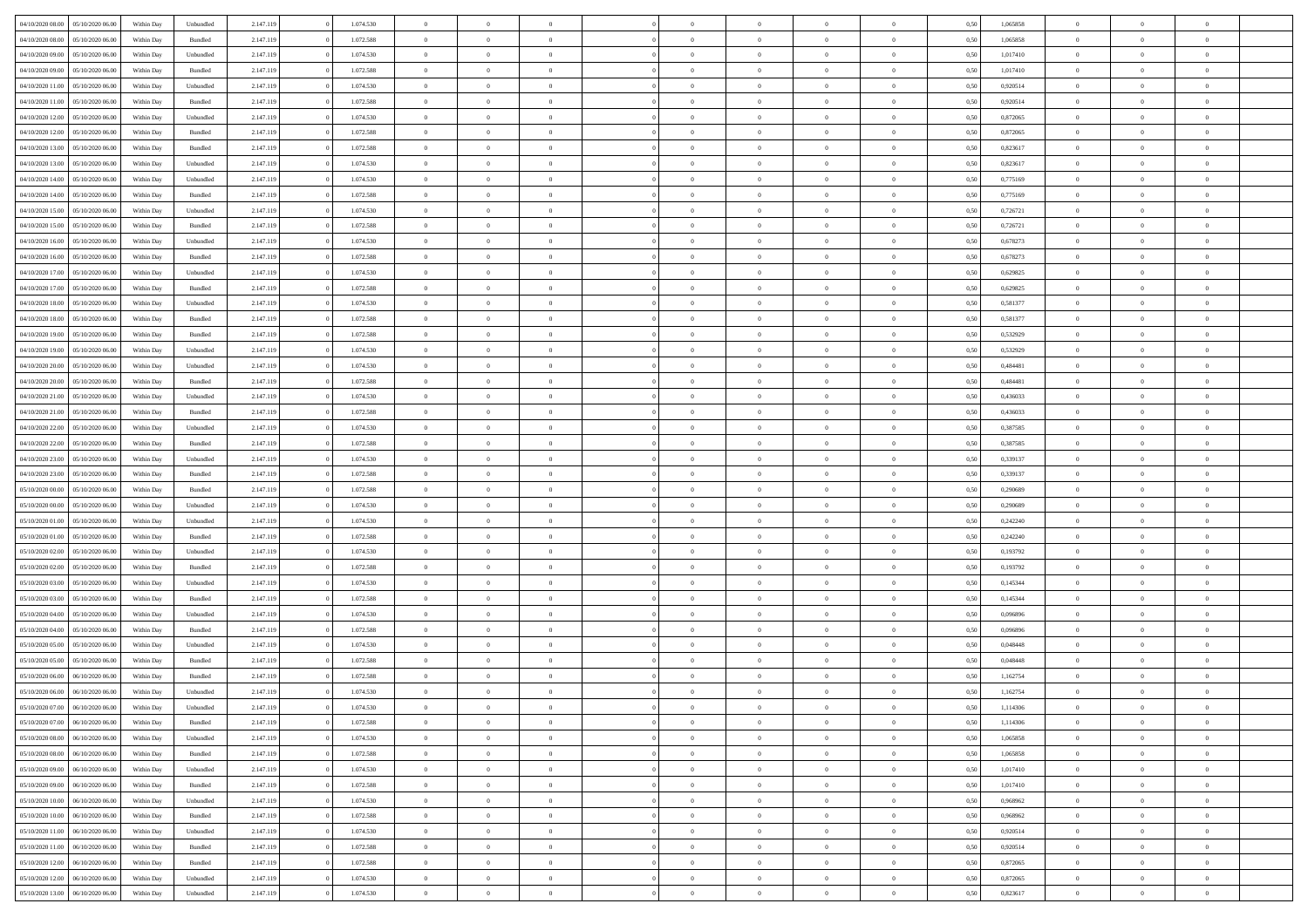| 05/10/2020 13:00                  | 06/10/2020 06:00 | Within Dav | Bundled            | 2.147.119 | 1.072.588 | $\overline{0}$ | $\Omega$       |                | $\Omega$       | $\Omega$       | $\theta$       | $\theta$       | 0.50 | 0,823617 | $\theta$       | $\theta$       | $\overline{0}$ |  |
|-----------------------------------|------------------|------------|--------------------|-----------|-----------|----------------|----------------|----------------|----------------|----------------|----------------|----------------|------|----------|----------------|----------------|----------------|--|
|                                   |                  |            |                    |           |           |                |                |                |                |                |                |                |      |          |                |                |                |  |
| 05/10/2020 14:00                  | 06/10/2020 06.00 | Within Day | Unbundled          | 2.147.119 | 1.074.530 | $\overline{0}$ | $\theta$       | $\overline{0}$ | $\overline{0}$ | $\bf{0}$       | $\overline{0}$ | $\bf{0}$       | 0,50 | 0,775169 | $\theta$       | $\overline{0}$ | $\overline{0}$ |  |
| 05/10/2020 14:00                  | 06/10/2020 06.00 | Within Day | Bundled            | 2.147.119 | 1.072.588 | $\overline{0}$ | $\bf{0}$       | $\overline{0}$ | $\bf{0}$       | $\bf{0}$       | $\bf{0}$       | $\mathbf{0}$   | 0,50 | 0,775169 | $\bf{0}$       | $\overline{0}$ | $\overline{0}$ |  |
| 05/10/2020 15:00                  | 06/10/2020 06:00 | Within Dav | Unbundled          | 2.147.119 | 1.074.530 | $\overline{0}$ | $\overline{0}$ | $\overline{0}$ | $\overline{0}$ | $\bf{0}$       | $\overline{0}$ | $\overline{0}$ | 0.50 | 0,726721 | $\theta$       | $\theta$       | $\overline{0}$ |  |
| 05/10/2020 15:00                  | 06/10/2020 06.00 | Within Day | Bundled            | 2.147.119 | 1.072.588 | $\overline{0}$ | $\theta$       | $\overline{0}$ | $\overline{0}$ | $\bf{0}$       | $\overline{0}$ | $\bf{0}$       | 0,50 | 0,726721 | $\,$ 0 $\,$    | $\overline{0}$ | $\overline{0}$ |  |
| 05/10/2020 16:00                  | 06/10/2020 06.00 | Within Day | Unbundled          | 2.147.119 | 1.074.530 | $\overline{0}$ | $\overline{0}$ | $\overline{0}$ | $\bf{0}$       | $\overline{0}$ | $\overline{0}$ | $\mathbf{0}$   | 0,50 | 0,678273 | $\bf{0}$       | $\overline{0}$ | $\bf{0}$       |  |
|                                   |                  |            |                    |           |           |                | $\overline{0}$ |                |                | $\overline{0}$ |                |                |      |          | $\theta$       | $\overline{0}$ | $\overline{0}$ |  |
| 05/10/2020 16:00                  | 06/10/2020 06.00 | Within Dav | Bundled            | 2.147.119 | 1.072.588 | $\overline{0}$ |                | $\overline{0}$ | $\overline{0}$ |                | $\overline{0}$ | $\overline{0}$ | 0.50 | 0,678273 |                |                |                |  |
| 05/10/2020 17.00                  | 06/10/2020 06.00 | Within Day | Unbundled          | 2.147.119 | 1.074.530 | $\overline{0}$ | $\theta$       | $\overline{0}$ | $\overline{0}$ | $\bf{0}$       | $\overline{0}$ | $\bf{0}$       | 0,50 | 0,629825 | $\theta$       | $\theta$       | $\overline{0}$ |  |
| 05/10/2020 17:00                  | 06/10/2020 06.00 | Within Day | Bundled            | 2.147.119 | 1.072.588 | $\overline{0}$ | $\overline{0}$ | $\overline{0}$ | $\bf{0}$       | $\bf{0}$       | $\bf{0}$       | $\bf{0}$       | 0,50 | 0,629825 | $\,0\,$        | $\overline{0}$ | $\overline{0}$ |  |
| 05/10/2020 18:00                  | 06/10/2020 06:00 | Within Dav | Bundled            | 2.147.119 | 1.072.588 | $\overline{0}$ | $\overline{0}$ | $\overline{0}$ | $\overline{0}$ | $\overline{0}$ | $\overline{0}$ | $\overline{0}$ | 0.50 | 0,581377 | $\theta$       | $\overline{0}$ | $\overline{0}$ |  |
| 05/10/2020 18:00                  | 06/10/2020 06.00 | Within Day | Unbundled          | 2.147.119 | 1.074.530 | $\overline{0}$ | $\theta$       | $\overline{0}$ | $\overline{0}$ | $\bf{0}$       | $\overline{0}$ | $\bf{0}$       | 0,50 | 0,581377 | $\,$ 0 $\,$    | $\overline{0}$ | $\overline{0}$ |  |
| 05/10/2020 19:00                  | 06/10/2020 06.00 | Within Day | Unbundled          | 2.147.119 | 1.074.530 | $\overline{0}$ | $\overline{0}$ | $\overline{0}$ | $\bf{0}$       | $\bf{0}$       | $\bf{0}$       | $\bf{0}$       | 0,50 | 0,532929 | $\bf{0}$       | $\overline{0}$ | $\bf{0}$       |  |
| 05/10/2020 19:00                  | 06/10/2020 06:00 | Within Day | Bundled            | 2.147.119 | 1.072.588 | $\overline{0}$ | $\overline{0}$ | $\overline{0}$ | $\overline{0}$ | $\bf{0}$       | $\overline{0}$ | $\overline{0}$ | 0.50 | 0,532929 | $\theta$       | $\theta$       | $\overline{0}$ |  |
| 05/10/2020 20.00                  | 06/10/2020 06.00 |            |                    | 2.147.119 | 1.074.530 | $\overline{0}$ | $\theta$       | $\overline{0}$ | $\overline{0}$ | $\bf{0}$       | $\overline{0}$ |                |      | 0,484481 | $\theta$       | $\overline{0}$ | $\overline{0}$ |  |
|                                   |                  | Within Day | Unbundled          |           |           |                |                |                |                |                |                | $\bf{0}$       | 0,50 |          |                |                |                |  |
| 05/10/2020 20.00                  | 06/10/2020 06.00 | Within Day | Bundled            | 2.147.119 | 1.072.588 | $\overline{0}$ | $\overline{0}$ | $\overline{0}$ | $\bf{0}$       | $\overline{0}$ | $\overline{0}$ | $\mathbf{0}$   | 0,50 | 0,484481 | $\bf{0}$       | $\overline{0}$ | $\bf{0}$       |  |
| 05/10/2020 21.00                  | 06/10/2020 06:00 | Within Dav | Unbundled          | 2.147.119 | 1.074.530 | $\overline{0}$ | $\overline{0}$ | $\overline{0}$ | $\overline{0}$ | $\overline{0}$ | $\overline{0}$ | $\overline{0}$ | 0.50 | 0,436033 | $\theta$       | $\overline{0}$ | $\overline{0}$ |  |
| 05/10/2020 21.00                  | 06/10/2020 06.00 | Within Day | Bundled            | 2.147.119 | 1.072.588 | $\overline{0}$ | $\theta$       | $\overline{0}$ | $\overline{0}$ | $\bf{0}$       | $\overline{0}$ | $\bf{0}$       | 0,50 | 0,436033 | $\theta$       | $\theta$       | $\overline{0}$ |  |
| 05/10/2020 22.00                  | 06/10/2020 06.00 | Within Day | Unbundled          | 2.147.119 | 1.074.530 | $\overline{0}$ | $\overline{0}$ | $\overline{0}$ | $\bf{0}$       | $\bf{0}$       | $\bf{0}$       | $\bf{0}$       | 0,50 | 0,387585 | $\bf{0}$       | $\overline{0}$ | $\overline{0}$ |  |
| 05/10/2020 22.00                  | 06/10/2020 06:00 | Within Day | Bundled            | 2.147.119 | 1.072.588 | $\overline{0}$ | $\overline{0}$ | $\overline{0}$ | $\overline{0}$ | $\overline{0}$ | $\overline{0}$ | $\overline{0}$ | 0.50 | 0,387585 | $\theta$       | $\overline{0}$ | $\overline{0}$ |  |
| 05/10/2020 23.00                  | 06/10/2020 06.00 | Within Day | Bundled            | 2.147.119 | 1.072.588 | $\overline{0}$ | $\theta$       | $\overline{0}$ | $\overline{0}$ | $\bf{0}$       | $\overline{0}$ | $\bf{0}$       | 0,50 | 0,339137 | $\,$ 0 $\,$    | $\overline{0}$ | $\overline{0}$ |  |
| 05/10/2020 23.00                  | 06/10/2020 06.00 | Within Day | Unbundled          | 2.147.119 | 1.074.530 | $\overline{0}$ | $\overline{0}$ | $\overline{0}$ | $\bf{0}$       | $\bf{0}$       | $\bf{0}$       | $\bf{0}$       | 0,50 | 0,339137 | $\overline{0}$ | $\overline{0}$ | $\bf{0}$       |  |
| 06/10/2020 00:00                  | 06/10/2020 06:00 | Within Day | Unbundled          | 2.147.119 | 1.074.530 | $\overline{0}$ | $\overline{0}$ | $\overline{0}$ | $\overline{0}$ | $\bf{0}$       | $\overline{0}$ | $\overline{0}$ | 0.50 | 0.290689 | $\theta$       | $\overline{0}$ | $\overline{0}$ |  |
|                                   |                  |            |                    |           |           |                |                |                |                |                |                |                |      |          |                |                |                |  |
| 06/10/2020 00:00                  | 06/10/2020 06.00 | Within Day | Bundled            | 2.147.119 | 1.072.588 | $\overline{0}$ | $\theta$       | $\overline{0}$ | $\overline{0}$ | $\bf{0}$       | $\overline{0}$ | $\bf{0}$       | 0,50 | 0,290689 | $\,$ 0 $\,$    | $\overline{0}$ | $\overline{0}$ |  |
| 06/10/2020 01:00                  | 06/10/2020 06.00 | Within Day | Unbundled          | 2.147.119 | 1.074.530 | $\overline{0}$ | $\overline{0}$ | $\overline{0}$ | $\overline{0}$ | $\overline{0}$ | $\overline{0}$ | $\mathbf{0}$   | 0,50 | 0,242240 | $\overline{0}$ | $\overline{0}$ | $\bf{0}$       |  |
| 06/10/2020 01:00                  | 06/10/2020 06.00 | Within Dav | Bundled            | 2.147.119 | 1.072.588 | $\overline{0}$ | $\overline{0}$ | $\overline{0}$ | $\overline{0}$ | $\overline{0}$ | $\overline{0}$ | $\overline{0}$ | 0.50 | 0,242240 | $\theta$       | $\overline{0}$ | $\overline{0}$ |  |
| 06/10/2020 02.00                  | 06/10/2020 06.00 | Within Day | Unbundled          | 2.147.119 | 1.074.530 | $\overline{0}$ | $\theta$       | $\overline{0}$ | $\overline{0}$ | $\bf{0}$       | $\overline{0}$ | $\bf{0}$       | 0,50 | 0,193792 | $\theta$       | $\theta$       | $\overline{0}$ |  |
| 06/10/2020 02.00                  | 06/10/2020 06.00 | Within Day | Bundled            | 2.147.119 | 1.072.588 | $\overline{0}$ | $\overline{0}$ | $\overline{0}$ | $\overline{0}$ | $\bf{0}$       | $\overline{0}$ | $\bf{0}$       | 0,50 | 0,193792 | $\,0\,$        | $\overline{0}$ | $\overline{0}$ |  |
| 06/10/2020 03:00                  | 06/10/2020 06:00 | Within Day | Unbundled          | 2.147.119 | 1.074.530 | $\overline{0}$ | $\overline{0}$ | $\overline{0}$ | $\overline{0}$ | $\overline{0}$ | $\overline{0}$ | $\overline{0}$ | 0.50 | 0,145344 | $\theta$       | $\overline{0}$ | $\overline{0}$ |  |
| 06/10/2020 03:00                  | 06/10/2020 06.00 | Within Day | Bundled            | 2.147.119 | 1.072.588 | $\overline{0}$ | $\theta$       | $\overline{0}$ | $\overline{0}$ | $\bf{0}$       | $\overline{0}$ | $\bf{0}$       | 0,50 | 0,145344 | $\,$ 0 $\,$    | $\overline{0}$ | $\overline{0}$ |  |
|                                   |                  |            |                    |           |           |                | $\overline{0}$ |                |                | $\bf{0}$       |                |                |      |          |                | $\overline{0}$ | $\bf{0}$       |  |
| 06/10/2020 04.00                  | 06/10/2020 06.00 | Within Day | Unbundled          | 2.147.119 | 1.074.530 | $\overline{0}$ |                | $\overline{0}$ | $\overline{0}$ |                | $\overline{0}$ | $\bf{0}$       | 0,50 | 0,096896 | $\overline{0}$ |                |                |  |
| 06/10/2020 04:00                  | 06/10/2020 06:00 | Within Day | Bundled            | 2.147.119 | 1.072.588 | $\overline{0}$ | $\Omega$       | $\Omega$       | $\Omega$       | $\Omega$       | $\overline{0}$ | $\overline{0}$ | 0,50 | 0.096896 | $\,0\,$        | $\theta$       | $\theta$       |  |
| 06/10/2020 05:00                  | 06/10/2020 06.00 | Within Day | Bundled            | 2.147.119 | 1.072.588 | $\overline{0}$ | $\theta$       | $\overline{0}$ | $\overline{0}$ | $\bf{0}$       | $\overline{0}$ | $\bf{0}$       | 0,50 | 0,048448 | $\theta$       | $\overline{0}$ | $\overline{0}$ |  |
| 06/10/2020 05.00                  | 06/10/2020 06.00 | Within Day | Unbundled          | 2.147.119 | 1.074.530 | $\overline{0}$ | $\overline{0}$ | $\overline{0}$ | $\overline{0}$ | $\overline{0}$ | $\overline{0}$ | $\mathbf{0}$   | 0,50 | 0,048448 | $\overline{0}$ | $\overline{0}$ | $\bf{0}$       |  |
| 06/10/2020 06:00                  | 07/10/2020 06.00 | Within Day | Unbundled          | 2.147.119 | 1.074.530 | $\overline{0}$ | $\Omega$       | $\Omega$       | $\Omega$       | $\bf{0}$       | $\overline{0}$ | $\overline{0}$ | 0.50 | 1,162754 | $\,0\,$        | $\theta$       | $\theta$       |  |
| 06/10/2020 06.00                  | 07/10/2020 06.00 | Within Day | Bundled            | 2.147.119 | 1.072.588 | $\overline{0}$ | $\theta$       | $\overline{0}$ | $\overline{0}$ | $\bf{0}$       | $\overline{0}$ | $\bf{0}$       | 0,50 | 1,162754 | $\,$ 0 $\,$    | $\overline{0}$ | $\overline{0}$ |  |
| 06/10/2020 07.00                  | 07/10/2020 06.00 | Within Day | Unbundled          | 2.147.119 | 1.074.530 | $\overline{0}$ | $\overline{0}$ | $\overline{0}$ | $\overline{0}$ | $\bf{0}$       | $\overline{0}$ | $\bf{0}$       | 0,50 | 1,114306 | $\bf{0}$       | $\overline{0}$ | $\overline{0}$ |  |
| 06/10/2020 07.00                  | 07/10/2020 06.00 | Within Day | Bundled            | 2.147.119 | 1.072.588 | $\overline{0}$ | $\Omega$       | $\Omega$       | $\Omega$       | $\theta$       | $\overline{0}$ | $\overline{0}$ | 0.50 | 1,114306 | $\,$ 0 $\,$    | $\theta$       | $\theta$       |  |
| 06/10/2020 08:00                  | 07/10/2020 06.00 | Within Day | Unbundled          | 2.147.119 | 1.074.530 | $\overline{0}$ | $\theta$       | $\overline{0}$ | $\overline{0}$ | $\bf{0}$       | $\overline{0}$ | $\bf{0}$       | 0,50 | 1,065858 | $\,$ 0 $\,$    | $\overline{0}$ | $\overline{0}$ |  |
|                                   |                  |            |                    |           |           |                |                |                |                |                |                |                |      |          |                |                |                |  |
| 06/10/2020 08.00                  | 07/10/2020 06.00 | Within Day | Bundled            | 2.147.119 | 1.072.588 | $\overline{0}$ | $\bf{0}$       | $\overline{0}$ | $\bf{0}$       | $\bf{0}$       | $\bf{0}$       | $\bf{0}$       | 0,50 | 1,065858 | $\overline{0}$ | $\overline{0}$ | $\bf{0}$       |  |
| 06/10/2020 09:00                  | 07/10/2020 06.00 | Within Day | Unbundled          | 2.147.119 | 1.074.530 | $\overline{0}$ | $\Omega$       | $\overline{0}$ | $\Omega$       | $\overline{0}$ | $\overline{0}$ | $\overline{0}$ | 0,50 | 1,017410 | $\,0\,$        | $\theta$       | $\theta$       |  |
| 06/10/2020 09:00                  | 07/10/2020 06.00 | Within Day | Bundled            | 2.147.119 | 1.072.588 | $\overline{0}$ | $\theta$       | $\overline{0}$ | $\overline{0}$ | $\bf{0}$       | $\overline{0}$ | $\bf{0}$       | 0,50 | 1,017410 | $\,$ 0 $\,$    | $\overline{0}$ | $\overline{0}$ |  |
| 06/10/2020 10:00                  | 07/10/2020 06.00 | Within Day | Unbundled          | 2.147.119 | 1.074.530 | $\overline{0}$ | $\overline{0}$ | $\overline{0}$ | $\bf{0}$       | $\bf{0}$       | $\bf{0}$       | $\mathbf{0}$   | 0,50 | 0,968962 | $\overline{0}$ | $\overline{0}$ | $\bf{0}$       |  |
| 06/10/2020 10:00                  | 07/10/2020 06.00 | Within Day | Bundled            | 2.147.119 | 1.072.588 | $\overline{0}$ | $\Omega$       | $\Omega$       | $\Omega$       | $\Omega$       | $\Omega$       | $\overline{0}$ | 0.50 | 0.968962 | $\theta$       | $\theta$       | $\theta$       |  |
| 06/10/2020 11:00                  | 07/10/2020 06.00 | Within Day | Bundled            | 2.147.119 | 1.072.588 | $\overline{0}$ | $\overline{0}$ | $\overline{0}$ | $\bf{0}$       | $\,$ 0         | $\bf{0}$       | $\bf{0}$       | 0,50 | 0,920514 | $\,0\,$        | $\,$ 0 $\,$    | $\overline{0}$ |  |
| 06/10/2020 11:00 07/10/2020 06:00 |                  | Within Day | Unbundled          | 2.147.119 | 1.074.530 | $\bf{0}$       | $\bf{0}$       |                |                | $\bf{0}$       |                |                | 0,50 | 0,920514 | $\bf{0}$       | $\overline{0}$ |                |  |
| 06/10/2020 12:00                  | 07/10/2020 06:00 | Within Day | Unbundled          | 2.147.119 | 1.074.530 | $\overline{0}$ | $\overline{0}$ | $\overline{0}$ | $\Omega$       | $\theta$       | $\overline{0}$ | $\overline{0}$ | 0.50 | 0,872065 | $\theta$       | $\theta$       | $\theta$       |  |
| 06/10/2020 12:00                  | 07/10/2020 06.00 | Within Day | Bundled            | 2.147.119 | 1.072.588 | $\overline{0}$ | $\,$ 0         | $\overline{0}$ | $\bf{0}$       | $\,$ 0 $\,$    | $\overline{0}$ | $\mathbf{0}$   | 0,50 | 0,872065 | $\,$ 0 $\,$    | $\,$ 0 $\,$    | $\,$ 0         |  |
|                                   |                  |            |                    |           |           |                |                |                |                |                |                |                |      |          |                |                |                |  |
| 06/10/2020 13:00                  | 07/10/2020 06.00 | Within Day | Unbundled          | 2.147.119 | 1.074.530 | $\overline{0}$ | $\overline{0}$ | $\overline{0}$ | $\overline{0}$ | $\overline{0}$ | $\overline{0}$ | $\mathbf{0}$   | 0,50 | 0,823617 | $\overline{0}$ | $\bf{0}$       | $\bf{0}$       |  |
| 06/10/2020 13:00                  | 07/10/2020 06.00 | Within Day | $\mathbf B$ undled | 2.147.119 | 1.072.588 | $\overline{0}$ | $\overline{0}$ | $\overline{0}$ | $\Omega$       | $\overline{0}$ | $\overline{0}$ | $\bf{0}$       | 0,50 | 0,823617 | $\overline{0}$ | $\theta$       | $\overline{0}$ |  |
| 06/10/2020 14:00                  | 07/10/2020 06.00 | Within Day | Unbundled          | 2.147.119 | 1.074.530 | $\overline{0}$ | $\,$ 0         | $\overline{0}$ | $\overline{0}$ | $\overline{0}$ | $\overline{0}$ | $\bf{0}$       | 0,50 | 0,775169 | $\,$ 0 $\,$    | $\overline{0}$ | $\overline{0}$ |  |
| 06/10/2020 14:00                  | 07/10/2020 06.00 | Within Day | Bundled            | 2.147.119 | 1.072.588 | $\overline{0}$ | $\overline{0}$ | $\overline{0}$ | $\overline{0}$ | $\overline{0}$ | $\overline{0}$ | $\mathbf{0}$   | 0,50 | 0,775169 | $\overline{0}$ | $\overline{0}$ | $\bf{0}$       |  |
| 06/10/2020 15:00                  | 07/10/2020 06.00 | Within Day | Unbundled          | 2.147.119 | 1.074.530 | $\overline{0}$ | $\overline{0}$ | $\overline{0}$ | $\Omega$       | $\overline{0}$ | $\overline{0}$ | $\bf{0}$       | 0.50 | 0,726721 | $\overline{0}$ | $\theta$       | $\overline{0}$ |  |
| 06/10/2020 15:00                  | 07/10/2020 06.00 | Within Day | Bundled            | 2.147.119 | 1.072.588 | $\overline{0}$ | $\,$ 0         | $\overline{0}$ | $\bf{0}$       | $\bf{0}$       | $\bf{0}$       | $\bf{0}$       | 0,50 | 0,726721 | $\,$ 0 $\,$    | $\overline{0}$ | $\overline{0}$ |  |
| 06/10/2020 16.00                  | 07/10/2020 06.00 | Within Day | Unbundled          | 2.147.119 | 1.074.530 | $\overline{0}$ | $\bf{0}$       | $\overline{0}$ | $\overline{0}$ | $\overline{0}$ | $\bf{0}$       | $\mathbf{0}$   | 0,50 | 0,678273 | $\overline{0}$ | $\overline{0}$ | $\bf{0}$       |  |
| 06/10/2020 16:00                  | 07/10/2020 06:00 | Within Day | Bundled            |           | 1.072.588 | $\overline{0}$ | $\overline{0}$ | $\overline{0}$ | $\Omega$       | $\overline{0}$ | $\overline{0}$ | $\bf{0}$       | 0.50 | 0,678273 | $\overline{0}$ | $\theta$       | $\overline{0}$ |  |
|                                   |                  |            |                    | 2.147.119 |           |                |                |                |                |                |                |                |      |          |                |                |                |  |
| 06/10/2020 17.00                  | 07/10/2020 06.00 | Within Day | Bundled            | 2.147.119 | 1.072.588 | $\overline{0}$ | $\bf{0}$       | $\overline{0}$ | $\overline{0}$ | $\bf{0}$       | $\bf{0}$       | $\bf{0}$       | 0,50 | 0,629825 | $\,$ 0 $\,$    | $\,$ 0 $\,$    | $\bf{0}$       |  |
| 06/10/2020 17.00                  | 07/10/2020 06.00 | Within Day | Unbundled          | 2.147.119 | 1.074.530 | $\overline{0}$ | $\overline{0}$ | $\overline{0}$ | $\overline{0}$ | $\bf{0}$       | $\bf{0}$       | $\mathbf{0}$   | 0,50 | 0,629825 | $\overline{0}$ | $\bf{0}$       | $\bf{0}$       |  |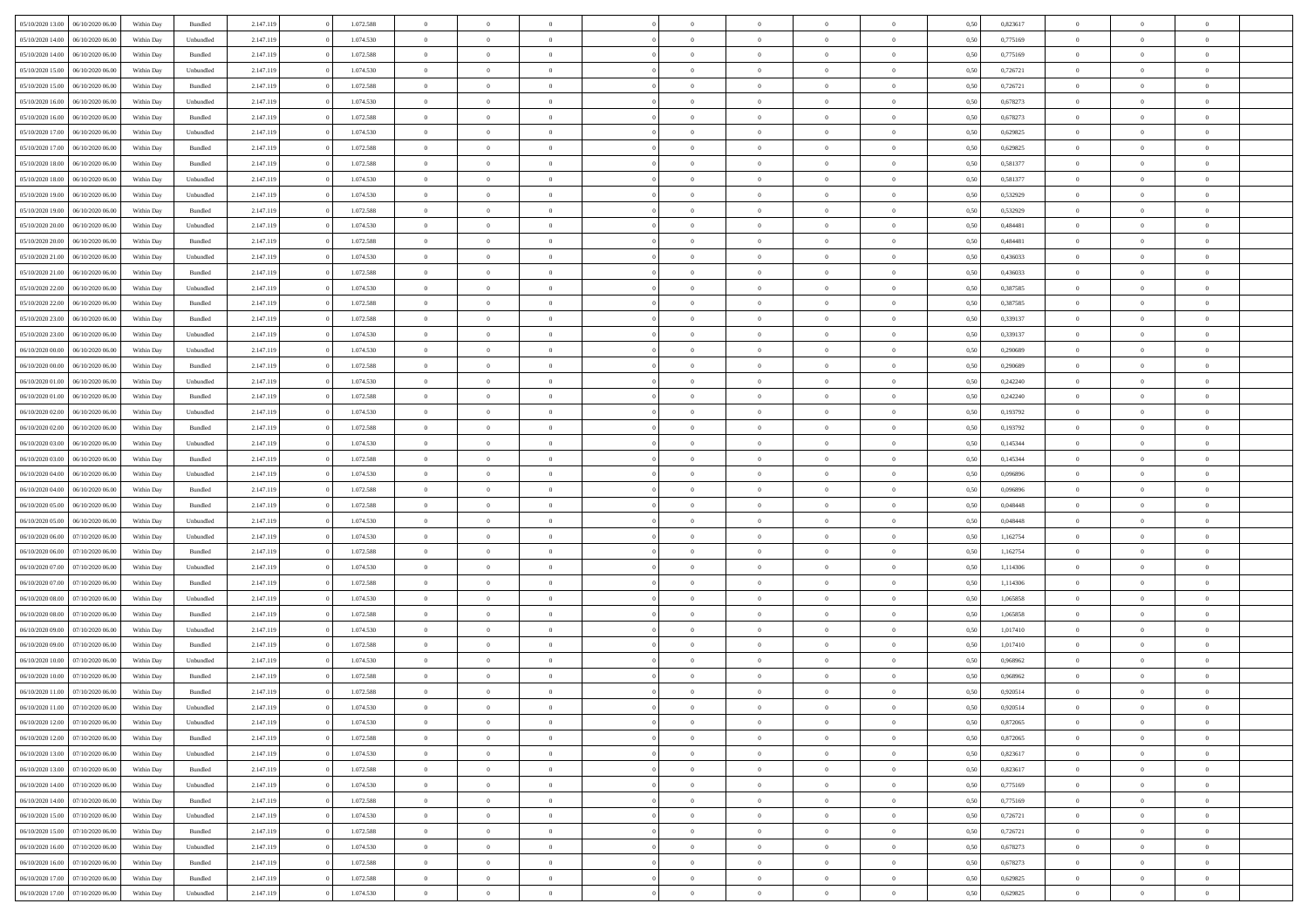| 06/10/2020 18:00                  | 07/10/2020 06.00 | Within Dav | Bundled            | 2.147.119 | 1.072.588 | $\overline{0}$ | $\Omega$       |                | $\Omega$       | $\Omega$       | $\theta$       | $\theta$       | 0.50 | 0,581377 | $\theta$       | $\theta$       | $\overline{0}$ |  |
|-----------------------------------|------------------|------------|--------------------|-----------|-----------|----------------|----------------|----------------|----------------|----------------|----------------|----------------|------|----------|----------------|----------------|----------------|--|
|                                   |                  |            |                    |           |           |                |                |                |                |                |                |                |      |          |                |                |                |  |
| 06/10/2020 18:00                  | 07/10/2020 06.00 | Within Day | Unbundled          | 2.147.119 | 1.074.530 | $\overline{0}$ | $\theta$       | $\overline{0}$ | $\overline{0}$ | $\bf{0}$       | $\overline{0}$ | $\bf{0}$       | 0,50 | 0,581377 | $\theta$       | $\overline{0}$ | $\overline{0}$ |  |
| 06/10/2020 19.00                  | 07/10/2020 06.00 | Within Day | Bundled            | 2.147.119 | 1.072.588 | $\overline{0}$ | $\bf{0}$       | $\overline{0}$ | $\overline{0}$ | $\bf{0}$       | $\overline{0}$ | $\mathbf{0}$   | 0,50 | 0,532929 | $\bf{0}$       | $\overline{0}$ | $\overline{0}$ |  |
| 06/10/2020 19:00                  | 07/10/2020 06.00 | Within Dav | Unbundled          | 2.147.119 | 1.074.530 | $\overline{0}$ | $\overline{0}$ | $\overline{0}$ | $\overline{0}$ | $\bf{0}$       | $\overline{0}$ | $\overline{0}$ | 0.50 | 0,532929 | $\theta$       | $\theta$       | $\overline{0}$ |  |
| 06/10/2020 20.00                  | 07/10/2020 06.00 | Within Day | Bundled            | 2.147.119 | 1.072.588 | $\overline{0}$ | $\theta$       | $\overline{0}$ | $\overline{0}$ | $\bf{0}$       | $\overline{0}$ | $\bf{0}$       | 0,50 | 0,484481 | $\theta$       | $\overline{0}$ | $\overline{0}$ |  |
| 06/10/2020 20.00                  | 07/10/2020 06.00 | Within Day | Unbundled          | 2.147.119 | 1.074.530 | $\overline{0}$ | $\overline{0}$ | $\overline{0}$ | $\overline{0}$ | $\overline{0}$ | $\overline{0}$ | $\mathbf{0}$   | 0,50 | 0,484481 | $\bf{0}$       | $\overline{0}$ | $\bf{0}$       |  |
| 06/10/2020 21:00                  | 07/10/2020 06.00 | Within Dav | Unbundled          | 2.147.119 | 1.074.530 | $\overline{0}$ | $\overline{0}$ | $\overline{0}$ | $\overline{0}$ | $\overline{0}$ | $\overline{0}$ | $\overline{0}$ | 0.50 | 0,436033 | $\theta$       | $\overline{0}$ | $\overline{0}$ |  |
|                                   |                  |            |                    |           |           |                |                |                |                |                |                |                |      |          |                |                |                |  |
| 06/10/2020 21.00                  | 07/10/2020 06.00 | Within Day | Bundled            | 2.147.119 | 1.072.588 | $\overline{0}$ | $\theta$       | $\overline{0}$ | $\overline{0}$ | $\bf{0}$       | $\overline{0}$ | $\bf{0}$       | 0,50 | 0,436033 | $\theta$       | $\theta$       | $\overline{0}$ |  |
| 06/10/2020 22.00                  | 07/10/2020 06.00 | Within Day | Unbundled          | 2.147.119 | 1.074.530 | $\overline{0}$ | $\overline{0}$ | $\overline{0}$ | $\overline{0}$ | $\bf{0}$       | $\overline{0}$ | $\bf{0}$       | 0,50 | 0,387585 | $\,0\,$        | $\overline{0}$ | $\overline{0}$ |  |
| 06/10/2020 22.00                  | 07/10/2020 06.00 | Within Dav | Bundled            | 2.147.119 | 1.072.588 | $\overline{0}$ | $\overline{0}$ | $\overline{0}$ | $\overline{0}$ | $\overline{0}$ | $\overline{0}$ | $\overline{0}$ | 0.50 | 0,387585 | $\theta$       | $\overline{0}$ | $\overline{0}$ |  |
| 06/10/2020 23.00                  | 07/10/2020 06.00 | Within Day | Bundled            | 2.147.119 | 1.072.588 | $\overline{0}$ | $\theta$       | $\overline{0}$ | $\overline{0}$ | $\bf{0}$       | $\overline{0}$ | $\bf{0}$       | 0,50 | 0,339137 | $\,$ 0 $\,$    | $\overline{0}$ | $\overline{0}$ |  |
| 06/10/2020 23.00                  | 07/10/2020 06.00 | Within Day | Unbundled          | 2.147.119 | 1.074.530 | $\overline{0}$ | $\overline{0}$ | $\overline{0}$ | $\bf{0}$       | $\bf{0}$       | $\bf{0}$       | $\bf{0}$       | 0,50 | 0,339137 | $\overline{0}$ | $\overline{0}$ | $\bf{0}$       |  |
| 07/10/2020 00:00                  | 07/10/2020 06.00 | Within Day | Unbundled          | 2.147.119 | 1.074.530 | $\overline{0}$ | $\overline{0}$ | $\overline{0}$ | $\overline{0}$ | $\bf{0}$       | $\overline{0}$ | $\overline{0}$ | 0.50 | 0.290689 | $\theta$       | $\theta$       | $\overline{0}$ |  |
| 07/10/2020 00.00                  | 07/10/2020 06.00 | Within Day | Bundled            | 2.147.119 | 1.072.588 | $\overline{0}$ | $\theta$       | $\overline{0}$ | $\overline{0}$ | $\bf{0}$       | $\overline{0}$ | $\bf{0}$       | 0,50 | 0,290689 | $\theta$       | $\overline{0}$ | $\overline{0}$ |  |
|                                   |                  |            |                    |           |           |                |                |                |                |                |                |                |      |          |                |                |                |  |
| 07/10/2020 01.00                  | 07/10/2020 06.00 | Within Day | Unbundled          | 2.147.119 | 1.074.530 | $\overline{0}$ | $\overline{0}$ | $\overline{0}$ | $\bf{0}$       | $\overline{0}$ | $\overline{0}$ | $\mathbf{0}$   | 0,50 | 0,242240 | $\overline{0}$ | $\overline{0}$ | $\bf{0}$       |  |
| 07/10/2020 01:00                  | 07/10/2020 06.00 | Within Dav | Bundled            | 2.147.119 | 1.072.588 | $\overline{0}$ | $\overline{0}$ | $\overline{0}$ | $\overline{0}$ | $\overline{0}$ | $\overline{0}$ | $\overline{0}$ | 0.50 | 0,242240 | $\theta$       | $\overline{0}$ | $\overline{0}$ |  |
| 07/10/2020 02.00                  | 07/10/2020 06.00 | Within Day | Unbundled          | 2.147.119 | 1.074.530 | $\overline{0}$ | $\theta$       | $\overline{0}$ | $\overline{0}$ | $\bf{0}$       | $\overline{0}$ | $\bf{0}$       | 0,50 | 0,193792 | $\theta$       | $\theta$       | $\overline{0}$ |  |
| 07/10/2020 02.00                  | 07/10/2020 06.00 | Within Day | Bundled            | 2.147.119 | 1.072.588 | $\overline{0}$ | $\overline{0}$ | $\overline{0}$ | $\bf{0}$       | $\bf{0}$       | $\bf{0}$       | $\bf{0}$       | 0,50 | 0,193792 | $\,0\,$        | $\overline{0}$ | $\overline{0}$ |  |
| 07/10/2020 03:00                  | 07/10/2020 06.00 | Within Day | Unbundled          | 2.147.119 | 1.074.530 | $\overline{0}$ | $\overline{0}$ | $\overline{0}$ | $\overline{0}$ | $\overline{0}$ | $\overline{0}$ | $\overline{0}$ | 0.50 | 0,145344 | $\theta$       | $\overline{0}$ | $\overline{0}$ |  |
| 07/10/2020 03.00                  | 07/10/2020 06.00 | Within Day | Bundled            | 2.147.119 | 1.072.588 | $\overline{0}$ | $\theta$       | $\overline{0}$ | $\overline{0}$ | $\bf{0}$       | $\overline{0}$ | $\bf{0}$       | 0,50 | 0,145344 | $\,$ 0 $\,$    | $\overline{0}$ | $\overline{0}$ |  |
| 07/10/2020 04.00                  | 07/10/2020 06.00 | Within Day | Unbundled          | 2.147.119 | 1.074.530 | $\overline{0}$ | $\overline{0}$ | $\overline{0}$ | $\bf{0}$       | $\bf{0}$       | $\bf{0}$       | $\bf{0}$       | 0,50 | 0,096896 | $\bf{0}$       | $\overline{0}$ | $\overline{0}$ |  |
| 07/10/2020 04:00                  | 07/10/2020 06.00 | Within Day | Bundled            | 2.147.119 | 1.072.588 | $\overline{0}$ | $\overline{0}$ | $\overline{0}$ | $\overline{0}$ | $\bf{0}$       | $\overline{0}$ | $\overline{0}$ | 0.50 | 0.096896 | $\theta$       | $\overline{0}$ | $\overline{0}$ |  |
| 07/10/2020 05.00                  | 07/10/2020 06.00 | Within Day | Bundled            | 2.147.119 | 1.072.588 | $\overline{0}$ | $\theta$       | $\overline{0}$ | $\overline{0}$ | $\bf{0}$       | $\overline{0}$ | $\bf{0}$       | 0,50 | 0,048448 | $\,$ 0 $\,$    | $\overline{0}$ | $\overline{0}$ |  |
|                                   |                  |            |                    |           |           |                |                |                |                |                |                |                |      |          |                |                |                |  |
| 07/10/2020 05.00                  | 07/10/2020 06.00 | Within Day | Unbundled          | 2.147.119 | 1.074.530 | $\overline{0}$ | $\overline{0}$ | $\overline{0}$ | $\bf{0}$       | $\overline{0}$ | $\overline{0}$ | $\mathbf{0}$   | 0,50 | 0,048448 | $\overline{0}$ | $\overline{0}$ | $\bf{0}$       |  |
| 07/10/2020 06.00                  | 08/10/2020 06:00 | Within Dav | Unbundled          | 2.147.119 | 1.074.530 | $\overline{0}$ | $\overline{0}$ | $\overline{0}$ | $\overline{0}$ | $\overline{0}$ | $\overline{0}$ | $\overline{0}$ | 0.50 | 1,162754 | $\theta$       | $\overline{0}$ | $\overline{0}$ |  |
| 07/10/2020 06.00                  | 08/10/2020 06.00 | Within Day | Bundled            | 2.147.119 | 1.072.588 | $\overline{0}$ | $\theta$       | $\overline{0}$ | $\overline{0}$ | $\bf{0}$       | $\overline{0}$ | $\bf{0}$       | 0,50 | 1,162754 | $\theta$       | $\theta$       | $\overline{0}$ |  |
| 07/10/2020 07:00                  | 08/10/2020 06.00 | Within Day | Unbundled          | 2.147.119 | 1.074.530 | $\overline{0}$ | $\overline{0}$ | $\overline{0}$ | $\bf{0}$       | $\bf{0}$       | $\bf{0}$       | $\bf{0}$       | 0,50 | 1,114306 | $\,0\,$        | $\overline{0}$ | $\overline{0}$ |  |
| 07/10/2020 07.00                  | 08/10/2020 06:00 | Within Day | Bundled            | 2.147.119 | 1.072.588 | $\overline{0}$ | $\overline{0}$ | $\overline{0}$ | $\overline{0}$ | $\overline{0}$ | $\overline{0}$ | $\overline{0}$ | 0.50 | 1,114306 | $\theta$       | $\overline{0}$ | $\overline{0}$ |  |
| 07/10/2020 08:00                  | 08/10/2020 06.00 | Within Day | Bundled            | 2.147.119 | 1.072.588 | $\overline{0}$ | $\theta$       | $\overline{0}$ | $\overline{0}$ | $\bf{0}$       | $\overline{0}$ | $\bf{0}$       | 0,50 | 1,065858 | $\,$ 0 $\,$    | $\overline{0}$ | $\overline{0}$ |  |
| 07/10/2020 08.00                  | 08/10/2020 06.00 | Within Day | Unbundled          | 2.147.119 | 1.074.530 | $\overline{0}$ | $\overline{0}$ | $\overline{0}$ | $\bf{0}$       | $\bf{0}$       | $\bf{0}$       | $\bf{0}$       | 0,50 | 1,065858 | $\overline{0}$ | $\overline{0}$ | $\bf{0}$       |  |
| 07/10/2020 09:00                  | 08/10/2020 06:00 | Within Day | Unbundled          | 2.147.119 | 1.074.530 | $\overline{0}$ | $\Omega$       | $\Omega$       | $\Omega$       | $\Omega$       | $\overline{0}$ | $\overline{0}$ | 0,50 | 1,017410 | $\,0\,$        | $\theta$       | $\theta$       |  |
| 07/10/2020 09:00                  | 08/10/2020 06.00 |            |                    | 2.147.119 | 1.072.588 | $\overline{0}$ | $\theta$       | $\overline{0}$ | $\overline{0}$ | $\bf{0}$       | $\overline{0}$ |                |      | 1,017410 | $\,$ 0 $\,$    | $\overline{0}$ | $\overline{0}$ |  |
|                                   |                  | Within Day | Bundled            |           |           |                |                |                |                |                |                | $\bf{0}$       | 0,50 |          |                |                |                |  |
| 07/10/2020 10.00                  | 08/10/2020 06:00 | Within Day | Bundled            | 2.147.119 | 1.072.588 | $\overline{0}$ | $\overline{0}$ | $\overline{0}$ | $\bf{0}$       | $\overline{0}$ | $\overline{0}$ | $\mathbf{0}$   | 0,50 | 0,968962 | $\overline{0}$ | $\overline{0}$ | $\bf{0}$       |  |
| 07/10/2020 10:00                  | 08/10/2020 06:00 | Within Day | Unbundled          | 2.147.119 | 1.074.530 | $\overline{0}$ | $\Omega$       | $\Omega$       | $\Omega$       | $\bf{0}$       | $\overline{0}$ | $\overline{0}$ | 0.50 | 0.968962 | $\,0\,$        | $\theta$       | $\theta$       |  |
| 07/10/2020 11:00                  | 08/10/2020 06.00 | Within Day | Bundled            | 2.147.119 | 1.072.588 | $\overline{0}$ | $\theta$       | $\overline{0}$ | $\overline{0}$ | $\bf{0}$       | $\overline{0}$ | $\bf{0}$       | 0,50 | 0,920514 | $\theta$       | $\overline{0}$ | $\overline{0}$ |  |
| 07/10/2020 11:00                  | 08/10/2020 06.00 | Within Day | Unbundled          | 2.147.119 | 1.074.530 | $\overline{0}$ | $\overline{0}$ | $\overline{0}$ | $\bf{0}$       | $\bf{0}$       | $\bf{0}$       | $\bf{0}$       | 0,50 | 0,920514 | $\bf{0}$       | $\overline{0}$ | $\overline{0}$ |  |
| 07/10/2020 12:00                  | 08/10/2020 06:00 | Within Day | Unbundled          | 2.147.119 | 1.074.530 | $\overline{0}$ | $\Omega$       | $\Omega$       | $\Omega$       | $\overline{0}$ | $\overline{0}$ | $\overline{0}$ | 0.50 | 0,872065 | $\,$ 0 $\,$    | $\theta$       | $\theta$       |  |
| 07/10/2020 12:00                  | 08/10/2020 06.00 | Within Day | Bundled            | 2.147.119 | 1.072.588 | $\overline{0}$ | $\theta$       | $\overline{0}$ | $\overline{0}$ | $\,$ 0         | $\overline{0}$ | $\bf{0}$       | 0,50 | 0,872065 | $\,$ 0 $\,$    | $\overline{0}$ | $\overline{0}$ |  |
| 07/10/2020 13.00                  | 08/10/2020 06:00 | Within Day | Unbundled          | 2.147.119 | 1.074.530 | $\overline{0}$ | $\bf{0}$       | $\overline{0}$ | $\bf{0}$       | $\bf{0}$       | $\bf{0}$       | $\bf{0}$       | 0,50 | 0,823617 | $\overline{0}$ | $\overline{0}$ | $\bf{0}$       |  |
| 07/10/2020 13:00                  | 08/10/2020 06.00 | Within Day | $\mathbf B$ undled | 2.147.119 | 1.072.588 | $\overline{0}$ | $\Omega$       | $\overline{0}$ | $\Omega$       | $\overline{0}$ | $\overline{0}$ | $\overline{0}$ | 0,50 | 0,823617 | $\,0\,$        | $\theta$       | $\theta$       |  |
| 07/10/2020 14:00                  | 08/10/2020 06.00 | Within Day | Unbundled          | 2.147.119 | 1.074.530 | $\overline{0}$ | $\theta$       | $\overline{0}$ | $\overline{0}$ | $\,$ 0         | $\overline{0}$ | $\bf{0}$       | 0,50 | 0,775169 | $\,$ 0 $\,$    | $\overline{0}$ | $\overline{0}$ |  |
|                                   |                  |            |                    |           |           |                |                |                |                |                |                |                |      |          |                |                |                |  |
| 07/10/2020 14.00                  | 08/10/2020 06.00 | Within Day | Bundled            | 2.147.119 | 1.072.588 | $\overline{0}$ | $\overline{0}$ | $\overline{0}$ | $\bf{0}$       | $\bf{0}$       | $\bf{0}$       | $\mathbf{0}$   | 0,50 | 0,775169 | $\bf{0}$       | $\overline{0}$ | $\bf{0}$       |  |
| 07/10/2020 15:00                  | 08/10/2020 06:00 | Within Day | Unbundled          | 2.147.119 | 1.074.530 | $\overline{0}$ | $\Omega$       | $\Omega$       | $\Omega$       | $\Omega$       | $\Omega$       | $\overline{0}$ | 0.50 | 0,726721 | $\theta$       | $\theta$       | $\theta$       |  |
| 07/10/2020 15.00                  | 08/10/2020 06.00 | Within Day | Bundled            | 2.147.119 | 1.072.588 | $\overline{0}$ | $\overline{0}$ | $\overline{0}$ | $\bf{0}$       | $\,$ 0         | $\bf{0}$       | $\bf{0}$       | 0,50 | 0,726721 | $\,0\,$        | $\,$ 0 $\,$    | $\overline{0}$ |  |
| 07/10/2020 16:00 08/10/2020 06:00 |                  | Within Day | Unbundled          | 2.147.119 | 1.074.530 | $\bf{0}$       | $\bf{0}$       |                |                | $\bf{0}$       |                |                | 0,50 | 0,678273 | $\bf{0}$       | $\overline{0}$ |                |  |
| 07/10/2020 16:00                  | 08/10/2020 06:00 | Within Day | Bundled            | 2.147.119 | 1.072.588 | $\overline{0}$ | $\overline{0}$ | $\overline{0}$ | $\Omega$       | $\overline{0}$ | $\overline{0}$ | $\overline{0}$ | 0,50 | 0,678273 | $\theta$       | $\theta$       | $\theta$       |  |
| 07/10/2020 17.00                  | 08/10/2020 06.00 | Within Day | Bundled            | 2.147.119 | 1.072.588 | $\overline{0}$ | $\,$ 0         | $\overline{0}$ | $\bf{0}$       | $\,$ 0 $\,$    | $\overline{0}$ | $\mathbf{0}$   | 0,50 | 0,629825 | $\,$ 0 $\,$    | $\,$ 0 $\,$    | $\,$ 0         |  |
| 07/10/2020 17.00                  | 08/10/2020 06:00 | Within Day | Unbundled          | 2.147.119 | 1.074.530 | $\overline{0}$ | $\overline{0}$ | $\overline{0}$ | $\overline{0}$ | $\overline{0}$ | $\overline{0}$ | $\mathbf{0}$   | 0,50 | 0,629825 | $\overline{0}$ | $\bf{0}$       | $\bf{0}$       |  |
| 07/10/2020 18:00                  | 08/10/2020 06:00 | Within Day | Unbundled          | 2.147.119 | 1.074.530 | $\overline{0}$ | $\overline{0}$ | $\overline{0}$ | $\Omega$       | $\overline{0}$ | $\overline{0}$ | $\bf{0}$       | 0,50 | 0,581377 | $\bf{0}$       | $\theta$       | $\overline{0}$ |  |
| 07/10/2020 18:00                  | 08/10/2020 06.00 | Within Day | Bundled            | 2.147.119 | 1.072.588 | $\overline{0}$ | $\,$ 0         | $\overline{0}$ | $\overline{0}$ | $\,$ 0 $\,$    | $\overline{0}$ | $\bf{0}$       | 0,50 | 0,581377 | $\,$ 0 $\,$    | $\overline{0}$ | $\overline{0}$ |  |
|                                   |                  |            |                    |           |           |                |                |                |                |                |                |                |      |          |                |                |                |  |
| 07/10/2020 19:00                  | 08/10/2020 06:00 | Within Day | Unbundled          | 2.147.119 | 1.074.530 | $\overline{0}$ | $\overline{0}$ | $\overline{0}$ | $\overline{0}$ | $\overline{0}$ | $\overline{0}$ | $\mathbf{0}$   | 0,50 | 0,532929 | $\overline{0}$ | $\overline{0}$ | $\bf{0}$       |  |
| 07/10/2020 19:00                  | 08/10/2020 06:00 | Within Day | Bundled            | 2.147.119 | 1.072.588 | $\overline{0}$ | $\overline{0}$ | $\overline{0}$ | $\Omega$       | $\overline{0}$ | $\overline{0}$ | $\bf{0}$       | 0.50 | 0,532929 | $\overline{0}$ | $\theta$       | $\overline{0}$ |  |
| 07/10/2020 20.00                  | 08/10/2020 06.00 | Within Day | Unbundled          | 2.147.119 | 1.074.530 | $\overline{0}$ | $\,$ 0         | $\overline{0}$ | $\bf{0}$       | $\bf{0}$       | $\bf{0}$       | $\bf{0}$       | 0,50 | 0,484481 | $\,$ 0 $\,$    | $\overline{0}$ | $\overline{0}$ |  |
| 07/10/2020 20.00                  | 08/10/2020 06:00 | Within Day | Bundled            | 2.147.119 | 1.072.588 | $\overline{0}$ | $\bf{0}$       | $\overline{0}$ | $\overline{0}$ | $\overline{0}$ | $\bf{0}$       | $\mathbf{0}$   | 0,50 | 0,484481 | $\overline{0}$ | $\overline{0}$ | $\bf{0}$       |  |
| 07/10/2020 21:00                  | 08/10/2020 06:00 | Within Day | Unbundled          | 2.147.119 | 1.074.530 | $\overline{0}$ | $\overline{0}$ | $\overline{0}$ | $\Omega$       | $\overline{0}$ | $\overline{0}$ | $\bf{0}$       | 0.50 | 0.436033 | $\overline{0}$ | $\theta$       | $\overline{0}$ |  |
| 07/10/2020 21.00                  | 08/10/2020 06.00 | Within Day | Bundled            | 2.147.119 | 1.072.588 | $\overline{0}$ | $\bf{0}$       | $\overline{0}$ | $\bf{0}$       | $\bf{0}$       | $\bf{0}$       | $\mathbf{0}$   | 0,50 | 0,436033 | $\,$ 0 $\,$    | $\,$ 0 $\,$    | $\bf{0}$       |  |
| 07/10/2020 22.00                  | 08/10/2020 06.00 | Within Day | Bundled            | 2.147.119 | 1.072.588 | $\overline{0}$ | $\overline{0}$ | $\overline{0}$ | $\overline{0}$ | $\bf{0}$       | $\bf{0}$       | $\mathbf{0}$   | 0,50 | 0,387585 | $\overline{0}$ | $\bf{0}$       | $\bf{0}$       |  |
|                                   |                  |            |                    |           |           |                |                |                |                |                |                |                |      |          |                |                |                |  |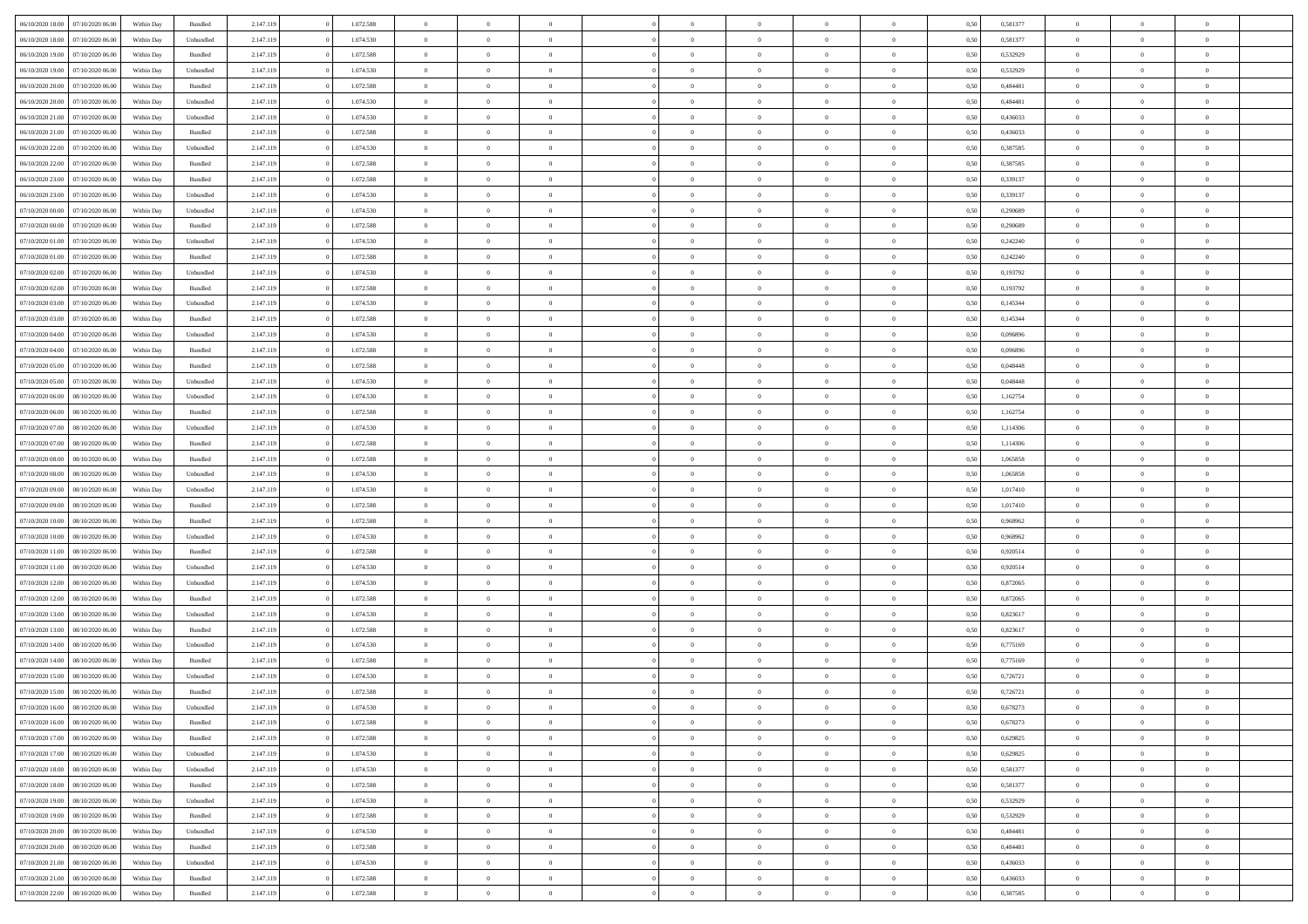| 07/10/2020 22.00 | 08/10/2020 06:00 | Within Dav | Unbundled          | 2.147.119 | 1.074.530 | $\overline{0}$ | $\theta$       |                | $\Omega$       | $\Omega$       | $\theta$       | $\theta$       | 0.50 | 0,387585 | $\theta$       | $\overline{0}$ | $\overline{0}$ |  |
|------------------|------------------|------------|--------------------|-----------|-----------|----------------|----------------|----------------|----------------|----------------|----------------|----------------|------|----------|----------------|----------------|----------------|--|
|                  |                  |            |                    |           |           |                |                |                |                |                |                |                |      |          |                |                |                |  |
| 07/10/2020 23.00 | 08/10/2020 06.00 | Within Day | Unbundled          | 2.147.119 | 1.074.530 | $\overline{0}$ | $\theta$       | $\overline{0}$ | $\overline{0}$ | $\bf{0}$       | $\overline{0}$ | $\bf{0}$       | 0,50 | 0,339137 | $\theta$       | $\overline{0}$ | $\overline{0}$ |  |
| 07/10/2020 23.00 | 08/10/2020 06.00 | Within Day | Bundled            | 2.147.119 | 1.072.588 | $\overline{0}$ | $\bf{0}$       | $\overline{0}$ | $\bf{0}$       | $\bf{0}$       | $\bf{0}$       | $\bf{0}$       | 0,50 | 0,339137 | $\overline{0}$ | $\overline{0}$ | $\overline{0}$ |  |
| 08/10/2020 00:00 | 08/10/2020 06:00 | Within Dav | Unbundled          | 2.147.119 | 1.074.530 | $\overline{0}$ | $\overline{0}$ | $\overline{0}$ | $\overline{0}$ | $\bf{0}$       | $\overline{0}$ | $\overline{0}$ | 0.50 | 0.290689 | $\theta$       | $\theta$       | $\overline{0}$ |  |
|                  |                  |            |                    |           |           |                |                |                |                |                |                |                |      |          |                |                |                |  |
| 08/10/2020 00:00 | 08/10/2020 06.00 | Within Day | Bundled            | 2.147.119 | 1.072.588 | $\overline{0}$ | $\theta$       | $\overline{0}$ | $\overline{0}$ | $\bf{0}$       | $\overline{0}$ | $\bf{0}$       | 0,50 | 0,290689 | $\theta$       | $\overline{0}$ | $\overline{0}$ |  |
| 08/10/2020 01.00 | 08/10/2020 06.00 | Within Day | Unbundled          | 2.147.119 | 1.074.530 | $\overline{0}$ | $\overline{0}$ | $\overline{0}$ | $\bf{0}$       | $\overline{0}$ | $\overline{0}$ | $\mathbf{0}$   | 0,50 | 0,242240 | $\overline{0}$ | $\overline{0}$ | $\bf{0}$       |  |
| 08/10/2020 01:00 | 08/10/2020 06.00 | Within Dav | Bundled            | 2.147.119 | 1.072.588 | $\overline{0}$ | $\overline{0}$ | $\overline{0}$ | $\overline{0}$ | $\overline{0}$ | $\overline{0}$ | $\overline{0}$ | 0.50 | 0,242240 | $\theta$       | $\overline{0}$ | $\overline{0}$ |  |
| 08/10/2020 02.00 | 08/10/2020 06.00 | Within Day | Unbundled          | 2.147.119 | 1.074.530 | $\overline{0}$ | $\theta$       | $\overline{0}$ | $\overline{0}$ | $\bf{0}$       | $\overline{0}$ | $\bf{0}$       | 0,50 | 0,193792 | $\theta$       | $\theta$       | $\overline{0}$ |  |
|                  |                  |            |                    |           |           |                |                |                |                |                |                |                |      |          |                |                |                |  |
| 08/10/2020 02.00 | 08/10/2020 06.00 | Within Day | Bundled            | 2.147.119 | 1.072.588 | $\overline{0}$ | $\overline{0}$ | $\overline{0}$ | $\bf{0}$       | $\bf{0}$       | $\bf{0}$       | $\bf{0}$       | 0,50 | 0,193792 | $\,0\,$        | $\overline{0}$ | $\overline{0}$ |  |
| 08/10/2020 03:00 | 08/10/2020 06:00 | Within Dav | Unbundled          | 2.147.119 | 1.074.530 | $\overline{0}$ | $\overline{0}$ | $\overline{0}$ | $\overline{0}$ | $\overline{0}$ | $\overline{0}$ | $\overline{0}$ | 0.50 | 0,145344 | $\theta$       | $\overline{0}$ | $\overline{0}$ |  |
| 08/10/2020 03:00 | 08/10/2020 06.00 | Within Day | Bundled            | 2.147.119 | 1.072.588 | $\overline{0}$ | $\theta$       | $\overline{0}$ | $\overline{0}$ | $\bf{0}$       | $\overline{0}$ | $\bf{0}$       | 0,50 | 0,145344 | $\,$ 0 $\,$    | $\overline{0}$ | $\overline{0}$ |  |
| 08/10/2020 04.00 | 08/10/2020 06.00 | Within Day | Bundled            | 2.147.119 | 1.072.588 | $\overline{0}$ | $\overline{0}$ | $\overline{0}$ | $\bf{0}$       | $\bf{0}$       | $\bf{0}$       | $\bf{0}$       | 0,50 | 0,096896 | $\overline{0}$ | $\overline{0}$ | $\bf{0}$       |  |
|                  |                  |            |                    |           |           |                |                |                |                |                |                |                |      |          | $\theta$       |                |                |  |
| 08/10/2020 04:00 | 08/10/2020 06:00 | Within Day | Unbundled          | 2.147.119 | 1.074.530 | $\overline{0}$ | $\overline{0}$ | $\overline{0}$ | $\overline{0}$ | $\bf{0}$       | $\overline{0}$ | $\overline{0}$ | 0.50 | 0.096896 |                | $\theta$       | $\overline{0}$ |  |
| 08/10/2020 05:00 | 08/10/2020 06.00 | Within Day | Unbundled          | 2.147.119 | 1.074.530 | $\overline{0}$ | $\theta$       | $\overline{0}$ | $\overline{0}$ | $\bf{0}$       | $\overline{0}$ | $\overline{0}$ | 0,50 | 0,048448 | $\theta$       | $\overline{0}$ | $\overline{0}$ |  |
| 08/10/2020 05:00 | 08/10/2020 06.00 | Within Day | Bundled            | 2.147.119 | 1.072.588 | $\overline{0}$ | $\overline{0}$ | $\overline{0}$ | $\bf{0}$       | $\overline{0}$ | $\overline{0}$ | $\mathbf{0}$   | 0,50 | 0,048448 | $\overline{0}$ | $\overline{0}$ | $\bf{0}$       |  |
| 08/10/2020 06:00 | 09/10/2020 06:00 | Within Dav | Unbundled          | 2.147.119 | 1.074.530 | $\overline{0}$ | $\overline{0}$ | $\overline{0}$ | $\overline{0}$ | $\overline{0}$ | $\overline{0}$ | $\overline{0}$ | 0.50 | 1,162754 | $\theta$       | $\overline{0}$ | $\overline{0}$ |  |
| 08/10/2020 06.00 | 09/10/2020 06.00 |            |                    | 2.147.119 | 1.072.588 | $\overline{0}$ | $\theta$       | $\overline{0}$ | $\overline{0}$ | $\bf{0}$       | $\overline{0}$ |                |      | 1,162754 | $\,$ 0 $\,$    | $\theta$       | $\overline{0}$ |  |
|                  |                  | Within Day | Bundled            |           |           |                |                |                |                |                |                | $\bf{0}$       | 0,50 |          |                |                |                |  |
| 08/10/2020 07.00 | 09/10/2020 06.00 | Within Day | Unbundled          | 2.147.119 | 1.074.530 | $\overline{0}$ | $\overline{0}$ | $\overline{0}$ | $\bf{0}$       | $\bf{0}$       | $\bf{0}$       | $\bf{0}$       | 0,50 | 1,114306 | $\bf{0}$       | $\overline{0}$ | $\overline{0}$ |  |
| 08/10/2020 07:00 | 09/10/2020 06:00 | Within Dav | Bundled            | 2.147.119 | 1.072.588 | $\overline{0}$ | $\overline{0}$ | $\overline{0}$ | $\overline{0}$ | $\overline{0}$ | $\overline{0}$ | $\overline{0}$ | 0.50 | 1,114306 | $\theta$       | $\overline{0}$ | $\overline{0}$ |  |
| 08/10/2020 08:00 | 09/10/2020 06.00 | Within Day | Unbundled          | 2.147.119 | 1.074.530 | $\overline{0}$ | $\theta$       | $\overline{0}$ | $\overline{0}$ | $\bf{0}$       | $\overline{0}$ | $\bf{0}$       | 0,50 | 1,065858 | $\,$ 0 $\,$    | $\overline{0}$ | $\overline{0}$ |  |
| 08/10/2020 08:00 | 09/10/2020 06.00 | Within Day | Bundled            | 2.147.119 | 1.072.588 | $\overline{0}$ | $\overline{0}$ | $\overline{0}$ | $\bf{0}$       | $\bf{0}$       | $\bf{0}$       | $\bf{0}$       | 0,50 | 1,065858 | $\overline{0}$ | $\overline{0}$ | $\bf{0}$       |  |
|                  |                  |            |                    |           |           |                |                |                |                |                |                |                |      |          |                |                |                |  |
| 08/10/2020 09:00 | 09/10/2020 06:00 | Within Day | Unbundled          | 2.147.119 | 1.074.530 | $\overline{0}$ | $\overline{0}$ | $\overline{0}$ | $\overline{0}$ | $\bf{0}$       | $\overline{0}$ | $\overline{0}$ | 0.50 | 1,017410 | $\theta$       | $\overline{0}$ | $\overline{0}$ |  |
| 08/10/2020 09:00 | 09/10/2020 06.00 | Within Day | Bundled            | 2.147.119 | 1.072.588 | $\overline{0}$ | $\theta$       | $\overline{0}$ | $\overline{0}$ | $\bf{0}$       | $\overline{0}$ | $\bf{0}$       | 0,50 | 1,017410 | $\,$ 0 $\,$    | $\overline{0}$ | $\overline{0}$ |  |
| 08/10/2020 10:00 | 09/10/2020 06.00 | Within Day | Bundled            | 2.147.119 | 1.072.588 | $\overline{0}$ | $\overline{0}$ | $\overline{0}$ | $\bf{0}$       | $\overline{0}$ | $\overline{0}$ | $\mathbf{0}$   | 0,50 | 0,968962 | $\overline{0}$ | $\overline{0}$ | $\bf{0}$       |  |
| 08/10/2020 10:00 | 09/10/2020 06:00 | Within Dav | Unbundled          | 2.147.119 | 1.074.530 | $\overline{0}$ | $\overline{0}$ | $\overline{0}$ | $\overline{0}$ | $\overline{0}$ | $\overline{0}$ | $\overline{0}$ | 0.50 | 0.968962 | $\theta$       | $\overline{0}$ | $\overline{0}$ |  |
|                  |                  |            |                    |           |           |                |                |                |                |                |                |                |      |          |                |                |                |  |
| 08/10/2020 11:00 | 09/10/2020 06.00 | Within Day | Unbundled          | 2.147.119 | 1.074.530 | $\overline{0}$ | $\theta$       | $\overline{0}$ | $\overline{0}$ | $\bf{0}$       | $\overline{0}$ | $\bf{0}$       | 0,50 | 0,920514 | $\theta$       | $\theta$       | $\overline{0}$ |  |
| 08/10/2020 11:00 | 09/10/2020 06.00 | Within Day | Bundled            | 2.147.119 | 1.072.588 | $\overline{0}$ | $\overline{0}$ | $\overline{0}$ | $\bf{0}$       | $\bf{0}$       | $\bf{0}$       | $\bf{0}$       | 0,50 | 0,920514 | $\,0\,$        | $\overline{0}$ | $\overline{0}$ |  |
| 08/10/2020 12:00 | 09/10/2020 06:00 | Within Day | Unbundled          | 2.147.119 | 1.074.530 | $\overline{0}$ | $\overline{0}$ | $\overline{0}$ | $\overline{0}$ | $\overline{0}$ | $\overline{0}$ | $\overline{0}$ | 0.50 | 0,872065 | $\theta$       | $\overline{0}$ | $\overline{0}$ |  |
| 08/10/2020 12:00 | 09/10/2020 06.00 | Within Day | Bundled            | 2.147.119 | 1.072.588 | $\overline{0}$ | $\theta$       | $\overline{0}$ | $\overline{0}$ | $\bf{0}$       | $\overline{0}$ | $\bf{0}$       | 0,50 | 0,872065 | $\,$ 0 $\,$    | $\overline{0}$ | $\overline{0}$ |  |
|                  |                  |            |                    |           |           |                |                |                |                |                |                |                |      |          |                |                |                |  |
| 08/10/2020 13:00 | 09/10/2020 06.00 | Within Day | Unbundled          | 2.147.119 | 1.074.530 | $\overline{0}$ | $\overline{0}$ | $\overline{0}$ | $\bf{0}$       | $\bf{0}$       | $\bf{0}$       | $\bf{0}$       | 0,50 | 0,823617 | $\overline{0}$ | $\overline{0}$ | $\bf{0}$       |  |
| 08/10/2020 13:00 | 09/10/2020 06:00 | Within Day | Bundled            | 2.147.119 | 1.072.588 | $\overline{0}$ | $\Omega$       | $\Omega$       | $\Omega$       | $\Omega$       | $\overline{0}$ | $\overline{0}$ | 0,50 | 0,823617 | $\,0\,$        | $\theta$       | $\theta$       |  |
| 08/10/2020 14:00 | 09/10/2020 06.00 | Within Day | Unbundled          | 2.147.119 | 1.074.530 | $\overline{0}$ | $\theta$       | $\overline{0}$ | $\overline{0}$ | $\bf{0}$       | $\overline{0}$ | $\bf{0}$       | 0,50 | 0,775169 | $\,$ 0 $\,$    | $\overline{0}$ | $\overline{0}$ |  |
| 08/10/2020 14:00 | 09/10/2020 06.00 | Within Day | Bundled            | 2.147.119 | 1.072.588 | $\overline{0}$ | $\overline{0}$ | $\overline{0}$ | $\bf{0}$       | $\overline{0}$ | $\overline{0}$ | $\mathbf{0}$   | 0,50 | 0,775169 | $\bf{0}$       | $\overline{0}$ | $\bf{0}$       |  |
| 08/10/2020 15:00 | 09/10/2020 06:00 | Within Day | Unbundled          | 2.147.119 | 1.074.530 | $\overline{0}$ | $\Omega$       | $\Omega$       | $\Omega$       | $\bf{0}$       | $\overline{0}$ | $\overline{0}$ | 0.50 | 0,726721 | $\,0\,$        | $\theta$       | $\theta$       |  |
|                  |                  |            |                    |           |           |                |                |                |                |                |                |                |      |          |                |                |                |  |
| 08/10/2020 15:00 | 09/10/2020 06.00 | Within Day | Bundled            | 2.147.119 | 1.072.588 | $\overline{0}$ | $\theta$       | $\overline{0}$ | $\overline{0}$ | $\bf{0}$       | $\overline{0}$ | $\bf{0}$       | 0,50 | 0,726721 | $\,$ 0 $\,$    | $\overline{0}$ | $\overline{0}$ |  |
| 08/10/2020 16.00 | 09/10/2020 06.00 | Within Day | Bundled            | 2.147.119 | 1.072.588 | $\overline{0}$ | $\overline{0}$ | $\overline{0}$ | $\bf{0}$       | $\bf{0}$       | $\bf{0}$       | $\bf{0}$       | 0,50 | 0,678273 | $\bf{0}$       | $\overline{0}$ | $\bf{0}$       |  |
| 08/10/2020 16:00 | 09/10/2020 06:00 | Within Day | Unbundled          | 2.147.119 | 1.074.530 | $\overline{0}$ | $\Omega$       | $\Omega$       | $\Omega$       | $\theta$       | $\overline{0}$ | $\overline{0}$ | 0.50 | 0.678273 | $\,$ 0 $\,$    | $\theta$       | $\theta$       |  |
| 08/10/2020 17:00 | 09/10/2020 06.00 | Within Day | Unbundled          | 2.147.119 | 1.074.530 | $\overline{0}$ | $\theta$       | $\overline{0}$ | $\overline{0}$ | $\bf{0}$       | $\overline{0}$ | $\bf{0}$       | 0,50 | 0,629825 | $\,$ 0 $\,$    | $\overline{0}$ | $\overline{0}$ |  |
|                  |                  |            |                    |           |           |                |                |                |                |                |                |                |      |          |                |                |                |  |
| 08/10/2020 17.00 | 09/10/2020 06.00 | Within Day | Bundled            | 2.147.119 | 1.072.588 | $\overline{0}$ | $\bf{0}$       | $\overline{0}$ | $\bf{0}$       | $\bf{0}$       | $\bf{0}$       | $\bf{0}$       | 0,50 | 0,629825 | $\bf{0}$       | $\overline{0}$ | $\bf{0}$       |  |
| 08/10/2020 18:00 | 09/10/2020 06.00 | Within Day | Unbundled          | 2.147.119 | 1.074.530 | $\overline{0}$ | $\Omega$       | $\overline{0}$ | $\Omega$       | $\overline{0}$ | $\overline{0}$ | $\overline{0}$ | 0,50 | 0,581377 | $\,0\,$        | $\theta$       | $\theta$       |  |
| 08/10/2020 18:00 | 09/10/2020 06.00 | Within Day | Bundled            | 2.147.119 | 1.072.588 | $\overline{0}$ | $\overline{0}$ | $\overline{0}$ | $\overline{0}$ | $\,$ 0         | $\overline{0}$ | $\bf{0}$       | 0,50 | 0,581377 | $\,$ 0 $\,$    | $\overline{0}$ | $\overline{0}$ |  |
| 08/10/2020 19:00 | 09/10/2020 06.00 | Within Day | Unbundled          | 2.147.119 | 1.074.530 | $\overline{0}$ | $\overline{0}$ | $\overline{0}$ | $\bf{0}$       | $\bf{0}$       | $\bf{0}$       | $\mathbf{0}$   | 0,50 | 0,532929 | $\bf{0}$       | $\overline{0}$ | $\bf{0}$       |  |
| 08/10/2020 19:00 | 09/10/2020 06:00 | Within Day | Bundled            | 2.147.119 | 1.072.588 | $\overline{0}$ | $\Omega$       | $\Omega$       | $\Omega$       | $\Omega$       | $\Omega$       | $\overline{0}$ | 0.50 | 0,532929 | $\theta$       | $\theta$       | $\theta$       |  |
|                  |                  |            |                    |           |           |                |                |                |                |                |                |                |      |          |                |                |                |  |
| 08/10/2020 20:00 | 09/10/2020 06.00 | Within Day | Unbundled          | 2.147.119 | 1.074.530 | $\overline{0}$ | $\overline{0}$ | $\overline{0}$ | $\bf{0}$       | $\,$ 0         | $\bf{0}$       | $\bf{0}$       | 0,50 | 0,484481 | $\,0\,$        | $\,0\,$        | $\overline{0}$ |  |
| 08/10/2020 20:00 | 09/10/2020 06.00 | Within Day | $\mathbf B$ undled | 2.147.119 | 1.072.588 | $\bf{0}$       | $\bf{0}$       |                |                | $\bf{0}$       |                |                | 0,50 | 0,484481 | $\bf{0}$       | $\overline{0}$ |                |  |
| 08/10/2020 21:00 | 09/10/2020 06:00 | Within Day | Bundled            | 2.147.119 | 1.072.588 | $\overline{0}$ | $\Omega$       | $\overline{0}$ | $\Omega$       | $\theta$       | $\overline{0}$ | $\overline{0}$ | 0.50 | 0.436033 | $\theta$       | $\theta$       | $\theta$       |  |
| 08/10/2020 21.00 | 09/10/2020 06.00 | Within Day | Unbundled          | 2.147.119 | 1.074.530 | $\overline{0}$ | $\,$ 0         | $\overline{0}$ | $\bf{0}$       | $\,$ 0 $\,$    | $\overline{0}$ | $\mathbf{0}$   | 0,50 | 0,436033 | $\,$ 0 $\,$    | $\,$ 0 $\,$    | $\,$ 0         |  |
|                  |                  |            |                    |           |           |                |                |                |                |                |                |                |      |          |                |                |                |  |
| 08/10/2020 22.00 | 09/10/2020 06.00 | Within Day | Unbundled          | 2.147.119 | 1.074.530 | $\overline{0}$ | $\overline{0}$ | $\overline{0}$ | $\overline{0}$ | $\overline{0}$ | $\overline{0}$ | $\mathbf{0}$   | 0,50 | 0,387585 | $\overline{0}$ | $\bf{0}$       | $\bf{0}$       |  |
| 08/10/2020 22.00 | 09/10/2020 06.00 | Within Day | $\mathbf B$ undled | 2.147.119 | 1.072.588 | $\overline{0}$ | $\overline{0}$ | $\overline{0}$ | $\Omega$       | $\overline{0}$ | $\overline{0}$ | $\bf{0}$       | 0,50 | 0,387585 | $\overline{0}$ | $\theta$       | $\overline{0}$ |  |
| 08/10/2020 23.00 | 09/10/2020 06.00 | Within Day | Unbundled          | 2.147.119 | 1.074.530 | $\overline{0}$ | $\,$ 0         | $\overline{0}$ | $\overline{0}$ | $\overline{0}$ | $\overline{0}$ | $\bf{0}$       | 0,50 | 0,339137 | $\,$ 0 $\,$    | $\overline{0}$ | $\overline{0}$ |  |
| 08/10/2020 23.00 | 09/10/2020 06.00 | Within Day | Bundled            | 2.147.119 | 1.072.588 | $\overline{0}$ | $\overline{0}$ | $\overline{0}$ | $\overline{0}$ | $\overline{0}$ | $\overline{0}$ | $\mathbf{0}$   | 0,50 | 0,339137 | $\overline{0}$ | $\overline{0}$ | $\bf{0}$       |  |
|                  |                  |            |                    |           |           |                |                |                |                |                |                |                |      |          |                |                |                |  |
| 09/10/2020 00.00 | 09/10/2020 06:00 | Within Day | Unbundled          | 2.147.119 | 1.074.530 | $\overline{0}$ | $\overline{0}$ | $\overline{0}$ | $\Omega$       | $\overline{0}$ | $\overline{0}$ | $\bf{0}$       | 0.50 | 0,290689 | $\overline{0}$ | $\theta$       | $\overline{0}$ |  |
| 09/10/2020 00.00 | 09/10/2020 06.00 | Within Day | Bundled            | 2.147.119 | 1.072.588 | $\overline{0}$ | $\,$ 0         | $\overline{0}$ | $\bf{0}$       | $\bf{0}$       | $\bf{0}$       | $\bf{0}$       | 0,50 | 0,290689 | $\,$ 0 $\,$    | $\overline{0}$ | $\overline{0}$ |  |
| 09/10/2020 01:00 | 09/10/2020 06.00 | Within Day | Unbundled          | 2.147.119 | 1.074.530 | $\overline{0}$ | $\bf{0}$       | $\overline{0}$ | $\overline{0}$ | $\overline{0}$ | $\bf{0}$       | $\mathbf{0}$   | 0,50 | 0,242240 | $\overline{0}$ | $\overline{0}$ | $\bf{0}$       |  |
| 09/10/2020 01.00 | 09/10/2020 06:00 | Within Day | Bundled            | 2.147.119 | 1.072.588 | $\overline{0}$ | $\overline{0}$ | $\overline{0}$ | $\Omega$       | $\overline{0}$ | $\overline{0}$ | $\bf{0}$       | 0.50 | 0,242240 | $\overline{0}$ | $\theta$       | $\overline{0}$ |  |
| 09/10/2020 02.00 | 09/10/2020 06.00 | Within Day | Unbundled          | 2.147.119 | 1.074.530 | $\overline{0}$ | $\bf{0}$       | $\overline{0}$ | $\overline{0}$ | $\bf{0}$       | $\bf{0}$       | $\bf{0}$       | 0,50 | 0,193792 | $\,$ 0 $\,$    | $\,$ 0 $\,$    | $\bf{0}$       |  |
|                  |                  |            |                    |           |           |                |                |                |                |                |                |                |      |          |                |                |                |  |
| 09/10/2020 02.00 | 09/10/2020 06.00 | Within Day | Bundled            | 2.147.119 | 1.072.588 | $\overline{0}$ | $\overline{0}$ | $\overline{0}$ | $\overline{0}$ | $\bf{0}$       | $\bf{0}$       | $\mathbf{0}$   | 0,50 | 0,193792 | $\overline{0}$ | $\bf{0}$       | $\bf{0}$       |  |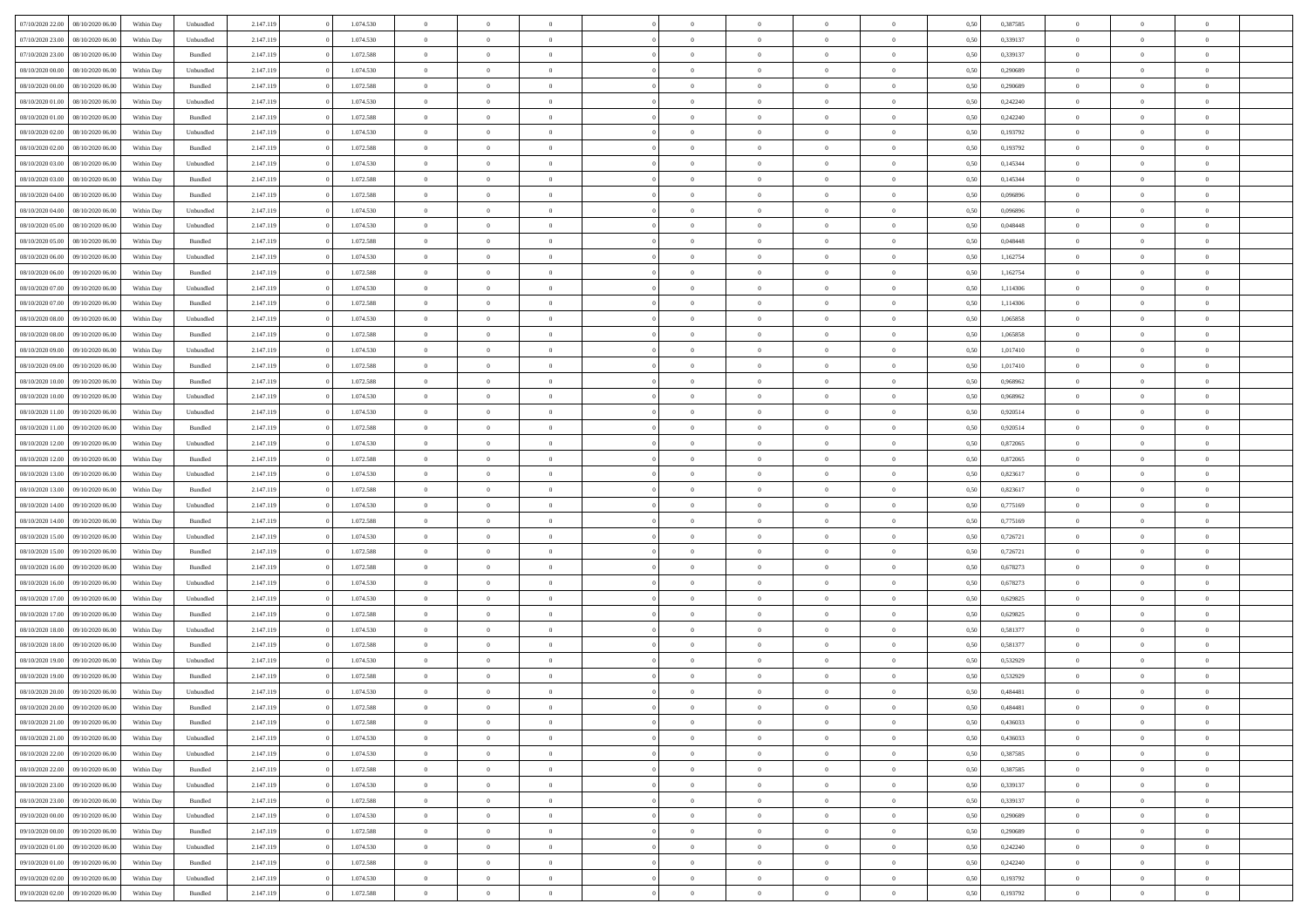| 09/10/2020 03:00 | 09/10/2020 06:00 | Within Dav | Bundled   | 2.147.119 | 1.072.588 | $\overline{0}$ | $\Omega$       |                | $\Omega$       | $\Omega$       | $\theta$       | $\theta$       | 0.50 | 0,145344 | $\theta$       | $\theta$       | $\theta$       |  |
|------------------|------------------|------------|-----------|-----------|-----------|----------------|----------------|----------------|----------------|----------------|----------------|----------------|------|----------|----------------|----------------|----------------|--|
|                  |                  |            |           |           |           |                |                |                |                |                |                |                |      |          |                |                |                |  |
| 09/10/2020 03.00 | 09/10/2020 06.00 | Within Day | Unbundled | 2.147.119 | 1.074.530 | $\overline{0}$ | $\theta$       | $\overline{0}$ | $\overline{0}$ | $\bf{0}$       | $\overline{0}$ | $\bf{0}$       | 0,50 | 0,145344 | $\theta$       | $\overline{0}$ | $\overline{0}$ |  |
| 09/10/2020 04.00 | 09/10/2020 06.00 | Within Day | Unbundled | 2.147.119 | 1.074.530 | $\overline{0}$ | $\overline{0}$ | $\overline{0}$ | $\bf{0}$       | $\bf{0}$       | $\bf{0}$       | $\bf{0}$       | 0,50 | 0,096896 | $\overline{0}$ | $\overline{0}$ | $\overline{0}$ |  |
| 09/10/2020 04:00 | 09/10/2020 06:00 | Within Dav | Bundled   | 2.147.119 | 1.072.588 | $\overline{0}$ | $\overline{0}$ | $\overline{0}$ | $\overline{0}$ | $\bf{0}$       | $\overline{0}$ | $\overline{0}$ | 0.50 | 0.096896 | $\theta$       | $\theta$       | $\overline{0}$ |  |
| 09/10/2020 05:00 | 09/10/2020 06.00 | Within Day | Unbundled | 2.147.119 | 1.074.530 | $\overline{0}$ | $\theta$       | $\overline{0}$ | $\overline{0}$ | $\bf{0}$       | $\overline{0}$ | $\bf{0}$       | 0,50 | 0,048448 | $\theta$       | $\overline{0}$ | $\overline{0}$ |  |
| 09/10/2020 05.00 | 09/10/2020 06.00 | Within Day | Bundled   | 2.147.119 | 1.072.588 | $\overline{0}$ | $\bf{0}$       | $\overline{0}$ | $\bf{0}$       | $\overline{0}$ | $\overline{0}$ | $\mathbf{0}$   | 0,50 | 0,048448 | $\overline{0}$ | $\overline{0}$ | $\bf{0}$       |  |
| 09/10/2020 06:00 | 10/10/2020 06:00 | Within Dav | Unbundled | 2.147.119 | 1.074.530 | $\overline{0}$ | $\overline{0}$ | $\overline{0}$ | $\overline{0}$ | $\overline{0}$ | $\overline{0}$ | $\overline{0}$ | 0.50 | 1,162754 | $\theta$       | $\overline{0}$ | $\overline{0}$ |  |
|                  |                  |            |           |           |           |                |                |                |                |                |                |                |      |          |                |                |                |  |
| 09/10/2020 06.00 | 10/10/2020 06:00 | Within Day | Bundled   | 2.147.119 | 1.072.588 | $\overline{0}$ | $\theta$       | $\overline{0}$ | $\overline{0}$ | $\bf{0}$       | $\overline{0}$ | $\bf{0}$       | 0,50 | 1,162754 | $\theta$       | $\theta$       | $\overline{0}$ |  |
| 09/10/2020 07.00 | 10/10/2020 06:00 | Within Day | Unbundled | 2.147.119 | 1.074.530 | $\overline{0}$ | $\overline{0}$ | $\overline{0}$ | $\bf{0}$       | $\bf{0}$       | $\bf{0}$       | $\bf{0}$       | 0,50 | 1,114306 | $\,0\,$        | $\overline{0}$ | $\overline{0}$ |  |
| 09/10/2020 07.00 | 10/10/2020 06:00 | Within Dav | Bundled   | 2.147.119 | 1.072.588 | $\overline{0}$ | $\overline{0}$ | $\overline{0}$ | $\overline{0}$ | $\overline{0}$ | $\overline{0}$ | $\overline{0}$ | 0.50 | 1,114306 | $\theta$       | $\overline{0}$ | $\overline{0}$ |  |
| 09/10/2020 08:00 | 10/10/2020 06:00 | Within Day | Unbundled | 2.147.119 | 1.074.530 | $\overline{0}$ | $\theta$       | $\overline{0}$ | $\overline{0}$ | $\bf{0}$       | $\overline{0}$ | $\bf{0}$       | 0,50 | 1,065858 | $\,$ 0 $\,$    | $\overline{0}$ | $\overline{0}$ |  |
| 09/10/2020 08:00 | 10/10/2020 06:00 | Within Day | Bundled   | 2.147.119 | 1.072.588 | $\overline{0}$ | $\overline{0}$ | $\overline{0}$ | $\bf{0}$       | $\bf{0}$       | $\bf{0}$       | $\bf{0}$       | 0,50 | 1,065858 | $\bf{0}$       | $\overline{0}$ | $\overline{0}$ |  |
| 09/10/2020 09:00 | 10/10/2020 06:00 | Within Day | Bundled   | 2.147.119 | 1.072.588 | $\overline{0}$ | $\overline{0}$ | $\overline{0}$ | $\overline{0}$ | $\bf{0}$       | $\overline{0}$ | $\overline{0}$ | 0.50 | 1,017410 | $\theta$       | $\theta$       | $\overline{0}$ |  |
| 09/10/2020 09:00 | 10/10/2020 06:00 | Within Day | Unbundled | 2.147.119 | 1.074.530 | $\overline{0}$ | $\theta$       | $\overline{0}$ | $\overline{0}$ | $\bf{0}$       | $\overline{0}$ | $\overline{0}$ | 0,50 | 1,017410 | $\theta$       | $\overline{0}$ | $\overline{0}$ |  |
|                  |                  |            |           |           |           |                |                |                |                |                |                |                |      |          |                |                |                |  |
| 09/10/2020 10:00 | 10/10/2020 06:00 | Within Day | Unbundled | 2.147.119 | 1.074.530 | $\overline{0}$ | $\bf{0}$       | $\overline{0}$ | $\bf{0}$       | $\overline{0}$ | $\overline{0}$ | $\mathbf{0}$   | 0,50 | 0,968962 | $\bf{0}$       | $\overline{0}$ | $\bf{0}$       |  |
| 09/10/2020 10:00 | 10/10/2020 06:00 | Within Dav | Bundled   | 2.147.119 | 1.072.588 | $\overline{0}$ | $\overline{0}$ | $\overline{0}$ | $\overline{0}$ | $\overline{0}$ | $\overline{0}$ | $\overline{0}$ | 0.50 | 0.968962 | $\theta$       | $\overline{0}$ | $\overline{0}$ |  |
| 09/10/2020 11:00 | 10/10/2020 06:00 | Within Day | Unbundled | 2.147.119 | 1.074.530 | $\overline{0}$ | $\theta$       | $\overline{0}$ | $\overline{0}$ | $\bf{0}$       | $\overline{0}$ | $\bf{0}$       | 0,50 | 0,920514 | $\theta$       | $\theta$       | $\overline{0}$ |  |
| 09/10/2020 11:00 | 10/10/2020 06:00 | Within Day | Bundled   | 2.147.119 | 1.072.588 | $\overline{0}$ | $\overline{0}$ | $\overline{0}$ | $\bf{0}$       | $\bf{0}$       | $\bf{0}$       | $\bf{0}$       | 0,50 | 0,920514 | $\,0\,$        | $\overline{0}$ | $\overline{0}$ |  |
| 09/10/2020 12:00 | 10/10/2020 06:00 | Within Day | Unbundled | 2.147.119 | 1.074.530 | $\overline{0}$ | $\overline{0}$ | $\overline{0}$ | $\overline{0}$ | $\overline{0}$ | $\overline{0}$ | $\overline{0}$ | 0.50 | 0,872065 | $\theta$       | $\overline{0}$ | $\overline{0}$ |  |
| 09/10/2020 12:00 | 10/10/2020 06:00 | Within Day | Bundled   | 2.147.119 | 1.072.588 | $\overline{0}$ | $\theta$       | $\overline{0}$ | $\overline{0}$ | $\bf{0}$       | $\overline{0}$ | $\bf{0}$       | 0,50 | 0,872065 | $\,$ 0 $\,$    | $\theta$       | $\overline{0}$ |  |
| 09/10/2020 13:00 | 10/10/2020 06:00 | Within Day | Unbundled | 2.147.119 | 1.074.530 | $\overline{0}$ | $\overline{0}$ | $\overline{0}$ | $\bf{0}$       | $\bf{0}$       | $\bf{0}$       | $\bf{0}$       | 0,50 | 0,823617 | $\,0\,$        | $\overline{0}$ | $\overline{0}$ |  |
| 09/10/2020 13:00 | 10/10/2020 06:00 | Within Day | Bundled   | 2.147.119 | 1.072.588 | $\overline{0}$ | $\overline{0}$ | $\overline{0}$ | $\overline{0}$ | $\bf{0}$       | $\overline{0}$ | $\overline{0}$ | 0.50 | 0.823617 | $\theta$       | $\theta$       | $\overline{0}$ |  |
|                  |                  |            |           |           |           |                |                |                |                |                |                |                |      |          |                |                |                |  |
| 09/10/2020 14:00 | 10/10/2020 06:00 | Within Day | Unbundled | 2.147.119 | 1.074.530 | $\overline{0}$ | $\theta$       | $\overline{0}$ | $\overline{0}$ | $\bf{0}$       | $\overline{0}$ | $\bf{0}$       | 0,50 | 0,775169 | $\,$ 0 $\,$    | $\overline{0}$ | $\overline{0}$ |  |
| 09/10/2020 14:00 | 10/10/2020 06:00 | Within Day | Bundled   | 2.147.119 | 1.072.588 | $\overline{0}$ | $\bf{0}$       | $\overline{0}$ | $\bf{0}$       | $\overline{0}$ | $\overline{0}$ | $\mathbf{0}$   | 0,50 | 0,775169 | $\bf{0}$       | $\overline{0}$ | $\bf{0}$       |  |
| 09/10/2020 15:00 | 10/10/2020 06:00 | Within Dav | Bundled   | 2.147.119 | 1.072.588 | $\overline{0}$ | $\overline{0}$ | $\overline{0}$ | $\overline{0}$ | $\overline{0}$ | $\overline{0}$ | $\overline{0}$ | 0.50 | 0,726721 | $\theta$       | $\overline{0}$ | $\overline{0}$ |  |
| 09/10/2020 15:00 | 10/10/2020 06:00 | Within Day | Unbundled | 2.147.119 | 1.074.530 | $\overline{0}$ | $\theta$       | $\overline{0}$ | $\overline{0}$ | $\bf{0}$       | $\overline{0}$ | $\bf{0}$       | 0,50 | 0,726721 | $\theta$       | $\theta$       | $\overline{0}$ |  |
| 09/10/2020 16:00 | 10/10/2020 06:00 | Within Day | Unbundled | 2.147.119 | 1.074.530 | $\overline{0}$ | $\overline{0}$ | $\overline{0}$ | $\bf{0}$       | $\bf{0}$       | $\bf{0}$       | $\bf{0}$       | 0,50 | 0,678273 | $\,0\,$        | $\overline{0}$ | $\overline{0}$ |  |
| 09/10/2020 16:00 | 10/10/2020 06:00 | Within Day | Bundled   | 2.147.119 | 1.072.588 | $\overline{0}$ | $\overline{0}$ | $\overline{0}$ | $\overline{0}$ | $\overline{0}$ | $\overline{0}$ | $\overline{0}$ | 0.50 | 0,678273 | $\theta$       | $\overline{0}$ | $\overline{0}$ |  |
| 09/10/2020 17.00 | 10/10/2020 06:00 | Within Day | Unbundled | 2.147.119 | 1.074.530 | $\overline{0}$ | $\theta$       | $\overline{0}$ | $\overline{0}$ | $\bf{0}$       | $\overline{0}$ | $\bf{0}$       | 0,50 | 0,629825 | $\,$ 0 $\,$    | $\overline{0}$ | $\overline{0}$ |  |
|                  |                  |            |           |           |           |                | $\overline{0}$ |                |                | $\bf{0}$       |                |                |      |          |                | $\overline{0}$ | $\overline{0}$ |  |
| 09/10/2020 17:00 | 10/10/2020 06:00 | Within Day | Bundled   | 2.147.119 | 1.072.588 | $\overline{0}$ |                | $\overline{0}$ | $\bf{0}$       |                | $\bf{0}$       | $\bf{0}$       | 0,50 | 0,629825 | $\bf{0}$       |                |                |  |
| 09/10/2020 18:00 | 10/10/2020 06:00 | Within Day | Unbundled | 2.147.119 | 1.074.530 | $\overline{0}$ | $\Omega$       | $\Omega$       | $\Omega$       | $\Omega$       | $\Omega$       | $\overline{0}$ | 0,50 | 0,581377 | $\,0\,$        | $\theta$       | $\theta$       |  |
| 09/10/2020 18:00 | 10/10/2020 06:00 | Within Day | Bundled   | 2.147.119 | 1.072.588 | $\overline{0}$ | $\theta$       | $\overline{0}$ | $\overline{0}$ | $\bf{0}$       | $\overline{0}$ | $\bf{0}$       | 0,50 | 0,581377 | $\,$ 0 $\,$    | $\overline{0}$ | $\overline{0}$ |  |
| 09/10/2020 19:00 | 10/10/2020 06:00 | Within Day | Unbundled | 2.147.119 | 1.074.530 | $\overline{0}$ | $\overline{0}$ | $\overline{0}$ | $\overline{0}$ | $\bf{0}$       | $\overline{0}$ | $\mathbf{0}$   | 0,50 | 0,532929 | $\bf{0}$       | $\overline{0}$ | $\bf{0}$       |  |
| 09/10/2020 19:00 | 10/10/2020 06:00 | Within Day | Bundled   | 2.147.119 | 1.072.588 | $\overline{0}$ | $\Omega$       | $\Omega$       | $\Omega$       | $\bf{0}$       | $\overline{0}$ | $\overline{0}$ | 0.50 | 0,532929 | $\,0\,$        | $\theta$       | $\theta$       |  |
| 09/10/2020 20.00 | 10/10/2020 06:00 | Within Day | Bundled   | 2.147.119 | 1.072.588 | $\overline{0}$ | $\theta$       | $\overline{0}$ | $\overline{0}$ | $\bf{0}$       | $\overline{0}$ | $\bf{0}$       | 0,50 | 0,484481 | $\,$ 0 $\,$    | $\theta$       | $\overline{0}$ |  |
| 09/10/2020 20:00 | 10/10/2020 06:00 | Within Day | Unbundled | 2.147.119 | 1.074.530 | $\overline{0}$ | $\overline{0}$ | $\overline{0}$ | $\overline{0}$ | $\bf{0}$       | $\overline{0}$ | $\bf{0}$       | 0,50 | 0,484481 | $\,0\,$        | $\overline{0}$ | $\overline{0}$ |  |
| 09/10/2020 21.00 | 10/10/2020 06:00 | Within Day | Unbundled | 2.147.119 | 1.074.530 | $\overline{0}$ | $\Omega$       | $\Omega$       | $\Omega$       | $\theta$       | $\theta$       | $\overline{0}$ | 0.50 | 0.436033 | $\theta$       | $\theta$       | $\theta$       |  |
| 09/10/2020 21.00 | 10/10/2020 06:00 | Within Day | Bundled   | 2.147.119 | 1.072.588 | $\overline{0}$ | $\theta$       | $\overline{0}$ | $\overline{0}$ | $\bf{0}$       | $\overline{0}$ | $\bf{0}$       | 0,50 | 0,436033 | $\,$ 0 $\,$    | $\overline{0}$ | $\overline{0}$ |  |
|                  |                  |            |           |           |           |                |                |                |                |                |                |                |      |          |                |                |                |  |
| 09/10/2020 22.00 | 10/10/2020 06:00 | Within Day | Unbundled | 2.147.119 | 1.074.530 | $\overline{0}$ | $\overline{0}$ | $\overline{0}$ | $\bf{0}$       | $\bf{0}$       | $\bf{0}$       | $\bf{0}$       | 0,50 | 0,387585 | $\bf{0}$       | $\overline{0}$ | $\overline{0}$ |  |
| 09/10/2020 22.00 | 10/10/2020 06:00 | Within Day | Bundled   | 2.147.119 | 1.072.588 | $\overline{0}$ | $\Omega$       | $\Omega$       | $\Omega$       | $\Omega$       | $\overline{0}$ | $\overline{0}$ | 0.50 | 0,387585 | $\,0\,$        | $\theta$       | $\theta$       |  |
| 09/10/2020 23.00 | 10/10/2020 06:00 | Within Day | Unbundled | 2.147.119 | 1.074.530 | $\overline{0}$ | $\theta$       | $\overline{0}$ | $\overline{0}$ | $\bf{0}$       | $\overline{0}$ | $\bf{0}$       | 0,50 | 0,339137 | $\,$ 0 $\,$    | $\overline{0}$ | $\overline{0}$ |  |
| 09/10/2020 23.00 | 10/10/2020 06:00 | Within Day | Bundled   | 2.147.119 | 1.072.588 | $\overline{0}$ | $\overline{0}$ | $\overline{0}$ | $\bf{0}$       | $\bf{0}$       | $\bf{0}$       | $\mathbf{0}$   | 0,50 | 0,339137 | $\bf{0}$       | $\overline{0}$ | $\bf{0}$       |  |
| 10/10/2020 00:00 | 10/10/2020 06:00 | Within Day | Unbundled | 2.147.119 | 1.074.530 | $\overline{0}$ | $\Omega$       | $\Omega$       | $\Omega$       | $\Omega$       | $\Omega$       | $\overline{0}$ | 0.50 | 0,290689 | $\theta$       | $\theta$       | $\theta$       |  |
| 10/10/2020 00:00 | 10/10/2020 06:00 | Within Day | Bundled   | 2.147.119 | 1.072.588 | $\overline{0}$ | $\,$ 0 $\,$    | $\overline{0}$ | $\bf{0}$       | $\,$ 0         | $\bf{0}$       | $\bf{0}$       | 0,50 | 0,290689 | $\,0\,$        | $\,$ 0 $\,$    | $\overline{0}$ |  |
| 10/10/2020 01:00 | 10/10/2020 06:00 | Within Day | Unbundled | 2.147.119 | 1.074.530 | $\bf{0}$       | $\bf{0}$       |                |                |                |                |                | 0,50 | 0,242240 | $\bf{0}$       | $\overline{0}$ |                |  |
| 10/10/2020 01:00 | 10/10/2020 06:00 | Within Day | Bundled   | 2.147.119 | 1.072.588 | $\overline{0}$ | $\overline{0}$ | $\overline{0}$ | $\Omega$       | $\theta$       | $\overline{0}$ | $\overline{0}$ | 0,50 | 0,242240 | $\theta$       | $\theta$       | $\theta$       |  |
| 10/10/2020 02:00 | 10/10/2020 06:00 | Within Day | Bundled   | 2.147.119 | 1.072.588 | $\overline{0}$ | $\,$ 0         | $\overline{0}$ | $\bf{0}$       | $\,$ 0 $\,$    | $\overline{0}$ | $\mathbf{0}$   | 0,50 | 0,193792 | $\,$ 0 $\,$    | $\,$ 0 $\,$    | $\,$ 0         |  |
|                  |                  |            |           |           |           |                |                |                |                |                |                |                |      |          |                |                |                |  |
| 10/10/2020 02:00 | 10/10/2020 06:00 | Within Day | Unbundled | 2.147.119 | 1.074.530 | $\overline{0}$ | $\overline{0}$ | $\overline{0}$ | $\overline{0}$ | $\overline{0}$ | $\overline{0}$ | $\mathbf{0}$   | 0,50 | 0,193792 | $\overline{0}$ | $\bf{0}$       | $\bf{0}$       |  |
| 10/10/2020 03:00 | 10/10/2020 06:00 | Within Day | Unbundled | 2.147.119 | 1.074.530 | $\overline{0}$ | $\overline{0}$ | $\overline{0}$ | $\Omega$       | $\overline{0}$ | $\overline{0}$ | $\bf{0}$       | 0,50 | 0,145344 | $\bf{0}$       | $\theta$       | $\overline{0}$ |  |
| 10/10/2020 03:00 | 10/10/2020 06.00 | Within Day | Bundled   | 2.147.119 | 1.072.588 | $\overline{0}$ | $\,$ 0         | $\overline{0}$ | $\overline{0}$ | $\overline{0}$ | $\overline{0}$ | $\bf{0}$       | 0,50 | 0,145344 | $\,$ 0 $\,$    | $\overline{0}$ | $\overline{0}$ |  |
| 10/10/2020 04:00 | 10/10/2020 06:00 | Within Day | Unbundled | 2.147.119 | 1.074.530 | $\overline{0}$ | $\overline{0}$ | $\overline{0}$ | $\overline{0}$ | $\overline{0}$ | $\overline{0}$ | $\mathbf{0}$   | 0,50 | 0,096896 | $\overline{0}$ | $\overline{0}$ | $\bf{0}$       |  |
| 10/10/2020 04:00 | 10/10/2020 06:00 | Within Day | Bundled   | 2.147.119 | 1.072.588 | $\overline{0}$ | $\overline{0}$ | $\overline{0}$ | $\Omega$       | $\overline{0}$ | $\overline{0}$ | $\bf{0}$       | 0.50 | 0.096896 | $\overline{0}$ | $\theta$       | $\overline{0}$ |  |
| 10/10/2020 05:00 | 10/10/2020 06.00 | Within Day | Unbundled | 2.147.119 | 1.074.530 | $\overline{0}$ | $\,$ 0         | $\overline{0}$ | $\overline{0}$ | $\bf{0}$       | $\overline{0}$ | $\bf{0}$       | 0,50 | 0,048448 | $\,$ 0 $\,$    | $\overline{0}$ | $\overline{0}$ |  |
| 10/10/2020 05:00 | 10/10/2020 06:00 | Within Day | Bundled   | 2.147.119 | 1.072.588 | $\overline{0}$ | $\bf{0}$       | $\overline{0}$ | $\overline{0}$ | $\overline{0}$ | $\overline{0}$ | $\mathbf{0}$   | 0,50 | 0,048448 | $\overline{0}$ | $\overline{0}$ | $\bf{0}$       |  |
| 10/10/2020 06:00 | 11/10/2020 06:00 | Within Day | Unbundled |           | 1.074.530 | $\overline{0}$ | $\overline{0}$ | $\overline{0}$ | $\Omega$       | $\overline{0}$ | $\overline{0}$ | $\bf{0}$       | 0.50 | 1,162754 | $\overline{0}$ | $\theta$       | $\overline{0}$ |  |
|                  |                  |            |           | 2.147.119 |           |                |                |                |                |                |                |                |      |          |                |                |                |  |
| 10/10/2020 06:00 | 11/10/2020 06.00 | Within Day | Bundled   | 2.147.119 | 1.072.588 | $\overline{0}$ | $\bf{0}$       | $\overline{0}$ | $\overline{0}$ | $\bf{0}$       | $\overline{0}$ | $\mathbf{0}$   | 0,50 | 1,162754 | $\,$ 0 $\,$    | $\,$ 0 $\,$    | $\bf{0}$       |  |
| 10/10/2020 07:00 | 11/10/2020 06.00 | Within Day | Unbundled | 2.147.119 | 1.074.530 | $\overline{0}$ | $\overline{0}$ | $\overline{0}$ | $\overline{0}$ | $\bf{0}$       | $\overline{0}$ | $\mathbf{0}$   | 0,50 | 1,114306 | $\overline{0}$ | $\bf{0}$       | $\bf{0}$       |  |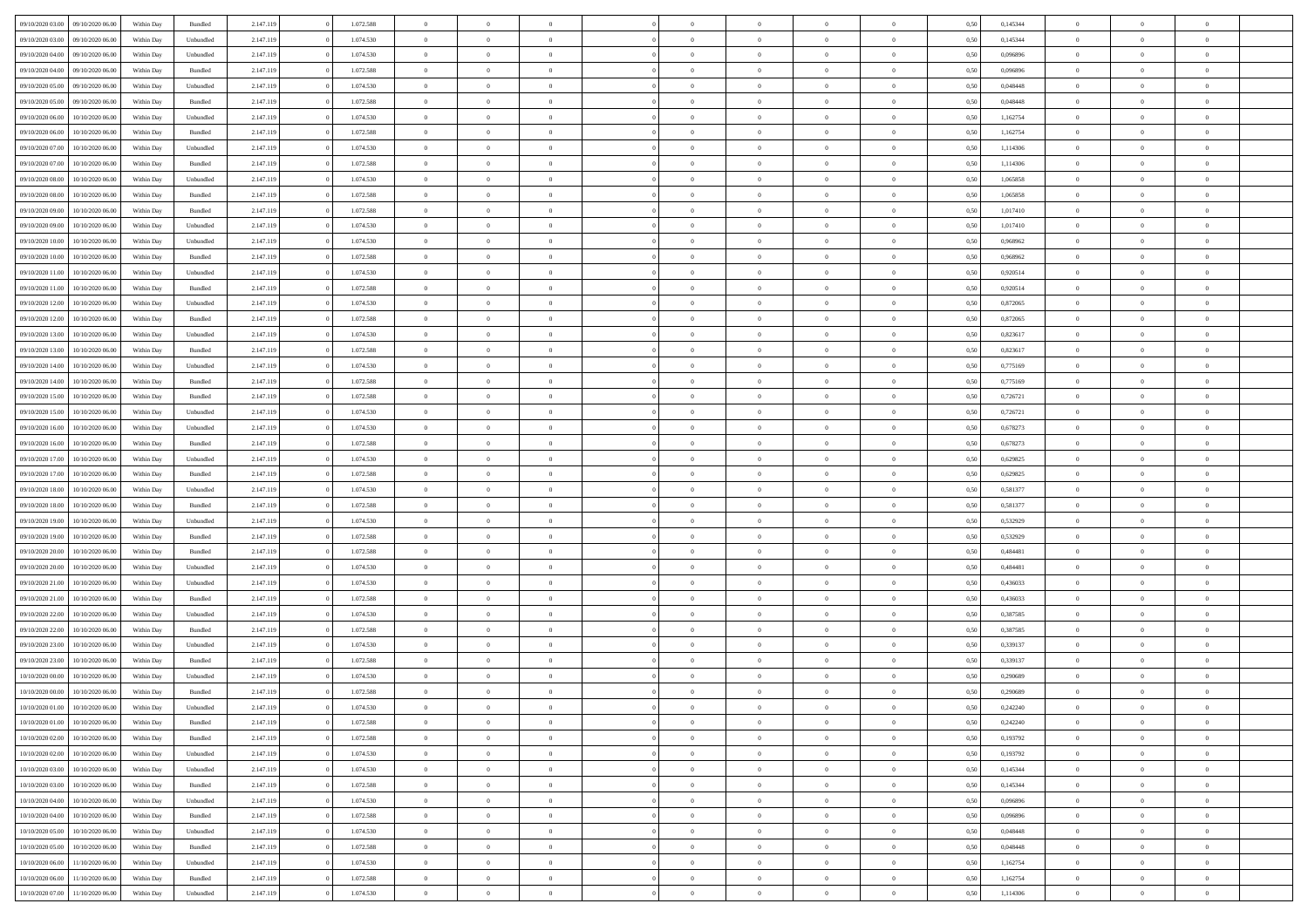| 10/10/2020 07:00 | 11/10/2020 06:00 | Within Dav | Bundled            | 2.147.119 | 1.072.588 | $\overline{0}$ | $\Omega$       |                | $\Omega$       | $\Omega$       | $\Omega$       | $\theta$       | 0.50 | 1,114306 | $\theta$       | $\theta$       | $\theta$       |  |
|------------------|------------------|------------|--------------------|-----------|-----------|----------------|----------------|----------------|----------------|----------------|----------------|----------------|------|----------|----------------|----------------|----------------|--|
|                  |                  |            |                    |           |           |                |                |                |                |                |                |                |      |          |                |                |                |  |
| 10/10/2020 08:00 | 11/10/2020 06.00 | Within Day | Bundled            | 2.147.119 | 1.072.588 | $\overline{0}$ | $\theta$       | $\overline{0}$ | $\overline{0}$ | $\bf{0}$       | $\overline{0}$ | $\overline{0}$ | 0,50 | 1,065858 | $\theta$       | $\overline{0}$ | $\overline{0}$ |  |
| 10/10/2020 08:00 | 11/10/2020 06.00 | Within Day | Unbundled          | 2.147.119 | 1.074.530 | $\overline{0}$ | $\overline{0}$ | $\overline{0}$ | $\overline{0}$ | $\bf{0}$       | $\overline{0}$ | $\bf{0}$       | 0,50 | 1,065858 | $\overline{0}$ | $\overline{0}$ | $\overline{0}$ |  |
| 10/10/2020 09:00 | 11/10/2020 06:00 | Within Dav | Unbundled          | 2.147.119 | 1.074.530 | $\overline{0}$ | $\overline{0}$ | $\overline{0}$ | $\overline{0}$ | $\bf{0}$       | $\overline{0}$ | $\overline{0}$ | 0.50 | 1,017410 | $\theta$       | $\theta$       | $\overline{0}$ |  |
|                  |                  |            |                    |           |           |                |                |                |                |                |                |                |      |          |                |                |                |  |
| 10/10/2020 09:00 | 11/10/2020 06.00 | Within Day | Bundled            | 2.147.119 | 1.072.588 | $\overline{0}$ | $\theta$       | $\overline{0}$ | $\overline{0}$ | $\bf{0}$       | $\overline{0}$ | $\bf{0}$       | 0,50 | 1,017410 | $\theta$       | $\theta$       | $\overline{0}$ |  |
| 10/10/2020 10:00 | 11/10/2020 06.00 | Within Day | Unbundled          | 2.147.119 | 1.074.530 | $\overline{0}$ | $\bf{0}$       | $\overline{0}$ | $\overline{0}$ | $\overline{0}$ | $\overline{0}$ | $\mathbf{0}$   | 0,50 | 0,968962 | $\overline{0}$ | $\overline{0}$ | $\bf{0}$       |  |
| 10/10/2020 10:00 | 11/10/2020 06.00 | Within Dav | Bundled            | 2.147.119 | 1.072.588 | $\overline{0}$ | $\overline{0}$ | $\overline{0}$ | $\overline{0}$ | $\overline{0}$ | $\overline{0}$ | $\overline{0}$ | 0.50 | 0.968962 | $\theta$       | $\overline{0}$ | $\overline{0}$ |  |
| 10/10/2020 11:00 | 11/10/2020 06.00 | Within Day | Unbundled          | 2.147.119 | 1.074.530 | $\overline{0}$ | $\theta$       | $\overline{0}$ | $\overline{0}$ | $\bf{0}$       | $\overline{0}$ | $\bf{0}$       | 0,50 | 0,920514 | $\theta$       | $\theta$       | $\overline{0}$ |  |
|                  |                  |            |                    |           |           |                |                |                |                |                |                |                |      |          |                |                |                |  |
| 10/10/2020 11:00 | 11/10/2020 06.00 | Within Day | Bundled            | 2.147.119 | 1.072.588 | $\overline{0}$ | $\overline{0}$ | $\overline{0}$ | $\overline{0}$ | $\bf{0}$       | $\overline{0}$ | $\bf{0}$       | 0,50 | 0,920514 | $\,0\,$        | $\overline{0}$ | $\overline{0}$ |  |
| 10/10/2020 12:00 | 11/10/2020 06:00 | Within Dav | Unbundled          | 2.147.119 | 1.074.530 | $\overline{0}$ | $\overline{0}$ | $\overline{0}$ | $\overline{0}$ | $\overline{0}$ | $\overline{0}$ | $\overline{0}$ | 0.50 | 0,872065 | $\theta$       | $\overline{0}$ | $\overline{0}$ |  |
| 10/10/2020 12:00 | 11/10/2020 06.00 | Within Day | Bundled            | 2.147.119 | 1.072.588 | $\overline{0}$ | $\theta$       | $\overline{0}$ | $\overline{0}$ | $\bf{0}$       | $\overline{0}$ | $\bf{0}$       | 0,50 | 0,872065 | $\,$ 0 $\,$    | $\theta$       | $\overline{0}$ |  |
| 10/10/2020 13:00 | 11/10/2020 06.00 | Within Day | Unbundled          | 2.147.119 | 1.074.530 | $\overline{0}$ | $\overline{0}$ | $\overline{0}$ | $\overline{0}$ | $\bf{0}$       | $\overline{0}$ | $\bf{0}$       | 0,50 | 0,823617 | $\bf{0}$       | $\overline{0}$ | $\overline{0}$ |  |
|                  |                  |            |                    |           |           |                |                |                |                |                |                |                |      |          |                |                |                |  |
| 10/10/2020 13:00 | 11/10/2020 06:00 | Within Dav | Bundled            | 2.147.119 | 1.072.588 | $\overline{0}$ | $\overline{0}$ | $\overline{0}$ | $\overline{0}$ | $\bf{0}$       | $\overline{0}$ | $\overline{0}$ | 0.50 | 0,823617 | $\theta$       | $\theta$       | $\overline{0}$ |  |
| 10/10/2020 14:00 | 11/10/2020 06.00 | Within Day | Bundled            | 2.147.119 | 1.072.588 | $\overline{0}$ | $\theta$       | $\overline{0}$ | $\overline{0}$ | $\bf{0}$       | $\overline{0}$ | $\overline{0}$ | 0,50 | 0,775169 | $\theta$       | $\theta$       | $\overline{0}$ |  |
| 10/10/2020 14:00 | 11/10/2020 06.00 | Within Day | Unbundled          | 2.147.119 | 1.074.530 | $\overline{0}$ | $\bf{0}$       | $\overline{0}$ | $\overline{0}$ | $\overline{0}$ | $\overline{0}$ | $\mathbf{0}$   | 0,50 | 0,775169 | $\bf{0}$       | $\overline{0}$ | $\bf{0}$       |  |
| 10/10/2020 15:00 | 11/10/2020 06:00 | Within Dav | Unbundled          | 2.147.119 | 1.074.530 | $\overline{0}$ | $\overline{0}$ | $\overline{0}$ | $\overline{0}$ | $\overline{0}$ | $\overline{0}$ | $\overline{0}$ | 0.50 | 0,726721 | $\theta$       | $\overline{0}$ | $\overline{0}$ |  |
|                  |                  |            |                    |           |           |                |                |                |                |                |                |                |      |          |                |                |                |  |
| 10/10/2020 15:00 | 11/10/2020 06.00 | Within Day | Bundled            | 2.147.119 | 1.072.588 | $\overline{0}$ | $\theta$       | $\overline{0}$ | $\overline{0}$ | $\bf{0}$       | $\overline{0}$ | $\bf{0}$       | 0,50 | 0,726721 | $\theta$       | $\theta$       | $\overline{0}$ |  |
| 10/10/2020 16:00 | 11/10/2020 06.00 | Within Day | Unbundled          | 2.147.119 | 1.074.530 | $\overline{0}$ | $\overline{0}$ | $\overline{0}$ | $\bf{0}$       | $\bf{0}$       | $\bf{0}$       | $\bf{0}$       | 0,50 | 0,678273 | $\,0\,$        | $\overline{0}$ | $\overline{0}$ |  |
| 10/10/2020 16:00 | 11/10/2020 06:00 | Within Day | Bundled            | 2.147.119 | 1.072.588 | $\overline{0}$ | $\overline{0}$ | $\overline{0}$ | $\overline{0}$ | $\overline{0}$ | $\overline{0}$ | $\overline{0}$ | 0.50 | 0,678273 | $\theta$       | $\overline{0}$ | $\overline{0}$ |  |
| 10/10/2020 17:00 | 11/10/2020 06.00 | Within Day | Unbundled          | 2.147.119 | 1.074.530 | $\overline{0}$ | $\theta$       | $\overline{0}$ | $\overline{0}$ | $\bf{0}$       | $\overline{0}$ | $\bf{0}$       | 0,50 | 0,629825 | $\,$ 0 $\,$    | $\theta$       | $\overline{0}$ |  |
|                  |                  |            |                    |           |           |                |                |                |                |                |                |                |      |          |                |                |                |  |
| 10/10/2020 17.00 | 11/10/2020 06.00 | Within Day | Bundled            | 2.147.119 | 1.072.588 | $\overline{0}$ | $\overline{0}$ | $\overline{0}$ | $\bf{0}$       | $\bf{0}$       | $\bf{0}$       | $\bf{0}$       | 0,50 | 0,629825 | $\,0\,$        | $\overline{0}$ | $\overline{0}$ |  |
| 10/10/2020 18:00 | 11/10/2020 06:00 | Within Day | Unbundled          | 2.147.119 | 1.074.530 | $\overline{0}$ | $\overline{0}$ | $\overline{0}$ | $\overline{0}$ | $\bf{0}$       | $\overline{0}$ | $\overline{0}$ | 0.50 | 0,581377 | $\theta$       | $\theta$       | $\overline{0}$ |  |
| 10/10/2020 18:00 | 11/10/2020 06.00 | Within Day | Bundled            | 2.147.119 | 1.072.588 | $\overline{0}$ | $\theta$       | $\overline{0}$ | $\overline{0}$ | $\bf{0}$       | $\overline{0}$ | $\bf{0}$       | 0,50 | 0,581377 | $\,$ 0 $\,$    | $\overline{0}$ | $\overline{0}$ |  |
| 10/10/2020 19:00 | 11/10/2020 06.00 | Within Day | Bundled            | 2.147.119 | 1.072.588 | $\overline{0}$ | $\bf{0}$       | $\overline{0}$ | $\bf{0}$       | $\overline{0}$ | $\overline{0}$ | $\mathbf{0}$   | 0,50 | 0,532929 | $\bf{0}$       | $\overline{0}$ | $\bf{0}$       |  |
| 10/10/2020 19:00 | 11/10/2020 06.00 | Within Dav | Unbundled          | 2.147.119 | 1.074.530 | $\overline{0}$ | $\overline{0}$ | $\overline{0}$ | $\overline{0}$ | $\overline{0}$ | $\overline{0}$ | $\overline{0}$ | 0.50 | 0,532929 | $\theta$       | $\overline{0}$ | $\overline{0}$ |  |
|                  |                  |            |                    |           |           |                |                |                |                |                |                |                |      |          |                |                |                |  |
| 10/10/2020 20:00 | 11/10/2020 06.00 | Within Day | Unbundled          | 2.147.119 | 1.074.530 | $\overline{0}$ | $\theta$       | $\overline{0}$ | $\overline{0}$ | $\bf{0}$       | $\overline{0}$ | $\bf{0}$       | 0,50 | 0,484481 | $\theta$       | $\theta$       | $\overline{0}$ |  |
| 10/10/2020 20:00 | 11/10/2020 06.00 | Within Day | Bundled            | 2.147.119 | 1.072.588 | $\overline{0}$ | $\overline{0}$ | $\overline{0}$ | $\bf{0}$       | $\bf{0}$       | $\bf{0}$       | $\bf{0}$       | 0,50 | 0,484481 | $\,0\,$        | $\overline{0}$ | $\overline{0}$ |  |
| 10/10/2020 21:00 | 11/10/2020 06:00 | Within Day | Unbundled          | 2.147.119 | 1.074.530 | $\overline{0}$ | $\overline{0}$ | $\overline{0}$ | $\overline{0}$ | $\overline{0}$ | $\overline{0}$ | $\overline{0}$ | 0.50 | 0,436033 | $\theta$       | $\overline{0}$ | $\overline{0}$ |  |
| 10/10/2020 21:00 | 11/10/2020 06.00 | Within Day | Bundled            | 2.147.119 | 1.072.588 | $\overline{0}$ | $\theta$       | $\overline{0}$ | $\overline{0}$ | $\bf{0}$       | $\overline{0}$ | $\bf{0}$       | 0,50 | 0,436033 | $\,$ 0 $\,$    | $\overline{0}$ | $\overline{0}$ |  |
|                  |                  |            |                    |           |           |                |                |                |                |                |                |                |      |          |                |                |                |  |
| 10/10/2020 22.00 | 11/10/2020 06.00 | Within Day | Unbundled          | 2.147.119 | 1.074.530 | $\overline{0}$ | $\overline{0}$ | $\overline{0}$ | $\bf{0}$       | $\bf{0}$       | $\bf{0}$       | $\bf{0}$       | 0,50 | 0,387585 | $\bf{0}$       | $\overline{0}$ | $\overline{0}$ |  |
| 10/10/2020 22.00 | 11/10/2020 06.00 | Within Day | Bundled            | 2.147.119 | 1.072.588 | $\overline{0}$ | $\Omega$       | $\Omega$       | $\Omega$       | $\Omega$       | $\Omega$       | $\overline{0}$ | 0.50 | 0,387585 | $\,0\,$        | $\theta$       | $\theta$       |  |
| 10/10/2020 23:00 | 11/10/2020 06.00 | Within Day | Unbundled          | 2.147.119 | 1.074.530 | $\overline{0}$ | $\theta$       | $\overline{0}$ | $\overline{0}$ | $\bf{0}$       | $\overline{0}$ | $\bf{0}$       | 0,50 | 0,339137 | $\theta$       | $\theta$       | $\overline{0}$ |  |
| 10/10/2020 23:00 | 11/10/2020 06.00 | Within Day | Bundled            | 2.147.119 | 1.072.588 | $\overline{0}$ | $\overline{0}$ | $\overline{0}$ | $\bf{0}$       | $\bf{0}$       | $\overline{0}$ | $\mathbf{0}$   | 0,50 | 0,339137 | $\bf{0}$       | $\overline{0}$ | $\bf{0}$       |  |
|                  |                  |            |                    |           |           |                |                |                |                |                |                |                |      |          |                |                |                |  |
| 11/10/2020 00:00 | 11/10/2020 06.00 | Within Day | Unbundled          | 2.147.119 | 1.074.530 | $\overline{0}$ | $\Omega$       | $\Omega$       | $\Omega$       | $\bf{0}$       | $\overline{0}$ | $\overline{0}$ | 0.50 | 0,290689 | $\,0\,$        | $\theta$       | $\theta$       |  |
| 11/10/2020 00:00 | 11/10/2020 06.00 | Within Day | Bundled            | 2.147.119 | 1.072.588 | $\overline{0}$ | $\theta$       | $\overline{0}$ | $\overline{0}$ | $\bf{0}$       | $\overline{0}$ | $\bf{0}$       | 0,50 | 0,290689 | $\theta$       | $\theta$       | $\overline{0}$ |  |
| 11/10/2020 01:00 | 11/10/2020 06.00 | Within Day | Bundled            | 2.147.119 | 1.072.588 | $\overline{0}$ | $\overline{0}$ | $\overline{0}$ | $\bf{0}$       | $\bf{0}$       | $\bf{0}$       | $\bf{0}$       | 0,50 | 0,242240 | $\bf{0}$       | $\overline{0}$ | $\overline{0}$ |  |
| 11/10/2020 01:00 | 11/10/2020 06:00 | Within Day | Unbundled          | 2.147.119 | 1.074.530 | $\overline{0}$ | $\Omega$       | $\Omega$       | $\Omega$       | $\Omega$       | $\theta$       | $\overline{0}$ | 0.50 | 0,242240 | $\,$ 0 $\,$    | $\theta$       | $\theta$       |  |
| 11/10/2020 02:00 | 11/10/2020 06.00 | Within Day | Unbundled          | 2.147.119 | 1.074.530 | $\overline{0}$ | $\theta$       | $\overline{0}$ | $\overline{0}$ | $\bf{0}$       | $\overline{0}$ | $\bf{0}$       | 0,50 | 0,193792 | $\,$ 0 $\,$    | $\overline{0}$ | $\overline{0}$ |  |
|                  |                  |            |                    |           |           |                |                |                |                |                |                |                |      |          |                |                |                |  |
| 11/10/2020 02.00 | 11/10/2020 06.00 | Within Day | Bundled            | 2.147.119 | 1.072.588 | $\overline{0}$ | $\overline{0}$ | $\overline{0}$ | $\bf{0}$       | $\bf{0}$       | $\bf{0}$       | $\bf{0}$       | 0,50 | 0,193792 | $\overline{0}$ | $\overline{0}$ | $\overline{0}$ |  |
| 11/10/2020 03:00 | 11/10/2020 06.00 | Within Day | Unbundled          | 2.147.119 | 1.074.530 | $\overline{0}$ | $\Omega$       | $\Omega$       | $\Omega$       | $\Omega$       | $\overline{0}$ | $\overline{0}$ | 0.50 | 0,145344 | $\,0\,$        | $\theta$       | $\theta$       |  |
| 11/10/2020 03:00 | 11/10/2020 06.00 | Within Day | Bundled            | 2.147.119 | 1.072.588 | $\overline{0}$ | $\theta$       | $\overline{0}$ | $\overline{0}$ | $\bf{0}$       | $\overline{0}$ | $\bf{0}$       | 0,50 | 0,145344 | $\,$ 0 $\,$    | $\overline{0}$ | $\overline{0}$ |  |
| 11/10/2020 04.00 | 11/10/2020 06.00 | Within Day | Unbundled          | 2.147.119 | 1.074.530 | $\overline{0}$ | $\overline{0}$ | $\overline{0}$ | $\bf{0}$       | $\bf{0}$       | $\bf{0}$       | $\mathbf{0}$   | 0,50 | 0,096896 | $\overline{0}$ | $\overline{0}$ | $\bf{0}$       |  |
|                  |                  |            |                    |           |           |                |                |                |                |                |                |                |      |          |                |                |                |  |
| 11/10/2020 04:00 | 11/10/2020 06.00 | Within Day | Bundled            | 2.147.119 | 1.072.588 | $\overline{0}$ | $\Omega$       | $\Omega$       | $\Omega$       | $\Omega$       | $\Omega$       | $\overline{0}$ | 0.50 | 0.096896 | $\theta$       | $\theta$       | $\theta$       |  |
| 11/10/2020 05:00 | 11/10/2020 06:00 | Within Day | Unbundled          | 2.147.119 | 1.074.530 | $\overline{0}$ | $\,$ 0 $\,$    | $\overline{0}$ | $\bf{0}$       | $\,$ 0         | $\bf{0}$       | $\bf{0}$       | 0,50 | 0,048448 | $\,0\,$        | $\overline{0}$ | $\overline{0}$ |  |
| 11/10/2020 05:00 | 11/10/2020 06.00 | Within Day | $\mathbf B$ undled | 2.147.119 | 1.072.588 | $\bf{0}$       | $\bf{0}$       |                |                |                |                |                | 0,50 | 0,048448 | $\bf{0}$       | $\overline{0}$ |                |  |
| 11/10/2020 06.00 | 12/10/2020 06:00 | Within Day | Unbundled          | 2.147.119 | 1.074.530 | $\overline{0}$ | $\overline{0}$ | $\overline{0}$ | $\Omega$       | $\theta$       | $\overline{0}$ | $\overline{0}$ | 0,50 | 1,162754 | $\theta$       | $\theta$       | $\theta$       |  |
| 11/10/2020 06:00 | 12/10/2020 06.00 | Within Day | Bundled            | 2.147.119 | 1.072.588 | $\overline{0}$ | $\,$ 0         | $\overline{0}$ | $\bf{0}$       | $\,$ 0 $\,$    | $\overline{0}$ | $\mathbf{0}$   | 0,50 | 1,162754 | $\,$ 0 $\,$    | $\,$ 0 $\,$    | $\,$ 0         |  |
|                  |                  |            |                    |           |           |                |                |                |                |                |                |                |      |          |                |                |                |  |
| 11/10/2020 07.00 | 12/10/2020 06:00 | Within Day | Bundled            | 2.147.119 | 1.072.588 | $\overline{0}$ | $\overline{0}$ | $\overline{0}$ | $\overline{0}$ | $\overline{0}$ | $\overline{0}$ | $\mathbf{0}$   | 0,50 | 1,114306 | $\overline{0}$ | $\bf{0}$       | $\bf{0}$       |  |
| 11/10/2020 07:00 | 12/10/2020 06:00 | Within Day | Unbundled          | 2.147.119 | 1.074.530 | $\overline{0}$ | $\overline{0}$ | $\overline{0}$ | $\Omega$       | $\overline{0}$ | $\overline{0}$ | $\bf{0}$       | 0,50 | 1,114306 | $\overline{0}$ | $\theta$       | $\overline{0}$ |  |
| 11/10/2020 08:00 | 12/10/2020 06.00 | Within Day | Unbundled          | 2.147.119 | 1.074.530 | $\overline{0}$ | $\,$ 0         | $\overline{0}$ | $\overline{0}$ | $\overline{0}$ | $\overline{0}$ | $\bf{0}$       | 0,50 | 1,065858 | $\,$ 0 $\,$    | $\overline{0}$ | $\overline{0}$ |  |
| 11/10/2020 08:00 | 12/10/2020 06:00 | Within Day | Bundled            | 2.147.119 | 1.072.588 | $\overline{0}$ | $\overline{0}$ | $\overline{0}$ | $\overline{0}$ | $\overline{0}$ | $\overline{0}$ | $\mathbf{0}$   | 0,50 | 1,065858 | $\overline{0}$ | $\overline{0}$ | $\bf{0}$       |  |
|                  |                  |            |                    |           |           |                |                |                |                |                |                |                |      |          |                |                |                |  |
| 11/10/2020 09:00 | 12/10/2020 06:00 | Within Day | Unbundled          | 2.147.119 | 1.074.530 | $\overline{0}$ | $\overline{0}$ | $\overline{0}$ | $\Omega$       | $\overline{0}$ | $\overline{0}$ | $\bf{0}$       | 0.50 | 1,017410 | $\overline{0}$ | $\theta$       | $\overline{0}$ |  |
| 11/10/2020 09:00 | 12/10/2020 06.00 | Within Day | Bundled            | 2.147.119 | 1.072.588 | $\overline{0}$ | $\,$ 0         | $\overline{0}$ | $\bf{0}$       | $\bf{0}$       | $\bf{0}$       | $\bf{0}$       | 0,50 | 1,017410 | $\,$ 0 $\,$    | $\overline{0}$ | $\overline{0}$ |  |
| 11/10/2020 11:00 | 12/10/2020 06:00 | Within Day | Unbundled          | 2.147.119 | 1.074.530 | $\overline{0}$ | $\bf{0}$       | $\overline{0}$ | $\overline{0}$ | $\overline{0}$ | $\bf{0}$       | $\mathbf{0}$   | 0,50 | 0,920514 | $\overline{0}$ | $\overline{0}$ | $\bf{0}$       |  |
| 11/10/2020 11:00 | 12/10/2020 06:00 | Within Day | Bundled            | 2.147.119 | 1.072.588 | $\overline{0}$ | $\overline{0}$ | $\overline{0}$ | $\Omega$       | $\overline{0}$ | $\overline{0}$ | $\bf{0}$       | 0,50 | 0,920514 | $\overline{0}$ | $\theta$       | $\overline{0}$ |  |
|                  |                  |            |                    |           |           |                |                |                |                |                |                |                |      |          |                |                |                |  |
| 11/10/2020 12:00 | 12/10/2020 06.00 | Within Day | Unbundled          | 2.147.119 | 1.074.530 | $\overline{0}$ | $\bf{0}$       | $\overline{0}$ | $\overline{0}$ | $\bf{0}$       | $\bf{0}$       | $\mathbf{0}$   | 0,50 | 0,872065 | $\,$ 0 $\,$    | $\,$ 0 $\,$    | $\bf{0}$       |  |
| 11/10/2020 12:00 | 12/10/2020 06.00 | Within Day | Bundled            | 2.147.119 | 1.072.588 | $\overline{0}$ | $\overline{0}$ | $\overline{0}$ | $\overline{0}$ | $\bf{0}$       | $\overline{0}$ | $\mathbf{0}$   | 0,50 | 0,872065 | $\overline{0}$ | $\bf{0}$       | $\bf{0}$       |  |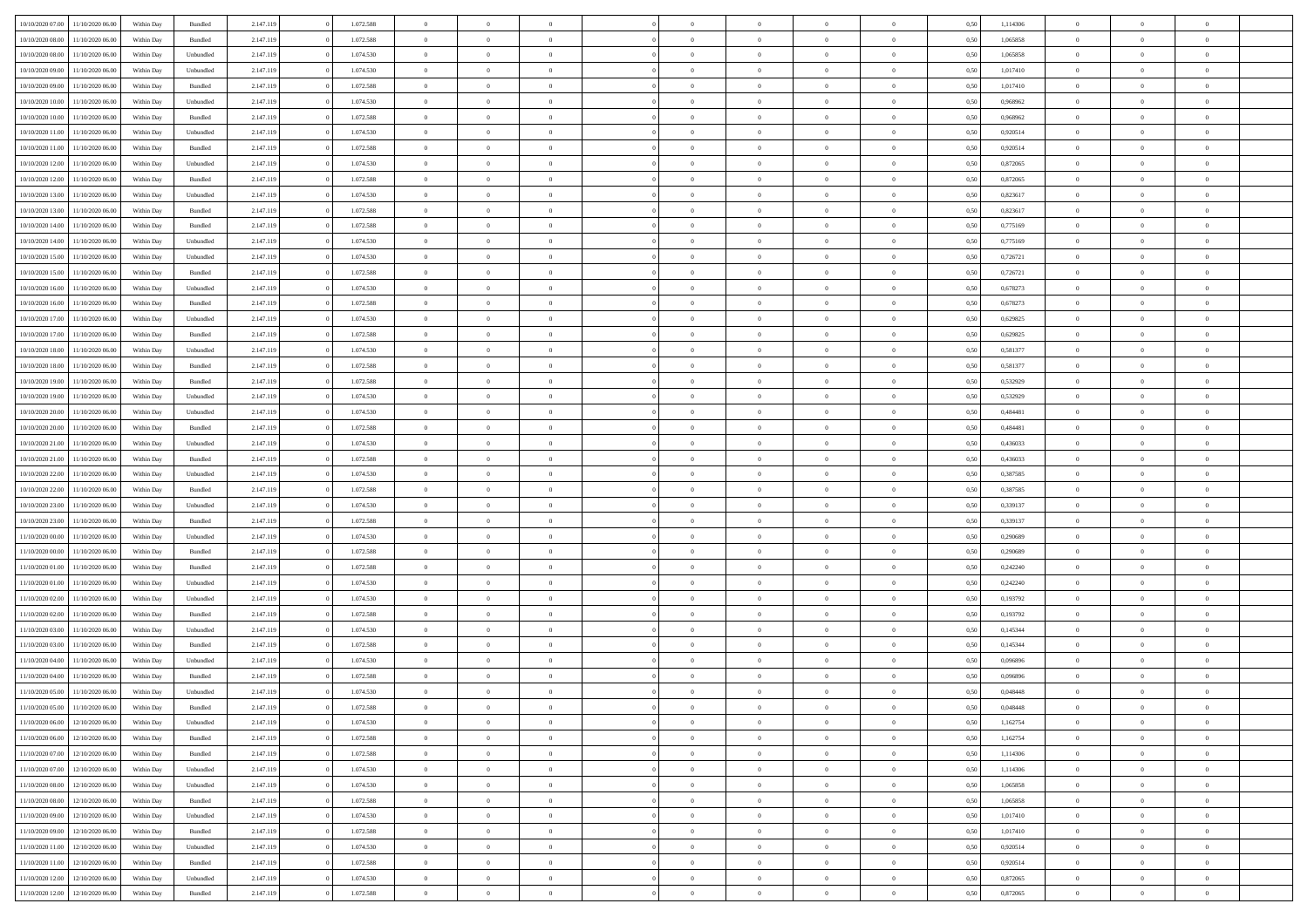|                                   |                  |            |                    |           |           |                |                |                |                | $\Omega$       | $\theta$       | $\theta$       |      |          | $\theta$       | $\overline{0}$ |                |  |
|-----------------------------------|------------------|------------|--------------------|-----------|-----------|----------------|----------------|----------------|----------------|----------------|----------------|----------------|------|----------|----------------|----------------|----------------|--|
| 11/10/2020 13:00                  | 12/10/2020 06:00 | Within Dav | Unbundled          | 2.147.119 | 1.074.530 | $\overline{0}$ | $\theta$       |                | $\Omega$       |                |                |                | 0.50 | 0,823617 |                |                | $\overline{0}$ |  |
| 11/10/2020 13:00                  | 12/10/2020 06.00 | Within Day | Bundled            | 2.147.119 | 1.072.588 | $\overline{0}$ | $\theta$       | $\overline{0}$ | $\overline{0}$ | $\bf{0}$       | $\overline{0}$ | $\bf{0}$       | 0,50 | 0,823617 | $\theta$       | $\overline{0}$ | $\overline{0}$ |  |
| 11/10/2020 14:00                  | 12/10/2020 06:00 | Within Day | Bundled            | 2.147.119 | 1.072.588 | $\overline{0}$ | $\bf{0}$       | $\overline{0}$ | $\overline{0}$ | $\bf{0}$       | $\overline{0}$ | $\mathbf{0}$   | 0,50 | 0,775169 | $\bf{0}$       | $\overline{0}$ | $\overline{0}$ |  |
| 11/10/2020 14:00                  | 12/10/2020 06:00 | Within Dav | Unbundled          | 2.147.119 | 1.074.530 | $\overline{0}$ | $\overline{0}$ | $\overline{0}$ | $\overline{0}$ | $\bf{0}$       | $\overline{0}$ | $\overline{0}$ | 0.50 | 0,775169 | $\theta$       | $\overline{0}$ | $\overline{0}$ |  |
|                                   |                  |            |                    |           |           |                |                |                |                |                |                |                |      |          |                |                |                |  |
| 11/10/2020 15:00                  | 12/10/2020 06.00 | Within Day | Unbundled          | 2.147.119 | 1.074.530 | $\overline{0}$ | $\theta$       | $\overline{0}$ | $\overline{0}$ | $\bf{0}$       | $\overline{0}$ | $\bf{0}$       | 0,50 | 0,726721 | $\,$ 0 $\,$    | $\overline{0}$ | $\overline{0}$ |  |
| 11/10/2020 15:00                  | 12/10/2020 06:00 | Within Day | Bundled            | 2.147.119 | 1.072.588 | $\overline{0}$ | $\overline{0}$ | $\overline{0}$ | $\overline{0}$ | $\overline{0}$ | $\overline{0}$ | $\mathbf{0}$   | 0,50 | 0,726721 | $\bf{0}$       | $\overline{0}$ | $\bf{0}$       |  |
| 11/10/2020 16:00                  | 12/10/2020 06.00 | Within Dav | Unbundled          | 2.147.119 | 1.074.530 | $\overline{0}$ | $\overline{0}$ | $\overline{0}$ | $\overline{0}$ | $\overline{0}$ | $\overline{0}$ | $\overline{0}$ | 0.50 | 0,678273 | $\theta$       | $\overline{0}$ | $\overline{0}$ |  |
| 11/10/2020 16:00                  | 12/10/2020 06.00 | Within Day | Bundled            | 2.147.119 | 1.072.588 | $\overline{0}$ | $\theta$       | $\overline{0}$ | $\overline{0}$ | $\bf{0}$       | $\overline{0}$ | $\bf{0}$       | 0,50 | 0,678273 | $\theta$       | $\theta$       | $\overline{0}$ |  |
|                                   |                  |            |                    |           |           |                | $\overline{0}$ |                |                | $\bf{0}$       |                |                |      |          | $\,0\,$        | $\overline{0}$ | $\overline{0}$ |  |
| 11/10/2020 17:00                  | 12/10/2020 06:00 | Within Day | Unbundled          | 2.147.119 | 1.074.530 | $\overline{0}$ |                | $\overline{0}$ | $\overline{0}$ |                | $\overline{0}$ | $\bf{0}$       | 0,50 | 0,629825 |                |                |                |  |
| 11/10/2020 17:00                  | 12/10/2020 06:00 | Within Dav | Bundled            | 2.147.119 | 1.072.588 | $\overline{0}$ | $\overline{0}$ | $\overline{0}$ | $\overline{0}$ | $\overline{0}$ | $\overline{0}$ | $\overline{0}$ | 0.50 | 0,629825 | $\theta$       | $\overline{0}$ | $\overline{0}$ |  |
| 11/10/2020 18:00                  | 12/10/2020 06.00 | Within Day | Unbundled          | 2.147.119 | 1.074.530 | $\overline{0}$ | $\theta$       | $\overline{0}$ | $\overline{0}$ | $\bf{0}$       | $\overline{0}$ | $\bf{0}$       | 0,50 | 0,581377 | $\,$ 0 $\,$    | $\overline{0}$ | $\overline{0}$ |  |
| 11/10/2020 18.00                  | 12/10/2020 06:00 | Within Day | Bundled            | 2.147.119 | 1.072.588 | $\overline{0}$ | $\overline{0}$ | $\overline{0}$ | $\overline{0}$ | $\bf{0}$       | $\overline{0}$ | $\mathbf{0}$   | 0,50 | 0,581377 | $\bf{0}$       | $\overline{0}$ | $\bf{0}$       |  |
| 11/10/2020 19:00                  | 12/10/2020 06:00 | Within Day | Bundled            | 2.147.119 | 1.072.588 | $\overline{0}$ | $\overline{0}$ | $\overline{0}$ | $\overline{0}$ | $\bf{0}$       | $\overline{0}$ | $\overline{0}$ | 0.50 | 0,532929 | $\theta$       | $\theta$       | $\overline{0}$ |  |
|                                   |                  |            |                    |           |           | $\overline{0}$ | $\theta$       | $\overline{0}$ | $\overline{0}$ | $\bf{0}$       | $\overline{0}$ |                |      |          | $\theta$       | $\overline{0}$ | $\overline{0}$ |  |
| 11/10/2020 19:00                  | 12/10/2020 06.00 | Within Day | Unbundled          | 2.147.119 | 1.074.530 |                |                |                |                |                |                | $\bf{0}$       | 0,50 | 0,532929 |                |                |                |  |
| 11/10/2020 20:00                  | 12/10/2020 06:00 | Within Day | Unbundled          | 2.147.119 | 1.074.530 | $\overline{0}$ | $\overline{0}$ | $\overline{0}$ | $\overline{0}$ | $\overline{0}$ | $\overline{0}$ | $\mathbf{0}$   | 0,50 | 0,484481 | $\bf{0}$       | $\overline{0}$ | $\bf{0}$       |  |
| 11/10/2020 20:00                  | 12/10/2020 06:00 | Within Dav | Bundled            | 2.147.119 | 1.072.588 | $\overline{0}$ | $\overline{0}$ | $\overline{0}$ | $\overline{0}$ | $\overline{0}$ | $\overline{0}$ | $\overline{0}$ | 0.50 | 0,484481 | $\theta$       | $\overline{0}$ | $\overline{0}$ |  |
| 11/10/2020 21.00                  | 12/10/2020 06.00 | Within Day | Unbundled          | 2.147.119 | 1.074.530 | $\overline{0}$ | $\theta$       | $\overline{0}$ | $\overline{0}$ | $\bf{0}$       | $\overline{0}$ | $\bf{0}$       | 0,50 | 0,436033 | $\theta$       | $\theta$       | $\overline{0}$ |  |
| 11/10/2020 21:00                  | 12/10/2020 06:00 | Within Day | Bundled            | 2.147.119 | 1.072.588 | $\overline{0}$ | $\overline{0}$ | $\overline{0}$ | $\overline{0}$ | $\bf{0}$       | $\overline{0}$ | $\bf{0}$       | 0,50 | 0,436033 | $\bf{0}$       | $\overline{0}$ | $\overline{0}$ |  |
|                                   |                  |            |                    |           |           |                |                |                |                |                |                |                |      |          |                |                |                |  |
| 11/10/2020 22.00                  | 12/10/2020 06.00 | Within Day | Unbundled          | 2.147.119 | 1.074.530 | $\overline{0}$ | $\overline{0}$ | $\overline{0}$ | $\overline{0}$ | $\overline{0}$ | $\overline{0}$ | $\overline{0}$ | 0.50 | 0,387585 | $\theta$       | $\overline{0}$ | $\overline{0}$ |  |
| 11/10/2020 22.00                  | 12/10/2020 06.00 | Within Day | Bundled            | 2.147.119 | 1.072.588 | $\overline{0}$ | $\theta$       | $\overline{0}$ | $\overline{0}$ | $\bf{0}$       | $\overline{0}$ | $\bf{0}$       | 0,50 | 0,387585 | $\,$ 0 $\,$    | $\overline{0}$ | $\overline{0}$ |  |
| 11/10/2020 23.00                  | 12/10/2020 06:00 | Within Day | Unbundled          | 2.147.119 | 1.074.530 | $\overline{0}$ | $\overline{0}$ | $\overline{0}$ | $\overline{0}$ | $\bf{0}$       | $\overline{0}$ | $\bf{0}$       | 0,50 | 0,339137 | $\bf{0}$       | $\overline{0}$ | $\bf{0}$       |  |
| 11/10/2020 23.00                  | 12/10/2020 06:00 | Within Day | Bundled            | 2.147.119 | 1.072.588 | $\overline{0}$ | $\overline{0}$ | $\overline{0}$ | $\overline{0}$ | $\bf{0}$       | $\overline{0}$ | $\overline{0}$ | 0.50 | 0,339137 | $\theta$       | $\overline{0}$ | $\overline{0}$ |  |
| 12/10/2020 00:00                  | 12/10/2020 06.00 | Within Day | Unbundled          | 2.147.119 | 1.074.530 | $\overline{0}$ | $\theta$       | $\overline{0}$ | $\overline{0}$ | $\bf{0}$       | $\overline{0}$ | $\bf{0}$       | 0,50 | 0,290689 | $\,$ 0 $\,$    | $\overline{0}$ | $\overline{0}$ |  |
|                                   |                  |            |                    |           |           |                |                |                |                |                |                |                |      |          |                |                |                |  |
| 12/10/2020 00:00                  | 12/10/2020 06:00 | Within Day | Bundled            | 2.147.119 | 1.072.588 | $\overline{0}$ | $\overline{0}$ | $\overline{0}$ | $\overline{0}$ | $\overline{0}$ | $\overline{0}$ | $\mathbf{0}$   | 0,50 | 0,290689 | $\bf{0}$       | $\overline{0}$ | $\bf{0}$       |  |
| 12/10/2020 01:00                  | 12/10/2020 06.00 | Within Dav | Bundled            | 2.147.119 | 1.072.588 | $\overline{0}$ | $\overline{0}$ | $\overline{0}$ | $\overline{0}$ | $\overline{0}$ | $\overline{0}$ | $\overline{0}$ | 0.50 | 0,242240 | $\theta$       | $\overline{0}$ | $\overline{0}$ |  |
| 12/10/2020 01:00                  | 12/10/2020 06.00 | Within Day | Unbundled          | 2.147.119 | 1.074.530 | $\overline{0}$ | $\theta$       | $\overline{0}$ | $\overline{0}$ | $\bf{0}$       | $\overline{0}$ | $\bf{0}$       | 0,50 | 0,242240 | $\theta$       | $\theta$       | $\overline{0}$ |  |
| 12/10/2020 02:00                  | 12/10/2020 06:00 | Within Day | Unbundled          | 2.147.119 | 1.074.530 | $\overline{0}$ | $\overline{0}$ | $\overline{0}$ | $\overline{0}$ | $\bf{0}$       | $\overline{0}$ | $\bf{0}$       | 0,50 | 0,193792 | $\,0\,$        | $\overline{0}$ | $\overline{0}$ |  |
| 12/10/2020 02:00                  | 12/10/2020 06:00 | Within Day | Bundled            | 2.147.119 | 1.072.588 | $\overline{0}$ | $\overline{0}$ | $\overline{0}$ | $\overline{0}$ | $\overline{0}$ | $\overline{0}$ | $\overline{0}$ | 0.50 | 0,193792 | $\theta$       | $\overline{0}$ | $\overline{0}$ |  |
|                                   |                  |            |                    |           |           |                |                |                |                |                |                |                |      |          |                |                |                |  |
| 12/10/2020 03:00                  | 12/10/2020 06.00 | Within Day | Unbundled          | 2.147.119 | 1.074.530 | $\overline{0}$ | $\theta$       | $\overline{0}$ | $\overline{0}$ | $\bf{0}$       | $\overline{0}$ | $\bf{0}$       | 0,50 | 0,145344 | $\,$ 0 $\,$    | $\overline{0}$ | $\overline{0}$ |  |
| 12/10/2020 03:00                  | 12/10/2020 06:00 | Within Day | Bundled            | 2.147.119 | 1.072.588 | $\overline{0}$ | $\overline{0}$ | $\overline{0}$ | $\overline{0}$ | $\bf{0}$       | $\overline{0}$ | $\bf{0}$       | 0,50 | 0,145344 | $\bf{0}$       | $\overline{0}$ | $\bf{0}$       |  |
| 12/10/2020 04:00                  | 12/10/2020 06.00 | Within Day | Unbundled          | 2.147.119 | 1.074.530 | $\bf{0}$       | $\Omega$       | $\Omega$       | $\Omega$       | $\Omega$       | $\overline{0}$ | $\overline{0}$ | 0,50 | 0.096896 | $\,0\,$        | $\theta$       | $\theta$       |  |
| 12/10/2020 04:00                  | 12/10/2020 06.00 | Within Day | Bundled            | 2.147.119 | 1.072.588 | $\overline{0}$ | $\theta$       | $\overline{0}$ | $\overline{0}$ | $\bf{0}$       | $\overline{0}$ | $\bf{0}$       | 0,50 | 0,096896 | $\,$ 0 $\,$    | $\overline{0}$ | $\overline{0}$ |  |
|                                   | 12/10/2020 06:00 | Within Day | Unbundled          | 2.147.119 | 1.074.530 | $\overline{0}$ | $\overline{0}$ | $\overline{0}$ | $\bf{0}$       | $\overline{0}$ | $\overline{0}$ | $\mathbf{0}$   | 0,50 | 0,048448 | $\overline{0}$ | $\overline{0}$ | $\bf{0}$       |  |
| 12/10/2020 05:00                  |                  |            |                    |           |           |                |                |                |                |                |                |                |      |          |                |                |                |  |
| 12/10/2020 05:00                  | 12/10/2020 06.00 | Within Day | Bundled            | 2.147.119 | 1.072.588 | $\overline{0}$ | $\Omega$       | $\Omega$       | $\Omega$       | $\bf{0}$       | $\overline{0}$ | $\overline{0}$ | 0.50 | 0.048448 | $\,0\,$        | $\theta$       | $\theta$       |  |
| 12/10/2020 06:00                  | 13/10/2020 06.00 | Within Day | Unbundled          | 2.147.119 | 1.074.530 | $\overline{0}$ | $\theta$       | $\overline{0}$ | $\overline{0}$ | $\bf{0}$       | $\overline{0}$ | $\bf{0}$       | 0,50 | 1,162754 | $\,$ 0 $\,$    | $\overline{0}$ | $\overline{0}$ |  |
| 12/10/2020 06:00                  | 13/10/2020 06.00 | Within Day | Bundled            | 2.147.119 | 1.072.588 | $\overline{0}$ | $\overline{0}$ | $\overline{0}$ | $\bf{0}$       | $\bf{0}$       | $\bf{0}$       | $\bf{0}$       | 0,50 | 1,162754 | $\bf{0}$       | $\overline{0}$ | $\bf{0}$       |  |
| 12/10/2020 07:00                  | 13/10/2020 06:00 | Within Day | Bundled            | 2.147.119 | 1.072.588 | $\overline{0}$ | $\Omega$       | $\Omega$       | $\Omega$       | $\overline{0}$ | $\overline{0}$ | $\overline{0}$ | 0.50 | 1,114306 | $\,$ 0 $\,$    | $\theta$       | $\theta$       |  |
| 12/10/2020 07:00                  | 13/10/2020 06.00 | Within Day | Unbundled          | 2.147.119 | 1.074.530 | $\overline{0}$ | $\theta$       | $\overline{0}$ | $\overline{0}$ | $\,$ 0         | $\overline{0}$ | $\bf{0}$       | 0,50 | 1,114306 | $\,$ 0 $\,$    | $\overline{0}$ | $\overline{0}$ |  |
|                                   |                  |            |                    |           |           |                |                |                |                |                |                |                |      |          |                |                |                |  |
| 12/10/2020 08:00                  | 13/10/2020 06:00 | Within Day | Unbundled          | 2.147.119 | 1.074.530 | $\overline{0}$ | $\bf{0}$       | $\overline{0}$ | $\bf{0}$       | $\bf{0}$       | $\bf{0}$       | $\bf{0}$       | 0,50 | 1,065858 | $\overline{0}$ | $\overline{0}$ | $\bf{0}$       |  |
| 12/10/2020 08:00                  | 13/10/2020 06.00 | Within Day | Bundled            | 2.147.119 | 1.072.588 | $\overline{0}$ | $\Omega$       | $\overline{0}$ | $\Omega$       | $\overline{0}$ | $\overline{0}$ | $\overline{0}$ | 0.50 | 1,065858 | $\,0\,$        | $\theta$       | $\theta$       |  |
| 12/10/2020 09:00                  | 13/10/2020 06.00 | Within Day | Unbundled          | 2.147.119 | 1.074.530 | $\overline{0}$ | $\overline{0}$ | $\overline{0}$ | $\overline{0}$ | $\,$ 0         | $\overline{0}$ | $\bf{0}$       | 0,50 | 1,017410 | $\,$ 0 $\,$    | $\overline{0}$ | $\overline{0}$ |  |
| 12/10/2020 09:00                  | 13/10/2020 06.00 | Within Day | Bundled            | 2.147.119 | 1.072.588 | $\overline{0}$ | $\overline{0}$ | $\overline{0}$ | $\bf{0}$       | $\bf{0}$       | $\bf{0}$       | $\mathbf{0}$   | 0,50 | 1,017410 | $\overline{0}$ | $\overline{0}$ | $\bf{0}$       |  |
| 12/10/2020 10:00                  | 13/10/2020 06:00 |            | Unbundled          | 2.147.119 | 1.074.530 | $\overline{0}$ | $\Omega$       | $\Omega$       | $\Omega$       | $\Omega$       | $\Omega$       | $\overline{0}$ | 0.50 | 0.968962 | $\theta$       | $\theta$       | $\theta$       |  |
|                                   |                  | Within Day |                    |           |           |                |                |                |                |                |                |                |      |          |                |                |                |  |
| 12/10/2020 10:00                  | 13/10/2020 06.00 | Within Day | Bundled            | 2.147.119 | 1.072.588 | $\overline{0}$ | $\overline{0}$ | $\overline{0}$ | $\bf{0}$       | $\,$ 0         | $\bf{0}$       | $\bf{0}$       | 0,50 | 0,968962 | $\,0\,$        | $\,$ 0 $\,$    | $\overline{0}$ |  |
| 12/10/2020 11:00                  | 13/10/2020 06:00 | Within Day | Unbundled          | 2.147.119 | 1.074.530 | $\bf{0}$       | $\bf{0}$       |                |                | $\bf{0}$       |                |                | 0,50 | 0,920514 | $\bf{0}$       | $\overline{0}$ |                |  |
| 12/10/2020 11:00                  | 13/10/2020 06:00 | Within Day | Bundled            | 2.147.119 | 1.072.588 | $\overline{0}$ | $\overline{0}$ | $\overline{0}$ | $\Omega$       | $\theta$       | $\overline{0}$ | $\overline{0}$ | 0.50 | 0.920514 | $\theta$       | $\theta$       | $\theta$       |  |
| 12/10/2020 12:00                  | 13/10/2020 06.00 | Within Day | Unbundled          | 2.147.119 | 1.074.530 | $\overline{0}$ | $\,$ 0         | $\overline{0}$ | $\bf{0}$       | $\,$ 0 $\,$    | $\overline{0}$ | $\mathbf{0}$   | 0,50 | 0,872065 | $\,$ 0 $\,$    | $\,$ 0 $\,$    | $\,$ 0         |  |
| 12/10/2020 12:00                  | 13/10/2020 06:00 | Within Day | Bundled            | 2.147.119 | 1.072.588 | $\overline{0}$ | $\overline{0}$ | $\overline{0}$ | $\overline{0}$ | $\overline{0}$ | $\overline{0}$ | $\mathbf{0}$   | 0,50 | 0,872065 | $\overline{0}$ | $\bf{0}$       | $\bf{0}$       |  |
|                                   |                  |            |                    |           |           |                |                |                |                |                |                |                |      |          |                |                |                |  |
| 12/10/2020 13:00                  | 13/10/2020 06:00 | Within Day | $\mathbf B$ undled | 2.147.119 | 1.072.588 | $\overline{0}$ | $\overline{0}$ | $\overline{0}$ | $\Omega$       | $\overline{0}$ | $\overline{0}$ | $\bf{0}$       | 0,50 | 0,823617 | $\overline{0}$ | $\theta$       | $\overline{0}$ |  |
| 12/10/2020 13:00                  | 13/10/2020 06.00 | Within Day | Unbundled          | 2.147.119 | 1.074.530 | $\overline{0}$ | $\,$ 0         | $\overline{0}$ | $\overline{0}$ | $\overline{0}$ | $\overline{0}$ | $\bf{0}$       | 0,50 | 0,823617 | $\,$ 0 $\,$    | $\overline{0}$ | $\overline{0}$ |  |
| 12/10/2020 14:00                  | 13/10/2020 06:00 | Within Day | Unbundled          | 2.147.119 | 1.074.530 | $\overline{0}$ | $\overline{0}$ | $\overline{0}$ | $\overline{0}$ | $\overline{0}$ | $\overline{0}$ | $\mathbf{0}$   | 0,50 | 0,775169 | $\overline{0}$ | $\overline{0}$ | $\bf{0}$       |  |
| 12/10/2020 14:00                  | 13/10/2020 06:00 | Within Day | Bundled            | 2.147.119 | 1.072.588 | $\overline{0}$ | $\overline{0}$ | $\overline{0}$ | $\Omega$       | $\overline{0}$ | $\overline{0}$ | $\bf{0}$       | 0.50 | 0,775169 | $\overline{0}$ | $\theta$       | $\overline{0}$ |  |
| 12/10/2020 15:00                  | 13/10/2020 06.00 | Within Day | Unbundled          | 2.147.119 | 1.074.530 | $\overline{0}$ | $\,$ 0         | $\overline{0}$ | $\bf{0}$       | $\bf{0}$       | $\bf{0}$       | $\bf{0}$       | 0,50 | 0,726721 | $\,$ 0 $\,$    | $\overline{0}$ | $\overline{0}$ |  |
|                                   |                  |            |                    |           |           |                |                |                |                |                |                |                |      |          |                |                |                |  |
| 12/10/2020 15:00                  | 13/10/2020 06:00 | Within Day | Bundled            | 2.147.119 | 1.072.588 | $\overline{0}$ | $\bf{0}$       | $\overline{0}$ | $\overline{0}$ | $\overline{0}$ | $\bf{0}$       | $\mathbf{0}$   | 0,50 | 0,726721 | $\overline{0}$ | $\overline{0}$ | $\bf{0}$       |  |
| 12/10/2020 16:00                  | 13/10/2020 06:00 | Within Day | Unbundled          | 2.147.119 | 1.074.530 | $\overline{0}$ | $\overline{0}$ | $\overline{0}$ | $\Omega$       | $\overline{0}$ | $\overline{0}$ | $\bf{0}$       | 0.50 | 0,678273 | $\overline{0}$ | $\theta$       | $\overline{0}$ |  |
| 12/10/2020 16:00                  | 13/10/2020 06.00 | Within Day | Bundled            | 2.147.119 | 1.072.588 | $\overline{0}$ | $\bf{0}$       | $\overline{0}$ | $\overline{0}$ | $\bf{0}$       | $\bf{0}$       | $\bf{0}$       | 0,50 | 0,678273 | $\,$ 0 $\,$    | $\,$ 0 $\,$    | $\bf{0}$       |  |
| 12/10/2020 17:00 13/10/2020 06:00 |                  | Within Day | Unbundled          | 2.147.119 | 1.074.530 | $\overline{0}$ | $\overline{0}$ | $\overline{0}$ | $\overline{0}$ | $\bf{0}$       | $\bf{0}$       | $\mathbf{0}$   | 0,50 | 0,629825 | $\overline{0}$ | $\bf{0}$       | $\bf{0}$       |  |
|                                   |                  |            |                    |           |           |                |                |                |                |                |                |                |      |          |                |                |                |  |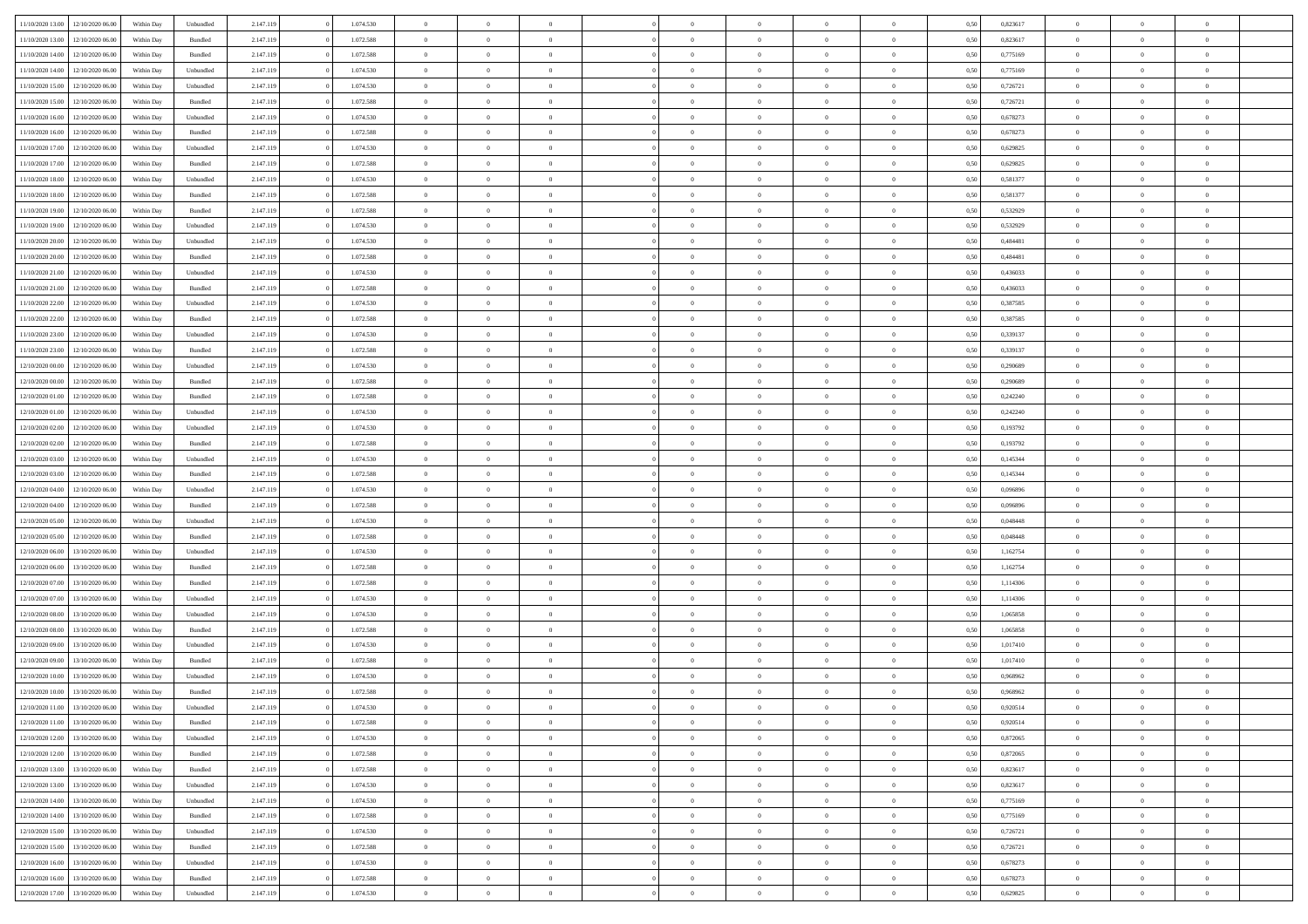| 12/10/2020 17:00 | 13/10/2020 06:00 | Within Dav | Bundled            | 2.147.119 | 1.072.588 | $\overline{0}$ | $\theta$       |                | $\Omega$       | $\Omega$       | $\theta$       | $\theta$       | 0.50 | 0,629825 | $\theta$       | $\overline{0}$ | $\overline{0}$ |  |
|------------------|------------------|------------|--------------------|-----------|-----------|----------------|----------------|----------------|----------------|----------------|----------------|----------------|------|----------|----------------|----------------|----------------|--|
| 12/10/2020 18:00 | 13/10/2020 06.00 | Within Day | Bundled            | 2.147.119 | 1.072.588 | $\overline{0}$ | $\theta$       | $\overline{0}$ | $\overline{0}$ | $\bf{0}$       | $\overline{0}$ | $\bf{0}$       | 0,50 | 0,581377 | $\theta$       | $\overline{0}$ | $\overline{0}$ |  |
| 12/10/2020 18:00 | 13/10/2020 06:00 | Within Day | Unbundled          | 2.147.119 | 1.074.530 | $\overline{0}$ | $\bf{0}$       | $\overline{0}$ | $\bf{0}$       | $\bf{0}$       | $\bf{0}$       | $\mathbf{0}$   | 0,50 | 0,581377 | $\overline{0}$ | $\overline{0}$ | $\overline{0}$ |  |
|                  |                  |            |                    |           |           |                |                |                |                |                |                |                |      |          | $\theta$       |                |                |  |
| 12/10/2020 19:00 | 13/10/2020 06:00 | Within Dav | Unbundled          | 2.147.119 | 1.074.530 | $\overline{0}$ | $\overline{0}$ | $\overline{0}$ | $\overline{0}$ | $\bf{0}$       | $\overline{0}$ | $\overline{0}$ | 0.50 | 0,532929 |                | $\theta$       | $\overline{0}$ |  |
| 12/10/2020 19:00 | 13/10/2020 06.00 | Within Day | Bundled            | 2.147.119 | 1.072.588 | $\overline{0}$ | $\theta$       | $\overline{0}$ | $\overline{0}$ | $\bf{0}$       | $\overline{0}$ | $\bf{0}$       | 0,50 | 0,532929 | $\,$ 0 $\,$    | $\overline{0}$ | $\overline{0}$ |  |
| 12/10/2020 20:00 | 13/10/2020 06:00 | Within Day | Unbundled          | 2.147.119 | 1.074.530 | $\overline{0}$ | $\overline{0}$ | $\overline{0}$ | $\bf{0}$       | $\overline{0}$ | $\overline{0}$ | $\mathbf{0}$   | 0,50 | 0,484481 | $\overline{0}$ | $\overline{0}$ | $\bf{0}$       |  |
| 12/10/2020 20:00 | 13/10/2020 06:00 | Within Dav | Bundled            | 2.147.119 | 1.072.588 | $\overline{0}$ | $\overline{0}$ | $\overline{0}$ | $\overline{0}$ | $\overline{0}$ | $\overline{0}$ | $\overline{0}$ | 0.50 | 0,484481 | $\theta$       | $\overline{0}$ | $\overline{0}$ |  |
|                  |                  |            |                    |           |           |                |                |                |                |                |                |                |      |          |                |                |                |  |
| 12/10/2020 21.00 | 13/10/2020 06.00 | Within Day | Unbundled          | 2.147.119 | 1.074.530 | $\overline{0}$ | $\theta$       | $\overline{0}$ | $\overline{0}$ | $\bf{0}$       | $\overline{0}$ | $\bf{0}$       | 0,50 | 0,436033 | $\theta$       | $\theta$       | $\overline{0}$ |  |
| 12/10/2020 21:00 | 13/10/2020 06:00 | Within Day | Bundled            | 2.147.119 | 1.072.588 | $\overline{0}$ | $\overline{0}$ | $\overline{0}$ | $\bf{0}$       | $\bf{0}$       | $\bf{0}$       | $\bf{0}$       | 0,50 | 0,436033 | $\,0\,$        | $\overline{0}$ | $\overline{0}$ |  |
| 12/10/2020 22.00 | 13/10/2020 06:00 | Within Dav | Unbundled          | 2.147.119 | 1.074.530 | $\overline{0}$ | $\overline{0}$ | $\overline{0}$ | $\overline{0}$ | $\overline{0}$ | $\overline{0}$ | $\overline{0}$ | 0.50 | 0,387585 | $\theta$       | $\overline{0}$ | $\overline{0}$ |  |
| 12/10/2020 22.00 | 13/10/2020 06.00 | Within Day | Bundled            | 2.147.119 | 1.072.588 | $\overline{0}$ | $\theta$       | $\overline{0}$ | $\overline{0}$ | $\bf{0}$       | $\overline{0}$ |                |      | 0,387585 | $\,$ 0 $\,$    | $\overline{0}$ | $\overline{0}$ |  |
|                  |                  |            |                    |           |           |                |                |                |                |                |                | $\bf{0}$       | 0,50 |          |                |                |                |  |
| 12/10/2020 23.00 | 13/10/2020 06:00 | Within Day | Unbundled          | 2.147.119 | 1.074.530 | $\overline{0}$ | $\overline{0}$ | $\overline{0}$ | $\bf{0}$       | $\bf{0}$       | $\bf{0}$       | $\mathbf{0}$   | 0,50 | 0,339137 | $\overline{0}$ | $\overline{0}$ | $\bf{0}$       |  |
| 12/10/2020 23:00 | 13/10/2020 06:00 | Within Day | Bundled            | 2.147.119 | 1.072.588 | $\overline{0}$ | $\overline{0}$ | $\overline{0}$ | $\overline{0}$ | $\bf{0}$       | $\overline{0}$ | $\overline{0}$ | 0.50 | 0,339137 | $\theta$       | $\theta$       | $\overline{0}$ |  |
| 13/10/2020 00:00 | 13/10/2020 06.00 | Within Day | Bundled            | 2.147.119 | 1.072.588 | $\overline{0}$ | $\theta$       | $\overline{0}$ | $\overline{0}$ | $\bf{0}$       | $\overline{0}$ | $\bf{0}$       | 0,50 | 0,290689 | $\theta$       | $\overline{0}$ | $\overline{0}$ |  |
|                  |                  |            |                    |           |           |                |                |                |                |                |                |                |      |          |                |                |                |  |
| 13/10/2020 00:00 | 13/10/2020 06:00 | Within Day | Unbundled          | 2.147.119 | 1.074.530 | $\overline{0}$ | $\overline{0}$ | $\overline{0}$ | $\bf{0}$       | $\overline{0}$ | $\overline{0}$ | $\mathbf{0}$   | 0,50 | 0,290689 | $\overline{0}$ | $\overline{0}$ | $\bf{0}$       |  |
| 13/10/2020 01:00 | 13/10/2020 06:00 | Within Dav | Unbundled          | 2.147.119 | 1.074.530 | $\overline{0}$ | $\overline{0}$ | $\overline{0}$ | $\overline{0}$ | $\overline{0}$ | $\overline{0}$ | $\overline{0}$ | 0.50 | 0,242240 | $\theta$       | $\overline{0}$ | $\overline{0}$ |  |
| 13/10/2020 01:00 | 13/10/2020 06.00 | Within Day | Bundled            | 2.147.119 | 1.072.588 | $\overline{0}$ | $\theta$       | $\overline{0}$ | $\overline{0}$ | $\bf{0}$       | $\overline{0}$ | $\bf{0}$       | 0,50 | 0,242240 | $\,$ 0 $\,$    | $\theta$       | $\overline{0}$ |  |
| 13/10/2020 02:00 | 13/10/2020 06:00 | Within Day | Unbundled          | 2.147.119 | 1.074.530 | $\overline{0}$ | $\overline{0}$ | $\overline{0}$ | $\bf{0}$       | $\bf{0}$       | $\bf{0}$       | $\bf{0}$       | 0,50 | 0,193792 | $\bf{0}$       | $\overline{0}$ | $\overline{0}$ |  |
|                  | 13/10/2020 06:00 |            | Bundled            |           | 1.072.588 | $\overline{0}$ | $\overline{0}$ | $\overline{0}$ | $\overline{0}$ | $\overline{0}$ | $\overline{0}$ | $\overline{0}$ | 0.50 | 0,193792 | $\theta$       | $\overline{0}$ | $\overline{0}$ |  |
| 13/10/2020 02:00 |                  | Within Day |                    | 2.147.119 |           |                |                |                |                |                |                |                |      |          |                |                |                |  |
| 13/10/2020 03:00 | 13/10/2020 06.00 | Within Day | Unbundled          | 2.147.119 | 1.074.530 | $\overline{0}$ | $\theta$       | $\overline{0}$ | $\overline{0}$ | $\bf{0}$       | $\overline{0}$ | $\bf{0}$       | 0,50 | 0,145344 | $\,$ 0 $\,$    | $\overline{0}$ | $\overline{0}$ |  |
| 13/10/2020 03:00 | 13/10/2020 06:00 | Within Day | Bundled            | 2.147.119 | 1.072.588 | $\overline{0}$ | $\overline{0}$ | $\overline{0}$ | $\bf{0}$       | $\bf{0}$       | $\bf{0}$       | $\bf{0}$       | 0,50 | 0,145344 | $\overline{0}$ | $\overline{0}$ | $\bf{0}$       |  |
| 13/10/2020 04:00 | 13/10/2020 06:00 | Within Day | Unbundled          | 2.147.119 | 1.074.530 | $\overline{0}$ | $\overline{0}$ | $\overline{0}$ | $\overline{0}$ | $\bf{0}$       | $\overline{0}$ | $\overline{0}$ | 0.50 | 0.096896 | $\theta$       | $\overline{0}$ | $\overline{0}$ |  |
|                  |                  |            |                    |           |           |                |                |                |                |                |                |                |      |          |                |                |                |  |
| 13/10/2020 04:00 | 13/10/2020 06.00 | Within Day | Bundled            | 2.147.119 | 1.072.588 | $\overline{0}$ | $\theta$       | $\overline{0}$ | $\overline{0}$ | $\bf{0}$       | $\overline{0}$ | $\bf{0}$       | 0,50 | 0,096896 | $\,$ 0 $\,$    | $\overline{0}$ | $\overline{0}$ |  |
| 13/10/2020 05:00 | 13/10/2020 06:00 | Within Day | Unbundled          | 2.147.119 | 1.074.530 | $\overline{0}$ | $\overline{0}$ | $\overline{0}$ | $\bf{0}$       | $\overline{0}$ | $\overline{0}$ | $\mathbf{0}$   | 0,50 | 0,048448 | $\overline{0}$ | $\overline{0}$ | $\bf{0}$       |  |
| 13/10/2020 05:00 | 13/10/2020 06:00 | Within Dav | Bundled            | 2.147.119 | 1.072.588 | $\overline{0}$ | $\overline{0}$ | $\overline{0}$ | $\overline{0}$ | $\overline{0}$ | $\overline{0}$ | $\overline{0}$ | 0.50 | 0,048448 | $\theta$       | $\overline{0}$ | $\overline{0}$ |  |
| 13/10/2020 06:00 | 14/10/2020 06.00 | Within Day | Bundled            | 2.147.119 | 1.072.588 | $\overline{0}$ | $\theta$       | $\overline{0}$ | $\overline{0}$ | $\bf{0}$       | $\overline{0}$ | $\bf{0}$       | 0,50 | 1,162754 | $\theta$       | $\theta$       | $\overline{0}$ |  |
|                  |                  |            |                    |           |           |                |                |                |                |                |                |                |      |          |                |                |                |  |
| 13/10/2020 06:00 | 14/10/2020 06.00 | Within Day | Unbundled          | 2.147.119 | 1.074.530 | $\overline{0}$ | $\overline{0}$ | $\overline{0}$ | $\bf{0}$       | $\bf{0}$       | $\bf{0}$       | $\bf{0}$       | 0,50 | 1,162754 | $\,0\,$        | $\overline{0}$ | $\overline{0}$ |  |
| 13/10/2020 07:00 | 14/10/2020 06:00 | Within Day | Unbundled          | 2.147.119 | 1.074.530 | $\overline{0}$ | $\overline{0}$ | $\overline{0}$ | $\overline{0}$ | $\overline{0}$ | $\overline{0}$ | $\overline{0}$ | 0.50 | 1,114306 | $\theta$       | $\overline{0}$ | $\overline{0}$ |  |
| 13/10/2020 07:00 | 14/10/2020 06.00 | Within Day | Bundled            | 2.147.119 | 1.072.588 | $\overline{0}$ | $\theta$       | $\overline{0}$ | $\overline{0}$ | $\bf{0}$       | $\overline{0}$ | $\bf{0}$       | 0,50 | 1,114306 | $\,$ 0 $\,$    | $\overline{0}$ | $\overline{0}$ |  |
| 13/10/2020 08:00 | 14/10/2020 06.00 | Within Day | Unbundled          | 2.147.119 | 1.074.530 | $\overline{0}$ | $\overline{0}$ | $\overline{0}$ | $\bf{0}$       | $\bf{0}$       | $\bf{0}$       | $\bf{0}$       | 0,50 | 1,065858 | $\bf{0}$       | $\overline{0}$ | $\bf{0}$       |  |
|                  |                  |            |                    |           |           |                | $\Omega$       | $\Omega$       | $\Omega$       | $\Omega$       |                |                |      |          |                |                | $\theta$       |  |
| 13/10/2020 08:00 | 14/10/2020 06.00 | Within Day | Bundled            | 2.147.119 | 1.072.588 | $\bf{0}$       |                |                |                |                | $\overline{0}$ | $\overline{0}$ | 0,50 | 1,065858 | $\,0\,$        | $\theta$       |                |  |
| 13/10/2020 09:00 | 14/10/2020 06.00 | Within Day | Unbundled          | 2.147.119 | 1.074.530 | $\overline{0}$ | $\theta$       | $\overline{0}$ | $\overline{0}$ | $\bf{0}$       | $\overline{0}$ | $\bf{0}$       | 0,50 | 1,017410 | $\,$ 0 $\,$    | $\overline{0}$ | $\overline{0}$ |  |
| 13/10/2020 09:00 | 14/10/2020 06.00 | Within Day | Bundled            | 2.147.119 | 1.072.588 | $\overline{0}$ | $\overline{0}$ | $\overline{0}$ | $\bf{0}$       | $\overline{0}$ | $\overline{0}$ | $\mathbf{0}$   | 0,50 | 1,017410 | $\bf{0}$       | $\overline{0}$ | $\bf{0}$       |  |
| 13/10/2020 10:00 | 14/10/2020 06.00 | Within Day | Unbundled          | 2.147.119 | 1.074.530 | $\overline{0}$ | $\Omega$       | $\Omega$       | $\Omega$       | $\bf{0}$       | $\overline{0}$ | $\overline{0}$ | 0.50 | 0.968962 | $\,0\,$        | $\theta$       | $\theta$       |  |
| 13/10/2020 10:00 | 14/10/2020 06.00 |            |                    | 2.147.119 | 1.072.588 | $\overline{0}$ | $\theta$       | $\overline{0}$ | $\overline{0}$ | $\bf{0}$       | $\overline{0}$ |                |      | 0,968962 | $\,$ 0 $\,$    | $\overline{0}$ | $\overline{0}$ |  |
|                  |                  | Within Day | Bundled            |           |           |                |                |                |                |                |                | $\bf{0}$       | 0,50 |          |                |                |                |  |
| 13/10/2020 11:00 | 14/10/2020 06.00 | Within Day | Unbundled          | 2.147.119 | 1.074.530 | $\overline{0}$ | $\overline{0}$ | $\overline{0}$ | $\bf{0}$       | $\bf{0}$       | $\bf{0}$       | $\bf{0}$       | 0,50 | 0,920514 | $\bf{0}$       | $\overline{0}$ | $\bf{0}$       |  |
| 13/10/2020 11:00 | 14/10/2020 06:00 | Within Day | Bundled            | 2.147.119 | 1.072.588 | $\overline{0}$ | $\Omega$       | $\Omega$       | $\Omega$       | $\overline{0}$ | $\overline{0}$ | $\overline{0}$ | 0.50 | 0.920514 | $\,$ 0 $\,$    | $\theta$       | $\theta$       |  |
| 13/10/2020 12:00 | 14/10/2020 06.00 | Within Day | Bundled            | 2.147.119 | 1.072.588 | $\overline{0}$ | $\theta$       | $\overline{0}$ | $\overline{0}$ | $\,$ 0         | $\overline{0}$ | $\bf{0}$       | 0,50 | 0,872065 | $\,$ 0 $\,$    | $\overline{0}$ | $\overline{0}$ |  |
|                  |                  |            |                    |           |           |                |                |                |                |                |                |                |      |          |                |                |                |  |
| 13/10/2020 12:00 | 14/10/2020 06.00 | Within Day | Unbundled          | 2.147.119 | 1.074.530 | $\overline{0}$ | $\bf{0}$       | $\overline{0}$ | $\bf{0}$       | $\bf{0}$       | $\bf{0}$       | $\bf{0}$       | 0,50 | 0,872065 | $\bf{0}$       | $\overline{0}$ | $\bf{0}$       |  |
| 13/10/2020 13:00 | 14/10/2020 06.00 | Within Day | Unbundled          | 2.147.119 | 1.074.530 | $\overline{0}$ | $\Omega$       | $\overline{0}$ | $\Omega$       | $\overline{0}$ | $\overline{0}$ | $\overline{0}$ | 0,50 | 0,823617 | $\,0\,$        | $\theta$       | $\theta$       |  |
| 13/10/2020 13:00 | 14/10/2020 06.00 | Within Day | Bundled            | 2.147.119 | 1.072.588 | $\overline{0}$ | $\theta$       | $\overline{0}$ | $\overline{0}$ | $\,$ 0         | $\overline{0}$ | $\bf{0}$       | 0,50 | 0,823617 | $\,$ 0 $\,$    | $\overline{0}$ | $\overline{0}$ |  |
| 13/10/2020 14:00 | 14/10/2020 06.00 | Within Day | Unbundled          | 2.147.119 | 1.074.530 | $\overline{0}$ | $\overline{0}$ | $\overline{0}$ | $\bf{0}$       | $\bf{0}$       | $\bf{0}$       | $\mathbf{0}$   | 0,50 | 0,775169 | $\overline{0}$ | $\overline{0}$ | $\bf{0}$       |  |
| 13/10/2020 14:00 | 14/10/2020 06.00 |            | Bundled            | 2.147.119 | 1.072.588 | $\overline{0}$ | $\Omega$       | $\Omega$       | $\Omega$       | $\Omega$       | $\Omega$       | $\overline{0}$ | 0.50 | 0,775169 | $\theta$       | $\theta$       | $\theta$       |  |
|                  |                  | Within Day |                    |           |           |                |                |                |                |                |                |                |      |          |                |                |                |  |
| 13/10/2020 15:00 | 14/10/2020 06.00 | Within Day | Unbundled          | 2.147.119 | 1.074.530 | $\overline{0}$ | $\overline{0}$ | $\overline{0}$ | $\overline{0}$ | $\,$ 0         | $\bf{0}$       | $\bf{0}$       | 0,50 | 0,726721 | $\,0\,$        | $\,0\,$        | $\overline{0}$ |  |
| 13/10/2020 15:00 | 14/10/2020 06.00 | Within Day | $\mathbf B$ undled | 2.147.119 | 1.072.588 | $\bf{0}$       |                |                | 1,549876       | $\bf{0}$       |                |                | 0,50 | 0,726721 | $\bf{0}$       | $\overline{0}$ |                |  |
| 13/10/2020 16:00 | 14/10/2020 06:00 | Within Day | Unbundled          | 2.147.119 | 1.074.530 | $\overline{0}$ | $\overline{0}$ | $\overline{0}$ | $\Omega$       | $\theta$       | $\overline{0}$ | $\overline{0}$ | 0,50 | 0,678273 | $\theta$       | $\theta$       | $\theta$       |  |
| 13/10/2020 16:00 | 14/10/2020 06.00 | Within Day | Bundled            | 2.147.119 | 1.072.587 | $\overline{0}$ | $\,$ 0         | $\overline{0}$ | $\bf{0}$       | $\,$ 0 $\,$    | $\overline{0}$ | $\mathbf{0}$   | 0,50 | 0,678273 | $\,$ 0 $\,$    | $\,$ 0 $\,$    | $\,$ 0         |  |
|                  |                  |            |                    |           |           |                |                |                |                |                |                |                |      |          |                |                |                |  |
| 13/10/2020 17:00 | 14/10/2020 06.00 | Within Day | Bundled            | 2.147.119 | 1.072.587 | $\overline{0}$ | $\overline{0}$ | $\overline{0}$ | $\overline{0}$ | $\overline{0}$ | $\overline{0}$ | $\mathbf{0}$   | 0,50 | 0,629825 | $\overline{0}$ | $\bf{0}$       | $\bf{0}$       |  |
| 13/10/2020 17:00 | 14/10/2020 06.00 | Within Day | Unbundled          | 2.147.119 | 1.074.530 | $\overline{0}$ | $\overline{0}$ | $\overline{0}$ | $\Omega$       | $\overline{0}$ | $\overline{0}$ | $\bf{0}$       | 0,50 | 0,629825 | $\overline{0}$ | $\theta$       | $\overline{0}$ |  |
| 13/10/2020 18:00 | 14/10/2020 06.00 | Within Day | Unbundled          | 2.147.119 | 1.074.530 | $\overline{0}$ | $\,$ 0         | $\overline{0}$ | $\overline{0}$ | $\overline{0}$ | $\overline{0}$ | $\bf{0}$       | 0,50 | 0,581377 | $\,$ 0 $\,$    | $\overline{0}$ | $\overline{0}$ |  |
| 13/10/2020 18:00 | 14/10/2020 06.00 | Within Day | Bundled            | 2.147.119 | 1.072.587 | $\overline{0}$ | $\overline{0}$ | $\overline{0}$ | $\overline{0}$ | $\overline{0}$ | $\overline{0}$ | $\mathbf{0}$   | 0,50 | 0,581377 | $\overline{0}$ | $\overline{0}$ | $\bf{0}$       |  |
|                  |                  |            |                    |           |           |                |                |                |                |                |                |                |      |          |                |                |                |  |
| 13/10/2020 19:00 | 14/10/2020 06.00 | Within Day | Unbundled          | 2.147.119 | 1.074.530 | $\overline{0}$ | $\overline{0}$ | $\overline{0}$ | $\Omega$       | $\overline{0}$ | $\overline{0}$ | $\bf{0}$       | 0.50 | 0,532929 | $\overline{0}$ | $\theta$       | $\overline{0}$ |  |
| 13/10/2020 19:00 | 14/10/2020 06.00 | Within Day | Bundled            | 2.147.119 | 1.072.587 | $\overline{0}$ | $\,$ 0         | $\overline{0}$ | $\bf{0}$       | $\bf{0}$       | $\bf{0}$       | $\bf{0}$       | 0,50 | 0,532929 | $\,$ 0 $\,$    | $\overline{0}$ | $\overline{0}$ |  |
| 13/10/2020 20:00 | 14/10/2020 06.00 | Within Day | Unbundled          | 2.147.119 | 1.074.530 | $\overline{0}$ | $\bf{0}$       | $\overline{0}$ | $\bf{0}$       | $\overline{0}$ | $\bf{0}$       | $\mathbf{0}$   | 0,50 | 0,484481 | $\overline{0}$ | $\overline{0}$ | $\bf{0}$       |  |
| 13/10/2020 20:00 | 14/10/2020 06.00 | Within Day | Bundled            | 2.147.119 | 1.072.587 | $\overline{0}$ | $\overline{0}$ | $\overline{0}$ | $\Omega$       | $\overline{0}$ | $\overline{0}$ | $\bf{0}$       | 0.50 | 0.484481 | $\overline{0}$ | $\theta$       | $\overline{0}$ |  |
|                  |                  |            |                    |           |           |                |                |                |                |                |                |                |      |          |                |                |                |  |
| 13/10/2020 21:00 | 14/10/2020 06.00 | Within Day | Unbundled          | 2.147.119 | 1.074.530 | $\overline{0}$ | $\bf{0}$       | $\overline{0}$ | $\overline{0}$ | $\bf{0}$       | $\bf{0}$       | $\bf{0}$       | 0,50 | 0,436033 | $\,$ 0 $\,$    | $\,$ 0 $\,$    | $\bf{0}$       |  |
| 13/10/2020 21:00 | 14/10/2020 06.00 | Within Day | Bundled            | 2.147.119 | 1.072.587 | $\overline{0}$ | $\overline{0}$ | $\overline{0}$ | $\overline{0}$ | $\bf{0}$       | $\bf{0}$       | $\mathbf{0}$   | 0,50 | 0,436033 | $\overline{0}$ | $\bf{0}$       | $\bf{0}$       |  |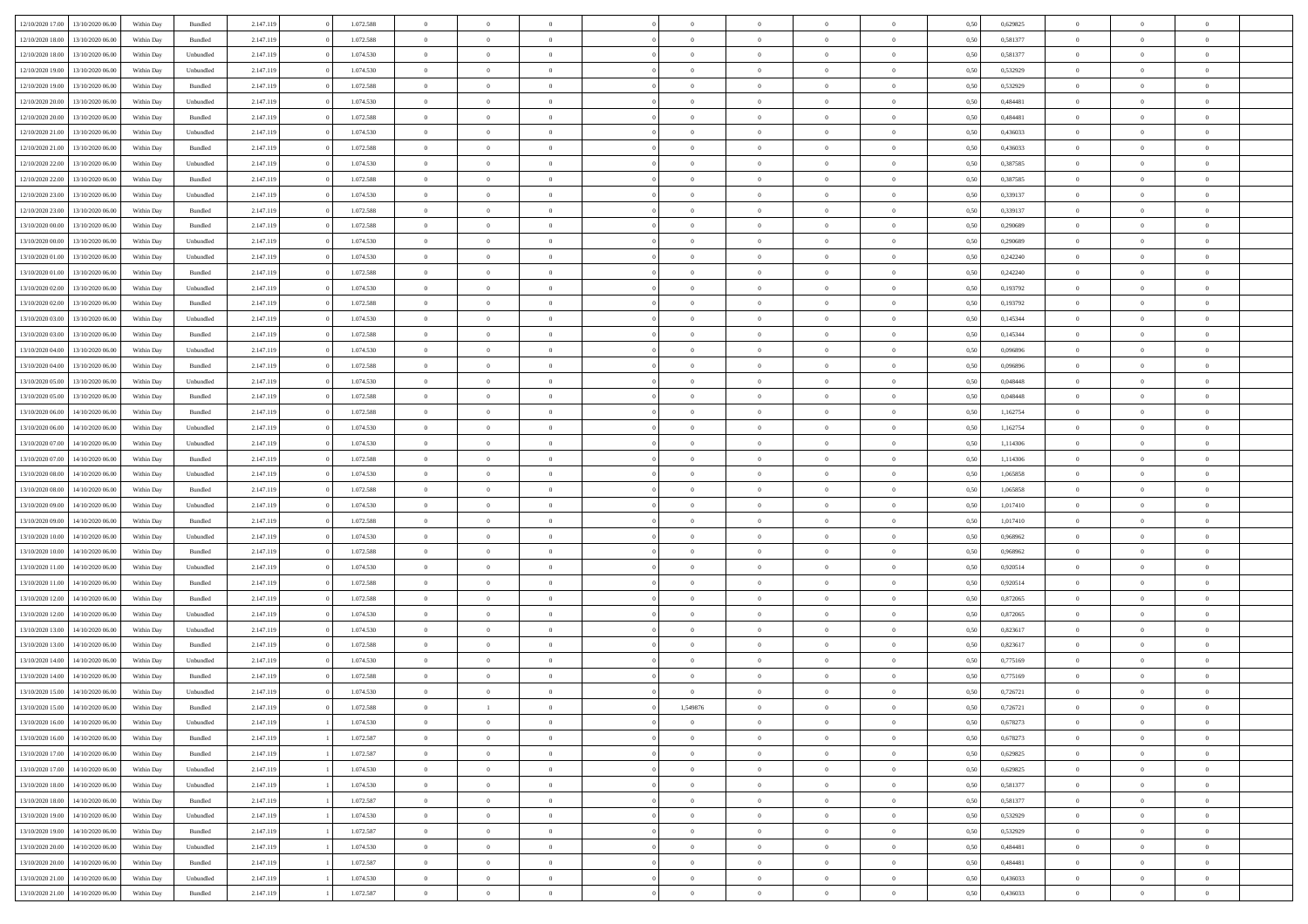|                  |                  |            |           |           |           |                |                |                |                | $\Omega$       | $\theta$       | $\theta$       |      |          | $\theta$       | $\overline{0}$ |                |  |
|------------------|------------------|------------|-----------|-----------|-----------|----------------|----------------|----------------|----------------|----------------|----------------|----------------|------|----------|----------------|----------------|----------------|--|
| 13/10/2020 22.00 | 14/10/2020 06:00 | Within Dav | Unbundled | 2.147.119 | 1.074.530 | $\overline{0}$ | $\theta$       |                | $\Omega$       |                |                |                | 0.50 | 0,387585 |                |                | $\overline{0}$ |  |
| 13/10/2020 22.00 | 14/10/2020 06.00 | Within Day | Bundled   | 2.147.119 | 1.072.587 | $\overline{0}$ | $\theta$       | $\overline{0}$ | $\overline{0}$ | $\bf{0}$       | $\overline{0}$ | $\bf{0}$       | 0,50 | 0,387585 | $\theta$       | $\overline{0}$ | $\overline{0}$ |  |
| 13/10/2020 23.00 | 14/10/2020 06.00 | Within Day | Bundled   | 2.147.119 | 1.072.587 | $\overline{0}$ | $\bf{0}$       | $\overline{0}$ | $\bf{0}$       | $\bf{0}$       | $\bf{0}$       | $\mathbf{0}$   | 0,50 | 0,339137 | $\overline{0}$ | $\overline{0}$ | $\overline{0}$ |  |
| 13/10/2020 23:00 | 14/10/2020 06:00 | Within Dav | Unbundled | 2.147.119 | 1.074.530 | $\overline{0}$ | $\overline{0}$ | $\overline{0}$ | $\overline{0}$ | $\bf{0}$       | $\overline{0}$ | $\overline{0}$ | 0.50 | 0,339137 | $\theta$       | $\theta$       | $\overline{0}$ |  |
|                  |                  |            |           |           |           |                |                |                |                |                |                |                |      |          |                |                |                |  |
| 14/10/2020 00.00 | 14/10/2020 06.00 | Within Day | Unbundled | 2.147.119 | 1.074.530 | $\overline{0}$ | $\theta$       | $\overline{0}$ | $\overline{0}$ | $\bf{0}$       | $\overline{0}$ | $\bf{0}$       | 0,50 | 0,290689 | $\theta$       | $\overline{0}$ | $\overline{0}$ |  |
| 14/10/2020 00:00 | 14/10/2020 06.00 | Within Day | Bundled   | 2.147.119 | 1.072.587 | $\overline{0}$ | $\overline{0}$ | $\overline{0}$ | $\bf{0}$       | $\overline{0}$ | $\overline{0}$ | $\mathbf{0}$   | 0,50 | 0,290689 | $\bf{0}$       | $\overline{0}$ | $\bf{0}$       |  |
| 14/10/2020 01:00 | 14/10/2020 06.00 | Within Dav | Unbundled | 2.147.119 | 1.074.530 | $\overline{0}$ | $\overline{0}$ | $\overline{0}$ | $\overline{0}$ | $\overline{0}$ | $\overline{0}$ | $\overline{0}$ | 0.50 | 0,242240 | $\theta$       | $\overline{0}$ | $\overline{0}$ |  |
| 14/10/2020 01:00 | 14/10/2020 06.00 | Within Day | Bundled   | 2.147.119 | 1.072.587 | $\overline{0}$ | $\theta$       | $\overline{0}$ | $\overline{0}$ | $\bf{0}$       | $\overline{0}$ | $\bf{0}$       | 0,50 | 0,242240 | $\theta$       | $\theta$       | $\overline{0}$ |  |
| 14/10/2020 02.00 | 14/10/2020 06.00 | Within Day | Unbundled | 2.147.119 | 1.074.530 | $\overline{0}$ | $\overline{0}$ | $\overline{0}$ | $\bf{0}$       | $\bf{0}$       | $\bf{0}$       | $\bf{0}$       | 0,50 | 0,193792 | $\,0\,$        | $\overline{0}$ | $\overline{0}$ |  |
|                  |                  |            |           |           |           |                |                |                |                |                |                |                |      |          |                |                |                |  |
| 14/10/2020 02.00 | 14/10/2020 06.00 | Within Dav | Bundled   | 2.147.119 | 1.072.587 | $\overline{0}$ | $\overline{0}$ | $\overline{0}$ | $\overline{0}$ | $\overline{0}$ | $\overline{0}$ | $\overline{0}$ | 0.50 | 0,193792 | $\theta$       | $\overline{0}$ | $\overline{0}$ |  |
| 14/10/2020 03:00 | 14/10/2020 06.00 | Within Day | Unbundled | 2.147.119 | 1.074.530 | $\overline{0}$ | $\theta$       | $\overline{0}$ | $\overline{0}$ | $\bf{0}$       | $\overline{0}$ | $\bf{0}$       | 0,50 | 0,145344 | $\,$ 0 $\,$    | $\overline{0}$ | $\overline{0}$ |  |
| 14/10/2020 03.00 | 14/10/2020 06.00 | Within Day | Bundled   | 2.147.119 | 1.072.587 | $\overline{0}$ | $\overline{0}$ | $\overline{0}$ | $\bf{0}$       | $\bf{0}$       | $\bf{0}$       | $\bf{0}$       | 0,50 | 0,145344 | $\bf{0}$       | $\overline{0}$ | $\bf{0}$       |  |
| 14/10/2020 04:00 | 14/10/2020 06:00 | Within Day | Unbundled | 2.147.119 | 1.074.530 | $\overline{0}$ | $\overline{0}$ | $\overline{0}$ | $\overline{0}$ | $\bf{0}$       | $\overline{0}$ | $\overline{0}$ | 0.50 | 0.096896 | $\theta$       | $\theta$       | $\overline{0}$ |  |
| 14/10/2020 04:00 | 14/10/2020 06.00 | Within Day | Bundled   | 2.147.119 | 1.072.587 | $\overline{0}$ | $\theta$       | $\overline{0}$ | $\overline{0}$ | $\bf{0}$       | $\overline{0}$ | $\bf{0}$       | 0,50 | 0,096896 | $\theta$       | $\overline{0}$ | $\overline{0}$ |  |
|                  |                  |            |           |           |           |                |                |                |                |                |                |                |      |          |                |                |                |  |
| 14/10/2020 05:00 | 14/10/2020 06.00 | Within Day | Bundled   | 2.147.119 | 1.072.587 | $\overline{0}$ | $\overline{0}$ | $\overline{0}$ | $\bf{0}$       | $\overline{0}$ | $\overline{0}$ | $\mathbf{0}$   | 0,50 | 0,048448 | $\bf{0}$       | $\overline{0}$ | $\bf{0}$       |  |
| 14/10/2020 05:00 | 14/10/2020 06.00 | Within Dav | Unbundled | 2.147.119 | 1.074.530 | $\overline{0}$ | $\overline{0}$ | $\overline{0}$ | $\overline{0}$ | $\overline{0}$ | $\overline{0}$ | $\overline{0}$ | 0.50 | 0.048448 | $\theta$       | $\overline{0}$ | $\overline{0}$ |  |
| 14/10/2020 06.00 | 15/10/2020 06.00 | Within Day | Unbundled | 2.147.119 | 1.074.530 | $\overline{0}$ | $\theta$       | $\overline{0}$ | $\overline{0}$ | $\bf{0}$       | $\overline{0}$ | $\bf{0}$       | 0,50 | 1,162754 | $\,$ 0 $\,$    | $\theta$       | $\overline{0}$ |  |
| 14/10/2020 06.00 | 15/10/2020 06.00 | Within Day | Bundled   | 2.147.119 | 1.072.588 | $\overline{0}$ | $\overline{0}$ | $\overline{0}$ | $\bf{0}$       | $\bf{0}$       | $\bf{0}$       | $\bf{0}$       | 0,50 | 1,162754 | $\bf{0}$       | $\overline{0}$ | $\overline{0}$ |  |
| 14/10/2020 07:00 | 15/10/2020 06:00 | Within Day | Unbundled | 2.147.119 | 1.074.530 | $\overline{0}$ | $\overline{0}$ | $\overline{0}$ | $\overline{0}$ | $\overline{0}$ | $\overline{0}$ | $\overline{0}$ | 0.50 | 1,114306 | $\theta$       | $\overline{0}$ | $\overline{0}$ |  |
| 14/10/2020 07:00 | 15/10/2020 06.00 | Within Day | Bundled   | 2.147.119 | 1.072.588 | $\overline{0}$ | $\theta$       | $\overline{0}$ | $\overline{0}$ | $\bf{0}$       | $\overline{0}$ | $\bf{0}$       | 0,50 | 1,114306 | $\,$ 0 $\,$    | $\overline{0}$ | $\overline{0}$ |  |
|                  |                  |            |           |           |           |                |                |                |                |                |                |                |      |          |                |                |                |  |
| 14/10/2020 08:00 | 15/10/2020 06:00 | Within Day | Unbundled | 2.147.119 | 1.074.530 | $\overline{0}$ | $\overline{0}$ | $\overline{0}$ | $\bf{0}$       | $\bf{0}$       | $\bf{0}$       | $\bf{0}$       | 0,50 | 1,065858 | $\bf{0}$       | $\overline{0}$ | $\bf{0}$       |  |
| 14/10/2020 08:00 | 15/10/2020 06:00 | Within Day | Bundled   | 2.147.119 | 1.072.588 | $\overline{0}$ | $\overline{0}$ | $\overline{0}$ | $\overline{0}$ | $\bf{0}$       | $\overline{0}$ | $\overline{0}$ | 0.50 | 1.065858 | $\theta$       | $\overline{0}$ | $\overline{0}$ |  |
| 14/10/2020 09:00 | 15/10/2020 06.00 | Within Day | Unbundled | 2.147.119 | 1.074.530 | $\overline{0}$ | $\theta$       | $\overline{0}$ | $\overline{0}$ | $\bf{0}$       | $\overline{0}$ | $\bf{0}$       | 0,50 | 1,017410 | $\,$ 0 $\,$    | $\overline{0}$ | $\overline{0}$ |  |
| 14/10/2020 09:00 | 15/10/2020 06.00 | Within Day | Bundled   | 2.147.119 | 1.072.588 | $\overline{0}$ | $\overline{0}$ | $\overline{0}$ | $\bf{0}$       | $\overline{0}$ | $\overline{0}$ | $\mathbf{0}$   | 0,50 | 1,017410 | $\bf{0}$       | $\overline{0}$ | $\bf{0}$       |  |
| 14/10/2020 10:00 | 15/10/2020 06.00 | Within Dav | Unbundled | 2.147.119 | 1.074.530 | $\overline{0}$ | $\overline{0}$ | $\overline{0}$ | $\overline{0}$ | $\overline{0}$ | $\overline{0}$ | $\overline{0}$ | 0.50 | 0,968962 | $\theta$       | $\overline{0}$ | $\overline{0}$ |  |
| 14/10/2020 10:00 | 15/10/2020 06.00 | Within Day | Bundled   | 2.147.119 | 1.072.588 | $\overline{0}$ | $\theta$       | $\overline{0}$ | $\overline{0}$ | $\bf{0}$       | $\overline{0}$ | $\bf{0}$       | 0,50 | 0,968962 | $\theta$       | $\theta$       | $\overline{0}$ |  |
|                  | 15/10/2020 06.00 | Within Day | Bundled   | 2.147.119 | 1.072.588 | $\overline{0}$ | $\overline{0}$ | $\overline{0}$ | $\bf{0}$       | $\bf{0}$       | $\bf{0}$       | $\bf{0}$       | 0,50 | 0,920514 | $\,0\,$        | $\overline{0}$ | $\overline{0}$ |  |
| 14/10/2020 11:00 |                  |            |           |           |           |                |                |                |                |                |                |                |      |          |                |                |                |  |
| 14/10/2020 11:00 | 15/10/2020 06:00 | Within Day | Unbundled | 2.147.119 | 1.074.530 | $\overline{0}$ | $\overline{0}$ | $\overline{0}$ | $\overline{0}$ | $\overline{0}$ | $\overline{0}$ | $\overline{0}$ | 0.50 | 0.920514 | $\theta$       | $\overline{0}$ | $\overline{0}$ |  |
| 14/10/2020 12:00 | 15/10/2020 06.00 | Within Day | Bundled   | 2.147.119 | 1.072.588 | $\overline{0}$ | $\theta$       | $\overline{0}$ | $\overline{0}$ | $\bf{0}$       | $\overline{0}$ | $\bf{0}$       | 0,50 | 0,872065 | $\,$ 0 $\,$    | $\overline{0}$ | $\overline{0}$ |  |
| 14/10/2020 12.00 | 15/10/2020 06.00 | Within Day | Unbundled | 2.147.119 | 1.074.530 | $\overline{0}$ | $\overline{0}$ | $\overline{0}$ | $\bf{0}$       | $\bf{0}$       | $\bf{0}$       | $\bf{0}$       | 0,50 | 0,872065 | $\bf{0}$       | $\overline{0}$ | $\bf{0}$       |  |
| 14/10/2020 13:00 | 15/10/2020 06.00 | Within Day | Bundled   | 2.147.119 | 1.072.588 | $\bf{0}$       | $\Omega$       | $\Omega$       | $\Omega$       | $\Omega$       | $\overline{0}$ | $\overline{0}$ | 0,50 | 0,823617 | $\,0\,$        | $\theta$       | $\theta$       |  |
| 14/10/2020 13:00 | 15/10/2020 06.00 | Within Day | Unbundled | 2.147.119 | 1.074.530 | $\overline{0}$ | $\theta$       | $\overline{0}$ | $\overline{0}$ | $\bf{0}$       | $\overline{0}$ | $\bf{0}$       | 0,50 | 0,823617 | $\,$ 0 $\,$    | $\overline{0}$ | $\overline{0}$ |  |
| 14/10/2020 14:00 | 15/10/2020 06:00 | Within Day | Bundled   | 2.147.119 | 1.072.588 | $\overline{0}$ | $\overline{0}$ | $\overline{0}$ | $\bf{0}$       | $\overline{0}$ | $\overline{0}$ | $\mathbf{0}$   | 0,50 | 0,775169 | $\bf{0}$       | $\overline{0}$ | $\bf{0}$       |  |
|                  |                  |            |           |           | 1.074.530 | $\overline{0}$ | $\Omega$       | $\Omega$       | $\Omega$       | $\bf{0}$       | $\overline{0}$ |                |      |          |                | $\theta$       | $\theta$       |  |
| 14/10/2020 14:00 | 15/10/2020 06.00 | Within Day | Unbundled | 2.147.119 |           |                |                |                |                |                |                | $\overline{0}$ | 0.50 | 0,775169 | $\,0\,$        |                |                |  |
| 14/10/2020 15:00 | 15/10/2020 06.00 | Within Day | Unbundled | 2.147.119 | 1.074.530 | $\overline{0}$ | $\theta$       | $\overline{0}$ | $\overline{0}$ | $\bf{0}$       | $\overline{0}$ | $\bf{0}$       | 0,50 | 0,726721 | $\,$ 0 $\,$    | $\overline{0}$ | $\overline{0}$ |  |
| 14/10/2020 15:00 | 15/10/2020 06.00 | Within Day | Bundled   | 2.147.119 | 1.072.588 | $\overline{0}$ | $\overline{0}$ | $\overline{0}$ | $\bf{0}$       | $\bf{0}$       | $\bf{0}$       | $\bf{0}$       | 0,50 | 0,726721 | $\bf{0}$       | $\overline{0}$ | $\overline{0}$ |  |
| 14/10/2020 16.00 | 15/10/2020 06:00 | Within Day | Unbundled | 2.147.119 | 1.074.530 | $\overline{0}$ | $\Omega$       | $\Omega$       | $\Omega$       | $\overline{0}$ | $\overline{0}$ | $\overline{0}$ | 0.50 | 0,678273 | $\,$ 0 $\,$    | $\theta$       | $\theta$       |  |
| 14/10/2020 16:00 | 15/10/2020 06.00 | Within Day | Bundled   | 2.147.119 | 1.072.588 | $\overline{0}$ | $\theta$       | $\overline{0}$ | $\overline{0}$ | $\,$ 0         | $\overline{0}$ | $\bf{0}$       | 0,50 | 0,678273 | $\,$ 0 $\,$    | $\overline{0}$ | $\overline{0}$ |  |
| 14/10/2020 17.00 | 15/10/2020 06:00 | Within Day | Bundled   | 2.147.119 | 1.072.588 | $\overline{0}$ | $\bf{0}$       | $\overline{0}$ | $\bf{0}$       | $\bf{0}$       | $\bf{0}$       | $\bf{0}$       | 0,50 | 0,629825 | $\overline{0}$ | $\overline{0}$ | $\bf{0}$       |  |
|                  |                  |            |           |           |           | $\overline{0}$ | $\Omega$       |                | $\Omega$       |                |                |                |      |          |                | $\theta$       | $\theta$       |  |
| 14/10/2020 17:00 | 15/10/2020 06.00 | Within Day | Unbundled | 2.147.119 | 1.074.530 |                |                | $\overline{0}$ |                | $\overline{0}$ | $\overline{0}$ | $\overline{0}$ | 0,50 | 0,629825 | $\,0\,$        |                |                |  |
| 14/10/2020 18:00 | 15/10/2020 06.00 | Within Day | Unbundled | 2.147.119 | 1.074.530 | $\overline{0}$ | $\theta$       | $\overline{0}$ | $\overline{0}$ | $\,$ 0         | $\overline{0}$ | $\bf{0}$       | 0,50 | 0,581377 | $\,$ 0 $\,$    | $\overline{0}$ | $\overline{0}$ |  |
| 14/10/2020 18.00 | 15/10/2020 06.00 | Within Day | Bundled   | 2.147.119 | 1.072.588 | $\overline{0}$ | $\overline{0}$ | $\overline{0}$ | $\bf{0}$       | $\bf{0}$       | $\bf{0}$       | $\mathbf{0}$   | 0,50 | 0,581377 | $\overline{0}$ | $\overline{0}$ | $\bf{0}$       |  |
| 14/10/2020 19:00 | 15/10/2020 06:00 | Within Day | Unbundled | 2.147.119 | 1.074.530 | $\overline{0}$ | $\Omega$       | $\Omega$       | $\Omega$       | $\Omega$       | $\Omega$       | $\overline{0}$ | 0.50 | 0,532929 | $\theta$       | $\theta$       | $\theta$       |  |
| 14/10/2020 19:00 | 15/10/2020 06.00 | Within Day | Bundled   | 2.147.119 | 1.072.588 | $\overline{0}$ | $\overline{0}$ | $\overline{0}$ | $\bf{0}$       | $\,$ 0         | $\bf{0}$       | $\bf{0}$       | 0,50 | 0,532929 | $\,0\,$        | $\,$ 0 $\,$    | $\overline{0}$ |  |
| 14/10/2020 20:00 | 15/10/2020 06.00 | Within Day | Unbundled | 2.147.119 | 1.074.530 | $\bf{0}$       | $\bf{0}$       |                |                | $\bf{0}$       |                |                | 0,50 | 0,484481 | $\bf{0}$       | $\overline{0}$ |                |  |
| 14/10/2020 20:00 | 15/10/2020 06:00 | Within Day | Bundled   | 2.147.119 | 1.072.588 | $\overline{0}$ | $\Omega$       | $\overline{0}$ | $\Omega$       | $\theta$       | $\overline{0}$ | $\overline{0}$ | 0.50 | 0.484481 | $\theta$       | $\theta$       | $\theta$       |  |
| 14/10/2020 21.00 | 15/10/2020 06.00 |            |           | 2.147.119 | 1.074.530 | $\overline{0}$ | $\,$ 0         |                |                | $\,$ 0 $\,$    | $\overline{0}$ |                |      | 0,436033 | $\,$ 0 $\,$    | $\,$ 0 $\,$    | $\,$ 0         |  |
|                  |                  | Within Day | Unbundled |           |           |                |                | $\overline{0}$ | $\bf{0}$       |                |                | $\mathbf{0}$   | 0,50 |          |                |                |                |  |
| 14/10/2020 21.00 | 15/10/2020 06:00 | Within Day | Bundled   | 2.147.119 | 1.072.588 | $\overline{0}$ | $\overline{0}$ | $\overline{0}$ | $\overline{0}$ | $\overline{0}$ | $\overline{0}$ | $\mathbf{0}$   | 0,50 | 0,436033 | $\overline{0}$ | $\bf{0}$       | $\bf{0}$       |  |
| 14/10/2020 22:00 | 15/10/2020 06.00 | Within Day | Unbundled | 2.147.119 | 1.074.530 | $\overline{0}$ | $\overline{0}$ | $\overline{0}$ | $\Omega$       | $\overline{0}$ | $\overline{0}$ | $\bf{0}$       | 0,50 | 0,387585 | $\overline{0}$ | $\theta$       | $\overline{0}$ |  |
| 14/10/2020 22.00 | 15/10/2020 06.00 | Within Day | Bundled   | 2.147.119 | 1.072.588 | $\overline{0}$ | $\,$ 0         | $\overline{0}$ | $\overline{0}$ | $\overline{0}$ | $\overline{0}$ | $\bf{0}$       | 0,50 | 0,387585 | $\,$ 0 $\,$    | $\overline{0}$ | $\overline{0}$ |  |
| 14/10/2020 23.00 | 15/10/2020 06.00 | Within Day | Bundled   | 2.147.119 | 1.072.588 | $\overline{0}$ | $\overline{0}$ | $\overline{0}$ | $\overline{0}$ | $\overline{0}$ | $\overline{0}$ | $\mathbf{0}$   | 0,50 | 0,339137 | $\overline{0}$ | $\overline{0}$ | $\bf{0}$       |  |
| 14/10/2020 23.00 | 15/10/2020 06.00 | Within Day | Unbundled | 2.147.119 | 1.074.530 | $\overline{0}$ | $\overline{0}$ | $\overline{0}$ | $\Omega$       | $\overline{0}$ | $\overline{0}$ | $\bf{0}$       | 0.50 | 0,339137 | $\overline{0}$ | $\theta$       | $\overline{0}$ |  |
| 15/10/2020 00:00 | 15/10/2020 06.00 | Within Day | Unbundled | 2.147.119 | 1.074.530 | $\overline{0}$ | $\,$ 0         | $\overline{0}$ | $\bf{0}$       | $\bf{0}$       | $\bf{0}$       | $\bf{0}$       | 0,50 | 0,290689 | $\,$ 0 $\,$    | $\overline{0}$ | $\overline{0}$ |  |
|                  |                  |            |           |           |           |                |                |                |                |                |                |                |      |          |                |                |                |  |
| 15/10/2020 00:00 | 15/10/2020 06.00 | Within Day | Bundled   | 2.147.119 | 1.072.588 | $\overline{0}$ | $\bf{0}$       | $\overline{0}$ | $\overline{0}$ | $\overline{0}$ | $\bf{0}$       | $\mathbf{0}$   | 0,50 | 0,290689 | $\overline{0}$ | $\overline{0}$ | $\bf{0}$       |  |
| 15/10/2020 01.00 | 15/10/2020 06.00 | Within Day | Unbundled | 2.147.119 | 1.074.530 | $\overline{0}$ | $\overline{0}$ | $\overline{0}$ | $\Omega$       | $\overline{0}$ | $\overline{0}$ | $\bf{0}$       | 0.50 | 0,242240 | $\overline{0}$ | $\theta$       | $\overline{0}$ |  |
| 15/10/2020 01:00 | 15/10/2020 06.00 | Within Day | Bundled   | 2.147.119 | 1.072.588 | $\overline{0}$ | $\bf{0}$       | $\overline{0}$ | $\overline{0}$ | $\bf{0}$       | $\bf{0}$       | $\bf{0}$       | 0,50 | 0,242240 | $\,$ 0 $\,$    | $\,$ 0 $\,$    | $\bf{0}$       |  |
| 15/10/2020 02:00 | 15/10/2020 06.00 | Within Day | Unbundled | 2.147.119 | 1.074.530 | $\overline{0}$ | $\overline{0}$ | $\overline{0}$ | $\overline{0}$ | $\bf{0}$       | $\bf{0}$       | $\mathbf{0}$   | 0,50 | 0,193792 | $\overline{0}$ | $\bf{0}$       | $\bf{0}$       |  |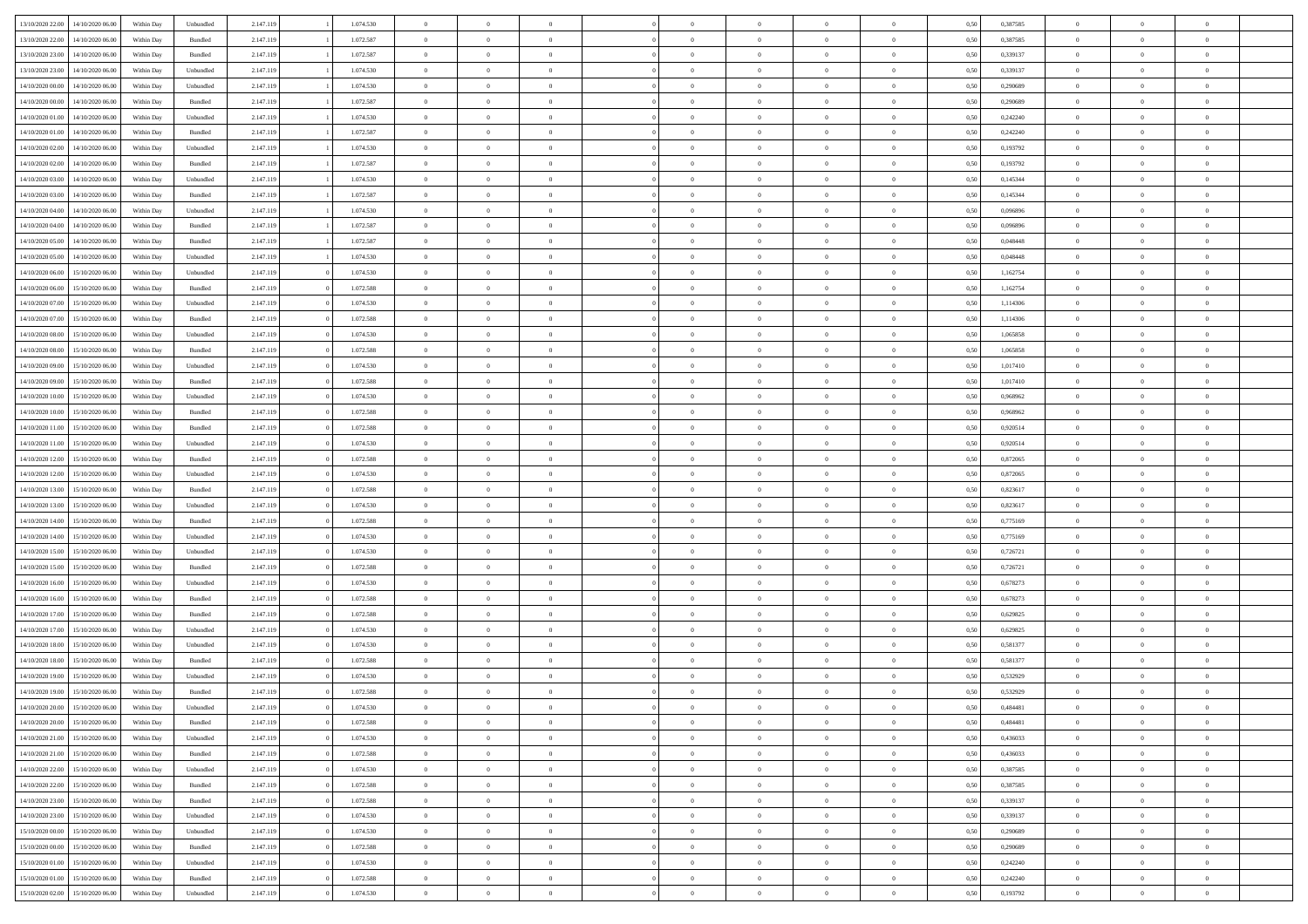|                  | 15/10/2020 06:00 | Within Dav | Bundled            | 2.147.119 |           | 1.072.588 | $\overline{0}$ | $\Omega$       |                | $\Omega$       | $\Omega$       | $\Omega$       | $\theta$       | 0.50 | 0,193792 | $\theta$       | $\theta$       | $\theta$       |  |
|------------------|------------------|------------|--------------------|-----------|-----------|-----------|----------------|----------------|----------------|----------------|----------------|----------------|----------------|------|----------|----------------|----------------|----------------|--|
| 15/10/2020 02.00 |                  |            |                    |           |           |           |                |                |                |                |                |                |                |      |          |                |                |                |  |
| 15/10/2020 03:00 | 15/10/2020 06.00 | Within Day | Unbundled          | 2.147.119 |           | 1.074.530 | $\overline{0}$ | $\theta$       | $\overline{0}$ | $\overline{0}$ | $\bf{0}$       | $\overline{0}$ | $\overline{0}$ | 0,50 | 0,145344 | $\theta$       | $\theta$       | $\overline{0}$ |  |
| 15/10/2020 03:00 | 15/10/2020 06:00 | Within Day | Bundled            | 2.147.119 |           | 1.072.588 | $\overline{0}$ | $\overline{0}$ | $\overline{0}$ | $\bf{0}$       | $\bf{0}$       | $\bf{0}$       | $\bf{0}$       | 0,50 | 0,145344 | $\bf{0}$       | $\overline{0}$ | $\overline{0}$ |  |
| 15/10/2020 04:00 | 15/10/2020 06:00 | Within Dav | Unbundled          | 2.147.119 |           | 1.074.530 | $\overline{0}$ | $\overline{0}$ | $\overline{0}$ | $\overline{0}$ | $\bf{0}$       | $\overline{0}$ | $\overline{0}$ | 0.50 | 0.096896 | $\theta$       | $\theta$       | $\overline{0}$ |  |
| 15/10/2020 04:00 | 15/10/2020 06.00 | Within Day | Bundled            | 2.147.119 |           | 1.072.588 | $\overline{0}$ | $\theta$       | $\overline{0}$ | $\overline{0}$ | $\bf{0}$       | $\overline{0}$ | $\bf{0}$       | 0,50 | 0,096896 | $\theta$       | $\theta$       | $\overline{0}$ |  |
|                  |                  |            |                    |           |           |           |                |                |                |                |                |                |                |      |          |                |                |                |  |
| 15/10/2020 05:00 | 15/10/2020 06:00 | Within Day | Bundled            | 2.147.119 |           | 1.072.588 | $\overline{0}$ | $\bf{0}$       | $\overline{0}$ | $\bf{0}$       | $\overline{0}$ | $\overline{0}$ | $\mathbf{0}$   | 0,50 | 0,048448 | $\bf{0}$       | $\overline{0}$ | $\bf{0}$       |  |
| 15/10/2020 05:00 | 15/10/2020 06:00 | Within Dav | Unbundled          | 2.147.119 |           | 1.074.530 | $\overline{0}$ | $\overline{0}$ | $\overline{0}$ | $\overline{0}$ | $\overline{0}$ | $\overline{0}$ | $\overline{0}$ | 0.50 | 0.048448 | $\theta$       | $\overline{0}$ | $\overline{0}$ |  |
| 15/10/2020 06.00 | 16/10/2020 06.00 | Within Day | Unbundled          | 2.147.119 |           | 1.074.530 | $\overline{0}$ | $\theta$       | $\overline{0}$ | $\overline{0}$ | $\bf{0}$       | $\overline{0}$ | $\bf{0}$       | 0,50 | 1,162754 | $\theta$       | $\theta$       | $\overline{0}$ |  |
| 15/10/2020 06:00 | 16/10/2020 06.00 | Within Day | Bundled            | 2.147.119 |           | 1.072.588 | $\overline{0}$ | $\overline{0}$ | $\overline{0}$ | $\bf{0}$       | $\bf{0}$       | $\bf{0}$       | $\bf{0}$       | 0,50 | 1,162754 | $\,0\,$        | $\overline{0}$ | $\overline{0}$ |  |
| 15/10/2020 07:00 | 16/10/2020 06:00 | Within Dav | Unbundled          | 2.147.119 |           | 1.074.530 | $\overline{0}$ | $\overline{0}$ | $\overline{0}$ | $\overline{0}$ | $\overline{0}$ | $\overline{0}$ | $\overline{0}$ | 0.50 | 1,114306 | $\theta$       | $\overline{0}$ | $\overline{0}$ |  |
| 15/10/2020 07.00 | 16/10/2020 06.00 | Within Day | Bundled            | 2.147.119 |           | 1.072.588 | $\overline{0}$ | $\theta$       | $\overline{0}$ | $\overline{0}$ | $\bf{0}$       | $\overline{0}$ | $\bf{0}$       | 0,50 | 1,114306 | $\,$ 0 $\,$    | $\theta$       | $\overline{0}$ |  |
| 15/10/2020 08:00 | 16/10/2020 06.00 | Within Day | Unbundled          | 2.147.119 |           | 1.074.530 | $\overline{0}$ | $\overline{0}$ | $\overline{0}$ | $\bf{0}$       | $\bf{0}$       | $\bf{0}$       | $\bf{0}$       | 0,50 | 1,065858 | $\bf{0}$       | $\overline{0}$ | $\overline{0}$ |  |
|                  |                  |            |                    |           |           |           |                |                |                |                |                |                |                |      |          | $\theta$       |                |                |  |
| 15/10/2020 08:00 | 16/10/2020 06:00 | Within Dav | Bundled            | 2.147.119 |           | 1.072.588 | $\overline{0}$ | $\overline{0}$ | $\overline{0}$ | $\overline{0}$ | $\bf{0}$       | $\overline{0}$ | $\overline{0}$ | 0.50 | 1.065858 |                | $\theta$       | $\overline{0}$ |  |
| 15/10/2020 09:00 | 16/10/2020 06.00 | Within Day | Unbundled          | 2.147.119 |           | 1.074.530 | $\overline{0}$ | $\theta$       | $\overline{0}$ | $\overline{0}$ | $\bf{0}$       | $\overline{0}$ | $\overline{0}$ | 0,50 | 1,017410 | $\theta$       | $\theta$       | $\overline{0}$ |  |
| 15/10/2020 09:00 | 16/10/2020 06.00 | Within Day | Bundled            | 2.147.119 |           | 1.072.588 | $\overline{0}$ | $\overline{0}$ | $\overline{0}$ | $\bf{0}$       | $\bf{0}$       | $\overline{0}$ | $\mathbf{0}$   | 0,50 | 1,017410 | $\bf{0}$       | $\overline{0}$ | $\bf{0}$       |  |
| 15/10/2020 10:00 | 16/10/2020 06:00 | Within Dav | Unbundled          | 2.147.119 |           | 1.074.530 | $\overline{0}$ | $\overline{0}$ | $\overline{0}$ | $\overline{0}$ | $\overline{0}$ | $\overline{0}$ | $\overline{0}$ | 0.50 | 0.968962 | $\theta$       | $\overline{0}$ | $\overline{0}$ |  |
| 15/10/2020 10:00 | 16/10/2020 06.00 | Within Day | Bundled            | 2.147.119 |           | 1.072.588 | $\overline{0}$ | $\theta$       | $\overline{0}$ | $\overline{0}$ | $\bf{0}$       | $\overline{0}$ | $\bf{0}$       | 0,50 | 0,968962 | $\theta$       | $\theta$       | $\overline{0}$ |  |
| 15/10/2020 11:00 | 16/10/2020 06.00 | Within Day | Bundled            | 2.147.119 |           | 1.072.588 | $\overline{0}$ | $\overline{0}$ | $\overline{0}$ | $\bf{0}$       | $\bf{0}$       | $\bf{0}$       | $\bf{0}$       | 0,50 | 0,920514 | $\,0\,$        | $\overline{0}$ | $\overline{0}$ |  |
| 15/10/2020 11:00 | 16/10/2020 06:00 | Within Day | Unbundled          | 2.147.119 |           | 1.074.530 | $\overline{0}$ | $\overline{0}$ | $\overline{0}$ | $\overline{0}$ | $\overline{0}$ | $\overline{0}$ | $\overline{0}$ | 0.50 | 0.920514 | $\theta$       | $\overline{0}$ | $\overline{0}$ |  |
| 15/10/2020 12:00 | 16/10/2020 06.00 |            |                    | 2.147.119 |           | 1.074.530 | $\overline{0}$ | $\theta$       | $\overline{0}$ | $\overline{0}$ | $\bf{0}$       | $\overline{0}$ |                |      | 0,872065 | $\theta$       | $\theta$       | $\overline{0}$ |  |
|                  |                  | Within Day | Unbundled          |           |           |           |                |                |                |                |                |                | $\bf{0}$       | 0,50 |          |                |                |                |  |
| 15/10/2020 12:00 | 16/10/2020 06.00 | Within Day | Bundled            | 2.147.119 |           | 1.072.588 | $\overline{0}$ | $\overline{0}$ | $\overline{0}$ | $\bf{0}$       | $\bf{0}$       | $\bf{0}$       | $\bf{0}$       | 0,50 | 0,872065 | $\,0\,$        | $\overline{0}$ | $\overline{0}$ |  |
| 15/10/2020 13:00 | 16/10/2020 06:00 | Within Day | Unbundled          | 2.147.119 |           | 1.074.530 | $\overline{0}$ | $\overline{0}$ | $\overline{0}$ | $\overline{0}$ | $\bf{0}$       | $\overline{0}$ | $\overline{0}$ | 0.50 | 0.823617 | $\theta$       | $\theta$       | $\overline{0}$ |  |
| 15/10/2020 13:00 | 16/10/2020 06.00 | Within Day | Bundled            | 2.147.119 |           | 1.072.588 | $\overline{0}$ | $\theta$       | $\overline{0}$ | $\overline{0}$ | $\bf{0}$       | $\overline{0}$ | $\bf{0}$       | 0,50 | 0,823617 | $\theta$       | $\overline{0}$ | $\overline{0}$ |  |
| 15/10/2020 14:00 | 16/10/2020 06.00 | Within Day | Unbundled          | 2.147.119 |           | 1.074.530 | $\overline{0}$ | $\bf{0}$       | $\overline{0}$ | $\bf{0}$       | $\overline{0}$ | $\overline{0}$ | $\mathbf{0}$   | 0,50 | 0,775169 | $\overline{0}$ | $\overline{0}$ | $\bf{0}$       |  |
| 15/10/2020 14:00 | 16/10/2020 06:00 | Within Dav | Bundled            | 2.147.119 |           | 1.072.588 | $\overline{0}$ | $\overline{0}$ | $\overline{0}$ | $\overline{0}$ | $\overline{0}$ | $\overline{0}$ | $\overline{0}$ | 0.50 | 0,775169 | $\theta$       | $\overline{0}$ | $\overline{0}$ |  |
| 15/10/2020 15:00 | 16/10/2020 06.00 | Within Day | Unbundled          | 2.147.119 |           | 1.074.530 | $\overline{0}$ | $\theta$       | $\overline{0}$ | $\overline{0}$ | $\bf{0}$       | $\overline{0}$ | $\bf{0}$       | 0,50 | 0,726721 | $\theta$       | $\theta$       | $\overline{0}$ |  |
|                  |                  |            |                    |           |           |           |                |                |                |                |                |                |                |      |          |                |                |                |  |
| 15/10/2020 15:00 | 16/10/2020 06.00 | Within Day | Bundled            | 2.147.119 |           | 1.072.588 | $\overline{0}$ | $\overline{0}$ | $\overline{0}$ | $\bf{0}$       | $\bf{0}$       | $\bf{0}$       | $\bf{0}$       | 0,50 | 0,726721 | $\,0\,$        | $\overline{0}$ | $\overline{0}$ |  |
| 15/10/2020 16:00 | 16/10/2020 06:00 | Within Day | Bundled            | 2.147.119 |           | 1.072.588 | $\overline{0}$ | $\overline{0}$ | $\overline{0}$ | $\overline{0}$ | $\overline{0}$ | $\overline{0}$ | $\overline{0}$ | 0.50 | 0,678273 | $\theta$       | $\overline{0}$ | $\overline{0}$ |  |
| 15/10/2020 16:00 | 16/10/2020 06.00 | Within Day | Unbundled          | 2.147.119 |           | 1.074.530 | $\overline{0}$ | $\theta$       | $\overline{0}$ | $\overline{0}$ | $\bf{0}$       | $\overline{0}$ | $\bf{0}$       | 0,50 | 0,678273 | $\,$ 0 $\,$    | $\theta$       | $\overline{0}$ |  |
| 15/10/2020 17.00 | 16/10/2020 06.00 | Within Day | Unbundled          | 2.147.119 |           | 1.074.530 | $\overline{0}$ | $\overline{0}$ | $\overline{0}$ | $\overline{0}$ | $\bf{0}$       | $\overline{0}$ | $\bf{0}$       | 0,50 | 0,629825 | $\bf{0}$       | $\overline{0}$ | $\overline{0}$ |  |
| 15/10/2020 17:00 | 16/10/2020 06.00 | Within Day | Bundled            | 2.147.119 |           | 1.072.588 | $\overline{0}$ | $\Omega$       | $\Omega$       | $\Omega$       | $\Omega$       | $\Omega$       | $\overline{0}$ | 0,50 | 0,629825 | $\,0\,$        | $\theta$       | $\theta$       |  |
| 15/10/2020 18:00 | 16/10/2020 06.00 | Within Day | Unbundled          | 2.147.119 |           | 1.074.530 | $\overline{0}$ | $\theta$       | $\overline{0}$ | $\overline{0}$ | $\bf{0}$       | $\overline{0}$ | $\bf{0}$       | 0,50 | 0,581377 | $\theta$       | $\theta$       | $\overline{0}$ |  |
| 15/10/2020 18:00 | 16/10/2020 06:00 | Within Day | Bundled            | 2.147.119 |           | 1.072.588 | $\overline{0}$ | $\bf{0}$       | $\overline{0}$ | $\overline{0}$ | $\bf{0}$       | $\overline{0}$ | $\mathbf{0}$   | 0,50 | 0,581377 | $\bf{0}$       | $\overline{0}$ | $\bf{0}$       |  |
|                  | 16/10/2020 06:00 |            |                    |           |           | 1.074.530 | $\overline{0}$ | $\Omega$       | $\Omega$       | $\Omega$       | $\bf{0}$       | $\overline{0}$ | $\overline{0}$ | 0.50 |          | $\,0\,$        | $\theta$       | $\theta$       |  |
| 15/10/2020 19:00 |                  | Within Day | Unbundled          | 2.147.119 |           |           |                |                |                |                |                |                |                |      | 0,532929 |                |                |                |  |
| 15/10/2020 19:00 | 16/10/2020 06.00 | Within Day | Bundled            | 2.147.119 |           | 1.072.588 | $\overline{0}$ | $\theta$       | $\overline{0}$ | $\overline{0}$ | $\bf{0}$       | $\overline{0}$ | $\bf{0}$       | 0,50 | 0,532929 | $\,$ 0 $\,$    | $\theta$       | $\overline{0}$ |  |
| 15/10/2020 20:00 | 16/10/2020 06.00 | Within Day | Unbundled          | 2.147.119 |           | 1.074.530 | $\overline{0}$ | $\bf{0}$       | $\overline{0}$ | $\overline{0}$ | $\bf{0}$       | $\overline{0}$ | $\bf{0}$       | 0,50 | 0,484481 | $\,0\,$        | $\overline{0}$ | $\overline{0}$ |  |
| 15/10/2020 20:00 | 16/10/2020 06:00 | Within Day | Bundled            | 2.147.119 |           | 1.072.588 | $\overline{0}$ | 400,000        | $\Omega$       | 1,033251       | $\Omega$       | $\theta$       | $\overline{0}$ | 0.50 | 0.484481 | $\theta$       | $\theta$       | $\theta$       |  |
| 15/10/2020 21.00 | 16/10/2020 06.00 | Within Day | Unbundled          | 2.147.119 | 400.000   | 1.074.530 | $\overline{0}$ | $\overline{0}$ | $\overline{0}$ | $\overline{0}$ | $\bf{0}$       | $\overline{0}$ | $\bf{0}$       | 0,50 | 0,436033 | $\,$ 0 $\,$    | $\overline{0}$ | $\overline{0}$ |  |
| 15/10/2020 21.00 | 16/10/2020 06.00 | Within Day | Bundled            | 2.147.119 | 400.000   | 672.588   | $\overline{0}$ | 672.588        | $\overline{0}$ | 0,929926       | 0,720000       | $\overline{0}$ | $\bf{0}$       | 0,50 | 0,436033 | 0,360000       | $\overline{0}$ | $\overline{0}$ |  |
| 15/10/2020 22.00 | 16/10/2020 06.00 | Within Day | Unbundled          | 2.147.119 | 1.072.588 | 1.074.530 | $\overline{0}$ | $\Omega$       | $\Omega$       | $\Omega$       | $\Omega$       | $\overline{0}$ | $\overline{0}$ | 0.50 | 0,387585 | $\bf{0}$       | $\theta$       | $\theta$       |  |
| 15/10/2020 23.00 | 16/10/2020 06.00 | Within Day | Unbundled          | 2.147.119 | 1.072.588 | 1.074.530 | $\overline{0}$ | $\theta$       | $\overline{0}$ | $\overline{0}$ | $\bf{0}$       | $\overline{0}$ | $\bf{0}$       | 0,50 | 0,339137 | $\,$ 0 $\,$    | $\theta$       | $\overline{0}$ |  |
| 16/10/2020 00.00 | 16/10/2020 06.00 | Within Day | Unbundled          | 2.147.119 | 1.072.588 | 1.074.530 | $\overline{0}$ | $\overline{0}$ | $\overline{0}$ | $\overline{0}$ | $\bf{0}$       | $\overline{0}$ | $\mathbf{0}$   | 0,50 | 0,290689 | $\overline{0}$ | $\overline{0}$ | $\bf{0}$       |  |
|                  |                  |            |                    |           |           |           |                |                |                |                |                |                |                |      |          |                |                |                |  |
| 16/10/2020 01:00 | 16/10/2020 06:00 | Within Day | Unbundled          | 2.147.119 | 1.072.588 | 1.074.530 | $\overline{0}$ | $\Omega$       | $\Omega$       | $\Omega$       | $\Omega$       | $\Omega$       | $\overline{0}$ | 0.50 | 0,242240 | $\theta$       | $\theta$       | $\theta$       |  |
| 16/10/2020 02.00 | 16/10/2020 06:00 | Within Day | Unbundled          | 2.147.119 | 1.072.588 | 1.074.530 | $\overline{0}$ | $\overline{0}$ | $\overline{0}$ | $\bf{0}$       | $\,$ 0         | $\overline{0}$ | $\bf{0}$       | 0,50 | 0,193792 | $\,0\,$        | $\overline{0}$ | $\overline{0}$ |  |
| 16/10/2020 03:00 | 16/10/2020 06.00 | Within Day | Unbundled          | 2.147.119 | 1.072.588 | 1.074.530 | $\bf{0}$       | $\bf{0}$       |                |                |                |                |                | 0,50 | 0,145344 | $\bf{0}$       | $\overline{0}$ |                |  |
| 16/10/2020 04:00 | 16/10/2020 06:00 | Within Day | Unbundled          | 2.147.119 | 1.072.588 | 1.074.530 | $\overline{0}$ | $\overline{0}$ | $\overline{0}$ | $\Omega$       | $\theta$       | $\overline{0}$ | $\overline{0}$ | 0.50 | 0.096896 | $\theta$       | $\theta$       | $\theta$       |  |
| 16/10/2020 05:00 | 16/10/2020 06.00 | Within Day | Unbundled          | 2.147.119 | 1.072.588 | 1.074.530 | $\overline{0}$ | $\,$ 0         | $\overline{0}$ | $\overline{0}$ | $\,$ 0 $\,$    | $\overline{0}$ | $\mathbf{0}$   | 0,50 | 0,048448 | $\,$ 0 $\,$    | $\,$ 0 $\,$    | $\,$ 0         |  |
| 16/10/2020 06:00 | 17/10/2020 06.00 | Within Day | Unbundled          | 2.147.119 |           | 1.074.530 | $\overline{0}$ | $\overline{0}$ | $\overline{0}$ | $\overline{0}$ | $\overline{0}$ | $\overline{0}$ | $\mathbf{0}$   | 0,50 | 1,162754 | $\overline{0}$ | $\bf{0}$       | $\bf{0}$       |  |
|                  | 17/10/2020 06.00 | Within Day | $\mathbf B$ undled | 2.147.119 |           | 1.072.588 | $\overline{0}$ | $\overline{0}$ | $\overline{0}$ | $\Omega$       | $\overline{0}$ | $\overline{0}$ | $\bf{0}$       | 0,50 | 1,162754 | $\overline{0}$ | $\theta$       | $\overline{0}$ |  |
| 16/10/2020 06:00 |                  |            |                    |           |           |           |                |                |                |                |                |                |                |      |          |                |                |                |  |
| 16/10/2020 07:00 | 17/10/2020 06.00 | Within Day | Unbundled          | 2.147.119 |           | 1.074.530 | $\overline{0}$ | $\,$ 0         | $\overline{0}$ | $\overline{0}$ | $\overline{0}$ | $\overline{0}$ | $\bf{0}$       | 0,50 | 1,114306 | $\,$ 0 $\,$    | $\overline{0}$ | $\overline{0}$ |  |
| 16/10/2020 07:00 | 17/10/2020 06.00 | Within Day | Bundled            | 2.147.119 |           | 1.072.588 | $\overline{0}$ | $\overline{0}$ | $\overline{0}$ | $\overline{0}$ | $\overline{0}$ | $\overline{0}$ | $\mathbf{0}$   | 0,50 | 1,114306 | $\overline{0}$ | $\overline{0}$ | $\bf{0}$       |  |
| 16/10/2020 08:00 | 17/10/2020 06.00 | Within Day | Bundled            | 2.147.119 |           | 1.072.588 | $\overline{0}$ | $\overline{0}$ | $\overline{0}$ | $\Omega$       | $\overline{0}$ | $\overline{0}$ | $\bf{0}$       | 0.50 | 1,065858 | $\overline{0}$ | $\theta$       | $\overline{0}$ |  |
| 16/10/2020 08:00 | 17/10/2020 06.00 | Within Day | Unbundled          | 2.147.119 |           | 1.074.530 | $\overline{0}$ | $\,$ 0         | $\overline{0}$ | $\overline{0}$ | $\bf{0}$       | $\overline{0}$ | $\bf{0}$       | 0,50 | 1,065858 | $\,$ 0 $\,$    | $\overline{0}$ | $\overline{0}$ |  |
| 16/10/2020 09:00 | 17/10/2020 06.00 | Within Day | Unbundled          | 2.147.119 |           | 1.074.530 | $\overline{0}$ | $\bf{0}$       | $\overline{0}$ | $\overline{0}$ | $\overline{0}$ | $\overline{0}$ | $\mathbf{0}$   | 0,50 | 1,017410 | $\overline{0}$ | $\overline{0}$ | $\bf{0}$       |  |
| 16/10/2020 09:00 | 17/10/2020 06.00 | Within Day | Bundled            | 2.147.119 |           | 1.072.588 | $\overline{0}$ | $\overline{0}$ | $\overline{0}$ | $\Omega$       | $\overline{0}$ | $\overline{0}$ | $\bf{0}$       | 0.50 | 1,017410 | $\overline{0}$ | $\theta$       | $\overline{0}$ |  |
| 16/10/2020 10:00 | 17/10/2020 06.00 | Within Day | Unbundled          | 2.147.119 |           | 1.074.530 | $\overline{0}$ | $\bf{0}$       | $\overline{0}$ | $\overline{0}$ | $\bf{0}$       | $\overline{0}$ | $\mathbf{0}$   | 0,50 | 0,968962 | $\,$ 0 $\,$    | $\,$ 0 $\,$    | $\bf{0}$       |  |
|                  |                  |            |                    |           |           |           |                |                |                |                |                |                |                |      |          |                |                |                |  |
| 16/10/2020 10:00 | 17/10/2020 06.00 | Within Day | Bundled            | 2.147.119 |           | 1.072.588 | $\overline{0}$ | $\overline{0}$ | $\overline{0}$ | $\overline{0}$ | $\bf{0}$       | $\overline{0}$ | $\mathbf{0}$   | 0,50 | 0,968962 | $\overline{0}$ | $\bf{0}$       | $\bf{0}$       |  |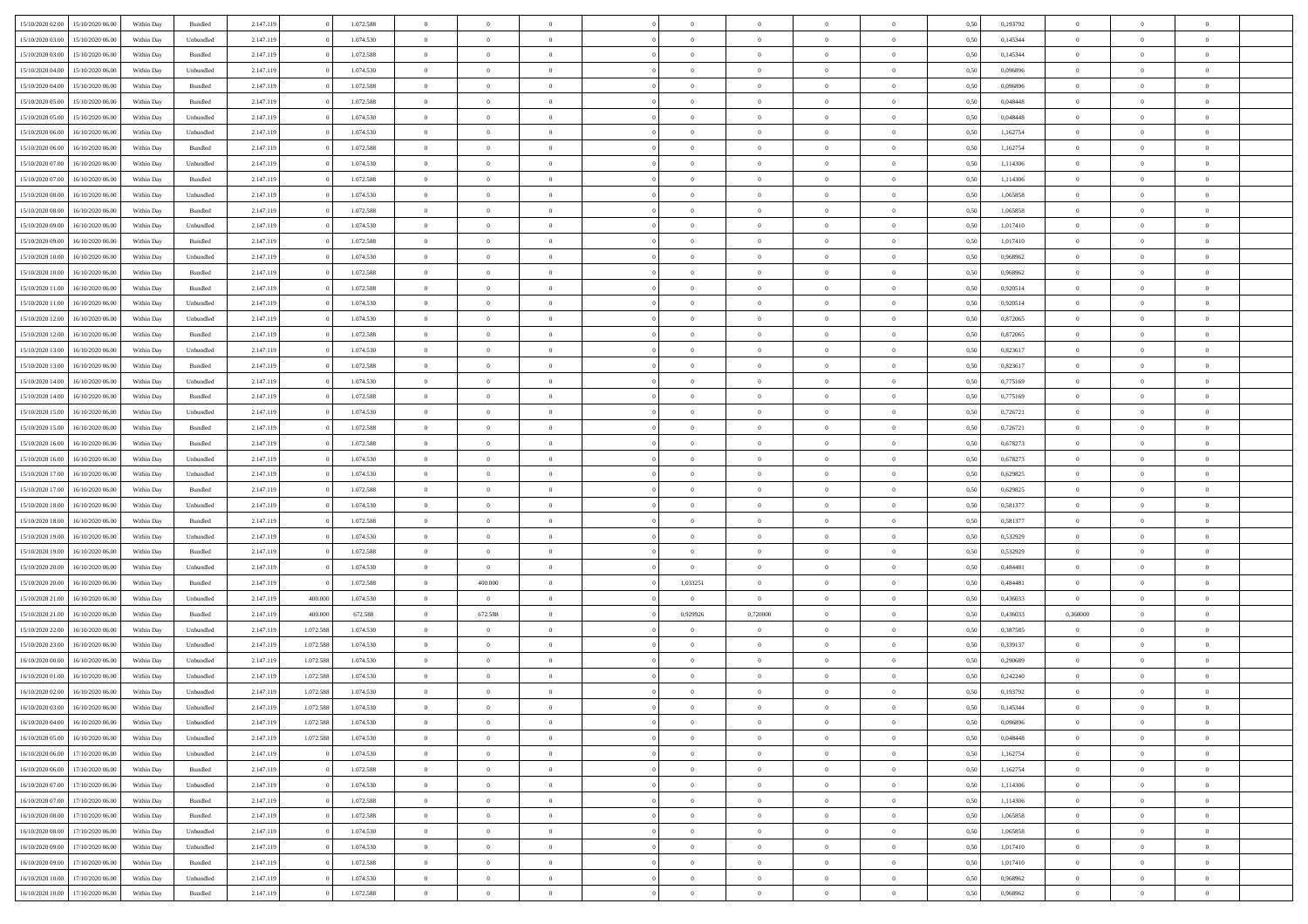|                  |                  |            |           |           |           |                |                |                |                | $\Omega$       | $\theta$       | $\theta$       |      |          | $\theta$       | $\overline{0}$ |                |  |
|------------------|------------------|------------|-----------|-----------|-----------|----------------|----------------|----------------|----------------|----------------|----------------|----------------|------|----------|----------------|----------------|----------------|--|
| 16/10/2020 11:00 | 17/10/2020 06:00 | Within Dav | Unbundled | 2.147.119 | 1.074.530 | $\overline{0}$ | $\theta$       |                | $\Omega$       |                |                |                | 0.50 | 0,920514 |                |                | $\overline{0}$ |  |
| 16/10/2020 11:00 | 17/10/2020 06.00 | Within Day | Bundled   | 2.147.119 | 1.072.588 | $\overline{0}$ | $\theta$       | $\overline{0}$ | $\overline{0}$ | $\bf{0}$       | $\overline{0}$ | $\bf{0}$       | 0,50 | 0,920514 | $\theta$       | $\overline{0}$ | $\overline{0}$ |  |
| 16/10/2020 12:00 | 17/10/2020 06.00 | Within Day | Unbundled | 2.147.119 | 1.074.530 | $\overline{0}$ | $\bf{0}$       | $\overline{0}$ | $\bf{0}$       | $\bf{0}$       | $\bf{0}$       | $\bf{0}$       | 0,50 | 0,872065 | $\overline{0}$ | $\overline{0}$ | $\overline{0}$ |  |
| 16/10/2020 12:00 | 17/10/2020 06:00 | Within Dav | Bundled   | 2.147.119 | 1.072.588 | $\overline{0}$ | $\overline{0}$ | $\overline{0}$ | $\overline{0}$ | $\bf{0}$       | $\overline{0}$ | $\overline{0}$ | 0.50 | 0.872065 | $\theta$       | $\overline{0}$ | $\overline{0}$ |  |
|                  |                  |            |           |           |           |                |                |                |                |                |                |                |      |          |                |                |                |  |
| 16/10/2020 13:00 | 17/10/2020 06.00 | Within Day | Unbundled | 2.147.119 | 1.074.530 | $\overline{0}$ | $\theta$       | $\overline{0}$ | $\overline{0}$ | $\bf{0}$       | $\overline{0}$ | $\bf{0}$       | 0,50 | 0,823617 | $\theta$       | $\overline{0}$ | $\overline{0}$ |  |
| 16/10/2020 13:00 | 17/10/2020 06.00 | Within Day | Bundled   | 2.147.119 | 1.072.588 | $\overline{0}$ | $\overline{0}$ | $\overline{0}$ | $\bf{0}$       | $\overline{0}$ | $\overline{0}$ | $\mathbf{0}$   | 0,50 | 0,823617 | $\overline{0}$ | $\overline{0}$ | $\bf{0}$       |  |
| 16/10/2020 14:00 | 17/10/2020 06.00 | Within Dav | Bundled   | 2.147.119 | 1.072.588 | $\overline{0}$ | $\overline{0}$ | $\overline{0}$ | $\overline{0}$ | $\overline{0}$ | $\overline{0}$ | $\overline{0}$ | 0.50 | 0,775169 | $\theta$       | $\overline{0}$ | $\overline{0}$ |  |
| 16/10/2020 14:00 | 17/10/2020 06.00 | Within Day | Unbundled | 2.147.119 | 1.074.530 | $\overline{0}$ | $\theta$       | $\overline{0}$ | $\overline{0}$ | $\bf{0}$       | $\overline{0}$ | $\bf{0}$       | 0,50 | 0,775169 | $\theta$       | $\theta$       | $\overline{0}$ |  |
|                  |                  |            |           |           |           |                |                |                |                |                |                |                |      |          |                |                |                |  |
| 16/10/2020 15:00 | 17/10/2020 06.00 | Within Day | Unbundled | 2.147.119 | 1.074.530 | $\overline{0}$ | $\overline{0}$ | $\overline{0}$ | $\bf{0}$       | $\bf{0}$       | $\bf{0}$       | $\bf{0}$       | 0,50 | 0,726721 | $\,0\,$        | $\overline{0}$ | $\overline{0}$ |  |
| 16/10/2020 15:00 | 17/10/2020 06.00 | Within Dav | Bundled   | 2.147.119 | 1.072.588 | $\overline{0}$ | $\overline{0}$ | $\overline{0}$ | $\overline{0}$ | $\overline{0}$ | $\overline{0}$ | $\overline{0}$ | 0.50 | 0,726721 | $\theta$       | $\overline{0}$ | $\overline{0}$ |  |
| 16/10/2020 16:00 | 17/10/2020 06.00 | Within Day | Unbundled | 2.147.119 | 1.074.530 | $\overline{0}$ | $\theta$       | $\overline{0}$ | $\overline{0}$ | $\bf{0}$       | $\overline{0}$ | $\bf{0}$       | 0,50 | 0,678273 | $\,$ 0 $\,$    | $\overline{0}$ | $\overline{0}$ |  |
| 16/10/2020 16.00 | 17/10/2020 06.00 | Within Day | Bundled   | 2.147.119 | 1.072.588 | $\overline{0}$ | $\bf{0}$       | $\overline{0}$ | $\bf{0}$       | $\bf{0}$       | $\bf{0}$       | $\mathbf{0}$   | 0,50 | 0,678273 | $\overline{0}$ | $\overline{0}$ | $\bf{0}$       |  |
|                  |                  |            |           |           |           |                |                |                |                |                |                |                |      |          | $\theta$       |                |                |  |
| 16/10/2020 17:00 | 17/10/2020 06:00 | Within Day | Unbundled | 2.147.119 | 1.074.530 | $\overline{0}$ | $\overline{0}$ | $\overline{0}$ | $\overline{0}$ | $\bf{0}$       | $\overline{0}$ | $\overline{0}$ | 0.50 | 0.629825 |                | $\theta$       | $\overline{0}$ |  |
| 16/10/2020 17.00 | 17/10/2020 06.00 | Within Day | Bundled   | 2.147.119 | 1.072.588 | $\overline{0}$ | $\theta$       | $\overline{0}$ | $\overline{0}$ | $\bf{0}$       | $\overline{0}$ | $\bf{0}$       | 0,50 | 0,629825 | $\theta$       | $\overline{0}$ | $\overline{0}$ |  |
| 16/10/2020 18:00 | 17/10/2020 06.00 | Within Day | Unbundled | 2.147.119 | 1.074.530 | $\overline{0}$ | $\overline{0}$ | $\overline{0}$ | $\bf{0}$       | $\overline{0}$ | $\overline{0}$ | $\mathbf{0}$   | 0,50 | 0,581377 | $\overline{0}$ | $\overline{0}$ | $\bf{0}$       |  |
| 16/10/2020 18:00 | 17/10/2020 06.00 | Within Dav | Bundled   | 2.147.119 | 1.072.588 | $\overline{0}$ | $\overline{0}$ | $\overline{0}$ | $\overline{0}$ | $\overline{0}$ | $\overline{0}$ | $\overline{0}$ | 0.50 | 0,581377 | $\theta$       | $\overline{0}$ | $\overline{0}$ |  |
| 16/10/2020 19:00 | 17/10/2020 06.00 |            |           | 2.147.119 | 1.072.588 | $\overline{0}$ | $\theta$       | $\overline{0}$ | $\overline{0}$ | $\bf{0}$       | $\overline{0}$ |                |      | 0,532929 | $\,$ 0 $\,$    | $\theta$       | $\overline{0}$ |  |
|                  |                  | Within Day | Bundled   |           |           |                |                |                |                |                |                | $\bf{0}$       | 0,50 |          |                |                |                |  |
| 16/10/2020 19:00 | 17/10/2020 06.00 | Within Day | Unbundled | 2.147.119 | 1.074.530 | $\overline{0}$ | $\overline{0}$ | $\overline{0}$ | $\bf{0}$       | $\bf{0}$       | $\bf{0}$       | $\bf{0}$       | 0,50 | 0,532929 | $\bf{0}$       | $\overline{0}$ | $\overline{0}$ |  |
| 16/10/2020 20:00 | 17/10/2020 06:00 | Within Day | Unbundled | 2.147.119 | 1.074.530 | $\overline{0}$ | $\overline{0}$ | $\overline{0}$ | $\overline{0}$ | $\overline{0}$ | $\overline{0}$ | $\overline{0}$ | 0.50 | 0,484481 | $\theta$       | $\overline{0}$ | $\overline{0}$ |  |
| 16/10/2020 20:00 | 17/10/2020 06.00 | Within Day | Bundled   | 2.147.119 | 1.072.588 | $\overline{0}$ | $\theta$       | $\overline{0}$ | $\overline{0}$ | $\bf{0}$       | $\overline{0}$ | $\bf{0}$       | 0,50 | 0,484481 | $\,$ 0 $\,$    | $\overline{0}$ | $\overline{0}$ |  |
| 16/10/2020 21.00 | 17/10/2020 06.00 | Within Day | Unbundled | 2.147.119 | 1.074.530 | $\overline{0}$ | $\overline{0}$ | $\overline{0}$ | $\bf{0}$       | $\bf{0}$       | $\bf{0}$       | $\bf{0}$       | 0,50 | 0,436033 | $\overline{0}$ | $\overline{0}$ | $\bf{0}$       |  |
|                  |                  |            |           |           |           |                |                |                |                |                |                |                |      |          |                |                |                |  |
| 16/10/2020 21:00 | 17/10/2020 06:00 | Within Day | Bundled   | 2.147.119 | 1.072.588 | $\overline{0}$ | $\overline{0}$ | $\overline{0}$ | $\overline{0}$ | $\overline{0}$ | $\overline{0}$ | $\overline{0}$ | 0.50 | 0,436033 | $\theta$       | $\overline{0}$ | $\overline{0}$ |  |
| 16/10/2020 22.00 | 17/10/2020 06.00 | Within Day | Unbundled | 2.147.119 | 1.074.530 | $\overline{0}$ | $\theta$       | $\overline{0}$ | $\overline{0}$ | $\bf{0}$       | $\overline{0}$ | $\bf{0}$       | 0,50 | 0,387585 | $\,$ 0 $\,$    | $\overline{0}$ | $\overline{0}$ |  |
| 16/10/2020 22.00 | 17/10/2020 06.00 | Within Day | Bundled   | 2.147.119 | 1.072.588 | $\overline{0}$ | $\overline{0}$ | $\overline{0}$ | $\overline{0}$ | $\overline{0}$ | $\overline{0}$ | $\mathbf{0}$   | 0,50 | 0,387585 | $\overline{0}$ | $\overline{0}$ | $\bf{0}$       |  |
| 16/10/2020 23:00 | 17/10/2020 06.00 | Within Dav | Unbundled | 2.147.119 | 1.074.530 | $\overline{0}$ | $\overline{0}$ | $\overline{0}$ | $\overline{0}$ | $\overline{0}$ | $\overline{0}$ | $\overline{0}$ | 0.50 | 0,339137 | $\overline{0}$ | $\overline{0}$ | $\overline{0}$ |  |
|                  |                  |            |           |           |           |                |                |                |                |                |                |                |      |          |                |                |                |  |
| 16/10/2020 23.00 | 17/10/2020 06.00 | Within Day | Bundled   | 2.147.119 | 1.072.588 | $\overline{0}$ | $\theta$       | $\overline{0}$ | $\overline{0}$ | $\bf{0}$       | $\overline{0}$ | $\bf{0}$       | 0,50 | 0,339137 | $\theta$       | $\theta$       | $\overline{0}$ |  |
| 17/10/2020 00:00 | 17/10/2020 06.00 | Within Day | Unbundled | 2.147.119 | 1.074.530 | $\overline{0}$ | $\overline{0}$ | $\overline{0}$ | $\overline{0}$ | $\bf{0}$       | $\overline{0}$ | $\bf{0}$       | 0,50 | 0,290689 | $\,0\,$        | $\overline{0}$ | $\overline{0}$ |  |
| 17/10/2020 00:00 | 17/10/2020 06:00 | Within Day | Bundled   | 2.147.119 | 1.072.588 | $\overline{0}$ | $\overline{0}$ | $\overline{0}$ | $\overline{0}$ | $\overline{0}$ | $\overline{0}$ | $\overline{0}$ | 0.50 | 0.290689 | $\theta$       | $\overline{0}$ | $\overline{0}$ |  |
| 17/10/2020 01:00 | 17/10/2020 06.00 | Within Day | Bundled   | 2.147.119 | 1.072.588 | $\overline{0}$ | $\theta$       | $\overline{0}$ | $\overline{0}$ | $\bf{0}$       | $\overline{0}$ | $\bf{0}$       | 0,50 | 0,242240 | $\,$ 0 $\,$    | $\overline{0}$ | $\overline{0}$ |  |
|                  |                  |            |           |           |           |                |                |                |                |                |                |                |      |          |                |                |                |  |
| 17/10/2020 01.00 | 17/10/2020 06.00 | Within Day | Unbundled | 2.147.119 | 1.074.530 | $\overline{0}$ | $\overline{0}$ | $\overline{0}$ | $\overline{0}$ | $\bf{0}$       | $\overline{0}$ | $\bf{0}$       | 0,50 | 0,242240 | $\overline{0}$ | $\overline{0}$ | $\bf{0}$       |  |
| 17/10/2020 02.00 | 17/10/2020 06.00 | Within Day | Unbundled | 2.147.119 | 1.074.530 | $\overline{0}$ | $\Omega$       | $\Omega$       | $\Omega$       | $\Omega$       | $\overline{0}$ | $\overline{0}$ | 0,50 | 0,193792 | $\,0\,$        | $\theta$       | $\theta$       |  |
| 17/10/2020 02.00 | 17/10/2020 06.00 | Within Day | Bundled   | 2.147.119 | 1.072.588 | $\overline{0}$ | $\theta$       | $\overline{0}$ | $\overline{0}$ | $\bf{0}$       | $\overline{0}$ | $\bf{0}$       | 0,50 | 0,193792 | $\,$ 0 $\,$    | $\overline{0}$ | $\overline{0}$ |  |
| 17/10/2020 03:00 | 17/10/2020 06.00 | Within Day | Unbundled | 2.147.119 | 1.074.530 | $\overline{0}$ | $\overline{0}$ | $\overline{0}$ | $\overline{0}$ | $\overline{0}$ | $\overline{0}$ | $\mathbf{0}$   | 0,50 | 0,145344 | $\overline{0}$ | $\overline{0}$ | $\bf{0}$       |  |
| 17/10/2020 03:00 | 17/10/2020 06.00 |            | Bundled   | 2.147.119 | 1.072.588 | $\overline{0}$ | $\Omega$       | $\Omega$       | $\Omega$       | $\bf{0}$       | $\overline{0}$ | $\overline{0}$ | 0.50 | 0,145344 | $\,0\,$        | $\theta$       | $\theta$       |  |
|                  |                  | Within Day |           |           |           |                |                |                |                |                |                |                |      |          |                |                |                |  |
| 17/10/2020 04:00 | 17/10/2020 06.00 | Within Day | Unbundled | 2.147.119 | 1.074.530 | $\overline{0}$ | $\theta$       | $\overline{0}$ | $\overline{0}$ | $\bf{0}$       | $\overline{0}$ | $\bf{0}$       | 0,50 | 0,096896 | $\,$ 0 $\,$    | $\overline{0}$ | $\overline{0}$ |  |
| 17/10/2020 04.00 | 17/10/2020 06.00 | Within Day | Bundled   | 2.147.119 | 1.072.588 | $\overline{0}$ | $\overline{0}$ | $\overline{0}$ | $\overline{0}$ | $\bf{0}$       | $\overline{0}$ | $\bf{0}$       | 0,50 | 0,096896 | $\bf{0}$       | $\overline{0}$ | $\bf{0}$       |  |
| 17/10/2020 05:00 | 17/10/2020 06:00 | Within Day | Unbundled | 2.147.119 | 1.074.530 | $\overline{0}$ | $\Omega$       | $\Omega$       | $\Omega$       | $\overline{0}$ | $\overline{0}$ | $\overline{0}$ | 0.50 | 0.048448 | $\,$ 0 $\,$    | $\theta$       | $\theta$       |  |
| 17/10/2020 05:00 | 17/10/2020 06.00 | Within Day | Bundled   | 2.147.119 | 1.072.588 | $\overline{0}$ | $\theta$       | $\overline{0}$ | $\overline{0}$ | $\,$ 0         | $\overline{0}$ | $\bf{0}$       | 0,50 | 0,048448 | $\,$ 0 $\,$    | $\overline{0}$ | $\overline{0}$ |  |
|                  |                  |            |           |           |           |                |                |                |                |                |                |                |      |          |                |                |                |  |
| 17/10/2020 06.00 | 18/10/2020 06:00 | Within Day | Unbundled | 2.147.119 | 1.074.530 | $\overline{0}$ | $\bf{0}$       | $\overline{0}$ | $\overline{0}$ | $\bf{0}$       | $\overline{0}$ | $\bf{0}$       | 0,50 | 1,162754 | $\overline{0}$ | $\overline{0}$ | $\bf{0}$       |  |
| 17/10/2020 06.00 | 18/10/2020 06:00 | Within Day | Bundled   | 2.147.119 | 1.072.588 | $\overline{0}$ | $\Omega$       | $\overline{0}$ | $\Omega$       | $\overline{0}$ | $\overline{0}$ | $\overline{0}$ | 0,50 | 1,162754 | $\,0\,$        | $\theta$       | $\theta$       |  |
| 17/10/2020 07:00 | 18/10/2020 06:00 | Within Day | Bundled   | 2.147.119 | 1.072.588 | $\overline{0}$ | $\overline{0}$ | $\overline{0}$ | $\overline{0}$ | $\,$ 0         | $\overline{0}$ | $\bf{0}$       | 0,50 | 1,114306 | $\,$ 0 $\,$    | $\overline{0}$ | $\overline{0}$ |  |
| 17/10/2020 07.00 | 18/10/2020 06:00 | Within Day | Unbundled | 2.147.119 | 1.074.530 | $\overline{0}$ | $\overline{0}$ | $\overline{0}$ | $\overline{0}$ | $\bf{0}$       | $\overline{0}$ | $\mathbf{0}$   | 0,50 | 1,114306 | $\bf{0}$       | $\overline{0}$ | $\bf{0}$       |  |
| 17/10/2020 08:00 | 18/10/2020 06:00 | Within Day | Unbundled | 2.147.119 | 1.074.530 | $\overline{0}$ | $\Omega$       | $\Omega$       | $\Omega$       | $\Omega$       | $\Omega$       | $\overline{0}$ | 0.50 | 1,065858 | $\theta$       | $\theta$       | $\theta$       |  |
|                  |                  |            |           |           |           |                |                |                |                |                |                |                |      |          |                |                |                |  |
| 17/10/2020 08:00 | 18/10/2020 06.00 | Within Day | Bundled   | 2.147.119 | 1.072.588 | $\overline{0}$ | $\overline{0}$ | $\overline{0}$ | $\bf{0}$       | $\,$ 0         | $\overline{0}$ | $\bf{0}$       | 0,50 | 1,065858 | $\,0\,$        | $\,$ 0 $\,$    | $\overline{0}$ |  |
| 17/10/2020 09:00 | 18/10/2020 06:00 | Within Day | Unbundled | 2.147.119 | 1.074.530 | $\bf{0}$       | $\bf{0}$       |                |                | $\bf{0}$       |                |                | 0,50 | 1,017410 | $\bf{0}$       | $\overline{0}$ |                |  |
| 17/10/2020 09:00 | 18/10/2020 06:00 | Within Day | Bundled   | 2.147.119 | 1.072.588 | $\overline{0}$ | $\overline{0}$ | $\overline{0}$ | $\Omega$       | $\theta$       | $\overline{0}$ | $\overline{0}$ | 0,50 | 1,017410 | $\theta$       | $\theta$       | $\theta$       |  |
| 17/10/2020 10:00 | 18/10/2020 06.00 | Within Day | Unbundled | 2.147.119 | 1.074.530 | $\overline{0}$ | $\,$ 0         | $\overline{0}$ | $\overline{0}$ | $\,$ 0 $\,$    | $\overline{0}$ | $\mathbf{0}$   | 0,50 | 0,968962 | $\,$ 0 $\,$    | $\,$ 0 $\,$    | $\,$ 0         |  |
|                  |                  |            |           |           |           |                |                |                |                |                |                |                |      |          |                |                |                |  |
| 17/10/2020 10:00 | 18/10/2020 06:00 | Within Day | Bundled   | 2.147.119 | 1.072.588 | $\overline{0}$ | $\overline{0}$ | $\overline{0}$ | $\overline{0}$ | $\overline{0}$ | $\overline{0}$ | $\mathbf{0}$   | 0,50 | 0,968962 | $\overline{0}$ | $\bf{0}$       | $\bf{0}$       |  |
| 17/10/2020 11:00 | 18/10/2020 06:00 | Within Day | Unbundled | 2.147.119 | 1.074.530 | $\overline{0}$ | $\overline{0}$ | $\overline{0}$ | $\Omega$       | $\overline{0}$ | $\overline{0}$ | $\bf{0}$       | 0,50 | 0,920514 | $\bf{0}$       | $\theta$       | $\overline{0}$ |  |
| 17/10/2020 11:00 | 18/10/2020 06.00 | Within Day | Bundled   | 2.147.119 | 1.072.588 | $\overline{0}$ | $\,$ 0         | $\overline{0}$ | $\overline{0}$ | $\overline{0}$ | $\overline{0}$ | $\bf{0}$       | 0,50 | 0,920514 | $\,$ 0 $\,$    | $\overline{0}$ | $\overline{0}$ |  |
| 17/10/2020 12:00 | 18/10/2020 06:00 | Within Day | Unbundled | 2.147.119 | 1.074.530 | $\overline{0}$ | $\overline{0}$ | $\overline{0}$ | $\overline{0}$ | $\overline{0}$ | $\overline{0}$ | $\mathbf{0}$   | 0,50 | 0,872065 | $\overline{0}$ | $\overline{0}$ | $\bf{0}$       |  |
|                  |                  |            |           |           |           | $\overline{0}$ | $\overline{0}$ | $\overline{0}$ | $\Omega$       | $\overline{0}$ | $\overline{0}$ |                | 0.50 |          |                | $\theta$       | $\overline{0}$ |  |
| 17/10/2020 12:00 | 18/10/2020 06:00 | Within Day | Bundled   | 2.147.119 | 1.072.588 |                |                |                |                |                |                | $\bf{0}$       |      | 0,872065 | $\overline{0}$ |                |                |  |
| 17/10/2020 13:00 | 18/10/2020 06.00 | Within Day | Bundled   | 2.147.119 | 1.072.588 | $\overline{0}$ | $\,$ 0         | $\overline{0}$ | $\bf{0}$       | $\bf{0}$       | $\bf{0}$       | $\bf{0}$       | 0,50 | 0,823617 | $\,$ 0 $\,$    | $\overline{0}$ | $\overline{0}$ |  |
| 17/10/2020 13:00 | 18/10/2020 06:00 | Within Day | Unbundled | 2.147.119 | 1.074.530 | $\overline{0}$ | $\bf{0}$       | $\overline{0}$ | $\overline{0}$ | $\overline{0}$ | $\bf{0}$       | $\mathbf{0}$   | 0,50 | 0,823617 | $\overline{0}$ | $\overline{0}$ | $\bf{0}$       |  |
| 17/10/2020 14:00 | 18/10/2020 06:00 | Within Day | Unbundled | 2.147.119 | 1.074.530 | $\overline{0}$ | $\overline{0}$ | $\overline{0}$ | $\Omega$       | $\overline{0}$ | $\overline{0}$ | $\bf{0}$       | 0.50 | 0,775169 | $\overline{0}$ | $\theta$       | $\overline{0}$ |  |
| 17/10/2020 14:00 | 18/10/2020 06.00 | Within Day | Bundled   | 2.147.119 | 1.072.588 | $\overline{0}$ | $\bf{0}$       | $\overline{0}$ | $\overline{0}$ | $\bf{0}$       | $\bf{0}$       | $\mathbf{0}$   | 0,50 | 0,775169 | $\,$ 0 $\,$    | $\,$ 0 $\,$    | $\bf{0}$       |  |
|                  |                  |            |           |           |           |                |                |                |                |                |                |                |      |          |                |                |                |  |
| 17/10/2020 15:00 | 18/10/2020 06.00 | Within Day | Unbundled | 2.147.119 | 1.074.530 | $\overline{0}$ | $\overline{0}$ | $\overline{0}$ | $\overline{0}$ | $\bf{0}$       | $\bf{0}$       | $\mathbf{0}$   | 0,50 | 0,726721 | $\overline{0}$ | $\bf{0}$       | $\bf{0}$       |  |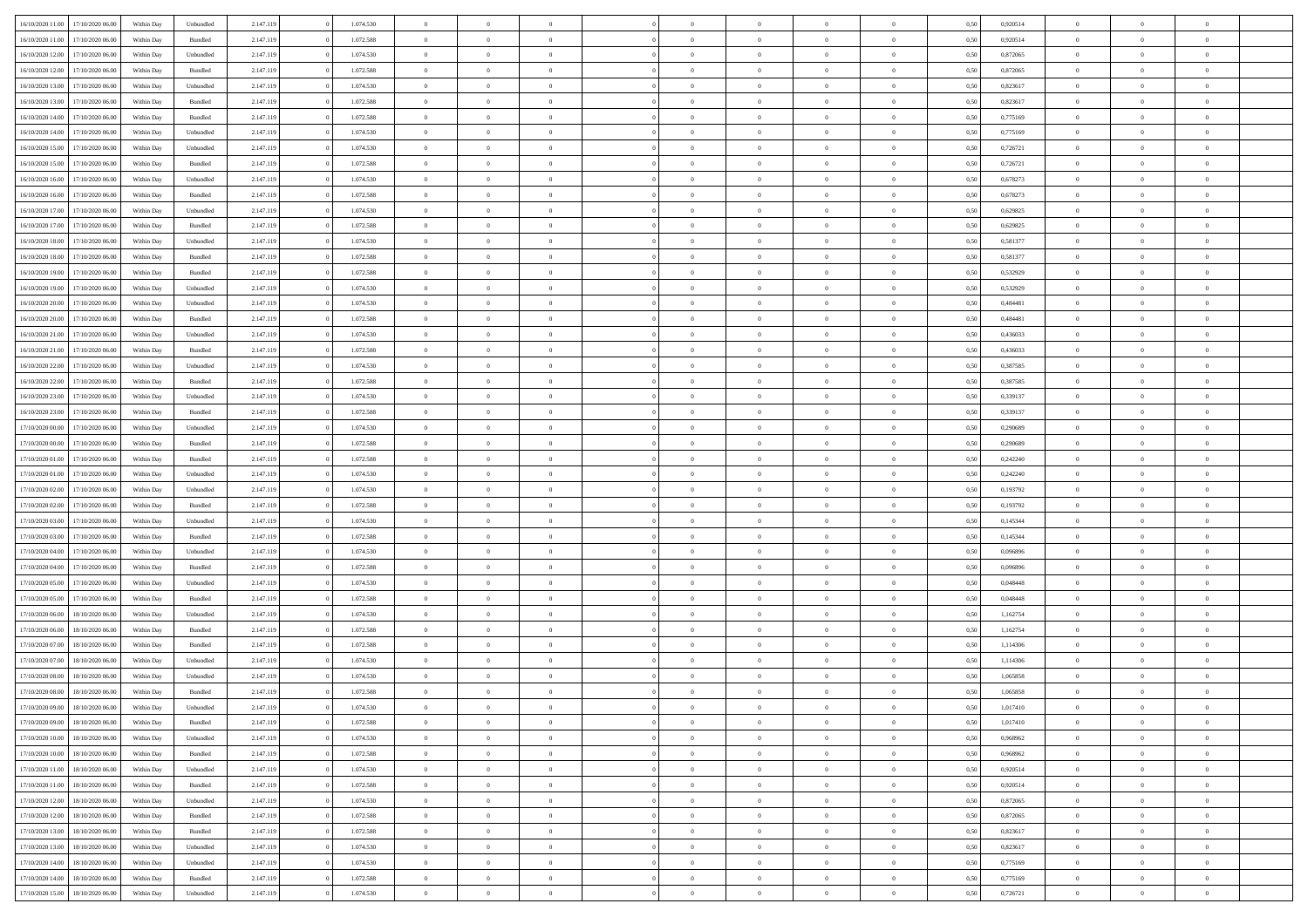|                  |                  |            |           |           | 1.072.588 |                |                |                |                | $\Omega$       | $\theta$       | $\theta$       |      |          | $\theta$       |                |                |  |
|------------------|------------------|------------|-----------|-----------|-----------|----------------|----------------|----------------|----------------|----------------|----------------|----------------|------|----------|----------------|----------------|----------------|--|
| 17/10/2020 15:00 | 18/10/2020 06:00 | Within Dav | Bundled   | 2.147.119 |           | $\overline{0}$ | $\theta$       |                | $\Omega$       |                |                |                | 0.50 | 0,726721 |                | $\theta$       | $\overline{0}$ |  |
| 17/10/2020 16:00 | 18/10/2020 06:00 | Within Day | Unbundled | 2.147.119 | 1.074.530 | $\overline{0}$ | $\theta$       | $\overline{0}$ | $\overline{0}$ | $\bf{0}$       | $\overline{0}$ | $\bf{0}$       | 0,50 | 0,678273 | $\theta$       | $\overline{0}$ | $\overline{0}$ |  |
| 17/10/2020 16.00 | 18/10/2020 06:00 | Within Day | Bundled   | 2.147.119 | 1.072.588 | $\overline{0}$ | $\overline{0}$ | $\overline{0}$ | $\bf{0}$       | $\bf{0}$       | $\bf{0}$       | $\bf{0}$       | 0,50 | 0,678273 | $\bf{0}$       | $\overline{0}$ | $\overline{0}$ |  |
| 17/10/2020 17:00 | 18/10/2020 06:00 | Within Dav | Unbundled | 2.147.119 | 1.074.530 | $\overline{0}$ | $\overline{0}$ | $\overline{0}$ | $\overline{0}$ | $\bf{0}$       | $\overline{0}$ | $\overline{0}$ | 0.50 | 0.629825 | $\theta$       | $\theta$       | $\overline{0}$ |  |
|                  |                  |            |           |           |           |                |                |                |                |                |                |                |      |          |                |                |                |  |
| 17/10/2020 17:00 | 18/10/2020 06:00 | Within Day | Bundled   | 2.147.119 | 1.072.588 | $\overline{0}$ | $\theta$       | $\overline{0}$ | $\overline{0}$ | $\bf{0}$       | $\overline{0}$ | $\bf{0}$       | 0,50 | 0,629825 | $\theta$       | $\overline{0}$ | $\overline{0}$ |  |
| 17/10/2020 18:00 | 18/10/2020 06:00 | Within Day | Bundled   | 2.147.119 | 1.072.588 | $\overline{0}$ | $\overline{0}$ | $\overline{0}$ | $\bf{0}$       | $\overline{0}$ | $\overline{0}$ | $\mathbf{0}$   | 0,50 | 0,581377 | $\bf{0}$       | $\overline{0}$ | $\bf{0}$       |  |
| 17/10/2020 18:00 | 18/10/2020 06:00 | Within Dav | Unbundled | 2.147.119 | 1.074.530 | $\overline{0}$ | $\overline{0}$ | $\overline{0}$ | $\overline{0}$ | $\overline{0}$ | $\overline{0}$ | $\overline{0}$ | 0.50 | 0,581377 | $\theta$       | $\overline{0}$ | $\overline{0}$ |  |
| 17/10/2020 19:00 | 18/10/2020 06:00 | Within Day | Unbundled | 2.147.119 | 1.074.530 | $\overline{0}$ | $\theta$       | $\overline{0}$ | $\overline{0}$ | $\bf{0}$       | $\overline{0}$ | $\bf{0}$       | 0,50 | 0,532929 | $\theta$       | $\theta$       | $\overline{0}$ |  |
|                  |                  |            |           |           |           |                | $\overline{0}$ |                |                | $\bf{0}$       |                |                |      |          | $\,0\,$        | $\overline{0}$ | $\overline{0}$ |  |
| 17/10/2020 19:00 | 18/10/2020 06:00 | Within Day | Bundled   | 2.147.119 | 1.072.588 | $\overline{0}$ |                | $\overline{0}$ | $\bf{0}$       |                | $\bf{0}$       | $\bf{0}$       | 0,50 | 0,532929 |                |                |                |  |
| 17/10/2020 20:00 | 18/10/2020 06:00 | Within Dav | Unbundled | 2.147.119 | 1.074.530 | $\overline{0}$ | $\overline{0}$ | $\overline{0}$ | $\overline{0}$ | $\overline{0}$ | $\overline{0}$ | $\overline{0}$ | 0.50 | 0,484481 | $\theta$       | $\overline{0}$ | $\overline{0}$ |  |
| 17/10/2020 20.00 | 18/10/2020 06:00 | Within Day | Bundled   | 2.147.119 | 1.072.588 | $\overline{0}$ | $\theta$       | $\overline{0}$ | $\overline{0}$ | $\bf{0}$       | $\overline{0}$ | $\bf{0}$       | 0,50 | 0,484481 | $\,$ 0 $\,$    | $\overline{0}$ | $\overline{0}$ |  |
| 17/10/2020 21.00 | 18/10/2020 06:00 | Within Day | Unbundled | 2.147.119 | 1.074.530 | $\overline{0}$ | $\overline{0}$ | $\overline{0}$ | $\bf{0}$       | $\bf{0}$       | $\bf{0}$       | $\bf{0}$       | 0,50 | 0,436033 | $\overline{0}$ | $\overline{0}$ | $\bf{0}$       |  |
| 17/10/2020 21.00 | 18/10/2020 06:00 | Within Day | Bundled   | 2.147.119 | 1.072.588 | $\overline{0}$ | $\overline{0}$ | $\overline{0}$ | $\overline{0}$ | $\bf{0}$       | $\overline{0}$ | $\overline{0}$ | 0.50 | 0,436033 | $\theta$       | $\theta$       | $\overline{0}$ |  |
|                  |                  |            |           |           |           |                |                |                |                |                |                |                |      |          |                |                |                |  |
| 17/10/2020 22.00 | 18/10/2020 06:00 | Within Day | Unbundled | 2.147.119 | 1.074.530 | $\overline{0}$ | $\theta$       | $\overline{0}$ | $\overline{0}$ | $\bf{0}$       | $\overline{0}$ | $\bf{0}$       | 0,50 | 0,387585 | $\theta$       | $\overline{0}$ | $\overline{0}$ |  |
| 17/10/2020 22.00 | 18/10/2020 06:00 | Within Day | Bundled   | 2.147.119 | 1.072.588 | $\overline{0}$ | $\overline{0}$ | $\overline{0}$ | $\bf{0}$       | $\overline{0}$ | $\overline{0}$ | $\mathbf{0}$   | 0,50 | 0,387585 | $\overline{0}$ | $\overline{0}$ | $\bf{0}$       |  |
| 17/10/2020 23.00 | 18/10/2020 06:00 | Within Dav | Unbundled | 2.147.119 | 1.074.530 | $\overline{0}$ | $\overline{0}$ | $\overline{0}$ | $\overline{0}$ | $\overline{0}$ | $\overline{0}$ | $\overline{0}$ | 0.50 | 0,339137 | $\theta$       | $\overline{0}$ | $\overline{0}$ |  |
| 17/10/2020 23.00 | 18/10/2020 06:00 | Within Day | Bundled   | 2.147.119 | 1.072.588 | $\overline{0}$ | $\theta$       | $\overline{0}$ | $\overline{0}$ | $\bf{0}$       | $\overline{0}$ | $\bf{0}$       | 0,50 | 0,339137 | $\,$ 0 $\,$    | $\theta$       | $\overline{0}$ |  |
| 18/10/2020 00:00 | 18/10/2020 06:00 | Within Day | Bundled   | 2.147.119 | 1.072.588 | $\overline{0}$ | $\overline{0}$ | $\overline{0}$ | $\bf{0}$       | $\bf{0}$       | $\bf{0}$       | $\bf{0}$       | 0,50 | 0,290689 | $\,0\,$        | $\overline{0}$ | $\overline{0}$ |  |
|                  |                  |            |           |           |           |                |                |                |                |                |                |                |      |          |                |                |                |  |
| 18/10/2020 00:00 | 18/10/2020 06:00 | Within Dav | Unbundled | 2.147.119 | 1.074.530 | $\overline{0}$ | $\overline{0}$ | $\overline{0}$ | $\overline{0}$ | $\overline{0}$ | $\overline{0}$ | $\overline{0}$ | 0.50 | 0.290689 | $\theta$       | $\overline{0}$ | $\overline{0}$ |  |
| 18/10/2020 01:00 | 18/10/2020 06:00 | Within Day | Unbundled | 2.147.119 | 1.074.530 | $\overline{0}$ | $\theta$       | $\overline{0}$ | $\overline{0}$ | $\bf{0}$       | $\overline{0}$ | $\bf{0}$       | 0,50 | 0,242240 | $\,$ 0 $\,$    | $\overline{0}$ | $\overline{0}$ |  |
| 18/10/2020 01:00 | 18/10/2020 06:00 | Within Day | Bundled   | 2.147.119 | 1.072.588 | $\overline{0}$ | $\overline{0}$ | $\overline{0}$ | $\bf{0}$       | $\bf{0}$       | $\bf{0}$       | $\bf{0}$       | 0,50 | 0,242240 | $\bf{0}$       | $\overline{0}$ | $\bf{0}$       |  |
| 18/10/2020 02:00 | 18/10/2020 06:00 | Within Day | Unbundled | 2.147.119 | 1.074.530 | $\overline{0}$ | $\overline{0}$ | $\overline{0}$ | $\overline{0}$ | $\bf{0}$       | $\overline{0}$ | $\overline{0}$ | 0.50 | 0,193792 | $\theta$       | $\overline{0}$ | $\overline{0}$ |  |
|                  |                  |            |           |           |           |                |                |                |                |                |                |                |      |          |                |                |                |  |
| 18/10/2020 02:00 | 18/10/2020 06:00 | Within Day | Bundled   | 2.147.119 | 1.072.588 | $\overline{0}$ | $\theta$       | $\overline{0}$ | $\overline{0}$ | $\bf{0}$       | $\overline{0}$ | $\bf{0}$       | 0,50 | 0,193792 | $\,$ 0 $\,$    | $\overline{0}$ | $\overline{0}$ |  |
| 18/10/2020 03:00 | 18/10/2020 06:00 | Within Day | Unbundled | 2.147.119 | 1.074.530 | $\overline{0}$ | $\overline{0}$ | $\overline{0}$ | $\overline{0}$ | $\overline{0}$ | $\overline{0}$ | $\mathbf{0}$   | 0,50 | 0,145344 | $\bf{0}$       | $\overline{0}$ | $\bf{0}$       |  |
| 18/10/2020 03:00 | 18/10/2020 06:00 | Within Dav | Bundled   | 2.147.119 | 1.072.588 | $\overline{0}$ | $\overline{0}$ | $\overline{0}$ | $\overline{0}$ | $\overline{0}$ | $\overline{0}$ | $\overline{0}$ | 0.50 | 0,145344 | $\theta$       | $\overline{0}$ | $\overline{0}$ |  |
| 18/10/2020 04:00 | 18/10/2020 06:00 | Within Day | Unbundled | 2.147.119 | 1.074.530 | $\overline{0}$ | $\theta$       | $\overline{0}$ | $\overline{0}$ | $\bf{0}$       | $\overline{0}$ | $\bf{0}$       | 0,50 | 0,096896 | $\theta$       | $\theta$       | $\overline{0}$ |  |
|                  |                  |            |           |           |           |                |                |                |                |                |                |                |      |          |                |                |                |  |
| 18/10/2020 04:00 | 18/10/2020 06:00 | Within Day | Bundled   | 2.147.119 | 1.072.588 | $\overline{0}$ | $\overline{0}$ | $\overline{0}$ | $\overline{0}$ | $\bf{0}$       | $\overline{0}$ | $\bf{0}$       | 0,50 | 0,096896 | $\,0\,$        | $\overline{0}$ | $\overline{0}$ |  |
| 18/10/2020 05:00 | 18/10/2020 06:00 | Within Day | Unbundled | 2.147.119 | 1.074.530 | $\overline{0}$ | $\overline{0}$ | $\overline{0}$ | $\overline{0}$ | $\overline{0}$ | $\overline{0}$ | $\overline{0}$ | 0.50 | 0.048448 | $\theta$       | $\overline{0}$ | $\overline{0}$ |  |
| 18/10/2020 05:00 | 18/10/2020 06:00 | Within Day | Bundled   | 2.147.119 | 1.072.588 | $\overline{0}$ | $\theta$       | $\overline{0}$ | $\overline{0}$ | $\bf{0}$       | $\overline{0}$ | $\bf{0}$       | 0,50 | 0,048448 | $\,$ 0 $\,$    | $\overline{0}$ | $\overline{0}$ |  |
| 18/10/2020 06.00 | 19/10/2020 06.00 | Within Day | Bundled   | 2.147.119 | 1.072.588 | $\overline{0}$ | $\overline{0}$ | $\overline{0}$ | $\overline{0}$ | $\bf{0}$       | $\bf{0}$       | $\bf{0}$       | 0,50 | 1,162754 | $\overline{0}$ | $\overline{0}$ | $\bf{0}$       |  |
| 18/10/2020 06.00 | 19/10/2020 06:00 | Within Day | Unbundled | 2.147.119 | 1.074.530 | $\overline{0}$ | $\Omega$       | $\Omega$       | $\Omega$       | $\Omega$       | $\overline{0}$ | $\overline{0}$ | 0,50 | 1,162754 | $\,0\,$        | $\theta$       | $\theta$       |  |
|                  |                  |            |           |           |           | $\overline{0}$ | $\theta$       |                |                |                |                |                |      |          |                |                |                |  |
| 18/10/2020 07.00 | 19/10/2020 06.00 | Within Day | Unbundled | 2.147.119 | 1.074.530 |                |                | $\overline{0}$ | $\overline{0}$ | $\bf{0}$       | $\overline{0}$ | $\bf{0}$       | 0,50 | 1,114306 | $\,$ 0 $\,$    | $\overline{0}$ | $\overline{0}$ |  |
| 18/10/2020 07:00 | 19/10/2020 06.00 | Within Day | Bundled   | 2.147.119 | 1.072.588 | $\overline{0}$ | $\overline{0}$ | $\overline{0}$ | $\bf{0}$       | $\overline{0}$ | $\overline{0}$ | $\mathbf{0}$   | 0,50 | 1,114306 | $\overline{0}$ | $\overline{0}$ | $\bf{0}$       |  |
| 18/10/2020 08:00 | 19/10/2020 06:00 | Within Day | Unbundled | 2.147.119 | 1.074.530 | $\overline{0}$ | $\Omega$       | $\Omega$       | $\Omega$       | $\bf{0}$       | $\overline{0}$ | $\overline{0}$ | 0.50 | 1,065858 | $\,0\,$        | $\theta$       | $\theta$       |  |
| 18/10/2020 08:00 | 19/10/2020 06.00 | Within Day | Bundled   | 2.147.119 | 1.072.588 | $\overline{0}$ | $\theta$       | $\overline{0}$ | $\overline{0}$ | $\bf{0}$       | $\overline{0}$ | $\bf{0}$       | 0,50 | 1,065858 | $\,$ 0 $\,$    | $\overline{0}$ | $\overline{0}$ |  |
| 18/10/2020 09:00 | 19/10/2020 06.00 | Within Day | Unbundled | 2.147.119 | 1.074.530 | $\overline{0}$ | $\overline{0}$ | $\overline{0}$ | $\bf{0}$       | $\bf{0}$       | $\bf{0}$       | $\bf{0}$       | 0,50 | 1,017410 | $\bf{0}$       | $\overline{0}$ | $\overline{0}$ |  |
|                  |                  |            |           |           |           |                |                |                |                |                |                |                |      |          |                |                |                |  |
| 18/10/2020 09:00 | 19/10/2020 06:00 | Within Day | Bundled   | 2.147.119 | 1.072.588 | $\overline{0}$ | $\Omega$       | $\Omega$       | $\Omega$       | $\theta$       | $\overline{0}$ | $\overline{0}$ | 0.50 | 1,017410 | $\,$ 0 $\,$    | $\theta$       | $\theta$       |  |
| 18/10/2020 10:00 | 19/10/2020 06.00 | Within Day | Unbundled | 2.147.119 | 1.074.530 | $\overline{0}$ | $\theta$       | $\overline{0}$ | $\overline{0}$ | $\bf{0}$       | $\overline{0}$ | $\bf{0}$       | 0,50 | 0,968962 | $\,$ 0 $\,$    | $\overline{0}$ | $\overline{0}$ |  |
| 18/10/2020 10:00 | 19/10/2020 06:00 | Within Day | Bundled   | 2.147.119 | 1.072.588 | $\overline{0}$ | $\overline{0}$ | $\overline{0}$ | $\bf{0}$       | $\bf{0}$       | $\bf{0}$       | $\bf{0}$       | 0,50 | 0,968962 | $\overline{0}$ | $\overline{0}$ | $\bf{0}$       |  |
| 18/10/2020 11:00 | 19/10/2020 06.00 | Within Day | Unbundled | 2.147.119 | 1.074.530 | $\overline{0}$ | $\Omega$       | $\overline{0}$ | $\Omega$       | $\overline{0}$ | $\overline{0}$ | $\overline{0}$ | 0,50 | 0,920514 | $\,0\,$        | $\theta$       | $\theta$       |  |
| 18/10/2020 11:00 | 19/10/2020 06.00 | Within Day | Bundled   | 2.147.119 | 1.072.588 | $\overline{0}$ | $\overline{0}$ | $\overline{0}$ | $\overline{0}$ | $\,$ 0         | $\overline{0}$ | $\bf{0}$       | 0,50 | 0,920514 | $\,$ 0 $\,$    | $\overline{0}$ | $\overline{0}$ |  |
|                  |                  |            |           |           |           |                |                |                |                |                |                |                |      |          |                |                |                |  |
| 18/10/2020 12:00 | 19/10/2020 06.00 | Within Day | Bundled   | 2.147.119 | 1.072.588 | $\overline{0}$ | $\overline{0}$ | $\overline{0}$ | $\overline{0}$ | $\bf{0}$       | $\overline{0}$ | $\mathbf{0}$   | 0,50 | 0,872065 | $\overline{0}$ | $\overline{0}$ | $\bf{0}$       |  |
| 18/10/2020 12:00 | 19/10/2020 06:00 | Within Day | Unbundled | 2.147.119 | 1.074.530 | $\overline{0}$ | $\Omega$       | $\Omega$       | $\Omega$       | $\Omega$       | $\Omega$       | $\overline{0}$ | 0.50 | 0,872065 | $\theta$       | $\theta$       | $\theta$       |  |
| 18/10/2020 13:00 | 19/10/2020 06:00 | Within Day | Bundled   | 2.147.119 | 1.072.588 | $\overline{0}$ | $\overline{0}$ | $\overline{0}$ | $\bf{0}$       | $\,$ 0         | $\overline{0}$ | $\bf{0}$       | 0,50 | 0,823617 | $\,0\,$        | $\,$ 0 $\,$    | $\overline{0}$ |  |
| 18/10/2020 13:00 | 19/10/2020 06.00 | Within Day | Unbundled | 2.147.119 | 1.074.530 | $\bf{0}$       | $\bf{0}$       |                |                | $\bf{0}$       |                |                | 0,50 | 0,823617 | $\bf{0}$       | $\overline{0}$ |                |  |
|                  | 19/10/2020 06:00 |            |           |           | 1.072.588 | $\overline{0}$ | $\overline{0}$ | $\overline{0}$ | $\Omega$       | $\theta$       | $\overline{0}$ |                |      |          | $\theta$       | $\theta$       | $\theta$       |  |
| 18/10/2020 14:00 |                  | Within Day | Bundled   | 2.147.119 |           |                |                |                |                |                |                | $\overline{0}$ | 0,50 | 0,775169 |                |                |                |  |
| 18/10/2020 14:00 | 19/10/2020 06.00 | Within Day | Unbundled | 2.147.119 | 1.074.530 | $\overline{0}$ | $\,$ 0         | $\overline{0}$ | $\overline{0}$ | $\,$ 0 $\,$    | $\overline{0}$ | $\mathbf{0}$   | 0,50 | 0,775169 | $\,$ 0 $\,$    | $\,$ 0 $\,$    | $\,$ 0         |  |
| 18/10/2020 15:00 | 19/10/2020 06:00 | Within Day | Bundled   | 2.147.119 | 1.072.588 | $\overline{0}$ | $\overline{0}$ | $\overline{0}$ | $\overline{0}$ | $\overline{0}$ | $\overline{0}$ | $\mathbf{0}$   | 0,50 | 0,726721 | $\overline{0}$ | $\bf{0}$       | $\bf{0}$       |  |
| 18/10/2020 15:00 | 19/10/2020 06:00 | Within Day | Unbundled | 2.147.119 | 1.074.530 | $\overline{0}$ | $\overline{0}$ | $\overline{0}$ | $\Omega$       | $\overline{0}$ | $\overline{0}$ | $\bf{0}$       | 0,50 | 0,726721 | $\overline{0}$ | $\theta$       | $\overline{0}$ |  |
| 18/10/2020 16:00 | 19/10/2020 06.00 | Within Day | Unbundled | 2.147.119 | 1.074.530 | $\overline{0}$ | $\,$ 0         | $\overline{0}$ | $\overline{0}$ | $\overline{0}$ | $\overline{0}$ | $\bf{0}$       | 0,50 | 0,678273 | $\,$ 0 $\,$    | $\overline{0}$ | $\overline{0}$ |  |
|                  |                  |            |           |           |           |                |                |                |                |                |                |                |      |          |                |                |                |  |
| 18/10/2020 16:00 | 19/10/2020 06:00 | Within Day | Bundled   | 2.147.119 | 1.072.588 | $\overline{0}$ | $\overline{0}$ | $\overline{0}$ | $\overline{0}$ | $\overline{0}$ | $\overline{0}$ | $\mathbf{0}$   | 0,50 | 0,678273 | $\overline{0}$ | $\overline{0}$ | $\bf{0}$       |  |
| 18/10/2020 17:00 | 19/10/2020 06:00 | Within Day | Unbundled | 2.147.119 | 1.074.530 | $\overline{0}$ | $\overline{0}$ | $\overline{0}$ | $\Omega$       | $\overline{0}$ | $\overline{0}$ | $\bf{0}$       | 0.50 | 0,629825 | $\overline{0}$ | $\theta$       | $\overline{0}$ |  |
| 18/10/2020 17:00 | 19/10/2020 06.00 | Within Day | Bundled   | 2.147.119 | 1.072.588 | $\overline{0}$ | $\,$ 0         | $\overline{0}$ | $\overline{0}$ | $\bf{0}$       | $\overline{0}$ | $\bf{0}$       | 0,50 | 0,629825 | $\,$ 0 $\,$    | $\overline{0}$ | $\overline{0}$ |  |
| 18/10/2020 18:00 | 19/10/2020 06:00 | Within Day | Bundled   | 2.147.119 | 1.072.588 | $\overline{0}$ | $\bf{0}$       | $\overline{0}$ | $\overline{0}$ | $\overline{0}$ | $\overline{0}$ | $\mathbf{0}$   | 0,50 | 0,581377 | $\overline{0}$ | $\overline{0}$ | $\bf{0}$       |  |
|                  |                  |            |           |           | 1.074.530 | $\overline{0}$ | $\overline{0}$ |                | $\Omega$       | $\overline{0}$ | $\overline{0}$ |                |      |          |                | $\theta$       | $\overline{0}$ |  |
| 18/10/2020 18:00 | 19/10/2020 06:00 | Within Day | Unbundled | 2.147.119 |           |                |                | $\overline{0}$ |                |                |                | $\bf{0}$       | 0.50 | 0,581377 | $\overline{0}$ |                |                |  |
| 18/10/2020 19:00 | 19/10/2020 06.00 | Within Day | Unbundled | 2.147.119 | 1.074.530 | $\overline{0}$ | $\bf{0}$       | $\overline{0}$ | $\overline{0}$ | $\bf{0}$       | $\overline{0}$ | $\mathbf{0}$   | 0,50 | 0,532929 | $\,$ 0 $\,$    | $\,$ 0 $\,$    | $\bf{0}$       |  |
| 18/10/2020 19:00 | 19/10/2020 06.00 | Within Day | Bundled   | 2.147.119 | 1.072.588 | $\overline{0}$ | $\overline{0}$ | $\overline{0}$ | $\overline{0}$ | $\bf{0}$       | $\overline{0}$ | $\mathbf{0}$   | 0,50 | 0,532929 | $\overline{0}$ | $\bf{0}$       | $\bf{0}$       |  |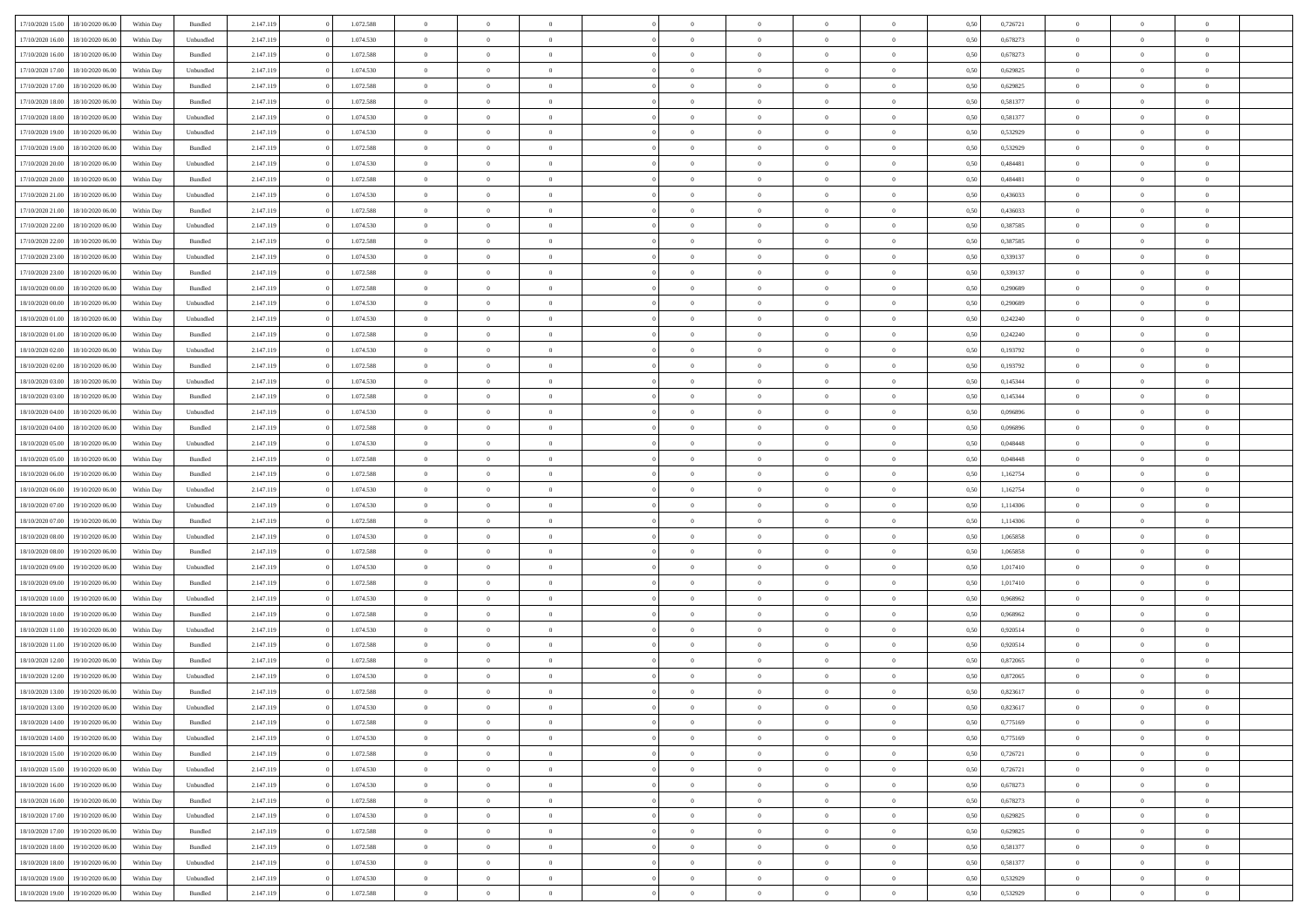| 18/10/2020 20:00 | 19/10/2020 06:00 | Within Dav | Unbundled          | 2.147.119 | 1.074.530 | $\overline{0}$ | $\theta$       |                | $\Omega$       | $\Omega$       | $\theta$       | $\theta$       | 0.50 | 0,484481 | $\theta$       | $\overline{0}$ | $\overline{0}$ |  |
|------------------|------------------|------------|--------------------|-----------|-----------|----------------|----------------|----------------|----------------|----------------|----------------|----------------|------|----------|----------------|----------------|----------------|--|
|                  |                  |            |                    |           |           |                |                |                |                |                |                |                |      |          |                |                |                |  |
| 18/10/2020 20:00 | 19/10/2020 06.00 | Within Day | Bundled            | 2.147.119 | 1.072.588 | $\overline{0}$ | $\theta$       | $\overline{0}$ | $\overline{0}$ | $\bf{0}$       | $\overline{0}$ | $\bf{0}$       | 0,50 | 0,484481 | $\theta$       | $\overline{0}$ | $\overline{0}$ |  |
| 18/10/2020 21.00 | 19/10/2020 06:00 | Within Day | Unbundled          | 2.147.119 | 1.074.530 | $\overline{0}$ | $\bf{0}$       | $\overline{0}$ | $\bf{0}$       | $\bf{0}$       | $\bf{0}$       | $\bf{0}$       | 0,50 | 0,436033 | $\overline{0}$ | $\overline{0}$ | $\overline{0}$ |  |
| 18/10/2020 21:00 | 19/10/2020 06:00 | Within Dav | Bundled            | 2.147.119 | 1.072.588 | $\overline{0}$ | $\overline{0}$ | $\overline{0}$ | $\overline{0}$ | $\bf{0}$       | $\overline{0}$ | $\overline{0}$ | 0.50 | 0,436033 | $\theta$       | $\theta$       | $\overline{0}$ |  |
|                  |                  |            |                    |           |           |                |                |                |                |                |                |                |      |          |                |                |                |  |
| 18/10/2020 22.00 | 19/10/2020 06.00 | Within Day | Unbundled          | 2.147.119 | 1.074.530 | $\overline{0}$ | $\theta$       | $\overline{0}$ | $\overline{0}$ | $\bf{0}$       | $\overline{0}$ | $\bf{0}$       | 0,50 | 0,387585 | $\theta$       | $\overline{0}$ | $\overline{0}$ |  |
| 18/10/2020 22.00 | 19/10/2020 06.00 | Within Day | Bundled            | 2.147.119 | 1.072.588 | $\overline{0}$ | $\overline{0}$ | $\overline{0}$ | $\bf{0}$       | $\overline{0}$ | $\overline{0}$ | $\mathbf{0}$   | 0,50 | 0,387585 | $\overline{0}$ | $\overline{0}$ | $\bf{0}$       |  |
| 18/10/2020 23:00 | 19/10/2020 06.00 | Within Dav | Unbundled          | 2.147.119 | 1.074.530 | $\overline{0}$ | $\overline{0}$ | $\overline{0}$ | $\overline{0}$ | $\overline{0}$ | $\overline{0}$ | $\overline{0}$ | 0.50 | 0,339137 | $\theta$       | $\overline{0}$ | $\overline{0}$ |  |
| 18/10/2020 23:00 | 19/10/2020 06.00 | Within Day | Bundled            | 2.147.119 | 1.072.588 | $\overline{0}$ | $\theta$       | $\overline{0}$ | $\overline{0}$ | $\bf{0}$       | $\overline{0}$ | $\bf{0}$       | 0,50 | 0,339137 | $\theta$       | $\theta$       | $\overline{0}$ |  |
|                  |                  |            |                    |           |           |                |                |                |                |                |                |                |      |          |                |                |                |  |
| 19/10/2020 00:00 | 19/10/2020 06.00 | Within Day | Bundled            | 2.147.119 | 1.072.588 | $\overline{0}$ | $\overline{0}$ | $\overline{0}$ | $\bf{0}$       | $\bf{0}$       | $\bf{0}$       | $\bf{0}$       | 0,50 | 0,290689 | $\,0\,$        | $\overline{0}$ | $\overline{0}$ |  |
| 19/10/2020 00:00 | 19/10/2020 06:00 | Within Dav | Unbundled          | 2.147.119 | 1.074.530 | $\overline{0}$ | $\overline{0}$ | $\overline{0}$ | $\overline{0}$ | $\overline{0}$ | $\overline{0}$ | $\overline{0}$ | 0.50 | 0.290689 | $\theta$       | $\overline{0}$ | $\overline{0}$ |  |
| 19/10/2020 01:00 | 19/10/2020 06.00 | Within Day | Unbundled          | 2.147.119 | 1.074.530 | $\overline{0}$ | $\theta$       | $\overline{0}$ | $\overline{0}$ | $\bf{0}$       | $\overline{0}$ | $\bf{0}$       | 0,50 | 0,242240 | $\,$ 0 $\,$    | $\overline{0}$ | $\overline{0}$ |  |
| 19/10/2020 01.00 | 19/10/2020 06.00 | Within Day | Bundled            | 2.147.119 | 1.072.588 | $\overline{0}$ | $\overline{0}$ | $\overline{0}$ | $\bf{0}$       | $\bf{0}$       | $\bf{0}$       | $\bf{0}$       | 0,50 | 0,242240 | $\overline{0}$ | $\overline{0}$ | $\bf{0}$       |  |
| 19/10/2020 02:00 | 19/10/2020 06:00 | Within Dav | Unbundled          | 2.147.119 | 1.074.530 | $\overline{0}$ | $\overline{0}$ | $\overline{0}$ | $\overline{0}$ | $\bf{0}$       | $\overline{0}$ | $\overline{0}$ | 0.50 | 0,193792 | $\theta$       | $\theta$       | $\overline{0}$ |  |
|                  |                  |            |                    |           |           |                |                |                |                |                |                |                |      |          |                |                |                |  |
| 19/10/2020 02.00 | 19/10/2020 06.00 | Within Day | Bundled            | 2.147.119 | 1.072.588 | $\overline{0}$ | $\theta$       | $\overline{0}$ | $\overline{0}$ | $\bf{0}$       | $\overline{0}$ | $\bf{0}$       | 0,50 | 0,193792 | $\theta$       | $\overline{0}$ | $\overline{0}$ |  |
| 19/10/2020 03:00 | 19/10/2020 06.00 | Within Day | Unbundled          | 2.147.119 | 1.074.530 | $\overline{0}$ | $\overline{0}$ | $\overline{0}$ | $\bf{0}$       | $\overline{0}$ | $\overline{0}$ | $\mathbf{0}$   | 0,50 | 0,145344 | $\overline{0}$ | $\overline{0}$ | $\bf{0}$       |  |
| 19/10/2020 03:00 | 19/10/2020 06:00 | Within Dav | Bundled            | 2.147.119 | 1.072.588 | $\overline{0}$ | $\overline{0}$ | $\overline{0}$ | $\overline{0}$ | $\overline{0}$ | $\overline{0}$ | $\overline{0}$ | 0.50 | 0,145344 | $\theta$       | $\overline{0}$ | $\overline{0}$ |  |
| 19/10/2020 04:00 | 19/10/2020 06.00 | Within Day | Unbundled          | 2.147.119 | 1.074.530 | $\overline{0}$ | $\theta$       | $\overline{0}$ | $\overline{0}$ | $\bf{0}$       | $\overline{0}$ | $\bf{0}$       | 0,50 | 0,096896 | $\theta$       | $\theta$       | $\overline{0}$ |  |
|                  |                  |            |                    |           |           |                |                |                |                |                |                |                |      |          |                |                |                |  |
| 19/10/2020 04:00 | 19/10/2020 06.00 | Within Day | Bundled            | 2.147.119 | 1.072.588 | $\overline{0}$ | $\overline{0}$ | $\overline{0}$ | $\bf{0}$       | $\bf{0}$       | $\bf{0}$       | $\bf{0}$       | 0,50 | 0,096896 | $\bf{0}$       | $\overline{0}$ | $\overline{0}$ |  |
| 19/10/2020 05:00 | 19/10/2020 06:00 | Within Day | Unbundled          | 2.147.119 | 1.074.530 | $\overline{0}$ | $\overline{0}$ | $\overline{0}$ | $\overline{0}$ | $\overline{0}$ | $\overline{0}$ | $\overline{0}$ | 0.50 | 0.048448 | $\theta$       | $\overline{0}$ | $\overline{0}$ |  |
| 19/10/2020 05:00 | 19/10/2020 06.00 | Within Day | Bundled            | 2.147.119 | 1.072.588 | $\overline{0}$ | $\theta$       | $\overline{0}$ | $\overline{0}$ | $\bf{0}$       | $\overline{0}$ | $\bf{0}$       | 0,50 | 0,048448 | $\,$ 0 $\,$    | $\overline{0}$ | $\overline{0}$ |  |
| 19/10/2020 06.00 | 20/10/2020 06:00 | Within Day | Bundled            | 2.147.119 | 1.072.588 | $\overline{0}$ | $\overline{0}$ | $\overline{0}$ | $\bf{0}$       | $\bf{0}$       | $\bf{0}$       | $\bf{0}$       | 0,50 | 1,162754 | $\bf{0}$       | $\overline{0}$ | $\bf{0}$       |  |
| 19/10/2020 06:00 | 20/10/2020 06:00 | Within Day | Unbundled          | 2.147.119 | 1.074.530 | $\overline{0}$ | $\overline{0}$ | $\overline{0}$ | $\overline{0}$ | $\bf{0}$       | $\overline{0}$ | $\overline{0}$ | 0.50 | 1,162754 | $\theta$       | $\overline{0}$ | $\overline{0}$ |  |
|                  |                  |            |                    |           |           |                |                |                |                |                |                |                |      |          |                |                |                |  |
| 19/10/2020 07:00 | 20/10/2020 06.00 | Within Day | Unbundled          | 2.147.119 | 1.074.530 | $\overline{0}$ | $\theta$       | $\overline{0}$ | $\overline{0}$ | $\bf{0}$       | $\overline{0}$ | $\bf{0}$       | 0,50 | 1,114306 | $\,$ 0 $\,$    | $\overline{0}$ | $\overline{0}$ |  |
| 19/10/2020 07.00 | 20/10/2020 06:00 | Within Day | Bundled            | 2.147.119 | 1.072.588 | $\overline{0}$ | $\overline{0}$ | $\overline{0}$ | $\overline{0}$ | $\overline{0}$ | $\overline{0}$ | $\mathbf{0}$   | 0,50 | 1,114306 | $\overline{0}$ | $\overline{0}$ | $\bf{0}$       |  |
| 19/10/2020 08:00 | 20/10/2020 06:00 | Within Dav | Unbundled          | 2.147.119 | 1.074.530 | $\overline{0}$ | $\overline{0}$ | $\overline{0}$ | $\overline{0}$ | $\overline{0}$ | $\overline{0}$ | $\overline{0}$ | 0.50 | 1,065858 | $\theta$       | $\overline{0}$ | $\overline{0}$ |  |
| 19/10/2020 08:00 | 20/10/2020 06.00 | Within Day | Bundled            | 2.147.119 | 1.072.588 | $\overline{0}$ | $\theta$       | $\overline{0}$ | $\overline{0}$ | $\bf{0}$       | $\overline{0}$ | $\bf{0}$       | 0,50 | 1,065858 | $\theta$       | $\theta$       | $\overline{0}$ |  |
|                  |                  |            |                    |           |           |                | $\overline{0}$ |                |                | $\bf{0}$       |                |                |      |          | $\,0\,$        | $\overline{0}$ | $\overline{0}$ |  |
| 19/10/2020 09:00 | 20/10/2020 06:00 | Within Day | Unbundled          | 2.147.119 | 1.074.530 | $\overline{0}$ |                | $\overline{0}$ | $\overline{0}$ |                | $\overline{0}$ | $\bf{0}$       | 0,50 | 1,017410 |                |                |                |  |
| 19/10/2020 09:00 | 20/10/2020 06:00 | Within Day | Bundled            | 2.147.119 | 1.072.588 | $\overline{0}$ | $\overline{0}$ | $\overline{0}$ | $\overline{0}$ | $\overline{0}$ | $\overline{0}$ | $\overline{0}$ | 0.50 | 1,017410 | $\theta$       | $\overline{0}$ | $\overline{0}$ |  |
| 19/10/2020 10:00 | 20/10/2020 06.00 | Within Day | Unbundled          | 2.147.119 | 1.074.530 | $\overline{0}$ | $\theta$       | $\overline{0}$ | $\overline{0}$ | $\bf{0}$       | $\overline{0}$ | $\bf{0}$       | 0,50 | 0,968962 | $\,$ 0 $\,$    | $\overline{0}$ | $\overline{0}$ |  |
| 19/10/2020 10:00 | 20/10/2020 06:00 | Within Day | Bundled            | 2.147.119 | 1.072.588 | $\overline{0}$ | $\overline{0}$ | $\overline{0}$ | $\overline{0}$ | $\bf{0}$       | $\overline{0}$ | $\bf{0}$       | 0,50 | 0,968962 | $\overline{0}$ | $\overline{0}$ | $\bf{0}$       |  |
| 19/10/2020 11:00 | 20/10/2020 06.00 | Within Day | Unbundled          | 2.147.119 | 1.074.530 | $\overline{0}$ | $\Omega$       | $\Omega$       | $\Omega$       | $\Omega$       | $\overline{0}$ | $\overline{0}$ | 0,50 | 0,920514 | $\,0\,$        | $\theta$       | $\theta$       |  |
|                  |                  |            |                    |           |           | $\overline{0}$ | $\theta$       |                |                |                |                |                |      |          | $\theta$       |                |                |  |
| 19/10/2020 11:00 | 20/10/2020 06.00 | Within Day | Bundled            | 2.147.119 | 1.072.588 |                |                | $\overline{0}$ | $\overline{0}$ | $\bf{0}$       | $\overline{0}$ | $\bf{0}$       | 0,50 | 0,920514 |                | $\overline{0}$ | $\overline{0}$ |  |
| 19/10/2020 12:00 | 20/10/2020 06:00 | Within Day | Bundled            | 2.147.119 | 1.072.588 | $\overline{0}$ | $\overline{0}$ | $\overline{0}$ | $\overline{0}$ | $\overline{0}$ | $\overline{0}$ | $\mathbf{0}$   | 0,50 | 0,872065 | $\overline{0}$ | $\overline{0}$ | $\bf{0}$       |  |
| 19/10/2020 12:00 | 20/10/2020 06:00 | Within Day | Unbundled          | 2.147.119 | 1.074.530 | $\overline{0}$ | $\Omega$       | $\Omega$       | $\Omega$       | $\bf{0}$       | $\overline{0}$ | $\overline{0}$ | 0.50 | 0,872065 | $\,0\,$        | $\theta$       | $\theta$       |  |
| 19/10/2020 13:00 | 20/10/2020 06.00 | Within Day | Unbundled          | 2.147.119 | 1.074.530 | $\overline{0}$ | $\theta$       | $\overline{0}$ | $\overline{0}$ | $\bf{0}$       | $\overline{0}$ | $\bf{0}$       | 0,50 | 0,823617 | $\,$ 0 $\,$    | $\overline{0}$ | $\overline{0}$ |  |
| 19/10/2020 13:00 | 20/10/2020 06:00 | Within Day | Bundled            | 2.147.119 | 1.072.588 | $\overline{0}$ | $\overline{0}$ | $\overline{0}$ | $\overline{0}$ | $\bf{0}$       | $\overline{0}$ | $\bf{0}$       | 0,50 | 0,823617 | $\bf{0}$       | $\overline{0}$ | $\overline{0}$ |  |
|                  |                  |            |                    |           |           |                |                |                |                |                |                |                |      |          |                |                |                |  |
| 19/10/2020 14:00 | 20/10/2020 06:00 | Within Day | Unbundled          | 2.147.119 | 1.074.530 | $\overline{0}$ | $\Omega$       | $\Omega$       | $\Omega$       | $\theta$       | $\overline{0}$ | $\overline{0}$ | 0.50 | 0,775169 | $\,$ 0 $\,$    | $\theta$       | $\theta$       |  |
| 19/10/2020 14:00 | 20/10/2020 06.00 | Within Day | Bundled            | 2.147.119 | 1.072.588 | $\overline{0}$ | $\theta$       | $\overline{0}$ | $\overline{0}$ | $\bf{0}$       | $\overline{0}$ | $\bf{0}$       | 0,50 | 0,775169 | $\,$ 0 $\,$    | $\overline{0}$ | $\overline{0}$ |  |
| 19/10/2020 15:00 | 20/10/2020 06:00 | Within Day | Unbundled          | 2.147.119 | 1.074.530 | $\overline{0}$ | $\bf{0}$       | $\overline{0}$ | $\overline{0}$ | $\bf{0}$       | $\overline{0}$ | $\bf{0}$       | 0,50 | 0,726721 | $\bf{0}$       | $\overline{0}$ | $\bf{0}$       |  |
| 19/10/2020 15:00 | 20/10/2020 06.00 | Within Day | $\mathbf B$ undled | 2.147.119 | 1.072.588 | $\overline{0}$ | $\Omega$       | $\overline{0}$ | $\Omega$       | $\overline{0}$ | $\overline{0}$ | $\overline{0}$ | 0,50 | 0,726721 | $\,0\,$        | $\theta$       | $\theta$       |  |
| 19/10/2020 16:00 | 20/10/2020 06.00 | Within Day | Unbundled          | 2.147.119 | 1.074.530 | $\overline{0}$ | $\theta$       | $\overline{0}$ | $\overline{0}$ | $\bf{0}$       | $\overline{0}$ | $\bf{0}$       | 0,50 | 0,678273 | $\,$ 0 $\,$    | $\overline{0}$ | $\overline{0}$ |  |
|                  |                  |            |                    |           |           |                |                |                |                |                |                |                |      |          |                |                |                |  |
| 19/10/2020 16.00 | 20/10/2020 06:00 | Within Day | Bundled            | 2.147.119 | 1.072.588 | $\overline{0}$ | $\overline{0}$ | $\overline{0}$ | $\overline{0}$ | $\bf{0}$       | $\overline{0}$ | $\mathbf{0}$   | 0,50 | 0,678273 | $\bf{0}$       | $\overline{0}$ | $\bf{0}$       |  |
| 19/10/2020 17:00 | 20/10/2020 06:00 | Within Day | Bundled            | 2.147.119 | 1.072.588 | $\overline{0}$ | $\Omega$       | $\Omega$       | $\Omega$       | $\Omega$       | $\Omega$       | $\overline{0}$ | 0.50 | 0,629825 | $\theta$       | $\theta$       | $\theta$       |  |
| 19/10/2020 17:00 | 20/10/2020 06.00 | Within Day | Unbundled          | 2.147.119 | 1.074.530 | $\overline{0}$ | $\overline{0}$ | $\overline{0}$ | $\bf{0}$       | $\,$ 0         | $\overline{0}$ | $\bf{0}$       | 0,50 | 0,629825 | $\,0\,$        | $\,$ 0 $\,$    | $\overline{0}$ |  |
| 19/10/2020 18:00 | 20/10/2020 06:00 | Within Day | Unbundled          | 2.147.119 | 1.074.530 | $\bf{0}$       | $\bf{0}$       |                |                | $\bf{0}$       |                |                | 0,50 | 0,581377 | $\bf{0}$       | $\overline{0}$ |                |  |
|                  |                  |            |                    |           |           |                |                |                |                |                |                |                |      |          |                |                |                |  |
| 19/10/2020 18:00 | 20/10/2020 06:00 | Within Day | Bundled            | 2.147.119 | 1.072.588 | $\overline{0}$ | $\overline{0}$ | $\overline{0}$ | $\Omega$       | $\theta$       | $\overline{0}$ | $\overline{0}$ | 0,50 | 0,581377 | $\theta$       | $\theta$       | $\theta$       |  |
| 19/10/2020 19:00 | 20/10/2020 06.00 | Within Day | Unbundled          | 2.147.119 | 1.074.530 | $\overline{0}$ | $\,$ 0         | $\overline{0}$ | $\overline{0}$ | $\,$ 0 $\,$    | $\overline{0}$ | $\mathbf{0}$   | 0,50 | 0,532929 | $\,$ 0 $\,$    | $\,$ 0 $\,$    | $\,$ 0         |  |
| 19/10/2020 19:00 | 20/10/2020 06.00 | Within Day | Bundled            | 2.147.119 | 1.072.588 | $\overline{0}$ | $\overline{0}$ | $\overline{0}$ | $\overline{0}$ | $\overline{0}$ | $\overline{0}$ | $\mathbf{0}$   | 0,50 | 0,532929 | $\overline{0}$ | $\bf{0}$       | $\bf{0}$       |  |
| 19/10/2020 20:00 | 20/10/2020 06.00 | Within Day | Unbundled          | 2.147.119 | 1.074.530 | $\overline{0}$ | $\overline{0}$ | $\overline{0}$ | $\Omega$       | $\overline{0}$ | $\overline{0}$ | $\bf{0}$       | 0,50 | 0.484481 | $\overline{0}$ | $\theta$       | $\overline{0}$ |  |
| 19/10/2020 20:00 | 20/10/2020 06.00 | Within Day | Bundled            | 2.147.119 | 1.072.588 | $\overline{0}$ | $\,$ 0         | $\overline{0}$ | $\overline{0}$ | $\overline{0}$ | $\overline{0}$ | $\bf{0}$       | 0,50 | 0,484481 | $\,$ 0 $\,$    | $\overline{0}$ | $\overline{0}$ |  |
|                  |                  |            |                    |           |           |                |                |                |                |                |                |                |      |          |                |                |                |  |
| 19/10/2020 21:00 | 20/10/2020 06.00 | Within Day | Unbundled          | 2.147.119 | 1.074.530 | $\overline{0}$ | $\overline{0}$ | $\overline{0}$ | $\overline{0}$ | $\overline{0}$ | $\overline{0}$ | $\mathbf{0}$   | 0,50 | 0,436033 | $\overline{0}$ | $\overline{0}$ | $\bf{0}$       |  |
| 19/10/2020 21:00 | 20/10/2020 06:00 | Within Day | Bundled            | 2.147.119 | 1.072.588 | $\overline{0}$ | $\overline{0}$ | $\overline{0}$ | $\Omega$       | $\overline{0}$ | $\overline{0}$ | $\bf{0}$       | 0.50 | 0,436033 | $\overline{0}$ | $\theta$       | $\overline{0}$ |  |
| 19/10/2020 22.00 | 20/10/2020 06.00 | Within Day | Unbundled          | 2.147.119 | 1.074.530 | $\overline{0}$ | $\,$ 0         | $\overline{0}$ | $\bf{0}$       | $\bf{0}$       | $\bf{0}$       | $\bf{0}$       | 0,50 | 0,387585 | $\,$ 0 $\,$    | $\overline{0}$ | $\overline{0}$ |  |
| 19/10/2020 22.00 | 20/10/2020 06.00 | Within Day | Bundled            | 2.147.119 | 1.072.588 | $\overline{0}$ | $\bf{0}$       | $\overline{0}$ | $\overline{0}$ | $\overline{0}$ | $\bf{0}$       | $\mathbf{0}$   | 0,50 | 0,387585 | $\overline{0}$ | $\overline{0}$ | $\bf{0}$       |  |
|                  | 20/10/2020 06:00 |            |                    |           |           |                | $\overline{0}$ |                | $\Omega$       | $\overline{0}$ | $\overline{0}$ |                |      |          |                | $\theta$       | $\overline{0}$ |  |
| 19/10/2020 23.00 |                  | Within Day | Bundled            | 2.147.119 | 1.072.588 | $\overline{0}$ |                | $\overline{0}$ |                |                |                | $\bf{0}$       | 0.50 | 0,339137 | $\overline{0}$ |                |                |  |
| 19/10/2020 23.00 | 20/10/2020 06.00 | Within Day | Unbundled          | 2.147.119 | 1.074.530 | $\overline{0}$ | $\bf{0}$       | $\overline{0}$ | $\overline{0}$ | $\bf{0}$       | $\bf{0}$       | $\bf{0}$       | 0,50 | 0,339137 | $\,$ 0 $\,$    | $\,$ 0 $\,$    | $\bf{0}$       |  |
| 20/10/2020 00:00 | 20/10/2020 06:00 | Within Day | Unbundled          | 2.147.119 | 1.074.530 | $\overline{0}$ | $\overline{0}$ | $\overline{0}$ | $\overline{0}$ | $\bf{0}$       | $\bf{0}$       | $\mathbf{0}$   | 0,50 | 0,290689 | $\overline{0}$ | $\bf{0}$       | $\bf{0}$       |  |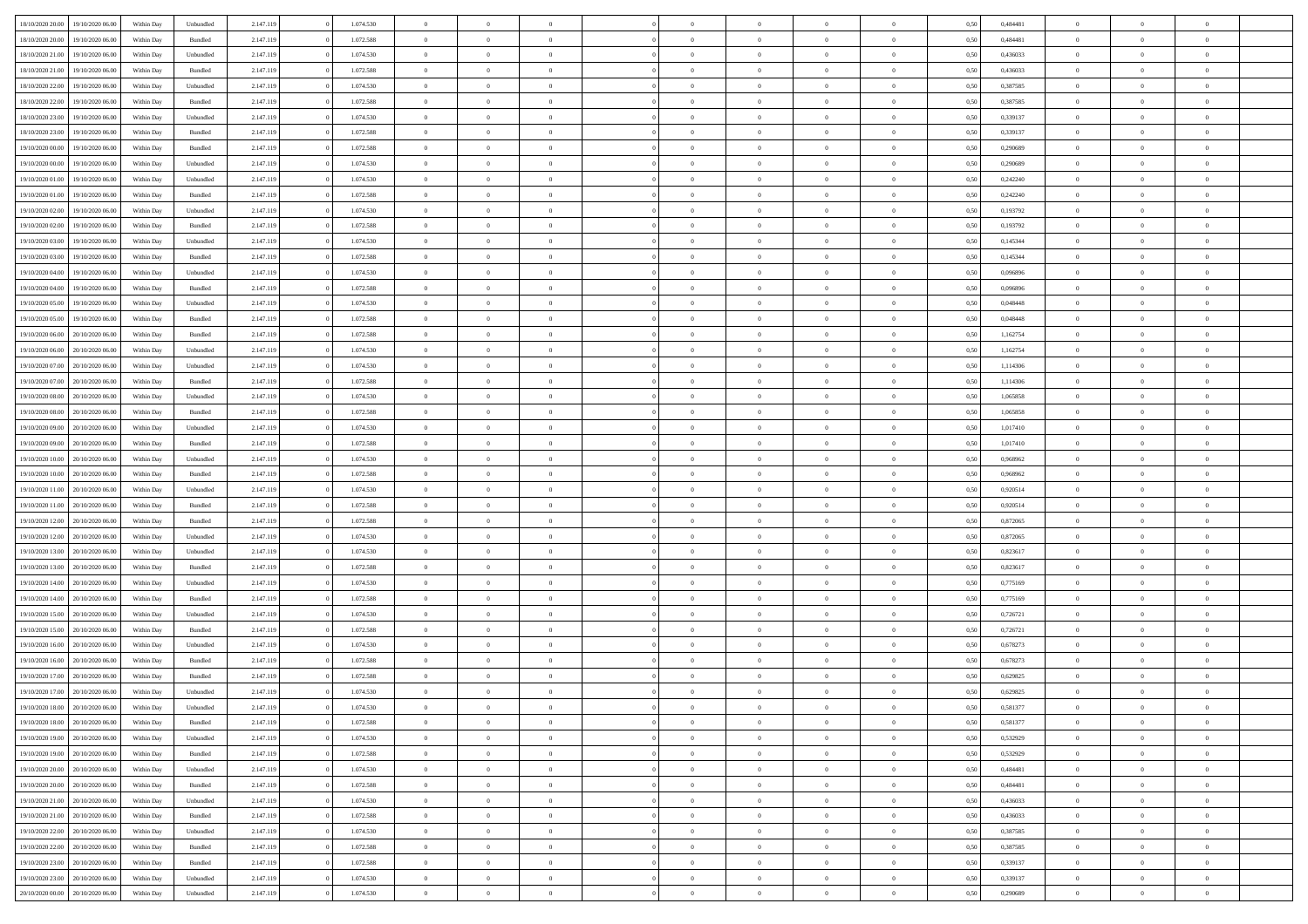| 20/10/2020 00:00                  | 20/10/2020 06:00 | Within Dav | Bundled            | 2.147.119 | 1.072.588 | $\overline{0}$ | $\Omega$       |                | $\Omega$       | $\Omega$       | $\Omega$       | $\theta$       | 0.50 | 0,290689 | $\theta$       | $\theta$       | $\theta$       |  |
|-----------------------------------|------------------|------------|--------------------|-----------|-----------|----------------|----------------|----------------|----------------|----------------|----------------|----------------|------|----------|----------------|----------------|----------------|--|
| 20/10/2020 01:00                  | 20/10/2020 06.00 | Within Day | Unbundled          | 2.147.119 | 1.074.530 | $\overline{0}$ | $\theta$       | $\overline{0}$ | $\overline{0}$ | $\bf{0}$       | $\overline{0}$ | $\bf{0}$       | 0,50 | 0,242240 | $\theta$       | $\overline{0}$ | $\overline{0}$ |  |
| 20/10/2020 01:00                  | 20/10/2020 06:00 | Within Day | Bundled            | 2.147.119 | 1.072.588 | $\overline{0}$ | $\overline{0}$ | $\overline{0}$ | $\bf{0}$       | $\bf{0}$       | $\bf{0}$       | $\bf{0}$       | 0,50 | 0,242240 | $\bf{0}$       | $\overline{0}$ | $\overline{0}$ |  |
| 20/10/2020 02:00                  | 20/10/2020 06:00 | Within Dav | Unbundled          | 2.147.119 | 1.074.530 | $\overline{0}$ | $\overline{0}$ | $\overline{0}$ | $\overline{0}$ | $\bf{0}$       | $\overline{0}$ | $\overline{0}$ | 0.50 | 0,193792 | $\theta$       | $\theta$       | $\overline{0}$ |  |
| 20/10/2020 02:00                  | 20/10/2020 06.00 | Within Day | Bundled            | 2.147.119 | 1.072.588 | $\overline{0}$ | $\theta$       | $\overline{0}$ | $\overline{0}$ | $\bf{0}$       | $\overline{0}$ | $\bf{0}$       | 0,50 | 0,193792 | $\theta$       | $\overline{0}$ | $\overline{0}$ |  |
|                                   |                  |            |                    |           |           |                |                |                |                |                |                |                |      |          |                |                |                |  |
| 20/10/2020 03:00                  | 20/10/2020 06:00 | Within Day | Unbundled          | 2.147.119 | 1.074.530 | $\overline{0}$ | $\bf{0}$       | $\overline{0}$ | $\bf{0}$       | $\overline{0}$ | $\overline{0}$ | $\mathbf{0}$   | 0,50 | 0,145344 | $\overline{0}$ | $\overline{0}$ | $\bf{0}$       |  |
| 20/10/2020 03:00                  | 20/10/2020 06:00 | Within Dav | Bundled            | 2.147.119 | 1.072.588 | $\overline{0}$ | $\overline{0}$ | $\overline{0}$ | $\overline{0}$ | $\overline{0}$ | $\overline{0}$ | $\overline{0}$ | 0.50 | 0,145344 | $\theta$       | $\overline{0}$ | $\overline{0}$ |  |
| 20/10/2020 04:00                  | 20/10/2020 06.00 | Within Day | Unbundled          | 2.147.119 | 1.074.530 | $\overline{0}$ | $\theta$       | $\overline{0}$ | $\overline{0}$ | $\bf{0}$       | $\overline{0}$ | $\bf{0}$       | 0,50 | 0,096896 | $\theta$       | $\theta$       | $\overline{0}$ |  |
| 20/10/2020 04:00                  | 20/10/2020 06:00 | Within Day | Bundled            | 2.147.119 | 1.072.588 | $\overline{0}$ | $\overline{0}$ | $\overline{0}$ | $\bf{0}$       | $\bf{0}$       | $\bf{0}$       | $\bf{0}$       | 0,50 | 0,096896 | $\,0\,$        | $\overline{0}$ | $\overline{0}$ |  |
| 20/10/2020 05:00                  | 20/10/2020 06:00 | Within Dav | Bundled            | 2.147.119 | 1.072.588 | $\overline{0}$ | $\overline{0}$ | $\overline{0}$ | $\overline{0}$ | $\overline{0}$ | $\overline{0}$ | $\overline{0}$ | 0.50 | 0.048448 | $\theta$       | $\overline{0}$ | $\overline{0}$ |  |
| 20/10/2020 05:00                  | 20/10/2020 06.00 | Within Day | Unbundled          | 2.147.119 | 1.074.530 | $\overline{0}$ | $\theta$       | $\overline{0}$ | $\overline{0}$ | $\bf{0}$       | $\overline{0}$ | $\bf{0}$       | 0,50 | 0,048448 | $\,$ 0 $\,$    | $\overline{0}$ | $\overline{0}$ |  |
| 20/10/2020 06.00                  | 21/10/2020 06.00 | Within Day | Unbundled          | 2.147.119 | 1.610.824 | $\overline{0}$ | $\overline{0}$ | $\overline{0}$ | $\bf{0}$       | $\bf{0}$       | $\bf{0}$       | $\bf{0}$       | 0,50 | 1,162754 | $\overline{0}$ | $\overline{0}$ | $\overline{0}$ |  |
| 20/10/2020 06:00                  | 21/10/2020 06:00 |            | Bundled            |           | 536.294   | $\overline{0}$ | $\overline{0}$ | $\overline{0}$ |                | $\bf{0}$       | $\overline{0}$ | $\overline{0}$ | 0.50 | 1,162754 | $\theta$       | $\theta$       | $\overline{0}$ |  |
|                                   |                  | Within Day |                    | 2.147.119 |           |                |                |                | $\overline{0}$ |                |                |                |      |          |                |                |                |  |
| 20/10/2020 07.00                  | 21/10/2020 06.00 | Within Day | Unbundled          | 2.147.119 | 1.610.824 | $\overline{0}$ | $\theta$       | $\overline{0}$ | $\overline{0}$ | $\bf{0}$       | $\overline{0}$ | $\bf{0}$       | 0,50 | 1,114306 | $\theta$       | $\theta$       | $\overline{0}$ |  |
| 20/10/2020 07:00                  | 21/10/2020 06.00 | Within Day | Bundled            | 2.147.119 | 536.294   | $\overline{0}$ | $\bf{0}$       | $\overline{0}$ | $\bf{0}$       | $\overline{0}$ | $\overline{0}$ | $\mathbf{0}$   | 0,50 | 1,114306 | $\overline{0}$ | $\overline{0}$ | $\bf{0}$       |  |
| 20/10/2020 08:00                  | 21/10/2020 06.00 | Within Dav | Unbundled          | 2.147.119 | 1.610.824 | $\overline{0}$ | $\overline{0}$ | $\overline{0}$ | $\overline{0}$ | $\overline{0}$ | $\overline{0}$ | $\overline{0}$ | 0.50 | 1,065858 | $\theta$       | $\overline{0}$ | $\overline{0}$ |  |
| 20/10/2020 08:00                  | 21/10/2020 06.00 | Within Day | Bundled            | 2.147.119 | 536.294   | $\overline{0}$ | $\theta$       | $\overline{0}$ | $\overline{0}$ | $\bf{0}$       | $\overline{0}$ | $\bf{0}$       | 0,50 | 1,065858 | $\theta$       | $\theta$       | $\overline{0}$ |  |
| 20/10/2020 09:00                  | 21/10/2020 06.00 | Within Day | Unbundled          | 2.147.119 | 1.610.824 | $\overline{0}$ | $\overline{0}$ | $\overline{0}$ | $\bf{0}$       | $\bf{0}$       | $\bf{0}$       | $\bf{0}$       | 0,50 | 1,017410 | $\,0\,$        | $\overline{0}$ | $\overline{0}$ |  |
| 20/10/2020 09:00                  | 21/10/2020 06:00 | Within Day | Bundled            | 2.147.119 | 536.294   | $\overline{0}$ | $\overline{0}$ | $\overline{0}$ | $\overline{0}$ | $\overline{0}$ | $\overline{0}$ | $\overline{0}$ | 0.50 | 1,017410 | $\theta$       | $\overline{0}$ | $\overline{0}$ |  |
|                                   |                  |            |                    |           |           |                |                |                |                |                |                |                |      |          |                |                |                |  |
| 20/10/2020 10:00                  | 21/10/2020 06.00 | Within Day | Unbundled          | 2.147.119 | 1.610.824 | $\overline{0}$ | $\theta$       | $\overline{0}$ | $\overline{0}$ | $\bf{0}$       | $\overline{0}$ | $\bf{0}$       | 0,50 | 0,968962 | $\,$ 0 $\,$    | $\theta$       | $\overline{0}$ |  |
| 20/10/2020 10:00                  | 21/10/2020 06.00 | Within Day | Bundled            | 2.147.119 | 536.294   | $\overline{0}$ | $\overline{0}$ | $\overline{0}$ | $\bf{0}$       | $\bf{0}$       | $\bf{0}$       | $\bf{0}$       | 0,50 | 0,968962 | $\,0\,$        | $\overline{0}$ | $\overline{0}$ |  |
| 20/10/2020 11:00                  | 21/10/2020 06:00 | Within Day | Bundled            | 2.147.119 | 536.294   | $\overline{0}$ | $\overline{0}$ | $\overline{0}$ | $\overline{0}$ | $\bf{0}$       | $\overline{0}$ | $\overline{0}$ | 0.50 | 0.920514 | $\theta$       | $\theta$       | $\overline{0}$ |  |
| 20/10/2020 11:00                  | 21/10/2020 06.00 | Within Day | Unbundled          | 2.147.119 | 1.610.824 | $\overline{0}$ | $\theta$       | $\overline{0}$ | $\overline{0}$ | $\bf{0}$       | $\overline{0}$ | $\bf{0}$       | 0,50 | 0,920514 | $\,$ 0 $\,$    | $\overline{0}$ | $\overline{0}$ |  |
| 20/10/2020 12:00                  | 21/10/2020 06.00 | Within Day | Unbundled          | 2.147.119 | 1.610.824 | $\overline{0}$ | $\bf{0}$       | $\overline{0}$ | $\overline{0}$ | $\overline{0}$ | $\overline{0}$ | $\mathbf{0}$   | 0,50 | 0,872065 | $\bf{0}$       | $\overline{0}$ | $\bf{0}$       |  |
| 20/10/2020 12:00                  | 21/10/2020 06:00 | Within Day | Bundled            | 2.147.119 | 536.294   | $\overline{0}$ | $\overline{0}$ | $\overline{0}$ | $\overline{0}$ | $\overline{0}$ | $\overline{0}$ | $\overline{0}$ | 0.50 | 0,872065 | $\theta$       | $\overline{0}$ | $\overline{0}$ |  |
| 20/10/2020 13:00                  | 21/10/2020 06.00 | Within Day | Unbundled          | 2.147.119 | 1.610.824 | $\overline{0}$ | $\theta$       | $\overline{0}$ | $\overline{0}$ | $\bf{0}$       | $\overline{0}$ | $\bf{0}$       | 0,50 | 0,823617 | $\theta$       | $\theta$       | $\overline{0}$ |  |
|                                   |                  |            |                    |           |           |                |                |                |                |                |                |                |      |          |                |                |                |  |
| 20/10/2020 13:00                  | 21/10/2020 06.00 | Within Day | Bundled            | 2.147.119 | 536.294   | $\overline{0}$ | $\overline{0}$ | $\overline{0}$ | $\overline{0}$ | $\bf{0}$       | $\overline{0}$ | $\bf{0}$       | 0,50 | 0,823617 | $\,0\,$        | $\overline{0}$ | $\overline{0}$ |  |
| 20/10/2020 14:00                  | 21/10/2020 06:00 | Within Day | Unbundled          | 2.147.119 | 1.610.824 | $\overline{0}$ | $\overline{0}$ | $\overline{0}$ | $\overline{0}$ | $\overline{0}$ | $\overline{0}$ | $\overline{0}$ | 0.50 | 0,775169 | $\theta$       | $\overline{0}$ | $\overline{0}$ |  |
| 20/10/2020 14:00                  | 21/10/2020 06.00 | Within Day | Bundled            | 2.147.119 | 536.294   | $\overline{0}$ | $\theta$       | $\overline{0}$ | $\overline{0}$ | $\bf{0}$       | $\overline{0}$ | $\bf{0}$       | 0,50 | 0,775169 | $\,$ 0 $\,$    | $\overline{0}$ | $\overline{0}$ |  |
| 20/10/2020 15:00                  | 21/10/2020 06.00 | Within Day | Unbundled          | 2.147.119 | 1.610.824 | $\overline{0}$ | $\overline{0}$ | $\overline{0}$ | $\overline{0}$ | $\bf{0}$       | $\overline{0}$ | $\bf{0}$       | 0,50 | 0,726721 | $\overline{0}$ | $\overline{0}$ | $\overline{0}$ |  |
| 20/10/2020 15:00                  | 21/10/2020 06.00 | Within Day | Bundled            | 2.147.119 | 536.294   | $\overline{0}$ | $\Omega$       | $\Omega$       | $\Omega$       | $\Omega$       | $\overline{0}$ | $\overline{0}$ | 0,50 | 0,726721 | $\,0\,$        | $\theta$       | $\theta$       |  |
| 20/10/2020 16:00                  | 21/10/2020 06.00 | Within Day | Bundled            | 2.147.119 | 536.294   | $\overline{0}$ | $\theta$       | $\overline{0}$ | $\overline{0}$ | $\bf{0}$       | $\overline{0}$ | $\bf{0}$       | 0,50 | 0,678273 | $\,$ 0 $\,$    | $\theta$       | $\overline{0}$ |  |
| 20/10/2020 16:00                  | 21/10/2020 06.00 | Within Day | Unbundled          | 2.147.119 | 1.610.824 | $\overline{0}$ | $\overline{0}$ | $\overline{0}$ | $\bf{0}$       | $\bf{0}$       | $\overline{0}$ | $\mathbf{0}$   | 0,50 | 0,678273 | $\overline{0}$ | $\overline{0}$ | $\bf{0}$       |  |
|                                   |                  |            |                    |           |           |                |                |                |                |                |                |                |      |          |                |                |                |  |
| 20/10/2020 17:00                  | 21/10/2020 06.00 | Within Day | Unbundled          | 2.147.119 | 1.610.824 | $\overline{0}$ | $\Omega$       | $\Omega$       | $\Omega$       | $\bf{0}$       | $\overline{0}$ | $\overline{0}$ | 0.50 | 0,629825 | $\,0\,$        | $\theta$       | $\theta$       |  |
| 20/10/2020 17:00                  | 21/10/2020 06.00 | Within Day | Bundled            | 2.147.119 | 536.294   | $\overline{0}$ | $\theta$       | $\overline{0}$ | $\overline{0}$ | $\bf{0}$       | $\overline{0}$ | $\bf{0}$       | 0,50 | 0,629825 | $\,$ 0 $\,$    | $\theta$       | $\overline{0}$ |  |
| 20/10/2020 18:00                  | 21/10/2020 06.00 | Within Day | Unbundled          | 2.147.119 | 1.610.824 | $\overline{0}$ | $\overline{0}$ | $\overline{0}$ | $\bf{0}$       | $\bf{0}$       | $\bf{0}$       | $\bf{0}$       | 0,50 | 0,581377 | $\bf{0}$       | $\overline{0}$ | $\overline{0}$ |  |
| 20/10/2020 18:00                  | 21/10/2020 06:00 | Within Day | Bundled            | 2.147.119 | 536.294   | $\overline{0}$ | $\Omega$       | $\Omega$       | $\Omega$       | $\theta$       | $\overline{0}$ | $\overline{0}$ | 0.50 | 0,581377 | $\,$ 0 $\,$    | $\theta$       | $\theta$       |  |
| 20/10/2020 19:00                  | 21/10/2020 06.00 | Within Day | Unbundled          | 2.147.119 | 1.610.824 | $\overline{0}$ | $\theta$       | $\overline{0}$ | $\overline{0}$ | $\,$ 0         | $\overline{0}$ | $\bf{0}$       | 0,50 | 0,532929 | $\,$ 0 $\,$    | $\overline{0}$ | $\overline{0}$ |  |
| 20/10/2020 19:00                  | 21/10/2020 06.00 | Within Day | Bundled            | 2.147.119 | 536.294   | $\overline{0}$ | $\overline{0}$ | $\overline{0}$ | $\bf{0}$       | $\bf{0}$       | $\bf{0}$       | $\bf{0}$       | 0,50 | 0,532929 | $\overline{0}$ | $\overline{0}$ | $\overline{0}$ |  |
| 20/10/2020 20:00                  | 21/10/2020 06.00 | Within Day | Unbundled          | 2.147.119 | 1.610.824 | $\overline{0}$ | $\Omega$       | $\overline{0}$ | $\Omega$       | $\Omega$       | $\overline{0}$ | $\overline{0}$ | 0,50 | 0,484481 | $\,0\,$        | $\theta$       | $\theta$       |  |
| 20/10/2020 20:00                  | 21/10/2020 06.00 |            |                    | 2.147.119 | 536.294   | $\overline{0}$ | $\theta$       | $\overline{0}$ | $\overline{0}$ | $\,$ 0         | $\overline{0}$ |                |      | 0,484481 | $\,$ 0 $\,$    | $\overline{0}$ | $\overline{0}$ |  |
|                                   |                  | Within Day | Bundled            |           |           |                |                |                |                |                |                | $\bf{0}$       | 0,50 |          |                |                |                |  |
| 20/10/2020 21.00                  | 21/10/2020 06.00 | Within Day | Unbundled          | 2.147.119 | 1.610.824 | $\overline{0}$ | $\overline{0}$ | $\overline{0}$ | $\overline{0}$ | $\bf{0}$       | $\overline{0}$ | $\mathbf{0}$   | 0,50 | 0,436033 | $\overline{0}$ | $\overline{0}$ | $\bf{0}$       |  |
| 20/10/2020 21:00                  | 21/10/2020 06:00 | Within Day | Bundled            | 2.147.119 | 536.294   | $\overline{0}$ | $\Omega$       | $\Omega$       | $\Omega$       | $\Omega$       | $\Omega$       | $\overline{0}$ | 0.50 | 0.436033 | $\theta$       | $\theta$       | $\theta$       |  |
| 20/10/2020 22.00                  | 21/10/2020 06.00 | Within Day | Bundled            | 2.147.119 | 536.294   | $\overline{0}$ | $\,$ 0 $\,$    | $\overline{0}$ | $\bf{0}$       | $\,$ 0         | $\overline{0}$ | $\bf{0}$       | 0,50 | 0,387585 | $\,0\,$        | $\overline{0}$ | $\overline{0}$ |  |
| 20/10/2020 22:00                  | 21/10/2020 06.00 | Within Day | Unbundled          | 2.147.119 | 1.610.824 | $\bf{0}$       | $\bf{0}$       |                |                |                |                |                | 0,50 | 0,387585 | $\bf{0}$       | $\overline{0}$ |                |  |
| 20/10/2020 23:00                  | 21/10/2020 06:00 | Within Day | Unbundled          | 2.147.119 | 1.610.824 | $\overline{0}$ | $\overline{0}$ | $\overline{0}$ | $\Omega$       | $\overline{0}$ | $\overline{0}$ | $\overline{0}$ | 0,50 | 0,339137 | $\theta$       | $\theta$       | $\theta$       |  |
| 20/10/2020 23.00                  | 21/10/2020 06.00 | Within Day | Bundled            | 2.147.119 | 536.294   | $\overline{0}$ | $\,$ 0         | $\overline{0}$ | $\overline{0}$ | $\,$ 0 $\,$    | $\overline{0}$ | $\mathbf{0}$   | 0,50 | 0,339137 | $\,$ 0 $\,$    | $\,$ 0 $\,$    | $\,$ 0         |  |
| 21/10/2020 00.00                  | 21/10/2020 06.00 | Within Day | Unbundled          | 2.147.119 | 1.610.824 | $\overline{0}$ | $\overline{0}$ | $\overline{0}$ | $\overline{0}$ | $\overline{0}$ | $\overline{0}$ | $\mathbf{0}$   | 0,50 | 0,290689 | $\overline{0}$ | $\bf{0}$       | $\bf{0}$       |  |
|                                   |                  |            |                    |           |           |                |                |                |                |                |                |                |      |          |                |                |                |  |
| 21/10/2020 00:00                  | 21/10/2020 06.00 | Within Day | $\mathbf B$ undled | 2.147.119 | 536.294   | $\overline{0}$ | $\overline{0}$ | $\overline{0}$ | $\Omega$       | $\overline{0}$ | $\overline{0}$ | $\bf{0}$       | 0,50 | 0,290689 | $\overline{0}$ | $\theta$       | $\overline{0}$ |  |
| 21/10/2020 01:00                  | 21/10/2020 06.00 | Within Day | Unbundled          | 2.147.119 | 1.610.824 | $\overline{0}$ | $\,$ 0         | $\overline{0}$ | $\overline{0}$ | $\,$ 0 $\,$    | $\overline{0}$ | $\mathbf{0}$   | 0,50 | 0,242240 | $\,$ 0 $\,$    | $\overline{0}$ | $\overline{0}$ |  |
| 21/10/2020 01.00                  | 21/10/2020 06.00 | Within Day | Bundled            | 2.147.119 | 536.294   | $\overline{0}$ | $\overline{0}$ | $\overline{0}$ | $\overline{0}$ | $\overline{0}$ | $\overline{0}$ | $\mathbf{0}$   | 0,50 | 0,242240 | $\overline{0}$ | $\overline{0}$ | $\bf{0}$       |  |
| 21/10/2020 02:00                  | 21/10/2020 06.00 | Within Day | Unbundled          | 2.147.119 | 1.610.824 | $\overline{0}$ | $\overline{0}$ | $\overline{0}$ | $\Omega$       | $\overline{0}$ | $\overline{0}$ | $\bf{0}$       | 0.50 | 0,193792 | $\overline{0}$ | $\theta$       | $\overline{0}$ |  |
| 21/10/2020 02.00                  | 21/10/2020 06.00 | Within Day | Bundled            | 2.147.119 | 536.294   | $\overline{0}$ | $\,$ 0         | $\overline{0}$ | $\overline{0}$ | $\bf{0}$       | $\overline{0}$ | $\bf{0}$       | 0,50 | 0,193792 | $\,$ 0 $\,$    | $\overline{0}$ | $\overline{0}$ |  |
| 21/10/2020 03:00                  | 21/10/2020 06.00 | Within Day | Unbundled          | 2.147.119 | 1.610.824 | $\overline{0}$ | $\bf{0}$       | $\overline{0}$ | $\overline{0}$ | $\overline{0}$ | $\overline{0}$ | $\mathbf{0}$   | 0,50 | 0,145344 | $\overline{0}$ | $\overline{0}$ | $\bf{0}$       |  |
|                                   | 21/10/2020 06:00 |            | Bundled            |           |           | $\overline{0}$ | $\overline{0}$ | $\overline{0}$ | $\Omega$       | $\overline{0}$ | $\overline{0}$ |                | 0.50 |          | $\overline{0}$ | $\theta$       | $\overline{0}$ |  |
| 21/10/2020 03.00                  |                  | Within Day |                    | 2.147.119 | 536.294   |                |                |                |                |                |                | $\bf{0}$       |      | 0,145344 |                |                |                |  |
| 21/10/2020 04:00                  | 21/10/2020 06.00 | Within Day | Bundled            | 2.147.119 | 536.294   | $\overline{0}$ | $\bf{0}$       | $\overline{0}$ | $\overline{0}$ | $\bf{0}$       | $\overline{0}$ | $\bf{0}$       | 0,50 | 0,096896 | $\,$ 0 $\,$    | $\,$ 0 $\,$    | $\bf{0}$       |  |
| 21/10/2020 04:00 21/10/2020 06:00 |                  | Within Day | Unbundled          | 2.147.119 | 1.610.824 | $\overline{0}$ | $\bf{0}$       | $\overline{0}$ | $\bf{0}$       | $\bf{0}$       | $\overline{0}$ | $\bf{0}$       | 0,50 | 0,096896 | $\overline{0}$ | $\overline{0}$ | $\bf{0}$       |  |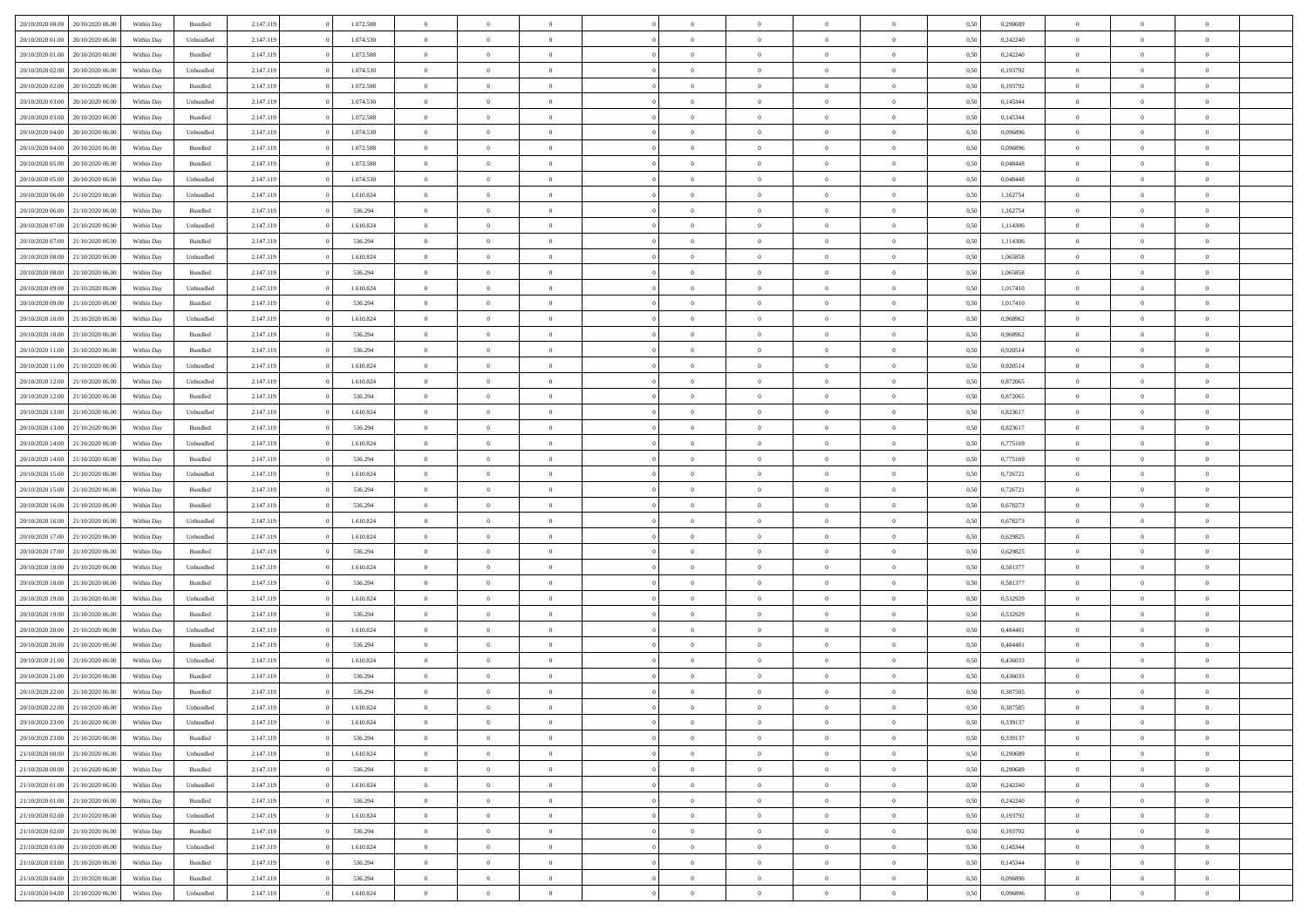| 21/10/2020 05:00                  | 21/10/2020 06:00 | Within Dav | Unbundled          | 2.147.119 | 1.610.824 | $\overline{0}$ | $\Omega$       |                | $\Omega$       | $\Omega$       | $\Omega$       | $\theta$       | 0,50 | 0,048448 | $\theta$       | $\theta$       | $\theta$       |  |
|-----------------------------------|------------------|------------|--------------------|-----------|-----------|----------------|----------------|----------------|----------------|----------------|----------------|----------------|------|----------|----------------|----------------|----------------|--|
|                                   |                  |            |                    |           |           |                |                |                |                |                |                |                |      |          |                |                |                |  |
| 21/10/2020 05:00                  | 21/10/2020 06.00 | Within Day | Bundled            | 2.147.119 | 536.294   | $\overline{0}$ | $\theta$       | $\overline{0}$ | $\overline{0}$ | $\bf{0}$       | $\overline{0}$ | $\overline{0}$ | 0,50 | 0,048448 | $\theta$       | $\overline{0}$ | $\overline{0}$ |  |
| 21/10/2020 06:00                  | 22/10/2020 06.00 | Within Day | Unbundled          | 2.147.119 | 1.074.530 | $\overline{0}$ | $\overline{0}$ | $\overline{0}$ | $\bf{0}$       | $\bf{0}$       | $\bf{0}$       | $\bf{0}$       | 0,50 | 1,162754 | $\bf{0}$       | $\overline{0}$ | $\overline{0}$ |  |
| 21/10/2020 06:00                  | 22/10/2020 06:00 | Within Dav | Bundled            | 2.147.119 | 1.072.588 | $\overline{0}$ | $\overline{0}$ | $\overline{0}$ | $\overline{0}$ | $\bf{0}$       | $\overline{0}$ | $\overline{0}$ | 0.50 | 1,162754 | $\theta$       | $\theta$       | $\overline{0}$ |  |
|                                   |                  |            |                    |           |           |                |                |                |                |                |                |                |      |          |                |                |                |  |
| 21/10/2020 07.00                  | 22/10/2020 06.00 | Within Day | Unbundled          | 2.147.119 | 1.074.530 | $\overline{0}$ | $\theta$       | $\overline{0}$ | $\overline{0}$ | $\bf{0}$       | $\overline{0}$ | $\bf{0}$       | 0,50 | 1,114306 | $\theta$       | $\theta$       | $\overline{0}$ |  |
| 21/10/2020 07:00                  | 22/10/2020 06.00 | Within Day | Bundled            | 2.147.119 | 1.072.588 | $\overline{0}$ | $\bf{0}$       | $\overline{0}$ | $\bf{0}$       | $\overline{0}$ | $\overline{0}$ | $\mathbf{0}$   | 0,50 | 1,114306 | $\overline{0}$ | $\overline{0}$ | $\bf{0}$       |  |
| 21/10/2020 08:00                  | 22/10/2020 06.00 | Within Dav | Unbundled          | 2.147.119 | 1.074.530 | $\overline{0}$ | $\overline{0}$ | $\overline{0}$ | $\overline{0}$ | $\bf{0}$       | $\overline{0}$ | $\overline{0}$ | 0.50 | 1,065858 | $\theta$       | $\overline{0}$ | $\overline{0}$ |  |
| 21/10/2020 08:00                  | 22/10/2020 06.00 | Within Day | Bundled            | 2.147.119 | 1.072.588 | $\overline{0}$ | $\theta$       | $\overline{0}$ | $\overline{0}$ | $\bf{0}$       | $\overline{0}$ | $\bf{0}$       | 0,50 | 1,065858 | $\theta$       | $\theta$       | $\overline{0}$ |  |
|                                   |                  |            |                    |           |           |                | $\overline{0}$ |                |                | $\bf{0}$       |                |                |      |          | $\,0\,$        | $\overline{0}$ | $\overline{0}$ |  |
| 21/10/2020 09:00                  | 22/10/2020 06.00 | Within Day | Unbundled          | 2.147.119 | 1.074.530 | $\overline{0}$ |                | $\overline{0}$ | $\bf{0}$       |                | $\bf{0}$       | $\bf{0}$       | 0,50 | 1,017410 |                |                |                |  |
| 21/10/2020 09:00                  | 22/10/2020 06:00 | Within Dav | Bundled            | 2.147.119 | 1.072.588 | $\overline{0}$ | $\overline{0}$ | $\overline{0}$ | $\overline{0}$ | $\overline{0}$ | $\overline{0}$ | $\overline{0}$ | 0.50 | 1,017410 | $\theta$       | $\overline{0}$ | $\overline{0}$ |  |
| 21/10/2020 10:00                  | 22/10/2020 06.00 | Within Day | Bundled            | 2.147.119 | 1.072.588 | $\overline{0}$ | $\theta$       | $\overline{0}$ | $\overline{0}$ | $\bf{0}$       | $\overline{0}$ | $\bf{0}$       | 0,50 | 0,968962 | $\,$ 0 $\,$    | $\theta$       | $\overline{0}$ |  |
| 21/10/2020 10:00                  | 22/10/2020 06.00 | Within Day | Unbundled          | 2.147.119 | 1.074.530 | $\overline{0}$ | $\overline{0}$ | $\overline{0}$ | $\bf{0}$       | $\bf{0}$       | $\bf{0}$       | $\bf{0}$       | 0,50 | 0,968962 | $\overline{0}$ | $\overline{0}$ | $\overline{0}$ |  |
| 21/10/2020 11:00                  | 22/10/2020 06:00 | Within Day | Unbundled          | 2.147.119 | 1.074.530 | $\overline{0}$ | $\overline{0}$ | $\overline{0}$ | $\overline{0}$ | $\bf{0}$       | $\overline{0}$ | $\overline{0}$ | 0.50 | 0.920514 | $\theta$       | $\theta$       | $\overline{0}$ |  |
|                                   |                  |            |                    |           |           | $\overline{0}$ | $\theta$       | $\overline{0}$ | $\overline{0}$ | $\bf{0}$       | $\overline{0}$ | $\overline{0}$ |      |          | $\theta$       | $\theta$       | $\overline{0}$ |  |
| 21/10/2020 11:00                  | 22/10/2020 06.00 | Within Day | Bundled            | 2.147.119 | 1.072.588 |                |                |                |                |                |                |                | 0,50 | 0,920514 |                |                |                |  |
| 21/10/2020 12:00                  | 22/10/2020 06.00 | Within Day | Unbundled          | 2.147.119 | 1.074.530 | $\overline{0}$ | $\bf{0}$       | $\overline{0}$ | $\bf{0}$       | $\overline{0}$ | $\overline{0}$ | $\mathbf{0}$   | 0,50 | 0,872065 | $\overline{0}$ | $\overline{0}$ | $\bf{0}$       |  |
| 21/10/2020 12:00                  | 22/10/2020 06:00 | Within Dav | Bundled            | 2.147.119 | 1.072.588 | $\overline{0}$ | $\overline{0}$ | $\overline{0}$ | $\overline{0}$ | $\overline{0}$ | $\overline{0}$ | $\overline{0}$ | 0.50 | 0,872065 | $\theta$       | $\overline{0}$ | $\overline{0}$ |  |
| 21/10/2020 13:00                  | 22/10/2020 06.00 | Within Day | Unbundled          | 2.147.119 | 1.074.530 | $\overline{0}$ | $\theta$       | $\overline{0}$ | $\overline{0}$ | $\bf{0}$       | $\overline{0}$ | $\bf{0}$       | 0,50 | 0,823617 | $\theta$       | $\theta$       | $\overline{0}$ |  |
| 21/10/2020 13:00                  | 22/10/2020 06.00 | Within Day | Bundled            | 2.147.119 | 1.072.588 | $\overline{0}$ | $\overline{0}$ | $\overline{0}$ | $\bf{0}$       | $\bf{0}$       | $\bf{0}$       | $\bf{0}$       | 0,50 | 0,823617 | $\,0\,$        | $\overline{0}$ | $\overline{0}$ |  |
|                                   |                  |            |                    |           |           |                |                |                |                |                |                |                |      |          |                |                |                |  |
| 21/10/2020 14:00                  | 22/10/2020 06:00 | Within Day | Unbundled          | 2.147.119 | 1.074.530 | $\overline{0}$ | $\overline{0}$ | $\overline{0}$ | $\overline{0}$ | $\overline{0}$ | $\overline{0}$ | $\overline{0}$ | 0.50 | 0,775169 | $\theta$       | $\overline{0}$ | $\overline{0}$ |  |
| 21/10/2020 14:00                  | 22/10/2020 06.00 | Within Day | Bundled            | 2.147.119 | 1.072.588 | $\overline{0}$ | $\theta$       | $\overline{0}$ | $\overline{0}$ | $\bf{0}$       | $\overline{0}$ | $\bf{0}$       | 0,50 | 0,775169 | $\,$ 0 $\,$    | $\theta$       | $\overline{0}$ |  |
| 21/10/2020 15.00                  | 22/10/2020 06.00 | Within Day | Bundled            | 2.147.119 | 1.072.588 | $\overline{0}$ | $\overline{0}$ | $\overline{0}$ | $\bf{0}$       | $\bf{0}$       | $\bf{0}$       | $\bf{0}$       | 0,50 | 0,726721 | $\,0\,$        | $\overline{0}$ | $\overline{0}$ |  |
| 21/10/2020 15:00                  | 22/10/2020 06:00 | Within Day | Unbundled          | 2.147.119 | 1.074.530 | $\overline{0}$ | $\overline{0}$ | $\overline{0}$ | $\overline{0}$ | $\bf{0}$       | $\overline{0}$ | $\overline{0}$ | 0.50 | 0,726721 | $\theta$       | $\theta$       | $\overline{0}$ |  |
| 21/10/2020 16:00                  | 22/10/2020 06.00 | Within Day | Unbundled          | 2.147.119 | 1.074.530 | $\overline{0}$ | $\theta$       | $\overline{0}$ | $\overline{0}$ | $\bf{0}$       | $\overline{0}$ | $\bf{0}$       | 0,50 | 0,678273 | $\,$ 0 $\,$    | $\overline{0}$ | $\overline{0}$ |  |
|                                   |                  |            |                    |           |           |                |                |                |                |                |                |                |      |          |                |                |                |  |
| 21/10/2020 16.00                  | 22/10/2020 06.00 | Within Day | Bundled            | 2.147.119 | 1.072.588 | $\overline{0}$ | $\bf{0}$       | $\overline{0}$ | $\bf{0}$       | $\overline{0}$ | $\overline{0}$ | $\mathbf{0}$   | 0,50 | 0,678273 | $\overline{0}$ | $\overline{0}$ | $\bf{0}$       |  |
| 21/10/2020 17:00                  | 22/10/2020 06.00 | Within Dav | Unbundled          | 2.147.119 | 1.074.530 | $\overline{0}$ | $\overline{0}$ | $\overline{0}$ | $\overline{0}$ | $\overline{0}$ | $\overline{0}$ | $\overline{0}$ | 0.50 | 0,629825 | $\theta$       | $\overline{0}$ | $\overline{0}$ |  |
| 21/10/2020 17.00                  | 22/10/2020 06.00 | Within Day | Bundled            | 2.147.119 | 1.072.588 | $\overline{0}$ | $\theta$       | $\overline{0}$ | $\overline{0}$ | $\bf{0}$       | $\overline{0}$ | $\bf{0}$       | 0,50 | 0,629825 | $\theta$       | $\theta$       | $\overline{0}$ |  |
| 21/10/2020 18:00                  | 22/10/2020 06.00 | Within Day | Unbundled          | 2.147.119 | 1.074.530 | $\overline{0}$ | $\overline{0}$ | $\overline{0}$ | $\bf{0}$       | $\bf{0}$       | $\bf{0}$       | $\bf{0}$       | 0,50 | 0,581377 | $\,0\,$        | $\overline{0}$ | $\overline{0}$ |  |
| 21/10/2020 18:00                  | 22/10/2020 06:00 | Within Day | Bundled            | 2.147.119 | 1.072.588 | $\overline{0}$ | $\overline{0}$ | $\overline{0}$ | $\overline{0}$ | $\overline{0}$ | $\overline{0}$ | $\overline{0}$ | 0.50 | 0,581377 | $\theta$       | $\overline{0}$ | $\overline{0}$ |  |
|                                   |                  |            |                    |           |           |                |                |                |                |                |                |                |      |          |                |                |                |  |
| 21/10/2020 19:00                  | 22/10/2020 06.00 | Within Day | Unbundled          | 2.147.119 | 1.074.530 | $\overline{0}$ | $\theta$       | $\overline{0}$ | $\overline{0}$ | $\bf{0}$       | $\overline{0}$ | $\bf{0}$       | 0,50 | 0,532929 | $\,$ 0 $\,$    | $\overline{0}$ | $\overline{0}$ |  |
| 21/10/2020 19:00                  | 22/10/2020 06.00 | Within Day | Bundled            | 2.147.119 | 1.072.588 | $\overline{0}$ | $\overline{0}$ | $\overline{0}$ | $\overline{0}$ | $\bf{0}$       | $\overline{0}$ | $\bf{0}$       | 0,50 | 0,532929 | $\overline{0}$ | $\overline{0}$ | $\overline{0}$ |  |
| 21/10/2020 20:00                  | 22/10/2020 06.00 | Within Day | Unbundled          | 2.147.119 | 1.074.530 | $\overline{0}$ | $\Omega$       | $\Omega$       | $\Omega$       | $\Omega$       | $\Omega$       | $\overline{0}$ | 0,50 | 0,484481 | $\,0\,$        | $\theta$       | $\theta$       |  |
| 21/10/2020 20.00                  | 22/10/2020 06.00 | Within Day | Bundled            | 2.147.119 | 1.072.588 | $\overline{0}$ | $\theta$       | $\overline{0}$ | $\overline{0}$ | $\bf{0}$       | $\overline{0}$ | $\bf{0}$       | 0,50 | 0,484481 | $\theta$       | $\theta$       | $\overline{0}$ |  |
| 21/10/2020 21:00                  | 22/10/2020 06.00 | Within Day | Bundled            | 2.147.119 | 1.072.588 | $\overline{0}$ | $\overline{0}$ | $\overline{0}$ | $\overline{0}$ | $\bf{0}$       | $\overline{0}$ | $\mathbf{0}$   | 0,50 | 0,436033 | $\overline{0}$ | $\overline{0}$ | $\bf{0}$       |  |
|                                   |                  |            |                    |           |           |                |                |                |                |                |                |                |      |          |                |                |                |  |
| 21/10/2020 21:00                  | 22/10/2020 06.00 | Within Day | Unbundled          | 2.147.119 | 1.074.530 | $\overline{0}$ | $\Omega$       | $\Omega$       | $\Omega$       | $\bf{0}$       | $\overline{0}$ | $\overline{0}$ | 0.50 | 0,436033 | $\,0\,$        | $\theta$       | $\theta$       |  |
| 21/10/2020 22.00                  | 22/10/2020 06.00 | Within Day | Unbundled          | 2.147.119 | 1.074.530 | $\overline{0}$ | $\theta$       | $\overline{0}$ | $\overline{0}$ | $\bf{0}$       | $\overline{0}$ | $\bf{0}$       | 0,50 | 0,387585 | $\,$ 0 $\,$    | $\theta$       | $\overline{0}$ |  |
| 21/10/2020 22.00                  | 22/10/2020 06.00 | Within Day | Bundled            | 2.147.119 | 1.072.588 | $\overline{0}$ | $\overline{0}$ | $\overline{0}$ | $\overline{0}$ | $\bf{0}$       | $\overline{0}$ | $\bf{0}$       | 0,50 | 0,387585 | $\bf{0}$       | $\overline{0}$ | $\overline{0}$ |  |
| 21/10/2020 23:00                  | 22/10/2020 06:00 | Within Day | Unbundled          | 2.147.119 | 1.074.530 | $\overline{0}$ | $\Omega$       | $\Omega$       | $\Omega$       | $\Omega$       | $\theta$       | $\overline{0}$ | 0.50 | 0,339137 | $\,$ 0 $\,$    | $\theta$       | $\theta$       |  |
| 21/10/2020 23.00                  | 22/10/2020 06.00 | Within Day | Bundled            | 2.147.119 | 1.072.588 | $\overline{0}$ | $\theta$       | $\overline{0}$ | $\overline{0}$ | $\bf{0}$       | $\overline{0}$ | $\bf{0}$       | 0,50 | 0,339137 | $\,$ 0 $\,$    | $\overline{0}$ | $\overline{0}$ |  |
|                                   |                  |            |                    |           |           |                |                |                |                |                |                |                |      |          |                |                |                |  |
| 22/10/2020 00.00                  | 22/10/2020 06.00 | Within Day | Unbundled          | 2.147.119 | 1.074.530 | $\overline{0}$ | $\overline{0}$ | $\overline{0}$ | $\overline{0}$ | $\bf{0}$       | $\overline{0}$ | $\bf{0}$       | 0,50 | 0,290689 | $\overline{0}$ | $\overline{0}$ | $\overline{0}$ |  |
| 22/10/2020 00:00                  | 22/10/2020 06.00 | Within Day | Bundled            | 2.147.119 | 1.072.588 | $\overline{0}$ | $\Omega$       | $\Omega$       | $\Omega$       | $\Omega$       | $\overline{0}$ | $\overline{0}$ | 0.50 | 0,290689 | $\,0\,$        | $\theta$       | $\theta$       |  |
| 22/10/2020 01:00                  | 22/10/2020 06.00 | Within Day | Unbundled          | 2.147.119 | 1.074.530 | $\overline{0}$ | $\theta$       | $\overline{0}$ | $\overline{0}$ | $\bf{0}$       | $\overline{0}$ | $\bf{0}$       | 0,50 | 0,242240 | $\,$ 0 $\,$    | $\overline{0}$ | $\overline{0}$ |  |
| 22/10/2020 01.00                  | 22/10/2020 06.00 | Within Day | Bundled            | 2.147.119 | 1.072.588 | $\overline{0}$ | $\overline{0}$ | $\overline{0}$ | $\overline{0}$ | $\bf{0}$       | $\overline{0}$ | $\mathbf{0}$   | 0,50 | 0,242240 | $\overline{0}$ | $\overline{0}$ | $\bf{0}$       |  |
| 22/10/2020 02:00                  | 22/10/2020 06:00 | Within Day | Unbundled          | 2.147.119 | 1.074.530 | $\overline{0}$ | $\Omega$       | $\Omega$       | $\Omega$       | $\Omega$       | $\Omega$       | $\overline{0}$ | 0.50 | 0,193792 | $\theta$       | $\theta$       | $\theta$       |  |
| 22/10/2020 02.00                  | 22/10/2020 06.00 | Within Day | Bundled            | 2.147.119 | 1.072.588 | $\overline{0}$ | $\,$ 0 $\,$    | $\overline{0}$ | $\bf{0}$       | $\,$ 0         | $\overline{0}$ | $\bf{0}$       | 0,50 | 0,193792 | $\,0\,$        | $\overline{0}$ | $\overline{0}$ |  |
|                                   |                  |            |                    |           |           |                |                |                |                |                |                |                |      |          |                |                |                |  |
| 22/10/2020 03:00 22/10/2020 06:00 |                  | Within Day | $\mathbf B$ undled | 2.147.119 | 1.072.588 | $\bf{0}$       | $\bf{0}$       |                |                |                |                |                | 0,50 | 0,145344 | $\bf{0}$       | $\overline{0}$ |                |  |
| 22/10/2020 03:00                  | 22/10/2020 06:00 | Within Day | Unbundled          | 2.147.119 | 1.074.530 | $\overline{0}$ | $\overline{0}$ | $\overline{0}$ | $\Omega$       | $\overline{0}$ | $\overline{0}$ | $\overline{0}$ | 0,50 | 0,145344 | $\theta$       | $\theta$       | $\theta$       |  |
| 22/10/2020 04:00                  | 22/10/2020 06.00 | Within Day | Unbundled          | 2.147.119 | 1.074.530 | $\overline{0}$ | $\,$ 0         | $\overline{0}$ | $\overline{0}$ | $\,$ 0 $\,$    | $\overline{0}$ | $\mathbf{0}$   | 0,50 | 0,096896 | $\,$ 0 $\,$    | $\,$ 0 $\,$    | $\,$ 0         |  |
| 22/10/2020 04.00                  | 22/10/2020 06.00 | Within Day | Bundled            | 2.147.119 | 1.072.588 | $\overline{0}$ | $\overline{0}$ | $\overline{0}$ | $\overline{0}$ | $\overline{0}$ | $\overline{0}$ | $\mathbf{0}$   | 0,50 | 0,096896 | $\overline{0}$ | $\bf{0}$       | $\bf{0}$       |  |
|                                   |                  |            |                    |           | 1.074.530 |                | $\overline{0}$ | $\overline{0}$ | $\Omega$       | $\overline{0}$ | $\overline{0}$ |                |      | 0.048448 | $\overline{0}$ | $\theta$       | $\overline{0}$ |  |
| 22/10/2020 05:00                  | 22/10/2020 06.00 | Within Day | Unbundled          | 2.147.119 |           | $\overline{0}$ |                |                |                |                |                | $\bf{0}$       | 0,50 |          |                |                |                |  |
| 22/10/2020 05:00                  | 22/10/2020 06.00 | Within Day | Bundled            | 2.147.119 | 1.072.588 | $\overline{0}$ | $\,$ 0         | $\overline{0}$ | $\overline{0}$ | $\,$ 0 $\,$    | $\overline{0}$ | $\bf{0}$       | 0,50 | 0,048448 | $\,$ 0 $\,$    | $\overline{0}$ | $\overline{0}$ |  |
| 22/10/2020 06.00                  | 23/10/2020 06.00 | Within Day | Unbundled          | 2.147.119 | 1.074.530 | $\overline{0}$ | $\overline{0}$ | $\overline{0}$ | $\overline{0}$ | $\overline{0}$ | $\overline{0}$ | $\mathbf{0}$   | 0,50 | 1,162754 | $\overline{0}$ | $\overline{0}$ | $\bf{0}$       |  |
| 22/10/2020 06:00                  | 23/10/2020 06:00 | Within Day | Bundled            | 2.147.119 | 1.072.588 | $\overline{0}$ | $\overline{0}$ | $\overline{0}$ | $\Omega$       | $\overline{0}$ | $\overline{0}$ | $\bf{0}$       | 0.50 | 1,162754 | $\overline{0}$ | $\theta$       | $\overline{0}$ |  |
| 22/10/2020 07.00                  | 23/10/2020 06.00 | Within Day | Unbundled          | 2.147.119 | 1.074.530 | $\overline{0}$ | $\,$ 0         | $\overline{0}$ | $\bf{0}$       | $\bf{0}$       | $\bf{0}$       | $\bf{0}$       | 0,50 | 1,114306 | $\,$ 0 $\,$    | $\overline{0}$ | $\overline{0}$ |  |
|                                   |                  |            |                    |           | 1.072.588 |                | $\bf{0}$       |                |                |                |                |                |      |          |                | $\overline{0}$ | $\bf{0}$       |  |
| 22/10/2020 07:00                  | 23/10/2020 06.00 | Within Day | Bundled            | 2.147.119 |           | $\overline{0}$ |                | $\overline{0}$ | $\overline{0}$ | $\overline{0}$ | $\bf{0}$       | $\mathbf{0}$   | 0,50 | 1,114306 | $\overline{0}$ |                |                |  |
| 22/10/2020 08:00                  | 23/10/2020 06:00 | Within Day | Unbundled          | 2.147.119 | 1.074.530 | $\overline{0}$ | $\overline{0}$ | $\overline{0}$ | $\Omega$       | $\overline{0}$ | $\overline{0}$ | $\bf{0}$       | 0.50 | 1,065858 | $\overline{0}$ | $\theta$       | $\overline{0}$ |  |
| 22/10/2020 08:00                  | 23/10/2020 06.00 | Within Day | Bundled            | 2.147.119 | 1.072.588 | $\overline{0}$ | $\bf{0}$       | $\overline{0}$ | $\overline{0}$ | $\bf{0}$       | $\bf{0}$       | $\mathbf{0}$   | 0,50 | 1,065858 | $\,$ 0 $\,$    | $\,$ 0 $\,$    | $\bf{0}$       |  |
| 22/10/2020 09:00 23/10/2020 06:00 |                  | Within Day | Bundled            | 2.147.119 | 1.072.588 | $\overline{0}$ | $\overline{0}$ | $\overline{0}$ | $\overline{0}$ | $\bf{0}$       | $\bf{0}$       | $\mathbf{0}$   | 0,50 | 1,017410 | $\overline{0}$ | $\bf{0}$       | $\bf{0}$       |  |
|                                   |                  |            |                    |           |           |                |                |                |                |                |                |                |      |          |                |                |                |  |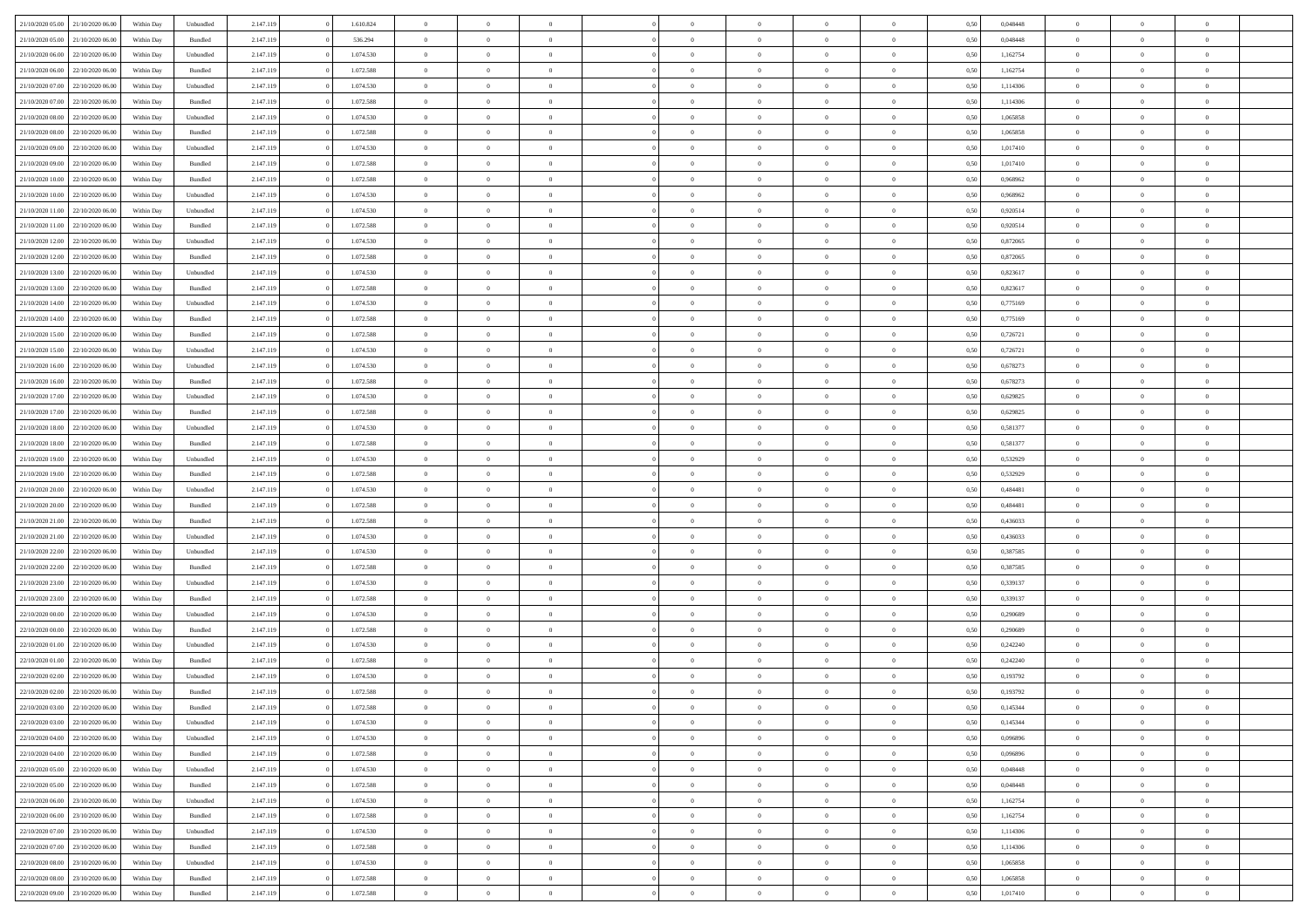|                                   |                  |            |                    |           |           |                |                |                |                | $\Omega$       | $\theta$       | $\theta$       |      |          | $\theta$       | $\overline{0}$ |                |  |
|-----------------------------------|------------------|------------|--------------------|-----------|-----------|----------------|----------------|----------------|----------------|----------------|----------------|----------------|------|----------|----------------|----------------|----------------|--|
| 22/10/2020 09:00                  | 23/10/2020 06:00 | Within Dav | Unbundled          | 2.147.119 | 1.074.530 | $\overline{0}$ | $\theta$       |                | $\Omega$       |                |                |                | 0.50 | 1,017410 |                |                | $\overline{0}$ |  |
| 22/10/2020 10:00                  | 23/10/2020 06.00 | Within Day | Unbundled          | 2.147.119 | 1.074.530 | $\overline{0}$ | $\theta$       | $\overline{0}$ | $\overline{0}$ | $\bf{0}$       | $\overline{0}$ | $\bf{0}$       | 0,50 | 0,968962 | $\theta$       | $\overline{0}$ | $\overline{0}$ |  |
| 22/10/2020 10:00                  | 23/10/2020 06.00 | Within Day | Bundled            | 2.147.119 | 1.072.588 | $\overline{0}$ | $\bf{0}$       | $\overline{0}$ | $\bf{0}$       | $\bf{0}$       | $\bf{0}$       | $\mathbf{0}$   | 0,50 | 0,968962 | $\bf{0}$       | $\overline{0}$ | $\bf{0}$       |  |
| 22/10/2020 11:00                  | 23/10/2020 06:00 | Within Dav | Unbundled          | 2.147.119 | 1.074.530 | $\overline{0}$ | $\overline{0}$ | $\overline{0}$ | $\overline{0}$ | $\bf{0}$       | $\overline{0}$ | $\overline{0}$ | 0.50 | 0.920514 | $\theta$       | $\theta$       | $\overline{0}$ |  |
|                                   |                  |            |                    |           |           |                |                |                |                |                |                |                |      |          |                |                |                |  |
| 22/10/2020 11:00                  | 23/10/2020 06.00 | Within Day | Bundled            | 2.147.119 | 1.072.588 | $\overline{0}$ | $\theta$       | $\overline{0}$ | $\overline{0}$ | $\bf{0}$       | $\overline{0}$ | $\bf{0}$       | 0,50 | 0,920514 | $\theta$       | $\overline{0}$ | $\overline{0}$ |  |
| 22/10/2020 12:00                  | 23/10/2020 06.00 | Within Day | Unbundled          | 2.147.119 | 1.074.530 | $\overline{0}$ | $\overline{0}$ | $\overline{0}$ | $\bf{0}$       | $\overline{0}$ | $\overline{0}$ | $\mathbf{0}$   | 0,50 | 0,872065 | $\overline{0}$ | $\overline{0}$ | $\bf{0}$       |  |
| 22/10/2020 12:00                  | 23/10/2020 06.00 | Within Dav | Bundled            | 2.147.119 | 1.072.588 | $\overline{0}$ | $\overline{0}$ | $\overline{0}$ | $\overline{0}$ | $\overline{0}$ | $\overline{0}$ | $\overline{0}$ | 0.50 | 0,872065 | $\theta$       | $\overline{0}$ | $\overline{0}$ |  |
| 22/10/2020 13:00                  | 23/10/2020 06.00 | Within Day | Unbundled          | 2.147.119 | 1.074.530 | $\overline{0}$ | $\theta$       | $\overline{0}$ | $\overline{0}$ | $\bf{0}$       | $\overline{0}$ | $\bf{0}$       | 0,50 | 0,823617 | $\theta$       | $\theta$       | $\overline{0}$ |  |
|                                   |                  |            |                    |           |           |                |                |                |                |                |                |                |      |          |                |                |                |  |
| 22/10/2020 13:00                  | 23/10/2020 06.00 | Within Day | Bundled            | 2.147.119 | 1.072.588 | $\overline{0}$ | $\overline{0}$ | $\overline{0}$ | $\bf{0}$       | $\bf{0}$       | $\bf{0}$       | $\bf{0}$       | 0,50 | 0,823617 | $\,0\,$        | $\overline{0}$ | $\overline{0}$ |  |
| 22/10/2020 14:00                  | 23/10/2020 06.00 | Within Dav | Unbundled          | 2.147.119 | 1.074.530 | $\overline{0}$ | $\overline{0}$ | $\overline{0}$ | $\overline{0}$ | $\overline{0}$ | $\overline{0}$ | $\overline{0}$ | 0.50 | 0,775169 | $\theta$       | $\overline{0}$ | $\overline{0}$ |  |
| 22/10/2020 14:00                  | 23/10/2020 06.00 | Within Day | Bundled            | 2.147.119 | 1.072.588 | $\overline{0}$ | $\theta$       | $\overline{0}$ | $\overline{0}$ | $\bf{0}$       | $\overline{0}$ | $\bf{0}$       | 0,50 | 0,775169 | $\,$ 0 $\,$    | $\overline{0}$ | $\overline{0}$ |  |
| 22/10/2020 15:00                  | 23/10/2020 06.00 | Within Day | Bundled            | 2.147.119 | 1.072.588 | $\overline{0}$ | $\overline{0}$ | $\overline{0}$ | $\bf{0}$       | $\bf{0}$       | $\overline{0}$ | $\bf{0}$       | 0,50 | 0,726721 | $\bf{0}$       | $\overline{0}$ | $\bf{0}$       |  |
| 22/10/2020 15:00                  | 23/10/2020 06:00 | Within Day | Unbundled          | 2.147.119 | 1.074.530 | $\overline{0}$ | $\overline{0}$ | $\overline{0}$ | $\overline{0}$ | $\bf{0}$       | $\overline{0}$ | $\overline{0}$ | 0.50 | 0,726721 | $\theta$       | $\theta$       | $\overline{0}$ |  |
|                                   |                  |            |                    |           |           | $\overline{0}$ | $\theta$       | $\overline{0}$ | $\overline{0}$ | $\bf{0}$       | $\overline{0}$ |                |      |          | $\theta$       | $\overline{0}$ | $\overline{0}$ |  |
| 22/10/2020 16:00                  | 23/10/2020 06.00 | Within Day | Unbundled          | 2.147.119 | 1.074.530 |                |                |                |                |                |                | $\bf{0}$       | 0,50 | 0,678273 |                |                |                |  |
| 22/10/2020 16:00                  | 23/10/2020 06.00 | Within Day | Bundled            | 2.147.119 | 1.072.588 | $\overline{0}$ | $\mathbf{1}$   | $\overline{0}$ | 1,446551       | $\bf{0}$       | $\overline{0}$ | $\mathbf{0}$   | 0,50 | 0,678273 | $\bf{0}$       | $\overline{0}$ | $\bf{0}$       |  |
| 22/10/2020 17.00                  | 23/10/2020 06.00 | Within Dav | Unbundled          | 2.147.119 | 1.074.530 | $\overline{0}$ | $\overline{0}$ | $\overline{0}$ | $\overline{0}$ | $\overline{0}$ | $\overline{0}$ | $\overline{0}$ | 0.50 | 0,629825 | $\theta$       | $\overline{0}$ | $\overline{0}$ |  |
| 22/10/2020 17.00                  | 23/10/2020 06.00 | Within Day | Bundled            | 2.147.119 | 1.072.587 | $\overline{0}$ | $\theta$       | $\overline{0}$ | $\overline{0}$ | $\bf{0}$       | $\overline{0}$ | $\bf{0}$       | 0,50 | 0,629825 | $\,$ 0 $\,$    | $\theta$       | $\overline{0}$ |  |
| 22/10/2020 18:00                  | 23/10/2020 06.00 | Within Day | Unbundled          | 2.147.119 | 1.074.530 | $\overline{0}$ | $\overline{0}$ | $\overline{0}$ | $\overline{0}$ | $\bf{0}$       | $\overline{0}$ | $\bf{0}$       | 0,50 | 0,581377 | $\bf{0}$       | $\overline{0}$ | $\overline{0}$ |  |
|                                   |                  |            |                    |           |           |                |                |                |                |                |                |                |      |          |                |                |                |  |
| 22/10/2020 18:00                  | 23/10/2020 06:00 | Within Day | Bundled            | 2.147.119 | 1.072.587 | $\overline{0}$ | $\overline{0}$ | $\overline{0}$ | $\overline{0}$ | $\overline{0}$ | $\overline{0}$ | $\overline{0}$ | 0.50 | 0,581377 | $\theta$       | $\overline{0}$ | $\overline{0}$ |  |
| 22/10/2020 19:00                  | 23/10/2020 06.00 | Within Day | Unbundled          | 2.147.119 | 1.074.530 | $\overline{0}$ | $\theta$       | $\overline{0}$ | $\overline{0}$ | $\bf{0}$       | $\overline{0}$ | $\bf{0}$       | 0,50 | 0,532929 | $\,$ 0 $\,$    | $\overline{0}$ | $\overline{0}$ |  |
| 22/10/2020 19:00                  | 23/10/2020 06.00 | Within Day | Bundled            | 2.147.119 | 1.072.587 | $\overline{0}$ | $\overline{0}$ | $\overline{0}$ | $\overline{0}$ | $\bf{0}$       | $\overline{0}$ | $\bf{0}$       | 0,50 | 0,532929 | $\bf{0}$       | $\overline{0}$ | $\bf{0}$       |  |
| 22/10/2020 20:00                  | 23/10/2020 06:00 | Within Day | Unbundled          | 2.147.119 | 1.074.530 | $\overline{0}$ | $\overline{0}$ | $\overline{0}$ | $\overline{0}$ | $\bf{0}$       | $\overline{0}$ | $\overline{0}$ | 0.50 | 0.484481 | $\theta$       | $\overline{0}$ | $\overline{0}$ |  |
| 22/10/2020 20:00                  | 23/10/2020 06.00 | Within Day | Bundled            | 2.147.119 | 1.072.587 | $\overline{0}$ | $\theta$       | $\overline{0}$ | $\overline{0}$ | $\bf{0}$       | $\overline{0}$ | $\bf{0}$       | 0,50 | 0,484481 | $\,$ 0 $\,$    | $\overline{0}$ | $\overline{0}$ |  |
|                                   |                  |            |                    |           |           |                |                |                |                |                |                |                |      |          |                |                |                |  |
| 22/10/2020 21:00                  | 23/10/2020 06.00 | Within Day | Bundled            | 2.147.119 | 1.072.587 | $\overline{0}$ | $\overline{0}$ | $\overline{0}$ | $\overline{0}$ | $\overline{0}$ | $\overline{0}$ | $\mathbf{0}$   | 0,50 | 0,436033 | $\bf{0}$       | $\overline{0}$ | $\bf{0}$       |  |
| 22/10/2020 21:00                  | 23/10/2020 06.00 | Within Dav | Unbundled          | 2.147.119 | 1.074.530 | $\overline{0}$ | $\overline{0}$ | $\overline{0}$ | $\overline{0}$ | $\overline{0}$ | $\overline{0}$ | $\overline{0}$ | 0.50 | 0,436033 | $\theta$       | $\overline{0}$ | $\overline{0}$ |  |
| 22/10/2020 22.00                  | 23/10/2020 06.00 | Within Day | Unbundled          | 2.147.119 | 1.074.530 | $\overline{0}$ | $\theta$       | $\overline{0}$ | $\overline{0}$ | $\bf{0}$       | $\overline{0}$ | $\bf{0}$       | 0,50 | 0,387585 | $\theta$       | $\theta$       | $\overline{0}$ |  |
| 22/10/2020 22.00                  | 23/10/2020 06.00 | Within Day | Bundled            | 2.147.119 | 1.072.587 | $\overline{0}$ | $\overline{0}$ | $\overline{0}$ | $\overline{0}$ | $\bf{0}$       | $\overline{0}$ | $\bf{0}$       | 0,50 | 0,387585 | $\,0\,$        | $\overline{0}$ | $\overline{0}$ |  |
| 22/10/2020 23:00                  | 23/10/2020 06.00 |            | Unbundled          | 2.147.119 | 1.074.530 | $\overline{0}$ | $\overline{0}$ | $\overline{0}$ | $\overline{0}$ | $\overline{0}$ | $\overline{0}$ | $\overline{0}$ | 0.50 | 0,339137 | $\theta$       | $\overline{0}$ | $\overline{0}$ |  |
|                                   |                  | Within Day |                    |           |           |                |                |                |                |                |                |                |      |          |                |                |                |  |
| 22/10/2020 23.00                  | 23/10/2020 06.00 | Within Day | Bundled            | 2.147.119 | 1.072.587 | $\overline{0}$ | $\theta$       | $\overline{0}$ | $\overline{0}$ | $\bf{0}$       | $\overline{0}$ | $\bf{0}$       | 0,50 | 0,339137 | $\,$ 0 $\,$    | $\overline{0}$ | $\overline{0}$ |  |
| 23/10/2020 00.00                  | 23/10/2020 06.00 | Within Day | Unbundled          | 2.147.119 | 1.074.530 | $\overline{0}$ | $\overline{0}$ | $\overline{0}$ | $\overline{0}$ | $\bf{0}$       | $\overline{0}$ | $\bf{0}$       | 0,50 | 0,290689 | $\bf{0}$       | $\overline{0}$ | $\bf{0}$       |  |
| 23/10/2020 00:00                  | 23/10/2020 06.00 | Within Day | Bundled            | 2.147.119 | 1.072.587 | $\overline{0}$ | $\Omega$       | $\Omega$       | $\Omega$       | $\Omega$       | $\overline{0}$ | $\overline{0}$ | 0,50 | 0,290689 | $\,0\,$        | $\theta$       | $\theta$       |  |
| 23/10/2020 01:00                  | 23/10/2020 06.00 | Within Day | Unbundled          | 2.147.119 | 1.074.530 | $\overline{0}$ | $\theta$       | $\overline{0}$ | $\overline{0}$ | $\bf{0}$       | $\overline{0}$ | $\bf{0}$       | 0,50 | 0,242240 | $\,$ 0 $\,$    | $\overline{0}$ | $\overline{0}$ |  |
|                                   |                  |            |                    |           |           |                |                |                |                |                |                |                |      |          |                |                |                |  |
| 23/10/2020 01:00                  | 23/10/2020 06.00 | Within Day | Bundled            | 2.147.119 | 1.072.587 | $\overline{0}$ | $\overline{0}$ | $\overline{0}$ | $\bf{0}$       | $\overline{0}$ | $\overline{0}$ | $\mathbf{0}$   | 0,50 | 0,242240 | $\bf{0}$       | $\overline{0}$ | $\bf{0}$       |  |
| 23/10/2020 02:00                  | 23/10/2020 06:00 | Within Day | Unbundled          | 2.147.119 | 1.074.530 | $\overline{0}$ | $\Omega$       | $\Omega$       | $\Omega$       | $\bf{0}$       | $\overline{0}$ | $\overline{0}$ | 0.50 | 0,193792 | $\,0\,$        | $\theta$       | $\theta$       |  |
| 23/10/2020 02.00                  | 23/10/2020 06.00 | Within Day | Bundled            | 2.147.119 | 1.072.587 | $\overline{0}$ | $\theta$       | $\overline{0}$ | $\overline{0}$ | $\bf{0}$       | $\overline{0}$ | $\bf{0}$       | 0,50 | 0,193792 | $\,$ 0 $\,$    | $\overline{0}$ | $\overline{0}$ |  |
| 23/10/2020 03:00                  | 23/10/2020 06.00 | Within Day | Bundled            | 2.147.119 | 1.072.587 | $\overline{0}$ | $\overline{0}$ | $\overline{0}$ | $\bf{0}$       | $\bf{0}$       | $\bf{0}$       | $\bf{0}$       | 0,50 | 0,145344 | $\bf{0}$       | $\overline{0}$ | $\bf{0}$       |  |
| 23/10/2020 03:00                  | 23/10/2020 06:00 | Within Day | Unbundled          | 2.147.119 | 1.074.530 | $\overline{0}$ | $\Omega$       | $\Omega$       | $\Omega$       | $\overline{0}$ | $\overline{0}$ | $\overline{0}$ | 0.50 | 0,145344 | $\,$ 0 $\,$    | $\theta$       | $\theta$       |  |
|                                   |                  |            |                    |           |           |                |                |                |                |                |                |                |      |          |                |                |                |  |
| 23/10/2020 04:00                  | 23/10/2020 06.00 | Within Day | Unbundled          | 2.147.119 | 1.074.530 | $\overline{0}$ | $\theta$       | $\overline{0}$ | $\overline{0}$ | $\,$ 0         | $\overline{0}$ | $\bf{0}$       | 0,50 | 0,096896 | $\,$ 0 $\,$    | $\overline{0}$ | $\overline{0}$ |  |
| 23/10/2020 04.00                  | 23/10/2020 06.00 | Within Day | Bundled            | 2.147.119 | 1.072.587 | $\overline{0}$ | $\bf{0}$       | $\overline{0}$ | $\bf{0}$       | $\bf{0}$       | $\bf{0}$       | $\bf{0}$       | 0,50 | 0,096896 | $\bf{0}$       | $\overline{0}$ | $\bf{0}$       |  |
| 23/10/2020 05:00                  | 23/10/2020 06.00 | Within Day | Unbundled          | 2.147.119 | 1.074.530 | $\overline{0}$ | $\Omega$       | $\overline{0}$ | $\Omega$       | $\overline{0}$ | $\overline{0}$ | $\overline{0}$ | 0,50 | 0.048448 | $\,0\,$        | $\theta$       | $\theta$       |  |
| 23/10/2020 05.00                  | 23/10/2020 06.00 | Within Day | Bundled            | 2.147.119 | 1.072.587 | $\overline{0}$ | $\theta$       | $\overline{0}$ | $\overline{0}$ | $\,$ 0         | $\overline{0}$ | $\bf{0}$       | 0,50 | 0,048448 | $\,$ 0 $\,$    | $\overline{0}$ | $\overline{0}$ |  |
| 23/10/2020 06.00                  | 24/10/2020 06.00 | Within Day | Unbundled          | 2.147.119 | 1.074.530 | $\overline{0}$ | $\overline{0}$ | $\overline{0}$ | $\bf{0}$       | $\bf{0}$       | $\bf{0}$       | $\mathbf{0}$   | 0,50 | 1,162754 | $\bf{0}$       | $\overline{0}$ | $\bf{0}$       |  |
|                                   |                  |            |                    |           |           |                |                |                |                |                |                |                |      |          |                |                | $\theta$       |  |
| 23/10/2020 06:00                  | 24/10/2020 06.00 | Within Day | Bundled            | 2.147.119 | 1.072.588 | $\overline{0}$ | $\Omega$       | $\Omega$       | $\Omega$       | $\Omega$       | $\Omega$       | $\overline{0}$ | 0.50 | 1,162754 | $\theta$       | $\theta$       |                |  |
| 23/10/2020 07.00                  | 24/10/2020 06.00 | Within Day | Unbundled          | 2.147.119 | 1.074.530 | $\overline{0}$ | $\overline{0}$ | $\overline{0}$ | $\bf{0}$       | $\,$ 0         | $\bf{0}$       | $\bf{0}$       | 0,50 | 1,114306 | $\,0\,$        | $\,$ 0 $\,$    | $\overline{0}$ |  |
| 23/10/2020 07:00 24/10/2020 06:00 |                  | Within Day | $\mathbf B$ undled | 2.147.119 | 1.072.588 | $\bf{0}$       | $\bf{0}$       |                |                | $\bf{0}$       |                |                | 0,50 | 1,114306 | $\bf{0}$       | $\overline{0}$ |                |  |
| 23/10/2020 08:00                  | 24/10/2020 06:00 | Within Day | Unbundled          | 2.147.119 | 1.074.530 | $\overline{0}$ | $\overline{0}$ | $\overline{0}$ | $\Omega$       | $\theta$       | $\overline{0}$ | $\overline{0}$ | 0.50 | 1.065858 | $\theta$       | $\theta$       | $\theta$       |  |
| 23/10/2020 08:00                  | 24/10/2020 06.00 | Within Day | Bundled            | 2.147.119 | 1.072.588 | $\overline{0}$ | $\,$ 0         | $\overline{0}$ | $\bf{0}$       | $\,$ 0 $\,$    | $\overline{0}$ | $\mathbf{0}$   | 0,50 | 1,065858 | $\,$ 0 $\,$    | $\,$ 0 $\,$    | $\,$ 0         |  |
|                                   |                  |            |                    |           |           |                |                |                |                |                |                |                |      |          |                |                |                |  |
| 23/10/2020 09:00                  | 24/10/2020 06.00 | Within Day | Bundled            | 2.147.119 | 1.072.588 | $\overline{0}$ | $\overline{0}$ | $\overline{0}$ | $\overline{0}$ | $\overline{0}$ | $\overline{0}$ | $\mathbf{0}$   | 0,50 | 1,017410 | $\overline{0}$ | $\bf{0}$       | $\bf{0}$       |  |
| 23/10/2020 09:00                  | 24/10/2020 06.00 | Within Day | Unbundled          | 2.147.119 | 1.074.530 | $\overline{0}$ | $\overline{0}$ | $\overline{0}$ | $\Omega$       | $\overline{0}$ | $\overline{0}$ | $\bf{0}$       | 0,50 | 1,017410 | $\bf{0}$       | $\theta$       | $\overline{0}$ |  |
| 23/10/2020 10:00                  | 24/10/2020 06.00 | Within Day | Unbundled          | 2.147.119 | 1.074.530 | $\overline{0}$ | $\,$ 0         | $\overline{0}$ | $\overline{0}$ | $\overline{0}$ | $\overline{0}$ | $\bf{0}$       | 0,50 | 0,968962 | $\,$ 0 $\,$    | $\overline{0}$ | $\overline{0}$ |  |
| 23/10/2020 10:00                  | 24/10/2020 06.00 | Within Day | Bundled            | 2.147.119 | 1.072.588 | $\overline{0}$ | $\overline{0}$ | $\overline{0}$ | $\overline{0}$ | $\overline{0}$ | $\overline{0}$ | $\mathbf{0}$   | 0,50 | 0,968962 | $\overline{0}$ | $\overline{0}$ | $\bf{0}$       |  |
| 23/10/2020 11:00                  | 24/10/2020 06.00 | Within Day | Unbundled          | 2.147.119 | 1.074.530 | $\overline{0}$ | $\overline{0}$ | $\overline{0}$ | $\Omega$       | $\overline{0}$ | $\overline{0}$ | $\bf{0}$       | 0.50 | 0,920514 | $\overline{0}$ | $\theta$       | $\overline{0}$ |  |
|                                   |                  |            |                    |           |           |                |                |                |                |                |                |                |      |          |                |                |                |  |
| 23/10/2020 11:00                  | 24/10/2020 06.00 | Within Day | Bundled            | 2.147.119 | 1.072.588 | $\overline{0}$ | $\,$ 0         | $\overline{0}$ | $\bf{0}$       | $\bf{0}$       | $\bf{0}$       | $\bf{0}$       | 0,50 | 0,920514 | $\,$ 0 $\,$    | $\overline{0}$ | $\overline{0}$ |  |
| 23/10/2020 12:00                  | 24/10/2020 06.00 | Within Day | Unbundled          | 2.147.119 | 1.074.530 | $\overline{0}$ | $\bf{0}$       | $\overline{0}$ | $\overline{0}$ | $\overline{0}$ | $\bf{0}$       | $\mathbf{0}$   | 0,50 | 0,872065 | $\overline{0}$ | $\overline{0}$ | $\bf{0}$       |  |
| 23/10/2020 12:00                  | 24/10/2020 06.00 | Within Day | Bundled            | 2.147.119 | 1.072.588 | $\overline{0}$ | $\overline{0}$ | $\overline{0}$ | $\Omega$       | $\overline{0}$ | $\overline{0}$ | $\bf{0}$       | 0.50 | 0,872065 | $\overline{0}$ | $\theta$       | $\overline{0}$ |  |
| 23/10/2020 13:00                  | 24/10/2020 06.00 | Within Day | Unbundled          | 2.147.119 | 1.074.530 | $\overline{0}$ | $\bf{0}$       | $\overline{0}$ | $\overline{0}$ | $\bf{0}$       | $\bf{0}$       | $\bf{0}$       | 0,50 | 0,823617 | $\,$ 0 $\,$    | $\,$ 0 $\,$    | $\bf{0}$       |  |
| 23/10/2020 13:00 24/10/2020 06:00 |                  | Within Day | Bundled            |           | 1.072.588 | $\overline{0}$ | $\overline{0}$ | $\overline{0}$ | $\overline{0}$ | $\bf{0}$       | $\bf{0}$       | $\mathbf{0}$   | 0,50 | 0,823617 | $\overline{0}$ | $\bf{0}$       | $\bf{0}$       |  |
|                                   |                  |            |                    | 2.147.119 |           |                |                |                |                |                |                |                |      |          |                |                |                |  |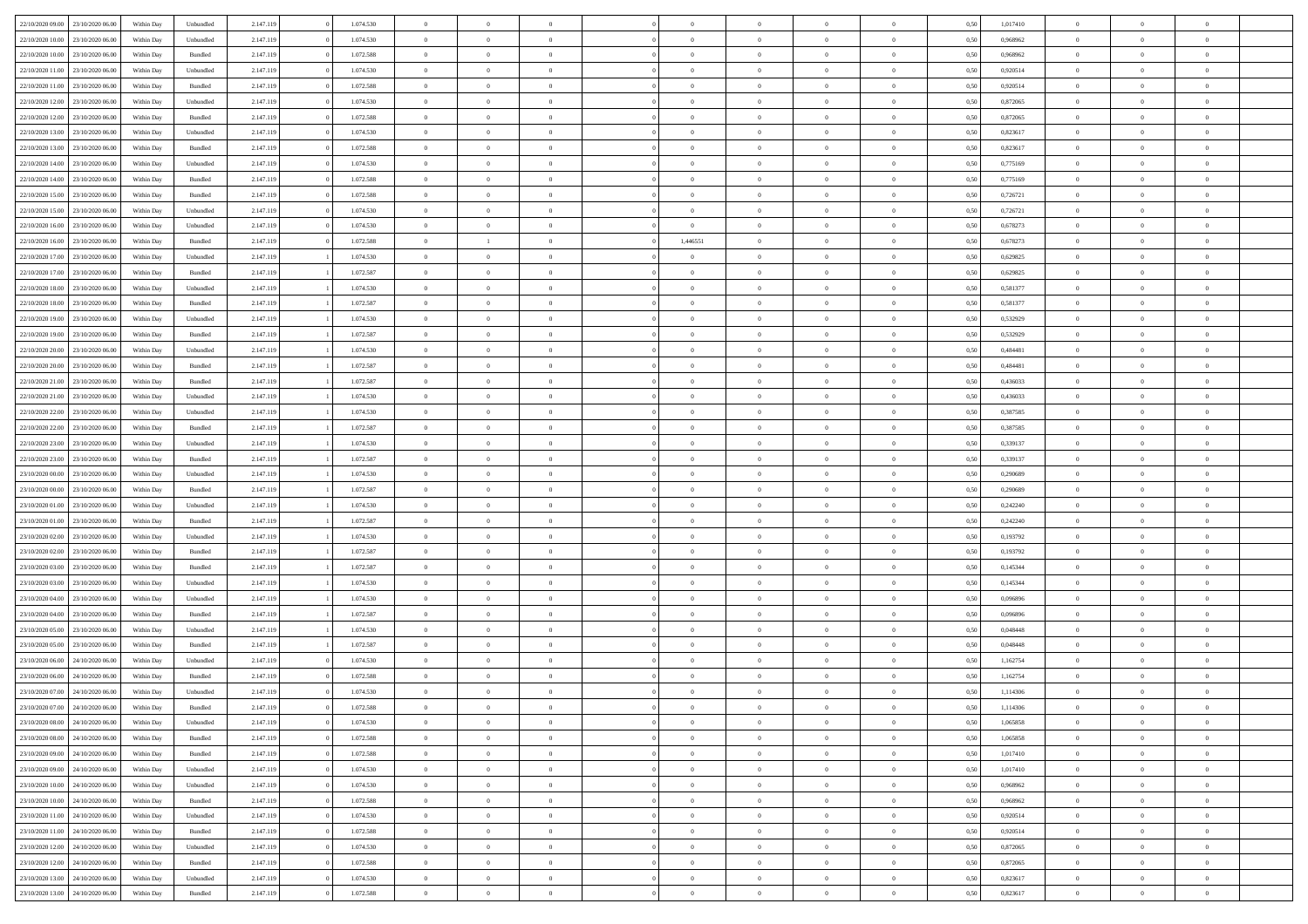|                                   | 24/10/2020 06.00 | Within Dav | Bundled   | 2.147.119 | 1.072.588 | $\overline{0}$ | $\Omega$       |                | $\Omega$       | $\Omega$       | $\Omega$       | $\theta$       | 0.50 | 0,775169 | $\theta$       | $\theta$       | $\theta$       |  |
|-----------------------------------|------------------|------------|-----------|-----------|-----------|----------------|----------------|----------------|----------------|----------------|----------------|----------------|------|----------|----------------|----------------|----------------|--|
| 23/10/2020 14:00                  |                  |            |           |           |           |                |                |                |                |                |                |                |      |          |                |                |                |  |
| 23/10/2020 14:00                  | 24/10/2020 06.00 | Within Day | Unbundled | 2.147.119 | 1.074.530 | $\overline{0}$ | $\theta$       | $\overline{0}$ | $\overline{0}$ | $\bf{0}$       | $\overline{0}$ | $\bf{0}$       | 0,50 | 0,775169 | $\theta$       | $\overline{0}$ | $\overline{0}$ |  |
| 23/10/2020 15:00                  | 24/10/2020 06.00 | Within Day | Unbundled | 2.147.119 | 1.074.530 | $\overline{0}$ | $\overline{0}$ | $\overline{0}$ | $\bf{0}$       | $\bf{0}$       | $\bf{0}$       | $\bf{0}$       | 0,50 | 0,726721 | $\bf{0}$       | $\overline{0}$ | $\overline{0}$ |  |
| 23/10/2020 15:00                  | 24/10/2020 06.00 | Within Day | Bundled   | 2.147.119 | 1.072.588 | $\overline{0}$ | $\overline{0}$ | $\overline{0}$ | $\overline{0}$ | $\bf{0}$       | $\overline{0}$ | $\overline{0}$ | 0.50 | 0,726721 | $\theta$       | $\theta$       | $\overline{0}$ |  |
|                                   |                  |            |           |           |           |                |                |                |                |                |                |                |      |          |                |                |                |  |
| 23/10/2020 16:00                  | 24/10/2020 06.00 | Within Day | Unbundled | 2.147.119 | 1.074.530 | $\overline{0}$ | $\theta$       | $\overline{0}$ | $\overline{0}$ | $\bf{0}$       | $\overline{0}$ | $\bf{0}$       | 0,50 | 0,678273 | $\,$ 0 $\,$    | $\overline{0}$ | $\overline{0}$ |  |
| 23/10/2020 16:00                  | 24/10/2020 06.00 | Within Day | Bundled   | 2.147.119 | 1.072.588 | $\overline{0}$ | $\bf{0}$       | $\overline{0}$ | $\bf{0}$       | $\overline{0}$ | $\overline{0}$ | $\mathbf{0}$   | 0,50 | 0,678273 | $\overline{0}$ | $\overline{0}$ | $\bf{0}$       |  |
| 23/10/2020 17:00                  | 24/10/2020 06.00 | Within Dav | Unbundled | 2.147.119 | 1.074.530 | $\overline{0}$ | $\overline{0}$ | $\overline{0}$ | $\overline{0}$ | $\overline{0}$ | $\overline{0}$ | $\overline{0}$ | 0.50 | 0,629825 | $\theta$       | $\overline{0}$ | $\overline{0}$ |  |
| 23/10/2020 17.00                  | 24/10/2020 06.00 | Within Day | Bundled   | 2.147.119 | 1.072.588 | $\overline{0}$ | $\theta$       | $\overline{0}$ | $\overline{0}$ | $\bf{0}$       | $\overline{0}$ | $\bf{0}$       | 0,50 | 0,629825 | $\theta$       | $\theta$       | $\overline{0}$ |  |
|                                   |                  |            |           |           |           |                |                |                |                |                |                |                |      |          |                |                |                |  |
| 23/10/2020 18:00                  | 24/10/2020 06.00 | Within Day | Unbundled | 2.147.119 | 1.074.530 | $\overline{0}$ | $\overline{0}$ | $\overline{0}$ | $\bf{0}$       | $\bf{0}$       | $\bf{0}$       | $\bf{0}$       | 0,50 | 0,581377 | $\,0\,$        | $\overline{0}$ | $\overline{0}$ |  |
| 23/10/2020 18:00                  | 24/10/2020 06.00 | Within Dav | Bundled   | 2.147.119 | 1.072.588 | $\overline{0}$ | $\overline{0}$ | $\overline{0}$ | $\overline{0}$ | $\overline{0}$ | $\overline{0}$ | $\overline{0}$ | 0.50 | 0,581377 | $\theta$       | $\overline{0}$ | $\overline{0}$ |  |
| 23/10/2020 19:00                  | 24/10/2020 06.00 | Within Day | Unbundled | 2.147.119 | 1.074.530 | $\overline{0}$ | $\theta$       | $\overline{0}$ | $\overline{0}$ | $\bf{0}$       | $\overline{0}$ | $\bf{0}$       | 0,50 | 0,532929 | $\,$ 0 $\,$    | $\overline{0}$ | $\overline{0}$ |  |
| 23/10/2020 19:00                  | 24/10/2020 06.00 | Within Day | Bundled   | 2.147.119 | 1.072.588 | $\overline{0}$ | $\overline{0}$ | $\overline{0}$ | $\bf{0}$       | $\bf{0}$       | $\bf{0}$       | $\bf{0}$       | 0,50 | 0,532929 | $\bf{0}$       | $\overline{0}$ | $\overline{0}$ |  |
| 23/10/2020 20:00                  | 24/10/2020 06.00 | Within Day | Bundled   | 2.147.119 | 1.072.588 | $\overline{0}$ | $\overline{0}$ | $\overline{0}$ | $\overline{0}$ | $\bf{0}$       | $\overline{0}$ | $\overline{0}$ | 0.50 | 0,484481 | $\theta$       | $\theta$       | $\overline{0}$ |  |
|                                   |                  |            |           |           |           | $\overline{0}$ | $\theta$       | $\overline{0}$ | $\overline{0}$ | $\bf{0}$       | $\overline{0}$ |                |      |          | $\theta$       | $\theta$       | $\overline{0}$ |  |
| 23/10/2020 20.00                  | 24/10/2020 06.00 | Within Day | Unbundled | 2.147.119 | 1.074.530 |                |                |                |                |                |                | $\bf{0}$       | 0,50 | 0,484481 |                |                |                |  |
| 23/10/2020 21:00                  | 24/10/2020 06.00 | Within Day | Unbundled | 2.147.119 | 1.074.530 | $\overline{0}$ | $\bf{0}$       | $\overline{0}$ | $\bf{0}$       | $\overline{0}$ | $\overline{0}$ | $\mathbf{0}$   | 0,50 | 0,436033 | $\bf{0}$       | $\overline{0}$ | $\bf{0}$       |  |
| 23/10/2020 21:00                  | 24/10/2020 06.00 | Within Dav | Bundled   | 2.147.119 | 1.072.588 | $\overline{0}$ | $\overline{0}$ | $\overline{0}$ | $\overline{0}$ | $\overline{0}$ | $\overline{0}$ | $\overline{0}$ | 0.50 | 0,436033 | $\theta$       | $\overline{0}$ | $\overline{0}$ |  |
| 23/10/2020 22.00                  | 24/10/2020 06.00 | Within Day | Unbundled | 2.147.119 | 1.074.530 | $\overline{0}$ | $\theta$       | $\overline{0}$ | $\overline{0}$ | $\bf{0}$       | $\overline{0}$ | $\bf{0}$       | 0,50 | 0,387585 | $\theta$       | $\theta$       | $\overline{0}$ |  |
| 23/10/2020 22.00                  | 24/10/2020 06.00 | Within Day | Bundled   | 2.147.119 | 1.072.588 | $\overline{0}$ | $\overline{0}$ | $\overline{0}$ | $\bf{0}$       | $\bf{0}$       | $\bf{0}$       | $\bf{0}$       | 0,50 | 0,387585 | $\bf{0}$       | $\overline{0}$ | $\overline{0}$ |  |
|                                   |                  |            |           |           |           |                | $\overline{0}$ |                |                | $\overline{0}$ |                |                |      |          | $\theta$       | $\overline{0}$ | $\overline{0}$ |  |
| 23/10/2020 23:00                  | 24/10/2020 06.00 | Within Day | Unbundled | 2.147.119 | 1.074.530 | $\overline{0}$ |                | $\overline{0}$ | $\overline{0}$ |                | $\overline{0}$ | $\overline{0}$ | 0.50 | 0,339137 |                |                |                |  |
| 23/10/2020 23.00                  | 24/10/2020 06.00 | Within Day | Bundled   | 2.147.119 | 1.072.588 | $\overline{0}$ | $\theta$       | $\overline{0}$ | $\overline{0}$ | $\bf{0}$       | $\overline{0}$ | $\bf{0}$       | 0,50 | 0,339137 | $\,$ 0 $\,$    | $\theta$       | $\overline{0}$ |  |
| 24/10/2020 00:00                  | 24/10/2020 06.00 | Within Day | Unbundled | 2.147.119 | 1.074.530 | $\overline{0}$ | $\overline{0}$ | $\overline{0}$ | $\bf{0}$       | $\bf{0}$       | $\bf{0}$       | $\bf{0}$       | 0,50 | 0,290689 | $\bf{0}$       | $\overline{0}$ | $\overline{0}$ |  |
| 24/10/2020 00.00                  | 24/10/2020 06.00 | Within Day | Bundled   | 2.147.119 | 1.072.588 | $\overline{0}$ | $\overline{0}$ | $\overline{0}$ | $\overline{0}$ | $\bf{0}$       | $\overline{0}$ | $\overline{0}$ | 0.50 | 0.290689 | $\theta$       | $\theta$       | $\overline{0}$ |  |
| 24/10/2020 01.00                  | 24/10/2020 06.00 | Within Day | Unbundled | 2.147.119 | 1.074.530 | $\overline{0}$ | $\theta$       | $\overline{0}$ | $\overline{0}$ | $\bf{0}$       | $\overline{0}$ | $\bf{0}$       | 0,50 | 0,242240 | $\,$ 0 $\,$    | $\overline{0}$ | $\overline{0}$ |  |
|                                   |                  |            |           |           |           |                |                |                |                |                |                |                |      |          |                |                |                |  |
| 24/10/2020 01:00                  | 24/10/2020 06.00 | Within Day | Bundled   | 2.147.119 | 1.072.588 | $\overline{0}$ | $\bf{0}$       | $\overline{0}$ | $\bf{0}$       | $\overline{0}$ | $\overline{0}$ | $\mathbf{0}$   | 0,50 | 0,242240 | $\bf{0}$       | $\overline{0}$ | $\bf{0}$       |  |
| 24/10/2020 02.00                  | 24/10/2020 06.00 | Within Day | Bundled   | 2.147.119 | 1.072.588 | $\overline{0}$ | $\overline{0}$ | $\overline{0}$ | $\overline{0}$ | $\overline{0}$ | $\overline{0}$ | $\overline{0}$ | 0.50 | 0,193792 | $\theta$       | $\overline{0}$ | $\overline{0}$ |  |
| 24/10/2020 02.00                  | 24/10/2020 06.00 | Within Day | Unbundled | 2.147.119 | 1.074.530 | $\overline{0}$ | $\theta$       | $\overline{0}$ | $\overline{0}$ | $\bf{0}$       | $\overline{0}$ | $\bf{0}$       | 0,50 | 0,193792 | $\theta$       | $\theta$       | $\overline{0}$ |  |
| 24/10/2020 03:00                  | 24/10/2020 06.00 | Within Day | Unbundled | 2.147.119 | 1.074.530 | $\overline{0}$ | $\overline{0}$ | $\overline{0}$ | $\bf{0}$       | $\bf{0}$       | $\bf{0}$       | $\bf{0}$       | 0,50 | 0,145344 | $\,0\,$        | $\overline{0}$ | $\overline{0}$ |  |
| 24/10/2020 03:00                  | 24/10/2020 06.00 | Within Day | Bundled   | 2.147.119 | 1.072.588 | $\overline{0}$ | $\overline{0}$ | $\overline{0}$ | $\overline{0}$ | $\overline{0}$ | $\overline{0}$ | $\overline{0}$ | 0.50 | 0,145344 | $\theta$       | $\overline{0}$ | $\overline{0}$ |  |
|                                   |                  |            |           |           |           |                |                |                |                |                |                |                |      |          |                |                |                |  |
| 24/10/2020 04.00                  | 24/10/2020 06.00 | Within Day | Unbundled | 2.147.119 | 1.074.530 | $\overline{0}$ | $\theta$       | $\overline{0}$ | $\overline{0}$ | $\bf{0}$       | $\overline{0}$ | $\bf{0}$       | 0,50 | 0,096896 | $\,$ 0 $\,$    | $\overline{0}$ | $\overline{0}$ |  |
| 24/10/2020 04.00                  | 24/10/2020 06.00 | Within Day | Bundled   | 2.147.119 | 1.072.588 | $\overline{0}$ | $\overline{0}$ | $\overline{0}$ | $\bf{0}$       | $\bf{0}$       | $\bf{0}$       | $\bf{0}$       | 0,50 | 0,096896 | $\bf{0}$       | $\overline{0}$ | $\overline{0}$ |  |
| 24/10/2020 05:00                  | 24/10/2020 06.00 | Within Day | Unbundled | 2.147.119 | 1.074.530 | $\bf{0}$       | $\Omega$       | $\overline{0}$ | $\Omega$       | $\Omega$       | $\overline{0}$ | $\overline{0}$ | 0,50 | 0.048448 | $\,0\,$        | $\theta$       | $\theta$       |  |
| 24/10/2020 05.00                  | 24/10/2020 06.00 | Within Day | Bundled   | 2.147.119 | 1.072.588 | $\overline{0}$ | $\theta$       | $\overline{0}$ | $\overline{0}$ | $\bf{0}$       | $\overline{0}$ | $\bf{0}$       | 0,50 | 0,048448 | $\,$ 0 $\,$    | $\theta$       | $\overline{0}$ |  |
|                                   |                  |            |           |           |           |                |                |                |                | $\bf{0}$       |                |                |      |          |                | $\overline{0}$ | $\bf{0}$       |  |
| 24/10/2020 06:00                  | 25/10/2020 06.00 | Within Day | Unbundled | 2.061.234 | 988.646   | $\overline{0}$ | $\overline{0}$ | $\overline{0}$ | $\overline{0}$ |                | $\overline{0}$ | $\mathbf{0}$   | 0,50 | 1,162754 | $\bf{0}$       |                |                |  |
| 24/10/2020 06.00                  | 25/10/2020 06.00 | Within Day | Bundled   | 2.061.234 | 1.072.588 | $\overline{0}$ | $\Omega$       | $\Omega$       | $\Omega$       | $\bf{0}$       | $\overline{0}$ | $\overline{0}$ | 0.50 | 1,162754 | $\,0\,$        | $\theta$       | $\theta$       |  |
| 24/10/2020 07.00                  | 25/10/2020 06.00 | Within Day | Unbundled | 2.061.234 | 988.646   | $\overline{0}$ | $\theta$       | $\overline{0}$ | $\overline{0}$ | $\bf{0}$       | $\overline{0}$ | $\bf{0}$       | 0,50 | 1,116244 | $\,$ 0 $\,$    | $\theta$       | $\overline{0}$ |  |
| 24/10/2020 07.00                  | 25/10/2020 06.00 | Within Day | Bundled   | 2.061.234 | 1.072.588 | $\overline{0}$ | $\overline{0}$ | $\overline{0}$ | $\overline{0}$ | $\bf{0}$       | $\overline{0}$ | $\bf{0}$       | 0,50 | 1,116244 | $\bf{0}$       | $\overline{0}$ | $\overline{0}$ |  |
| 24/10/2020 08:00                  | 25/10/2020 06:00 | Within Day | Bundled   | 2.061.234 | 1.072.588 | $\overline{0}$ | $\Omega$       | $\overline{0}$ | $\Omega$       | $\overline{0}$ | $\overline{0}$ | $\overline{0}$ | 0.50 | 1,069734 | $\,$ 0 $\,$    | $\theta$       | $\theta$       |  |
| 24/10/2020 08.00                  | 25/10/2020 06.00 | Within Day | Unbundled | 2.061.234 | 988.646   | $\overline{0}$ | $\theta$       | $\overline{0}$ | $\overline{0}$ | $\,$ 0         | $\overline{0}$ | $\bf{0}$       | 0,50 | 1,069734 | $\,$ 0 $\,$    | $\overline{0}$ | $\overline{0}$ |  |
|                                   |                  |            |           |           |           |                |                |                |                |                |                |                |      |          |                |                |                |  |
| 24/10/2020 09:00                  | 25/10/2020 06.00 | Within Day | Unbundled | 2.061.234 | 988.646   | $\overline{0}$ | $\overline{0}$ | $\overline{0}$ | $\overline{0}$ | $\bf{0}$       | $\overline{0}$ | $\bf{0}$       | 0,50 | 1,023224 | $\bf{0}$       | $\overline{0}$ | $\overline{0}$ |  |
| 24/10/2020 09:00                  | 25/10/2020 06.00 | Within Day | Bundled   | 2.061.234 | 1.072.588 | $\overline{0}$ | $\Omega$       | $\overline{0}$ | $\Omega$       | $\overline{0}$ | $\overline{0}$ | $\overline{0}$ | 0,50 | 1,023224 | $\,0\,$        | $\theta$       | $\theta$       |  |
| 24/10/2020 10:00                  | 25/10/2020 06.00 | Within Day | Unbundled | 2.061.234 | 988.646   | $\overline{0}$ | $\theta$       | $\overline{0}$ | $\overline{0}$ | $\,$ 0         | $\overline{0}$ | $\bf{0}$       | 0,50 | 0,976713 | $\,$ 0 $\,$    | $\overline{0}$ | $\overline{0}$ |  |
| 24/10/2020 10:00                  | 25/10/2020 06.00 | Within Day | Bundled   | 2.061.234 | 1.072.588 | $\overline{0}$ | $\overline{0}$ | $\overline{0}$ | $\overline{0}$ | $\bf{0}$       | $\overline{0}$ | $\mathbf{0}$   | 0,50 | 0,976713 | $\bf{0}$       | $\overline{0}$ | $\bf{0}$       |  |
| 24/10/2020 11:00                  | 25/10/2020 06.00 | Within Day | Unbundled | 2.061.234 | 988,646   | $\overline{0}$ | $\Omega$       | $\Omega$       | $\Omega$       | $\Omega$       | $\overline{0}$ | $\overline{0}$ | 0.50 | 0.930203 | $\theta$       | $\theta$       | $\theta$       |  |
|                                   |                  |            |           |           |           |                |                |                |                |                |                |                |      |          |                |                |                |  |
| 24/10/2020 11:00                  | 25/10/2020 06.00 | Within Day | Bundled   | 2.061.234 | 1.072.588 | $\overline{0}$ | $\,$ 0 $\,$    | $\overline{0}$ | $\bf{0}$       | $\,$ 0         | $\overline{0}$ | $\bf{0}$       | 0,50 | 0,930203 | $\,0\,$        | $\overline{0}$ | $\overline{0}$ |  |
| 24/10/2020 12:00                  | 25/10/2020 06.00 | Within Day | Unbundled | 2.061.234 | 988.646   | $\bf{0}$       | $\bf{0}$       |                |                |                |                |                | 0,50 | 0,883693 | $\bf{0}$       | $\overline{0}$ |                |  |
| 24/10/2020 12:00                  | 25/10/2020 06:00 | Within Day | Bundled   | 2.061.234 | 1.072.588 | $\overline{0}$ | $\overline{0}$ | $\overline{0}$ | $\Omega$       | $\theta$       | $\overline{0}$ | $\overline{0}$ | 0.50 | 0.883693 | $\theta$       | $\theta$       | $\theta$       |  |
| 24/10/2020 13:00                  | 25/10/2020 06.00 | Within Day | Bundled   | 2.061.234 | 1.072.588 | $\overline{0}$ | $\,$ 0         | $\overline{0}$ | $\overline{0}$ | $\,$ 0 $\,$    | $\overline{0}$ | $\mathbf{0}$   | 0,50 | 0,837183 | $\,$ 0 $\,$    | $\,$ 0 $\,$    | $\,$ 0         |  |
| 24/10/2020 13.00                  | 25/10/2020 06.00 | Within Day | Unbundled | 2.061.234 | 988.646   | $\overline{0}$ | $\overline{0}$ | $\overline{0}$ | $\overline{0}$ | $\overline{0}$ | $\overline{0}$ | $\mathbf{0}$   | 0,50 | 0,837183 | $\overline{0}$ | $\bf{0}$       | $\bf{0}$       |  |
|                                   |                  |            |           |           |           |                |                |                |                |                |                |                |      |          |                |                |                |  |
| 24/10/2020 14:00                  | 25/10/2020 06.00 | Within Day | Unbundled | 2.061.234 | 988.646   | $\overline{0}$ | $\overline{0}$ | $\overline{0}$ | $\Omega$       | $\overline{0}$ | $\overline{0}$ | $\overline{0}$ | 0,50 | 0,790673 | $\overline{0}$ | $\theta$       | $\overline{0}$ |  |
| 24/10/2020 14:00                  | 25/10/2020 06.00 | Within Day | Bundled   | 2.061.234 | 1.072.588 | $\overline{0}$ | $\,$ 0         | $\overline{0}$ | $\overline{0}$ | $\,$ 0 $\,$    | $\overline{0}$ | $\mathbf{0}$   | 0,50 | 0,790673 | $\,$ 0 $\,$    | $\overline{0}$ | $\overline{0}$ |  |
| 24/10/2020 15.00                  | 25/10/2020 06.00 | Within Day | Unbundled | 2.061.234 | 988.646   | $\overline{0}$ | $\overline{0}$ | $\overline{0}$ | $\overline{0}$ | $\overline{0}$ | $\overline{0}$ | $\mathbf{0}$   | 0,50 | 0,744163 | $\overline{0}$ | $\overline{0}$ | $\bf{0}$       |  |
| 24/10/2020 15.00                  | 25/10/2020 06.00 | Within Day | Bundled   | 2.061.234 | 1.072.588 | $\overline{0}$ | $\overline{0}$ | $\overline{0}$ | $\Omega$       | $\overline{0}$ | $\overline{0}$ | $\bf{0}$       | 0.50 | 0,744163 | $\overline{0}$ | $\theta$       | $\overline{0}$ |  |
| 24/10/2020 16.00                  | 25/10/2020 06.00 | Within Day | Unbundled | 2.061.234 | 988.646   | $\overline{0}$ | $\,$ 0         | $\overline{0}$ | $\bf{0}$       | $\bf{0}$       | $\bf{0}$       | $\bf{0}$       | 0,50 | 0,697652 | $\,$ 0 $\,$    | $\overline{0}$ | $\overline{0}$ |  |
|                                   |                  |            |           |           |           |                |                |                |                |                |                |                |      |          |                |                |                |  |
| 24/10/2020 16:00                  | 25/10/2020 06.00 | Within Day | Bundled   | 2.061.234 | 1.072.588 | $\overline{0}$ | $\bf{0}$       | $\overline{0}$ | $\overline{0}$ | $\overline{0}$ | $\overline{0}$ | $\mathbf{0}$   | 0,50 | 0,697652 | $\overline{0}$ | $\overline{0}$ | $\bf{0}$       |  |
| 24/10/2020 17.00                  | 25/10/2020 06.00 | Within Day | Unbundled | 2.061.234 | 988.646   | $\overline{0}$ | $\overline{0}$ | $\overline{0}$ | $\Omega$       | $\overline{0}$ | $\overline{0}$ | $\bf{0}$       | 0.50 | 0,651142 | $\overline{0}$ | $\theta$       | $\overline{0}$ |  |
| 24/10/2020 17.00                  | 25/10/2020 06.00 | Within Day | Bundled   | 2.061.234 | 1.072.588 | $\overline{0}$ | $\bf{0}$       | $\overline{0}$ | $\overline{0}$ | $\bf{0}$       | $\bf{0}$       | $\mathbf{0}$   | 0,50 | 0,651142 | $\,$ 0 $\,$    | $\,$ 0 $\,$    | $\bf{0}$       |  |
| 24/10/2020 18.00 25/10/2020 06.00 |                  | Within Day | Unbundled | 2.061.234 | 988.646   | $\overline{0}$ | $\overline{0}$ | $\overline{0}$ | $\overline{0}$ | $\overline{0}$ | $\bf{0}$       | $\mathbf{0}$   | 0,50 | 0,604632 | $\overline{0}$ | $\bf{0}$       | $\bf{0}$       |  |
|                                   |                  |            |           |           |           |                |                |                |                |                |                |                |      |          |                |                |                |  |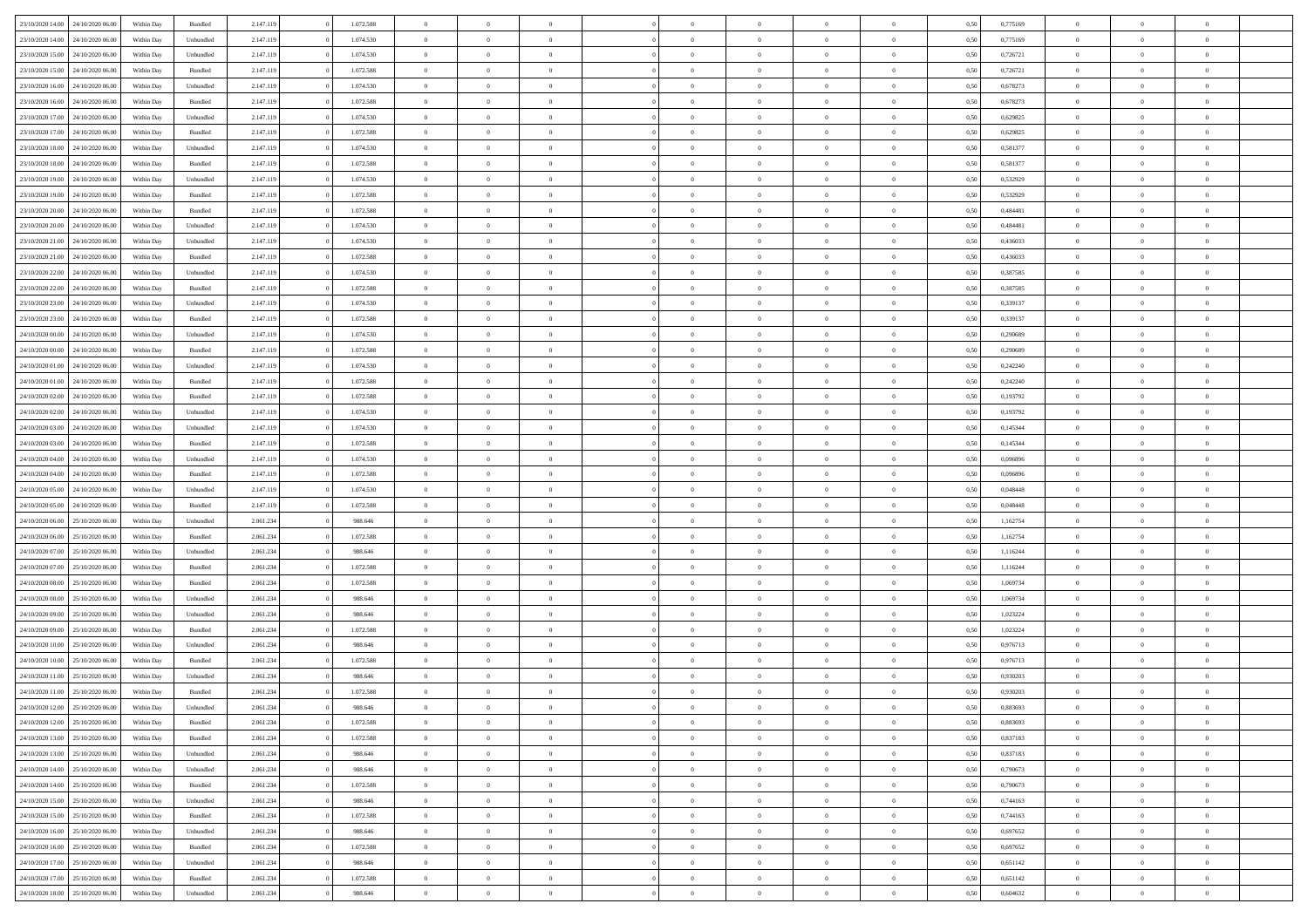| 24/10/2020 18:00 | 25/10/2020 06:00 | Within Dav | Bundled            | 2.061.234 | 1.072.588 | $\overline{0}$ | $\theta$       |                | $\Omega$       | $\Omega$       | $\theta$       | $\theta$       | 0,50 | 0,604632 | $\theta$       | $\overline{0}$ | $\overline{0}$ |  |
|------------------|------------------|------------|--------------------|-----------|-----------|----------------|----------------|----------------|----------------|----------------|----------------|----------------|------|----------|----------------|----------------|----------------|--|
| 24/10/2020 19:00 | 25/10/2020 06.00 | Within Day | Bundled            | 2.061.234 | 1.072.588 | $\overline{0}$ | $\theta$       | $\overline{0}$ | $\overline{0}$ | $\bf{0}$       | $\overline{0}$ | $\bf{0}$       | 0,50 | 0,558122 | $\theta$       | $\overline{0}$ | $\overline{0}$ |  |
| 24/10/2020 19:00 | 25/10/2020 06.00 | Within Day | Unbundled          | 2.061.234 | 988.646   | $\overline{0}$ | $\bf{0}$       | $\overline{0}$ | $\bf{0}$       | $\bf{0}$       | $\bf{0}$       | $\mathbf{0}$   | 0,50 | 0,558122 | $\bf{0}$       | $\overline{0}$ | $\bf{0}$       |  |
| 24/10/2020 20:00 | 25/10/2020 06:00 | Within Dav | Unbundled          | 2.061.234 | 988,646   | $\overline{0}$ | $\overline{0}$ | $\overline{0}$ | $\overline{0}$ | $\bf{0}$       | $\overline{0}$ | $\overline{0}$ | 0.50 | 0,511612 | $\theta$       | $\theta$       | $\overline{0}$ |  |
|                  |                  |            |                    |           |           |                |                |                |                |                |                |                |      |          |                |                |                |  |
| 24/10/2020 20.00 | 25/10/2020 06.00 | Within Day | Bundled            | 2.061.234 | 1.072.588 | $\overline{0}$ | $\theta$       | $\overline{0}$ | $\overline{0}$ | $\bf{0}$       | $\overline{0}$ | $\bf{0}$       | 0,50 | 0,511612 | $\,$ 0 $\,$    | $\overline{0}$ | $\overline{0}$ |  |
| 24/10/2020 21.00 | 25/10/2020 06.00 | Within Day | Unbundled          | 2.061.234 | 988.646   | $\overline{0}$ | $\overline{0}$ | $\overline{0}$ | $\bf{0}$       | $\overline{0}$ | $\overline{0}$ | $\mathbf{0}$   | 0,50 | 0,465102 | $\bf{0}$       | $\overline{0}$ | $\bf{0}$       |  |
| 24/10/2020 21:00 | 25/10/2020 06.00 | Within Dav | Bundled            | 2.061.234 | 1.072.588 | $\overline{0}$ | $\overline{0}$ | $\overline{0}$ | $\overline{0}$ | $\overline{0}$ | $\overline{0}$ | $\overline{0}$ | 0.50 | 0,465102 | $\theta$       | $\overline{0}$ | $\overline{0}$ |  |
| 24/10/2020 22.00 | 25/10/2020 06.00 | Within Day | Unbundled          | 2.061.234 | 988.646   | $\overline{0}$ | $\theta$       | $\overline{0}$ | $\overline{0}$ | $\bf{0}$       | $\overline{0}$ | $\bf{0}$       | 0,50 | 0,418591 | $\theta$       | $\theta$       | $\overline{0}$ |  |
|                  |                  |            |                    |           |           |                | $\overline{0}$ |                |                | $\bf{0}$       |                |                |      |          | $\,0\,$        | $\overline{0}$ | $\overline{0}$ |  |
| 24/10/2020 22.00 | 25/10/2020 06.00 | Within Day | Bundled            | 2.061.234 | 1.072.588 | $\overline{0}$ |                | $\overline{0}$ | $\bf{0}$       |                | $\bf{0}$       | $\bf{0}$       | 0,50 | 0,418591 |                |                |                |  |
| 24/10/2020 23.00 | 25/10/2020 06.00 | Within Dav | Unbundled          | 2.061.234 | 988.646   | $\overline{0}$ | $\overline{0}$ | $\overline{0}$ | $\overline{0}$ | $\overline{0}$ | $\overline{0}$ | $\overline{0}$ | 0.50 | 0,372081 | $\theta$       | $\overline{0}$ | $\overline{0}$ |  |
| 24/10/2020 23.00 | 25/10/2020 06.00 | Within Day | Bundled            | 2.061.234 | 1.072.588 | $\overline{0}$ | $\theta$       | $\overline{0}$ | $\overline{0}$ | $\bf{0}$       | $\overline{0}$ | $\bf{0}$       | 0,50 | 0,372081 | $\,$ 0 $\,$    | $\overline{0}$ | $\overline{0}$ |  |
| 25/10/2020 00.00 | 25/10/2020 06.00 | Within Day | Unbundled          | 2.061.234 | 988.646   | $\overline{0}$ | $\bf{0}$       | $\overline{0}$ | $\bf{0}$       | $\bf{0}$       | $\bf{0}$       | $\mathbf{0}$   | 0,50 | 0,325571 | $\bf{0}$       | $\overline{0}$ | $\bf{0}$       |  |
| 25/10/2020 00:00 | 25/10/2020 06:00 | Within Day | Bundled            | 2.061.234 | 1.072.588 | $\overline{0}$ | $\overline{0}$ | $\overline{0}$ | $\overline{0}$ | $\bf{0}$       | $\overline{0}$ | $\overline{0}$ | 0.50 | 0,325571 | $\theta$       | $\theta$       | $\overline{0}$ |  |
|                  |                  |            |                    |           |           | $\overline{0}$ | $\theta$       | $\overline{0}$ | $\overline{0}$ | $\bf{0}$       | $\overline{0}$ |                |      |          | $\theta$       | $\overline{0}$ | $\overline{0}$ |  |
| 25/10/2020 01:00 | 25/10/2020 06.00 | Within Day | Bundled            | 2.061.234 | 1.072.588 |                |                |                |                |                |                | $\bf{0}$       | 0,50 | 0,279061 |                |                |                |  |
| 25/10/2020 01:00 | 25/10/2020 06.00 | Within Day | Unbundled          | 2.061.234 | 988.646   | $\overline{0}$ | $\overline{0}$ | $\overline{0}$ | $\bf{0}$       | $\overline{0}$ | $\overline{0}$ | $\mathbf{0}$   | 0,50 | 0,279061 | $\bf{0}$       | $\overline{0}$ | $\bf{0}$       |  |
| 25/10/2020 02:00 | 25/10/2020 06:00 | Within Dav | Unbundled          | 2.061.234 | 988.646   | $\overline{0}$ | $\overline{0}$ | $\overline{0}$ | $\overline{0}$ | $\overline{0}$ | $\overline{0}$ | $\overline{0}$ | 0.50 | 0,232551 | $\theta$       | $\overline{0}$ | $\overline{0}$ |  |
| 25/10/2020 02.00 | 25/10/2020 06.00 | Within Day | Bundled            | 2.061.234 | 1.072.588 | $\overline{0}$ | $\theta$       | $\overline{0}$ | $\overline{0}$ | $\bf{0}$       | $\overline{0}$ | $\bf{0}$       | 0,50 | 0,232551 | $\,$ 0 $\,$    | $\theta$       | $\overline{0}$ |  |
| 25/10/2020 02:00 | 25/10/2020 06.00 | Within Day | Unbundled          | 2.061.234 | 988.646   | $\overline{0}$ | $\overline{0}$ | $\overline{0}$ | $\bf{0}$       | $\bf{0}$       | $\bf{0}$       | $\mathbf{0}$   | 0,50 | 0,186041 | $\bf{0}$       | $\overline{0}$ | $\bf{0}$       |  |
|                  |                  |            |                    |           |           |                |                |                |                |                |                |                |      |          |                |                |                |  |
| 25/10/2020 02:00 | 25/10/2020 06:00 | Within Day | Bundled            | 2.061.234 | 1.072.588 | $\overline{0}$ | $\overline{0}$ | $\overline{0}$ | $\overline{0}$ | $\overline{0}$ | $\overline{0}$ | $\overline{0}$ | 0.50 | 0,186041 | $\theta$       | $\overline{0}$ | $\overline{0}$ |  |
| 25/10/2020 03.00 | 25/10/2020 06.00 | Within Day | Unbundled          | 2.061.234 | 988.646   | $\overline{0}$ | $\theta$       | $\overline{0}$ | $\overline{0}$ | $\bf{0}$       | $\overline{0}$ | $\bf{0}$       | 0,50 | 0,139530 | $\,$ 0 $\,$    | $\overline{0}$ | $\overline{0}$ |  |
| 25/10/2020 03:00 | 25/10/2020 06.00 | Within Day | Bundled            | 2.061.234 | 1.072.588 | $\overline{0}$ | $\overline{0}$ | $\overline{0}$ | $\bf{0}$       | $\bf{0}$       | $\bf{0}$       | $\mathbf{0}$   | 0,50 | 0,139530 | $\bf{0}$       | $\overline{0}$ | $\bf{0}$       |  |
| 25/10/2020 04:00 | 25/10/2020 06:00 | Within Day | Unbundled          | 2.061.234 | 988,646   | $\overline{0}$ | $\overline{0}$ | $\overline{0}$ | $\overline{0}$ | $\overline{0}$ | $\overline{0}$ | $\overline{0}$ | 0.50 | 0,093020 | $\theta$       | $\overline{0}$ | $\overline{0}$ |  |
| 25/10/2020 04.00 | 25/10/2020 06.00 | Within Day | Bundled            | 2.061.234 | 1.072.588 | $\overline{0}$ | $\theta$       | $\overline{0}$ | $\overline{0}$ | $\bf{0}$       | $\overline{0}$ | $\bf{0}$       | 0,50 | 0,093020 | $\,$ 0 $\,$    | $\overline{0}$ | $\overline{0}$ |  |
|                  |                  |            |                    |           |           |                |                |                |                |                |                |                |      |          |                |                |                |  |
| 25/10/2020 06.00 | 26/10/2020 06.00 | Within Day | Unbundled          | 2.147.119 | 1.074.530 | $\overline{0}$ | $\overline{0}$ | $\overline{0}$ | $\bf{0}$       | $\overline{0}$ | $\overline{0}$ | $\mathbf{0}$   | 0,50 | 1,162754 | $\overline{0}$ | $\overline{0}$ | $\bf{0}$       |  |
| 25/10/2020 06:00 | 26/10/2020 06:00 | Within Dav | Bundled            | 2.147.119 | 1.072.588 | $\overline{0}$ | $\overline{0}$ | $\overline{0}$ | $\overline{0}$ | $\overline{0}$ | $\overline{0}$ | $\overline{0}$ | 0.50 | 1,162754 | $\overline{0}$ | $\overline{0}$ | $\overline{0}$ |  |
| 25/10/2020 07.00 | 26/10/2020 06.00 | Within Day | Bundled            | 2.147.119 | 1.072.588 | $\overline{0}$ | $\theta$       | $\overline{0}$ | $\overline{0}$ | $\bf{0}$       | $\overline{0}$ | $\bf{0}$       | 0,50 | 1,114306 | $\theta$       | $\theta$       | $\overline{0}$ |  |
| 25/10/2020 07.00 | 26/10/2020 06.00 | Within Day | Unbundled          | 2.147.119 | 1.074.530 | $\overline{0}$ | $\overline{0}$ | $\overline{0}$ | $\bf{0}$       | $\bf{0}$       | $\bf{0}$       | $\bf{0}$       | 0,50 | 1,114306 | $\,0\,$        | $\overline{0}$ | $\overline{0}$ |  |
| 25/10/2020 08:00 | 26/10/2020 06:00 | Within Day | Unbundled          | 2.147.119 | 1.074.530 | $\overline{0}$ | $\overline{0}$ | $\overline{0}$ | $\overline{0}$ | $\overline{0}$ | $\overline{0}$ | $\overline{0}$ | 0.50 | 1,065858 | $\theta$       | $\overline{0}$ | $\overline{0}$ |  |
| 25/10/2020 08.00 | 26/10/2020 06.00 | Within Day | Bundled            | 2.147.119 | 1.072.588 | $\overline{0}$ | $\theta$       | $\overline{0}$ | $\overline{0}$ | $\bf{0}$       | $\overline{0}$ | $\bf{0}$       | 0,50 | 1,065858 | $\,$ 0 $\,$    | $\overline{0}$ | $\overline{0}$ |  |
|                  |                  |            |                    |           |           |                |                |                |                |                |                |                |      |          |                |                |                |  |
| 25/10/2020 09:00 | 26/10/2020 06.00 | Within Day | Unbundled          | 2.147.119 | 1.074.530 | $\overline{0}$ | $\overline{0}$ | $\overline{0}$ | $\bf{0}$       | $\bf{0}$       | $\bf{0}$       | $\bf{0}$       | 0,50 | 1,017410 | $\overline{0}$ | $\overline{0}$ | $\bf{0}$       |  |
| 25/10/2020 09:00 | 26/10/2020 06.00 | Within Day | Bundled            | 2.147.119 | 1.072.588 | $\overline{0}$ | $\Omega$       | $\overline{0}$ | $\Omega$       | $\Omega$       | $\overline{0}$ | $\overline{0}$ | 0,50 | 1,017410 | $\,0\,$        | $\theta$       | $\theta$       |  |
| 25/10/2020 11:00 | 26/10/2020 06.00 | Within Day | Unbundled          | 2.147.119 | 1.074.530 | $\overline{0}$ | $\theta$       | $\overline{0}$ | $\overline{0}$ | $\bf{0}$       | $\overline{0}$ | $\bf{0}$       | 0,50 | 0,920514 | $\,$ 0 $\,$    | $\overline{0}$ | $\overline{0}$ |  |
| 25/10/2020 11:00 | 26/10/2020 06.00 | Within Day | Bundled            | 2.147.119 | 1.072.588 | $\overline{0}$ | $\overline{0}$ | $\overline{0}$ | $\bf{0}$       | $\overline{0}$ | $\overline{0}$ | $\mathbf{0}$   | 0,50 | 0,920514 | $\overline{0}$ | $\overline{0}$ | $\bf{0}$       |  |
| 25/10/2020 12:00 | 26/10/2020 06:00 | Within Day | Unbundled          | 2.147.119 | 1.074.530 | $\overline{0}$ | $\Omega$       | $\Omega$       | $\Omega$       | $\overline{0}$ | $\overline{0}$ | $\overline{0}$ | 0.50 | 0,872065 | $\,0\,$        | $\theta$       | $\theta$       |  |
|                  |                  |            |                    |           |           | $\overline{0}$ | $\theta$       | $\overline{0}$ |                | $\bf{0}$       | $\overline{0}$ |                |      |          |                |                | $\overline{0}$ |  |
| 25/10/2020 12:00 | 26/10/2020 06.00 | Within Day | Bundled            | 2.147.119 | 1.072.588 |                |                |                | $\overline{0}$ |                |                | $\bf{0}$       | 0,50 | 0,872065 | $\,$ 0 $\,$    | $\overline{0}$ |                |  |
| 25/10/2020 13:00 | 26/10/2020 06.00 | Within Day | Bundled            | 2.147.119 | 1.072.588 | $\overline{0}$ | $\overline{0}$ | $\overline{0}$ | $\bf{0}$       | $\bf{0}$       | $\bf{0}$       | $\mathbf{0}$   | 0,50 | 0,823617 | $\bf{0}$       | $\overline{0}$ | $\bf{0}$       |  |
| 25/10/2020 13:00 | 26/10/2020 06:00 | Within Day | Unbundled          | 2.147.119 | 1.074.530 | $\overline{0}$ | $\Omega$       | $\overline{0}$ | $\Omega$       | $\overline{0}$ | $\overline{0}$ | $\overline{0}$ | 0.50 | 0.823617 | $\,$ 0 $\,$    | $\theta$       | $\theta$       |  |
| 25/10/2020 14:00 | 26/10/2020 06.00 | Within Day | Unbundled          | 2.147.119 | 1.074.530 | $\overline{0}$ | $\theta$       | $\overline{0}$ | $\overline{0}$ | $\,$ 0         | $\overline{0}$ | $\bf{0}$       | 0,50 | 0,775169 | $\,$ 0 $\,$    | $\overline{0}$ | $\overline{0}$ |  |
| 25/10/2020 14:00 | 26/10/2020 06.00 | Within Day | Bundled            | 2.147.119 | 1.072.588 | $\overline{0}$ | $\bf{0}$       | $\overline{0}$ | $\bf{0}$       | $\bf{0}$       | $\bf{0}$       | $\mathbf{0}$   | 0,50 | 0,775169 | $\overline{0}$ | $\overline{0}$ | $\bf{0}$       |  |
|                  | 26/10/2020 06.00 |            |                    |           | 1.074.530 | $\overline{0}$ | $\Omega$       | $\overline{0}$ | $\Omega$       | $\overline{0}$ | $\overline{0}$ | $\overline{0}$ | 0,50 |          | $\,0\,$        | $\theta$       | $\theta$       |  |
| 25/10/2020 15:00 |                  | Within Day | Unbundled          | 2.147.119 |           |                |                |                |                |                |                |                |      | 0,726721 |                |                |                |  |
| 25/10/2020 15:00 | 26/10/2020 06.00 | Within Day | Bundled            | 2.147.119 | 1.072.588 | $\overline{0}$ | $\overline{0}$ | $\overline{0}$ | $\overline{0}$ | $\,$ 0         | $\overline{0}$ | $\bf{0}$       | 0,50 | 0,726721 | $\,$ 0 $\,$    | $\overline{0}$ | $\overline{0}$ |  |
| 25/10/2020 16.00 | 26/10/2020 06.00 | Within Day | Unbundled          | 2.147.119 | 1.074.530 | $\overline{0}$ | $\overline{0}$ | $\overline{0}$ | $\bf{0}$       | $\bf{0}$       | $\overline{0}$ | $\mathbf{0}$   | 0,50 | 0,678273 | $\overline{0}$ | $\overline{0}$ | $\bf{0}$       |  |
| 25/10/2020 16:00 | 26/10/2020 06:00 | Within Day | Bundled            | 2.147.119 | 1.072.588 | $\overline{0}$ | $\Omega$       | $\Omega$       | $\Omega$       | $\Omega$       | $\Omega$       | $\overline{0}$ | 0.50 | 0.678273 | $\theta$       | $\theta$       | $\theta$       |  |
| 25/10/2020 17.00 | 26/10/2020 06.00 | Within Day | Unbundled          | 2.147.119 | 1.074.530 | $\overline{0}$ | $\overline{0}$ | $\overline{0}$ | $\bf{0}$       | $\,$ 0         | $\bf{0}$       | $\bf{0}$       | 0,50 | 0,629825 | $\,0\,$        | $\,$ 0 $\,$    | $\overline{0}$ |  |
| 25/10/2020 17:00 | 26/10/2020 06.00 | Within Day | $\mathbf B$ undled | 2.147.119 | 1.072.588 | $\bf{0}$       | $\bf{0}$       |                |                | $\bf{0}$       |                |                | 0,50 | 0,629825 | $\bf{0}$       | $\overline{0}$ |                |  |
| 25/10/2020 18:00 | 26/10/2020 06:00 |            |                    | 2.147.119 | 1.074.530 | $\overline{0}$ | $\overline{0}$ | $\overline{0}$ | $\Omega$       | $\theta$       | $\overline{0}$ | $\overline{0}$ | 0.50 |          | $\theta$       | $\theta$       | $\theta$       |  |
|                  |                  | Within Day | Unbundled          |           |           |                |                |                |                |                |                |                |      | 0,581377 |                |                |                |  |
| 25/10/2020 18:00 | 26/10/2020 06.00 | Within Day | Bundled            | 2.147.119 | 1.072.588 | $\overline{0}$ | $\,$ 0         | $\overline{0}$ | $\bf{0}$       | $\,$ 0 $\,$    | $\overline{0}$ | $\mathbf{0}$   | 0,50 | 0,581377 | $\,$ 0 $\,$    | $\,$ 0 $\,$    | $\,$ 0         |  |
| 25/10/2020 19:00 | 26/10/2020 06.00 | Within Day | Bundled            | 2.147.119 | 1.072.588 | $\overline{0}$ | $\overline{0}$ | $\overline{0}$ | $\overline{0}$ | $\overline{0}$ | $\overline{0}$ | $\mathbf{0}$   | 0,50 | 0,532929 | $\overline{0}$ | $\bf{0}$       | $\bf{0}$       |  |
| 25/10/2020 19:00 | 26/10/2020 06.00 | Within Day | Unbundled          | 2.147.119 | 1.074.530 | $\overline{0}$ | $\overline{0}$ | $\overline{0}$ | $\Omega$       | $\overline{0}$ | $\overline{0}$ | $\bf{0}$       | 0,50 | 0,532929 | $\bf{0}$       | $\theta$       | $\overline{0}$ |  |
| 25/10/2020 20.00 | 26/10/2020 06.00 | Within Day | Unbundled          | 2.147.119 | 1.074.530 | $\overline{0}$ | $\,$ 0         | $\overline{0}$ | $\overline{0}$ | $\overline{0}$ | $\overline{0}$ | $\bf{0}$       | 0,50 | 0,484481 | $\,$ 0 $\,$    | $\overline{0}$ | $\overline{0}$ |  |
| 25/10/2020 20.00 | 26/10/2020 06.00 | Within Day | Bundled            | 2.147.119 | 1.072.588 | $\overline{0}$ | $\overline{0}$ | $\overline{0}$ | $\overline{0}$ | $\overline{0}$ | $\overline{0}$ | $\mathbf{0}$   | 0,50 | 0,484481 | $\overline{0}$ | $\overline{0}$ | $\bf{0}$       |  |
|                  |                  |            |                    |           |           |                |                |                |                |                |                |                |      |          |                |                |                |  |
| 25/10/2020 21.00 | 26/10/2020 06:00 | Within Day | Unbundled          | 2.147.119 | 1.074.530 | $\overline{0}$ | $\overline{0}$ | $\overline{0}$ | $\Omega$       | $\overline{0}$ | $\overline{0}$ | $\bf{0}$       | 0.50 | 0,436033 | $\overline{0}$ | $\theta$       | $\overline{0}$ |  |
| 25/10/2020 21:00 | 26/10/2020 06.00 | Within Day | Bundled            | 2.147.119 | 1.072.588 | $\overline{0}$ | $\,$ 0         | $\overline{0}$ | $\bf{0}$       | $\bf{0}$       | $\bf{0}$       | $\bf{0}$       | 0,50 | 0,436033 | $\,$ 0 $\,$    | $\overline{0}$ | $\overline{0}$ |  |
| 25/10/2020 22.00 | 26/10/2020 06.00 | Within Day | Unbundled          | 2.147.119 | 1.074.530 | $\overline{0}$ | $\bf{0}$       | $\overline{0}$ | $\overline{0}$ | $\overline{0}$ | $\bf{0}$       | $\mathbf{0}$   | 0,50 | 0,387585 | $\overline{0}$ | $\overline{0}$ | $\bf{0}$       |  |
| 25/10/2020 22.00 | 26/10/2020 06:00 | Within Day | Bundled            | 2.147.119 | 1.072.588 | $\overline{0}$ | $\overline{0}$ | $\overline{0}$ | $\Omega$       | $\overline{0}$ | $\overline{0}$ | $\bf{0}$       | 0.50 | 0,387585 | $\overline{0}$ | $\theta$       | $\overline{0}$ |  |
| 25/10/2020 23.00 | 26/10/2020 06.00 | Within Day | Unbundled          | 2.147.119 | 1.074.530 | $\overline{0}$ | $\,$ 0 $\,$    | $\overline{0}$ | $\overline{0}$ | $\bf{0}$       | $\bf{0}$       | $\bf{0}$       | 0,50 | 0,339137 | $\,$ 0 $\,$    | $\,$ 0 $\,$    | $\bf{0}$       |  |
|                  |                  |            |                    |           |           |                |                |                |                |                |                |                |      |          |                |                |                |  |
| 25/10/2020 23.00 | 26/10/2020 06.00 | Within Day | Bundled            | 2.147.119 | 1.072.588 | $\overline{0}$ | $\bf{0}$       | $\overline{0}$ | $\bf{0}$       | $\bf{0}$       | $\bf{0}$       | $\bf{0}$       | 0,50 | 0,339137 | $\overline{0}$ | $\overline{0}$ | $\bf{0}$       |  |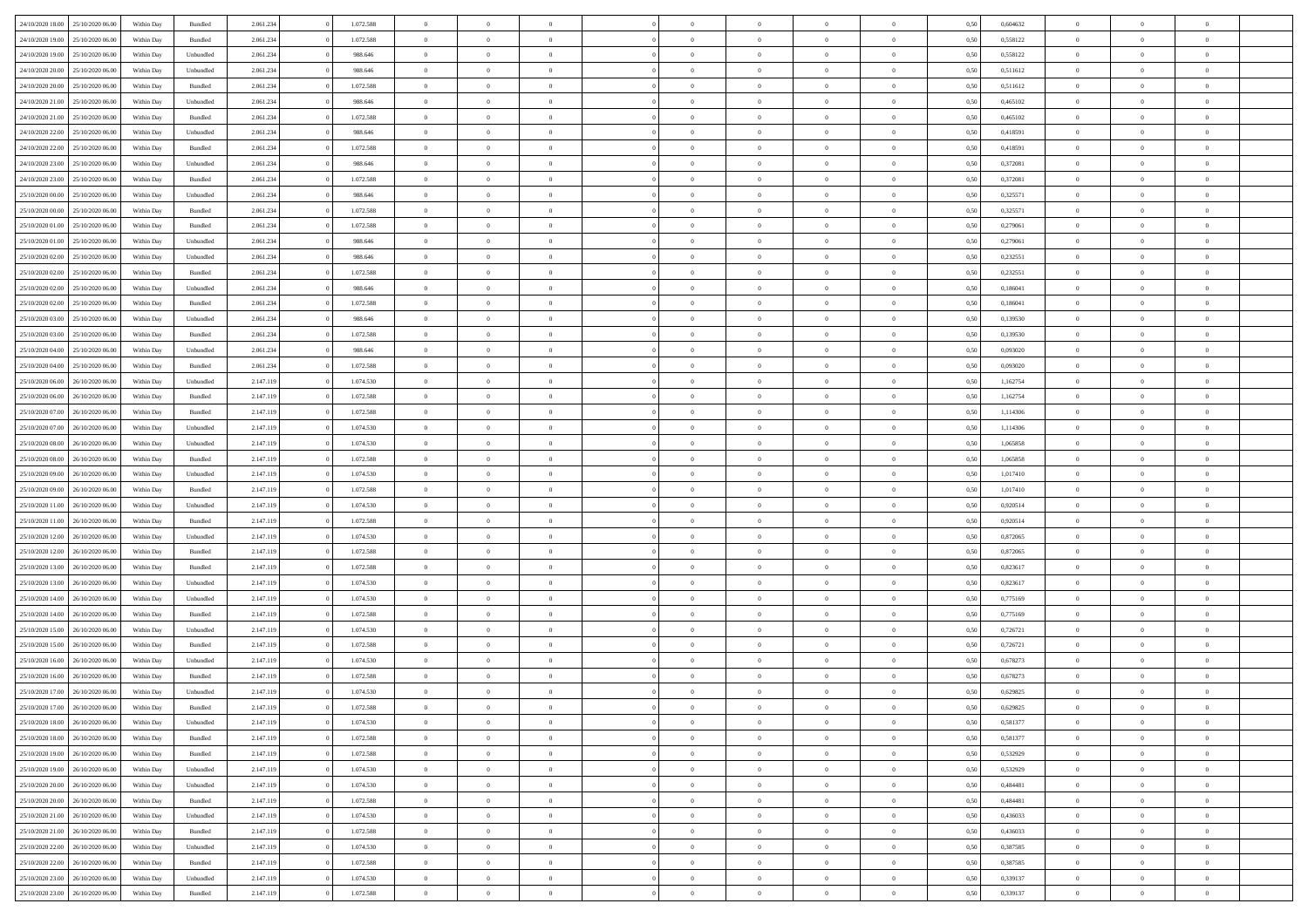| 26/10/2020 00:00                  | 26/10/2020 06.00 | Within Dav | Unbundled | 2.147.119 | 1.074.530 | $\overline{0}$ | $\Omega$       |                | $\Omega$       | $\Omega$       | $\Omega$       | $\theta$       | 0.50 | 0,290689 | $\theta$       | $\theta$       | $\theta$       |  |
|-----------------------------------|------------------|------------|-----------|-----------|-----------|----------------|----------------|----------------|----------------|----------------|----------------|----------------|------|----------|----------------|----------------|----------------|--|
|                                   |                  |            |           |           |           |                |                |                |                |                |                |                |      |          |                |                |                |  |
| 26/10/2020 00.00                  | 26/10/2020 06.00 | Within Day | Bundled   | 2.147.119 | 1.072.588 | $\overline{0}$ | $\theta$       | $\overline{0}$ | $\overline{0}$ | $\bf{0}$       | $\overline{0}$ | $\overline{0}$ | 0,50 | 0,290689 | $\theta$       | $\theta$       | $\overline{0}$ |  |
| 26/10/2020 01:00                  | 26/10/2020 06.00 | Within Day | Bundled   | 2.147.119 | 1.072.588 | $\overline{0}$ | $\overline{0}$ | $\overline{0}$ | $\bf{0}$       | $\bf{0}$       | $\bf{0}$       | $\bf{0}$       | 0,50 | 0,242240 | $\bf{0}$       | $\overline{0}$ | $\overline{0}$ |  |
| 26/10/2020 01:00                  | 26/10/2020 06:00 | Within Dav | Unbundled | 2.147.119 | 1.074.530 | $\overline{0}$ | $\overline{0}$ | $\overline{0}$ | $\overline{0}$ | $\bf{0}$       | $\overline{0}$ | $\overline{0}$ | 0.50 | 0.242240 | $\theta$       | $\theta$       | $\overline{0}$ |  |
|                                   |                  |            |           |           |           |                |                |                |                |                |                |                |      |          |                |                |                |  |
| 26/10/2020 02.00                  | 26/10/2020 06.00 | Within Day | Unbundled | 2.147.119 | 1.074.530 | $\overline{0}$ | $\theta$       | $\overline{0}$ | $\overline{0}$ | $\bf{0}$       | $\overline{0}$ | $\bf{0}$       | 0,50 | 0,193792 | $\theta$       | $\theta$       | $\overline{0}$ |  |
| 26/10/2020 02.00                  | 26/10/2020 06.00 | Within Day | Bundled   | 2.147.119 | 1.072.588 | $\overline{0}$ | $\bf{0}$       | $\overline{0}$ | $\bf{0}$       | $\overline{0}$ | $\overline{0}$ | $\mathbf{0}$   | 0,50 | 0,193792 | $\bf{0}$       | $\overline{0}$ | $\bf{0}$       |  |
| 26/10/2020 03:00                  | 26/10/2020 06:00 | Within Dav | Unbundled | 2.147.119 | 1.074.530 | $\overline{0}$ | $\overline{0}$ | $\overline{0}$ | $\overline{0}$ | $\overline{0}$ | $\overline{0}$ | $\overline{0}$ | 0.50 | 0,145344 | $\theta$       | $\overline{0}$ | $\overline{0}$ |  |
| 26/10/2020 03.00                  | 26/10/2020 06.00 | Within Day | Bundled   | 2.147.119 | 1.072.588 | $\overline{0}$ | $\theta$       | $\overline{0}$ | $\overline{0}$ | $\bf{0}$       | $\overline{0}$ | $\bf{0}$       | 0,50 | 0,145344 | $\theta$       | $\theta$       | $\overline{0}$ |  |
|                                   |                  |            |           |           |           |                | $\overline{0}$ |                |                | $\bf{0}$       |                |                |      |          | $\,0\,$        | $\overline{0}$ | $\overline{0}$ |  |
| 26/10/2020 04:00                  | 26/10/2020 06.00 | Within Day | Unbundled | 2.147.119 | 1.074.530 | $\overline{0}$ |                | $\overline{0}$ | $\bf{0}$       |                | $\bf{0}$       | $\bf{0}$       | 0,50 | 0,096896 |                |                |                |  |
| 26/10/2020 04:00                  | 26/10/2020 06:00 | Within Dav | Bundled   | 2.147.119 | 1.072.588 | $\overline{0}$ | $\overline{0}$ | $\overline{0}$ | $\overline{0}$ | $\overline{0}$ | $\overline{0}$ | $\overline{0}$ | 0.50 | 0.096896 | $\theta$       | $\overline{0}$ | $\overline{0}$ |  |
| 26/10/2020 05.00                  | 26/10/2020 06.00 | Within Day | Unbundled | 2.147.119 | 1.074.530 | $\overline{0}$ | $\theta$       | $\overline{0}$ | $\overline{0}$ | $\bf{0}$       | $\overline{0}$ | $\bf{0}$       | 0,50 | 0,048448 | $\theta$       | $\theta$       | $\overline{0}$ |  |
| 26/10/2020 05.00                  | 26/10/2020 06.00 | Within Day | Bundled   | 2.147.119 | 1.072.588 | $\overline{0}$ | $\overline{0}$ | $\overline{0}$ | $\bf{0}$       | $\bf{0}$       | $\bf{0}$       | $\bf{0}$       | 0,50 | 0,048448 | $\overline{0}$ | $\overline{0}$ | $\overline{0}$ |  |
| 26/10/2020 06:00                  | 27/10/2020 06.00 | Within Day | Unbundled | 2.147.119 | 1.074.530 | $\overline{0}$ | $\overline{0}$ | $\overline{0}$ | $\overline{0}$ | $\bf{0}$       | $\overline{0}$ | $\overline{0}$ | 0.50 | 1,162754 | $\theta$       | $\theta$       | $\overline{0}$ |  |
|                                   |                  |            |           |           |           | $\overline{0}$ | $\theta$       | $\overline{0}$ |                | $\bf{0}$       | $\overline{0}$ | $\overline{0}$ |      |          | $\theta$       | $\theta$       | $\overline{0}$ |  |
| 26/10/2020 06.00                  | 27/10/2020 06.00 | Within Day | Bundled   | 2.147.119 | 1.072.588 |                |                |                | $\overline{0}$ |                |                |                | 0,50 | 1,162754 |                |                |                |  |
| 26/10/2020 07:00                  | 27/10/2020 06.00 | Within Day | Bundled   | 2.147.119 | 1.072.588 | $\overline{0}$ | $\bf{0}$       | $\overline{0}$ | $\bf{0}$       | $\overline{0}$ | $\overline{0}$ | $\mathbf{0}$   | 0,50 | 1,114306 | $\overline{0}$ | $\overline{0}$ | $\bf{0}$       |  |
| 26/10/2020 07.00                  | 27/10/2020 06.00 | Within Dav | Unbundled | 2.147.119 | 1.074.530 | $\overline{0}$ | $\overline{0}$ | $\overline{0}$ | $\overline{0}$ | $\overline{0}$ | $\overline{0}$ | $\overline{0}$ | 0.50 | 1,114306 | $\theta$       | $\overline{0}$ | $\overline{0}$ |  |
| 26/10/2020 08:00                  | 27/10/2020 06.00 | Within Day | Bundled   | 2.147.119 | 1.072.588 | $\overline{0}$ | $\theta$       | $\overline{0}$ | $\overline{0}$ | $\bf{0}$       | $\overline{0}$ | $\bf{0}$       | 0,50 | 1,065858 | $\theta$       | $\theta$       | $\overline{0}$ |  |
| 26/10/2020 08.00                  | 27/10/2020 06.00 | Within Day | Unbundled | 2.147.119 | 1.074.530 | $\overline{0}$ | $\overline{0}$ | $\overline{0}$ | $\bf{0}$       | $\bf{0}$       | $\bf{0}$       | $\bf{0}$       | 0,50 | 1,065858 | $\,0\,$        | $\overline{0}$ | $\overline{0}$ |  |
|                                   |                  |            |           |           |           |                |                |                |                |                |                |                |      |          |                |                |                |  |
| 26/10/2020 09:00                  | 27/10/2020 06.00 | Within Day | Bundled   | 2.147.119 | 1.072.588 | $\overline{0}$ | $\overline{0}$ | $\overline{0}$ | $\overline{0}$ | $\overline{0}$ | $\overline{0}$ | $\overline{0}$ | 0.50 | 1,017410 | $\theta$       | $\overline{0}$ | $\overline{0}$ |  |
| 26/10/2020 09:00                  | 27/10/2020 06.00 | Within Day | Unbundled | 2.147.119 | 1.074.530 | $\overline{0}$ | $\theta$       | $\overline{0}$ | $\overline{0}$ | $\bf{0}$       | $\overline{0}$ | $\bf{0}$       | 0,50 | 1,017410 | $\,$ 0 $\,$    | $\theta$       | $\overline{0}$ |  |
| 26/10/2020 10:00                  | 27/10/2020 06.00 | Within Day | Bundled   | 2.147.119 | 1.072.588 | $\overline{0}$ | $\overline{0}$ | $\overline{0}$ | $\bf{0}$       | $\bf{0}$       | $\bf{0}$       | $\bf{0}$       | 0,50 | 0,968962 | $\,0\,$        | $\overline{0}$ | $\overline{0}$ |  |
| 26/10/2020 10:00                  | 27/10/2020 06.00 | Within Day | Unbundled | 2.147.119 | 1.074.530 | $\overline{0}$ | $\overline{0}$ | $\overline{0}$ | $\overline{0}$ | $\bf{0}$       | $\overline{0}$ | $\overline{0}$ | 0.50 | 0.968962 | $\theta$       | $\theta$       | $\overline{0}$ |  |
| 26/10/2020 11:00                  | 27/10/2020 06.00 | Within Day | Unbundled | 2.147.119 | 1.074.530 | $\overline{0}$ | $\theta$       | $\overline{0}$ | $\overline{0}$ | $\bf{0}$       | $\overline{0}$ | $\bf{0}$       | 0,50 | 0,920514 | $\theta$       | $\overline{0}$ | $\overline{0}$ |  |
|                                   |                  |            |           |           |           |                |                |                |                |                |                |                |      |          |                |                |                |  |
| 26/10/2020 11:00                  | 27/10/2020 06.00 | Within Day | Bundled   | 2.147.119 | 1.072.588 | $\overline{0}$ | $\bf{0}$       | $\overline{0}$ | $\bf{0}$       | $\overline{0}$ | $\overline{0}$ | $\mathbf{0}$   | 0,50 | 0,920514 | $\overline{0}$ | $\overline{0}$ | $\bf{0}$       |  |
| 26/10/2020 12:00                  | 27/10/2020 06.00 | Within Dav | Unbundled | 2.147.119 | 1.074.530 | $\overline{0}$ | $\overline{0}$ | $\overline{0}$ | $\overline{0}$ | $\overline{0}$ | $\overline{0}$ | $\overline{0}$ | 0.50 | 0,872065 | $\theta$       | $\overline{0}$ | $\overline{0}$ |  |
| 26/10/2020 12:00                  | 27/10/2020 06.00 | Within Day | Bundled   | 2.147.119 | 1.072.588 | $\overline{0}$ | $\theta$       | $\overline{0}$ | $\overline{0}$ | $\bf{0}$       | $\overline{0}$ | $\bf{0}$       | 0,50 | 0,872065 | $\theta$       | $\theta$       | $\overline{0}$ |  |
| 26/10/2020 13:00                  | 27/10/2020 06.00 | Within Day | Bundled   | 2.147.119 | 1.072.588 | $\overline{0}$ | $\overline{0}$ | $\overline{0}$ | $\bf{0}$       | $\bf{0}$       | $\bf{0}$       | $\bf{0}$       | 0,50 | 0,823617 | $\,0\,$        | $\overline{0}$ | $\overline{0}$ |  |
|                                   | 27/10/2020 06.00 |            | Unbundled |           | 1.074.530 | $\overline{0}$ | $\overline{0}$ | $\overline{0}$ | $\overline{0}$ | $\overline{0}$ | $\overline{0}$ | $\overline{0}$ | 0.50 | 0,823617 | $\theta$       | $\overline{0}$ | $\overline{0}$ |  |
| 26/10/2020 13:00                  |                  | Within Day |           | 2.147.119 |           |                |                |                |                |                |                |                |      |          |                |                |                |  |
| 26/10/2020 14:00                  | 27/10/2020 06.00 | Within Day | Unbundled | 2.147.119 | 1.074.530 | $\overline{0}$ | $\theta$       | $\overline{0}$ | $\overline{0}$ | $\bf{0}$       | $\overline{0}$ | $\bf{0}$       | 0,50 | 0,775169 | $\,$ 0 $\,$    | $\theta$       | $\overline{0}$ |  |
| 26/10/2020 14:00                  | 27/10/2020 06.00 | Within Day | Bundled   | 2.147.119 | 1.072.588 | $\overline{0}$ | $\overline{0}$ | $\overline{0}$ | $\bf{0}$       | $\bf{0}$       | $\bf{0}$       | $\bf{0}$       | 0,50 | 0,775169 | $\bf{0}$       | $\overline{0}$ | $\overline{0}$ |  |
| 26/10/2020 15:00                  | 27/10/2020 06.00 | Within Day | Unbundled | 2.147.119 | 1.074.530 | $\overline{0}$ | $\Omega$       | $\Omega$       | $\Omega$       | $\Omega$       | $\Omega$       | $\overline{0}$ | 0.50 | 0,726721 | $\,0\,$        | $\theta$       | $\theta$       |  |
| 26/10/2020 15:00                  | 27/10/2020 06.00 | Within Day | Bundled   | 2.147.119 | 1.072.588 | $\overline{0}$ | $\theta$       | $\overline{0}$ | $\overline{0}$ | $\bf{0}$       | $\overline{0}$ | $\bf{0}$       | 0,50 | 0,726721 | $\theta$       | $\theta$       | $\overline{0}$ |  |
|                                   |                  |            |           |           |           |                |                |                |                |                |                |                |      |          |                |                |                |  |
| 26/10/2020 16.00                  | 27/10/2020 06.00 | Within Day | Unbundled | 2.147.119 | 1.074.530 | $\overline{0}$ | $\overline{0}$ | $\overline{0}$ | $\bf{0}$       | $\bf{0}$       | $\overline{0}$ | $\mathbf{0}$   | 0,50 | 0,678273 | $\bf{0}$       | $\overline{0}$ | $\bf{0}$       |  |
| 26/10/2020 16:00                  | 27/10/2020 06.00 | Within Day | Bundled   | 2.147.119 | 1.072.588 | $\overline{0}$ | $\Omega$       | $\Omega$       | $\Omega$       | $\bf{0}$       | $\overline{0}$ | $\overline{0}$ | 0.50 | 0,678273 | $\,0\,$        | $\theta$       | $\theta$       |  |
| 26/10/2020 17.00                  | 27/10/2020 06.00 | Within Day | Unbundled | 2.147.119 | 1.074.530 | $\overline{0}$ | $\theta$       | $\overline{0}$ | $\overline{0}$ | $\bf{0}$       | $\overline{0}$ | $\bf{0}$       | 0,50 | 0,629825 | $\,$ 0 $\,$    | $\theta$       | $\overline{0}$ |  |
| 26/10/2020 17:00                  | 27/10/2020 06.00 | Within Day | Bundled   | 2.147.119 | 1.072.588 | $\overline{0}$ | $\overline{0}$ | $\overline{0}$ | $\bf{0}$       | $\bf{0}$       | $\bf{0}$       | $\bf{0}$       | 0,50 | 0,629825 | $\,0\,$        | $\overline{0}$ | $\overline{0}$ |  |
| 26/10/2020 18:00                  | 27/10/2020 06.00 | Within Day | Unbundled | 2.147.119 | 1.074.530 | $\overline{0}$ | $\Omega$       | $\Omega$       | $\Omega$       | $\Omega$       | $\theta$       | $\overline{0}$ | 0.50 | 0,581377 | $\,0\,$        | $\theta$       | $\theta$       |  |
|                                   |                  |            |           |           |           |                |                |                |                |                |                |                |      |          |                |                |                |  |
| 26/10/2020 18:00                  | 27/10/2020 06.00 | Within Day | Bundled   | 2.147.119 | 1.072.588 | $\overline{0}$ | $\theta$       | $\overline{0}$ | $\overline{0}$ | $\bf{0}$       | $\overline{0}$ | $\bf{0}$       | 0,50 | 0,581377 | $\,$ 0 $\,$    | $\overline{0}$ | $\overline{0}$ |  |
| 26/10/2020 19:00                  | 27/10/2020 06.00 | Within Day | Bundled   | 2.147.119 | 1.072.588 | $\overline{0}$ | $\overline{0}$ | $\overline{0}$ | $\bf{0}$       | $\bf{0}$       | $\bf{0}$       | $\bf{0}$       | 0,50 | 0,532929 | $\bf{0}$       | $\overline{0}$ | $\overline{0}$ |  |
| 26/10/2020 19:00                  | 27/10/2020 06.00 | Within Day | Unbundled | 2.147.119 | 1.074.530 | $\overline{0}$ | $\Omega$       | $\Omega$       | $\Omega$       | $\Omega$       | $\overline{0}$ | $\overline{0}$ | 0.50 | 0,532929 | $\,0\,$        | $\theta$       | $\theta$       |  |
| 26/10/2020 20.00                  | 27/10/2020 06.00 | Within Day | Unbundled | 2.147.119 | 1.074.530 | $\overline{0}$ | $\theta$       | $\overline{0}$ | $\overline{0}$ | $\bf{0}$       | $\overline{0}$ | $\bf{0}$       | 0,50 | 0,484481 | $\,$ 0 $\,$    | $\overline{0}$ | $\overline{0}$ |  |
| 26/10/2020 20.00                  | 27/10/2020 06.00 | Within Day | Bundled   | 2.147.119 | 1.072.588 | $\overline{0}$ | $\overline{0}$ | $\overline{0}$ | $\bf{0}$       | $\bf{0}$       | $\bf{0}$       | $\mathbf{0}$   | 0,50 | 0,484481 | $\bf{0}$       | $\overline{0}$ | $\bf{0}$       |  |
|                                   |                  |            |           |           |           |                |                |                |                |                |                |                |      |          |                |                |                |  |
| 26/10/2020 21:00                  | 27/10/2020 06.00 | Within Day | Unbundled | 2.147.119 | 1.074.530 | $\overline{0}$ | $\Omega$       | $\Omega$       | $\Omega$       | $\Omega$       | $\Omega$       | $\overline{0}$ | 0.50 | 0.436033 | $\theta$       | $\theta$       | $\theta$       |  |
| 26/10/2020 21:00                  | 27/10/2020 06.00 | Within Day | Bundled   | 2.147.119 | 1.072.588 | $\overline{0}$ | $\,$ 0 $\,$    | $\overline{0}$ | $\bf{0}$       | $\,$ 0         | $\bf{0}$       | $\bf{0}$       | 0,50 | 0,436033 | $\,0\,$        | $\overline{0}$ | $\overline{0}$ |  |
| 26/10/2020 22:00                  | 27/10/2020 06.00 | Within Day | Unbundled | 2.147.119 | 1.074.530 | $\bf{0}$       | $\bf{0}$       |                |                |                |                |                | 0,50 | 0,387585 | $\bf{0}$       | $\overline{0}$ |                |  |
| 26/10/2020 22.00                  | 27/10/2020 06:00 | Within Day | Bundled   | 2.147.119 | 1.072.588 | $\overline{0}$ | $\overline{0}$ | $\overline{0}$ | $\Omega$       | $\theta$       | $\overline{0}$ | $\overline{0}$ | 0,50 | 0,387585 | $\theta$       | $\theta$       | $\theta$       |  |
| 26/10/2020 23.00                  | 27/10/2020 06.00 | Within Day | Unbundled | 2.147.119 | 1.074.530 | $\overline{0}$ | $\,$ 0         | $\overline{0}$ | $\bf{0}$       | $\,$ 0 $\,$    | $\overline{0}$ | $\mathbf{0}$   | 0,50 | 0,339137 | $\,$ 0 $\,$    | $\,$ 0 $\,$    | $\,$ 0         |  |
|                                   |                  |            |           |           |           |                |                |                |                |                |                |                |      |          |                |                |                |  |
| 26/10/2020 23.00                  | 27/10/2020 06.00 | Within Day | Bundled   | 2.147.119 | 1.072.588 | $\overline{0}$ | $\overline{0}$ | $\overline{0}$ | $\overline{0}$ | $\overline{0}$ | $\overline{0}$ | $\mathbf{0}$   | 0,50 | 0,339137 | $\overline{0}$ | $\bf{0}$       | $\bf{0}$       |  |
| $27/10/2020\;00.00$               | 27/10/2020 06.00 | Within Day | Unbundled | 2.147.119 | 1.074.530 | $\overline{0}$ | $\overline{0}$ | $\overline{0}$ | $\Omega$       | $\overline{0}$ | $\overline{0}$ | $\bf{0}$       | 0,50 | 0,290689 | $\overline{0}$ | $\theta$       | $\overline{0}$ |  |
| 27/10/2020 00.00                  | 27/10/2020 06.00 | Within Day | Bundled   | 2.147.119 | 1.072.588 | $\overline{0}$ | $\,$ 0         | $\overline{0}$ | $\overline{0}$ | $\overline{0}$ | $\overline{0}$ | $\bf{0}$       | 0,50 | 0,290689 | $\,$ 0 $\,$    | $\overline{0}$ | $\overline{0}$ |  |
| 27/10/2020 01.00                  | 27/10/2020 06.00 | Within Day | Bundled   | 2.147.119 | 1.072.588 | $\overline{0}$ | $\overline{0}$ | $\overline{0}$ | $\overline{0}$ | $\overline{0}$ | $\overline{0}$ | $\mathbf{0}$   | 0,50 | 0,242240 | $\overline{0}$ | $\overline{0}$ | $\bf{0}$       |  |
| $27/10/2020\ 01.00$               | 27/10/2020 06.00 | Within Day | Unbundled | 2.147.119 | 1.074.530 | $\overline{0}$ | $\overline{0}$ | $\overline{0}$ | $\Omega$       | $\overline{0}$ | $\overline{0}$ | $\bf{0}$       | 0.50 | 0,242240 | $\overline{0}$ | $\theta$       | $\overline{0}$ |  |
|                                   |                  |            |           |           |           |                |                |                |                |                |                |                |      |          |                |                |                |  |
| 27/10/2020 02.00                  | 27/10/2020 06.00 | Within Day | Unbundled | 2.147.119 | 1.074.530 | $\overline{0}$ | $\,$ 0         | $\overline{0}$ | $\bf{0}$       | $\bf{0}$       | $\bf{0}$       | $\bf{0}$       | 0,50 | 0,193792 | $\,$ 0 $\,$    | $\overline{0}$ | $\overline{0}$ |  |
| 27/10/2020 02.00                  | 27/10/2020 06.00 | Within Day | Bundled   | 2.147.119 | 1.072.588 | $\overline{0}$ | $\bf{0}$       | $\overline{0}$ | $\overline{0}$ | $\overline{0}$ | $\bf{0}$       | $\mathbf{0}$   | 0,50 | 0,193792 | $\overline{0}$ | $\overline{0}$ | $\bf{0}$       |  |
| 27/10/2020 03:00                  | 27/10/2020 06:00 | Within Day | Unbundled | 2.147.119 | 1.074.530 | $\overline{0}$ | $\overline{0}$ | $\overline{0}$ | $\Omega$       | $\overline{0}$ | $\overline{0}$ | $\bf{0}$       | 0.50 | 0,145344 | $\overline{0}$ | $\overline{0}$ | $\overline{0}$ |  |
| 27/10/2020 03.00                  | 27/10/2020 06.00 | Within Day | Bundled   | 2.147.119 | 1.072.588 | $\overline{0}$ | $\bf{0}$       | $\overline{0}$ | $\overline{0}$ | $\bf{0}$       | $\bf{0}$       | $\mathbf{0}$   | 0,50 | 0,145344 | $\,$ 0 $\,$    | $\,$ 0 $\,$    | $\bf{0}$       |  |
| 27/10/2020 04.00 27/10/2020 06.00 |                  | Within Day | Unbundled |           | 1.074.530 | $\overline{0}$ | $\overline{0}$ | $\overline{0}$ | $\overline{0}$ | $\bf{0}$       | $\bf{0}$       | $\mathbf{0}$   | 0,50 | 0,096896 | $\overline{0}$ | $\bf{0}$       | $\bf{0}$       |  |
|                                   |                  |            |           | 2.147.119 |           |                |                |                |                |                |                |                |      |          |                |                |                |  |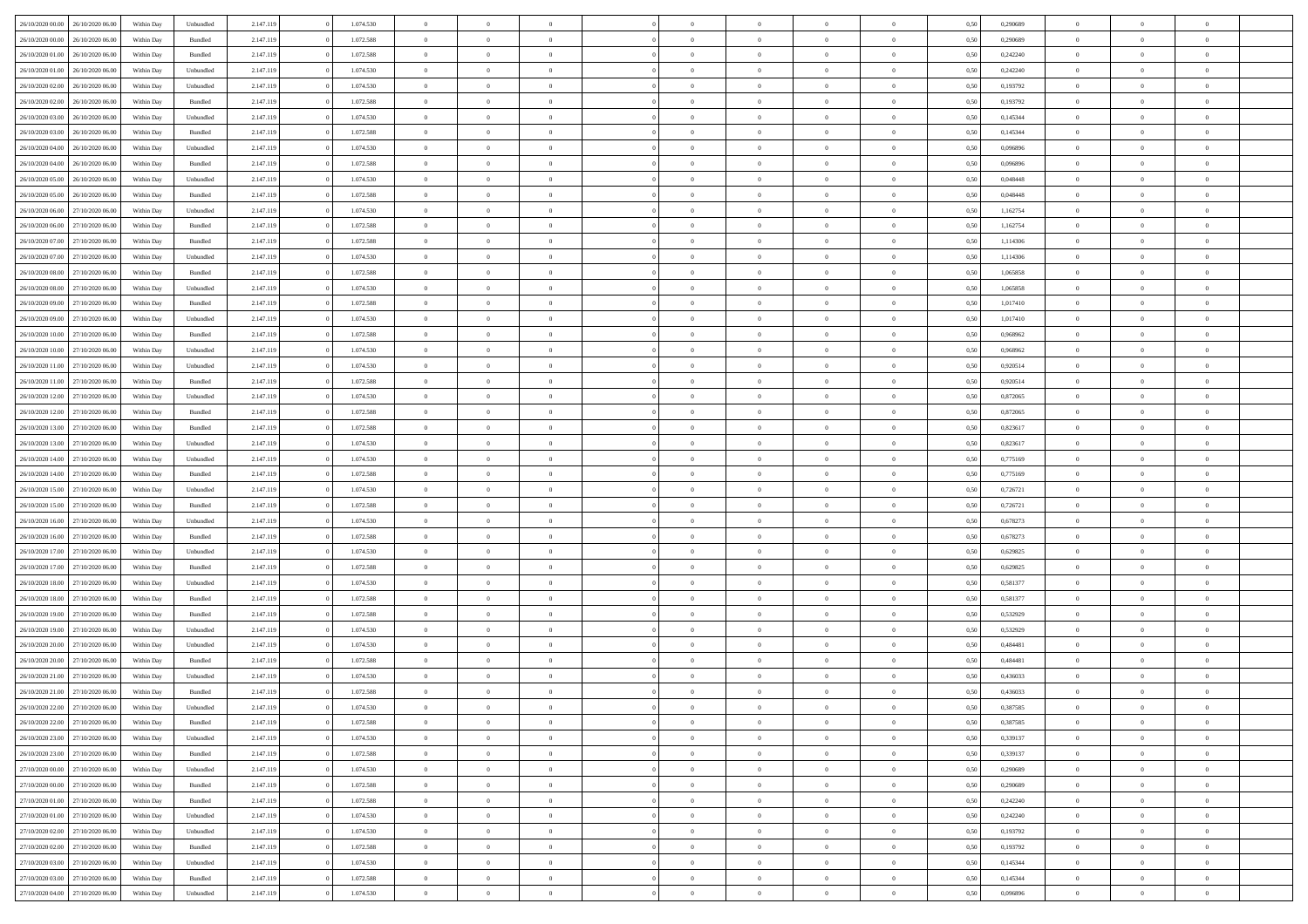| 27/10/2020 04:00 | 27/10/2020 06.00 | Within Dav | Bundled            | 2.147.119 | 1.072.588 | $\overline{0}$ | $\theta$       |                | $\Omega$       | $\Omega$       | $\theta$       | $\theta$       | 0,50 | 0,096896 | $\theta$       | $\overline{0}$ | $\overline{0}$ |  |
|------------------|------------------|------------|--------------------|-----------|-----------|----------------|----------------|----------------|----------------|----------------|----------------|----------------|------|----------|----------------|----------------|----------------|--|
|                  |                  |            |                    |           |           |                |                |                |                |                |                |                |      |          |                |                |                |  |
| 27/10/2020 05:00 | 27/10/2020 06.00 | Within Day | Unbundled          | 2.147.119 | 1.074.530 | $\overline{0}$ | $\theta$       | $\overline{0}$ | $\overline{0}$ | $\bf{0}$       | $\overline{0}$ | $\bf{0}$       | 0,50 | 0,048448 | $\theta$       | $\overline{0}$ | $\overline{0}$ |  |
| 27/10/2020 05:00 | 27/10/2020 06.00 | Within Day | Bundled            | 2.147.119 | 1.072.588 | $\overline{0}$ | $\bf{0}$       | $\overline{0}$ | $\bf{0}$       | $\bf{0}$       | $\bf{0}$       | $\bf{0}$       | 0,50 | 0,048448 | $\bf{0}$       | $\overline{0}$ | $\overline{0}$ |  |
| 27/10/2020 06:00 | 28/10/2020 06:00 | Within Dav | Unbundled          | 2.147.119 | 1.074.530 | $\overline{0}$ | $\overline{0}$ | $\overline{0}$ | $\overline{0}$ | $\bf{0}$       | $\overline{0}$ | $\overline{0}$ | 0.50 | 1,162754 | $\theta$       | $\theta$       | $\overline{0}$ |  |
|                  |                  |            |                    |           |           |                |                |                |                |                |                |                |      |          |                |                |                |  |
| 27/10/2020 06.00 | 28/10/2020 06.00 | Within Day | Bundled            | 2.147.119 | 1.072.588 | $\overline{0}$ | $\theta$       | $\overline{0}$ | $\overline{0}$ | $\bf{0}$       | $\overline{0}$ | $\bf{0}$       | 0,50 | 1,162754 | $\,$ 0 $\,$    | $\overline{0}$ | $\overline{0}$ |  |
| 27/10/2020 07:00 | 28/10/2020 06.00 | Within Day | Bundled            | 2.147.119 | 1.072.588 | $\overline{0}$ | $\overline{0}$ | $\overline{0}$ | $\bf{0}$       | $\overline{0}$ | $\overline{0}$ | $\mathbf{0}$   | 0,50 | 1,114306 | $\overline{0}$ | $\overline{0}$ | $\bf{0}$       |  |
| 27/10/2020 07:00 | 28/10/2020 06:00 | Within Dav | Unbundled          | 2.147.119 | 1.074.530 | $\overline{0}$ | $\overline{0}$ | $\overline{0}$ | $\overline{0}$ | $\overline{0}$ | $\overline{0}$ | $\overline{0}$ | 0.50 | 1,114306 | $\theta$       | $\overline{0}$ | $\overline{0}$ |  |
| 27/10/2020 08:00 | 28/10/2020 06.00 | Within Day | Unbundled          | 2.147.119 | 1.074.530 | $\overline{0}$ | $\theta$       | $\overline{0}$ | $\overline{0}$ | $\bf{0}$       | $\overline{0}$ | $\bf{0}$       | 0,50 | 1,065858 | $\theta$       | $\theta$       | $\overline{0}$ |  |
|                  |                  |            |                    |           |           |                |                |                |                |                |                |                |      |          |                |                |                |  |
| 27/10/2020 08:00 | 28/10/2020 06.00 | Within Day | Bundled            | 2.147.119 | 1.072.588 | $\overline{0}$ | $\overline{0}$ | $\overline{0}$ | $\bf{0}$       | $\bf{0}$       | $\bf{0}$       | $\bf{0}$       | 0,50 | 1,065858 | $\,0\,$        | $\overline{0}$ | $\overline{0}$ |  |
| 27/10/2020 09:00 | 28/10/2020 06:00 | Within Dav | Unbundled          | 2.147.119 | 1.074.530 | $\overline{0}$ | $\overline{0}$ | $\overline{0}$ | $\overline{0}$ | $\overline{0}$ | $\overline{0}$ | $\overline{0}$ | 0.50 | 1,017410 | $\theta$       | $\overline{0}$ | $\overline{0}$ |  |
| 27/10/2020 09:00 | 28/10/2020 06.00 | Within Day | Bundled            | 2.147.119 | 1.072.588 | $\overline{0}$ | $\theta$       | $\overline{0}$ | $\overline{0}$ | $\bf{0}$       | $\overline{0}$ | $\bf{0}$       | 0,50 | 1,017410 | $\,$ 0 $\,$    | $\overline{0}$ | $\overline{0}$ |  |
| 27/10/2020 10:00 | 28/10/2020 06.00 | Within Day | Unbundled          | 2.147.119 | 1.074.530 | $\overline{0}$ | $\overline{0}$ | $\overline{0}$ | $\bf{0}$       | $\bf{0}$       | $\bf{0}$       | $\bf{0}$       | 0,50 | 0,968962 | $\bf{0}$       | $\overline{0}$ | $\bf{0}$       |  |
| 27/10/2020 10:00 | 28/10/2020 06:00 | Within Day | Bundled            | 2.147.119 | 1.072.588 | $\overline{0}$ | $\overline{0}$ | $\overline{0}$ | $\overline{0}$ | $\bf{0}$       | $\overline{0}$ | $\overline{0}$ | 0.50 | 0.968962 | $\theta$       | $\theta$       | $\overline{0}$ |  |
|                  |                  |            |                    |           |           | $\overline{0}$ | $\theta$       | $\overline{0}$ | $\overline{0}$ | $\bf{0}$       | $\overline{0}$ |                |      |          | $\theta$       | $\overline{0}$ | $\overline{0}$ |  |
| 27/10/2020 11:00 | 28/10/2020 06.00 | Within Day | Unbundled          | 2.147.119 | 1.074.530 |                |                |                |                |                |                | $\bf{0}$       | 0,50 | 0,920514 |                |                |                |  |
| 27/10/2020 11.00 | 28/10/2020 06.00 | Within Day | Bundled            | 2.147.119 | 1.072.588 | $\overline{0}$ | $\overline{0}$ | $\overline{0}$ | $\bf{0}$       | $\overline{0}$ | $\overline{0}$ | $\mathbf{0}$   | 0,50 | 0,920514 | $\bf{0}$       | $\overline{0}$ | $\bf{0}$       |  |
| 27/10/2020 12:00 | 28/10/2020 06:00 | Within Dav | Bundled            | 2.147.119 | 1.072.588 | $\overline{0}$ | $\overline{0}$ | $\overline{0}$ | $\overline{0}$ | $\overline{0}$ | $\overline{0}$ | $\overline{0}$ | 0.50 | 0,872065 | $\theta$       | $\overline{0}$ | $\overline{0}$ |  |
| 27/10/2020 12:00 | 28/10/2020 06.00 | Within Day | Unbundled          | 2.147.119 | 1.074.530 | $\overline{0}$ | $\theta$       | $\overline{0}$ | $\overline{0}$ | $\bf{0}$       | $\overline{0}$ | $\bf{0}$       | 0,50 | 0,872065 | $\,$ 0 $\,$    | $\theta$       | $\overline{0}$ |  |
| 27/10/2020 13.00 | 28/10/2020 06.00 | Within Day | Unbundled          | 2.147.119 | 1.074.530 | $\overline{0}$ | $\overline{0}$ | $\overline{0}$ | $\bf{0}$       | $\bf{0}$       | $\bf{0}$       | $\bf{0}$       | 0,50 | 0,823617 | $\bf{0}$       | $\overline{0}$ | $\overline{0}$ |  |
|                  |                  |            |                    |           |           |                |                |                |                |                |                |                |      |          |                |                |                |  |
| 27/10/2020 13:00 | 28/10/2020 06:00 | Within Day | Bundled            | 2.147.119 | 1.072.588 | $\overline{0}$ | $\overline{0}$ | $\overline{0}$ | $\overline{0}$ | $\overline{0}$ | $\overline{0}$ | $\overline{0}$ | 0.50 | 0,823617 | $\theta$       | $\overline{0}$ | $\overline{0}$ |  |
| 27/10/2020 14:00 | 28/10/2020 06.00 | Within Day | Unbundled          | 2.147.119 | 1.074.530 | $\overline{0}$ | $\theta$       | $\overline{0}$ | $\overline{0}$ | $\bf{0}$       | $\overline{0}$ | $\bf{0}$       | 0,50 | 0,775169 | $\,$ 0 $\,$    | $\overline{0}$ | $\overline{0}$ |  |
| 27/10/2020 14.00 | 28/10/2020 06.00 | Within Day | Bundled            | 2.147.119 | 1.072.588 | $\overline{0}$ | $\overline{0}$ | $\overline{0}$ | $\bf{0}$       | $\bf{0}$       | $\bf{0}$       | $\bf{0}$       | 0,50 | 0,775169 | $\bf{0}$       | $\overline{0}$ | $\bf{0}$       |  |
| 27/10/2020 15:00 | 28/10/2020 06:00 | Within Day | Unbundled          | 2.147.119 | 1.074.530 | $\overline{0}$ | $\overline{0}$ | $\overline{0}$ | $\overline{0}$ | $\bf{0}$       | $\overline{0}$ | $\overline{0}$ | 0.50 | 0,726721 | $\theta$       | $\overline{0}$ | $\overline{0}$ |  |
| 27/10/2020 15:00 | 28/10/2020 06.00 | Within Day | Bundled            | 2.147.119 | 1.072.588 | $\overline{0}$ | $\theta$       | $\overline{0}$ | $\overline{0}$ | $\bf{0}$       | $\overline{0}$ | $\bf{0}$       | 0,50 | 0,726721 | $\,$ 0 $\,$    | $\overline{0}$ | $\overline{0}$ |  |
|                  |                  |            |                    |           |           |                |                |                |                |                |                |                |      |          |                |                |                |  |
| 27/10/2020 16.00 | 28/10/2020 06.00 | Within Day | Unbundled          | 2.147.119 | 1.074.530 | $\overline{0}$ | $\overline{0}$ | $\overline{0}$ | $\bf{0}$       | $\overline{0}$ | $\overline{0}$ | $\mathbf{0}$   | 0,50 | 0,678273 | $\overline{0}$ | $\overline{0}$ | $\bf{0}$       |  |
| 27/10/2020 16:00 | 28/10/2020 06:00 | Within Dav | Bundled            | 2.147.119 | 1.072.588 | $\overline{0}$ | $\overline{0}$ | $\overline{0}$ | $\overline{0}$ | $\overline{0}$ | $\overline{0}$ | $\overline{0}$ | 0.50 | 0,678273 | $\theta$       | $\overline{0}$ | $\overline{0}$ |  |
| 27/10/2020 17.00 | 28/10/2020 06.00 | Within Day | Unbundled          | 2.147.119 | 1.074.530 | $\overline{0}$ | $\theta$       | $\overline{0}$ | $\overline{0}$ | $\bf{0}$       | $\overline{0}$ | $\bf{0}$       | 0,50 | 0,629825 | $\theta$       | $\theta$       | $\overline{0}$ |  |
| 27/10/2020 17.00 | 28/10/2020 06.00 | Within Day | Bundled            | 2.147.119 | 1.072.588 | $\overline{0}$ | $\overline{0}$ | $\overline{0}$ | $\bf{0}$       | $\bf{0}$       | $\bf{0}$       | $\bf{0}$       | 0,50 | 0,629825 | $\,0\,$        | $\overline{0}$ | $\overline{0}$ |  |
| 27/10/2020 18:00 | 28/10/2020 06:00 | Within Day | Bundled            | 2.147.119 | 1.072.588 | $\overline{0}$ | $\overline{0}$ | $\overline{0}$ | $\overline{0}$ | $\overline{0}$ | $\overline{0}$ | $\overline{0}$ | 0.50 | 0,581377 | $\theta$       | $\overline{0}$ | $\overline{0}$ |  |
|                  |                  |            |                    |           |           | $\overline{0}$ |                |                |                |                |                |                |      |          |                |                |                |  |
| 27/10/2020 18.00 | 28/10/2020 06.00 | Within Day | Unbundled          | 2.147.119 | 1.074.530 |                | $\theta$       | $\overline{0}$ | $\overline{0}$ | $\bf{0}$       | $\overline{0}$ | $\bf{0}$       | 0,50 | 0,581377 | $\,$ 0 $\,$    | $\overline{0}$ | $\overline{0}$ |  |
| 27/10/2020 19:00 | 28/10/2020 06.00 | Within Day | Unbundled          | 2.147.119 | 1.074.530 | $\overline{0}$ | $\overline{0}$ | $\overline{0}$ | $\bf{0}$       | $\bf{0}$       | $\bf{0}$       | $\bf{0}$       | 0,50 | 0,532929 | $\overline{0}$ | $\overline{0}$ | $\bf{0}$       |  |
| 27/10/2020 19:00 | 28/10/2020 06.00 | Within Day | Bundled            | 2.147.119 | 1.072.588 | $\overline{0}$ | $\Omega$       | $\Omega$       | $\Omega$       | $\Omega$       | $\overline{0}$ | $\overline{0}$ | 0,50 | 0,532929 | $\,0\,$        | $\theta$       | $\theta$       |  |
| 27/10/2020 20.00 | 28/10/2020 06.00 | Within Day | Unbundled          | 2.147.119 | 1.074.530 | $\overline{0}$ | $\theta$       | $\overline{0}$ | $\overline{0}$ | $\bf{0}$       | $\overline{0}$ | $\bf{0}$       | 0,50 | 0,484481 | $\theta$       | $\overline{0}$ | $\overline{0}$ |  |
| 27/10/2020 20.00 | 28/10/2020 06.00 | Within Day | Bundled            | 2.147.119 | 1.072.588 | $\overline{0}$ | $\overline{0}$ | $\overline{0}$ | $\bf{0}$       | $\overline{0}$ | $\overline{0}$ | $\mathbf{0}$   | 0,50 | 0,484481 | $\overline{0}$ | $\overline{0}$ | $\bf{0}$       |  |
|                  |                  |            |                    |           |           |                | $\Omega$       |                |                |                |                |                |      |          |                |                | $\theta$       |  |
| 27/10/2020 21:00 | 28/10/2020 06:00 | Within Day | Unbundled          | 2.147.119 | 1.074.530 | $\overline{0}$ |                | $\Omega$       | $\Omega$       | $\bf{0}$       | $\overline{0}$ | $\overline{0}$ | 0.50 | 0,436033 | $\,0\,$        | $\theta$       |                |  |
| 27/10/2020 21.00 | 28/10/2020 06.00 | Within Day | Bundled            | 2.147.119 | 1.072.588 | $\overline{0}$ | $\theta$       | $\overline{0}$ | $\overline{0}$ | $\bf{0}$       | $\overline{0}$ | $\bf{0}$       | 0,50 | 0,436033 | $\,$ 0 $\,$    | $\overline{0}$ | $\overline{0}$ |  |
| 27/10/2020 22.00 | 28/10/2020 06.00 | Within Day | Unbundled          | 2.147.119 | 1.074.530 | $\overline{0}$ | $\overline{0}$ | $\overline{0}$ | $\bf{0}$       | $\bf{0}$       | $\bf{0}$       | $\bf{0}$       | 0,50 | 0,387585 | $\bf{0}$       | $\overline{0}$ | $\overline{0}$ |  |
| 27/10/2020 22.00 | 28/10/2020 06:00 | Within Day | Bundled            | 2.147.119 | 1.072.588 | $\overline{0}$ | $\Omega$       | $\Omega$       | $\Omega$       | $\theta$       | $\overline{0}$ | $\overline{0}$ | 0.50 | 0,387585 | $\,$ 0 $\,$    | $\theta$       | $\theta$       |  |
| 27/10/2020 23.00 | 28/10/2020 06.00 | Within Day | Unbundled          | 2.147.119 | 1.074.530 | $\overline{0}$ | $\theta$       | $\overline{0}$ | $\overline{0}$ | $\bf{0}$       | $\overline{0}$ | $\bf{0}$       | 0,50 | 0,339137 | $\,$ 0 $\,$    | $\overline{0}$ | $\overline{0}$ |  |
| 27/10/2020 23.00 | 28/10/2020 06.00 | Within Day | Bundled            | 2.147.119 | 1.072.588 | $\overline{0}$ | $\bf{0}$       | $\overline{0}$ | $\bf{0}$       | $\bf{0}$       | $\bf{0}$       | $\bf{0}$       | 0,50 | 0,339137 | $\overline{0}$ | $\overline{0}$ | $\bf{0}$       |  |
|                  |                  |            |                    |           |           |                |                |                |                |                |                |                |      |          |                |                |                |  |
| 28/10/2020 00:00 | 28/10/2020 06.00 | Within Day | Bundled            | 2.147.119 | 1.072.588 | $\overline{0}$ | $\Omega$       | $\overline{0}$ | $\Omega$       | $\overline{0}$ | $\overline{0}$ | $\overline{0}$ | 0.50 | 0,290689 | $\,0\,$        | $\theta$       | $\theta$       |  |
| 28/10/2020 00:00 | 28/10/2020 06.00 | Within Day | Unbundled          | 2.147.119 | 1.074.530 | $\overline{0}$ | $\theta$       | $\overline{0}$ | $\overline{0}$ | $\bf{0}$       | $\overline{0}$ | $\bf{0}$       | 0,50 | 0,290689 | $\,$ 0 $\,$    | $\overline{0}$ | $\overline{0}$ |  |
| 28/10/2020 01.00 | 28/10/2020 06.00 | Within Day | Unbundled          | 2.147.119 | 1.074.530 | $\overline{0}$ | $\overline{0}$ | $\overline{0}$ | $\bf{0}$       | $\bf{0}$       | $\bf{0}$       | $\mathbf{0}$   | 0,50 | 0,242240 | $\bf{0}$       | $\overline{0}$ | $\bf{0}$       |  |
| 28/10/2020 01:00 | 28/10/2020 06:00 | Within Day | Bundled            | 2.147.119 | 1.072.588 | $\overline{0}$ | $\Omega$       | $\Omega$       | $\Omega$       | $\Omega$       | $\Omega$       | $\overline{0}$ | 0.50 | 0,242240 | $\theta$       | $\theta$       | $\theta$       |  |
| 28/10/2020 02.00 | 28/10/2020 06.00 | Within Day | Unbundled          | 2.147.119 | 1.074.530 | $\overline{0}$ | $\overline{0}$ | $\overline{0}$ | $\bf{0}$       | $\,$ 0         | $\bf{0}$       | $\bf{0}$       | 0,50 | 0,193792 | $\,0\,$        | $\,0\,$        | $\overline{0}$ |  |
|                  |                  |            |                    |           |           |                |                |                |                |                |                |                |      |          |                |                |                |  |
| 28/10/2020 02:00 | 28/10/2020 06.00 | Within Day | $\mathbf B$ undled | 2.147.119 | 1.072.588 | $\bf{0}$       | $\bf{0}$       |                |                | $\bf{0}$       |                |                | 0,50 | 0,193792 | $\bf{0}$       | $\overline{0}$ |                |  |
| 28/10/2020 03:00 | 28/10/2020 06:00 | Within Day | Unbundled          | 2.147.119 | 1.074.530 | $\overline{0}$ | $\Omega$       | $\overline{0}$ | $\Omega$       | $\theta$       | $\overline{0}$ | $\overline{0}$ | 0,50 | 0,145344 | $\theta$       | $\theta$       | $\theta$       |  |
| 28/10/2020 03:00 | 28/10/2020 06.00 | Within Day | Bundled            | 2.147.119 | 1.072.588 | $\overline{0}$ | $\,$ 0         | $\overline{0}$ | $\bf{0}$       | $\,$ 0 $\,$    | $\overline{0}$ | $\mathbf{0}$   | 0,50 | 0,145344 | $\,$ 0 $\,$    | $\,$ 0 $\,$    | $\,$ 0         |  |
| 28/10/2020 04:00 | 28/10/2020 06.00 | Within Day | Unbundled          | 2.147.119 | 1.074.530 | $\overline{0}$ | $\overline{0}$ | $\overline{0}$ | $\overline{0}$ | $\overline{0}$ | $\overline{0}$ | $\mathbf{0}$   | 0,50 | 0,096896 | $\overline{0}$ | $\bf{0}$       | $\bf{0}$       |  |
| 28/10/2020 04:00 | 28/10/2020 06.00 | Within Day | $\mathbf B$ undled | 2.147.119 | 1.072.588 | $\overline{0}$ | $\overline{0}$ | $\overline{0}$ | $\Omega$       | $\overline{0}$ | $\overline{0}$ | $\bf{0}$       | 0,50 | 0.096896 | $\bf{0}$       | $\theta$       | $\overline{0}$ |  |
|                  |                  |            |                    |           |           |                |                |                |                |                |                |                |      |          |                |                |                |  |
| 28/10/2020 05:00 | 28/10/2020 06.00 | Within Day | Unbundled          | 2.147.119 | 1.074.530 | $\overline{0}$ | $\,$ 0         | $\overline{0}$ | $\overline{0}$ | $\overline{0}$ | $\overline{0}$ | $\bf{0}$       | 0,50 | 0,048448 | $\,$ 0 $\,$    | $\overline{0}$ | $\overline{0}$ |  |
| 28/10/2020 05:00 | 28/10/2020 06.00 | Within Day | Bundled            | 2.147.119 | 1.072.588 | $\overline{0}$ | $\overline{0}$ | $\overline{0}$ | $\overline{0}$ | $\overline{0}$ | $\overline{0}$ | $\mathbf{0}$   | 0,50 | 0,048448 | $\overline{0}$ | $\overline{0}$ | $\bf{0}$       |  |
| 28/10/2020 06.00 | 29/10/2020 06:00 | Within Day | Bundled            | 2.147.119 | 1.072.588 | $\overline{0}$ | $\overline{0}$ | $\overline{0}$ | $\Omega$       | $\overline{0}$ | $\overline{0}$ | $\bf{0}$       | 0.50 | 1,162754 | $\overline{0}$ | $\theta$       | $\overline{0}$ |  |
| 28/10/2020 06.00 | 29/10/2020 06.00 | Within Day | Unbundled          | 2.147.119 | 1.074.530 | $\overline{0}$ | $\,$ 0         | $\overline{0}$ | $\bf{0}$       | $\bf{0}$       | $\bf{0}$       | $\bf{0}$       | 0,50 | 1,162754 | $\,$ 0 $\,$    | $\overline{0}$ | $\overline{0}$ |  |
| 28/10/2020 07.00 | 29/10/2020 06.00 | Within Day | Unbundled          | 2.147.119 | 1.074.530 | $\overline{0}$ | $\bf{0}$       | $\overline{0}$ | $\overline{0}$ | $\overline{0}$ | $\bf{0}$       | $\mathbf{0}$   | 0,50 | 1,114306 | $\overline{0}$ | $\overline{0}$ | $\bf{0}$       |  |
|                  |                  |            |                    |           |           |                |                |                |                |                |                |                |      |          |                |                |                |  |
| 28/10/2020 07:00 | 29/10/2020 06:00 | Within Day | Bundled            | 2.147.119 | 1.072.588 | $\overline{0}$ | $\overline{0}$ | $\overline{0}$ | $\Omega$       | $\overline{0}$ | $\overline{0}$ | $\bf{0}$       | 0.50 | 1,114306 | $\overline{0}$ | $\theta$       | $\overline{0}$ |  |
| 28/10/2020 10:00 | 29/10/2020 06.00 | Within Day | Unbundled          | 2.147.119 | 1.074.530 | $\overline{0}$ | $\bf{0}$       | $\overline{0}$ | $\overline{0}$ | $\bf{0}$       | $\bf{0}$       | $\mathbf{0}$   | 0,50 | 0,968962 | $\,$ 0 $\,$    | $\,$ 0 $\,$    | $\bf{0}$       |  |
| 28/10/2020 10:00 | 29/10/2020 06:00 | Within Day | Bundled            | 2.147.119 | 1.072.588 | $\overline{0}$ | $\overline{0}$ | $\overline{0}$ | $\overline{0}$ | $\bf{0}$       | $\bf{0}$       | $\mathbf{0}$   | 0,50 | 0,968962 | $\overline{0}$ | $\bf{0}$       | $\bf{0}$       |  |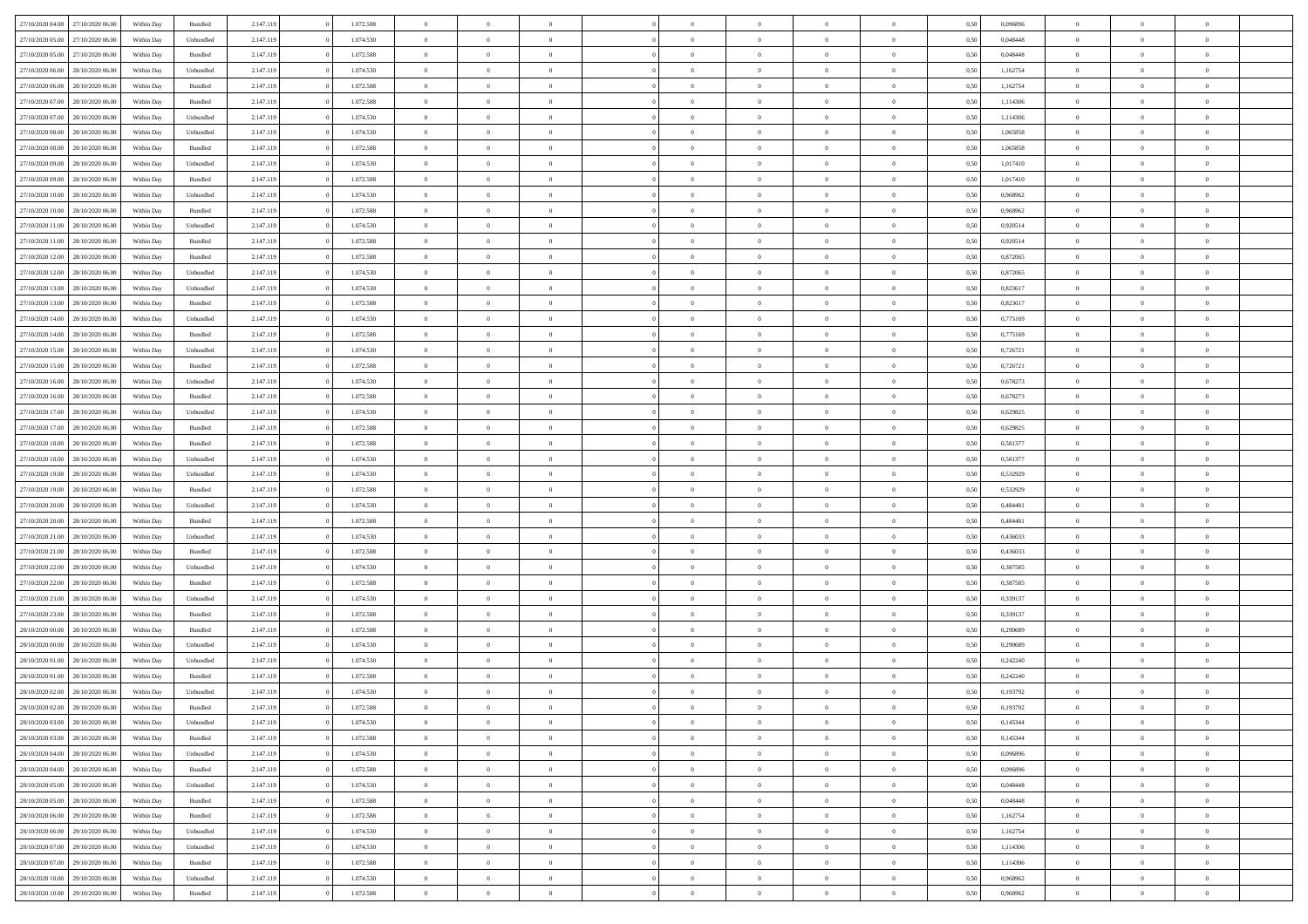|                  |                  |            |           |           |           |                |                |                |                | $\Omega$       | $\theta$       | $\theta$       |      |          | $\theta$       | $\overline{0}$ |                |  |
|------------------|------------------|------------|-----------|-----------|-----------|----------------|----------------|----------------|----------------|----------------|----------------|----------------|------|----------|----------------|----------------|----------------|--|
| 28/10/2020 11:00 | 29/10/2020 06.00 | Within Dav | Unbundled | 2.147.119 | 1.074.530 | $\overline{0}$ | $\theta$       |                | $\Omega$       |                |                |                | 0.50 | 0,920514 |                |                | $\overline{0}$ |  |
| 28/10/2020 11:00 | 29/10/2020 06.00 | Within Day | Bundled   | 2.147.119 | 1.072.588 | $\overline{0}$ | $\theta$       | $\overline{0}$ | $\overline{0}$ | $\bf{0}$       | $\overline{0}$ | $\bf{0}$       | 0,50 | 0,920514 | $\theta$       | $\overline{0}$ | $\overline{0}$ |  |
| 28/10/2020 12:00 | 29/10/2020 06.00 | Within Day | Unbundled | 2.147.119 | 1.074.530 | $\overline{0}$ | $\bf{0}$       | $\overline{0}$ | $\bf{0}$       | $\bf{0}$       | $\bf{0}$       | $\bf{0}$       | 0,50 | 0,872065 | $\bf{0}$       | $\overline{0}$ | $\overline{0}$ |  |
| 28/10/2020 12:00 | 29/10/2020 06:00 | Within Dav | Bundled   | 2.147.119 | 1.072.588 | $\overline{0}$ | $\overline{0}$ | $\overline{0}$ | $\overline{0}$ | $\bf{0}$       | $\overline{0}$ | $\overline{0}$ | 0.50 | 0.872065 | $\theta$       | $\theta$       | $\overline{0}$ |  |
|                  |                  |            |           |           |           |                |                |                |                |                |                |                |      |          |                |                |                |  |
| 28/10/2020 13:00 | 29/10/2020 06.00 | Within Day | Bundled   | 2.147.119 | 1.072.588 | $\overline{0}$ | $\theta$       | $\overline{0}$ | $\overline{0}$ | $\bf{0}$       | $\overline{0}$ | $\bf{0}$       | 0,50 | 0,823617 | $\theta$       | $\overline{0}$ | $\overline{0}$ |  |
| 28/10/2020 13:00 | 29/10/2020 06.00 | Within Day | Unbundled | 2.147.119 | 1.074.530 | $\overline{0}$ | $\overline{0}$ | $\overline{0}$ | $\bf{0}$       | $\overline{0}$ | $\overline{0}$ | $\mathbf{0}$   | 0,50 | 0,823617 | $\overline{0}$ | $\overline{0}$ | $\bf{0}$       |  |
| 28/10/2020 14:00 | 29/10/2020 06.00 | Within Dav | Unbundled | 2.147.119 | 1.074.530 | $\overline{0}$ | $\overline{0}$ | $\overline{0}$ | $\overline{0}$ | $\overline{0}$ | $\overline{0}$ | $\overline{0}$ | 0.50 | 0,775169 | $\theta$       | $\overline{0}$ | $\overline{0}$ |  |
| 28/10/2020 14:00 | 29/10/2020 06.00 | Within Day | Bundled   | 2.147.119 | 1.072.588 | $\overline{0}$ | $\theta$       | $\overline{0}$ | $\overline{0}$ | $\bf{0}$       | $\overline{0}$ | $\bf{0}$       | 0,50 | 0,775169 | $\theta$       | $\theta$       | $\overline{0}$ |  |
|                  |                  |            |           |           |           |                | $\overline{0}$ |                |                | $\bf{0}$       |                |                |      |          | $\,0\,$        | $\overline{0}$ | $\overline{0}$ |  |
| 28/10/2020 15:00 | 29/10/2020 06.00 | Within Day | Unbundled | 2.147.119 | 1.074.530 | $\overline{0}$ |                | $\overline{0}$ | $\bf{0}$       |                | $\bf{0}$       | $\bf{0}$       | 0,50 | 0,726721 |                |                |                |  |
| 28/10/2020 15:00 | 29/10/2020 06:00 | Within Dav | Bundled   | 2.147.119 | 1.072.588 | $\overline{0}$ | $\overline{0}$ | $\overline{0}$ | $\overline{0}$ | $\overline{0}$ | $\overline{0}$ | $\overline{0}$ | 0.50 | 0,726721 | $\theta$       | $\overline{0}$ | $\overline{0}$ |  |
| 28/10/2020 16:00 | 29/10/2020 06.00 | Within Day | Unbundled | 2.147.119 | 1.074.530 | $\overline{0}$ | $\theta$       | $\overline{0}$ | $\overline{0}$ | $\bf{0}$       | $\overline{0}$ | $\bf{0}$       | 0,50 | 0,678273 | $\,$ 0 $\,$    | $\overline{0}$ | $\overline{0}$ |  |
| 28/10/2020 16.00 | 29/10/2020 06.00 | Within Day | Bundled   | 2.147.119 | 1.072.588 | $\overline{0}$ | $\overline{0}$ | $\overline{0}$ | $\bf{0}$       | $\bf{0}$       | $\bf{0}$       | $\bf{0}$       | 0,50 | 0,678273 | $\overline{0}$ | $\overline{0}$ | $\bf{0}$       |  |
| 28/10/2020 17:00 | 29/10/2020 06:00 | Within Day | Unbundled | 2.147.119 | 1.074.530 | $\overline{0}$ | $\overline{0}$ | $\overline{0}$ | $\overline{0}$ | $\bf{0}$       | $\overline{0}$ | $\overline{0}$ | 0.50 | 0.629825 | $\theta$       | $\theta$       | $\overline{0}$ |  |
|                  |                  |            |           |           |           | $\overline{0}$ | $\theta$       | $\overline{0}$ | $\overline{0}$ | $\bf{0}$       | $\overline{0}$ |                |      |          | $\theta$       | $\overline{0}$ | $\overline{0}$ |  |
| 28/10/2020 17:00 | 29/10/2020 06.00 | Within Day | Bundled   | 2.147.119 | 1.072.588 |                |                |                |                |                |                | $\bf{0}$       | 0,50 | 0,629825 |                |                |                |  |
| 28/10/2020 18:00 | 29/10/2020 06.00 | Within Day | Unbundled | 2.147.119 | 1.074.530 | $\overline{0}$ | $\overline{0}$ | $\overline{0}$ | $\bf{0}$       | $\overline{0}$ | $\overline{0}$ | $\mathbf{0}$   | 0,50 | 0,581377 | $\overline{0}$ | $\overline{0}$ | $\bf{0}$       |  |
| 28/10/2020 18:00 | 29/10/2020 06:00 | Within Dav | Bundled   | 2.147.119 | 1.072.588 | $\overline{0}$ | $\overline{0}$ | $\overline{0}$ | $\overline{0}$ | $\overline{0}$ | $\overline{0}$ | $\overline{0}$ | 0.50 | 0,581377 | $\theta$       | $\overline{0}$ | $\overline{0}$ |  |
| 28/10/2020 19:00 | 29/10/2020 06.00 | Within Day | Bundled   | 2.147.119 | 1.072.588 | $\overline{0}$ | $\theta$       | $\overline{0}$ | $\overline{0}$ | $\bf{0}$       | $\overline{0}$ | $\bf{0}$       | 0,50 | 0,532929 | $\,$ 0 $\,$    | $\theta$       | $\overline{0}$ |  |
| 28/10/2020 19:00 | 29/10/2020 06.00 | Within Day | Unbundled | 2.147.119 | 1.074.530 | $\overline{0}$ | $\overline{0}$ | $\overline{0}$ | $\bf{0}$       | $\bf{0}$       | $\bf{0}$       | $\bf{0}$       | 0,50 | 0,532929 | $\bf{0}$       | $\overline{0}$ | $\overline{0}$ |  |
|                  |                  |            |           |           |           |                |                |                |                |                |                |                |      |          |                |                |                |  |
| 28/10/2020 20:00 | 29/10/2020 06:00 | Within Day | Unbundled | 2.147.119 | 1.074.530 | $\overline{0}$ | $\overline{0}$ | $\overline{0}$ | $\overline{0}$ | $\overline{0}$ | $\overline{0}$ | $\overline{0}$ | 0.50 | 0,484481 | $\theta$       | $\overline{0}$ | $\overline{0}$ |  |
| 28/10/2020 20:00 | 29/10/2020 06.00 | Within Day | Bundled   | 2.147.119 | 1.072.588 | $\overline{0}$ | $\theta$       | $\overline{0}$ | $\overline{0}$ | $\bf{0}$       | $\overline{0}$ | $\bf{0}$       | 0,50 | 0,484481 | $\,$ 0 $\,$    | $\overline{0}$ | $\overline{0}$ |  |
| 28/10/2020 21.00 | 29/10/2020 06.00 | Within Day | Unbundled | 2.147.119 | 1.074.530 | $\overline{0}$ | $\overline{0}$ | $\overline{0}$ | $\bf{0}$       | $\bf{0}$       | $\bf{0}$       | $\bf{0}$       | 0,50 | 0,436033 | $\bf{0}$       | $\overline{0}$ | $\bf{0}$       |  |
| 28/10/2020 21:00 | 29/10/2020 06:00 | Within Day | Bundled   | 2.147.119 | 1.072.588 | $\overline{0}$ | $\overline{0}$ | $\overline{0}$ | $\overline{0}$ | $\bf{0}$       | $\overline{0}$ | $\overline{0}$ | 0.50 | 0,436033 | $\theta$       | $\overline{0}$ | $\overline{0}$ |  |
| 28/10/2020 22.00 | 29/10/2020 06.00 | Within Day | Unbundled | 2.147.119 | 1.074.530 | $\overline{0}$ | $\theta$       | $\overline{0}$ | $\overline{0}$ | $\bf{0}$       | $\overline{0}$ | $\bf{0}$       | 0,50 | 0,387585 | $\,$ 0 $\,$    | $\overline{0}$ | $\overline{0}$ |  |
|                  |                  |            |           |           |           |                |                |                |                |                |                |                |      |          |                |                |                |  |
| 28/10/2020 22.00 | 29/10/2020 06.00 | Within Day | Bundled   | 2.147.119 | 1.072.588 | $\overline{0}$ | $\overline{0}$ | $\overline{0}$ | $\bf{0}$       | $\overline{0}$ | $\overline{0}$ | $\mathbf{0}$   | 0,50 | 0,387585 | $\bf{0}$       | $\overline{0}$ | $\bf{0}$       |  |
| 28/10/2020 23:00 | 29/10/2020 06:00 | Within Dav | Unbundled | 2.147.119 | 1.074.530 | $\overline{0}$ | $\overline{0}$ | $\overline{0}$ | $\overline{0}$ | $\overline{0}$ | $\overline{0}$ | $\overline{0}$ | 0.50 | 0,339137 | $\overline{0}$ | $\overline{0}$ | $\overline{0}$ |  |
| 28/10/2020 23.00 | 29/10/2020 06.00 | Within Day | Bundled   | 2.147.119 | 1.072.588 | $\overline{0}$ | $\theta$       | $\overline{0}$ | $\overline{0}$ | $\bf{0}$       | $\overline{0}$ | $\bf{0}$       | 0,50 | 0,339137 | $\theta$       | $\theta$       | $\overline{0}$ |  |
| 29/10/2020 00:00 | 29/10/2020 06.00 | Within Day | Unbundled | 2.147.119 | 1.074.530 | $\overline{0}$ | $\overline{0}$ | $\overline{0}$ | $\bf{0}$       | $\bf{0}$       | $\bf{0}$       | $\bf{0}$       | 0,50 | 0,290689 | $\,0\,$        | $\overline{0}$ | $\overline{0}$ |  |
|                  | 29/10/2020 06:00 |            | Bundled   |           | 1.072.588 | $\overline{0}$ | $\overline{0}$ | $\overline{0}$ | $\overline{0}$ | $\overline{0}$ | $\overline{0}$ | $\overline{0}$ | 0.50 | 0.290689 | $\theta$       | $\overline{0}$ | $\overline{0}$ |  |
| 29/10/2020 00:00 |                  | Within Day |           | 2.147.119 |           |                |                |                |                |                |                |                |      |          |                |                |                |  |
| 29/10/2020 01.00 | 29/10/2020 06.00 | Within Day | Bundled   | 2.147.119 | 1.072.588 | $\overline{0}$ | $\theta$       | $\overline{0}$ | $\overline{0}$ | $\bf{0}$       | $\overline{0}$ | $\bf{0}$       | 0,50 | 0,242240 | $\,$ 0 $\,$    | $\overline{0}$ | $\overline{0}$ |  |
| 29/10/2020 01.00 | 29/10/2020 06.00 | Within Day | Unbundled | 2.147.119 | 1.074.530 | $\overline{0}$ | $\overline{0}$ | $\overline{0}$ | $\bf{0}$       | $\bf{0}$       | $\bf{0}$       | $\bf{0}$       | 0,50 | 0,242240 | $\bf{0}$       | $\overline{0}$ | $\bf{0}$       |  |
| 29/10/2020 02.00 | 29/10/2020 06.00 | Within Day | Unbundled | 2.147.119 | 1.074.530 | $\overline{0}$ | $\Omega$       | $\Omega$       | $\Omega$       | $\Omega$       | $\overline{0}$ | $\overline{0}$ | 0,50 | 0,193792 | $\,0\,$        | $\theta$       | $\theta$       |  |
| 29/10/2020 02.00 | 29/10/2020 06.00 | Within Day | Bundled   | 2.147.119 | 1.072.588 | $\overline{0}$ | $\theta$       | $\overline{0}$ | $\overline{0}$ | $\bf{0}$       | $\overline{0}$ | $\bf{0}$       | 0,50 | 0,193792 | $\,$ 0 $\,$    | $\overline{0}$ | $\overline{0}$ |  |
|                  |                  |            |           |           |           |                |                |                |                |                |                |                |      |          |                |                |                |  |
| 29/10/2020 03:00 | 29/10/2020 06.00 | Within Day | Unbundled | 2.147.119 | 1.074.530 | $\overline{0}$ | $\overline{0}$ | $\overline{0}$ | $\bf{0}$       | $\overline{0}$ | $\overline{0}$ | $\mathbf{0}$   | 0,50 | 0,145344 | $\bf{0}$       | $\overline{0}$ | $\bf{0}$       |  |
| 29/10/2020 03:00 | 29/10/2020 06:00 | Within Day | Bundled   | 2.147.119 | 1.072.588 | $\overline{0}$ | $\Omega$       | $\Omega$       | $\Omega$       | $\bf{0}$       | $\overline{0}$ | $\overline{0}$ | 0.50 | 0,145344 | $\,0\,$        | $\theta$       | $\theta$       |  |
| 29/10/2020 04.00 | 29/10/2020 06.00 | Within Day | Unbundled | 2.147.119 | 1.074.530 | $\overline{0}$ | $\theta$       | $\overline{0}$ | $\overline{0}$ | $\bf{0}$       | $\overline{0}$ | $\bf{0}$       | 0,50 | 0,096896 | $\,$ 0 $\,$    | $\overline{0}$ | $\overline{0}$ |  |
| 29/10/2020 04:00 | 29/10/2020 06.00 | Within Day | Bundled   | 2.147.119 | 1.072.588 | $\overline{0}$ | $\overline{0}$ | $\overline{0}$ | $\bf{0}$       | $\bf{0}$       | $\bf{0}$       | $\bf{0}$       | 0,50 | 0,096896 | $\bf{0}$       | $\overline{0}$ | $\overline{0}$ |  |
| 29/10/2020 05:00 | 29/10/2020 06:00 | Within Day | Unbundled | 2.147.119 | 1.074.530 | $\overline{0}$ | $\Omega$       | $\Omega$       | $\Omega$       | $\overline{0}$ | $\overline{0}$ | $\overline{0}$ | 0.50 | 0.048448 | $\,$ 0 $\,$    | $\theta$       | $\theta$       |  |
|                  |                  |            |           |           |           |                |                |                |                |                |                |                |      |          |                |                |                |  |
| 29/10/2020 05.00 | 29/10/2020 06.00 | Within Day | Bundled   | 2.147.119 | 1.072.588 | $\overline{0}$ | $\theta$       | $\overline{0}$ | $\overline{0}$ | $\,$ 0         | $\overline{0}$ | $\bf{0}$       | 0,50 | 0,048448 | $\,$ 0 $\,$    | $\overline{0}$ | $\overline{0}$ |  |
| 29/10/2020 06.00 | 30/10/2020 06.00 | Within Day | Unbundled | 2.147.119 | 1.074.530 | $\overline{0}$ | $\bf{0}$       | $\overline{0}$ | $\bf{0}$       | $\bf{0}$       | $\bf{0}$       | $\bf{0}$       | 0,50 | 1,162754 | $\bf{0}$       | $\overline{0}$ | $\bf{0}$       |  |
| 29/10/2020 06.00 | 30/10/2020 06.00 | Within Day | Bundled   | 2.147.119 | 1.072.588 | $\overline{0}$ | $\Omega$       | $\overline{0}$ | $\Omega$       | $\overline{0}$ | $\overline{0}$ | $\overline{0}$ | 0,50 | 1,162754 | $\,0\,$        | $\theta$       | $\theta$       |  |
| 29/10/2020 07.00 | 30/10/2020 06.00 | Within Day | Bundled   | 2.147.119 | 1.072.588 | $\overline{0}$ | $\theta$       | $\overline{0}$ | $\overline{0}$ | $\,$ 0         | $\overline{0}$ | $\bf{0}$       | 0,50 | 1,114306 | $\,$ 0 $\,$    | $\overline{0}$ | $\overline{0}$ |  |
| 29/10/2020 07.00 | 30/10/2020 06.00 | Within Day | Unbundled | 2.147.119 | 1.074.530 | $\overline{0}$ | $\overline{0}$ | $\overline{0}$ | $\bf{0}$       | $\bf{0}$       | $\bf{0}$       | $\mathbf{0}$   | 0,50 | 1,114306 | $\bf{0}$       | $\overline{0}$ | $\bf{0}$       |  |
|                  |                  |            |           |           |           |                |                |                |                |                |                |                |      |          |                |                |                |  |
| 29/10/2020 08:00 | 30/10/2020 06:00 | Within Day | Unbundled | 2.147.119 | 1.074.530 | $\overline{0}$ | $\Omega$       | $\Omega$       | $\Omega$       | $\Omega$       | $\Omega$       | $\overline{0}$ | 0.50 | 1.065858 | $\theta$       | $\theta$       | $\theta$       |  |
| 29/10/2020 08.00 | 30/10/2020 06.00 | Within Day | Bundled   | 2.147.119 | 1.072.588 | $\overline{0}$ | $\overline{0}$ | $\overline{0}$ | $\bf{0}$       | $\,$ 0         | $\bf{0}$       | $\bf{0}$       | 0,50 | 1,065858 | $\,0\,$        | $\,$ 0 $\,$    | $\overline{0}$ |  |
| 29/10/2020 09:00 | 30/10/2020 06.00 | Within Day | Unbundled | 2.147.119 | 1.074.530 | $\bf{0}$       | $\bf{0}$       |                |                | $\bf{0}$       |                |                | 0,50 | 1,017410 | $\bf{0}$       | $\overline{0}$ |                |  |
| 29/10/2020 09:00 | 30/10/2020 06:00 | Within Day | Bundled   | 2.147.119 | 1.072.588 | $\overline{0}$ | $\overline{0}$ | $\overline{0}$ | $\Omega$       | $\theta$       | $\overline{0}$ | $\overline{0}$ | 0,50 | 1,017410 | $\theta$       | $\theta$       | $\theta$       |  |
| 29/10/2020 10:00 | 30/10/2020 06.00 | Within Day | Unbundled | 2.147.119 | 1.074.530 | $\overline{0}$ | $\,$ 0         | $\overline{0}$ | $\bf{0}$       | $\,$ 0 $\,$    | $\overline{0}$ | $\mathbf{0}$   | 0,50 | 0,968962 | $\,$ 0 $\,$    | $\,$ 0 $\,$    | $\,$ 0         |  |
|                  |                  |            |           |           |           |                |                |                |                |                |                |                |      |          |                |                |                |  |
| 29/10/2020 10:00 | 30/10/2020 06.00 | Within Day | Bundled   | 2.147.119 | 1.072.588 | $\overline{0}$ | $\overline{0}$ | $\overline{0}$ | $\overline{0}$ | $\overline{0}$ | $\overline{0}$ | $\mathbf{0}$   | 0,50 | 0,968962 | $\overline{0}$ | $\bf{0}$       | $\bf{0}$       |  |
| 29/10/2020 11:00 | 30/10/2020 06.00 | Within Day | Unbundled | 2.147.119 | 1.074.530 | $\overline{0}$ | $\overline{0}$ | $\overline{0}$ | $\Omega$       | $\overline{0}$ | $\overline{0}$ | $\bf{0}$       | 0,50 | 0,920514 | $\overline{0}$ | $\theta$       | $\overline{0}$ |  |
| 29/10/2020 11:00 | 30/10/2020 06.00 | Within Day | Bundled   | 2.147.119 | 1.072.588 | $\overline{0}$ | $\,$ 0         | $\overline{0}$ | $\overline{0}$ | $\overline{0}$ | $\overline{0}$ | $\bf{0}$       | 0,50 | 0,920514 | $\,$ 0 $\,$    | $\overline{0}$ | $\overline{0}$ |  |
| 29/10/2020 12:00 | 30/10/2020 06.00 | Within Day | Bundled   | 2.147.119 | 1.072.588 | $\overline{0}$ | $\overline{0}$ | $\overline{0}$ | $\overline{0}$ | $\overline{0}$ | $\overline{0}$ | $\mathbf{0}$   | 0,50 | 0,872065 | $\overline{0}$ | $\overline{0}$ | $\bf{0}$       |  |
|                  |                  |            |           |           |           |                | $\overline{0}$ | $\overline{0}$ | $\Omega$       | $\overline{0}$ | $\overline{0}$ |                | 0.50 |          |                | $\theta$       | $\overline{0}$ |  |
| 29/10/2020 12:00 | 30/10/2020 06.00 | Within Day | Unbundled | 2.147.119 | 1.074.530 | $\overline{0}$ |                |                |                |                |                | $\bf{0}$       |      | 0,872065 | $\overline{0}$ |                |                |  |
| 29/10/2020 13:00 | 30/10/2020 06.00 | Within Day | Unbundled | 2.147.119 | 1.074.530 | $\overline{0}$ | $\,$ 0         | $\overline{0}$ | $\bf{0}$       | $\bf{0}$       | $\bf{0}$       | $\bf{0}$       | 0,50 | 0,823617 | $\,$ 0 $\,$    | $\overline{0}$ | $\overline{0}$ |  |
| 29/10/2020 13:00 | 30/10/2020 06.00 | Within Day | Bundled   | 2.147.119 | 1.072.588 | $\overline{0}$ | $\bf{0}$       | $\overline{0}$ | $\overline{0}$ | $\overline{0}$ | $\bf{0}$       | $\mathbf{0}$   | 0,50 | 0,823617 | $\overline{0}$ | $\overline{0}$ | $\bf{0}$       |  |
| 29/10/2020 14:00 | 30/10/2020 06:00 | Within Day | Unbundled | 2.147.119 | 1.074.530 | $\overline{0}$ | $\overline{0}$ | $\overline{0}$ | $\Omega$       | $\overline{0}$ | $\overline{0}$ | $\bf{0}$       | 0.50 | 0,775169 | $\overline{0}$ | $\theta$       | $\overline{0}$ |  |
| 29/10/2020 14:00 | 30/10/2020 06.00 | Within Day | Bundled   | 2.147.119 | 1.072.588 | $\overline{0}$ | $\bf{0}$       | $\overline{0}$ | $\overline{0}$ | $\bf{0}$       | $\bf{0}$       | $\mathbf{0}$   | 0,50 | 0,775169 | $\,$ 0 $\,$    | $\,$ 0 $\,$    | $\bf{0}$       |  |
|                  |                  |            |           |           |           |                |                |                |                |                |                |                |      |          |                |                |                |  |
| 29/10/2020 15:00 | 30/10/2020 06.00 | Within Day | Unbundled | 2.147.119 | 1.074.530 | $\overline{0}$ | $\overline{0}$ | $\overline{0}$ | $\overline{0}$ | $\bf{0}$       | $\bf{0}$       | $\mathbf{0}$   | 0,50 | 0,726721 | $\overline{0}$ | $\bf{0}$       | $\bf{0}$       |  |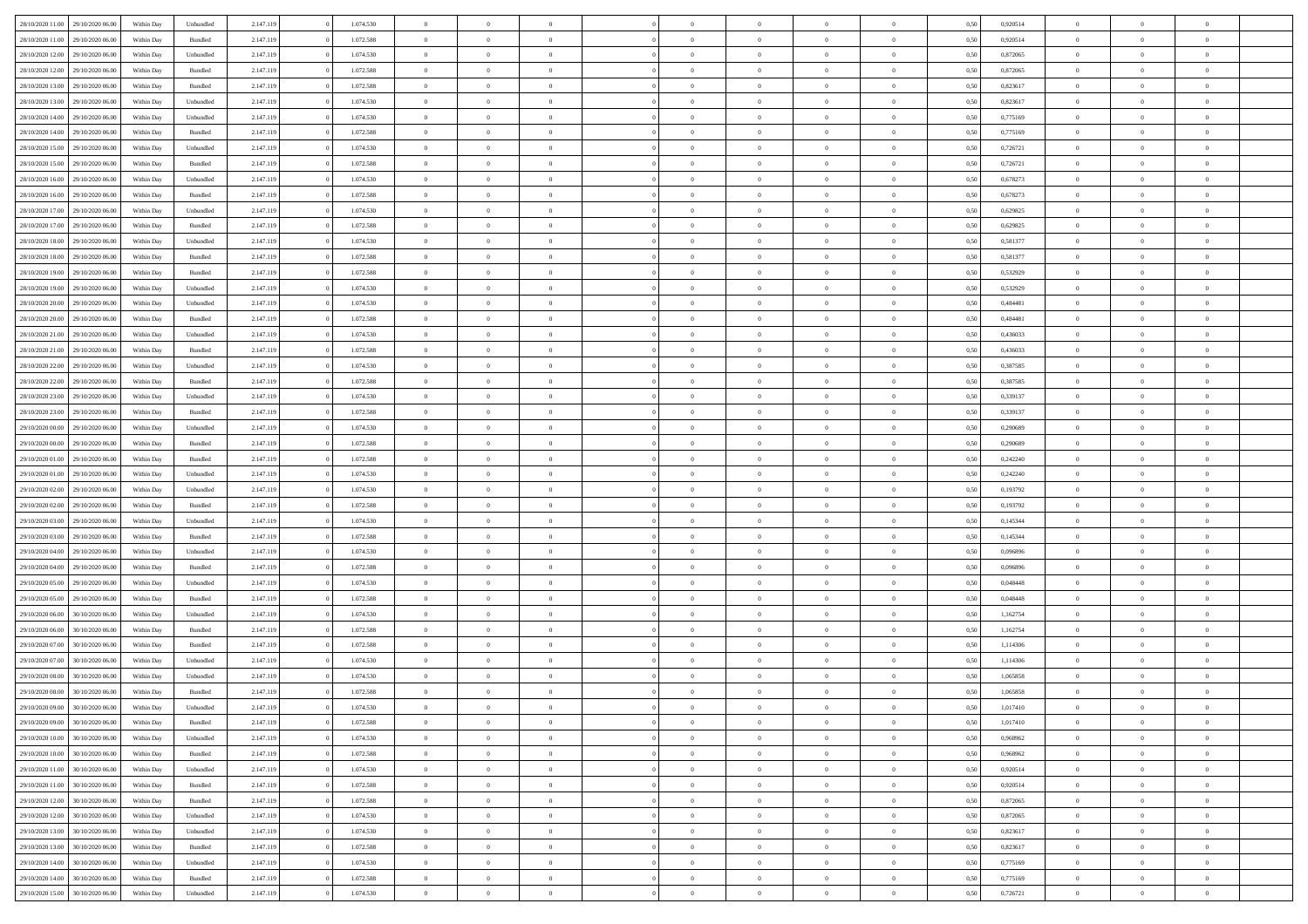| 29/10/2020 15:00 | 30/10/2020 06:00 | Within Dav | Bundled            | 2.147.119 | 1.072.588 | $\overline{0}$ | $\Omega$       |                | $\Omega$       | $\Omega$       | $\theta$       | $\theta$       | 0.50 | 0,726721 | $\theta$       | $\theta$       | $\overline{0}$ |  |
|------------------|------------------|------------|--------------------|-----------|-----------|----------------|----------------|----------------|----------------|----------------|----------------|----------------|------|----------|----------------|----------------|----------------|--|
|                  |                  |            |                    |           |           |                |                |                |                |                |                |                |      |          |                |                |                |  |
| 29/10/2020 16.00 | 30/10/2020 06.00 | Within Day | Unbundled          | 2.147.119 | 1.074.530 | $\overline{0}$ | $\theta$       | $\overline{0}$ | $\overline{0}$ | $\bf{0}$       | $\overline{0}$ | $\bf{0}$       | 0,50 | 0,678273 | $\theta$       | $\overline{0}$ | $\overline{0}$ |  |
| 29/10/2020 16.00 | 30/10/2020 06.00 | Within Day | Bundled            | 2.147.119 | 1.072.588 | $\overline{0}$ | $\bf{0}$       | $\overline{0}$ | $\bf{0}$       | $\bf{0}$       | $\bf{0}$       | $\bf{0}$       | 0,50 | 0,678273 | $\bf{0}$       | $\overline{0}$ | $\overline{0}$ |  |
| 29/10/2020 17:00 | 30/10/2020 06:00 | Within Dav | Unbundled          | 2.147.119 | 1.074.530 | $\overline{0}$ | $\overline{0}$ | $\overline{0}$ | $\overline{0}$ | $\bf{0}$       | $\overline{0}$ | $\overline{0}$ | 0.50 | 0.629825 | $\theta$       | $\theta$       | $\overline{0}$ |  |
| 29/10/2020 17.00 | 30/10/2020 06.00 | Within Day | Bundled            | 2.147.119 | 1.072.588 | $\overline{0}$ | $\theta$       | $\overline{0}$ | $\overline{0}$ | $\bf{0}$       | $\overline{0}$ | $\bf{0}$       | 0,50 | 0,629825 | $\theta$       | $\overline{0}$ | $\overline{0}$ |  |
| 29/10/2020 18:00 | 30/10/2020 06.00 | Within Day | Bundled            | 2.147.119 | 1.072.588 | $\overline{0}$ | $\overline{0}$ | $\overline{0}$ | $\bf{0}$       | $\overline{0}$ | $\overline{0}$ | $\mathbf{0}$   | 0,50 | 0,581377 | $\bf{0}$       | $\overline{0}$ | $\bf{0}$       |  |
|                  |                  |            |                    |           |           |                | $\overline{0}$ |                |                | $\overline{0}$ |                |                |      |          | $\theta$       | $\overline{0}$ | $\overline{0}$ |  |
| 29/10/2020 18:00 | 30/10/2020 06.00 | Within Dav | Unbundled          | 2.147.119 | 1.074.530 | $\overline{0}$ |                | $\overline{0}$ | $\overline{0}$ |                | $\overline{0}$ | $\overline{0}$ | 0.50 | 0,581377 |                |                |                |  |
| 29/10/2020 19:00 | 30/10/2020 06.00 | Within Day | Unbundled          | 2.147.119 | 1.074.530 | $\overline{0}$ | $\theta$       | $\overline{0}$ | $\overline{0}$ | $\bf{0}$       | $\overline{0}$ | $\bf{0}$       | 0,50 | 0,532929 | $\theta$       | $\theta$       | $\overline{0}$ |  |
| 29/10/2020 19:00 | 30/10/2020 06.00 | Within Day | Bundled            | 2.147.119 | 1.072.588 | $\overline{0}$ | $\overline{0}$ | $\overline{0}$ | $\bf{0}$       | $\bf{0}$       | $\bf{0}$       | $\bf{0}$       | 0,50 | 0,532929 | $\,0\,$        | $\overline{0}$ | $\overline{0}$ |  |
| 29/10/2020 20:00 | 30/10/2020 06.00 | Within Dav | Unbundled          | 2.147.119 | 1.074.530 | $\overline{0}$ | $\overline{0}$ | $\overline{0}$ | $\overline{0}$ | $\overline{0}$ | $\overline{0}$ | $\overline{0}$ | 0.50 | 0,484481 | $\theta$       | $\overline{0}$ | $\overline{0}$ |  |
| 29/10/2020 20.00 | 30/10/2020 06.00 | Within Day | Bundled            | 2.147.119 | 1.072.588 | $\overline{0}$ | $\theta$       | $\overline{0}$ | $\overline{0}$ | $\bf{0}$       | $\overline{0}$ | $\bf{0}$       | 0,50 | 0,484481 | $\,$ 0 $\,$    | $\overline{0}$ | $\overline{0}$ |  |
| 29/10/2020 21.00 | 30/10/2020 06.00 | Within Day | Unbundled          | 2.147.119 | 1.074.530 | $\overline{0}$ | $\overline{0}$ | $\overline{0}$ | $\bf{0}$       | $\bf{0}$       | $\bf{0}$       | $\bf{0}$       | 0,50 | 0,436033 | $\bf{0}$       | $\overline{0}$ | $\bf{0}$       |  |
| 29/10/2020 21:00 | 30/10/2020 06:00 | Within Day | Bundled            | 2.147.119 | 1.072.588 | $\overline{0}$ | $\overline{0}$ | $\overline{0}$ | $\overline{0}$ | $\bf{0}$       | $\overline{0}$ | $\overline{0}$ | 0.50 | 0,436033 | $\theta$       | $\theta$       | $\overline{0}$ |  |
| 29/10/2020 22.00 | 30/10/2020 06.00 |            |                    | 2.147.119 | 1.074.530 | $\overline{0}$ | $\theta$       | $\overline{0}$ | $\overline{0}$ | $\bf{0}$       | $\overline{0}$ |                |      | 0,387585 | $\theta$       | $\overline{0}$ | $\overline{0}$ |  |
|                  |                  | Within Day | Unbundled          |           |           |                |                |                |                |                |                | $\bf{0}$       | 0,50 |          |                |                |                |  |
| 29/10/2020 22.00 | 30/10/2020 06.00 | Within Day | Bundled            | 2.147.119 | 1.072.588 | $\overline{0}$ | $\overline{0}$ | $\overline{0}$ | $\bf{0}$       | $\overline{0}$ | $\overline{0}$ | $\mathbf{0}$   | 0,50 | 0,387585 | $\overline{0}$ | $\overline{0}$ | $\bf{0}$       |  |
| 29/10/2020 23.00 | 30/10/2020 06:00 | Within Dav | Unbundled          | 2.147.119 | 1.074.530 | $\overline{0}$ | $\overline{0}$ | $\overline{0}$ | $\overline{0}$ | $\overline{0}$ | $\overline{0}$ | $\overline{0}$ | 0.50 | 0,339137 | $\theta$       | $\overline{0}$ | $\overline{0}$ |  |
| 29/10/2020 23.00 | 30/10/2020 06.00 | Within Day | Bundled            | 2.147.119 | 1.072.588 | $\overline{0}$ | $\theta$       | $\overline{0}$ | $\overline{0}$ | $\bf{0}$       | $\overline{0}$ | $\bf{0}$       | 0,50 | 0,339137 | $\theta$       | $\theta$       | $\overline{0}$ |  |
| 30/10/2020 00.00 | 30/10/2020 06.00 | Within Day | Bundled            | 2.147.119 | 1.072.588 | $\overline{0}$ | $\overline{0}$ | $\overline{0}$ | $\bf{0}$       | $\bf{0}$       | $\bf{0}$       | $\bf{0}$       | 0,50 | 0,290689 | $\,0\,$        | $\overline{0}$ | $\overline{0}$ |  |
| 30/10/2020 00:00 | 30/10/2020 06.00 | Within Dav | Unbundled          | 2.147.119 | 1.074.530 | $\overline{0}$ | $\overline{0}$ | $\overline{0}$ | $\overline{0}$ | $\overline{0}$ | $\overline{0}$ | $\overline{0}$ | 0.50 | 0.290689 | $\theta$       | $\overline{0}$ | $\overline{0}$ |  |
| 30/10/2020 01:00 | 30/10/2020 06.00 | Within Day | Unbundled          | 2.147.119 | 1.074.530 | $\overline{0}$ | $\theta$       | $\overline{0}$ | $\overline{0}$ | $\bf{0}$       | $\overline{0}$ | $\bf{0}$       | 0,50 | 0,242240 | $\,$ 0 $\,$    | $\overline{0}$ | $\overline{0}$ |  |
| 30/10/2020 01.00 | 30/10/2020 06.00 | Within Day | Bundled            | 2.147.119 | 1.072.588 | $\overline{0}$ | $\overline{0}$ | $\overline{0}$ | $\bf{0}$       | $\bf{0}$       | $\bf{0}$       | $\bf{0}$       | 0,50 | 0,242240 | $\overline{0}$ | $\overline{0}$ | $\bf{0}$       |  |
| 30/10/2020 02:00 | 30/10/2020 06:00 | Within Day | Unbundled          | 2.147.119 | 1.074.530 | $\overline{0}$ | $\overline{0}$ | $\overline{0}$ | $\overline{0}$ | $\bf{0}$       | $\overline{0}$ | $\overline{0}$ | 0.50 | 0,193792 | $\theta$       | $\overline{0}$ | $\overline{0}$ |  |
|                  |                  |            |                    |           |           |                |                |                |                |                |                |                |      |          |                |                |                |  |
| 30/10/2020 02.00 | 30/10/2020 06.00 | Within Day | Bundled            | 2.147.119 | 1.072.588 | $\overline{0}$ | $\theta$       | $\overline{0}$ | $\overline{0}$ | $\bf{0}$       | $\overline{0}$ | $\bf{0}$       | 0,50 | 0,193792 | $\,$ 0 $\,$    | $\overline{0}$ | $\overline{0}$ |  |
| 30/10/2020 03.00 | 30/10/2020 06.00 | Within Day | Unbundled          | 2.147.119 | 1.074.530 | $\overline{0}$ | $\overline{0}$ | $\overline{0}$ | $\bf{0}$       | $\overline{0}$ | $\overline{0}$ | $\mathbf{0}$   | 0,50 | 0,145344 | $\overline{0}$ | $\overline{0}$ | $\bf{0}$       |  |
| 30/10/2020 03:00 | 30/10/2020 06.00 | Within Dav | Bundled            | 2.147.119 | 1.072.588 | $\overline{0}$ | $\overline{0}$ | $\overline{0}$ | $\overline{0}$ | $\overline{0}$ | $\overline{0}$ | $\overline{0}$ | 0.50 | 0,145344 | $\theta$       | $\overline{0}$ | $\overline{0}$ |  |
| 30/10/2020 04:00 | 30/10/2020 06.00 | Within Day | Unbundled          | 2.147.119 | 1.074.530 | $\overline{0}$ | $\theta$       | $\overline{0}$ | $\overline{0}$ | $\bf{0}$       | $\overline{0}$ | $\bf{0}$       | 0,50 | 0,096896 | $\theta$       | $\theta$       | $\overline{0}$ |  |
| 30/10/2020 04:00 | 30/10/2020 06.00 | Within Day | Bundled            | 2.147.119 | 1.072.588 | $\overline{0}$ | $\overline{0}$ | $\overline{0}$ | $\bf{0}$       | $\bf{0}$       | $\bf{0}$       | $\bf{0}$       | 0,50 | 0,096896 | $\,0\,$        | $\overline{0}$ | $\overline{0}$ |  |
| 30/10/2020 05:00 | 30/10/2020 06.00 | Within Day | Unbundled          | 2.147.119 | 1.074.530 | $\overline{0}$ | $\overline{0}$ | $\overline{0}$ | $\overline{0}$ | $\overline{0}$ | $\overline{0}$ | $\overline{0}$ | 0.50 | 0.048448 | $\theta$       | $\overline{0}$ | $\overline{0}$ |  |
| 30/10/2020 05.00 | 30/10/2020 06.00 | Within Day | Bundled            | 2.147.119 | 1.072.588 | $\overline{0}$ | $\theta$       | $\overline{0}$ | $\overline{0}$ | $\bf{0}$       | $\overline{0}$ | $\bf{0}$       | 0,50 | 0,048448 | $\,$ 0 $\,$    | $\overline{0}$ | $\overline{0}$ |  |
|                  |                  |            |                    |           |           |                | $\overline{0}$ |                |                | $\bf{0}$       |                |                |      |          |                | $\overline{0}$ | $\bf{0}$       |  |
| 30/10/2020 06.00 | 31/10/2020 06.00 | Within Day | Bundled            | 2.147.119 | 1.072.588 | $\overline{0}$ |                | $\overline{0}$ | $\bf{0}$       |                | $\bf{0}$       | $\bf{0}$       | 0,50 | 1,162754 | $\bf{0}$       |                |                |  |
| 30/10/2020 06.00 | 31/10/2020 06.00 | Within Day | Unbundled          | 2.147.119 | 1.074.530 | $\overline{0}$ | $\Omega$       | $\Omega$       | $\Omega$       | $\Omega$       | $\overline{0}$ | $\overline{0}$ | 0,50 | 1,162754 | $\,0\,$        | $\theta$       | $\theta$       |  |
| 30/10/2020 07.00 | 31/10/2020 06.00 | Within Day | Unbundled          | 2.147.119 | 1.074.530 | $\overline{0}$ | $\theta$       | $\overline{0}$ | $\overline{0}$ | $\bf{0}$       | $\overline{0}$ | $\bf{0}$       | 0,50 | 1,114306 | $\,$ 0 $\,$    | $\overline{0}$ | $\overline{0}$ |  |
| 30/10/2020 07.00 | 31/10/2020 06.00 | Within Day | Bundled            | 2.147.119 | 1.072.588 | $\overline{0}$ | $\overline{0}$ | $\overline{0}$ | $\bf{0}$       | $\overline{0}$ | $\overline{0}$ | $\mathbf{0}$   | 0,50 | 1,114306 | $\bf{0}$       | $\overline{0}$ | $\bf{0}$       |  |
| 30/10/2020 08:00 | 31/10/2020 06.00 | Within Day | Unbundled          | 2.147.119 | 1.074.530 | $\overline{0}$ | $\Omega$       | $\Omega$       | $\Omega$       | $\bf{0}$       | $\overline{0}$ | $\overline{0}$ | 0.50 | 1,065858 | $\,0\,$        | $\theta$       | $\theta$       |  |
| 30/10/2020 08:00 | 31/10/2020 06.00 | Within Day | Bundled            | 2.147.119 | 1.072.588 | $\overline{0}$ | $\theta$       | $\overline{0}$ | $\overline{0}$ | $\bf{0}$       | $\overline{0}$ | $\bf{0}$       | 0,50 | 1,065858 | $\theta$       | $\overline{0}$ | $\overline{0}$ |  |
| 30/10/2020 09:00 | 31/10/2020 06.00 | Within Day | Unbundled          | 2.147.119 | 1.074.530 | $\overline{0}$ | $\overline{0}$ | $\overline{0}$ | $\overline{0}$ | $\bf{0}$       | $\overline{0}$ | $\bf{0}$       | 0,50 | 1,017410 | $\bf{0}$       | $\overline{0}$ | $\overline{0}$ |  |
| 30/10/2020 09:00 | 31/10/2020 06:00 | Within Day | Bundled            | 2.147.119 | 1.072.588 | $\overline{0}$ | $\Omega$       | $\Omega$       | $\Omega$       | $\theta$       | $\overline{0}$ | $\overline{0}$ | 0.50 | 1,017410 | $\,$ 0 $\,$    | $\theta$       | $\theta$       |  |
| 30/10/2020 10:00 | 31/10/2020 06.00 | Within Day | Unbundled          | 2.147.119 | 1.074.530 | $\overline{0}$ | $\theta$       | $\overline{0}$ | $\overline{0}$ | $\bf{0}$       | $\overline{0}$ | $\bf{0}$       | 0,50 | 0,968962 | $\,$ 0 $\,$    | $\overline{0}$ | $\overline{0}$ |  |
|                  |                  |            |                    |           |           |                |                |                |                |                |                |                |      |          |                |                |                |  |
| 30/10/2020 10:00 | 31/10/2020 06.00 | Within Day | Bundled            | 2.147.119 | 1.072.588 | $\overline{0}$ | $\bf{0}$       | $\overline{0}$ | $\overline{0}$ | $\bf{0}$       | $\overline{0}$ | $\bf{0}$       | 0,50 | 0,968962 | $\overline{0}$ | $\overline{0}$ | $\bf{0}$       |  |
| 30/10/2020 11:00 | 31/10/2020 06.00 | Within Day | Unbundled          | 2.147.119 | 1.074.530 | $\overline{0}$ | $\Omega$       | $\overline{0}$ | $\Omega$       | $\overline{0}$ | $\overline{0}$ | $\overline{0}$ | 0.50 | 0,920514 | $\,0\,$        | $\theta$       | $\theta$       |  |
| 30/10/2020 11:00 | 31/10/2020 06.00 | Within Day | Bundled            | 2.147.119 | 1.072.588 | $\overline{0}$ | $\theta$       | $\overline{0}$ | $\overline{0}$ | $\bf{0}$       | $\overline{0}$ | $\bf{0}$       | 0,50 | 0,920514 | $\,$ 0 $\,$    | $\overline{0}$ | $\overline{0}$ |  |
| 30/10/2020 12:00 | 31/10/2020 06.00 | Within Day | Bundled            | 2.147.119 | 1.072.588 | $\overline{0}$ | $\overline{0}$ | $\overline{0}$ | $\overline{0}$ | $\bf{0}$       | $\overline{0}$ | $\mathbf{0}$   | 0,50 | 0,872065 | $\overline{0}$ | $\overline{0}$ | $\bf{0}$       |  |
| 30/10/2020 12:00 | 31/10/2020 06.00 | Within Day | Unbundled          | 2.147.119 | 1.074.530 | $\overline{0}$ | $\Omega$       | $\Omega$       | $\Omega$       | $\Omega$       | $\Omega$       | $\overline{0}$ | 0.50 | 0,872065 | $\theta$       | $\theta$       | $\theta$       |  |
| 30/10/2020 13:00 | 31/10/2020 06.00 | Within Day | Unbundled          | 2.147.119 | 1.074.530 | $\overline{0}$ | $\overline{0}$ | $\overline{0}$ | $\bf{0}$       | $\,$ 0         | $\overline{0}$ | $\bf{0}$       | 0,50 | 0,823617 | $\,0\,$        | $\,$ 0 $\,$    | $\overline{0}$ |  |
| 30/10/2020 13:00 | 31/10/2020 06.00 | Within Day | $\mathbf B$ undled | 2.147.119 | 1.072.588 | $\bf{0}$       | $\bf{0}$       |                |                | $\bf{0}$       |                |                | 0,50 | 0,823617 | $\bf{0}$       | $\overline{0}$ |                |  |
| 30/10/2020 14:00 | 31/10/2020 06:00 | Within Day | Unbundled          | 2.147.119 | 1.074.530 | $\overline{0}$ | $\Omega$       | $\overline{0}$ | $\Omega$       | $\theta$       | $\overline{0}$ | $\overline{0}$ | 0,50 | 0,775169 | $\theta$       | $\theta$       | $\theta$       |  |
| 30/10/2020 14:00 | 31/10/2020 06.00 |            | Bundled            | 2.147.119 | 1.072.588 | $\overline{0}$ | $\,$ 0         | $\overline{0}$ |                | $\,$ 0 $\,$    | $\overline{0}$ |                |      | 0,775169 | $\,$ 0 $\,$    | $\,$ 0 $\,$    | $\,$ 0         |  |
|                  |                  | Within Day |                    |           |           |                |                |                | $\overline{0}$ |                |                | $\mathbf{0}$   | 0,50 |          |                |                |                |  |
| 30/10/2020 15:00 | 31/10/2020 06.00 | Within Day | Unbundled          | 2.147.119 | 1.074.530 | $\overline{0}$ | $\overline{0}$ | $\overline{0}$ | $\overline{0}$ | $\overline{0}$ | $\overline{0}$ | $\mathbf{0}$   | 0,50 | 0,726721 | $\overline{0}$ | $\bf{0}$       | $\bf{0}$       |  |
| 30/10/2020 15:00 | 31/10/2020 06.00 | Within Day | $\mathbf B$ undled | 2.147.119 | 1.072.588 | $\overline{0}$ | $\overline{0}$ | $\overline{0}$ | $\Omega$       | $\overline{0}$ | $\overline{0}$ | $\bf{0}$       | 0,50 | 0,726721 | $\overline{0}$ | $\theta$       | $\overline{0}$ |  |
| 30/10/2020 16:00 | 31/10/2020 06.00 | Within Day | Unbundled          | 2.147.119 | 1.074.530 | $\overline{0}$ | $\,$ 0         | $\overline{0}$ | $\overline{0}$ | $\overline{0}$ | $\overline{0}$ | $\bf{0}$       | 0,50 | 0,678273 | $\,$ 0 $\,$    | $\overline{0}$ | $\overline{0}$ |  |
| 30/10/2020 16.00 | 31/10/2020 06.00 | Within Day | Bundled            | 2.147.119 | 1.072.588 | $\overline{0}$ | $\overline{0}$ | $\overline{0}$ | $\overline{0}$ | $\overline{0}$ | $\overline{0}$ | $\mathbf{0}$   | 0,50 | 0,678273 | $\overline{0}$ | $\overline{0}$ | $\bf{0}$       |  |
| 30/10/2020 17:00 | 31/10/2020 06.00 | Within Day | Unbundled          | 2.147.119 | 1.074.530 | $\overline{0}$ | $\overline{0}$ | $\overline{0}$ | $\Omega$       | $\overline{0}$ | $\overline{0}$ | $\bf{0}$       | 0.50 | 0,629825 | $\overline{0}$ | $\theta$       | $\overline{0}$ |  |
| 30/10/2020 17.00 | 31/10/2020 06.00 | Within Day | Bundled            | 2.147.119 | 1.072.588 | $\overline{0}$ | $\,$ 0         | $\overline{0}$ | $\bf{0}$       | $\bf{0}$       | $\bf{0}$       | $\bf{0}$       | 0,50 | 0,629825 | $\,$ 0 $\,$    | $\overline{0}$ | $\overline{0}$ |  |
| 30/10/2020 18:00 | 31/10/2020 06.00 | Within Day | Bundled            | 2.147.119 | 1.072.588 | $\overline{0}$ | $\bf{0}$       | $\overline{0}$ | $\overline{0}$ | $\overline{0}$ | $\bf{0}$       | $\mathbf{0}$   | 0,50 | 0,581377 | $\overline{0}$ | $\overline{0}$ | $\bf{0}$       |  |
| 30/10/2020 18:00 | 31/10/2020 06.00 | Within Day | Unbundled          |           | 1.074.530 | $\overline{0}$ | $\overline{0}$ | $\overline{0}$ | $\Omega$       | $\overline{0}$ | $\overline{0}$ | $\bf{0}$       | 0.50 | 0,581377 | $\overline{0}$ | $\theta$       | $\overline{0}$ |  |
|                  |                  |            |                    | 2.147.119 |           |                |                |                |                |                |                |                |      |          |                |                |                |  |
| 30/10/2020 19:00 | 31/10/2020 06.00 | Within Day | Unbundled          | 2.147.119 | 1.074.530 | $\overline{0}$ | $\bf{0}$       | $\overline{0}$ | $\bf{0}$       | $\bf{0}$       | $\bf{0}$       | $\bf{0}$       | 0,50 | 0,532929 | $\,$ 0 $\,$    | $\,$ 0 $\,$    | $\bf{0}$       |  |
| 30/10/2020 19:00 | 31/10/2020 06.00 | Within Day | Bundled            | 2.147.119 | 1.072.588 | $\overline{0}$ | 12.000         | $\overline{0}$ | 1,136576       | $\overline{0}$ | $\bf{0}$       | $\mathbf{0}$   | 0,50 | 0,532929 | $\overline{0}$ | $\bf{0}$       | $\bf{0}$       |  |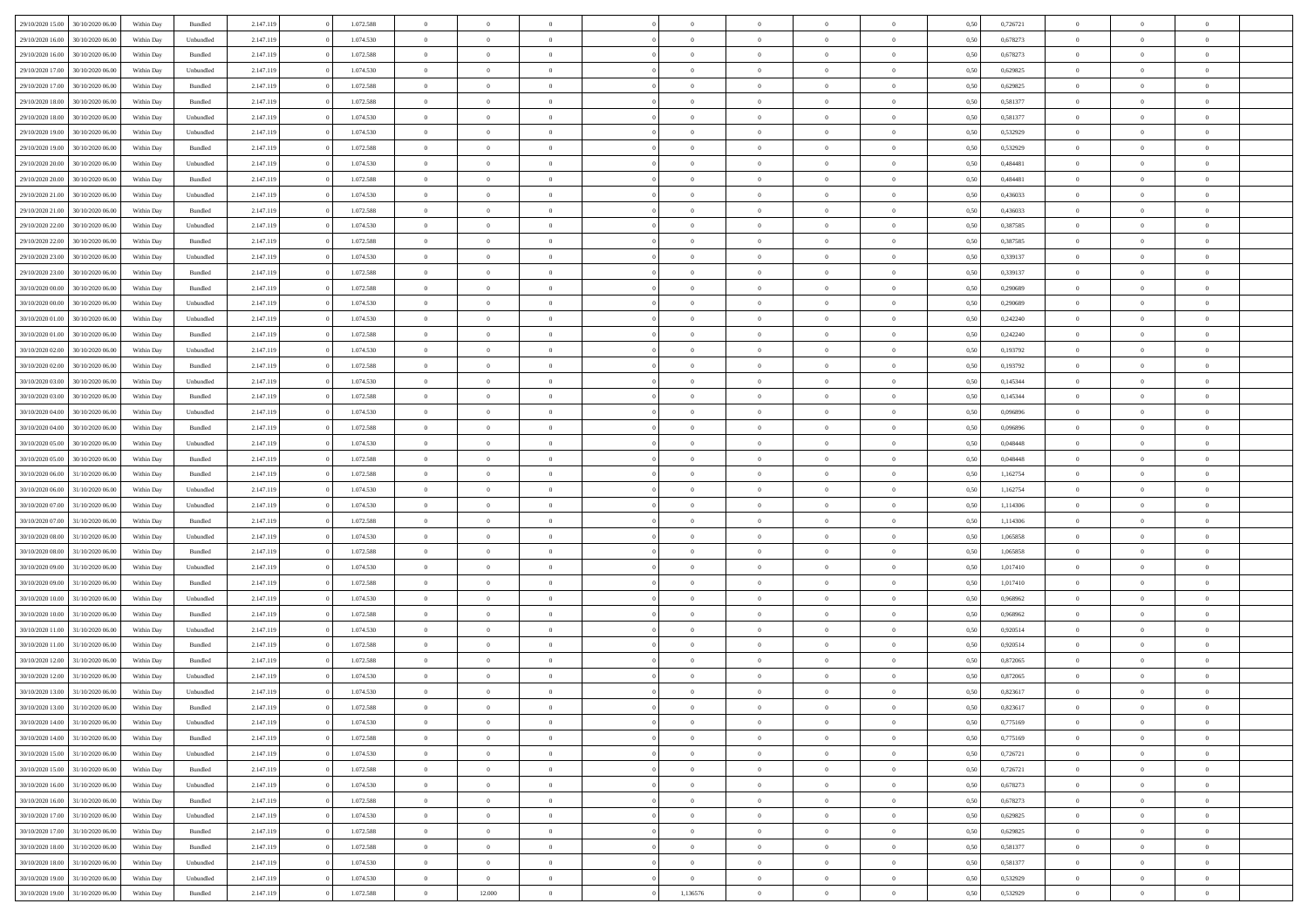| 30/10/2020 20.00 | 31/10/2020 06.00                  | Within Day | Unbundled | 2.147.119 | 12.000 | 1.074.530 | $\Omega$   |          | $\Omega$ |              | $\Omega$   | $\theta$ | 0.50 | 0.484481 | $\Omega$ |            |
|------------------|-----------------------------------|------------|-----------|-----------|--------|-----------|------------|----------|----------|--------------|------------|----------|------|----------|----------|------------|
| 30/10/2020 20:00 | 31/10/2020 06:00                  | Within Day | Bundled   | 2.147.119 | 12,000 | 1.060,588 | $\Omega$   |          | $\Omega$ |              | $\Omega$   | $\Omega$ | 0.50 | 0.484481 | $\Omega$ | $\Omega$   |
| 30/10/2020 21.00 | 31/10/2020 06:00                  | Within Day | Unbundled | 2.147.119 | 12.000 | 1.074.530 | $\Omega$   |          |          |              | $\Omega$   | $\Omega$ | 0.50 | 0.436033 | $\Omega$ | $\Omega$   |
| 30/10/2020 21:00 | 31/10/2020 06:00                  | Within Dav | Bundled   | 2.147.119 | 12.000 | 1.060.588 | $\Omega$   | $\Omega$ | $\Omega$ | $\mathbf{a}$ | $\sqrt{2}$ | $\Omega$ | 0.50 | 0.436033 | $\Omega$ | $\Omega$   |
| 30/10/2020 22.00 | 31/10/2020 06.00                  | Within Day | Unbundled | 2.147.119 | 12.000 | 1.074.530 | $\Omega$   |          |          |              | $\Omega$   |          | 0.50 | 0,387585 | $\Omega$ | $\Omega$   |
| 30/10/2020 22.00 | 31/10/2020 06:00                  | Within Day | Bundled   | 2.147.119 | 12.000 | 1.060,588 | $^{\circ}$ |          | $\Omega$ |              | $\Omega$   |          | 0.50 | 0,387585 | $\Omega$ | $\Omega$   |
| 30/10/2020 23.00 | 31/10/2020 06.00                  | Within Day | Unbundled | 2.147.119 | 12.000 | 1.074.530 | $\Omega$   |          | $\Omega$ |              |            |          | 0.50 | 0,339137 | $\Omega$ | $\sqrt{2}$ |
| 30/10/2020 23.00 | 31/10/2020 06.00                  | Within Day | Bundled   | 2.147.119 | 12,000 | 1.060,588 | $\Omega$   |          | $\Omega$ |              | $\Omega$   | $\Omega$ | 0.50 | 0,339137 | $\Omega$ | $\Omega$   |
| 31/10/2020 00:00 | 31/10/2020 06:00                  | Within Dav | Bundled   | 2.147.119 | 12.000 | 1.060.588 | $\Omega$   |          | $\Omega$ |              | $\Omega$   | $\Omega$ | 0.50 | 0.290689 | $\Omega$ | $\Omega$   |
| 31/10/2020 00:00 | 31/10/2020 06.00                  | Within Day | Unbundled | 2.147.119 | 12.000 | 1.074.530 | $\Omega$   |          | $\Omega$ |              | $\Omega$   | $\Omega$ | 0.50 | 0,290689 | $\Omega$ | $\Omega$   |
| 31/10/2020 01.00 | 31/10/2020 06.00                  | Within Day | Unbundled | 2.147.119 | 12.000 | 1.074.530 | $\Omega$   |          | $\Omega$ |              | $\Omega$   |          | 0.50 | 0,242240 | $\Omega$ | $\Omega$   |
|                  | 31/10/2020 01:00 31/10/2020 06:00 | Within Dav | Bundled   | 2.147.119 | 12.000 | 1.060,588 | $\Omega$   |          | $\Omega$ |              | $\sqrt{ }$ |          | 0.50 | 0,242240 | $\Omega$ | $\Omega$   |
| 31/10/2020 02.00 | 31/10/2020 06.00                  | Within Day | Unbundled | 2.147.119 | 12.000 | 1.074.530 | $\Omega$   |          | $\Omega$ |              |            |          | 0.50 | 0,193792 | $\Omega$ | $\Omega$   |
| 31/10/2020 02.00 | 31/10/2020 06.00                  | Within Dav | Bundled   | 2.147.119 | 12.000 | 1.060,588 | $\Omega$   |          | $\Omega$ |              | $\Omega$   | $\Omega$ | 0.50 | 0,193792 | $\Omega$ | $\Omega$   |
| 31/10/2020 03:00 | 31/10/2020 06.00                  | Within Day | Unbundled | 2.147.119 | 12.000 | 1.074.530 | $\Omega$   |          | $\Omega$ | $\mathbf{a}$ | $\Omega$   | $\Omega$ | 0.50 | 0,145344 | $\Omega$ | $\theta$   |
| 31/10/2020 03:00 | 31/10/2020 06.00                  | Within Day | Bundled   | 2.147.119 | 12.000 | 1.060.588 | $\Omega$   |          | $\Omega$ |              | $\Omega$   | $\Omega$ | 0.50 | 0,145344 | $\Omega$ | $\Omega$   |
| 31/10/2020 04.00 | 31/10/2020 06.00                  | Within Day | Unbundled | 2.147.119 | 12.000 | 1.074.530 | $\Omega$   |          | $\Omega$ |              | $\Omega$   |          | 0.50 | 0.096896 | $\Omega$ | $\Omega$   |
| 31/10/2020 04:00 | 31/10/2020 06.00                  | Within Day | Bundled   | 2.147.119 | 12.000 | 1.060,588 | $\Omega$   |          | $\Omega$ |              |            |          | 0.50 | 0.096896 | $\Omega$ | $\Omega$   |
|                  | 31/10/2020 06:00 01/11/2020 06:00 | Within Day | Unbundled | 2.147.119 |        | 1.074.530 | $\Omega$   |          |          |              |            |          | 0,50 | 1,162754 | $\Omega$ |            |
|                  | 31/10/2020 06:00 01/11/2020 06:00 | Within Day | Bundled   | 2.147.119 |        | 1.072.588 | $\Omega$   |          | $\Omega$ |              |            |          | 0.50 | 1,162754 | $\Omega$ |            |

(\*) GCV used for the purpose of the conversion does not corresponding to the actual GCV of the Gas Day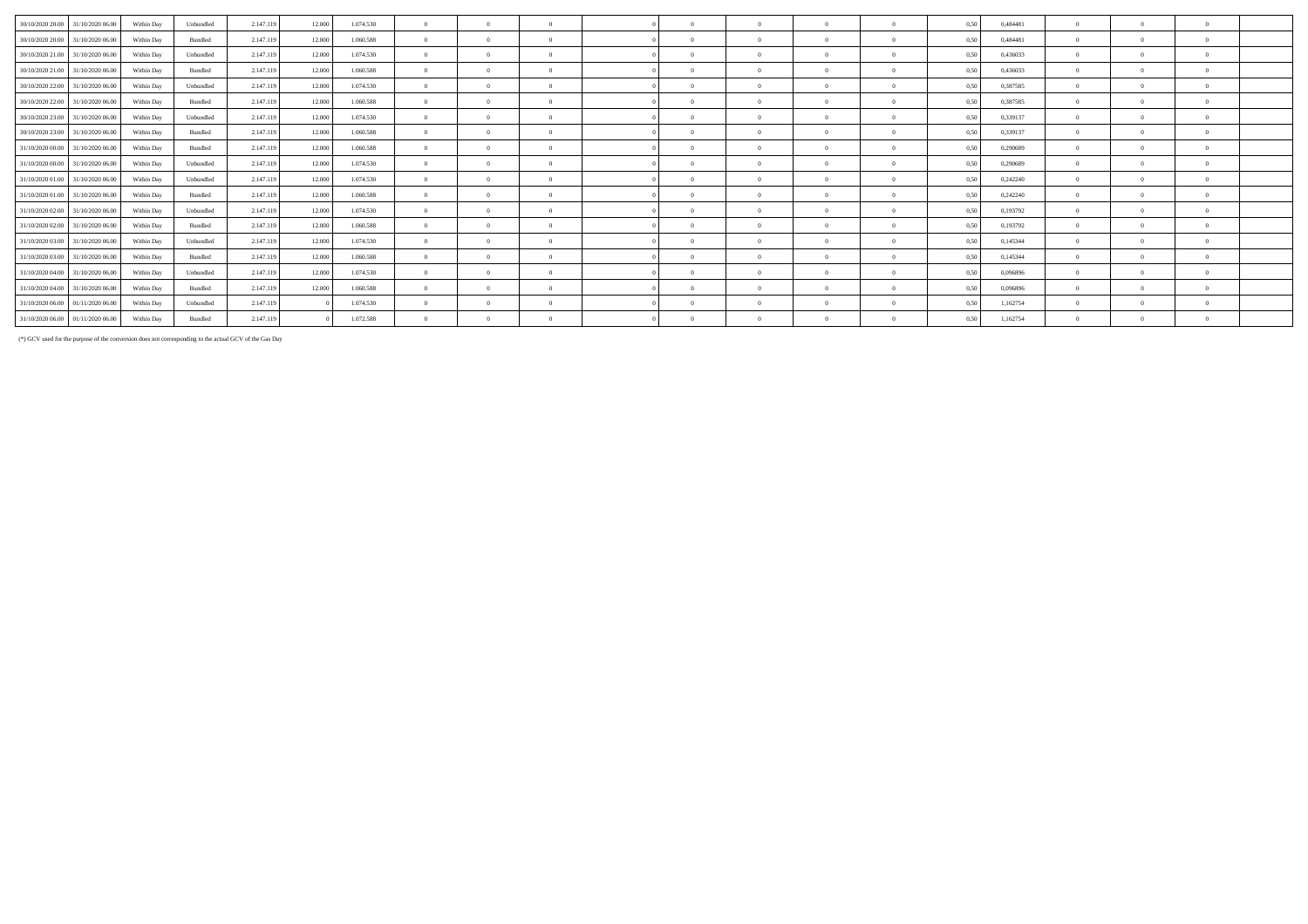## **SNAM RETE GAS**

**Transportation capacity at Entry Point interconnected with foreign pipelines**

**Update to 30/10/2020 of offered and assigned capacity in auction day-ahead and within-day**

**Thermal Year 2020/2021**

(Values in Scm/day (15° C; 1,01325 bar); Prices in c/Scm)

**Entry Point**

**GORIZIA**

|                  | Timeframe        |                     |                    |              |                      |           | <b>Offered capacity</b> |                | Assigned capacity | Day-Ahead               |                         |                        | <b>Total Prices</b>              |                                           |                     |                         |                | <b>SRG Prices</b>                |                            |      |
|------------------|------------------|---------------------|--------------------|--------------|----------------------|-----------|-------------------------|----------------|-------------------|-------------------------|-------------------------|------------------------|----------------------------------|-------------------------------------------|---------------------|-------------------------|----------------|----------------------------------|----------------------------|------|
|                  |                  | <b>Auction type</b> | <b>Offered</b>     | Transportati | Assigned<br>capacity |           |                         |                |                   | Interrupted<br>Capacity |                         | <b>Auction premiun</b> |                                  |                                           | <b>Split factor</b> |                         | Auction        |                                  | <b>Auction</b>             | Note |
| From             | To               |                     | capacity type      | on capacity  | (before<br>auction)  | Firm      | Interruptible           | Firm           | Interruptible     | Interruptible           | Reserve price -<br>Firm | - Firm                 | Reserve price -<br>Interruptible | <b>Auction premium</b><br>- Interruptible |                     | Reserve price -<br>Firm | premium - Firm | Reserve price -<br>Interruptible | premium -<br>Interruptible |      |
| 01/10/2020 06.00 | 02/10/2020 06.00 | Day Ahead           | Unbundled          | 4.800.000    |                      | 2.402.170 | $\overline{0}$          | $\overline{0}$ | $\overline{0}$    |                         | $\overline{0}$          | $\overline{0}$         | $\overline{0}$                   | $\bf{0}$                                  | 0,50                | 0,005201                | $\theta$       | 0.005201                         | $\overline{0}$             |      |
| 01/10/2020 06:00 | 02/10/2020 06:00 | Day Ahead           | Bundled            | 4.800,000    |                      | 2.397.828 | $\overline{0}$          | $\Omega$       | $\Omega$          |                         | $\theta$                | $\theta$               | $\Omega$                         | $\Omega$                                  | 0,50                | 0.005201                | $\mathbf{0}$   | 0.005201                         | $\theta$                   |      |
| 02/10/2020 06.00 | 03/10/2020 06.00 | Day Ahead           | Unbundled          | 4.800,000    |                      | 2.402.170 | $\overline{0}$          | $\overline{0}$ | $\theta$          |                         | $\theta$                | $\theta$               | $\overline{0}$                   | $\bf{0}$                                  | 0,50                | 0,005201                | $\overline{0}$ | 0,005201                         | $\overline{0}$             |      |
| 02/10/2020 06.00 | 03/10/2020 06.00 | Day Ahead           | Bundled            | 4.800.000    |                      | 2.397.828 | $\overline{0}$          | $\overline{0}$ | $\overline{0}$    |                         | $\theta$                | $\overline{0}$         | $\overline{0}$                   | $\overline{0}$                            | 0,50                | 0,005201                | $\mathbf{0}$   | 0,005201                         | $\overline{0}$             |      |
| 03/10/2020 06.00 | 04/10/2020 06.00 | Day Ahead           | Bundled            | 4.800.000    |                      | 2.397.828 | $\overline{0}$          | $\overline{0}$ | $\overline{0}$    |                         | $\theta$                | $\overline{0}$         | $\overline{0}$                   | $\bf{0}$                                  | 0,50                | 0,005201                | $\,0\,$        | 0,005201                         | $\overline{0}$             |      |
| 03/10/2020 06:00 | 04/10/2020 06.00 | Day Ahead           | Unbundled          | 4.800.000    |                      | 2.402.170 | $\overline{0}$          | $\overline{0}$ | $\Omega$          |                         | $\theta$                | $\Omega$               | $\overline{0}$                   | $\bf{0}$                                  | 0,50                | 0,005201                | $\mathbf{0}$   | 0,005201                         | $\overline{0}$             |      |
| 04/10/2020 06.00 | 05/10/2020 06.00 | Day Ahead           | Unbundled          | 4.800.000    |                      | 2.402.170 | $\overline{0}$          | $\Omega$       | $\Omega$          |                         | $\theta$                | $\theta$               | $\Omega$                         | $\theta$                                  | 0,50                | 0,005201                | $\overline{0}$ | 0,005201                         | $\theta$                   |      |
| 04/10/2020 06.00 | 05/10/2020 06.00 | Day Ahead           | Bundled            | 4.800.000    |                      | 2.397.828 | $\overline{0}$          | $\overline{0}$ | $\theta$          |                         | $\theta$                | $\theta$               | $\theta$                         | $\bf{0}$                                  | 0,50                | 0,005201                | $\overline{0}$ | 0,005201                         | $\overline{0}$             |      |
| 05/10/2020 06:00 | 06/10/2020 06.00 | Day Ahead           | Unbundled          | 4.800,000    |                      | 2.402.170 | $\overline{0}$          | $\Omega$       | $\Omega$          |                         | $\theta$                | $\theta$               | $\Omega$                         | $\Omega$                                  | 0,50                | 0.005201                | $\Omega$       | 0.005201                         | $\theta$                   |      |
| 05/10/2020 06.00 | 06/10/2020 06.00 | Day Ahead           | Bundled            | 4.800.000    |                      | 2.397.828 | $\overline{0}$          | $\overline{0}$ | $\theta$          |                         | $\theta$                | $\theta$               | $\overline{0}$                   | $\bf{0}$                                  | 0,50                | 0,005201                | $\theta$       | 0,005201                         | $\overline{0}$             |      |
| 06/10/2020 06.00 | 07/10/2020 06.00 | Day Ahead           | Unbundled          | 4.800.000    |                      | 2.402.170 | $\overline{0}$          | $\overline{0}$ | $\overline{0}$    |                         | $\overline{0}$          | $\theta$               | $\overline{0}$                   | $\overline{0}$                            | 0,50                | 0,005201                | $\mathbf{0}$   | 0,005201                         | $\overline{0}$             |      |
| 06/10/2020 06.00 | 07/10/2020 06.00 | Day Ahead           | $\mathbf B$ undled | 4.800.000    |                      | 2.397.828 | $\overline{0}$          | $\overline{0}$ | $\overline{0}$    |                         | $\overline{0}$          | $\theta$               | $\overline{0}$                   | $\overline{0}$                            | 0,50                | 0,005201                | $\,0\,$        | 0,005201                         | $\overline{0}$             |      |
| 07/10/2020 06:00 | 08/10/2020 06.00 | Day Ahead           | Unbundled          | 4.800.000    |                      | 2.402.170 | $\overline{0}$          | $\Omega$       | $\Omega$          |                         | $\theta$                | $\theta$               | $\overline{0}$                   | $\bf{0}$                                  | 0,50                | 0,005201                | $\mathbf{0}$   | 0,005201                         | $\overline{0}$             |      |
| 07/10/2020 06.00 | 08/10/2020 06:00 | Day Ahead           | Bundled            | 4.800,000    |                      | 2.397.828 | $\overline{0}$          | $\overline{0}$ | $\Omega$          |                         | $\theta$                | $\theta$               | $\overline{0}$                   | $\theta$                                  | 0,50                | 0,005201                | $\mathbf{0}$   | 0,005201                         | $\theta$                   |      |
| 08/10/2020 06:00 | 09/10/2020 06.00 | Day Ahead           | Bundled            | 4.800.000    |                      | 2.397.828 | $\overline{0}$          | $\overline{0}$ | $\theta$          |                         | $\theta$                | $\theta$               | $\overline{0}$                   | $\bf{0}$                                  | 0,50                | 0,005201                | $\overline{0}$ | 0,005201                         | $\overline{0}$             |      |
| 08/10/2020 06:00 | 09/10/2020 06.00 | Day Ahead           | Unbundled          | 4.800,000    |                      | 2.402.170 | $\overline{0}$          | $\Omega$       | $\Omega$          |                         | $\theta$                | $\theta$               | $\Omega$                         | $\theta$                                  | 0,50                | 0.005201                | $\theta$       | 0.005201                         | $\theta$                   |      |
| 09/10/2020 06.00 | 10/10/2020 06:00 | Day Ahead           | Unbundled          | 4.800.000    |                      | 2.402.170 | $\overline{0}$          | $\Omega$       | $\Omega$          |                         | $\theta$                | $\theta$               | $\theta$                         | $\theta$                                  | 0,50                | 0,005201                | $\mathbf{0}$   | 0,005201                         | $\theta$                   |      |
| 09/10/2020 06:00 | 10/10/2020 06:00 | Day Ahead           | Bundled            | 4.800.000    |                      | 2.397.828 | $\overline{0}$          | $\overline{0}$ | $\Omega$          |                         | $\theta$                | $\theta$               | $\overline{0}$                   | $\bf{0}$                                  | 0,50                | 0,005201                | $\mathbf{0}$   | 0,005201                         | $\overline{0}$             |      |
| 10/10/2020 06:00 | 11/10/2020 06:00 | Day Ahead           | Unbundled          | 4.800,000    |                      | 2.402.170 | $\overline{0}$          | $\Omega$       | $\overline{0}$    |                         | $\theta$                | $\theta$               | $\overline{0}$                   | $\overline{0}$                            | 0,50                | 0.005201                | $\,$ 0 $\,$    | 0.005201                         | $\theta$                   |      |
| 10/10/2020 06:00 | 11/10/2020 06.00 | Day Ahead           | Bundled            | 4.800.000    |                      | 2.397.828 | $\overline{0}$          | $\overline{0}$ | $\theta$          |                         | $\theta$                | $\theta$               | $\theta$                         | $\bf{0}$                                  | 0,50                | 0,005201                | $\theta$       | 0,005201                         | $\overline{0}$             |      |
| 11/10/2020 06:00 | 12/10/2020 06:00 | Day Ahead           | Unbundled          | 4.800,000    |                      | 2.402.170 | $\overline{0}$          | $\overline{0}$ | $\Omega$          |                         | $\theta$                | $\theta$               | $\overline{0}$                   | $\theta$                                  | 0,50                | 0.005201                | $\Omega$       | 0.005201                         | $\theta$                   |      |
| 11/10/2020 06:00 | 12/10/2020 06.00 | Day Ahead           | Bundled            | 4.800.000    |                      | 2.397.828 | $\overline{0}$          | $\Omega$       | $\Omega$          |                         | $\theta$                | $\theta$               | $\overline{0}$                   | $\bf{0}$                                  | 0,50                | 0,005201                | $\overline{0}$ | 0,005201                         | $\theta$                   |      |
| 12/10/2020 06:00 | 13/10/2020 06.00 | Day Ahead           | Bundled            | 4.800.000    |                      | 2.397.828 | $\overline{0}$          | $\Omega$       | $\Omega$          |                         | $\Omega$                | $\Omega$               | $\Omega$                         | $\Omega$                                  | 0,50                | 0,005201                | $\theta$       | 0,005201                         | $\theta$                   |      |
| 12/10/2020 06:00 | 13/10/2020 06:00 | Day Ahead           | Unbundled          | 4.800,000    |                      | 2.402.170 | $\overline{0}$          | $\overline{0}$ | $\Omega$          |                         | $\theta$                | $\theta$               | $\overline{0}$                   | $\overline{0}$                            | 0,50                | 0,005201                | $\mathbf{0}$   | 0,005201                         | $\theta$                   |      |
| 13/10/2020 06:00 | 14/10/2020 06.00 | Day Ahead           | Bundled            | 4.800.000    |                      | 2.397.828 | $\overline{0}$          | $\overline{0}$ | $\theta$          |                         | $\theta$                | $\theta$               | $\overline{0}$                   | $\bf{0}$                                  | 0,50                | 0,005201                | $\mathbf{0}$   | 0,005201                         | $\theta$                   |      |
| 13/10/2020 06:00 | 14/10/2020 06:00 | Day Ahead           | Unbundled          | 4.800,000    |                      | 2.402.170 | $\overline{0}$          | $\overline{0}$ | $\Omega$          |                         | $\theta$                | $\theta$               | $\overline{0}$                   | $\theta$                                  | 0.50                | 0.005201                | $\Omega$       | 0.005201                         | $\theta$                   |      |
| 14/10/2020 06:00 | 15/10/2020 06.00 | Day Ahead           | Bundled            | 4.800.000    |                      | 2.397.828 | $\overline{0}$          | $\overline{0}$ | $\Omega$          |                         | $\theta$                | $\theta$               | $\Omega$                         | $\bf{0}$                                  | 0,50                | 0,005201                | $\mathbf{0}$   | 0,005201                         | $\overline{0}$             |      |
| 14/10/2020 06:00 | 15/10/2020 06:00 | Day Ahead           | Unbundled          | 4.800,000    |                      | 2.402.170 | $\overline{0}$          | $\overline{0}$ | $\Omega$          |                         | $\theta$                | $\theta$               | $\overline{0}$                   | $\theta$                                  | 0,50                | 0.005201                | $\Omega$       | 0.005201                         | $\theta$                   |      |
| 15/10/2020 06:00 | 16/10/2020 06.00 | Day Ahead           | Bundled            | 4.800,000    |                      | 2.397.828 | $\overline{0}$          | $\Omega$       | $\Omega$          |                         | $\overline{0}$          | $\theta$               | $\overline{0}$                   | $\bf{0}$                                  | 0,50                | 0.005201                | $\overline{0}$ | 0.005201                         | $\theta$                   |      |
| 15/10/2020 06:00 | 16/10/2020 06.00 | Day Ahead           | Unbundled          | 4.800.000    |                      | 2.402.170 | $\overline{0}$          | $\overline{0}$ | $\theta$          |                         | $\theta$                | $\theta$               | $\overline{0}$                   | $\bf{0}$                                  | 0,50                | 0,005201                | $\theta$       | 0,005201                         | $\overline{0}$             |      |
| 16/10/2020 06.00 | 17/10/2020 06.00 | Day Ahead           | Unbundled          | 4.800,000    |                      | 2.402.170 | $\overline{0}$          | $\overline{0}$ | $\overline{0}$    |                         | $\theta$                | $\theta$               | $\overline{0}$                   | $\overline{0}$                            | 0,50                | 0.005201                | $\overline{0}$ | 0.005201                         | $\overline{0}$             |      |
| 16/10/2020 06:00 | 17/10/2020 06.00 | Day Ahead           | Bundled            | 4.800.000    |                      | 2.397.828 | $\overline{0}$          | $\overline{0}$ | $\overline{0}$    |                         | $\theta$                | $\overline{0}$         | $\overline{0}$                   | $\overline{0}$                            | 0,50                | 0,005201                | $\,$ 0 $\,$    | 0,005201                         | $\overline{0}$             |      |
| 17/10/2020 06.00 | 18/10/2020 06:00 | Day Ahead           | Bundled            | 4.800.000    |                      | 2.397.828 | $\overline{0}$          | $\overline{0}$ | $\theta$          |                         | $\theta$                | $\theta$               | $\overline{0}$                   | $\bf{0}$                                  | 0,50                | 0,005201                | $\overline{0}$ | 0,005201                         | $\overline{0}$             |      |
| 17/10/2020 06.00 | 18/10/2020 06.00 | Day Ahead           | Unbundled          | 4.800.000    |                      | 2.402.170 | $\overline{0}$          | $\overline{0}$ | $\overline{0}$    |                         | $\theta$                | $\theta$               | $\overline{0}$                   | $\overline{0}$                            | 0,50                | 0,005201                | $\,0\,$        | 0,005201                         | $\overline{0}$             |      |
| 18/10/2020 06:00 | 19/10/2020 06.00 | Day Ahead           | Unbundled          | 4.800.000    |                      | 2.402.170 | $\overline{0}$          | $\overline{0}$ | $\theta$          |                         | $\theta$                | $\overline{0}$         | $\overline{0}$                   | $\bf{0}$                                  | 0,50                | 0,005201                | $\overline{0}$ | 0,005201                         | $\overline{0}$             |      |
| 18/10/2020 06:00 | 19/10/2020 06:00 | Day Ahead           | Bundled            | 4.800,000    |                      | 2.397.828 | $\overline{0}$          | $\theta$       | $\Omega$          |                         | $\theta$                | $\mathbf{a}$           | $\Omega$                         | $\theta$                                  | 0,50                | 0.005201                | $\Omega$       | 0.005201                         | $\theta$                   |      |
| 19/10/2020 06.00 | 20/10/2020 06.00 | Day Ahead           | Unbundled          | 4.800.000    |                      | 2.402.170 | $\overline{0}$          | $\overline{0}$ | $\theta$          |                         | $\theta$                | $\Omega$               | $\overline{0}$                   | $\bf{0}$                                  | 0,50                | 0,005201                | $\theta$       | 0,005201                         | $\overline{0}$             |      |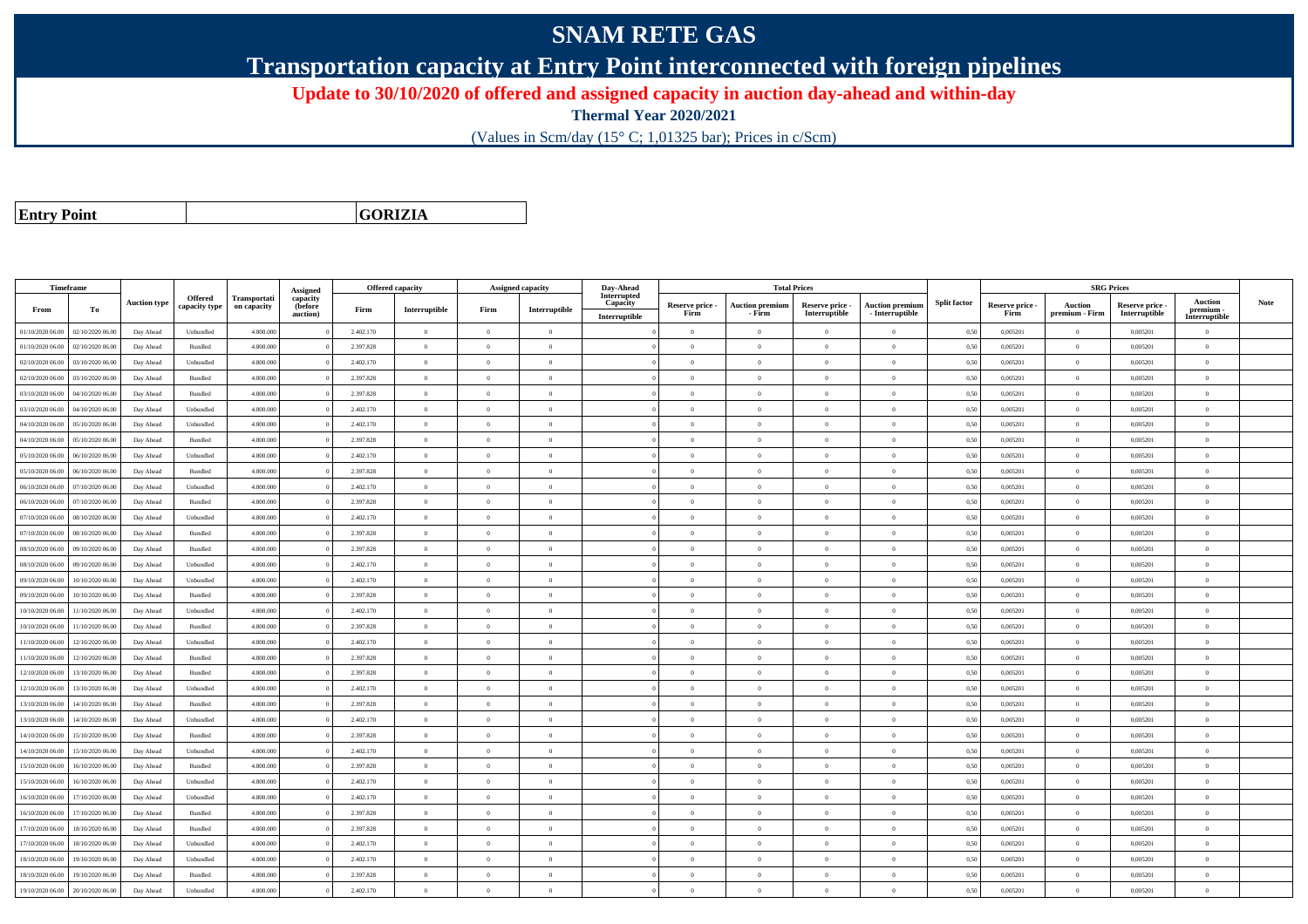| 19/10/2020 06.00   | 20/10/2020 06:00                  |            |           | 4.800.000 |        | 2.397.828 | $\overline{0}$ | $\overline{0}$ |                |                | $\theta$       | $\theta$       | $\overline{0}$ | 0,50 | 0,005201 | $\bf{0}$          | 0,005201       | $\overline{0}$ |  |
|--------------------|-----------------------------------|------------|-----------|-----------|--------|-----------|----------------|----------------|----------------|----------------|----------------|----------------|----------------|------|----------|-------------------|----------------|----------------|--|
|                    |                                   | Day Ahead  | Bundled   |           |        |           |                |                |                |                |                |                |                |      |          |                   |                |                |  |
| 20/10/2020 06.00   | 21/10/2020 06.0                   | Day Ahead  | Bundled   | 4.800.000 |        | 2.397.828 | $\overline{0}$ | $\overline{0}$ | $\overline{0}$ | $\Omega$       | $\bf{0}$       | $\overline{0}$ | $\bf{0}$       | 0,50 | 0,005201 | $\bf{0}$          | 0,005201       | $\overline{0}$ |  |
| 20/10/2020 06:00   | 21/10/2020 06:00                  | Day Ahead  | Unbundled | 4.800,000 |        | 2.402.170 | $\overline{0}$ | $\overline{0}$ | $\overline{0}$ | $\overline{0}$ | $\bf{0}$       | $\overline{0}$ | $\mathbf{0}$   | 0.50 | 0.005201 | $\bf{0}$          | 0.005201       | $\bf{0}$       |  |
| 21/10/2020 06:00   | 22/10/2020 06.00                  | Day Ahead  | Unbundled | 4.800.000 |        | 2.402.170 | $\overline{0}$ | $\overline{0}$ | $\overline{0}$ | $\overline{0}$ | $\bf{0}$       | $\overline{0}$ | $\theta$       | 0,50 | 0,005201 | $\,0\,$           | 0,005201       | $\overline{0}$ |  |
| 21/10/2020 06.00   | 22/10/2020 06.0                   | Day Ahead  | Bundled   | 4.800.000 |        | 2.397.828 | $\overline{0}$ | $\overline{0}$ | $\Omega$       |                | $\bf{0}$       | $\overline{0}$ | $\bf{0}$       | 0,50 | 0,005201 | $\bf{0}$          | 0,005201       | $\overline{0}$ |  |
|                    |                                   |            |           |           |        |           |                |                |                |                |                |                |                |      |          |                   |                |                |  |
| 22/10/2020 06:00   | 23/10/2020 06:00                  | Day Ahead  | Bundled   | 4.800,000 |        | 2.397.828 | $\overline{0}$ | $\overline{0}$ | $\Omega$       | $\Omega$       | $\bf{0}$       | $\overline{0}$ | $\bf{0}$       | 0.50 | 0.005201 | $\bf{0}$          | 0.005201       | $\bf{0}$       |  |
| 22/10/2020 06:00   | 23/10/2020 06.00                  | Day Ahead  | Unbundled | 4.800.000 |        | 2.402.170 | $\overline{0}$ | $\overline{0}$ | $\overline{0}$ | $\overline{0}$ | $\bf{0}$       | $\overline{0}$ | $\bf{0}$       | 0,50 | 0,005201 | $\,0\,$           | 0,005201       | $\overline{0}$ |  |
| 23/10/2020 06:00   | 24/10/2020 06.00                  | Day Ahead  | Bundled   | 4.800.000 |        | 2.397.828 | $\overline{0}$ | $\overline{0}$ | $\Omega$       |                | $\bf{0}$       | $\overline{0}$ | $\bf{0}$       | 0,50 | 0,005201 | $\bf{0}$          | 0,005201       | $\bf{0}$       |  |
| 23/10/2020 06.00   | 24/10/2020 06.00                  | Day Ahead  | Unbundled | 4.800,000 |        | 2.402.170 | $\overline{0}$ | $\overline{0}$ | $\overline{0}$ | $\overline{0}$ | $\overline{0}$ | $\overline{0}$ | $\bf{0}$       | 0.50 | 0.005201 | $\bf{0}$          | 0.005201       | $\bf{0}$       |  |
| 24/10/2020 06.00   | 25/10/2020 06.00                  | Day Ahead  | Unbundled | 4.800.000 |        | 2.210.171 | $\overline{0}$ | $\overline{0}$ | $\overline{0}$ | $\overline{0}$ | $\bf{0}$       | $\overline{0}$ | $\bf{0}$       | 0,50 | 0,005201 | $\,0\,$           | 0,005201       | $\overline{0}$ |  |
| 24/10/2020 06.00   | 25/10/2020 06.00                  | Day Ahead  | Bundled   | 4.800.000 |        | 2.397.828 | $\overline{0}$ | $\overline{0}$ | $\overline{0}$ |                | $\bf{0}$       | $\overline{0}$ | $\bf{0}$       | 0,50 | 0,005201 | $\bf{0}$          | 0,005201       | $\bf{0}$       |  |
|                    |                                   |            |           |           |        |           |                |                |                |                |                |                |                |      |          |                   |                |                |  |
| 25/10/2020 06.00   | 26/10/2020 06:00                  | Day Ahead  | Unbundled | 4.800,000 |        | 2.402.170 | $\overline{0}$ | $\overline{0}$ | $\overline{0}$ | $\overline{0}$ | $\bf{0}$       | $\overline{0}$ | $\mathbf{0}$   | 0.50 | 0.005201 | $\bf{0}$          | 0.005201       | $\bf{0}$       |  |
| 25/10/2020 06:00   | 26/10/2020 06.00                  | Day Ahead  | Bundled   | 4.800.000 |        | 2.397.828 | $\overline{0}$ | $\overline{0}$ | $\overline{0}$ | $\overline{0}$ | $\bf{0}$       | $\overline{0}$ | $\theta$       | 0,50 | 0,005201 | $\,0\,$           | 0,005201       | $\overline{0}$ |  |
| 26/10/2020 06.00   | 27/10/2020 06.00                  | Day Ahead  | Unbundled | 4.800.000 |        | 2.402.170 | $\overline{0}$ | $\overline{0}$ | $\overline{0}$ |                | $\bf{0}$       | $\overline{0}$ | $\bf{0}$       | 0,50 | 0,005201 | $\bf{0}$          | 0,005201       | $\overline{0}$ |  |
| 26/10/2020 06:00   | 27/10/2020 06.00                  | Day Ahead  | Bundled   | 4.800,000 |        | 2.397.828 | $\overline{0}$ | $\overline{0}$ | $\Omega$       | $\Omega$       | $\bf{0}$       | $\overline{0}$ | $\mathbf{0}$   | 0.50 | 0.005201 | $\bf{0}$          | 0.005201       | $\bf{0}$       |  |
| 27/10/2020 06:00   | 28/10/2020 06.00                  | Day Ahead  | Bundled   | 4.800.000 |        | 2.397.828 | $\overline{0}$ | $\overline{0}$ | $\overline{0}$ | $\overline{0}$ | $\bf{0}$       | $\overline{0}$ | $\bf{0}$       | 0,50 | 0,005201 | $\bf{0}$          | 0,005201       | $\overline{0}$ |  |
| 27/10/2020 06.00   | 28/10/2020 06.0                   | Day Ahead  | Unbundled | 4.800.000 |        | 2.402.170 | $\overline{0}$ | $\overline{0}$ | $\overline{0}$ |                | $\bf{0}$       | $\overline{0}$ | $\bf{0}$       | 0,50 | 0,005201 | $\bf{0}$          | 0,005201       | $\overline{0}$ |  |
| 28/10/2020 06.00   | 29/10/2020 06:00                  | Day Ahead  | Bundled   | 4.800,000 |        | 2.397.828 | $\overline{0}$ | $\overline{0}$ | $\overline{0}$ | $\overline{0}$ | $\bf{0}$       | $\overline{0}$ | $\bf{0}$       | 0.50 | 0.005201 | $\bf{0}$          | 0.005201       | $\bf{0}$       |  |
|                    |                                   |            |           |           |        |           | $\overline{0}$ |                | $\overline{0}$ | $\overline{0}$ |                |                | $\overline{0}$ |      |          | $\,0\,$           |                | $\overline{0}$ |  |
| 28/10/2020 06:00   | 29/10/2020 06.00                  | Day Ahead  | Unbundled | 4.800.000 |        | 2.402.170 |                | $\overline{0}$ |                |                | $\bf{0}$       | $\overline{0}$ |                | 0,50 | 0,005201 |                   | 0,005201       |                |  |
| 29/10/2020 06.00   | 30/10/2020 06.00                  | Day Ahead  | Unbundled | 4.800.000 |        | 2.402.170 | $\overline{0}$ | $\bf{0}$       | $\overline{0}$ |                | $\bf{0}$       | $\overline{0}$ | $\bf{0}$       | 0,50 | 0,005201 | $\bf{0}$          | 0,005201       | $\,$ 0         |  |
| 29/10/2020 06.00   | 30/10/2020 06:00                  | Day Ahead  | Bundled   | 4.800,000 |        | 2.397.828 | $\overline{0}$ | $\overline{0}$ | $\overline{0}$ | $\overline{0}$ | $\bf{0}$       | $\overline{0}$ | $\mathbf{0}$   | 0.50 | 0.005201 | $\bf{0}$          | 0.005201       | $\bf{0}$       |  |
| 30/10/2020 06.00   | 31/10/2020 06.00                  | Day Ahead  | Unbundled | 4.800.000 |        | 2.402.170 | $\overline{0}$ | $\overline{0}$ | $\overline{0}$ | $\overline{0}$ | $\bf{0}$       | $\overline{0}$ | $\theta$       | 0,50 | 0,005201 | $\,0\,$           | 0,005201       | $\overline{0}$ |  |
| 30/10/2020 06.00   | 31/10/2020 06.00                  | Day Ahead  | Bundled   | 4.800.000 |        | 2.397.828 | $\overline{0}$ | $\overline{0}$ | $\overline{0}$ |                | $\bf{0}$       | $\overline{0}$ | $\bf{0}$       | 0,50 | 0,005201 | $\bf{0}$          | 0,005201       | $\overline{0}$ |  |
| 31/10/2020 06.00   | 01/11/2020 06:00                  | Day Ahead  | Bundled   | 4.800,000 |        | 2.397.828 | $\overline{0}$ | $\overline{0}$ | $\Omega$       | $\Omega$       | $\bf{0}$       | $\overline{0}$ | $\bf{0}$       | 0.50 | 0.005201 | $\bf{0}$          | 0.005201       | $\bf{0}$       |  |
| 31/10/2020 06.00   | 01/11/2020 06.00                  | Day Ahead  | Unbundled | 4.800.000 |        | 2.402.170 | $\overline{0}$ | $\overline{0}$ | $\overline{0}$ | $\overline{0}$ | $\bf{0}$       | $\overline{0}$ | $\overline{0}$ | 0,50 | 0,005201 | $\,0\,$           | 0,005201       | $\overline{0}$ |  |
|                    |                                   |            |           |           |        |           |                |                |                |                |                |                |                |      |          |                   |                |                |  |
| 01/10/2020 06.00   | 02/10/2020 06.00                  | Within Day | Unbundled | 4.800.000 |        | 2.402.169 | $\overline{0}$ | $\overline{0}$ | $\overline{0}$ |                | $\bf{0}$       | $\overline{0}$ | $\bf{0}$       | 0,50 | 0,520119 | $\bf{0}$          | $\overline{0}$ | $\bf{0}$       |  |
| 01/10/2020 06.00   | 02/10/2020 06:00                  | Within Day | Bundled   | 4.800,000 |        | 2.397.828 | $\overline{0}$ | $\overline{0}$ | $\overline{0}$ | $\overline{0}$ | $\bf{0}$       | $\overline{0}$ | $\bf{0}$       | 0.50 | 0.520119 | $\bf{0}$          | $\overline{0}$ | $\bf{0}$       |  |
| 01/10/2020 07.00   | 02/10/2020 06.00                  | Within Day | Unbundled | 4.800.000 |        | 2.302.079 | $\overline{0}$ | $\overline{0}$ | $\overline{0}$ | $\overline{0}$ | $\bf{0}$       | $\overline{0}$ | $\overline{0}$ | 0,50 | 0,520119 | $\,0\,$           | $\overline{0}$ | $\overline{0}$ |  |
| 01/10/2020 07.00   | 02/10/2020 06.00                  | Within Day | Bundled   | 4.800.000 |        | 2.297.918 | $\overline{0}$ | $\bf{0}$       | $\overline{0}$ | $\overline{0}$ | $\bf{0}$       | $\overline{0}$ | $\bf{0}$       | 0,50 | 0,520119 | $\bf{0}$          | $\overline{0}$ | $\bf{0}$       |  |
| 01/10/2020 08:00   | 02/10/2020 06:00                  | Within Day | Unbundled | 4.800,000 |        | 2.201.988 | $\overline{0}$ | $\overline{0}$ | $\overline{0}$ | $\overline{0}$ | $\bf{0}$       | $\overline{0}$ | $\mathbf{0}$   | 0.50 | 0,520119 | $\bf{0}$          | $\overline{0}$ | $\bf{0}$       |  |
| 01/10/2020 08:00   | 02/10/2020 06:00                  | Within Dav | Bundled   | 4.800.000 |        | 2.198.009 | $\overline{0}$ | $\overline{0}$ | $\overline{0}$ | $\Omega$       | $\overline{0}$ | $\overline{0}$ | $\overline{0}$ | 0,50 | 0,520119 | $\mathbf{0}$      | $\overline{0}$ | $\overline{0}$ |  |
| 01/10/2020 09:00   | 02/10/2020 06.00                  | Within Day | Bundled   | 4.800.000 |        | 2.098.099 | $\overline{0}$ | $\overline{0}$ | $\overline{0}$ |                | $\bf{0}$       | $\overline{0}$ | $\bf{0}$       | 0,50 | 0,520119 | $\bf{0}$          | $\overline{0}$ | $\bf{0}$       |  |
|                    |                                   |            |           |           |        |           |                |                |                |                |                |                |                |      |          |                   |                |                |  |
| 01/10/2020 09:00   | 02/10/2020 06:00                  | Within Day | Unbundled | 4.800,000 |        | 2.101.898 | $\overline{0}$ | $\overline{0}$ | $\overline{0}$ | $\Omega$       | $\bf{0}$       | $\overline{0}$ | $\bf{0}$       | 0.50 | 0.520119 | $\bf{0}$          | $\overline{0}$ | $\bf{0}$       |  |
| 01/10/2020 10:00   | 02/10/2020 06.00                  | Within Dav | Unbundled | 4.800.000 |        | 2.001.808 | $\overline{0}$ | $\overline{0}$ | $\theta$       | $\Omega$       | $\overline{0}$ | $\overline{0}$ | $\overline{0}$ | 0,50 | 0,520119 | $\mathbf{0}$      | $\overline{0}$ | $\overline{0}$ |  |
| 01/10/2020 10:00   | 02/10/2020 06.00                  | Within Day | Bundled   | 4.800.000 |        | 1.998.190 | $\overline{0}$ | $\overline{0}$ | $\overline{0}$ |                | $\bf{0}$       | $\overline{0}$ | $\bf{0}$       | 0,50 | 0,520119 | $\bf{0}$          | $\overline{0}$ | $\bf{0}$       |  |
| 01/10/2020 11:00   | 02/10/2020 06:00                  | Within Day | Unbundled | 4.800,000 |        | 1.901.717 | $\overline{0}$ | $\overline{0}$ | $\overline{0}$ | $\overline{0}$ | $\bf{0}$       | $\overline{0}$ | $\bf{0}$       | 0.50 | 0.520119 | $\bf{0}$          | $\overline{0}$ | $\bf{0}$       |  |
| 01/10/2020 11:00   | 02/10/2020 06.00                  | Within Dav | Bundled   | 4.800.000 |        | 1.898.280 | $\overline{0}$ | $\overline{0}$ | $\overline{0}$ | $\Omega$       | $\overline{0}$ | $\overline{0}$ | $\overline{0}$ | 0,50 | 0,520119 | $\mathbf{0}$      | $\overline{0}$ | $\overline{0}$ |  |
| 01/10/2020 12:00   | 02/10/2020 06.00                  | Within Day | Unbundled | 4.800.000 |        | 1.801.627 | $\overline{0}$ | $\overline{0}$ | $\overline{0}$ | $\overline{0}$ | $\bf{0}$       | $\overline{0}$ | $\bf{0}$       | 0,50 | 0,520119 | $\bf{0}$          | $\overline{0}$ | $\bf{0}$       |  |
|                    | 02/10/2020 06:00                  |            |           | 4.800,000 |        | 1.798.371 |                | $\overline{0}$ | $\overline{0}$ | $\overline{0}$ | $\bf{0}$       |                | $\mathbf{0}$   | 0.50 |          | $\bf{0}$          | $\overline{0}$ |                |  |
| 01/10/2020 12:00   |                                   | Within Day | Bundled   |           |        |           | $\overline{0}$ |                |                |                |                | $\overline{0}$ |                |      | 0,520119 |                   |                | $\bf{0}$       |  |
| 01/10/2020 13:00   | 02/10/2020 06:00                  | Within Dav | Unbundled | 4.800.000 |        | 1.701.536 | $\overline{0}$ | $\overline{0}$ | $\theta$       | $\Omega$       | $\overline{0}$ | $\overline{0}$ | $\overline{0}$ | 0,50 | 0,520119 | $\mathbf{0}$      | $\overline{0}$ | $\overline{0}$ |  |
| 01/10/2020 13.00   | 02/10/2020 06.00                  | Within Day | Bundled   | 4.800.000 |        | 1.698.461 | $\overline{0}$ | $\bf{0}$       | $\overline{0}$ | $\Omega$       | $\bf{0}$       | $\overline{0}$ | $\bf{0}$       | 0,50 | 0,520119 | $\bf{0}$          | $\overline{0}$ | $\bf{0}$       |  |
| 01/10/2020 14:00   | 02/10/2020 06:00                  | Within Day | Unbundled | 4.800,000 |        | 1.601.446 | $\overline{0}$ | $\overline{0}$ | $\Omega$       | $\Omega$       | $\overline{0}$ | $\overline{0}$ | $\mathbf{0}$   | 0.50 | 0.520119 | $\bf{0}$          | $\overline{0}$ | $\bf{0}$       |  |
| 01/10/2020 14:00   | 02/10/2020 06:00                  | Within Dav | Bundled   | 4.800.000 |        | 1.598.552 | $\overline{0}$ | $\Omega$       | $\theta$       | $\Omega$       | $\overline{0}$ | $\overline{0}$ | $\theta$       | 0.50 | 0,520119 | $\mathbf{0}$      | $\overline{0}$ | $\overline{0}$ |  |
| 01/10/2020 15:00   | 02/10/2020 06.00                  | Within Day | Bundled   | 4.800.000 |        | 1.498.642 | $\overline{0}$ | $\bf{0}$       | $\overline{0}$ | $\overline{0}$ | $\bf{0}$       | $\overline{0}$ | $\bf{0}$       | 0,50 | 0,520119 | $\bf{0}$          | $\overline{0}$ | $\bf{0}$       |  |
| $01/10/2020$ 15.00 | 02/10/2020 06:00                  | Within Day | Unbundled | 4.800.000 |        | 1.501.356 | $\bf{0}$       | $\overline{0}$ |                |                |                |                |                | 0,50 | 0,520119 | $\Omega$          | $\Omega$       |                |  |
|                    | 01/10/2020 16:00 02/10/2020 06:00 | Within Day | Unbundled | 4.800.000 |        | 1.401.265 | $\overline{0}$ | $\overline{0}$ | $\overline{0}$ | $\Omega$       | $\overline{0}$ | $\overline{0}$ | $\overline{0}$ | 0,50 | 0,520119 | $\overline{0}$    | $\theta$       | $\bf{0}$       |  |
|                    |                                   |            |           |           |        |           |                |                |                |                |                |                |                |      |          |                   |                |                |  |
| 01/10/2020 16.00   | 02/10/2020 06.00                  | Within Day | Bundled   | 4.800.000 |        | 1.398.733 | $\overline{0}$ | 15.649         | $\overline{0}$ | 1,109256       | $\overline{0}$ | $\overline{0}$ | $\bf{0}$       | 0,50 | 0,520119 | $\bf{0}$          | $\bf{0}$       | $\bf{0}$       |  |
| 01/10/2020 17.00   | 02/10/2020 06:00                  | Within Day | Unbundled | 4.800.000 | 15.648 | 1.301.175 | $\overline{0}$ | $\overline{0}$ | $\overline{0}$ | $\overline{0}$ | $\bf{0}$       | $\overline{0}$ | $\bf{0}$       | 0.50 | 0,520119 | $\hspace{0.1mm}0$ | $\overline{0}$ | $\,$ 0 $\,$    |  |
| 01/10/2020 17:00   | 02/10/2020 06:00                  | Within Day | Bundled   | 4.800.000 | 15.648 | 1.284.292 | $\overline{0}$ | $\overline{0}$ | $\overline{0}$ | $\overline{0}$ | $\overline{0}$ | $\overline{0}$ | $\mathbf{0}$   | 0,50 | 0,520119 | $\overline{0}$    | $\overline{0}$ | $\bf{0}$       |  |
| 01/10/2020 18:00   | 02/10/2020 06.00                  | Within Day | Unbundled | 4.800.000 | 15.648 | 1.201.084 | $\overline{0}$ | $\overline{0}$ | $\overline{0}$ | $\overline{0}$ | $\bf{0}$       | $\overline{0}$ | $\bf{0}$       | 0,50 | 0,520119 | $\,$ 0 $\,$       | $\bf{0}$       | $\bf{0}$       |  |
| 01/10/2020 18.00   | 02/10/2020 06:00                  | Within Day | Bundled   | 4.800,000 | 15.648 | 1.185.500 | $\overline{0}$ | $\overline{0}$ | $\overline{0}$ | $\overline{0}$ | $\,$ 0 $\,$    | $\overline{0}$ | $\mathbf{0}$   | 0.50 | 0,520119 | $\,$ 0 $\,$       | $\bf{0}$       | $\bf{0}$       |  |
| 01/10/2020 19:00   | 02/10/2020 06:00                  | Within Day | Unbundled | 4.800.000 | 15.648 | 1.100.994 | $\overline{0}$ | $\overline{0}$ | $\overline{0}$ | $\overline{0}$ | $\overline{0}$ | $\overline{0}$ | $\overline{0}$ | 0,50 | 0,520119 | $\overline{0}$    | $\overline{0}$ | $\bf{0}$       |  |
| 01/10/2020 19:00   | 02/10/2020 06.00                  | Within Day | Bundled   | 4.800.000 | 15.648 | 1.086.709 | $\overline{0}$ | $\overline{0}$ | $\overline{0}$ | $\overline{0}$ | $\,$ 0         | $\overline{0}$ | $\bf{0}$       | 0,50 | 0,520119 | $\bf{0}$          | $\overline{0}$ | $\bf{0}$       |  |
|                    |                                   |            |           |           |        |           |                |                |                |                |                |                |                |      |          |                   |                |                |  |
| 01/10/2020 20:00   | 02/10/2020 06:00                  | Within Day | Unbundled | 4.800,000 | 15.648 | 1.000.904 | $\overline{0}$ | $\overline{0}$ | $\overline{0}$ | $\overline{0}$ | $\,$ 0 $\,$    | $\overline{0}$ | $\overline{0}$ | 0.50 | 0.520119 | $\overline{0}$    | $\,$ 0 $\,$    | $\bf{0}$       |  |
| 01/10/2020 20:00   | 02/10/2020 06:00                  | Within Day | Bundled   | 4.800.000 | 15.648 | 987.917   | $\overline{0}$ | $\overline{0}$ | $\overline{0}$ | $\overline{0}$ | $\overline{0}$ | $\overline{0}$ | $\overline{0}$ | 0,50 | 0,520119 | $\overline{0}$    | $\theta$       | $\bf{0}$       |  |
| 01/10/2020 21.00   | 02/10/2020 06.00                  | Within Day | Bundled   | 4.800.000 | 15.648 | 889.125   | $\overline{0}$ | $\bf{0}$       | $\overline{0}$ | $\overline{0}$ | $\bf{0}$       | $\overline{0}$ | $\bf{0}$       | 0,50 | 0,520119 | $\,$ 0 $\,$       | $\bf{0}$       | $\bf{0}$       |  |
|                    | 01/10/2020 21.00 02/10/2020 06.00 | Within Day | Unbundled | 4.800.000 | 15.648 | 900.813   | $\,$ 0 $\,$    | $\overline{0}$ | $\overline{0}$ | $\overline{0}$ | $\,$ 0 $\,$    | $\,$ 0 $\,$    | $\overline{0}$ | 0,50 | 0,520119 | $\,$ 0 $\,$       | $\overline{0}$ | $\,$ 0 $\,$    |  |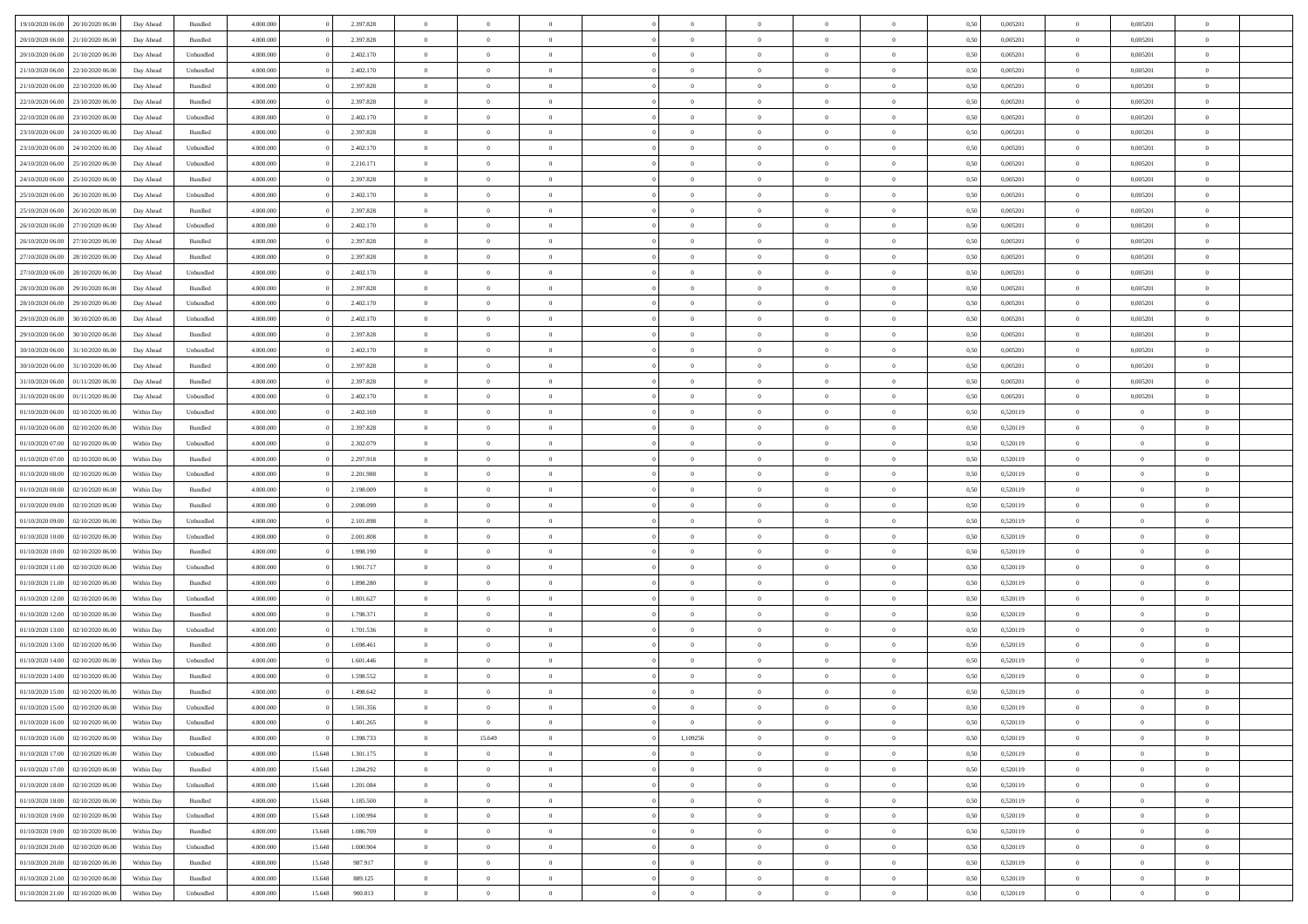|                                   |                  |            |                    |           |        |           | $\overline{0}$ |                |                |                | $\Omega$       | $\Omega$       | $\theta$       |      |          | $\theta$       |                | $\theta$       |  |
|-----------------------------------|------------------|------------|--------------------|-----------|--------|-----------|----------------|----------------|----------------|----------------|----------------|----------------|----------------|------|----------|----------------|----------------|----------------|--|
| 01/10/2020 22.00                  | 02/10/2020 06.00 | Within Dav | Unbundled          | 4.800.000 | 15.648 | 800.723   |                | 745            |                | $\Omega$       |                |                |                | 0.50 | 0,520119 |                | $\theta$       |                |  |
| 01/10/2020 22.00                  | 02/10/2020 06.00 | Within Day | Bundled            | 4.800.000 | 15.648 | 790.333   | $\overline{0}$ | $\theta$       | $\overline{0}$ | $\overline{0}$ | $\bf{0}$       | $\overline{0}$ | $\bf{0}$       | 0,50 | 0,520119 | $\theta$       | $\theta$       | $\overline{0}$ |  |
| 01/10/2020 23.00                  | 02/10/2020 06.00 | Within Day | Unbundled          | 4.800.000 | 16.394 | 699.980   | $\overline{0}$ | $\overline{0}$ | $\overline{0}$ | $\bf{0}$       | $\bf{0}$       | $\bf{0}$       | $\bf{0}$       | 0,50 | 0,520120 | $\bf{0}$       | $\overline{0}$ | $\overline{0}$ |  |
|                                   |                  |            |                    |           |        |           |                |                |                |                |                |                |                |      |          | $\theta$       |                |                |  |
| 01/10/2020 23.00                  | 02/10/2020 06.00 | Within Dav | Bundled            | 4.800.000 | 16.394 | 691.542   | $\overline{0}$ | $\overline{0}$ | $\overline{0}$ | $\overline{0}$ | $\bf{0}$       | $\overline{0}$ | $\overline{0}$ | 0.50 | 0.520120 |                | $\theta$       | $\overline{0}$ |  |
| 02/10/2020 00.00                  | 02/10/2020 06.00 | Within Day | Unbundled          | 4.800.000 | 16.394 | 599.983   | $\overline{0}$ | $\theta$       | $\overline{0}$ | $\overline{0}$ | $\bf{0}$       | $\overline{0}$ | $\bf{0}$       | 0,50 | 0,520120 | $\theta$       | $\theta$       | $\overline{0}$ |  |
| 02/10/2020 00.00                  | 02/10/2020 06.00 | Within Day | Bundled            | 4.800.000 | 16.394 | 592.750   | $\overline{0}$ | $\bf{0}$       | $\overline{0}$ | $\bf{0}$       | $\overline{0}$ | $\overline{0}$ | $\mathbf{0}$   | 0,50 | 0,520120 | $\overline{0}$ | $\overline{0}$ | $\bf{0}$       |  |
| 02/10/2020 01:00                  | 02/10/2020 06.00 | Within Dav | Unbundled          | 4.800.000 | 16.394 | 499,986   | $\overline{0}$ | $\overline{0}$ | $\overline{0}$ | $\overline{0}$ | $\overline{0}$ | $\overline{0}$ | $\overline{0}$ | 0.50 | 0,520118 | $\theta$       | $\overline{0}$ | $\overline{0}$ |  |
|                                   |                  |            |                    |           |        |           |                |                |                |                |                |                |                |      |          |                |                |                |  |
| 02/10/2020 01:00                  | 02/10/2020 06.00 | Within Day | Bundled            | 4.800.000 | 16.394 | 493.958   | $\overline{0}$ | $\theta$       | $\overline{0}$ | $\overline{0}$ | $\bf{0}$       | $\overline{0}$ | $\bf{0}$       | 0,50 | 0,520118 | $\theta$       | $\theta$       | $\overline{0}$ |  |
| 02/10/2020 02.00                  | 02/10/2020 06.00 | Within Day | Bundled            | 4.800.000 | 16.394 | 395.166   | $\overline{0}$ | $\overline{0}$ | $\overline{0}$ | $\bf{0}$       | $\bf{0}$       | $\bf{0}$       | $\bf{0}$       | 0,50 | 0,520118 | $\,0\,$        | $\overline{0}$ | $\overline{0}$ |  |
| 02/10/2020 02.00                  | 02/10/2020 06:00 | Within Dav | Unbundled          | 4.800.000 | 16.394 | 399,989   | $\overline{0}$ | $\overline{0}$ | $\overline{0}$ | $\overline{0}$ | $\overline{0}$ | $\overline{0}$ | $\overline{0}$ | 0.50 | 0,520118 | $\theta$       | $\overline{0}$ | $\overline{0}$ |  |
|                                   |                  |            |                    |           |        |           |                |                |                |                |                |                |                |      |          |                |                |                |  |
| 02/10/2020 03:00                  | 02/10/2020 06.00 | Within Day | Unbundled          | 4.800.000 | 16.394 | 299.991   | $\overline{0}$ | $\theta$       | $\overline{0}$ | $\overline{0}$ | $\bf{0}$       | $\overline{0}$ | $\bf{0}$       | 0,50 | 0,520118 | $\,$ 0 $\,$    | $\theta$       | $\overline{0}$ |  |
| 02/10/2020 03.00                  | 02/10/2020 06.00 | Within Day | Bundled            | 4.800.000 | 16.394 | 296.375   | $\overline{0}$ | $\overline{0}$ | $\overline{0}$ | $\bf{0}$       | $\bf{0}$       | $\bf{0}$       | $\bf{0}$       | 0,50 | 0,520118 | $\overline{0}$ | $\overline{0}$ | $\overline{0}$ |  |
| 02/10/2020 04:00                  | 02/10/2020 06.00 | Within Day | Unbundled          | 4.800.000 | 16.394 | 199,994   | $\overline{0}$ | $\overline{0}$ | $\overline{0}$ | $\overline{0}$ | $\bf{0}$       | $\overline{0}$ | $\overline{0}$ | 0.50 | 0.520118 | $\theta$       | $\theta$       | $\overline{0}$ |  |
|                                   |                  |            |                    |           |        |           |                |                |                |                |                |                |                |      |          |                |                |                |  |
| 02/10/2020 04:00                  | 02/10/2020 06.00 | Within Day | Bundled            | 4.800.000 | 16.394 | 197.583   | $\overline{0}$ | $\theta$       | $\overline{0}$ | $\overline{0}$ | $\bf{0}$       | $\overline{0}$ | $\bf{0}$       | 0,50 | 0,520118 | $\theta$       | $\theta$       | $\overline{0}$ |  |
| 02/10/2020 05:00                  | 02/10/2020 06.00 | Within Day | Unbundled          | 4.800.000 | 16.394 | 99.997    | $\overline{0}$ | $\bf{0}$       | $\overline{0}$ | $\bf{0}$       | $\overline{0}$ | $\overline{0}$ | $\mathbf{0}$   | 0,50 | 0,520118 | $\overline{0}$ | $\overline{0}$ | $\bf{0}$       |  |
| 02/10/2020 05:00                  | 02/10/2020 06:00 | Within Dav | Bundled            | 4.800.000 | 16.394 | 98.791    | $\overline{0}$ | $\overline{0}$ | $\overline{0}$ | $\overline{0}$ | $\overline{0}$ | $\overline{0}$ | $\overline{0}$ | 0.50 | 0,520118 | $\theta$       | $\overline{0}$ | $\overline{0}$ |  |
| 02/10/2020 06.00                  | 03/10/2020 06.00 | Within Day | Unbundled          | 4.800.000 |        | 2.402.169 | $\overline{0}$ | $\theta$       | $\overline{0}$ | $\overline{0}$ | $\bf{0}$       | $\overline{0}$ | $\bf{0}$       | 0,50 | 0,520119 | $\,$ 0 $\,$    | $\theta$       | $\overline{0}$ |  |
|                                   |                  |            |                    |           |        |           |                |                |                |                |                |                |                |      |          |                |                |                |  |
| 02/10/2020 06.00                  | 03/10/2020 06.00 | Within Day | Bundled            | 4.800.000 |        | 2.397.828 | $\overline{0}$ | $\overline{0}$ | $\overline{0}$ | $\bf{0}$       | $\bf{0}$       | $\bf{0}$       | $\bf{0}$       | 0,50 | 0,520119 | $\,0\,$        | $\overline{0}$ | $\overline{0}$ |  |
| 02/10/2020 07.00                  | 03/10/2020 06:00 | Within Day | Unbundled          | 4.800.000 |        | 2.302.079 | $\overline{0}$ | $\overline{0}$ | $\overline{0}$ | $\overline{0}$ | $\overline{0}$ | $\overline{0}$ | $\overline{0}$ | 0.50 | 0,520119 | $\theta$       | $\overline{0}$ | $\overline{0}$ |  |
| 02/10/2020 07:00                  | 03/10/2020 06.00 | Within Day | Bundled            | 4.800.000 |        | 2.297.918 | $\overline{0}$ | $\theta$       | $\overline{0}$ | $\overline{0}$ | $\bf{0}$       | $\overline{0}$ | $\bf{0}$       | 0,50 | 0,520119 | $\,$ 0 $\,$    | $\theta$       | $\overline{0}$ |  |
|                                   |                  |            |                    |           |        |           |                |                |                |                |                |                |                |      |          |                |                |                |  |
| 02/10/2020 08.00                  | 03/10/2020 06.00 | Within Day | Bundled            | 4.800.000 |        | 2.198.009 | $\overline{0}$ | $\overline{0}$ | $\overline{0}$ | $\bf{0}$       | $\bf{0}$       | $\bf{0}$       | $\bf{0}$       | 0,50 | 0,520119 | $\bf{0}$       | $\overline{0}$ | $\overline{0}$ |  |
| 02/10/2020 08:00                  | 03/10/2020 06:00 | Within Day | Unbundled          | 4.800.000 |        | 2.201.988 | $\overline{0}$ | $\overline{0}$ | $\overline{0}$ | $\overline{0}$ | $\bf{0}$       | $\overline{0}$ | $\overline{0}$ | 0.50 | 0.520119 | $\theta$       | $\theta$       | $\overline{0}$ |  |
| 02/10/2020 09:00                  | 03/10/2020 06.00 | Within Day | Unbundled          | 4.800.000 |        | 2.101.898 | $\overline{0}$ | $\theta$       | $\overline{0}$ | $\overline{0}$ | $\bf{0}$       | $\overline{0}$ | $\bf{0}$       | 0,50 | 0,520119 | $\,$ 0 $\,$    | $\overline{0}$ | $\overline{0}$ |  |
|                                   |                  |            |                    |           |        |           |                | $\bf{0}$       |                |                |                |                |                |      |          |                | $\overline{0}$ | $\bf{0}$       |  |
| 02/10/2020 09:00                  | 03/10/2020 06.00 | Within Day | Bundled            | 4.800.000 |        | 2.098.099 | $\overline{0}$ |                | $\overline{0}$ | $\overline{0}$ | $\overline{0}$ | $\overline{0}$ | $\mathbf{0}$   | 0,50 | 0,520119 | $\overline{0}$ |                |                |  |
| 02/10/2020 10:00                  | 03/10/2020 06:00 | Within Dav | Unbundled          | 4.800.000 |        | 2.001.808 | $\overline{0}$ | $\overline{0}$ | $\overline{0}$ | $\overline{0}$ | $\overline{0}$ | $\overline{0}$ | $\overline{0}$ | 0.50 | 0,520119 | $\theta$       | $\overline{0}$ | $\overline{0}$ |  |
| 02/10/2020 10:00                  | 03/10/2020 06.00 | Within Day | Bundled            | 4.800.000 |        | 1.998.190 | $\overline{0}$ | $\theta$       | $\overline{0}$ | $\overline{0}$ | $\bf{0}$       | $\overline{0}$ | $\bf{0}$       | 0,50 | 0,520119 | $\theta$       | $\theta$       | $\overline{0}$ |  |
| 02/10/2020 11:00                  | 03/10/2020 06.00 | Within Day | Unbundled          | 4.800.000 |        | 1.901.717 | $\overline{0}$ | $\overline{0}$ | $\overline{0}$ | $\overline{0}$ | $\bf{0}$       | $\overline{0}$ | $\bf{0}$       | 0,50 | 0,520119 | $\,0\,$        | $\overline{0}$ | $\overline{0}$ |  |
|                                   |                  |            |                    |           |        |           |                |                |                |                |                |                |                |      |          |                |                |                |  |
| 02/10/2020 11:00                  | 03/10/2020 06:00 | Within Day | Bundled            | 4.800.000 |        | 1.898.280 | $\overline{0}$ | $\overline{0}$ | $\overline{0}$ | $\overline{0}$ | $\overline{0}$ | $\overline{0}$ | $\overline{0}$ | 0.50 | 0,520119 | $\theta$       | $\overline{0}$ | $\overline{0}$ |  |
| 02/10/2020 12:00                  | 03/10/2020 06.00 | Within Day | Unbundled          | 4.800.000 |        | 1.801.627 | $\overline{0}$ | $\theta$       | $\overline{0}$ | $\overline{0}$ | $\bf{0}$       | $\overline{0}$ | $\bf{0}$       | 0,50 | 0,520119 | $\,$ 0 $\,$    | $\overline{0}$ | $\overline{0}$ |  |
| 02/10/2020 12.00                  | 03/10/2020 06.00 | Within Day | Bundled            | 4.800.000 |        | 1.798.371 | $\overline{0}$ | $\overline{0}$ | $\overline{0}$ | $\overline{0}$ | $\bf{0}$       | $\overline{0}$ | $\bf{0}$       | 0,50 | 0,520119 | $\bf{0}$       | $\overline{0}$ | $\overline{0}$ |  |
|                                   |                  |            |                    |           |        |           |                |                |                |                |                |                |                |      |          |                |                | $\theta$       |  |
| 02/10/2020 13:00                  | 03/10/2020 06.00 | Within Day | Unbundled          | 4.800.000 |        | 1.701.536 | $\overline{0}$ | $\Omega$       | $\Omega$       | $\Omega$       | $\Omega$       | $\overline{0}$ | $\overline{0}$ | 0,50 | 0,520119 | $\,0\,$        | $\theta$       |                |  |
| 02/10/2020 13:00                  | 03/10/2020 06.00 | Within Day | Bundled            | 4.800.000 |        | 1.698.461 | $\overline{0}$ | $\theta$       | $\overline{0}$ | $\overline{0}$ | $\bf{0}$       | $\overline{0}$ | $\bf{0}$       | 0,50 | 0,520119 | $\,$ 0 $\,$    | $\theta$       | $\overline{0}$ |  |
| 02/10/2020 14:00                  | 03/10/2020 06.00 | Within Day | Bundled            | 4.800.000 |        | 1.598.552 | $\overline{0}$ | $\overline{0}$ | $\overline{0}$ | $\overline{0}$ | $\bf{0}$       | $\overline{0}$ | $\mathbf{0}$   | 0,50 | 0,520119 | $\overline{0}$ | $\overline{0}$ | $\bf{0}$       |  |
| 02/10/2020 14:00                  | 03/10/2020 06:00 | Within Day | Unbundled          | 4.800,000 |        | 1.601.446 | $\overline{0}$ | $\Omega$       | $\Omega$       | $\Omega$       | $\bf{0}$       | $\overline{0}$ | $\overline{0}$ | 0.50 | 0,520119 | $\,0\,$        | $\theta$       | $\theta$       |  |
|                                   |                  |            |                    |           |        |           |                |                |                |                |                |                |                |      |          |                |                |                |  |
| 02/10/2020 15:00                  | 03/10/2020 06.00 | Within Day | Unbundled          | 4.800.000 |        | 1.501.356 | $\overline{0}$ | $\theta$       | $\overline{0}$ | $\overline{0}$ | $\bf{0}$       | $\overline{0}$ | $\bf{0}$       | 0,50 | 0,520119 | $\,$ 0 $\,$    | $\theta$       | $\overline{0}$ |  |
| 02/10/2020 15:00                  | 03/10/2020 06.00 | Within Day | Bundled            | 4.800.000 |        | 1.498.642 | $\overline{0}$ | $\overline{0}$ | $\overline{0}$ | $\overline{0}$ | $\bf{0}$       | $\overline{0}$ | $\bf{0}$       | 0,50 | 0,520119 | $\,0\,$        | $\overline{0}$ | $\overline{0}$ |  |
| 02/10/2020 16:00                  | 03/10/2020 06:00 | Within Day | Unbundled          | 4.800,000 |        | 1.401.265 | $\overline{0}$ | $\Omega$       | $\Omega$       | $\Omega$       | $\theta$       | $\theta$       | $\overline{0}$ | 0.50 | 0,520119 | $\,0\,$        | $\theta$       | $\theta$       |  |
| 02/10/2020 16:00                  | 03/10/2020 06.00 | Within Day | Bundled            | 4.800.000 |        | 1.398.733 | $\overline{0}$ | $\theta$       | $\overline{0}$ | $\overline{0}$ | $\bf{0}$       | $\overline{0}$ | $\bf{0}$       | 0,50 | 0,520119 | $\,$ 0 $\,$    | $\overline{0}$ | $\overline{0}$ |  |
|                                   |                  |            |                    |           |        |           |                |                |                |                |                |                |                |      |          |                |                |                |  |
| 02/10/2020 17.00                  | 03/10/2020 06.00 | Within Day | Unbundled          | 4.800.000 |        | 1.301.175 | $\overline{0}$ | $\overline{0}$ | $\overline{0}$ | $\overline{0}$ | $\bf{0}$       | $\overline{0}$ | $\bf{0}$       | 0,50 | 0,520119 | $\overline{0}$ | $\overline{0}$ | $\overline{0}$ |  |
| 02/10/2020 17:00                  | 03/10/2020 06.00 | Within Day | Bundled            | 4.800,000 |        | 1.298.823 | $\overline{0}$ | $\Omega$       | $\overline{0}$ | $\Omega$       | $\overline{0}$ | $\overline{0}$ | $\overline{0}$ | 0,50 | 0,520119 | $\,0\,$        | $\theta$       | $\theta$       |  |
| 02/10/2020 18:00                  | 03/10/2020 06.00 | Within Day | Unbundled          | 4.800.000 |        | 1.201.084 | $\overline{0}$ | $\theta$       | $\overline{0}$ | $\overline{0}$ | $\,$ 0         | $\overline{0}$ | $\bf{0}$       | 0,50 | 0,520119 | $\,$ 0 $\,$    | $\overline{0}$ | $\overline{0}$ |  |
|                                   |                  |            |                    |           |        |           |                |                |                |                |                |                |                |      |          |                |                |                |  |
| 02/10/2020 18.00                  | 03/10/2020 06.00 | Within Day | Bundled            | 4.800.000 |        | 1.198.914 | $\overline{0}$ | $\overline{0}$ | $\overline{0}$ | $\bf{0}$       | $\bf{0}$       | $\bf{0}$       | $\mathbf{0}$   | 0,50 | 0,520119 | $\overline{0}$ | $\overline{0}$ | $\bf{0}$       |  |
| 02/10/2020 19:00                  | 03/10/2020 06:00 | Within Day | Unbundled          | 4.800,000 |        | 1.100.994 | $\overline{0}$ | $\Omega$       | $\Omega$       | $\Omega$       | $\Omega$       | $\Omega$       | $\overline{0}$ | 0.50 | 0,520119 | $\theta$       | $\theta$       | $\theta$       |  |
| 02/10/2020 19:00                  | 03/10/2020 06.00 | Within Day | Bundled            | 4.800.000 |        | 1.099.004 | $\overline{0}$ | $\overline{0}$ | $\overline{0}$ | $\bf{0}$       | $\,$ 0         | $\bf{0}$       | $\bf{0}$       | 0,50 | 0,520119 | $\,0\,$        | $\overline{0}$ | $\overline{0}$ |  |
| 02/10/2020 20:00 03/10/2020 06:00 |                  | Within Day | $\mathbf B$ undled | 4.800.000 |        | 999.095   | $\bf{0}$       | $\bf{0}$       |                |                |                |                |                | 0,50 | 0,520119 | $\bf{0}$       | $\overline{0}$ |                |  |
|                                   |                  |            |                    |           |        |           |                |                |                |                |                |                |                |      |          |                |                |                |  |
| 02/10/2020 20:00                  | 03/10/2020 06:00 | Within Day | Unbundled          | 4.800.000 |        | 1.000.904 | $\overline{0}$ | $\overline{0}$ | $\Omega$       | $\Omega$       | $\overline{0}$ | $\overline{0}$ | $\overline{0}$ | 0,50 | 0,520119 | $\theta$       | $\theta$       | $\theta$       |  |
| 02/10/2020 21.00                  | 03/10/2020 06.00 | Within Day | Unbundled          | 4.800.000 |        | 900.813   | $\overline{0}$ | $\,$ 0         | $\overline{0}$ | $\bf{0}$       | $\,$ 0 $\,$    | $\overline{0}$ | $\,$ 0 $\,$    | 0,50 | 0,520119 | $\,$ 0 $\,$    | $\,$ 0 $\,$    | $\,$ 0         |  |
| 02/10/2020 21:00                  | 03/10/2020 06.00 | Within Day | Bundled            | 4.800.000 |        | 899.185   | $\overline{0}$ | $\overline{0}$ | $\overline{0}$ | $\overline{0}$ | $\overline{0}$ | $\overline{0}$ | $\mathbf{0}$   | 0,50 | 0,520119 | $\overline{0}$ | $\bf{0}$       | $\bf{0}$       |  |
|                                   |                  |            |                    |           |        |           |                |                |                |                |                |                |                |      |          |                |                |                |  |
| 02/10/2020 22.00                  | 03/10/2020 06.00 | Within Day | Unbundled          | 4.800,000 |        | 800.723   | $\overline{0}$ | $\overline{0}$ | $\overline{0}$ | $\Omega$       | $\overline{0}$ | $\overline{0}$ | $\overline{0}$ | 0,50 | 0,520119 | $\overline{0}$ | $\theta$       | $\overline{0}$ |  |
| 02/10/2020 22.00                  | 03/10/2020 06.00 | Within Day | Bundled            | 4.800.000 |        | 799.276   | $\overline{0}$ | $\,$ 0         | $\overline{0}$ | $\overline{0}$ | $\,$ 0 $\,$    | $\overline{0}$ | $\mathbf{0}$   | 0,50 | 0,520119 | $\,$ 0 $\,$    | $\overline{0}$ | $\overline{0}$ |  |
| 02/10/2020 23.00                  | 03/10/2020 06.00 | Within Day | Unbundled          | 4.800.000 |        | 700.632   | $\overline{0}$ | $\overline{0}$ | $\overline{0}$ | $\overline{0}$ | $\overline{0}$ | $\overline{0}$ | $\mathbf{0}$   | 0,50 | 0,520120 | $\overline{0}$ | $\overline{0}$ | $\bf{0}$       |  |
|                                   | 03/10/2020 06:00 |            |                    | 4.800,000 |        | 699.366   | $\overline{0}$ | $\overline{0}$ | $\overline{0}$ | $\Omega$       | $\overline{0}$ | $\overline{0}$ |                | 0.50 |          |                | $\theta$       | $\overline{0}$ |  |
| 02/10/2020 23.00                  |                  | Within Day | Bundled            |           |        |           |                |                |                |                |                |                | $\bf{0}$       |      | 0,520120 | $\overline{0}$ |                |                |  |
| 03/10/2020 00:00                  | 03/10/2020 06.00 | Within Day | Unbundled          | 4.800.000 |        | 600.542   | $\overline{0}$ | $\,$ 0         | $\overline{0}$ | $\bf{0}$       | $\bf{0}$       | $\bf{0}$       | $\bf{0}$       | 0,50 | 0,520120 | $\,$ 0 $\,$    | $\overline{0}$ | $\overline{0}$ |  |
| 03/10/2020 00:00                  | 03/10/2020 06.00 | Within Day | Bundled            | 4.800.000 |        | 599.457   | $\overline{0}$ | $\bf{0}$       | $\overline{0}$ | $\overline{0}$ | $\overline{0}$ | $\overline{0}$ | $\mathbf{0}$   | 0,50 | 0,520120 | $\overline{0}$ | $\overline{0}$ | $\bf{0}$       |  |
| 03/10/2020 01.00                  | 03/10/2020 06:00 | Within Day | Bundled            | 4.800,000 |        | 499,547   | $\overline{0}$ | $\overline{0}$ | $\overline{0}$ | $\Omega$       | $\overline{0}$ | $\overline{0}$ | $\bf{0}$       | 0.50 | 0,520118 | $\overline{0}$ | $\overline{0}$ | $\overline{0}$ |  |
|                                   |                  |            |                    |           |        |           |                |                |                |                |                |                |                |      |          |                |                |                |  |
| 03/10/2020 01:00                  | 03/10/2020 06.00 | Within Day | Unbundled          | 4.800.000 |        | 500.452   | $\overline{0}$ | $\bf{0}$       | $\overline{0}$ | $\bf{0}$       | $\bf{0}$       | $\bf{0}$       | $\mathbf{0}$   | 0,50 | 0,520118 | $\,$ 0 $\,$    | $\,$ 0 $\,$    | $\bf{0}$       |  |
| 03/10/2020 02.00                  | 03/10/2020 06.00 | Within Day | Unbundled          | 4.800.000 |        | 400.361   | $\overline{0}$ | $\overline{0}$ | $\overline{0}$ | $\overline{0}$ | $\overline{0}$ | $\bf{0}$       | $\mathbf{0}$   | 0,50 | 0,520118 | $\overline{0}$ | $\bf{0}$       | $\overline{0}$ |  |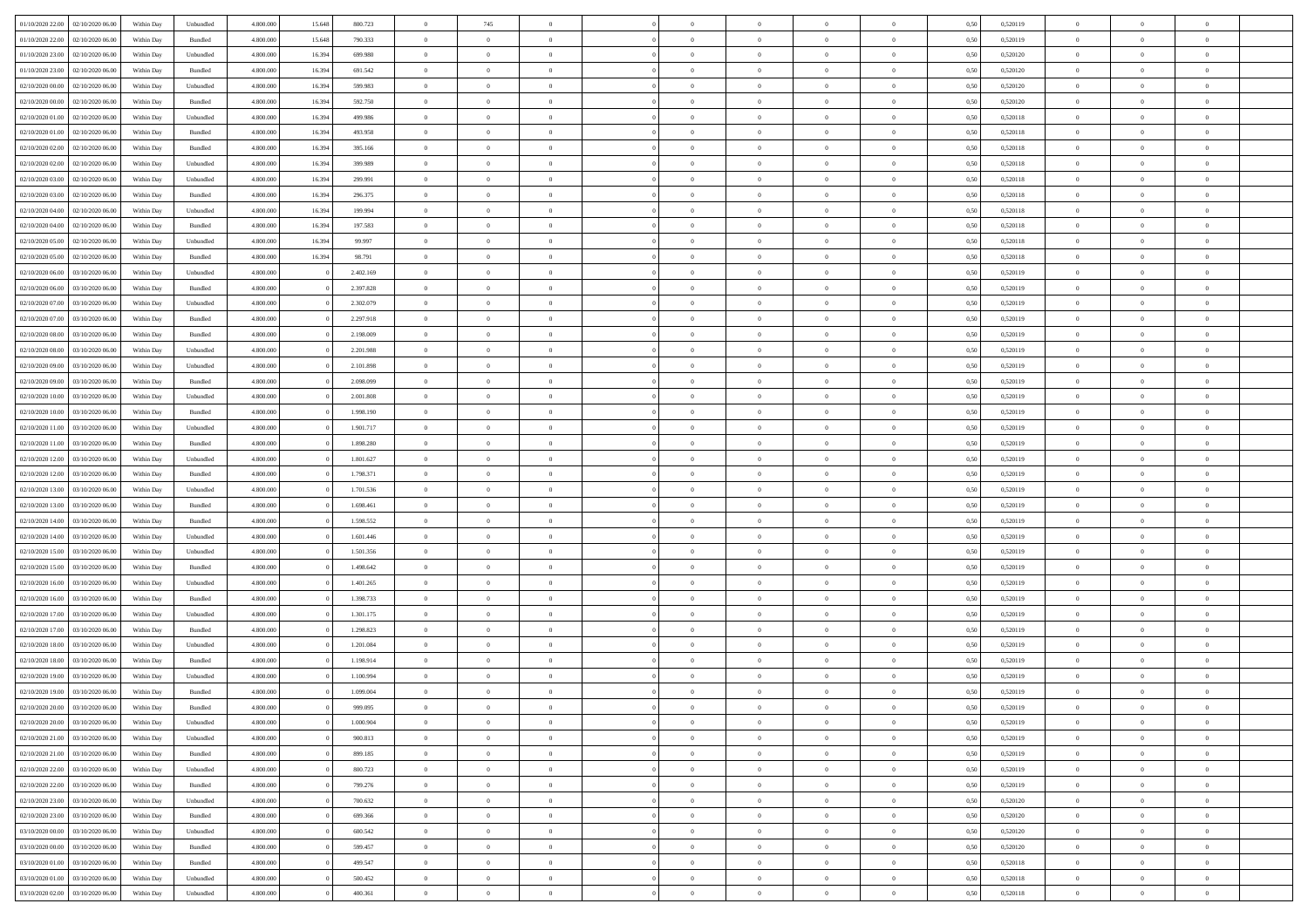| 03/10/2020 02.00                  | 03/10/2020 06:00 | Within Dav | Bundled            | 4.800.000 | 399.638   | $\overline{0}$ | $\Omega$       |                | $\Omega$       | $\Omega$       | $\theta$       | $\theta$       | 0.50 | 0,520118 | $\theta$       | $\theta$       | $\overline{0}$ |  |
|-----------------------------------|------------------|------------|--------------------|-----------|-----------|----------------|----------------|----------------|----------------|----------------|----------------|----------------|------|----------|----------------|----------------|----------------|--|
| 03/10/2020 03:00                  | 03/10/2020 06.00 | Within Day | Unbundled          | 4.800.000 | 300.271   | $\overline{0}$ | $\theta$       | $\overline{0}$ | $\overline{0}$ | $\bf{0}$       | $\overline{0}$ | $\bf{0}$       | 0,50 | 0,520118 | $\theta$       | $\overline{0}$ | $\overline{0}$ |  |
| 03/10/2020 03.00                  | 03/10/2020 06.00 | Within Day | Bundled            | 4.800.000 | 299.728   | $\overline{0}$ | $\bf{0}$       | $\overline{0}$ | $\bf{0}$       | $\bf{0}$       | $\bf{0}$       | $\bf{0}$       | 0,50 | 0,520118 | $\overline{0}$ | $\overline{0}$ | $\overline{0}$ |  |
| 03/10/2020 04:00                  | 03/10/2020 06:00 | Within Dav | Unbundled          | 4.800.000 | 200.180   | $\overline{0}$ | $\overline{0}$ | $\overline{0}$ | $\overline{0}$ | $\bf{0}$       | $\overline{0}$ | $\overline{0}$ | 0.50 | 0.520118 | $\theta$       | $\theta$       | $\overline{0}$ |  |
| 03/10/2020 04:00                  | 03/10/2020 06.00 | Within Day | Bundled            | 4.800.000 | 199.819   | $\overline{0}$ | $\theta$       | $\overline{0}$ | $\overline{0}$ | $\bf{0}$       | $\overline{0}$ | $\bf{0}$       | 0,50 | 0,520118 | $\theta$       | $\overline{0}$ | $\overline{0}$ |  |
|                                   |                  |            |                    |           |           |                |                |                |                |                |                |                |      |          |                |                |                |  |
| 03/10/2020 05.00                  | 03/10/2020 06.00 | Within Day | Unbundled          | 4.800.000 | 100.090   | $\overline{0}$ | $\overline{0}$ | $\overline{0}$ | $\bf{0}$       | $\overline{0}$ | $\overline{0}$ | $\mathbf{0}$   | 0,50 | 0,520118 | $\overline{0}$ | $\overline{0}$ | $\bf{0}$       |  |
| 03/10/2020 05:00                  | 03/10/2020 06:00 | Within Dav | Bundled            | 4.800.000 | 99.909    | $\overline{0}$ | $\overline{0}$ | $\overline{0}$ | $\overline{0}$ | $\overline{0}$ | $\overline{0}$ | $\overline{0}$ | 0.50 | 0,520118 | $\theta$       | $\overline{0}$ | $\overline{0}$ |  |
| 03/10/2020 06.00                  | 04/10/2020 06.00 | Within Day | Unbundled          | 4.800.000 | 2.402.169 | $\overline{0}$ | $\theta$       | $\overline{0}$ | $\overline{0}$ | $\bf{0}$       | $\overline{0}$ | $\bf{0}$       | 0,50 | 0,520119 | $\theta$       | $\theta$       | $\overline{0}$ |  |
| 03/10/2020 06.00                  | 04/10/2020 06.00 | Within Day | Bundled            | 4.800.000 | 2.397.828 | $\overline{0}$ | $\overline{0}$ | $\overline{0}$ | $\bf{0}$       | $\bf{0}$       | $\bf{0}$       | $\bf{0}$       | 0,50 | 0,520119 | $\,0\,$        | $\overline{0}$ | $\overline{0}$ |  |
| 03/10/2020 07:00                  | 04/10/2020 06.00 | Within Dav | Bundled            | 4.800.000 | 2.297.918 | $\overline{0}$ | $\overline{0}$ | $\overline{0}$ | $\overline{0}$ | $\overline{0}$ | $\overline{0}$ | $\overline{0}$ | 0.50 | 0,520119 | $\theta$       | $\overline{0}$ | $\overline{0}$ |  |
| 03/10/2020 07.00                  | 04/10/2020 06.00 | Within Day | Unbundled          | 4.800.000 | 2.302.079 | $\overline{0}$ | $\theta$       | $\overline{0}$ | $\overline{0}$ | $\bf{0}$       | $\overline{0}$ | $\bf{0}$       | 0,50 | 0,520119 | $\,$ 0 $\,$    | $\overline{0}$ | $\overline{0}$ |  |
| 03/10/2020 08:00                  | 04/10/2020 06.00 | Within Day | Unbundled          | 4.800.000 | 2.201.988 | $\overline{0}$ | $\bf{0}$       | $\overline{0}$ | $\bf{0}$       | $\bf{0}$       | $\bf{0}$       | $\bf{0}$       | 0,50 | 0,520119 | $\overline{0}$ | $\overline{0}$ | $\bf{0}$       |  |
|                                   |                  |            |                    |           |           |                |                |                |                |                |                |                |      |          |                |                |                |  |
| 03/10/2020 08:00                  | 04/10/2020 06.00 | Within Day | Bundled            | 4.800.000 | 2.198.009 | $\overline{0}$ | $\overline{0}$ | $\overline{0}$ | $\overline{0}$ | $\bf{0}$       | $\overline{0}$ | $\overline{0}$ | 0.50 | 0.520119 | $\theta$       | $\theta$       | $\overline{0}$ |  |
| 03/10/2020 09:00                  | 04/10/2020 06.00 | Within Day | Unbundled          | 4.800.000 | 2.101.898 | $\overline{0}$ | $\theta$       | $\overline{0}$ | $\overline{0}$ | $\bf{0}$       | $\overline{0}$ | $\bf{0}$       | 0,50 | 0,520119 | $\theta$       | $\overline{0}$ | $\overline{0}$ |  |
| 03/10/2020 09:00                  | 04/10/2020 06.00 | Within Day | Bundled            | 4.800.000 | 2.098.099 | $\overline{0}$ | $\overline{0}$ | $\overline{0}$ | $\bf{0}$       | $\overline{0}$ | $\overline{0}$ | $\mathbf{0}$   | 0,50 | 0,520119 | $\overline{0}$ | $\overline{0}$ | $\bf{0}$       |  |
| 03/10/2020 10:00                  | 04/10/2020 06.00 | Within Dav | Unbundled          | 4.800.000 | 2.001.808 | $\overline{0}$ | $\overline{0}$ | $\overline{0}$ | $\overline{0}$ | $\overline{0}$ | $\overline{0}$ | $\overline{0}$ | 0.50 | 0,520119 | $\theta$       | $\overline{0}$ | $\overline{0}$ |  |
| 03/10/2020 10:00                  | 04/10/2020 06.00 | Within Day | Bundled            | 4.800.000 | 1.998.190 | $\overline{0}$ | $\theta$       | $\overline{0}$ | $\overline{0}$ | $\bf{0}$       | $\overline{0}$ | $\bf{0}$       | 0,50 | 0,520119 | $\,$ 0 $\,$    | $\overline{0}$ | $\overline{0}$ |  |
| 03/10/2020 11:00                  | 04/10/2020 06.00 | Within Day | Unbundled          | 4.800.000 | 1.901.717 | $\overline{0}$ | $\overline{0}$ | $\overline{0}$ | $\bf{0}$       | $\bf{0}$       | $\bf{0}$       | $\bf{0}$       | 0,50 | 0,520119 | $\,0\,$        | $\overline{0}$ | $\overline{0}$ |  |
| 03/10/2020 11:00                  | 04/10/2020 06.00 | Within Day | Bundled            | 4.800.000 | 1.898.280 | $\overline{0}$ | $\overline{0}$ | $\overline{0}$ | $\overline{0}$ | $\overline{0}$ | $\overline{0}$ | $\overline{0}$ | 0.50 | 0,520119 | $\theta$       | $\overline{0}$ | $\overline{0}$ |  |
|                                   |                  |            |                    |           |           | $\overline{0}$ | $\theta$       | $\overline{0}$ |                | $\bf{0}$       | $\overline{0}$ |                |      |          |                |                | $\overline{0}$ |  |
| 03/10/2020 12:00                  | 04/10/2020 06.00 | Within Day | Unbundled          | 4.800.000 | 1.801.627 |                |                |                | $\overline{0}$ |                |                | $\bf{0}$       | 0,50 | 0,520119 | $\,$ 0 $\,$    | $\overline{0}$ |                |  |
| 03/10/2020 12:00                  | 04/10/2020 06.00 | Within Day | Bundled            | 4.800.000 | 1.798.371 | $\overline{0}$ | $\overline{0}$ | $\overline{0}$ | $\bf{0}$       | $\bf{0}$       | $\bf{0}$       | $\bf{0}$       | 0,50 | 0,520119 | $\bf{0}$       | $\overline{0}$ | $\bf{0}$       |  |
| 03/10/2020 13:00                  | 04/10/2020 06.00 | Within Day | Bundled            | 4.800.000 | 1.698.461 | $\overline{0}$ | $\overline{0}$ | $\overline{0}$ | $\overline{0}$ | $\bf{0}$       | $\overline{0}$ | $\overline{0}$ | 0.50 | 0.520119 | $\theta$       | $\overline{0}$ | $\overline{0}$ |  |
| 03/10/2020 13:00                  | 04/10/2020 06.00 | Within Day | Unbundled          | 4.800.000 | 1.701.536 | $\overline{0}$ | $\theta$       | $\overline{0}$ | $\overline{0}$ | $\bf{0}$       | $\overline{0}$ | $\bf{0}$       | 0,50 | 0,520119 | $\,$ 0 $\,$    | $\overline{0}$ | $\overline{0}$ |  |
| 03/10/2020 14:00                  | 04/10/2020 06.00 | Within Day | Unbundled          | 4.800.000 | 1.601.446 | $\overline{0}$ | $\overline{0}$ | $\overline{0}$ | $\bf{0}$       | $\overline{0}$ | $\overline{0}$ | $\mathbf{0}$   | 0,50 | 0,520119 | $\bf{0}$       | $\overline{0}$ | $\bf{0}$       |  |
| 03/10/2020 14:00                  | 04/10/2020 06.00 | Within Dav | Bundled            | 4.800.000 | 1.598.552 | $\overline{0}$ | $\overline{0}$ | $\overline{0}$ | $\overline{0}$ | $\overline{0}$ | $\overline{0}$ | $\overline{0}$ | 0.50 | 0,520119 | $\theta$       | $\overline{0}$ | $\overline{0}$ |  |
| 03/10/2020 15:00                  | 04/10/2020 06.00 | Within Day | Unbundled          | 4.800.000 | 1.501.356 | $\overline{0}$ | $\theta$       | $\overline{0}$ | $\overline{0}$ | $\bf{0}$       | $\overline{0}$ | $\bf{0}$       | 0,50 | 0,520119 | $\theta$       | $\theta$       | $\overline{0}$ |  |
| 03/10/2020 15:00                  | 04/10/2020 06.00 | Within Day | Bundled            | 4.800.000 | 1.498.642 | $\overline{0}$ | $\overline{0}$ | $\overline{0}$ | $\bf{0}$       | $\bf{0}$       | $\bf{0}$       | $\bf{0}$       | 0,50 | 0,520119 | $\,0\,$        | $\overline{0}$ | $\overline{0}$ |  |
|                                   |                  |            |                    |           |           |                |                |                |                |                |                |                |      |          |                |                |                |  |
| 03/10/2020 16:00                  | 04/10/2020 06.00 | Within Day | Unbundled          | 4.800.000 | 1.401.265 | $\overline{0}$ | $\overline{0}$ | $\overline{0}$ | $\overline{0}$ | $\overline{0}$ | $\overline{0}$ | $\overline{0}$ | 0.50 | 0,520119 | $\theta$       | $\overline{0}$ | $\overline{0}$ |  |
| 03/10/2020 16:00                  | 04/10/2020 06.00 | Within Day | Bundled            | 4.800.000 | 1.398.733 | $\overline{0}$ | $\theta$       | $\overline{0}$ | $\overline{0}$ | $\bf{0}$       | $\overline{0}$ | $\bf{0}$       | 0,50 | 0,520119 | $\,$ 0 $\,$    | $\overline{0}$ | $\overline{0}$ |  |
| 03/10/2020 17:00                  | 04/10/2020 06.00 | Within Day | Unbundled          | 4.800.000 | 1.301.175 | $\overline{0}$ | $\bf{0}$       | $\overline{0}$ | $\bf{0}$       | $\bf{0}$       | $\bf{0}$       | $\bf{0}$       | 0,50 | 0,520119 | $\bf{0}$       | $\overline{0}$ | $\bf{0}$       |  |
| 03/10/2020 17:00                  | 04/10/2020 06.00 | Within Day | Bundled            | 4.800,000 | 1.298.823 | $\bf{0}$       | $\Omega$       | $\Omega$       | $\Omega$       | $\Omega$       | $\overline{0}$ | $\overline{0}$ | 0,50 | 0,520119 | $\,0\,$        | $\theta$       | $\theta$       |  |
| 03/10/2020 18:00                  | 04/10/2020 06.00 | Within Day | Unbundled          | 4.800.000 | 1.201.084 | $\overline{0}$ | $\theta$       | $\overline{0}$ | $\overline{0}$ | $\bf{0}$       | $\overline{0}$ | $\bf{0}$       | 0,50 | 0,520119 | $\,$ 0 $\,$    | $\overline{0}$ | $\overline{0}$ |  |
| 03/10/2020 18:00                  | 04/10/2020 06.00 | Within Day | Bundled            | 4.800.000 | 1.198.914 | $\overline{0}$ | $\overline{0}$ | $\overline{0}$ | $\bf{0}$       | $\overline{0}$ | $\overline{0}$ | $\mathbf{0}$   | 0,50 | 0,520119 | $\bf{0}$       | $\overline{0}$ | $\bf{0}$       |  |
| 03/10/2020 19:00                  | 04/10/2020 06.00 | Within Day | Bundled            | 4.800,000 | 1.099.004 | $\overline{0}$ | $\Omega$       | $\Omega$       | $\Omega$       | $\bf{0}$       | $\overline{0}$ | $\overline{0}$ | 0.50 | 0,520119 | $\,0\,$        | $\theta$       | $\theta$       |  |
| 03/10/2020 19:00                  | 04/10/2020 06.00 | Within Day | Unbundled          | 4.800.000 | 1.100.994 | $\overline{0}$ | $\theta$       | $\overline{0}$ | $\overline{0}$ | $\bf{0}$       | $\overline{0}$ | $\bf{0}$       | 0,50 | 0,520119 | $\,$ 0 $\,$    | $\overline{0}$ | $\overline{0}$ |  |
|                                   |                  |            |                    |           |           |                |                |                |                |                |                |                |      |          |                |                |                |  |
| 03/10/2020 20.00                  | 04/10/2020 06.00 | Within Day | Unbundled          | 4.800.000 | 1.000.904 | $\overline{0}$ | $\overline{0}$ | $\overline{0}$ | $\bf{0}$       | $\bf{0}$       | $\bf{0}$       | $\bf{0}$       | 0,50 | 0,520119 | $\bf{0}$       | $\overline{0}$ | $\overline{0}$ |  |
| 03/10/2020 20:00                  | 04/10/2020 06.00 | Within Day | Bundled            | 4.800,000 | 999.095   | $\overline{0}$ | $\Omega$       | $\Omega$       | $\Omega$       | $\theta$       | $\overline{0}$ | $\overline{0}$ | 0.50 | 0,520119 | $\,$ 0 $\,$    | $\theta$       | $\theta$       |  |
| 03/10/2020 21.00                  | 04/10/2020 06.00 | Within Day | Unbundled          | 4.800.000 | 900.813   | $\overline{0}$ | $\overline{0}$ | $\overline{0}$ | $\overline{0}$ | $\,$ 0         | $\overline{0}$ | $\bf{0}$       | 0,50 | 0,520119 | $\,$ 0 $\,$    | $\overline{0}$ | $\overline{0}$ |  |
| 03/10/2020 21.00                  | 04/10/2020 06.00 | Within Day | Bundled            | 4.800.000 | 899.185   | $\overline{0}$ | $\bf{0}$       | $\overline{0}$ | $\bf{0}$       | $\bf{0}$       | $\bf{0}$       | $\bf{0}$       | 0,50 | 0,520119 | $\overline{0}$ | $\overline{0}$ | $\bf{0}$       |  |
| 03/10/2020 22.00                  | 04/10/2020 06.00 | Within Day | Unbundled          | 4.800,000 | 800.723   | $\overline{0}$ | $\Omega$       | $\Omega$       | $\Omega$       | $\overline{0}$ | $\overline{0}$ | $\overline{0}$ | 0,50 | 0,520119 | $\,0\,$        | $\theta$       | $\theta$       |  |
| 03/10/2020 22.00                  | 04/10/2020 06.00 | Within Day | Bundled            | 4.800.000 | 799.276   | $\overline{0}$ | $\overline{0}$ | $\overline{0}$ | $\overline{0}$ | $\,$ 0         | $\overline{0}$ | $\bf{0}$       | 0,50 | 0,520119 | $\,$ 0 $\,$    | $\overline{0}$ | $\overline{0}$ |  |
| 03/10/2020 23.00                  | 04/10/2020 06.00 | Within Day | Unbundled          | 4.800.000 | 700.632   | $\overline{0}$ | $\overline{0}$ | $\overline{0}$ | $\bf{0}$       | $\bf{0}$       | $\bf{0}$       | $\mathbf{0}$   | 0,50 | 0,520120 | $\overline{0}$ | $\overline{0}$ | $\bf{0}$       |  |
| 03/10/2020 23.00                  | 04/10/2020 06.00 | Within Day | Bundled            | 4.800,000 | 699,366   | $\overline{0}$ | $\Omega$       | $\Omega$       | $\Omega$       | $\Omega$       | $\Omega$       | $\overline{0}$ | 0.50 | 0,520120 | $\theta$       | $\theta$       | $\theta$       |  |
| 04/10/2020 00.00                  | 04/10/2020 06.00 |            |                    | 4.800.000 | 599.457   | $\overline{0}$ | $\bf{0}$       | $\overline{0}$ | $\bf{0}$       | $\,$ 0         |                |                |      | 0,520120 | $\,0\,$        | $\,$ 0 $\,$    | $\overline{0}$ |  |
|                                   |                  | Within Day | Bundled            |           |           |                |                |                |                |                | $\bf{0}$       | $\bf{0}$       | 0,50 |          |                |                |                |  |
| 04/10/2020 00:00 04/10/2020 06:00 |                  | Within Day | Unbundled          | 4.800.000 | 600.542   | $\bf{0}$       | $\bf{0}$       |                |                | $\bf{0}$       |                |                | 0,50 | 0,520120 | $\bf{0}$       | $\overline{0}$ |                |  |
| 04/10/2020 01:00                  | 04/10/2020 06:00 | Within Day | Unbundled          | 4.800.000 | 500,452   | $\overline{0}$ | $\overline{0}$ | $\overline{0}$ | $\Omega$       | $\overline{0}$ | $\overline{0}$ | $\overline{0}$ | 0.50 | 0,520118 | $\theta$       | $\theta$       | $\theta$       |  |
| 04/10/2020 01.00                  | 04/10/2020 06.00 | Within Day | Bundled            | 4.800.000 | 499.547   | $\overline{0}$ | $\,$ 0         | $\overline{0}$ | $\bf{0}$       | $\,$ 0 $\,$    | $\overline{0}$ | $\mathbf{0}$   | 0,50 | 0,520118 | $\,$ 0 $\,$    | $\,$ 0 $\,$    | $\,$ 0         |  |
| 04/10/2020 02.00                  | 04/10/2020 06.00 | Within Day | Unbundled          | 4.800.000 | 400.361   | $\overline{0}$ | $\overline{0}$ | $\overline{0}$ | $\overline{0}$ | $\overline{0}$ | $\overline{0}$ | $\mathbf{0}$   | 0,50 | 0,520118 | $\overline{0}$ | $\bf{0}$       | $\bf{0}$       |  |
| 04/10/2020 02.00                  | 04/10/2020 06.00 | Within Day | $\mathbf B$ undled | 4.800,000 | 399.638   | $\overline{0}$ | $\overline{0}$ | $\overline{0}$ | $\Omega$       | $\overline{0}$ | $\overline{0}$ | $\overline{0}$ | 0,50 | 0,520118 | $\overline{0}$ | $\theta$       | $\overline{0}$ |  |
| 04/10/2020 03.00                  | 04/10/2020 06.00 | Within Day | Unbundled          | 4.800.000 | 300.271   | $\overline{0}$ | $\,$ 0         | $\overline{0}$ | $\overline{0}$ | $\,$ 0 $\,$    | $\overline{0}$ | $\mathbf{0}$   | 0,50 | 0,520118 | $\,$ 0 $\,$    | $\overline{0}$ | $\overline{0}$ |  |
| 04/10/2020 03:00                  | 04/10/2020 06.00 | Within Day | Bundled            | 4.800.000 | 299.728   | $\overline{0}$ | $\overline{0}$ | $\overline{0}$ | $\overline{0}$ | $\overline{0}$ | $\overline{0}$ | $\mathbf{0}$   | 0,50 | 0,520118 | $\overline{0}$ | $\overline{0}$ | $\bf{0}$       |  |
|                                   |                  |            |                    |           |           |                |                |                |                |                |                |                |      |          |                |                |                |  |
| 04/10/2020 04.00                  | 04/10/2020 06:00 | Within Day | Unbundled          | 4.800,000 | 200,180   | $\overline{0}$ | $\overline{0}$ | $\overline{0}$ | $\Omega$       | $\overline{0}$ | $\overline{0}$ | $\bf{0}$       | 0.50 | 0,520118 | $\overline{0}$ | $\theta$       | $\overline{0}$ |  |
| 04/10/2020 04.00                  | 04/10/2020 06.00 | Within Day | Bundled            | 4.800.000 | 199.819   | $\overline{0}$ | $\,$ 0         | $\overline{0}$ | $\bf{0}$       | $\bf{0}$       | $\bf{0}$       | $\bf{0}$       | 0,50 | 0,520118 | $\,$ 0 $\,$    | $\overline{0}$ | $\overline{0}$ |  |
| 04/10/2020 05:00                  | 04/10/2020 06.00 | Within Day | Unbundled          | 4.800.000 | 100.090   | $\overline{0}$ | $\bf{0}$       | $\overline{0}$ | $\overline{0}$ | $\overline{0}$ | $\overline{0}$ | $\mathbf{0}$   | 0,50 | 0,520118 | $\overline{0}$ | $\overline{0}$ | $\bf{0}$       |  |
| 04/10/2020 05:00                  | 04/10/2020 06:00 | Within Day | Bundled            | 4.800,000 | 99.909    | $\overline{0}$ | $\overline{0}$ | $\overline{0}$ | $\Omega$       | $\overline{0}$ | $\overline{0}$ | $\overline{0}$ | 0.50 | 0,520118 | $\overline{0}$ | $\overline{0}$ | $\overline{0}$ |  |
| 04/10/2020 06.00                  | 05/10/2020 06.00 | Within Day | Bundled            | 4.800.000 | 2.397.828 | $\overline{0}$ | $\bf{0}$       | $\overline{0}$ | $\overline{0}$ | $\bf{0}$       | $\bf{0}$       | $\bf{0}$       | 0,50 | 0,520119 | $\,$ 0 $\,$    | $\,$ 0 $\,$    | $\bf{0}$       |  |
| 04/10/2020 06.00                  | 05/10/2020 06.00 | Within Day | Unbundled          | 4.800.000 | 2.402.169 | $\overline{0}$ | $\bf{0}$       | $\overline{0}$ | $\bf{0}$       | $\bf{0}$       | $\bf{0}$       | $\bf{0}$       | 0,50 | 0,520119 | $\overline{0}$ | $\overline{0}$ | $\bf{0}$       |  |
|                                   |                  |            |                    |           |           |                |                |                |                |                |                |                |      |          |                |                |                |  |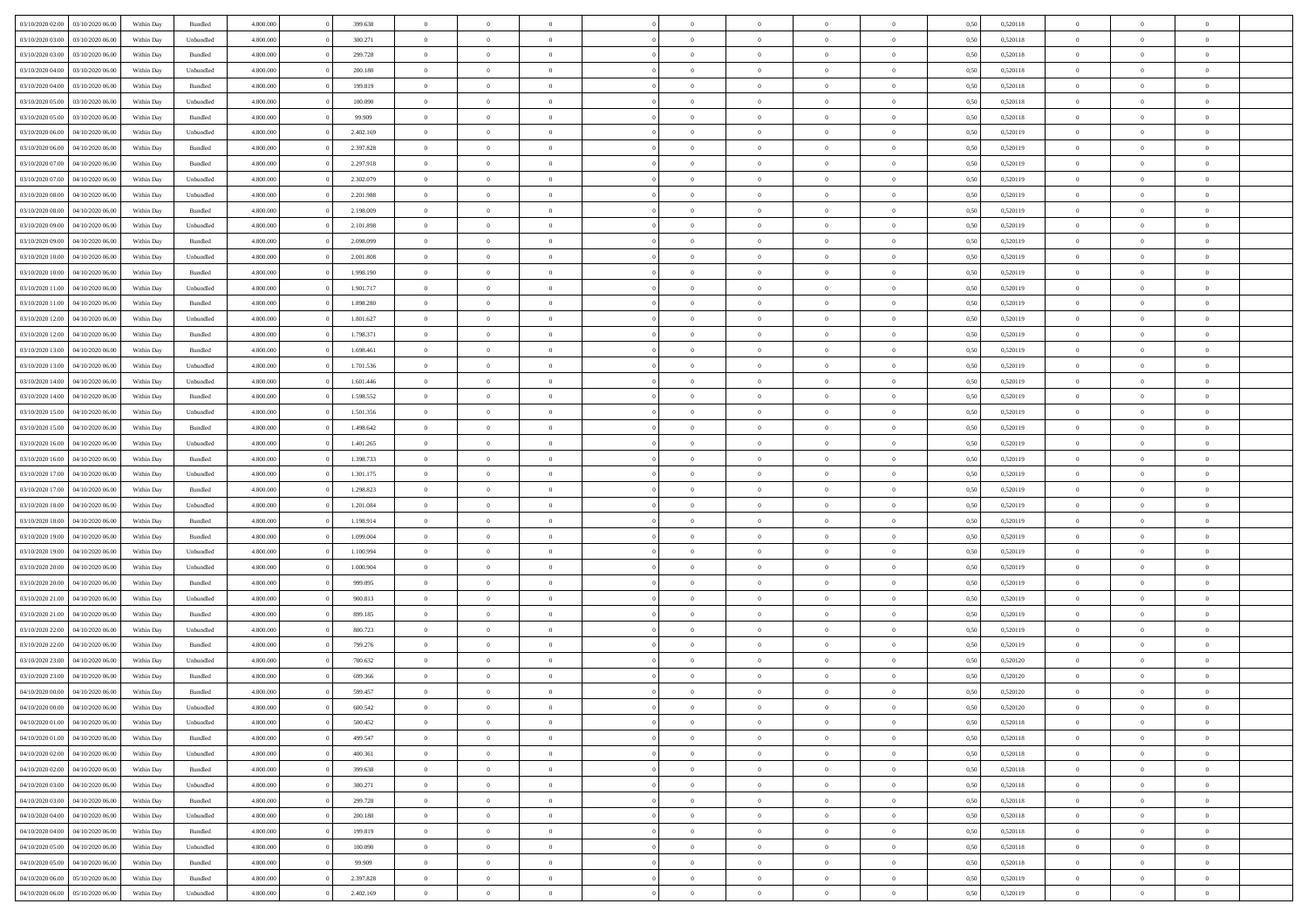| 04/10/2020 07.00                  | 05/10/2020 06:00 | Within Dav | Unbundled          | 4.800.000 | 2.302.079 | $\overline{0}$ | $\Omega$       |                | $\Omega$       | $\Omega$       | $\Omega$       | $\theta$       | 0.50 | 0,520119 | $\theta$       | $\theta$       | $\theta$       |  |
|-----------------------------------|------------------|------------|--------------------|-----------|-----------|----------------|----------------|----------------|----------------|----------------|----------------|----------------|------|----------|----------------|----------------|----------------|--|
| 04/10/2020 07.00                  | 05/10/2020 06.00 | Within Day | Bundled            | 4.800.000 | 2.297.918 | $\overline{0}$ | $\theta$       | $\overline{0}$ | $\overline{0}$ | $\bf{0}$       | $\overline{0}$ | $\overline{0}$ | 0,50 | 0,520119 | $\theta$       | $\theta$       | $\overline{0}$ |  |
| 04/10/2020 08.00                  | 05/10/2020 06.00 | Within Day | Unbundled          | 4.800.000 | 2.201.988 | $\overline{0}$ | $\overline{0}$ | $\overline{0}$ | $\bf{0}$       | $\bf{0}$       | $\bf{0}$       | $\bf{0}$       | 0,50 | 0,520119 | $\overline{0}$ | $\overline{0}$ | $\overline{0}$ |  |
| 04/10/2020 08:00                  | 05/10/2020 06:00 | Within Dav | Bundled            | 4.800.000 | 2.198.009 | $\overline{0}$ | $\overline{0}$ | $\overline{0}$ | $\overline{0}$ | $\bf{0}$       | $\overline{0}$ | $\overline{0}$ | 0.50 | 0.520119 | $\theta$       | $\theta$       | $\overline{0}$ |  |
| 04/10/2020 09:00                  | 05/10/2020 06.00 | Within Day | Unbundled          | 4.800.000 | 2.101.898 | $\overline{0}$ | $\theta$       | $\overline{0}$ | $\overline{0}$ | $\bf{0}$       | $\overline{0}$ | $\bf{0}$       | 0,50 | 0,520119 | $\theta$       | $\theta$       | $\overline{0}$ |  |
|                                   |                  |            |                    |           |           |                |                |                |                |                |                |                |      |          |                |                |                |  |
| 04/10/2020 09:00                  | 05/10/2020 06.00 | Within Day | Bundled            | 4.800.000 | 2.098.099 | $\overline{0}$ | $\bf{0}$       | $\overline{0}$ | $\overline{0}$ | $\overline{0}$ | $\overline{0}$ | $\mathbf{0}$   | 0,50 | 0,520119 | $\overline{0}$ | $\overline{0}$ | $\bf{0}$       |  |
| 04/10/2020 11:00                  | 05/10/2020 06:00 | Within Dav | Unbundled          | 4.800.000 | 1.901.717 | $\overline{0}$ | $\overline{0}$ | $\overline{0}$ | $\overline{0}$ | $\overline{0}$ | $\overline{0}$ | $\overline{0}$ | 0.50 | 0,520119 | $\theta$       | $\overline{0}$ | $\overline{0}$ |  |
| 04/10/2020 11:00                  | 05/10/2020 06.00 | Within Day | Bundled            | 4.800.000 | 1.898.280 | $\overline{0}$ | $\theta$       | $\overline{0}$ | $\overline{0}$ | $\bf{0}$       | $\overline{0}$ | $\bf{0}$       | 0,50 | 0,520119 | $\theta$       | $\theta$       | $\overline{0}$ |  |
| 04/10/2020 12:00                  | 05/10/2020 06.00 | Within Day | Unbundled          | 4.800.000 | 1.801.627 | $\overline{0}$ | $\overline{0}$ | $\overline{0}$ | $\overline{0}$ | $\bf{0}$       | $\overline{0}$ | $\bf{0}$       | 0,50 | 0,520119 | $\,0\,$        | $\overline{0}$ | $\overline{0}$ |  |
| 04/10/2020 12:00                  | 05/10/2020 06:00 | Within Dav | Bundled            | 4.800.000 | 1.798.371 | $\overline{0}$ | $\overline{0}$ | $\overline{0}$ | $\overline{0}$ | $\overline{0}$ | $\overline{0}$ | $\overline{0}$ | 0.50 | 0,520119 | $\theta$       | $\overline{0}$ | $\overline{0}$ |  |
| 04/10/2020 13:00                  | 05/10/2020 06.00 | Within Day | Bundled            | 4.800.000 | 1.698.461 | $\overline{0}$ | $\theta$       | $\overline{0}$ | $\overline{0}$ | $\bf{0}$       | $\overline{0}$ | $\bf{0}$       | 0,50 | 0,520119 | $\,$ 0 $\,$    | $\theta$       | $\overline{0}$ |  |
| 04/10/2020 13.00                  | 05/10/2020 06.00 | Within Day | Unbundled          | 4.800.000 | 1.701.536 | $\overline{0}$ | $\overline{0}$ | $\overline{0}$ | $\overline{0}$ | $\bf{0}$       | $\overline{0}$ | $\bf{0}$       | 0,50 | 0,520119 | $\overline{0}$ | $\overline{0}$ | $\overline{0}$ |  |
|                                   |                  |            |                    |           |           |                |                |                |                |                |                |                |      |          | $\theta$       |                |                |  |
| 04/10/2020 14:00                  | 05/10/2020 06:00 | Within Day | Unbundled          | 4.800.000 | 1.601.446 | $\overline{0}$ | $\overline{0}$ | $\overline{0}$ | $\overline{0}$ | $\bf{0}$       | $\overline{0}$ | $\overline{0}$ | 0.50 | 0.520119 |                | $\theta$       | $\overline{0}$ |  |
| 04/10/2020 14:00                  | 05/10/2020 06.00 | Within Day | Bundled            | 4.800.000 | 1.598.552 | $\overline{0}$ | $\theta$       | $\overline{0}$ | $\overline{0}$ | $\bf{0}$       | $\overline{0}$ | $\overline{0}$ | 0,50 | 0,520119 | $\theta$       | $\theta$       | $\overline{0}$ |  |
| 04/10/2020 15.00                  | 05/10/2020 06.00 | Within Day | Unbundled          | 4.800.000 | 1.501.356 | $\overline{0}$ | $\bf{0}$       | $\overline{0}$ | $\overline{0}$ | $\overline{0}$ | $\overline{0}$ | $\mathbf{0}$   | 0,50 | 0,520119 | $\overline{0}$ | $\overline{0}$ | $\bf{0}$       |  |
| 04/10/2020 15:00                  | 05/10/2020 06:00 | Within Dav | Bundled            | 4.800.000 | 1.498.642 | $\overline{0}$ | $\overline{0}$ | $\overline{0}$ | $\overline{0}$ | $\overline{0}$ | $\overline{0}$ | $\overline{0}$ | 0.50 | 0,520119 | $\theta$       | $\overline{0}$ | $\overline{0}$ |  |
| 04/10/2020 16.00                  | 05/10/2020 06.00 | Within Day | Unbundled          | 4.800.000 | 1.401.265 | $\overline{0}$ | $\theta$       | $\overline{0}$ | $\overline{0}$ | $\bf{0}$       | $\overline{0}$ | $\bf{0}$       | 0,50 | 0,520119 | $\theta$       | $\theta$       | $\overline{0}$ |  |
| 04/10/2020 16.00                  | 05/10/2020 06.00 | Within Day | Bundled            | 4.800.000 | 1.398.733 | $\overline{0}$ | $\overline{0}$ | $\overline{0}$ | $\overline{0}$ | $\bf{0}$       | $\overline{0}$ | $\bf{0}$       | 0,50 | 0,520119 | $\,0\,$        | $\overline{0}$ | $\overline{0}$ |  |
| 04/10/2020 17.00                  | 05/10/2020 06:00 | Within Day | Unbundled          | 4.800.000 | 1.301.175 | $\overline{0}$ | $\overline{0}$ | $\overline{0}$ | $\overline{0}$ | $\overline{0}$ | $\overline{0}$ | $\overline{0}$ | 0.50 | 0,520119 | $\theta$       | $\overline{0}$ | $\overline{0}$ |  |
| 04/10/2020 17.00                  | 05/10/2020 06.00 | Within Day | Bundled            | 4.800.000 | 1.298.823 | $\overline{0}$ | $\theta$       | $\overline{0}$ | $\overline{0}$ | $\bf{0}$       | $\overline{0}$ |                |      | 0,520119 | $\,$ 0 $\,$    | $\theta$       | $\overline{0}$ |  |
|                                   |                  |            |                    |           |           |                |                |                |                |                |                | $\bf{0}$       | 0,50 |          |                |                |                |  |
| 04/10/2020 18.00                  | 05/10/2020 06.00 | Within Day | Unbundled          | 4.800.000 | 1.201.084 | $\overline{0}$ | $\overline{0}$ | $\overline{0}$ | $\overline{0}$ | $\bf{0}$       | $\overline{0}$ | $\bf{0}$       | 0,50 | 0,520119 | $\bf{0}$       | $\overline{0}$ | $\overline{0}$ |  |
| 04/10/2020 18:00                  | 05/10/2020 06:00 | Within Day | Bundled            | 4.800.000 | 1.198.914 | $\overline{0}$ | $\overline{0}$ | $\overline{0}$ | $\overline{0}$ | $\bf{0}$       | $\overline{0}$ | $\overline{0}$ | 0.50 | 0.520119 | $\theta$       | $\theta$       | $\overline{0}$ |  |
| 04/10/2020 19:00                  | 05/10/2020 06.00 | Within Day | Bundled            | 4.800.000 | 1.099.004 | $\overline{0}$ | $\theta$       | $\overline{0}$ | $\overline{0}$ | $\bf{0}$       | $\overline{0}$ | $\bf{0}$       | 0,50 | 0,520119 | $\theta$       | $\overline{0}$ | $\overline{0}$ |  |
| 04/10/2020 19:00                  | 05/10/2020 06.00 | Within Day | Unbundled          | 4.800.000 | 1.100.994 | $\overline{0}$ | $\bf{0}$       | $\overline{0}$ | $\overline{0}$ | $\overline{0}$ | $\overline{0}$ | $\mathbf{0}$   | 0,50 | 0,520119 | $\overline{0}$ | $\overline{0}$ | $\bf{0}$       |  |
| 04/10/2020 20:00                  | 05/10/2020 06:00 | Within Day | Unbundled          | 4.800.000 | 1.000.904 | $\overline{0}$ | $\overline{0}$ | $\overline{0}$ | $\overline{0}$ | $\overline{0}$ | $\overline{0}$ | $\overline{0}$ | 0.50 | 0,520119 | $\theta$       | $\overline{0}$ | $\overline{0}$ |  |
| 04/10/2020 20.00                  | 05/10/2020 06.00 | Within Day | Bundled            | 4.800.000 | 999.095   | $\overline{0}$ | $\theta$       | $\overline{0}$ | $\overline{0}$ | $\bf{0}$       | $\overline{0}$ | $\bf{0}$       | 0,50 | 0,520119 | $\theta$       | $\theta$       | $\overline{0}$ |  |
|                                   |                  |            |                    |           |           |                |                |                |                |                |                |                |      |          |                |                |                |  |
| 04/10/2020 21.00                  | 05/10/2020 06.00 | Within Day | Unbundled          | 4.800.000 | 900.813   | $\overline{0}$ | $\overline{0}$ | $\overline{0}$ | $\overline{0}$ | $\bf{0}$       | $\overline{0}$ | $\bf{0}$       | 0,50 | 0,520119 | $\,0\,$        | $\overline{0}$ | $\overline{0}$ |  |
| 04/10/2020 21.00                  | 05/10/2020 06:00 | Within Day | Bundled            | 4.800.000 | 899,185   | $\overline{0}$ | $\overline{0}$ | $\overline{0}$ | $\overline{0}$ | $\overline{0}$ | $\overline{0}$ | $\overline{0}$ | 0.50 | 0,520119 | $\theta$       | $\overline{0}$ | $\overline{0}$ |  |
| 04/10/2020 22.00                  | 05/10/2020 06.00 | Within Day | Unbundled          | 4.800.000 | 800.723   | $\overline{0}$ | $\theta$       | $\overline{0}$ | $\overline{0}$ | $\bf{0}$       | $\overline{0}$ | $\bf{0}$       | 0,50 | 0,520119 | $\,$ 0 $\,$    | $\overline{0}$ | $\overline{0}$ |  |
| 04/10/2020 22.00                  | 05/10/2020 06.00 | Within Day | Bundled            | 4.800.000 | 799.276   | $\overline{0}$ | $\overline{0}$ | $\overline{0}$ | $\overline{0}$ | $\bf{0}$       | $\overline{0}$ | $\bf{0}$       | 0,50 | 0,520119 | $\bf{0}$       | $\overline{0}$ | $\overline{0}$ |  |
| 04/10/2020 23.00                  | 05/10/2020 06.00 | Within Day | Unbundled          | 4.800,000 | 700,632   | $\overline{0}$ | $\Omega$       | $\Omega$       | $\Omega$       | $\Omega$       | $\overline{0}$ | $\overline{0}$ | 0,50 | 0,520120 | $\,0\,$        | $\theta$       | $\theta$       |  |
| 04/10/2020 23.00                  | 05/10/2020 06.00 | Within Day | Bundled            | 4.800.000 | 699.366   | $\overline{0}$ | $\theta$       | $\overline{0}$ | $\overline{0}$ | $\bf{0}$       | $\overline{0}$ | $\bf{0}$       | 0,50 | 0,520120 | $\theta$       | $\theta$       | $\overline{0}$ |  |
| 05/10/2020 00.00                  | 05/10/2020 06.00 | Within Day | Bundled            | 4.800.000 | 599.457   | $\overline{0}$ | $\overline{0}$ | $\overline{0}$ | $\overline{0}$ | $\bf{0}$       | $\overline{0}$ | $\mathbf{0}$   | 0,50 | 0,520120 | $\overline{0}$ | $\overline{0}$ | $\bf{0}$       |  |
| 05/10/2020 00:00                  | 05/10/2020 06:00 |            | Unbundled          | 4.800,000 | 600,542   | $\overline{0}$ | $\Omega$       | $\Omega$       | $\Omega$       | $\bf{0}$       | $\overline{0}$ | $\overline{0}$ | 0.50 | 0,520120 | $\,0\,$        | $\theta$       | $\theta$       |  |
|                                   |                  | Within Day |                    |           |           |                |                |                |                |                |                |                |      |          |                |                |                |  |
| 05/10/2020 01:00                  | 05/10/2020 06.00 | Within Day | Unbundled          | 4.800.000 | 500.452   | $\overline{0}$ | $\theta$       | $\overline{0}$ | $\overline{0}$ | $\bf{0}$       | $\overline{0}$ | $\bf{0}$       | 0,50 | 0,520118 | $\,$ 0 $\,$    | $\theta$       | $\overline{0}$ |  |
| 05/10/2020 01:00                  | 05/10/2020 06.00 | Within Day | Bundled            | 4.800.000 | 499.547   | $\overline{0}$ | $\overline{0}$ | $\overline{0}$ | $\overline{0}$ | $\bf{0}$       | $\overline{0}$ | $\bf{0}$       | 0,50 | 0,520118 | $\,0\,$        | $\overline{0}$ | $\overline{0}$ |  |
| 05/10/2020 02.00                  | 05/10/2020 06:00 | Within Day | Unbundled          | 4.800,000 | 400,361   | $\overline{0}$ | $\Omega$       | $\Omega$       | $\Omega$       | $\theta$       | $\theta$       | $\overline{0}$ | 0.50 | 0,520118 | $\theta$       | $\theta$       | $\theta$       |  |
| 05/10/2020 02.00                  | 05/10/2020 06.00 | Within Day | Bundled            | 4.800.000 | 399.638   | $\overline{0}$ | $\theta$       | $\overline{0}$ | $\overline{0}$ | $\bf{0}$       | $\overline{0}$ | $\bf{0}$       | 0,50 | 0,520118 | $\,$ 0 $\,$    | $\overline{0}$ | $\overline{0}$ |  |
| 05/10/2020 03.00                  | 05/10/2020 06.00 | Within Day | Unbundled          | 4.800.000 | 300.271   | $\overline{0}$ | $\overline{0}$ | $\overline{0}$ | $\overline{0}$ | $\bf{0}$       | $\overline{0}$ | $\bf{0}$       | 0,50 | 0,520118 | $\overline{0}$ | $\overline{0}$ | $\overline{0}$ |  |
| 05/10/2020 03:00                  | 05/10/2020 06.00 | Within Day | Bundled            | 4.800,000 | 299.728   | $\overline{0}$ | $\Omega$       | $\Omega$       | $\Omega$       | $\Omega$       | $\overline{0}$ | $\overline{0}$ | 0.50 | 0,520118 | $\,0\,$        | $\theta$       | $\theta$       |  |
| 05/10/2020 04:00                  | 05/10/2020 06.00 | Within Day | Unbundled          | 4.800.000 | 200.180   | $\overline{0}$ | $\theta$       | $\overline{0}$ | $\overline{0}$ | $\bf{0}$       | $\overline{0}$ | $\bf{0}$       | 0,50 | 0,520118 | $\,$ 0 $\,$    | $\overline{0}$ | $\overline{0}$ |  |
| 05/10/2020 04.00                  | 05/10/2020 06.00 | Within Day | Bundled            | 4.800.000 | 199.819   | $\overline{0}$ | $\overline{0}$ | $\overline{0}$ | $\overline{0}$ | $\bf{0}$       | $\overline{0}$ | $\mathbf{0}$   | 0,50 | 0,520118 | $\overline{0}$ | $\overline{0}$ | $\bf{0}$       |  |
|                                   |                  |            |                    |           |           |                |                |                |                |                |                |                |      |          |                |                |                |  |
| 05/10/2020 05.00                  | 05/10/2020 06:00 | Within Day | Unbundled          | 4.800,000 | 100,090   | $\overline{0}$ | $\Omega$       | $\Omega$       | $\Omega$       | $\Omega$       | $\Omega$       | $\overline{0}$ | 0.50 | 0.520118 | $\theta$       | $\theta$       | $\theta$       |  |
| 05/10/2020 05.00                  | 05/10/2020 06.00 | Within Day | Bundled            | 4.800.000 | 99.909    | $\overline{0}$ | $\overline{0}$ | $\overline{0}$ | $\bf{0}$       | $\,$ 0         | $\bf{0}$       | $\bf{0}$       | 0,50 | 0,520118 | $\,0\,$        | $\overline{0}$ | $\overline{0}$ |  |
| 05/10/2020 06:00 06/10/2020 06:00 |                  | Within Day | $\mathbf B$ undled | 4.800.000 | 2.397.828 | $\bf{0}$       | $\bf{0}$       |                |                |                |                |                | 0,50 | 0,520119 | $\bf{0}$       | $\overline{0}$ |                |  |
| 05/10/2020 06.00                  | 06/10/2020 06:00 | Within Day | Unbundled          | 4.800.000 | 2.402.169 | $\overline{0}$ | $\overline{0}$ | $\overline{0}$ | $\Omega$       | $\overline{0}$ | $\overline{0}$ | $\overline{0}$ | 0,50 | 0,520119 | $\theta$       | $\theta$       | $\theta$       |  |
| 05/10/2020 07:00                  | 06/10/2020 06.00 | Within Day | Unbundled          | 4.800.000 | 2.302.079 | $\overline{0}$ | $\,$ 0         | $\overline{0}$ | $\bf{0}$       | $\,$ 0 $\,$    | $\overline{0}$ | $\mathbf{0}$   | 0,50 | 0,520119 | $\,$ 0 $\,$    | $\,$ 0 $\,$    | $\,$ 0         |  |
| 05/10/2020 07:00                  | 06/10/2020 06.00 | Within Day | Bundled            | 4.800.000 | 2.297.918 | $\overline{0}$ | $\overline{0}$ | $\overline{0}$ | $\overline{0}$ | $\overline{0}$ | $\overline{0}$ | $\mathbf{0}$   | 0,50 | 0,520119 | $\overline{0}$ | $\bf{0}$       | $\bf{0}$       |  |
| 05/10/2020 08:00                  | 06/10/2020 06.00 | Within Day | Unbundled          | 4.800,000 | 2.201.988 | $\overline{0}$ | $\overline{0}$ | $\overline{0}$ | $\Omega$       | $\overline{0}$ | $\overline{0}$ | $\bf{0}$       | 0,50 | 0,520119 | $\overline{0}$ | $\theta$       | $\overline{0}$ |  |
| 05/10/2020 08:00                  | 06/10/2020 06.00 | Within Day | Bundled            | 4.800.000 | 2.198.009 | $\overline{0}$ | $\,$ 0         | $\overline{0}$ | $\overline{0}$ | $\,$ 0 $\,$    | $\overline{0}$ | $\mathbf{0}$   | 0,50 | 0,520119 | $\,$ 0 $\,$    | $\overline{0}$ | $\overline{0}$ |  |
|                                   |                  |            |                    |           |           |                |                |                |                |                |                |                |      |          |                |                |                |  |
| 05/10/2020 09:00                  | 06/10/2020 06.00 | Within Day | Unbundled          | 4.800.000 | 2.101.898 | $\overline{0}$ | $\overline{0}$ | $\overline{0}$ | $\overline{0}$ | $\overline{0}$ | $\overline{0}$ | $\mathbf{0}$   | 0,50 | 0,520119 | $\overline{0}$ | $\overline{0}$ | $\bf{0}$       |  |
| 05/10/2020 09:00                  | 06/10/2020 06:00 | Within Day | Bundled            | 4.800,000 | 2.098.099 | $\overline{0}$ | $\overline{0}$ | $\overline{0}$ | $\Omega$       | $\overline{0}$ | $\overline{0}$ | $\bf{0}$       | 0.50 | 0,520119 | $\overline{0}$ | $\theta$       | $\overline{0}$ |  |
| 05/10/2020 10:00                  | 06/10/2020 06.00 | Within Day | Unbundled          | 4.800.000 | 2.001.808 | $\overline{0}$ | $\,$ 0         | $\overline{0}$ | $\bf{0}$       | $\bf{0}$       | $\bf{0}$       | $\bf{0}$       | 0,50 | 0,520119 | $\,$ 0 $\,$    | $\overline{0}$ | $\overline{0}$ |  |
| 05/10/2020 10:00                  | 06/10/2020 06.00 | Within Day | Bundled            | 4.800.000 | 1.998.190 | $\overline{0}$ | $\bf{0}$       | $\overline{0}$ | $\overline{0}$ | $\overline{0}$ | $\overline{0}$ | $\mathbf{0}$   | 0,50 | 0,520119 | $\overline{0}$ | $\overline{0}$ | $\bf{0}$       |  |
| 05/10/2020 11:00                  | 06/10/2020 06:00 | Within Day | Unbundled          | 4.800,000 | 1.901.717 | $\overline{0}$ | $\overline{0}$ | $\overline{0}$ | $\Omega$       | $\overline{0}$ | $\overline{0}$ | $\bf{0}$       | 0.50 | 0,520119 | $\overline{0}$ | $\theta$       | $\overline{0}$ |  |
| 05/10/2020 11:00                  | 06/10/2020 06.00 | Within Day | Bundled            | 4.800.000 | 1.898.280 | $\overline{0}$ | $\bf{0}$       | $\overline{0}$ | $\overline{0}$ | $\bf{0}$       | $\bf{0}$       | $\mathbf{0}$   | 0,50 | 0,520119 | $\,$ 0 $\,$    | $\,$ 0 $\,$    | $\bf{0}$       |  |
| 05/10/2020 12:00                  | 06/10/2020 06.00 | Within Day | Bundled            | 4.800.000 | 1.798.371 | $\overline{0}$ | $\overline{0}$ | $\overline{0}$ | $\overline{0}$ | $\bf{0}$       | $\bf{0}$       | $\mathbf{0}$   | 0,50 | 0,520119 | $\overline{0}$ | $\bf{0}$       | $\bf{0}$       |  |
|                                   |                  |            |                    |           |           |                |                |                |                |                |                |                |      |          |                |                |                |  |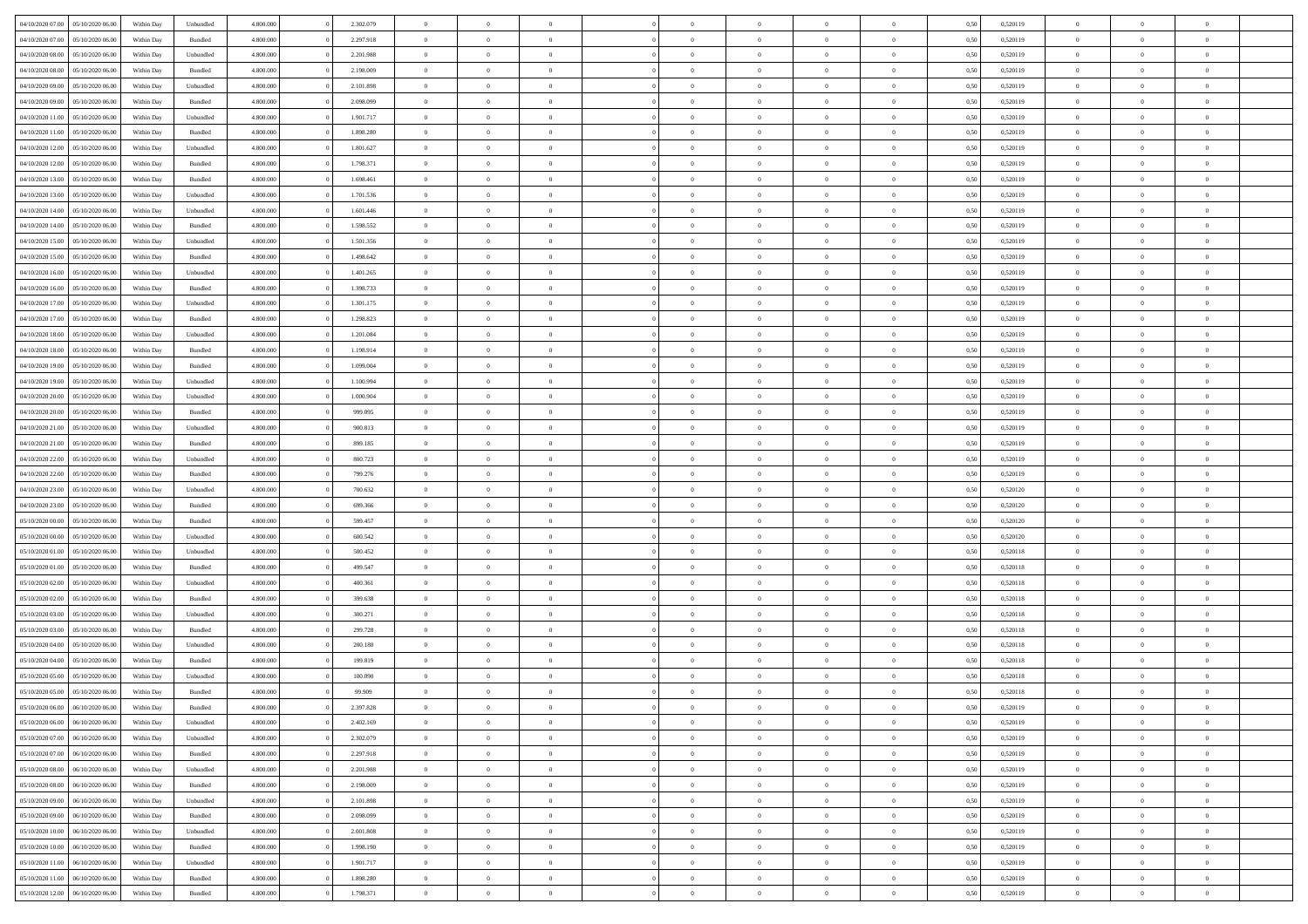| 05/10/2020 12:00                  | 06/10/2020 06:00 | Within Dav | Unbundled          | 4.800.000 | 1.801.627 | $\overline{0}$ | $\Omega$       |                | $\Omega$       | $\Omega$       | $\Omega$       | $\theta$       | 0.50 | 0,520119 | $\theta$       | $\theta$       | $\theta$       |  |
|-----------------------------------|------------------|------------|--------------------|-----------|-----------|----------------|----------------|----------------|----------------|----------------|----------------|----------------|------|----------|----------------|----------------|----------------|--|
| 05/10/2020 13:00                  | 06/10/2020 06.00 | Within Day | Unbundled          | 4.800.000 | 1.701.536 | $\overline{0}$ | $\theta$       | $\overline{0}$ | $\overline{0}$ | $\bf{0}$       | $\overline{0}$ | $\overline{0}$ | 0,50 | 0,520119 | $\theta$       | $\theta$       | $\overline{0}$ |  |
| 05/10/2020 13:00                  | 06/10/2020 06.00 | Within Day | Bundled            | 4.800.000 | 1.698.461 | $\overline{0}$ | $\overline{0}$ | $\overline{0}$ | $\bf{0}$       | $\bf{0}$       | $\bf{0}$       | $\bf{0}$       | 0,50 | 0,520119 | $\overline{0}$ | $\overline{0}$ | $\overline{0}$ |  |
|                                   |                  |            |                    |           |           |                |                |                |                |                |                |                |      |          | $\theta$       |                |                |  |
| 05/10/2020 14:00                  | 06/10/2020 06:00 | Within Dav | Unbundled          | 4.800.000 | 1.601.446 | $\overline{0}$ | $\overline{0}$ | $\overline{0}$ | $\overline{0}$ | $\bf{0}$       | $\overline{0}$ | $\overline{0}$ | 0.50 | 0.520119 |                | $\theta$       | $\overline{0}$ |  |
| 05/10/2020 14:00                  | 06/10/2020 06.00 | Within Day | Bundled            | 4.800.000 | 1.598.552 | $\overline{0}$ | $\theta$       | $\overline{0}$ | $\overline{0}$ | $\bf{0}$       | $\overline{0}$ | $\bf{0}$       | 0,50 | 0,520119 | $\theta$       | $\theta$       | $\overline{0}$ |  |
| 05/10/2020 15:00                  | 06/10/2020 06.00 | Within Day | Unbundled          | 4.800.000 | 1.501.356 | $\overline{0}$ | $\bf{0}$       | $\overline{0}$ | $\bf{0}$       | $\overline{0}$ | $\overline{0}$ | $\mathbf{0}$   | 0,50 | 0,520119 | $\overline{0}$ | $\overline{0}$ | $\bf{0}$       |  |
| 05/10/2020 15:00                  | 06/10/2020 06.00 | Within Dav | Bundled            | 4.800.000 | 1.498.642 | $\overline{0}$ | $\overline{0}$ | $\overline{0}$ | $\overline{0}$ | $\overline{0}$ | $\overline{0}$ | $\overline{0}$ | 0.50 | 0,520119 | $\theta$       | $\overline{0}$ | $\overline{0}$ |  |
|                                   |                  |            |                    |           |           |                |                |                |                |                |                |                |      |          |                |                |                |  |
| 05/10/2020 16.00                  | 06/10/2020 06.00 | Within Day | Unbundled          | 4.800.000 | 1.401.265 | $\overline{0}$ | $\theta$       | $\overline{0}$ | $\overline{0}$ | $\bf{0}$       | $\overline{0}$ | $\bf{0}$       | 0,50 | 0,520119 | $\theta$       | $\theta$       | $\overline{0}$ |  |
| 05/10/2020 16:00                  | 06/10/2020 06.00 | Within Day | Bundled            | 4.800.000 | 1.398.733 | $\overline{0}$ | $\overline{0}$ | $\overline{0}$ | $\bf{0}$       | $\bf{0}$       | $\bf{0}$       | $\bf{0}$       | 0,50 | 0,520119 | $\,0\,$        | $\overline{0}$ | $\overline{0}$ |  |
| 05/10/2020 17.00                  | 06/10/2020 06:00 | Within Dav | Unbundled          | 4.800.000 | 1.301.175 | $\overline{0}$ | $\overline{0}$ | $\overline{0}$ | $\overline{0}$ | $\overline{0}$ | $\overline{0}$ | $\overline{0}$ | 0.50 | 0,520119 | $\theta$       | $\overline{0}$ | $\overline{0}$ |  |
| 05/10/2020 17:00                  | 06/10/2020 06.00 | Within Day | Bundled            | 4.800.000 | 1.298.823 | $\overline{0}$ | $\theta$       | $\overline{0}$ | $\overline{0}$ | $\bf{0}$       | $\overline{0}$ |                |      | 0,520119 | $\,$ 0 $\,$    | $\theta$       | $\overline{0}$ |  |
|                                   |                  |            |                    |           |           |                |                |                |                |                |                | $\bf{0}$       | 0,50 |          |                |                |                |  |
| 05/10/2020 18:00                  | 06/10/2020 06.00 | Within Day | Bundled            | 4.800.000 | 1.198.914 | $\overline{0}$ | $\overline{0}$ | $\overline{0}$ | $\bf{0}$       | $\bf{0}$       | $\bf{0}$       | $\bf{0}$       | 0,50 | 0,520119 | $\overline{0}$ | $\overline{0}$ | $\overline{0}$ |  |
| 05/10/2020 18:00                  | 06/10/2020 06:00 | Within Day | Unbundled          | 4.800.000 | 1.201.084 | $\overline{0}$ | $\overline{0}$ | $\overline{0}$ | $\overline{0}$ | $\bf{0}$       | $\overline{0}$ | $\overline{0}$ | 0.50 | 0.520119 | $\theta$       | $\theta$       | $\overline{0}$ |  |
| 05/10/2020 19:00                  | 06/10/2020 06.00 | Within Day | Unbundled          | 4.800.000 | 1.100.994 | $\overline{0}$ | $\theta$       | $\overline{0}$ | $\overline{0}$ | $\bf{0}$       | $\overline{0}$ | $\overline{0}$ | 0,50 | 0,520119 | $\theta$       | $\theta$       | $\overline{0}$ |  |
|                                   |                  |            |                    |           |           |                |                |                |                |                |                |                |      |          |                |                |                |  |
| 05/10/2020 19:00                  | 06/10/2020 06.00 | Within Day | Bundled            | 4.800.000 | 1.099.004 | $\overline{0}$ | $\bf{0}$       | $\overline{0}$ | $\overline{0}$ | $\overline{0}$ | $\overline{0}$ | $\mathbf{0}$   | 0,50 | 0,520119 | $\overline{0}$ | $\overline{0}$ | $\bf{0}$       |  |
| 05/10/2020 20:00                  | 06/10/2020 06:00 | Within Dav | Unbundled          | 4.800.000 | 1.000.904 | $\overline{0}$ | $\overline{0}$ | $\overline{0}$ | $\overline{0}$ | $\overline{0}$ | $\overline{0}$ | $\overline{0}$ | 0.50 | 0,520119 | $\theta$       | $\overline{0}$ | $\overline{0}$ |  |
| 05/10/2020 20.00                  | 06/10/2020 06.00 | Within Day | Bundled            | 4.800.000 | 999.095   | $\overline{0}$ | $\theta$       | $\overline{0}$ | $\overline{0}$ | $\bf{0}$       | $\overline{0}$ | $\bf{0}$       | 0,50 | 0,520119 | $\theta$       | $\theta$       | $\overline{0}$ |  |
| 05/10/2020 21.00                  | 06/10/2020 06.00 | Within Day | Unbundled          | 4.800.000 | 900.813   | $\overline{0}$ | $\overline{0}$ | $\overline{0}$ | $\overline{0}$ | $\bf{0}$       | $\overline{0}$ | $\bf{0}$       | 0,50 | 0,520119 | $\,0\,$        | $\overline{0}$ | $\overline{0}$ |  |
| 05/10/2020 21.00                  | 06/10/2020 06:00 | Within Day | Bundled            | 4.800.000 | 899.185   | $\overline{0}$ | $\overline{0}$ | $\overline{0}$ | $\overline{0}$ | $\overline{0}$ | $\overline{0}$ | $\overline{0}$ | 0.50 | 0,520119 | $\theta$       | $\overline{0}$ | $\overline{0}$ |  |
|                                   |                  |            |                    |           |           |                |                |                |                |                |                |                |      |          |                |                |                |  |
| 05/10/2020 22.00                  | 06/10/2020 06.00 | Within Day | Unbundled          | 4.800.000 | 800.723   | $\overline{0}$ | $\theta$       | $\overline{0}$ | $\overline{0}$ | $\bf{0}$       | $\overline{0}$ | $\bf{0}$       | 0,50 | 0,520119 | $\,$ 0 $\,$    | $\theta$       | $\overline{0}$ |  |
| 05/10/2020 22.00                  | 06/10/2020 06.00 | Within Day | Bundled            | 4.800.000 | 799.276   | $\overline{0}$ | $\overline{0}$ | $\overline{0}$ | $\overline{0}$ | $\bf{0}$       | $\overline{0}$ | $\bf{0}$       | 0,50 | 0,520119 | $\bf{0}$       | $\overline{0}$ | $\overline{0}$ |  |
| 05/10/2020 23.00                  | 06/10/2020 06:00 | Within Day | Bundled            | 4.800.000 | 699.366   | $\overline{0}$ | $\overline{0}$ | $\overline{0}$ | $\overline{0}$ | $\bf{0}$       | $\overline{0}$ | $\overline{0}$ | 0.50 | 0.520120 | $\theta$       | $\theta$       | $\overline{0}$ |  |
| 05/10/2020 23.00                  | 06/10/2020 06.00 |            |                    | 4.800.000 | 700.632   | $\overline{0}$ | $\theta$       | $\overline{0}$ | $\overline{0}$ | $\bf{0}$       | $\overline{0}$ |                |      | 0,520120 | $\,$ 0 $\,$    | $\overline{0}$ | $\overline{0}$ |  |
|                                   |                  | Within Day | Unbundled          |           |           |                |                |                |                |                |                | $\bf{0}$       | 0,50 |          |                |                |                |  |
| 06/10/2020 00.00                  | 06/10/2020 06.00 | Within Day | Unbundled          | 4.800.000 | 600.542   | $\overline{0}$ | $\bf{0}$       | $\overline{0}$ | $\overline{0}$ | $\overline{0}$ | $\overline{0}$ | $\mathbf{0}$   | 0,50 | 0,520120 | $\overline{0}$ | $\overline{0}$ | $\bf{0}$       |  |
| 06/10/2020 00:00                  | 06/10/2020 06:00 | Within Dav | Bundled            | 4.800.000 | 599,457   | $\overline{0}$ | $\overline{0}$ | $\overline{0}$ | $\overline{0}$ | $\overline{0}$ | $\overline{0}$ | $\overline{0}$ | 0.50 | 0,520120 | $\theta$       | $\theta$       | $\overline{0}$ |  |
| 06/10/2020 01:00                  | 06/10/2020 06.00 | Within Day | Unbundled          | 4.800.000 | 500.452   | $\overline{0}$ | $\theta$       | $\overline{0}$ | $\overline{0}$ | $\bf{0}$       | $\overline{0}$ | $\bf{0}$       | 0,50 | 0,520118 | $\theta$       | $\theta$       | $\overline{0}$ |  |
|                                   | 06/10/2020 06.00 | Within Day | Bundled            | 4.800.000 | 499.547   | $\overline{0}$ | $\overline{0}$ | $\overline{0}$ | $\overline{0}$ | $\bf{0}$       | $\overline{0}$ | $\bf{0}$       | 0,50 | 0,520118 | $\,0\,$        | $\overline{0}$ | $\overline{0}$ |  |
| 06/10/2020 01:00                  |                  |            |                    |           |           |                |                |                |                |                |                |                |      |          |                |                |                |  |
| 06/10/2020 02.00                  | 06/10/2020 06:00 | Within Day | Unbundled          | 4.800.000 | 400.361   | $\overline{0}$ | $\overline{0}$ | $\overline{0}$ | $\overline{0}$ | $\overline{0}$ | $\overline{0}$ | $\overline{0}$ | 0.50 | 0,520118 | $\theta$       | $\overline{0}$ | $\overline{0}$ |  |
| 06/10/2020 02.00                  | 06/10/2020 06.00 | Within Day | Bundled            | 4.800.000 | 399.638   | $\overline{0}$ | $\theta$       | $\overline{0}$ | $\overline{0}$ | $\bf{0}$       | $\overline{0}$ | $\bf{0}$       | 0,50 | 0,520118 | $\,$ 0 $\,$    | $\overline{0}$ | $\overline{0}$ |  |
| 06/10/2020 03.00                  | 06/10/2020 06.00 | Within Day | Unbundled          | 4.800.000 | 300.271   | $\overline{0}$ | $\overline{0}$ | $\overline{0}$ | $\overline{0}$ | $\bf{0}$       | $\overline{0}$ | $\bf{0}$       | 0,50 | 0,520118 | $\bf{0}$       | $\overline{0}$ | $\overline{0}$ |  |
| 06/10/2020 03:00                  | 06/10/2020 06.00 |            |                    | 4.800,000 | 299.728   | $\overline{0}$ | $\Omega$       | $\Omega$       | $\Omega$       | $\Omega$       | $\Omega$       | $\overline{0}$ | 0,50 | 0,520118 | $\,0\,$        | $\theta$       | $\theta$       |  |
|                                   |                  | Within Day | Bundled            |           |           |                |                |                |                |                |                |                |      |          |                |                |                |  |
| 06/10/2020 04:00                  | 06/10/2020 06.00 | Within Day | Unbundled          | 4.800.000 | 200.180   | $\overline{0}$ | $\theta$       | $\overline{0}$ | $\overline{0}$ | $\bf{0}$       | $\overline{0}$ | $\bf{0}$       | 0,50 | 0,520118 | $\theta$       | $\theta$       | $\overline{0}$ |  |
| 06/10/2020 04.00                  | 06/10/2020 06.00 | Within Day | Bundled            | 4.800.000 | 199.819   | $\overline{0}$ | $\overline{0}$ | $\overline{0}$ | $\overline{0}$ | $\bf{0}$       | $\overline{0}$ | $\mathbf{0}$   | 0,50 | 0,520118 | $\overline{0}$ | $\overline{0}$ | $\bf{0}$       |  |
| 06/10/2020 05:00                  | 06/10/2020 06:00 | Within Day | Bundled            | 4.800,000 | 99.909    | $\overline{0}$ | $\Omega$       | $\Omega$       | $\Omega$       | $\bf{0}$       | $\overline{0}$ | $\overline{0}$ | 0.50 | 0,520118 | $\,0\,$        | $\theta$       | $\theta$       |  |
| 06/10/2020 05:00                  | 06/10/2020 06.00 | Within Day | Unbundled          | 4.800.000 | 100.090   | $\overline{0}$ | $\theta$       | $\overline{0}$ | $\overline{0}$ | $\bf{0}$       | $\overline{0}$ | $\bf{0}$       | 0,50 | 0,520118 | $\,$ 0 $\,$    | $\theta$       | $\overline{0}$ |  |
|                                   |                  |            |                    |           |           |                |                |                |                |                |                |                |      |          |                |                |                |  |
| 06/10/2020 06.00                  | 07/10/2020 06.00 | Within Day | Unbundled          | 4.800.000 | 2.402.169 | $\overline{0}$ | $\overline{0}$ | $\overline{0}$ | $\overline{0}$ | $\bf{0}$       | $\overline{0}$ | $\bf{0}$       | 0,50 | 0,520119 | $\,0\,$        | $\overline{0}$ | $\overline{0}$ |  |
| 06/10/2020 06.00                  | 07/10/2020 06.00 | Within Day | Bundled            | 4.800,000 | 2.397.828 | $\overline{0}$ | $\Omega$       | $\Omega$       | $\Omega$       | $\Omega$       | $\theta$       | $\overline{0}$ | 0.50 | 0,520119 | $\theta$       | $\theta$       | $\theta$       |  |
| 06/10/2020 07.00                  | 07/10/2020 06.00 | Within Day | Unbundled          | 4.800.000 | 2.302.079 | $\overline{0}$ | $\theta$       | $\overline{0}$ | $\overline{0}$ | $\bf{0}$       | $\overline{0}$ | $\bf{0}$       | 0,50 | 0,520119 | $\,$ 0 $\,$    | $\overline{0}$ | $\overline{0}$ |  |
| 06/10/2020 07:00                  | 07/10/2020 06.00 | Within Day | Bundled            | 4.800.000 | 2.297.918 | $\overline{0}$ | $\overline{0}$ | $\overline{0}$ | $\overline{0}$ | $\bf{0}$       | $\overline{0}$ | $\bf{0}$       | 0,50 | 0,520119 | $\bf{0}$       | $\overline{0}$ | $\overline{0}$ |  |
|                                   |                  |            |                    |           |           |                |                |                |                |                |                |                |      |          |                |                |                |  |
| 06/10/2020 08:00                  | 07/10/2020 06.00 | Within Day | Unbundled          | 4.800,000 | 2.201.988 | $\overline{0}$ | $\Omega$       | $\Omega$       | $\Omega$       | $\Omega$       | $\overline{0}$ | $\overline{0}$ | 0.50 | 0,520119 | $\,0\,$        | $\theta$       | $\theta$       |  |
| 06/10/2020 08:00                  | 07/10/2020 06.00 | Within Day | Bundled            | 4.800.000 | 2.198.009 | $\overline{0}$ | $\theta$       | $\overline{0}$ | $\overline{0}$ | $\bf{0}$       | $\overline{0}$ | $\bf{0}$       | 0,50 | 0,520119 | $\,$ 0 $\,$    | $\overline{0}$ | $\overline{0}$ |  |
| 06/10/2020 09:00                  | 07/10/2020 06.00 | Within Day | Unbundled          | 4.800.000 | 2.101.898 | $\overline{0}$ | $\overline{0}$ | $\overline{0}$ | $\overline{0}$ | $\bf{0}$       | $\overline{0}$ | $\mathbf{0}$   | 0,50 | 0,520119 | $\bf{0}$       | $\overline{0}$ | $\bf{0}$       |  |
| 06/10/2020 09:00                  | 07/10/2020 06.00 | Within Day | Bundled            | 4.800,000 | 2.098.099 | $\overline{0}$ | $\Omega$       | $\Omega$       | $\Omega$       | $\Omega$       | $\Omega$       | $\overline{0}$ | 0.50 | 0.520119 | $\theta$       | $\theta$       | $\theta$       |  |
| 06/10/2020 10:00                  | 07/10/2020 06.00 | Within Day | Unbundled          | 4.800.000 | 2.001.808 | $\overline{0}$ | $\overline{0}$ | $\overline{0}$ | $\bf{0}$       | $\,$ 0         | $\overline{0}$ | $\bf{0}$       | 0,50 | 0,520119 | $\,0\,$        | $\overline{0}$ | $\overline{0}$ |  |
|                                   |                  |            |                    |           |           |                |                |                |                |                |                |                |      |          |                |                |                |  |
| 06/10/2020 10:00 07/10/2020 06:00 |                  | Within Day | $\mathbf B$ undled | 4.800.000 | 1.998.190 | $\bf{0}$       | $\bf{0}$       |                |                |                |                |                | 0,50 | 0,520119 | $\bf{0}$       | $\overline{0}$ |                |  |
| 06/10/2020 11:00                  | 07/10/2020 06:00 | Within Day | Bundled            | 4.800.000 | 1.898.280 | $\overline{0}$ | $\overline{0}$ | $\overline{0}$ | $\Omega$       | $\overline{0}$ | $\overline{0}$ | $\overline{0}$ | 0,50 | 0,520119 | $\theta$       | $\theta$       | $\theta$       |  |
| 06/10/2020 11:00                  | 07/10/2020 06.00 | Within Day | Unbundled          | 4.800.000 | 1.901.717 | $\overline{0}$ | $\,$ 0         | $\overline{0}$ | $\overline{0}$ | $\,$ 0 $\,$    | $\overline{0}$ | $\mathbf{0}$   | 0,50 | 0,520119 | $\,$ 0 $\,$    | $\,$ 0 $\,$    | $\,$ 0         |  |
| 06/10/2020 12:00                  | 07/10/2020 06.00 | Within Day | Unbundled          | 4.800.000 | 1.801.627 | $\overline{0}$ | $\overline{0}$ | $\overline{0}$ | $\overline{0}$ | $\overline{0}$ | $\overline{0}$ | $\mathbf{0}$   | 0,50 | 0,520119 | $\overline{0}$ | $\bf{0}$       | $\bf{0}$       |  |
|                                   |                  |            |                    |           |           |                |                |                |                |                |                |                |      |          |                |                |                |  |
| 06/10/2020 12:00                  | 07/10/2020 06.00 | Within Day | $\mathbf B$ undled | 4.800,000 | 1.798.371 | $\overline{0}$ | $\overline{0}$ | $\overline{0}$ | $\Omega$       | $\overline{0}$ | $\overline{0}$ | $\overline{0}$ | 0,50 | 0,520119 | $\bf{0}$       | $\theta$       | $\overline{0}$ |  |
| 06/10/2020 13:00                  | 07/10/2020 06.00 | Within Day | Unbundled          | 4.800.000 | 1.701.536 | $\overline{0}$ | $\,$ 0         | $\overline{0}$ | $\overline{0}$ | $\,$ 0 $\,$    | $\overline{0}$ | $\mathbf{0}$   | 0,50 | 0,520119 | $\,$ 0 $\,$    | $\overline{0}$ | $\overline{0}$ |  |
| 06/10/2020 13:00                  | 07/10/2020 06.00 | Within Day | Bundled            | 4.800.000 | 1.698.461 | $\overline{0}$ | $\overline{0}$ | $\overline{0}$ | $\overline{0}$ | $\overline{0}$ | $\overline{0}$ | $\mathbf{0}$   | 0,50 | 0,520119 | $\overline{0}$ | $\overline{0}$ | $\bf{0}$       |  |
| 06/10/2020 14:00                  | 07/10/2020 06.00 | Within Day | Unbundled          | 4.800,000 | 1.601.446 | $\overline{0}$ | $\overline{0}$ | $\overline{0}$ | $\Omega$       | $\overline{0}$ | $\overline{0}$ | $\bf{0}$       | 0.50 | 0,520119 | $\overline{0}$ | $\theta$       | $\overline{0}$ |  |
|                                   |                  |            |                    |           |           |                |                |                |                |                |                |                |      |          |                |                |                |  |
| 06/10/2020 14:00                  | 07/10/2020 06.00 | Within Day | Bundled            | 4.800.000 | 1.598.552 | $\overline{0}$ | $\,$ 0         | $\overline{0}$ | $\overline{0}$ | $\bf{0}$       | $\overline{0}$ | $\bf{0}$       | 0,50 | 0,520119 | $\,$ 0 $\,$    | $\overline{0}$ | $\overline{0}$ |  |
| 06/10/2020 15:00                  | 07/10/2020 06.00 | Within Day | Unbundled          | 4.800.000 | 1.501.356 | $\overline{0}$ | $\bf{0}$       | $\overline{0}$ | $\overline{0}$ | $\overline{0}$ | $\overline{0}$ | $\mathbf{0}$   | 0,50 | 0,520119 | $\overline{0}$ | $\overline{0}$ | $\bf{0}$       |  |
| 06/10/2020 15:00                  | 07/10/2020 06:00 | Within Day | Bundled            | 4.800,000 | 1.498.642 | $\overline{0}$ | $\overline{0}$ | $\overline{0}$ | $\Omega$       | $\overline{0}$ | $\overline{0}$ | $\bf{0}$       | 0.50 | 0,520119 | $\overline{0}$ | $\theta$       | $\overline{0}$ |  |
| 06/10/2020 16:00                  | 07/10/2020 06.00 | Within Day | Unbundled          | 4.800.000 | 1.401.265 | $\overline{0}$ | $\bf{0}$       | $\overline{0}$ | $\bf{0}$       | $\bf{0}$       | $\overline{0}$ | $\mathbf{0}$   | 0,50 | 0,520119 | $\,$ 0 $\,$    | $\,$ 0 $\,$    | $\bf{0}$       |  |
|                                   |                  |            |                    |           |           |                |                |                |                |                |                |                |      |          |                |                |                |  |
| 06/10/2020 16:00                  | 07/10/2020 06.00 | Within Day | Bundled            | 4.800.000 | 1.398.733 | $\overline{0}$ | $\overline{0}$ | $\overline{0}$ | $\overline{0}$ | $\overline{0}$ | $\overline{0}$ | $\mathbf{0}$   | 0,50 | 0,520119 | $\overline{0}$ | $\bf{0}$       | $\bf{0}$       |  |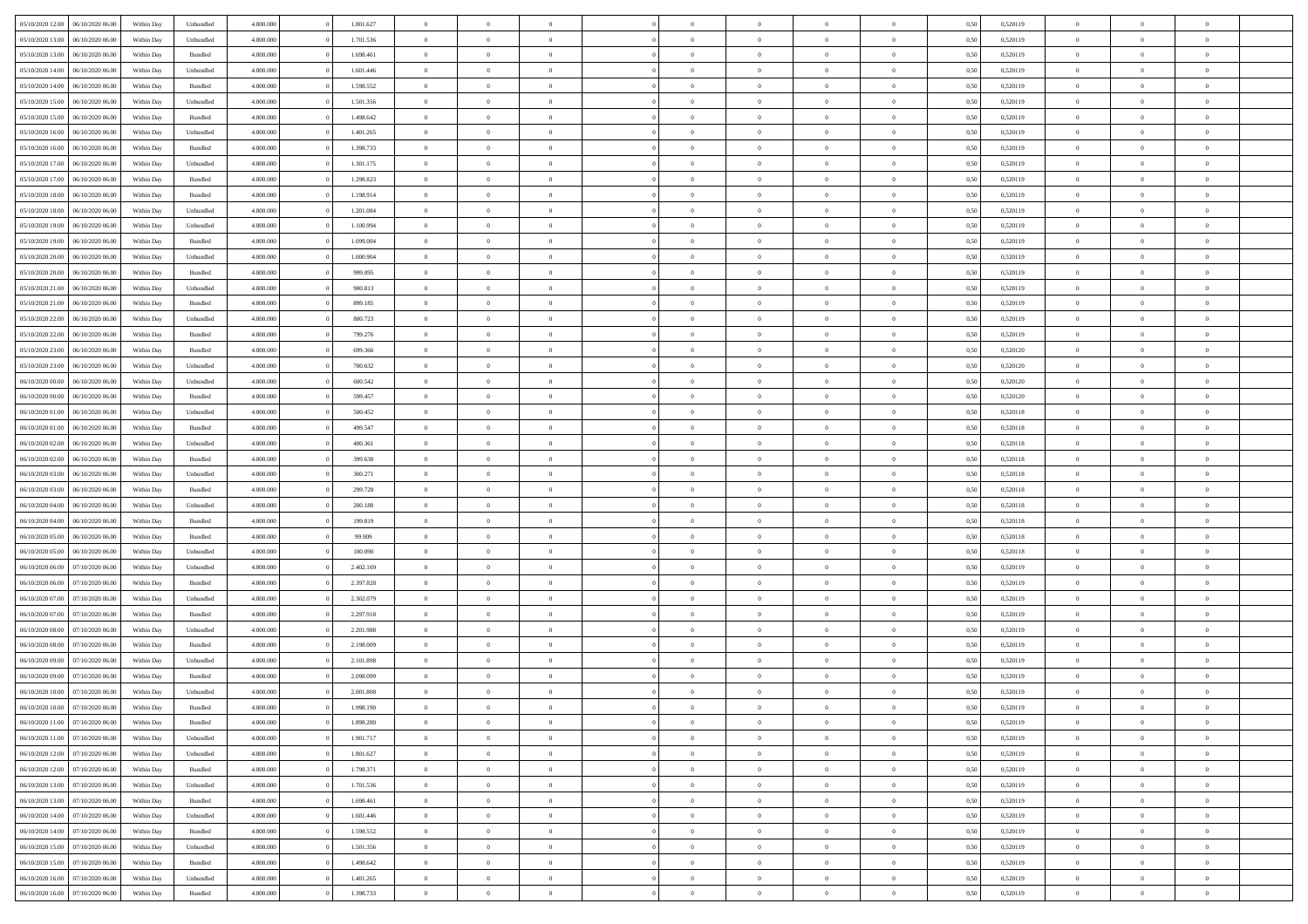| 06/10/2020 17:00                  | 07/10/2020 06.00 | Within Dav | Bundled            | 4.800.000 | 1.298.823 | $\overline{0}$ | $\Omega$       |                | $\Omega$       | $\Omega$       | $\Omega$       | $\theta$       | 0.50 | 0,520119 | $\theta$       | $\theta$       | $\theta$       |  |
|-----------------------------------|------------------|------------|--------------------|-----------|-----------|----------------|----------------|----------------|----------------|----------------|----------------|----------------|------|----------|----------------|----------------|----------------|--|
|                                   |                  |            |                    |           |           |                |                |                |                |                |                |                |      |          |                |                |                |  |
| 06/10/2020 17.00                  | 07/10/2020 06.00 | Within Day | Unbundled          | 4.800.000 | 1.301.175 | $\overline{0}$ | $\theta$       | $\overline{0}$ | $\overline{0}$ | $\bf{0}$       | $\overline{0}$ | $\bf{0}$       | 0,50 | 0,520119 | $\theta$       | $\theta$       | $\overline{0}$ |  |
| 06/10/2020 18:00                  | 07/10/2020 06.00 | Within Day | Bundled            | 4.800.000 | 1.198.914 | $\overline{0}$ | $\overline{0}$ | $\overline{0}$ | $\bf{0}$       | $\bf{0}$       | $\bf{0}$       | $\bf{0}$       | 0,50 | 0,520119 | $\overline{0}$ | $\overline{0}$ | $\overline{0}$ |  |
| 06/10/2020 18:00                  | 07/10/2020 06.00 | Within Dav | Unbundled          | 4.800.000 | 1.201.084 | $\overline{0}$ | $\overline{0}$ | $\overline{0}$ | $\overline{0}$ | $\bf{0}$       | $\overline{0}$ | $\overline{0}$ | 0.50 | 0.520119 | $\theta$       | $\theta$       | $\overline{0}$ |  |
|                                   |                  |            |                    |           |           |                |                |                |                |                |                |                |      |          |                |                |                |  |
| 06/10/2020 19:00                  | 07/10/2020 06.00 | Within Day | Bundled            | 4.800.000 | 1.099.004 | $\overline{0}$ | $\theta$       | $\overline{0}$ | $\overline{0}$ | $\bf{0}$       | $\overline{0}$ | $\bf{0}$       | 0,50 | 0,520119 | $\theta$       | $\theta$       | $\overline{0}$ |  |
| 06/10/2020 19:00                  | 07/10/2020 06.00 | Within Day | Unbundled          | 4.800.000 | 1.100.994 | $\overline{0}$ | $\bf{0}$       | $\overline{0}$ | $\bf{0}$       | $\overline{0}$ | $\overline{0}$ | $\mathbf{0}$   | 0,50 | 0,520119 | $\overline{0}$ | $\overline{0}$ | $\bf{0}$       |  |
| 06/10/2020 20:00                  | 07/10/2020 06.00 | Within Dav | Bundled            | 4.800.000 | 999,095   | $\overline{0}$ | $\overline{0}$ | $\overline{0}$ | $\overline{0}$ | $\overline{0}$ | $\overline{0}$ | $\overline{0}$ | 0.50 | 0,520119 | $\theta$       | $\overline{0}$ | $\overline{0}$ |  |
| 06/10/2020 20.00                  | 07/10/2020 06.00 | Within Day | Unbundled          | 4.800.000 | 1.000.904 | $\overline{0}$ | $\theta$       | $\overline{0}$ | $\overline{0}$ | $\bf{0}$       | $\overline{0}$ | $\bf{0}$       | 0,50 | 0,520119 | $\theta$       | $\theta$       | $\overline{0}$ |  |
|                                   |                  |            |                    |           |           |                | $\overline{0}$ |                |                | $\bf{0}$       |                |                |      |          | $\,0\,$        | $\overline{0}$ | $\overline{0}$ |  |
| 06/10/2020 21.00                  | 07/10/2020 06.00 | Within Day | Unbundled          | 4.800.000 | 900.813   | $\overline{0}$ |                | $\overline{0}$ | $\bf{0}$       |                | $\bf{0}$       | $\bf{0}$       | 0,50 | 0,520119 |                |                |                |  |
| 06/10/2020 21:00                  | 07/10/2020 06.00 | Within Dav | Bundled            | 4.800.000 | 899,185   | $\overline{0}$ | $\overline{0}$ | $\overline{0}$ | $\overline{0}$ | $\overline{0}$ | $\overline{0}$ | $\overline{0}$ | 0.50 | 0,520119 | $\theta$       | $\overline{0}$ | $\overline{0}$ |  |
| 06/10/2020 22.00                  | 07/10/2020 06.00 | Within Day | Unbundled          | 4.800.000 | 800.723   | $\overline{0}$ | $\theta$       | $\overline{0}$ | $\overline{0}$ | $\bf{0}$       | $\overline{0}$ | $\bf{0}$       | 0,50 | 0,520119 | $\,$ 0 $\,$    | $\theta$       | $\overline{0}$ |  |
| 06/10/2020 22.00                  | 07/10/2020 06.00 | Within Day | Bundled            | 4.800.000 | 799.276   | $\overline{0}$ | $\overline{0}$ | $\overline{0}$ | $\bf{0}$       | $\bf{0}$       | $\bf{0}$       | $\bf{0}$       | 0,50 | 0,520119 | $\overline{0}$ | $\overline{0}$ | $\overline{0}$ |  |
| 06/10/2020 23.00                  | 07/10/2020 06.00 | Within Day | Bundled            | 4.800.000 | 699.366   | $\overline{0}$ | $\overline{0}$ | $\overline{0}$ | $\overline{0}$ | $\bf{0}$       | $\overline{0}$ | $\overline{0}$ | 0.50 | 0.520120 | $\theta$       | $\theta$       | $\overline{0}$ |  |
|                                   |                  |            |                    |           |           | $\overline{0}$ | $\theta$       | $\overline{0}$ |                | $\bf{0}$       | $\overline{0}$ | $\overline{0}$ |      |          | $\theta$       | $\theta$       | $\overline{0}$ |  |
| 06/10/2020 23.00                  | 07/10/2020 06.00 | Within Day | Unbundled          | 4.800.000 | 700.632   |                |                |                | $\overline{0}$ |                |                |                | 0,50 | 0,520120 |                |                |                |  |
| 07/10/2020 00.00                  | 07/10/2020 06.00 | Within Day | Unbundled          | 4.800.000 | 600.542   | $\overline{0}$ | $\overline{0}$ | $\overline{0}$ | $\bf{0}$       | $\overline{0}$ | $\overline{0}$ | $\mathbf{0}$   | 0,50 | 0,520120 | $\overline{0}$ | $\overline{0}$ | $\bf{0}$       |  |
| 07/10/2020 00:00                  | 07/10/2020 06.00 | Within Dav | Bundled            | 4.800.000 | 599,457   | $\overline{0}$ | $\overline{0}$ | $\overline{0}$ | $\overline{0}$ | $\overline{0}$ | $\overline{0}$ | $\overline{0}$ | 0.50 | 0,520120 | $\theta$       | $\overline{0}$ | $\overline{0}$ |  |
| 07/10/2020 01:00                  | 07/10/2020 06.00 | Within Day | Unbundled          | 4.800.000 | 500.452   | $\overline{0}$ | $\theta$       | $\overline{0}$ | $\overline{0}$ | $\bf{0}$       | $\overline{0}$ | $\bf{0}$       | 0,50 | 0,520118 | $\theta$       | $\theta$       | $\overline{0}$ |  |
| 07/10/2020 01.00                  | 07/10/2020 06.00 | Within Day | Bundled            | 4.800.000 | 499.547   | $\overline{0}$ | $\overline{0}$ | $\overline{0}$ | $\bf{0}$       | $\bf{0}$       | $\bf{0}$       | $\bf{0}$       | 0,50 | 0,520118 | $\,0\,$        | $\overline{0}$ | $\overline{0}$ |  |
|                                   |                  |            |                    |           |           |                |                |                |                |                |                |                |      |          |                |                |                |  |
| 07/10/2020 02.00                  | 07/10/2020 06.00 | Within Day | Unbundled          | 4.800.000 | 400.361   | $\overline{0}$ | $\overline{0}$ | $\overline{0}$ | $\overline{0}$ | $\overline{0}$ | $\overline{0}$ | $\overline{0}$ | 0.50 | 0,520118 | $\theta$       | $\overline{0}$ | $\overline{0}$ |  |
| 07/10/2020 02.00                  | 07/10/2020 06.00 | Within Day | Bundled            | 4.800.000 | 399.638   | $\overline{0}$ | $\theta$       | $\overline{0}$ | $\overline{0}$ | $\bf{0}$       | $\overline{0}$ | $\bf{0}$       | 0,50 | 0,520118 | $\,$ 0 $\,$    | $\theta$       | $\overline{0}$ |  |
| 07/10/2020 03.00                  | 07/10/2020 06.00 | Within Day | Unbundled          | 4.800.000 | 300.271   | $\overline{0}$ | $\overline{0}$ | $\overline{0}$ | $\bf{0}$       | $\bf{0}$       | $\bf{0}$       | $\bf{0}$       | 0,50 | 0,520118 | $\bf{0}$       | $\overline{0}$ | $\overline{0}$ |  |
| 07/10/2020 03:00                  | 07/10/2020 06:00 | Within Day | Bundled            | 4.800.000 | 299,728   | $\overline{0}$ | $\overline{0}$ | $\overline{0}$ | $\overline{0}$ | $\bf{0}$       | $\overline{0}$ | $\overline{0}$ | 0.50 | 0.520118 | $\theta$       | $\overline{0}$ | $\overline{0}$ |  |
| 07/10/2020 04.00                  | 07/10/2020 06.00 |            |                    | 4.800.000 | 200.180   | $\overline{0}$ | $\theta$       | $\overline{0}$ | $\overline{0}$ | $\bf{0}$       | $\overline{0}$ |                |      | 0,520118 | $\,$ 0 $\,$    | $\overline{0}$ | $\overline{0}$ |  |
|                                   |                  | Within Day | Unbundled          |           |           |                |                |                |                |                |                | $\bf{0}$       | 0,50 |          |                |                |                |  |
| 07/10/2020 04.00                  | 07/10/2020 06.00 | Within Day | Bundled            | 4.800.000 | 199.819   | $\overline{0}$ | $\bf{0}$       | $\overline{0}$ | $\bf{0}$       | $\overline{0}$ | $\overline{0}$ | $\mathbf{0}$   | 0,50 | 0,520118 | $\overline{0}$ | $\overline{0}$ | $\bf{0}$       |  |
| 07/10/2020 05:00                  | 07/10/2020 06.00 | Within Day | Bundled            | 4.800.000 | 99.909    | $\overline{0}$ | $\overline{0}$ | $\overline{0}$ | $\overline{0}$ | $\overline{0}$ | $\overline{0}$ | $\overline{0}$ | 0.50 | 0,520118 | $\theta$       | $\theta$       | $\overline{0}$ |  |
| 07/10/2020 05.00                  | 07/10/2020 06.00 | Within Day | Unbundled          | 4.800.000 | 100.090   | $\overline{0}$ | $\theta$       | $\overline{0}$ | $\overline{0}$ | $\bf{0}$       | $\overline{0}$ | $\bf{0}$       | 0,50 | 0,520118 | $\theta$       | $\theta$       | $\overline{0}$ |  |
| 07/10/2020 06.00                  | 08/10/2020 06.00 | Within Day | Unbundled          | 4.800.000 | 2.402.169 | $\overline{0}$ | $\overline{0}$ | $\overline{0}$ | $\overline{0}$ | $\bf{0}$       | $\overline{0}$ | $\bf{0}$       | 0,50 | 0,520119 | $\,0\,$        | $\overline{0}$ | $\overline{0}$ |  |
|                                   | 08/10/2020 06.00 |            | Bundled            | 4.800.000 | 2.397.828 | $\overline{0}$ | $\overline{0}$ | $\overline{0}$ | $\overline{0}$ | $\overline{0}$ | $\overline{0}$ | $\overline{0}$ | 0.50 | 0,520119 | $\theta$       | $\overline{0}$ | $\overline{0}$ |  |
| 07/10/2020 06.00                  |                  | Within Day |                    |           |           |                |                |                |                |                |                |                |      |          |                |                |                |  |
| 07/10/2020 07.00                  | 08/10/2020 06.00 | Within Day | Unbundled          | 4.800.000 | 2.302.079 | $\overline{0}$ | $\theta$       | $\overline{0}$ | $\overline{0}$ | $\bf{0}$       | $\overline{0}$ | $\bf{0}$       | 0,50 | 0,520119 | $\,$ 0 $\,$    | $\overline{0}$ | $\overline{0}$ |  |
| 07/10/2020 07.00                  | 08/10/2020 06.00 | Within Day | Bundled            | 4.800.000 | 2.297.918 | $\overline{0}$ | $\overline{0}$ | $\overline{0}$ | $\overline{0}$ | $\bf{0}$       | $\overline{0}$ | $\bf{0}$       | 0,50 | 0,520119 | $\bf{0}$       | $\overline{0}$ | $\overline{0}$ |  |
| 07/10/2020 08:00                  | 08/10/2020 06:00 | Within Day | Bundled            | 4.800,000 | 2.198.009 | $\overline{0}$ | $\Omega$       | $\Omega$       | $\Omega$       | $\Omega$       | $\overline{0}$ | $\overline{0}$ | 0,50 | 0,520119 | $\,0\,$        | $\theta$       | $\theta$       |  |
| 07/10/2020 08:00                  | 08/10/2020 06.00 | Within Day | Unbundled          | 4.800.000 | 2.201.988 | $\overline{0}$ | $\theta$       | $\overline{0}$ | $\overline{0}$ | $\bf{0}$       | $\overline{0}$ | $\bf{0}$       | 0,50 | 0,520119 | $\,$ 0 $\,$    | $\theta$       | $\overline{0}$ |  |
|                                   |                  |            |                    |           |           |                |                |                |                |                |                |                |      |          |                |                |                |  |
| 07/10/2020 09:00                  | 08/10/2020 06:00 | Within Day | Unbundled          | 4.800.000 | 2.101.898 | $\overline{0}$ | $\overline{0}$ | $\overline{0}$ | $\overline{0}$ | $\bf{0}$       | $\overline{0}$ | $\mathbf{0}$   | 0,50 | 0,520119 | $\bf{0}$       | $\overline{0}$ | $\bf{0}$       |  |
| 07/10/2020 09:00                  | 08/10/2020 06:00 | Within Day | Bundled            | 4.800,000 | 2.098.099 | $\overline{0}$ | $\Omega$       | $\Omega$       | $\Omega$       | $\bf{0}$       | $\overline{0}$ | $\overline{0}$ | 0.50 | 0,520119 | $\,0\,$        | $\theta$       | $\theta$       |  |
| 07/10/2020 10:00                  | 08/10/2020 06.00 | Within Day | Bundled            | 4.800.000 | 1.998.190 | $\overline{0}$ | $\theta$       | $\overline{0}$ | $\overline{0}$ | $\bf{0}$       | $\overline{0}$ | $\bf{0}$       | 0,50 | 0,520119 | $\,$ 0 $\,$    | $\theta$       | $\overline{0}$ |  |
| 07/10/2020 10.00                  | 08/10/2020 06.00 | Within Day | Unbundled          | 4.800.000 | 2.001.808 | $\overline{0}$ | $\overline{0}$ | $\overline{0}$ | $\overline{0}$ | $\bf{0}$       | $\overline{0}$ | $\bf{0}$       | 0,50 | 0,520119 | $\,0\,$        | $\overline{0}$ | $\overline{0}$ |  |
| 07/10/2020 11:00                  | 08/10/2020 06:00 | Within Day | Bundled            | 4.800,000 | 1.898.280 | $\overline{0}$ | $\Omega$       | $\Omega$       | $\Omega$       | $\theta$       | $\theta$       | $\overline{0}$ | 0.50 | 0,520119 | $\theta$       | $\theta$       | $\theta$       |  |
|                                   |                  |            |                    |           |           |                |                |                |                |                |                |                |      |          |                |                |                |  |
| 07/10/2020 11:00                  | 08/10/2020 06.00 | Within Day | Unbundled          | 4.800.000 | 1.901.717 | $\overline{0}$ | $\theta$       | $\overline{0}$ | $\overline{0}$ | $\bf{0}$       | $\overline{0}$ | $\bf{0}$       | 0,50 | 0,520119 | $\,$ 0 $\,$    | $\overline{0}$ | $\overline{0}$ |  |
| 07/10/2020 12.00                  | 08/10/2020 06.00 | Within Day | Unbundled          | 4.800.000 | 1.801.627 | $\overline{0}$ | $\overline{0}$ | $\overline{0}$ | $\overline{0}$ | $\bf{0}$       | $\overline{0}$ | $\bf{0}$       | 0,50 | 0,520119 | $\bf{0}$       | $\overline{0}$ | $\overline{0}$ |  |
| 07/10/2020 12:00                  | 08/10/2020 06.00 | Within Day | Bundled            | 4.800,000 | 1.798.371 | $\overline{0}$ | $\Omega$       | $\overline{0}$ | $\Omega$       | $\Omega$       | $\overline{0}$ | $\overline{0}$ | 0.50 | 0,520119 | $\,0\,$        | $\theta$       | $\theta$       |  |
| 07/10/2020 13:00                  | 08/10/2020 06.00 | Within Day | Unbundled          | 4.800.000 | 1.701.536 | $\overline{0}$ | $\theta$       | $\overline{0}$ | $\overline{0}$ | $\bf{0}$       | $\overline{0}$ | $\bf{0}$       | 0,50 | 0,520119 | $\,$ 0 $\,$    | $\overline{0}$ | $\overline{0}$ |  |
| 07/10/2020 13.00                  | 08/10/2020 06.00 | Within Day | Bundled            | 4.800.000 | 1.698.461 | $\overline{0}$ | $\overline{0}$ | $\overline{0}$ | $\overline{0}$ | $\bf{0}$       | $\overline{0}$ | $\mathbf{0}$   | 0,50 | 0,520119 | $\bf{0}$       | $\overline{0}$ | $\bf{0}$       |  |
|                                   |                  |            |                    |           |           |                |                |                |                |                |                |                |      |          |                |                |                |  |
| 07/10/2020 14:00                  | 08/10/2020 06:00 | Within Day | Unbundled          | 4.800,000 | 1.601.446 | $\overline{0}$ | $\Omega$       | $\Omega$       | $\Omega$       | $\Omega$       | $\Omega$       | $\overline{0}$ | 0.50 | 0,520119 | $\theta$       | $\theta$       | $\theta$       |  |
| 07/10/2020 14:00                  | 08/10/2020 06:00 | Within Day | Bundled            | 4.800.000 | 1.598.552 | $\overline{0}$ | $\,$ 0 $\,$    | $\overline{0}$ | $\bf{0}$       | $\,$ 0         | $\overline{0}$ | $\bf{0}$       | 0,50 | 0,520119 | $\,0\,$        | $\overline{0}$ | $\overline{0}$ |  |
| 07/10/2020 15:00 08/10/2020 06:00 |                  | Within Day | Unbundled          | 4.800.000 | 1.501.356 | $\bf{0}$       | $\bf{0}$       |                |                |                |                |                | 0,50 | 0,520119 | $\bf{0}$       | $\overline{0}$ |                |  |
| 07/10/2020 15:00                  | 08/10/2020 06:00 | Within Day | Bundled            | 4.800.000 | 1.498.642 | $\overline{0}$ | $\overline{0}$ | $\overline{0}$ | $\Omega$       | $\overline{0}$ | $\overline{0}$ | $\overline{0}$ | 0,50 | 0,520119 | $\theta$       | $\theta$       | $\theta$       |  |
| 07/10/2020 16.00                  | 08/10/2020 06.00 | Within Day | Unbundled          | 4.800.000 | 1.401.265 | $\overline{0}$ | $\,$ 0         | $\overline{0}$ | $\overline{0}$ | $\,$ 0 $\,$    | $\overline{0}$ | $\mathbf{0}$   | 0,50 | 0,520119 | $\,$ 0 $\,$    | $\,$ 0 $\,$    | $\,$ 0         |  |
|                                   |                  |            |                    |           |           |                |                |                |                |                |                |                |      |          |                |                |                |  |
| 07/10/2020 16.00                  | 08/10/2020 06:00 | Within Day | Bundled            | 4.800.000 | 1.398.733 | $\overline{0}$ | $\overline{0}$ | $\overline{0}$ | $\overline{0}$ | $\overline{0}$ | $\overline{0}$ | $\mathbf{0}$   | 0,50 | 0,520119 | $\overline{0}$ | $\bf{0}$       | $\bf{0}$       |  |
| 07/10/2020 17:00                  | 08/10/2020 06:00 | Within Day | $\mathbf B$ undled | 4.800,000 | 1.298.823 | $\overline{0}$ | $\overline{0}$ | $\overline{0}$ | $\Omega$       | $\overline{0}$ | $\overline{0}$ | $\overline{0}$ | 0,50 | 0,520119 | $\overline{0}$ | $\theta$       | $\overline{0}$ |  |
| 07/10/2020 17.00                  | 08/10/2020 06.00 | Within Day | Unbundled          | 4.800.000 | 1.301.175 | $\overline{0}$ | $\,$ 0         | $\overline{0}$ | $\overline{0}$ | $\,$ 0 $\,$    | $\overline{0}$ | $\mathbf{0}$   | 0,50 | 0,520119 | $\,$ 0 $\,$    | $\overline{0}$ | $\overline{0}$ |  |
| 07/10/2020 18.00                  | 08/10/2020 06:00 | Within Day | Unbundled          | 4.800.000 | 1.201.084 | $\overline{0}$ | $\overline{0}$ | $\overline{0}$ | $\overline{0}$ | $\overline{0}$ | $\overline{0}$ | $\mathbf{0}$   | 0,50 | 0,520119 | $\overline{0}$ | $\overline{0}$ | $\bf{0}$       |  |
| 07/10/2020 18:00                  | 08/10/2020 06:00 | Within Day | Bundled            | 4.800.000 | 1.198.914 | $\overline{0}$ | $\overline{0}$ | $\overline{0}$ | $\Omega$       | $\overline{0}$ | $\overline{0}$ | $\bf{0}$       | 0.50 | 0,520119 | $\overline{0}$ | $\theta$       | $\overline{0}$ |  |
|                                   |                  |            |                    |           |           |                |                |                |                |                |                |                |      |          |                |                |                |  |
| 07/10/2020 19:00                  | 08/10/2020 06.00 | Within Day | Unbundled          | 4.800.000 | 1.100.994 | $\overline{0}$ | $\,$ 0         | $\overline{0}$ | $\overline{0}$ | $\bf{0}$       | $\overline{0}$ | $\bf{0}$       | 0,50 | 0,520119 | $\,$ 0 $\,$    | $\overline{0}$ | $\overline{0}$ |  |
| 07/10/2020 19:00                  | 08/10/2020 06:00 | Within Day | Bundled            | 4.800.000 | 1.099.004 | $\overline{0}$ | $\bf{0}$       | $\overline{0}$ | $\overline{0}$ | $\overline{0}$ | $\overline{0}$ | $\mathbf{0}$   | 0,50 | 0,520119 | $\overline{0}$ | $\overline{0}$ | $\bf{0}$       |  |
| 07/10/2020 20.00                  | 08/10/2020 06:00 | Within Day | Unbundled          | 4.800,000 | 1.000.904 | $\overline{0}$ | $\overline{0}$ | $\overline{0}$ | $\Omega$       | $\overline{0}$ | $\overline{0}$ | $\bf{0}$       | 0.50 | 0,520119 | $\overline{0}$ | $\overline{0}$ | $\overline{0}$ |  |
| 07/10/2020 20.00                  | 08/10/2020 06.00 | Within Day | Bundled            | 4.800.000 | 999.095   | $\overline{0}$ | $\bf{0}$       | $\overline{0}$ | $\bf{0}$       | $\bf{0}$       | $\overline{0}$ | $\mathbf{0}$   | 0,50 | 0,520119 | $\,$ 0 $\,$    | $\,$ 0 $\,$    | $\bf{0}$       |  |
| 07/10/2020 21.00                  | 08/10/2020 06.00 | Within Day | Unbundled          | 4.800.000 | 900.813   | $\overline{0}$ | $\overline{0}$ | $\overline{0}$ | $\overline{0}$ | $\overline{0}$ | $\overline{0}$ | $\mathbf{0}$   | 0,50 | 0,520119 | $\overline{0}$ | $\bf{0}$       | $\bf{0}$       |  |
|                                   |                  |            |                    |           |           |                |                |                |                |                |                |                |      |          |                |                |                |  |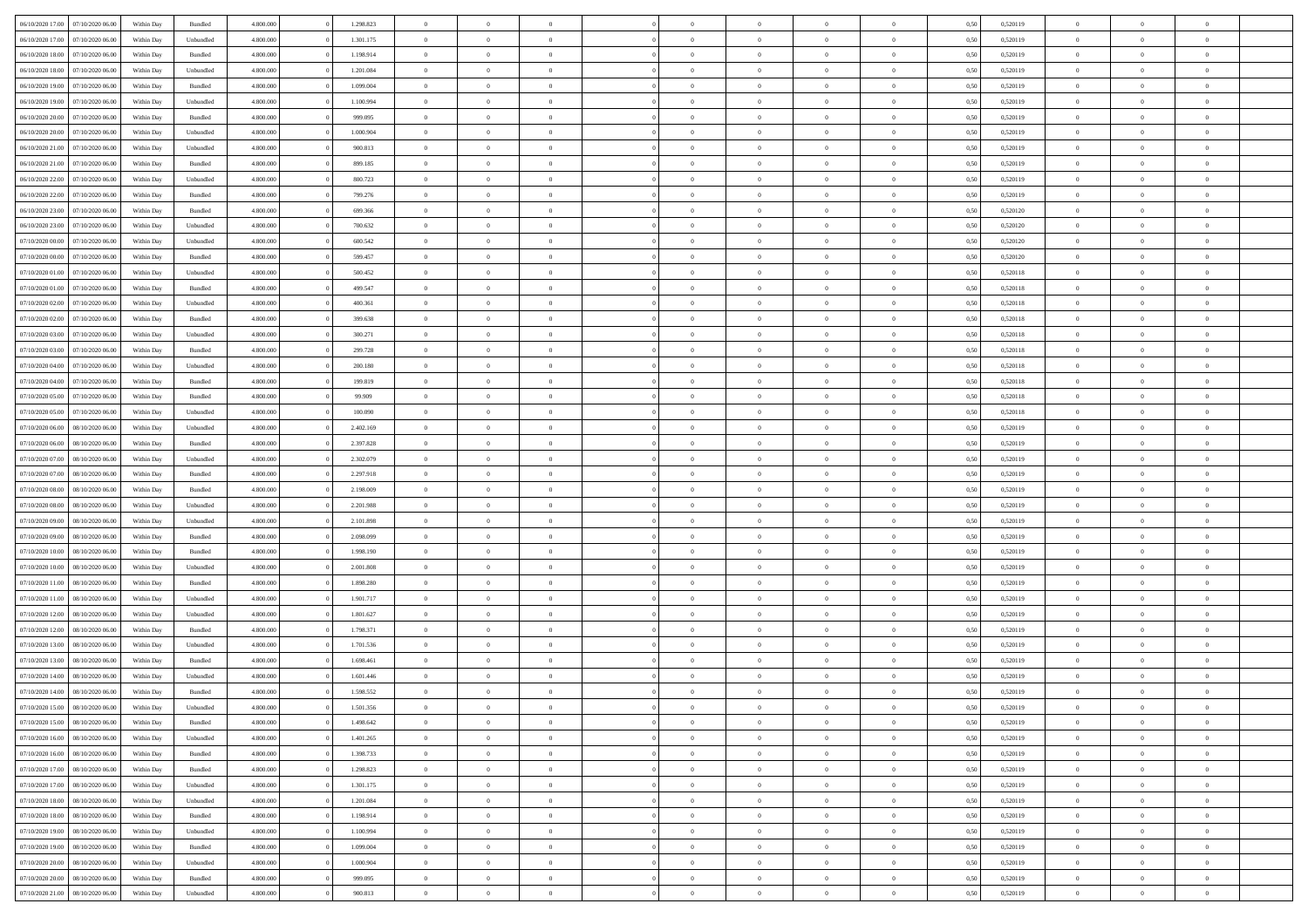| 07/10/2020 21:00                  | 08/10/2020 06:00 | Within Dav | Bundled            | 4.800.000 | 899.185   | $\overline{0}$ | $\Omega$       |                | $\Omega$       | $\Omega$       | $\Omega$       | $\theta$       | 0.50 | 0,520119 | $\theta$       | $\theta$       | $\theta$       |  |
|-----------------------------------|------------------|------------|--------------------|-----------|-----------|----------------|----------------|----------------|----------------|----------------|----------------|----------------|------|----------|----------------|----------------|----------------|--|
| 07/10/2020 22.00                  | 08/10/2020 06.00 | Within Day | Bundled            | 4.800.000 | 799.276   | $\overline{0}$ | $\theta$       | $\overline{0}$ | $\overline{0}$ | $\bf{0}$       | $\overline{0}$ | $\bf{0}$       | 0,50 | 0,520119 | $\theta$       | $\theta$       | $\overline{0}$ |  |
| 07/10/2020 22.00                  | 08/10/2020 06.00 | Within Day | Unbundled          | 4.800.000 | 800.723   | $\overline{0}$ | $\overline{0}$ | $\overline{0}$ | $\overline{0}$ | $\bf{0}$       | $\overline{0}$ | $\bf{0}$       | 0,50 | 0,520119 | $\overline{0}$ | $\overline{0}$ | $\overline{0}$ |  |
| 07/10/2020 23:00                  | 08/10/2020 06:00 | Within Dav | Unbundled          | 4.800.000 | 700,632   | $\overline{0}$ | $\overline{0}$ | $\overline{0}$ | $\overline{0}$ | $\bf{0}$       | $\overline{0}$ | $\overline{0}$ | 0.50 | 0.520120 | $\theta$       | $\theta$       | $\overline{0}$ |  |
| 07/10/2020 23.00                  | 08/10/2020 06.00 | Within Day | Bundled            | 4.800.000 | 699.366   | $\overline{0}$ | $\theta$       | $\overline{0}$ | $\overline{0}$ | $\bf{0}$       | $\overline{0}$ | $\bf{0}$       | 0,50 | 0,520120 | $\theta$       | $\theta$       | $\overline{0}$ |  |
|                                   |                  |            |                    |           |           |                |                |                |                |                |                |                |      |          |                |                |                |  |
| 08/10/2020 00.00                  | 08/10/2020 06.00 | Within Day | Unbundled          | 4.800.000 | 600.542   | $\overline{0}$ | $\bf{0}$       | $\overline{0}$ | $\overline{0}$ | $\overline{0}$ | $\overline{0}$ | $\mathbf{0}$   | 0,50 | 0,520120 | $\overline{0}$ | $\overline{0}$ | $\bf{0}$       |  |
| 08/10/2020 00:00                  | 08/10/2020 06.00 | Within Dav | Bundled            | 4.800.000 | 599,457   | $\overline{0}$ | $\overline{0}$ | $\overline{0}$ | $\overline{0}$ | $\overline{0}$ | $\overline{0}$ | $\overline{0}$ | 0.50 | 0,520120 | $\theta$       | $\overline{0}$ | $\overline{0}$ |  |
| 08/10/2020 01:00                  | 08/10/2020 06.00 | Within Day | Unbundled          | 4.800.000 | 500.452   | $\overline{0}$ | $\theta$       | $\overline{0}$ | $\overline{0}$ | $\bf{0}$       | $\overline{0}$ | $\bf{0}$       | 0,50 | 0,520118 | $\theta$       | $\theta$       | $\overline{0}$ |  |
| 08/10/2020 01:00                  | 08/10/2020 06.00 | Within Day | Bundled            | 4.800.000 | 499.547   | $\overline{0}$ | $\overline{0}$ | $\overline{0}$ | $\overline{0}$ | $\bf{0}$       | $\overline{0}$ | $\bf{0}$       | 0,50 | 0,520118 | $\,0\,$        | $\overline{0}$ | $\overline{0}$ |  |
| 08/10/2020 02:00                  | 08/10/2020 06:00 | Within Dav | Unbundled          | 4.800.000 | 400.361   | $\overline{0}$ | $\overline{0}$ | $\overline{0}$ | $\overline{0}$ | $\overline{0}$ | $\overline{0}$ | $\overline{0}$ | 0.50 | 0,520118 | $\theta$       | $\overline{0}$ | $\overline{0}$ |  |
| 08/10/2020 02.00                  | 08/10/2020 06.00 | Within Day | Bundled            | 4.800.000 | 399.638   | $\overline{0}$ | $\theta$       | $\overline{0}$ | $\overline{0}$ | $\bf{0}$       | $\overline{0}$ | $\bf{0}$       | 0,50 | 0,520118 | $\,$ 0 $\,$    | $\theta$       | $\overline{0}$ |  |
|                                   |                  |            |                    |           |           |                |                |                |                |                |                |                |      |          |                |                |                |  |
| 08/10/2020 03.00                  | 08/10/2020 06.00 | Within Day | Unbundled          | 4.800.000 | 300.271   | $\overline{0}$ | $\overline{0}$ | $\overline{0}$ | $\bf{0}$       | $\bf{0}$       | $\bf{0}$       | $\bf{0}$       | 0,50 | 0,520118 | $\overline{0}$ | $\overline{0}$ | $\overline{0}$ |  |
| 08/10/2020 03:00                  | 08/10/2020 06:00 | Within Day | Bundled            | 4.800.000 | 299,728   | $\overline{0}$ | $\overline{0}$ | $\overline{0}$ | $\overline{0}$ | $\bf{0}$       | $\overline{0}$ | $\overline{0}$ | 0.50 | 0.520118 | $\theta$       | $\theta$       | $\overline{0}$ |  |
| 08/10/2020 04:00                  | 08/10/2020 06.00 | Within Day | Bundled            | 4.800.000 | 199.819   | $\overline{0}$ | $\theta$       | $\overline{0}$ | $\overline{0}$ | $\bf{0}$       | $\overline{0}$ | $\overline{0}$ | 0,50 | 0,520118 | $\theta$       | $\theta$       | $\overline{0}$ |  |
| 08/10/2020 04.00                  | 08/10/2020 06.00 | Within Day | Unbundled          | 4.800.000 | 200.180   | $\overline{0}$ | $\bf{0}$       | $\overline{0}$ | $\bf{0}$       | $\overline{0}$ | $\overline{0}$ | $\mathbf{0}$   | 0,50 | 0,520118 | $\overline{0}$ | $\overline{0}$ | $\bf{0}$       |  |
| 08/10/2020 05:00                  | 08/10/2020 06:00 | Within Dav | Unbundled          | 4.800.000 | 100.090   | $\overline{0}$ | $\overline{0}$ | $\overline{0}$ | $\overline{0}$ | $\overline{0}$ | $\overline{0}$ | $\overline{0}$ | 0.50 | 0,520118 | $\theta$       | $\overline{0}$ | $\overline{0}$ |  |
| 08/10/2020 05:00                  | 08/10/2020 06.00 | Within Day | Bundled            | 4.800.000 | 99.909    | $\overline{0}$ | $\theta$       | $\overline{0}$ | $\overline{0}$ | $\bf{0}$       | $\overline{0}$ | $\bf{0}$       | 0,50 | 0,520118 | $\,$ 0 $\,$    | $\theta$       | $\overline{0}$ |  |
| 08/10/2020 06.00                  | 09/10/2020 06.00 | Within Day | Unbundled          | 4.800.000 | 2.402.169 | $\overline{0}$ | $\overline{0}$ | $\overline{0}$ | $\bf{0}$       | $\bf{0}$       | $\bf{0}$       | $\bf{0}$       | 0,50 | 0,520119 | $\,0\,$        | $\overline{0}$ | $\overline{0}$ |  |
| 08/10/2020 06:00                  | 09/10/2020 06:00 |            | Bundled            | 4.800.000 | 2.397.828 | $\overline{0}$ | $\overline{0}$ | $\overline{0}$ | $\overline{0}$ | $\overline{0}$ | $\overline{0}$ | $\overline{0}$ | 0.50 | 0,520119 | $\theta$       | $\overline{0}$ | $\overline{0}$ |  |
|                                   |                  | Within Day |                    |           |           |                |                |                |                |                |                |                |      |          |                |                |                |  |
| 08/10/2020 07.00                  | 09/10/2020 06.00 | Within Day | Unbundled          | 4.800.000 | 2.302.079 | $\overline{0}$ | $\theta$       | $\overline{0}$ | $\overline{0}$ | $\bf{0}$       | $\overline{0}$ | $\bf{0}$       | 0,50 | 0,520119 | $\,$ 0 $\,$    | $\theta$       | $\overline{0}$ |  |
| 08/10/2020 07.00                  | 09/10/2020 06.00 | Within Day | Bundled            | 4.800.000 | 2.297.918 | $\overline{0}$ | $\overline{0}$ | $\overline{0}$ | $\bf{0}$       | $\bf{0}$       | $\bf{0}$       | $\bf{0}$       | 0,50 | 0,520119 | $\bf{0}$       | $\overline{0}$ | $\overline{0}$ |  |
| 08/10/2020 08:00                  | 09/10/2020 06:00 | Within Day | Unbundled          | 4.800.000 | 2.201.988 | $\overline{0}$ | $\overline{0}$ | $\overline{0}$ | $\overline{0}$ | $\bf{0}$       | $\overline{0}$ | $\overline{0}$ | 0.50 | 0.520119 | $\theta$       | $\overline{0}$ | $\overline{0}$ |  |
| 08/10/2020 08:00                  | 09/10/2020 06.00 | Within Day | Bundled            | 4.800.000 | 2.198.009 | $\overline{0}$ | $\theta$       | $\overline{0}$ | $\overline{0}$ | $\bf{0}$       | $\overline{0}$ | $\bf{0}$       | 0,50 | 0,520119 | $\,$ 0 $\,$    | $\overline{0}$ | $\overline{0}$ |  |
| 08/10/2020 09:00                  | 09/10/2020 06.00 | Within Day | Unbundled          | 4.800.000 | 2.101.898 | $\overline{0}$ | $\bf{0}$       | $\overline{0}$ | $\bf{0}$       | $\overline{0}$ | $\overline{0}$ | $\mathbf{0}$   | 0,50 | 0,520119 | $\overline{0}$ | $\overline{0}$ | $\bf{0}$       |  |
| 08/10/2020 09:00                  | 09/10/2020 06:00 | Within Dav | Bundled            | 4.800.000 | 2.098.099 | $\overline{0}$ | $\overline{0}$ | $\overline{0}$ | $\overline{0}$ | $\overline{0}$ | $\overline{0}$ | $\overline{0}$ | 0.50 | 0,520119 | $\theta$       | $\overline{0}$ | $\overline{0}$ |  |
|                                   |                  |            |                    |           |           | $\overline{0}$ | $\theta$       | $\overline{0}$ |                | $\bf{0}$       | $\overline{0}$ |                |      |          | $\theta$       | $\theta$       | $\overline{0}$ |  |
| 08/10/2020 10:00                  | 09/10/2020 06.00 | Within Day | Bundled            | 4.800.000 | 1.998.190 |                |                |                | $\overline{0}$ |                |                | $\bf{0}$       | 0,50 | 0,520119 |                |                |                |  |
| 08/10/2020 10:00                  | 09/10/2020 06.00 | Within Day | Unbundled          | 4.800.000 | 2.001.808 | $\overline{0}$ | $\overline{0}$ | $\overline{0}$ | $\bf{0}$       | $\bf{0}$       | $\bf{0}$       | $\bf{0}$       | 0,50 | 0,520119 | $\,0\,$        | $\overline{0}$ | $\overline{0}$ |  |
| 08/10/2020 11:00                  | 09/10/2020 06:00 | Within Day | Unbundled          | 4.800.000 | 1.901.717 | $\overline{0}$ | $\overline{0}$ | $\overline{0}$ | $\overline{0}$ | $\overline{0}$ | $\overline{0}$ | $\overline{0}$ | 0.50 | 0,520119 | $\theta$       | $\overline{0}$ | $\overline{0}$ |  |
| 08/10/2020 11:00                  | 09/10/2020 06.00 | Within Day | Bundled            | 4.800.000 | 1.898.280 | $\overline{0}$ | $\theta$       | $\overline{0}$ | $\overline{0}$ | $\bf{0}$       | $\overline{0}$ | $\bf{0}$       | 0,50 | 0,520119 | $\,$ 0 $\,$    | $\overline{0}$ | $\overline{0}$ |  |
| 08/10/2020 12.00                  | 09/10/2020 06.00 | Within Day | Unbundled          | 4.800.000 | 1.801.627 | $\overline{0}$ | $\overline{0}$ | $\overline{0}$ | $\bf{0}$       | $\bf{0}$       | $\bf{0}$       | $\bf{0}$       | 0,50 | 0,520119 | $\bf{0}$       | $\overline{0}$ | $\overline{0}$ |  |
| 08/10/2020 12:00                  | 09/10/2020 06.00 | Within Day | Bundled            | 4.800,000 | 1.798.371 | $\overline{0}$ | $\Omega$       | $\Omega$       | $\Omega$       | $\Omega$       | $\Omega$       | $\overline{0}$ | 0,50 | 0,520119 | $\,0\,$        | $\theta$       | $\theta$       |  |
| 08/10/2020 13:00                  | 09/10/2020 06.00 | Within Day | Unbundled          | 4.800.000 | 1.701.536 | $\overline{0}$ | $\theta$       | $\overline{0}$ | $\overline{0}$ | $\bf{0}$       | $\overline{0}$ | $\bf{0}$       | 0,50 | 0,520119 | $\,$ 0 $\,$    | $\theta$       | $\overline{0}$ |  |
|                                   |                  |            |                    |           |           |                |                |                |                |                |                |                |      |          |                |                |                |  |
| 08/10/2020 13:00                  | 09/10/2020 06.00 | Within Day | Bundled            | 4.800.000 | 1.698.461 | $\overline{0}$ | $\overline{0}$ | $\overline{0}$ | $\bf{0}$       | $\bf{0}$       | $\overline{0}$ | $\mathbf{0}$   | 0,50 | 0,520119 | $\overline{0}$ | $\overline{0}$ | $\bf{0}$       |  |
| 08/10/2020 14:00                  | 09/10/2020 06:00 | Within Day | Unbundled          | 4.800,000 | 1.601.446 | $\overline{0}$ | $\Omega$       | $\Omega$       | $\Omega$       | $\bf{0}$       | $\overline{0}$ | $\overline{0}$ | 0.50 | 0,520119 | $\,0\,$        | $\theta$       | $\theta$       |  |
| 08/10/2020 14:00                  | 09/10/2020 06.00 | Within Day | Bundled            | 4.800.000 | 1.598.552 | $\overline{0}$ | $\theta$       | $\overline{0}$ | $\overline{0}$ | $\bf{0}$       | $\overline{0}$ | $\bf{0}$       | 0,50 | 0,520119 | $\,$ 0 $\,$    | $\theta$       | $\overline{0}$ |  |
| 08/10/2020 15:00                  | 09/10/2020 06.00 | Within Day | Unbundled          | 4.800.000 | 1.501.356 | $\overline{0}$ | $\overline{0}$ | $\overline{0}$ | $\overline{0}$ | $\bf{0}$       | $\overline{0}$ | $\bf{0}$       | 0,50 | 0,520119 | $\,0\,$        | $\overline{0}$ | $\overline{0}$ |  |
| 08/10/2020 15:00                  | 09/10/2020 06:00 | Within Day | Bundled            | 4.800,000 | 1.498.642 | $\overline{0}$ | $\Omega$       | $\Omega$       | $\Omega$       | $\theta$       | $\theta$       | $\overline{0}$ | 0.50 | 0,520119 | $\theta$       | $\theta$       | $\theta$       |  |
| 08/10/2020 16:00                  | 09/10/2020 06.00 | Within Day | Bundled            | 4.800.000 | 1.398.733 | $\overline{0}$ | $\theta$       | $\overline{0}$ | $\overline{0}$ | $\bf{0}$       | $\overline{0}$ | $\bf{0}$       | 0,50 | 0,520119 | $\,$ 0 $\,$    | $\overline{0}$ | $\overline{0}$ |  |
| 08/10/2020 16.00                  | 09/10/2020 06.00 | Within Day | Unbundled          | 4.800.000 | 1.401.265 | $\overline{0}$ | $\overline{0}$ | $\overline{0}$ | $\overline{0}$ | $\bf{0}$       | $\overline{0}$ | $\bf{0}$       | 0,50 | 0,520119 | $\overline{0}$ | $\overline{0}$ | $\overline{0}$ |  |
| 08/10/2020 17:00                  | 09/10/2020 06.00 | Within Day | Unbundled          | 4.800,000 | 1.301.175 | $\overline{0}$ | $\Omega$       | $\Omega$       | $\Omega$       | $\Omega$       | $\overline{0}$ | $\overline{0}$ | 0,50 | 0,520119 | $\,0\,$        | $\theta$       | $\theta$       |  |
|                                   |                  |            |                    |           |           |                |                |                |                |                |                |                |      |          |                |                |                |  |
| 08/10/2020 17:00                  | 09/10/2020 06.00 | Within Day | Bundled            | 4.800.000 | 1.298.823 | $\overline{0}$ | $\theta$       | $\overline{0}$ | $\overline{0}$ | $\bf{0}$       | $\overline{0}$ | $\bf{0}$       | 0,50 | 0,520119 | $\,$ 0 $\,$    | $\overline{0}$ | $\overline{0}$ |  |
| 08/10/2020 18:00                  | 09/10/2020 06.00 | Within Day | Unbundled          | 4.800.000 | 1.201.084 | $\overline{0}$ | $\overline{0}$ | $\overline{0}$ | $\overline{0}$ | $\bf{0}$       | $\overline{0}$ | $\mathbf{0}$   | 0,50 | 0,520119 | $\overline{0}$ | $\overline{0}$ | $\bf{0}$       |  |
| 08/10/2020 18:00                  | 09/10/2020 06:00 | Within Day | Bundled            | 4.800,000 | 1.198.914 | $\overline{0}$ | $\Omega$       | $\Omega$       | $\Omega$       | $\Omega$       | $\Omega$       | $\overline{0}$ | 0.50 | 0,520119 | $\theta$       | $\theta$       | $\theta$       |  |
| 08/10/2020 19:00                  | 09/10/2020 06.00 | Within Day | Unbundled          | 4.800.000 | 1.100.994 | $\overline{0}$ | $\overline{0}$ | $\overline{0}$ | $\bf{0}$       | $\,$ 0         | $\overline{0}$ | $\bf{0}$       | 0,50 | 0,520119 | $\,0\,$        | $\overline{0}$ | $\overline{0}$ |  |
| 08/10/2020 19:00 09/10/2020 06:00 |                  | Within Day | $\mathbf B$ undled | 4.800.000 | 1.099.004 | $\bf{0}$       | $\bf{0}$       |                |                |                |                |                | 0,50 | 0,520119 | $\bf{0}$       | $\overline{0}$ |                |  |
| 08/10/2020 20:00                  | 09/10/2020 06:00 | Within Day | Unbundled          | 4.800.000 | 1.000.904 | $\overline{0}$ | $\overline{0}$ | $\overline{0}$ | $\Omega$       | $\overline{0}$ | $\overline{0}$ | $\overline{0}$ | 0.50 | 0,520119 | $\theta$       | $\theta$       | $\theta$       |  |
| 08/10/2020 20:00                  | 09/10/2020 06.00 | Within Day | Bundled            | 4.800.000 | 999.095   | $\overline{0}$ | $\,$ 0         | $\overline{0}$ | $\overline{0}$ | $\,$ 0 $\,$    | $\overline{0}$ | $\,$ 0 $\,$    | 0,50 | 0,520119 | $\,$ 0 $\,$    | $\,$ 0 $\,$    | $\,$ 0         |  |
| 08/10/2020 21.00                  | 09/10/2020 06.00 | Within Day | Bundled            | 4.800.000 | 899.185   | $\overline{0}$ | $\overline{0}$ | $\overline{0}$ | $\overline{0}$ | $\overline{0}$ | $\overline{0}$ | $\mathbf{0}$   | 0,50 | 0,520119 | $\overline{0}$ | $\bf{0}$       | $\overline{0}$ |  |
|                                   |                  |            |                    |           |           |                |                |                |                |                |                |                |      |          |                |                |                |  |
| 08/10/2020 21:00                  | 09/10/2020 06.00 | Within Day | Unbundled          | 4.800,000 | 900.813   | $\overline{0}$ | $\overline{0}$ | $\overline{0}$ | $\Omega$       | $\overline{0}$ | $\overline{0}$ | $\overline{0}$ | 0,50 | 0,520119 | $\overline{0}$ | $\theta$       | $\overline{0}$ |  |
| 08/10/2020 22.00                  | 09/10/2020 06.00 | Within Day | Unbundled          | 4.800.000 | 800.723   | $\overline{0}$ | $\,$ 0         | $\overline{0}$ | $\overline{0}$ | $\,$ 0 $\,$    | $\overline{0}$ | $\mathbf{0}$   | 0,50 | 0,520119 | $\,$ 0 $\,$    | $\overline{0}$ | $\overline{0}$ |  |
| 08/10/2020 22.00                  | 09/10/2020 06.00 | Within Day | Bundled            | 4.800.000 | 799.276   | $\overline{0}$ | $\overline{0}$ | $\overline{0}$ | $\overline{0}$ | $\overline{0}$ | $\overline{0}$ | $\mathbf{0}$   | 0,50 | 0,520119 | $\overline{0}$ | $\overline{0}$ | $\bf{0}$       |  |
| 08/10/2020 23.00                  | 09/10/2020 06:00 | Within Day | Unbundled          | 4.800,000 | 700.632   | $\overline{0}$ | $\overline{0}$ | $\overline{0}$ | $\overline{0}$ | $\overline{0}$ | $\overline{0}$ | $\bf{0}$       | 0.50 | 0,520120 | $\overline{0}$ | $\theta$       | $\overline{0}$ |  |
| 08/10/2020 23.00                  | 09/10/2020 06.00 | Within Day | Bundled            | 4.800.000 | 699.366   | $\overline{0}$ | $\,$ 0         | $\overline{0}$ | $\overline{0}$ | $\bf{0}$       | $\overline{0}$ | $\bf{0}$       | 0,50 | 0,520120 | $\,$ 0 $\,$    | $\overline{0}$ | $\overline{0}$ |  |
| 09/10/2020 00:00                  | 09/10/2020 06.00 | Within Day | Unbundled          | 4.800.000 | 600.542   | $\overline{0}$ | $\bf{0}$       | $\overline{0}$ | $\overline{0}$ | $\overline{0}$ | $\overline{0}$ | $\mathbf{0}$   | 0,50 | 0,520120 | $\overline{0}$ | $\overline{0}$ | $\bf{0}$       |  |
|                                   |                  |            |                    |           |           |                |                |                |                |                |                |                |      |          |                |                |                |  |
| 09/10/2020 00:00                  | 09/10/2020 06:00 | Within Day | Bundled            | 4.800,000 | 599.457   | $\overline{0}$ | $\overline{0}$ | $\overline{0}$ | $\Omega$       | $\overline{0}$ | $\overline{0}$ | $\overline{0}$ | 0.50 | 0,520120 | $\overline{0}$ | $\overline{0}$ | $\overline{0}$ |  |
| 09/10/2020 01:00                  | 09/10/2020 06.00 | Within Day | Unbundled          | 4.800.000 | 500.452   | $\overline{0}$ | $\bf{0}$       | $\overline{0}$ | $\overline{0}$ | $\bf{0}$       | $\overline{0}$ | $\bf{0}$       | 0,50 | 0,520118 | $\,$ 0 $\,$    | $\,$ 0 $\,$    | $\bf{0}$       |  |
| 09/10/2020 01:00                  | 09/10/2020 06.00 | Within Day | Bundled            | 4.800.000 | 499.547   | $\overline{0}$ | $\bf{0}$       | $\overline{0}$ | $\overline{0}$ | $\bf{0}$       | $\overline{0}$ | $\bf{0}$       | 0,50 | 0,520118 | $\overline{0}$ | $\overline{0}$ | $\bf{0}$       |  |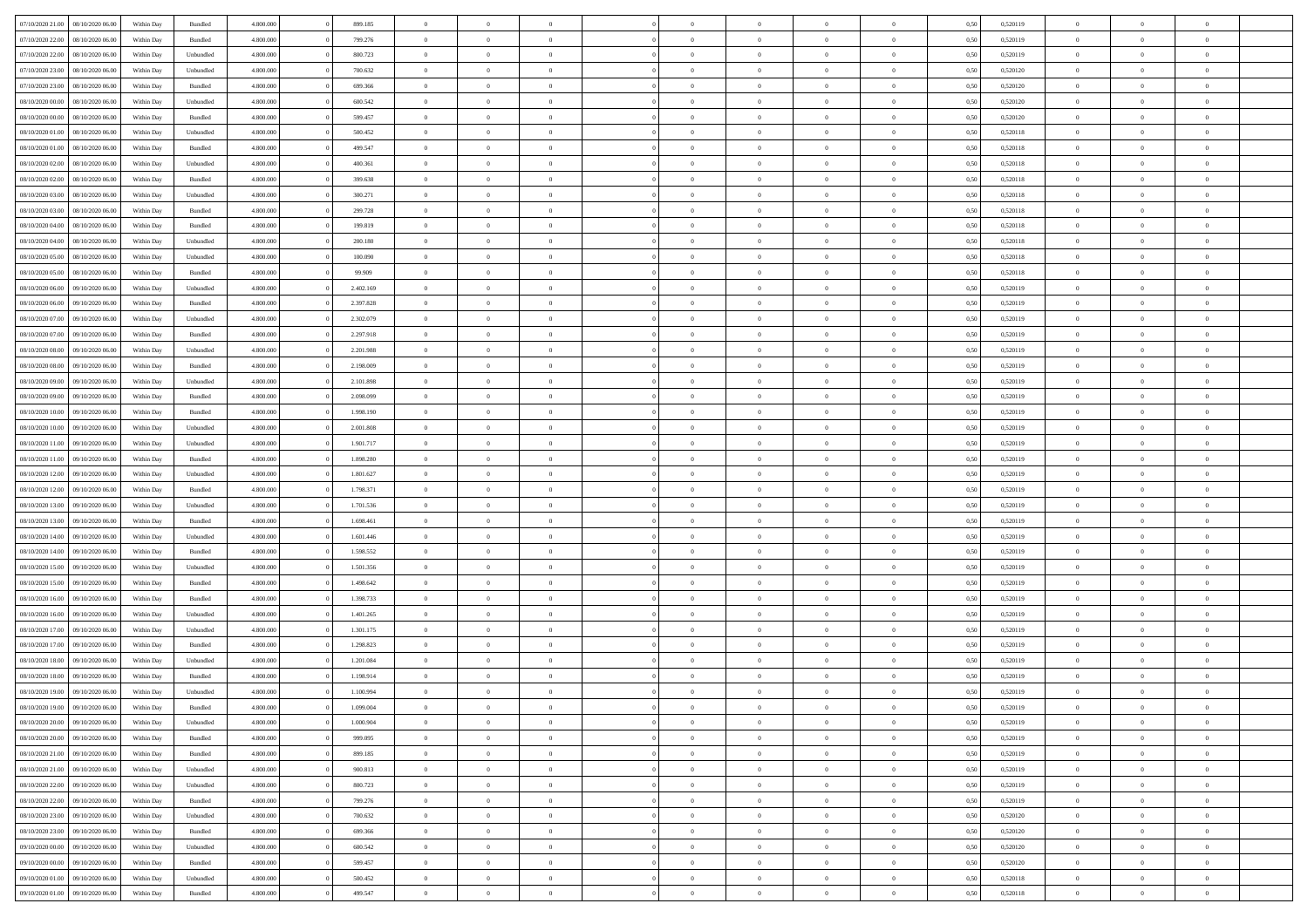| 09/10/2020 02.00 | 09/10/2020 06:00 | Within Dav | Unbundled          | 4.800.000 | 400.361   | $\overline{0}$ | $\theta$       |                | $\Omega$       | $\Omega$       | $\theta$       | $\theta$       | 0.50 | 0,520118 | $\theta$       | $\overline{0}$ | $\overline{0}$ |  |
|------------------|------------------|------------|--------------------|-----------|-----------|----------------|----------------|----------------|----------------|----------------|----------------|----------------|------|----------|----------------|----------------|----------------|--|
|                  |                  |            |                    |           |           |                |                |                |                |                |                |                |      |          |                |                |                |  |
| 09/10/2020 02.00 | 09/10/2020 06.00 | Within Day | Bundled            | 4.800.000 | 399.638   | $\overline{0}$ | $\theta$       | $\overline{0}$ | $\overline{0}$ | $\bf{0}$       | $\overline{0}$ | $\bf{0}$       | 0,50 | 0,520118 | $\theta$       | $\overline{0}$ | $\overline{0}$ |  |
| 09/10/2020 03.00 | 09/10/2020 06.00 | Within Day | Bundled            | 4.800.000 | 299.728   | $\overline{0}$ | $\bf{0}$       | $\overline{0}$ | $\overline{0}$ | $\bf{0}$       | $\overline{0}$ | $\bf{0}$       | 0,50 | 0,520118 | $\overline{0}$ | $\overline{0}$ | $\overline{0}$ |  |
| 09/10/2020 03:00 | 09/10/2020 06:00 | Within Dav | Unbundled          | 4.800.000 | 300.271   | $\overline{0}$ | $\overline{0}$ | $\overline{0}$ | $\overline{0}$ | $\bf{0}$       | $\overline{0}$ | $\overline{0}$ | 0.50 | 0.520118 | $\theta$       | $\theta$       | $\overline{0}$ |  |
|                  |                  |            |                    |           |           | $\overline{0}$ | $\theta$       | $\overline{0}$ | $\overline{0}$ | $\bf{0}$       | $\overline{0}$ |                |      |          | $\theta$       | $\overline{0}$ | $\overline{0}$ |  |
| 09/10/2020 04.00 | 09/10/2020 06.00 | Within Day | Unbundled          | 4.800.000 | 200.180   |                |                |                |                |                |                | $\bf{0}$       | 0,50 | 0,520118 |                |                |                |  |
| 09/10/2020 04.00 | 09/10/2020 06.00 | Within Day | Bundled            | 4.800.000 | 199.819   | $\overline{0}$ | $\overline{0}$ | $\overline{0}$ | $\bf{0}$       | $\overline{0}$ | $\overline{0}$ | $\mathbf{0}$   | 0,50 | 0,520118 | $\overline{0}$ | $\overline{0}$ | $\bf{0}$       |  |
| 09/10/2020 05:00 | 09/10/2020 06:00 | Within Dav | Unbundled          | 4.800.000 | 100.090   | $\overline{0}$ | $\overline{0}$ | $\overline{0}$ | $\overline{0}$ | $\overline{0}$ | $\overline{0}$ | $\overline{0}$ | 0.50 | 0,520118 | $\theta$       | $\overline{0}$ | $\overline{0}$ |  |
| 09/10/2020 05.00 | 09/10/2020 06.00 | Within Day | Bundled            | 4.800.000 | 99.909    | $\overline{0}$ | $\theta$       | $\overline{0}$ | $\overline{0}$ | $\bf{0}$       | $\overline{0}$ | $\bf{0}$       | 0,50 | 0,520118 | $\theta$       | $\theta$       | $\overline{0}$ |  |
| 09/10/2020 06:00 | 10/10/2020 06:00 | Within Day | Unbundled          | 4.800.000 | 2.402.169 | $\overline{0}$ | $\overline{0}$ | $\overline{0}$ | $\bf{0}$       | $\bf{0}$       | $\bf{0}$       | $\bf{0}$       | 0,50 | 0,520119 | $\,0\,$        | $\overline{0}$ | $\overline{0}$ |  |
|                  |                  |            |                    |           |           |                | $\overline{0}$ |                |                | $\overline{0}$ |                |                |      |          | $\theta$       | $\overline{0}$ | $\overline{0}$ |  |
| 09/10/2020 06:00 | 10/10/2020 06:00 | Within Dav | Bundled            | 4.800.000 | 2.397.828 | $\overline{0}$ |                | $\overline{0}$ | $\overline{0}$ |                | $\overline{0}$ | $\overline{0}$ | 0.50 | 0,520119 |                |                |                |  |
| 09/10/2020 07.00 | 10/10/2020 06:00 | Within Day | Unbundled          | 4.800.000 | 2.302.079 | $\overline{0}$ | $\theta$       | $\overline{0}$ | $\overline{0}$ | $\bf{0}$       | $\overline{0}$ | $\bf{0}$       | 0,50 | 0,520119 | $\,$ 0 $\,$    | $\overline{0}$ | $\overline{0}$ |  |
| 09/10/2020 07:00 | 10/10/2020 06:00 | Within Day | Bundled            | 4.800.000 | 2.297.918 | $\overline{0}$ | $\bf{0}$       | $\overline{0}$ | $\bf{0}$       | $\bf{0}$       | $\bf{0}$       | $\bf{0}$       | 0,50 | 0,520119 | $\overline{0}$ | $\overline{0}$ | $\bf{0}$       |  |
| 09/10/2020 08:00 | 10/10/2020 06:00 | Within Day | Unbundled          | 4.800.000 | 2.201.988 | $\overline{0}$ | $\overline{0}$ | $\overline{0}$ | $\overline{0}$ | $\bf{0}$       | $\overline{0}$ | $\overline{0}$ | 0.50 | 0.520119 | $\theta$       | $\theta$       | $\overline{0}$ |  |
| 09/10/2020 08:00 | 10/10/2020 06:00 | Within Day | Bundled            | 4.800.000 | 2.198.009 | $\overline{0}$ | $\theta$       | $\overline{0}$ | $\overline{0}$ | $\bf{0}$       | $\overline{0}$ | $\overline{0}$ | 0,50 | 0,520119 | $\theta$       | $\overline{0}$ | $\overline{0}$ |  |
|                  |                  |            |                    |           |           |                |                |                |                |                |                |                |      |          |                |                |                |  |
| 09/10/2020 09:00 | 10/10/2020 06:00 | Within Day | Bundled            | 4.800.000 | 2.098.099 | $\overline{0}$ | $\overline{0}$ | $\overline{0}$ | $\overline{0}$ | $\overline{0}$ | $\overline{0}$ | $\mathbf{0}$   | 0,50 | 0,520119 | $\bf{0}$       | $\overline{0}$ | $\bf{0}$       |  |
| 09/10/2020 09:00 | 10/10/2020 06:00 | Within Dav | Unbundled          | 4.800.000 | 2.101.898 | $\overline{0}$ | $\overline{0}$ | $\overline{0}$ | $\overline{0}$ | $\overline{0}$ | $\overline{0}$ | $\overline{0}$ | 0.50 | 0,520119 | $\theta$       | $\overline{0}$ | $\overline{0}$ |  |
| 09/10/2020 10:00 | 10/10/2020 06:00 | Within Day | Unbundled          | 4.800.000 | 2.001.808 | $\overline{0}$ | $\theta$       | $\overline{0}$ | $\overline{0}$ | $\bf{0}$       | $\overline{0}$ | $\bf{0}$       | 0,50 | 0,520119 | $\,$ 0 $\,$    | $\theta$       | $\overline{0}$ |  |
| 09/10/2020 10:00 | 10/10/2020 06:00 | Within Day | Bundled            | 4.800.000 | 1.998.190 | $\overline{0}$ | $\overline{0}$ | $\overline{0}$ | $\overline{0}$ | $\bf{0}$       | $\overline{0}$ | $\bf{0}$       | 0,50 | 0,520119 | $\,0\,$        | $\overline{0}$ | $\overline{0}$ |  |
| 09/10/2020 11:00 | 10/10/2020 06:00 | Within Dav | Unbundled          | 4.800.000 | 1.901.717 | $\overline{0}$ | $\overline{0}$ | $\overline{0}$ | $\overline{0}$ | $\overline{0}$ | $\overline{0}$ | $\overline{0}$ | 0.50 | 0,520119 | $\theta$       | $\overline{0}$ | $\overline{0}$ |  |
| 09/10/2020 11:00 | 10/10/2020 06:00 | Within Day | Bundled            | 4.800.000 | 1.898.280 | $\overline{0}$ | $\theta$       | $\overline{0}$ | $\overline{0}$ | $\bf{0}$       | $\overline{0}$ | $\bf{0}$       | 0,50 | 0,520119 | $\,$ 0 $\,$    | $\overline{0}$ | $\overline{0}$ |  |
|                  |                  |            |                    |           |           |                |                |                |                |                |                |                |      |          |                |                |                |  |
| 09/10/2020 12:00 | 10/10/2020 06:00 | Within Day | Unbundled          | 4.800.000 | 1.801.627 | $\overline{0}$ | $\overline{0}$ | $\overline{0}$ | $\overline{0}$ | $\bf{0}$       | $\overline{0}$ | $\bf{0}$       | 0,50 | 0,520119 | $\bf{0}$       | $\overline{0}$ | $\bf{0}$       |  |
| 09/10/2020 12:00 | 10/10/2020 06:00 | Within Day | Bundled            | 4.800.000 | 1.798.371 | $\overline{0}$ | $\overline{0}$ | $\overline{0}$ | $\overline{0}$ | $\bf{0}$       | $\overline{0}$ | $\overline{0}$ | 0.50 | 0.520119 | $\theta$       | $\overline{0}$ | $\overline{0}$ |  |
| 09/10/2020 13:00 | 10/10/2020 06:00 | Within Day | Unbundled          | 4.800.000 | 1.701.536 | $\overline{0}$ | $\theta$       | $\overline{0}$ | $\overline{0}$ | $\bf{0}$       | $\overline{0}$ | $\bf{0}$       | 0,50 | 0,520119 | $\,$ 0 $\,$    | $\overline{0}$ | $\overline{0}$ |  |
| 09/10/2020 13:00 | 10/10/2020 06:00 | Within Day | Bundled            | 4.800.000 | 1.698.461 | $\overline{0}$ | $\overline{0}$ | $\overline{0}$ | $\overline{0}$ | $\overline{0}$ | $\overline{0}$ | $\mathbf{0}$   | 0,50 | 0,520119 | $\bf{0}$       | $\overline{0}$ | $\bf{0}$       |  |
| 09/10/2020 14:00 | 10/10/2020 06:00 | Within Dav | Unbundled          | 4.800.000 | 1.601.446 | $\overline{0}$ | $\overline{0}$ | $\overline{0}$ | $\overline{0}$ | $\overline{0}$ | $\overline{0}$ | $\overline{0}$ | 0.50 | 0,520119 | $\overline{0}$ | $\overline{0}$ | $\overline{0}$ |  |
| 09/10/2020 14:00 | 10/10/2020 06:00 | Within Day | Bundled            | 4.800.000 | 1.598.552 | $\overline{0}$ | $\theta$       | $\overline{0}$ | $\overline{0}$ | $\bf{0}$       | $\overline{0}$ | $\bf{0}$       | 0,50 | 0,520119 | $\theta$       | $\theta$       | $\overline{0}$ |  |
|                  | 10/10/2020 06:00 | Within Day | Bundled            | 4.800.000 | 1.498.642 | $\overline{0}$ | $\overline{0}$ | $\overline{0}$ | $\overline{0}$ | $\bf{0}$       | $\overline{0}$ | $\bf{0}$       | 0,50 | 0,520119 | $\,0\,$        | $\overline{0}$ | $\overline{0}$ |  |
| 09/10/2020 15:00 |                  |            |                    |           |           |                |                |                |                |                |                |                |      |          |                |                |                |  |
| 09/10/2020 15:00 | 10/10/2020 06:00 | Within Day | Unbundled          | 4.800.000 | 1.501.356 | $\overline{0}$ | $\overline{0}$ | $\overline{0}$ | $\overline{0}$ | $\overline{0}$ | $\overline{0}$ | $\overline{0}$ | 0.50 | 0,520119 | $\theta$       | $\overline{0}$ | $\overline{0}$ |  |
| 09/10/2020 16:00 | 10/10/2020 06:00 | Within Day | Unbundled          | 4.800.000 | 1.401.265 | $\overline{0}$ | $\theta$       | $\overline{0}$ | $\overline{0}$ | $\bf{0}$       | $\overline{0}$ | $\bf{0}$       | 0,50 | 0,520119 | $\,$ 0 $\,$    | $\overline{0}$ | $\overline{0}$ |  |
| 09/10/2020 16.00 | 10/10/2020 06:00 | Within Day | Bundled            | 4.800.000 | 1.398.733 | $\overline{0}$ | $\overline{0}$ | $\overline{0}$ | $\overline{0}$ | $\bf{0}$       | $\overline{0}$ | $\bf{0}$       | 0,50 | 0,520119 | $\bf{0}$       | $\overline{0}$ | $\bf{0}$       |  |
| 09/10/2020 17.00 | 10/10/2020 06:00 | Within Day | Unbundled          | 4.800,000 | 1.301.175 | $\bf{0}$       | $\Omega$       | $\Omega$       | $\Omega$       | $\Omega$       | $\overline{0}$ | $\overline{0}$ | 0,50 | 0,520119 | $\,0\,$        | $\theta$       | $\theta$       |  |
| 09/10/2020 17.00 | 10/10/2020 06:00 | Within Day | Bundled            | 4.800.000 | 1.298.823 | $\overline{0}$ | $\theta$       | $\overline{0}$ | $\overline{0}$ | $\bf{0}$       | $\overline{0}$ | $\bf{0}$       | 0,50 | 0,520119 | $\,$ 0 $\,$    | $\overline{0}$ | $\overline{0}$ |  |
| 09/10/2020 18:00 | 10/10/2020 06:00 | Within Day | Unbundled          | 4.800.000 | 1.201.084 | $\overline{0}$ | $\overline{0}$ | $\overline{0}$ | $\overline{0}$ | $\overline{0}$ | $\overline{0}$ | $\mathbf{0}$   | 0,50 | 0,520119 | $\bf{0}$       | $\overline{0}$ | $\bf{0}$       |  |
|                  |                  |            |                    |           |           |                |                |                |                |                |                |                |      |          |                |                |                |  |
| 09/10/2020 18:00 | 10/10/2020 06:00 | Within Day | Bundled            | 4.800,000 | 1.198.914 | $\overline{0}$ | $\Omega$       | $\Omega$       | $\Omega$       | $\bf{0}$       | $\overline{0}$ | $\overline{0}$ | 0.50 | 0,520119 | $\,0\,$        | $\theta$       | $\theta$       |  |
| 09/10/2020 19:00 | 10/10/2020 06:00 | Within Day | Unbundled          | 4.800.000 | 1.100.994 | $\overline{0}$ | $\theta$       | $\overline{0}$ | $\overline{0}$ | $\bf{0}$       | $\overline{0}$ | $\bf{0}$       | 0,50 | 0,520119 | $\,$ 0 $\,$    | $\overline{0}$ | $\overline{0}$ |  |
| 09/10/2020 19:00 | 10/10/2020 06:00 | Within Day | Bundled            | 4.800.000 | 1.099.004 | $\overline{0}$ | $\overline{0}$ | $\overline{0}$ | $\bf{0}$       | $\bf{0}$       | $\bf{0}$       | $\bf{0}$       | 0,50 | 0,520119 | $\bf{0}$       | $\overline{0}$ | $\overline{0}$ |  |
| 09/10/2020 20:00 | 10/10/2020 06:00 | Within Day | Bundled            | 4.800,000 | 999.095   | $\overline{0}$ | $\Omega$       | $\Omega$       | $\Omega$       | $\theta$       | $\theta$       | $\overline{0}$ | 0.50 | 0,520119 | $\,$ 0 $\,$    | $\theta$       | $\theta$       |  |
| 09/10/2020 20.00 | 10/10/2020 06:00 | Within Day | Unbundled          | 4.800.000 | 1.000.904 | $\overline{0}$ | $\overline{0}$ | $\overline{0}$ | $\overline{0}$ | $\bf{0}$       | $\overline{0}$ | $\bf{0}$       | 0,50 | 0,520119 | $\,$ 0 $\,$    | $\overline{0}$ | $\overline{0}$ |  |
|                  |                  |            |                    |           |           |                |                |                |                |                |                |                |      |          |                |                |                |  |
| 09/10/2020 21.00 | 10/10/2020 06:00 | Within Day | Unbundled          | 4.800.000 | 900.813   | $\overline{0}$ | $\bf{0}$       | $\overline{0}$ | $\bf{0}$       | $\bf{0}$       | $\bf{0}$       | $\bf{0}$       | 0,50 | 0,520119 | $\bf{0}$       | $\overline{0}$ | $\bf{0}$       |  |
| 09/10/2020 21:00 | 10/10/2020 06:00 | Within Day | Bundled            | 4.800,000 | 899.185   | $\overline{0}$ | $\Omega$       | $\Omega$       | $\Omega$       | $\overline{0}$ | $\overline{0}$ | $\overline{0}$ | 0,50 | 0,520119 | $\,0\,$        | $\theta$       | $\theta$       |  |
| 09/10/2020 22.00 | 10/10/2020 06:00 | Within Day | Unbundled          | 4.800.000 | 800.723   | $\overline{0}$ | $\overline{0}$ | $\overline{0}$ | $\overline{0}$ | $\,$ 0         | $\overline{0}$ | $\bf{0}$       | 0,50 | 0,520119 | $\,$ 0 $\,$    | $\overline{0}$ | $\overline{0}$ |  |
| 09/10/2020 22.00 | 10/10/2020 06:00 | Within Day | Bundled            | 4.800.000 | 799.276   | $\overline{0}$ | $\overline{0}$ | $\overline{0}$ | $\bf{0}$       | $\bf{0}$       | $\bf{0}$       | $\mathbf{0}$   | 0,50 | 0,520119 | $\bf{0}$       | $\overline{0}$ | $\bf{0}$       |  |
| 09/10/2020 23.00 | 10/10/2020 06:00 | Within Day | Unbundled          | 4.800,000 | 700,632   | $\overline{0}$ | $\Omega$       | $\Omega$       | $\Omega$       | $\Omega$       | $\Omega$       | $\overline{0}$ | 0.50 | 0,520120 | $\theta$       | $\theta$       | $\theta$       |  |
| 09/10/2020 23.00 | 10/10/2020 06:00 | Within Day | Bundled            | 4.800.000 | 699.366   | $\overline{0}$ | $\overline{0}$ | $\overline{0}$ | $\bf{0}$       | $\,$ 0         | $\bf{0}$       | $\bf{0}$       | 0,50 | 0,520120 | $\,0\,$        | $\,$ 0 $\,$    | $\overline{0}$ |  |
|                  |                  |            |                    |           |           |                |                |                |                |                |                |                |      |          |                |                |                |  |
| 10/10/2020 00:00 | 10/10/2020 06:00 | Within Day | Unbundled          | 4.800.000 | 600.542   | $\bf{0}$       | $\bf{0}$       |                |                | $\bf{0}$       |                |                | 0,50 | 0,520120 | $\bf{0}$       | $\overline{0}$ |                |  |
| 10/10/2020 00:00 | 10/10/2020 06:00 | Within Day | Bundled            | 4.800.000 | 599,457   | $\overline{0}$ | $\overline{0}$ | $\Omega$       | $\Omega$       | $\overline{0}$ | $\overline{0}$ | $\overline{0}$ | 0,50 | 0,520120 | $\theta$       | $\theta$       | $\theta$       |  |
| 10/10/2020 01:00 | 10/10/2020 06:00 | Within Day | Unbundled          | 4.800.000 | 500.452   | $\overline{0}$ | $\bf{0}$       | $\overline{0}$ | $\bf{0}$       | $\,$ 0 $\,$    | $\overline{0}$ | $\,$ 0 $\,$    | 0,50 | 0,520118 | $\,$ 0 $\,$    | $\,$ 0 $\,$    | $\,$ 0         |  |
| 10/10/2020 01:00 | 10/10/2020 06:00 | Within Day | Bundled            | 4.800.000 | 499.547   | $\overline{0}$ | $\overline{0}$ | $\overline{0}$ | $\overline{0}$ | $\overline{0}$ | $\overline{0}$ | $\mathbf{0}$   | 0,50 | 0,520118 | $\overline{0}$ | $\bf{0}$       | $\bf{0}$       |  |
| 10/10/2020 02:00 | 10/10/2020 06:00 | Within Day | $\mathbf B$ undled | 4.800,000 | 399.638   | $\overline{0}$ | $\overline{0}$ | $\overline{0}$ | $\Omega$       | $\overline{0}$ | $\overline{0}$ | $\overline{0}$ | 0,50 | 0,520118 | $\bf{0}$       | $\theta$       | $\overline{0}$ |  |
| 10/10/2020 02:00 | 10/10/2020 06.00 | Within Day | Unbundled          | 4.800.000 | 400.361   | $\overline{0}$ | $\,$ 0         | $\overline{0}$ | $\bf{0}$       | $\,$ 0 $\,$    | $\overline{0}$ | $\mathbf{0}$   | 0,50 | 0,520118 | $\,$ 0 $\,$    | $\overline{0}$ | $\overline{0}$ |  |
|                  |                  |            |                    |           |           |                |                |                |                |                |                |                |      |          |                |                |                |  |
| 10/10/2020 03:00 | 10/10/2020 06:00 | Within Day | Unbundled          | 4.800.000 | 300.271   | $\overline{0}$ | $\overline{0}$ | $\overline{0}$ | $\overline{0}$ | $\overline{0}$ | $\overline{0}$ | $\mathbf{0}$   | 0,50 | 0,520118 | $\overline{0}$ | $\overline{0}$ | $\bf{0}$       |  |
| 10/10/2020 03:00 | 10/10/2020 06:00 | Within Day | Bundled            | 4.800,000 | 299.728   | $\overline{0}$ | $\overline{0}$ | $\overline{0}$ | $\overline{0}$ | $\overline{0}$ | $\overline{0}$ | $\bf{0}$       | 0.50 | 0,520118 | $\overline{0}$ | $\theta$       | $\overline{0}$ |  |
| 10/10/2020 04:00 | 10/10/2020 06.00 | Within Day | Unbundled          | 4.800.000 | 200.180   | $\overline{0}$ | $\,$ 0         | $\overline{0}$ | $\bf{0}$       | $\bf{0}$       | $\bf{0}$       | $\bf{0}$       | 0,50 | 0,520118 | $\,$ 0 $\,$    | $\overline{0}$ | $\overline{0}$ |  |
| 10/10/2020 04:00 | 10/10/2020 06:00 | Within Day | Bundled            | 4.800.000 | 199.819   | $\overline{0}$ | $\bf{0}$       | $\overline{0}$ | $\overline{0}$ | $\overline{0}$ | $\overline{0}$ | $\mathbf{0}$   | 0,50 | 0,520118 | $\overline{0}$ | $\overline{0}$ | $\bf{0}$       |  |
| 10/10/2020 05:00 | 10/10/2020 06:00 | Within Day | Unbundled          | 4.800,000 | 100,090   | $\overline{0}$ | $\overline{0}$ | $\overline{0}$ | $\Omega$       | $\overline{0}$ | $\overline{0}$ | $\overline{0}$ | 0.50 | 0,520118 | $\overline{0}$ | $\overline{0}$ | $\overline{0}$ |  |
| 10/10/2020 05:00 | 10/10/2020 06:00 | Within Day | Bundled            | 4.800.000 | 99.909    | $\overline{0}$ | $\bf{0}$       | $\overline{0}$ | $\bf{0}$       | $\bf{0}$       | $\bf{0}$       | $\mathbf{0}$   | 0,50 | 0,520118 | $\,$ 0 $\,$    | $\,$ 0 $\,$    | $\bf{0}$       |  |
| 10/10/2020 06:00 | 11/10/2020 06.00 | Within Day | Unbundled          | 4.800.000 | 2.402.169 | $\overline{0}$ | $\overline{0}$ | $\overline{0}$ | $\overline{0}$ | $\overline{0}$ | $\bf{0}$       | $\mathbf{0}$   | 0,50 | 0,520119 | $\overline{0}$ | $\bf{0}$       | $\overline{0}$ |  |
|                  |                  |            |                    |           |           |                |                |                |                |                |                |                |      |          |                |                |                |  |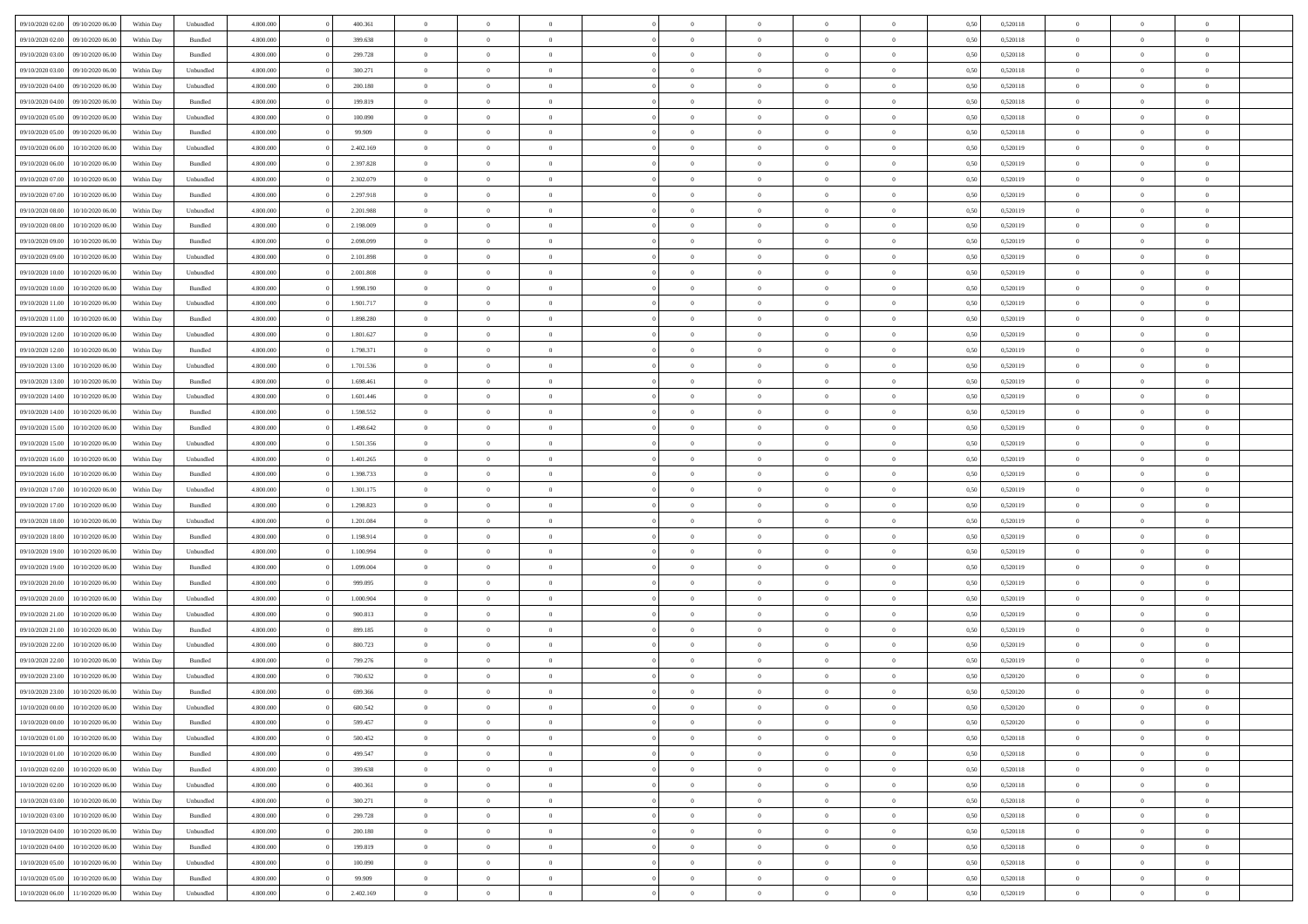| 10/10/2020 06:00 | 11/10/2020 06:00 | Within Dav | Bundled            | 4.800.000 | 2.397.828 | $\overline{0}$ | $\Omega$       |                | $\Omega$       | $\Omega$       | $\Omega$       | $\theta$       | 0.50 | 0,520119 | $\theta$       | $\theta$       | $\theta$       |  |
|------------------|------------------|------------|--------------------|-----------|-----------|----------------|----------------|----------------|----------------|----------------|----------------|----------------|------|----------|----------------|----------------|----------------|--|
|                  |                  |            |                    |           |           |                |                |                |                |                |                |                |      |          |                |                |                |  |
| 10/10/2020 07.00 | 11/10/2020 06.00 | Within Day | Unbundled          | 4.800.000 | 2.302.079 | $\overline{0}$ | $\theta$       | $\overline{0}$ | $\overline{0}$ | $\bf{0}$       | $\overline{0}$ | $\overline{0}$ | 0,50 | 0,520119 | $\theta$       | $\theta$       | $\overline{0}$ |  |
| 10/10/2020 07:00 | 11/10/2020 06.00 | Within Day | Bundled            | 4.800.000 | 2.297.918 | $\overline{0}$ | $\overline{0}$ | $\overline{0}$ | $\bf{0}$       | $\bf{0}$       | $\bf{0}$       | $\bf{0}$       | 0,50 | 0,520119 | $\bf{0}$       | $\overline{0}$ | $\overline{0}$ |  |
| 10/10/2020 08:00 | 11/10/2020 06:00 | Within Dav | Bundled            | 4.800.000 | 2.198.009 | $\overline{0}$ | $\overline{0}$ | $\overline{0}$ | $\overline{0}$ | $\bf{0}$       | $\overline{0}$ | $\overline{0}$ | 0.50 | 0.520119 | $\theta$       | $\theta$       | $\overline{0}$ |  |
|                  |                  |            |                    |           |           |                |                |                |                |                |                |                |      |          |                |                |                |  |
| 10/10/2020 08:00 | 11/10/2020 06.00 | Within Day | Unbundled          | 4.800.000 | 2.201.988 | $\overline{0}$ | $\theta$       | $\overline{0}$ | $\overline{0}$ | $\bf{0}$       | $\overline{0}$ | $\bf{0}$       | 0,50 | 0,520119 | $\theta$       | $\theta$       | $\overline{0}$ |  |
| 10/10/2020 09:00 | 11/10/2020 06.00 | Within Day | Unbundled          | 4.800.000 | 2.101.898 | $\overline{0}$ | $\bf{0}$       | $\overline{0}$ | $\bf{0}$       | $\overline{0}$ | $\overline{0}$ | $\mathbf{0}$   | 0,50 | 0,520119 | $\bf{0}$       | $\overline{0}$ | $\bf{0}$       |  |
| 10/10/2020 09:00 | 11/10/2020 06.00 | Within Dav | Bundled            | 4.800.000 | 2.098.099 | $\overline{0}$ | $\overline{0}$ | $\overline{0}$ | $\overline{0}$ | $\bf{0}$       | $\overline{0}$ | $\overline{0}$ | 0.50 | 0,520119 | $\theta$       | $\overline{0}$ | $\overline{0}$ |  |
| 10/10/2020 10:00 | 11/10/2020 06.00 | Within Day | Unbundled          | 4.800.000 | 2.001.808 | $\overline{0}$ | $\theta$       | $\overline{0}$ | $\overline{0}$ | $\bf{0}$       | $\overline{0}$ | $\bf{0}$       | 0,50 | 0,520119 | $\theta$       | $\theta$       | $\overline{0}$ |  |
| 10/10/2020 10:00 | 11/10/2020 06.00 | Within Day | Bundled            | 4.800.000 | 1.998.190 | $\overline{0}$ | $\overline{0}$ | $\overline{0}$ | $\bf{0}$       | $\bf{0}$       | $\bf{0}$       | $\bf{0}$       | 0,50 | 0,520119 | $\,0\,$        | $\overline{0}$ | $\overline{0}$ |  |
|                  |                  |            |                    |           |           |                |                |                |                |                |                |                |      |          |                |                |                |  |
| 10/10/2020 11:00 | 11/10/2020 06:00 | Within Dav | Unbundled          | 4.800.000 | 1.901.717 | $\overline{0}$ | $\overline{0}$ | $\overline{0}$ | $\overline{0}$ | $\overline{0}$ | $\overline{0}$ | $\overline{0}$ | 0.50 | 0,520119 | $\theta$       | $\overline{0}$ | $\overline{0}$ |  |
| 10/10/2020 11:00 | 11/10/2020 06.00 | Within Day | Bundled            | 4.800.000 | 1.898.280 | $\overline{0}$ | $\theta$       | $\overline{0}$ | $\overline{0}$ | $\bf{0}$       | $\overline{0}$ | $\bf{0}$       | 0,50 | 0,520119 | $\,$ 0 $\,$    | $\theta$       | $\overline{0}$ |  |
| 10/10/2020 12:00 | 11/10/2020 06.00 | Within Day | Unbundled          | 4.800.000 | 1.801.627 | $\overline{0}$ | $\overline{0}$ | $\overline{0}$ | $\bf{0}$       | $\bf{0}$       | $\bf{0}$       | $\bf{0}$       | 0,50 | 0,520119 | $\bf{0}$       | $\overline{0}$ | $\overline{0}$ |  |
| 10/10/2020 12:00 | 11/10/2020 06:00 | Within Day | Bundled            | 4.800.000 | 1.798.371 | $\overline{0}$ | $\overline{0}$ | $\overline{0}$ | $\overline{0}$ | $\bf{0}$       | $\overline{0}$ | $\overline{0}$ | 0.50 | 0.520119 | $\theta$       | $\theta$       | $\overline{0}$ |  |
| 10/10/2020 13:00 | 11/10/2020 06.00 | Within Day | Unbundled          | 4.800.000 | 1.701.536 | $\overline{0}$ | $\theta$       | $\overline{0}$ | $\overline{0}$ | $\bf{0}$       | $\overline{0}$ | $\overline{0}$ | 0,50 | 0,520119 | $\theta$       | $\theta$       | $\overline{0}$ |  |
|                  |                  |            |                    |           |           |                |                |                |                |                |                |                |      |          |                |                |                |  |
| 10/10/2020 13:00 | 11/10/2020 06.00 | Within Day | Bundled            | 4.800.000 | 1.698.461 | $\overline{0}$ | $\bf{0}$       | $\overline{0}$ | $\bf{0}$       | $\overline{0}$ | $\overline{0}$ | $\mathbf{0}$   | 0,50 | 0,520119 | $\bf{0}$       | $\overline{0}$ | $\bf{0}$       |  |
| 10/10/2020 14:00 | 11/10/2020 06:00 | Within Dav | Bundled            | 4.800.000 | 1.598.552 | $\overline{0}$ | $\overline{0}$ | $\overline{0}$ | $\overline{0}$ | $\overline{0}$ | $\overline{0}$ | $\overline{0}$ | 0.50 | 0,520119 | $\theta$       | $\overline{0}$ | $\overline{0}$ |  |
| 10/10/2020 14:00 | 11/10/2020 06.00 | Within Day | Unbundled          | 4.800.000 | 1.601.446 | $\overline{0}$ | $\theta$       | $\overline{0}$ | $\overline{0}$ | $\bf{0}$       | $\overline{0}$ | $\bf{0}$       | 0,50 | 0,520119 | $\theta$       | $\theta$       | $\overline{0}$ |  |
| 10/10/2020 15:00 | 11/10/2020 06.00 | Within Day | Unbundled          | 4.800.000 | 1.501.356 | $\overline{0}$ | $\overline{0}$ | $\overline{0}$ | $\bf{0}$       | $\bf{0}$       | $\bf{0}$       | $\bf{0}$       | 0,50 | 0,520119 | $\,0\,$        | $\overline{0}$ | $\overline{0}$ |  |
| 10/10/2020 15:00 | 11/10/2020 06:00 | Within Day | Bundled            | 4.800.000 | 1.498.642 | $\overline{0}$ | $\overline{0}$ | $\overline{0}$ | $\overline{0}$ | $\overline{0}$ | $\overline{0}$ | $\overline{0}$ | 0.50 | 0,520119 | $\theta$       | $\overline{0}$ | $\overline{0}$ |  |
|                  |                  |            |                    |           |           |                |                |                |                |                |                |                |      |          |                |                |                |  |
| 10/10/2020 16:00 | 11/10/2020 06.00 | Within Day | Unbundled          | 4.800.000 | 1.401.265 | $\overline{0}$ | $\theta$       | $\overline{0}$ | $\overline{0}$ | $\bf{0}$       | $\overline{0}$ | $\bf{0}$       | 0,50 | 0,520119 | $\,$ 0 $\,$    | $\theta$       | $\overline{0}$ |  |
| 10/10/2020 16:00 | 11/10/2020 06.00 | Within Day | Bundled            | 4.800.000 | 1.398.733 | $\overline{0}$ | $\overline{0}$ | $\overline{0}$ | $\bf{0}$       | $\bf{0}$       | $\bf{0}$       | $\bf{0}$       | 0,50 | 0,520119 | $\bf{0}$       | $\overline{0}$ | $\overline{0}$ |  |
| 10/10/2020 17:00 | 11/10/2020 06:00 | Within Day | Unbundled          | 4.800.000 | 1.301.175 | $\overline{0}$ | $\overline{0}$ | $\overline{0}$ | $\overline{0}$ | $\bf{0}$       | $\overline{0}$ | $\overline{0}$ | 0.50 | 0.520119 | $\theta$       | $\theta$       | $\overline{0}$ |  |
| 10/10/2020 17:00 | 11/10/2020 06.00 | Within Day | Bundled            | 4.800.000 | 1.298.823 | $\overline{0}$ | $\theta$       | $\overline{0}$ | $\overline{0}$ | $\bf{0}$       | $\overline{0}$ | $\bf{0}$       | 0,50 | 0,520119 | $\theta$       | $\overline{0}$ | $\overline{0}$ |  |
|                  |                  |            |                    |           |           |                |                |                |                |                |                |                |      |          |                |                |                |  |
| 10/10/2020 18:00 | 11/10/2020 06.00 | Within Day | Unbundled          | 4.800.000 | 1.201.084 | $\overline{0}$ | $\bf{0}$       | $\overline{0}$ | $\bf{0}$       | $\overline{0}$ | $\overline{0}$ | $\mathbf{0}$   | 0,50 | 0,520119 | $\bf{0}$       | $\overline{0}$ | $\bf{0}$       |  |
| 10/10/2020 18:00 | 11/10/2020 06.00 | Within Dav | Bundled            | 4.800.000 | 1.198.914 | $\overline{0}$ | $\overline{0}$ | $\overline{0}$ | $\overline{0}$ | $\overline{0}$ | $\overline{0}$ | $\overline{0}$ | 0.50 | 0,520119 | $\theta$       | $\overline{0}$ | $\overline{0}$ |  |
| 10/10/2020 19:00 | 11/10/2020 06.00 | Within Day | Bundled            | 4.800.000 | 1.099.004 | $\overline{0}$ | $\theta$       | $\overline{0}$ | $\overline{0}$ | $\bf{0}$       | $\overline{0}$ | $\bf{0}$       | 0,50 | 0,520119 | $\theta$       | $\theta$       | $\overline{0}$ |  |
| 10/10/2020 19:00 | 11/10/2020 06.00 | Within Day | Unbundled          | 4.800.000 | 1.100.994 | $\overline{0}$ | $\overline{0}$ | $\overline{0}$ | $\bf{0}$       | $\bf{0}$       | $\bf{0}$       | $\bf{0}$       | 0,50 | 0,520119 | $\,0\,$        | $\overline{0}$ | $\overline{0}$ |  |
| 10/10/2020 20:00 | 11/10/2020 06:00 | Within Day | Unbundled          | 4.800.000 | 1.000.904 | $\overline{0}$ | $\overline{0}$ | $\overline{0}$ | $\overline{0}$ | $\overline{0}$ | $\overline{0}$ | $\overline{0}$ | 0.50 | 0,520119 | $\theta$       | $\overline{0}$ | $\overline{0}$ |  |
|                  |                  |            |                    |           |           |                |                |                |                |                |                |                |      |          |                |                |                |  |
| 10/10/2020 20:00 | 11/10/2020 06.00 | Within Day | Bundled            | 4.800.000 | 999.095   | $\overline{0}$ | $\theta$       | $\overline{0}$ | $\overline{0}$ | $\bf{0}$       | $\overline{0}$ | $\bf{0}$       | 0,50 | 0,520119 | $\,$ 0 $\,$    | $\overline{0}$ | $\overline{0}$ |  |
| 10/10/2020 21.00 | 11/10/2020 06.00 | Within Day | Unbundled          | 4.800.000 | 900.813   | $\overline{0}$ | $\overline{0}$ | $\overline{0}$ | $\bf{0}$       | $\bf{0}$       | $\bf{0}$       | $\bf{0}$       | 0,50 | 0,520119 | $\bf{0}$       | $\overline{0}$ | $\overline{0}$ |  |
| 10/10/2020 21:00 | 11/10/2020 06.00 | Within Day | Bundled            | 4.800,000 | 899.185   | $\overline{0}$ | $\Omega$       | $\Omega$       | $\Omega$       | $\Omega$       | $\Omega$       | $\overline{0}$ | 0,50 | 0,520119 | $\,0\,$        | $\theta$       | $\theta$       |  |
| 10/10/2020 22.00 | 11/10/2020 06.00 | Within Day | Unbundled          | 4.800.000 | 800.723   | $\overline{0}$ | $\theta$       | $\overline{0}$ | $\overline{0}$ | $\bf{0}$       | $\overline{0}$ | $\bf{0}$       | 0,50 | 0,520119 | $\theta$       | $\theta$       | $\overline{0}$ |  |
| 10/10/2020 22:00 | 11/10/2020 06.00 | Within Day | Bundled            | 4.800.000 | 799.276   | $\overline{0}$ | $\overline{0}$ | $\overline{0}$ | $\bf{0}$       | $\bf{0}$       | $\overline{0}$ | $\mathbf{0}$   | 0,50 | 0,520119 | $\overline{0}$ | $\overline{0}$ | $\bf{0}$       |  |
|                  |                  |            |                    |           |           |                |                |                |                |                |                |                |      |          |                |                |                |  |
| 10/10/2020 23:00 | 11/10/2020 06:00 | Within Day | Unbundled          | 4.800,000 | 700,632   | $\overline{0}$ | $\Omega$       | $\Omega$       | $\Omega$       | $\Omega$       | $\Omega$       | $\overline{0}$ | 0.50 | 0,520120 | $\,0\,$        | $\theta$       | $\theta$       |  |
| 10/10/2020 23:00 | 11/10/2020 06.00 | Within Day | Bundled            | 4.800.000 | 699.366   | $\overline{0}$ | $\theta$       | $\overline{0}$ | $\overline{0}$ | $\bf{0}$       | $\overline{0}$ | $\bf{0}$       | 0,50 | 0,520120 | $\,$ 0 $\,$    | $\theta$       | $\overline{0}$ |  |
| 11/10/2020 00:00 | 11/10/2020 06.00 | Within Day | Unbundled          | 4.800.000 | 600.542   | $\overline{0}$ | $\overline{0}$ | $\overline{0}$ | $\bf{0}$       | $\bf{0}$       | $\bf{0}$       | $\bf{0}$       | 0,50 | 0,520120 | $\,0\,$        | $\overline{0}$ | $\overline{0}$ |  |
| 11/10/2020 00:00 | 11/10/2020 06:00 | Within Day | Bundled            | 4.800,000 | 599.457   | $\overline{0}$ | $\Omega$       | $\Omega$       | $\Omega$       | $\Omega$       | $\theta$       | $\overline{0}$ | 0.50 | 0,520120 | $\theta$       | $\theta$       | $\theta$       |  |
| 11/10/2020 01:00 | 11/10/2020 06.00 | Within Day | Bundled            | 4.800.000 | 499.547   | $\overline{0}$ | $\theta$       | $\overline{0}$ | $\overline{0}$ | $\bf{0}$       | $\overline{0}$ | $\bf{0}$       | 0,50 | 0,520118 | $\,$ 0 $\,$    | $\overline{0}$ | $\overline{0}$ |  |
|                  |                  |            |                    |           |           |                |                |                |                |                |                |                |      |          |                |                |                |  |
| 11/10/2020 01.00 | 11/10/2020 06.00 | Within Day | Unbundled          | 4.800.000 | 500.452   | $\overline{0}$ | $\overline{0}$ | $\overline{0}$ | $\bf{0}$       | $\bf{0}$       | $\bf{0}$       | $\bf{0}$       | 0,50 | 0,520118 | $\overline{0}$ | $\overline{0}$ | $\overline{0}$ |  |
| 11/10/2020 02.00 | 11/10/2020 06.00 | Within Day | Unbundled          | 4.800,000 | 400.361   | $\overline{0}$ | $\Omega$       | $\Omega$       | $\Omega$       | $\Omega$       | $\overline{0}$ | $\overline{0}$ | 0.50 | 0,520118 | $\,0\,$        | $\theta$       | $\theta$       |  |
| 11/10/2020 02:00 | 11/10/2020 06.00 | Within Day | Bundled            | 4.800.000 | 399.638   | $\overline{0}$ | $\theta$       | $\overline{0}$ | $\overline{0}$ | $\bf{0}$       | $\overline{0}$ | $\bf{0}$       | 0,50 | 0,520118 | $\,$ 0 $\,$    | $\overline{0}$ | $\overline{0}$ |  |
| 11/10/2020 03.00 | 11/10/2020 06.00 | Within Day | Unbundled          | 4.800.000 | 300.271   | $\overline{0}$ | $\overline{0}$ | $\overline{0}$ | $\bf{0}$       | $\bf{0}$       | $\bf{0}$       | $\mathbf{0}$   | 0,50 | 0,520118 | $\bf{0}$       | $\overline{0}$ | $\bf{0}$       |  |
| 11/10/2020 03:00 | 11/10/2020 06:00 | Within Day | Bundled            | 4.800,000 | 299.728   | $\overline{0}$ | $\Omega$       | $\Omega$       | $\Omega$       | $\Omega$       | $\Omega$       | $\overline{0}$ | 0.50 | 0.520118 | $\theta$       | $\theta$       | $\theta$       |  |
|                  |                  |            |                    |           |           |                |                |                |                |                |                |                |      |          |                |                |                |  |
| 11/10/2020 04:00 | 11/10/2020 06:00 | Within Day | Unbundled          | 4.800.000 | 200.180   | $\overline{0}$ | $\overline{0}$ | $\overline{0}$ | $\bf{0}$       | $\,$ 0         | $\bf{0}$       | $\bf{0}$       | 0,50 | 0,520118 | $\,0\,$        | $\,0\,$        | $\overline{0}$ |  |
| 11/10/2020 04:00 | 11/10/2020 06.00 | Within Day | $\mathbf B$ undled | 4.800.000 | 199.819   | $\bf{0}$       | $\bf{0}$       |                |                |                |                |                | 0,50 | 0,520118 | $\bf{0}$       | $\overline{0}$ |                |  |
| 11/10/2020 05:00 | 11/10/2020 06:00 | Within Day | Unbundled          | 4.800.000 | 100,090   | $\overline{0}$ | $\overline{0}$ | $\overline{0}$ | $\Omega$       | $\overline{0}$ | $\overline{0}$ | $\overline{0}$ | 0,50 | 0,520118 | $\theta$       | $\theta$       | $\theta$       |  |
| 11/10/2020 05:00 | 11/10/2020 06.00 | Within Day | Bundled            | 4.800.000 | 99.909    | $\overline{0}$ | $\,$ 0         | $\overline{0}$ | $\bf{0}$       | $\,$ 0 $\,$    | $\overline{0}$ | $\mathbf{0}$   | 0,50 | 0,520118 | $\,$ 0 $\,$    | $\,$ 0 $\,$    | $\,$ 0         |  |
| 11/10/2020 06.00 | 12/10/2020 06:00 | Within Day | Unbundled          | 4.800.000 | 2.402.169 | $\overline{0}$ | $\overline{0}$ | $\overline{0}$ | $\overline{0}$ | $\overline{0}$ | $\overline{0}$ | $\mathbf{0}$   | 0,50 | 0,520119 | $\overline{0}$ | $\bf{0}$       | $\bf{0}$       |  |
|                  |                  |            |                    |           |           |                |                |                |                |                |                |                |      |          |                |                |                |  |
| 11/10/2020 06:00 | 12/10/2020 06:00 | Within Day | $\mathbf B$ undled | 4.800,000 | 2.397.828 | $\overline{0}$ | $\overline{0}$ | $\overline{0}$ | $\Omega$       | $\overline{0}$ | $\overline{0}$ | $\bf{0}$       | 0,50 | 0,520119 | $\overline{0}$ | $\theta$       | $\overline{0}$ |  |
| 11/10/2020 07:00 | 12/10/2020 06.00 | Within Day | Bundled            | 4.800.000 | 2.297.918 | $\overline{0}$ | $\,$ 0         | $\overline{0}$ | $\overline{0}$ | $\,$ 0 $\,$    | $\overline{0}$ | $\mathbf{0}$   | 0,50 | 0,520119 | $\,$ 0 $\,$    | $\overline{0}$ | $\overline{0}$ |  |
| 11/10/2020 07.00 | 12/10/2020 06:00 | Within Day | Unbundled          | 4.800.000 | 2.302.079 | $\overline{0}$ | $\overline{0}$ | $\overline{0}$ | $\overline{0}$ | $\overline{0}$ | $\overline{0}$ | $\mathbf{0}$   | 0,50 | 0,520119 | $\overline{0}$ | $\overline{0}$ | $\bf{0}$       |  |
| 11/10/2020 08:00 | 12/10/2020 06:00 | Within Day | Unbundled          | 4.800,000 | 2.201.988 | $\overline{0}$ | $\overline{0}$ | $\overline{0}$ | $\Omega$       | $\overline{0}$ | $\overline{0}$ | $\bf{0}$       | 0.50 | 0,520119 | $\overline{0}$ | $\theta$       | $\overline{0}$ |  |
| 11/10/2020 08:00 | 12/10/2020 06.00 | Within Day | Bundled            | 4.800.000 | 2.198.009 | $\overline{0}$ | $\,$ 0         | $\overline{0}$ | $\bf{0}$       | $\bf{0}$       | $\bf{0}$       | $\bf{0}$       | 0,50 | 0,520119 | $\,$ 0 $\,$    | $\overline{0}$ | $\overline{0}$ |  |
|                  |                  |            |                    |           |           |                |                |                |                |                |                |                |      |          |                |                |                |  |
| 11/10/2020 09:00 | 12/10/2020 06:00 | Within Day | Unbundled          | 4.800.000 | 2.101.898 | $\overline{0}$ | $\bf{0}$       | $\overline{0}$ | $\overline{0}$ | $\overline{0}$ | $\overline{0}$ | $\mathbf{0}$   | 0,50 | 0,520119 | $\overline{0}$ | $\overline{0}$ | $\bf{0}$       |  |
| 11/10/2020 09:00 | 12/10/2020 06:00 | Within Day | Bundled            | 4.800,000 | 2.098.099 | $\overline{0}$ | $\overline{0}$ | $\overline{0}$ | $\Omega$       | $\overline{0}$ | $\overline{0}$ | $\bf{0}$       | 0.50 | 0,520119 | $\overline{0}$ | $\theta$       | $\overline{0}$ |  |
| 11/10/2020 11:00 | 12/10/2020 06.00 | Within Day | Unbundled          | 4.800.000 | 1.901.717 | $\overline{0}$ | $\bf{0}$       | $\overline{0}$ | $\overline{0}$ | $\bf{0}$       | $\bf{0}$       | $\mathbf{0}$   | 0,50 | 0,520119 | $\,$ 0 $\,$    | $\,$ 0 $\,$    | $\bf{0}$       |  |
| 11/10/2020 11:00 | 12/10/2020 06:00 | Within Day | Bundled            | 4.800.000 | 1.898.280 | $\overline{0}$ | $\overline{0}$ | $\overline{0}$ | $\overline{0}$ | $\bf{0}$       | $\bf{0}$       | $\mathbf{0}$   | 0,50 | 0,520119 | $\overline{0}$ | $\bf{0}$       | $\bf{0}$       |  |
|                  |                  |            |                    |           |           |                |                |                |                |                |                |                |      |          |                |                |                |  |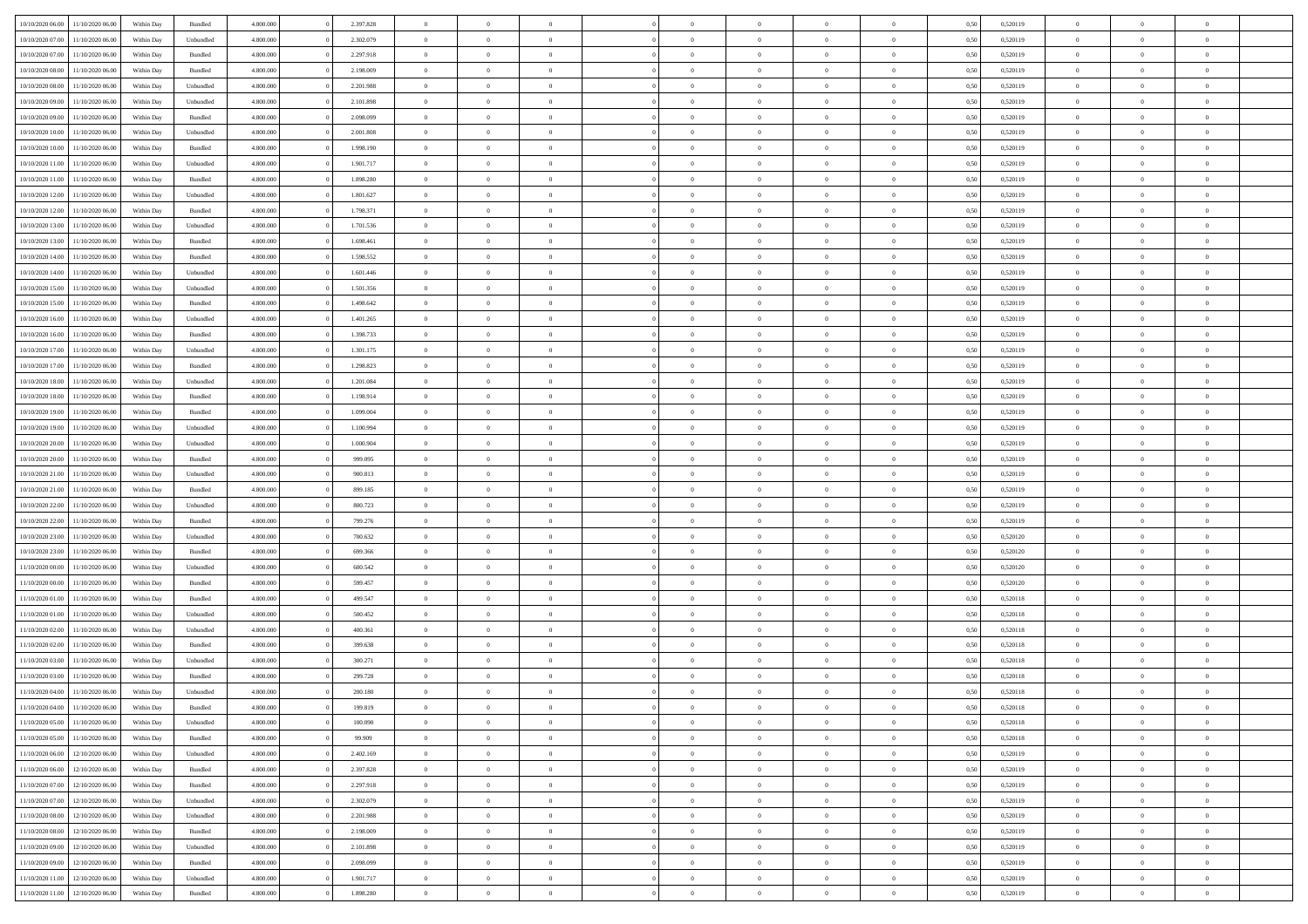| 11/10/2020 12:00                  | 12/10/2020 06:00 | Within Dav | Unbundled | 4.800.000 | 1.801.627 | $\overline{0}$ | $\Omega$       |                | $\Omega$       | $\Omega$       | $\Omega$       | $\theta$       | 0.50 | 0,520119 | $\theta$       | $\theta$       | $\theta$       |  |
|-----------------------------------|------------------|------------|-----------|-----------|-----------|----------------|----------------|----------------|----------------|----------------|----------------|----------------|------|----------|----------------|----------------|----------------|--|
| 11/10/2020 12:00                  | 12/10/2020 06.00 | Within Day | Bundled   | 4.800.000 | 1.798.371 | $\overline{0}$ | $\theta$       | $\overline{0}$ | $\overline{0}$ | $\bf{0}$       | $\overline{0}$ | $\bf{0}$       | 0,50 | 0,520119 | $\theta$       | $\overline{0}$ | $\overline{0}$ |  |
| 11/10/2020 13:00                  | 12/10/2020 06:00 | Within Day | Unbundled | 4.800.000 | 1.701.536 | $\overline{0}$ | $\overline{0}$ | $\overline{0}$ | $\bf{0}$       | $\bf{0}$       | $\bf{0}$       | $\bf{0}$       | 0,50 | 0,520119 | $\bf{0}$       | $\overline{0}$ | $\overline{0}$ |  |
|                                   |                  |            |           |           |           |                |                |                |                |                |                |                |      |          | $\theta$       |                |                |  |
| 11/10/2020 13:00                  | 12/10/2020 06:00 | Within Dav | Bundled   | 4.800.000 | 1.698.461 | $\overline{0}$ | $\overline{0}$ | $\overline{0}$ | $\overline{0}$ | $\bf{0}$       | $\overline{0}$ | $\overline{0}$ | 0.50 | 0.520119 |                | $\theta$       | $\overline{0}$ |  |
| 11/10/2020 14:00                  | 12/10/2020 06.00 | Within Day | Bundled   | 4.800.000 | 1.598.552 | $\overline{0}$ | $\theta$       | $\overline{0}$ | $\overline{0}$ | $\bf{0}$       | $\overline{0}$ | $\bf{0}$       | 0,50 | 0,520119 | $\theta$       | $\theta$       | $\overline{0}$ |  |
| 11/10/2020 14:00                  | 12/10/2020 06:00 | Within Day | Unbundled | 4.800.000 | 1.601.446 | $\overline{0}$ | $\bf{0}$       | $\overline{0}$ | $\bf{0}$       | $\overline{0}$ | $\overline{0}$ | $\mathbf{0}$   | 0,50 | 0,520119 | $\bf{0}$       | $\overline{0}$ | $\bf{0}$       |  |
| 11/10/2020 15:00                  | 12/10/2020 06.00 | Within Dav | Unbundled | 4.800.000 | 1.501.356 | $\overline{0}$ | $\overline{0}$ | $\overline{0}$ | $\overline{0}$ | $\overline{0}$ | $\overline{0}$ | $\overline{0}$ | 0.50 | 0,520119 | $\theta$       | $\overline{0}$ | $\overline{0}$ |  |
|                                   |                  |            |           |           |           |                |                |                |                |                |                |                |      |          |                |                |                |  |
| 11/10/2020 15:00                  | 12/10/2020 06.00 | Within Day | Bundled   | 4.800.000 | 1.498.642 | $\overline{0}$ | $\theta$       | $\overline{0}$ | $\overline{0}$ | $\bf{0}$       | $\overline{0}$ | $\bf{0}$       | 0,50 | 0,520119 | $\theta$       | $\theta$       | $\overline{0}$ |  |
| 11/10/2020 16:00                  | 12/10/2020 06:00 | Within Day | Unbundled | 4.800.000 | 1.401.265 | $\overline{0}$ | $\overline{0}$ | $\overline{0}$ | $\bf{0}$       | $\bf{0}$       | $\bf{0}$       | $\bf{0}$       | 0,50 | 0,520119 | $\,0\,$        | $\overline{0}$ | $\overline{0}$ |  |
| 11/10/2020 16:00                  | 12/10/2020 06:00 | Within Dav | Bundled   | 4.800.000 | 1.398.733 | $\overline{0}$ | $\overline{0}$ | $\overline{0}$ | $\overline{0}$ | $\overline{0}$ | $\overline{0}$ | $\overline{0}$ | 0.50 | 0,520119 | $\theta$       | $\overline{0}$ | $\overline{0}$ |  |
|                                   |                  |            |           |           |           |                |                |                |                |                |                |                |      |          |                |                |                |  |
| 11/10/2020 17:00                  | 12/10/2020 06.00 | Within Day | Unbundled | 4.800.000 | 1.301.175 | $\overline{0}$ | $\theta$       | $\overline{0}$ | $\overline{0}$ | $\bf{0}$       | $\overline{0}$ | $\bf{0}$       | 0,50 | 0,520119 | $\,$ 0 $\,$    | $\theta$       | $\overline{0}$ |  |
| 11/10/2020 17.00                  | 12/10/2020 06:00 | Within Day | Bundled   | 4.800.000 | 1.298.823 | $\overline{0}$ | $\overline{0}$ | $\overline{0}$ | $\bf{0}$       | $\bf{0}$       | $\bf{0}$       | $\bf{0}$       | 0,50 | 0,520119 | $\bf{0}$       | $\overline{0}$ | $\overline{0}$ |  |
| 11/10/2020 18:00                  | 12/10/2020 06:00 | Within Day | Unbundled | 4.800.000 | 1.201.084 | $\overline{0}$ | $\overline{0}$ | $\overline{0}$ | $\overline{0}$ | $\bf{0}$       | $\overline{0}$ | $\overline{0}$ | 0.50 | 0.520119 | $\theta$       | $\theta$       | $\overline{0}$ |  |
|                                   |                  |            |           |           |           |                |                |                |                |                |                |                |      |          |                |                |                |  |
| 11/10/2020 18:00                  | 12/10/2020 06.00 | Within Day | Bundled   | 4.800.000 | 1.198.914 | $\overline{0}$ | $\theta$       | $\overline{0}$ | $\overline{0}$ | $\bf{0}$       | $\overline{0}$ | $\overline{0}$ | 0,50 | 0,520119 | $\theta$       | $\theta$       | $\overline{0}$ |  |
| 11/10/2020 19:00                  | 12/10/2020 06:00 | Within Day | Bundled   | 4.800.000 | 1.099.004 | $\overline{0}$ | $\bf{0}$       | $\overline{0}$ | $\bf{0}$       | $\overline{0}$ | $\overline{0}$ | $\mathbf{0}$   | 0,50 | 0,520119 | $\bf{0}$       | $\overline{0}$ | $\bf{0}$       |  |
| 11/10/2020 19:00                  | 12/10/2020 06:00 | Within Dav | Unbundled | 4.800.000 | 1.100.994 | $\overline{0}$ | $\overline{0}$ | $\overline{0}$ | $\overline{0}$ | $\overline{0}$ | $\overline{0}$ | $\overline{0}$ | 0.50 | 0,520119 | $\theta$       | $\overline{0}$ | $\overline{0}$ |  |
| 11/10/2020 20.00                  | 12/10/2020 06.00 | Within Day | Unbundled | 4.800.000 | 1.000.904 | $\overline{0}$ | $\theta$       | $\overline{0}$ | $\overline{0}$ | $\bf{0}$       | $\overline{0}$ | $\bf{0}$       | 0,50 | 0,520119 | $\,$ 0 $\,$    | $\theta$       | $\overline{0}$ |  |
|                                   |                  |            |           |           |           |                |                |                |                |                |                |                |      |          |                |                |                |  |
| 11/10/2020 20:00                  | 12/10/2020 06:00 | Within Day | Bundled   | 4.800.000 | 999.095   | $\overline{0}$ | $\overline{0}$ | $\overline{0}$ | $\bf{0}$       | $\bf{0}$       | $\bf{0}$       | $\bf{0}$       | 0,50 | 0,520119 | $\,0\,$        | $\overline{0}$ | $\overline{0}$ |  |
| 11/10/2020 21:00                  | 12/10/2020 06:00 | Within Day | Unbundled | 4.800.000 | 900.813   | $\overline{0}$ | $\overline{0}$ | $\overline{0}$ | $\overline{0}$ | $\overline{0}$ | $\overline{0}$ | $\overline{0}$ | 0.50 | 0,520119 | $\theta$       | $\overline{0}$ | $\overline{0}$ |  |
| 11/10/2020 21.00                  | 12/10/2020 06.00 | Within Day | Bundled   | 4.800.000 | 899.185   | $\overline{0}$ | $\theta$       | $\overline{0}$ | $\overline{0}$ | $\bf{0}$       | $\overline{0}$ | $\bf{0}$       | 0,50 | 0,520119 | $\,$ 0 $\,$    | $\theta$       | $\overline{0}$ |  |
|                                   |                  |            |           |           |           |                |                |                |                |                |                |                |      |          |                |                |                |  |
| 11/10/2020 22.00                  | 12/10/2020 06:00 | Within Day | Unbundled | 4.800.000 | 800.723   | $\overline{0}$ | $\overline{0}$ | $\overline{0}$ | $\bf{0}$       | $\bf{0}$       | $\bf{0}$       | $\bf{0}$       | 0,50 | 0,520119 | $\bf{0}$       | $\overline{0}$ | $\overline{0}$ |  |
| 11/10/2020 22.00                  | 12/10/2020 06:00 | Within Day | Bundled   | 4.800.000 | 799.276   | $\overline{0}$ | $\overline{0}$ | $\overline{0}$ | $\overline{0}$ | $\bf{0}$       | $\overline{0}$ | $\overline{0}$ | 0.50 | 0.520119 | $\theta$       | $\theta$       | $\overline{0}$ |  |
| 11/10/2020 23.00                  | 12/10/2020 06.00 | Within Day | Unbundled | 4.800.000 | 700.632   | $\overline{0}$ | $\theta$       | $\overline{0}$ | $\overline{0}$ | $\bf{0}$       | $\overline{0}$ | $\bf{0}$       | 0,50 | 0,520120 | $\,$ 0 $\,$    | $\overline{0}$ | $\overline{0}$ |  |
| 11/10/2020 23.00                  | 12/10/2020 06:00 | Within Day | Bundled   | 4.800.000 | 699.366   | $\overline{0}$ | $\bf{0}$       | $\overline{0}$ | $\bf{0}$       | $\overline{0}$ | $\overline{0}$ | $\mathbf{0}$   | 0,50 | 0,520120 | $\overline{0}$ | $\overline{0}$ | $\bf{0}$       |  |
|                                   |                  |            |           |           |           |                |                |                |                |                |                |                |      |          |                |                |                |  |
| 12/10/2020 00:00                  | 12/10/2020 06.00 | Within Dav | Unbundled | 4.800.000 | 600.542   | $\overline{0}$ | $\overline{0}$ | $\overline{0}$ | $\overline{0}$ | $\overline{0}$ | $\overline{0}$ | $\overline{0}$ | 0.50 | 0,520120 | $\theta$       | $\overline{0}$ | $\overline{0}$ |  |
| 12/10/2020 00:00                  | 12/10/2020 06.00 | Within Day | Bundled   | 4.800.000 | 599.457   | $\overline{0}$ | $\theta$       | $\overline{0}$ | $\overline{0}$ | $\bf{0}$       | $\overline{0}$ | $\bf{0}$       | 0,50 | 0,520120 | $\theta$       | $\theta$       | $\overline{0}$ |  |
| 12/10/2020 01:00                  | 12/10/2020 06:00 | Within Day | Bundled   | 4.800.000 | 499.547   | $\overline{0}$ | $\overline{0}$ | $\overline{0}$ | $\bf{0}$       | $\bf{0}$       | $\bf{0}$       | $\bf{0}$       | 0,50 | 0,520118 | $\,0\,$        | $\overline{0}$ | $\overline{0}$ |  |
|                                   |                  |            |           |           |           |                |                |                |                |                |                |                |      |          |                |                |                |  |
| 12/10/2020 01:00                  | 12/10/2020 06:00 | Within Day | Unbundled | 4.800.000 | 500.452   | $\overline{0}$ | $\overline{0}$ | $\overline{0}$ | $\overline{0}$ | $\overline{0}$ | $\overline{0}$ | $\overline{0}$ | 0.50 | 0,520118 | $\theta$       | $\overline{0}$ | $\overline{0}$ |  |
| 12/10/2020 02:00                  | 12/10/2020 06.00 | Within Day | Unbundled | 4.800.000 | 400.361   | $\overline{0}$ | $\theta$       | $\overline{0}$ | $\overline{0}$ | $\bf{0}$       | $\overline{0}$ | $\bf{0}$       | 0,50 | 0,520118 | $\,$ 0 $\,$    | $\overline{0}$ | $\overline{0}$ |  |
| 12/10/2020 02.00                  | 12/10/2020 06:00 | Within Day | Bundled   | 4.800.000 | 399.638   | $\overline{0}$ | $\overline{0}$ | $\overline{0}$ | $\bf{0}$       | $\bf{0}$       | $\bf{0}$       | $\bf{0}$       | 0,50 | 0,520118 | $\bf{0}$       | $\overline{0}$ | $\overline{0}$ |  |
|                                   |                  |            |           |           |           |                |                |                |                |                |                |                |      |          |                |                | $\theta$       |  |
| 12/10/2020 03:00                  | 12/10/2020 06.00 | Within Day | Unbundled | 4.800,000 | 300.271   | $\overline{0}$ | $\Omega$       | $\Omega$       | $\Omega$       | $\Omega$       | $\Omega$       | $\overline{0}$ | 0,50 | 0,520118 | $\,0\,$        | $\theta$       |                |  |
| 12/10/2020 03:00                  | 12/10/2020 06.00 | Within Day | Bundled   | 4.800.000 | 299.728   | $\overline{0}$ | $\theta$       | $\overline{0}$ | $\overline{0}$ | $\bf{0}$       | $\overline{0}$ | $\bf{0}$       | 0,50 | 0,520118 | $\,$ 0 $\,$    | $\theta$       | $\overline{0}$ |  |
| 12/10/2020 04:00                  | 12/10/2020 06:00 | Within Day | Unbundled | 4.800.000 | 200.180   | $\overline{0}$ | $\overline{0}$ | $\overline{0}$ | $\bf{0}$       | $\bf{0}$       | $\overline{0}$ | $\mathbf{0}$   | 0,50 | 0,520118 | $\bf{0}$       | $\overline{0}$ | $\bf{0}$       |  |
| 12/10/2020 04:00                  | 12/10/2020 06.00 | Within Day | Bundled   | 4.800,000 | 199.819   | $\overline{0}$ | $\Omega$       | $\Omega$       | $\Omega$       | $\bf{0}$       | $\overline{0}$ | $\overline{0}$ | 0.50 | 0,520118 | $\,0\,$        | $\theta$       | $\theta$       |  |
|                                   |                  |            |           |           |           |                |                |                |                |                |                |                |      |          |                |                |                |  |
| 12/10/2020 05:00                  | 12/10/2020 06.00 | Within Day | Unbundled | 4.800.000 | 100.090   | $\overline{0}$ | $\theta$       | $\overline{0}$ | $\overline{0}$ | $\bf{0}$       | $\overline{0}$ | $\bf{0}$       | 0,50 | 0,520118 | $\,$ 0 $\,$    | $\theta$       | $\overline{0}$ |  |
| 12/10/2020 05:00                  | 12/10/2020 06.00 | Within Day | Bundled   | 4.800.000 | 99.909    | $\overline{0}$ | $\overline{0}$ | $\overline{0}$ | $\overline{0}$ | $\bf{0}$       | $\overline{0}$ | $\bf{0}$       | 0,50 | 0,520118 | $\,0\,$        | $\overline{0}$ | $\overline{0}$ |  |
| 12/10/2020 06:00                  | 13/10/2020 06:00 | Within Day | Unbundled | 4.800,000 | 2.402.169 | $\overline{0}$ | $\Omega$       | $\Omega$       | $\Omega$       | $\Omega$       | $\theta$       | $\overline{0}$ | 0.50 | 0,520119 | $\theta$       | $\theta$       | $\theta$       |  |
| 12/10/2020 06:00                  | 13/10/2020 06.00 |            | Bundled   | 4.800.000 | 2.397.828 | $\overline{0}$ | $\theta$       | $\overline{0}$ | $\overline{0}$ | $\bf{0}$       | $\overline{0}$ |                |      | 0,520119 | $\,$ 0 $\,$    | $\overline{0}$ | $\overline{0}$ |  |
|                                   |                  | Within Day |           |           |           |                |                |                |                |                |                | $\bf{0}$       | 0,50 |          |                |                |                |  |
| 12/10/2020 07.00                  | 13/10/2020 06:00 | Within Day | Bundled   | 4.800.000 | 2.297.918 | $\overline{0}$ | $\overline{0}$ | $\overline{0}$ | $\overline{0}$ | $\bf{0}$       | $\overline{0}$ | $\bf{0}$       | 0,50 | 0,520119 | $\bf{0}$       | $\overline{0}$ | $\overline{0}$ |  |
| 12/10/2020 07:00                  | 13/10/2020 06.00 | Within Day | Unbundled | 4.800,000 | 2.302.079 | $\overline{0}$ | $\Omega$       | $\overline{0}$ | $\Omega$       | $\Omega$       | $\overline{0}$ | $\overline{0}$ | 0.50 | 0,520119 | $\,0\,$        | $\theta$       | $\theta$       |  |
| 12/10/2020 08:00                  | 13/10/2020 06.00 | Within Day | Unbundled | 4.800.000 | 2.201.988 | $\overline{0}$ | $\theta$       | $\overline{0}$ | $\overline{0}$ | $\bf{0}$       | $\overline{0}$ | $\bf{0}$       | 0,50 | 0,520119 | $\,$ 0 $\,$    | $\overline{0}$ | $\overline{0}$ |  |
|                                   |                  |            |           |           |           |                |                |                |                |                |                |                |      |          |                |                |                |  |
| 12/10/2020 08:00                  | 13/10/2020 06.00 | Within Day | Bundled   | 4.800.000 | 2.198.009 | $\overline{0}$ | $\overline{0}$ | $\overline{0}$ | $\overline{0}$ | $\bf{0}$       | $\overline{0}$ | $\mathbf{0}$   | 0,50 | 0,520119 | $\bf{0}$       | $\overline{0}$ | $\bf{0}$       |  |
| 12/10/2020 09:00                  | 13/10/2020 06:00 | Within Day | Unbundled | 4.800,000 | 2.101.898 | $\overline{0}$ | $\Omega$       | $\Omega$       | $\Omega$       | $\Omega$       | $\Omega$       | $\overline{0}$ | 0.50 | 0.520119 | $\theta$       | $\theta$       | $\theta$       |  |
| 12/10/2020 09:00                  | 13/10/2020 06:00 | Within Day | Bundled   | 4.800.000 | 2.098.099 | $\overline{0}$ | $\,$ 0 $\,$    | $\overline{0}$ | $\bf{0}$       | $\,$ 0         | $\overline{0}$ | $\bf{0}$       | 0,50 | 0,520119 | $\,0\,$        | $\overline{0}$ | $\overline{0}$ |  |
| 12/10/2020 10:00                  | 13/10/2020 06:00 | Within Day | Unbundled | 4.800.000 | 2.001.808 | $\bf{0}$       | $\bf{0}$       |                |                |                |                |                | 0,50 | 0,520119 | $\bf{0}$       | $\overline{0}$ |                |  |
|                                   |                  |            |           |           |           |                |                |                |                |                |                |                |      |          |                |                |                |  |
| 12/10/2020 10:00                  | 13/10/2020 06:00 | Within Day | Bundled   | 4.800.000 | 1.998.190 | $\overline{0}$ | $\overline{0}$ | $\overline{0}$ | $\Omega$       | $\theta$       | $\overline{0}$ | $\overline{0}$ | 0,50 | 0,520119 | $\theta$       | $\theta$       | $\theta$       |  |
| 12/10/2020 11:00                  | 13/10/2020 06.00 | Within Day | Unbundled | 4.800.000 | 1.901.717 | $\overline{0}$ | $\,$ 0         | $\overline{0}$ | $\overline{0}$ | $\,$ 0 $\,$    | $\overline{0}$ | $\mathbf{0}$   | 0,50 | 0,520119 | $\,$ 0 $\,$    | $\,$ 0 $\,$    | $\,$ 0         |  |
| 12/10/2020 11:00                  | 13/10/2020 06:00 | Within Day | Bundled   | 4.800.000 | 1.898.280 | $\overline{0}$ | $\overline{0}$ | $\overline{0}$ | $\overline{0}$ | $\overline{0}$ | $\overline{0}$ | $\mathbf{0}$   | 0,50 | 0,520119 | $\overline{0}$ | $\bf{0}$       | $\bf{0}$       |  |
|                                   |                  |            |           |           |           |                |                |                |                |                |                |                |      |          |                |                |                |  |
| 12/10/2020 12:00                  | 13/10/2020 06:00 | Within Day | Unbundled | 4.800,000 | 1.801.627 | $\overline{0}$ | $\overline{0}$ | $\overline{0}$ | $\Omega$       | $\overline{0}$ | $\overline{0}$ | $\overline{0}$ | 0,50 | 0,520119 | $\bf{0}$       | $\theta$       | $\overline{0}$ |  |
| 12/10/2020 12:00                  | 13/10/2020 06.00 | Within Day | Bundled   | 4.800.000 | 1.798.371 | $\overline{0}$ | $\,$ 0         | $\overline{0}$ | $\overline{0}$ | $\,$ 0 $\,$    | $\overline{0}$ | $\mathbf{0}$   | 0,50 | 0,520119 | $\,$ 0 $\,$    | $\overline{0}$ | $\overline{0}$ |  |
| 12/10/2020 13:00                  | 13/10/2020 06:00 | Within Day | Bundled   | 4.800.000 | 1.698.461 | $\overline{0}$ | $\overline{0}$ | $\overline{0}$ | $\overline{0}$ | $\overline{0}$ | $\overline{0}$ | $\mathbf{0}$   | 0,50 | 0,520119 | $\overline{0}$ | $\overline{0}$ | $\bf{0}$       |  |
|                                   |                  |            |           | 4.800,000 | 1.701.536 | $\overline{0}$ | $\overline{0}$ | $\overline{0}$ | $\Omega$       | $\overline{0}$ | $\overline{0}$ |                | 0.50 |          | $\overline{0}$ | $\theta$       | $\overline{0}$ |  |
| 12/10/2020 13:00                  | 13/10/2020 06:00 | Within Day | Unbundled |           |           |                |                |                |                |                |                | $\bf{0}$       |      | 0,520119 |                |                |                |  |
| 12/10/2020 14:00                  | 13/10/2020 06.00 | Within Day | Unbundled | 4.800.000 | 1.601.446 | $\overline{0}$ | $\,$ 0         | $\overline{0}$ | $\overline{0}$ | $\bf{0}$       | $\overline{0}$ | $\bf{0}$       | 0,50 | 0,520119 | $\,$ 0 $\,$    | $\overline{0}$ | $\overline{0}$ |  |
| 12/10/2020 14:00                  | 13/10/2020 06:00 | Within Day | Bundled   | 4.800.000 | 1.598.552 | $\overline{0}$ | $\bf{0}$       | $\overline{0}$ | $\overline{0}$ | $\overline{0}$ | $\overline{0}$ | $\mathbf{0}$   | 0,50 | 0,520119 | $\overline{0}$ | $\overline{0}$ | $\bf{0}$       |  |
| 12/10/2020 15:00                  | 13/10/2020 06:00 | Within Day | Unbundled | 4.800,000 | 1.501.356 | $\overline{0}$ | $\overline{0}$ | $\overline{0}$ | $\Omega$       | $\overline{0}$ | $\overline{0}$ | $\bf{0}$       | 0.50 | 0,520119 | $\overline{0}$ | $\theta$       | $\overline{0}$ |  |
|                                   |                  |            |           |           |           |                |                |                |                |                |                |                |      |          |                |                |                |  |
| 12/10/2020 15:00                  | 13/10/2020 06.00 | Within Day | Bundled   | 4.800.000 | 1.498.642 | $\overline{0}$ | $\bf{0}$       | $\overline{0}$ | $\bf{0}$       | $\bf{0}$       | $\overline{0}$ | $\mathbf{0}$   | 0,50 | 0,520119 | $\,$ 0 $\,$    | $\,$ 0 $\,$    | $\bf{0}$       |  |
| 12/10/2020 16:00 13/10/2020 06:00 |                  | Within Day | Unbundled | 4.800.000 | 1.401.265 | $\overline{0}$ | $\overline{0}$ | $\overline{0}$ | $\overline{0}$ | $\overline{0}$ | $\overline{0}$ | $\mathbf{0}$   | 0,50 | 0,520119 | $\overline{0}$ | $\bf{0}$       | $\bf{0}$       |  |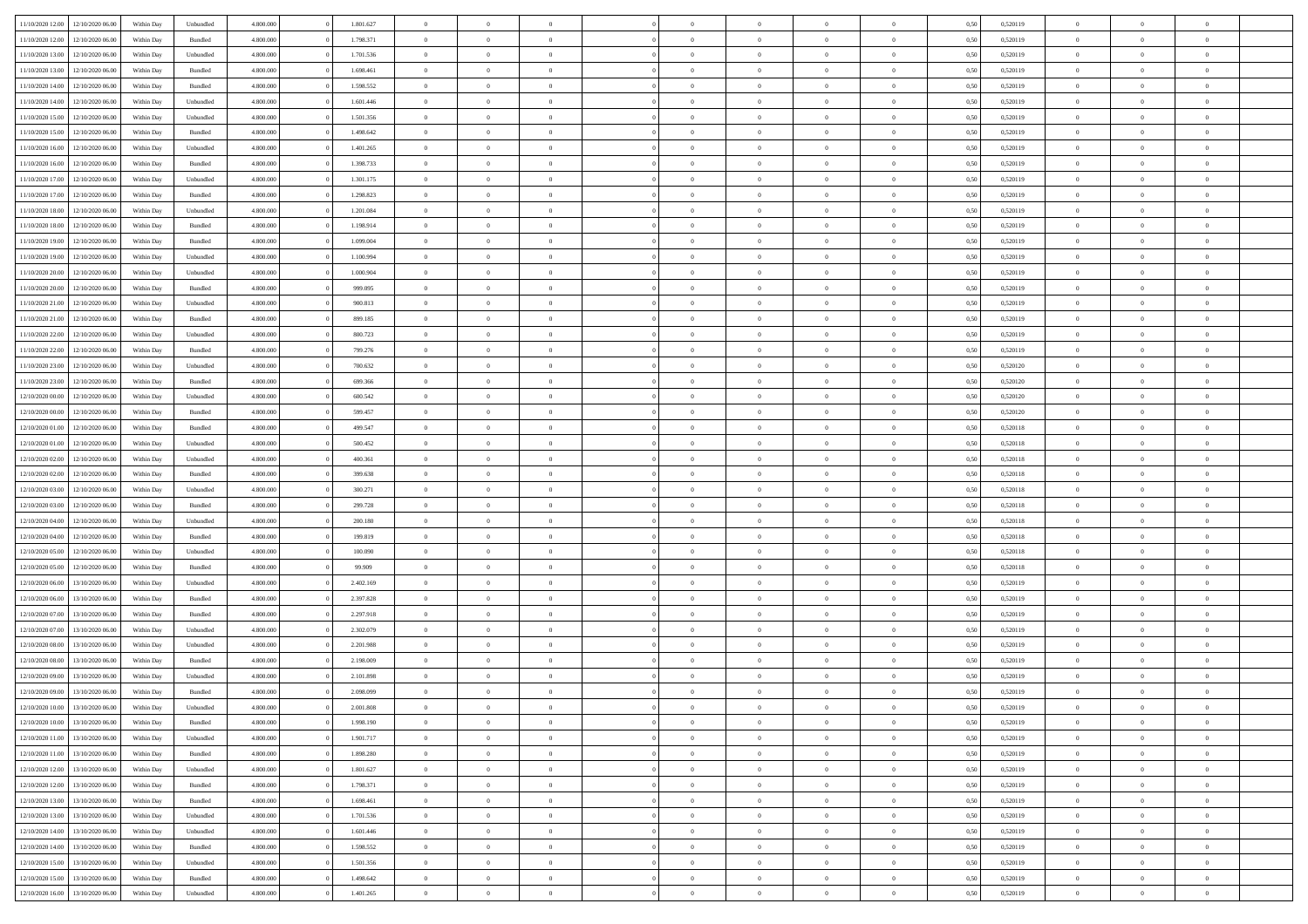|                  |                  |            |                    |           | 1.398.733 | $\overline{0}$ | $\Omega$       |                |                | $\Omega$       | $\Omega$       | $\theta$       |      |          | $\theta$       |                | $\theta$       |  |
|------------------|------------------|------------|--------------------|-----------|-----------|----------------|----------------|----------------|----------------|----------------|----------------|----------------|------|----------|----------------|----------------|----------------|--|
| 12/10/2020 16:00 | 13/10/2020 06:00 | Within Dav | Bundled            | 4.800.000 |           |                |                |                | $\Omega$       |                |                |                | 0.50 | 0,520119 |                | $\theta$       |                |  |
| 12/10/2020 17:00 | 13/10/2020 06.00 | Within Day | Unbundled          | 4.800.000 | 1.301.175 | $\overline{0}$ | $\theta$       | $\overline{0}$ | $\overline{0}$ | $\bf{0}$       | $\overline{0}$ | $\bf{0}$       | 0,50 | 0,520119 | $\theta$       | $\theta$       | $\overline{0}$ |  |
| 12/10/2020 17:00 | 13/10/2020 06:00 | Within Day | Bundled            | 4.800.000 | 1.298.823 | $\overline{0}$ | $\overline{0}$ | $\overline{0}$ | $\overline{0}$ | $\bf{0}$       | $\overline{0}$ | $\bf{0}$       | 0,50 | 0,520119 | $\bf{0}$       | $\overline{0}$ | $\overline{0}$ |  |
| 12/10/2020 18:00 | 13/10/2020 06:00 | Within Dav | Bundled            | 4.800.000 | 1.198.914 | $\overline{0}$ | $\overline{0}$ | $\overline{0}$ | $\overline{0}$ | $\bf{0}$       | $\overline{0}$ | $\overline{0}$ | 0.50 | 0.520119 | $\theta$       | $\theta$       | $\overline{0}$ |  |
|                  |                  |            |                    |           |           |                |                |                |                |                |                |                |      |          |                |                |                |  |
| 12/10/2020 18:00 | 13/10/2020 06.00 | Within Day | Unbundled          | 4.800.000 | 1.201.084 | $\overline{0}$ | $\theta$       | $\overline{0}$ | $\overline{0}$ | $\bf{0}$       | $\overline{0}$ | $\bf{0}$       | 0,50 | 0,520119 | $\theta$       | $\theta$       | $\overline{0}$ |  |
| 12/10/2020 19:00 | 13/10/2020 06:00 | Within Day | Unbundled          | 4.800.000 | 1.100.994 | $\overline{0}$ | $\bf{0}$       | $\overline{0}$ | $\overline{0}$ | $\overline{0}$ | $\overline{0}$ | $\mathbf{0}$   | 0,50 | 0,520119 | $\bf{0}$       | $\overline{0}$ | $\bf{0}$       |  |
| 12/10/2020 19:00 | 13/10/2020 06:00 | Within Dav | Bundled            | 4.800.000 | 1.099.004 | $\overline{0}$ | $\overline{0}$ | $\overline{0}$ | $\overline{0}$ | $\overline{0}$ | $\overline{0}$ | $\overline{0}$ | 0.50 | 0,520119 | $\theta$       | $\overline{0}$ | $\overline{0}$ |  |
| 12/10/2020 20:00 | 13/10/2020 06.00 | Within Day | Unbundled          | 4.800.000 | 1.000.904 | $\overline{0}$ | $\theta$       | $\overline{0}$ | $\overline{0}$ | $\bf{0}$       | $\overline{0}$ | $\bf{0}$       | 0,50 | 0,520119 | $\theta$       | $\theta$       | $\overline{0}$ |  |
| 12/10/2020 20:00 | 13/10/2020 06:00 | Within Day | Bundled            | 4.800.000 | 999.095   | $\overline{0}$ | $\overline{0}$ | $\overline{0}$ | $\overline{0}$ | $\bf{0}$       | $\bf{0}$       | $\bf{0}$       | 0,50 | 0,520119 | $\,0\,$        | $\overline{0}$ | $\overline{0}$ |  |
|                  |                  |            |                    |           |           |                |                |                |                |                |                |                |      |          |                |                |                |  |
| 12/10/2020 21:00 | 13/10/2020 06:00 | Within Dav | Unbundled          | 4.800.000 | 900.813   | $\overline{0}$ | $\overline{0}$ | $\overline{0}$ | $\overline{0}$ | $\overline{0}$ | $\overline{0}$ | $\overline{0}$ | 0.50 | 0,520119 | $\theta$       | $\overline{0}$ | $\overline{0}$ |  |
| 12/10/2020 21.00 | 13/10/2020 06.00 | Within Day | Bundled            | 4.800.000 | 899.185   | $\overline{0}$ | $\theta$       | $\overline{0}$ | $\overline{0}$ | $\bf{0}$       | $\overline{0}$ | $\bf{0}$       | 0,50 | 0,520119 | $\,$ 0 $\,$    | $\theta$       | $\overline{0}$ |  |
| 12/10/2020 22.00 | 13/10/2020 06:00 | Within Day | Unbundled          | 4.800.000 | 800.723   | $\overline{0}$ | $\overline{0}$ | $\overline{0}$ | $\bf{0}$       | $\bf{0}$       | $\bf{0}$       | $\bf{0}$       | 0,50 | 0,520119 | $\bf{0}$       | $\overline{0}$ | $\overline{0}$ |  |
| 12/10/2020 22.00 | 13/10/2020 06:00 | Within Day | Bundled            | 4.800.000 | 799.276   | $\overline{0}$ | $\overline{0}$ | $\overline{0}$ | $\overline{0}$ | $\bf{0}$       | $\overline{0}$ | $\overline{0}$ | 0.50 | 0.520119 | $\theta$       | $\theta$       | $\overline{0}$ |  |
| 12/10/2020 23:00 | 13/10/2020 06.00 | Within Day | Unbundled          | 4.800.000 | 700.632   | $\overline{0}$ | $\theta$       | $\overline{0}$ | $\overline{0}$ | $\bf{0}$       | $\overline{0}$ | $\bf{0}$       | 0,50 | 0,520120 | $\theta$       | $\theta$       | $\overline{0}$ |  |
|                  |                  |            |                    |           |           |                |                |                |                |                |                |                |      |          |                |                |                |  |
| 12/10/2020 23:00 | 13/10/2020 06:00 | Within Day | Bundled            | 4.800.000 | 699.366   | $\overline{0}$ | $\bf{0}$       | $\overline{0}$ | $\bf{0}$       | $\overline{0}$ | $\overline{0}$ | $\mathbf{0}$   | 0,50 | 0,520120 | $\bf{0}$       | $\overline{0}$ | $\bf{0}$       |  |
| 13/10/2020 00:00 | 13/10/2020 06:00 | Within Dav | Bundled            | 4.800.000 | 599,457   | $\overline{0}$ | $\overline{0}$ | $\overline{0}$ | $\overline{0}$ | $\overline{0}$ | $\overline{0}$ | $\overline{0}$ | 0.50 | 0,520120 | $\theta$       | $\overline{0}$ | $\overline{0}$ |  |
| 13/10/2020 00:00 | 13/10/2020 06.00 | Within Day | Unbundled          | 4.800.000 | 600.542   | $\overline{0}$ | $\theta$       | $\overline{0}$ | $\overline{0}$ | $\bf{0}$       | $\overline{0}$ | $\bf{0}$       | 0,50 | 0,520120 | $\,$ 0 $\,$    | $\theta$       | $\overline{0}$ |  |
| 13/10/2020 01.00 | 13/10/2020 06.00 | Within Day | Unbundled          | 4.800.000 | 500.452   | $\overline{0}$ | $\overline{0}$ | $\overline{0}$ | $\bf{0}$       | $\bf{0}$       | $\bf{0}$       | $\bf{0}$       | 0,50 | 0,520118 | $\,0\,$        | $\overline{0}$ | $\overline{0}$ |  |
| 13/10/2020 01:00 | 13/10/2020 06:00 | Within Day | Bundled            | 4.800.000 | 499.547   | $\overline{0}$ | $\overline{0}$ | $\overline{0}$ | $\overline{0}$ | $\overline{0}$ | $\overline{0}$ | $\overline{0}$ | 0.50 | 0,520118 | $\theta$       | $\overline{0}$ | $\overline{0}$ |  |
|                  |                  |            |                    |           |           |                |                |                |                |                |                |                |      |          |                |                |                |  |
| 13/10/2020 02.00 | 13/10/2020 06.00 | Within Day | Unbundled          | 4.800.000 | 400.361   | $\overline{0}$ | $\theta$       | $\overline{0}$ | $\overline{0}$ | $\bf{0}$       | $\overline{0}$ | $\bf{0}$       | 0,50 | 0,520118 | $\,$ 0 $\,$    | $\theta$       | $\overline{0}$ |  |
| 13/10/2020 02:00 | 13/10/2020 06:00 | Within Day | Bundled            | 4.800.000 | 399.638   | $\overline{0}$ | $\overline{0}$ | $\overline{0}$ | $\bf{0}$       | $\bf{0}$       | $\bf{0}$       | $\bf{0}$       | 0,50 | 0,520118 | $\,0\,$        | $\overline{0}$ | $\overline{0}$ |  |
| 13/10/2020 03:00 | 13/10/2020 06:00 | Within Day | Unbundled          | 4.800.000 | 300.271   | $\overline{0}$ | $\overline{0}$ | $\overline{0}$ | $\overline{0}$ | $\bf{0}$       | $\overline{0}$ | $\overline{0}$ | 0.50 | 0.520118 | $\theta$       | $\theta$       | $\overline{0}$ |  |
| 13/10/2020 03:00 | 13/10/2020 06.00 | Within Day | Bundled            | 4.800.000 | 299.728   | $\overline{0}$ | $\theta$       | $\overline{0}$ | $\overline{0}$ | $\bf{0}$       | $\overline{0}$ | $\bf{0}$       | 0,50 | 0,520118 | $\,$ 0 $\,$    | $\overline{0}$ | $\overline{0}$ |  |
| 13/10/2020 04:00 | 13/10/2020 06:00 | Within Day | Unbundled          | 4.800.000 | 200.180   | $\overline{0}$ | $\bf{0}$       | $\overline{0}$ | $\bf{0}$       | $\overline{0}$ | $\overline{0}$ | $\mathbf{0}$   | 0,50 | 0,520118 | $\overline{0}$ | $\overline{0}$ | $\bf{0}$       |  |
|                  |                  |            |                    |           |           |                |                |                |                |                |                |                |      |          |                |                |                |  |
| 13/10/2020 04:00 | 13/10/2020 06:00 | Within Dav | Bundled            | 4.800.000 | 199.819   | $\overline{0}$ | $\overline{0}$ | $\overline{0}$ | $\overline{0}$ | $\overline{0}$ | $\overline{0}$ | $\overline{0}$ | 0.50 | 0,520118 | $\theta$       | $\overline{0}$ | $\overline{0}$ |  |
| 13/10/2020 05:00 | 13/10/2020 06.00 | Within Day | Unbundled          | 4.800.000 | 100.090   | $\overline{0}$ | $\theta$       | $\overline{0}$ | $\overline{0}$ | $\bf{0}$       | $\overline{0}$ | $\bf{0}$       | 0,50 | 0,520118 | $\theta$       | $\theta$       | $\overline{0}$ |  |
| 13/10/2020 05:00 | 13/10/2020 06:00 | Within Day | Bundled            | 4.800.000 | 99.909    | $\overline{0}$ | $\overline{0}$ | $\overline{0}$ | $\bf{0}$       | $\bf{0}$       | $\bf{0}$       | $\bf{0}$       | 0,50 | 0,520118 | $\,0\,$        | $\overline{0}$ | $\overline{0}$ |  |
| 13/10/2020 06:00 | 14/10/2020 06:00 | Within Day | Bundled            | 4.800.000 | 2.397.828 | $\overline{0}$ | $\overline{0}$ | $\overline{0}$ | $\overline{0}$ | $\overline{0}$ | $\overline{0}$ | $\overline{0}$ | 0.50 | 0,520119 | $\theta$       | $\overline{0}$ | $\overline{0}$ |  |
| 13/10/2020 06:00 | 14/10/2020 06.00 | Within Day | Unbundled          | 4.800.000 | 2.402.169 | $\overline{0}$ | $\theta$       | $\overline{0}$ | $\overline{0}$ | $\bf{0}$       | $\overline{0}$ | $\bf{0}$       | 0,50 | 0,520119 | $\,$ 0 $\,$    | $\overline{0}$ | $\overline{0}$ |  |
| 13/10/2020 07.00 | 14/10/2020 06.00 | Within Day | Unbundled          | 4.800.000 | 2.302.079 | $\overline{0}$ | $\overline{0}$ | $\overline{0}$ | $\bf{0}$       | $\bf{0}$       | $\bf{0}$       | $\bf{0}$       | 0,50 | 0,520119 | $\bf{0}$       | $\overline{0}$ | $\overline{0}$ |  |
|                  |                  |            |                    | 4.800,000 |           | $\overline{0}$ | $\Omega$       | $\Omega$       | $\Omega$       | $\Omega$       |                |                |      |          |                |                | $\theta$       |  |
| 13/10/2020 07:00 | 14/10/2020 06.00 | Within Day | Bundled            |           | 2.297.918 |                |                |                |                |                | $\overline{0}$ | $\overline{0}$ | 0,50 | 0,520119 | $\,0\,$        | $\theta$       |                |  |
| 13/10/2020 08:00 | 14/10/2020 06.00 | Within Day | Unbundled          | 4.800.000 | 2.201.988 | $\overline{0}$ | $\theta$       | $\overline{0}$ | $\overline{0}$ | $\bf{0}$       | $\overline{0}$ | $\bf{0}$       | 0,50 | 0,520119 | $\,$ 0 $\,$    | $\theta$       | $\overline{0}$ |  |
| 13/10/2020 08:00 | 14/10/2020 06.00 | Within Day | Bundled            | 4.800.000 | 2.198.009 | $\overline{0}$ | $\overline{0}$ | $\overline{0}$ | $\overline{0}$ | $\bf{0}$       | $\overline{0}$ | $\mathbf{0}$   | 0,50 | 0,520119 | $\bf{0}$       | $\overline{0}$ | $\bf{0}$       |  |
| 13/10/2020 09:00 | 14/10/2020 06.00 | Within Day | Unbundled          | 4.800,000 | 2.101.898 | $\overline{0}$ | $\Omega$       | $\Omega$       | $\Omega$       | $\bf{0}$       | $\overline{0}$ | $\overline{0}$ | 0.50 | 0,520119 | $\,0\,$        | $\theta$       | $\theta$       |  |
| 13/10/2020 09:00 | 14/10/2020 06.00 | Within Day | Bundled            | 4.800.000 | 2.098.099 | $\overline{0}$ | $\theta$       | $\overline{0}$ | $\overline{0}$ | $\bf{0}$       | $\overline{0}$ | $\bf{0}$       | 0,50 | 0,520119 | $\,$ 0 $\,$    | $\theta$       | $\overline{0}$ |  |
| 13/10/2020 10:00 | 14/10/2020 06.00 | Within Day | Unbundled          | 4.800.000 | 2.001.808 | $\overline{0}$ | $\overline{0}$ | $\overline{0}$ | $\overline{0}$ | $\bf{0}$       | $\overline{0}$ | $\bf{0}$       | 0,50 | 0,520119 | $\,0\,$        | $\overline{0}$ | $\overline{0}$ |  |
|                  |                  |            |                    |           |           |                |                |                |                |                |                |                |      |          |                |                |                |  |
| 13/10/2020 10:00 | 14/10/2020 06:00 | Within Day | Bundled            | 4.800,000 | 1.998.190 | $\overline{0}$ | $\Omega$       | $\Omega$       | $\Omega$       | $\theta$       | $\theta$       | $\overline{0}$ | 0.50 | 0,520119 | $\,0\,$        | $\theta$       | $\theta$       |  |
| 13/10/2020 11:00 | 14/10/2020 06.00 | Within Day | Unbundled          | 4.800.000 | 1.901.717 | $\overline{0}$ | $\theta$       | $\overline{0}$ | $\overline{0}$ | $\bf{0}$       | $\overline{0}$ | $\bf{0}$       | 0,50 | 0,520119 | $\,$ 0 $\,$    | $\overline{0}$ | $\overline{0}$ |  |
| 13/10/2020 11:00 | 14/10/2020 06.00 | Within Day | Bundled            | 4.800.000 | 1.898.280 | $\overline{0}$ | $\overline{0}$ | $\overline{0}$ | $\overline{0}$ | $\bf{0}$       | $\overline{0}$ | $\bf{0}$       | 0,50 | 0,520119 | $\bf{0}$       | $\overline{0}$ | $\overline{0}$ |  |
| 13/10/2020 12:00 | 14/10/2020 06.00 | Within Day | Bundled            | 4.800,000 | 1.798.371 | $\overline{0}$ | $\Omega$       | $\overline{0}$ | $\Omega$       | $\overline{0}$ | $\overline{0}$ | $\overline{0}$ | 0,50 | 0,520119 | $\,0\,$        | $\theta$       | $\theta$       |  |
| 13/10/2020 12:00 | 14/10/2020 06.00 | Within Day | Unbundled          | 4.800.000 | 1.801.627 | $\overline{0}$ | $\theta$       | $\overline{0}$ | $\overline{0}$ | $\,$ 0         | $\overline{0}$ | $\bf{0}$       | 0,50 | 0,520119 | $\,$ 0 $\,$    | $\overline{0}$ | $\overline{0}$ |  |
|                  |                  |            |                    |           |           |                | $\overline{0}$ |                |                | $\bf{0}$       |                |                |      |          |                | $\overline{0}$ | $\bf{0}$       |  |
| 13/10/2020 13:00 | 14/10/2020 06.00 | Within Day | Unbundled          | 4.800.000 | 1.701.536 | $\overline{0}$ |                | $\overline{0}$ | $\overline{0}$ |                | $\overline{0}$ | $\mathbf{0}$   | 0,50 | 0,520119 | $\bf{0}$       |                |                |  |
| 13/10/2020 13:00 | 14/10/2020 06.00 | Within Day | Bundled            | 4.800,000 | 1.698.461 | $\overline{0}$ | $\Omega$       | $\Omega$       | $\Omega$       | $\Omega$       | $\Omega$       | $\overline{0}$ | 0.50 | 0,520119 | $\theta$       | $\theta$       | $\theta$       |  |
| 13/10/2020 14:00 | 14/10/2020 06.00 | Within Day | Unbundled          | 4.800.000 | 1.601.446 | $\overline{0}$ | $\,$ 0 $\,$    | $\overline{0}$ | $\bf{0}$       | $\,$ 0         | $\overline{0}$ | $\bf{0}$       | 0,50 | 0,520119 | $\,0\,$        | $\overline{0}$ | $\overline{0}$ |  |
| 13/10/2020 14:00 | 14/10/2020 06.00 | Within Day | $\mathbf B$ undled | 4.800.000 | 1.598.552 | $\bf{0}$       | $\bf{0}$       |                |                |                |                |                | 0,50 | 0,520119 | $\bf{0}$       | $\overline{0}$ |                |  |
| 13/10/2020 15:00 | 14/10/2020 06:00 | Within Day | Unbundled          | 4.800.000 | 1.501.356 | $\overline{0}$ | $\overline{0}$ | $\overline{0}$ | $\Omega$       | $\overline{0}$ | $\overline{0}$ | $\overline{0}$ | 0,50 | 0,520119 | $\theta$       | $\theta$       | $\theta$       |  |
| 13/10/2020 15:00 | 14/10/2020 06.00 | Within Day | Bundled            | 4.800.000 | 1.498.642 | $\overline{0}$ | $\mathbf{1}$   | $\overline{0}$ | 1,109256       | $\bf{0}$       | $\overline{0}$ | $\mathbf{0}$   | 0,50 | 0,520119 | $\,$ 0 $\,$    | $\,$ 0 $\,$    | $\,$ 0         |  |
| 13/10/2020 16:00 | 14/10/2020 06.00 | Within Day | Unbundled          | 4.800.000 | 1.401.265 | $\overline{0}$ | $\overline{0}$ | $\overline{0}$ | $\overline{0}$ | $\overline{0}$ | $\overline{0}$ | $\mathbf{0}$   | 0,50 | 0,520119 | $\overline{0}$ | $\bf{0}$       | $\bf{0}$       |  |
|                  |                  |            |                    |           |           |                |                |                |                |                |                |                |      |          |                |                |                |  |
| 13/10/2020 16:00 | 14/10/2020 06.00 | Within Day | $\mathbf B$ undled | 4.800,000 | 1.398.731 | $\overline{0}$ | $\overline{0}$ | $\overline{0}$ | $\Omega$       | $\overline{0}$ | $\overline{0}$ | $\bf{0}$       | 0,50 | 0,520119 | $\bf{0}$       | $\theta$       | $\overline{0}$ |  |
| 13/10/2020 17:00 | 14/10/2020 06.00 | Within Day | Bundled            | 4.800.000 | 1.298.822 | $\overline{0}$ | $\,$ 0         | $\overline{0}$ | $\overline{0}$ | $\,$ 0 $\,$    | $\overline{0}$ | $\mathbf{0}$   | 0,50 | 0,520119 | $\,$ 0 $\,$    | $\overline{0}$ | $\overline{0}$ |  |
| 13/10/2020 17:00 | 14/10/2020 06.00 | Within Day | Unbundled          | 4.800.000 | 1.301.175 | $\overline{0}$ | $\overline{0}$ | $\overline{0}$ | $\overline{0}$ | $\overline{0}$ | $\overline{0}$ | $\mathbf{0}$   | 0,50 | 0,520119 | $\overline{0}$ | $\overline{0}$ | $\bf{0}$       |  |
| 13/10/2020 18:00 | 14/10/2020 06.00 | Within Day | Unbundled          | 4.800.000 | 1.201.084 | $\overline{0}$ | $\overline{0}$ | $\overline{0}$ | $\Omega$       | $\overline{0}$ | $\overline{0}$ | $\bf{0}$       | 0.50 | 0,520119 | $\overline{0}$ | $\theta$       | $\overline{0}$ |  |
| 13/10/2020 18:00 | 14/10/2020 06.00 | Within Day | Bundled            | 4.800.000 | 1.198.912 | $\overline{0}$ | $\,$ 0         | $\overline{0}$ | $\overline{0}$ | $\bf{0}$       | $\overline{0}$ | $\bf{0}$       | 0,50 | 0,520119 | $\,$ 0 $\,$    | $\overline{0}$ | $\overline{0}$ |  |
|                  |                  |            |                    |           |           |                |                |                |                |                |                |                |      |          |                |                |                |  |
| 13/10/2020 19:00 | 14/10/2020 06.00 | Within Day | Unbundled          | 4.800.000 | 1.100.994 | $\overline{0}$ | $\bf{0}$       | $\overline{0}$ | $\overline{0}$ | $\overline{0}$ | $\overline{0}$ | $\mathbf{0}$   | 0,50 | 0,520119 | $\overline{0}$ | $\overline{0}$ | $\bf{0}$       |  |
| 13/10/2020 19:00 | 14/10/2020 06.00 | Within Day | Bundled            | 4.800,000 | 1.099.003 | $\overline{0}$ | $\overline{0}$ | $\overline{0}$ | $\Omega$       | $\overline{0}$ | $\overline{0}$ | $\bf{0}$       | 0.50 | 0,520119 | $\overline{0}$ | $\theta$       | $\overline{0}$ |  |
| 13/10/2020 20:00 | 14/10/2020 06.00 | Within Day | Unbundled          | 4.800.000 | 1.000.904 | $\overline{0}$ | $\bf{0}$       | $\overline{0}$ | $\bf{0}$       | $\bf{0}$       | $\overline{0}$ | $\mathbf{0}$   | 0,50 | 0,520119 | $\,$ 0 $\,$    | $\,$ 0 $\,$    | $\bf{0}$       |  |
| 13/10/2020 20:00 | 14/10/2020 06.00 | Within Day | Bundled            | 4.800.000 | 999.094   | $\overline{0}$ | $\overline{0}$ | $\overline{0}$ | $\overline{0}$ | $\bf{0}$       | $\overline{0}$ | $\mathbf{0}$   | 0,50 | 0,520119 | $\overline{0}$ | $\bf{0}$       | $\bf{0}$       |  |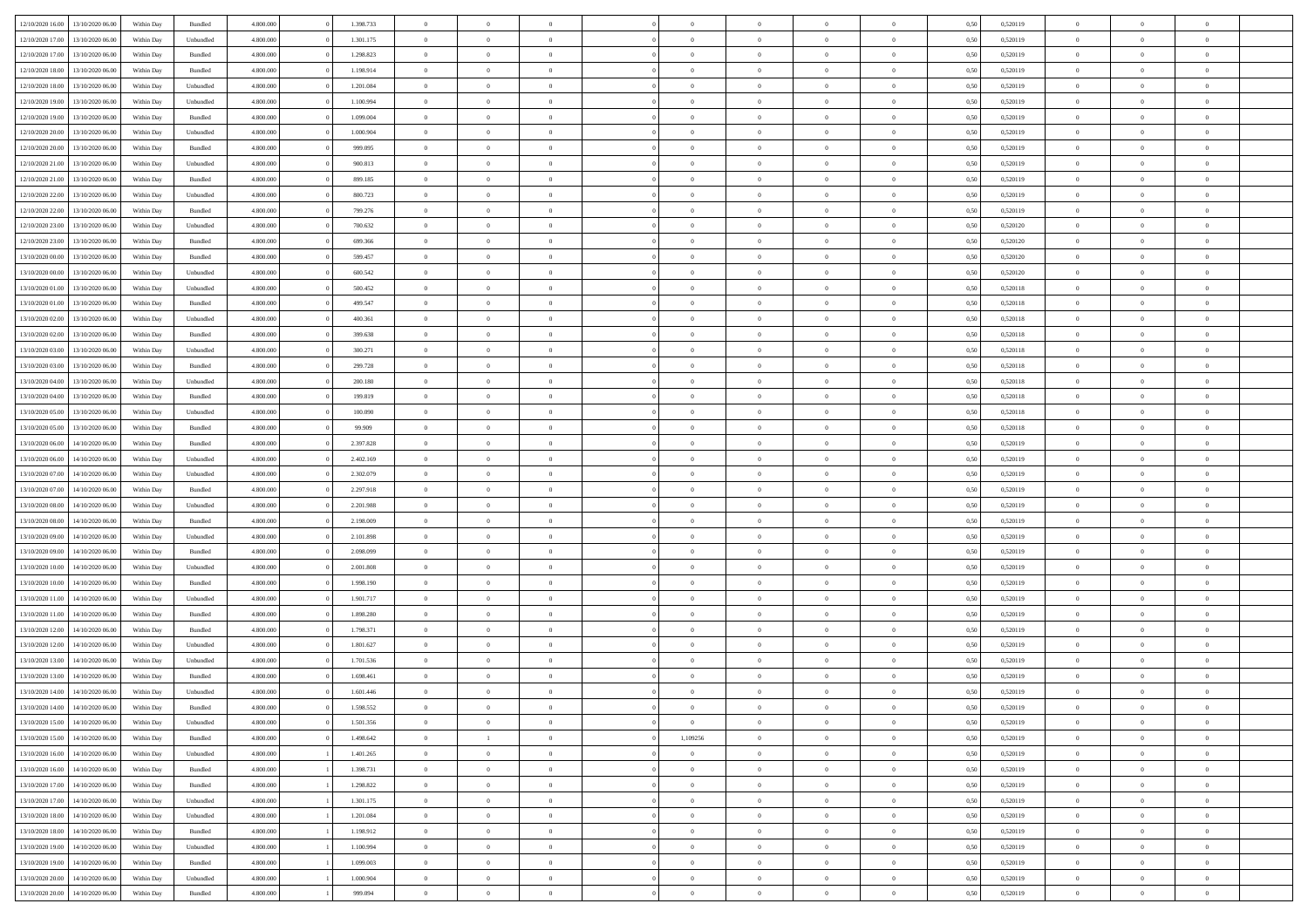| 13/10/2020 21:00 | 14/10/2020 06:00 | Within Dav | Unbundled | 4.800.000 | 900.813   | $\overline{0}$ | $\Omega$       |                | $\Omega$       | $\Omega$       | $\Omega$       | $\theta$       | 0.50 | 0,520119 | $\theta$       | $\theta$       | $\theta$       |  |
|------------------|------------------|------------|-----------|-----------|-----------|----------------|----------------|----------------|----------------|----------------|----------------|----------------|------|----------|----------------|----------------|----------------|--|
| 13/10/2020 21:00 | 14/10/2020 06.00 | Within Day | Bundled   | 4.800.000 | 899.184   | $\overline{0}$ | $\theta$       | $\overline{0}$ | $\overline{0}$ | $\bf{0}$       | $\overline{0}$ | $\bf{0}$       | 0,50 | 0,520119 | $\theta$       | $\overline{0}$ | $\overline{0}$ |  |
| 13/10/2020 22.00 | 14/10/2020 06.00 | Within Day | Unbundled | 4.800.000 | 800.723   | $\overline{0}$ | $\overline{0}$ | $\overline{0}$ | $\overline{0}$ | $\bf{0}$       | $\overline{0}$ | $\bf{0}$       | 0,50 | 0,520119 | $\bf{0}$       | $\overline{0}$ | $\overline{0}$ |  |
|                  |                  |            |           |           |           |                |                |                |                |                |                |                |      |          | $\theta$       |                |                |  |
| 13/10/2020 22.00 | 14/10/2020 06:00 | Within Dav | Bundled   | 4.800.000 | 799.275   | $\overline{0}$ | $\overline{0}$ | $\overline{0}$ | $\overline{0}$ | $\bf{0}$       | $\overline{0}$ | $\overline{0}$ | 0.50 | 0.520119 |                | $\theta$       | $\overline{0}$ |  |
| 13/10/2020 23:00 | 14/10/2020 06.00 | Within Day | Bundled   | 4.800.000 | 699.365   | $\overline{0}$ | $\theta$       | $\overline{0}$ | $\overline{0}$ | $\bf{0}$       | $\overline{0}$ | $\bf{0}$       | 0,50 | 0,520120 | $\theta$       | $\theta$       | $\overline{0}$ |  |
| 13/10/2020 23.00 | 14/10/2020 06.00 | Within Day | Unbundled | 4.800.000 | 700.632   | $\overline{0}$ | $\bf{0}$       | $\overline{0}$ | $\bf{0}$       | $\overline{0}$ | $\overline{0}$ | $\mathbf{0}$   | 0,50 | 0,520120 | $\overline{0}$ | $\overline{0}$ | $\bf{0}$       |  |
| 14/10/2020 00:00 | 14/10/2020 06.00 | Within Dav | Unbundled | 4.800.000 | 600.542   | $\overline{0}$ | $\overline{0}$ | $\overline{0}$ | $\overline{0}$ | $\overline{0}$ | $\overline{0}$ | $\overline{0}$ | 0.50 | 0,520120 | $\theta$       | $\overline{0}$ | $\overline{0}$ |  |
|                  |                  |            |           |           |           |                |                |                |                |                |                |                |      |          |                |                |                |  |
| 14/10/2020 00.00 | 14/10/2020 06.00 | Within Day | Bundled   | 4.800.000 | 599.456   | $\overline{0}$ | $\theta$       | $\overline{0}$ | $\overline{0}$ | $\bf{0}$       | $\overline{0}$ | $\bf{0}$       | 0,50 | 0,520120 | $\theta$       | $\theta$       | $\overline{0}$ |  |
| 14/10/2020 01:00 | 14/10/2020 06.00 | Within Day | Unbundled | 4.800.000 | 500.452   | $\overline{0}$ | $\overline{0}$ | $\overline{0}$ | $\bf{0}$       | $\bf{0}$       | $\bf{0}$       | $\bf{0}$       | 0,50 | 0,520118 | $\,0\,$        | $\overline{0}$ | $\overline{0}$ |  |
| 14/10/2020 01:00 | 14/10/2020 06.00 | Within Dav | Bundled   | 4.800.000 | 499.547   | $\overline{0}$ | $\overline{0}$ | $\overline{0}$ | $\overline{0}$ | $\overline{0}$ | $\overline{0}$ | $\overline{0}$ | 0.50 | 0,520118 | $\theta$       | $\overline{0}$ | $\overline{0}$ |  |
| 14/10/2020 02.00 | 14/10/2020 06.00 | Within Day |           | 4.800.000 | 400.361   | $\overline{0}$ | $\theta$       | $\overline{0}$ | $\overline{0}$ | $\bf{0}$       | $\overline{0}$ |                |      | 0,520118 | $\,$ 0 $\,$    | $\theta$       | $\overline{0}$ |  |
|                  |                  |            | Unbundled |           |           |                |                |                |                |                |                | $\bf{0}$       | 0,50 |          |                |                |                |  |
| 14/10/2020 02.00 | 14/10/2020 06.00 | Within Day | Bundled   | 4.800.000 | 399.637   | $\overline{0}$ | $\overline{0}$ | $\overline{0}$ | $\bf{0}$       | $\bf{0}$       | $\bf{0}$       | $\bf{0}$       | 0,50 | 0,520118 | $\overline{0}$ | $\overline{0}$ | $\overline{0}$ |  |
| 14/10/2020 03:00 | 14/10/2020 06:00 | Within Day | Unbundled | 4.800.000 | 300.271   | $\overline{0}$ | $\overline{0}$ | $\overline{0}$ | $\overline{0}$ | $\bf{0}$       | $\overline{0}$ | $\overline{0}$ | 0.50 | 0.520118 | $\theta$       | $\theta$       | $\overline{0}$ |  |
| 14/10/2020 03:00 | 14/10/2020 06.00 | Within Day | Bundled   | 4.800.000 | 299.728   | $\overline{0}$ | $\theta$       | $\overline{0}$ | $\overline{0}$ | $\bf{0}$       | $\overline{0}$ | $\bf{0}$       | 0,50 | 0,520118 | $\theta$       | $\theta$       | $\overline{0}$ |  |
|                  |                  |            |           |           |           |                |                |                |                |                |                |                |      |          |                |                |                |  |
| 14/10/2020 04:00 | 14/10/2020 06.00 | Within Day | Unbundled | 4.800.000 | 200.180   | $\overline{0}$ | $\bf{0}$       | $\overline{0}$ | $\bf{0}$       | $\overline{0}$ | $\overline{0}$ | $\mathbf{0}$   | 0,50 | 0,520118 | $\bf{0}$       | $\overline{0}$ | $\bf{0}$       |  |
| 14/10/2020 04:00 | 14/10/2020 06.00 | Within Dav | Bundled   | 4.800.000 | 199.818   | $\overline{0}$ | $\overline{0}$ | $\overline{0}$ | $\overline{0}$ | $\overline{0}$ | $\overline{0}$ | $\overline{0}$ | 0.50 | 0,520118 | $\theta$       | $\overline{0}$ | $\overline{0}$ |  |
| 14/10/2020 05:00 | 14/10/2020 06.00 | Within Day | Bundled   | 4.800.000 | 99.909    | $\overline{0}$ | $\theta$       | $\overline{0}$ | $\overline{0}$ | $\bf{0}$       | $\overline{0}$ | $\bf{0}$       | 0,50 | 0,520118 | $\,$ 0 $\,$    | $\theta$       | $\overline{0}$ |  |
| 14/10/2020 05:00 | 14/10/2020 06.00 | Within Day | Unbundled | 4.800.000 | 100.090   | $\overline{0}$ | $\overline{0}$ | $\overline{0}$ | $\bf{0}$       | $\bf{0}$       | $\bf{0}$       | $\bf{0}$       | 0,50 | 0,520118 | $\,0\,$        | $\overline{0}$ | $\overline{0}$ |  |
|                  |                  |            |           |           |           |                |                |                |                |                |                |                |      |          |                |                |                |  |
| 14/10/2020 06:00 | 15/10/2020 06:00 | Within Day | Unbundled | 4.800.000 | 2.402.169 | $\overline{0}$ | $\overline{0}$ | $\overline{0}$ | $\overline{0}$ | $\overline{0}$ | $\overline{0}$ | $\overline{0}$ | 0.50 | 0,520119 | $\theta$       | $\overline{0}$ | $\overline{0}$ |  |
| 14/10/2020 06.00 | 15/10/2020 06.00 | Within Day | Bundled   | 4.800.000 | 2.397.828 | $\overline{0}$ | $\theta$       | $\overline{0}$ | $\overline{0}$ | $\bf{0}$       | $\overline{0}$ | $\bf{0}$       | 0,50 | 0,520119 | $\,$ 0 $\,$    | $\theta$       | $\overline{0}$ |  |
| 14/10/2020 07:00 | 15/10/2020 06.00 | Within Day | Unbundled | 4.800.000 | 2.302.079 | $\overline{0}$ | $\overline{0}$ | $\overline{0}$ | $\bf{0}$       | $\bf{0}$       | $\bf{0}$       | $\bf{0}$       | 0,50 | 0,520119 | $\bf{0}$       | $\overline{0}$ | $\overline{0}$ |  |
| 14/10/2020 07:00 | 15/10/2020 06:00 | Within Day | Bundled   | 4.800.000 | 2.297.918 | $\overline{0}$ | $\overline{0}$ | $\overline{0}$ | $\overline{0}$ | $\bf{0}$       | $\overline{0}$ | $\overline{0}$ | 0.50 | 0.520119 | $\theta$       | $\theta$       | $\overline{0}$ |  |
|                  |                  |            |           |           |           |                |                |                |                |                |                |                |      |          |                |                |                |  |
| 14/10/2020 08:00 | 15/10/2020 06.00 | Within Day | Unbundled | 4.800.000 | 2.201.988 | $\overline{0}$ | $\theta$       | $\overline{0}$ | $\overline{0}$ | $\bf{0}$       | $\overline{0}$ | $\bf{0}$       | 0,50 | 0,520119 | $\,$ 0 $\,$    | $\overline{0}$ | $\overline{0}$ |  |
| 14/10/2020 08.00 | 15/10/2020 06.00 | Within Day | Bundled   | 4.800.000 | 2.198.009 | $\overline{0}$ | $\bf{0}$       | $\overline{0}$ | $\bf{0}$       | $\overline{0}$ | $\overline{0}$ | $\mathbf{0}$   | 0,50 | 0,520119 | $\bf{0}$       | $\overline{0}$ | $\bf{0}$       |  |
| 14/10/2020 09:00 | 15/10/2020 06:00 | Within Dav | Unbundled | 4.800.000 | 2.101.898 | $\overline{0}$ | $\overline{0}$ | $\overline{0}$ | $\overline{0}$ | $\overline{0}$ | $\overline{0}$ | $\overline{0}$ | 0.50 | 0,520119 | $\theta$       | $\overline{0}$ | $\overline{0}$ |  |
| 14/10/2020 09:00 | 15/10/2020 06.00 | Within Day | Bundled   | 4.800.000 | 2.098.099 | $\overline{0}$ | $\theta$       | $\overline{0}$ | $\overline{0}$ | $\bf{0}$       | $\overline{0}$ | $\bf{0}$       | 0,50 | 0,520119 | $\theta$       | $\theta$       | $\overline{0}$ |  |
|                  |                  |            |           |           |           |                |                |                |                |                |                |                |      |          |                |                |                |  |
| 14/10/2020 10:00 | 15/10/2020 06.00 | Within Day | Unbundled | 4.800.000 | 2.001.808 | $\overline{0}$ | $\overline{0}$ | $\overline{0}$ | $\bf{0}$       | $\bf{0}$       | $\bf{0}$       | $\bf{0}$       | 0,50 | 0,520119 | $\,0\,$        | $\overline{0}$ | $\overline{0}$ |  |
| 14/10/2020 10:00 | 15/10/2020 06:00 | Within Day | Bundled   | 4.800.000 | 1.998.190 | $\overline{0}$ | $\overline{0}$ | $\overline{0}$ | $\overline{0}$ | $\overline{0}$ | $\overline{0}$ | $\overline{0}$ | 0.50 | 0,520119 | $\theta$       | $\overline{0}$ | $\overline{0}$ |  |
| 14/10/2020 11:00 | 15/10/2020 06.00 | Within Day | Bundled   | 4.800.000 | 1.898.280 | $\overline{0}$ | $\theta$       | $\overline{0}$ | $\overline{0}$ | $\bf{0}$       | $\overline{0}$ | $\bf{0}$       | 0,50 | 0,520119 | $\,$ 0 $\,$    | $\overline{0}$ | $\overline{0}$ |  |
| 14/10/2020 11:00 | 15/10/2020 06.00 | Within Day | Unbundled | 4.800.000 | 1.901.717 | $\overline{0}$ | $\overline{0}$ | $\overline{0}$ | $\bf{0}$       | $\bf{0}$       | $\bf{0}$       | $\bf{0}$       | 0,50 | 0,520119 | $\bf{0}$       | $\overline{0}$ | $\overline{0}$ |  |
|                  |                  |            |           |           |           |                |                |                |                |                |                |                |      |          |                |                |                |  |
| 14/10/2020 12:00 | 15/10/2020 06.00 | Within Day | Bundled   | 4.800,000 | 1.798.371 | $\overline{0}$ | $\Omega$       | $\Omega$       | $\Omega$       | $\Omega$       | $\overline{0}$ | $\overline{0}$ | 0,50 | 0,520119 | $\,0\,$        | $\theta$       | $\theta$       |  |
| 14/10/2020 12:00 | 15/10/2020 06.00 | Within Day | Unbundled | 4.800.000 | 1.801.627 | $\overline{0}$ | $\theta$       | $\overline{0}$ | $\overline{0}$ | $\bf{0}$       | $\overline{0}$ | $\bf{0}$       | 0,50 | 0,520119 | $\,$ 0 $\,$    | $\theta$       | $\overline{0}$ |  |
| 14/10/2020 13:00 | 15/10/2020 06:00 | Within Day | Bundled   | 4.800.000 | 1.698.461 | $\overline{0}$ | $\overline{0}$ | $\overline{0}$ | $\bf{0}$       | $\bf{0}$       | $\overline{0}$ | $\mathbf{0}$   | 0,50 | 0,520119 | $\bf{0}$       | $\overline{0}$ | $\bf{0}$       |  |
| 14/10/2020 13:00 | 15/10/2020 06.00 | Within Day | Unbundled | 4.800,000 | 1.701.536 | $\overline{0}$ | $\Omega$       | $\Omega$       | $\Omega$       | $\bf{0}$       | $\overline{0}$ | $\overline{0}$ | 0.50 | 0,520119 | $\,0\,$        | $\theta$       | $\theta$       |  |
|                  |                  |            |           |           |           |                |                |                |                |                |                |                |      |          |                |                |                |  |
| 14/10/2020 14:00 | 15/10/2020 06.00 | Within Day | Bundled   | 4.800.000 | 1.598.552 | $\overline{0}$ | $\theta$       | $\overline{0}$ | $\overline{0}$ | $\bf{0}$       | $\overline{0}$ | $\bf{0}$       | 0,50 | 0,520119 | $\,$ 0 $\,$    | $\theta$       | $\overline{0}$ |  |
| 14/10/2020 14:00 | 15/10/2020 06.00 | Within Day | Unbundled | 4.800.000 | 1.601.446 | $\overline{0}$ | $\overline{0}$ | $\overline{0}$ | $\bf{0}$       | $\bf{0}$       | $\bf{0}$       | $\bf{0}$       | 0,50 | 0,520119 | $\,0\,$        | $\overline{0}$ | $\overline{0}$ |  |
| 14/10/2020 15:00 | 15/10/2020 06:00 | Within Day | Unbundled | 4.800,000 | 1.501.356 | $\overline{0}$ | $\Omega$       | $\Omega$       | $\Omega$       | $\Omega$       | $\theta$       | $\overline{0}$ | 0.50 | 0,520119 | $\,0\,$        | $\theta$       | $\theta$       |  |
| 14/10/2020 15:00 | 15/10/2020 06.00 | Within Day | Bundled   | 4.800.000 | 1.498.642 | $\overline{0}$ | $\theta$       | $\overline{0}$ | $\overline{0}$ | $\bf{0}$       | $\overline{0}$ | $\bf{0}$       | 0,50 | 0,520119 | $\,$ 0 $\,$    | $\overline{0}$ | $\overline{0}$ |  |
|                  |                  |            |           |           |           |                |                |                |                |                |                |                |      |          |                |                |                |  |
| 14/10/2020 16.00 | 15/10/2020 06:00 | Within Day | Unbundled | 4.800.000 | 1.401.265 | $\overline{0}$ | $\overline{0}$ | $\overline{0}$ | $\bf{0}$       | $\bf{0}$       | $\overline{0}$ | $\bf{0}$       | 0,50 | 0,520119 | $\bf{0}$       | $\overline{0}$ | $\overline{0}$ |  |
| 14/10/2020 16.00 | 15/10/2020 06.00 | Within Day | Bundled   | 4.800,000 | 1.398.733 | $\overline{0}$ | $\Omega$       | $\overline{0}$ | $\Omega$       | $\Omega$       | $\overline{0}$ | $\overline{0}$ | 0,50 | 0,520119 | $\,0\,$        | $\theta$       | $\theta$       |  |
| 14/10/2020 17:00 | 15/10/2020 06.00 | Within Day | Bundled   | 4.800.000 | 1.298.823 | $\overline{0}$ | $\theta$       | $\overline{0}$ | $\overline{0}$ | $\,$ 0         | $\overline{0}$ | $\bf{0}$       | 0,50 | 0,520119 | $\,$ 0 $\,$    | $\overline{0}$ | $\overline{0}$ |  |
| 14/10/2020 17.00 | 15/10/2020 06.00 | Within Day | Unbundled | 4.800.000 | 1.301.175 | $\overline{0}$ | $\overline{0}$ | $\overline{0}$ | $\overline{0}$ | $\bf{0}$       | $\overline{0}$ | $\mathbf{0}$   | 0,50 | 0,520119 | $\bf{0}$       | $\overline{0}$ | $\bf{0}$       |  |
|                  |                  |            |           |           |           |                |                |                |                |                |                |                |      |          |                |                |                |  |
| 14/10/2020 18:00 | 15/10/2020 06:00 | Within Day | Unbundled | 4.800,000 | 1.201.084 | $\overline{0}$ | $\Omega$       | $\Omega$       | $\Omega$       | $\Omega$       | $\Omega$       | $\overline{0}$ | 0.50 | 0,520119 | $\theta$       | $\theta$       | $\theta$       |  |
| 14/10/2020 18:00 | 15/10/2020 06.00 | Within Day | Bundled   | 4.800.000 | 1.198.914 | $\overline{0}$ | $\,$ 0 $\,$    | $\overline{0}$ | $\bf{0}$       | $\,$ 0         | $\overline{0}$ | $\bf{0}$       | 0,50 | 0,520119 | $\,0\,$        | $\overline{0}$ | $\overline{0}$ |  |
| 14/10/2020 19:00 | 15/10/2020 06.00 | Within Day | Unbundled | 4.800.000 | 1.100.994 | $\bf{0}$       | $\bf{0}$       |                |                |                |                |                | 0,50 | 0,520119 | $\bf{0}$       | $\overline{0}$ |                |  |
| 14/10/2020 19:00 | 15/10/2020 06:00 | Within Day | Bundled   | 4.800.000 | 1.099.004 | $\overline{0}$ | $\overline{0}$ | $\overline{0}$ | $\Omega$       | $\theta$       | $\overline{0}$ | $\overline{0}$ | 0,50 | 0,520119 | $\theta$       | $\theta$       | $\theta$       |  |
|                  |                  |            |           |           |           |                |                |                |                |                |                |                |      |          |                |                |                |  |
| 14/10/2020 20:00 | 15/10/2020 06.00 | Within Day | Unbundled | 4.800.000 | 1.000.904 | $\overline{0}$ | $\,$ 0         | $\overline{0}$ | $\overline{0}$ | $\,$ 0 $\,$    | $\overline{0}$ | $\mathbf{0}$   | 0,50 | 0,520119 | $\,$ 0 $\,$    | $\,$ 0 $\,$    | $\,$ 0         |  |
| 14/10/2020 20.00 | 15/10/2020 06.00 | Within Day | Bundled   | 4.800.000 | 999.095   | $\overline{0}$ | $\overline{0}$ | $\overline{0}$ | $\overline{0}$ | $\overline{0}$ | $\overline{0}$ | $\mathbf{0}$   | 0,50 | 0,520119 | $\overline{0}$ | $\bf{0}$       | $\bf{0}$       |  |
| 14/10/2020 21:00 | 15/10/2020 06.00 | Within Day | Unbundled | 4.800,000 | 900.813   | $\overline{0}$ | $\overline{0}$ | $\overline{0}$ | $\Omega$       | $\overline{0}$ | $\overline{0}$ | $\overline{0}$ | 0,50 | 0,520119 | $\overline{0}$ | $\theta$       | $\overline{0}$ |  |
| 14/10/2020 21.00 | 15/10/2020 06.00 | Within Day | Bundled   | 4.800.000 | 899.185   | $\overline{0}$ | $\,$ 0         | $\overline{0}$ | $\overline{0}$ | $\,$ 0 $\,$    | $\overline{0}$ | $\mathbf{0}$   | 0,50 | 0,520119 | $\,$ 0 $\,$    | $\overline{0}$ | $\overline{0}$ |  |
|                  |                  |            |           |           |           |                |                |                |                |                |                |                |      |          |                |                |                |  |
| 14/10/2020 22.00 | 15/10/2020 06.00 | Within Day | Unbundled | 4.800.000 | 800.723   | $\overline{0}$ | $\overline{0}$ | $\overline{0}$ | $\overline{0}$ | $\overline{0}$ | $\overline{0}$ | $\mathbf{0}$   | 0,50 | 0,520119 | $\overline{0}$ | $\overline{0}$ | $\bf{0}$       |  |
| 14/10/2020 22:00 | 15/10/2020 06.00 | Within Day | Bundled   | 4.800,000 | 799.276   | $\overline{0}$ | $\overline{0}$ | $\overline{0}$ | $\Omega$       | $\overline{0}$ | $\overline{0}$ | $\bf{0}$       | 0.50 | 0,520119 | $\overline{0}$ | $\theta$       | $\overline{0}$ |  |
| 14/10/2020 23.00 | 15/10/2020 06.00 | Within Day | Bundled   | 4.800.000 | 699.366   | $\overline{0}$ | $\,$ 0         | $\overline{0}$ | $\bf{0}$       | $\bf{0}$       | $\bf{0}$       | $\bf{0}$       | 0,50 | 0,520120 | $\,$ 0 $\,$    | $\overline{0}$ | $\overline{0}$ |  |
| 14/10/2020 23:00 | 15/10/2020 06.00 | Within Day | Unbundled | 4.800.000 | 700.632   | $\overline{0}$ | $\bf{0}$       | $\overline{0}$ | $\overline{0}$ | $\overline{0}$ | $\overline{0}$ | $\mathbf{0}$   | 0,50 | 0,520120 | $\overline{0}$ | $\overline{0}$ | $\bf{0}$       |  |
|                  |                  |            |           |           |           |                |                |                |                |                |                |                |      |          |                |                |                |  |
| 15/10/2020 00:00 | 15/10/2020 06.00 | Within Day | Unbundled | 4.800,000 | 600.542   | $\overline{0}$ | $\overline{0}$ | $\overline{0}$ | $\Omega$       | $\overline{0}$ | $\overline{0}$ | $\bf{0}$       | 0.50 | 0,520120 | $\overline{0}$ | $\overline{0}$ | $\overline{0}$ |  |
| 15/10/2020 00:00 | 15/10/2020 06.00 | Within Day | Bundled   | 4.800.000 | 599.457   | $\overline{0}$ | $\bf{0}$       | $\overline{0}$ | $\bf{0}$       | $\bf{0}$       | $\bf{0}$       | $\mathbf{0}$   | 0,50 | 0,520120 | $\,$ 0 $\,$    | $\,$ 0 $\,$    | $\bf{0}$       |  |
| 15/10/2020 01:00 | 15/10/2020 06.00 | Within Day | Unbundled | 4.800.000 | 500.452   | $\overline{0}$ | $\overline{0}$ | $\overline{0}$ | $\overline{0}$ | $\overline{0}$ | $\bf{0}$       | $\mathbf{0}$   | 0,50 | 0,520118 | $\overline{0}$ | $\bf{0}$       | $\bf{0}$       |  |
|                  |                  |            |           |           |           |                |                |                |                |                |                |                |      |          |                |                |                |  |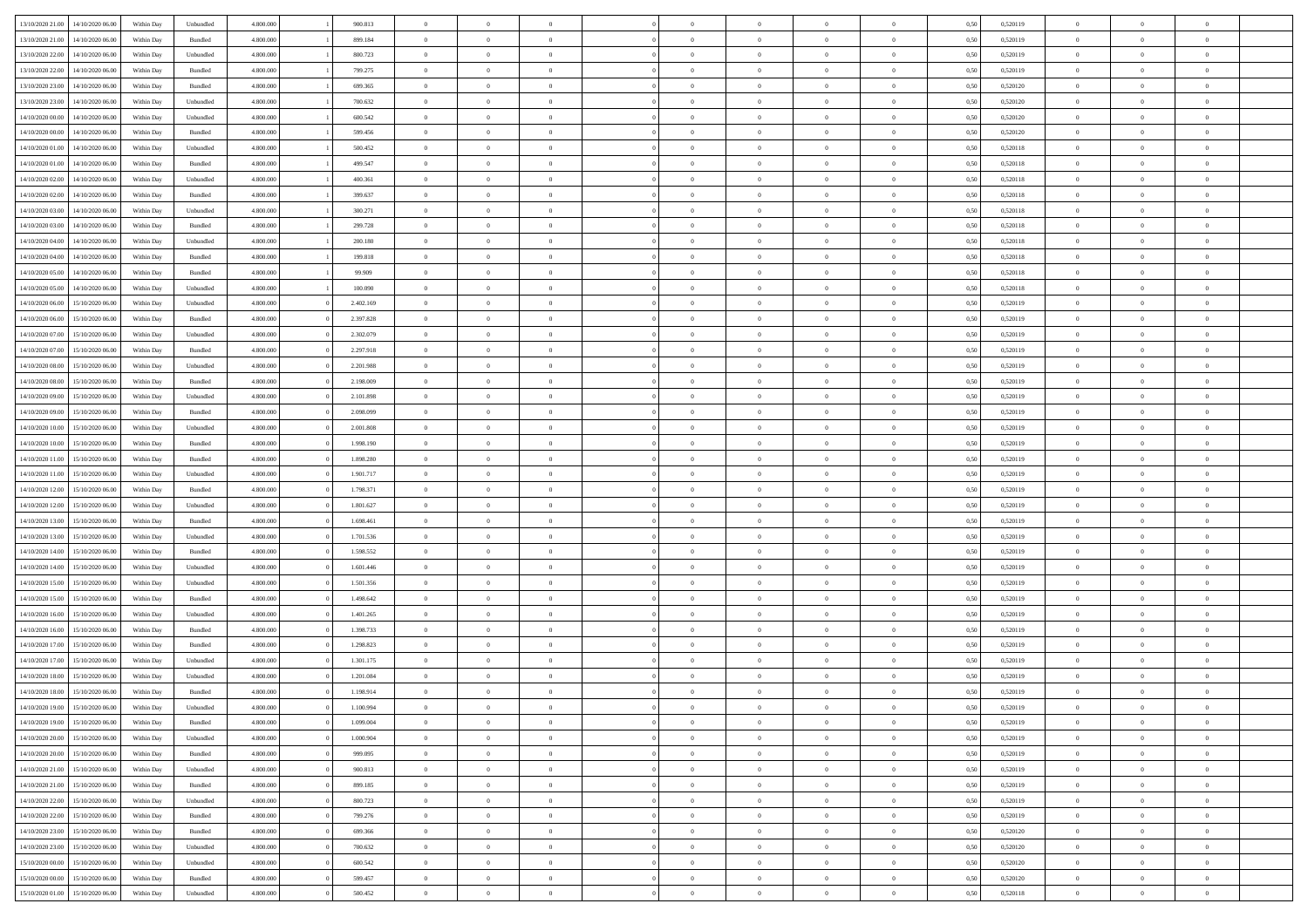| 15/10/2020 01:00 | 15/10/2020 06:00 | Within Dav | Bundled   | 4.800.000 |         | 499.547   | $\overline{0}$ | $\Omega$       |                | $\Omega$       | $\Omega$       | $\Omega$       | $\theta$       | 0.50 | 0,520118 | $\theta$       | $\theta$       | $\theta$       |  |
|------------------|------------------|------------|-----------|-----------|---------|-----------|----------------|----------------|----------------|----------------|----------------|----------------|----------------|------|----------|----------------|----------------|----------------|--|
| 15/10/2020 02.00 | 15/10/2020 06.00 | Within Day | Unbundled | 4.800.000 |         | 400.361   | $\overline{0}$ | $\theta$       | $\overline{0}$ | $\overline{0}$ | $\bf{0}$       | $\overline{0}$ | $\overline{0}$ | 0,50 | 0,520118 | $\theta$       | $\theta$       | $\overline{0}$ |  |
| 15/10/2020 02:00 | 15/10/2020 06:00 | Within Day | Bundled   | 4.800.000 |         | 399.638   | $\overline{0}$ | $\overline{0}$ | $\overline{0}$ | $\bf{0}$       | $\bf{0}$       | $\bf{0}$       | $\bf{0}$       | 0,50 | 0,520118 | $\bf{0}$       | $\overline{0}$ | $\overline{0}$ |  |
| 15/10/2020 03:00 | 15/10/2020 06:00 | Within Dav | Unbundled | 4.800.000 |         | 300.271   | $\overline{0}$ | $\theta$       | $\overline{0}$ | $\overline{0}$ | $\bf{0}$       | $\overline{0}$ | $\overline{0}$ | 0.50 | 0.520118 | $\theta$       | $\theta$       | $\overline{0}$ |  |
|                  |                  |            |           |           |         |           |                |                |                |                |                |                |                |      |          |                |                |                |  |
| 15/10/2020 03:00 | 15/10/2020 06.00 | Within Day | Bundled   | 4.800.000 |         | 299.728   | $\overline{0}$ | $\theta$       | $\overline{0}$ | $\overline{0}$ | $\bf{0}$       | $\overline{0}$ | $\bf{0}$       | 0,50 | 0,520118 | $\theta$       | $\theta$       | $\overline{0}$ |  |
| 15/10/2020 04:00 | 15/10/2020 06.00 | Within Day | Unbundled | 4.800.000 |         | 200.180   | $\overline{0}$ | $\bf{0}$       | $\overline{0}$ | $\overline{0}$ | $\overline{0}$ | $\overline{0}$ | $\mathbf{0}$   | 0,50 | 0,520118 | $\bf{0}$       | $\overline{0}$ | $\bf{0}$       |  |
| 15/10/2020 04:00 | 15/10/2020 06:00 | Within Dav | Bundled   | 4.800.000 |         | 199.819   | $\overline{0}$ | $\overline{0}$ | $\overline{0}$ | $\overline{0}$ | $\overline{0}$ | $\overline{0}$ | $\overline{0}$ | 0.50 | 0,520118 | $\theta$       | $\overline{0}$ | $\overline{0}$ |  |
| 15/10/2020 05:00 | 15/10/2020 06.00 | Within Day | Bundled   | 4.800.000 |         | 99.909    | $\overline{0}$ | $\theta$       | $\overline{0}$ | $\overline{0}$ | $\bf{0}$       | $\overline{0}$ | $\bf{0}$       | 0,50 | 0,520118 | $\theta$       | $\theta$       | $\overline{0}$ |  |
| 15/10/2020 05:00 | 15/10/2020 06.00 | Within Day | Unbundled | 4.800.000 |         | 100.090   | $\overline{0}$ | $\overline{0}$ | $\overline{0}$ | $\overline{0}$ | $\bf{0}$       | $\overline{0}$ | $\bf{0}$       | 0,50 | 0,520118 | $\,0\,$        | $\overline{0}$ | $\overline{0}$ |  |
| 15/10/2020 06:00 | 16/10/2020 06:00 | Within Dav | Unbundled | 4.800.000 |         | 2.402.169 | $\overline{0}$ | $\overline{0}$ | $\overline{0}$ | $\overline{0}$ | $\overline{0}$ | $\overline{0}$ | $\overline{0}$ | 0.50 | 0,520119 | $\theta$       | $\overline{0}$ | $\overline{0}$ |  |
|                  |                  |            |           |           |         |           |                |                |                |                |                |                |                |      |          |                |                |                |  |
| 15/10/2020 06.00 | 16/10/2020 06.00 | Within Day | Bundled   | 4.800.000 |         | 2.397.828 | $\overline{0}$ | $\theta$       | $\overline{0}$ | $\overline{0}$ | $\bf{0}$       | $\overline{0}$ | $\bf{0}$       | 0,50 | 0,520119 | $\,$ 0 $\,$    | $\theta$       | $\overline{0}$ |  |
| 15/10/2020 07.00 | 16/10/2020 06.00 | Within Day | Unbundled | 4.800.000 |         | 2.302.079 | $\overline{0}$ | $\overline{0}$ | $\overline{0}$ | $\overline{0}$ | $\bf{0}$       | $\overline{0}$ | $\bf{0}$       | 0,50 | 0,520119 | $\bf{0}$       | $\overline{0}$ | $\overline{0}$ |  |
| 15/10/2020 07:00 | 16/10/2020 06:00 | Within Day | Bundled   | 4.800.000 |         | 2.297.918 | $\overline{0}$ | $\overline{0}$ | $\overline{0}$ | $\overline{0}$ | $\bf{0}$       | $\overline{0}$ | $\overline{0}$ | 0.50 | 0.520119 | $\theta$       | $\theta$       | $\overline{0}$ |  |
| 15/10/2020 08:00 | 16/10/2020 06.00 | Within Day | Unbundled | 4.800.000 |         | 2.201.988 | $\overline{0}$ | $\theta$       | $\overline{0}$ | $\overline{0}$ | $\bf{0}$       | $\overline{0}$ | $\overline{0}$ | 0,50 | 0,520119 | $\theta$       | $\theta$       | $\overline{0}$ |  |
| 15/10/2020 08:00 | 16/10/2020 06.00 | Within Day | Bundled   | 4.800.000 |         | 2.198.009 | $\overline{0}$ | $\overline{0}$ | $\overline{0}$ | $\overline{0}$ | $\overline{0}$ | $\overline{0}$ | $\mathbf{0}$   | 0,50 | 0,520119 | $\bf{0}$       | $\overline{0}$ | $\bf{0}$       |  |
| 15/10/2020 09:00 | 16/10/2020 06:00 | Within Dav | Unbundled | 4.800.000 |         | 2.101.898 | $\overline{0}$ | $\overline{0}$ | $\overline{0}$ | $\overline{0}$ | $\overline{0}$ | $\overline{0}$ | $\overline{0}$ | 0.50 | 0,520119 | $\theta$       | $\overline{0}$ | $\overline{0}$ |  |
|                  |                  |            |           |           |         |           |                |                |                |                |                |                |                |      |          |                |                |                |  |
| 15/10/2020 09:00 | 16/10/2020 06.00 | Within Day | Bundled   | 4.800.000 |         | 2.098.099 | $\overline{0}$ | $\theta$       | $\overline{0}$ | $\overline{0}$ | $\bf{0}$       | $\overline{0}$ | $\bf{0}$       | 0,50 | 0,520119 | $\theta$       | $\theta$       | $\overline{0}$ |  |
| 15/10/2020 10:00 | 16/10/2020 06.00 | Within Day | Unbundled | 4.800.000 |         | 2.001.808 | $\overline{0}$ | $\overline{0}$ | $\overline{0}$ | $\overline{0}$ | $\bf{0}$       | $\overline{0}$ | $\bf{0}$       | 0,50 | 0,520119 | $\,0\,$        | $\overline{0}$ | $\overline{0}$ |  |
| 15/10/2020 10:00 | 16/10/2020 06:00 | Within Dav | Bundled   | 4.800.000 |         | 1.998.190 | $\overline{0}$ | $\overline{0}$ | $\overline{0}$ | $\overline{0}$ | $\overline{0}$ | $\overline{0}$ | $\overline{0}$ | 0.50 | 0,520119 | $\theta$       | $\overline{0}$ | $\overline{0}$ |  |
| 15/10/2020 11:00 | 16/10/2020 06.00 | Within Day | Bundled   | 4.800.000 |         | 1.898.280 | $\overline{0}$ | $\theta$       | $\overline{0}$ | $\overline{0}$ | $\bf{0}$       | $\overline{0}$ | $\bf{0}$       | 0,50 | 0,520119 | $\theta$       | $\theta$       | $\overline{0}$ |  |
| 15/10/2020 11:00 | 16/10/2020 06.00 | Within Day | Unbundled | 4.800.000 |         | 1.901.717 | $\overline{0}$ | $\overline{0}$ | $\overline{0}$ | $\bf{0}$       | $\bf{0}$       | $\overline{0}$ | $\bf{0}$       | 0,50 | 0,520119 | $\,0\,$        | $\overline{0}$ | $\overline{0}$ |  |
| 15/10/2020 12:00 | 16/10/2020 06:00 | Within Day | Unbundled | 4.800.000 |         | 1.801.627 | $\overline{0}$ | $\overline{0}$ | $\overline{0}$ | $\overline{0}$ | $\bf{0}$       | $\overline{0}$ | $\overline{0}$ | 0.50 | 0.520119 | $\theta$       | $\theta$       | $\overline{0}$ |  |
|                  |                  |            |           |           |         |           |                |                |                |                |                |                |                |      |          |                |                |                |  |
| 15/10/2020 12:00 | 16/10/2020 06.00 | Within Day | Bundled   | 4.800.000 |         | 1.798.371 | $\overline{0}$ | $\theta$       | $\overline{0}$ | $\overline{0}$ | $\bf{0}$       | $\overline{0}$ | $\bf{0}$       | 0,50 | 0,520119 | $\theta$       | $\overline{0}$ | $\overline{0}$ |  |
| 15/10/2020 13:00 | 16/10/2020 06.00 | Within Day | Unbundled | 4.800.000 |         | 1.701.536 | $\overline{0}$ | $\bf{0}$       | $\overline{0}$ | $\overline{0}$ | $\overline{0}$ | $\overline{0}$ | $\mathbf{0}$   | 0,50 | 0,520119 | $\bf{0}$       | $\overline{0}$ | $\bf{0}$       |  |
| 15/10/2020 13:00 | 16/10/2020 06:00 | Within Dav | Bundled   | 4.800.000 |         | 1.698.461 | $\overline{0}$ | $\overline{0}$ | $\overline{0}$ | $\overline{0}$ | $\overline{0}$ | $\overline{0}$ | $\overline{0}$ | 0.50 | 0,520119 | $\theta$       | $\theta$       | $\overline{0}$ |  |
| 15/10/2020 14:00 | 16/10/2020 06.00 | Within Day | Unbundled | 4.800.000 |         | 1.601.446 | $\overline{0}$ | $\theta$       | $\overline{0}$ | $\overline{0}$ | $\bf{0}$       | $\overline{0}$ | $\bf{0}$       | 0,50 | 0,520119 | $\theta$       | $\theta$       | $\overline{0}$ |  |
| 15/10/2020 14:00 | 16/10/2020 06.00 | Within Day | Bundled   | 4.800.000 |         | 1.598.552 | $\overline{0}$ | $\overline{0}$ | $\overline{0}$ | $\overline{0}$ | $\bf{0}$       | $\overline{0}$ | $\bf{0}$       | 0,50 | 0,520119 | $\,0\,$        | $\overline{0}$ | $\overline{0}$ |  |
| 15/10/2020 15:00 | 16/10/2020 06:00 | Within Day | Unbundled | 4.800.000 |         | 1.501.356 | $\overline{0}$ | $\overline{0}$ | $\overline{0}$ | $\overline{0}$ | $\overline{0}$ | $\overline{0}$ | $\overline{0}$ | 0.50 | 0,520119 | $\theta$       | $\overline{0}$ | $\overline{0}$ |  |
|                  |                  |            |           |           |         |           |                |                |                |                |                |                |                |      |          |                |                |                |  |
| 15/10/2020 15:00 | 16/10/2020 06.00 | Within Day | Bundled   | 4.800.000 |         | 1.498.642 | $\overline{0}$ | $\theta$       | $\overline{0}$ | $\overline{0}$ | $\bf{0}$       | $\overline{0}$ | $\bf{0}$       | 0,50 | 0,520119 | $\,$ 0 $\,$    | $\theta$       | $\overline{0}$ |  |
| 15/10/2020 16.00 | 16/10/2020 06.00 | Within Day | Bundled   | 4.800.000 |         | 1.398.733 | $\overline{0}$ | $\overline{0}$ | $\overline{0}$ | $\bf{0}$       | $\bf{0}$       | $\bf{0}$       | $\bf{0}$       | 0,50 | 0,520119 | $\bf{0}$       | $\overline{0}$ | $\overline{0}$ |  |
| 15/10/2020 16:00 | 16/10/2020 06.00 | Within Day | Unbundled | 4.800,000 |         | 1.401.265 | $\overline{0}$ | $\Omega$       | $\Omega$       | $\Omega$       | $\Omega$       | $\Omega$       | $\overline{0}$ | 0,50 | 0,520119 | $\,0\,$        | $\theta$       | $\theta$       |  |
| 15/10/2020 17:00 | 16/10/2020 06.00 | Within Day | Unbundled | 4.800.000 |         | 1.301.175 | $\overline{0}$ | $\theta$       | $\overline{0}$ | $\overline{0}$ | $\bf{0}$       | $\overline{0}$ | $\bf{0}$       | 0,50 | 0,520119 | $\theta$       | $\theta$       | $\overline{0}$ |  |
| 15/10/2020 17:00 | 16/10/2020 06.00 | Within Day | Bundled   | 4.800.000 |         | 1.298.823 | $\overline{0}$ | $\bf{0}$       | $\overline{0}$ | $\bf{0}$       | $\bf{0}$       | $\overline{0}$ | $\mathbf{0}$   | 0,50 | 0,520119 | $\overline{0}$ | $\overline{0}$ | $\bf{0}$       |  |
| 15/10/2020 18:00 | 16/10/2020 06:00 | Within Day | Unbundled | 4.800,000 |         | 1.201.084 | $\overline{0}$ | $\Omega$       | $\Omega$       | $\Omega$       | $\bf{0}$       | $\Omega$       | $\overline{0}$ | 0.50 | 0,520119 | $\,0\,$        | $\theta$       | $\theta$       |  |
|                  |                  |            |           |           |         |           |                |                |                |                |                |                |                |      |          |                |                |                |  |
| 15/10/2020 18:00 | 16/10/2020 06.00 | Within Day | Bundled   | 4.800.000 |         | 1.198.914 | $\overline{0}$ | $\theta$       | $\overline{0}$ | $\overline{0}$ | $\bf{0}$       | $\overline{0}$ | $\bf{0}$       | 0,50 | 0,520119 | $\,$ 0 $\,$    | $\theta$       | $\overline{0}$ |  |
| 15/10/2020 19:00 | 16/10/2020 06.00 | Within Day | Unbundled | 4.800.000 |         | 1.100.994 | $\overline{0}$ | $\overline{0}$ | $\overline{0}$ | $\bf{0}$       | $\bf{0}$       | $\bf{0}$       | $\bf{0}$       | 0,50 | 0,520119 | $\,0\,$        | $\overline{0}$ | $\overline{0}$ |  |
| 15/10/2020 19:00 | 16/10/2020 06:00 | Within Day | Bundled   | 4.800,000 |         | 1.099.004 | $\overline{0}$ | $\Omega$       | $\Omega$       | $\Omega$       | $\Omega$       | $\theta$       | $\overline{0}$ | 0.50 | 0,520119 | $\theta$       | $\theta$       | $\theta$       |  |
| 15/10/2020 20:00 | 16/10/2020 06.00 | Within Day | Unbundled | 4.800.000 |         | 1.000.904 | $\overline{0}$ | $\,$ 0         | $\overline{0}$ | $\overline{0}$ | $\bf{0}$       | $\overline{0}$ | $\bf{0}$       | 0,50 | 0,520119 | $\,$ 0 $\,$    | $\overline{0}$ | $\overline{0}$ |  |
| 15/10/2020 20.00 | 16/10/2020 06.00 | Within Day | Bundled   | 4.800.000 |         | 999.095   | $\overline{0}$ | 372.592        | $\overline{0}$ | 1,109256       | $\bf{0}$       | $\bf{0}$       | $\bf{0}$       | 0,50 | 0,520119 | $\overline{0}$ | $\overline{0}$ | $\overline{0}$ |  |
| 15/10/2020 21.00 | 16/10/2020 06.00 | Within Day | Unbundled | 4.800.000 | 372.592 | 900.813   | $\overline{0}$ | $\Omega$       | $\Omega$       | $\Omega$       | $\Omega$       | $\overline{0}$ | $\overline{0}$ | 0,50 | 0,520119 | $\bf{0}$       | $\theta$       | $\theta$       |  |
| 15/10/2020 21.00 | 16/10/2020 06.00 | Within Day | Bundled   | 4.800.000 | 372.592 | 563.852   | $\overline{0}$ | 563.853        | $\overline{0}$ | 1,109257       | 0,858848       | $\overline{0}$ | $\bf{0}$       | 0,50 | 0,520119 | 0,429424       | $\overline{0}$ | $\overline{0}$ |  |
|                  |                  |            |           |           |         |           |                |                |                |                |                |                |                |      |          |                |                |                |  |
| 15/10/2020 22.00 | 16/10/2020 06.00 | Within Day | Unbundled | 4.800.000 | 936.444 | 800.723   | $\overline{0}$ | $\overline{0}$ | $\overline{0}$ | $\bf{0}$       | $\overline{0}$ | $\bf{0}$       | $\mathbf{0}$   | 0,50 | 0,520119 | $\overline{0}$ | $\overline{0}$ | $\bf{0}$       |  |
| 15/10/2020 23.00 | 16/10/2020 06:00 | Within Day | Unbundled | 4.800,000 | 936.444 | 700.632   | $\overline{0}$ | $\Omega$       | $\Omega$       | $\Omega$       | $\Omega$       | $\Omega$       | $\overline{0}$ | 0.50 | 0,520120 | $\theta$       | $\theta$       | $\theta$       |  |
| 16/10/2020 00:00 | 16/10/2020 06:00 | Within Day | Unbundled | 4.800.000 | 936.444 | 600.542   | $\overline{0}$ | $\overline{0}$ | $\overline{0}$ | $\bf{0}$       | $\,$ 0         | $\bf{0}$       | $\bf{0}$       | 0,50 | 0,520120 | $\,0\,$        | $\overline{0}$ | $\overline{0}$ |  |
| 16/10/2020 01:00 | 16/10/2020 06.00 | Within Day | Unbundled | 4.800.000 | 936.444 | 500.452   | $\bf{0}$       | $\bf{0}$       |                |                |                |                |                | 0,50 | 0,520118 | $\bf{0}$       | $\bf{0}$       |                |  |
| 16/10/2020 02.00 | 16/10/2020 06:00 | Within Day | Unbundled | 4.800.000 | 936.444 | 400,361   | $\overline{0}$ | $\overline{0}$ | $\overline{0}$ | $\Omega$       | $\theta$       | $\overline{0}$ | $\overline{0}$ | 0,50 | 0,520118 | $\theta$       | $\theta$       | $\theta$       |  |
| 16/10/2020 03:00 | 16/10/2020 06.00 | Within Day | Unbundled | 4.800.000 | 936.444 | 300.271   | $\overline{0}$ | $\,$ 0         | $\overline{0}$ | $\bf{0}$       | $\,$ 0 $\,$    | $\overline{0}$ | $\mathbf{0}$   | 0,50 | 0,520118 | $\,$ 0 $\,$    | $\,$ 0 $\,$    | $\,$ 0         |  |
|                  |                  |            |           |           |         |           |                |                |                |                |                |                |                |      |          |                |                |                |  |
| 16/10/2020 04:00 | 16/10/2020 06:00 | Within Day | Unbundled | 4.800.000 | 936.444 | 200.180   | $\overline{0}$ | $\overline{0}$ | $\overline{0}$ | $\overline{0}$ | $\overline{0}$ | $\overline{0}$ | $\mathbf{0}$   | 0,50 | 0,520118 | $\overline{0}$ | $\bf{0}$       | $\bf{0}$       |  |
| 16/10/2020 05:00 | 16/10/2020 06:00 | Within Day | Unbundled | 4.800.000 | 936.444 | 100,090   | $\overline{0}$ | $\overline{0}$ | $\overline{0}$ | $\Omega$       | $\overline{0}$ | $\overline{0}$ | $\bf{0}$       | 0,50 | 0,520118 | $\overline{0}$ | $\theta$       | $\overline{0}$ |  |
| 16/10/2020 06:00 | 17/10/2020 06.00 | Within Day | Unbundled | 4.800.000 |         | 2.402.169 | $\overline{0}$ | $\,$ 0         | $\overline{0}$ | $\overline{0}$ | $\,$ 0 $\,$    | $\overline{0}$ | $\bf{0}$       | 0,50 | 0,520119 | $\,$ 0 $\,$    | $\overline{0}$ | $\overline{0}$ |  |
| 16/10/2020 06.00 | 17/10/2020 06.00 | Within Day | Bundled   | 4.800.000 |         | 2.397.828 | $\overline{0}$ | $\overline{0}$ | $\overline{0}$ | $\overline{0}$ | $\overline{0}$ | $\overline{0}$ | $\mathbf{0}$   | 0,50 | 0,520119 | $\overline{0}$ | $\overline{0}$ | $\bf{0}$       |  |
| 16/10/2020 07.00 | 17/10/2020 06.00 | Within Day | Unbundled | 4.800,000 |         | 2.302.079 | $\overline{0}$ | $\overline{0}$ | $\overline{0}$ | $\Omega$       | $\overline{0}$ | $\overline{0}$ | $\bf{0}$       | 0.50 | 0,520119 | $\overline{0}$ | $\theta$       | $\overline{0}$ |  |
| 16/10/2020 07:00 | 17/10/2020 06.00 | Within Day | Bundled   | 4.800.000 |         | 2.297.918 | $\overline{0}$ | $\,$ 0         | $\overline{0}$ | $\bf{0}$       | $\bf{0}$       | $\bf{0}$       | $\bf{0}$       | 0,50 | 0,520119 | $\,$ 0 $\,$    | $\overline{0}$ | $\overline{0}$ |  |
| 16/10/2020 08:00 | 17/10/2020 06.00 | Within Day | Bundled   | 4.800.000 |         | 2.198.009 | $\overline{0}$ | $\bf{0}$       | $\overline{0}$ | $\overline{0}$ | $\overline{0}$ | $\bf{0}$       | $\mathbf{0}$   | 0,50 | 0,520119 | $\overline{0}$ | $\overline{0}$ | $\bf{0}$       |  |
|                  |                  |            |           |           |         |           |                |                |                |                |                |                |                |      |          |                |                |                |  |
| 16/10/2020 08:00 | 17/10/2020 06.00 | Within Day | Unbundled | 4.800,000 |         | 2.201.988 | $\overline{0}$ | $\overline{0}$ | $\overline{0}$ | $\Omega$       | $\overline{0}$ | $\overline{0}$ | $\bf{0}$       | 0.50 | 0,520119 | $\overline{0}$ | $\theta$       | $\overline{0}$ |  |
| 16/10/2020 09:00 | 17/10/2020 06.00 | Within Day | Unbundled | 4.800.000 |         | 2.101.898 | $\overline{0}$ | $\bf{0}$       | $\overline{0}$ | $\overline{0}$ | $\bf{0}$       | $\bf{0}$       | $\mathbf{0}$   | 0,50 | 0,520119 | $\,$ 0 $\,$    | $\,$ 0 $\,$    | $\bf{0}$       |  |
| 16/10/2020 09:00 | 17/10/2020 06.00 | Within Day | Bundled   | 4.800.000 |         | 2.098.099 | $\overline{0}$ | $\overline{0}$ | $\overline{0}$ | $\overline{0}$ | $\bf{0}$       | $\bf{0}$       | $\mathbf{0}$   | 0,50 | 0,520119 | $\overline{0}$ | $\bf{0}$       | $\bf{0}$       |  |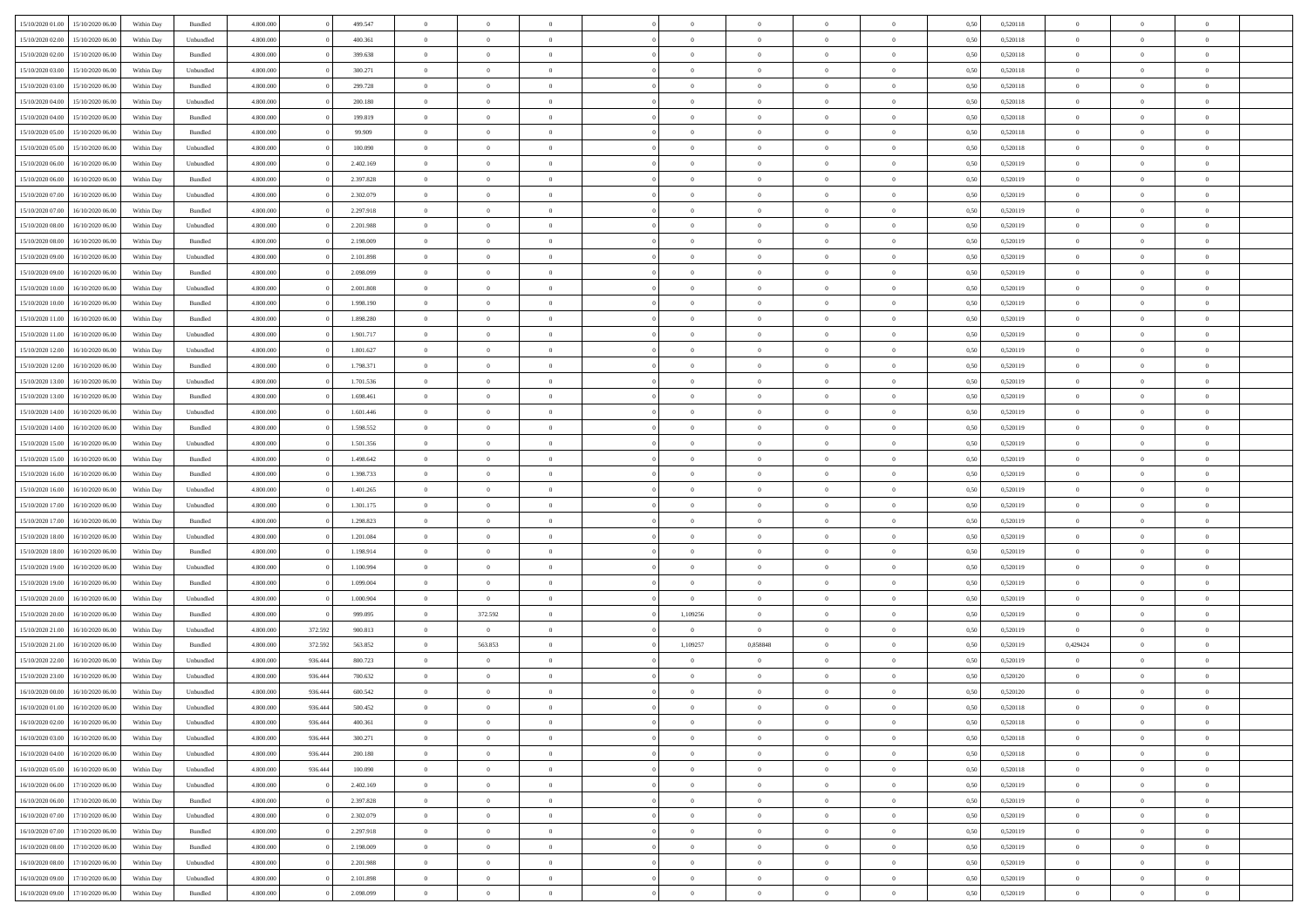| 16/10/2020 10:00 | 17/10/2020 06.00 | Within Dav | Unbundled | 4.800.000 | 2.001.808 | $\overline{0}$ | $\Omega$       |                | $\Omega$       | $\Omega$       | $\Omega$       | $\theta$       | 0.50 | 0,520119 | $\theta$       | $\theta$       | $\theta$       |  |
|------------------|------------------|------------|-----------|-----------|-----------|----------------|----------------|----------------|----------------|----------------|----------------|----------------|------|----------|----------------|----------------|----------------|--|
| 16/10/2020 10:00 | 17/10/2020 06.00 | Within Day | Bundled   | 4.800.000 | 1.998.190 | $\overline{0}$ | $\theta$       | $\overline{0}$ | $\overline{0}$ | $\bf{0}$       | $\overline{0}$ | $\overline{0}$ | 0,50 | 0,520119 | $\theta$       | $\overline{0}$ | $\overline{0}$ |  |
| 16/10/2020 11:00 | 17/10/2020 06.00 | Within Day | Unbundled | 4.800.000 | 1.901.717 | $\overline{0}$ | $\overline{0}$ | $\overline{0}$ | $\bf{0}$       | $\bf{0}$       | $\bf{0}$       | $\bf{0}$       | 0,50 | 0,520119 | $\overline{0}$ | $\overline{0}$ | $\overline{0}$ |  |
|                  |                  |            |           |           |           |                |                |                |                |                |                |                |      |          | $\theta$       |                |                |  |
| 16/10/2020 11:00 | 17/10/2020 06:00 | Within Dav | Bundled   | 4.800.000 | 1.898.280 | $\overline{0}$ | $\overline{0}$ | $\overline{0}$ | $\overline{0}$ | $\bf{0}$       | $\overline{0}$ | $\overline{0}$ | 0.50 | 0.520119 |                | $\theta$       | $\overline{0}$ |  |
| 16/10/2020 12:00 | 17/10/2020 06.00 | Within Day | Unbundled | 4.800.000 | 1.801.627 | $\overline{0}$ | $\theta$       | $\overline{0}$ | $\overline{0}$ | $\bf{0}$       | $\overline{0}$ | $\bf{0}$       | 0,50 | 0,520119 | $\theta$       | $\theta$       | $\overline{0}$ |  |
| 16/10/2020 12:00 | 17/10/2020 06.00 | Within Day | Bundled   | 4.800.000 | 1.798.371 | $\overline{0}$ | $\bf{0}$       | $\overline{0}$ | $\bf{0}$       | $\overline{0}$ | $\overline{0}$ | $\mathbf{0}$   | 0,50 | 0,520119 | $\overline{0}$ | $\overline{0}$ | $\bf{0}$       |  |
| 16/10/2020 13:00 | 17/10/2020 06.00 | Within Dav | Unbundled | 4.800.000 | 1.701.536 | $\overline{0}$ | $\overline{0}$ | $\overline{0}$ | $\overline{0}$ | $\overline{0}$ | $\overline{0}$ | $\overline{0}$ | 0.50 | 0,520119 | $\theta$       | $\overline{0}$ | $\overline{0}$ |  |
|                  |                  |            |           |           |           |                |                |                |                |                |                |                |      |          |                |                |                |  |
| 16/10/2020 13:00 | 17/10/2020 06.00 | Within Day | Bundled   | 4.800.000 | 1.698.461 | $\overline{0}$ | $\theta$       | $\overline{0}$ | $\overline{0}$ | $\bf{0}$       | $\overline{0}$ | $\bf{0}$       | 0,50 | 0,520119 | $\theta$       | $\theta$       | $\overline{0}$ |  |
| 16/10/2020 14:00 | 17/10/2020 06.00 | Within Day | Bundled   | 4.800.000 | 1.598.552 | $\overline{0}$ | $\overline{0}$ | $\overline{0}$ | $\bf{0}$       | $\bf{0}$       | $\bf{0}$       | $\bf{0}$       | 0,50 | 0,520119 | $\,0\,$        | $\overline{0}$ | $\overline{0}$ |  |
| 16/10/2020 14:00 | 17/10/2020 06.00 | Within Dav | Unbundled | 4.800.000 | 1.601.446 | $\overline{0}$ | $\overline{0}$ | $\overline{0}$ | $\overline{0}$ | $\overline{0}$ | $\overline{0}$ | $\overline{0}$ | 0.50 | 0,520119 | $\theta$       | $\overline{0}$ | $\overline{0}$ |  |
| 16/10/2020 15:00 | 17/10/2020 06.00 | Within Day |           | 4.800.000 | 1.501.356 | $\overline{0}$ | $\theta$       | $\overline{0}$ | $\overline{0}$ | $\bf{0}$       | $\overline{0}$ |                |      | 0,520119 | $\,$ 0 $\,$    | $\theta$       | $\overline{0}$ |  |
|                  |                  |            | Unbundled |           |           |                |                |                |                |                |                | $\bf{0}$       | 0,50 |          |                |                |                |  |
| 16/10/2020 15:00 | 17/10/2020 06.00 | Within Day | Bundled   | 4.800.000 | 1.498.642 | $\overline{0}$ | $\overline{0}$ | $\overline{0}$ | $\bf{0}$       | $\bf{0}$       | $\bf{0}$       | $\bf{0}$       | 0,50 | 0,520119 | $\overline{0}$ | $\overline{0}$ | $\overline{0}$ |  |
| 16/10/2020 16:00 | 17/10/2020 06:00 | Within Day | Unbundled | 4.800.000 | 1.401.265 | $\overline{0}$ | $\overline{0}$ | $\overline{0}$ | $\overline{0}$ | $\bf{0}$       | $\overline{0}$ | $\overline{0}$ | 0.50 | 0.520119 | $\theta$       | $\theta$       | $\overline{0}$ |  |
| 16/10/2020 16:00 | 17/10/2020 06.00 | Within Day | Bundled   | 4.800.000 | 1.398.733 | $\overline{0}$ | $\theta$       | $\overline{0}$ | $\overline{0}$ | $\bf{0}$       | $\overline{0}$ | $\overline{0}$ | 0,50 | 0,520119 | $\theta$       | $\theta$       | $\overline{0}$ |  |
|                  |                  |            |           |           |           |                |                |                |                |                |                |                |      |          |                |                |                |  |
| 16/10/2020 17:00 | 17/10/2020 06.00 | Within Day | Unbundled | 4.800.000 | 1.301.175 | $\overline{0}$ | $\bf{0}$       | $\overline{0}$ | $\bf{0}$       | $\overline{0}$ | $\overline{0}$ | $\mathbf{0}$   | 0,50 | 0,520119 | $\overline{0}$ | $\overline{0}$ | $\bf{0}$       |  |
| 16/10/2020 17:00 | 17/10/2020 06.00 | Within Dav | Bundled   | 4.800.000 | 1.298.823 | $\overline{0}$ | $\overline{0}$ | $\overline{0}$ | $\overline{0}$ | $\overline{0}$ | $\overline{0}$ | $\overline{0}$ | 0.50 | 0,520119 | $\theta$       | $\overline{0}$ | $\overline{0}$ |  |
| 16/10/2020 18:00 | 17/10/2020 06.00 | Within Day | Unbundled | 4.800.000 | 1.201.084 | $\overline{0}$ | $\theta$       | $\overline{0}$ | $\overline{0}$ | $\bf{0}$       | $\overline{0}$ | $\bf{0}$       | 0,50 | 0,520119 | $\theta$       | $\theta$       | $\overline{0}$ |  |
| 16/10/2020 18:00 | 17/10/2020 06.00 | Within Day | Bundled   | 4.800.000 | 1.198.914 | $\overline{0}$ | $\overline{0}$ | $\overline{0}$ | $\bf{0}$       | $\bf{0}$       | $\bf{0}$       | $\bf{0}$       | 0,50 | 0,520119 | $\,0\,$        | $\overline{0}$ | $\overline{0}$ |  |
|                  |                  |            |           |           |           |                |                |                |                |                |                |                |      |          |                |                |                |  |
| 16/10/2020 19:00 | 17/10/2020 06:00 | Within Day | Bundled   | 4.800.000 | 1.099.004 | $\overline{0}$ | $\overline{0}$ | $\overline{0}$ | $\overline{0}$ | $\overline{0}$ | $\overline{0}$ | $\overline{0}$ | 0.50 | 0,520119 | $\theta$       | $\overline{0}$ | $\overline{0}$ |  |
| 16/10/2020 19:00 | 17/10/2020 06.00 | Within Day | Unbundled | 4.800.000 | 1.100.994 | $\overline{0}$ | $\theta$       | $\overline{0}$ | $\overline{0}$ | $\bf{0}$       | $\overline{0}$ | $\bf{0}$       | 0,50 | 0,520119 | $\,$ 0 $\,$    | $\theta$       | $\overline{0}$ |  |
| 16/10/2020 20.00 | 17/10/2020 06.00 | Within Day | Unbundled | 4.800.000 | 1.000.904 | $\overline{0}$ | $\overline{0}$ | $\overline{0}$ | $\bf{0}$       | $\bf{0}$       | $\bf{0}$       | $\bf{0}$       | 0,50 | 0,520119 | $\bf{0}$       | $\overline{0}$ | $\overline{0}$ |  |
| 16/10/2020 20:00 | 17/10/2020 06:00 | Within Day | Bundled   | 4.800.000 | 999,095   | $\overline{0}$ | $\overline{0}$ | $\overline{0}$ | $\overline{0}$ | $\bf{0}$       | $\overline{0}$ | $\overline{0}$ | 0.50 | 0.520119 | $\theta$       | $\theta$       | $\overline{0}$ |  |
|                  |                  |            |           |           |           |                |                |                |                |                |                |                |      |          |                |                |                |  |
| 16/10/2020 21.00 | 17/10/2020 06.00 | Within Day | Unbundled | 4.800.000 | 900.813   | $\overline{0}$ | $\theta$       | $\overline{0}$ | $\overline{0}$ | $\bf{0}$       | $\overline{0}$ | $\bf{0}$       | 0,50 | 0,520119 | $\,$ 0 $\,$    | $\overline{0}$ | $\overline{0}$ |  |
| 16/10/2020 21.00 | 17/10/2020 06.00 | Within Day | Bundled   | 4.800.000 | 899.185   | $\overline{0}$ | $\bf{0}$       | $\overline{0}$ | $\bf{0}$       | $\overline{0}$ | $\overline{0}$ | $\mathbf{0}$   | 0,50 | 0,520119 | $\overline{0}$ | $\overline{0}$ | $\bf{0}$       |  |
| 16/10/2020 22.00 | 17/10/2020 06.00 | Within Dav | Unbundled | 4.800.000 | 800.723   | $\overline{0}$ | $\overline{0}$ | $\overline{0}$ | $\overline{0}$ | $\overline{0}$ | $\overline{0}$ | $\overline{0}$ | 0.50 | 0,520119 | $\theta$       | $\overline{0}$ | $\overline{0}$ |  |
| 16/10/2020 22.00 | 17/10/2020 06.00 | Within Day | Bundled   | 4.800.000 | 799.276   | $\overline{0}$ | $\theta$       | $\overline{0}$ | $\overline{0}$ | $\bf{0}$       | $\overline{0}$ | $\bf{0}$       | 0,50 | 0,520119 | $\theta$       | $\theta$       | $\overline{0}$ |  |
|                  |                  |            |           |           |           |                |                |                |                |                |                |                |      |          |                |                |                |  |
| 16/10/2020 23:00 | 17/10/2020 06.00 | Within Day | Unbundled | 4.800.000 | 700.632   | $\overline{0}$ | $\overline{0}$ | $\overline{0}$ | $\bf{0}$       | $\bf{0}$       | $\bf{0}$       | $\bf{0}$       | 0,50 | 0,520120 | $\,0\,$        | $\overline{0}$ | $\overline{0}$ |  |
| 16/10/2020 23:00 | 17/10/2020 06:00 | Within Day | Bundled   | 4.800.000 | 699.366   | $\overline{0}$ | $\overline{0}$ | $\overline{0}$ | $\overline{0}$ | $\overline{0}$ | $\overline{0}$ | $\overline{0}$ | 0.50 | 0,520120 | $\theta$       | $\overline{0}$ | $\overline{0}$ |  |
| 17/10/2020 00:00 | 17/10/2020 06.00 | Within Day | Unbundled | 4.800.000 | 600.542   | $\overline{0}$ | $\theta$       | $\overline{0}$ | $\overline{0}$ | $\bf{0}$       | $\overline{0}$ | $\bf{0}$       | 0,50 | 0,520120 | $\,$ 0 $\,$    | $\overline{0}$ | $\overline{0}$ |  |
| 17/10/2020 00.00 | 17/10/2020 06.00 | Within Day | Bundled   | 4.800.000 | 599.457   | $\overline{0}$ | $\overline{0}$ | $\overline{0}$ | $\bf{0}$       | $\bf{0}$       | $\overline{0}$ | $\bf{0}$       | 0,50 | 0,520120 | $\overline{0}$ | $\overline{0}$ | $\overline{0}$ |  |
|                  |                  |            |           |           |           |                |                |                |                |                |                |                |      |          |                |                |                |  |
| 17/10/2020 01:00 | 17/10/2020 06.00 | Within Day | Bundled   | 4.800,000 | 499,547   | $\overline{0}$ | $\Omega$       | $\Omega$       | $\Omega$       | $\Omega$       | $\Omega$       | $\overline{0}$ | 0,50 | 0,520118 | $\,0\,$        | $\theta$       | $\theta$       |  |
| 17/10/2020 01:00 | 17/10/2020 06.00 | Within Day | Unbundled | 4.800.000 | 500.452   | $\overline{0}$ | $\theta$       | $\overline{0}$ | $\overline{0}$ | $\bf{0}$       | $\overline{0}$ | $\bf{0}$       | 0,50 | 0,520118 | $\,$ 0 $\,$    | $\theta$       | $\overline{0}$ |  |
| 17/10/2020 02.00 | 17/10/2020 06.00 | Within Day | Unbundled | 4.800.000 | 400.361   | $\overline{0}$ | $\overline{0}$ | $\overline{0}$ | $\overline{0}$ | $\bf{0}$       | $\overline{0}$ | $\mathbf{0}$   | 0,50 | 0,520118 | $\overline{0}$ | $\overline{0}$ | $\bf{0}$       |  |
| 17/10/2020 02.00 | 17/10/2020 06.00 | Within Day | Bundled   | 4.800,000 | 399,638   | $\overline{0}$ | $\Omega$       | $\Omega$       | $\Omega$       | $\bf{0}$       | $\overline{0}$ | $\overline{0}$ | 0.50 | 0,520118 | $\,0\,$        | $\theta$       | $\theta$       |  |
|                  |                  |            |           |           |           |                |                |                |                |                |                |                |      |          |                |                |                |  |
| 17/10/2020 03:00 | 17/10/2020 06.00 | Within Day | Unbundled | 4.800.000 | 300.271   | $\overline{0}$ | $\theta$       | $\overline{0}$ | $\overline{0}$ | $\bf{0}$       | $\overline{0}$ | $\bf{0}$       | 0,50 | 0,520118 | $\,$ 0 $\,$    | $\theta$       | $\overline{0}$ |  |
| 17/10/2020 03:00 | 17/10/2020 06.00 | Within Day | Bundled   | 4.800.000 | 299.728   | $\overline{0}$ | $\overline{0}$ | $\overline{0}$ | $\overline{0}$ | $\bf{0}$       | $\overline{0}$ | $\bf{0}$       | 0,50 | 0,520118 | $\,0\,$        | $\overline{0}$ | $\overline{0}$ |  |
| 17/10/2020 04:00 | 17/10/2020 06:00 | Within Day | Unbundled | 4.800,000 | 200.180   | $\overline{0}$ | $\Omega$       | $\Omega$       | $\Omega$       | $\Omega$       | $\theta$       | $\overline{0}$ | 0.50 | 0,520118 | $\theta$       | $\theta$       | $\theta$       |  |
| 17/10/2020 04:00 | 17/10/2020 06.00 | Within Day | Bundled   | 4.800.000 | 199.819   | $\overline{0}$ | $\theta$       | $\overline{0}$ | $\overline{0}$ | $\bf{0}$       | $\overline{0}$ | $\bf{0}$       | 0,50 | 0,520118 | $\,$ 0 $\,$    | $\overline{0}$ | $\overline{0}$ |  |
|                  |                  |            |           |           |           |                |                |                |                |                |                |                |      |          |                |                |                |  |
| 17/10/2020 05.00 | 17/10/2020 06.00 | Within Day | Unbundled | 4.800.000 | 100.090   | $\overline{0}$ | $\overline{0}$ | $\overline{0}$ | $\overline{0}$ | $\bf{0}$       | $\overline{0}$ | $\bf{0}$       | 0,50 | 0,520118 | $\overline{0}$ | $\overline{0}$ | $\overline{0}$ |  |
| 17/10/2020 05:00 | 17/10/2020 06.00 | Within Day | Bundled   | 4.800,000 | 99.909    | $\overline{0}$ | $\Omega$       | $\Omega$       | $\Omega$       | $\Omega$       | $\overline{0}$ | $\overline{0}$ | 0.50 | 0,520118 | $\,0\,$        | $\theta$       | $\theta$       |  |
| 17/10/2020 06.00 | 18/10/2020 06:00 | Within Day | Unbundled | 4.800.000 | 2.402.169 | $\overline{0}$ | $\theta$       | $\overline{0}$ | $\overline{0}$ | $\bf{0}$       | $\overline{0}$ | $\bf{0}$       | 0,50 | 0,520119 | $\,$ 0 $\,$    | $\overline{0}$ | $\overline{0}$ |  |
| 17/10/2020 06:00 | 18/10/2020 06:00 | Within Day | Bundled   | 4.800.000 | 2.397.828 | $\overline{0}$ | $\overline{0}$ | $\overline{0}$ | $\overline{0}$ | $\bf{0}$       | $\overline{0}$ | $\mathbf{0}$   | 0,50 | 0,520119 | $\overline{0}$ | $\overline{0}$ | $\bf{0}$       |  |
|                  |                  |            |           |           |           |                |                |                |                |                |                |                |      |          |                |                |                |  |
| 17/10/2020 07.00 | 18/10/2020 06:00 | Within Day | Bundled   | 4.800,000 | 2.297.918 | $\overline{0}$ | $\Omega$       | $\Omega$       | $\Omega$       | $\Omega$       | $\Omega$       | $\overline{0}$ | 0.50 | 0.520119 | $\theta$       | $\theta$       | $\theta$       |  |
| 17/10/2020 07.00 | 18/10/2020 06:00 | Within Day | Unbundled | 4.800.000 | 2.302.079 | $\overline{0}$ | $\,$ 0 $\,$    | $\overline{0}$ | $\bf{0}$       | $\,$ 0         | $\overline{0}$ | $\bf{0}$       | 0,50 | 0,520119 | $\,0\,$        | $\overline{0}$ | $\overline{0}$ |  |
| 17/10/2020 08:00 | 18/10/2020 06:00 | Within Day | Unbundled | 4.800.000 | 2.201.988 | $\bf{0}$       | $\bf{0}$       |                |                |                |                |                | 0,50 | 0,520119 | $\bf{0}$       | $\overline{0}$ |                |  |
| 17/10/2020 08:00 | 18/10/2020 06:00 | Within Day | Bundled   | 4.800.000 | 2.198.009 | $\overline{0}$ | $\overline{0}$ | $\overline{0}$ | $\Omega$       | $\theta$       | $\overline{0}$ | $\overline{0}$ | 0,50 | 0,520119 | $\theta$       | $\theta$       | $\theta$       |  |
|                  |                  |            |           |           |           |                |                |                |                |                |                |                |      |          |                |                |                |  |
| 17/10/2020 09:00 | 18/10/2020 06.00 | Within Day | Unbundled | 4.800.000 | 2.101.898 | $\overline{0}$ | $\,$ 0         | $\overline{0}$ | $\overline{0}$ | $\,$ 0 $\,$    | $\overline{0}$ | $\mathbf{0}$   | 0,50 | 0,520119 | $\,$ 0 $\,$    | $\,$ 0 $\,$    | $\,$ 0         |  |
| 17/10/2020 09:00 | 18/10/2020 06:00 | Within Day | Bundled   | 4.800.000 | 2.098.099 | $\overline{0}$ | $\overline{0}$ | $\overline{0}$ | $\overline{0}$ | $\overline{0}$ | $\overline{0}$ | $\mathbf{0}$   | 0,50 | 0,520119 | $\overline{0}$ | $\bf{0}$       | $\bf{0}$       |  |
| 17/10/2020 10:00 | 18/10/2020 06:00 | Within Day | Unbundled | 4.800,000 | 2.001.808 | $\overline{0}$ | $\overline{0}$ | $\overline{0}$ | $\Omega$       | $\overline{0}$ | $\overline{0}$ | $\bf{0}$       | 0,50 | 0,520119 | $\overline{0}$ | $\theta$       | $\overline{0}$ |  |
| 17/10/2020 10:00 | 18/10/2020 06.00 | Within Day | Bundled   | 4.800.000 | 1.998.190 | $\overline{0}$ | $\,$ 0         | $\overline{0}$ | $\overline{0}$ | $\,$ 0 $\,$    | $\overline{0}$ | $\mathbf{0}$   | 0,50 | 0,520119 | $\,$ 0 $\,$    | $\overline{0}$ | $\overline{0}$ |  |
|                  |                  |            |           |           |           |                |                |                |                |                |                |                |      |          |                |                |                |  |
| 17/10/2020 11:00 | 18/10/2020 06:00 | Within Day | Unbundled | 4.800.000 | 1.901.717 | $\overline{0}$ | $\overline{0}$ | $\overline{0}$ | $\overline{0}$ | $\overline{0}$ | $\overline{0}$ | $\mathbf{0}$   | 0,50 | 0,520119 | $\overline{0}$ | $\overline{0}$ | $\bf{0}$       |  |
| 17/10/2020 11:00 | 18/10/2020 06:00 | Within Day | Bundled   | 4.800.000 | 1.898.280 | $\overline{0}$ | $\overline{0}$ | $\overline{0}$ | $\Omega$       | $\overline{0}$ | $\overline{0}$ | $\bf{0}$       | 0.50 | 0,520119 | $\overline{0}$ | $\theta$       | $\overline{0}$ |  |
| 17/10/2020 12:00 | 18/10/2020 06.00 | Within Day | Unbundled | 4.800.000 | 1.801.627 | $\overline{0}$ | $\,$ 0         | $\overline{0}$ | $\bf{0}$       | $\bf{0}$       | $\bf{0}$       | $\bf{0}$       | 0,50 | 0,520119 | $\,$ 0 $\,$    | $\overline{0}$ | $\overline{0}$ |  |
| 17/10/2020 12:00 | 18/10/2020 06:00 | Within Day | Bundled   | 4.800.000 | 1.798.371 | $\overline{0}$ | $\bf{0}$       | $\overline{0}$ | $\overline{0}$ | $\overline{0}$ | $\overline{0}$ | $\mathbf{0}$   | 0,50 | 0,520119 | $\overline{0}$ | $\overline{0}$ | $\bf{0}$       |  |
|                  |                  |            |           |           |           |                |                |                |                |                |                |                |      |          |                |                |                |  |
| 17/10/2020 13:00 | 18/10/2020 06:00 | Within Day | Bundled   | 4.800,000 | 1.698.461 | $\overline{0}$ | $\overline{0}$ | $\overline{0}$ | $\Omega$       | $\overline{0}$ | $\overline{0}$ | $\bf{0}$       | 0.50 | 0,520119 | $\overline{0}$ | $\theta$       | $\overline{0}$ |  |
| 17/10/2020 13:00 | 18/10/2020 06.00 | Within Day | Unbundled | 4.800.000 | 1.701.536 | $\overline{0}$ | $\bf{0}$       | $\overline{0}$ | $\bf{0}$       | $\bf{0}$       | $\bf{0}$       | $\mathbf{0}$   | 0,50 | 0,520119 | $\,$ 0 $\,$    | $\,$ 0 $\,$    | $\bf{0}$       |  |
| 17/10/2020 14:00 | 18/10/2020 06.00 | Within Day | Unbundled | 4.800.000 | 1.601.446 | $\overline{0}$ | $\overline{0}$ | $\overline{0}$ | $\overline{0}$ | $\bf{0}$       | $\bf{0}$       | $\mathbf{0}$   | 0,50 | 0,520119 | $\overline{0}$ | $\bf{0}$       | $\bf{0}$       |  |
|                  |                  |            |           |           |           |                |                |                |                |                |                |                |      |          |                |                |                |  |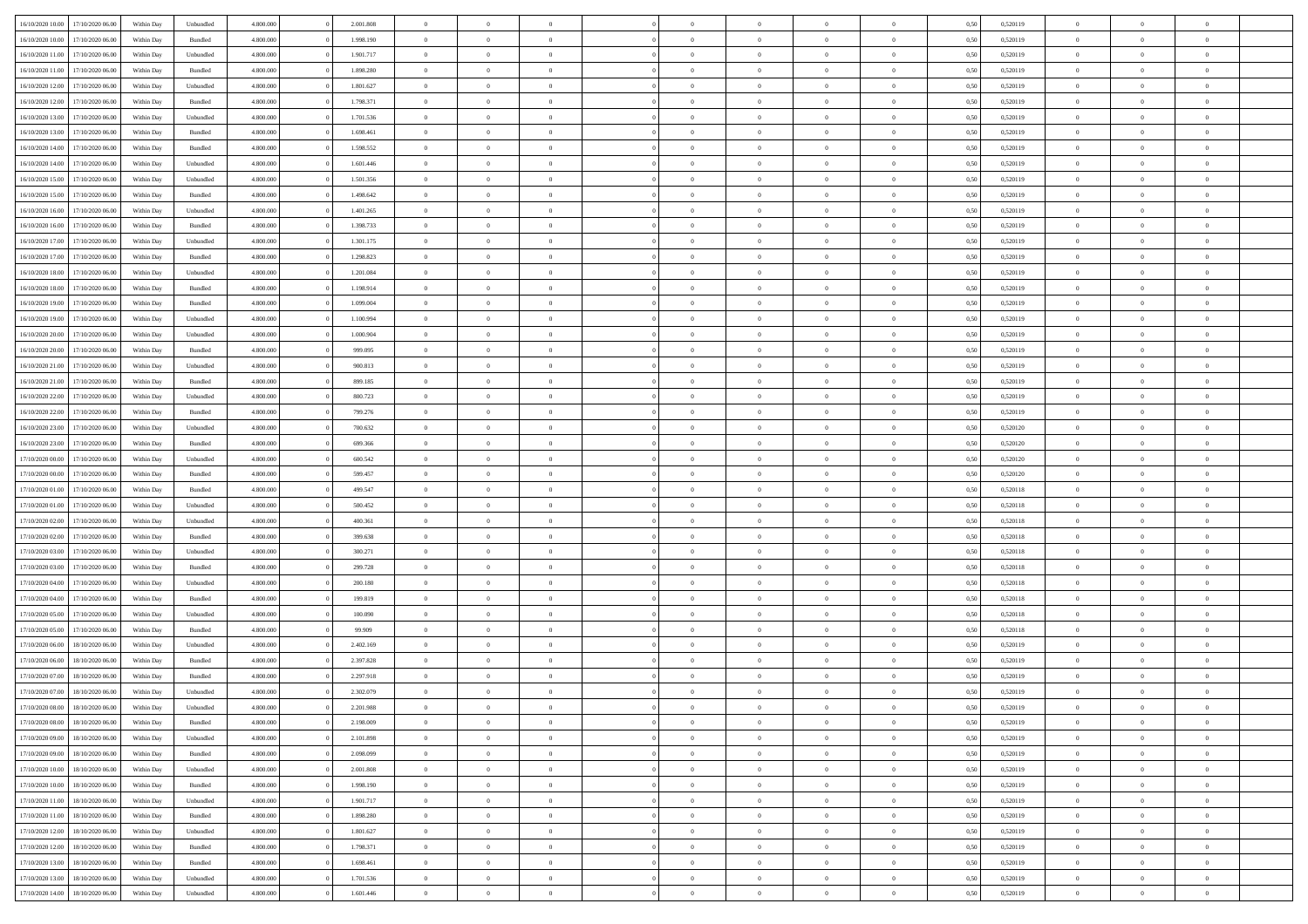| 17/10/2020 14:00 | 18/10/2020 06:00 | Within Dav | Bundled   | 4.800.000 | 1.598.552 | $\overline{0}$ | $\Omega$       |                | $\Omega$       | $\Omega$       | $\Omega$       | $\theta$       | 0.50 | 0,520119 | $\theta$       | $\theta$       | $\theta$       |  |
|------------------|------------------|------------|-----------|-----------|-----------|----------------|----------------|----------------|----------------|----------------|----------------|----------------|------|----------|----------------|----------------|----------------|--|
|                  |                  |            |           |           |           |                |                |                |                |                |                |                |      |          |                |                |                |  |
| 17/10/2020 15:00 | 18/10/2020 06:00 | Within Day | Unbundled | 4.800.000 | 1.501.356 | $\overline{0}$ | $\theta$       | $\overline{0}$ | $\overline{0}$ | $\bf{0}$       | $\overline{0}$ | $\bf{0}$       | 0,50 | 0,520119 | $\theta$       | $\theta$       | $\overline{0}$ |  |
| 17/10/2020 15.00 | 18/10/2020 06:00 | Within Day | Bundled   | 4.800.000 | 1.498.642 | $\overline{0}$ | $\overline{0}$ | $\overline{0}$ | $\bf{0}$       | $\bf{0}$       | $\bf{0}$       | $\bf{0}$       | 0,50 | 0,520119 | $\overline{0}$ | $\overline{0}$ | $\overline{0}$ |  |
| 17/10/2020 16:00 | 18/10/2020 06:00 | Within Dav | Unbundled | 4.800.000 | 1.401.265 | $\overline{0}$ | $\overline{0}$ | $\overline{0}$ | $\overline{0}$ | $\bf{0}$       | $\overline{0}$ | $\overline{0}$ | 0.50 | 0.520119 | $\theta$       | $\theta$       | $\overline{0}$ |  |
|                  |                  |            |           |           |           |                |                |                |                |                |                |                |      |          |                |                |                |  |
| 17/10/2020 16:00 | 18/10/2020 06:00 | Within Day | Bundled   | 4.800.000 | 1.398.733 | $\overline{0}$ | $\theta$       | $\overline{0}$ | $\overline{0}$ | $\bf{0}$       | $\overline{0}$ | $\bf{0}$       | 0,50 | 0,520119 | $\theta$       | $\theta$       | $\overline{0}$ |  |
| 17/10/2020 17.00 | 18/10/2020 06:00 | Within Day | Unbundled | 4.800.000 | 1.301.175 | $\overline{0}$ | $\bf{0}$       | $\overline{0}$ | $\bf{0}$       | $\overline{0}$ | $\overline{0}$ | $\mathbf{0}$   | 0,50 | 0,520119 | $\overline{0}$ | $\overline{0}$ | $\bf{0}$       |  |
| 17/10/2020 17:00 | 18/10/2020 06:00 | Within Dav | Bundled   | 4.800.000 | 1.298.823 | $\overline{0}$ | $\overline{0}$ | $\overline{0}$ | $\overline{0}$ | $\overline{0}$ | $\overline{0}$ | $\overline{0}$ | 0.50 | 0,520119 | $\theta$       | $\overline{0}$ | $\overline{0}$ |  |
| 17/10/2020 18:00 | 18/10/2020 06:00 | Within Day | Bundled   | 4.800.000 | 1.198.914 | $\overline{0}$ | $\theta$       | $\overline{0}$ | $\overline{0}$ | $\bf{0}$       | $\overline{0}$ | $\bf{0}$       | 0,50 | 0,520119 | $\theta$       | $\theta$       | $\overline{0}$ |  |
| 17/10/2020 18:00 | 18/10/2020 06:00 | Within Day | Unbundled | 4.800.000 | 1.201.084 | $\overline{0}$ | $\overline{0}$ | $\overline{0}$ | $\bf{0}$       | $\bf{0}$       | $\bf{0}$       | $\bf{0}$       | 0,50 | 0,520119 | $\,0\,$        | $\overline{0}$ | $\overline{0}$ |  |
|                  |                  |            |           |           |           |                |                |                |                |                |                |                |      |          |                |                |                |  |
| 17/10/2020 19:00 | 18/10/2020 06:00 | Within Dav | Unbundled | 4.800.000 | 1.100.994 | $\overline{0}$ | $\overline{0}$ | $\overline{0}$ | $\overline{0}$ | $\overline{0}$ | $\overline{0}$ | $\overline{0}$ | 0.50 | 0,520119 | $\theta$       | $\overline{0}$ | $\overline{0}$ |  |
| 17/10/2020 19:00 | 18/10/2020 06:00 | Within Day | Bundled   | 4.800.000 | 1.099.004 | $\overline{0}$ | $\theta$       | $\overline{0}$ | $\overline{0}$ | $\bf{0}$       | $\overline{0}$ | $\bf{0}$       | 0,50 | 0,520119 | $\,$ 0 $\,$    | $\theta$       | $\overline{0}$ |  |
| 17/10/2020 20.00 | 18/10/2020 06:00 | Within Day | Unbundled | 4.800.000 | 1.000.904 | $\overline{0}$ | $\overline{0}$ | $\overline{0}$ | $\bf{0}$       | $\bf{0}$       | $\bf{0}$       | $\bf{0}$       | 0,50 | 0,520119 | $\overline{0}$ | $\overline{0}$ | $\overline{0}$ |  |
| 17/10/2020 20:00 | 18/10/2020 06:00 | Within Day | Bundled   | 4.800.000 | 999,095   | $\overline{0}$ | $\overline{0}$ | $\overline{0}$ | $\overline{0}$ | $\bf{0}$       | $\overline{0}$ | $\overline{0}$ | 0.50 | 0.520119 | $\theta$       | $\theta$       | $\overline{0}$ |  |
| 17/10/2020 21.00 | 18/10/2020 06:00 | Within Day | Unbundled | 4.800.000 | 900.813   | $\overline{0}$ | $\theta$       | $\overline{0}$ | $\overline{0}$ | $\bf{0}$       | $\overline{0}$ | $\bf{0}$       | 0,50 | 0,520119 | $\theta$       | $\theta$       | $\overline{0}$ |  |
|                  |                  |            |           |           |           |                |                |                |                |                |                |                |      |          |                |                |                |  |
| 17/10/2020 21:00 | 18/10/2020 06:00 | Within Day | Bundled   | 4.800.000 | 899.185   | $\overline{0}$ | $\bf{0}$       | $\overline{0}$ | $\bf{0}$       | $\overline{0}$ | $\overline{0}$ | $\mathbf{0}$   | 0,50 | 0,520119 | $\overline{0}$ | $\overline{0}$ | $\bf{0}$       |  |
| 17/10/2020 22.00 | 18/10/2020 06:00 | Within Dav | Unbundled | 4.800.000 | 800.723   | $\overline{0}$ | $\overline{0}$ | $\overline{0}$ | $\overline{0}$ | $\overline{0}$ | $\overline{0}$ | $\overline{0}$ | 0.50 | 0,520119 | $\theta$       | $\overline{0}$ | $\overline{0}$ |  |
| 17/10/2020 22.00 | 18/10/2020 06:00 | Within Day | Bundled   | 4.800.000 | 799.276   | $\overline{0}$ | $\theta$       | $\overline{0}$ | $\overline{0}$ | $\bf{0}$       | $\overline{0}$ | $\bf{0}$       | 0,50 | 0,520119 | $\,$ 0 $\,$    | $\theta$       | $\overline{0}$ |  |
| 17/10/2020 23.00 | 18/10/2020 06:00 | Within Day | Unbundled | 4.800.000 | 700.632   | $\overline{0}$ | $\overline{0}$ | $\overline{0}$ | $\overline{0}$ | $\bf{0}$       | $\overline{0}$ | $\bf{0}$       | 0,50 | 0,520120 | $\,0\,$        | $\overline{0}$ | $\overline{0}$ |  |
| 17/10/2020 23.00 | 18/10/2020 06:00 | Within Dav | Bundled   | 4.800.000 | 699.366   | $\overline{0}$ | $\overline{0}$ | $\overline{0}$ | $\overline{0}$ | $\overline{0}$ | $\overline{0}$ | $\overline{0}$ | 0.50 | 0,520120 | $\theta$       | $\overline{0}$ | $\overline{0}$ |  |
|                  |                  |            |           |           |           |                |                |                |                |                |                |                |      |          |                |                |                |  |
| 18/10/2020 00:00 | 18/10/2020 06:00 | Within Day | Bundled   | 4.800.000 | 599.457   | $\overline{0}$ | $\theta$       | $\overline{0}$ | $\overline{0}$ | $\bf{0}$       | $\overline{0}$ | $\bf{0}$       | 0,50 | 0,520120 | $\,$ 0 $\,$    | $\theta$       | $\overline{0}$ |  |
| 18/10/2020 00:00 | 18/10/2020 06:00 | Within Day | Unbundled | 4.800.000 | 600.542   | $\overline{0}$ | $\overline{0}$ | $\overline{0}$ | $\overline{0}$ | $\bf{0}$       | $\overline{0}$ | $\bf{0}$       | 0,50 | 0,520120 | $\,0\,$        | $\overline{0}$ | $\overline{0}$ |  |
| 18/10/2020 01:00 | 18/10/2020 06:00 | Within Day | Unbundled | 4.800.000 | 500,452   | $\overline{0}$ | $\overline{0}$ | $\overline{0}$ | $\overline{0}$ | $\bf{0}$       | $\overline{0}$ | $\overline{0}$ | 0.50 | 0.520118 | $\theta$       | $\theta$       | $\overline{0}$ |  |
| 18/10/2020 01:00 | 18/10/2020 06:00 | Within Day | Bundled   | 4.800.000 | 499.547   | $\overline{0}$ | $\theta$       | $\overline{0}$ | $\overline{0}$ | $\bf{0}$       | $\overline{0}$ | $\bf{0}$       | 0,50 | 0,520118 | $\,$ 0 $\,$    | $\overline{0}$ | $\overline{0}$ |  |
|                  |                  |            |           |           |           |                |                |                |                |                |                |                |      |          |                |                |                |  |
| 18/10/2020 02.00 | 18/10/2020 06:00 | Within Day | Unbundled | 4.800.000 | 400.361   | $\overline{0}$ | $\bf{0}$       | $\overline{0}$ | $\overline{0}$ | $\overline{0}$ | $\overline{0}$ | $\mathbf{0}$   | 0,50 | 0,520118 | $\bf{0}$       | $\overline{0}$ | $\bf{0}$       |  |
| 18/10/2020 02:00 | 18/10/2020 06:00 | Within Dav | Bundled   | 4.800.000 | 399.638   | $\overline{0}$ | $\overline{0}$ | $\overline{0}$ | $\overline{0}$ | $\overline{0}$ | $\overline{0}$ | $\overline{0}$ | 0.50 | 0,520118 | $\theta$       | $\overline{0}$ | $\overline{0}$ |  |
| 18/10/2020 03:00 | 18/10/2020 06:00 | Within Day | Unbundled | 4.800.000 | 300.271   | $\overline{0}$ | $\theta$       | $\overline{0}$ | $\overline{0}$ | $\bf{0}$       | $\overline{0}$ | $\bf{0}$       | 0,50 | 0,520118 | $\theta$       | $\theta$       | $\overline{0}$ |  |
| 18/10/2020 03:00 | 18/10/2020 06:00 | Within Day | Bundled   | 4.800.000 | 299.728   | $\overline{0}$ | $\overline{0}$ | $\overline{0}$ | $\overline{0}$ | $\bf{0}$       | $\overline{0}$ | $\bf{0}$       | 0,50 | 0,520118 | $\,0\,$        | $\overline{0}$ | $\overline{0}$ |  |
| 18/10/2020 04:00 | 18/10/2020 06:00 | Within Day | Unbundled | 4.800.000 | 200.180   | $\overline{0}$ | $\overline{0}$ | $\overline{0}$ | $\overline{0}$ | $\overline{0}$ | $\overline{0}$ | $\overline{0}$ | 0.50 | 0,520118 | $\theta$       | $\overline{0}$ | $\overline{0}$ |  |
|                  |                  |            |           |           |           |                |                |                |                |                |                |                |      |          |                |                |                |  |
| 18/10/2020 04:00 | 18/10/2020 06:00 | Within Day | Bundled   | 4.800.000 | 199.819   | $\overline{0}$ | $\theta$       | $\overline{0}$ | $\overline{0}$ | $\bf{0}$       | $\overline{0}$ | $\bf{0}$       | 0,50 | 0,520118 | $\,$ 0 $\,$    | $\overline{0}$ | $\overline{0}$ |  |
| 18/10/2020 05:00 | 18/10/2020 06:00 | Within Day | Unbundled | 4.800.000 | 100.090   | $\overline{0}$ | $\overline{0}$ | $\overline{0}$ | $\overline{0}$ | $\bf{0}$       | $\overline{0}$ | $\bf{0}$       | 0,50 | 0,520118 | $\bf{0}$       | $\overline{0}$ | $\overline{0}$ |  |
| 18/10/2020 05:00 | 18/10/2020 06:00 | Within Day | Bundled   | 4.800,000 | 99.909    | $\overline{0}$ | $\Omega$       | $\Omega$       | $\Omega$       | $\Omega$       | $\Omega$       | $\overline{0}$ | 0,50 | 0,520118 | $\,0\,$        | $\theta$       | $\theta$       |  |
| 18/10/2020 06:00 | 19/10/2020 06.00 | Within Day | Bundled   | 4.800.000 | 2.397.828 | $\overline{0}$ | $\theta$       | $\overline{0}$ | $\overline{0}$ | $\bf{0}$       | $\overline{0}$ | $\bf{0}$       | 0,50 | 0,520119 | $\,$ 0 $\,$    | $\theta$       | $\overline{0}$ |  |
| 18/10/2020 06:00 | 19/10/2020 06.00 | Within Day | Unbundled | 4.800.000 | 2.402.169 | $\overline{0}$ | $\overline{0}$ | $\overline{0}$ | $\overline{0}$ | $\bf{0}$       | $\overline{0}$ | $\mathbf{0}$   | 0,50 | 0,520119 | $\bf{0}$       | $\overline{0}$ | $\bf{0}$       |  |
|                  |                  |            |           |           |           |                |                |                |                |                |                |                |      |          |                |                |                |  |
| 18/10/2020 07:00 | 19/10/2020 06:00 | Within Day | Unbundled | 4.800,000 | 2.302.079 | $\overline{0}$ | $\Omega$       | $\Omega$       | $\Omega$       | $\bf{0}$       | $\overline{0}$ | $\overline{0}$ | 0.50 | 0,520119 | $\,0\,$        | $\theta$       | $\theta$       |  |
| 18/10/2020 07:00 | 19/10/2020 06.00 | Within Day | Bundled   | 4.800.000 | 2.297.918 | $\overline{0}$ | $\theta$       | $\overline{0}$ | $\overline{0}$ | $\bf{0}$       | $\overline{0}$ | $\bf{0}$       | 0,50 | 0,520119 | $\,$ 0 $\,$    | $\theta$       | $\overline{0}$ |  |
| 18/10/2020 08:00 | 19/10/2020 06.00 | Within Day | Unbundled | 4.800.000 | 2.201.988 | $\overline{0}$ | $\overline{0}$ | $\overline{0}$ | $\overline{0}$ | $\bf{0}$       | $\overline{0}$ | $\bf{0}$       | 0,50 | 0,520119 | $\,0\,$        | $\overline{0}$ | $\overline{0}$ |  |
| 18/10/2020 08:00 | 19/10/2020 06:00 | Within Day | Bundled   | 4.800,000 | 2.198.009 | $\overline{0}$ | $\Omega$       | $\Omega$       | $\Omega$       | $\Omega$       | $\theta$       | $\overline{0}$ | 0.50 | 0,520119 | $\theta$       | $\theta$       | $\theta$       |  |
| 18/10/2020 09:00 | 19/10/2020 06.00 | Within Day | Unbundled | 4.800.000 | 2.101.898 | $\overline{0}$ | $\theta$       | $\overline{0}$ | $\overline{0}$ | $\bf{0}$       | $\overline{0}$ | $\bf{0}$       | 0,50 | 0,520119 | $\,$ 0 $\,$    | $\overline{0}$ | $\overline{0}$ |  |
|                  |                  |            |           |           |           |                |                |                |                |                |                |                |      |          |                |                |                |  |
| 18/10/2020 09:00 | 19/10/2020 06.00 | Within Day | Bundled   | 4.800.000 | 2.098.099 | $\overline{0}$ | $\overline{0}$ | $\overline{0}$ | $\overline{0}$ | $\bf{0}$       | $\overline{0}$ | $\bf{0}$       | 0,50 | 0,520119 | $\bf{0}$       | $\overline{0}$ | $\overline{0}$ |  |
| 18/10/2020 10:00 | 19/10/2020 06.00 | Within Day | Unbundled | 4.800,000 | 2.001.808 | $\overline{0}$ | $\Omega$       | $\Omega$       | $\Omega$       | $\Omega$       | $\overline{0}$ | $\overline{0}$ | 0,50 | 0,520119 | $\,0\,$        | $\theta$       | $\theta$       |  |
| 18/10/2020 10:00 | 19/10/2020 06.00 | Within Day | Bundled   | 4.800.000 | 1.998.190 | $\overline{0}$ | $\theta$       | $\overline{0}$ | $\overline{0}$ | $\bf{0}$       | $\overline{0}$ | $\bf{0}$       | 0,50 | 0,520119 | $\,$ 0 $\,$    | $\overline{0}$ | $\overline{0}$ |  |
| 18/10/2020 11:00 | 19/10/2020 06.00 | Within Day | Unbundled | 4.800.000 | 1.901.717 | $\overline{0}$ | $\overline{0}$ | $\overline{0}$ | $\overline{0}$ | $\bf{0}$       | $\overline{0}$ | $\mathbf{0}$   | 0,50 | 0,520119 | $\bf{0}$       | $\overline{0}$ | $\bf{0}$       |  |
| 18/10/2020 11:00 | 19/10/2020 06:00 | Within Day | Bundled   | 4.800,000 | 1.898.280 | $\overline{0}$ | $\Omega$       | $\Omega$       | $\Omega$       | $\Omega$       | $\Omega$       | $\overline{0}$ | 0.50 | 0.520119 | $\theta$       | $\theta$       | $\theta$       |  |
|                  |                  |            |           |           |           |                |                |                |                |                |                |                |      |          |                |                |                |  |
| 18/10/2020 12:00 | 19/10/2020 06:00 | Within Day | Bundled   | 4.800.000 | 1.798.371 | $\overline{0}$ | $\,$ 0 $\,$    | $\overline{0}$ | $\bf{0}$       | $\,$ 0         | $\overline{0}$ | $\bf{0}$       | 0,50 | 0,520119 | $\,0\,$        | $\overline{0}$ | $\overline{0}$ |  |
| 18/10/2020 12:00 | 19/10/2020 06.00 | Within Day | Unbundled | 4.800.000 | 1.801.627 | $\bf{0}$       | $\bf{0}$       |                |                |                |                |                | 0,50 | 0,520119 | $\bf{0}$       | $\overline{0}$ |                |  |
| 18/10/2020 13:00 | 19/10/2020 06:00 | Within Day | Bundled   | 4.800.000 | 1.698.461 | $\overline{0}$ | $\overline{0}$ | $\overline{0}$ | $\Omega$       | $\theta$       | $\overline{0}$ | $\overline{0}$ | 0,50 | 0,520119 | $\theta$       | $\theta$       | $\theta$       |  |
| 18/10/2020 13:00 | 19/10/2020 06.00 | Within Day | Unbundled | 4.800.000 | 1.701.536 | $\overline{0}$ | $\,$ 0         | $\overline{0}$ | $\bf{0}$       | $\,$ 0 $\,$    | $\overline{0}$ | $\mathbf{0}$   | 0,50 | 0,520119 | $\,$ 0 $\,$    | $\,$ 0 $\,$    | $\,$ 0         |  |
| 18/10/2020 14:00 | 19/10/2020 06:00 | Within Day | Bundled   | 4.800.000 | 1.598.552 | $\overline{0}$ | $\overline{0}$ | $\overline{0}$ | $\overline{0}$ | $\overline{0}$ | $\overline{0}$ | $\mathbf{0}$   | 0,50 | 0,520119 | $\overline{0}$ | $\bf{0}$       | $\bf{0}$       |  |
|                  |                  |            |           |           |           |                |                |                |                |                |                |                |      |          |                |                |                |  |
| 18/10/2020 14:00 | 19/10/2020 06:00 | Within Day | Unbundled | 4.800,000 | 1.601.446 | $\overline{0}$ | $\overline{0}$ | $\overline{0}$ | $\Omega$       | $\overline{0}$ | $\overline{0}$ | $\bf{0}$       | 0,50 | 0,520119 | $\overline{0}$ | $\theta$       | $\overline{0}$ |  |
| 18/10/2020 15:00 | 19/10/2020 06.00 | Within Day | Bundled   | 4.800.000 | 1.498.642 | $\overline{0}$ | $\,$ 0         | $\overline{0}$ | $\overline{0}$ | $\,$ 0 $\,$    | $\overline{0}$ | $\bf{0}$       | 0,50 | 0,520119 | $\,$ 0 $\,$    | $\overline{0}$ | $\overline{0}$ |  |
| 18/10/2020 15:00 | 19/10/2020 06:00 | Within Day | Unbundled | 4.800.000 | 1.501.356 | $\overline{0}$ | $\overline{0}$ | $\overline{0}$ | $\overline{0}$ | $\overline{0}$ | $\overline{0}$ | $\mathbf{0}$   | 0,50 | 0,520119 | $\overline{0}$ | $\overline{0}$ | $\bf{0}$       |  |
| 18/10/2020 16:00 | 19/10/2020 06:00 | Within Day | Unbundled | 4.800.000 | 1.401.265 | $\overline{0}$ | $\overline{0}$ | $\overline{0}$ | $\Omega$       | $\overline{0}$ | $\overline{0}$ | $\bf{0}$       | 0.50 | 0,520119 | $\overline{0}$ | $\theta$       | $\overline{0}$ |  |
| 18/10/2020 16:00 | 19/10/2020 06.00 | Within Day | Bundled   | 4.800.000 | 1.398.733 | $\overline{0}$ | $\,$ 0         | $\overline{0}$ | $\bf{0}$       | $\bf{0}$       | $\bf{0}$       | $\bf{0}$       | 0,50 | 0,520119 | $\,$ 0 $\,$    | $\overline{0}$ | $\overline{0}$ |  |
|                  |                  |            |           |           |           |                |                |                |                |                |                |                |      |          |                |                |                |  |
| 18/10/2020 17:00 | 19/10/2020 06:00 | Within Day | Unbundled | 4.800.000 | 1.301.175 | $\overline{0}$ | $\bf{0}$       | $\overline{0}$ | $\overline{0}$ | $\overline{0}$ | $\bf{0}$       | $\mathbf{0}$   | 0,50 | 0,520119 | $\overline{0}$ | $\overline{0}$ | $\bf{0}$       |  |
| 18/10/2020 17:00 | 19/10/2020 06:00 | Within Day | Bundled   | 4.800,000 | 1.298.823 | $\overline{0}$ | $\overline{0}$ | $\overline{0}$ | $\Omega$       | $\overline{0}$ | $\overline{0}$ | $\bf{0}$       | 0.50 | 0,520119 | $\overline{0}$ | $\theta$       | $\overline{0}$ |  |
| 18/10/2020 18:00 | 19/10/2020 06.00 | Within Day | Bundled   | 4.800.000 | 1.198.914 | $\overline{0}$ | $\bf{0}$       | $\overline{0}$ | $\bf{0}$       | $\bf{0}$       | $\bf{0}$       | $\mathbf{0}$   | 0,50 | 0,520119 | $\,$ 0 $\,$    | $\,$ 0 $\,$    | $\bf{0}$       |  |
| 18/10/2020 18:00 | 19/10/2020 06:00 | Within Day | Unbundled | 4.800.000 | 1.201.084 | $\overline{0}$ | $\overline{0}$ | $\overline{0}$ | $\overline{0}$ | $\bf{0}$       | $\bf{0}$       | $\mathbf{0}$   | 0,50 | 0,520119 | $\overline{0}$ | $\bf{0}$       | $\bf{0}$       |  |
|                  |                  |            |           |           |           |                |                |                |                |                |                |                |      |          |                |                |                |  |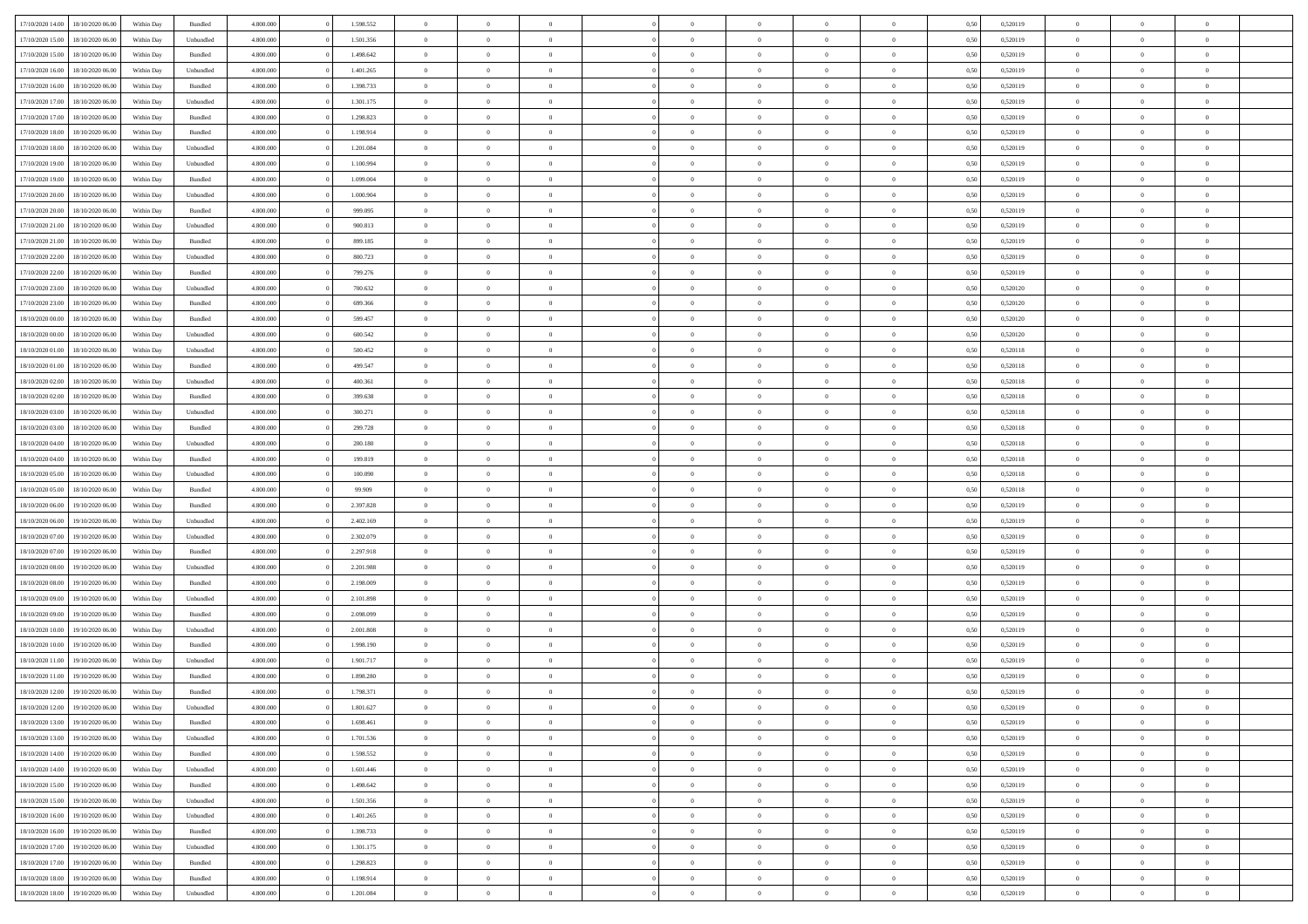| 18/10/2020 19:00 | 19/10/2020 06:00 | Within Dav | Unbundled | 4.800.000 | 1.100.994 | $\overline{0}$ | $\Omega$       |                | $\Omega$       | $\Omega$       | $\Omega$       | $\theta$       | 0.50 | 0,520119 | $\theta$       | $\theta$       | $\theta$       |  |
|------------------|------------------|------------|-----------|-----------|-----------|----------------|----------------|----------------|----------------|----------------|----------------|----------------|------|----------|----------------|----------------|----------------|--|
|                  |                  |            |           |           |           |                |                |                |                |                |                |                |      |          |                |                |                |  |
| 18/10/2020 19:00 | 19/10/2020 06.00 | Within Day | Bundled   | 4.800.000 | 1.099.004 | $\overline{0}$ | $\theta$       | $\overline{0}$ | $\overline{0}$ | $\bf{0}$       | $\overline{0}$ | $\bf{0}$       | 0,50 | 0,520119 | $\theta$       | $\overline{0}$ | $\overline{0}$ |  |
| 18/10/2020 20:00 | 19/10/2020 06.00 | Within Day | Unbundled | 4.800.000 | 1.000.904 | $\overline{0}$ | $\overline{0}$ | $\overline{0}$ | $\bf{0}$       | $\bf{0}$       | $\bf{0}$       | $\bf{0}$       | 0,50 | 0,520119 | $\bf{0}$       | $\overline{0}$ | $\overline{0}$ |  |
| 18/10/2020 20:00 | 19/10/2020 06:00 | Within Dav | Bundled   | 4.800.000 | 999,095   | $\overline{0}$ | $\overline{0}$ | $\overline{0}$ | $\overline{0}$ | $\bf{0}$       | $\overline{0}$ | $\overline{0}$ | 0.50 | 0.520119 | $\theta$       | $\theta$       | $\overline{0}$ |  |
| 18/10/2020 21:00 | 19/10/2020 06.00 | Within Day | Unbundled | 4.800.000 | 900.813   | $\overline{0}$ | $\theta$       | $\overline{0}$ | $\overline{0}$ | $\bf{0}$       | $\overline{0}$ | $\bf{0}$       | 0,50 | 0,520119 | $\theta$       | $\theta$       | $\overline{0}$ |  |
| 18/10/2020 21.00 | 19/10/2020 06.00 | Within Day | Bundled   | 4.800.000 | 899.185   | $\overline{0}$ | $\bf{0}$       | $\overline{0}$ | $\bf{0}$       | $\overline{0}$ | $\overline{0}$ | $\mathbf{0}$   | 0,50 | 0,520119 | $\bf{0}$       | $\overline{0}$ | $\bf{0}$       |  |
| 18/10/2020 22.00 | 19/10/2020 06:00 | Within Dav | Unbundled | 4.800.000 | 800.723   | $\overline{0}$ | $\overline{0}$ | $\overline{0}$ |                | $\overline{0}$ | $\overline{0}$ | $\overline{0}$ | 0.50 | 0,520119 | $\theta$       | $\overline{0}$ | $\overline{0}$ |  |
|                  |                  |            |           |           |           |                |                |                | $\overline{0}$ |                |                |                |      |          |                |                |                |  |
| 18/10/2020 22.00 | 19/10/2020 06.00 | Within Day | Bundled   | 4.800.000 | 799.276   | $\overline{0}$ | $\theta$       | $\overline{0}$ | $\overline{0}$ | $\bf{0}$       | $\overline{0}$ | $\bf{0}$       | 0,50 | 0,520119 | $\theta$       | $\theta$       | $\overline{0}$ |  |
| 18/10/2020 23:00 | 19/10/2020 06.00 | Within Day | Unbundled | 4.800.000 | 700.632   | $\overline{0}$ | $\overline{0}$ | $\overline{0}$ | $\bf{0}$       | $\bf{0}$       | $\bf{0}$       | $\bf{0}$       | 0,50 | 0,520120 | $\,0\,$        | $\overline{0}$ | $\overline{0}$ |  |
| 18/10/2020 23:00 | 19/10/2020 06:00 | Within Dav | Bundled   | 4.800.000 | 699.366   | $\overline{0}$ | $\overline{0}$ | $\overline{0}$ | $\overline{0}$ | $\overline{0}$ | $\overline{0}$ | $\overline{0}$ | 0.50 | 0,520120 | $\theta$       | $\overline{0}$ | $\overline{0}$ |  |
| 19/10/2020 00:00 | 19/10/2020 06.00 | Within Day | Bundled   | 4.800.000 | 599.457   | $\overline{0}$ | $\theta$       | $\overline{0}$ | $\overline{0}$ | $\bf{0}$       | $\overline{0}$ | $\bf{0}$       | 0,50 | 0,520120 | $\,$ 0 $\,$    | $\theta$       | $\overline{0}$ |  |
| 19/10/2020 00.00 | 19/10/2020 06.00 | Within Day | Unbundled | 4.800.000 | 600.542   | $\overline{0}$ | $\overline{0}$ | $\overline{0}$ | $\bf{0}$       | $\bf{0}$       | $\bf{0}$       | $\bf{0}$       | 0,50 | 0,520120 | $\bf{0}$       | $\overline{0}$ | $\overline{0}$ |  |
| 19/10/2020 01:00 | 19/10/2020 06:00 | Within Day | Unbundled | 4.800.000 | 500,452   | $\overline{0}$ | $\overline{0}$ | $\overline{0}$ | $\overline{0}$ | $\bf{0}$       | $\overline{0}$ | $\overline{0}$ | 0.50 | 0.520118 | $\theta$       | $\theta$       | $\overline{0}$ |  |
| 19/10/2020 01:00 | 19/10/2020 06.00 |            |           | 4.800.000 | 499.547   | $\overline{0}$ | $\theta$       | $\overline{0}$ | $\overline{0}$ | $\bf{0}$       | $\overline{0}$ |                |      | 0,520118 | $\theta$       | $\theta$       | $\overline{0}$ |  |
|                  |                  | Within Day | Bundled   |           |           |                |                |                |                |                |                | $\bf{0}$       | 0,50 |          |                |                |                |  |
| 19/10/2020 02.00 | 19/10/2020 06.00 | Within Day | Unbundled | 4.800.000 | 400.361   | $\overline{0}$ | $\bf{0}$       | $\overline{0}$ | $\bf{0}$       | $\overline{0}$ | $\overline{0}$ | $\mathbf{0}$   | 0,50 | 0,520118 | $\bf{0}$       | $\overline{0}$ | $\bf{0}$       |  |
| 19/10/2020 02.00 | 19/10/2020 06:00 | Within Dav | Bundled   | 4.800.000 | 399.638   | $\overline{0}$ | $\overline{0}$ | $\overline{0}$ | $\overline{0}$ | $\overline{0}$ | $\overline{0}$ | $\overline{0}$ | 0.50 | 0,520118 | $\theta$       | $\overline{0}$ | $\overline{0}$ |  |
| 19/10/2020 03:00 | 19/10/2020 06.00 | Within Day | Unbundled | 4.800.000 | 300.271   | $\overline{0}$ | $\theta$       | $\overline{0}$ | $\overline{0}$ | $\bf{0}$       | $\overline{0}$ | $\bf{0}$       | 0,50 | 0,520118 | $\,$ 0 $\,$    | $\theta$       | $\overline{0}$ |  |
| 19/10/2020 03:00 | 19/10/2020 06.00 | Within Day | Bundled   | 4.800.000 | 299.728   | $\overline{0}$ | $\overline{0}$ | $\overline{0}$ | $\bf{0}$       | $\bf{0}$       | $\bf{0}$       | $\bf{0}$       | 0,50 | 0,520118 | $\,0\,$        | $\overline{0}$ | $\overline{0}$ |  |
| 19/10/2020 04:00 | 19/10/2020 06:00 | Within Day | Unbundled | 4.800.000 | 200.180   | $\overline{0}$ | $\overline{0}$ | $\overline{0}$ | $\overline{0}$ | $\overline{0}$ | $\overline{0}$ | $\overline{0}$ | 0.50 | 0,520118 | $\theta$       | $\overline{0}$ | $\overline{0}$ |  |
| 19/10/2020 04:00 | 19/10/2020 06.00 | Within Day | Bundled   | 4.800.000 | 199.819   | $\overline{0}$ | $\theta$       | $\overline{0}$ | $\overline{0}$ | $\bf{0}$       | $\overline{0}$ | $\bf{0}$       | 0,50 | 0,520118 | $\,$ 0 $\,$    | $\theta$       | $\overline{0}$ |  |
|                  |                  |            |           |           |           |                | $\overline{0}$ |                |                | $\bf{0}$       |                |                |      |          | $\bf{0}$       | $\overline{0}$ | $\overline{0}$ |  |
| 19/10/2020 05:00 | 19/10/2020 06.00 | Within Day | Unbundled | 4.800.000 | 100.090   | $\overline{0}$ |                | $\overline{0}$ | $\bf{0}$       |                | $\bf{0}$       | $\bf{0}$       | 0,50 | 0,520118 |                |                |                |  |
| 19/10/2020 05:00 | 19/10/2020 06:00 | Within Day | Bundled   | 4.800.000 | 99.909    | $\overline{0}$ | $\overline{0}$ | $\overline{0}$ | $\overline{0}$ | $\bf{0}$       | $\overline{0}$ | $\overline{0}$ | 0.50 | 0.520118 | $\theta$       | $\theta$       | $\overline{0}$ |  |
| 19/10/2020 06.00 | 20/10/2020 06.00 | Within Day | Bundled   | 4.800.000 | 2.397.828 | $\overline{0}$ | $\theta$       | $\overline{0}$ | $\overline{0}$ | $\bf{0}$       | $\overline{0}$ | $\bf{0}$       | 0,50 | 0,520119 | $\,$ 0 $\,$    | $\overline{0}$ | $\overline{0}$ |  |
| 19/10/2020 06.00 | 20/10/2020 06:00 | Within Day | Unbundled | 4.800.000 | 2.402.169 | $\overline{0}$ | $\bf{0}$       | $\overline{0}$ | $\bf{0}$       | $\overline{0}$ | $\overline{0}$ | $\mathbf{0}$   | 0,50 | 0,520119 | $\bf{0}$       | $\overline{0}$ | $\bf{0}$       |  |
| 19/10/2020 07:00 | 20/10/2020 06:00 | Within Dav | Unbundled | 4.800.000 | 2.302.079 | $\overline{0}$ | $\overline{0}$ | $\overline{0}$ | $\overline{0}$ | $\overline{0}$ | $\overline{0}$ | $\overline{0}$ | 0.50 | 0,520119 | $\theta$       | $\overline{0}$ | $\overline{0}$ |  |
| 19/10/2020 07.00 | 20/10/2020 06.00 | Within Day | Bundled   | 4.800.000 | 2.297.918 | $\overline{0}$ | $\theta$       | $\overline{0}$ | $\overline{0}$ | $\bf{0}$       | $\overline{0}$ | $\bf{0}$       | 0,50 | 0,520119 | $\theta$       | $\theta$       | $\overline{0}$ |  |
| 19/10/2020 08:00 | 20/10/2020 06:00 | Within Day | Unbundled | 4.800.000 | 2.201.988 | $\overline{0}$ | $\overline{0}$ | $\overline{0}$ | $\bf{0}$       | $\bf{0}$       | $\bf{0}$       | $\bf{0}$       | 0,50 | 0,520119 | $\,0\,$        | $\overline{0}$ | $\overline{0}$ |  |
| 19/10/2020 08:00 | 20/10/2020 06:00 | Within Day | Bundled   | 4.800.000 | 2.198.009 | $\overline{0}$ | $\overline{0}$ | $\overline{0}$ | $\overline{0}$ | $\overline{0}$ | $\overline{0}$ | $\overline{0}$ | 0.50 | 0,520119 | $\theta$       | $\overline{0}$ | $\overline{0}$ |  |
|                  |                  |            |           |           |           |                |                |                |                |                |                |                |      |          |                |                |                |  |
| 19/10/2020 09:00 | 20/10/2020 06.00 | Within Day | Unbundled | 4.800.000 | 2.101.898 | $\overline{0}$ | $\theta$       | $\overline{0}$ | $\overline{0}$ | $\bf{0}$       | $\overline{0}$ | $\bf{0}$       | 0,50 | 0,520119 | $\,$ 0 $\,$    | $\overline{0}$ | $\overline{0}$ |  |
| 19/10/2020 09:00 | 20/10/2020 06:00 | Within Day | Bundled   | 4.800.000 | 2.098.099 | $\overline{0}$ | $\overline{0}$ | $\overline{0}$ | $\bf{0}$       | $\bf{0}$       | $\bf{0}$       | $\bf{0}$       | 0,50 | 0,520119 | $\bf{0}$       | $\overline{0}$ | $\overline{0}$ |  |
| 19/10/2020 10:00 | 20/10/2020 06.00 | Within Day | Unbundled | 4.800.000 | 2.001.808 | $\overline{0}$ | $\Omega$       | $\Omega$       | $\Omega$       | $\Omega$       | $\Omega$       | $\overline{0}$ | 0,50 | 0,520119 | $\,0\,$        | $\theta$       | $\theta$       |  |
| 19/10/2020 10:00 | 20/10/2020 06.00 | Within Day | Bundled   | 4.800.000 | 1.998.190 | $\overline{0}$ | $\theta$       | $\overline{0}$ | $\overline{0}$ | $\bf{0}$       | $\overline{0}$ | $\bf{0}$       | 0,50 | 0,520119 | $\,$ 0 $\,$    | $\theta$       | $\overline{0}$ |  |
| 19/10/2020 11:00 | 20/10/2020 06:00 | Within Day | Unbundled | 4.800.000 | 1.901.717 | $\overline{0}$ | $\overline{0}$ | $\overline{0}$ | $\bf{0}$       | $\bf{0}$       | $\overline{0}$ | $\mathbf{0}$   | 0,50 | 0,520119 | $\bf{0}$       | $\overline{0}$ | $\bf{0}$       |  |
| 19/10/2020 11:00 | 20/10/2020 06:00 | Within Day | Bundled   | 4.800,000 | 1.898.280 | $\overline{0}$ | $\Omega$       | $\Omega$       | $\Omega$       | $\bf{0}$       | $\overline{0}$ | $\overline{0}$ | 0.50 | 0,520119 | $\,0\,$        | $\theta$       | $\theta$       |  |
| 19/10/2020 12:00 | 20/10/2020 06.00 | Within Day | Bundled   | 4.800.000 | 1.798.371 | $\overline{0}$ | $\theta$       | $\overline{0}$ | $\overline{0}$ | $\bf{0}$       | $\overline{0}$ | $\bf{0}$       | 0,50 | 0,520119 | $\,$ 0 $\,$    | $\theta$       | $\overline{0}$ |  |
| 19/10/2020 12:00 | 20/10/2020 06:00 | Within Day | Unbundled | 4.800.000 | 1.801.627 | $\overline{0}$ | $\overline{0}$ | $\overline{0}$ | $\bf{0}$       | $\bf{0}$       | $\bf{0}$       | $\bf{0}$       | 0,50 | 0,520119 | $\,0\,$        | $\overline{0}$ | $\overline{0}$ |  |
|                  |                  |            |           |           |           |                |                |                |                |                |                |                |      |          |                |                |                |  |
| 19/10/2020 13:00 | 20/10/2020 06:00 | Within Day | Unbundled | 4.800,000 | 1.701.536 | $\overline{0}$ | $\Omega$       | $\Omega$       | $\Omega$       | $\theta$       | $\theta$       | $\overline{0}$ | 0.50 | 0,520119 | $\theta$       | $\theta$       | $\theta$       |  |
| 19/10/2020 13:00 | 20/10/2020 06.00 | Within Day | Bundled   | 4.800.000 | 1.698.461 | $\overline{0}$ | $\theta$       | $\overline{0}$ | $\overline{0}$ | $\bf{0}$       | $\overline{0}$ | $\bf{0}$       | 0,50 | 0,520119 | $\,$ 0 $\,$    | $\overline{0}$ | $\overline{0}$ |  |
| 19/10/2020 14:00 | 20/10/2020 06:00 | Within Day | Unbundled | 4.800.000 | 1.601.446 | $\overline{0}$ | $\overline{0}$ | $\overline{0}$ | $\bf{0}$       | $\bf{0}$       | $\bf{0}$       | $\bf{0}$       | 0,50 | 0,520119 | $\overline{0}$ | $\overline{0}$ | $\overline{0}$ |  |
| 19/10/2020 14:00 | 20/10/2020 06.00 | Within Day | Bundled   | 4.800,000 | 1.598.552 | $\overline{0}$ | $\Omega$       | $\overline{0}$ | $\Omega$       | $\Omega$       | $\overline{0}$ | $\overline{0}$ | 0.50 | 0,520119 | $\,0\,$        | $\theta$       | $\theta$       |  |
| 19/10/2020 15:00 | 20/10/2020 06.00 | Within Day | Unbundled | 4.800.000 | 1.501.356 | $\overline{0}$ | $\theta$       | $\overline{0}$ | $\overline{0}$ | $\bf{0}$       | $\overline{0}$ | $\bf{0}$       | 0,50 | 0,520119 | $\,$ 0 $\,$    | $\overline{0}$ | $\overline{0}$ |  |
| 19/10/2020 15:00 | 20/10/2020 06:00 | Within Day | Bundled   | 4.800.000 | 1.498.642 | $\overline{0}$ | $\overline{0}$ | $\overline{0}$ | $\bf{0}$       | $\bf{0}$       | $\bf{0}$       | $\mathbf{0}$   | 0,50 | 0,520119 | $\overline{0}$ | $\overline{0}$ | $\bf{0}$       |  |
| 19/10/2020 16:00 | 20/10/2020 06:00 | Within Day | Unbundled | 4.800,000 | 1.401.265 | $\overline{0}$ | $\Omega$       | $\Omega$       | $\Omega$       | $\Omega$       | $\Omega$       | $\overline{0}$ | 0.50 | 0,520119 | $\theta$       | $\theta$       | $\theta$       |  |
| 19/10/2020 16:00 | 20/10/2020 06:00 | Within Day | Bundled   | 4.800.000 | 1.398.733 | $\overline{0}$ | $\,$ 0 $\,$    | $\overline{0}$ | $\bf{0}$       | $\,$ 0         | $\bf{0}$       | $\bf{0}$       | 0,50 | 0,520119 | $\,0\,$        | $\overline{0}$ | $\overline{0}$ |  |
|                  |                  |            |           |           |           |                |                |                |                |                |                |                |      |          |                |                |                |  |
| 19/10/2020 17:00 | 20/10/2020 06:00 | Within Day | Bundled   | 4.800.000 | 1.298.823 | $\bf{0}$       | $\bf{0}$       |                |                |                |                |                | 0,50 | 0,520119 | $\bf{0}$       | $\overline{0}$ |                |  |
| 19/10/2020 17:00 | 20/10/2020 06:00 | Within Day | Unbundled | 4.800.000 | 1.301.175 | $\overline{0}$ | $\overline{0}$ | $\overline{0}$ | $\Omega$       | $\theta$       | $\overline{0}$ | $\overline{0}$ | 0,50 | 0,520119 | $\theta$       | $\theta$       | $\theta$       |  |
| 19/10/2020 18:00 | 20/10/2020 06.00 | Within Day | Unbundled | 4.800.000 | 1.201.084 | $\overline{0}$ | $\,$ 0         | $\overline{0}$ | $\bf{0}$       | $\,$ 0 $\,$    | $\overline{0}$ | $\mathbf{0}$   | 0,50 | 0,520119 | $\,$ 0 $\,$    | $\,$ 0 $\,$    | $\,$ 0         |  |
| 19/10/2020 18:00 | 20/10/2020 06.00 | Within Day | Bundled   | 4.800.000 | 1.198.914 | $\overline{0}$ | $\overline{0}$ | $\overline{0}$ | $\overline{0}$ | $\overline{0}$ | $\overline{0}$ | $\mathbf{0}$   | 0,50 | 0,520119 | $\overline{0}$ | $\bf{0}$       | $\bf{0}$       |  |
| 19/10/2020 19:00 | 20/10/2020 06.00 | Within Day | Unbundled | 4.800,000 | 1.100.994 | $\overline{0}$ | $\overline{0}$ | $\overline{0}$ | $\Omega$       | $\overline{0}$ | $\overline{0}$ | $\overline{0}$ | 0,50 | 0,520119 | $\bf{0}$       | $\theta$       | $\overline{0}$ |  |
| 19/10/2020 19:00 | 20/10/2020 06.00 | Within Day | Bundled   | 4.800.000 | 1.099.004 | $\overline{0}$ | $\,$ 0         | $\overline{0}$ | $\overline{0}$ | $\,$ 0 $\,$    | $\overline{0}$ | $\mathbf{0}$   | 0,50 | 0,520119 | $\,$ 0 $\,$    | $\overline{0}$ | $\overline{0}$ |  |
| 19/10/2020 20:00 | 20/10/2020 06.00 | Within Day | Unbundled | 4.800.000 | 1.000.904 | $\overline{0}$ | $\overline{0}$ | $\overline{0}$ | $\overline{0}$ | $\overline{0}$ | $\overline{0}$ | $\mathbf{0}$   | 0,50 | 0,520119 | $\overline{0}$ | $\overline{0}$ | $\bf{0}$       |  |
| 19/10/2020 20:00 | 20/10/2020 06.00 | Within Day | Bundled   | 4.800,000 | 999.095   | $\overline{0}$ | $\overline{0}$ | $\overline{0}$ | $\Omega$       | $\overline{0}$ | $\overline{0}$ | $\bf{0}$       | 0.50 | 0,520119 | $\overline{0}$ | $\theta$       | $\overline{0}$ |  |
|                  |                  |            |           |           |           |                |                |                |                |                |                |                |      |          |                |                |                |  |
| 19/10/2020 21:00 | 20/10/2020 06.00 | Within Day | Unbundled | 4.800.000 | 900.813   | $\overline{0}$ | $\,$ 0         | $\overline{0}$ | $\bf{0}$       | $\bf{0}$       | $\bf{0}$       | $\bf{0}$       | 0,50 | 0,520119 | $\,$ 0 $\,$    | $\overline{0}$ | $\overline{0}$ |  |
| 19/10/2020 21:00 | 20/10/2020 06.00 | Within Day | Bundled   | 4.800.000 | 899.185   | $\overline{0}$ | $\bf{0}$       | $\overline{0}$ | $\overline{0}$ | $\overline{0}$ | $\overline{0}$ | $\mathbf{0}$   | 0,50 | 0,520119 | $\overline{0}$ | $\overline{0}$ | $\bf{0}$       |  |
| 19/10/2020 22.00 | 20/10/2020 06:00 | Within Day | Unbundled | 4.800,000 | 800.723   | $\overline{0}$ | $\overline{0}$ | $\overline{0}$ | $\Omega$       | $\overline{0}$ | $\overline{0}$ | $\bf{0}$       | 0.50 | 0,520119 | $\overline{0}$ | $\overline{0}$ | $\overline{0}$ |  |
| 19/10/2020 22.00 | 20/10/2020 06.00 | Within Day | Bundled   | 4.800.000 | 799.276   | $\overline{0}$ | $\bf{0}$       | $\overline{0}$ | $\bf{0}$       | $\bf{0}$       | $\bf{0}$       | $\mathbf{0}$   | 0,50 | 0,520119 | $\,$ 0 $\,$    | $\,$ 0 $\,$    | $\bf{0}$       |  |
| 19/10/2020 23.00 | 20/10/2020 06.00 | Within Day | Bundled   | 4.800.000 | 699.366   | $\overline{0}$ | $\overline{0}$ | $\overline{0}$ | $\overline{0}$ | $\overline{0}$ | $\bf{0}$       | $\mathbf{0}$   | 0,50 | 0,520120 | $\overline{0}$ | $\bf{0}$       | $\bf{0}$       |  |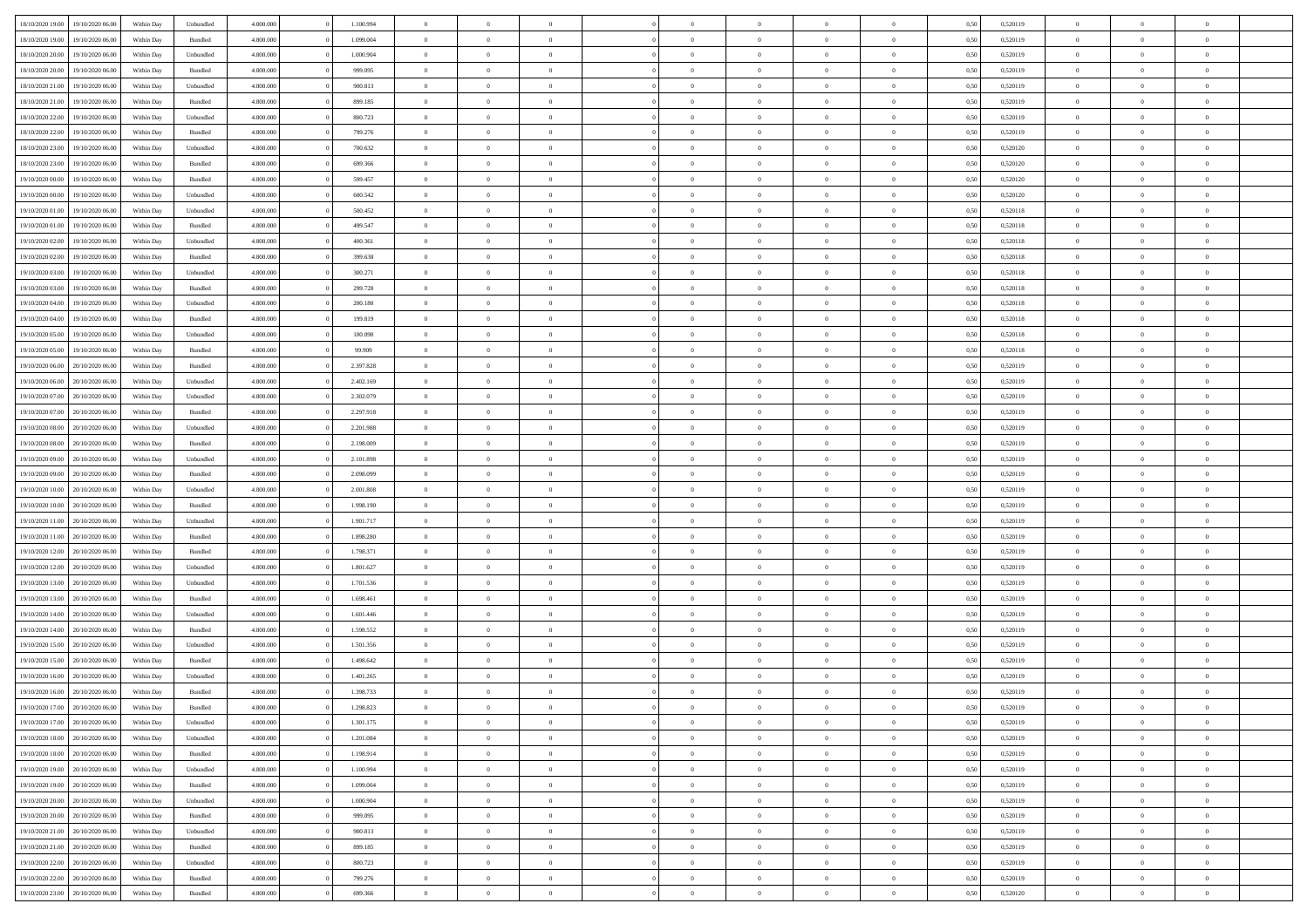| 19/10/2020 23:00                  | 20/10/2020 06:00 | Within Dav | Unbundled          | 4.800.000 | 700.632   | $\overline{0}$ | $\theta$       |                | $\Omega$       | $\Omega$       | $\theta$       | $\theta$       | 0.50 | 0,520120 | $\theta$       | $\overline{0}$ | $\theta$       |  |
|-----------------------------------|------------------|------------|--------------------|-----------|-----------|----------------|----------------|----------------|----------------|----------------|----------------|----------------|------|----------|----------------|----------------|----------------|--|
| 20/10/2020 00:00                  | 20/10/2020 06.00 | Within Day | Unbundled          | 4.800.000 | 600.542   | $\overline{0}$ | $\theta$       | $\overline{0}$ | $\overline{0}$ | $\bf{0}$       | $\overline{0}$ | $\bf{0}$       | 0,50 | 0,520120 | $\theta$       | $\overline{0}$ | $\overline{0}$ |  |
| 20/10/2020 00:00                  | 20/10/2020 06:00 | Within Day | Bundled            | 4.800.000 | 599.457   | $\overline{0}$ | $\bf{0}$       | $\overline{0}$ | $\bf{0}$       | $\bf{0}$       | $\bf{0}$       | $\mathbf{0}$   | 0,50 | 0,520120 | $\bf{0}$       | $\overline{0}$ | $\overline{0}$ |  |
|                                   |                  |            |                    |           |           |                |                |                |                |                |                |                |      |          | $\theta$       |                |                |  |
| 20/10/2020 01:00                  | 20/10/2020 06:00 | Within Dav | Unbundled          | 4.800.000 | 500,452   | $\overline{0}$ | $\overline{0}$ | $\overline{0}$ | $\overline{0}$ | $\bf{0}$       | $\overline{0}$ | $\overline{0}$ | 0.50 | 0.520118 |                | $\theta$       | $\overline{0}$ |  |
| 20/10/2020 01:00                  | 20/10/2020 06.00 | Within Day | Bundled            | 4.800.000 | 499.547   | $\overline{0}$ | $\theta$       | $\overline{0}$ | $\overline{0}$ | $\bf{0}$       | $\overline{0}$ | $\bf{0}$       | 0,50 | 0,520118 | $\theta$       | $\overline{0}$ | $\overline{0}$ |  |
| 20/10/2020 02:00                  | 20/10/2020 06:00 | Within Day | Unbundled          | 4.800.000 | 400.361   | $\overline{0}$ | $\overline{0}$ | $\overline{0}$ | $\bf{0}$       | $\overline{0}$ | $\overline{0}$ | $\mathbf{0}$   | 0,50 | 0,520118 | $\bf{0}$       | $\overline{0}$ | $\bf{0}$       |  |
| 20/10/2020 02:00                  | 20/10/2020 06:00 | Within Dav | Bundled            | 4.800.000 | 399.638   | $\overline{0}$ | $\overline{0}$ | $\overline{0}$ | $\overline{0}$ | $\overline{0}$ | $\overline{0}$ | $\overline{0}$ | 0.50 | 0,520118 | $\theta$       | $\overline{0}$ | $\overline{0}$ |  |
|                                   |                  |            |                    |           |           |                |                |                |                |                |                |                |      |          |                |                |                |  |
| 20/10/2020 03:00                  | 20/10/2020 06.00 | Within Day | Unbundled          | 4.800.000 | 300.271   | $\overline{0}$ | $\theta$       | $\overline{0}$ | $\overline{0}$ | $\bf{0}$       | $\overline{0}$ | $\bf{0}$       | 0,50 | 0,520118 | $\theta$       | $\theta$       | $\overline{0}$ |  |
| 20/10/2020 03:00                  | 20/10/2020 06:00 | Within Day | Bundled            | 4.800.000 | 299.728   | $\overline{0}$ | $\overline{0}$ | $\overline{0}$ | $\bf{0}$       | $\bf{0}$       | $\bf{0}$       | $\bf{0}$       | 0,50 | 0,520118 | $\,0\,$        | $\overline{0}$ | $\overline{0}$ |  |
| 20/10/2020 04:00                  | 20/10/2020 06:00 | Within Dav | Unbundled          | 4.800.000 | 200.180   | $\overline{0}$ | $\overline{0}$ | $\overline{0}$ | $\overline{0}$ | $\overline{0}$ | $\overline{0}$ | $\overline{0}$ | 0.50 | 0,520118 | $\theta$       | $\overline{0}$ | $\overline{0}$ |  |
| 20/10/2020 04:00                  | 20/10/2020 06.00 | Within Day | Bundled            | 4.800.000 | 199.819   | $\overline{0}$ | $\theta$       | $\overline{0}$ | $\overline{0}$ | $\bf{0}$       | $\overline{0}$ |                |      | 0,520118 | $\,$ 0 $\,$    | $\overline{0}$ | $\overline{0}$ |  |
|                                   |                  |            |                    |           |           |                |                |                |                |                |                | $\bf{0}$       | 0,50 |          |                |                |                |  |
| 20/10/2020 05:00                  | 20/10/2020 06:00 | Within Day | Bundled            | 4.800.000 | 99.909    | $\overline{0}$ | $\bf{0}$       | $\overline{0}$ | $\bf{0}$       | $\bf{0}$       | $\bf{0}$       | $\bf{0}$       | 0,50 | 0,520118 | $\bf{0}$       | $\overline{0}$ | $\bf{0}$       |  |
| 20/10/2020 05:00                  | 20/10/2020 06:00 | Within Day | Unbundled          | 4.800.000 | 100.090   | $\overline{0}$ | $\overline{0}$ | $\overline{0}$ | $\overline{0}$ | $\bf{0}$       | $\overline{0}$ | $\overline{0}$ | 0.50 | 0.520118 | $\theta$       | $\theta$       | $\overline{0}$ |  |
| 20/10/2020 06:00                  | 21/10/2020 06.00 | Within Day | Unbundled          | 4.800.000 | 3.601.083 | $\overline{0}$ | $\theta$       | $\overline{0}$ | $\overline{0}$ | $\bf{0}$       | $\overline{0}$ | $\bf{0}$       | 0,50 | 0,520119 | $\theta$       | $\overline{0}$ | $\overline{0}$ |  |
|                                   |                  |            |                    |           |           |                |                |                |                |                |                |                |      |          |                |                |                |  |
| 20/10/2020 06:00                  | 21/10/2020 06.00 | Within Day | Bundled            | 4.800.000 | 1.198.914 | $\overline{0}$ | $\overline{0}$ | $\overline{0}$ | $\bf{0}$       | $\overline{0}$ | $\overline{0}$ | $\mathbf{0}$   | 0,50 | 0,520119 | $\bf{0}$       | $\overline{0}$ | $\bf{0}$       |  |
| 20/10/2020 07:00                  | 21/10/2020 06.00 | Within Dav | Unbundled          | 4.800.000 | 3.451.038 | $\overline{0}$ | $\overline{0}$ | $\overline{0}$ | $\overline{0}$ | $\overline{0}$ | $\overline{0}$ | $\overline{0}$ | 0.50 | 0,520119 | $\theta$       | $\overline{0}$ | $\overline{0}$ |  |
| 20/10/2020 07:00                  | 21/10/2020 06.00 | Within Day | Bundled            | 4.800.000 | 1.148.959 | $\overline{0}$ | $\theta$       | $\overline{0}$ | $\overline{0}$ | $\bf{0}$       | $\overline{0}$ | $\bf{0}$       | 0,50 | 0,520119 | $\,$ 0 $\,$    | $\theta$       | $\overline{0}$ |  |
| 20/10/2020 08:00                  | 21/10/2020 06.00 | Within Day | Unbundled          | 4.800.000 | 3.300.993 | $\overline{0}$ | $\overline{0}$ | $\overline{0}$ | $\bf{0}$       | $\bf{0}$       | $\bf{0}$       | $\bf{0}$       | 0,50 | 0,520119 | $\,0\,$        | $\overline{0}$ | $\overline{0}$ |  |
|                                   | 21/10/2020 06:00 |            | Bundled            | 4.800.000 | 1.099.004 | $\overline{0}$ | $\overline{0}$ | $\overline{0}$ | $\overline{0}$ | $\overline{0}$ | $\overline{0}$ | $\overline{0}$ | 0.50 | 0,520119 | $\theta$       | $\overline{0}$ | $\overline{0}$ |  |
| 20/10/2020 08:00                  |                  | Within Day |                    |           |           |                |                |                |                |                |                |                |      |          |                |                |                |  |
| 20/10/2020 09:00                  | 21/10/2020 06.00 | Within Day | Unbundled          | 4.800.000 | 3.150.948 | $\overline{0}$ | $\theta$       | $\overline{0}$ | $\overline{0}$ | $\bf{0}$       | $\overline{0}$ | $\bf{0}$       | 0,50 | 0,520119 | $\,$ 0 $\,$    | $\overline{0}$ | $\overline{0}$ |  |
| 20/10/2020 09:00                  | 21/10/2020 06.00 | Within Day | Bundled            | 4.800.000 | 1.049.049 | $\overline{0}$ | $\overline{0}$ | $\overline{0}$ | $\bf{0}$       | $\bf{0}$       | $\bf{0}$       | $\bf{0}$       | 0,50 | 0,520119 | $\bf{0}$       | $\overline{0}$ | $\bf{0}$       |  |
| 20/10/2020 10:00                  | 21/10/2020 06:00 | Within Day | Unbundled          | 4.800.000 | 3.000.903 | $\overline{0}$ | $\overline{0}$ | $\overline{0}$ | $\overline{0}$ | $\bf{0}$       | $\overline{0}$ | $\overline{0}$ | 0.50 | 0.520119 | $\theta$       | $\overline{0}$ | $\overline{0}$ |  |
|                                   |                  |            |                    |           |           | $\overline{0}$ | $\theta$       | $\overline{0}$ | $\overline{0}$ | $\bf{0}$       | $\overline{0}$ |                |      |          | $\,$ 0 $\,$    | $\overline{0}$ | $\overline{0}$ |  |
| 20/10/2020 10:00                  | 21/10/2020 06.00 | Within Day | Bundled            | 4.800.000 | 999.095   |                |                |                |                |                |                | $\bf{0}$       | 0,50 | 0,520119 |                |                |                |  |
| 20/10/2020 11:00                  | 21/10/2020 06.00 | Within Day | Bundled            | 4.800.000 | 949.140   | $\overline{0}$ | $\overline{0}$ | $\overline{0}$ | $\bf{0}$       | $\overline{0}$ | $\overline{0}$ | $\mathbf{0}$   | 0,50 | 0,520119 | $\bf{0}$       | $\overline{0}$ | $\bf{0}$       |  |
| 20/10/2020 11:00                  | 21/10/2020 06:00 | Within Day | Unbundled          | 4.800.000 | 2.850.857 | $\overline{0}$ | $\overline{0}$ | $\overline{0}$ | $\overline{0}$ | $\overline{0}$ | $\overline{0}$ | $\overline{0}$ | 0.50 | 0,520119 | $\theta$       | $\overline{0}$ | $\overline{0}$ |  |
| 20/10/2020 12:00                  | 21/10/2020 06.00 | Within Day | Unbundled          | 4.800.000 | 2.700.812 | $\overline{0}$ | $\theta$       | $\overline{0}$ | $\overline{0}$ | $\bf{0}$       | $\overline{0}$ | $\bf{0}$       | 0,50 | 0,520119 | $\theta$       | $\theta$       | $\overline{0}$ |  |
|                                   |                  |            |                    |           |           |                |                |                |                |                |                |                |      |          |                |                |                |  |
| 20/10/2020 12:00                  | 21/10/2020 06.00 | Within Day | Bundled            | 4.800.000 | 899.185   | $\overline{0}$ | $\overline{0}$ | $\overline{0}$ | $\bf{0}$       | $\bf{0}$       | $\bf{0}$       | $\bf{0}$       | 0,50 | 0,520119 | $\,0\,$        | $\overline{0}$ | $\overline{0}$ |  |
| 20/10/2020 13:00                  | 21/10/2020 06:00 | Within Day | Unbundled          | 4.800.000 | 2.550.767 | $\overline{0}$ | $\overline{0}$ | $\overline{0}$ | $\overline{0}$ | $\overline{0}$ | $\overline{0}$ | $\overline{0}$ | 0.50 | 0,520119 | $\theta$       | $\overline{0}$ | $\overline{0}$ |  |
| 20/10/2020 13:00                  | 21/10/2020 06.00 | Within Day | Bundled            | 4.800.000 | 849.230   | $\overline{0}$ | $\theta$       | $\overline{0}$ | $\overline{0}$ | $\bf{0}$       | $\overline{0}$ | $\bf{0}$       | 0,50 | 0,520119 | $\,$ 0 $\,$    | $\overline{0}$ | $\overline{0}$ |  |
| 20/10/2020 14:00                  | 21/10/2020 06.00 | Within Day | Unbundled          | 4.800.000 | 2.400.722 | $\overline{0}$ | $\overline{0}$ | $\overline{0}$ | $\bf{0}$       | $\bf{0}$       | $\bf{0}$       | $\bf{0}$       | 0,50 | 0,520119 | $\overline{0}$ | $\overline{0}$ | $\bf{0}$       |  |
|                                   |                  |            |                    | 4.800,000 |           | $\overline{0}$ | $\Omega$       | $\Omega$       | $\Omega$       | $\Omega$       |                |                |      |          |                |                | $\theta$       |  |
| 20/10/2020 14:00                  | 21/10/2020 06.00 | Within Day | Bundled            |           | 799.276   |                |                |                |                |                | $\overline{0}$ | $\overline{0}$ | 0,50 | 0,520119 | $\,0\,$        | $\theta$       |                |  |
| 20/10/2020 15:00                  | 21/10/2020 06.00 | Within Day | Unbundled          | 4.800.000 | 2.250.677 | $\overline{0}$ | $\theta$       | $\overline{0}$ | $\overline{0}$ | $\bf{0}$       | $\overline{0}$ | $\bf{0}$       | 0,50 | 0,520119 | $\,$ 0 $\,$    | $\overline{0}$ | $\overline{0}$ |  |
| 20/10/2020 15:00                  | 21/10/2020 06.00 | Within Day | Bundled            | 4.800.000 | 749.321   | $\overline{0}$ | $\overline{0}$ | $\overline{0}$ | $\bf{0}$       | $\overline{0}$ | $\overline{0}$ | $\mathbf{0}$   | 0,50 | 0,520119 | $\overline{0}$ | $\overline{0}$ | $\bf{0}$       |  |
| 20/10/2020 16:00                  | 21/10/2020 06:00 | Within Day | Bundled            | 4.800,000 | 699,366   | $\overline{0}$ | $\Omega$       | $\Omega$       | $\Omega$       | $\bf{0}$       | $\overline{0}$ | $\overline{0}$ | 0.50 | 0,520119 | $\,0\,$        | $\theta$       | $\theta$       |  |
| 20/10/2020 16:00                  | 21/10/2020 06.00 |            |                    | 4.800.000 | 2.100.632 | $\overline{0}$ | $\theta$       | $\overline{0}$ | $\overline{0}$ | $\bf{0}$       | $\overline{0}$ |                |      | 0,520119 | $\,$ 0 $\,$    | $\overline{0}$ | $\overline{0}$ |  |
|                                   |                  | Within Day | Unbundled          |           |           |                |                |                |                |                |                | $\bf{0}$       | 0,50 |          |                |                |                |  |
| 20/10/2020 17:00                  | 21/10/2020 06.00 | Within Day | Unbundled          | 4.800.000 | 1.950.587 | $\overline{0}$ | $\overline{0}$ | $\overline{0}$ | $\bf{0}$       | $\bf{0}$       | $\bf{0}$       | $\bf{0}$       | 0,50 | 0,520119 | $\bf{0}$       | $\overline{0}$ | $\bf{0}$       |  |
| 20/10/2020 17:00                  | 21/10/2020 06:00 | Within Day | Bundled            | 4.800,000 | 649.411   | $\overline{0}$ | $\Omega$       | $\Omega$       | $\Omega$       | $\theta$       | $\theta$       | $\overline{0}$ | 0.50 | 0,520119 | $\,$ 0 $\,$    | $\theta$       | $\theta$       |  |
| 20/10/2020 18:00                  | 21/10/2020 06.00 | Within Day | Unbundled          | 4.800.000 | 1.800.541 | $\overline{0}$ | $\theta$       | $\overline{0}$ | $\overline{0}$ | $\bf{0}$       | $\overline{0}$ | $\bf{0}$       | 0,50 | 0,520119 | $\,$ 0 $\,$    | $\overline{0}$ | $\overline{0}$ |  |
|                                   |                  |            |                    |           |           |                |                |                |                |                |                |                |      |          |                |                |                |  |
| 20/10/2020 18:00                  | 21/10/2020 06.00 | Within Day | Bundled            | 4.800.000 | 599.457   | $\overline{0}$ | $\bf{0}$       | $\overline{0}$ | $\bf{0}$       | $\bf{0}$       | $\bf{0}$       | $\bf{0}$       | 0,50 | 0,520119 | $\overline{0}$ | $\overline{0}$ | $\bf{0}$       |  |
| 20/10/2020 19:00                  | 21/10/2020 06.00 | Within Day | Unbundled          | 4.800,000 | 1.650.496 | $\overline{0}$ | $\Omega$       | $\overline{0}$ | $\Omega$       | $\overline{0}$ | $\overline{0}$ | $\overline{0}$ | 0,50 | 0,520119 | $\,0\,$        | $\theta$       | $\theta$       |  |
| 20/10/2020 19:00                  | 21/10/2020 06.00 | Within Day | Bundled            | 4.800.000 | 549.502   | $\overline{0}$ | $\overline{0}$ | $\overline{0}$ | $\overline{0}$ | $\,$ 0         | $\overline{0}$ | $\bf{0}$       | 0,50 | 0,520119 | $\,$ 0 $\,$    | $\overline{0}$ | $\overline{0}$ |  |
| 20/10/2020 20:00                  | 21/10/2020 06.00 | Within Day | Unbundled          | 4.800.000 | 1.500.451 | $\overline{0}$ | $\overline{0}$ | $\overline{0}$ | $\overline{0}$ | $\bf{0}$       | $\overline{0}$ | $\mathbf{0}$   | 0,50 | 0,520119 | $\overline{0}$ | $\overline{0}$ | $\bf{0}$       |  |
|                                   | 21/10/2020 06:00 |            |                    | 4.800,000 | 499,547   | $\overline{0}$ | $\Omega$       | $\Omega$       | $\Omega$       | $\Omega$       | $\Omega$       | $\overline{0}$ | 0.50 | 0.520119 | $\theta$       | $\theta$       | $\theta$       |  |
| 20/10/2020 20:00                  |                  | Within Day | Bundled            |           |           |                |                |                |                |                |                |                |      |          |                |                |                |  |
| 20/10/2020 21:00                  | 21/10/2020 06.00 | Within Day | Unbundled          | 4.800.000 | 1.350.406 | $\overline{0}$ | $\overline{0}$ | $\overline{0}$ | $\bf{0}$       | $\,$ 0         | $\overline{0}$ | $\bf{0}$       | 0,50 | 0,520119 | $\,0\,$        | $\,$ 0 $\,$    | $\overline{0}$ |  |
| 20/10/2020 21:00                  | 21/10/2020 06.00 | Within Day | $\mathbf B$ undled | 4.800.000 | 449.592   | $\bf{0}$       | $\bf{0}$       |                |                | $\bf{0}$       |                |                | 0,50 | 0,520119 | $\bf{0}$       | $\overline{0}$ |                |  |
| 20/10/2020 22:00                  | 21/10/2020 06:00 | Within Day | Bundled            | 4.800.000 | 399.638   | $\overline{0}$ | $\overline{0}$ | $\overline{0}$ | $\Omega$       | $\overline{0}$ | $\overline{0}$ | $\overline{0}$ | 0,50 | 0,520119 | $\theta$       | $\theta$       | $\theta$       |  |
| 20/10/2020 22.00                  | 21/10/2020 06.00 | Within Day | Unbundled          | 4.800.000 | 1.200.361 | $\overline{0}$ | $\,$ 0         | $\overline{0}$ | $\overline{0}$ | $\,$ 0 $\,$    | $\overline{0}$ | $\,$ 0 $\,$    | 0,50 | 0,520119 | $\,$ 0 $\,$    | $\,$ 0 $\,$    | $\,$ 0         |  |
|                                   |                  |            |                    |           |           |                |                |                |                |                |                |                |      |          |                |                |                |  |
| 20/10/2020 23.00                  | 21/10/2020 06.00 | Within Day | Unbundled          | 4.800.000 | 1.050.316 | $\overline{0}$ | $\overline{0}$ | $\overline{0}$ | $\overline{0}$ | $\overline{0}$ | $\overline{0}$ | $\mathbf{0}$   | 0,50 | 0,520120 | $\overline{0}$ | $\bf{0}$       | $\bf{0}$       |  |
| 20/10/2020 23:00                  | 21/10/2020 06.00 | Within Day | $\mathbf B$ undled | 4.800,000 | 349.683   | $\overline{0}$ | $\overline{0}$ | $\overline{0}$ | $\Omega$       | $\overline{0}$ | $\overline{0}$ | $\overline{0}$ | 0,50 | 0,520120 | $\overline{0}$ | $\theta$       | $\overline{0}$ |  |
| 21/10/2020 00:00                  | 21/10/2020 06.00 | Within Day | Unbundled          | 4.800.000 | 900.270   | $\overline{0}$ | $\,$ 0         | $\overline{0}$ | $\overline{0}$ | $\,$ 0 $\,$    | $\overline{0}$ | $\mathbf{0}$   | 0,50 | 0,520120 | $\,$ 0 $\,$    | $\overline{0}$ | $\overline{0}$ |  |
| 21/10/2020 00.00                  | 21/10/2020 06.00 | Within Day | Bundled            | 4.800.000 | 299.728   | $\overline{0}$ | $\overline{0}$ | $\overline{0}$ | $\overline{0}$ | $\overline{0}$ | $\overline{0}$ | $\mathbf{0}$   | 0,50 | 0,520120 | $\overline{0}$ | $\overline{0}$ | $\bf{0}$       |  |
|                                   |                  |            |                    |           |           |                |                |                |                |                |                |                |      |          |                |                |                |  |
| 21/10/2020 01:00                  | 21/10/2020 06.00 | Within Day | Unbundled          | 4.800,000 | 750.225   | $\overline{0}$ | $\overline{0}$ | $\overline{0}$ | $\Omega$       | $\overline{0}$ | $\overline{0}$ | $\bf{0}$       | 0.50 | 0,520118 | $\overline{0}$ | $\theta$       | $\overline{0}$ |  |
| 21/10/2020 01:00                  | 21/10/2020 06.00 | Within Day | Bundled            | 4.800.000 | 249.773   | $\overline{0}$ | $\,$ 0         | $\overline{0}$ | $\overline{0}$ | $\bf{0}$       | $\overline{0}$ | $\bf{0}$       | 0,50 | 0,520118 | $\,$ 0 $\,$    | $\overline{0}$ | $\overline{0}$ |  |
| 21/10/2020 02.00                  | 21/10/2020 06.00 | Within Day | Unbundled          | 4.800.000 | 600.180   | $\overline{0}$ | $\bf{0}$       | $\overline{0}$ | $\overline{0}$ | $\overline{0}$ | $\overline{0}$ | $\mathbf{0}$   | 0,50 | 0,520118 | $\overline{0}$ | $\overline{0}$ | $\bf{0}$       |  |
| 21/10/2020 02.00                  | 21/10/2020 06:00 | Within Day | Bundled            | 4.800,000 | 199.819   | $\overline{0}$ | $\overline{0}$ | $\overline{0}$ | $\Omega$       | $\overline{0}$ | $\overline{0}$ | $\bf{0}$       | 0.50 | 0,520118 | $\overline{0}$ | $\overline{0}$ | $\overline{0}$ |  |
|                                   |                  |            |                    |           |           |                |                |                |                |                |                |                |      |          |                |                |                |  |
| 21/10/2020 03:00                  | 21/10/2020 06.00 | Within Day | Unbundled          | 4.800.000 | 450.135   | $\overline{0}$ | $\bf{0}$       | $\overline{0}$ | $\bf{0}$       | $\bf{0}$       | $\overline{0}$ | $\mathbf{0}$   | 0,50 | 0,520118 | $\,$ 0 $\,$    | $\,$ 0 $\,$    | $\bf{0}$       |  |
| 21/10/2020 03.00 21/10/2020 06.00 |                  | Within Day | Bundled            | 4.800.000 | 149.864   | $\overline{0}$ | $\overline{0}$ | $\overline{0}$ | $\overline{0}$ | $\overline{0}$ | $\bf{0}$       | $\mathbf{0}$   | 0,50 | 0,520118 | $\overline{0}$ | $\bf{0}$       | $\overline{0}$ |  |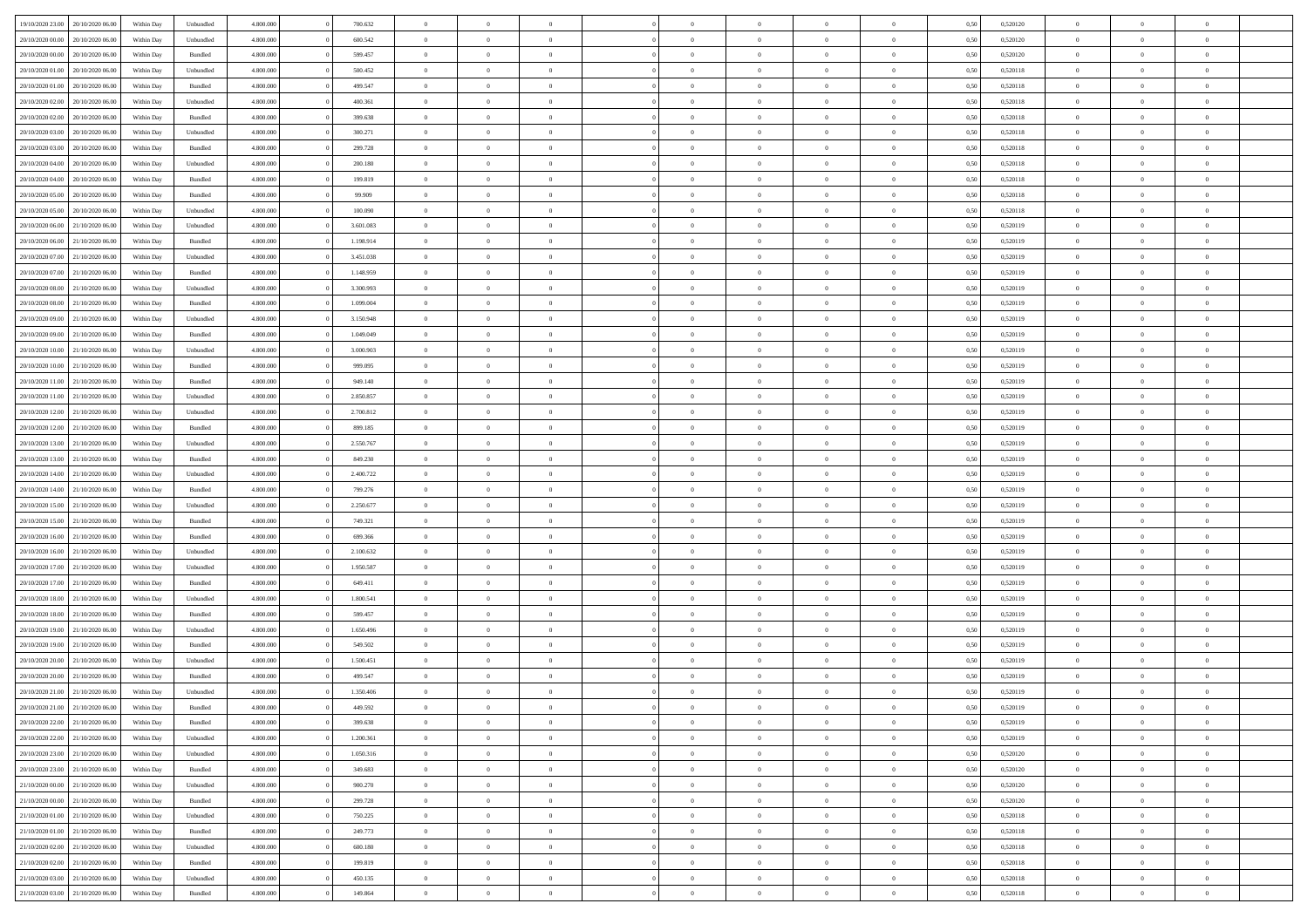|                                   |                  |            |           |           |           | $\overline{0}$ | $\Omega$       |                |                | $\Omega$       | $\Omega$       | $\theta$       |      |          | $\theta$       |                | $\theta$       |  |
|-----------------------------------|------------------|------------|-----------|-----------|-----------|----------------|----------------|----------------|----------------|----------------|----------------|----------------|------|----------|----------------|----------------|----------------|--|
| 21/10/2020 04:00                  | 21/10/2020 06:00 | Within Dav | Bundled   | 4.800.000 | 99.909    |                |                |                | $\Omega$       |                |                |                | 0.50 | 0,520118 |                | $\theta$       |                |  |
| 21/10/2020 04.00                  | 21/10/2020 06.00 | Within Day | Unbundled | 4.800.000 | 300.090   | $\overline{0}$ | $\theta$       | $\overline{0}$ | $\overline{0}$ | $\bf{0}$       | $\overline{0}$ | $\overline{0}$ | 0,50 | 0,520118 | $\theta$       | $\theta$       | $\overline{0}$ |  |
| 21/10/2020 05:00                  | 21/10/2020 06.00 | Within Day | Unbundled | 4.800.000 | 150.045   | $\overline{0}$ | $\overline{0}$ | $\overline{0}$ | $\bf{0}$       | $\bf{0}$       | $\bf{0}$       | $\bf{0}$       | 0,50 | 0,520118 | $\bf{0}$       | $\overline{0}$ | $\overline{0}$ |  |
| 21/10/2020 05:00                  | 21/10/2020 06:00 | Within Dav | Bundled   | 4.800.000 | 49.954    | $\overline{0}$ | $\theta$       | $\overline{0}$ | $\overline{0}$ | $\bf{0}$       | $\overline{0}$ | $\overline{0}$ | 0.50 | 0.520118 | $\theta$       | $\theta$       | $\overline{0}$ |  |
|                                   |                  |            |           |           |           |                |                |                |                |                |                |                |      |          |                |                |                |  |
| 21/10/2020 06.00                  | 22/10/2020 06.00 | Within Day | Unbundled | 4.800.000 | 2.402.169 | $\overline{0}$ | $\theta$       | $\overline{0}$ | $\overline{0}$ | $\bf{0}$       | $\overline{0}$ | $\bf{0}$       | 0,50 | 0,520119 | $\theta$       | $\theta$       | $\overline{0}$ |  |
| 21/10/2020 06.00                  | 22/10/2020 06.00 | Within Day | Bundled   | 4.800.000 | 2.397.828 | $\overline{0}$ | $\bf{0}$       | $\overline{0}$ | $\bf{0}$       | $\overline{0}$ | $\overline{0}$ | $\mathbf{0}$   | 0,50 | 0,520119 | $\overline{0}$ | $\overline{0}$ | $\bf{0}$       |  |
| 21/10/2020 07:00                  | 22/10/2020 06.00 | Within Dav | Unbundled | 4.800.000 | 2.302.079 | $\overline{0}$ | $\overline{0}$ | $\overline{0}$ | $\overline{0}$ | $\bf{0}$       | $\overline{0}$ | $\overline{0}$ | 0.50 | 0,520119 | $\theta$       | $\overline{0}$ | $\overline{0}$ |  |
| 21/10/2020 07.00                  | 22/10/2020 06.00 | Within Day | Bundled   | 4.800.000 | 2.297.918 | $\overline{0}$ | $\theta$       | $\overline{0}$ | $\overline{0}$ | $\bf{0}$       | $\overline{0}$ | $\bf{0}$       | 0,50 | 0,520119 | $\theta$       | $\theta$       | $\overline{0}$ |  |
|                                   |                  |            |           |           |           |                | $\overline{0}$ |                |                | $\bf{0}$       |                |                |      |          | $\,0\,$        | $\overline{0}$ | $\overline{0}$ |  |
| 21/10/2020 08:00                  | 22/10/2020 06.00 | Within Day | Unbundled | 4.800.000 | 2.201.988 | $\overline{0}$ |                | $\overline{0}$ | $\bf{0}$       |                | $\bf{0}$       | $\bf{0}$       | 0,50 | 0,520119 |                |                |                |  |
| 21/10/2020 08:00                  | 22/10/2020 06.00 | Within Dav | Bundled   | 4.800.000 | 2.198.009 | $\overline{0}$ | $\overline{0}$ | $\overline{0}$ | $\overline{0}$ | $\overline{0}$ | $\overline{0}$ | $\overline{0}$ | 0.50 | 0,520119 | $\theta$       | $\overline{0}$ | $\overline{0}$ |  |
| 21/10/2020 09:00                  | 22/10/2020 06.00 | Within Day | Unbundled | 4.800.000 | 2.101.898 | $\overline{0}$ | $\theta$       | $\overline{0}$ | $\overline{0}$ | $\bf{0}$       | $\overline{0}$ | $\bf{0}$       | 0,50 | 0,520119 | $\,$ 0 $\,$    | $\theta$       | $\overline{0}$ |  |
| 21/10/2020 09:00                  | 22/10/2020 06.00 | Within Day | Bundled   | 4.800.000 | 2.098.099 | $\overline{0}$ | $\overline{0}$ | $\overline{0}$ | $\bf{0}$       | $\bf{0}$       | $\bf{0}$       | $\bf{0}$       | 0,50 | 0,520119 | $\overline{0}$ | $\overline{0}$ | $\overline{0}$ |  |
| 21/10/2020 10:00                  | 22/10/2020 06:00 | Within Day | Bundled   | 4.800.000 | 1.998.190 | $\overline{0}$ | $\overline{0}$ | $\overline{0}$ | $\overline{0}$ | $\bf{0}$       | $\overline{0}$ | $\overline{0}$ | 0.50 | 0.520119 | $\theta$       | $\theta$       | $\overline{0}$ |  |
|                                   |                  |            |           |           |           |                |                |                |                |                |                |                |      |          |                |                |                |  |
| 21/10/2020 10:00                  | 22/10/2020 06.00 | Within Day | Unbundled | 4.800.000 | 2.001.808 | $\overline{0}$ | $\theta$       | $\overline{0}$ | $\overline{0}$ | $\bf{0}$       | $\overline{0}$ | $\overline{0}$ | 0,50 | 0,520119 | $\theta$       | $\theta$       | $\overline{0}$ |  |
| 21/10/2020 11:00                  | 22/10/2020 06.00 | Within Day | Unbundled | 4.800.000 | 1.901.717 | $\overline{0}$ | $\overline{0}$ | $\overline{0}$ | $\bf{0}$       | $\overline{0}$ | $\overline{0}$ | $\mathbf{0}$   | 0,50 | 0,520119 | $\overline{0}$ | $\overline{0}$ | $\bf{0}$       |  |
| 21/10/2020 11:00                  | 22/10/2020 06.00 | Within Dav | Bundled   | 4.800.000 | 1.898.280 | $\overline{0}$ | $\overline{0}$ | $\overline{0}$ | $\overline{0}$ | $\overline{0}$ | $\overline{0}$ | $\overline{0}$ | 0.50 | 0,520119 | $\theta$       | $\overline{0}$ | $\overline{0}$ |  |
| 21/10/2020 12:00                  | 22/10/2020 06.00 | Within Day | Unbundled | 4.800.000 | 1.801.627 | $\overline{0}$ | $\theta$       | $\overline{0}$ | $\overline{0}$ | $\bf{0}$       | $\overline{0}$ | $\bf{0}$       | 0,50 | 0,520119 | $\theta$       | $\theta$       | $\overline{0}$ |  |
|                                   |                  |            |           |           |           |                |                |                |                |                |                |                |      |          |                |                |                |  |
| 21/10/2020 12:00                  | 22/10/2020 06.00 | Within Day | Bundled   | 4.800.000 | 1.798.371 | $\overline{0}$ | $\overline{0}$ | $\overline{0}$ | $\bf{0}$       | $\bf{0}$       | $\bf{0}$       | $\bf{0}$       | 0,50 | 0,520119 | $\,0\,$        | $\overline{0}$ | $\overline{0}$ |  |
| 21/10/2020 13:00                  | 22/10/2020 06:00 | Within Day | Unbundled | 4.800.000 | 1.701.536 | $\overline{0}$ | $\overline{0}$ | $\overline{0}$ | $\overline{0}$ | $\overline{0}$ | $\overline{0}$ | $\overline{0}$ | 0.50 | 0,520119 | $\theta$       | $\overline{0}$ | $\overline{0}$ |  |
| 21/10/2020 13:00                  | 22/10/2020 06.00 | Within Day | Bundled   | 4.800.000 | 1.698.461 | $\overline{0}$ | $\theta$       | $\overline{0}$ | $\overline{0}$ | $\bf{0}$       | $\overline{0}$ | $\bf{0}$       | 0,50 | 0,520119 | $\,$ 0 $\,$    | $\theta$       | $\overline{0}$ |  |
| 21/10/2020 14:00                  | 22/10/2020 06.00 | Within Day | Unbundled | 4.800.000 | 1.601.446 | $\overline{0}$ | $\overline{0}$ | $\overline{0}$ | $\bf{0}$       | $\bf{0}$       | $\bf{0}$       | $\bf{0}$       | 0,50 | 0,520119 | $\bf{0}$       | $\overline{0}$ | $\overline{0}$ |  |
| 21/10/2020 14:00                  | 22/10/2020 06:00 | Within Day | Bundled   | 4.800.000 | 1.598.552 | $\overline{0}$ | $\overline{0}$ | $\overline{0}$ | $\overline{0}$ | $\bf{0}$       | $\overline{0}$ | $\overline{0}$ | 0.50 | 0.520119 | $\theta$       | $\theta$       | $\overline{0}$ |  |
|                                   |                  |            |           |           |           |                |                |                |                |                |                |                |      |          |                |                |                |  |
| 21/10/2020 15:00                  | 22/10/2020 06.00 | Within Day | Bundled   | 4.800.000 | 1.498.642 | $\overline{0}$ | $\theta$       | $\overline{0}$ | $\overline{0}$ | $\bf{0}$       | $\overline{0}$ | $\bf{0}$       | 0,50 | 0,520119 | $\,$ 0 $\,$    | $\overline{0}$ | $\overline{0}$ |  |
| 21/10/2020 15:00                  | 22/10/2020 06.00 | Within Day | Unbundled | 4.800.000 | 1.501.356 | $\overline{0}$ | $\bf{0}$       | $\overline{0}$ | $\overline{0}$ | $\overline{0}$ | $\overline{0}$ | $\mathbf{0}$   | 0,50 | 0,520119 | $\bf{0}$       | $\overline{0}$ | $\bf{0}$       |  |
| 21/10/2020 16:00                  | 22/10/2020 06.00 | Within Dav | Unbundled | 4.800.000 | 1.401.265 | $\overline{0}$ | $\overline{0}$ | $\overline{0}$ | $\overline{0}$ | $\overline{0}$ | $\overline{0}$ | $\overline{0}$ | 0.50 | 0,520119 | $\theta$       | $\overline{0}$ | $\overline{0}$ |  |
| 21/10/2020 16.00                  | 22/10/2020 06.00 | Within Day | Bundled   | 4.800.000 | 1.398.733 | $\overline{0}$ | $\theta$       | $\overline{0}$ | $\overline{0}$ | $\bf{0}$       | $\overline{0}$ | $\bf{0}$       | 0,50 | 0,520119 | $\theta$       | $\theta$       | $\overline{0}$ |  |
|                                   |                  |            |           |           |           |                |                |                |                |                |                |                |      |          |                |                |                |  |
| 21/10/2020 17.00                  | 22/10/2020 06.00 | Within Day | Unbundled | 4.800.000 | 1.301.175 | $\overline{0}$ | $\overline{0}$ | $\overline{0}$ | $\overline{0}$ | $\bf{0}$       | $\overline{0}$ | $\bf{0}$       | 0,50 | 0,520119 | $\,0\,$        | $\overline{0}$ | $\overline{0}$ |  |
| 21/10/2020 17:00                  | 22/10/2020 06:00 | Within Day | Bundled   | 4.800.000 | 1.298.823 | $\overline{0}$ | $\overline{0}$ | $\overline{0}$ | $\overline{0}$ | $\overline{0}$ | $\overline{0}$ | $\overline{0}$ | 0.50 | 0,520119 | $\theta$       | $\overline{0}$ | $\overline{0}$ |  |
| 21/10/2020 18.00                  | 22/10/2020 06.00 | Within Day | Unbundled | 4.800.000 | 1.201.084 | $\overline{0}$ | $\theta$       | $\overline{0}$ | $\overline{0}$ | $\bf{0}$       | $\overline{0}$ | $\bf{0}$       | 0,50 | 0,520119 | $\,$ 0 $\,$    | $\overline{0}$ | $\overline{0}$ |  |
| 21/10/2020 18:00                  | 22/10/2020 06.00 | Within Day | Bundled   | 4.800.000 | 1.198.914 | $\overline{0}$ | $\overline{0}$ | $\overline{0}$ | $\overline{0}$ | $\bf{0}$       | $\overline{0}$ | $\bf{0}$       | 0,50 | 0,520119 | $\bf{0}$       | $\overline{0}$ | $\overline{0}$ |  |
|                                   |                  |            |           |           |           |                |                |                |                |                |                |                |      |          |                |                |                |  |
| 21/10/2020 19:00                  | 22/10/2020 06.00 | Within Day | Unbundled | 4.800.000 | 1.100.994 | $\overline{0}$ | $\Omega$       | $\Omega$       | $\Omega$       | $\Omega$       | $\Omega$       | $\overline{0}$ | 0,50 | 0,520119 | $\,0\,$        | $\theta$       | $\theta$       |  |
| 21/10/2020 19:00                  | 22/10/2020 06.00 | Within Day | Bundled   | 4.800.000 | 1.099.004 | $\overline{0}$ | $\theta$       | $\overline{0}$ | $\overline{0}$ | $\bf{0}$       | $\overline{0}$ | $\bf{0}$       | 0,50 | 0,520119 | $\theta$       | $\theta$       | $\overline{0}$ |  |
| 21/10/2020 20.00                  | 22/10/2020 06.00 | Within Day | Unbundled | 4.800.000 | 1.000.904 | $\overline{0}$ | $\bf{0}$       | $\overline{0}$ | $\overline{0}$ | $\bf{0}$       | $\overline{0}$ | $\mathbf{0}$   | 0,50 | 0,520119 | $\bf{0}$       | $\overline{0}$ | $\bf{0}$       |  |
| 21/10/2020 20:00                  | 22/10/2020 06.00 | Within Day | Bundled   | 4.800,000 | 999,095   | $\overline{0}$ | $\Omega$       | $\Omega$       | $\Omega$       | $\bf{0}$       | $\overline{0}$ | $\overline{0}$ | 0.50 | 0,520119 | $\,0\,$        | $\theta$       | $\theta$       |  |
| 21/10/2020 21.00                  | 22/10/2020 06.00 | Within Day | Bundled   | 4.800.000 | 899.185   | $\overline{0}$ | $\theta$       | $\overline{0}$ | $\overline{0}$ | $\bf{0}$       | $\overline{0}$ | $\bf{0}$       | 0,50 | 0,520119 | $\,$ 0 $\,$    | $\theta$       | $\overline{0}$ |  |
|                                   |                  |            |           |           |           |                |                |                |                |                |                |                |      |          |                |                |                |  |
| 21/10/2020 21:00                  | 22/10/2020 06.00 | Within Day | Unbundled | 4.800.000 | 900.813   | $\overline{0}$ | $\overline{0}$ | $\overline{0}$ | $\overline{0}$ | $\bf{0}$       | $\overline{0}$ | $\bf{0}$       | 0,50 | 0,520119 | $\,0\,$        | $\overline{0}$ | $\overline{0}$ |  |
| 21/10/2020 22:00                  | 22/10/2020 06:00 | Within Day | Unbundled | 4.800,000 | 800,723   | $\overline{0}$ | $\Omega$       | $\Omega$       | $\Omega$       | $\Omega$       | $\theta$       | $\overline{0}$ | 0.50 | 0,520119 | $\theta$       | $\theta$       | $\theta$       |  |
| 21/10/2020 22.00                  | 22/10/2020 06.00 | Within Day | Bundled   | 4.800.000 | 799.276   | $\overline{0}$ | $\theta$       | $\overline{0}$ | $\overline{0}$ | $\bf{0}$       | $\overline{0}$ | $\bf{0}$       | 0,50 | 0,520119 | $\,$ 0 $\,$    | $\overline{0}$ | $\overline{0}$ |  |
| 21/10/2020 23.00                  | 22/10/2020 06.00 | Within Day | Unbundled | 4.800.000 | 700.632   | $\overline{0}$ | $\overline{0}$ | $\overline{0}$ | $\overline{0}$ | $\bf{0}$       | $\overline{0}$ | $\bf{0}$       | 0,50 | 0,520120 | $\bf{0}$       | $\overline{0}$ | $\overline{0}$ |  |
|                                   |                  |            |           |           |           |                |                |                |                |                |                |                |      |          |                |                |                |  |
| 21/10/2020 23.00                  | 22/10/2020 06.00 | Within Day | Bundled   | 4.800,000 | 699,366   | $\overline{0}$ | $\Omega$       | $\Omega$       | $\Omega$       | $\Omega$       | $\overline{0}$ | $\overline{0}$ | 0.50 | 0,520120 | $\,0\,$        | $\theta$       | $\theta$       |  |
| 22/10/2020 00.00                  | 22/10/2020 06.00 | Within Day | Unbundled | 4.800.000 | 600.542   | $\overline{0}$ | $\theta$       | $\overline{0}$ | $\overline{0}$ | $\bf{0}$       | $\overline{0}$ | $\bf{0}$       | 0,50 | 0,520120 | $\,$ 0 $\,$    | $\overline{0}$ | $\overline{0}$ |  |
| 22/10/2020 00.00                  | 22/10/2020 06.00 | Within Day | Bundled   | 4.800.000 | 599.457   | $\overline{0}$ | $\overline{0}$ | $\overline{0}$ | $\overline{0}$ | $\bf{0}$       | $\overline{0}$ | $\mathbf{0}$   | 0,50 | 0,520120 | $\bf{0}$       | $\overline{0}$ | $\bf{0}$       |  |
| 22/10/2020 01:00                  | 22/10/2020 06:00 | Within Day | Unbundled | 4.800,000 | 500.452   | $\overline{0}$ | $\Omega$       | $\Omega$       | $\Omega$       | $\Omega$       | $\Omega$       | $\overline{0}$ | 0.50 | 0.520118 | $\theta$       | $\theta$       | $\theta$       |  |
| 22/10/2020 01:00                  | 22/10/2020 06.00 | Within Day | Bundled   | 4.800.000 | 499.547   | $\overline{0}$ | $\,$ 0 $\,$    | $\overline{0}$ | $\bf{0}$       | $\,$ 0         | $\overline{0}$ | $\bf{0}$       | 0,50 | 0,520118 | $\,0\,$        | $\overline{0}$ | $\overline{0}$ |  |
|                                   |                  |            |           |           |           |                |                |                |                |                |                |                |      |          |                |                |                |  |
| 22/10/2020 02:00                  | 22/10/2020 06.00 | Within Day | Unbundled | 4.800.000 | 400.361   | $\bf{0}$       | $\bf{0}$       |                |                |                |                |                | 0,50 | 0,520118 | $\bf{0}$       | $\overline{0}$ |                |  |
| 22/10/2020 02:00                  | 22/10/2020 06:00 | Within Day | Bundled   | 4.800.000 | 399,638   | $\overline{0}$ | $\overline{0}$ | $\overline{0}$ | $\Omega$       | $\overline{0}$ | $\overline{0}$ | $\overline{0}$ | 0,50 | 0,520118 | $\theta$       | $\theta$       | $\theta$       |  |
| 22/10/2020 03.00                  | 22/10/2020 06.00 | Within Day | Bundled   | 4.800.000 | 299.728   | $\overline{0}$ | $\,$ 0         | $\overline{0}$ | $\overline{0}$ | $\,$ 0 $\,$    | $\overline{0}$ | $\mathbf{0}$   | 0,50 | 0,520118 | $\,$ 0 $\,$    | $\,$ 0 $\,$    | $\,$ 0         |  |
| 22/10/2020 03.00                  | 22/10/2020 06.00 | Within Day | Unbundled | 4.800.000 | 300.271   | $\overline{0}$ | $\overline{0}$ | $\overline{0}$ | $\overline{0}$ | $\overline{0}$ | $\overline{0}$ | $\mathbf{0}$   | 0,50 | 0,520118 | $\overline{0}$ | $\bf{0}$       | $\bf{0}$       |  |
|                                   |                  |            |           |           |           |                |                |                |                |                |                |                |      |          |                |                |                |  |
| 22/10/2020 04:00                  | 22/10/2020 06.00 | Within Day | Unbundled | 4.800,000 | 200.180   | $\overline{0}$ | $\overline{0}$ | $\overline{0}$ | $\Omega$       | $\overline{0}$ | $\overline{0}$ | $\overline{0}$ | 0,50 | 0,520118 | $\bf{0}$       | $\theta$       | $\overline{0}$ |  |
| 22/10/2020 04:00                  | 22/10/2020 06.00 | Within Day | Bundled   | 4.800.000 | 199.819   | $\overline{0}$ | $\,$ 0         | $\overline{0}$ | $\overline{0}$ | $\,$ 0 $\,$    | $\overline{0}$ | $\mathbf{0}$   | 0,50 | 0,520118 | $\,$ 0 $\,$    | $\overline{0}$ | $\overline{0}$ |  |
| 22/10/2020 05.00                  | 22/10/2020 06.00 | Within Day | Unbundled | 4.800.000 | 100,090   | $\overline{0}$ | $\overline{0}$ | $\overline{0}$ | $\overline{0}$ | $\overline{0}$ | $\overline{0}$ | $\mathbf{0}$   | 0,50 | 0,520118 | $\overline{0}$ | $\overline{0}$ | $\bf{0}$       |  |
| 22/10/2020 05:00                  | 22/10/2020 06.00 | Within Day | Bundled   | 4.800,000 | 99.909    | $\overline{0}$ | $\overline{0}$ | $\overline{0}$ | $\Omega$       | $\overline{0}$ | $\overline{0}$ | $\bf{0}$       | 0.50 | 0,520118 | $\overline{0}$ | $\theta$       | $\overline{0}$ |  |
|                                   |                  |            |           |           |           |                |                |                |                |                |                |                |      |          |                |                |                |  |
| 22/10/2020 06.00                  | 23/10/2020 06.00 | Within Day | Unbundled | 4.800.000 | 2.402.169 | $\overline{0}$ | $\,$ 0         | $\overline{0}$ | $\overline{0}$ | $\bf{0}$       | $\overline{0}$ | $\bf{0}$       | 0,50 | 0,520119 | $\,$ 0 $\,$    | $\overline{0}$ | $\overline{0}$ |  |
| 22/10/2020 06.00                  | 23/10/2020 06.00 | Within Day | Bundled   | 4.800.000 | 2.397.828 | $\overline{0}$ | $\bf{0}$       | $\overline{0}$ | $\overline{0}$ | $\overline{0}$ | $\overline{0}$ | $\mathbf{0}$   | 0,50 | 0,520119 | $\overline{0}$ | $\overline{0}$ | $\bf{0}$       |  |
| 22/10/2020 07:00                  | 23/10/2020 06:00 | Within Day | Unbundled | 4.800,000 | 2.302.079 | $\overline{0}$ | $\overline{0}$ | $\overline{0}$ | $\Omega$       | $\overline{0}$ | $\overline{0}$ | $\bf{0}$       | 0.50 | 0,520119 | $\overline{0}$ | $\overline{0}$ | $\overline{0}$ |  |
| 22/10/2020 07:00                  | 23/10/2020 06.00 | Within Day | Bundled   | 4.800.000 | 2.297.918 | $\overline{0}$ | $\bf{0}$       | $\overline{0}$ | $\bf{0}$       | $\bf{0}$       | $\bf{0}$       | $\mathbf{0}$   | 0,50 | 0,520119 | $\,$ 0 $\,$    | $\,$ 0 $\,$    | $\bf{0}$       |  |
|                                   |                  |            |           |           |           |                |                |                |                |                |                |                |      |          |                |                |                |  |
| 22/10/2020 08:00 23/10/2020 06:00 |                  | Within Day | Unbundled | 4.800.000 | 2.201.988 | $\overline{0}$ | $\overline{0}$ | $\overline{0}$ | $\overline{0}$ | $\overline{0}$ | $\bf{0}$       | $\mathbf{0}$   | 0,50 | 0,520119 | $\overline{0}$ | $\bf{0}$       | $\bf{0}$       |  |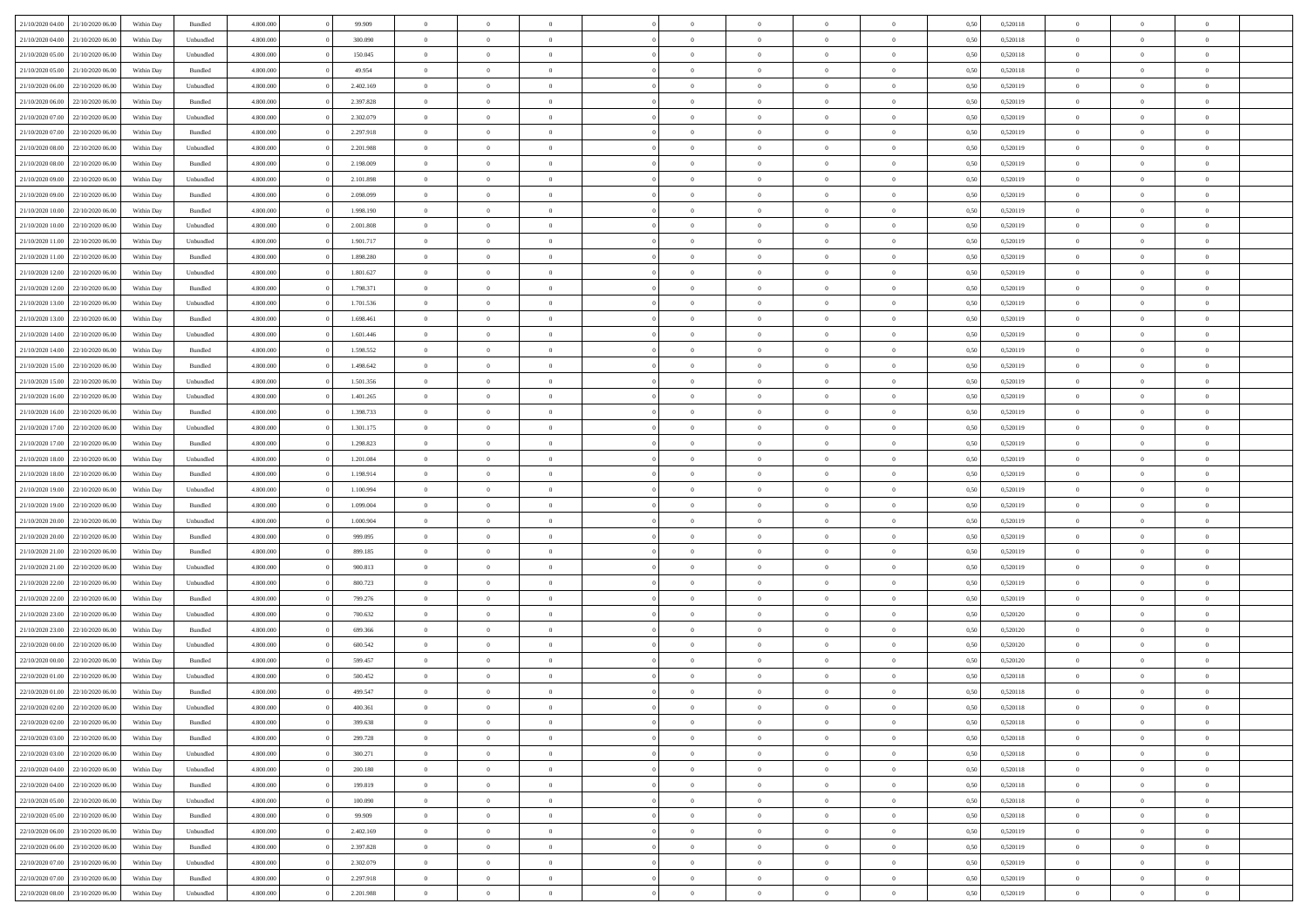|                                   | 23/10/2020 06:00 | Within Dav | Bundled            | 4.800.000 | 2.198.009 | $\overline{0}$ | $\Omega$       |                | $\Omega$       | $\Omega$       | $\Omega$       | $\theta$       | 0.50 | 0,520119 | $\theta$       | $\theta$       | $\theta$       |  |
|-----------------------------------|------------------|------------|--------------------|-----------|-----------|----------------|----------------|----------------|----------------|----------------|----------------|----------------|------|----------|----------------|----------------|----------------|--|
| 22/10/2020 08:00                  |                  |            |                    |           |           |                |                |                |                |                |                |                |      |          |                |                |                |  |
| 22/10/2020 09:00                  | 23/10/2020 06.00 | Within Day | Bundled            | 4.800.000 | 2.098.099 | $\overline{0}$ | $\theta$       | $\overline{0}$ | $\overline{0}$ | $\bf{0}$       | $\overline{0}$ | $\overline{0}$ | 0,50 | 0,520119 | $\theta$       | $\theta$       | $\overline{0}$ |  |
| 22/10/2020 09:00                  | 23/10/2020 06.00 | Within Day | Unbundled          | 4.800.000 | 2.101.898 | $\overline{0}$ | $\overline{0}$ | $\overline{0}$ | $\bf{0}$       | $\bf{0}$       | $\bf{0}$       | $\bf{0}$       | 0,50 | 0,520119 | $\bf{0}$       | $\overline{0}$ | $\overline{0}$ |  |
| 22/10/2020 10:00                  | 23/10/2020 06:00 | Within Dav | Unbundled          | 4.800.000 | 2.001.808 | $\overline{0}$ | $\overline{0}$ | $\overline{0}$ | $\overline{0}$ | $\bf{0}$       | $\overline{0}$ | $\overline{0}$ | 0.50 | 0.520119 | $\theta$       | $\theta$       | $\overline{0}$ |  |
|                                   |                  |            |                    |           |           |                |                |                |                |                |                |                |      |          |                |                |                |  |
| 22/10/2020 10:00                  | 23/10/2020 06.00 | Within Day | Bundled            | 4.800.000 | 1.998.190 | $\overline{0}$ | $\theta$       | $\overline{0}$ | $\overline{0}$ | $\bf{0}$       | $\overline{0}$ | $\bf{0}$       | 0,50 | 0,520119 | $\theta$       | $\theta$       | $\overline{0}$ |  |
| 22/10/2020 11:00                  | 23/10/2020 06.00 | Within Day | Unbundled          | 4.800.000 | 1.901.717 | $\overline{0}$ | $\bf{0}$       | $\overline{0}$ | $\bf{0}$       | $\overline{0}$ | $\overline{0}$ | $\mathbf{0}$   | 0,50 | 0,520119 | $\bf{0}$       | $\overline{0}$ | $\bf{0}$       |  |
| 22/10/2020 11:00                  | 23/10/2020 06.00 | Within Dav | Bundled            | 4.800.000 | 1.898.280 | $\overline{0}$ | $\overline{0}$ | $\overline{0}$ | $\overline{0}$ | $\overline{0}$ | $\overline{0}$ | $\overline{0}$ | 0.50 | 0,520119 | $\theta$       | $\overline{0}$ | $\overline{0}$ |  |
| 22/10/2020 12:00                  | 23/10/2020 06.00 | Within Day | Unbundled          | 4.800.000 | 1.801.627 | $\overline{0}$ | $\theta$       | $\overline{0}$ | $\overline{0}$ | $\bf{0}$       | $\overline{0}$ | $\bf{0}$       | 0,50 | 0,520119 | $\theta$       | $\theta$       | $\overline{0}$ |  |
| 22/10/2020 12:00                  | 23/10/2020 06.00 | Within Day | Bundled            | 4.800.000 | 1.798.371 | $\overline{0}$ | $\overline{0}$ | $\overline{0}$ | $\bf{0}$       | $\bf{0}$       | $\bf{0}$       | $\bf{0}$       | 0,50 | 0,520119 | $\,0\,$        | $\overline{0}$ | $\overline{0}$ |  |
|                                   |                  |            |                    |           |           |                |                |                |                |                |                |                |      |          |                |                |                |  |
| 22/10/2020 13:00                  | 23/10/2020 06.00 | Within Dav | Unbundled          | 4.800.000 | 1.701.536 | $\overline{0}$ | $\overline{0}$ | $\overline{0}$ | $\overline{0}$ | $\overline{0}$ | $\overline{0}$ | $\overline{0}$ | 0.50 | 0,520119 | $\theta$       | $\overline{0}$ | $\overline{0}$ |  |
| 22/10/2020 13:00                  | 23/10/2020 06.00 | Within Day | Bundled            | 4.800.000 | 1.698.461 | $\overline{0}$ | $\theta$       | $\overline{0}$ | $\overline{0}$ | $\bf{0}$       | $\overline{0}$ | $\bf{0}$       | 0,50 | 0,520119 | $\,$ 0 $\,$    | $\theta$       | $\overline{0}$ |  |
| 22/10/2020 14:00                  | 23/10/2020 06.00 | Within Day | Unbundled          | 4.800.000 | 1.601.446 | $\overline{0}$ | $\overline{0}$ | $\overline{0}$ | $\bf{0}$       | $\bf{0}$       | $\bf{0}$       | $\bf{0}$       | 0,50 | 0,520119 | $\overline{0}$ | $\overline{0}$ | $\overline{0}$ |  |
| 22/10/2020 14:00                  | 23/10/2020 06:00 | Within Day | Bundled            | 4.800.000 | 1.598.552 | $\overline{0}$ | $\overline{0}$ | $\overline{0}$ | $\overline{0}$ | $\bf{0}$       | $\overline{0}$ | $\overline{0}$ | 0.50 | 0.520119 | $\theta$       | $\theta$       | $\overline{0}$ |  |
| 22/10/2020 15:00                  | 23/10/2020 06.00 | Within Day | Bundled            | 4.800.000 | 1.498.642 | $\overline{0}$ | $\theta$       | $\overline{0}$ | $\overline{0}$ | $\bf{0}$       | $\overline{0}$ | $\overline{0}$ | 0,50 | 0,520119 | $\theta$       | $\theta$       | $\overline{0}$ |  |
|                                   |                  |            |                    |           |           |                |                |                |                |                |                |                |      |          |                |                |                |  |
| 22/10/2020 15:00                  | 23/10/2020 06.00 | Within Day | Unbundled          | 4.800.000 | 1.501.356 | $\overline{0}$ | $\bf{0}$       | $\overline{0}$ | $\bf{0}$       | $\overline{0}$ | $\overline{0}$ | $\mathbf{0}$   | 0,50 | 0,520119 | $\overline{0}$ | $\overline{0}$ | $\bf{0}$       |  |
| 22/10/2020 16:00                  | 23/10/2020 06.00 | Within Dav | Unbundled          | 4.800.000 | 1.401.265 | $\overline{0}$ | $\overline{0}$ | $\overline{0}$ | $\overline{0}$ | $\overline{0}$ | $\overline{0}$ | $\overline{0}$ | 0.50 | 0,520119 | $\theta$       | $\overline{0}$ | $\overline{0}$ |  |
| 22/10/2020 16:00                  | 23/10/2020 06.00 | Within Day | Bundled            | 4.800.000 | 1.398.733 | $\overline{0}$ | $\mathbf{1}$   | $\overline{0}$ | 1,109256       | $\bf{0}$       | $\overline{0}$ | $\bf{0}$       | 0,50 | 0,520119 | $\theta$       | $\theta$       | $\overline{0}$ |  |
| 22/10/2020 17:00                  | 23/10/2020 06.00 | Within Day | Unbundled          | 4.800.000 | 1.301.175 | $\overline{0}$ | $\overline{0}$ | $\overline{0}$ | $\bf{0}$       | $\bf{0}$       | $\bf{0}$       | $\bf{0}$       | 0,50 | 0,520119 | $\,0\,$        | $\overline{0}$ | $\overline{0}$ |  |
| 22/10/2020 17:00                  | 23/10/2020 06:00 | Within Day | Bundled            | 4.800.000 | 1.298.822 | $\overline{0}$ | $\overline{0}$ | $\overline{0}$ | $\overline{0}$ | $\overline{0}$ | $\overline{0}$ | $\overline{0}$ | 0.50 | 0,520119 | $\theta$       | $\overline{0}$ | $\overline{0}$ |  |
|                                   |                  |            |                    |           |           |                |                |                |                |                |                |                |      |          |                |                |                |  |
| 22/10/2020 18:00                  | 23/10/2020 06.00 | Within Day | Unbundled          | 4.800.000 | 1.201.084 | $\overline{0}$ | $\theta$       | $\overline{0}$ | $\overline{0}$ | $\bf{0}$       | $\overline{0}$ | $\bf{0}$       | 0,50 | 0,520119 | $\,$ 0 $\,$    | $\theta$       | $\overline{0}$ |  |
| 22/10/2020 18:00                  | 23/10/2020 06.00 | Within Day | Bundled            | 4.800.000 | 1.198.912 | $\overline{0}$ | $\overline{0}$ | $\overline{0}$ | $\bf{0}$       | $\bf{0}$       | $\bf{0}$       | $\bf{0}$       | 0,50 | 0,520119 | $\bf{0}$       | $\overline{0}$ | $\overline{0}$ |  |
| 22/10/2020 19:00                  | 23/10/2020 06:00 | Within Day | Unbundled          | 4.800.000 | 1.100.994 | $\overline{0}$ | $\overline{0}$ | $\overline{0}$ | $\overline{0}$ | $\bf{0}$       | $\overline{0}$ | $\overline{0}$ | 0.50 | 0.520119 | $\theta$       | $\theta$       | $\overline{0}$ |  |
| 22/10/2020 19:00                  | 23/10/2020 06.00 | Within Day | Bundled            | 4.800.000 | 1.099.003 | $\overline{0}$ | $\theta$       | $\overline{0}$ | $\overline{0}$ | $\bf{0}$       | $\overline{0}$ | $\bf{0}$       | 0,50 | 0,520119 | $\theta$       | $\overline{0}$ | $\overline{0}$ |  |
| 22/10/2020 20:00                  | 23/10/2020 06.00 | Within Day | Unbundled          | 4.800.000 | 1.000.904 | $\overline{0}$ | $\bf{0}$       | $\overline{0}$ | $\bf{0}$       | $\overline{0}$ | $\overline{0}$ | $\mathbf{0}$   | 0,50 | 0,520119 | $\overline{0}$ | $\overline{0}$ | $\bf{0}$       |  |
|                                   |                  |            |                    |           |           |                |                |                |                |                |                |                |      |          |                |                |                |  |
| 22/10/2020 20:00                  | 23/10/2020 06.00 | Within Dav | Bundled            | 4.800.000 | 999.094   | $\overline{0}$ | $\overline{0}$ | $\overline{0}$ | $\overline{0}$ | $\overline{0}$ | $\overline{0}$ | $\overline{0}$ | 0.50 | 0,520119 | $\theta$       | $\overline{0}$ | $\overline{0}$ |  |
| 22/10/2020 21.00                  | 23/10/2020 06.00 | Within Day | Bundled            | 4.800.000 | 899.184   | $\overline{0}$ | $\theta$       | $\overline{0}$ | $\overline{0}$ | $\bf{0}$       | $\overline{0}$ | $\bf{0}$       | 0,50 | 0,520119 | $\theta$       | $\theta$       | $\overline{0}$ |  |
| 22/10/2020 21:00                  | 23/10/2020 06.00 | Within Day | Unbundled          | 4.800.000 | 900.813   | $\overline{0}$ | $\overline{0}$ | $\overline{0}$ | $\bf{0}$       | $\bf{0}$       | $\bf{0}$       | $\bf{0}$       | 0,50 | 0,520119 | $\,0\,$        | $\overline{0}$ | $\overline{0}$ |  |
| 22/10/2020 22.00                  | 23/10/2020 06.00 | Within Day | Unbundled          | 4.800.000 | 800.723   | $\overline{0}$ | $\overline{0}$ | $\overline{0}$ | $\overline{0}$ | $\overline{0}$ | $\overline{0}$ | $\overline{0}$ | 0.50 | 0,520119 | $\theta$       | $\overline{0}$ | $\overline{0}$ |  |
| 22/10/2020 22.00                  | 23/10/2020 06.00 | Within Day | Bundled            | 4.800.000 | 799.275   | $\overline{0}$ | $\theta$       | $\overline{0}$ | $\overline{0}$ | $\bf{0}$       | $\overline{0}$ | $\bf{0}$       | 0,50 | 0,520119 | $\,$ 0 $\,$    | $\overline{0}$ | $\overline{0}$ |  |
|                                   |                  |            |                    |           |           |                |                |                |                |                |                |                |      |          |                |                |                |  |
| 22/10/2020 23.00                  | 23/10/2020 06.00 | Within Day | Unbundled          | 4.800.000 | 700.632   | $\overline{0}$ | $\overline{0}$ | $\overline{0}$ | $\bf{0}$       | $\bf{0}$       | $\bf{0}$       | $\bf{0}$       | 0,50 | 0,520120 | $\overline{0}$ | $\overline{0}$ | $\overline{0}$ |  |
| 22/10/2020 23:00                  | 23/10/2020 06.00 | Within Day | Bundled            | 4.800,000 | 699.365   | $\overline{0}$ | $\Omega$       | $\Omega$       | $\Omega$       | $\Omega$       | $\Omega$       | $\overline{0}$ | 0,50 | 0,520120 | $\,0\,$        | $\theta$       | $\theta$       |  |
| 23/10/2020 00.00                  | 23/10/2020 06.00 | Within Day | Unbundled          | 4.800.000 | 600.542   | $\overline{0}$ | $\theta$       | $\overline{0}$ | $\overline{0}$ | $\bf{0}$       | $\overline{0}$ | $\bf{0}$       | 0,50 | 0,520120 | $\,$ 0 $\,$    | $\theta$       | $\overline{0}$ |  |
| 23/10/2020 00:00                  | 23/10/2020 06.00 | Within Day | Bundled            | 4.800.000 | 599.456   | $\overline{0}$ | $\overline{0}$ | $\overline{0}$ | $\bf{0}$       | $\bf{0}$       | $\overline{0}$ | $\mathbf{0}$   | 0,50 | 0,520120 | $\overline{0}$ | $\overline{0}$ | $\bf{0}$       |  |
| 23/10/2020 01:00                  | 23/10/2020 06:00 |            | Unbundled          | 4.800,000 | 500.452   | $\overline{0}$ | $\Omega$       | $\Omega$       | $\Omega$       | $\bf{0}$       | $\overline{0}$ | $\overline{0}$ | 0.50 | 0,520118 | $\,0\,$        | $\theta$       | $\theta$       |  |
|                                   |                  | Within Day |                    |           |           |                |                |                |                |                |                |                |      |          |                |                |                |  |
| 23/10/2020 01:00                  | 23/10/2020 06.00 | Within Day | Bundled            | 4.800.000 | 499.547   | $\overline{0}$ | $\theta$       | $\overline{0}$ | $\overline{0}$ | $\bf{0}$       | $\overline{0}$ | $\bf{0}$       | 0,50 | 0,520118 | $\,$ 0 $\,$    | $\theta$       | $\overline{0}$ |  |
| 23/10/2020 02:00                  | 23/10/2020 06.00 | Within Day | Unbundled          | 4.800.000 | 400.361   | $\overline{0}$ | $\overline{0}$ | $\overline{0}$ | $\bf{0}$       | $\bf{0}$       | $\bf{0}$       | $\bf{0}$       | 0,50 | 0,520118 | $\,0\,$        | $\overline{0}$ | $\overline{0}$ |  |
| 23/10/2020 02:00                  | 23/10/2020 06:00 | Within Day | Bundled            | 4.800,000 | 399,637   | $\overline{0}$ | $\Omega$       | $\Omega$       | $\Omega$       | $\Omega$       | $\theta$       | $\overline{0}$ | 0.50 | 0,520118 | $\,0\,$        | $\theta$       | $\theta$       |  |
| 23/10/2020 03.00                  | 23/10/2020 06.00 | Within Day | Bundled            | 4.800.000 | 299.728   | $\overline{0}$ | $\theta$       | $\overline{0}$ | $\overline{0}$ | $\bf{0}$       | $\overline{0}$ | $\bf{0}$       | 0,50 | 0,520118 | $\,$ 0 $\,$    | $\overline{0}$ | $\overline{0}$ |  |
| 23/10/2020 03.00                  | 23/10/2020 06.00 | Within Day | Unbundled          | 4.800.000 | 300.271   | $\overline{0}$ | $\overline{0}$ | $\overline{0}$ | $\overline{0}$ | $\bf{0}$       | $\overline{0}$ | $\bf{0}$       | 0,50 | 0,520118 | $\bf{0}$       | $\overline{0}$ | $\overline{0}$ |  |
|                                   |                  |            |                    |           |           |                |                |                |                |                |                |                |      |          |                |                |                |  |
| 23/10/2020 04:00                  | 23/10/2020 06.00 | Within Day | Unbundled          | 4.800,000 | 200.180   | $\overline{0}$ | $\Omega$       | $\overline{0}$ | $\Omega$       | $\Omega$       | $\overline{0}$ | $\overline{0}$ | 0.50 | 0,520118 | $\,0\,$        | $\theta$       | $\theta$       |  |
| 23/10/2020 04:00                  | 23/10/2020 06.00 | Within Day | Bundled            | 4.800.000 | 199.818   | $\overline{0}$ | $\theta$       | $\overline{0}$ | $\overline{0}$ | $\bf{0}$       | $\overline{0}$ | $\bf{0}$       | 0,50 | 0,520118 | $\,$ 0 $\,$    | $\overline{0}$ | $\overline{0}$ |  |
| 23/10/2020 05.00                  | 23/10/2020 06.00 | Within Day | Unbundled          | 4.800.000 | 100.090   | $\overline{0}$ | $\overline{0}$ | $\overline{0}$ | $\overline{0}$ | $\bf{0}$       | $\overline{0}$ | $\mathbf{0}$   | 0,50 | 0,520118 | $\bf{0}$       | $\overline{0}$ | $\bf{0}$       |  |
| 23/10/2020 05:00                  | 23/10/2020 06:00 | Within Day | Bundled            | 4.800,000 | 99.909    | $\overline{0}$ | $\Omega$       | $\Omega$       | $\Omega$       | $\Omega$       | $\Omega$       | $\overline{0}$ | 0.50 | 0.520118 | $\theta$       | $\theta$       | $\theta$       |  |
| 23/10/2020 06:00                  | 24/10/2020 06.00 | Within Day | Unbundled          | 4.800.000 | 2.402.169 | $\overline{0}$ | $\,$ 0 $\,$    | $\overline{0}$ | $\bf{0}$       | $\,$ 0         | $\overline{0}$ | $\bf{0}$       | 0,50 | 0,520119 | $\,0\,$        | $\overline{0}$ | $\overline{0}$ |  |
| 23/10/2020 06:00 24/10/2020 06:00 |                  |            |                    |           |           |                |                |                |                |                |                |                |      |          |                |                |                |  |
|                                   |                  | Within Day | $\mathbf B$ undled | 4.800.000 | 2.397.828 | $\bf{0}$       | $\bf{0}$       |                |                |                |                |                | 0,50 | 0,520119 | $\bf{0}$       | $\overline{0}$ |                |  |
| 23/10/2020 07:00                  | 24/10/2020 06:00 | Within Day | Unbundled          | 4.800.000 | 2.302.079 | $\overline{0}$ | $\overline{0}$ | $\overline{0}$ | $\Omega$       | $\theta$       | $\overline{0}$ | $\overline{0}$ | 0,50 | 0,520119 | $\theta$       | $\theta$       | $\theta$       |  |
| 23/10/2020 07.00                  | 24/10/2020 06.00 | Within Day | Bundled            | 4.800.000 | 2.297.918 | $\overline{0}$ | $\,$ 0         | $\overline{0}$ | $\overline{0}$ | $\,$ 0 $\,$    | $\overline{0}$ | $\mathbf{0}$   | 0,50 | 0,520119 | $\,$ 0 $\,$    | $\,$ 0 $\,$    | $\,$ 0         |  |
| 23/10/2020 08:00                  | 24/10/2020 06.00 | Within Day | Unbundled          | 4.800.000 | 2.201.988 | $\overline{0}$ | $\overline{0}$ | $\overline{0}$ | $\overline{0}$ | $\overline{0}$ | $\overline{0}$ | $\mathbf{0}$   | 0,50 | 0,520119 | $\overline{0}$ | $\bf{0}$       | $\bf{0}$       |  |
| 23/10/2020 08:00                  | 24/10/2020 06.00 | Within Day | $\mathbf B$ undled | 4.800,000 | 2.198.009 | $\overline{0}$ | $\overline{0}$ | $\overline{0}$ | $\Omega$       | $\overline{0}$ | $\overline{0}$ | $\bf{0}$       | 0,50 | 0,520119 | $\bf{0}$       | $\theta$       | $\overline{0}$ |  |
|                                   |                  |            |                    |           |           |                | $\,$ 0         | $\overline{0}$ | $\overline{0}$ | $\,$ 0 $\,$    |                |                |      |          | $\,$ 0 $\,$    | $\overline{0}$ | $\overline{0}$ |  |
| 23/10/2020 09:00                  | 24/10/2020 06.00 | Within Day | Bundled            | 4.800.000 | 2.098.099 | $\overline{0}$ |                |                |                |                | $\overline{0}$ | $\mathbf{0}$   | 0,50 | 0,520119 |                |                |                |  |
| 23/10/2020 09:00                  | 24/10/2020 06.00 | Within Day | Unbundled          | 4.800.000 | 2.101.898 | $\overline{0}$ | $\overline{0}$ | $\overline{0}$ | $\overline{0}$ | $\overline{0}$ | $\overline{0}$ | $\mathbf{0}$   | 0,50 | 0,520119 | $\overline{0}$ | $\overline{0}$ | $\bf{0}$       |  |
| 23/10/2020 10:00                  | 24/10/2020 06.00 | Within Day | Unbundled          | 4.800,000 | 2.001.808 | $\overline{0}$ | $\overline{0}$ | $\overline{0}$ | $\Omega$       | $\overline{0}$ | $\overline{0}$ | $\bf{0}$       | 0.50 | 0,520119 | $\overline{0}$ | $\theta$       | $\overline{0}$ |  |
| 23/10/2020 10:00                  | 24/10/2020 06.00 | Within Day | Bundled            | 4.800.000 | 1.998.190 | $\overline{0}$ | $\,$ 0         | $\overline{0}$ | $\overline{0}$ | $\bf{0}$       | $\overline{0}$ | $\bf{0}$       | 0,50 | 0,520119 | $\,$ 0 $\,$    | $\overline{0}$ | $\overline{0}$ |  |
| 23/10/2020 11:00                  | 24/10/2020 06.00 | Within Day | Unbundled          | 4.800.000 | 1.901.717 | $\overline{0}$ | $\bf{0}$       | $\overline{0}$ | $\overline{0}$ | $\overline{0}$ | $\overline{0}$ | $\mathbf{0}$   | 0,50 | 0,520119 | $\overline{0}$ | $\overline{0}$ | $\bf{0}$       |  |
|                                   |                  |            |                    |           |           |                |                |                |                |                |                |                |      |          |                |                |                |  |
| 23/10/2020 11:00                  | 24/10/2020 06.00 | Within Day | Bundled            | 4.800,000 | 1.898.280 | $\overline{0}$ | $\overline{0}$ | $\overline{0}$ | $\Omega$       | $\overline{0}$ | $\overline{0}$ | $\bf{0}$       | 0.50 | 0,520119 | $\overline{0}$ | $\theta$       | $\overline{0}$ |  |
| 23/10/2020 12:00                  | 24/10/2020 06.00 | Within Day | Unbundled          | 4.800.000 | 1.801.627 | $\overline{0}$ | $\bf{0}$       | $\overline{0}$ | $\overline{0}$ | $\bf{0}$       | $\bf{0}$       | $\mathbf{0}$   | 0,50 | 0,520119 | $\,$ 0 $\,$    | $\,$ 0 $\,$    | $\bf{0}$       |  |
| 23/10/2020 12.00 24/10/2020 06.00 |                  | Within Day | Bundled            | 4.800.000 | 1.798.371 | $\overline{0}$ | $\overline{0}$ | $\overline{0}$ | $\overline{0}$ | $\bf{0}$       | $\bf{0}$       | $\mathbf{0}$   | 0,50 | 0,520119 | $\overline{0}$ | $\bf{0}$       | $\bf{0}$       |  |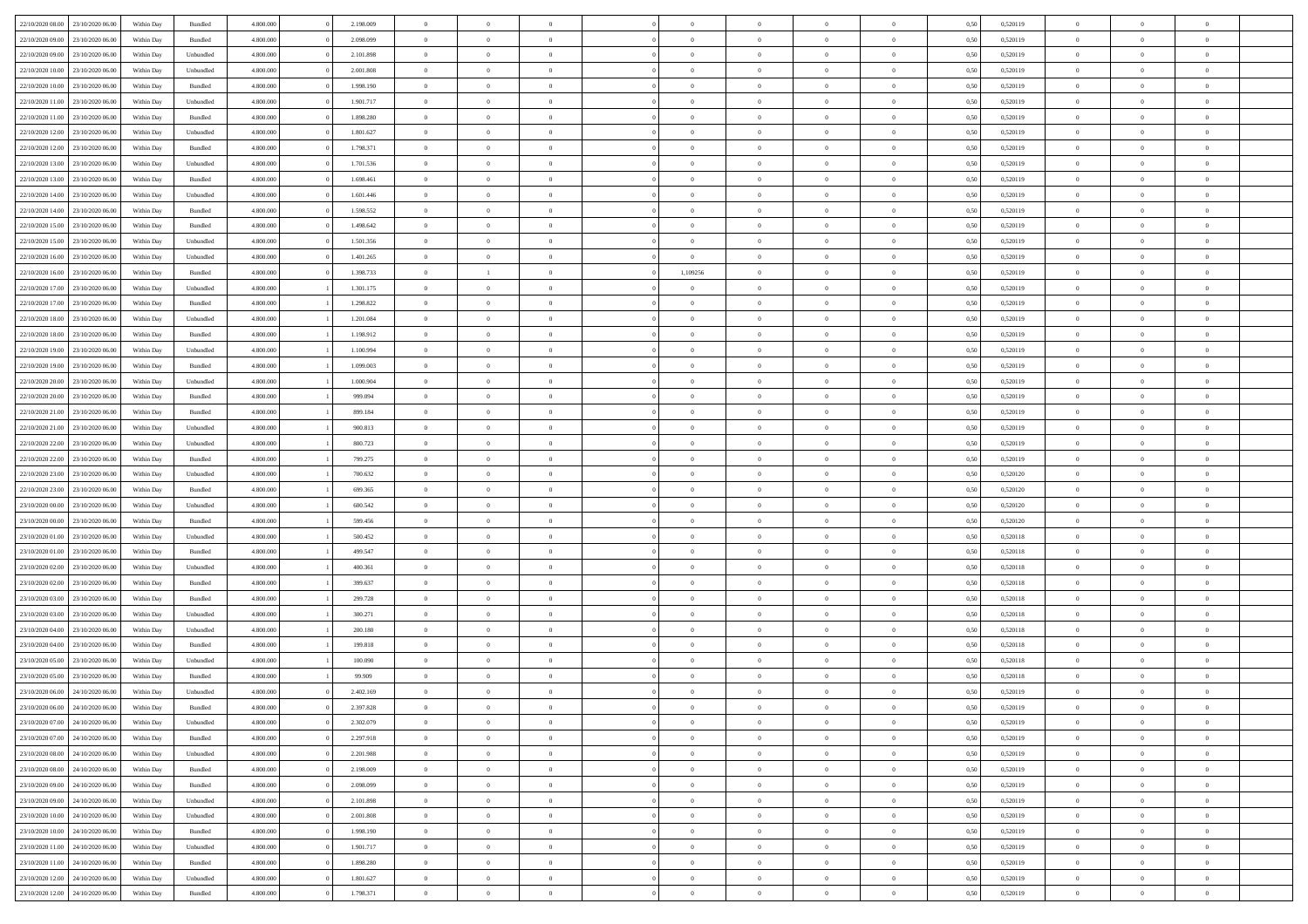|                                   |                  |            |           |           | 1.701.536 | $\overline{0}$ | $\Omega$       |                |                | $\Omega$       | $\Omega$       | $\theta$       |      |          | $\theta$       |                | $\theta$       |  |
|-----------------------------------|------------------|------------|-----------|-----------|-----------|----------------|----------------|----------------|----------------|----------------|----------------|----------------|------|----------|----------------|----------------|----------------|--|
| 23/10/2020 13:00                  | 24/10/2020 06.00 | Within Dav | Unbundled | 4.800.000 |           |                |                |                | $\Omega$       |                |                |                | 0.50 | 0,520119 |                | $\theta$       |                |  |
| 23/10/2020 13:00                  | 24/10/2020 06.00 | Within Day | Bundled   | 4.800.000 | 1.698.461 | $\overline{0}$ | $\theta$       | $\overline{0}$ | $\overline{0}$ | $\bf{0}$       | $\overline{0}$ | $\bf{0}$       | 0,50 | 0,520119 | $\theta$       | $\overline{0}$ | $\overline{0}$ |  |
| 23/10/2020 14:00                  | 24/10/2020 06.00 | Within Day | Bundled   | 4.800.000 | 1.598.552 | $\overline{0}$ | $\overline{0}$ | $\overline{0}$ | $\bf{0}$       | $\bf{0}$       | $\bf{0}$       | $\bf{0}$       | 0,50 | 0,520119 | $\bf{0}$       | $\overline{0}$ | $\overline{0}$ |  |
|                                   |                  |            |           |           |           |                |                |                |                |                |                |                |      |          |                |                |                |  |
| 23/10/2020 14:00                  | 24/10/2020 06.00 | Within Dav | Unbundled | 4.800.000 | 1.601.446 | $\overline{0}$ | $\overline{0}$ | $\overline{0}$ | $\overline{0}$ | $\bf{0}$       | $\overline{0}$ | $\overline{0}$ | 0.50 | 0.520119 | $\theta$       | $\theta$       | $\overline{0}$ |  |
| 23/10/2020 15:00                  | 24/10/2020 06.00 | Within Day | Unbundled | 4.800.000 | 1.501.356 | $\overline{0}$ | $\theta$       | $\overline{0}$ | $\overline{0}$ | $\bf{0}$       | $\overline{0}$ | $\bf{0}$       | 0,50 | 0,520119 | $\theta$       | $\theta$       | $\overline{0}$ |  |
| 23/10/2020 15:00                  | 24/10/2020 06.00 | Within Day | Bundled   | 4.800.000 | 1.498.642 | $\overline{0}$ | $\bf{0}$       | $\overline{0}$ | $\bf{0}$       | $\overline{0}$ | $\overline{0}$ | $\mathbf{0}$   | 0,50 | 0,520119 | $\overline{0}$ | $\overline{0}$ | $\bf{0}$       |  |
| 23/10/2020 16:00                  | 24/10/2020 06.00 | Within Dav | Unbundled | 4.800.000 | 1.401.265 | $\overline{0}$ | $\overline{0}$ | $\overline{0}$ | $\overline{0}$ | $\overline{0}$ | $\overline{0}$ | $\overline{0}$ | 0.50 | 0,520119 | $\theta$       | $\overline{0}$ | $\overline{0}$ |  |
|                                   |                  |            |           |           |           |                |                |                |                |                |                |                |      |          |                |                |                |  |
| 23/10/2020 16:00                  | 24/10/2020 06.00 | Within Day | Bundled   | 4.800.000 | 1.398.733 | $\overline{0}$ | $\theta$       | $\overline{0}$ | $\overline{0}$ | $\bf{0}$       | $\overline{0}$ | $\bf{0}$       | 0,50 | 0,520119 | $\theta$       | $\theta$       | $\overline{0}$ |  |
| 23/10/2020 17:00                  | 24/10/2020 06.00 | Within Day | Unbundled | 4.800.000 | 1.301.175 | $\overline{0}$ | $\overline{0}$ | $\overline{0}$ | $\bf{0}$       | $\bf{0}$       | $\bf{0}$       | $\bf{0}$       | 0,50 | 0,520119 | $\,0\,$        | $\overline{0}$ | $\overline{0}$ |  |
| 23/10/2020 17:00                  | 24/10/2020 06.00 | Within Dav | Bundled   | 4.800.000 | 1.298.823 | $\overline{0}$ | $\overline{0}$ | $\overline{0}$ | $\overline{0}$ | $\overline{0}$ | $\overline{0}$ | $\overline{0}$ | 0.50 | 0,520119 | $\theta$       | $\overline{0}$ | $\overline{0}$ |  |
|                                   |                  |            |           |           |           |                |                |                |                |                |                |                |      |          |                |                |                |  |
| 23/10/2020 18:00                  | 24/10/2020 06.00 | Within Day | Unbundled | 4.800.000 | 1.201.084 | $\overline{0}$ | $\theta$       | $\overline{0}$ | $\overline{0}$ | $\bf{0}$       | $\overline{0}$ | $\bf{0}$       | 0,50 | 0,520119 | $\,$ 0 $\,$    | $\theta$       | $\overline{0}$ |  |
| 23/10/2020 18:00                  | 24/10/2020 06.00 | Within Day | Bundled   | 4.800.000 | 1.198.914 | $\overline{0}$ | $\overline{0}$ | $\overline{0}$ | $\bf{0}$       | $\bf{0}$       | $\bf{0}$       | $\bf{0}$       | 0,50 | 0,520119 | $\overline{0}$ | $\overline{0}$ | $\overline{0}$ |  |
| 23/10/2020 19:00                  | 24/10/2020 06.00 | Within Day | Unbundled | 4.800.000 | 1.100.994 | $\overline{0}$ | $\overline{0}$ | $\overline{0}$ | $\overline{0}$ | $\bf{0}$       | $\overline{0}$ | $\overline{0}$ | 0.50 | 0.520119 | $\theta$       | $\theta$       | $\overline{0}$ |  |
|                                   |                  |            |           |           |           |                |                |                |                |                |                |                |      |          |                |                |                |  |
| 23/10/2020 19:00                  | 24/10/2020 06.00 | Within Day | Bundled   | 4.800.000 | 1.099.004 | $\overline{0}$ | $\theta$       | $\overline{0}$ | $\overline{0}$ | $\bf{0}$       | $\overline{0}$ | $\bf{0}$       | 0,50 | 0,520119 | $\theta$       | $\theta$       | $\overline{0}$ |  |
| 23/10/2020 20:00                  | 24/10/2020 06.00 | Within Day | Bundled   | 4.800.000 | 999.095   | $\overline{0}$ | $\bf{0}$       | $\overline{0}$ | $\bf{0}$       | $\overline{0}$ | $\overline{0}$ | $\mathbf{0}$   | 0,50 | 0,520119 | $\overline{0}$ | $\overline{0}$ | $\bf{0}$       |  |
| 23/10/2020 20:00                  | 24/10/2020 06.00 | Within Dav | Unbundled | 4.800.000 | 1.000.904 | $\overline{0}$ | $\overline{0}$ | $\overline{0}$ | $\overline{0}$ | $\overline{0}$ | $\overline{0}$ | $\overline{0}$ | 0.50 | 0,520119 | $\theta$       | $\overline{0}$ | $\overline{0}$ |  |
| 23/10/2020 21.00                  | 24/10/2020 06.00 | Within Day | Unbundled | 4.800.000 | 900.813   | $\overline{0}$ | $\theta$       | $\overline{0}$ | $\overline{0}$ | $\bf{0}$       | $\overline{0}$ | $\bf{0}$       | 0,50 | 0,520119 | $\,$ 0 $\,$    | $\theta$       | $\overline{0}$ |  |
|                                   |                  |            |           |           |           |                |                |                |                |                |                |                |      |          |                |                |                |  |
| 23/10/2020 21:00                  | 24/10/2020 06.00 | Within Day | Bundled   | 4.800.000 | 899.185   | $\overline{0}$ | $\overline{0}$ | $\overline{0}$ | $\bf{0}$       | $\bf{0}$       | $\bf{0}$       | $\bf{0}$       | 0,50 | 0,520119 | $\,0\,$        | $\overline{0}$ | $\overline{0}$ |  |
| 23/10/2020 22.00                  | 24/10/2020 06.00 | Within Day | Unbundled | 4.800.000 | 800.723   | $\overline{0}$ | $\overline{0}$ | $\overline{0}$ | $\overline{0}$ | $\overline{0}$ | $\overline{0}$ | $\overline{0}$ | 0.50 | 0,520119 | $\theta$       | $\overline{0}$ | $\overline{0}$ |  |
| 23/10/2020 22.00                  | 24/10/2020 06.00 | Within Day | Bundled   | 4.800.000 | 799.276   | $\overline{0}$ | $\theta$       | $\overline{0}$ | $\overline{0}$ | $\bf{0}$       | $\overline{0}$ | $\bf{0}$       | 0,50 | 0,520119 | $\,$ 0 $\,$    | $\theta$       | $\overline{0}$ |  |
|                                   |                  |            |           |           |           |                |                |                |                |                |                |                |      |          |                |                |                |  |
| 23/10/2020 23.00                  | 24/10/2020 06.00 | Within Day | Unbundled | 4.800.000 | 700.632   | $\overline{0}$ | $\overline{0}$ | $\overline{0}$ | $\bf{0}$       | $\bf{0}$       | $\bf{0}$       | $\bf{0}$       | 0,50 | 0,520120 | $\,0\,$        | $\overline{0}$ | $\overline{0}$ |  |
| 23/10/2020 23:00                  | 24/10/2020 06.00 | Within Day | Bundled   | 4.800.000 | 699,366   | $\overline{0}$ | $\overline{0}$ | $\overline{0}$ | $\overline{0}$ | $\bf{0}$       | $\overline{0}$ | $\overline{0}$ | 0.50 | 0.520120 | $\theta$       | $\theta$       | $\overline{0}$ |  |
| 24/10/2020 00.00                  | 24/10/2020 06.00 | Within Day | Unbundled | 4.800.000 | 600.542   | $\overline{0}$ | $\theta$       | $\overline{0}$ | $\overline{0}$ | $\bf{0}$       | $\overline{0}$ | $\bf{0}$       | 0,50 | 0,520120 | $\,$ 0 $\,$    | $\overline{0}$ | $\overline{0}$ |  |
|                                   |                  |            |           |           |           |                | $\bf{0}$       |                |                |                |                |                |      |          |                | $\overline{0}$ | $\bf{0}$       |  |
| 24/10/2020 00.00                  | 24/10/2020 06.00 | Within Day | Bundled   | 4.800.000 | 599.457   | $\overline{0}$ |                | $\overline{0}$ | $\bf{0}$       | $\overline{0}$ | $\overline{0}$ | $\mathbf{0}$   | 0,50 | 0,520120 | $\overline{0}$ |                |                |  |
| 24/10/2020 01:00                  | 24/10/2020 06.00 | Within Dav | Unbundled | 4.800.000 | 500,452   | $\overline{0}$ | $\overline{0}$ | $\overline{0}$ | $\overline{0}$ | $\overline{0}$ | $\overline{0}$ | $\overline{0}$ | 0.50 | 0,520118 | $\theta$       | $\overline{0}$ | $\overline{0}$ |  |
| 24/10/2020 01.00                  | 24/10/2020 06.00 | Within Day | Bundled   | 4.800.000 | 499.547   | $\overline{0}$ | $\theta$       | $\overline{0}$ | $\overline{0}$ | $\bf{0}$       | $\overline{0}$ | $\bf{0}$       | 0,50 | 0,520118 | $\theta$       | $\theta$       | $\overline{0}$ |  |
| 24/10/2020 02.00                  | 24/10/2020 06.00 | Within Day | Bundled   | 4.800.000 | 399.638   | $\overline{0}$ | $\overline{0}$ | $\overline{0}$ | $\bf{0}$       | $\bf{0}$       | $\bf{0}$       | $\bf{0}$       | 0,50 | 0,520118 | $\,0\,$        | $\overline{0}$ | $\overline{0}$ |  |
|                                   |                  |            |           |           |           |                |                |                |                |                |                |                |      |          |                |                |                |  |
| 24/10/2020 02.00                  | 24/10/2020 06.00 | Within Day | Unbundled | 4.800.000 | 400.361   | $\overline{0}$ | $\overline{0}$ | $\overline{0}$ | $\overline{0}$ | $\overline{0}$ | $\overline{0}$ | $\overline{0}$ | 0.50 | 0,520118 | $\theta$       | $\overline{0}$ | $\overline{0}$ |  |
| 24/10/2020 03.00                  | 24/10/2020 06.00 | Within Day | Unbundled | 4.800.000 | 300.271   | $\overline{0}$ | $\theta$       | $\overline{0}$ | $\overline{0}$ | $\bf{0}$       | $\overline{0}$ | $\bf{0}$       | 0,50 | 0,520118 | $\,$ 0 $\,$    | $\overline{0}$ | $\overline{0}$ |  |
| 24/10/2020 03.00                  | 24/10/2020 06.00 | Within Day | Bundled   | 4.800.000 | 299.728   | $\overline{0}$ | $\overline{0}$ | $\overline{0}$ | $\bf{0}$       | $\bf{0}$       | $\bf{0}$       | $\bf{0}$       | 0,50 | 0,520118 | $\overline{0}$ | $\overline{0}$ | $\overline{0}$ |  |
|                                   |                  |            |           |           |           |                |                |                |                |                |                |                |      |          |                |                | $\theta$       |  |
| 24/10/2020 04:00                  | 24/10/2020 06.00 | Within Day | Unbundled | 4.800.000 | 200.180   | $\overline{0}$ | $\Omega$       | $\Omega$       | $\Omega$       | $\Omega$       | $\overline{0}$ | $\overline{0}$ | 0,50 | 0,520118 | $\,0\,$        | $\theta$       |                |  |
| 24/10/2020 04.00                  | 24/10/2020 06.00 | Within Day | Bundled   | 4.800.000 | 199.819   | $\overline{0}$ | $\theta$       | $\overline{0}$ | $\overline{0}$ | $\bf{0}$       | $\overline{0}$ | $\bf{0}$       | 0,50 | 0,520118 | $\,$ 0 $\,$    | $\theta$       | $\overline{0}$ |  |
| 24/10/2020 05.00                  | 24/10/2020 06.00 | Within Day | Unbundled | 4.800.000 | 100.090   | $\overline{0}$ | $\overline{0}$ | $\overline{0}$ | $\bf{0}$       | $\bf{0}$       | $\overline{0}$ | $\mathbf{0}$   | 0,50 | 0,520118 | $\overline{0}$ | $\overline{0}$ | $\bf{0}$       |  |
| 24/10/2020 05.00                  | 24/10/2020 06.00 | Within Day | Bundled   | 4.800,000 | 99,909    | $\overline{0}$ | $\Omega$       | $\Omega$       | $\Omega$       | $\bf{0}$       | $\overline{0}$ | $\overline{0}$ | 0.50 | 0,520118 | $\,0\,$        | $\theta$       | $\theta$       |  |
|                                   |                  |            |           |           |           |                |                |                |                |                |                |                |      |          |                |                |                |  |
| 24/10/2020 06.00                  | 25/10/2020 06.00 | Within Day | Unbundled | 4.800.000 | 2.302.261 | $\overline{0}$ | $\theta$       | $\overline{0}$ | $\overline{0}$ | $\bf{0}$       | $\overline{0}$ | $\bf{0}$       | 0,50 | 0,499314 | $\,$ 0 $\,$    | $\theta$       | $\overline{0}$ |  |
| 24/10/2020 06:00                  | 25/10/2020 06.00 | Within Day | Bundled   | 4.800.000 | 2.497.737 | $\overline{0}$ | $\overline{0}$ | $\overline{0}$ | $\overline{0}$ | $\bf{0}$       | $\overline{0}$ | $\bf{0}$       | 0,50 | 0,499314 | $\,0\,$        | $\overline{0}$ | $\overline{0}$ |  |
| 24/10/2020 07:00                  | 25/10/2020 06.00 | Within Day | Unbundled | 4.800,000 | 2.210.171 | $\overline{0}$ | $\Omega$       | $\Omega$       | $\Omega$       | $\Omega$       | $\theta$       | $\overline{0}$ | 0.50 | 0,499314 | $\,0\,$        | $\theta$       | $\theta$       |  |
| 24/10/2020 07.00                  | 25/10/2020 06.00 |            | Bundled   | 4.800.000 | 2.397.828 | $\overline{0}$ | $\theta$       | $\overline{0}$ | $\overline{0}$ | $\bf{0}$       | $\overline{0}$ |                |      | 0,499314 | $\,$ 0 $\,$    | $\overline{0}$ | $\overline{0}$ |  |
|                                   |                  | Within Day |           |           |           |                |                |                |                |                |                | $\bf{0}$       | 0,50 |          |                |                |                |  |
| 24/10/2020 08.00                  | 25/10/2020 06.00 | Within Day | Bundled   | 4.800.000 | 2.297.918 | $\overline{0}$ | $\overline{0}$ | $\overline{0}$ | $\overline{0}$ | $\bf{0}$       | $\overline{0}$ | $\bf{0}$       | 0,50 | 0,499314 | $\bf{0}$       | $\overline{0}$ | $\overline{0}$ |  |
| 24/10/2020 08:00                  | 25/10/2020 06.00 | Within Day | Unbundled | 4.800,000 | 2.118.080 | $\overline{0}$ | $\Omega$       | $\overline{0}$ | $\Omega$       | $\Omega$       | $\overline{0}$ | $\overline{0}$ | 0.50 | 0,499314 | $\,0\,$        | $\theta$       | $\theta$       |  |
| 24/10/2020 09:00                  | 25/10/2020 06.00 | Within Day | Unbundled | 4.800.000 | 2.025.990 | $\overline{0}$ | $\theta$       | $\overline{0}$ | $\overline{0}$ | $\bf{0}$       | $\overline{0}$ | $\bf{0}$       | 0,50 | 0,499314 | $\,$ 0 $\,$    | $\overline{0}$ | $\overline{0}$ |  |
|                                   |                  |            |           |           |           |                |                |                |                |                |                |                |      |          |                |                |                |  |
| 24/10/2020 09:00                  | 25/10/2020 06.00 | Within Day | Bundled   | 4.800.000 | 2.198.009 | $\overline{0}$ | $\overline{0}$ | $\overline{0}$ | $\overline{0}$ | $\bf{0}$       | $\overline{0}$ | $\mathbf{0}$   | 0,50 | 0,499314 | $\bf{0}$       | $\overline{0}$ | $\bf{0}$       |  |
| 24/10/2020 10:00                  | 25/10/2020 06:00 | Within Day | Unbundled | 4.800,000 | 1.933.899 | $\overline{0}$ | $\Omega$       | $\Omega$       | $\Omega$       | $\Omega$       | $\Omega$       | $\overline{0}$ | 0.50 | 0,499314 | $\theta$       | $\theta$       | $\theta$       |  |
| 24/10/2020 10:00                  | 25/10/2020 06.00 | Within Day | Bundled   | 4.800.000 | 2.098.099 | $\overline{0}$ | $\,$ 0 $\,$    | $\overline{0}$ | $\bf{0}$       | $\,$ 0         | $\overline{0}$ | $\bf{0}$       | 0,50 | 0,499314 | $\,0\,$        | $\overline{0}$ | $\overline{0}$ |  |
| 24/10/2020 11:00                  | 25/10/2020 06.00 | Within Day | Unbundled | 4.800.000 | 1.841.809 | $\bf{0}$       | $\bf{0}$       |                |                |                |                |                | 0,50 | 0,499314 | $\bf{0}$       | $\overline{0}$ |                |  |
|                                   |                  |            |           |           |           |                |                |                |                |                |                |                |      |          |                |                |                |  |
| 24/10/2020 11:00                  | 25/10/2020 06:00 | Within Day | Bundled   | 4.800.000 | 1.998.190 | $\overline{0}$ | $\overline{0}$ | $\overline{0}$ | $\Omega$       | $\theta$       | $\overline{0}$ | $\overline{0}$ | 0.50 | 0,499314 | $\theta$       | $\theta$       | $\theta$       |  |
| 24/10/2020 12.00                  | 25/10/2020 06.00 | Within Day | Unbundled | 4.800.000 | 1.749.718 | $\overline{0}$ | $\,$ 0         | $\overline{0}$ | $\overline{0}$ | $\,$ 0 $\,$    | $\overline{0}$ | $\mathbf{0}$   | 0,50 | 0,499314 | $\,$ 0 $\,$    | $\,$ 0 $\,$    | $\,$ 0         |  |
| 24/10/2020 12:00                  | 25/10/2020 06.00 | Within Day | Bundled   | 4.800.000 | 1.898.280 | $\overline{0}$ | $\overline{0}$ | $\overline{0}$ | $\overline{0}$ | $\overline{0}$ | $\overline{0}$ | $\mathbf{0}$   | 0,50 | 0,499314 | $\overline{0}$ | $\bf{0}$       | $\bf{0}$       |  |
|                                   |                  |            |           |           |           |                |                |                |                |                |                |                |      |          |                |                |                |  |
| 24/10/2020 13:00                  | 25/10/2020 06.00 | Within Day | Bundled   | 4.800,000 | 1.798.371 | $\overline{0}$ | $\overline{0}$ | $\overline{0}$ | $\Omega$       | $\overline{0}$ | $\overline{0}$ | $\overline{0}$ | 0,50 | 0,499314 | $\bf{0}$       | $\theta$       | $\overline{0}$ |  |
| 24/10/2020 13:00                  | 25/10/2020 06.00 | Within Day | Unbundled | 4.800.000 | 1.657.628 | $\overline{0}$ | $\,$ 0         | $\overline{0}$ | $\overline{0}$ | $\,$ 0 $\,$    | $\overline{0}$ | $\mathbf{0}$   | 0,50 | 0,499314 | $\,$ 0 $\,$    | $\overline{0}$ | $\overline{0}$ |  |
| 24/10/2020 14:00                  | 25/10/2020 06.00 | Within Day | Unbundled | 4.800.000 | 1.565.538 | $\overline{0}$ | $\overline{0}$ | $\overline{0}$ | $\overline{0}$ | $\overline{0}$ | $\overline{0}$ | $\mathbf{0}$   | 0,50 | 0,499314 | $\overline{0}$ | $\overline{0}$ | $\bf{0}$       |  |
|                                   |                  |            |           | 4.800,000 |           |                | $\overline{0}$ | $\overline{0}$ | $\Omega$       | $\overline{0}$ | $\overline{0}$ |                | 0.50 |          |                | $\theta$       | $\overline{0}$ |  |
| 24/10/2020 14:00                  | 25/10/2020 06.00 | Within Day | Bundled   |           | 1.698.461 | $\overline{0}$ |                |                |                |                |                | $\bf{0}$       |      | 0,499314 | $\overline{0}$ |                |                |  |
| 24/10/2020 15.00                  | 25/10/2020 06.00 | Within Day | Unbundled | 4.800.000 | 1.473.447 | $\overline{0}$ | $\,$ 0         | $\overline{0}$ | $\overline{0}$ | $\bf{0}$       | $\bf{0}$       | $\bf{0}$       | 0,50 | 0,499315 | $\,$ 0 $\,$    | $\overline{0}$ | $\overline{0}$ |  |
| 24/10/2020 15:00                  | 25/10/2020 06.00 | Within Day | Bundled   | 4.800.000 | 1.598.552 | $\overline{0}$ | $\bf{0}$       | $\overline{0}$ | $\overline{0}$ | $\overline{0}$ | $\overline{0}$ | $\mathbf{0}$   | 0,50 | 0,499315 | $\overline{0}$ | $\overline{0}$ | $\bf{0}$       |  |
| 24/10/2020 16.00                  | 25/10/2020 06:00 | Within Day | Unbundled | 4.800,000 | 1.381.357 | $\overline{0}$ | $\overline{0}$ | $\overline{0}$ | $\Omega$       | $\overline{0}$ | $\overline{0}$ | $\bf{0}$       | 0.50 | 0,499314 | $\overline{0}$ | $\theta$       | $\overline{0}$ |  |
|                                   |                  |            |           |           |           |                |                |                |                |                |                |                |      |          |                |                |                |  |
| 24/10/2020 16.00                  | 25/10/2020 06.00 | Within Day | Bundled   | 4.800.000 | 1.498.642 | $\overline{0}$ | $\bf{0}$       | $\overline{0}$ | $\overline{0}$ | $\bf{0}$       | $\bf{0}$       | $\mathbf{0}$   | 0,50 | 0,499314 | $\,$ 0 $\,$    | $\,$ 0 $\,$    | $\bf{0}$       |  |
| 24/10/2020 17.00 25/10/2020 06.00 |                  | Within Day | Unbundled | 4.800.000 | 1.289.266 | $\overline{0}$ | $\overline{0}$ | $\overline{0}$ | $\overline{0}$ | $\overline{0}$ | $\bf{0}$       | $\mathbf{0}$   | 0,50 | 0,499314 | $\overline{0}$ | $\bf{0}$       | $\bf{0}$       |  |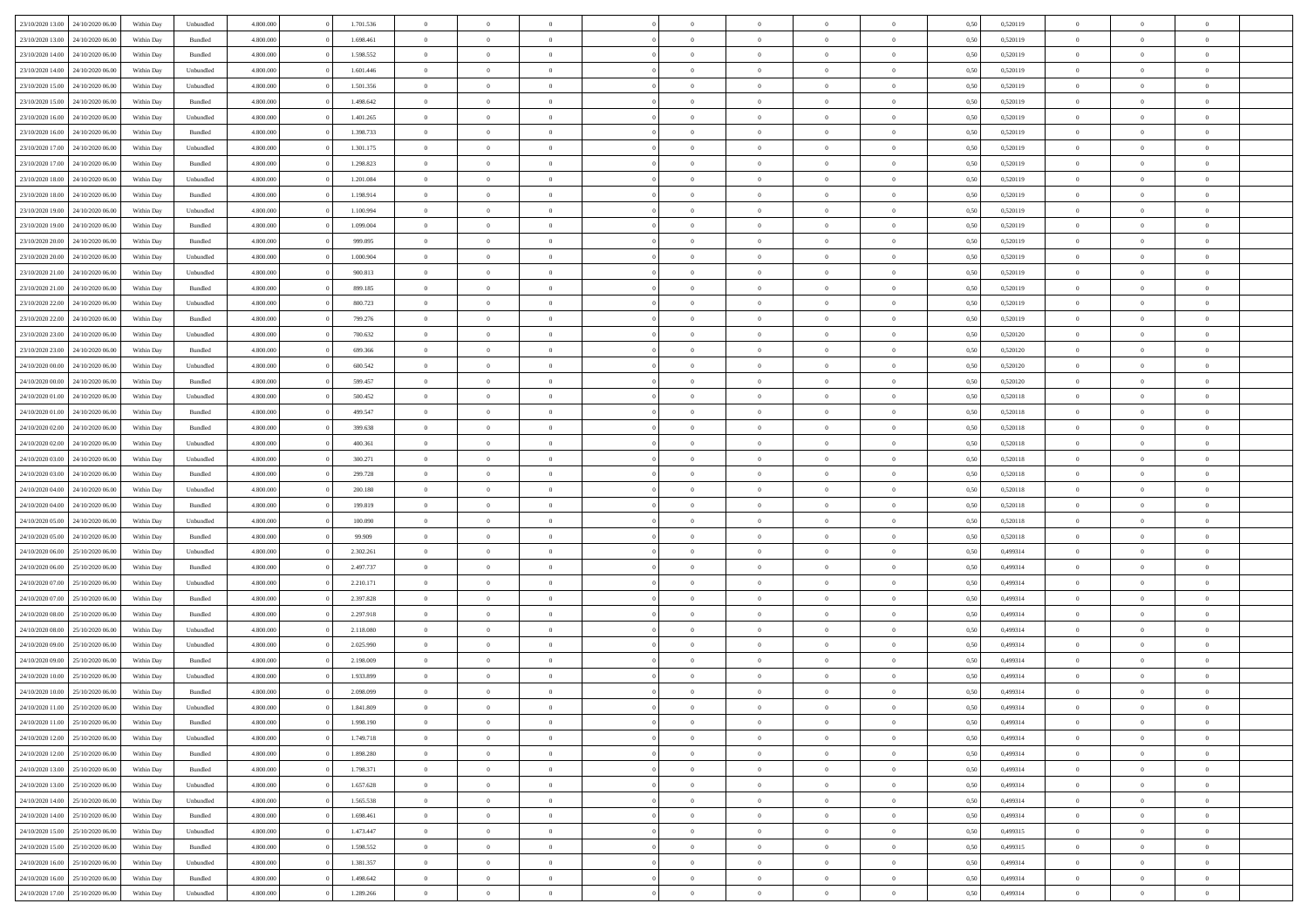|                  |                  |            |                    |           |           | $\overline{0}$ | $\Omega$       |                |                | $\Omega$       | $\Omega$       | $\theta$       |      |          | $\theta$       |                | $\theta$       |  |
|------------------|------------------|------------|--------------------|-----------|-----------|----------------|----------------|----------------|----------------|----------------|----------------|----------------|------|----------|----------------|----------------|----------------|--|
| 24/10/2020 17:00 | 25/10/2020 06:00 | Within Dav | Bundled            | 4.800.000 | 1.398.733 |                |                |                | $\Omega$       |                |                |                | 0.50 | 0,499314 |                | $\theta$       |                |  |
| 24/10/2020 18.00 | 25/10/2020 06.00 | Within Day | Unbundled          | 4.800.000 | 1.197.176 | $\overline{0}$ | $\theta$       | $\overline{0}$ | $\overline{0}$ | $\bf{0}$       | $\overline{0}$ | $\bf{0}$       | 0,50 | 0,499314 | $\theta$       | $\theta$       | $\overline{0}$ |  |
| 24/10/2020 18:00 | 25/10/2020 06.00 | Within Day | Bundled            | 4.800.000 | 1.298.823 | $\overline{0}$ | $\overline{0}$ | $\overline{0}$ | $\bf{0}$       | $\bf{0}$       | $\bf{0}$       | $\bf{0}$       | 0,50 | 0,499314 | $\bf{0}$       | $\overline{0}$ | $\overline{0}$ |  |
|                  |                  |            |                    |           |           |                |                |                |                |                |                |                |      |          | $\theta$       |                |                |  |
| 24/10/2020 19:00 | 25/10/2020 06:00 | Within Dav | Bundled            | 4.800.000 | 1.198.914 | $\overline{0}$ | $\overline{0}$ | $\overline{0}$ | $\overline{0}$ | $\bf{0}$       | $\overline{0}$ | $\overline{0}$ | 0.50 | 0,499314 |                | $\theta$       | $\overline{0}$ |  |
| 24/10/2020 19:00 | 25/10/2020 06.00 | Within Day | Unbundled          | 4.800.000 | 1.105.085 | $\overline{0}$ | $\theta$       | $\overline{0}$ | $\overline{0}$ | $\bf{0}$       | $\overline{0}$ | $\bf{0}$       | 0,50 | 0,499314 | $\theta$       | $\theta$       | $\overline{0}$ |  |
| 24/10/2020 20.00 | 25/10/2020 06.00 | Within Day | Unbundled          | 4.800.000 | 1.012.995 | $\overline{0}$ | $\bf{0}$       | $\overline{0}$ | $\bf{0}$       | $\overline{0}$ | $\overline{0}$ | $\mathbf{0}$   | 0,50 | 0,499314 | $\overline{0}$ | $\overline{0}$ | $\bf{0}$       |  |
| 24/10/2020 20:00 | 25/10/2020 06.00 | Within Dav | Bundled            | 4.800.000 | 1.099.004 | $\overline{0}$ | $\overline{0}$ | $\overline{0}$ | $\overline{0}$ | $\overline{0}$ | $\overline{0}$ | $\overline{0}$ | 0.50 | 0,499314 | $\theta$       | $\overline{0}$ | $\overline{0}$ |  |
|                  |                  |            |                    |           |           |                |                |                |                |                |                |                |      |          |                |                |                |  |
| 24/10/2020 21.00 | 25/10/2020 06.00 | Within Day | Unbundled          | 4.800.000 | 920.904   | $\overline{0}$ | $\theta$       | $\overline{0}$ | $\overline{0}$ | $\bf{0}$       | $\overline{0}$ | $\bf{0}$       | 0,50 | 0,499315 | $\theta$       | $\theta$       | $\overline{0}$ |  |
| 24/10/2020 21.00 | 25/10/2020 06.00 | Within Day | Bundled            | 4.800.000 | 999.095   | $\overline{0}$ | $\overline{0}$ | $\overline{0}$ | $\bf{0}$       | $\bf{0}$       | $\bf{0}$       | $\bf{0}$       | 0,50 | 0,499315 | $\,0\,$        | $\overline{0}$ | $\overline{0}$ |  |
| 24/10/2020 22.00 | 25/10/2020 06:00 | Within Dav | Unbundled          | 4.800.000 | 828.814   | $\overline{0}$ | $\overline{0}$ | $\overline{0}$ | $\overline{0}$ | $\overline{0}$ | $\overline{0}$ | $\overline{0}$ | 0.50 | 0,499314 | $\theta$       | $\overline{0}$ | $\overline{0}$ |  |
|                  |                  |            |                    |           |           |                |                |                |                |                |                |                |      |          |                |                |                |  |
| 24/10/2020 22.00 | 25/10/2020 06.00 | Within Day | Bundled            | 4.800.000 | 899.185   | $\overline{0}$ | $\theta$       | $\overline{0}$ | $\overline{0}$ | $\bf{0}$       | $\overline{0}$ | $\bf{0}$       | 0,50 | 0,499314 | $\,$ 0 $\,$    | $\theta$       | $\overline{0}$ |  |
| 24/10/2020 23.00 | 25/10/2020 06.00 | Within Day | Unbundled          | 4.800.000 | 736.723   | $\overline{0}$ | $\overline{0}$ | $\overline{0}$ | $\bf{0}$       | $\bf{0}$       | $\bf{0}$       | $\bf{0}$       | 0,50 | 0,499314 | $\overline{0}$ | $\overline{0}$ | $\overline{0}$ |  |
| 24/10/2020 23:00 | 25/10/2020 06:00 | Within Day | Bundled            | 4.800.000 | 799.276   | $\overline{0}$ | $\overline{0}$ | $\overline{0}$ | $\overline{0}$ | $\bf{0}$       | $\overline{0}$ | $\overline{0}$ | 0.50 | 0,499314 | $\theta$       | $\theta$       | $\overline{0}$ |  |
|                  |                  |            |                    |           |           |                |                |                |                |                |                |                |      |          |                |                |                |  |
| 25/10/2020 00.00 | 25/10/2020 06.00 | Within Day | Unbundled          | 4.800.000 | 644.633   | $\overline{0}$ | $\theta$       | $\overline{0}$ | $\overline{0}$ | $\bf{0}$       | $\overline{0}$ | $\bf{0}$       | 0,50 | 0,499314 | $\theta$       | $\theta$       | $\overline{0}$ |  |
| 25/10/2020 00:00 | 25/10/2020 06.00 | Within Day | Bundled            | 4.800.000 | 699.366   | $\overline{0}$ | $\overline{0}$ | $\overline{0}$ | $\bf{0}$       | $\overline{0}$ | $\overline{0}$ | $\mathbf{0}$   | 0,50 | 0,499314 | $\overline{0}$ | $\overline{0}$ | $\bf{0}$       |  |
| 25/10/2020 01:00 | 25/10/2020 06:00 | Within Dav | Bundled            | 4.800.000 | 599,457   | $\overline{0}$ | $\overline{0}$ | $\overline{0}$ | $\overline{0}$ | $\overline{0}$ | $\overline{0}$ | $\overline{0}$ | 0.50 | 0,499314 | $\theta$       | $\overline{0}$ | $\overline{0}$ |  |
| 25/10/2020 01.00 | 25/10/2020 06.00 | Within Day | Unbundled          | 4.800.000 | 552.542   | $\overline{0}$ | $\theta$       | $\overline{0}$ | $\overline{0}$ | $\bf{0}$       | $\overline{0}$ | $\bf{0}$       | 0,50 | 0,499314 | $\theta$       | $\theta$       | $\overline{0}$ |  |
|                  |                  |            |                    |           |           |                |                |                |                |                |                |                |      |          |                |                |                |  |
| 25/10/2020 02:00 | 25/10/2020 06.00 | Within Day | Unbundled          | 4.800.000 | 460.452   | $\overline{0}$ | $\overline{0}$ | $\overline{0}$ | $\bf{0}$       | $\bf{0}$       | $\bf{0}$       | $\bf{0}$       | 0,50 | 0,499315 | $\,0\,$        | $\overline{0}$ | $\overline{0}$ |  |
| 25/10/2020 02:00 | 25/10/2020 06:00 | Within Day | Bundled            | 4.800.000 | 499.547   | $\overline{0}$ | $\overline{0}$ | $\overline{0}$ | $\overline{0}$ | $\overline{0}$ | $\overline{0}$ | $\overline{0}$ | 0.50 | 0,499315 | $\theta$       | $\overline{0}$ | $\overline{0}$ |  |
| 25/10/2020 02.00 | 25/10/2020 06.00 | Within Day | Unbundled          | 4.800.000 | 368.361   | $\overline{0}$ | $\theta$       | $\overline{0}$ | $\overline{0}$ | $\bf{0}$       | $\overline{0}$ | $\bf{0}$       | 0,50 | 0,499315 | $\,$ 0 $\,$    | $\theta$       | $\overline{0}$ |  |
|                  |                  |            |                    |           |           |                |                |                |                |                |                |                |      |          |                |                |                |  |
| 25/10/2020 02:00 | 25/10/2020 06.00 | Within Day | Bundled            | 4.800.000 | 399.638   | $\overline{0}$ | $\overline{0}$ | $\overline{0}$ | $\bf{0}$       | $\bf{0}$       | $\bf{0}$       | $\bf{0}$       | 0,50 | 0,499315 | $\bf{0}$       | $\overline{0}$ | $\overline{0}$ |  |
| 25/10/2020 03:00 | 25/10/2020 06:00 | Within Day | Unbundled          | 4.800.000 | 276.271   | $\overline{0}$ | $\overline{0}$ | $\overline{0}$ | $\overline{0}$ | $\bf{0}$       | $\overline{0}$ | $\overline{0}$ | 0.50 | 0,499313 | $\theta$       | $\theta$       | $\overline{0}$ |  |
| 25/10/2020 03.00 | 25/10/2020 06.00 | Within Day | Bundled            | 4.800.000 | 299.728   | $\overline{0}$ | $\theta$       | $\overline{0}$ | $\overline{0}$ | $\bf{0}$       | $\overline{0}$ | $\bf{0}$       | 0,50 | 0,499313 | $\theta$       | $\overline{0}$ | $\overline{0}$ |  |
|                  |                  |            |                    |           |           |                |                |                |                |                |                |                |      |          |                |                |                |  |
| 25/10/2020 04:00 | 25/10/2020 06.00 | Within Day | Unbundled          | 4.800.000 | 184.180   | $\overline{0}$ | $\bf{0}$       | $\overline{0}$ | $\bf{0}$       | $\overline{0}$ | $\overline{0}$ | $\mathbf{0}$   | 0,50 | 0,499313 | $\bf{0}$       | $\overline{0}$ | $\bf{0}$       |  |
| 25/10/2020 04:00 | 25/10/2020 06.00 | Within Dav | Bundled            | 4.800.000 | 199.819   | $\overline{0}$ | $\overline{0}$ | $\overline{0}$ | $\overline{0}$ | $\overline{0}$ | $\overline{0}$ | $\overline{0}$ | 0.50 | 0,499313 | $\theta$       | $\overline{0}$ | $\overline{0}$ |  |
| 25/10/2020 06.00 | 26/10/2020 06.00 | Within Day | Unbundled          | 4.800.000 | 2.402.169 | $\overline{0}$ | $\theta$       | $\overline{0}$ | $\overline{0}$ | $\bf{0}$       | $\overline{0}$ | $\bf{0}$       | 0,50 | 0,520119 | $\theta$       | $\theta$       | $\overline{0}$ |  |
| 25/10/2020 06.00 | 26/10/2020 06.00 | Within Day | Bundled            | 4.800.000 | 2.397.828 | $\overline{0}$ | $\overline{0}$ | $\overline{0}$ | $\bf{0}$       | $\bf{0}$       | $\bf{0}$       | $\bf{0}$       | 0,50 | 0,520119 | $\,0\,$        | $\overline{0}$ | $\overline{0}$ |  |
|                  |                  |            |                    |           |           |                |                |                |                |                |                |                |      |          |                |                |                |  |
| 25/10/2020 07:00 | 26/10/2020 06:00 | Within Day | Bundled            | 4.800.000 | 2.297.918 | $\overline{0}$ | $\overline{0}$ | $\overline{0}$ | $\overline{0}$ | $\overline{0}$ | $\overline{0}$ | $\overline{0}$ | 0.50 | 0,520119 | $\theta$       | $\overline{0}$ | $\overline{0}$ |  |
| 25/10/2020 07.00 | 26/10/2020 06.00 | Within Day | Unbundled          | 4.800.000 | 2.302.079 | $\overline{0}$ | $\theta$       | $\overline{0}$ | $\overline{0}$ | $\bf{0}$       | $\overline{0}$ | $\bf{0}$       | 0,50 | 0,520119 | $\,$ 0 $\,$    | $\overline{0}$ | $\overline{0}$ |  |
| 25/10/2020 08:00 | 26/10/2020 06.00 | Within Day | Unbundled          | 4.800.000 | 2.201.988 | $\overline{0}$ | $\overline{0}$ | $\overline{0}$ | $\bf{0}$       | $\bf{0}$       | $\bf{0}$       | $\bf{0}$       | 0,50 | 0,520119 | $\bf{0}$       | $\overline{0}$ | $\overline{0}$ |  |
|                  |                  |            |                    |           |           |                |                |                |                |                |                |                |      |          |                |                | $\theta$       |  |
| 25/10/2020 08:00 | 26/10/2020 06.00 | Within Day | Bundled            | 4.800,000 | 2.198.009 | $\overline{0}$ | $\Omega$       | $\Omega$       | $\Omega$       | $\Omega$       | $\overline{0}$ | $\overline{0}$ | 0,50 | 0,520119 | $\,0\,$        | $\theta$       |                |  |
| 25/10/2020 09:00 | 26/10/2020 06.00 | Within Day | Unbundled          | 4.800.000 | 2.101.898 | $\overline{0}$ | $\theta$       | $\overline{0}$ | $\overline{0}$ | $\bf{0}$       | $\overline{0}$ | $\bf{0}$       | 0,50 | 0,520119 | $\,$ 0 $\,$    | $\theta$       | $\overline{0}$ |  |
| 25/10/2020 09:00 | 26/10/2020 06.00 | Within Day | Bundled            | 4.800.000 | 2.098.099 | $\overline{0}$ | $\overline{0}$ | $\overline{0}$ | $\bf{0}$       | $\bf{0}$       | $\overline{0}$ | $\mathbf{0}$   | 0,50 | 0,520119 | $\bf{0}$       | $\overline{0}$ | $\bf{0}$       |  |
| 25/10/2020 11:00 | 26/10/2020 06:00 | Within Day | Unbundled          | 4.800,000 | 1.901.717 | $\overline{0}$ | $\Omega$       | $\Omega$       | $\Omega$       | $\bf{0}$       | $\overline{0}$ | $\overline{0}$ | 0.50 | 0,520119 | $\,0\,$        | $\theta$       | $\theta$       |  |
|                  |                  |            |                    |           |           |                |                |                |                |                |                |                |      |          |                |                |                |  |
| 25/10/2020 11:00 | 26/10/2020 06.00 | Within Day | Bundled            | 4.800.000 | 1.898.280 | $\overline{0}$ | $\theta$       | $\overline{0}$ | $\overline{0}$ | $\bf{0}$       | $\overline{0}$ | $\bf{0}$       | 0,50 | 0,520119 | $\,$ 0 $\,$    | $\theta$       | $\overline{0}$ |  |
| 25/10/2020 12:00 | 26/10/2020 06.00 | Within Day | Unbundled          | 4.800.000 | 1.801.627 | $\overline{0}$ | $\overline{0}$ | $\overline{0}$ | $\bf{0}$       | $\bf{0}$       | $\bf{0}$       | $\bf{0}$       | 0,50 | 0,520119 | $\,0\,$        | $\overline{0}$ | $\overline{0}$ |  |
| 25/10/2020 12:00 | 26/10/2020 06:00 | Within Day | Bundled            | 4.800,000 | 1.798.371 | $\overline{0}$ | $\Omega$       | $\Omega$       | $\Omega$       | $\theta$       | $\theta$       | $\overline{0}$ | 0.50 | 0,520119 | $\theta$       | $\theta$       | $\theta$       |  |
| 25/10/2020 13:00 | 26/10/2020 06.00 | Within Day | Bundled            | 4.800.000 | 1.698.461 | $\overline{0}$ | $\theta$       | $\overline{0}$ | $\overline{0}$ | $\bf{0}$       | $\overline{0}$ | $\bf{0}$       | 0,50 | 0,520119 | $\,$ 0 $\,$    | $\overline{0}$ | $\overline{0}$ |  |
|                  |                  |            |                    |           |           |                |                |                |                |                |                |                |      |          |                |                |                |  |
| 25/10/2020 13:00 | 26/10/2020 06.00 | Within Day | Unbundled          | 4.800.000 | 1.701.536 | $\overline{0}$ | $\overline{0}$ | $\overline{0}$ | $\bf{0}$       | $\bf{0}$       | $\bf{0}$       | $\bf{0}$       | 0,50 | 0,520119 | $\bf{0}$       | $\overline{0}$ | $\overline{0}$ |  |
| 25/10/2020 14:00 | 26/10/2020 06.00 | Within Day | Unbundled          | 4.800,000 | 1.601.446 | $\overline{0}$ | $\Omega$       | $\overline{0}$ | $\Omega$       | $\Omega$       | $\overline{0}$ | $\overline{0}$ | 0.50 | 0,520119 | $\,0\,$        | $\theta$       | $\theta$       |  |
| 25/10/2020 14:00 | 26/10/2020 06.00 | Within Day | Bundled            | 4.800.000 | 1.598.552 | $\overline{0}$ | $\theta$       | $\overline{0}$ | $\overline{0}$ | $\bf{0}$       | $\overline{0}$ | $\bf{0}$       | 0,50 | 0,520119 | $\,$ 0 $\,$    | $\overline{0}$ | $\overline{0}$ |  |
|                  |                  |            |                    |           |           |                |                |                |                |                |                |                |      |          |                |                |                |  |
| 25/10/2020 15:00 | 26/10/2020 06.00 | Within Day | Unbundled          | 4.800.000 | 1.501.356 | $\overline{0}$ | $\overline{0}$ | $\overline{0}$ | $\bf{0}$       | $\bf{0}$       | $\bf{0}$       | $\mathbf{0}$   | 0,50 | 0,520119 | $\bf{0}$       | $\overline{0}$ | $\bf{0}$       |  |
| 25/10/2020 15:00 | 26/10/2020 06:00 | Within Day | Bundled            | 4.800,000 | 1.498.642 | $\overline{0}$ | $\Omega$       | $\Omega$       | $\Omega$       | $\Omega$       | $\Omega$       | $\overline{0}$ | 0.50 | 0,520119 | $\theta$       | $\theta$       | $\theta$       |  |
| 25/10/2020 16:00 | 26/10/2020 06.00 | Within Day | Unbundled          | 4.800.000 | 1.401.265 | $\overline{0}$ | $\,$ 0 $\,$    | $\overline{0}$ | $\bf{0}$       | $\,$ 0         | $\bf{0}$       | $\bf{0}$       | 0,50 | 0,520119 | $\,0\,$        | $\overline{0}$ | $\overline{0}$ |  |
| 25/10/2020 16:00 | 26/10/2020 06.00 | Within Day | $\mathbf B$ undled | 4.800.000 | 1.398.733 | $\bf{0}$       | $\bf{0}$       |                |                |                |                |                | 0,50 | 0,520119 | $\bf{0}$       | $\overline{0}$ |                |  |
|                  |                  |            |                    |           |           |                |                |                |                |                |                |                |      |          |                |                |                |  |
| 25/10/2020 17:00 | 26/10/2020 06:00 | Within Day | Unbundled          | 4.800.000 | 1.301.175 | $\overline{0}$ | $\overline{0}$ | $\overline{0}$ | $\Omega$       | $\theta$       | $\overline{0}$ | $\overline{0}$ | 0,50 | 0,520119 | $\theta$       | $\theta$       | $\theta$       |  |
| 25/10/2020 17.00 | 26/10/2020 06.00 | Within Day | Bundled            | 4.800.000 | 1.298.823 | $\overline{0}$ | $\,$ 0         | $\overline{0}$ | $\bf{0}$       | $\,$ 0 $\,$    | $\overline{0}$ | $\mathbf{0}$   | 0,50 | 0,520119 | $\,$ 0 $\,$    | $\,$ 0 $\,$    | $\,$ 0         |  |
| 25/10/2020 18:00 | 26/10/2020 06.00 | Within Day | Unbundled          | 4.800.000 | 1.201.084 | $\overline{0}$ | $\overline{0}$ | $\overline{0}$ | $\overline{0}$ | $\overline{0}$ | $\overline{0}$ | $\mathbf{0}$   | 0,50 | 0,520119 | $\overline{0}$ | $\bf{0}$       | $\bf{0}$       |  |
|                  |                  |            |                    | 4.800,000 | 1.198.914 |                | $\overline{0}$ | $\overline{0}$ | $\Omega$       | $\overline{0}$ | $\overline{0}$ |                |      |          |                | $\theta$       | $\overline{0}$ |  |
| 25/10/2020 18:00 | 26/10/2020 06.00 | Within Day | $\mathbf B$ undled |           |           | $\overline{0}$ |                |                |                |                |                | $\overline{0}$ | 0,50 | 0,520119 | $\bf{0}$       |                |                |  |
| 25/10/2020 19:00 | 26/10/2020 06.00 | Within Day | Bundled            | 4.800.000 | 1.099.004 | $\overline{0}$ | $\,$ 0         | $\overline{0}$ | $\overline{0}$ | $\,$ 0 $\,$    | $\overline{0}$ | $\mathbf{0}$   | 0,50 | 0,520119 | $\,$ 0 $\,$    | $\overline{0}$ | $\overline{0}$ |  |
| 25/10/2020 19:00 | 26/10/2020 06.00 | Within Day | Unbundled          | 4.800.000 | 1.100.994 | $\overline{0}$ | $\overline{0}$ | $\overline{0}$ | $\overline{0}$ | $\overline{0}$ | $\overline{0}$ | $\mathbf{0}$   | 0,50 | 0,520119 | $\overline{0}$ | $\overline{0}$ | $\bf{0}$       |  |
| 25/10/2020 20.00 | 26/10/2020 06:00 | Within Day | Unbundled          | 4.800.000 | 1.000.904 | $\overline{0}$ | $\overline{0}$ | $\overline{0}$ | $\Omega$       | $\overline{0}$ | $\overline{0}$ | $\bf{0}$       | 0.50 | 0,520119 | $\overline{0}$ | $\theta$       | $\overline{0}$ |  |
|                  |                  |            |                    |           |           |                |                |                |                |                |                |                |      |          |                |                |                |  |
| 25/10/2020 20:00 | 26/10/2020 06.00 | Within Day | Bundled            | 4.800.000 | 999.095   | $\overline{0}$ | $\,$ 0         | $\overline{0}$ | $\bf{0}$       | $\bf{0}$       | $\bf{0}$       | $\bf{0}$       | 0,50 | 0,520119 | $\,$ 0 $\,$    | $\overline{0}$ | $\overline{0}$ |  |
| 25/10/2020 21.00 | 26/10/2020 06.00 | Within Day | Unbundled          | 4.800.000 | 900.813   | $\overline{0}$ | $\bf{0}$       | $\overline{0}$ | $\overline{0}$ | $\overline{0}$ | $\overline{0}$ | $\mathbf{0}$   | 0,50 | 0,520119 | $\overline{0}$ | $\overline{0}$ | $\bf{0}$       |  |
| 25/10/2020 21.00 | 26/10/2020 06:00 | Within Day | Bundled            | 4.800,000 | 899.185   | $\overline{0}$ | $\overline{0}$ | $\overline{0}$ | $\Omega$       | $\overline{0}$ | $\overline{0}$ | $\bf{0}$       | 0.50 | 0,520119 | $\overline{0}$ | $\theta$       | $\overline{0}$ |  |
| 25/10/2020 22.00 | 26/10/2020 06.00 | Within Day | Unbundled          | 4.800.000 | 800.723   | $\overline{0}$ | $\bf{0}$       | $\overline{0}$ | $\bf{0}$       | $\bf{0}$       | $\bf{0}$       | $\mathbf{0}$   | 0,50 | 0,520119 | $\,$ 0 $\,$    | $\,$ 0 $\,$    | $\bf{0}$       |  |
|                  |                  |            |                    |           |           |                |                |                |                |                |                |                |      |          |                |                |                |  |
| 25/10/2020 22.00 | 26/10/2020 06.00 | Within Day | Bundled            | 4.800.000 | 799.276   | $\overline{0}$ | $\overline{0}$ | $\overline{0}$ | $\overline{0}$ | $\overline{0}$ | $\bf{0}$       | $\mathbf{0}$   | 0,50 | 0,520119 | $\overline{0}$ | $\bf{0}$       | $\bf{0}$       |  |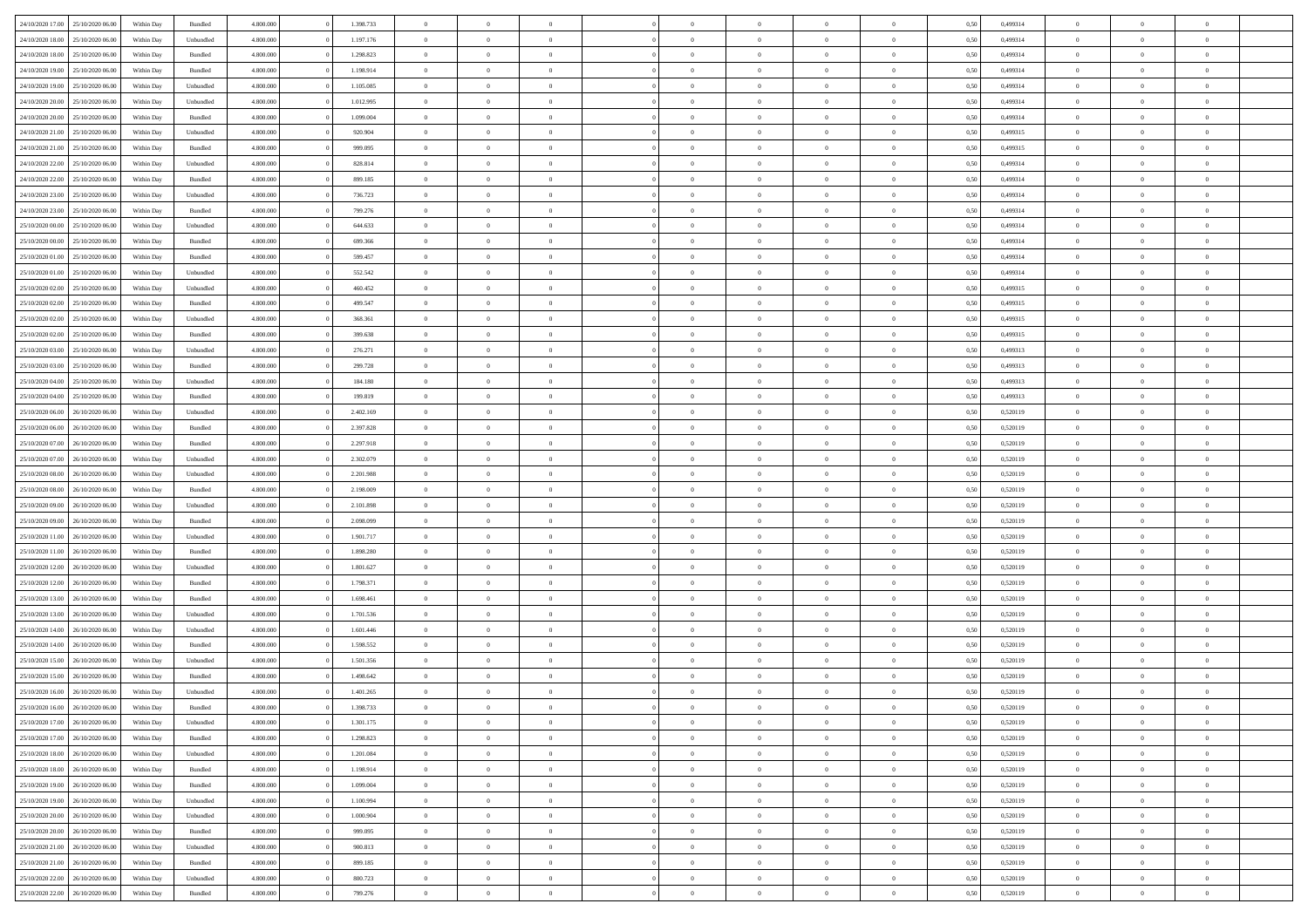| 25/10/2020 23:00                  | 26/10/2020 06.00 | Within Dav | Unbundled | 4.800.000 | 700.632   | $\overline{0}$ | $\theta$       |                | $\Omega$       | $\Omega$       | $\theta$       | $\theta$       | 0.50 | 0,520120 | $\theta$       | $\overline{0}$ | $\overline{0}$ |  |
|-----------------------------------|------------------|------------|-----------|-----------|-----------|----------------|----------------|----------------|----------------|----------------|----------------|----------------|------|----------|----------------|----------------|----------------|--|
| 25/10/2020 23.00                  | 26/10/2020 06.00 | Within Day | Bundled   | 4.800.000 | 699.366   | $\overline{0}$ | $\theta$       | $\overline{0}$ | $\overline{0}$ | $\bf{0}$       | $\overline{0}$ | $\bf{0}$       | 0,50 | 0,520120 | $\theta$       | $\overline{0}$ | $\overline{0}$ |  |
| 26/10/2020 00.00                  | 26/10/2020 06.00 | Within Day | Unbundled | 4.800.000 | 600.542   | $\overline{0}$ | $\bf{0}$       | $\overline{0}$ | $\bf{0}$       | $\bf{0}$       | $\bf{0}$       | $\bf{0}$       | 0,50 | 0,520120 | $\bf{0}$       | $\overline{0}$ | $\overline{0}$ |  |
|                                   |                  |            |           |           |           |                |                |                |                |                |                |                |      |          | $\theta$       |                |                |  |
| 26/10/2020 00:00                  | 26/10/2020 06:00 | Within Dav | Bundled   | 4.800.000 | 599,457   | $\overline{0}$ | $\overline{0}$ | $\overline{0}$ | $\overline{0}$ | $\bf{0}$       | $\overline{0}$ | $\overline{0}$ | 0.50 | 0.520120 |                | $\theta$       | $\overline{0}$ |  |
| 26/10/2020 01:00                  | 26/10/2020 06.00 | Within Day | Bundled   | 4.800.000 | 499.547   | $\overline{0}$ | $\theta$       | $\overline{0}$ | $\overline{0}$ | $\bf{0}$       | $\overline{0}$ | $\bf{0}$       | 0,50 | 0,520118 | $\theta$       | $\overline{0}$ | $\overline{0}$ |  |
| 26/10/2020 01.00                  | 26/10/2020 06.00 | Within Day | Unbundled | 4.800.000 | 500.452   | $\overline{0}$ | $\overline{0}$ | $\overline{0}$ | $\bf{0}$       | $\overline{0}$ | $\overline{0}$ | $\mathbf{0}$   | 0,50 | 0,520118 | $\bf{0}$       | $\overline{0}$ | $\bf{0}$       |  |
| 26/10/2020 02:00                  | 26/10/2020 06.00 | Within Dav | Unbundled | 4.800.000 | 400.361   | $\overline{0}$ | $\overline{0}$ | $\overline{0}$ | $\overline{0}$ | $\overline{0}$ | $\overline{0}$ | $\overline{0}$ | 0.50 | 0,520118 | $\theta$       | $\overline{0}$ | $\overline{0}$ |  |
|                                   |                  |            |           |           |           |                |                |                |                |                |                |                |      |          |                |                |                |  |
| 26/10/2020 02.00                  | 26/10/2020 06.00 | Within Day | Bundled   | 4.800.000 | 399.638   | $\overline{0}$ | $\theta$       | $\overline{0}$ | $\overline{0}$ | $\bf{0}$       | $\overline{0}$ | $\bf{0}$       | 0,50 | 0,520118 | $\theta$       | $\theta$       | $\overline{0}$ |  |
| 26/10/2020 03:00                  | 26/10/2020 06.00 | Within Day | Unbundled | 4.800.000 | 300.271   | $\overline{0}$ | $\overline{0}$ | $\overline{0}$ | $\bf{0}$       | $\bf{0}$       | $\bf{0}$       | $\bf{0}$       | 0,50 | 0,520118 | $\,0\,$        | $\overline{0}$ | $\overline{0}$ |  |
| 26/10/2020 03:00                  | 26/10/2020 06:00 | Within Dav | Bundled   | 4.800.000 | 299.728   | $\overline{0}$ | $\overline{0}$ | $\overline{0}$ | $\overline{0}$ | $\overline{0}$ | $\overline{0}$ | $\overline{0}$ | 0.50 | 0,520118 | $\theta$       | $\overline{0}$ | $\overline{0}$ |  |
| 26/10/2020 04.00                  | 26/10/2020 06.00 |            |           | 4.800.000 | 200.180   | $\overline{0}$ | $\theta$       | $\overline{0}$ | $\overline{0}$ | $\bf{0}$       | $\overline{0}$ |                |      | 0,520118 | $\,$ 0 $\,$    | $\overline{0}$ | $\overline{0}$ |  |
|                                   |                  | Within Day | Unbundled |           |           |                |                |                |                |                |                | $\bf{0}$       | 0,50 |          |                |                |                |  |
| 26/10/2020 04.00                  | 26/10/2020 06.00 | Within Day | Bundled   | 4.800.000 | 199.819   | $\overline{0}$ | $\bf{0}$       | $\overline{0}$ | $\bf{0}$       | $\bf{0}$       | $\bf{0}$       | $\bf{0}$       | 0,50 | 0,520118 | $\bf{0}$       | $\overline{0}$ | $\bf{0}$       |  |
| 26/10/2020 05:00                  | 26/10/2020 06:00 | Within Day | Unbundled | 4.800.000 | 100,090   | $\overline{0}$ | $\overline{0}$ | $\overline{0}$ | $\overline{0}$ | $\bf{0}$       | $\overline{0}$ | $\overline{0}$ | 0.50 | 0.520118 | $\theta$       | $\theta$       | $\overline{0}$ |  |
| 26/10/2020 05.00                  | 26/10/2020 06.00 | Within Day | Bundled   | 4.800.000 | 99.909    | $\overline{0}$ | $\theta$       | $\overline{0}$ | $\overline{0}$ | $\bf{0}$       | $\overline{0}$ | $\bf{0}$       | 0,50 | 0,520118 | $\theta$       | $\overline{0}$ | $\overline{0}$ |  |
|                                   |                  |            |           |           |           |                |                |                |                |                |                |                |      |          |                |                |                |  |
| 26/10/2020 06:00                  | 27/10/2020 06.00 | Within Day | Unbundled | 4.800.000 | 2.402.169 | $\overline{0}$ | $\overline{0}$ | $\overline{0}$ | $\bf{0}$       | $\overline{0}$ | $\overline{0}$ | $\mathbf{0}$   | 0,50 | 0,520119 | $\bf{0}$       | $\overline{0}$ | $\bf{0}$       |  |
| 26/10/2020 06:00                  | 27/10/2020 06.00 | Within Dav | Bundled   | 4.800.000 | 2.397.828 | $\overline{0}$ | $\overline{0}$ | $\overline{0}$ | $\overline{0}$ | $\overline{0}$ | $\overline{0}$ | $\overline{0}$ | 0.50 | 0,520119 | $\theta$       | $\overline{0}$ | $\overline{0}$ |  |
| 26/10/2020 07.00                  | 27/10/2020 06.00 | Within Day | Bundled   | 4.800.000 | 2.297.918 | $\overline{0}$ | $\theta$       | $\overline{0}$ | $\overline{0}$ | $\bf{0}$       | $\overline{0}$ | $\bf{0}$       | 0,50 | 0,520119 | $\theta$       | $\theta$       | $\overline{0}$ |  |
| 26/10/2020 07.00                  | 27/10/2020 06.00 | Within Day | Unbundled | 4.800.000 | 2.302.079 | $\overline{0}$ | $\overline{0}$ | $\overline{0}$ | $\bf{0}$       | $\bf{0}$       | $\bf{0}$       | $\bf{0}$       | 0,50 | 0,520119 | $\,0\,$        | $\overline{0}$ | $\overline{0}$ |  |
| 26/10/2020 08:00                  | 27/10/2020 06.00 |            | Bundled   | 4.800.000 | 2.198.009 | $\overline{0}$ | $\overline{0}$ | $\overline{0}$ | $\overline{0}$ | $\overline{0}$ | $\overline{0}$ | $\overline{0}$ | 0.50 | 0,520119 | $\theta$       | $\overline{0}$ | $\overline{0}$ |  |
|                                   |                  | Within Day |           |           |           |                |                |                |                |                |                |                |      |          |                |                |                |  |
| 26/10/2020 08:00                  | 27/10/2020 06.00 | Within Day | Unbundled | 4.800.000 | 2.201.988 | $\overline{0}$ | $\theta$       | $\overline{0}$ | $\overline{0}$ | $\bf{0}$       | $\overline{0}$ | $\bf{0}$       | 0,50 | 0,520119 | $\,$ 0 $\,$    | $\overline{0}$ | $\overline{0}$ |  |
| 26/10/2020 09:00                  | 27/10/2020 06.00 | Within Day | Bundled   | 4.800.000 | 2.098.099 | $\overline{0}$ | $\overline{0}$ | $\overline{0}$ | $\bf{0}$       | $\bf{0}$       | $\bf{0}$       | $\bf{0}$       | 0,50 | 0,520119 | $\bf{0}$       | $\overline{0}$ | $\bf{0}$       |  |
| 26/10/2020 09:00                  | 27/10/2020 06:00 | Within Day | Unbundled | 4.800.000 | 2.101.898 | $\overline{0}$ | $\overline{0}$ | $\overline{0}$ | $\overline{0}$ | $\bf{0}$       | $\overline{0}$ | $\overline{0}$ | 0.50 | 0.520119 | $\theta$       | $\overline{0}$ | $\overline{0}$ |  |
| 26/10/2020 10:00                  | 27/10/2020 06.00 | Within Day | Bundled   | 4.800.000 | 1.998.190 | $\overline{0}$ | $\theta$       | $\overline{0}$ | $\overline{0}$ | $\bf{0}$       | $\overline{0}$ |                |      | 0,520119 | $\,$ 0 $\,$    | $\overline{0}$ | $\overline{0}$ |  |
|                                   |                  |            |           |           |           |                |                |                |                |                |                | $\bf{0}$       | 0,50 |          |                |                |                |  |
| 26/10/2020 10:00                  | 27/10/2020 06.00 | Within Day | Unbundled | 4.800.000 | 2.001.808 | $\overline{0}$ | $\overline{0}$ | $\overline{0}$ | $\bf{0}$       | $\overline{0}$ | $\overline{0}$ | $\mathbf{0}$   | 0,50 | 0,520119 | $\overline{0}$ | $\overline{0}$ | $\bf{0}$       |  |
| 26/10/2020 11:00                  | 27/10/2020 06.00 | Within Dav | Unbundled | 4.800.000 | 1.901.717 | $\overline{0}$ | $\overline{0}$ | $\overline{0}$ | $\overline{0}$ | $\overline{0}$ | $\overline{0}$ | $\overline{0}$ | 0.50 | 0,520119 | $\theta$       | $\overline{0}$ | $\overline{0}$ |  |
| 26/10/2020 11:00                  | 27/10/2020 06.00 | Within Day | Bundled   | 4.800.000 | 1.898.280 | $\overline{0}$ | $\theta$       | $\overline{0}$ | $\overline{0}$ | $\bf{0}$       | $\overline{0}$ | $\bf{0}$       | 0,50 | 0,520119 | $\theta$       | $\theta$       | $\overline{0}$ |  |
|                                   |                  |            |           |           |           |                |                |                |                |                |                |                |      |          |                |                |                |  |
| 26/10/2020 12:00                  | 27/10/2020 06.00 | Within Day | Unbundled | 4.800.000 | 1.801.627 | $\overline{0}$ | $\overline{0}$ | $\overline{0}$ | $\bf{0}$       | $\bf{0}$       | $\bf{0}$       | $\bf{0}$       | 0,50 | 0,520119 | $\,0\,$        | $\overline{0}$ | $\overline{0}$ |  |
| 26/10/2020 12:00                  | 27/10/2020 06.00 | Within Day | Bundled   | 4.800.000 | 1.798.371 | $\overline{0}$ | $\overline{0}$ | $\overline{0}$ | $\overline{0}$ | $\overline{0}$ | $\overline{0}$ | $\overline{0}$ | 0.50 | 0,520119 | $\theta$       | $\overline{0}$ | $\overline{0}$ |  |
| 26/10/2020 13:00                  | 27/10/2020 06.00 | Within Day | Bundled   | 4.800.000 | 1.698.461 | $\overline{0}$ | $\theta$       | $\overline{0}$ | $\overline{0}$ | $\bf{0}$       | $\overline{0}$ | $\bf{0}$       | 0,50 | 0,520119 | $\,$ 0 $\,$    | $\overline{0}$ | $\overline{0}$ |  |
| 26/10/2020 13:00                  | 27/10/2020 06.00 | Within Day | Unbundled | 4.800.000 | 1.701.536 | $\overline{0}$ | $\overline{0}$ | $\overline{0}$ | $\bf{0}$       | $\bf{0}$       | $\bf{0}$       | $\bf{0}$       | 0,50 | 0,520119 | $\overline{0}$ | $\overline{0}$ | $\bf{0}$       |  |
|                                   |                  |            |           | 4.800,000 | 1.601.446 | $\overline{0}$ | $\Omega$       | $\Omega$       | $\Omega$       | $\Omega$       |                |                |      |          |                |                | $\theta$       |  |
| 26/10/2020 14:00                  | 27/10/2020 06.00 | Within Day | Unbundled |           |           |                |                |                |                |                | $\overline{0}$ | $\overline{0}$ | 0,50 | 0,520119 | $\,0\,$        | $\theta$       |                |  |
| 26/10/2020 14:00                  | 27/10/2020 06.00 | Within Day | Bundled   | 4.800.000 | 1.598.552 | $\overline{0}$ | $\theta$       | $\overline{0}$ | $\overline{0}$ | $\bf{0}$       | $\overline{0}$ | $\bf{0}$       | 0,50 | 0,520119 | $\,$ 0 $\,$    | $\overline{0}$ | $\overline{0}$ |  |
| 26/10/2020 15:00                  | 27/10/2020 06.00 | Within Day | Unbundled | 4.800.000 | 1.501.356 | $\overline{0}$ | $\overline{0}$ | $\overline{0}$ | $\bf{0}$       | $\overline{0}$ | $\overline{0}$ | $\mathbf{0}$   | 0,50 | 0,520119 | $\overline{0}$ | $\overline{0}$ | $\bf{0}$       |  |
| 26/10/2020 15:00                  | 27/10/2020 06.00 | Within Day | Bundled   | 4.800,000 | 1.498.642 | $\overline{0}$ | $\Omega$       | $\Omega$       | $\Omega$       | $\bf{0}$       | $\overline{0}$ | $\overline{0}$ | 0.50 | 0,520119 | $\,0\,$        | $\theta$       | $\theta$       |  |
| 26/10/2020 16:00                  | 27/10/2020 06.00 |            |           | 4.800.000 | 1.401.265 | $\overline{0}$ | $\theta$       | $\overline{0}$ | $\overline{0}$ | $\bf{0}$       | $\overline{0}$ |                |      | 0,520119 | $\,$ 0 $\,$    | $\overline{0}$ | $\overline{0}$ |  |
|                                   |                  | Within Day | Unbundled |           |           |                |                |                |                |                |                | $\bf{0}$       | 0,50 |          |                |                |                |  |
| 26/10/2020 16:00                  | 27/10/2020 06.00 | Within Day | Bundled   | 4.800.000 | 1.398.733 | $\overline{0}$ | $\overline{0}$ | $\overline{0}$ | $\bf{0}$       | $\bf{0}$       | $\bf{0}$       | $\bf{0}$       | 0,50 | 0,520119 | $\bf{0}$       | $\overline{0}$ | $\bf{0}$       |  |
| 26/10/2020 17:00                  | 27/10/2020 06.00 | Within Day | Unbundled | 4.800,000 | 1.301.175 | $\overline{0}$ | $\Omega$       | $\Omega$       | $\Omega$       | $\theta$       | $\theta$       | $\overline{0}$ | 0.50 | 0,520119 | $\,$ 0 $\,$    | $\theta$       | $\theta$       |  |
| 26/10/2020 17.00                  | 27/10/2020 06.00 | Within Day | Bundled   | 4.800.000 | 1.298.823 | $\overline{0}$ | $\theta$       | $\overline{0}$ | $\overline{0}$ | $\bf{0}$       | $\overline{0}$ | $\bf{0}$       | 0,50 | 0,520119 | $\,$ 0 $\,$    | $\overline{0}$ | $\overline{0}$ |  |
|                                   |                  |            |           |           |           |                |                |                |                |                |                |                |      |          |                |                |                |  |
| 26/10/2020 18:00                  | 27/10/2020 06.00 | Within Day | Unbundled | 4.800.000 | 1.201.084 | $\overline{0}$ | $\bf{0}$       | $\overline{0}$ | $\bf{0}$       | $\bf{0}$       | $\bf{0}$       | $\bf{0}$       | 0,50 | 0,520119 | $\overline{0}$ | $\overline{0}$ | $\bf{0}$       |  |
| 26/10/2020 18:00                  | 27/10/2020 06.00 | Within Day | Bundled   | 4.800,000 | 1.198.914 | $\overline{0}$ | $\Omega$       | $\Omega$       | $\Omega$       | $\overline{0}$ | $\overline{0}$ | $\overline{0}$ | 0,50 | 0,520119 | $\,0\,$        | $\theta$       | $\theta$       |  |
| 26/10/2020 19:00                  | 27/10/2020 06.00 | Within Day | Bundled   | 4.800.000 | 1.099.004 | $\overline{0}$ | $\theta$       | $\overline{0}$ | $\overline{0}$ | $\bf{0}$       | $\overline{0}$ | $\bf{0}$       | 0,50 | 0,520119 | $\,$ 0 $\,$    | $\overline{0}$ | $\overline{0}$ |  |
| 26/10/2020 19:00                  | 27/10/2020 06.00 | Within Day | Unbundled | 4.800.000 | 1.100.994 | $\overline{0}$ | $\overline{0}$ | $\overline{0}$ | $\bf{0}$       | $\bf{0}$       | $\bf{0}$       | $\mathbf{0}$   | 0,50 | 0,520119 | $\bf{0}$       | $\overline{0}$ | $\bf{0}$       |  |
| 26/10/2020 20:00                  | 27/10/2020 06.00 |            | Unbundled | 4.800,000 | 1,000,904 | $\overline{0}$ | $\Omega$       | $\Omega$       | $\Omega$       | $\Omega$       | $\Omega$       | $\overline{0}$ | 0.50 | 0.520119 | $\theta$       | $\theta$       | $\theta$       |  |
|                                   |                  | Within Day |           |           |           |                |                |                |                |                |                |                |      |          |                |                |                |  |
| 26/10/2020 20:00                  | 27/10/2020 06.00 | Within Day | Bundled   | 4.800.000 | 999.095   | $\overline{0}$ | $\overline{0}$ | $\overline{0}$ | $\bf{0}$       | $\,$ 0         | $\bf{0}$       | $\bf{0}$       | 0,50 | 0,520119 | $\,0\,$        | $\,$ 0 $\,$    | $\overline{0}$ |  |
| 26/10/2020 21:00                  | 27/10/2020 06.00 | Within Day | Unbundled | 4.800.000 | 900.813   | $\bf{0}$       | $\bf{0}$       |                |                | $\bf{0}$       |                |                | 0,50 | 0,520119 | $\bf{0}$       | $\overline{0}$ |                |  |
| 26/10/2020 21:00                  | 27/10/2020 06:00 | Within Day | Bundled   | 4.800.000 | 899,185   | $\overline{0}$ | $\overline{0}$ | $\overline{0}$ | $\Omega$       | $\overline{0}$ | $\overline{0}$ | $\overline{0}$ | 0,50 | 0,520119 | $\theta$       | $\theta$       | $\theta$       |  |
| 26/10/2020 22.00                  | 27/10/2020 06.00 | Within Day | Unbundled | 4.800.000 | 800.723   | $\overline{0}$ | $\bf{0}$       | $\overline{0}$ | $\bf{0}$       | $\,$ 0 $\,$    | $\overline{0}$ | $\,$ 0 $\,$    | 0,50 | 0,520119 | $\,$ 0 $\,$    | $\,$ 0 $\,$    | $\,$ 0         |  |
|                                   |                  |            |           |           |           |                |                |                |                |                |                |                |      |          |                |                |                |  |
| 26/10/2020 22.00                  | 27/10/2020 06.00 | Within Day | Bundled   | 4.800.000 | 799.276   | $\overline{0}$ | $\overline{0}$ | $\overline{0}$ | $\overline{0}$ | $\overline{0}$ | $\overline{0}$ | $\mathbf{0}$   | 0,50 | 0,520119 | $\overline{0}$ | $\bf{0}$       | $\bf{0}$       |  |
| 26/10/2020 23.00                  | 27/10/2020 06.00 | Within Day | Unbundled | 4.800,000 | 700.632   | $\overline{0}$ | $\overline{0}$ | $\overline{0}$ | $\Omega$       | $\overline{0}$ | $\overline{0}$ | $\overline{0}$ | 0,50 | 0,520120 | $\bf{0}$       | $\theta$       | $\overline{0}$ |  |
| 26/10/2020 23.00                  | 27/10/2020 06.00 | Within Day | Bundled   | 4.800.000 | 699.366   | $\overline{0}$ | $\,$ 0         | $\overline{0}$ | $\bf{0}$       | $\,$ 0 $\,$    | $\overline{0}$ | $\mathbf{0}$   | 0,50 | 0,520120 | $\,$ 0 $\,$    | $\overline{0}$ | $\overline{0}$ |  |
| 27/10/2020 00.00                  | 27/10/2020 06.00 | Within Day | Unbundled | 4.800.000 | 600.542   | $\overline{0}$ | $\overline{0}$ | $\overline{0}$ | $\overline{0}$ | $\overline{0}$ | $\overline{0}$ | $\mathbf{0}$   | 0,50 | 0,520120 | $\overline{0}$ | $\overline{0}$ | $\bf{0}$       |  |
|                                   |                  |            |           |           |           |                |                |                |                |                |                |                |      |          |                |                |                |  |
| $27/10/2020\;00.00$               | 27/10/2020 06.00 | Within Day | Bundled   | 4.800,000 | 599.457   | $\overline{0}$ | $\overline{0}$ | $\overline{0}$ | $\overline{0}$ | $\overline{0}$ | $\overline{0}$ | $\bf{0}$       | 0.50 | 0,520120 | $\overline{0}$ | $\theta$       | $\overline{0}$ |  |
| 27/10/2020 01:00                  | 27/10/2020 06.00 | Within Day | Bundled   | 4.800.000 | 499.547   | $\overline{0}$ | $\,$ 0         | $\overline{0}$ | $\bf{0}$       | $\bf{0}$       | $\bf{0}$       | $\bf{0}$       | 0,50 | 0,520118 | $\,$ 0 $\,$    | $\overline{0}$ | $\overline{0}$ |  |
| 27/10/2020 01:00                  | 27/10/2020 06.00 | Within Day | Unbundled | 4.800.000 | 500.452   | $\overline{0}$ | $\bf{0}$       | $\overline{0}$ | $\overline{0}$ | $\overline{0}$ | $\overline{0}$ | $\mathbf{0}$   | 0,50 | 0,520118 | $\overline{0}$ | $\overline{0}$ | $\bf{0}$       |  |
| 27/10/2020 02.00                  | 27/10/2020 06.00 | Within Day | Unbundled | 4.800,000 | 400,361   | $\overline{0}$ | $\overline{0}$ | $\overline{0}$ | $\Omega$       | $\overline{0}$ | $\overline{0}$ | $\bf{0}$       | 0.50 | 0,520118 | $\overline{0}$ | $\overline{0}$ | $\overline{0}$ |  |
|                                   |                  |            |           |           |           |                |                |                |                |                |                |                |      |          |                |                |                |  |
| 27/10/2020 02.00                  | 27/10/2020 06.00 | Within Day | Bundled   | 4.800.000 | 399.638   | $\overline{0}$ | $\bf{0}$       | $\overline{0}$ | $\bf{0}$       | $\bf{0}$       | $\bf{0}$       | $\mathbf{0}$   | 0,50 | 0,520118 | $\,$ 0 $\,$    | $\,$ 0 $\,$    | $\bf{0}$       |  |
| 27/10/2020 03.00 27/10/2020 06.00 |                  | Within Day | Unbundled | 4.800.000 | 300.271   | $\overline{0}$ | $\overline{0}$ | $\overline{0}$ | $\overline{0}$ | $\overline{0}$ | $\bf{0}$       | $\mathbf{0}$   | 0,50 | 0,520118 | $\overline{0}$ | $\bf{0}$       | $\overline{0}$ |  |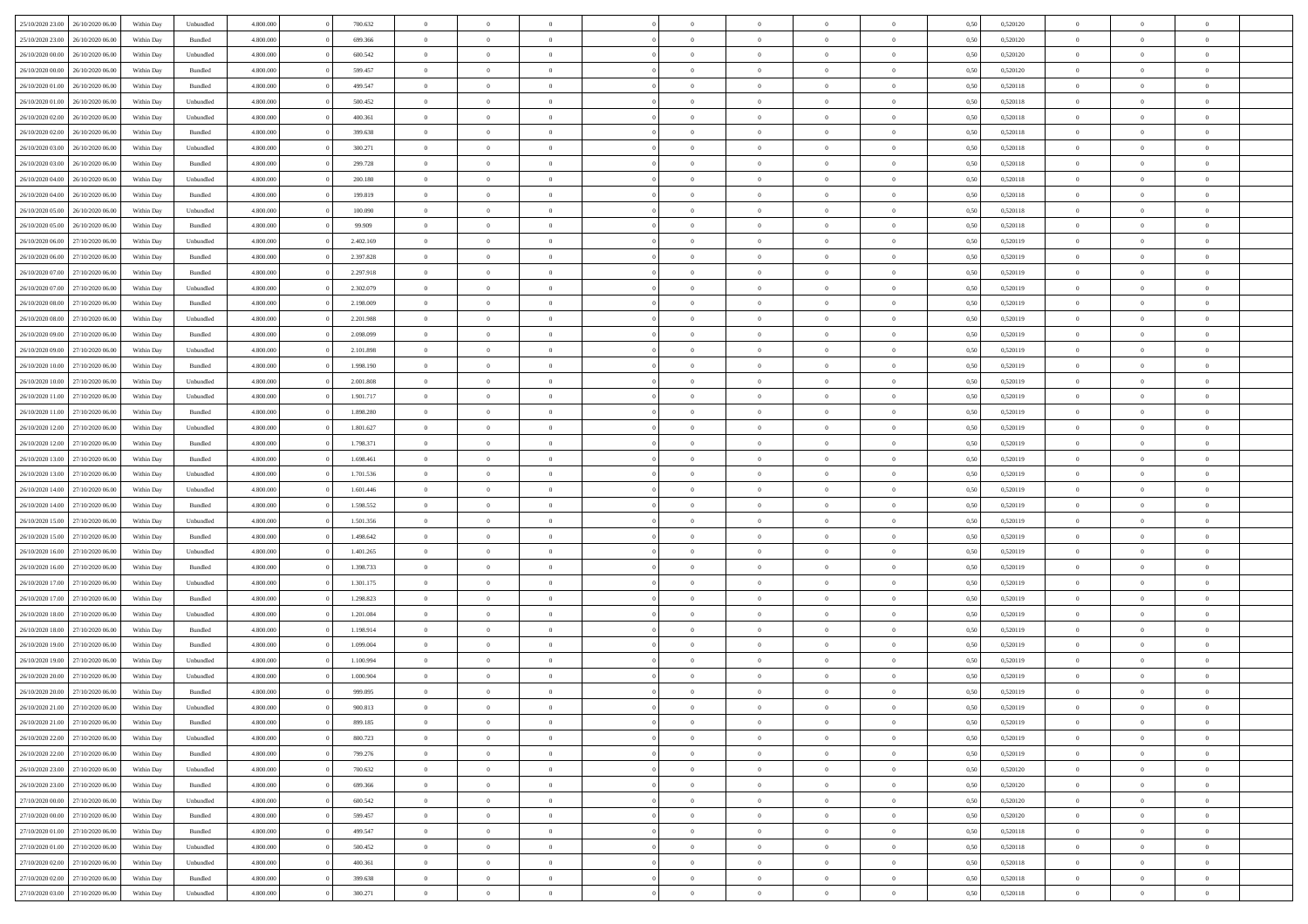|                  |                  |            |                    |           |           | $\overline{0}$ | $\Omega$       |                |                | $\Omega$       | $\Omega$       | $\theta$       |      |          | $\theta$       | $\theta$       | $\theta$       |  |
|------------------|------------------|------------|--------------------|-----------|-----------|----------------|----------------|----------------|----------------|----------------|----------------|----------------|------|----------|----------------|----------------|----------------|--|
| 27/10/2020 03:00 | 27/10/2020 06.00 | Within Dav | Bundled            | 4.800.000 | 299.728   |                |                |                | $\Omega$       |                |                |                | 0.50 | 0,520118 |                |                |                |  |
| 27/10/2020 04.00 | 27/10/2020 06.00 | Within Day | Unbundled          | 4.800.000 | 200.180   | $\overline{0}$ | $\theta$       | $\overline{0}$ | $\overline{0}$ | $\bf{0}$       | $\overline{0}$ | $\overline{0}$ | 0,50 | 0,520118 | $\theta$       | $\theta$       | $\overline{0}$ |  |
| 27/10/2020 04:00 | 27/10/2020 06.00 | Within Day | Bundled            | 4.800.000 | 199.819   | $\overline{0}$ | $\overline{0}$ | $\overline{0}$ | $\bf{0}$       | $\bf{0}$       | $\bf{0}$       | $\bf{0}$       | 0,50 | 0,520118 | $\bf{0}$       | $\overline{0}$ | $\overline{0}$ |  |
| 27/10/2020 05:00 | 27/10/2020 06:00 | Within Dav | Unbundled          | 4.800.000 | 100,090   | $\overline{0}$ | $\theta$       | $\overline{0}$ | $\overline{0}$ | $\bf{0}$       | $\overline{0}$ | $\overline{0}$ | 0.50 | 0.520118 | $\theta$       | $\theta$       | $\overline{0}$ |  |
|                  |                  |            |                    |           |           |                |                |                |                |                |                |                |      |          |                |                |                |  |
| 27/10/2020 05.00 | 27/10/2020 06.00 | Within Day | Bundled            | 4.800.000 | 99.909    | $\overline{0}$ | $\theta$       | $\overline{0}$ | $\overline{0}$ | $\bf{0}$       | $\overline{0}$ | $\bf{0}$       | 0,50 | 0,520118 | $\theta$       | $\theta$       | $\overline{0}$ |  |
| 27/10/2020 06.00 | 28/10/2020 06.00 | Within Day | Unbundled          | 4.800.000 | 2.402.169 | $\overline{0}$ | $\bf{0}$       | $\overline{0}$ | $\bf{0}$       | $\overline{0}$ | $\overline{0}$ | $\mathbf{0}$   | 0,50 | 0,520119 | $\overline{0}$ | $\overline{0}$ | $\bf{0}$       |  |
| 27/10/2020 06:00 | 28/10/2020 06:00 | Within Dav | Bundled            | 4.800.000 | 2.397.828 | $\overline{0}$ | $\overline{0}$ | $\overline{0}$ | $\overline{0}$ | $\bf{0}$       | $\overline{0}$ | $\overline{0}$ | 0.50 | 0,520119 | $\theta$       | $\overline{0}$ | $\overline{0}$ |  |
| 27/10/2020 07.00 | 28/10/2020 06.00 | Within Day | Bundled            | 4.800.000 | 2.297.918 | $\overline{0}$ | $\theta$       | $\overline{0}$ | $\overline{0}$ | $\bf{0}$       | $\overline{0}$ | $\bf{0}$       | 0,50 | 0,520119 | $\theta$       | $\theta$       | $\overline{0}$ |  |
| 27/10/2020 07.00 | 28/10/2020 06.00 | Within Day | Unbundled          | 4.800.000 | 2.302.079 | $\overline{0}$ | $\overline{0}$ | $\overline{0}$ | $\bf{0}$       | $\bf{0}$       | $\bf{0}$       | $\bf{0}$       | 0,50 | 0,520119 | $\,0\,$        | $\overline{0}$ | $\overline{0}$ |  |
|                  |                  |            |                    |           |           |                |                |                |                |                |                |                |      |          |                |                |                |  |
| 27/10/2020 08:00 | 28/10/2020 06:00 | Within Dav | Unbundled          | 4.800.000 | 2.201.988 | $\overline{0}$ | $\overline{0}$ | $\overline{0}$ | $\overline{0}$ | $\overline{0}$ | $\overline{0}$ | $\overline{0}$ | 0.50 | 0,520119 | $\theta$       | $\overline{0}$ | $\overline{0}$ |  |
| 27/10/2020 08.00 | 28/10/2020 06.00 | Within Day | Bundled            | 4.800.000 | 2.198.009 | $\overline{0}$ | $\theta$       | $\overline{0}$ | $\overline{0}$ | $\bf{0}$       | $\overline{0}$ | $\bf{0}$       | 0,50 | 0,520119 | $\,$ 0 $\,$    | $\theta$       | $\overline{0}$ |  |
| 27/10/2020 09:00 | 28/10/2020 06.00 | Within Day | Unbundled          | 4.800.000 | 2.101.898 | $\overline{0}$ | $\overline{0}$ | $\overline{0}$ | $\bf{0}$       | $\bf{0}$       | $\bf{0}$       | $\bf{0}$       | 0,50 | 0,520119 | $\bf{0}$       | $\overline{0}$ | $\overline{0}$ |  |
| 27/10/2020 09:00 | 28/10/2020 06:00 | Within Day | Bundled            | 4.800.000 | 2.098.099 | $\overline{0}$ | $\overline{0}$ | $\overline{0}$ | $\overline{0}$ | $\bf{0}$       | $\overline{0}$ | $\overline{0}$ | 0.50 | 0.520119 | $\theta$       | $\theta$       | $\overline{0}$ |  |
| 27/10/2020 10:00 | 28/10/2020 06.00 | Within Day | Unbundled          | 4.800.000 | 2.001.808 | $\overline{0}$ | $\theta$       | $\overline{0}$ | $\overline{0}$ | $\bf{0}$       | $\overline{0}$ | $\overline{0}$ | 0,50 | 0,520119 | $\theta$       | $\theta$       | $\overline{0}$ |  |
|                  |                  |            |                    |           |           |                |                |                |                |                |                |                |      |          |                |                |                |  |
| 27/10/2020 10:00 | 28/10/2020 06.00 | Within Day | Bundled            | 4.800.000 | 1.998.190 | $\overline{0}$ | $\overline{0}$ | $\overline{0}$ | $\bf{0}$       | $\overline{0}$ | $\overline{0}$ | $\mathbf{0}$   | 0,50 | 0,520119 | $\overline{0}$ | $\overline{0}$ | $\bf{0}$       |  |
| 27/10/2020 11:00 | 28/10/2020 06:00 | Within Dav | Unbundled          | 4.800.000 | 1.901.717 | $\overline{0}$ | $\overline{0}$ | $\overline{0}$ | $\overline{0}$ | $\overline{0}$ | $\overline{0}$ | $\overline{0}$ | 0.50 | 0,520119 | $\theta$       | $\overline{0}$ | $\overline{0}$ |  |
| 27/10/2020 11:00 | 28/10/2020 06.00 | Within Day | Bundled            | 4.800.000 | 1.898.280 | $\overline{0}$ | $\theta$       | $\overline{0}$ | $\overline{0}$ | $\bf{0}$       | $\overline{0}$ | $\bf{0}$       | 0,50 | 0,520119 | $\theta$       | $\theta$       | $\overline{0}$ |  |
| 27/10/2020 12:00 | 28/10/2020 06.00 | Within Day | Bundled            | 4.800.000 | 1.798.371 | $\overline{0}$ | $\overline{0}$ | $\overline{0}$ | $\bf{0}$       | $\bf{0}$       | $\bf{0}$       | $\bf{0}$       | 0,50 | 0,520119 | $\,0\,$        | $\overline{0}$ | $\overline{0}$ |  |
| 27/10/2020 12:00 | 28/10/2020 06:00 | Within Day | Unbundled          | 4.800.000 | 1.801.627 | $\overline{0}$ | $\overline{0}$ | $\overline{0}$ | $\overline{0}$ | $\overline{0}$ | $\overline{0}$ | $\overline{0}$ | 0.50 | 0,520119 | $\theta$       | $\overline{0}$ | $\overline{0}$ |  |
|                  |                  |            |                    |           |           |                |                |                |                |                |                |                |      |          |                |                |                |  |
| 27/10/2020 13:00 | 28/10/2020 06.00 | Within Day | Unbundled          | 4.800.000 | 1.701.536 | $\overline{0}$ | $\theta$       | $\overline{0}$ | $\overline{0}$ | $\bf{0}$       | $\overline{0}$ | $\bf{0}$       | 0,50 | 0,520119 | $\,$ 0 $\,$    | $\theta$       | $\overline{0}$ |  |
| 27/10/2020 13.00 | 28/10/2020 06.00 | Within Day | Bundled            | 4.800.000 | 1.698.461 | $\overline{0}$ | $\overline{0}$ | $\overline{0}$ | $\bf{0}$       | $\bf{0}$       | $\bf{0}$       | $\bf{0}$       | 0,50 | 0,520119 | $\,0\,$        | $\overline{0}$ | $\overline{0}$ |  |
| 27/10/2020 14:00 | 28/10/2020 06:00 | Within Day | Unbundled          | 4.800.000 | 1.601.446 | $\overline{0}$ | $\overline{0}$ | $\overline{0}$ | $\overline{0}$ | $\bf{0}$       | $\overline{0}$ | $\overline{0}$ | 0.50 | 0.520119 | $\theta$       | $\theta$       | $\overline{0}$ |  |
| 27/10/2020 14:00 | 28/10/2020 06.00 | Within Day | Bundled            | 4.800.000 | 1.598.552 | $\overline{0}$ | $\theta$       | $\overline{0}$ | $\overline{0}$ | $\bf{0}$       | $\overline{0}$ | $\bf{0}$       | 0,50 | 0,520119 | $\theta$       | $\overline{0}$ | $\overline{0}$ |  |
| 27/10/2020 15:00 | 28/10/2020 06.00 | Within Day | Unbundled          | 4.800.000 | 1.501.356 | $\overline{0}$ | $\bf{0}$       | $\overline{0}$ | $\bf{0}$       | $\overline{0}$ | $\overline{0}$ | $\mathbf{0}$   | 0,50 | 0,520119 | $\overline{0}$ | $\overline{0}$ | $\bf{0}$       |  |
|                  |                  |            |                    |           |           |                |                |                |                |                |                |                |      |          |                |                |                |  |
| 27/10/2020 15:00 | 28/10/2020 06:00 | Within Dav | Bundled            | 4.800.000 | 1.498.642 | $\overline{0}$ | $\overline{0}$ | $\overline{0}$ | $\overline{0}$ | $\overline{0}$ | $\overline{0}$ | $\overline{0}$ | 0.50 | 0,520119 | $\theta$       | $\theta$       | $\overline{0}$ |  |
| 27/10/2020 16.00 | 28/10/2020 06.00 | Within Day | Unbundled          | 4.800.000 | 1.401.265 | $\overline{0}$ | $\theta$       | $\overline{0}$ | $\overline{0}$ | $\bf{0}$       | $\overline{0}$ | $\bf{0}$       | 0,50 | 0,520119 | $\theta$       | $\theta$       | $\overline{0}$ |  |
| 27/10/2020 16:00 | 28/10/2020 06.00 | Within Day | Bundled            | 4.800.000 | 1.398.733 | $\overline{0}$ | $\overline{0}$ | $\overline{0}$ | $\bf{0}$       | $\bf{0}$       | $\bf{0}$       | $\bf{0}$       | 0,50 | 0,520119 | $\,0\,$        | $\overline{0}$ | $\overline{0}$ |  |
| 27/10/2020 17:00 | 28/10/2020 06:00 | Within Day | Unbundled          | 4.800.000 | 1.301.175 | $\overline{0}$ | $\overline{0}$ | $\overline{0}$ | $\overline{0}$ | $\overline{0}$ | $\overline{0}$ | $\overline{0}$ | 0.50 | 0,520119 | $\theta$       | $\overline{0}$ | $\overline{0}$ |  |
| 27/10/2020 17.00 | 28/10/2020 06.00 | Within Day | Bundled            | 4.800.000 | 1.298.823 | $\overline{0}$ | $\theta$       | $\overline{0}$ | $\overline{0}$ | $\bf{0}$       | $\overline{0}$ | $\bf{0}$       | 0,50 | 0,520119 | $\,$ 0 $\,$    | $\theta$       | $\overline{0}$ |  |
| 27/10/2020 18.00 | 28/10/2020 06.00 | Within Day | Bundled            | 4.800.000 | 1.198.914 | $\overline{0}$ | $\overline{0}$ | $\overline{0}$ | $\bf{0}$       | $\bf{0}$       | $\bf{0}$       | $\bf{0}$       | 0,50 | 0,520119 | $\bf{0}$       | $\overline{0}$ | $\overline{0}$ |  |
|                  |                  |            |                    |           |           |                |                |                |                |                |                |                |      |          |                |                |                |  |
| 27/10/2020 18:00 | 28/10/2020 06.00 | Within Day | Unbundled          | 4.800,000 | 1.201.084 | $\overline{0}$ | $\Omega$       | $\Omega$       | $\Omega$       | $\Omega$       | $\Omega$       | $\overline{0}$ | 0,50 | 0,520119 | $\,0\,$        | $\theta$       | $\theta$       |  |
| 27/10/2020 19:00 | 28/10/2020 06.00 | Within Day | Unbundled          | 4.800.000 | 1.100.994 | $\overline{0}$ | $\theta$       | $\overline{0}$ | $\overline{0}$ | $\bf{0}$       | $\overline{0}$ | $\bf{0}$       | 0,50 | 0,520119 | $\theta$       | $\theta$       | $\overline{0}$ |  |
| 27/10/2020 19:00 | 28/10/2020 06.00 | Within Day | Bundled            | 4.800.000 | 1.099.004 | $\overline{0}$ | $\bf{0}$       | $\overline{0}$ | $\bf{0}$       | $\bf{0}$       | $\overline{0}$ | $\mathbf{0}$   | 0,50 | 0,520119 | $\overline{0}$ | $\overline{0}$ | $\bf{0}$       |  |
| 27/10/2020 20:00 | 28/10/2020 06:00 | Within Day | Unbundled          | 4.800,000 | 1.000.904 | $\overline{0}$ | $\Omega$       | $\Omega$       | $\Omega$       | $\bf{0}$       | $\overline{0}$ | $\overline{0}$ | 0.50 | 0,520119 | $\,0\,$        | $\theta$       | $\theta$       |  |
| 27/10/2020 20.00 | 28/10/2020 06.00 | Within Day | Bundled            | 4.800.000 | 999.095   | $\overline{0}$ | $\theta$       | $\overline{0}$ | $\overline{0}$ | $\bf{0}$       | $\overline{0}$ | $\bf{0}$       | 0,50 | 0,520119 | $\,$ 0 $\,$    | $\theta$       | $\overline{0}$ |  |
|                  |                  |            |                    |           |           |                |                |                |                |                |                |                |      |          |                |                |                |  |
| 27/10/2020 21:00 | 28/10/2020 06.00 | Within Day | Unbundled          | 4.800.000 | 900.813   | $\overline{0}$ | $\overline{0}$ | $\overline{0}$ | $\bf{0}$       | $\bf{0}$       | $\bf{0}$       | $\bf{0}$       | 0,50 | 0,520119 | $\,0\,$        | $\overline{0}$ | $\overline{0}$ |  |
| 27/10/2020 21:00 | 28/10/2020 06:00 | Within Day | Bundled            | 4.800,000 | 899,185   | $\overline{0}$ | $\Omega$       | $\Omega$       | $\Omega$       | $\Omega$       | $\theta$       | $\overline{0}$ | 0.50 | 0,520119 | $\theta$       | $\theta$       | $\theta$       |  |
| 27/10/2020 22.00 | 28/10/2020 06.00 | Within Day | Unbundled          | 4.800.000 | 800.723   | $\overline{0}$ | $\theta$       | $\overline{0}$ | $\overline{0}$ | $\bf{0}$       | $\overline{0}$ | $\bf{0}$       | 0,50 | 0,520119 | $\,$ 0 $\,$    | $\overline{0}$ | $\overline{0}$ |  |
| 27/10/2020 22.00 | 28/10/2020 06.00 | Within Day | Bundled            | 4.800.000 | 799.276   | $\overline{0}$ | $\overline{0}$ | $\overline{0}$ | $\bf{0}$       | $\bf{0}$       | $\bf{0}$       | $\bf{0}$       | 0,50 | 0,520119 | $\overline{0}$ | $\overline{0}$ | $\overline{0}$ |  |
| 27/10/2020 23.00 | 28/10/2020 06.00 | Within Day | Unbundled          | 4.800,000 | 700.632   | $\overline{0}$ | $\Omega$       | $\Omega$       | $\Omega$       | $\Omega$       | $\overline{0}$ | $\overline{0}$ | 0.50 | 0,520120 | $\,0\,$        | $\theta$       | $\theta$       |  |
|                  |                  |            |                    |           |           |                |                |                |                |                |                |                |      |          |                | $\overline{0}$ |                |  |
| 27/10/2020 23.00 | 28/10/2020 06.00 | Within Day | Bundled            | 4.800.000 | 699.366   | $\overline{0}$ | $\theta$       | $\overline{0}$ | $\overline{0}$ | $\bf{0}$       | $\overline{0}$ | $\bf{0}$       | 0,50 | 0,520120 | $\,$ 0 $\,$    |                | $\overline{0}$ |  |
| 28/10/2020 00.00 | 28/10/2020 06.00 | Within Day | Bundled            | 4.800.000 | 599.457   | $\overline{0}$ | $\overline{0}$ | $\overline{0}$ | $\overline{0}$ | $\bf{0}$       | $\overline{0}$ | $\mathbf{0}$   | 0,50 | 0,520120 | $\overline{0}$ | $\overline{0}$ | $\bf{0}$       |  |
| 28/10/2020 00:00 | 28/10/2020 06:00 | Within Day | Unbundled          | 4.800,000 | 600,542   | $\overline{0}$ | $\Omega$       | $\Omega$       | $\Omega$       | $\Omega$       | $\Omega$       | $\overline{0}$ | 0.50 | 0,520120 | $\theta$       | $\theta$       | $\theta$       |  |
| 28/10/2020 01:00 | 28/10/2020 06.00 | Within Day | Unbundled          | 4.800.000 | 500.452   | $\overline{0}$ | $\overline{0}$ | $\overline{0}$ | $\bf{0}$       | $\,$ 0         | $\overline{0}$ | $\bf{0}$       | 0,50 | 0,520118 | $\,0\,$        | $\overline{0}$ | $\overline{0}$ |  |
| 28/10/2020 01:00 | 28/10/2020 06.00 | Within Day | $\mathbf B$ undled | 4.800.000 | 499.547   | $\bf{0}$       | $\bf{0}$       |                |                |                |                |                | 0,50 | 0,520118 | $\bf{0}$       | $\overline{0}$ |                |  |
| 28/10/2020 02:00 | 28/10/2020 06:00 |            |                    | 4.800.000 | 400,361   | $\overline{0}$ | $\overline{0}$ | $\overline{0}$ | $\Omega$       | $\overline{0}$ | $\overline{0}$ | $\overline{0}$ |      |          | $\theta$       | $\theta$       | $\theta$       |  |
|                  |                  | Within Day | Unbundled          |           |           |                |                |                |                |                |                |                | 0,50 | 0,520118 |                |                |                |  |
| 28/10/2020 02:00 | 28/10/2020 06.00 | Within Day | Bundled            | 4.800.000 | 399.638   | $\overline{0}$ | $\bf{0}$       | $\overline{0}$ | $\overline{0}$ | $\,$ 0 $\,$    | $\overline{0}$ | $\mathbf{0}$   | 0,50 | 0,520118 | $\,$ 0 $\,$    | $\,$ 0 $\,$    | $\,$ 0         |  |
| 28/10/2020 03:00 | 28/10/2020 06.00 | Within Day | Unbundled          | 4.800.000 | 300.271   | $\overline{0}$ | $\overline{0}$ | $\overline{0}$ | $\overline{0}$ | $\overline{0}$ | $\overline{0}$ | $\mathbf{0}$   | 0,50 | 0,520118 | $\overline{0}$ | $\bf{0}$       | $\bf{0}$       |  |
| 28/10/2020 03:00 | 28/10/2020 06.00 | Within Day | $\mathbf B$ undled | 4.800,000 | 299.728   | $\overline{0}$ | $\overline{0}$ | $\overline{0}$ | $\Omega$       | $\overline{0}$ | $\overline{0}$ | $\overline{0}$ | 0,50 | 0,520118 | $\overline{0}$ | $\theta$       | $\overline{0}$ |  |
| 28/10/2020 04:00 | 28/10/2020 06.00 | Within Day | Unbundled          | 4.800.000 | 200.180   | $\overline{0}$ | $\,$ 0         | $\overline{0}$ | $\overline{0}$ | $\,$ 0 $\,$    | $\overline{0}$ | $\mathbf{0}$   | 0,50 | 0,520118 | $\,$ 0 $\,$    | $\overline{0}$ | $\overline{0}$ |  |
| 28/10/2020 04.00 | 28/10/2020 06.00 | Within Day | Bundled            | 4.800.000 | 199.819   | $\overline{0}$ | $\overline{0}$ | $\overline{0}$ | $\overline{0}$ | $\overline{0}$ | $\overline{0}$ | $\mathbf{0}$   | 0,50 | 0,520118 | $\overline{0}$ | $\overline{0}$ | $\bf{0}$       |  |
|                  |                  |            |                    |           |           |                |                |                |                |                |                |                |      |          |                |                |                |  |
| 28/10/2020 05:00 | 28/10/2020 06:00 | Within Day | Unbundled          | 4.800,000 | 100,090   | $\overline{0}$ | $\overline{0}$ | $\overline{0}$ | $\Omega$       | $\overline{0}$ | $\overline{0}$ | $\bf{0}$       | 0.50 | 0,520118 | $\overline{0}$ | $\theta$       | $\overline{0}$ |  |
| 28/10/2020 05:00 | 28/10/2020 06.00 | Within Day | Bundled            | 4.800.000 | 99.909    | $\overline{0}$ | $\,$ 0         | $\overline{0}$ | $\overline{0}$ | $\bf{0}$       | $\overline{0}$ | $\bf{0}$       | 0,50 | 0,520118 | $\,$ 0 $\,$    | $\overline{0}$ | $\overline{0}$ |  |
| 28/10/2020 06:00 | 29/10/2020 06.00 | Within Day | Bundled            | 4.800.000 | 2.397.828 | $\overline{0}$ | $\bf{0}$       | $\overline{0}$ | $\overline{0}$ | $\overline{0}$ | $\overline{0}$ | $\mathbf{0}$   | 0,50 | 0,520119 | $\overline{0}$ | $\overline{0}$ | $\bf{0}$       |  |
| 28/10/2020 06.00 | 29/10/2020 06:00 | Within Day | Unbundled          | 4.800,000 | 2.402.169 | $\overline{0}$ | $\overline{0}$ | $\overline{0}$ | $\Omega$       | $\overline{0}$ | $\overline{0}$ | $\overline{0}$ | 0.50 | 0,520119 | $\overline{0}$ | $\overline{0}$ | $\overline{0}$ |  |
| 28/10/2020 07:00 | 29/10/2020 06.00 | Within Day | Unbundled          | 4.800.000 | 2.302.079 | $\overline{0}$ | $\bf{0}$       | $\overline{0}$ | $\bf{0}$       | $\bf{0}$       | $\overline{0}$ | $\mathbf{0}$   | 0,50 | 0,520119 | $\,$ 0 $\,$    | $\,$ 0 $\,$    | $\bf{0}$       |  |
|                  | 29/10/2020 06:00 |            |                    |           |           |                |                |                |                |                |                |                |      |          |                |                |                |  |
| 28/10/2020 07:00 |                  | Within Day | Bundled            | 4.800.000 | 2.297.918 | $\overline{0}$ | $\overline{0}$ | $\overline{0}$ | $\overline{0}$ | $\overline{0}$ | $\overline{0}$ | $\mathbf{0}$   | 0,50 | 0,520119 | $\overline{0}$ | $\bf{0}$       | $\bf{0}$       |  |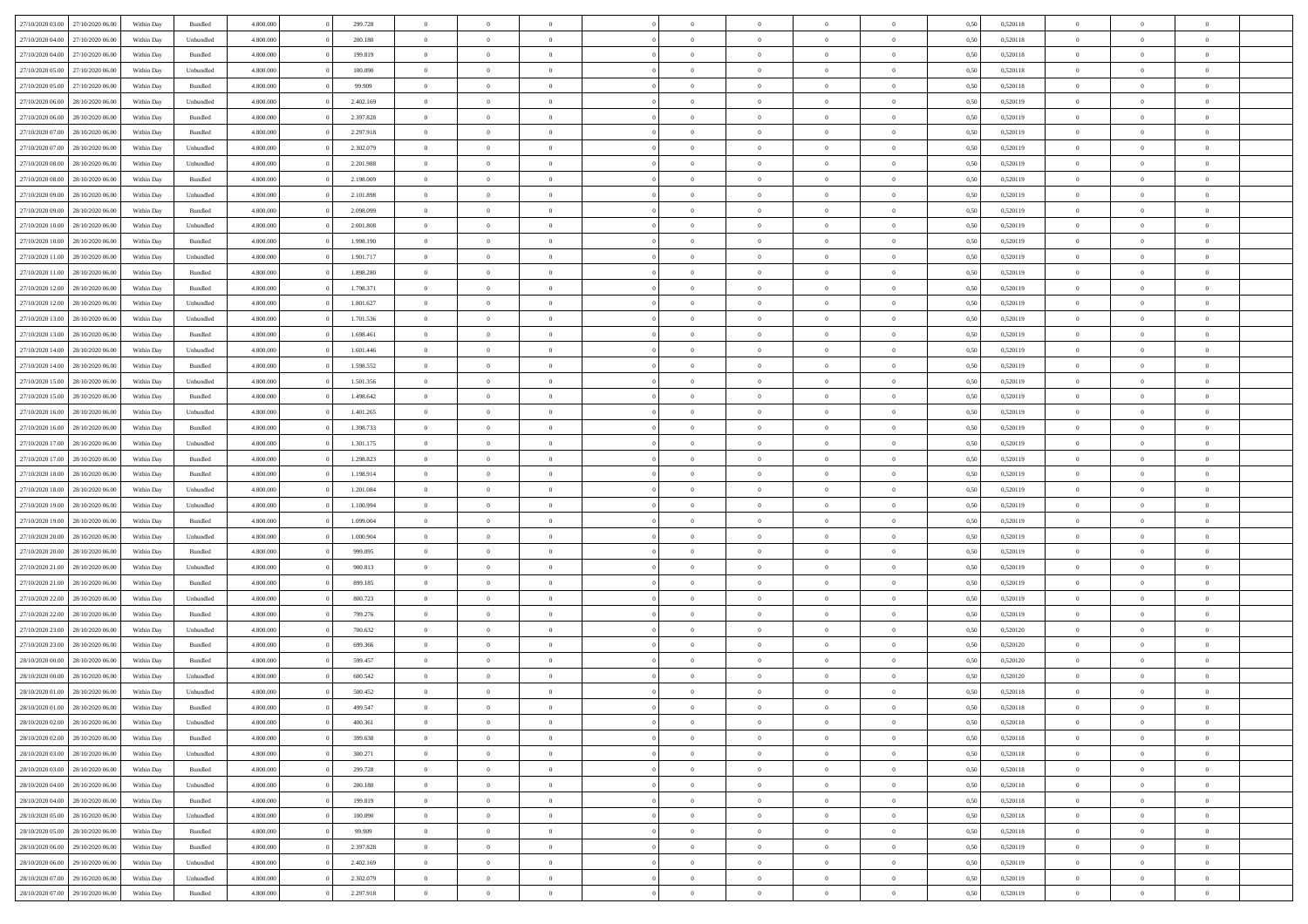| 28/10/2020 10:00 | 29/10/2020 06.00 | Within Dav | Unbundled | 4.800.000 | 2.001.808 | $\overline{0}$ | $\Omega$       |                | $\Omega$       | $\Omega$       | $\Omega$       | $\theta$       | 0.50 | 0,520119 | $\theta$       | $\theta$       | $\theta$       |  |
|------------------|------------------|------------|-----------|-----------|-----------|----------------|----------------|----------------|----------------|----------------|----------------|----------------|------|----------|----------------|----------------|----------------|--|
| 28/10/2020 10:00 | 29/10/2020 06.00 | Within Day | Bundled   | 4.800.000 | 1.998.190 | $\overline{0}$ | $\theta$       | $\overline{0}$ | $\overline{0}$ | $\bf{0}$       | $\overline{0}$ | $\overline{0}$ | 0,50 | 0,520119 | $\theta$       | $\theta$       | $\overline{0}$ |  |
| 28/10/2020 11:00 | 29/10/2020 06.00 | Within Day | Unbundled | 4.800.000 | 1.901.717 | $\overline{0}$ | $\overline{0}$ | $\overline{0}$ | $\bf{0}$       | $\bf{0}$       | $\bf{0}$       | $\bf{0}$       | 0,50 | 0,520119 | $\bf{0}$       | $\overline{0}$ | $\overline{0}$ |  |
| 28/10/2020 11:00 | 29/10/2020 06:00 | Within Dav | Bundled   | 4.800.000 | 1.898.280 | $\overline{0}$ | $\overline{0}$ | $\overline{0}$ | $\overline{0}$ | $\bf{0}$       | $\overline{0}$ | $\overline{0}$ | 0.50 | 0.520119 | $\theta$       | $\theta$       | $\overline{0}$ |  |
|                  |                  |            |           |           |           |                |                |                |                |                |                |                |      |          |                |                |                |  |
| 28/10/2020 12:00 | 29/10/2020 06.00 | Within Day | Unbundled | 4.800.000 | 1.801.627 | $\overline{0}$ | $\theta$       | $\overline{0}$ | $\overline{0}$ | $\bf{0}$       | $\overline{0}$ | $\bf{0}$       | 0,50 | 0,520119 | $\theta$       | $\theta$       | $\overline{0}$ |  |
| 28/10/2020 12:00 | 29/10/2020 06.00 | Within Day | Bundled   | 4.800.000 | 1.798.371 | $\overline{0}$ | $\bf{0}$       | $\overline{0}$ | $\bf{0}$       | $\overline{0}$ | $\overline{0}$ | $\mathbf{0}$   | 0,50 | 0,520119 | $\overline{0}$ | $\overline{0}$ | $\bf{0}$       |  |
| 28/10/2020 13:00 | 29/10/2020 06:00 | Within Dav | Bundled   | 4.800.000 | 1.698.461 | $\overline{0}$ | $\overline{0}$ | $\overline{0}$ | $\overline{0}$ | $\bf{0}$       | $\overline{0}$ | $\overline{0}$ | 0.50 | 0,520119 | $\theta$       | $\overline{0}$ | $\overline{0}$ |  |
| 28/10/2020 13:00 | 29/10/2020 06.00 | Within Day | Unbundled | 4.800.000 | 1.701.536 | $\overline{0}$ | $\theta$       | $\overline{0}$ | $\overline{0}$ | $\bf{0}$       | $\overline{0}$ | $\bf{0}$       | 0,50 | 0,520119 | $\theta$       | $\theta$       | $\overline{0}$ |  |
|                  |                  |            |           |           |           |                |                |                |                |                |                |                |      |          |                |                |                |  |
| 28/10/2020 14:00 | 29/10/2020 06.00 | Within Day | Unbundled | 4.800.000 | 1.601.446 | $\overline{0}$ | $\overline{0}$ | $\overline{0}$ | $\bf{0}$       | $\bf{0}$       | $\bf{0}$       | $\bf{0}$       | 0,50 | 0,520119 | $\,0\,$        | $\overline{0}$ | $\overline{0}$ |  |
| 28/10/2020 14:00 | 29/10/2020 06:00 | Within Dav | Bundled   | 4.800.000 | 1.598.552 | $\overline{0}$ | $\overline{0}$ | $\overline{0}$ | $\overline{0}$ | $\overline{0}$ | $\overline{0}$ | $\overline{0}$ | 0.50 | 0,520119 | $\theta$       | $\overline{0}$ | $\overline{0}$ |  |
| 28/10/2020 15:00 | 29/10/2020 06.00 | Within Day | Unbundled | 4.800.000 | 1.501.356 | $\overline{0}$ | $\theta$       | $\overline{0}$ | $\overline{0}$ | $\bf{0}$       | $\overline{0}$ | $\bf{0}$       | 0,50 | 0,520119 | $\,$ 0 $\,$    | $\theta$       | $\overline{0}$ |  |
| 28/10/2020 15:00 | 29/10/2020 06.00 | Within Day | Bundled   | 4.800.000 | 1.498.642 | $\overline{0}$ | $\overline{0}$ | $\overline{0}$ | $\bf{0}$       | $\bf{0}$       | $\bf{0}$       | $\bf{0}$       | 0,50 | 0,520119 | $\overline{0}$ | $\overline{0}$ | $\overline{0}$ |  |
|                  |                  |            |           |           |           |                |                |                |                |                |                |                |      |          |                |                |                |  |
| 28/10/2020 16:00 | 29/10/2020 06:00 | Within Day | Unbundled | 4.800.000 | 1.401.265 | $\overline{0}$ | $\overline{0}$ | $\overline{0}$ | $\overline{0}$ | $\bf{0}$       | $\overline{0}$ | $\overline{0}$ | 0.50 | 0.520119 | $\theta$       | $\theta$       | $\overline{0}$ |  |
| 28/10/2020 16:00 | 29/10/2020 06.00 | Within Day | Bundled   | 4.800.000 | 1.398.733 | $\overline{0}$ | $\theta$       | $\overline{0}$ | $\overline{0}$ | $\bf{0}$       | $\overline{0}$ | $\overline{0}$ | 0,50 | 0,520119 | $\theta$       | $\theta$       | $\overline{0}$ |  |
| 28/10/2020 17.00 | 29/10/2020 06.00 | Within Day | Unbundled | 4.800.000 | 1.301.175 | $\overline{0}$ | $\bf{0}$       | $\overline{0}$ | $\bf{0}$       | $\overline{0}$ | $\overline{0}$ | $\mathbf{0}$   | 0,50 | 0,520119 | $\overline{0}$ | $\overline{0}$ | $\bf{0}$       |  |
| 28/10/2020 17.00 | 29/10/2020 06:00 | Within Dav | Bundled   | 4.800.000 | 1.298.823 | $\overline{0}$ | $\overline{0}$ | $\overline{0}$ | $\overline{0}$ | $\overline{0}$ | $\overline{0}$ | $\overline{0}$ | 0.50 | 0,520119 | $\theta$       | $\overline{0}$ | $\overline{0}$ |  |
| 28/10/2020 18:00 | 29/10/2020 06.00 |            |           | 4.800.000 | 1.201.084 | $\overline{0}$ | $\theta$       | $\overline{0}$ | $\overline{0}$ | $\bf{0}$       | $\overline{0}$ |                |      | 0,520119 | $\,$ 0 $\,$    | $\theta$       | $\overline{0}$ |  |
|                  |                  | Within Day | Unbundled |           |           |                |                |                |                |                |                | $\bf{0}$       | 0,50 |          |                |                |                |  |
| 28/10/2020 18:00 | 29/10/2020 06.00 | Within Day | Bundled   | 4.800.000 | 1.198.914 | $\overline{0}$ | $\overline{0}$ | $\overline{0}$ | $\bf{0}$       | $\bf{0}$       | $\bf{0}$       | $\bf{0}$       | 0,50 | 0,520119 | $\,0\,$        | $\overline{0}$ | $\overline{0}$ |  |
| 28/10/2020 19:00 | 29/10/2020 06:00 | Within Day | Bundled   | 4.800.000 | 1.099.004 | $\overline{0}$ | $\overline{0}$ | $\overline{0}$ | $\overline{0}$ | $\overline{0}$ | $\overline{0}$ | $\overline{0}$ | 0.50 | 0,520119 | $\theta$       | $\overline{0}$ | $\overline{0}$ |  |
| 28/10/2020 19:00 | 29/10/2020 06.00 | Within Day | Unbundled | 4.800.000 | 1.100.994 | $\overline{0}$ | $\theta$       | $\overline{0}$ | $\overline{0}$ | $\bf{0}$       | $\overline{0}$ | $\bf{0}$       | 0,50 | 0,520119 | $\,$ 0 $\,$    | $\theta$       | $\overline{0}$ |  |
|                  |                  |            |           |           |           |                | $\overline{0}$ |                |                | $\bf{0}$       |                |                |      |          | $\bf{0}$       | $\overline{0}$ | $\overline{0}$ |  |
| 28/10/2020 20:00 | 29/10/2020 06.00 | Within Day | Unbundled | 4.800.000 | 1.000.904 | $\overline{0}$ |                | $\overline{0}$ | $\bf{0}$       |                | $\bf{0}$       | $\bf{0}$       | 0,50 | 0,520119 |                |                |                |  |
| 28/10/2020 20:00 | 29/10/2020 06:00 | Within Day | Bundled   | 4.800.000 | 999,095   | $\overline{0}$ | $\overline{0}$ | $\overline{0}$ | $\overline{0}$ | $\bf{0}$       | $\overline{0}$ | $\overline{0}$ | 0.50 | 0.520119 | $\theta$       | $\theta$       | $\overline{0}$ |  |
| 28/10/2020 21.00 | 29/10/2020 06.00 | Within Day | Unbundled | 4.800.000 | 900.813   | $\overline{0}$ | $\theta$       | $\overline{0}$ | $\overline{0}$ | $\bf{0}$       | $\overline{0}$ | $\bf{0}$       | 0,50 | 0,520119 | $\,$ 0 $\,$    | $\overline{0}$ | $\overline{0}$ |  |
| 28/10/2020 21.00 | 29/10/2020 06.00 | Within Day | Bundled   | 4.800.000 | 899.185   | $\overline{0}$ | $\bf{0}$       | $\overline{0}$ | $\bf{0}$       | $\overline{0}$ | $\overline{0}$ | $\mathbf{0}$   | 0,50 | 0,520119 | $\overline{0}$ | $\overline{0}$ | $\bf{0}$       |  |
| 28/10/2020 22:00 | 29/10/2020 06:00 | Within Dav | Unbundled | 4.800.000 | 800.723   | $\overline{0}$ | $\overline{0}$ | $\overline{0}$ | $\overline{0}$ | $\overline{0}$ | $\overline{0}$ | $\overline{0}$ | 0.50 | 0,520119 | $\theta$       | $\overline{0}$ | $\overline{0}$ |  |
|                  |                  |            |           |           |           |                |                |                |                |                |                |                |      |          |                |                |                |  |
| 28/10/2020 22.00 | 29/10/2020 06.00 | Within Day | Bundled   | 4.800.000 | 799.276   | $\overline{0}$ | $\theta$       | $\overline{0}$ | $\overline{0}$ | $\bf{0}$       | $\overline{0}$ | $\bf{0}$       | 0,50 | 0,520119 | $\theta$       | $\theta$       | $\overline{0}$ |  |
| 28/10/2020 23:00 | 29/10/2020 06.00 | Within Day | Unbundled | 4.800.000 | 700.632   | $\overline{0}$ | $\overline{0}$ | $\overline{0}$ | $\bf{0}$       | $\bf{0}$       | $\bf{0}$       | $\bf{0}$       | 0,50 | 0,520120 | $\,0\,$        | $\overline{0}$ | $\overline{0}$ |  |
| 28/10/2020 23:00 | 29/10/2020 06:00 | Within Day | Bundled   | 4.800.000 | 699.366   | $\overline{0}$ | $\overline{0}$ | $\overline{0}$ | $\overline{0}$ | $\overline{0}$ | $\overline{0}$ | $\overline{0}$ | 0.50 | 0,520120 | $\theta$       | $\overline{0}$ | $\overline{0}$ |  |
| 29/10/2020 00.00 | 29/10/2020 06.00 | Within Day | Unbundled | 4.800.000 | 600.542   | $\overline{0}$ | $\theta$       | $\overline{0}$ | $\overline{0}$ | $\bf{0}$       | $\overline{0}$ | $\bf{0}$       | 0,50 | 0,520120 | $\,$ 0 $\,$    | $\overline{0}$ | $\overline{0}$ |  |
|                  |                  |            |           |           |           |                |                |                |                |                |                |                |      |          |                |                |                |  |
| 29/10/2020 00.00 | 29/10/2020 06.00 | Within Day | Bundled   | 4.800.000 | 599.457   | $\overline{0}$ | $\overline{0}$ | $\overline{0}$ | $\overline{0}$ | $\bf{0}$       | $\overline{0}$ | $\bf{0}$       | 0,50 | 0,520120 | $\overline{0}$ | $\overline{0}$ | $\overline{0}$ |  |
| 29/10/2020 01:00 | 29/10/2020 06.00 | Within Day | Bundled   | 4.800,000 | 499,547   | $\overline{0}$ | $\Omega$       | $\Omega$       | $\Omega$       | $\Omega$       | $\Omega$       | $\overline{0}$ | 0,50 | 0,520118 | $\,0\,$        | $\theta$       | $\theta$       |  |
| 29/10/2020 01:00 | 29/10/2020 06.00 | Within Day | Unbundled | 4.800.000 | 500.452   | $\overline{0}$ | $\theta$       | $\overline{0}$ | $\overline{0}$ | $\bf{0}$       | $\overline{0}$ | $\bf{0}$       | 0,50 | 0,520118 | $\,$ 0 $\,$    | $\theta$       | $\overline{0}$ |  |
| 29/10/2020 02.00 | 29/10/2020 06.00 | Within Day | Unbundled | 4.800.000 | 400.361   | $\overline{0}$ | $\overline{0}$ | $\overline{0}$ | $\overline{0}$ | $\bf{0}$       | $\overline{0}$ | $\mathbf{0}$   | 0,50 | 0,520118 | $\overline{0}$ | $\overline{0}$ | $\bf{0}$       |  |
|                  | 29/10/2020 06:00 |            |           | 4.800,000 | 399,638   | $\overline{0}$ | $\Omega$       | $\Omega$       | $\Omega$       | $\bf{0}$       |                |                |      |          |                | $\theta$       | $\theta$       |  |
| 29/10/2020 02.00 |                  | Within Day | Bundled   |           |           |                |                |                |                |                | $\overline{0}$ | $\overline{0}$ | 0.50 | 0,520118 | $\,0\,$        |                |                |  |
| 29/10/2020 03.00 | 29/10/2020 06.00 | Within Day | Unbundled | 4.800.000 | 300.271   | $\overline{0}$ | $\theta$       | $\overline{0}$ | $\overline{0}$ | $\bf{0}$       | $\overline{0}$ | $\bf{0}$       | 0,50 | 0,520118 | $\,$ 0 $\,$    | $\theta$       | $\overline{0}$ |  |
| 29/10/2020 03:00 | 29/10/2020 06.00 | Within Day | Bundled   | 4.800.000 | 299.728   | $\overline{0}$ | $\overline{0}$ | $\overline{0}$ | $\overline{0}$ | $\bf{0}$       | $\overline{0}$ | $\bf{0}$       | 0,50 | 0,520118 | $\,0\,$        | $\overline{0}$ | $\overline{0}$ |  |
| 29/10/2020 04:00 | 29/10/2020 06:00 | Within Day | Unbundled | 4.800,000 | 200.180   | $\overline{0}$ | $\Omega$       | $\Omega$       | $\Omega$       | $\Omega$       | $\theta$       | $\overline{0}$ | 0.50 | 0,520118 | $\,0\,$        | $\theta$       | $\theta$       |  |
| 29/10/2020 04.00 | 29/10/2020 06.00 | Within Day | Bundled   | 4.800.000 | 199.819   | $\overline{0}$ | $\theta$       | $\overline{0}$ | $\overline{0}$ | $\bf{0}$       | $\overline{0}$ | $\bf{0}$       | 0,50 | 0,520118 | $\,$ 0 $\,$    | $\overline{0}$ | $\overline{0}$ |  |
|                  |                  |            |           |           |           |                |                |                |                |                |                |                |      |          |                |                |                |  |
| 29/10/2020 05.00 | 29/10/2020 06.00 | Within Day | Unbundled | 4.800.000 | 100.090   | $\overline{0}$ | $\overline{0}$ | $\overline{0}$ | $\overline{0}$ | $\bf{0}$       | $\overline{0}$ | $\bf{0}$       | 0,50 | 0,520118 | $\overline{0}$ | $\overline{0}$ | $\overline{0}$ |  |
| 29/10/2020 05:00 | 29/10/2020 06.00 | Within Day | Bundled   | 4.800,000 | 99.909    | $\overline{0}$ | $\Omega$       | $\Omega$       | $\Omega$       | $\Omega$       | $\overline{0}$ | $\overline{0}$ | 0.50 | 0,520118 | $\,0\,$        | $\theta$       | $\theta$       |  |
| 29/10/2020 06.00 | 30/10/2020 06.00 | Within Day | Unbundled | 4.800.000 | 2.402.169 | $\overline{0}$ | $\theta$       | $\overline{0}$ | $\overline{0}$ | $\bf{0}$       | $\overline{0}$ | $\bf{0}$       | 0,50 | 0,520119 | $\,$ 0 $\,$    | $\overline{0}$ | $\overline{0}$ |  |
| 29/10/2020 06.00 | 30/10/2020 06.00 | Within Day | Bundled   | 4.800.000 | 2.397.828 | $\overline{0}$ | $\overline{0}$ | $\overline{0}$ | $\overline{0}$ | $\bf{0}$       | $\overline{0}$ | $\mathbf{0}$   | 0,50 | 0,520119 | $\overline{0}$ | $\overline{0}$ | $\bf{0}$       |  |
|                  |                  |            |           |           |           |                |                |                |                |                |                |                |      |          |                |                |                |  |
| 29/10/2020 07:00 | 30/10/2020 06:00 | Within Day | Bundled   | 4.800,000 | 2.297.918 | $\overline{0}$ | $\Omega$       | $\Omega$       | $\Omega$       | $\Omega$       | $\Omega$       | $\overline{0}$ | 0.50 | 0.520119 | $\theta$       | $\theta$       | $\theta$       |  |
| 29/10/2020 07.00 | 30/10/2020 06:00 | Within Day | Unbundled | 4.800.000 | 2.302.079 | $\overline{0}$ | $\,$ 0 $\,$    | $\overline{0}$ | $\bf{0}$       | $\,$ 0         | $\overline{0}$ | $\bf{0}$       | 0,50 | 0,520119 | $\,0\,$        | $\overline{0}$ | $\overline{0}$ |  |
| 29/10/2020 08:00 | 30/10/2020 06.00 | Within Day | Unbundled | 4.800.000 | 2.201.988 | $\bf{0}$       | $\bf{0}$       |                |                |                |                |                | 0,50 | 0,520119 | $\bf{0}$       | $\overline{0}$ |                |  |
| 29/10/2020 08:00 | 30/10/2020 06:00 | Within Day | Bundled   | 4.800.000 | 2.198.009 | $\overline{0}$ | $\overline{0}$ | $\overline{0}$ | $\Omega$       | $\theta$       | $\overline{0}$ | $\overline{0}$ | 0,50 | 0,520119 | $\theta$       | $\theta$       | $\theta$       |  |
| 29/10/2020 09:00 | 30/10/2020 06.00 | Within Day | Unbundled | 4.800.000 | 2.101.898 | $\overline{0}$ | $\,$ 0         | $\overline{0}$ | $\overline{0}$ | $\,$ 0 $\,$    | $\overline{0}$ | $\mathbf{0}$   | 0,50 | 0,520119 | $\,$ 0 $\,$    | $\,$ 0 $\,$    | $\,$ 0         |  |
|                  |                  |            |           |           |           |                |                |                |                |                |                |                |      |          |                |                |                |  |
| 29/10/2020 09:00 | 30/10/2020 06.00 | Within Day | Bundled   | 4.800.000 | 2.098.099 | $\overline{0}$ | $\overline{0}$ | $\overline{0}$ | $\overline{0}$ | $\overline{0}$ | $\overline{0}$ | $\mathbf{0}$   | 0,50 | 0,520119 | $\overline{0}$ | $\bf{0}$       | $\bf{0}$       |  |
| 29/10/2020 10:00 | 30/10/2020 06.00 | Within Day | Unbundled | 4.800,000 | 2.001.808 | $\overline{0}$ | $\overline{0}$ | $\overline{0}$ | $\Omega$       | $\overline{0}$ | $\overline{0}$ | $\overline{0}$ | 0,50 | 0,520119 | $\overline{0}$ | $\theta$       | $\overline{0}$ |  |
| 29/10/2020 10:00 | 30/10/2020 06.00 | Within Day | Bundled   | 4.800.000 | 1.998.190 | $\overline{0}$ | $\,$ 0         | $\overline{0}$ | $\overline{0}$ | $\,$ 0 $\,$    | $\overline{0}$ | $\mathbf{0}$   | 0,50 | 0,520119 | $\,$ 0 $\,$    | $\overline{0}$ | $\overline{0}$ |  |
| 29/10/2020 11:00 | 30/10/2020 06.00 | Within Day | Unbundled | 4.800.000 | 1.901.717 | $\overline{0}$ | $\overline{0}$ | $\overline{0}$ | $\overline{0}$ | $\overline{0}$ | $\overline{0}$ | $\mathbf{0}$   | 0,50 | 0,520119 | $\overline{0}$ | $\overline{0}$ | $\bf{0}$       |  |
|                  |                  |            |           |           |           |                |                |                |                |                |                |                |      |          |                |                |                |  |
| 29/10/2020 11:00 | 30/10/2020 06.00 | Within Day | Bundled   | 4.800.000 | 1.898.280 | $\overline{0}$ | $\overline{0}$ | $\overline{0}$ | $\Omega$       | $\overline{0}$ | $\overline{0}$ | $\bf{0}$       | 0.50 | 0,520119 | $\overline{0}$ | $\theta$       | $\overline{0}$ |  |
| 29/10/2020 12:00 | 30/10/2020 06.00 | Within Day | Bundled   | 4.800.000 | 1.798.371 | $\overline{0}$ | $\,$ 0         | $\overline{0}$ | $\bf{0}$       | $\bf{0}$       | $\bf{0}$       | $\bf{0}$       | 0,50 | 0,520119 | $\,$ 0 $\,$    | $\overline{0}$ | $\overline{0}$ |  |
| 29/10/2020 12:00 | 30/10/2020 06.00 | Within Day | Unbundled | 4.800.000 | 1.801.627 | $\overline{0}$ | $\bf{0}$       | $\overline{0}$ | $\overline{0}$ | $\overline{0}$ | $\overline{0}$ | $\mathbf{0}$   | 0,50 | 0,520119 | $\overline{0}$ | $\overline{0}$ | $\bf{0}$       |  |
| 29/10/2020 13:00 | 30/10/2020 06:00 | Within Day | Unbundled | 4.800,000 | 1.701.536 | $\overline{0}$ | $\overline{0}$ | $\overline{0}$ | $\Omega$       | $\overline{0}$ | $\overline{0}$ | $\bf{0}$       | 0.50 | 0,520119 | $\overline{0}$ | $\theta$       | $\overline{0}$ |  |
|                  |                  |            |           |           |           |                |                |                |                |                |                |                |      |          |                |                |                |  |
| 29/10/2020 13:00 | 30/10/2020 06.00 | Within Day | Bundled   | 4.800.000 | 1.698.461 | $\overline{0}$ | $\bf{0}$       | $\overline{0}$ | $\overline{0}$ | $\bf{0}$       | $\bf{0}$       | $\mathbf{0}$   | 0,50 | 0,520119 | $\,$ 0 $\,$    | $\,$ 0 $\,$    | $\bf{0}$       |  |
| 29/10/2020 14:00 | 30/10/2020 06.00 | Within Day | Unbundled | 4.800.000 | 1.601.446 | $\overline{0}$ | $\overline{0}$ | $\overline{0}$ | $\overline{0}$ | $\bf{0}$       | $\bf{0}$       | $\mathbf{0}$   | 0,50 | 0,520119 | $\overline{0}$ | $\bf{0}$       | $\bf{0}$       |  |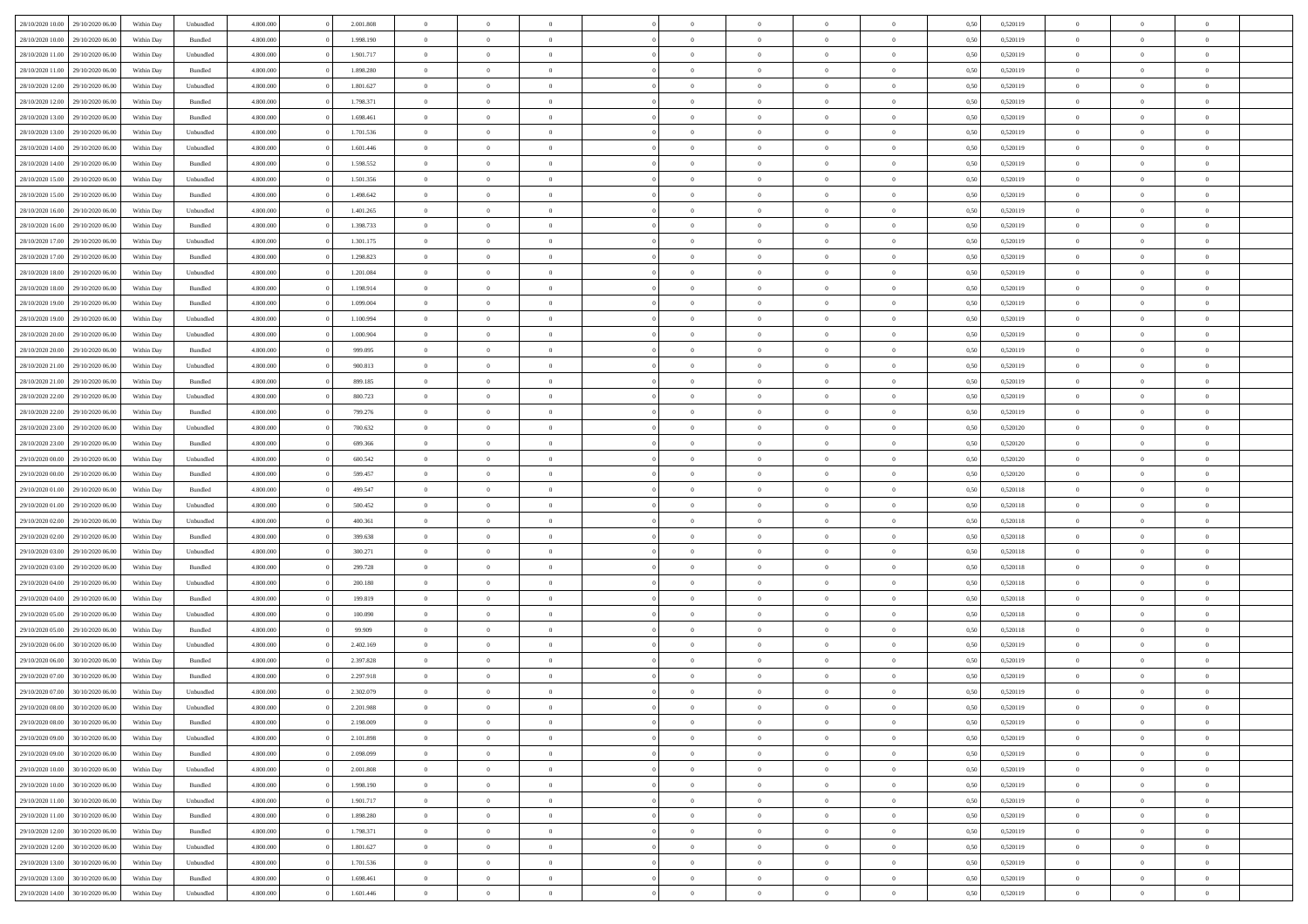| 29/10/2020 14:00                  | 30/10/2020 06:00 | Within Dav | Bundled            | 4.800.000 | 1.598.552 | $\overline{0}$ | $\Omega$       |                | $\Omega$       | $\Omega$       | $\Omega$       | $\theta$       | 0.50 | 0,520119 | $\theta$       | $\theta$       | $\theta$       |  |
|-----------------------------------|------------------|------------|--------------------|-----------|-----------|----------------|----------------|----------------|----------------|----------------|----------------|----------------|------|----------|----------------|----------------|----------------|--|
|                                   |                  |            |                    |           |           |                |                |                |                |                |                |                |      |          |                |                |                |  |
| 29/10/2020 15:00                  | 30/10/2020 06.00 | Within Day | Unbundled          | 4.800.000 | 1.501.356 | $\overline{0}$ | $\theta$       | $\overline{0}$ | $\overline{0}$ | $\bf{0}$       | $\overline{0}$ | $\bf{0}$       | 0,50 | 0,520119 | $\theta$       | $\theta$       | $\overline{0}$ |  |
| 29/10/2020 15:00                  | 30/10/2020 06.00 | Within Day | Bundled            | 4.800.000 | 1.498.642 | $\overline{0}$ | $\overline{0}$ | $\overline{0}$ | $\bf{0}$       | $\bf{0}$       | $\bf{0}$       | $\bf{0}$       | 0,50 | 0,520119 | $\overline{0}$ | $\overline{0}$ | $\overline{0}$ |  |
| 29/10/2020 16:00                  | 30/10/2020 06:00 | Within Dav | Unbundled          | 4.800.000 | 1.401.265 | $\overline{0}$ | $\overline{0}$ | $\overline{0}$ | $\overline{0}$ | $\bf{0}$       | $\overline{0}$ | $\overline{0}$ | 0.50 | 0.520119 | $\theta$       | $\theta$       | $\overline{0}$ |  |
| 29/10/2020 16.00                  | 30/10/2020 06.00 | Within Day | Bundled            | 4.800.000 | 1.398.733 | $\overline{0}$ | $\theta$       | $\overline{0}$ | $\overline{0}$ | $\bf{0}$       | $\overline{0}$ | $\bf{0}$       | 0,50 | 0,520119 | $\theta$       | $\theta$       | $\overline{0}$ |  |
|                                   |                  |            |                    |           |           |                |                |                |                |                |                |                |      |          |                |                |                |  |
| 29/10/2020 17.00                  | 30/10/2020 06.00 | Within Day | Unbundled          | 4.800.000 | 1.301.175 | $\overline{0}$ | $\bf{0}$       | $\overline{0}$ | $\bf{0}$       | $\overline{0}$ | $\overline{0}$ | $\mathbf{0}$   | 0,50 | 0,520119 | $\overline{0}$ | $\overline{0}$ | $\bf{0}$       |  |
| 29/10/2020 17:00                  | 30/10/2020 06.00 | Within Dav | Bundled            | 4.800.000 | 1.298.823 | $\overline{0}$ | $\overline{0}$ | $\overline{0}$ | $\overline{0}$ | $\overline{0}$ | $\overline{0}$ | $\overline{0}$ | 0.50 | 0,520119 | $\theta$       | $\overline{0}$ | $\overline{0}$ |  |
| 29/10/2020 18:00                  | 30/10/2020 06.00 | Within Day | Bundled            | 4.800.000 | 1.198.914 | $\overline{0}$ | $\theta$       | $\overline{0}$ | $\overline{0}$ | $\bf{0}$       | $\overline{0}$ | $\bf{0}$       | 0,50 | 0,520119 | $\theta$       | $\theta$       | $\overline{0}$ |  |
| 29/10/2020 18:00                  | 30/10/2020 06.00 | Within Day | Unbundled          | 4.800.000 | 1.201.084 | $\overline{0}$ | $\overline{0}$ | $\overline{0}$ | $\bf{0}$       | $\bf{0}$       | $\bf{0}$       | $\bf{0}$       | 0,50 | 0,520119 | $\,0\,$        | $\overline{0}$ | $\overline{0}$ |  |
| 29/10/2020 19:00                  | 30/10/2020 06.00 | Within Dav | Unbundled          | 4.800.000 | 1.100.994 | $\overline{0}$ | $\overline{0}$ | $\overline{0}$ | $\overline{0}$ | $\overline{0}$ | $\overline{0}$ | $\overline{0}$ | 0.50 | 0,520119 | $\theta$       | $\overline{0}$ | $\overline{0}$ |  |
|                                   |                  |            |                    |           |           | $\overline{0}$ | $\theta$       | $\overline{0}$ |                | $\bf{0}$       | $\overline{0}$ |                |      |          | $\,$ 0 $\,$    | $\theta$       | $\overline{0}$ |  |
| 29/10/2020 19:00                  | 30/10/2020 06.00 | Within Day | Bundled            | 4.800.000 | 1.099.004 |                |                |                | $\overline{0}$ |                |                | $\bf{0}$       | 0,50 | 0,520119 |                |                |                |  |
| 29/10/2020 20.00                  | 30/10/2020 06.00 | Within Day | Unbundled          | 4.800.000 | 1.000.904 | $\overline{0}$ | $\overline{0}$ | $\overline{0}$ | $\bf{0}$       | $\bf{0}$       | $\bf{0}$       | $\bf{0}$       | 0,50 | 0,520119 | $\overline{0}$ | $\overline{0}$ | $\overline{0}$ |  |
| 29/10/2020 20:00                  | 30/10/2020 06:00 | Within Day | Bundled            | 4.800.000 | 999,095   | $\overline{0}$ | $\overline{0}$ | $\overline{0}$ | $\overline{0}$ | $\bf{0}$       | $\overline{0}$ | $\overline{0}$ | 0.50 | 0.520119 | $\theta$       | $\theta$       | $\overline{0}$ |  |
| 29/10/2020 21.00                  | 30/10/2020 06.00 | Within Day | Unbundled          | 4.800.000 | 900.813   | $\overline{0}$ | $\theta$       | $\overline{0}$ | $\overline{0}$ | $\bf{0}$       | $\overline{0}$ | $\bf{0}$       | 0,50 | 0,520119 | $\theta$       | $\theta$       | $\overline{0}$ |  |
| 29/10/2020 21:00                  | 30/10/2020 06.00 | Within Day | Bundled            | 4.800.000 | 899.185   | $\overline{0}$ | $\bf{0}$       | $\overline{0}$ | $\overline{0}$ | $\overline{0}$ | $\overline{0}$ | $\mathbf{0}$   | 0,50 | 0,520119 | $\bf{0}$       | $\overline{0}$ | $\bf{0}$       |  |
| 29/10/2020 22.00                  | 30/10/2020 06:00 | Within Dav | Unbundled          | 4.800.000 | 800.723   | $\overline{0}$ | $\overline{0}$ | $\overline{0}$ | $\overline{0}$ | $\overline{0}$ | $\overline{0}$ | $\overline{0}$ | 0.50 | 0,520119 | $\theta$       | $\overline{0}$ | $\overline{0}$ |  |
| 29/10/2020 22.00                  | 30/10/2020 06.00 | Within Day | Bundled            | 4.800.000 | 799.276   | $\overline{0}$ | $\theta$       | $\overline{0}$ | $\overline{0}$ | $\bf{0}$       | $\overline{0}$ | $\bf{0}$       | 0,50 | 0,520119 | $\theta$       | $\theta$       | $\overline{0}$ |  |
| 29/10/2020 23:00                  | 30/10/2020 06.00 | Within Day | Unbundled          | 4.800.000 | 700.632   | $\overline{0}$ | $\overline{0}$ | $\overline{0}$ | $\overline{0}$ | $\bf{0}$       | $\overline{0}$ | $\bf{0}$       | 0,50 | 0,520120 | $\,0\,$        | $\overline{0}$ | $\overline{0}$ |  |
|                                   | 30/10/2020 06.00 |            | Bundled            | 4.800.000 | 699.366   | $\overline{0}$ | $\overline{0}$ | $\overline{0}$ | $\overline{0}$ | $\overline{0}$ | $\overline{0}$ | $\overline{0}$ | 0.50 | 0,520120 | $\theta$       | $\overline{0}$ | $\overline{0}$ |  |
| 29/10/2020 23:00                  |                  | Within Day |                    |           |           |                |                |                |                |                |                |                |      |          |                |                |                |  |
| 30/10/2020 00:00                  | 30/10/2020 06.00 | Within Day | Bundled            | 4.800.000 | 599.457   | $\overline{0}$ | $\theta$       | $\overline{0}$ | $\overline{0}$ | $\bf{0}$       | $\overline{0}$ | $\bf{0}$       | 0,50 | 0,520120 | $\,$ 0 $\,$    | $\theta$       | $\overline{0}$ |  |
| 30/10/2020 00.00                  | 30/10/2020 06.00 | Within Day | Unbundled          | 4.800.000 | 600.542   | $\overline{0}$ | $\overline{0}$ | $\overline{0}$ | $\overline{0}$ | $\bf{0}$       | $\overline{0}$ | $\bf{0}$       | 0,50 | 0,520120 | $\,0\,$        | $\overline{0}$ | $\overline{0}$ |  |
| 30/10/2020 01:00                  | 30/10/2020 06:00 | Within Day | Unbundled          | 4.800.000 | 500,452   | $\overline{0}$ | $\overline{0}$ | $\overline{0}$ | $\overline{0}$ | $\bf{0}$       | $\overline{0}$ | $\overline{0}$ | 0.50 | 0.520118 | $\theta$       | $\theta$       | $\overline{0}$ |  |
| 30/10/2020 01:00                  | 30/10/2020 06.00 | Within Day | Bundled            | 4.800.000 | 499.547   | $\overline{0}$ | $\theta$       | $\overline{0}$ | $\overline{0}$ | $\bf{0}$       | $\overline{0}$ | $\bf{0}$       | 0,50 | 0,520118 | $\,$ 0 $\,$    | $\overline{0}$ | $\overline{0}$ |  |
| 30/10/2020 02.00                  | 30/10/2020 06.00 | Within Day | Unbundled          | 4.800.000 | 400.361   | $\overline{0}$ | $\bf{0}$       | $\overline{0}$ | $\overline{0}$ | $\overline{0}$ | $\overline{0}$ | $\mathbf{0}$   | 0,50 | 0,520118 | $\bf{0}$       | $\overline{0}$ | $\bf{0}$       |  |
| 30/10/2020 02.00                  | 30/10/2020 06.00 | Within Dav | Bundled            | 4.800.000 | 399.638   | $\overline{0}$ | $\overline{0}$ | $\overline{0}$ | $\overline{0}$ | $\overline{0}$ | $\overline{0}$ | $\overline{0}$ | 0.50 | 0,520118 | $\theta$       | $\theta$       | $\overline{0}$ |  |
| 30/10/2020 03:00                  | 30/10/2020 06.00 | Within Day | Unbundled          | 4.800.000 | 300.271   | $\overline{0}$ | $\theta$       | $\overline{0}$ | $\overline{0}$ | $\bf{0}$       | $\overline{0}$ | $\bf{0}$       | 0,50 | 0,520118 | $\theta$       | $\theta$       | $\overline{0}$ |  |
|                                   |                  |            |                    |           |           |                |                |                |                |                |                |                |      |          |                |                |                |  |
| 30/10/2020 03:00                  | 30/10/2020 06.00 | Within Day | Bundled            | 4.800.000 | 299.728   | $\overline{0}$ | $\overline{0}$ | $\overline{0}$ | $\overline{0}$ | $\bf{0}$       | $\overline{0}$ | $\bf{0}$       | 0,50 | 0,520118 | $\,0\,$        | $\overline{0}$ | $\overline{0}$ |  |
| 30/10/2020 04:00                  | 30/10/2020 06.00 | Within Day | Unbundled          | 4.800.000 | 200.180   | $\overline{0}$ | $\overline{0}$ | $\overline{0}$ | $\overline{0}$ | $\overline{0}$ | $\overline{0}$ | $\overline{0}$ | 0.50 | 0,520118 | $\theta$       | $\overline{0}$ | $\overline{0}$ |  |
| 30/10/2020 04:00                  | 30/10/2020 06.00 | Within Day | Bundled            | 4.800.000 | 199.819   | $\overline{0}$ | $\theta$       | $\overline{0}$ | $\overline{0}$ | $\bf{0}$       | $\overline{0}$ | $\bf{0}$       | 0,50 | 0,520118 | $\,$ 0 $\,$    | $\overline{0}$ | $\overline{0}$ |  |
| 30/10/2020 05:00                  | 30/10/2020 06.00 | Within Day | Unbundled          | 4.800.000 | 100.090   | $\overline{0}$ | $\overline{0}$ | $\overline{0}$ | $\overline{0}$ | $\bf{0}$       | $\overline{0}$ | $\bf{0}$       | 0,50 | 0,520118 | $\bf{0}$       | $\overline{0}$ | $\overline{0}$ |  |
| 30/10/2020 05.00                  | 30/10/2020 06.00 | Within Day | Bundled            | 4.800,000 | 99.909    | $\overline{0}$ | $\Omega$       | $\Omega$       | $\Omega$       | $\Omega$       | $\Omega$       | $\overline{0}$ | 0,50 | 0,520118 | $\,0\,$        | $\theta$       | $\theta$       |  |
| 30/10/2020 06.00                  | 31/10/2020 06.00 | Within Day | Bundled            | 4.800.000 | 2.397.828 | $\overline{0}$ | $\theta$       | $\overline{0}$ | $\overline{0}$ | $\bf{0}$       | $\overline{0}$ | $\bf{0}$       | 0,50 | 0,520119 | $\,$ 0 $\,$    | $\theta$       | $\overline{0}$ |  |
| 30/10/2020 06.00                  | 31/10/2020 06.00 | Within Day | Unbundled          | 4.800.000 | 2.402.169 | $\overline{0}$ | $\overline{0}$ | $\overline{0}$ | $\overline{0}$ | $\bf{0}$       | $\overline{0}$ | $\mathbf{0}$   | 0,50 | 0,520119 | $\bf{0}$       | $\overline{0}$ | $\bf{0}$       |  |
|                                   |                  |            |                    |           |           |                |                |                |                |                |                |                |      |          |                |                |                |  |
| 30/10/2020 07.00                  | 31/10/2020 06.00 | Within Day | Unbundled          | 4.800,000 | 2.302.079 | $\overline{0}$ | $\Omega$       | $\Omega$       | $\Omega$       | $\bf{0}$       | $\overline{0}$ | $\overline{0}$ | 0.50 | 0,520119 | $\,0\,$        | $\theta$       | $\theta$       |  |
| 30/10/2020 07.00                  | 31/10/2020 06.00 | Within Day | Bundled            | 4.800.000 | 2.297.918 | $\overline{0}$ | $\theta$       | $\overline{0}$ | $\overline{0}$ | $\bf{0}$       | $\overline{0}$ | $\bf{0}$       | 0,50 | 0,520119 | $\,$ 0 $\,$    | $\theta$       | $\overline{0}$ |  |
| 30/10/2020 08:00                  | 31/10/2020 06.00 | Within Day | Unbundled          | 4.800.000 | 2.201.988 | $\overline{0}$ | $\overline{0}$ | $\overline{0}$ | $\overline{0}$ | $\bf{0}$       | $\overline{0}$ | $\bf{0}$       | 0,50 | 0,520119 | $\,0\,$        | $\overline{0}$ | $\overline{0}$ |  |
| 30/10/2020 08:00                  | 31/10/2020 06:00 | Within Day | Bundled            | 4.800,000 | 2.198.009 | $\overline{0}$ | $\Omega$       | $\Omega$       | $\Omega$       | $\Omega$       | $\theta$       | $\overline{0}$ | 0.50 | 0,520119 | $\theta$       | $\theta$       | $\theta$       |  |
| 30/10/2020 09:00                  | 31/10/2020 06.00 | Within Day | Unbundled          | 4.800.000 | 2.101.898 | $\overline{0}$ | $\theta$       | $\overline{0}$ | $\overline{0}$ | $\bf{0}$       | $\overline{0}$ | $\bf{0}$       | 0,50 | 0,520119 | $\,$ 0 $\,$    | $\overline{0}$ | $\overline{0}$ |  |
| 30/10/2020 09:00                  | 31/10/2020 06.00 | Within Day | Bundled            | 4.800.000 | 2.098.099 | $\overline{0}$ | $\overline{0}$ | $\overline{0}$ | $\bf{0}$       | $\bf{0}$       | $\bf{0}$       | $\bf{0}$       | 0,50 | 0,520119 | $\bf{0}$       | $\overline{0}$ | $\overline{0}$ |  |
| 30/10/2020 10:00                  | 31/10/2020 06.00 | Within Day | Unbundled          | 4.800,000 | 2.001.808 | $\overline{0}$ | $\Omega$       | $\Omega$       | $\Omega$       | $\Omega$       | $\overline{0}$ | $\overline{0}$ | 0.50 | 0,520119 | $\,0\,$        | $\theta$       | $\theta$       |  |
|                                   |                  |            |                    |           |           |                |                |                |                |                |                |                |      |          |                |                |                |  |
| 30/10/2020 10:00                  | 31/10/2020 06.00 | Within Day | Bundled            | 4.800.000 | 1.998.190 | $\overline{0}$ | $\theta$       | $\overline{0}$ | $\overline{0}$ | $\bf{0}$       | $\overline{0}$ | $\bf{0}$       | 0,50 | 0,520119 | $\,$ 0 $\,$    | $\overline{0}$ | $\overline{0}$ |  |
| 30/10/2020 11:00                  | 31/10/2020 06.00 | Within Day | Unbundled          | 4.800.000 | 1.901.717 | $\overline{0}$ | $\overline{0}$ | $\overline{0}$ | $\bf{0}$       | $\bf{0}$       | $\bf{0}$       | $\mathbf{0}$   | 0,50 | 0,520119 | $\bf{0}$       | $\overline{0}$ | $\bf{0}$       |  |
| 30/10/2020 11:00                  | 31/10/2020 06.00 | Within Day | Bundled            | 4.800,000 | 1.898.280 | $\overline{0}$ | $\Omega$       | $\Omega$       | $\Omega$       | $\Omega$       | $\Omega$       | $\overline{0}$ | 0.50 | 0.520119 | $\theta$       | $\theta$       | $\theta$       |  |
| 30/10/2020 12:00                  | 31/10/2020 06.00 | Within Day | Bundled            | 4.800.000 | 1.798.371 | $\overline{0}$ | $\,$ 0 $\,$    | $\overline{0}$ | $\bf{0}$       | $\,$ 0         | $\bf{0}$       | $\bf{0}$       | 0,50 | 0,520119 | $\,0\,$        | $\overline{0}$ | $\overline{0}$ |  |
| 30/10/2020 12:00 31/10/2020 06:00 |                  | Within Day | Unbundled          | 4.800.000 | 1.801.627 | $\bf{0}$       | $\bf{0}$       |                |                |                |                |                | 0,50 | 0,520119 | $\bf{0}$       | $\overline{0}$ |                |  |
| 30/10/2020 13:00                  | 31/10/2020 06:00 | Within Day | Unbundled          | 4.800.000 | 1.701.536 | $\overline{0}$ | $\overline{0}$ | $\overline{0}$ | $\Omega$       | $\theta$       | $\overline{0}$ | $\overline{0}$ | 0,50 | 0,520119 | $\theta$       | $\theta$       | $\theta$       |  |
| 30/10/2020 13:00                  | 31/10/2020 06.00 | Within Day | Bundled            | 4.800.000 | 1.698.461 | $\overline{0}$ | $\,$ 0         | $\overline{0}$ | $\bf{0}$       | $\,$ 0 $\,$    | $\overline{0}$ | $\mathbf{0}$   | 0,50 | 0,520119 | $\,$ 0 $\,$    | $\,$ 0 $\,$    | $\,$ 0         |  |
| 30/10/2020 14:00                  | 31/10/2020 06.00 | Within Day | Unbundled          | 4.800.000 | 1.601.446 | $\overline{0}$ | $\overline{0}$ | $\overline{0}$ | $\overline{0}$ | $\overline{0}$ | $\overline{0}$ | $\mathbf{0}$   | 0,50 | 0,520119 | $\overline{0}$ | $\bf{0}$       | $\bf{0}$       |  |
|                                   |                  |            |                    |           |           |                |                |                |                |                |                |                |      |          |                |                |                |  |
| 30/10/2020 14:00                  | 31/10/2020 06.00 | Within Day | $\mathbf B$ undled | 4.800,000 | 1.598.552 | $\overline{0}$ | $\overline{0}$ | $\overline{0}$ | $\Omega$       | $\overline{0}$ | $\overline{0}$ | $\bf{0}$       | 0,50 | 0,520119 | $\bf{0}$       | $\theta$       | $\overline{0}$ |  |
| 30/10/2020 15:00                  | 31/10/2020 06.00 | Within Day | Unbundled          | 4.800.000 | 1.501.356 | $\overline{0}$ | $\,$ 0         | $\overline{0}$ | $\overline{0}$ | $\,$ 0 $\,$    | $\overline{0}$ | $\mathbf{0}$   | 0,50 | 0,520119 | $\,$ 0 $\,$    | $\overline{0}$ | $\overline{0}$ |  |
| 30/10/2020 15.00                  | 31/10/2020 06.00 | Within Day | Bundled            | 4.800.000 | 1.498.642 | $\overline{0}$ | $\overline{0}$ | $\overline{0}$ | $\overline{0}$ | $\overline{0}$ | $\overline{0}$ | $\mathbf{0}$   | 0,50 | 0,520119 | $\overline{0}$ | $\overline{0}$ | $\bf{0}$       |  |
| 30/10/2020 16:00                  | 31/10/2020 06.00 | Within Day | Unbundled          | 4.800.000 | 1.401.265 | $\overline{0}$ | $\overline{0}$ | $\overline{0}$ | $\Omega$       | $\overline{0}$ | $\overline{0}$ | $\bf{0}$       | 0.50 | 0,520119 | $\overline{0}$ | $\theta$       | $\overline{0}$ |  |
| 30/10/2020 16:00                  | 31/10/2020 06.00 | Within Day | Bundled            | 4.800.000 | 1.398.733 | $\overline{0}$ | $\,$ 0         | $\overline{0}$ | $\bf{0}$       | $\bf{0}$       | $\bf{0}$       | $\bf{0}$       | 0,50 | 0,520119 | $\,$ 0 $\,$    | $\overline{0}$ | $\overline{0}$ |  |
| 30/10/2020 17:00                  | 31/10/2020 06.00 | Within Day | Unbundled          | 4.800.000 | 1.301.175 | $\overline{0}$ | $\bf{0}$       | $\overline{0}$ | $\overline{0}$ | $\overline{0}$ | $\overline{0}$ | $\mathbf{0}$   | 0,50 | 0,520119 | $\overline{0}$ | $\overline{0}$ | $\bf{0}$       |  |
| 30/10/2020 17:00                  | 31/10/2020 06.00 | Within Day | Bundled            | 4.800,000 | 1.298.823 | $\overline{0}$ | $\overline{0}$ | $\overline{0}$ | $\Omega$       | $\overline{0}$ | $\overline{0}$ | $\bf{0}$       | 0.50 | 0,520119 | $\overline{0}$ | $\theta$       | $\overline{0}$ |  |
| 30/10/2020 18:00                  | 31/10/2020 06.00 | Within Day | Bundled            | 4.800.000 | 1.198.914 | $\overline{0}$ | $\bf{0}$       | $\overline{0}$ | $\bf{0}$       | $\bf{0}$       | $\bf{0}$       | $\mathbf{0}$   | 0,50 | 0,520119 | $\,$ 0 $\,$    | $\,$ 0 $\,$    | $\bf{0}$       |  |
|                                   |                  |            |                    |           |           |                |                |                |                |                |                |                |      |          |                |                |                |  |
| 30/10/2020 18:00                  | 31/10/2020 06.00 | Within Day | Unbundled          | 4.800.000 | 1.201.084 | $\overline{0}$ | $\overline{0}$ | $\overline{0}$ | $\overline{0}$ | $\bf{0}$       | $\bf{0}$       | $\mathbf{0}$   | 0,50 | 0,520119 | $\overline{0}$ | $\bf{0}$       | $\bf{0}$       |  |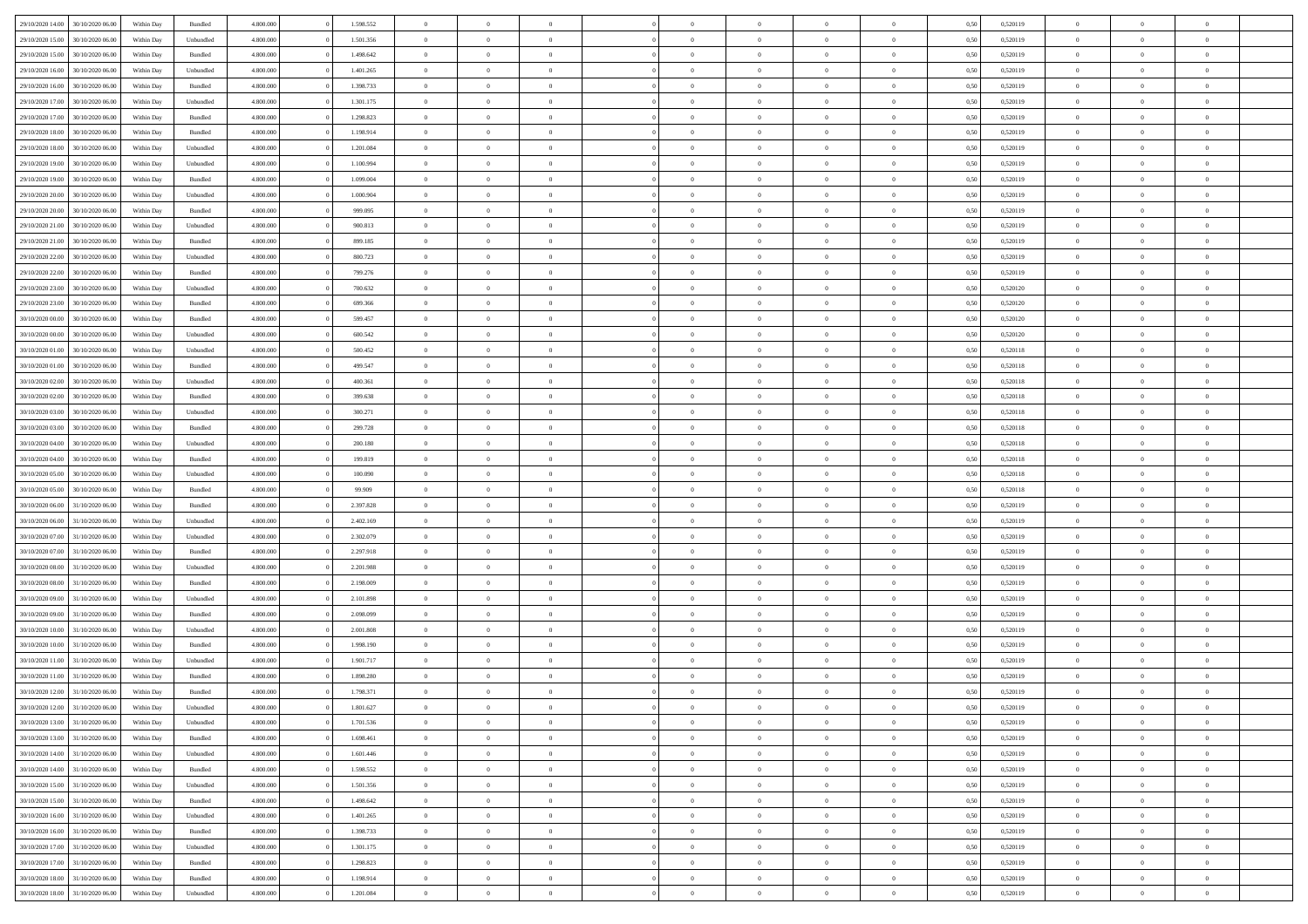| 30/10/2020 19:00<br>31/10/2020 06.00 | Within Day | Unbundled | 4.800.000 |        | 1.100.994 | $\Omega$       | $\Omega$ | $\Omega$       | $\Omega$   |          | $\Omega$ | $\Omega$     | 0,50 | 0,520119 |                |              |  |
|--------------------------------------|------------|-----------|-----------|--------|-----------|----------------|----------|----------------|------------|----------|----------|--------------|------|----------|----------------|--------------|--|
| 30/10/2020 19:00 31/10/2020 06:00    | Within Day | Bundled   | 4.800.000 |        | 1.099.004 | $\Omega$       | 12.296   | $\Omega$       | 1,109256   |          | $\Omega$ | $\Omega$     | 0.50 | 0,520119 | $^{\circ}$     |              |  |
| 30/10/2020 20.00<br>31/10/2020 06.00 | Within Day | Unbundled | 4.800.000 | 12.295 | 1.000.904 | $\Omega$       | $\Omega$ | $\Omega$       | $\Omega$   | $\Omega$ | $\Omega$ |              | 0,50 | 0,520119 | $^{\circ}$     |              |  |
| 30/10/2020 20:00<br>31/10/2020 06.00 | Within Day | Bundled   | 4.800.000 | 12.295 | 987.917   | $\overline{0}$ | $\Omega$ | $\overline{0}$ | $\Omega$   | $\Omega$ | $\Omega$ | $\mathbf{a}$ | 0,50 | 0,520119 | $\Omega$       | $\theta$     |  |
| 30/10/2020 21:00 31/10/2020 06:00    | Within Day | Unbundled | 4.800.000 | 12.295 | 900.813   | $\Omega$       | $\Omega$ | $\Omega$       | $\Omega$   |          | $\Omega$ | $\Omega$     | 0.50 | 0,520119 | $^{\circ}$     |              |  |
| 30/10/2020 21.00 31/10/2020 06.00    | Within Day | Bundled   | 4.800.000 | 12.295 | 889.125   | $\Omega$       | $\Omega$ | $\Omega$       | $\Omega$   |          | $\Omega$ |              | 0,50 | 0,520119 | $^{\circ}$     |              |  |
| 30/10/2020 22.00<br>31/10/2020 06.00 | Within Day | Unbundled | 4.800.000 | 12.295 | 800.723   | $\overline{0}$ | $\Omega$ | $\Omega$       | $\Omega$   |          | $\Omega$ | $\Omega$     | 0,50 | 0,520119 | $\Omega$       |              |  |
| 30/10/2020 22.00<br>31/10/2020 06.00 | Within Day | Bundled   | 4.800.000 | 12.295 | 790.333   | $\Omega$       | $\Omega$ | $\Omega$       | $\Omega$   | $\Omega$ | $\Omega$ | $\mathbf{a}$ | 0.50 | 0,520119 | $^{\circ}$     | $\mathbf{a}$ |  |
| 30/10/2020 23.00 31/10/2020 06.00    | Within Day | Unbundled | 4.800.000 | 12.295 | 700.632   | $\Omega$       | $\Omega$ | $\Omega$       | $\sqrt{2}$ |          |          |              | 0,50 | 0,520120 |                |              |  |
| 30/10/2020 23.00<br>31/10/2020 06.00 | Within Day | Bundled   | 4.800.000 | 12.295 | 691.542   | $\overline{0}$ | $\Omega$ | $\Omega$       | $\Omega$   |          | $\Omega$ | $\Omega$     | 0,50 | 0,520120 | $\Omega$       |              |  |
| 31/10/2020 00:00<br>31/10/2020 06.00 | Within Day | Bundled   | 4.800.000 | 12.295 | 592.750   | $\Omega$       | $\Omega$ | $\Omega$       | $\Omega$   |          | $\Omega$ | $\Omega$     | 0.50 | 0,520120 | $^{\circ}$     |              |  |
| 31/10/2020 00.00 31/10/2020 06.00    | Within Day | Unbundled | 4.800.000 | 12.295 | 600.542   | $\Omega$       | $\Omega$ | $\Omega$       | $\Omega$   |          | $\Omega$ |              | 0,50 | 0,520120 | $^{\circ}$     |              |  |
| 31/10/2020 01:00<br>31/10/2020 06.00 | Within Day | Unbundled | 4.800.000 | 12.295 | 500.452   | $\overline{0}$ | $\Omega$ | $\overline{0}$ | $\Omega$   | $\Omega$ | $\Omega$ | $\Omega$     | 0,50 | 0,520118 | $\Omega$       | $\theta$     |  |
| 31/10/2020 01:00 31/10/2020 06:00    | Within Day | Bundled   | 4.800.000 | 12.295 | 493.958   | $\Omega$       | $\Omega$ | $\Omega$       | $\Omega$   |          | $\Omega$ | $\Omega$     | 0.50 | 0,520118 | $^{\circ}$     |              |  |
| 31/10/2020 02.00<br>31/10/2020 06.00 | Within Day | Unbundled | 4.800.000 | 12.295 | 400.361   | $\Omega$       | $\Omega$ | $\Omega$       | $\sqrt{2}$ |          |          |              | 0,50 | 0,520118 | $^{\circ}$     |              |  |
| 31/10/2020 02.00<br>31/10/2020 06.00 | Within Day | Bundled   | 4.800.000 | 12.295 | 395.166   | $\Omega$       | $\Omega$ | $\Omega$       | $\Omega$   |          | $\Omega$ | $\Omega$     | 0,50 | 0,520118 | $\Omega$       |              |  |
| 31/10/2020 03:00<br>31/10/2020 06.00 | Within Day | Unbundled | 4.800.000 | 12.295 | 300.271   | $\Omega$       | $\Omega$ | $\Omega$       | $\Omega$   | $\Omega$ | $\Omega$ | $\Omega$     | 0.50 | 0,520118 | $^{\circ}$     | $\mathbf{a}$ |  |
| 31/10/2020 03:00 31/10/2020 06:00    | Within Day | Bundled   | 4.800.000 | 12.295 | 296.375   | $\Omega$       | $\Omega$ | $\Omega$       | $\sqrt{2}$ |          |          |              | 0,50 | 0,520118 |                |              |  |
| 31/10/2020 04:00<br>31/10/2020 06.00 | Within Day | Unbundled | 4.800.000 | 12.295 | 200.180   | $\overline{0}$ | $\Omega$ | $\Omega$       | $\Omega$   |          | $\Omega$ | $\Omega$     | 0,50 | 0,520118 | $\Omega$       |              |  |
| 31/10/2020 04:00<br>31/10/2020 06.00 | Within Day | Bundled   | 4.800.000 | 12.295 | 197.583   | $\Omega$       | $\Omega$ | $\Omega$       | $\Omega$   |          | $\Omega$ | $\Omega$     | 0.50 | 0,520118 | $^{\circ}$     |              |  |
| 31/10/2020 06.00 01/11/2020 06.00    | Within Day | Unbundled | 4.800.000 |        | 2.402.169 | $\Omega$       | $\Omega$ | $\Omega$       | $\sqrt{2}$ |          |          |              | 0,50 | 0,520119 | $^{\circ}$     |              |  |
| 31/10/2020 06.00 01/11/2020 06.00    | Within Day | Bundled   | 4.800.000 |        | 2.397.828 | $\overline{0}$ | $\Omega$ | $\overline{0}$ | $\Omega$   |          | $\Omega$ |              | 0,50 | 0,520119 | $\overline{0}$ |              |  |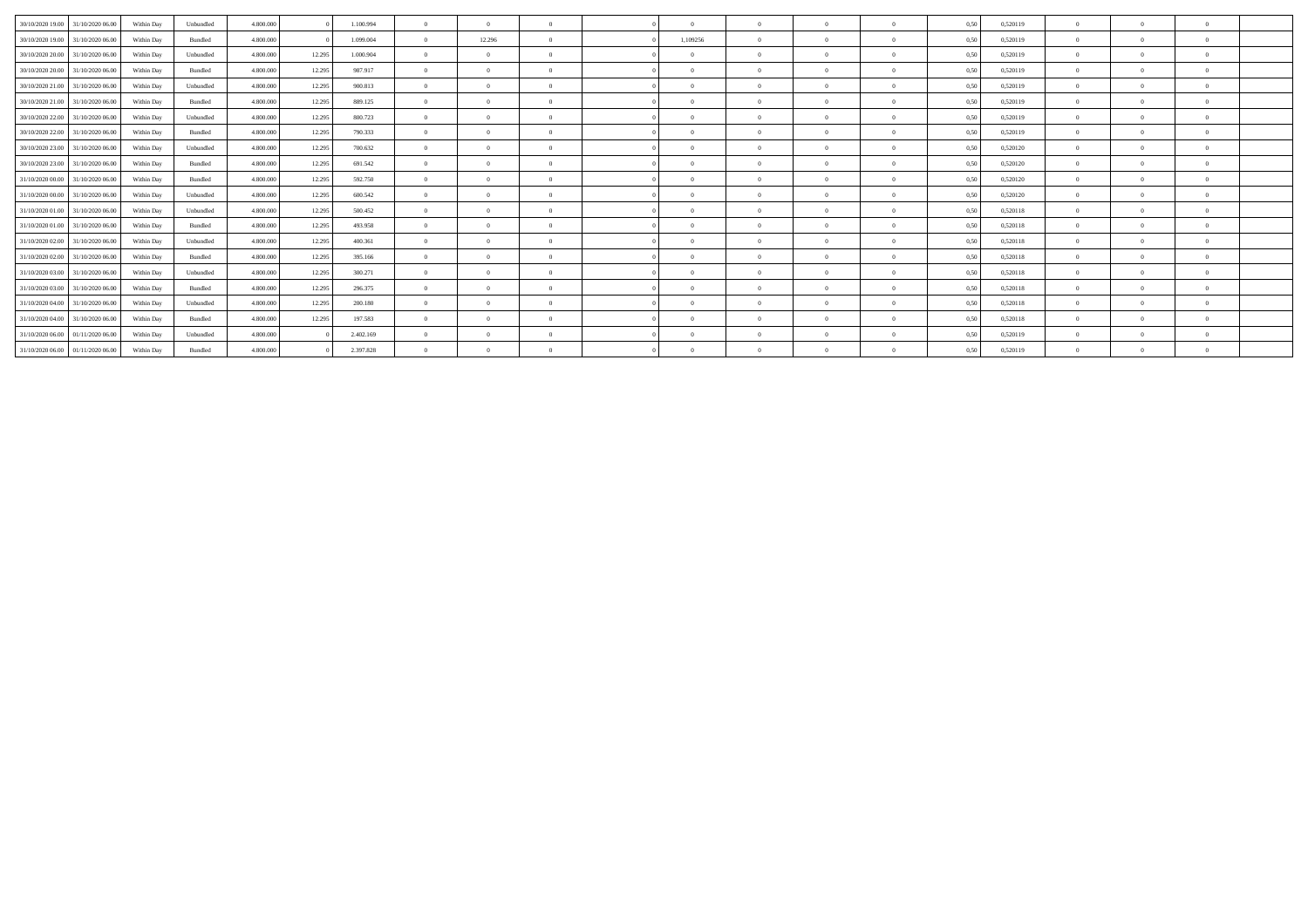## **SNAM RETE GAS**

**Transportation capacity at Entry Point interconnected with foreign pipelines**

**Update to 30/10/2020 of offered and assigned capacity in auction day-ahead and within-day**

**Thermal Year 2020/2021**

(Values in Ncm/day (0° C; 1,01325 bar) - 1 Scm=0,94794378 Ncm; Prices in c/Ncm)

**Entry Point**

**GORIZIA**

|                  | <b>Timeframe</b> |                     |                |                                    | Assigned            | <b>Offered capacity</b> |                |                | <b>Assigned capacity</b> | Day-Ahead               |                 |                        | <b>Total Prices</b> |                        |                     |                 | <b>SRG Prices</b> |                 |                            |             |
|------------------|------------------|---------------------|----------------|------------------------------------|---------------------|-------------------------|----------------|----------------|--------------------------|-------------------------|-----------------|------------------------|---------------------|------------------------|---------------------|-----------------|-------------------|-----------------|----------------------------|-------------|
|                  |                  | <b>Auction type</b> | Offered        | <b>Transportati</b><br>on capacity | capacity<br>(before |                         |                |                |                          | Interrupted<br>Capacity | Reserve price - | <b>Auction premium</b> | Reserve price -     | <b>Auction premium</b> | <b>Split factor</b> | Reserve price - | <b>Auction</b>    | Reserve price - | Auction                    | <b>Note</b> |
| From             | To               |                     | capacity type  |                                    | auction)            | Firm                    | Interruptible  | Firm           | Interruptible            | Interruptible           | Firm            | - Firm                 | Interruptible       | - Interruptible        |                     | Firm            | premium - Firm    | Interruptible   | premium -<br>Interruptible |             |
| 01/10/2020 06.00 | 02/10/2020 06.00 | Day Ahead           | Unbundled      | 5.063.591                          |                     | 2.534.085               | $\overline{0}$ | $\overline{0}$ | $\theta$                 |                         | $\overline{0}$  | $\overline{0}$         | $\theta$            | $\mathbf{0}$           | 0,50                | 0,004930        | $\overline{0}$    | 0,004930        | $\overline{0}$             |             |
| 01/10/2020 06.00 | 02/10/2020 06.00 | Day Ahead           | <b>Bundled</b> | 5.063.591                          |                     | 2.529.504               | $\overline{0}$ | $\theta$       | $\theta$                 |                         | $\theta$        | $\theta$               | $\Omega$            | $\Omega$               | 0,50                | 0.004930        | $\overline{0}$    | 0.004930        | $\theta$                   |             |
| 02/10/2020 06.00 | 03/10/2020 06.00 | Day Ahead           | Unbundled      | 5.063.59                           |                     | 2.534.085               | $\overline{0}$ | $\theta$       | $\theta$                 |                         | $\theta$        | $\theta$               | $\overline{0}$      | $\mathbf{0}$           | 0,50                | 0,004930        | $\overline{0}$    | 0,004930        | $\bf{0}$                   |             |
| 02/10/2020 06.00 | 03/10/2020 06.00 | Day Ahead           | Bundled        | 5.063.591                          |                     | 2.529.504               | $\overline{0}$ | $\overline{0}$ | $\theta$                 |                         | $\theta$        | $\theta$               | $\overline{0}$      | $\mathbf{0}$           | 0,50                | 0,004930        | $\overline{0}$    | 0,004930        | $\bf{0}$                   |             |
| 03/10/2020 06.00 | 04/10/2020 06.00 | Day Ahead           | Bundled        | 5.063.591                          |                     | 2.529.504               | $\overline{0}$ | $\overline{0}$ | $\overline{0}$           |                         | $\overline{0}$  | $\theta$               | $\bf{0}$            | $\overline{0}$         | 0,50                | 0,004930        | $\overline{0}$    | 0,004930        | $\bf{0}$                   |             |
| 03/10/2020 06.00 | 04/10/2020 06.00 | Day Ahead           | Unbundled      | 5.063.59                           |                     | 2.534.085               | $\overline{0}$ | $\Omega$       | $\Omega$                 |                         | $\Omega$        | $\theta$               | $\overline{0}$      | $\Omega$               | 0,50                | 0,004930        | $\overline{0}$    | 0,004930        | $\Omega$                   |             |
| 04/10/2020 06.00 | 05/10/2020 06.00 | Day Ahead           | Unbundled      | 5.063.591                          |                     | 2.534.085               | $\overline{0}$ | $\overline{0}$ | $\Omega$                 |                         | $\Omega$        | $\theta$               | $\overline{0}$      | $\theta$               | 0.50                | 0.004930        | $\overline{0}$    | 0.004930        | $\theta$                   |             |
| 04/10/2020 06.00 | 05/10/2020 06.00 | Day Ahead           | Bundled        | 5.063.591                          |                     | 2.529.504               | $\overline{0}$ | $\Omega$       | $\theta$                 |                         | $\theta$        | $\theta$               | $\overline{0}$      | $\mathbf{0}$           | 0,50                | 0,004930        | $\overline{0}$    | 0,004930        | $\Omega$                   |             |
| 05/10/2020 06:00 | 06/10/2020 06:00 | Day Ahead           | Unbundled      | 5.063.591                          |                     | 2.534.085               | $\theta$       | $\Omega$       | $\theta$                 |                         | $\theta$        | $\theta$               | $\Omega$            | $\theta$               | 0.50                | 0.004930        | $\Omega$          | 0.004930        | $\theta$                   |             |
| 05/10/2020 06.00 | 06/10/2020 06.00 | Day Ahead           | Bundled        | 5.063.59                           |                     | 2.529.504               | $\overline{0}$ | $\Omega$       | $\Omega$                 |                         | $\theta$        | $\theta$               | $\theta$            | $\theta$               | 0,50                | 0,004930        | $\overline{0}$    | 0,004930        | $\Omega$                   |             |
| 06/10/2020 06.00 | 07/10/2020 06.00 | Day Ahead           | Unbundled      | 5.063.591                          |                     | 2.534.085               | $\overline{0}$ | $\overline{0}$ | $\theta$                 |                         | $\theta$        | $\overline{0}$         | $\overline{0}$      | $\mathbf{0}$           | 0,50                | 0,004930        | $\overline{0}$    | 0.004930        | $\bf{0}$                   |             |
| 06/10/2020 06.00 | 07/10/2020 06.00 | Day Ahead           | Bundled        | 5.063.591                          |                     | 2.529.504               | $\overline{0}$ | $\Omega$       | $\theta$                 |                         | $\overline{0}$  | $\theta$               | $\overline{0}$      | $\mathbf{0}$           | 0,50                | 0.004930        | $\overline{0}$    | 0.004930        | $\Omega$                   |             |
| 07/10/2020 06.0  | 08/10/2020 06.0  | Day Ahead           | Unbundled      | 5.063.59                           |                     | 2.534.085               | $\overline{0}$ | $\theta$       | $\theta$                 |                         | $\theta$        | $\theta$               | $\theta$            | $\mathbf{0}$           | 0,50                | 0,004930        | $\overline{0}$    | 0,004930        | $\bf{0}$                   |             |
| 07/10/2020 06.00 | 08/10/2020 06.00 | Day Ahead           | Bundled        | 5.063.591                          |                     | 2.529.504               | $\overline{0}$ | $\overline{0}$ | $\theta$                 |                         | $\theta$        | $\theta$               | $\overline{0}$      | $\mathbf{0}$           | 0,50                | 0,004930        | $\overline{0}$    | 0,004930        | $\bf{0}$                   |             |
| 08/10/2020 06.00 | 09/10/2020 06.00 | Day Ahead           | Bundled        | 5.063.591                          |                     | 2.529.504               | $\,$ 0 $\,$    | $\Omega$       | $\theta$                 |                         | $\theta$        | $\theta$               | $\overline{0}$      | $\mathbf{0}$           | 0,50                | 0,004930        | $\,$ 0 $\,$       | 0,004930        | $\Omega$                   |             |
| 08/10/2020 06:00 | 09/10/2020 06.00 | Day Ahead           | Unbundled      | 5.063.59                           |                     | 2.534.085               | $\overline{0}$ | $\Omega$       | $\Omega$                 |                         | $\Omega$        | $\theta$               | $\overline{0}$      | $\Omega$               | 0,50                | 0,004930        | $\overline{0}$    | 0,004930        | $\Omega$                   |             |
| 09/10/2020 06:00 | 10/10/2020 06.00 | Day Ahead           | Unbundled      | 5.063.591                          |                     | 2.534.085               | $\overline{0}$ | $\overline{0}$ | $\Omega$                 |                         | $\Omega$        | $\overline{0}$         | $\overline{0}$      | $\theta$               | 0,50                | 0,004930        | $\overline{0}$    | 0.004930        | $\theta$                   |             |
| 09/10/2020 06.00 | 10/10/2020 06.00 | Day Ahead           | Bundled        | 5.063.591                          |                     | 2.529.504               | $\overline{0}$ | $\overline{0}$ | $\theta$                 |                         | $\theta$        | $\theta$               | $\overline{0}$      | $\mathbf{0}$           | 0,50                | 0,004930        | $\overline{0}$    | 0,004930        | $\bf{0}$                   |             |
| 10/10/2020 06:00 | 11/10/2020 06:00 | Day Ahead           | Unbundled      | 5.063.591                          |                     | 2.534.085               | $\overline{0}$ | $\Omega$       | $\theta$                 |                         | $\theta$        | $\theta$               | $\theta$            | $\theta$               | 0.50                | 0.004930        | $\overline{0}$    | 0.004930        | $\theta$                   |             |
| 10/10/2020 06:00 | 11/10/2020 06:00 | Day Ahead           | Bundled        | 5.063.591                          |                     | 2.529.504               | $\overline{0}$ | $\overline{0}$ | $\Omega$                 |                         | $\Omega$        | $\theta$               | $\overline{0}$      | $\theta$               | 0.50                | 0.004930        | $\overline{0}$    | 0.004930        | $\theta$                   |             |
| 11/10/2020 06:00 | 12/10/2020 06.00 | Day Ahead           | Unbundled      | 5.063.591                          |                     | 2.534.085               | $\theta$       | $\Omega$       | $\theta$                 |                         | $\theta$        | $\theta$               | $\Omega$            | $\theta$               | 0,50                | 0,004930        | $\Omega$          | 0.004930        | $\Omega$                   |             |
| 11/10/2020 06.00 | 12/10/2020 06:00 | Day Ahead           | <b>Bundled</b> | 5.063.591                          |                     | 2.529.504               | $\overline{0}$ | $\Omega$       | $\theta$                 |                         | $\theta$        | $\theta$               | $\overline{0}$      | $\Omega$               | 0.50                | 0.004930        | $\overline{0}$    | 0.004930        | $\Omega$                   |             |
| 12/10/2020 06.00 | 13/10/2020 06.00 | Day Ahead           | Bundled        | 5.063.59                           |                     | 2.529.504               | $\overline{0}$ | $\overline{0}$ | $\Omega$                 |                         | $\theta$        | $\mathbf{a}$           | $\overline{0}$      | $\mathbf{0}$           | 0,50                | 0,004930        | $\,$ 0 $\,$       | 0,004930        | $\overline{0}$             |             |
| 12/10/2020 06:00 | 13/10/2020 06.00 | Day Ahead           | Unbundled      | 5.063.591                          |                     | 2.534.085               | $\overline{0}$ | $\overline{0}$ | $\theta$                 |                         | $\theta$        | $\theta$               | $\overline{0}$      | $\mathbf{0}$           | 0,50                | 0,004930        | $\overline{0}$    | 0,004930        | $\bf{0}$                   |             |
| 13/10/2020 06.00 | 14/10/2020 06.00 | Day Ahead           | Bundled        | 5.063.591                          |                     | 2.529.504               | $\overline{0}$ | $\overline{0}$ | $\overline{0}$           |                         | $\overline{0}$  | $\theta$               | $\bf{0}$            | $\overline{0}$         | 0.50                | 0,004930        | $\overline{0}$    | 0,004930        | $\bf{0}$                   |             |
| 13/10/2020 06.00 | 4/10/2020 06.0   | Day Ahead           | Unbundled      | 5.063.59                           |                     | 2.534.085               | $\overline{0}$ | $\overline{0}$ | $\theta$                 |                         | $\theta$        | $\theta$               | $\overline{0}$      | $\mathbf{0}$           | 0,50                | 0,004930        | $\overline{0}$    | 0,004930        | $\bf{0}$                   |             |
| 14/10/2020 06:00 | 15/10/2020 06.00 | Day Ahead           | Bundled        | 5.063.591                          |                     | 2.529.504               | $\overline{0}$ | $\Omega$       | $\Omega$                 |                         | $\theta$        | $\theta$               | $\overline{0}$      | $\theta$               | 0,50                | 0.004930        | $\overline{0}$    | 0.004930        | $\theta$                   |             |
| 14/10/2020 06.00 | 15/10/2020 06.00 | Day Ahead           | Unbundled      | 5.063.591                          |                     | 2.534.085               | $\overline{0}$ | $\Omega$       | $\theta$                 |                         | $\theta$        | $\theta$               | $\overline{0}$      | $\mathbf{0}$           | 0,50                | 0,004930        | $\overline{0}$    | 0,004930        | $\bf{0}$                   |             |
| 15/10/2020 06:00 | 16/10/2020 06.00 | Day Ahead           | Bundled        | 5.063.59                           |                     | 2.529.504               | $\overline{0}$ | $\Omega$       | $\Omega$                 |                         | $\Omega$        |                        | $\Omega$            | $\Omega$               | 0,50                | 0,004930        | $\overline{0}$    | 0,004930        | $\Omega$                   |             |
| 15/10/2020 06.00 | 16/10/2020 06.00 | Day Ahead           | Unbundled      | 5.063.591                          |                     | 2.534.085               | $\overline{0}$ | $\overline{0}$ | $\Omega$                 |                         | $\Omega$        | $\theta$               | $\overline{0}$      | $\theta$               | 0,50                | 0,004930        | $\overline{0}$    | 0.004930        | $\theta$                   |             |
| 16/10/2020 06:00 | 17/10/2020 06.00 | Day Ahead           | Unbundled      | 5.063.591                          |                     | 2.534.085               | $\overline{0}$ | $\Omega$       | $\theta$                 |                         | $\theta$        | $\theta$               | $\overline{0}$      | $\theta$               | 0,50                | 0,004930        | $\overline{0}$    | 0,004930        | $\theta$                   |             |
| 16/10/2020 06:00 | 17/10/2020 06:00 | Day Ahead           | Bundled        | 5.063.591                          |                     | 2.529.504               | $\overline{0}$ | $\overline{0}$ | $\overline{0}$           |                         | $\theta$        | $\overline{0}$         | $\overline{0}$      | $\mathbf{0}$           | 0.50                | 0.004930        | $\overline{0}$    | 0.004930        | $\bf{0}$                   |             |
| 17/10/2020 06.00 | 18/10/2020 06.0  | Day Ahead           | Bundled        | 5.063.591                          |                     | 2.529.504               | $\overline{0}$ | $\overline{0}$ | $\overline{0}$           |                         | $\theta$        | $\theta$               | $\overline{0}$      | $\overline{0}$         | 0,50                | 0,004930        | $\overline{0}$    | 0,004930        | $\bf{0}$                   |             |
| 17/10/2020 06:00 | 18/10/2020 06.00 | Day Ahead           | Unbundled      | 5.063.591                          |                     | 2.534.085               | $\overline{0}$ | $\overline{0}$ | $\theta$                 |                         | $\theta$        | $\theta$               | $\overline{0}$      | $\mathbf{0}$           | 0,50                | 0,004930        | $\overline{0}$    | 0,004930        | $\bf{0}$                   |             |
| 18/10/2020 06.00 | 19/10/2020 06.0  | Day Ahead           | Unbundled      | 5.063.591                          |                     | 2.534.085               | $\overline{0}$ | $\Omega$       | $\theta$                 |                         | $\Omega$        | $\theta$               | $\overline{0}$      | $\Omega$               | 0,50                | 0,004930        | $\overline{0}$    | 0.004930        | $\Omega$                   |             |
| 18/10/2020 06.00 | 19/10/2020 06.0  | Day Ahead           | Bundled        | 5.063.59                           |                     | 2.529.504               | $\overline{0}$ | $\overline{0}$ | $\theta$                 |                         | $\theta$        | $\theta$               | $\theta$            | $\mathbf{0}$           | 0,50                | 0,004930        | $\overline{0}$    | 0,004930        | $\bf{0}$                   |             |
| 19/10/2020 06:00 | 20/10/2020 06:00 | Day Ahead           | Unbundled      | 5.063.591                          |                     | 2.534.085               | $\theta$       | $\Omega$       | $\theta$                 |                         | $\theta$        | $\theta$               | $\Omega$            | $\theta$               | 0,50                | 0,004930        | $\overline{0}$    | 0.004930        | $\theta$                   |             |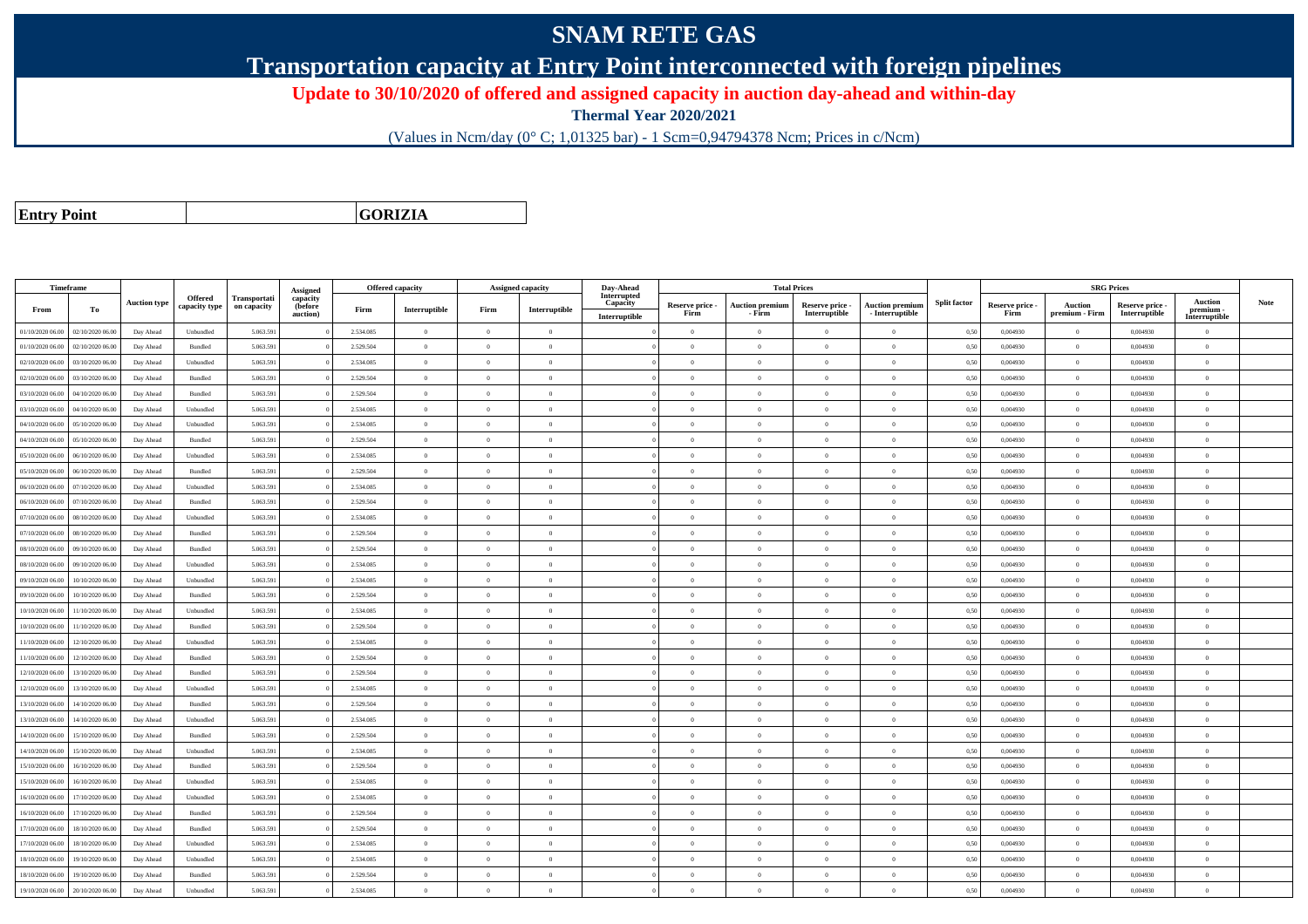| 19/10/2020 06:00 | 20/10/2020 06:00 | Day Ahead  | Bundled   | 5.063.591 |        | 2.529.504 | $\overline{0}$ | $\Omega$       |                | $\Omega$       | $\Omega$       | $\Omega$       | $\theta$       | 0.50 | 0,004930 | $\theta$       | 0,004930       | $\overline{0}$ |  |
|------------------|------------------|------------|-----------|-----------|--------|-----------|----------------|----------------|----------------|----------------|----------------|----------------|----------------|------|----------|----------------|----------------|----------------|--|
|                  |                  |            |           |           |        |           |                |                |                |                |                |                |                |      |          |                |                |                |  |
| 20/10/2020 06:00 | 21/10/2020 06.00 | Day Ahead  | Bundled   | 5.063.591 |        | 2.529.504 | $\overline{0}$ | $\theta$       | $\overline{0}$ | $\overline{0}$ | $\bf{0}$       | $\overline{0}$ | $\overline{0}$ | 0,50 | 0,004930 | $\theta$       | 0,004930       | $\overline{0}$ |  |
| 20/10/2020 06.00 | 21/10/2020 06.00 | Day Ahead  | Unbundled | 5.063.591 |        | 2.534.085 | $\overline{0}$ | $\overline{0}$ | $\overline{0}$ | $\bf{0}$       | $\bf{0}$       | $\bf{0}$       | $\bf{0}$       | 0,50 | 0,004930 | $\overline{0}$ | 0,004930       | $\overline{0}$ |  |
| 21/10/2020 06:00 | 22/10/2020 06:00 | Day Ahead  | Unbundled | 5.063.591 |        | 2.534.085 | $\overline{0}$ | $\overline{0}$ | $\Omega$       | $\overline{0}$ | $\bf{0}$       | $\overline{0}$ | $\overline{0}$ | 0.50 | 0.004930 | $\theta$       | 0.004930       | $\overline{0}$ |  |
| 21/10/2020 06.00 | 22/10/2020 06.00 | Day Ahead  | Bundled   | 5.063.591 |        | 2.529.504 | $\overline{0}$ | $\theta$       | $\overline{0}$ | $\overline{0}$ | $\bf{0}$       | $\overline{0}$ | $\bf{0}$       | 0,50 | 0,004930 | $\theta$       | 0,004930       | $\overline{0}$ |  |
|                  |                  |            |           |           |        |           |                |                |                |                |                |                |                |      |          |                |                |                |  |
| 22/10/2020 06.00 | 23/10/2020 06.00 | Day Ahead  | Bundled   | 5.063.591 |        | 2.529.504 | $\overline{0}$ | $\bf{0}$       | $\overline{0}$ | $\bf{0}$       | $\overline{0}$ | $\bf{0}$       | $\mathbf{0}$   | 0,50 | 0,004930 | $\overline{0}$ | 0,004930       | $\bf{0}$       |  |
| 22/10/2020 06:00 | 23/10/2020 06.00 | Day Ahead  | Unbundled | 5.063.591 |        | 2.534.085 | $\overline{0}$ | $\overline{0}$ | $\overline{0}$ | $\overline{0}$ | $\bf{0}$       | $\overline{0}$ | $\overline{0}$ | 0.50 | 0,004930 | $\theta$       | 0,004930       | $\overline{0}$ |  |
| 23/10/2020 06.00 | 24/10/2020 06.00 | Day Ahead  | Bundled   | 5.063.591 |        | 2.529.504 | $\overline{0}$ | $\theta$       | $\overline{0}$ | $\overline{0}$ | $\bf{0}$       | $\overline{0}$ | $\overline{0}$ | 0,50 | 0,004930 | $\theta$       | 0,004930       | $\overline{0}$ |  |
| 23/10/2020 06:00 | 24/10/2020 06.00 | Day Ahead  | Unbundled | 5.063.591 |        | 2.534.085 | $\overline{0}$ | $\overline{0}$ | $\overline{0}$ | $\bf{0}$       | $\bf{0}$       | $\bf{0}$       | $\bf{0}$       | 0,50 | 0,004930 | $\bf{0}$       | 0,004930       | $\overline{0}$ |  |
|                  |                  |            |           |           |        |           |                |                |                |                |                |                |                |      |          |                |                |                |  |
| 24/10/2020 06:00 | 25/10/2020 06:00 | Day Ahead  | Unbundled | 5.063.591 |        | 2.331.542 | $\overline{0}$ | $\overline{0}$ | $\overline{0}$ | $\overline{0}$ | $\overline{0}$ | $\overline{0}$ | $\overline{0}$ | 0.50 | 0,004930 | $\theta$       | 0,004930       | $\overline{0}$ |  |
| 24/10/2020 06.00 | 25/10/2020 06.00 | Day Ahead  | Bundled   | 5.063.591 |        | 2.529.504 | $\overline{0}$ | $\theta$       | $\overline{0}$ | $\overline{0}$ | $\bf{0}$       | $\overline{0}$ | $\bf{0}$       | 0,50 | 0,004930 | $\theta$       | 0,004930       | $\overline{0}$ |  |
| 25/10/2020 06.00 | 26/10/2020 06.00 | Day Ahead  | Unbundled | 5.063.591 |        | 2.534.085 | $\overline{0}$ | $\overline{0}$ | $\overline{0}$ | $\bf{0}$       | $\bf{0}$       | $\bf{0}$       | $\bf{0}$       | 0,50 | 0,004930 | $\overline{0}$ | 0,004930       | $\overline{0}$ |  |
| 25/10/2020 06:00 | 26/10/2020 06:00 | Day Ahead  | Bundled   | 5.063.591 |        | 2.529.504 | $\overline{0}$ | $\overline{0}$ | $\overline{0}$ | $\overline{0}$ | $\bf{0}$       | $\overline{0}$ | $\overline{0}$ | 0.50 | 0.004930 | $\theta$       | 0.004930       | $\overline{0}$ |  |
| 26/10/2020 06.00 | 27/10/2020 06.00 | Day Ahead  | Unbundled | 5.063.591 |        | 2.534.085 | $\overline{0}$ | $\theta$       | $\overline{0}$ | $\overline{0}$ | $\bf{0}$       | $\overline{0}$ | $\overline{0}$ | 0,50 | 0,004930 | $\,$ 0 $\,$    | 0,004930       | $\overline{0}$ |  |
|                  |                  |            |           |           |        |           |                |                |                |                |                |                |                |      |          |                |                |                |  |
| 26/10/2020 06:00 | 27/10/2020 06.00 | Day Ahead  | Bundled   | 5.063.591 |        | 2.529.504 | $\overline{0}$ | $\bf{0}$       | $\overline{0}$ | $\bf{0}$       | $\overline{0}$ | $\bf{0}$       | $\mathbf{0}$   | 0,50 | 0,004930 | $\overline{0}$ | 0,004930       | $\bf{0}$       |  |
| 27/10/2020 06:00 | 28/10/2020 06:00 | Day Ahead  | Bundled   | 5.063.591 |        | 2.529.504 | $\overline{0}$ | $\overline{0}$ | $\overline{0}$ | $\overline{0}$ | $\overline{0}$ | $\overline{0}$ | $\overline{0}$ | 0.50 | 0,004930 | $\overline{0}$ | 0,004930       | $\overline{0}$ |  |
| 27/10/2020 06.00 | 28/10/2020 06.00 | Day Ahead  | Unbundled | 5.063.591 |        | 2.534.085 | $\overline{0}$ | $\theta$       | $\overline{0}$ | $\overline{0}$ | $\bf{0}$       | $\overline{0}$ | $\bf{0}$       | 0,50 | 0,004930 | $\theta$       | 0,004930       | $\overline{0}$ |  |
| 28/10/2020 06.00 | 29/10/2020 06.00 | Day Ahead  | Bundled   | 5.063.591 |        | 2.529.504 | $\overline{0}$ | $\overline{0}$ | $\overline{0}$ | $\bf{0}$       | $\bf{0}$       | $\bf{0}$       | $\bf{0}$       | 0,50 | 0,004930 | $\bf{0}$       | 0,004930       | $\overline{0}$ |  |
| 28/10/2020 06:00 | 29/10/2020 06:00 | Day Ahead  | Unbundled | 5.063.591 |        | 2.534.085 | $\overline{0}$ | $\overline{0}$ | $\overline{0}$ | $\overline{0}$ | $\overline{0}$ | $\overline{0}$ | $\overline{0}$ | 0.50 | 0,004930 | $\theta$       | 0,004930       | $\overline{0}$ |  |
|                  |                  |            |           |           |        |           |                |                |                |                |                |                |                |      |          |                |                |                |  |
| 29/10/2020 06.00 | 30/10/2020 06.00 | Day Ahead  | Unbundled | 5.063.591 |        | 2.534.085 | $\overline{0}$ | $\theta$       | $\overline{0}$ | $\overline{0}$ | $\bf{0}$       | $\overline{0}$ | $\bf{0}$       | 0,50 | 0,004930 | $\,$ 0 $\,$    | 0,004930       | $\overline{0}$ |  |
| 29/10/2020 06.00 | 30/10/2020 06.00 | Day Ahead  | Bundled   | 5.063.591 |        | 2.529.504 | $\overline{0}$ | $\overline{0}$ | $\overline{0}$ | $\bf{0}$       | $\bf{0}$       | $\bf{0}$       | $\bf{0}$       | 0,50 | 0,004930 | $\overline{0}$ | 0,004930       | $\overline{0}$ |  |
| 30/10/2020 06:00 | 31/10/2020 06:00 | Day Ahead  | Unbundled | 5.063.591 |        | 2.534.085 | $\overline{0}$ | $\overline{0}$ | $\overline{0}$ | $\overline{0}$ | $\bf{0}$       | $\overline{0}$ | $\overline{0}$ | 0.50 | 0.004930 | $\overline{0}$ | 0.004930       | $\overline{0}$ |  |
| 30/10/2020 06.00 | 31/10/2020 06.00 | Day Ahead  | Bundled   | 5.063.591 |        | 2.529.504 | $\overline{0}$ | $\theta$       | $\overline{0}$ | $\overline{0}$ | $\bf{0}$       | $\overline{0}$ | $\bf{0}$       | 0,50 | 0,004930 | $\theta$       | 0,004930       | $\overline{0}$ |  |
|                  |                  |            |           |           |        |           |                |                |                |                |                |                |                |      |          |                |                |                |  |
| 31/10/2020 06.00 | 01/11/2020 06.00 | Day Ahead  | Bundled   | 5.063.591 |        | 2.529.504 | $\overline{0}$ | $\bf{0}$       | $\overline{0}$ | $\bf{0}$       | $\overline{0}$ | $\bf{0}$       | $\mathbf{0}$   | 0,50 | 0,004930 | $\overline{0}$ | 0,004930       | $\bf{0}$       |  |
| 31/10/2020 06:00 | 01/11/2020 06:00 | Day Ahead  | Unbundled | 5.063.591 |        | 2.534.085 | $\overline{0}$ | $\overline{0}$ | $\overline{0}$ | $\overline{0}$ | $\overline{0}$ | $\overline{0}$ | $\overline{0}$ | 0.50 | 0,004930 | $\overline{0}$ | 0,004930       | $\overline{0}$ |  |
| 01/10/2020 06.00 | 02/10/2020 06.00 | Within Day | Unbundled | 5.063.591 |        | 2.534.084 | $\overline{0}$ | $\theta$       | $\overline{0}$ | $\overline{0}$ | $\bf{0}$       | $\overline{0}$ | $\bf{0}$       | 0,50 | 0,493044 | $\theta$       | $\theta$       | $\overline{0}$ |  |
| 01/10/2020 06.00 | 02/10/2020 06.00 | Within Day | Bundled   | 5.063.591 |        | 2.529.504 | $\overline{0}$ | $\overline{0}$ | $\overline{0}$ | $\bf{0}$       | $\bf{0}$       | $\bf{0}$       | $\bf{0}$       | 0,50 | 0,493044 | $\,0\,$        | $\overline{0}$ | $\overline{0}$ |  |
| 01/10/2020 07:00 | 02/10/2020 06:00 | Within Dav | Unbundled | 5.063.591 |        | 2.428.497 | $\overline{0}$ | $\overline{0}$ | $\overline{0}$ | $\overline{0}$ | $\bf{0}$       | $\overline{0}$ | $\overline{0}$ | 0.50 | 0,493044 | $\theta$       | $\overline{0}$ | $\overline{0}$ |  |
|                  |                  |            |           |           |        |           |                |                |                |                |                |                |                |      |          |                |                |                |  |
| 01/10/2020 07.00 | 02/10/2020 06.00 | Within Day | Bundled   | 5.063.591 |        | 2.424.108 | $\overline{0}$ | $\theta$       | $\overline{0}$ | $\overline{0}$ | $\bf{0}$       | $\overline{0}$ | $\bf{0}$       | 0,50 | 0,493044 | $\,$ 0 $\,$    | $\overline{0}$ | $\overline{0}$ |  |
| 01/10/2020 08.00 | 02/10/2020 06.00 | Within Day | Unbundled | 5.063.591 |        | 2.322.910 | $\overline{0}$ | $\overline{0}$ | $\overline{0}$ | $\bf{0}$       | $\bf{0}$       | $\bf{0}$       | $\bf{0}$       | 0,50 | 0,493044 | $\bf{0}$       | $\overline{0}$ | $\overline{0}$ |  |
| 01/10/2020 08:00 | 02/10/2020 06.00 | Within Day | Bundled   | 5.063.591 |        | 2.318.712 | $\overline{0}$ | $\Omega$       | $\Omega$       | $\Omega$       | $\Omega$       | $\Omega$       | $\overline{0}$ | 0,50 | 0,493044 | $\,0\,$        | $\theta$       | $\theta$       |  |
| 01/10/2020 09:00 | 02/10/2020 06.00 | Within Day | Bundled   | 5.063.591 |        | 2.213.316 | $\overline{0}$ | $\theta$       | $\overline{0}$ | $\overline{0}$ | $\bf{0}$       | $\overline{0}$ | $\bf{0}$       | 0,50 | 0,493044 | $\theta$       | $\overline{0}$ | $\overline{0}$ |  |
| 01/10/2020 09.00 | 02/10/2020 06.00 | Within Day | Unbundled | 5.063.591 |        | 2.217.323 | $\overline{0}$ | $\overline{0}$ | $\overline{0}$ | $\bf{0}$       | $\bf{0}$       | $\bf{0}$       | $\mathbf{0}$   | 0,50 | 0,493044 | $\bf{0}$       | $\overline{0}$ | $\bf{0}$       |  |
|                  |                  |            |           |           |        |           |                |                |                |                |                |                |                |      |          |                |                |                |  |
| 01/10/2020 10:00 | 02/10/2020 06.00 | Within Day | Unbundled | 5.063.591 |        | 2.111.737 | $\overline{0}$ | $\Omega$       | $\Omega$       | $\Omega$       | $\Omega$       | $\Omega$       | $\overline{0}$ | 0.50 | 0,493044 | $\theta$       | $\theta$       | $\theta$       |  |
| 01/10/2020 10:00 | 02/10/2020 06.00 | Within Day | Bundled   | 5.063.591 |        | 2.107.920 | $\overline{0}$ | $\theta$       | $\overline{0}$ | $\overline{0}$ | $\bf{0}$       | $\overline{0}$ | $\bf{0}$       | 0,50 | 0,493044 | $\theta$       | $\theta$       | $\overline{0}$ |  |
| 01/10/2020 11:00 | 02/10/2020 06.00 | Within Day | Unbundled | 5.063.591 |        | 2.006.150 | $\overline{0}$ | $\overline{0}$ | $\overline{0}$ | $\bf{0}$       | $\bf{0}$       | $\bf{0}$       | $\bf{0}$       | 0,50 | 0,493044 | $\,0\,$        | $\overline{0}$ | $\overline{0}$ |  |
| 01/10/2020 11:00 | 02/10/2020 06:00 | Within Day | Bundled   | 5.063.591 |        | 2.002.524 | $\overline{0}$ | $\Omega$       | $\Omega$       | $\Omega$       | $\Omega$       | $\theta$       | $\overline{0}$ | 0.50 | 0.493044 | $\theta$       | $\theta$       | $\theta$       |  |
| 01/10/2020 12:00 | 02/10/2020 06.00 | Within Day | Unbundled | 5.063.591 |        | 1.900.563 | $\overline{0}$ | $\theta$       | $\overline{0}$ | $\overline{0}$ | $\bf{0}$       | $\overline{0}$ | $\bf{0}$       | 0,50 | 0,493043 | $\theta$       | $\overline{0}$ | $\overline{0}$ |  |
|                  |                  |            |           |           |        |           |                |                |                |                |                |                |                |      |          |                |                |                |  |
| 01/10/2020 12.00 | 02/10/2020 06.00 | Within Day | Bundled   | 5.063.591 |        | 1.897.128 | $\overline{0}$ | $\overline{0}$ | $\overline{0}$ | $\bf{0}$       | $\bf{0}$       | $\bf{0}$       | $\bf{0}$       | 0,50 | 0,493043 | $\overline{0}$ | $\overline{0}$ | $\bf{0}$       |  |
| 01/10/2020 13:00 | 02/10/2020 06.00 | Within Day | Unbundled | 5.063.591 |        | 1.794.976 | $\overline{0}$ | $\Omega$       | $\Omega$       | $\Omega$       | $\Omega$       | $\overline{0}$ | $\overline{0}$ | 0,50 | 0,493043 | $\,0\,$        | $\theta$       | $\theta$       |  |
| 01/10/2020 13:00 | 02/10/2020 06.00 | Within Day | Bundled   | 5.063.591 |        | 1.791.732 | $\overline{0}$ | $\theta$       | $\overline{0}$ | $\overline{0}$ | $\bf{0}$       | $\overline{0}$ | $\bf{0}$       | 0,50 | 0,493043 | $\theta$       | $\overline{0}$ | $\overline{0}$ |  |
| 01/10/2020 14.00 | 02/10/2020 06.00 | Within Day | Unbundled | 5.063.591 |        | 1.689.389 | $\overline{0}$ | $\overline{0}$ | $\overline{0}$ | $\bf{0}$       | $\bf{0}$       | $\bf{0}$       | $\mathbf{0}$   | 0,50 | 0,493043 | $\overline{0}$ | $\overline{0}$ | $\bf{0}$       |  |
| 01/10/2020 14:00 | 02/10/2020 06:00 | Within Day | Bundled   | 5.063.591 |        | 1.686.336 | $\overline{0}$ | $\Omega$       | $\Omega$       | $\Omega$       | $\Omega$       | $\Omega$       | $\overline{0}$ | 0.50 | 0.493043 | $\theta$       | $\theta$       | $\theta$       |  |
|                  |                  |            |           |           |        |           |                |                |                |                |                |                |                |      |          |                |                |                |  |
| 01/10/2020 15.00 | 02/10/2020 06.00 | Within Day | Bundled   | 5.063.591 |        | 1.580.940 | $\overline{0}$ | $\overline{0}$ | $\overline{0}$ | $\bf{0}$       | $\,$ 0         | $\bf{0}$       | $\bf{0}$       | 0,50 | 0,493043 | $\,0\,$        | $\,$ 0 $\,$    | $\overline{0}$ |  |
| 01/10/2020 15:00 | 02/10/2020 06:00 | Within Day | Unbundled | 5.063.591 |        | 1.583.803 | $\bf{0}$       | $\bf{0}$       |                |                |                |                |                | 0,50 | 0,493043 | $\bf{0}$       | $\overline{0}$ |                |  |
| 01/10/2020 16:00 | 02/10/2020 06:00 | Within Day | Unbundled | 5.063.591 |        | 1.478.215 | $\overline{0}$ | $\overline{0}$ | $\overline{0}$ | $\Omega$       | $\overline{0}$ | $\overline{0}$ | $\overline{0}$ | 0.50 | 0,493043 | $\theta$       | $\theta$       | $\theta$       |  |
| 01/10/2020 16:00 | 02/10/2020 06.00 | Within Day | Bundled   | 5.063.591 |        | 1.475.544 | $\overline{0}$ | 16.508         | $\overline{0}$ | 1,051512       | $\bf{0}$       | $\overline{0}$ | $\mathbf{0}$   | 0,50 | 0,493043 | $\,$ 0 $\,$    | $\,$ 0 $\,$    | $\,$ 0         |  |
| 01/10/2020 17.00 | 02/10/2020 06.00 | Within Day | Unbundled | 5.063.591 | 16.507 | 1.372.629 | $\overline{0}$ | $\overline{0}$ | $\overline{0}$ | $\overline{0}$ | $\overline{0}$ | $\overline{0}$ | $\mathbf{0}$   | 0,50 | 0,493044 | $\overline{0}$ | $\bf{0}$       | $\bf{0}$       |  |
|                  |                  |            |           |           |        |           |                |                |                |                |                |                |                |      |          |                |                |                |  |
| 01/10/2020 17.00 | 02/10/2020 06.00 | Within Day | Bundled   | 5.063.591 | 16.507 | 1.354.819 | $\overline{0}$ | $\overline{0}$ | $\overline{0}$ | $\overline{0}$ | $\overline{0}$ | $\overline{0}$ | $\overline{0}$ | 0,50 | 0,493044 | $\overline{0}$ | $\theta$       | $\overline{0}$ |  |
| 01/10/2020 18:00 | 02/10/2020 06.00 | Within Day | Unbundled | 5.063.591 | 16.507 | 1.267.041 | $\overline{0}$ | $\,$ 0         | $\overline{0}$ | $\bf{0}$       | $\,$ 0 $\,$    | $\overline{0}$ | $\mathbf{0}$   | 0,50 | 0,493044 | $\,$ 0 $\,$    | $\overline{0}$ | $\overline{0}$ |  |
| 01/10/2020 18.00 | 02/10/2020 06.00 | Within Day | Bundled   | 5.063.591 | 16.507 | 1.250.602 | $\overline{0}$ | $\overline{0}$ | $\overline{0}$ | $\overline{0}$ | $\overline{0}$ | $\overline{0}$ | $\mathbf{0}$   | 0,50 | 0,493044 | $\overline{0}$ | $\overline{0}$ | $\bf{0}$       |  |
| 01/10/2020 19:00 | 02/10/2020 06.00 | Within Day | Unbundled | 5.063.591 | 16.507 | 1.161.455 | $\overline{0}$ | $\overline{0}$ | $\overline{0}$ | $\Omega$       | $\overline{0}$ | $\overline{0}$ | $\bf{0}$       | 0.50 | 0,493044 | $\overline{0}$ | $\theta$       | $\overline{0}$ |  |
| 01/10/2020 19:00 | 02/10/2020 06.00 |            |           | 5.063.591 |        | 1.146.385 | $\overline{0}$ | $\,$ 0         | $\overline{0}$ |                | $\bf{0}$       |                |                |      | 0,493044 | $\,$ 0 $\,$    | $\overline{0}$ | $\overline{0}$ |  |
|                  |                  | Within Day | Bundled   |           | 16.507 |           |                |                |                | $\bf{0}$       |                | $\bf{0}$       | $\bf{0}$       | 0,50 |          |                |                |                |  |
| 01/10/2020 20.00 | 02/10/2020 06.00 | Within Day | Unbundled | 5.063.591 | 16.507 | 1.055.869 | $\overline{0}$ | $\bf{0}$       | $\overline{0}$ | $\overline{0}$ | $\overline{0}$ | $\overline{0}$ | $\mathbf{0}$   | 0,50 | 0,493044 | $\overline{0}$ | $\overline{0}$ | $\bf{0}$       |  |
| 01/10/2020 20.00 | 02/10/2020 06.00 | Within Day | Bundled   | 5.063.591 | 16.507 | 1.042.168 | $\overline{0}$ | $\overline{0}$ | $\overline{0}$ | $\Omega$       | $\overline{0}$ | $\overline{0}$ | $\bf{0}$       | 0.50 | 0,493044 | $\overline{0}$ | $\theta$       | $\overline{0}$ |  |
| 01/10/2020 21.00 | 02/10/2020 06.00 | Within Day | Bundled   | 5.063.591 | 16.507 | 937.951   | $\overline{0}$ | $\bf{0}$       | $\overline{0}$ | $\bf{0}$       | $\bf{0}$       | $\bf{0}$       | $\mathbf{0}$   | 0,50 | 0,493044 | $\,$ 0 $\,$    | $\,$ 0 $\,$    | $\bf{0}$       |  |
| 01/10/2020 21.00 | 02/10/2020 06.00 | Within Day | Unbundled | 5.063.591 | 16.507 | 950.281   | $\overline{0}$ | $\overline{0}$ | $\overline{0}$ | $\overline{0}$ | $\overline{0}$ | $\bf{0}$       | $\mathbf{0}$   | 0,50 | 0,493044 | $\overline{0}$ | $\bf{0}$       | $\overline{0}$ |  |
|                  |                  |            |           |           |        |           |                |                |                |                |                |                |                |      |          |                |                |                |  |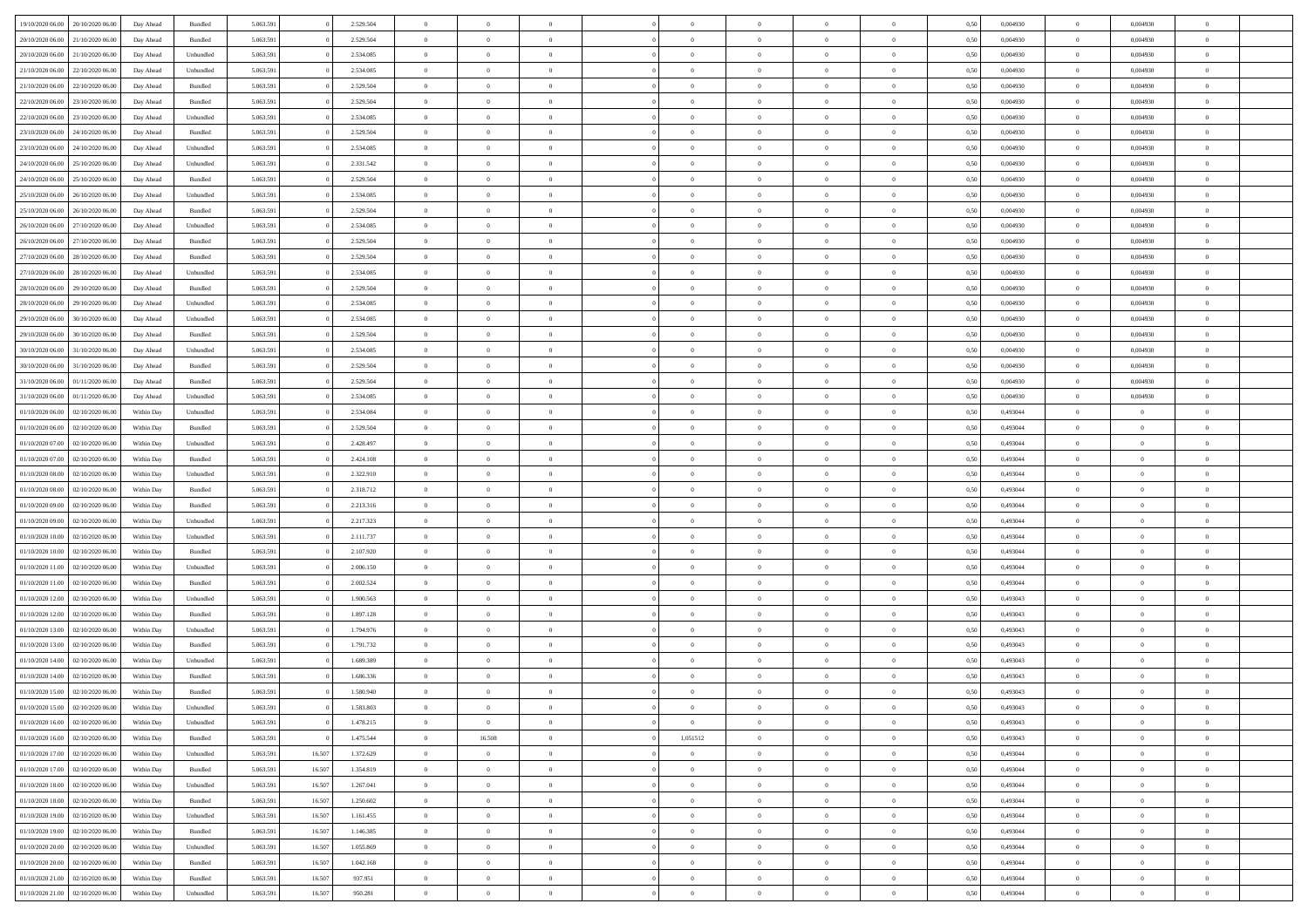|                                   |                  |            |                    |           |        |           | $\overline{0}$ |                |                |                | $\Omega$       | $\Omega$       | $\theta$       |      |          | $\theta$       |                | $\theta$       |  |
|-----------------------------------|------------------|------------|--------------------|-----------|--------|-----------|----------------|----------------|----------------|----------------|----------------|----------------|----------------|------|----------|----------------|----------------|----------------|--|
| 01/10/2020 22.00                  | 02/10/2020 06.00 | Within Dav | Unbundled          | 5.063.591 | 16.507 | 844.695   |                | 786            |                | $\Omega$       |                |                |                | 0.50 | 0,493044 |                | $\theta$       |                |  |
| 01/10/2020 22.00                  | 02/10/2020 06.00 | Within Day | Bundled            | 5.063.591 | 16.507 | 833.734   | $\overline{0}$ | $\theta$       | $\overline{0}$ | $\overline{0}$ | $\bf{0}$       | $\overline{0}$ | $\bf{0}$       | 0,50 | 0,493044 | $\theta$       | $\overline{0}$ | $\overline{0}$ |  |
| 01/10/2020 23.00                  | 02/10/2020 06.00 | Within Day | Unbundled          | 5.063.591 | 17.294 | 738.419   | $\overline{0}$ | $\overline{0}$ | $\overline{0}$ | $\bf{0}$       | $\bf{0}$       | $\bf{0}$       | $\bf{0}$       | 0,50 | 0,493044 | $\bf{0}$       | $\overline{0}$ | $\overline{0}$ |  |
|                                   |                  |            |                    |           |        |           |                |                |                |                |                |                |                |      |          | $\theta$       |                |                |  |
| 01/10/2020 23.00                  | 02/10/2020 06.00 | Within Dav | Bundled            | 5.063.591 | 17.294 | 729.518   | $\overline{0}$ | $\overline{0}$ | $\overline{0}$ | $\overline{0}$ | $\bf{0}$       | $\overline{0}$ | $\overline{0}$ | 0.50 | 0.493044 |                | $\theta$       | $\overline{0}$ |  |
| 02/10/2020 00.00                  | 02/10/2020 06.00 | Within Day | Unbundled          | 5.063.591 | 17.294 | 632.931   | $\overline{0}$ | $\theta$       | $\overline{0}$ | $\overline{0}$ | $\bf{0}$       | $\overline{0}$ | $\bf{0}$       | 0,50 | 0,493044 | $\theta$       | $\theta$       | $\overline{0}$ |  |
| 02/10/2020 00.00                  | 02/10/2020 06.00 | Within Day | Bundled            | 5.063.591 | 17.294 | 625.301   | $\overline{0}$ | $\bf{0}$       | $\overline{0}$ | $\bf{0}$       | $\overline{0}$ | $\overline{0}$ | $\mathbf{0}$   | 0,50 | 0,493044 | $\bf{0}$       | $\overline{0}$ | $\bf{0}$       |  |
| 02/10/2020 01:00                  | 02/10/2020 06.00 | Within Dav | Unbundled          | 5.063.591 | 17.294 | 527.443   | $\overline{0}$ | $\overline{0}$ | $\overline{0}$ | $\overline{0}$ | $\overline{0}$ | $\overline{0}$ | $\overline{0}$ | 0.50 | 0,493043 | $\theta$       | $\overline{0}$ | $\overline{0}$ |  |
|                                   |                  |            |                    |           |        |           |                |                |                |                |                |                |                |      |          |                |                |                |  |
| 02/10/2020 01:00                  | 02/10/2020 06.00 | Within Day | Bundled            | 5.063.591 | 17.294 | 521.084   | $\overline{0}$ | $\theta$       | $\overline{0}$ | $\overline{0}$ | $\bf{0}$       | $\overline{0}$ | $\bf{0}$       | 0,50 | 0,493043 | $\theta$       | $\theta$       | $\overline{0}$ |  |
| 02/10/2020 02.00                  | 02/10/2020 06.00 | Within Day | Bundled            | 5.063.591 | 17.294 | 416.866   | $\overline{0}$ | $\overline{0}$ | $\overline{0}$ | $\bf{0}$       | $\bf{0}$       | $\bf{0}$       | $\bf{0}$       | 0,50 | 0,493043 | $\,0\,$        | $\overline{0}$ | $\overline{0}$ |  |
| 02/10/2020 02.00                  | 02/10/2020 06:00 | Within Dav | Unbundled          | 5.063.591 | 17.294 | 421.954   | $\overline{0}$ | $\overline{0}$ | $\overline{0}$ | $\overline{0}$ | $\overline{0}$ | $\overline{0}$ | $\overline{0}$ | 0.50 | 0,493043 | $\theta$       | $\overline{0}$ | $\overline{0}$ |  |
|                                   |                  |            |                    |           |        |           |                |                |                |                |                |                |                |      |          |                |                |                |  |
| 02/10/2020 03:00                  | 02/10/2020 06.00 | Within Day | Unbundled          | 5.063.591 | 17.294 | 316.465   | $\overline{0}$ | $\theta$       | $\overline{0}$ | $\overline{0}$ | $\bf{0}$       | $\overline{0}$ | $\bf{0}$       | 0,50 | 0,493043 | $\,$ 0 $\,$    | $\theta$       | $\overline{0}$ |  |
| 02/10/2020 03.00                  | 02/10/2020 06.00 | Within Day | Bundled            | 5.063.591 | 17.294 | 312.650   | $\overline{0}$ | $\overline{0}$ | $\overline{0}$ | $\bf{0}$       | $\bf{0}$       | $\bf{0}$       | $\bf{0}$       | 0,50 | 0,493043 | $\overline{0}$ | $\overline{0}$ | $\overline{0}$ |  |
| 02/10/2020 04:00                  | 02/10/2020 06.00 | Within Day | Unbundled          | 5.063.591 | 17.294 | 210.977   | $\overline{0}$ | $\overline{0}$ | $\overline{0}$ | $\overline{0}$ | $\bf{0}$       | $\overline{0}$ | $\overline{0}$ | 0.50 | 0,493043 | $\theta$       | $\theta$       | $\overline{0}$ |  |
|                                   |                  |            |                    |           |        |           |                |                |                |                |                |                |                |      |          |                |                |                |  |
| 02/10/2020 04:00                  | 02/10/2020 06.00 | Within Day | Bundled            | 5.063.591 | 17.294 | 208.433   | $\overline{0}$ | $\theta$       | $\overline{0}$ | $\overline{0}$ | $\bf{0}$       | $\overline{0}$ | $\bf{0}$       | 0,50 | 0,493043 | $\theta$       | $\overline{0}$ | $\overline{0}$ |  |
| 02/10/2020 05:00                  | 02/10/2020 06.00 | Within Day | Unbundled          | 5.063.591 | 17.294 | 105.488   | $\overline{0}$ | $\bf{0}$       | $\overline{0}$ | $\bf{0}$       | $\overline{0}$ | $\overline{0}$ | $\mathbf{0}$   | 0,50 | 0,493043 | $\overline{0}$ | $\overline{0}$ | $\bf{0}$       |  |
| 02/10/2020 05:00                  | 02/10/2020 06:00 | Within Dav | Bundled            | 5.063.591 | 17.294 | 104.216   | $\overline{0}$ | $\overline{0}$ | $\overline{0}$ | $\overline{0}$ | $\overline{0}$ | $\overline{0}$ | $\overline{0}$ | 0.50 | 0,493043 | $\theta$       | $\overline{0}$ | $\overline{0}$ |  |
| 02/10/2020 06.00                  | 03/10/2020 06.00 | Within Day | Unbundled          | 5.063.591 |        | 2.534.084 | $\overline{0}$ | $\theta$       | $\overline{0}$ | $\overline{0}$ | $\bf{0}$       | $\overline{0}$ | $\bf{0}$       | 0,50 | 0,493044 | $\theta$       | $\theta$       | $\overline{0}$ |  |
|                                   |                  |            |                    |           |        |           |                |                |                |                |                |                |                |      |          |                |                |                |  |
| 02/10/2020 06.00                  | 03/10/2020 06.00 | Within Day | Bundled            | 5.063.591 |        | 2.529.504 | $\overline{0}$ | $\overline{0}$ | $\overline{0}$ | $\bf{0}$       | $\bf{0}$       | $\bf{0}$       | $\bf{0}$       | 0,50 | 0,493044 | $\,0\,$        | $\overline{0}$ | $\overline{0}$ |  |
| 02/10/2020 07.00                  | 03/10/2020 06:00 | Within Day | Unbundled          | 5.063.591 |        | 2.428.497 | $\overline{0}$ | $\overline{0}$ | $\overline{0}$ | $\overline{0}$ | $\overline{0}$ | $\overline{0}$ | $\overline{0}$ | 0.50 | 0,493044 | $\theta$       | $\overline{0}$ | $\overline{0}$ |  |
| 02/10/2020 07:00                  | 03/10/2020 06.00 | Within Day | Bundled            | 5.063.591 |        | 2.424.108 | $\overline{0}$ | $\theta$       | $\overline{0}$ | $\overline{0}$ | $\bf{0}$       | $\overline{0}$ | $\bf{0}$       | 0,50 | 0,493044 | $\,$ 0 $\,$    | $\theta$       | $\overline{0}$ |  |
|                                   |                  |            |                    |           |        |           |                |                |                |                |                |                |                |      |          |                |                |                |  |
| 02/10/2020 08.00                  | 03/10/2020 06.00 | Within Day | Bundled            | 5.063.591 |        | 2.318.712 | $\overline{0}$ | $\overline{0}$ | $\overline{0}$ | $\bf{0}$       | $\bf{0}$       | $\bf{0}$       | $\bf{0}$       | 0,50 | 0,493044 | $\bf{0}$       | $\overline{0}$ | $\overline{0}$ |  |
| 02/10/2020 08:00                  | 03/10/2020 06:00 | Within Day | Unbundled          | 5.063.591 |        | 2.322.910 | $\overline{0}$ | $\overline{0}$ | $\overline{0}$ | $\overline{0}$ | $\bf{0}$       | $\overline{0}$ | $\overline{0}$ | 0.50 | 0.493044 | $\theta$       | $\theta$       | $\overline{0}$ |  |
| 02/10/2020 09:00                  | 03/10/2020 06.00 | Within Day | Unbundled          | 5.063.591 |        | 2.217.323 | $\overline{0}$ | $\theta$       | $\overline{0}$ | $\overline{0}$ | $\bf{0}$       | $\overline{0}$ | $\bf{0}$       | 0,50 | 0,493044 | $\theta$       | $\overline{0}$ | $\overline{0}$ |  |
|                                   |                  |            |                    |           |        |           |                | $\bf{0}$       |                |                |                |                |                |      |          |                | $\overline{0}$ | $\bf{0}$       |  |
| 02/10/2020 09:00                  | 03/10/2020 06.00 | Within Day | Bundled            | 5.063.591 |        | 2.213.316 | $\overline{0}$ |                | $\overline{0}$ | $\bf{0}$       | $\overline{0}$ | $\overline{0}$ | $\mathbf{0}$   | 0,50 | 0,493044 | $\overline{0}$ |                |                |  |
| 02/10/2020 10:00                  | 03/10/2020 06:00 | Within Dav | Unbundled          | 5.063.591 |        | 2.111.737 | $\overline{0}$ | $\overline{0}$ | $\overline{0}$ | $\overline{0}$ | $\overline{0}$ | $\overline{0}$ | $\overline{0}$ | 0.50 | 0,493044 | $\theta$       | $\overline{0}$ | $\overline{0}$ |  |
| 02/10/2020 10:00                  | 03/10/2020 06.00 | Within Day | Bundled            | 5.063.591 |        | 2.107.920 | $\overline{0}$ | $\theta$       | $\overline{0}$ | $\overline{0}$ | $\bf{0}$       | $\overline{0}$ | $\bf{0}$       | 0,50 | 0,493044 | $\theta$       | $\theta$       | $\overline{0}$ |  |
| 02/10/2020 11:00                  | 03/10/2020 06.00 | Within Day | Unbundled          | 5.063.591 |        | 2.006.150 | $\overline{0}$ | $\overline{0}$ | $\overline{0}$ | $\bf{0}$       | $\bf{0}$       | $\bf{0}$       | $\bf{0}$       | 0,50 | 0,493044 | $\,0\,$        | $\overline{0}$ | $\overline{0}$ |  |
|                                   |                  |            |                    |           |        |           |                |                |                |                |                |                |                |      |          |                |                |                |  |
| 02/10/2020 11:00                  | 03/10/2020 06:00 | Within Day | Bundled            | 5.063.591 |        | 2.002.524 | $\overline{0}$ | $\overline{0}$ | $\overline{0}$ | $\overline{0}$ | $\overline{0}$ | $\overline{0}$ | $\overline{0}$ | 0.50 | 0,493044 | $\theta$       | $\overline{0}$ | $\overline{0}$ |  |
| 02/10/2020 12:00                  | 03/10/2020 06.00 | Within Day | Unbundled          | 5.063.591 |        | 1.900.563 | $\overline{0}$ | $\theta$       | $\overline{0}$ | $\overline{0}$ | $\bf{0}$       | $\overline{0}$ | $\bf{0}$       | 0,50 | 0,493043 | $\,$ 0 $\,$    | $\overline{0}$ | $\overline{0}$ |  |
| 02/10/2020 12.00                  | 03/10/2020 06.00 | Within Day | Bundled            | 5.063.591 |        | 1.897.128 | $\overline{0}$ | $\overline{0}$ | $\overline{0}$ | $\bf{0}$       | $\bf{0}$       | $\bf{0}$       | $\bf{0}$       | 0,50 | 0,493043 | $\bf{0}$       | $\overline{0}$ | $\overline{0}$ |  |
|                                   |                  |            |                    |           |        |           |                |                |                |                |                |                |                |      |          |                |                | $\theta$       |  |
| 02/10/2020 13:00                  | 03/10/2020 06.00 | Within Day | Unbundled          | 5.063.591 |        | 1.794.976 | $\overline{0}$ | $\Omega$       | $\Omega$       | $\Omega$       | $\Omega$       | $\Omega$       | $\overline{0}$ | 0,50 | 0,493043 | $\,0\,$        | $\theta$       |                |  |
| 02/10/2020 13:00                  | 03/10/2020 06.00 | Within Day | Bundled            | 5.063.591 |        | 1.791.732 | $\overline{0}$ | $\theta$       | $\overline{0}$ | $\overline{0}$ | $\bf{0}$       | $\overline{0}$ | $\bf{0}$       | 0,50 | 0,493043 | $\theta$       | $\theta$       | $\overline{0}$ |  |
| 02/10/2020 14.00                  | 03/10/2020 06.00 | Within Day | Bundled            | 5.063.591 |        | 1.686.336 | $\overline{0}$ | $\overline{0}$ | $\overline{0}$ | $\bf{0}$       | $\bf{0}$       | $\overline{0}$ | $\mathbf{0}$   | 0,50 | 0,493043 | $\overline{0}$ | $\overline{0}$ | $\bf{0}$       |  |
| 02/10/2020 14:00                  | 03/10/2020 06:00 | Within Day | Unbundled          | 5.063.591 |        | 1.689.389 | $\overline{0}$ | $\Omega$       | $\Omega$       | $\Omega$       | $\bf{0}$       | $\overline{0}$ | $\overline{0}$ | 0.50 | 0,493043 | $\theta$       | $\theta$       | $\theta$       |  |
|                                   |                  |            |                    |           |        |           |                |                |                |                |                |                |                |      |          |                |                |                |  |
| 02/10/2020 15:00                  | 03/10/2020 06.00 | Within Day | Unbundled          | 5.063.591 |        | 1.583.803 | $\overline{0}$ | $\theta$       | $\overline{0}$ | $\overline{0}$ | $\bf{0}$       | $\overline{0}$ | $\bf{0}$       | 0,50 | 0,493043 | $\,$ 0 $\,$    | $\theta$       | $\overline{0}$ |  |
| 02/10/2020 15:00                  | 03/10/2020 06.00 | Within Day | Bundled            | 5.063.591 |        | 1.580.940 | $\overline{0}$ | $\overline{0}$ | $\overline{0}$ | $\bf{0}$       | $\bf{0}$       | $\bf{0}$       | $\bf{0}$       | 0,50 | 0,493043 | $\,0\,$        | $\overline{0}$ | $\overline{0}$ |  |
| 02/10/2020 16:00                  | 03/10/2020 06:00 | Within Day | Unbundled          | 5.063.591 |        | 1.478.215 | $\overline{0}$ | $\Omega$       | $\Omega$       | $\Omega$       | $\theta$       | $\theta$       | $\overline{0}$ | 0.50 | 0,493043 | $\theta$       | $\theta$       | $\theta$       |  |
| 02/10/2020 16:00                  | 03/10/2020 06.00 |            | Bundled            | 5.063.591 |        | 1.475.544 | $\overline{0}$ | $\theta$       | $\overline{0}$ | $\overline{0}$ | $\bf{0}$       | $\overline{0}$ |                |      | 0,493043 | $\,$ 0 $\,$    | $\overline{0}$ | $\overline{0}$ |  |
|                                   |                  | Within Day |                    |           |        |           |                |                |                |                |                |                | $\bf{0}$       | 0,50 |          |                |                |                |  |
| 02/10/2020 17.00                  | 03/10/2020 06.00 | Within Day | Unbundled          | 5.063.591 |        | 1.372.629 | $\overline{0}$ | $\overline{0}$ | $\overline{0}$ | $\bf{0}$       | $\bf{0}$       | $\bf{0}$       | $\bf{0}$       | 0,50 | 0,493044 | $\overline{0}$ | $\overline{0}$ | $\overline{0}$ |  |
| 02/10/2020 17:00                  | 03/10/2020 06.00 | Within Day | Bundled            | 5.063.591 |        | 1.370.148 | $\overline{0}$ | $\Omega$       | $\overline{0}$ | $\Omega$       | $\overline{0}$ | $\overline{0}$ | $\overline{0}$ | 0,50 | 0,493044 | $\,0\,$        | $\theta$       | $\theta$       |  |
| 02/10/2020 18:00                  | 03/10/2020 06.00 | Within Day | Unbundled          | 5.063.591 |        | 1.267.041 | $\overline{0}$ | $\theta$       | $\overline{0}$ | $\overline{0}$ | $\,$ 0         | $\overline{0}$ | $\bf{0}$       | 0,50 | 0,493044 | $\,$ 0 $\,$    | $\overline{0}$ | $\overline{0}$ |  |
|                                   |                  |            |                    |           |        |           |                |                |                |                |                |                |                |      |          |                |                |                |  |
| 02/10/2020 18.00                  | 03/10/2020 06.00 | Within Day | Bundled            | 5.063.591 |        | 1.264.752 | $\overline{0}$ | $\overline{0}$ | $\overline{0}$ | $\bf{0}$       | $\bf{0}$       | $\bf{0}$       | $\mathbf{0}$   | 0,50 | 0,493044 | $\bf{0}$       | $\overline{0}$ | $\bf{0}$       |  |
| 02/10/2020 19:00                  | 03/10/2020 06:00 | Within Day | Unbundled          | 5.063.591 |        | 1.161.455 | $\overline{0}$ | $\Omega$       | $\Omega$       | $\Omega$       | $\Omega$       | $\Omega$       | $\overline{0}$ | 0.50 | 0.493044 | $\theta$       | $\theta$       | $\theta$       |  |
| 02/10/2020 19:00                  | 03/10/2020 06.00 | Within Day | Bundled            | 5.063.591 |        | 1.159.356 | $\overline{0}$ | $\,$ 0 $\,$    | $\overline{0}$ | $\bf{0}$       | $\,$ 0         | $\overline{0}$ | $\bf{0}$       | 0,50 | 0,493044 | $\,0\,$        | $\overline{0}$ | $\overline{0}$ |  |
| 02/10/2020 20:00 03/10/2020 06:00 |                  | Within Day | $\mathbf B$ undled | 5.063.591 |        | 1.053.960 | $\bf{0}$       | $\bf{0}$       |                |                |                |                |                | 0,50 | 0,493044 | $\bf{0}$       | $\overline{0}$ |                |  |
|                                   |                  |            |                    |           |        |           |                |                |                |                |                |                |                |      |          |                |                |                |  |
| 02/10/2020 20:00                  | 03/10/2020 06:00 | Within Day | Unbundled          | 5.063.591 |        | 1.055.869 | $\overline{0}$ | $\overline{0}$ | $\overline{0}$ | $\Omega$       | $\overline{0}$ | $\overline{0}$ | $\overline{0}$ | 0,50 | 0,493044 | $\theta$       | $\theta$       | $\theta$       |  |
| 02/10/2020 21.00                  | 03/10/2020 06.00 | Within Day | Unbundled          | 5.063.591 |        | 950.281   | $\overline{0}$ | $\bf{0}$       | $\overline{0}$ | $\overline{0}$ | $\,$ 0 $\,$    | $\overline{0}$ | $\,$ 0 $\,$    | 0,50 | 0,493044 | $\,$ 0 $\,$    | $\,$ 0 $\,$    | $\,$ 0         |  |
| 02/10/2020 21:00                  | 03/10/2020 06.00 | Within Day | Bundled            | 5.063.591 |        | 948.564   | $\overline{0}$ | $\overline{0}$ | $\overline{0}$ | $\overline{0}$ | $\overline{0}$ | $\overline{0}$ | $\mathbf{0}$   | 0,50 | 0,493044 | $\overline{0}$ | $\bf{0}$       | $\bf{0}$       |  |
|                                   |                  |            |                    |           |        |           |                |                |                |                |                |                |                |      |          |                |                |                |  |
| 02/10/2020 22.00                  | 03/10/2020 06.00 | Within Day | Unbundled          | 5.063.591 |        | 844.695   | $\overline{0}$ | $\overline{0}$ | $\overline{0}$ | $\Omega$       | $\overline{0}$ | $\overline{0}$ | $\overline{0}$ | 0,50 | 0,493044 | $\bf{0}$       | $\theta$       | $\overline{0}$ |  |
| 02/10/2020 22.00                  | 03/10/2020 06.00 | Within Day | Bundled            | 5.063.591 |        | 843.168   | $\overline{0}$ | $\,$ 0         | $\overline{0}$ | $\overline{0}$ | $\,$ 0 $\,$    | $\overline{0}$ | $\mathbf{0}$   | 0,50 | 0,493044 | $\,$ 0 $\,$    | $\overline{0}$ | $\overline{0}$ |  |
| 02/10/2020 23.00                  | 03/10/2020 06.00 | Within Day | Unbundled          | 5.063.591 |        | 739.107   | $\overline{0}$ | $\overline{0}$ | $\overline{0}$ | $\overline{0}$ | $\overline{0}$ | $\overline{0}$ | $\mathbf{0}$   | 0,50 | 0,493044 | $\overline{0}$ | $\overline{0}$ | $\bf{0}$       |  |
|                                   | 03/10/2020 06:00 |            |                    |           |        |           |                | $\overline{0}$ | $\overline{0}$ |                | $\overline{0}$ | $\overline{0}$ |                | 0.50 |          |                | $\theta$       | $\overline{0}$ |  |
| 02/10/2020 23.00                  |                  | Within Day | Bundled            | 5.063.591 |        | 737.772   | $\overline{0}$ |                |                | $\overline{0}$ |                |                | $\bf{0}$       |      | 0,493044 | $\overline{0}$ |                |                |  |
| 03/10/2020 00:00                  | 03/10/2020 06.00 | Within Day | Unbundled          | 5.063.591 |        | 633.521   | $\overline{0}$ | $\,$ 0         | $\overline{0}$ | $\bf{0}$       | $\bf{0}$       | $\bf{0}$       | $\bf{0}$       | 0,50 | 0,493044 | $\,$ 0 $\,$    | $\overline{0}$ | $\overline{0}$ |  |
| 03/10/2020 00:00                  | 03/10/2020 06.00 | Within Day | Bundled            | 5.063.591 |        | 632.376   | $\overline{0}$ | $\bf{0}$       | $\overline{0}$ | $\overline{0}$ | $\overline{0}$ | $\overline{0}$ | $\mathbf{0}$   | 0,50 | 0,493044 | $\overline{0}$ | $\overline{0}$ | $\bf{0}$       |  |
| 03/10/2020 01:00                  | 03/10/2020 06:00 | Within Day | Bundled            | 5.063.591 |        | 526.980   | $\overline{0}$ | $\overline{0}$ | $\overline{0}$ | $\Omega$       | $\overline{0}$ | $\overline{0}$ | $\overline{0}$ | 0.50 | 0,493043 | $\overline{0}$ | $\overline{0}$ | $\overline{0}$ |  |
|                                   |                  |            |                    |           |        |           |                |                |                |                |                |                |                |      |          |                |                |                |  |
| 03/10/2020 01:00                  | 03/10/2020 06.00 | Within Day | Unbundled          | 5.063.591 |        | 527.934   | $\overline{0}$ | $\bf{0}$       | $\overline{0}$ | $\bf{0}$       | $\bf{0}$       | $\bf{0}$       | $\mathbf{0}$   | 0,50 | 0,493043 | $\,$ 0 $\,$    | $\,$ 0 $\,$    | $\bf{0}$       |  |
| 03/10/2020 02.00                  | 03/10/2020 06.00 | Within Day | Unbundled          | 5.063.591 |        | 422.347   | $\overline{0}$ | $\overline{0}$ | $\overline{0}$ | $\overline{0}$ | $\overline{0}$ | $\bf{0}$       | $\mathbf{0}$   | 0,50 | 0,493043 | $\overline{0}$ | $\bf{0}$       | $\overline{0}$ |  |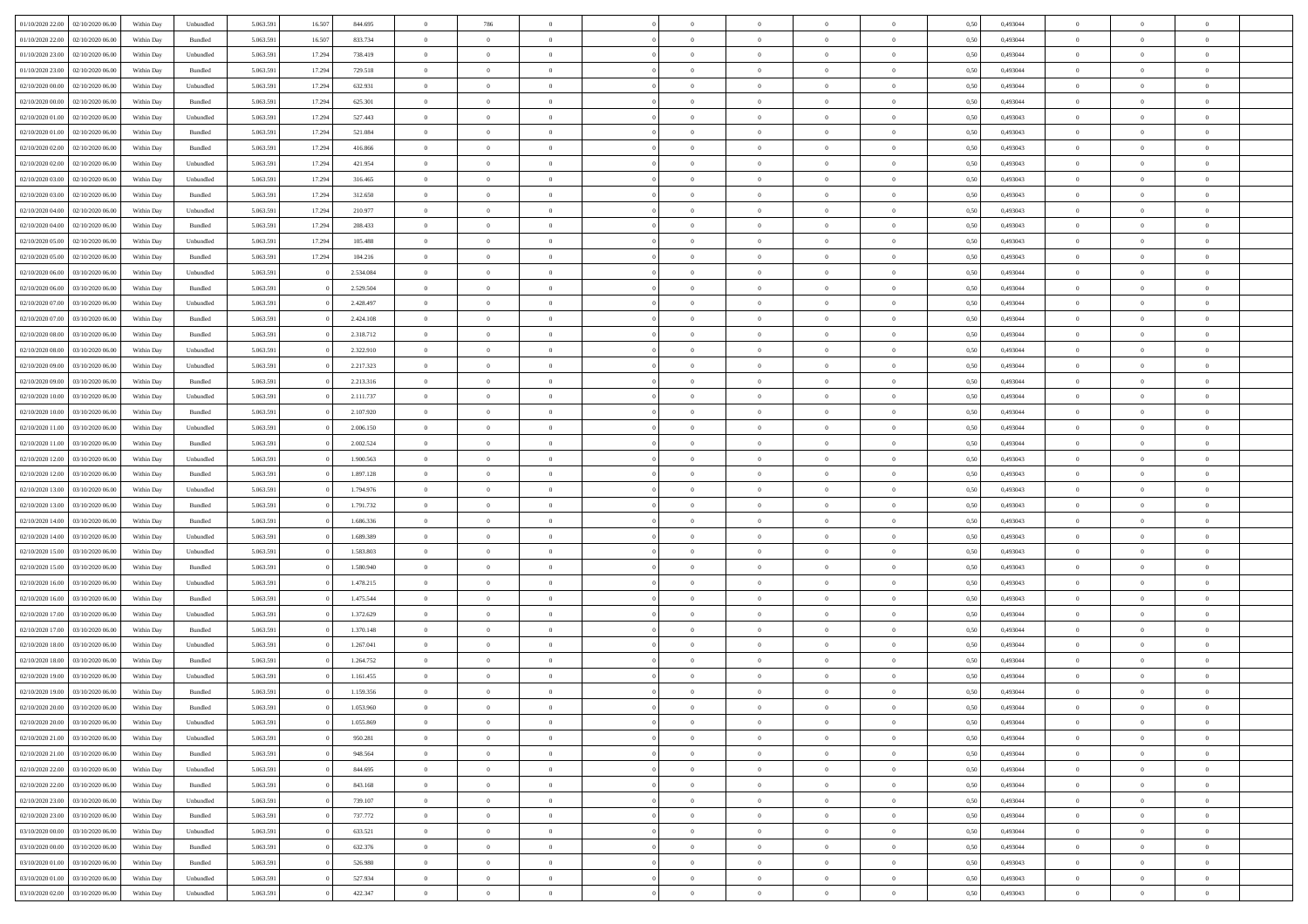| 03/10/2020 02.00                  | 03/10/2020 06:00 | Within Dav | Bundled            | 5.063.591 | 421.584   | $\overline{0}$ | $\Omega$       |                | $\Omega$       | $\Omega$       | $\Omega$       | $\theta$       | 0.50 | 0,493043 | $\theta$       | $\theta$       | $\theta$       |  |
|-----------------------------------|------------------|------------|--------------------|-----------|-----------|----------------|----------------|----------------|----------------|----------------|----------------|----------------|------|----------|----------------|----------------|----------------|--|
|                                   |                  |            |                    |           |           |                |                |                |                |                |                |                |      |          |                |                |                |  |
| 03/10/2020 03:00                  | 03/10/2020 06.00 | Within Day | Unbundled          | 5.063.591 | 316.760   | $\overline{0}$ | $\theta$       | $\overline{0}$ | $\overline{0}$ | $\bf{0}$       | $\overline{0}$ | $\overline{0}$ | 0,50 | 0,493043 | $\theta$       | $\overline{0}$ | $\overline{0}$ |  |
| 03/10/2020 03.00                  | 03/10/2020 06.00 | Within Day | Bundled            | 5.063.591 | 316.188   | $\overline{0}$ | $\overline{0}$ | $\overline{0}$ | $\bf{0}$       | $\bf{0}$       | $\bf{0}$       | $\bf{0}$       | 0,50 | 0,493043 | $\overline{0}$ | $\overline{0}$ | $\overline{0}$ |  |
| 03/10/2020 04:00                  | 03/10/2020 06:00 | Within Dav | Unbundled          | 5.063.591 | 211.173   | $\overline{0}$ | $\overline{0}$ | $\overline{0}$ | $\overline{0}$ | $\bf{0}$       | $\overline{0}$ | $\overline{0}$ | 0.50 | 0,493043 | $\theta$       | $\theta$       | $\overline{0}$ |  |
|                                   |                  |            |                    |           |           |                |                |                |                |                |                |                |      |          |                |                |                |  |
| 03/10/2020 04:00                  | 03/10/2020 06.00 | Within Day | Bundled            | 5.063.591 | 210.792   | $\overline{0}$ | $\theta$       | $\overline{0}$ | $\overline{0}$ | $\bf{0}$       | $\overline{0}$ | $\bf{0}$       | 0,50 | 0,493043 | $\theta$       | $\theta$       | $\overline{0}$ |  |
| 03/10/2020 05.00                  | 03/10/2020 06.00 | Within Day | Unbundled          | 5.063.591 | 105.586   | $\overline{0}$ | $\bf{0}$       | $\overline{0}$ | $\bf{0}$       | $\overline{0}$ | $\overline{0}$ | $\mathbf{0}$   | 0,50 | 0,493043 | $\overline{0}$ | $\overline{0}$ | $\bf{0}$       |  |
| 03/10/2020 05:00                  | 03/10/2020 06:00 | Within Dav | Bundled            | 5.063.591 | 105.395   | $\overline{0}$ | $\overline{0}$ | $\overline{0}$ | $\overline{0}$ | $\overline{0}$ | $\overline{0}$ | $\overline{0}$ | 0.50 | 0,493043 | $\theta$       | $\overline{0}$ | $\overline{0}$ |  |
| 03/10/2020 06.00                  | 04/10/2020 06.00 | Within Day | Unbundled          | 5.063.591 | 2.534.084 | $\overline{0}$ | $\theta$       | $\overline{0}$ | $\overline{0}$ | $\bf{0}$       | $\overline{0}$ | $\bf{0}$       | 0,50 | 0,493044 | $\theta$       | $\theta$       | $\overline{0}$ |  |
|                                   |                  |            |                    |           |           |                | $\overline{0}$ |                |                | $\bf{0}$       |                |                |      |          | $\,0\,$        | $\overline{0}$ | $\overline{0}$ |  |
| 03/10/2020 06.00                  | 04/10/2020 06.00 | Within Day | Bundled            | 5.063.591 | 2.529.504 | $\overline{0}$ |                | $\overline{0}$ | $\bf{0}$       |                | $\bf{0}$       | $\bf{0}$       | 0,50 | 0,493044 |                |                |                |  |
| 03/10/2020 07.00                  | 04/10/2020 06.00 | Within Dav | Bundled            | 5.063.591 | 2.424.108 | $\overline{0}$ | $\overline{0}$ | $\overline{0}$ | $\overline{0}$ | $\overline{0}$ | $\overline{0}$ | $\overline{0}$ | 0.50 | 0,493044 | $\theta$       | $\overline{0}$ | $\overline{0}$ |  |
| 03/10/2020 07.00                  | 04/10/2020 06.00 | Within Day | Unbundled          | 5.063.591 | 2.428.497 | $\overline{0}$ | $\theta$       | $\overline{0}$ | $\overline{0}$ | $\bf{0}$       | $\overline{0}$ | $\bf{0}$       | 0,50 | 0,493044 | $\,$ 0 $\,$    | $\theta$       | $\overline{0}$ |  |
| 03/10/2020 08:00                  | 04/10/2020 06.00 | Within Day | Unbundled          | 5.063.591 | 2.322.910 | $\overline{0}$ | $\overline{0}$ | $\overline{0}$ | $\bf{0}$       | $\bf{0}$       | $\bf{0}$       | $\bf{0}$       | 0,50 | 0,493044 | $\overline{0}$ | $\overline{0}$ | $\overline{0}$ |  |
| 03/10/2020 08:00                  | 04/10/2020 06.00 | Within Day | Bundled            | 5.063.591 | 2.318.712 | $\overline{0}$ | $\overline{0}$ | $\overline{0}$ | $\overline{0}$ | $\bf{0}$       | $\overline{0}$ | $\overline{0}$ | 0.50 | 0,493044 | $\theta$       | $\theta$       | $\overline{0}$ |  |
|                                   |                  |            |                    |           |           | $\overline{0}$ | $\theta$       |                |                |                |                |                |      |          | $\theta$       | $\overline{0}$ |                |  |
| 03/10/2020 09:00                  | 04/10/2020 06.00 | Within Day | Unbundled          | 5.063.591 | 2.217.323 |                |                | $\overline{0}$ | $\overline{0}$ | $\bf{0}$       | $\overline{0}$ | $\overline{0}$ | 0,50 | 0,493044 |                |                | $\overline{0}$ |  |
| 03/10/2020 09:00                  | 04/10/2020 06.00 | Within Day | Bundled            | 5.063.591 | 2.213.316 | $\overline{0}$ | $\bf{0}$       | $\overline{0}$ | $\bf{0}$       | $\overline{0}$ | $\overline{0}$ | $\mathbf{0}$   | 0,50 | 0,493044 | $\overline{0}$ | $\overline{0}$ | $\bf{0}$       |  |
| 03/10/2020 10:00                  | 04/10/2020 06.00 | Within Dav | Unbundled          | 5.063.591 | 2.111.737 | $\overline{0}$ | $\overline{0}$ | $\overline{0}$ | $\overline{0}$ | $\overline{0}$ | $\overline{0}$ | $\overline{0}$ | 0.50 | 0,493044 | $\theta$       | $\overline{0}$ | $\overline{0}$ |  |
| 03/10/2020 10:00                  | 04/10/2020 06.00 | Within Day | Bundled            | 5.063.591 | 2.107.920 | $\overline{0}$ | $\theta$       | $\overline{0}$ | $\overline{0}$ | $\bf{0}$       | $\overline{0}$ | $\bf{0}$       | 0,50 | 0,493044 | $\theta$       | $\theta$       | $\overline{0}$ |  |
| 03/10/2020 11:00                  | 04/10/2020 06.00 | Within Day | Unbundled          | 5.063.591 | 2.006.150 | $\overline{0}$ | $\overline{0}$ | $\overline{0}$ | $\bf{0}$       | $\bf{0}$       | $\bf{0}$       | $\bf{0}$       | 0,50 | 0,493044 | $\,0\,$        | $\overline{0}$ | $\overline{0}$ |  |
|                                   |                  |            |                    |           |           |                |                |                |                |                |                |                |      |          |                |                |                |  |
| 03/10/2020 11:00                  | 04/10/2020 06.00 | Within Day | Bundled            | 5.063.591 | 2.002.524 | $\overline{0}$ | $\overline{0}$ | $\overline{0}$ | $\overline{0}$ | $\overline{0}$ | $\overline{0}$ | $\overline{0}$ | 0.50 | 0,493044 | $\theta$       | $\overline{0}$ | $\overline{0}$ |  |
| 03/10/2020 12:00                  | 04/10/2020 06.00 | Within Day | Unbundled          | 5.063.591 | 1.900.563 | $\overline{0}$ | $\theta$       | $\overline{0}$ | $\overline{0}$ | $\bf{0}$       | $\overline{0}$ | $\bf{0}$       | 0,50 | 0,493043 | $\,$ 0 $\,$    | $\theta$       | $\overline{0}$ |  |
| 03/10/2020 12:00                  | 04/10/2020 06.00 | Within Day | Bundled            | 5.063.591 | 1.897.128 | $\overline{0}$ | $\overline{0}$ | $\overline{0}$ | $\bf{0}$       | $\bf{0}$       | $\bf{0}$       | $\bf{0}$       | 0,50 | 0,493043 | $\,0\,$        | $\overline{0}$ | $\overline{0}$ |  |
| 03/10/2020 13:00                  | 04/10/2020 06.00 | Within Day | Bundled            | 5.063.591 | 1.791.732 | $\overline{0}$ | $\overline{0}$ | $\overline{0}$ | $\overline{0}$ | $\bf{0}$       | $\overline{0}$ | $\overline{0}$ | 0.50 | 0.493043 | $\theta$       | $\theta$       | $\overline{0}$ |  |
|                                   |                  |            |                    |           |           |                |                |                |                |                |                |                |      |          |                |                |                |  |
| 03/10/2020 13:00                  | 04/10/2020 06.00 | Within Day | Unbundled          | 5.063.591 | 1.794.976 | $\overline{0}$ | $\theta$       | $\overline{0}$ | $\overline{0}$ | $\bf{0}$       | $\overline{0}$ | $\bf{0}$       | 0,50 | 0,493043 | $\theta$       | $\overline{0}$ | $\overline{0}$ |  |
| 03/10/2020 14:00                  | 04/10/2020 06.00 | Within Day | Unbundled          | 5.063.591 | 1.689.389 | $\overline{0}$ | $\bf{0}$       | $\overline{0}$ | $\bf{0}$       | $\overline{0}$ | $\overline{0}$ | $\mathbf{0}$   | 0,50 | 0,493043 | $\overline{0}$ | $\overline{0}$ | $\bf{0}$       |  |
| 03/10/2020 14:00                  | 04/10/2020 06.00 | Within Dav | Bundled            | 5.063.591 | 1.686.336 | $\overline{0}$ | $\overline{0}$ | $\overline{0}$ | $\overline{0}$ | $\overline{0}$ | $\overline{0}$ | $\overline{0}$ | 0.50 | 0,493043 | $\theta$       | $\overline{0}$ | $\overline{0}$ |  |
| 03/10/2020 15:00                  | 04/10/2020 06.00 | Within Day | Unbundled          | 5.063.591 | 1.583.803 | $\overline{0}$ | $\theta$       | $\overline{0}$ | $\overline{0}$ | $\bf{0}$       | $\overline{0}$ | $\bf{0}$       | 0,50 | 0,493043 | $\theta$       | $\theta$       | $\overline{0}$ |  |
| 03/10/2020 15:00                  | 04/10/2020 06.00 | Within Day | Bundled            | 5.063.591 | 1.580.940 | $\overline{0}$ | $\overline{0}$ | $\overline{0}$ | $\bf{0}$       | $\bf{0}$       | $\bf{0}$       | $\bf{0}$       | 0,50 | 0,493043 | $\,0\,$        | $\overline{0}$ | $\overline{0}$ |  |
|                                   |                  |            |                    |           |           |                |                |                |                |                |                |                |      |          |                |                |                |  |
| 03/10/2020 16:00                  | 04/10/2020 06.00 | Within Day | Unbundled          | 5.063.591 | 1.478.215 | $\overline{0}$ | $\overline{0}$ | $\overline{0}$ | $\overline{0}$ | $\overline{0}$ | $\overline{0}$ | $\overline{0}$ | 0.50 | 0,493043 | $\theta$       | $\overline{0}$ | $\overline{0}$ |  |
| 03/10/2020 16:00                  | 04/10/2020 06.00 | Within Day | Bundled            | 5.063.591 | 1.475.544 | $\overline{0}$ | $\theta$       | $\overline{0}$ | $\overline{0}$ | $\bf{0}$       | $\overline{0}$ | $\bf{0}$       | 0,50 | 0,493043 | $\,$ 0 $\,$    | $\overline{0}$ | $\overline{0}$ |  |
| 03/10/2020 17:00                  | 04/10/2020 06.00 | Within Day | Unbundled          | 5.063.591 | 1.372.629 | $\overline{0}$ | $\overline{0}$ | $\overline{0}$ | $\overline{0}$ | $\bf{0}$       | $\overline{0}$ | $\bf{0}$       | 0,50 | 0,493044 | $\overline{0}$ | $\overline{0}$ | $\overline{0}$ |  |
| 03/10/2020 17:00                  | 04/10/2020 06.00 | Within Day | Bundled            | 5.063.591 | 1.370.148 | $\overline{0}$ | $\Omega$       | $\Omega$       | $\Omega$       | $\Omega$       | $\Omega$       | $\overline{0}$ | 0,50 | 0,493044 | $\,0\,$        | $\theta$       | $\theta$       |  |
| 03/10/2020 18:00                  | 04/10/2020 06.00 | Within Day | Unbundled          | 5.063.591 | 1.267.041 | $\overline{0}$ | $\theta$       | $\overline{0}$ | $\overline{0}$ | $\bf{0}$       | $\overline{0}$ | $\bf{0}$       | 0,50 | 0,493044 | $\theta$       | $\theta$       | $\overline{0}$ |  |
|                                   |                  |            |                    |           |           |                |                |                |                |                |                |                |      |          |                |                |                |  |
| 03/10/2020 18:00                  | 04/10/2020 06.00 | Within Day | Bundled            | 5.063.591 | 1.264.752 | $\overline{0}$ | $\overline{0}$ | $\overline{0}$ | $\overline{0}$ | $\bf{0}$       | $\overline{0}$ | $\mathbf{0}$   | 0,50 | 0,493044 | $\overline{0}$ | $\overline{0}$ | $\bf{0}$       |  |
| 03/10/2020 19:00                  | 04/10/2020 06.00 | Within Day | Bundled            | 5.063.591 | 1.159.356 | $\overline{0}$ | $\Omega$       | $\Omega$       | $\Omega$       | $\bf{0}$       | $\overline{0}$ | $\overline{0}$ | 0.50 | 0,493044 | $\theta$       | $\theta$       | $\theta$       |  |
| 03/10/2020 19:00                  | 04/10/2020 06.00 | Within Day | Unbundled          | 5.063.591 | 1.161.455 | $\overline{0}$ | $\theta$       | $\overline{0}$ | $\overline{0}$ | $\bf{0}$       | $\overline{0}$ | $\bf{0}$       | 0,50 | 0,493044 | $\,$ 0 $\,$    | $\theta$       | $\overline{0}$ |  |
| 03/10/2020 20.00                  | 04/10/2020 06.00 | Within Day | Unbundled          | 5.063.591 | 1.055.869 | $\overline{0}$ | $\overline{0}$ | $\overline{0}$ | $\overline{0}$ | $\bf{0}$       | $\overline{0}$ | $\bf{0}$       | 0,50 | 0,493044 | $\,0\,$        | $\overline{0}$ | $\overline{0}$ |  |
|                                   |                  |            |                    |           |           |                |                |                |                |                |                |                |      |          |                |                |                |  |
| 03/10/2020 20:00                  | 04/10/2020 06.00 | Within Day | Bundled            | 5.063.591 | 1.053.960 | $\overline{0}$ | $\Omega$       | $\Omega$       | $\Omega$       | $\Omega$       | $\theta$       | $\overline{0}$ | 0.50 | 0,493044 | $\theta$       | $\theta$       | $\theta$       |  |
| 03/10/2020 21.00                  | 04/10/2020 06.00 | Within Day | Unbundled          | 5.063.591 | 950.281   | $\overline{0}$ | $\theta$       | $\overline{0}$ | $\overline{0}$ | $\bf{0}$       | $\overline{0}$ | $\bf{0}$       | 0,50 | 0,493044 | $\,$ 0 $\,$    | $\overline{0}$ | $\overline{0}$ |  |
| 03/10/2020 21.00                  | 04/10/2020 06.00 | Within Day | Bundled            | 5.063.591 | 948.564   | $\overline{0}$ | $\overline{0}$ | $\overline{0}$ | $\overline{0}$ | $\bf{0}$       | $\overline{0}$ | $\bf{0}$       | 0,50 | 0,493044 | $\overline{0}$ | $\overline{0}$ | $\overline{0}$ |  |
| 03/10/2020 22.00                  | 04/10/2020 06.00 | Within Day | Unbundled          | 5.063.591 | 844,695   | $\overline{0}$ | $\Omega$       | $\Omega$       | $\Omega$       | $\Omega$       | $\overline{0}$ | $\overline{0}$ | 0,50 | 0,493044 | $\,0\,$        | $\theta$       | $\theta$       |  |
| 03/10/2020 22.00                  | 04/10/2020 06.00 | Within Day | Bundled            | 5.063.591 | 843.168   | $\overline{0}$ | $\theta$       | $\overline{0}$ | $\overline{0}$ | $\bf{0}$       | $\overline{0}$ | $\bf{0}$       | 0,50 | 0,493044 | $\,$ 0 $\,$    | $\overline{0}$ | $\overline{0}$ |  |
|                                   |                  |            |                    |           |           |                |                |                |                |                |                |                |      |          |                |                |                |  |
| 03/10/2020 23.00                  | 04/10/2020 06.00 | Within Day | Unbundled          | 5.063.591 | 739.107   | $\overline{0}$ | $\overline{0}$ | $\overline{0}$ | $\overline{0}$ | $\bf{0}$       | $\overline{0}$ | $\mathbf{0}$   | 0,50 | 0,493044 | $\overline{0}$ | $\overline{0}$ | $\bf{0}$       |  |
| 03/10/2020 23.00                  | 04/10/2020 06.00 | Within Day | Bundled            | 5.063.591 | 737.772   | $\overline{0}$ | $\Omega$       | $\Omega$       | $\Omega$       | $\Omega$       | $\Omega$       | $\overline{0}$ | 0.50 | 0,493044 | $\theta$       | $\theta$       | $\theta$       |  |
| 04/10/2020 00.00                  | 04/10/2020 06.00 | Within Day | Bundled            | 5.063.591 | 632.376   | $\overline{0}$ | $\overline{0}$ | $\overline{0}$ | $\bf{0}$       | $\,$ 0         | $\overline{0}$ | $\bf{0}$       | 0,50 | 0,493044 | $\,0\,$        | $\,0\,$        | $\overline{0}$ |  |
| 04/10/2020 00:00 04/10/2020 06:00 |                  | Within Day | Unbundled          | 5.063.591 | 633.521   | $\bf{0}$       | $\bf{0}$       |                |                |                |                |                | 0,50 | 0,493044 | $\bf{0}$       | $\overline{0}$ |                |  |
| 04/10/2020 01:00                  | 04/10/2020 06:00 |            |                    | 5.063.591 |           | $\overline{0}$ | $\overline{0}$ | $\overline{0}$ | $\Omega$       | $\overline{0}$ | $\overline{0}$ | $\overline{0}$ |      |          | $\theta$       | $\theta$       | $\theta$       |  |
|                                   |                  | Within Day | Unbundled          |           | 527.934   |                |                |                |                |                |                |                | 0,50 | 0,493043 |                |                |                |  |
| 04/10/2020 01.00                  | 04/10/2020 06.00 | Within Day | Bundled            | 5.063.591 | 526.980   | $\overline{0}$ | $\bf{0}$       | $\overline{0}$ | $\overline{0}$ | $\,$ 0 $\,$    | $\overline{0}$ | $\,$ 0 $\,$    | 0,50 | 0,493043 | $\,$ 0 $\,$    | $\,$ 0 $\,$    | $\,$ 0         |  |
| 04/10/2020 02.00                  | 04/10/2020 06.00 | Within Day | Unbundled          | 5.063.591 | 422.347   | $\overline{0}$ | $\overline{0}$ | $\overline{0}$ | $\overline{0}$ | $\overline{0}$ | $\overline{0}$ | $\mathbf{0}$   | 0,50 | 0,493043 | $\overline{0}$ | $\bf{0}$       | $\bf{0}$       |  |
| 04/10/2020 02.00                  | 04/10/2020 06.00 | Within Day | $\mathbf B$ undled | 5.063.591 | 421.584   | $\overline{0}$ | $\overline{0}$ | $\overline{0}$ | $\Omega$       | $\overline{0}$ | $\overline{0}$ | $\overline{0}$ | 0,50 | 0,493043 | $\overline{0}$ | $\theta$       | $\overline{0}$ |  |
| 04/10/2020 03.00                  | 04/10/2020 06.00 | Within Day | Unbundled          | 5.063.591 | 316.760   | $\overline{0}$ | $\,$ 0         | $\overline{0}$ | $\bf{0}$       | $\,$ 0 $\,$    | $\overline{0}$ | $\mathbf{0}$   | 0,50 | 0,493043 | $\,$ 0 $\,$    | $\overline{0}$ | $\overline{0}$ |  |
|                                   |                  |            |                    |           |           |                |                |                |                |                |                |                |      |          |                |                |                |  |
| 04/10/2020 03.00                  | 04/10/2020 06.00 | Within Day | Bundled            | 5.063.591 | 316.188   | $\overline{0}$ | $\overline{0}$ | $\overline{0}$ | $\overline{0}$ | $\overline{0}$ | $\overline{0}$ | $\mathbf{0}$   | 0,50 | 0,493043 | $\overline{0}$ | $\overline{0}$ | $\bf{0}$       |  |
| 04/10/2020 04.00                  | 04/10/2020 06.00 | Within Day | Unbundled          | 5.063.591 | 211.173   | $\overline{0}$ | $\overline{0}$ | $\overline{0}$ | $\overline{0}$ | $\overline{0}$ | $\overline{0}$ | $\bf{0}$       | 0.50 | 0,493043 | $\overline{0}$ | $\theta$       | $\overline{0}$ |  |
| 04/10/2020 04.00                  | 04/10/2020 06.00 | Within Day | Bundled            | 5.063.591 | 210.792   | $\overline{0}$ | $\,$ 0         | $\overline{0}$ | $\bf{0}$       | $\bf{0}$       | $\bf{0}$       | $\bf{0}$       | 0,50 | 0,493043 | $\,$ 0 $\,$    | $\overline{0}$ | $\overline{0}$ |  |
| 04/10/2020 05:00                  | 04/10/2020 06.00 | Within Day | Unbundled          | 5.063.591 | 105.586   | $\overline{0}$ | $\bf{0}$       | $\overline{0}$ | $\overline{0}$ | $\overline{0}$ | $\overline{0}$ | $\mathbf{0}$   | 0,50 | 0,493043 | $\overline{0}$ | $\overline{0}$ | $\bf{0}$       |  |
| 04/10/2020 05:00                  | 04/10/2020 06:00 | Within Day | Bundled            | 5.063.591 | 105.395   | $\overline{0}$ | $\overline{0}$ | $\overline{0}$ | $\Omega$       | $\overline{0}$ | $\overline{0}$ | $\overline{0}$ | 0.50 | 0,493043 | $\overline{0}$ | $\overline{0}$ | $\overline{0}$ |  |
|                                   |                  |            |                    |           |           |                |                |                |                |                |                |                |      |          |                |                |                |  |
| 04/10/2020 06.00                  | 05/10/2020 06.00 | Within Day | Bundled            | 5.063.591 | 2.529.504 | $\overline{0}$ | $\bf{0}$       | $\overline{0}$ | $\bf{0}$       | $\bf{0}$       | $\bf{0}$       | $\mathbf{0}$   | 0,50 | 0,493044 | $\,$ 0 $\,$    | $\,$ 0 $\,$    | $\bf{0}$       |  |
| 04/10/2020 06.00                  | 05/10/2020 06.00 | Within Day | Unbundled          | 5.063.591 | 2.534.084 | $\overline{0}$ | $\overline{0}$ | $\overline{0}$ | $\overline{0}$ | $\overline{0}$ | $\bf{0}$       | $\mathbf{0}$   | 0,50 | 0,493044 | $\overline{0}$ | $\bf{0}$       | $\bf{0}$       |  |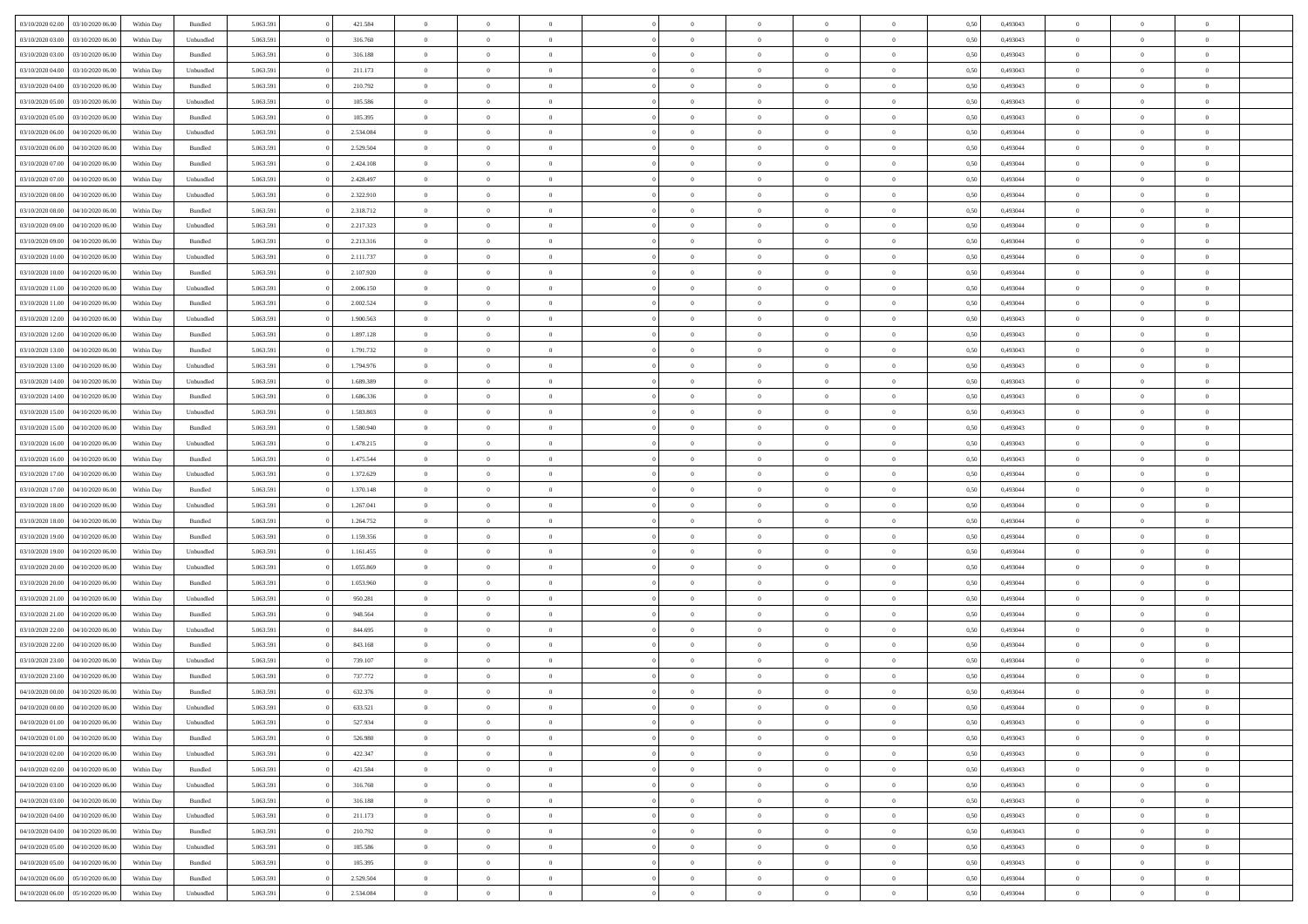| 04/10/2020 07.00                  | 05/10/2020 06:00 | Within Dav | Unbundled | 5.063.591 | 2.428.497 | $\overline{0}$ | $\Omega$       |                | $\Omega$       | $\Omega$       | $\Omega$       | $\Omega$       | 0.50 | 0,493044 | $\theta$       | $\theta$       | $\theta$       |  |
|-----------------------------------|------------------|------------|-----------|-----------|-----------|----------------|----------------|----------------|----------------|----------------|----------------|----------------|------|----------|----------------|----------------|----------------|--|
|                                   |                  |            |           |           |           |                |                |                |                |                |                |                |      |          |                |                |                |  |
| 04/10/2020 07.00                  | 05/10/2020 06.00 | Within Day | Bundled   | 5.063.591 | 2.424.108 | $\overline{0}$ | $\theta$       | $\overline{0}$ | $\overline{0}$ | $\bf{0}$       | $\overline{0}$ | $\overline{0}$ | 0,50 | 0,493044 | $\theta$       | $\theta$       | $\overline{0}$ |  |
| 04/10/2020 08.00                  | 05/10/2020 06.00 | Within Day | Unbundled | 5.063.591 | 2.322.910 | $\overline{0}$ | $\overline{0}$ | $\overline{0}$ | $\bf{0}$       | $\bf{0}$       | $\bf{0}$       | $\bf{0}$       | 0,50 | 0,493044 | $\overline{0}$ | $\overline{0}$ | $\overline{0}$ |  |
|                                   |                  |            |           |           |           |                |                |                |                |                |                |                |      |          | $\theta$       |                |                |  |
| 04/10/2020 08:00                  | 05/10/2020 06:00 | Within Dav | Bundled   | 5.063.591 | 2.318.712 | $\overline{0}$ | $\overline{0}$ | $\overline{0}$ | $\overline{0}$ | $\bf{0}$       | $\overline{0}$ | $\overline{0}$ | 0.50 | 0.493044 |                | $\theta$       | $\overline{0}$ |  |
| 04/10/2020 09:00                  | 05/10/2020 06.00 | Within Day | Unbundled | 5.063.591 | 2.217.323 | $\overline{0}$ | $\theta$       | $\overline{0}$ | $\overline{0}$ | $\bf{0}$       | $\overline{0}$ | $\bf{0}$       | 0,50 | 0,493044 | $\theta$       | $\theta$       | $\overline{0}$ |  |
| 04/10/2020 09:00                  | 05/10/2020 06.00 | Within Day | Bundled   | 5.063.591 | 2.213.316 | $\overline{0}$ | $\bf{0}$       | $\overline{0}$ | $\bf{0}$       | $\overline{0}$ | $\overline{0}$ | $\mathbf{0}$   | 0,50 | 0,493044 | $\overline{0}$ | $\overline{0}$ | $\bf{0}$       |  |
| 04/10/2020 11:00                  | 05/10/2020 06:00 | Within Dav | Unbundled | 5.063.591 | 2.006.150 | $\overline{0}$ | $\overline{0}$ | $\overline{0}$ | $\overline{0}$ | $\overline{0}$ | $\overline{0}$ | $\overline{0}$ | 0.50 | 0,493044 | $\theta$       | $\overline{0}$ | $\overline{0}$ |  |
|                                   |                  |            |           |           |           |                |                |                |                |                |                |                |      |          |                |                |                |  |
| 04/10/2020 11:00                  | 05/10/2020 06.00 | Within Day | Bundled   | 5.063.591 | 2.002.524 | $\overline{0}$ | $\theta$       | $\overline{0}$ | $\overline{0}$ | $\bf{0}$       | $\overline{0}$ | $\bf{0}$       | 0,50 | 0,493044 | $\theta$       | $\theta$       | $\overline{0}$ |  |
| 04/10/2020 12:00                  | 05/10/2020 06.00 | Within Day | Unbundled | 5.063.591 | 1.900.563 | $\overline{0}$ | $\overline{0}$ | $\overline{0}$ | $\bf{0}$       | $\bf{0}$       | $\bf{0}$       | $\bf{0}$       | 0,50 | 0,493043 | $\,0\,$        | $\overline{0}$ | $\overline{0}$ |  |
| 04/10/2020 12:00                  | 05/10/2020 06:00 | Within Dav | Bundled   | 5.063.591 | 1.897.128 | $\overline{0}$ | $\overline{0}$ | $\overline{0}$ | $\overline{0}$ | $\overline{0}$ | $\overline{0}$ | $\overline{0}$ | 0.50 | 0,493043 | $\theta$       | $\overline{0}$ | $\overline{0}$ |  |
|                                   |                  |            |           |           |           |                |                |                |                |                |                |                |      |          |                |                |                |  |
| 04/10/2020 13:00                  | 05/10/2020 06.00 | Within Day | Bundled   | 5.063.591 | 1.791.732 | $\overline{0}$ | $\theta$       | $\overline{0}$ | $\overline{0}$ | $\bf{0}$       | $\overline{0}$ | $\bf{0}$       | 0,50 | 0,493043 | $\theta$       | $\theta$       | $\overline{0}$ |  |
| 04/10/2020 13.00                  | 05/10/2020 06.00 | Within Day | Unbundled | 5.063.591 | 1.794.976 | $\overline{0}$ | $\overline{0}$ | $\overline{0}$ | $\bf{0}$       | $\bf{0}$       | $\bf{0}$       | $\bf{0}$       | 0,50 | 0,493043 | $\overline{0}$ | $\overline{0}$ | $\overline{0}$ |  |
| 04/10/2020 14:00                  | 05/10/2020 06:00 | Within Day | Unbundled | 5.063.591 | 1.689.389 | $\overline{0}$ | $\overline{0}$ | $\overline{0}$ | $\overline{0}$ | $\bf{0}$       | $\overline{0}$ | $\overline{0}$ | 0.50 | 0,493043 | $\theta$       | $\theta$       | $\overline{0}$ |  |
|                                   |                  |            |           |           |           |                |                |                |                |                |                |                |      |          |                |                |                |  |
| 04/10/2020 14:00                  | 05/10/2020 06.00 | Within Day | Bundled   | 5.063.591 | 1.686.336 | $\overline{0}$ | $\theta$       | $\overline{0}$ | $\overline{0}$ | $\bf{0}$       | $\overline{0}$ | $\overline{0}$ | 0,50 | 0,493043 | $\theta$       | $\theta$       | $\overline{0}$ |  |
| 04/10/2020 15.00                  | 05/10/2020 06.00 | Within Day | Unbundled | 5.063.591 | 1.583.803 | $\overline{0}$ | $\bf{0}$       | $\overline{0}$ | $\overline{0}$ | $\overline{0}$ | $\overline{0}$ | $\mathbf{0}$   | 0,50 | 0,493043 | $\overline{0}$ | $\overline{0}$ | $\bf{0}$       |  |
| 04/10/2020 15:00                  | 05/10/2020 06:00 | Within Dav | Bundled   | 5.063.591 | 1.580.940 | $\overline{0}$ | $\overline{0}$ | $\overline{0}$ | $\overline{0}$ | $\overline{0}$ | $\overline{0}$ | $\overline{0}$ | 0.50 | 0,493043 | $\theta$       | $\overline{0}$ | $\overline{0}$ |  |
| 04/10/2020 16.00                  | 05/10/2020 06.00 | Within Day | Unbundled | 5.063.591 | 1.478.215 | $\overline{0}$ | $\theta$       | $\overline{0}$ | $\overline{0}$ | $\bf{0}$       | $\overline{0}$ | $\bf{0}$       | 0,50 | 0,493043 | $\theta$       | $\theta$       | $\overline{0}$ |  |
|                                   |                  |            |           |           |           |                |                |                |                |                |                |                |      |          |                |                |                |  |
| 04/10/2020 16.00                  | 05/10/2020 06.00 | Within Day | Bundled   | 5.063.591 | 1.475.544 | $\overline{0}$ | $\overline{0}$ | $\overline{0}$ | $\overline{0}$ | $\bf{0}$       | $\overline{0}$ | $\bf{0}$       | 0,50 | 0,493043 | $\,0\,$        | $\overline{0}$ | $\overline{0}$ |  |
| 04/10/2020 17.00                  | 05/10/2020 06:00 | Within Day | Unbundled | 5.063.591 | 1.372.629 | $\overline{0}$ | $\overline{0}$ | $\overline{0}$ | $\overline{0}$ | $\overline{0}$ | $\overline{0}$ | $\overline{0}$ | 0.50 | 0,493044 | $\theta$       | $\overline{0}$ | $\overline{0}$ |  |
| 04/10/2020 17.00                  | 05/10/2020 06.00 | Within Day | Bundled   | 5.063.591 | 1.370.148 | $\overline{0}$ | $\theta$       | $\overline{0}$ | $\overline{0}$ | $\bf{0}$       | $\overline{0}$ | $\bf{0}$       | 0,50 | 0,493044 | $\,$ 0 $\,$    | $\theta$       | $\overline{0}$ |  |
|                                   |                  |            |           |           |           |                |                |                |                |                |                |                |      |          |                |                |                |  |
| 04/10/2020 18.00                  | 05/10/2020 06.00 | Within Day | Unbundled | 5.063.591 | 1.267.041 | $\overline{0}$ | $\overline{0}$ | $\overline{0}$ | $\overline{0}$ | $\bf{0}$       | $\overline{0}$ | $\bf{0}$       | 0,50 | 0,493044 | $\bf{0}$       | $\overline{0}$ | $\overline{0}$ |  |
| 04/10/2020 18:00                  | 05/10/2020 06:00 | Within Day | Bundled   | 5.063.591 | 1.264.752 | $\overline{0}$ | $\overline{0}$ | $\overline{0}$ | $\overline{0}$ | $\bf{0}$       | $\overline{0}$ | $\overline{0}$ | 0.50 | 0.493044 | $\theta$       | $\theta$       | $\overline{0}$ |  |
| 04/10/2020 19:00                  | 05/10/2020 06.00 | Within Day | Bundled   | 5.063.591 | 1.159.356 | $\overline{0}$ | $\theta$       | $\overline{0}$ | $\overline{0}$ | $\bf{0}$       | $\overline{0}$ | $\bf{0}$       | 0,50 | 0,493044 | $\theta$       | $\overline{0}$ | $\overline{0}$ |  |
|                                   |                  |            |           |           |           |                | $\bf{0}$       |                |                |                |                |                |      |          |                | $\overline{0}$ | $\bf{0}$       |  |
| 04/10/2020 19:00                  | 05/10/2020 06.00 | Within Day | Unbundled | 5.063.591 | 1.161.455 | $\overline{0}$ |                | $\overline{0}$ | $\overline{0}$ | $\overline{0}$ | $\overline{0}$ | $\mathbf{0}$   | 0,50 | 0,493044 | $\overline{0}$ |                |                |  |
| 04/10/2020 20:00                  | 05/10/2020 06:00 | Within Dav | Unbundled | 5.063.591 | 1.055.869 | $\overline{0}$ | $\overline{0}$ | $\overline{0}$ | $\overline{0}$ | $\overline{0}$ | $\overline{0}$ | $\overline{0}$ | 0.50 | 0,493044 | $\theta$       | $\overline{0}$ | $\overline{0}$ |  |
| 04/10/2020 20.00                  | 05/10/2020 06.00 | Within Day | Bundled   | 5.063.591 | 1.053.960 | $\overline{0}$ | $\theta$       | $\overline{0}$ | $\overline{0}$ | $\bf{0}$       | $\overline{0}$ | $\bf{0}$       | 0,50 | 0,493044 | $\theta$       | $\theta$       | $\overline{0}$ |  |
| 04/10/2020 21.00                  | 05/10/2020 06.00 | Within Day | Unbundled | 5.063.591 | 950.281   | $\overline{0}$ | $\overline{0}$ | $\overline{0}$ | $\overline{0}$ | $\bf{0}$       | $\overline{0}$ | $\bf{0}$       | 0,50 | 0,493044 | $\,0\,$        | $\overline{0}$ | $\overline{0}$ |  |
|                                   |                  |            |           |           |           |                |                |                |                |                |                |                |      |          |                |                |                |  |
| 04/10/2020 21.00                  | 05/10/2020 06:00 | Within Day | Bundled   | 5.063.591 | 948.564   | $\overline{0}$ | $\overline{0}$ | $\overline{0}$ | $\overline{0}$ | $\overline{0}$ | $\overline{0}$ | $\overline{0}$ | 0.50 | 0,493044 | $\theta$       | $\overline{0}$ | $\overline{0}$ |  |
| 04/10/2020 22.00                  | 05/10/2020 06.00 | Within Day | Unbundled | 5.063.591 | 844.695   | $\overline{0}$ | $\theta$       | $\overline{0}$ | $\overline{0}$ | $\bf{0}$       | $\overline{0}$ | $\bf{0}$       | 0,50 | 0,493044 | $\,$ 0 $\,$    | $\overline{0}$ | $\overline{0}$ |  |
| 04/10/2020 22.00                  | 05/10/2020 06.00 | Within Day | Bundled   | 5.063.591 | 843.168   | $\overline{0}$ | $\overline{0}$ | $\overline{0}$ | $\overline{0}$ | $\bf{0}$       | $\overline{0}$ | $\bf{0}$       | 0,50 | 0,493044 | $\overline{0}$ | $\overline{0}$ | $\overline{0}$ |  |
|                                   |                  |            |           |           |           |                |                |                |                |                |                |                |      |          |                |                |                |  |
| 04/10/2020 23.00                  | 05/10/2020 06.00 | Within Day | Unbundled | 5.063.591 | 739.107   | $\overline{0}$ | $\Omega$       | $\Omega$       | $\Omega$       | $\Omega$       | $\Omega$       | $\overline{0}$ | 0,50 | 0,493044 | $\,0\,$        | $\theta$       | $\theta$       |  |
| 04/10/2020 23.00                  | 05/10/2020 06.00 | Within Day | Bundled   | 5.063.591 | 737.772   | $\overline{0}$ | $\theta$       | $\overline{0}$ | $\overline{0}$ | $\bf{0}$       | $\overline{0}$ | $\bf{0}$       | 0,50 | 0,493044 | $\theta$       | $\theta$       | $\overline{0}$ |  |
| 05/10/2020 00.00                  | 05/10/2020 06.00 | Within Day | Bundled   | 5.063.591 | 632.376   | $\overline{0}$ | $\overline{0}$ | $\overline{0}$ | $\overline{0}$ | $\bf{0}$       | $\overline{0}$ | $\mathbf{0}$   | 0,50 | 0,493044 | $\overline{0}$ | $\overline{0}$ | $\bf{0}$       |  |
| 05/10/2020 00:00                  | 05/10/2020 06:00 | Within Day | Unbundled | 5.063.591 | 633.521   | $\overline{0}$ | $\Omega$       | $\Omega$       | $\Omega$       | $\bf{0}$       | $\overline{0}$ | $\overline{0}$ | 0.50 | 0,493044 | $\theta$       | $\theta$       | $\theta$       |  |
|                                   |                  |            |           |           |           |                |                |                |                |                |                |                |      |          |                |                |                |  |
| 05/10/2020 01:00                  | 05/10/2020 06.00 | Within Day | Unbundled | 5.063.591 | 527.934   | $\overline{0}$ | $\theta$       | $\overline{0}$ | $\overline{0}$ | $\bf{0}$       | $\overline{0}$ | $\bf{0}$       | 0,50 | 0,493043 | $\theta$       | $\theta$       | $\overline{0}$ |  |
| 05/10/2020 01:00                  | 05/10/2020 06.00 | Within Day | Bundled   | 5.063.591 | 526.980   | $\overline{0}$ | $\overline{0}$ | $\overline{0}$ | $\overline{0}$ | $\bf{0}$       | $\overline{0}$ | $\bf{0}$       | 0,50 | 0,493043 | $\,0\,$        | $\overline{0}$ | $\overline{0}$ |  |
| 05/10/2020 02.00                  | 05/10/2020 06:00 | Within Day | Unbundled | 5.063.591 | 422.347   | $\overline{0}$ | $\Omega$       | $\Omega$       | $\Omega$       | $\theta$       | $\theta$       | $\overline{0}$ | 0.50 | 0,493043 | $\theta$       | $\theta$       | $\theta$       |  |
| 05/10/2020 02.00                  | 05/10/2020 06.00 |            | Bundled   | 5.063.591 | 421.584   | $\overline{0}$ | $\theta$       | $\overline{0}$ | $\overline{0}$ | $\bf{0}$       | $\overline{0}$ |                |      | 0,493043 | $\,$ 0 $\,$    | $\overline{0}$ | $\overline{0}$ |  |
|                                   |                  | Within Day |           |           |           |                |                |                |                |                |                | $\bf{0}$       | 0,50 |          |                |                |                |  |
| 05/10/2020 03.00                  | 05/10/2020 06.00 | Within Day | Unbundled | 5.063.591 | 316.760   | $\overline{0}$ | $\overline{0}$ | $\overline{0}$ | $\bf{0}$       | $\bf{0}$       | $\bf{0}$       | $\bf{0}$       | 0,50 | 0,493043 | $\overline{0}$ | $\overline{0}$ | $\overline{0}$ |  |
| 05/10/2020 03:00                  | 05/10/2020 06.00 | Within Day | Bundled   | 5.063.591 | 316.188   | $\overline{0}$ | $\Omega$       | $\Omega$       | $\Omega$       | $\Omega$       | $\overline{0}$ | $\overline{0}$ | 0.50 | 0,493043 | $\,0\,$        | $\theta$       | $\theta$       |  |
| 05/10/2020 04:00                  | 05/10/2020 06.00 | Within Day | Unbundled | 5.063.591 | 211.173   | $\overline{0}$ | $\theta$       | $\overline{0}$ | $\overline{0}$ | $\bf{0}$       | $\overline{0}$ | $\bf{0}$       | 0,50 | 0,493043 | $\,$ 0 $\,$    | $\overline{0}$ | $\overline{0}$ |  |
|                                   |                  |            |           |           |           |                |                |                |                |                |                |                |      |          |                |                |                |  |
| 05/10/2020 04.00                  | 05/10/2020 06.00 | Within Day | Bundled   | 5.063.591 | 210.792   | $\overline{0}$ | $\overline{0}$ | $\overline{0}$ | $\bf{0}$       | $\bf{0}$       | $\bf{0}$       | $\mathbf{0}$   | 0,50 | 0,493043 | $\overline{0}$ | $\overline{0}$ | $\bf{0}$       |  |
| 05/10/2020 05.00                  | 05/10/2020 06:00 | Within Day | Unbundled | 5.063.591 | 105,586   | $\overline{0}$ | $\Omega$       | $\Omega$       | $\Omega$       | $\Omega$       | $\Omega$       | $\overline{0}$ | 0.50 | 0,493043 | $\theta$       | $\theta$       | $\theta$       |  |
| 05/10/2020 05.00                  | 05/10/2020 06.00 | Within Day | Bundled   | 5.063.591 | 105.395   | $\overline{0}$ | $\,$ 0 $\,$    | $\overline{0}$ | $\bf{0}$       | $\,$ 0         | $\bf{0}$       | $\bf{0}$       | 0,50 | 0,493043 | $\,0\,$        | $\,$ 0 $\,$    | $\overline{0}$ |  |
| 05/10/2020 06:00 06/10/2020 06:00 |                  | Within Day | Bundled   | 5.063.591 | 2.529.504 | $\bf{0}$       | $\bf{0}$       |                |                |                |                |                | 0,50 | 0,493044 | $\bf{0}$       | $\overline{0}$ |                |  |
|                                   |                  |            |           |           |           |                |                |                |                |                |                |                |      |          |                |                |                |  |
| 05/10/2020 06.00                  | 06/10/2020 06:00 | Within Day | Unbundled | 5.063.591 | 2.534.084 | $\overline{0}$ | $\overline{0}$ | $\overline{0}$ | $\Omega$       | $\overline{0}$ | $\overline{0}$ | $\overline{0}$ | 0,50 | 0,493044 | $\theta$       | $\theta$       | $\theta$       |  |
| 05/10/2020 07:00                  | 06/10/2020 06.00 | Within Day | Unbundled | 5.063.591 | 2.428.497 | $\overline{0}$ | $\,$ 0         | $\overline{0}$ | $\bf{0}$       | $\,$ 0 $\,$    | $\overline{0}$ | $\mathbf{0}$   | 0,50 | 0,493044 | $\,$ 0 $\,$    | $\,$ 0 $\,$    | $\,$ 0         |  |
| 05/10/2020 07:00                  | 06/10/2020 06.00 | Within Day | Bundled   | 5.063.591 | 2.424.108 | $\overline{0}$ | $\overline{0}$ | $\overline{0}$ | $\overline{0}$ | $\overline{0}$ | $\overline{0}$ | $\mathbf{0}$   | 0,50 | 0,493044 | $\overline{0}$ | $\bf{0}$       | $\bf{0}$       |  |
|                                   |                  |            |           |           |           |                |                |                |                |                |                |                |      |          |                |                |                |  |
| 05/10/2020 08:00                  | 06/10/2020 06.00 | Within Day | Unbundled | 5.063.591 | 2.322.910 | $\overline{0}$ | $\overline{0}$ | $\overline{0}$ | $\Omega$       | $\overline{0}$ | $\overline{0}$ | $\bf{0}$       | 0,50 | 0,493044 | $\bf{0}$       | $\theta$       | $\overline{0}$ |  |
| 05/10/2020 08:00                  | 06/10/2020 06.00 | Within Day | Bundled   | 5.063.591 | 2.318.712 | $\overline{0}$ | $\,$ 0         | $\overline{0}$ | $\overline{0}$ | $\,$ 0 $\,$    | $\overline{0}$ | $\mathbf{0}$   | 0,50 | 0,493044 | $\,$ 0 $\,$    | $\overline{0}$ | $\overline{0}$ |  |
| 05/10/2020 09:00                  | 06/10/2020 06.00 | Within Day | Unbundled | 5.063.591 | 2.217.323 | $\overline{0}$ | $\overline{0}$ | $\overline{0}$ | $\overline{0}$ | $\overline{0}$ | $\overline{0}$ | $\mathbf{0}$   | 0,50 | 0,493044 | $\overline{0}$ | $\overline{0}$ | $\bf{0}$       |  |
|                                   | 06/10/2020 06:00 |            |           |           |           |                | $\overline{0}$ | $\overline{0}$ | $\Omega$       | $\overline{0}$ | $\overline{0}$ |                | 0.50 |          |                | $\theta$       | $\overline{0}$ |  |
| 05/10/2020 09:00                  |                  | Within Day | Bundled   | 5.063.591 | 2.213.316 | $\overline{0}$ |                |                |                |                |                | $\bf{0}$       |      | 0,493044 | $\overline{0}$ |                |                |  |
| 05/10/2020 10:00                  | 06/10/2020 06.00 | Within Day | Unbundled | 5.063.591 | 2.111.737 | $\overline{0}$ | $\,$ 0         | $\overline{0}$ | $\bf{0}$       | $\bf{0}$       | $\bf{0}$       | $\bf{0}$       | 0,50 | 0,493044 | $\,$ 0 $\,$    | $\overline{0}$ | $\overline{0}$ |  |
| 05/10/2020 10:00                  | 06/10/2020 06.00 | Within Day | Bundled   | 5.063.591 | 2.107.920 | $\overline{0}$ | $\bf{0}$       | $\overline{0}$ | $\overline{0}$ | $\overline{0}$ | $\overline{0}$ | $\mathbf{0}$   | 0,50 | 0,493044 | $\overline{0}$ | $\overline{0}$ | $\bf{0}$       |  |
| 05/10/2020 11:00                  | 06/10/2020 06:00 | Within Day | Unbundled | 5.063.591 | 2,006,150 | $\overline{0}$ | $\overline{0}$ | $\overline{0}$ | $\Omega$       | $\overline{0}$ | $\overline{0}$ | $\bf{0}$       | 0.50 | 0,493044 | $\overline{0}$ | $\theta$       | $\overline{0}$ |  |
|                                   |                  |            |           |           |           |                |                |                |                |                |                |                |      |          |                |                |                |  |
| 05/10/2020 11:00                  | 06/10/2020 06.00 | Within Day | Bundled   | 5.063.591 | 2.002.524 | $\overline{0}$ | $\bf{0}$       | $\overline{0}$ | $\bf{0}$       | $\bf{0}$       | $\bf{0}$       | $\mathbf{0}$   | 0,50 | 0,493044 | $\,$ 0 $\,$    | $\,$ 0 $\,$    | $\bf{0}$       |  |
| 05/10/2020 12:00                  | 06/10/2020 06.00 | Within Day | Bundled   | 5.063.591 | 1.897.128 | $\overline{0}$ | $\overline{0}$ | $\overline{0}$ | $\overline{0}$ | $\bf{0}$       | $\bf{0}$       | $\mathbf{0}$   | 0,50 | 0,493043 | $\overline{0}$ | $\bf{0}$       | $\bf{0}$       |  |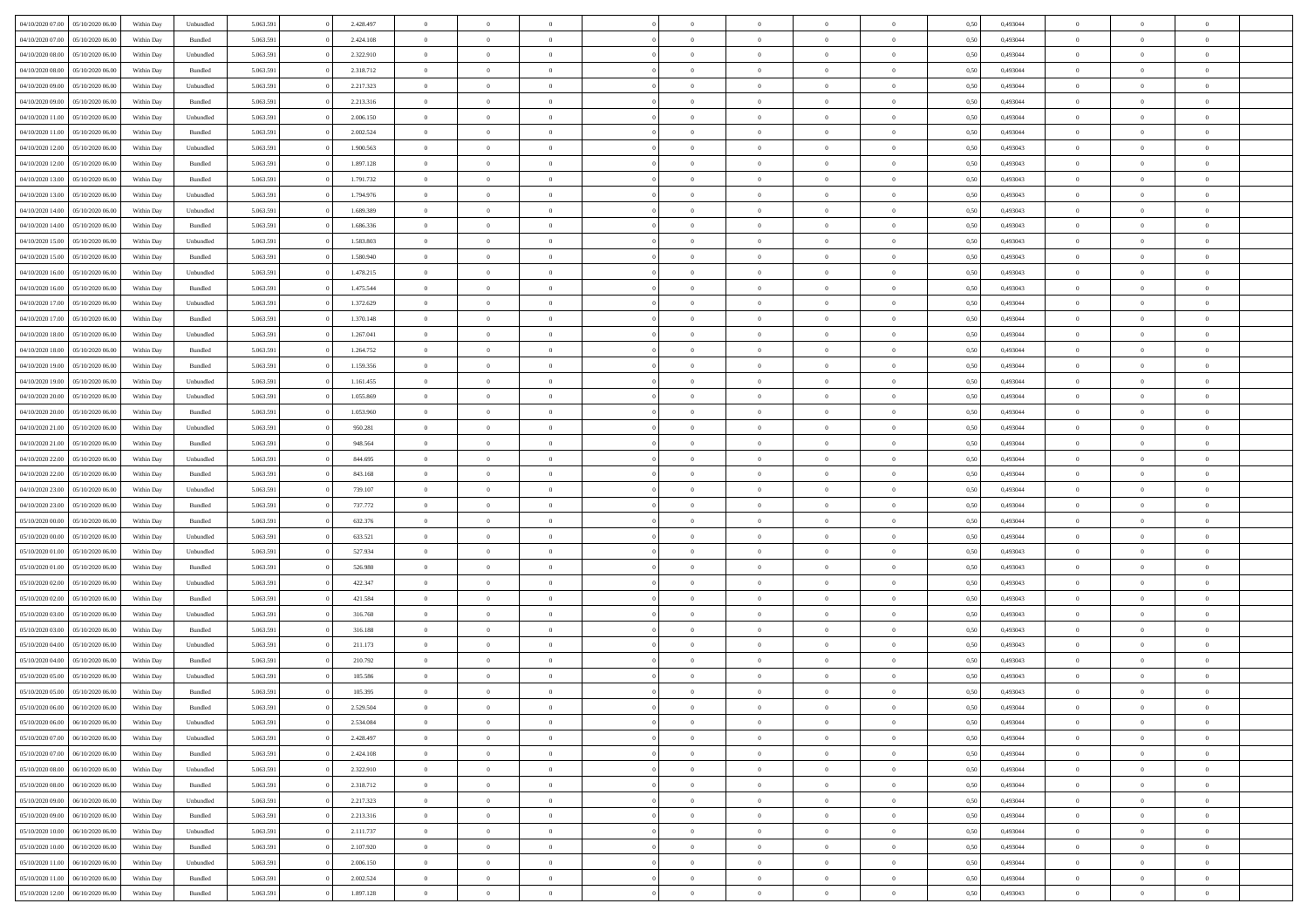|                                   |                  |            |                    |           |           | $\overline{0}$ | $\Omega$       |                |                | $\Omega$       | $\Omega$       | $\theta$       |      |          | $\theta$       |                | $\theta$       |  |
|-----------------------------------|------------------|------------|--------------------|-----------|-----------|----------------|----------------|----------------|----------------|----------------|----------------|----------------|------|----------|----------------|----------------|----------------|--|
| 05/10/2020 12:00                  | 06/10/2020 06:00 | Within Dav | Unbundled          | 5.063.591 | 1.900.563 |                |                |                | $\Omega$       |                |                |                | 0.50 | 0,493043 |                | $\theta$       |                |  |
| 05/10/2020 13:00                  | 06/10/2020 06.00 | Within Day | Unbundled          | 5.063.591 | 1.794.976 | $\overline{0}$ | $\theta$       | $\overline{0}$ | $\overline{0}$ | $\bf{0}$       | $\overline{0}$ | $\overline{0}$ | 0,50 | 0,493043 | $\theta$       | $\theta$       | $\overline{0}$ |  |
| 05/10/2020 13:00                  | 06/10/2020 06.00 | Within Day | Bundled            | 5.063.591 | 1.791.732 | $\overline{0}$ | $\overline{0}$ | $\overline{0}$ | $\bf{0}$       | $\bf{0}$       | $\bf{0}$       | $\bf{0}$       | 0,50 | 0,493043 | $\overline{0}$ | $\overline{0}$ | $\overline{0}$ |  |
| 05/10/2020 14:00                  | 06/10/2020 06:00 | Within Dav | Unbundled          | 5.063.591 | 1.689.389 | $\overline{0}$ | $\overline{0}$ | $\overline{0}$ | $\overline{0}$ | $\bf{0}$       | $\overline{0}$ | $\overline{0}$ | 0.50 | 0,493043 | $\theta$       | $\theta$       | $\overline{0}$ |  |
|                                   |                  |            |                    |           |           |                |                |                |                |                |                |                |      |          |                |                |                |  |
| 05/10/2020 14:00                  | 06/10/2020 06.00 | Within Day | Bundled            | 5.063.591 | 1.686.336 | $\overline{0}$ | $\theta$       | $\overline{0}$ | $\overline{0}$ | $\bf{0}$       | $\overline{0}$ | $\bf{0}$       | 0,50 | 0,493043 | $\theta$       | $\theta$       | $\overline{0}$ |  |
| 05/10/2020 15:00                  | 06/10/2020 06.00 | Within Day | Unbundled          | 5.063.591 | 1.583.803 | $\overline{0}$ | $\bf{0}$       | $\overline{0}$ | $\bf{0}$       | $\overline{0}$ | $\overline{0}$ | $\mathbf{0}$   | 0,50 | 0,493043 | $\overline{0}$ | $\overline{0}$ | $\bf{0}$       |  |
| 05/10/2020 15:00                  | 06/10/2020 06.00 | Within Dav | Bundled            | 5.063.591 | 1.580.940 | $\overline{0}$ | $\overline{0}$ | $\overline{0}$ | $\overline{0}$ | $\overline{0}$ | $\overline{0}$ | $\overline{0}$ | 0.50 | 0,493043 | $\theta$       | $\overline{0}$ | $\overline{0}$ |  |
| 05/10/2020 16.00                  | 06/10/2020 06.00 | Within Day | Unbundled          | 5.063.591 | 1.478.215 | $\overline{0}$ | $\theta$       | $\overline{0}$ | $\overline{0}$ | $\bf{0}$       | $\overline{0}$ | $\bf{0}$       | 0,50 | 0,493043 | $\theta$       | $\theta$       | $\overline{0}$ |  |
|                                   |                  |            |                    |           |           |                | $\overline{0}$ |                |                | $\bf{0}$       |                |                |      |          | $\,0\,$        | $\overline{0}$ | $\overline{0}$ |  |
| 05/10/2020 16:00                  | 06/10/2020 06.00 | Within Day | Bundled            | 5.063.591 | 1.475.544 | $\overline{0}$ |                | $\overline{0}$ | $\bf{0}$       |                | $\bf{0}$       | $\bf{0}$       | 0,50 | 0,493043 |                |                |                |  |
| 05/10/2020 17.00                  | 06/10/2020 06:00 | Within Dav | Unbundled          | 5.063.591 | 1.372.629 | $\overline{0}$ | $\overline{0}$ | $\overline{0}$ | $\overline{0}$ | $\overline{0}$ | $\overline{0}$ | $\overline{0}$ | 0.50 | 0,493044 | $\theta$       | $\overline{0}$ | $\overline{0}$ |  |
| 05/10/2020 17:00                  | 06/10/2020 06.00 | Within Day | Bundled            | 5.063.591 | 1.370.148 | $\overline{0}$ | $\theta$       | $\overline{0}$ | $\overline{0}$ | $\bf{0}$       | $\overline{0}$ | $\bf{0}$       | 0,50 | 0,493044 | $\theta$       | $\theta$       | $\overline{0}$ |  |
| 05/10/2020 18:00                  | 06/10/2020 06.00 | Within Day | Bundled            | 5.063.591 | 1.264.752 | $\overline{0}$ | $\overline{0}$ | $\overline{0}$ | $\bf{0}$       | $\bf{0}$       | $\bf{0}$       | $\bf{0}$       | 0,50 | 0,493044 | $\overline{0}$ | $\overline{0}$ | $\overline{0}$ |  |
| 05/10/2020 18:00                  | 06/10/2020 06:00 | Within Dav | Unbundled          | 5.063.591 | 1.267.041 | $\overline{0}$ | $\overline{0}$ | $\overline{0}$ | $\overline{0}$ | $\bf{0}$       | $\overline{0}$ | $\overline{0}$ | 0.50 | 0,493044 | $\theta$       | $\theta$       | $\overline{0}$ |  |
|                                   |                  |            |                    |           |           | $\overline{0}$ | $\theta$       |                |                |                |                |                |      |          | $\theta$       |                |                |  |
| 05/10/2020 19:00                  | 06/10/2020 06.00 | Within Day | Unbundled          | 5.063.591 | 1.161.455 |                |                | $\overline{0}$ | $\overline{0}$ | $\bf{0}$       | $\overline{0}$ | $\overline{0}$ | 0,50 | 0,493044 |                | $\theta$       | $\overline{0}$ |  |
| 05/10/2020 19:00                  | 06/10/2020 06.00 | Within Day | Bundled            | 5.063.591 | 1.159.356 | $\overline{0}$ | $\bf{0}$       | $\overline{0}$ | $\bf{0}$       | $\overline{0}$ | $\overline{0}$ | $\mathbf{0}$   | 0,50 | 0,493044 | $\overline{0}$ | $\overline{0}$ | $\bf{0}$       |  |
| 05/10/2020 20:00                  | 06/10/2020 06:00 | Within Dav | Unbundled          | 5.063.591 | 1.055.869 | $\overline{0}$ | $\overline{0}$ | $\overline{0}$ | $\overline{0}$ | $\overline{0}$ | $\overline{0}$ | $\overline{0}$ | 0.50 | 0,493044 | $\theta$       | $\overline{0}$ | $\overline{0}$ |  |
| 05/10/2020 20.00                  | 06/10/2020 06.00 | Within Day | Bundled            | 5.063.591 | 1.053.960 | $\overline{0}$ | $\theta$       | $\overline{0}$ | $\overline{0}$ | $\bf{0}$       | $\overline{0}$ | $\bf{0}$       | 0,50 | 0,493044 | $\theta$       | $\theta$       | $\overline{0}$ |  |
| 05/10/2020 21.00                  | 06/10/2020 06.00 | Within Day | Unbundled          | 5.063.591 | 950.281   | $\overline{0}$ | $\overline{0}$ | $\overline{0}$ | $\bf{0}$       | $\bf{0}$       | $\bf{0}$       | $\bf{0}$       | 0,50 | 0,493044 | $\,0\,$        | $\overline{0}$ | $\overline{0}$ |  |
|                                   |                  |            |                    |           |           |                |                |                |                |                |                |                |      |          |                |                |                |  |
| 05/10/2020 21.00                  | 06/10/2020 06:00 | Within Day | Bundled            | 5.063.591 | 948.564   | $\overline{0}$ | $\overline{0}$ | $\overline{0}$ | $\overline{0}$ | $\overline{0}$ | $\overline{0}$ | $\overline{0}$ | 0.50 | 0,493044 | $\theta$       | $\overline{0}$ | $\overline{0}$ |  |
| 05/10/2020 22.00                  | 06/10/2020 06.00 | Within Day | Unbundled          | 5.063.591 | 844.695   | $\overline{0}$ | $\theta$       | $\overline{0}$ | $\overline{0}$ | $\bf{0}$       | $\overline{0}$ | $\bf{0}$       | 0,50 | 0,493044 | $\,$ 0 $\,$    | $\theta$       | $\overline{0}$ |  |
| 05/10/2020 22.00                  | 06/10/2020 06.00 | Within Day | Bundled            | 5.063.591 | 843.168   | $\overline{0}$ | $\overline{0}$ | $\overline{0}$ | $\bf{0}$       | $\bf{0}$       | $\bf{0}$       | $\bf{0}$       | 0,50 | 0,493044 | $\bf{0}$       | $\overline{0}$ | $\overline{0}$ |  |
| 05/10/2020 23.00                  | 06/10/2020 06:00 | Within Day | Bundled            | 5.063.591 | 737.772   | $\overline{0}$ | $\overline{0}$ | $\overline{0}$ | $\overline{0}$ | $\bf{0}$       | $\overline{0}$ | $\overline{0}$ | 0.50 | 0.493044 | $\theta$       | $\theta$       | $\overline{0}$ |  |
|                                   |                  |            |                    |           |           |                |                |                |                |                |                |                |      |          |                |                |                |  |
| 05/10/2020 23.00                  | 06/10/2020 06.00 | Within Day | Unbundled          | 5.063.591 | 739.107   | $\overline{0}$ | $\theta$       | $\overline{0}$ | $\overline{0}$ | $\bf{0}$       | $\overline{0}$ | $\bf{0}$       | 0,50 | 0,493044 | $\theta$       | $\overline{0}$ | $\overline{0}$ |  |
| 06/10/2020 00.00                  | 06/10/2020 06.00 | Within Day | Unbundled          | 5.063.591 | 633.521   | $\overline{0}$ | $\bf{0}$       | $\overline{0}$ | $\bf{0}$       | $\overline{0}$ | $\overline{0}$ | $\mathbf{0}$   | 0,50 | 0,493044 | $\overline{0}$ | $\overline{0}$ | $\bf{0}$       |  |
| 06/10/2020 00:00                  | 06/10/2020 06:00 | Within Dav | Bundled            | 5.063.591 | 632.376   | $\overline{0}$ | $\overline{0}$ | $\overline{0}$ | $\overline{0}$ | $\overline{0}$ | $\overline{0}$ | $\overline{0}$ | 0.50 | 0,493044 | $\theta$       | $\overline{0}$ | $\overline{0}$ |  |
| 06/10/2020 01:00                  | 06/10/2020 06.00 | Within Day | Unbundled          | 5.063.591 | 527.934   | $\overline{0}$ | $\theta$       | $\overline{0}$ | $\overline{0}$ | $\bf{0}$       | $\overline{0}$ | $\bf{0}$       | 0,50 | 0,493043 | $\theta$       | $\theta$       | $\overline{0}$ |  |
| 06/10/2020 01:00                  | 06/10/2020 06.00 | Within Day | Bundled            | 5.063.591 | 526.980   | $\overline{0}$ | $\overline{0}$ | $\overline{0}$ | $\bf{0}$       | $\bf{0}$       | $\bf{0}$       | $\bf{0}$       | 0,50 | 0,493043 | $\,0\,$        | $\overline{0}$ | $\overline{0}$ |  |
|                                   |                  |            |                    |           |           |                |                |                |                |                |                |                |      |          |                |                |                |  |
| 06/10/2020 02.00                  | 06/10/2020 06:00 | Within Day | Unbundled          | 5.063.591 | 422.347   | $\overline{0}$ | $\overline{0}$ | $\overline{0}$ | $\overline{0}$ | $\overline{0}$ | $\overline{0}$ | $\overline{0}$ | 0.50 | 0,493043 | $\theta$       | $\overline{0}$ | $\overline{0}$ |  |
| 06/10/2020 02.00                  | 06/10/2020 06.00 | Within Day | Bundled            | 5.063.591 | 421.584   | $\overline{0}$ | $\theta$       | $\overline{0}$ | $\overline{0}$ | $\bf{0}$       | $\overline{0}$ | $\bf{0}$       | 0,50 | 0,493043 | $\,$ 0 $\,$    | $\overline{0}$ | $\overline{0}$ |  |
| 06/10/2020 03.00                  | 06/10/2020 06.00 | Within Day | Unbundled          | 5.063.591 | 316.760   | $\overline{0}$ | $\overline{0}$ | $\overline{0}$ | $\bf{0}$       | $\bf{0}$       | $\bf{0}$       | $\bf{0}$       | 0,50 | 0,493043 | $\bf{0}$       | $\overline{0}$ | $\overline{0}$ |  |
| 06/10/2020 03:00                  | 06/10/2020 06.00 | Within Day | Bundled            | 5.063.591 | 316.188   | $\overline{0}$ | $\Omega$       | $\Omega$       | $\Omega$       | $\Omega$       | $\Omega$       | $\overline{0}$ | 0,50 | 0,493043 | $\,0\,$        | $\theta$       | $\theta$       |  |
| 06/10/2020 04:00                  | 06/10/2020 06.00 | Within Day | Unbundled          | 5.063.591 | 211.173   | $\overline{0}$ | $\theta$       | $\overline{0}$ | $\overline{0}$ | $\bf{0}$       | $\overline{0}$ | $\bf{0}$       | 0,50 | 0,493043 | $\theta$       | $\theta$       | $\overline{0}$ |  |
|                                   |                  |            |                    |           |           |                |                |                |                |                |                |                |      |          |                |                |                |  |
| 06/10/2020 04.00                  | 06/10/2020 06.00 | Within Day | Bundled            | 5.063.591 | 210.792   | $\overline{0}$ | $\overline{0}$ | $\overline{0}$ | $\bf{0}$       | $\bf{0}$       | $\overline{0}$ | $\mathbf{0}$   | 0,50 | 0,493043 | $\bf{0}$       | $\overline{0}$ | $\bf{0}$       |  |
| 06/10/2020 05:00                  | 06/10/2020 06:00 | Within Day | Bundled            | 5.063.591 | 105.395   | $\overline{0}$ | $\Omega$       | $\Omega$       | $\Omega$       | $\bf{0}$       | $\overline{0}$ | $\overline{0}$ | 0.50 | 0,493043 | $\theta$       | $\theta$       | $\theta$       |  |
| 06/10/2020 05:00                  | 06/10/2020 06.00 | Within Day | Unbundled          | 5.063.591 | 105.586   | $\overline{0}$ | $\theta$       | $\overline{0}$ | $\overline{0}$ | $\bf{0}$       | $\overline{0}$ | $\bf{0}$       | 0,50 | 0,493043 | $\,$ 0 $\,$    | $\theta$       | $\overline{0}$ |  |
| 06/10/2020 06.00                  | 07/10/2020 06.00 | Within Day | Unbundled          | 5.063.591 | 2.534.084 | $\overline{0}$ | $\overline{0}$ | $\overline{0}$ | $\bf{0}$       | $\bf{0}$       | $\bf{0}$       | $\bf{0}$       | 0,50 | 0,493044 | $\,0\,$        | $\overline{0}$ | $\overline{0}$ |  |
|                                   |                  |            |                    |           |           |                |                |                |                |                |                |                |      |          |                |                |                |  |
| 06/10/2020 06.00                  | 07/10/2020 06.00 | Within Day | Bundled            | 5.063.591 | 2.529.504 | $\overline{0}$ | $\Omega$       | $\Omega$       | $\Omega$       | $\Omega$       | $\theta$       | $\overline{0}$ | 0.50 | 0,493044 | $\theta$       | $\theta$       | $\theta$       |  |
| 06/10/2020 07.00                  | 07/10/2020 06.00 | Within Day | Unbundled          | 5.063.591 | 2.428.497 | $\overline{0}$ | $\theta$       | $\overline{0}$ | $\overline{0}$ | $\bf{0}$       | $\overline{0}$ | $\bf{0}$       | 0,50 | 0,493044 | $\,$ 0 $\,$    | $\overline{0}$ | $\overline{0}$ |  |
| 06/10/2020 07.00                  | 07/10/2020 06.00 | Within Day | Bundled            | 5.063.591 | 2.424.108 | $\overline{0}$ | $\overline{0}$ | $\overline{0}$ | $\bf{0}$       | $\bf{0}$       | $\bf{0}$       | $\bf{0}$       | 0,50 | 0,493044 | $\bf{0}$       | $\overline{0}$ | $\overline{0}$ |  |
| 06/10/2020 08:00                  | 07/10/2020 06.00 | Within Day | Unbundled          | 5.063.591 | 2.322.910 | $\overline{0}$ | $\Omega$       | $\Omega$       | $\Omega$       | $\Omega$       | $\overline{0}$ | $\overline{0}$ | 0.50 | 0,493044 | $\,0\,$        | $\theta$       | $\theta$       |  |
| 06/10/2020 08:00                  | 07/10/2020 06.00 | Within Day | Bundled            | 5.063.591 | 2.318.712 | $\overline{0}$ | $\theta$       | $\overline{0}$ | $\overline{0}$ | $\bf{0}$       | $\overline{0}$ | $\bf{0}$       | 0,50 | 0,493044 | $\,$ 0 $\,$    | $\overline{0}$ | $\overline{0}$ |  |
|                                   |                  |            |                    |           |           |                |                |                |                |                |                |                |      |          |                |                |                |  |
| 06/10/2020 09:00                  | 07/10/2020 06.00 | Within Day | Unbundled          | 5.063.591 | 2.217.323 | $\overline{0}$ | $\overline{0}$ | $\overline{0}$ | $\bf{0}$       | $\bf{0}$       | $\bf{0}$       | $\mathbf{0}$   | 0,50 | 0,493044 | $\overline{0}$ | $\overline{0}$ | $\bf{0}$       |  |
| 06/10/2020 09:00                  | 07/10/2020 06.00 | Within Day | Bundled            | 5.063.591 | 2.213.316 | $\overline{0}$ | $\Omega$       | $\Omega$       | $\Omega$       | $\Omega$       | $\Omega$       | $\overline{0}$ | 0.50 | 0.493044 | $\theta$       | $\theta$       | $\theta$       |  |
| 06/10/2020 10:00                  | 07/10/2020 06.00 | Within Day | Unbundled          | 5.063.591 | 2.111.737 | $\overline{0}$ | $\,$ 0 $\,$    | $\overline{0}$ | $\bf{0}$       | $\,$ 0         | $\bf{0}$       | $\bf{0}$       | 0,50 | 0,493044 | $\,0\,$        | $\overline{0}$ | $\overline{0}$ |  |
| 06/10/2020 10:00 07/10/2020 06:00 |                  | Within Day | Bundled            | 5.063.591 | 2.107.920 | $\bf{0}$       | $\bf{0}$       |                |                |                |                |                | 0,50 | 0,493044 | $\bf{0}$       | $\overline{0}$ |                |  |
| 06/10/2020 11:00                  | 07/10/2020 06:00 |            | Bundled            | 5.063.591 | 2.002.524 | $\overline{0}$ | $\overline{0}$ | $\overline{0}$ | $\Omega$       | $\overline{0}$ | $\overline{0}$ | $\overline{0}$ |      |          | $\theta$       | $\theta$       | $\theta$       |  |
|                                   |                  | Within Day |                    |           |           |                |                |                |                |                |                |                | 0,50 | 0,493044 |                |                |                |  |
| 06/10/2020 11:00                  | 07/10/2020 06.00 | Within Day | Unbundled          | 5.063.591 | 2.006.150 | $\overline{0}$ | $\,$ 0         | $\overline{0}$ | $\bf{0}$       | $\,$ 0 $\,$    | $\overline{0}$ | $\mathbf{0}$   | 0,50 | 0,493044 | $\,$ 0 $\,$    | $\,$ 0 $\,$    | $\,$ 0         |  |
| 06/10/2020 12:00                  | 07/10/2020 06.00 | Within Day | Unbundled          | 5.063.591 | 1.900.563 | $\overline{0}$ | $\overline{0}$ | $\overline{0}$ | $\overline{0}$ | $\overline{0}$ | $\overline{0}$ | $\mathbf{0}$   | 0,50 | 0,493043 | $\overline{0}$ | $\bf{0}$       | $\bf{0}$       |  |
| 06/10/2020 12:00                  | 07/10/2020 06.00 | Within Day | $\mathbf B$ undled | 5.063.591 | 1.897.128 | $\overline{0}$ | $\overline{0}$ | $\overline{0}$ | $\Omega$       | $\overline{0}$ | $\overline{0}$ | $\overline{0}$ | 0,50 | 0,493043 | $\overline{0}$ | $\theta$       | $\overline{0}$ |  |
| 06/10/2020 13:00                  | 07/10/2020 06.00 | Within Day | Unbundled          | 5.063.591 | 1.794.976 | $\overline{0}$ | $\,$ 0         | $\overline{0}$ | $\overline{0}$ | $\,$ 0 $\,$    | $\overline{0}$ | $\mathbf{0}$   | 0,50 | 0,493043 | $\,$ 0 $\,$    | $\overline{0}$ | $\overline{0}$ |  |
|                                   |                  |            |                    |           |           |                |                |                |                |                |                |                |      |          |                |                |                |  |
| 06/10/2020 13:00                  | 07/10/2020 06.00 | Within Day | Bundled            | 5.063.591 | 1.791.732 | $\overline{0}$ | $\overline{0}$ | $\overline{0}$ | $\overline{0}$ | $\overline{0}$ | $\overline{0}$ | $\mathbf{0}$   | 0,50 | 0,493043 | $\overline{0}$ | $\overline{0}$ | $\bf{0}$       |  |
| 06/10/2020 14:00                  | 07/10/2020 06.00 | Within Day | Unbundled          | 5.063.591 | 1.689.389 | $\overline{0}$ | $\overline{0}$ | $\overline{0}$ | $\Omega$       | $\overline{0}$ | $\overline{0}$ | $\bf{0}$       | 0.50 | 0,493043 | $\overline{0}$ | $\theta$       | $\overline{0}$ |  |
| 06/10/2020 14:00                  | 07/10/2020 06.00 | Within Day | Bundled            | 5.063.591 | 1.686.336 | $\overline{0}$ | $\,$ 0         | $\overline{0}$ | $\bf{0}$       | $\bf{0}$       | $\bf{0}$       | $\bf{0}$       | 0,50 | 0,493043 | $\,$ 0 $\,$    | $\overline{0}$ | $\overline{0}$ |  |
| 06/10/2020 15:00                  | 07/10/2020 06.00 | Within Day | Unbundled          | 5.063.591 | 1.583.803 | $\overline{0}$ | $\bf{0}$       | $\overline{0}$ | $\overline{0}$ | $\overline{0}$ | $\overline{0}$ | $\mathbf{0}$   | 0,50 | 0,493043 | $\overline{0}$ | $\overline{0}$ | $\bf{0}$       |  |
| 06/10/2020 15:00                  | 07/10/2020 06:00 | Within Day | Bundled            | 5.063.591 | 1.580.940 | $\overline{0}$ | $\overline{0}$ | $\overline{0}$ | $\Omega$       | $\overline{0}$ | $\overline{0}$ | $\bf{0}$       | 0.50 | 0,493043 | $\overline{0}$ | $\theta$       | $\overline{0}$ |  |
|                                   |                  |            |                    |           |           |                |                |                |                |                |                |                |      |          |                |                |                |  |
| 06/10/2020 16:00                  | 07/10/2020 06.00 | Within Day | Unbundled          | 5.063.591 | 1.478.215 | $\overline{0}$ | $\bf{0}$       | $\overline{0}$ | $\bf{0}$       | $\bf{0}$       | $\bf{0}$       | $\mathbf{0}$   | 0,50 | 0,493043 | $\,$ 0 $\,$    | $\,$ 0 $\,$    | $\bf{0}$       |  |
| 06/10/2020 16:00                  | 07/10/2020 06.00 | Within Day | Bundled            | 5.063.591 | 1.475.544 | $\overline{0}$ | $\overline{0}$ | $\overline{0}$ | $\overline{0}$ | $\overline{0}$ | $\bf{0}$       | $\mathbf{0}$   | 0,50 | 0,493043 | $\overline{0}$ | $\bf{0}$       | $\bf{0}$       |  |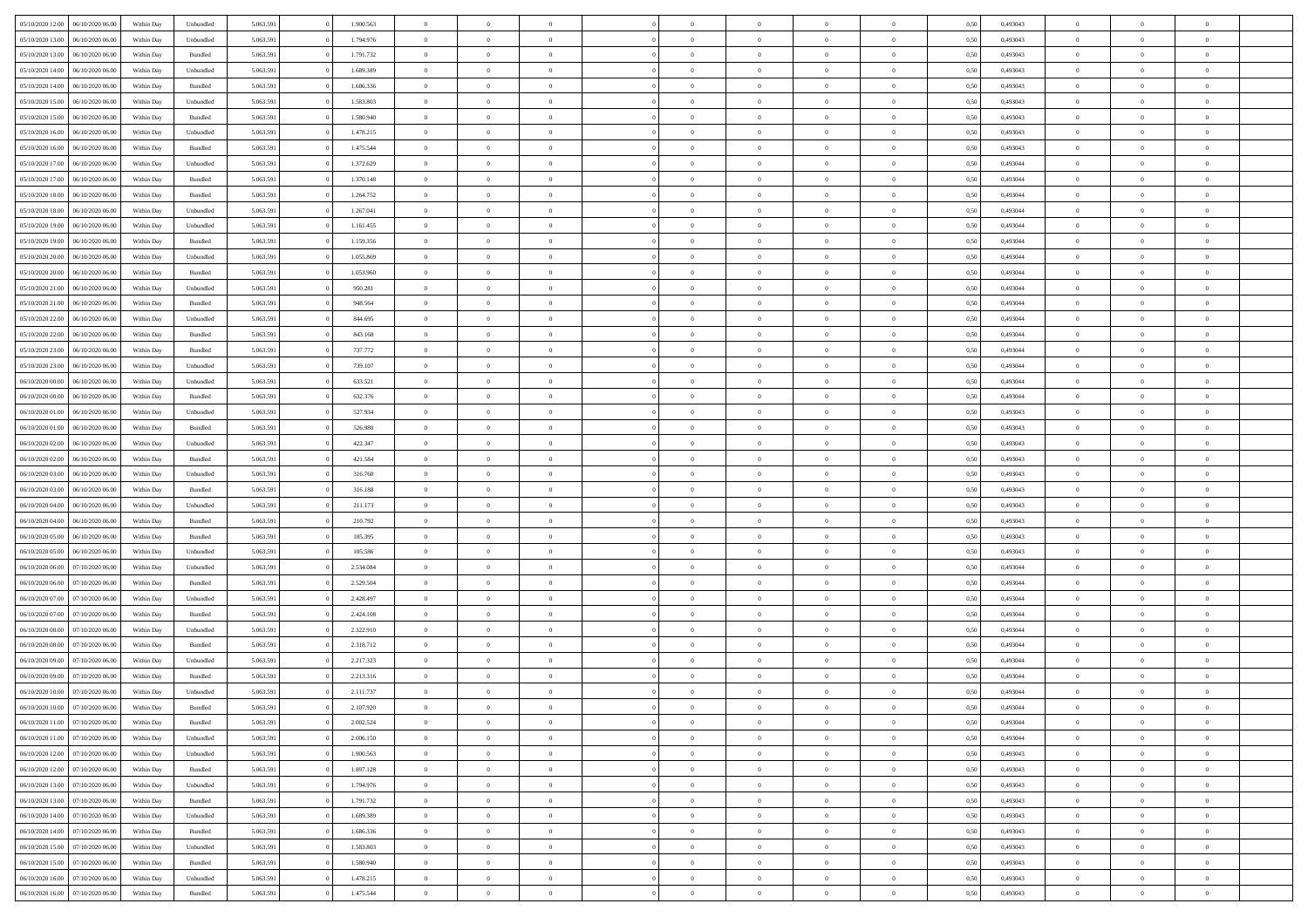| 06/10/2020 17:00                  | 07/10/2020 06.00 | Within Dav | Bundled   | 5.063.591 | 1.370.148 | $\overline{0}$ | $\Omega$       |                | $\Omega$       | $\Omega$       | $\Omega$       | $\theta$       | 0.50 | 0,493044 | $\theta$       | $\theta$       | $\theta$       |  |
|-----------------------------------|------------------|------------|-----------|-----------|-----------|----------------|----------------|----------------|----------------|----------------|----------------|----------------|------|----------|----------------|----------------|----------------|--|
| 06/10/2020 17.00                  | 07/10/2020 06.00 | Within Day | Unbundled | 5.063.591 | 1.372.629 | $\overline{0}$ | $\theta$       | $\overline{0}$ | $\overline{0}$ | $\bf{0}$       | $\overline{0}$ | $\overline{0}$ | 0,50 | 0,493044 | $\theta$       | $\theta$       | $\overline{0}$ |  |
| 06/10/2020 18:00                  | 07/10/2020 06.00 | Within Day | Bundled   | 5.063.591 | 1.264.752 | $\overline{0}$ | $\overline{0}$ | $\overline{0}$ | $\bf{0}$       | $\bf{0}$       | $\bf{0}$       | $\bf{0}$       | 0,50 | 0,493044 | $\bf{0}$       | $\overline{0}$ | $\overline{0}$ |  |
| 06/10/2020 18:00                  | 07/10/2020 06.00 | Within Dav | Unbundled | 5.063.591 | 1.267.041 | $\overline{0}$ | $\overline{0}$ | $\overline{0}$ | $\overline{0}$ | $\bf{0}$       | $\overline{0}$ | $\overline{0}$ | 0.50 | 0.493044 | $\theta$       | $\theta$       | $\overline{0}$ |  |
|                                   |                  |            |           |           |           |                |                |                |                |                |                |                |      |          |                |                |                |  |
| 06/10/2020 19:00                  | 07/10/2020 06.00 | Within Day | Bundled   | 5.063.591 | 1.159.356 | $\overline{0}$ | $\theta$       | $\overline{0}$ | $\overline{0}$ | $\bf{0}$       | $\overline{0}$ | $\bf{0}$       | 0,50 | 0,493044 | $\theta$       | $\theta$       | $\overline{0}$ |  |
| 06/10/2020 19:00                  | 07/10/2020 06.00 | Within Day | Unbundled | 5.063.591 | 1.161.455 | $\overline{0}$ | $\bf{0}$       | $\overline{0}$ | $\bf{0}$       | $\overline{0}$ | $\overline{0}$ | $\mathbf{0}$   | 0,50 | 0,493044 | $\overline{0}$ | $\overline{0}$ | $\bf{0}$       |  |
| 06/10/2020 20:00                  | 07/10/2020 06.00 | Within Dav | Bundled   | 5.063.591 | 1.053.960 | $\overline{0}$ | $\overline{0}$ | $\overline{0}$ | $\overline{0}$ | $\overline{0}$ | $\overline{0}$ | $\overline{0}$ | 0.50 | 0,493044 | $\theta$       | $\overline{0}$ | $\overline{0}$ |  |
| 06/10/2020 20.00                  | 07/10/2020 06.00 |            |           | 5.063.591 | 1.055.869 | $\overline{0}$ | $\theta$       | $\overline{0}$ | $\overline{0}$ | $\bf{0}$       | $\overline{0}$ |                |      | 0,493044 | $\theta$       | $\theta$       | $\overline{0}$ |  |
|                                   |                  | Within Day | Unbundled |           |           |                |                |                |                |                |                | $\bf{0}$       | 0,50 |          |                |                |                |  |
| 06/10/2020 21:00                  | 07/10/2020 06.00 | Within Day | Unbundled | 5.063.591 | 950.281   | $\overline{0}$ | $\overline{0}$ | $\overline{0}$ | $\bf{0}$       | $\bf{0}$       | $\bf{0}$       | $\bf{0}$       | 0,50 | 0,493044 | $\,0\,$        | $\overline{0}$ | $\overline{0}$ |  |
| 06/10/2020 21:00                  | 07/10/2020 06.00 | Within Dav | Bundled   | 5.063.591 | 948.564   | $\overline{0}$ | $\overline{0}$ | $\overline{0}$ | $\overline{0}$ | $\overline{0}$ | $\overline{0}$ | $\overline{0}$ | 0.50 | 0,493044 | $\theta$       | $\overline{0}$ | $\overline{0}$ |  |
| 06/10/2020 22.00                  | 07/10/2020 06.00 | Within Day | Unbundled | 5.063.591 | 844.695   | $\overline{0}$ | $\theta$       | $\overline{0}$ | $\overline{0}$ | $\bf{0}$       | $\overline{0}$ | $\bf{0}$       | 0,50 | 0,493044 | $\,$ 0 $\,$    | $\theta$       | $\overline{0}$ |  |
| 06/10/2020 22.00                  | 07/10/2020 06.00 | Within Day | Bundled   | 5.063.591 | 843.168   | $\overline{0}$ | $\overline{0}$ | $\overline{0}$ | $\bf{0}$       | $\bf{0}$       | $\bf{0}$       | $\bf{0}$       | 0,50 | 0,493044 | $\bf{0}$       | $\overline{0}$ | $\overline{0}$ |  |
|                                   |                  |            |           |           |           |                |                |                |                |                |                |                |      |          |                |                |                |  |
| 06/10/2020 23.00                  | 07/10/2020 06.00 | Within Day | Bundled   | 5.063.591 | 737.772   | $\overline{0}$ | $\overline{0}$ | $\overline{0}$ | $\overline{0}$ | $\bf{0}$       | $\overline{0}$ | $\overline{0}$ | 0.50 | 0,493044 | $\theta$       | $\theta$       | $\overline{0}$ |  |
| 06/10/2020 23.00                  | 07/10/2020 06.00 | Within Day | Unbundled | 5.063.591 | 739.107   | $\overline{0}$ | $\theta$       | $\overline{0}$ | $\overline{0}$ | $\bf{0}$       | $\overline{0}$ | $\bf{0}$       | 0,50 | 0,493044 | $\theta$       | $\theta$       | $\overline{0}$ |  |
| 07/10/2020 00.00                  | 07/10/2020 06.00 | Within Day | Unbundled | 5.063.591 | 633.521   | $\overline{0}$ | $\overline{0}$ | $\overline{0}$ | $\bf{0}$       | $\overline{0}$ | $\overline{0}$ | $\mathbf{0}$   | 0,50 | 0,493044 | $\bf{0}$       | $\overline{0}$ | $\bf{0}$       |  |
| 07/10/2020 00:00                  | 07/10/2020 06.00 | Within Dav | Bundled   | 5.063.591 | 632.376   | $\overline{0}$ | $\overline{0}$ | $\overline{0}$ | $\overline{0}$ | $\overline{0}$ | $\overline{0}$ | $\overline{0}$ | 0.50 | 0,493044 | $\theta$       | $\overline{0}$ | $\overline{0}$ |  |
|                                   |                  |            |           |           |           |                |                |                |                |                |                |                |      |          |                |                |                |  |
| 07/10/2020 01:00                  | 07/10/2020 06.00 | Within Day | Unbundled | 5.063.591 | 527.934   | $\overline{0}$ | $\theta$       | $\overline{0}$ | $\overline{0}$ | $\bf{0}$       | $\overline{0}$ | $\bf{0}$       | 0,50 | 0,493043 | $\theta$       | $\theta$       | $\overline{0}$ |  |
| 07/10/2020 01.00                  | 07/10/2020 06.00 | Within Day | Bundled   | 5.063.591 | 526.980   | $\overline{0}$ | $\overline{0}$ | $\overline{0}$ | $\bf{0}$       | $\bf{0}$       | $\bf{0}$       | $\bf{0}$       | 0,50 | 0,493043 | $\,0\,$        | $\overline{0}$ | $\overline{0}$ |  |
| 07/10/2020 02.00                  | 07/10/2020 06.00 | Within Day | Unbundled | 5.063.591 | 422.347   | $\overline{0}$ | $\overline{0}$ | $\overline{0}$ | $\overline{0}$ | $\overline{0}$ | $\overline{0}$ | $\overline{0}$ | 0.50 | 0,493043 | $\theta$       | $\overline{0}$ | $\overline{0}$ |  |
| 07/10/2020 02.00                  | 07/10/2020 06.00 | Within Day | Bundled   | 5.063.591 | 421.584   | $\overline{0}$ | $\theta$       | $\overline{0}$ | $\overline{0}$ | $\bf{0}$       | $\overline{0}$ | $\bf{0}$       | 0,50 | 0,493043 | $\,$ 0 $\,$    | $\theta$       | $\overline{0}$ |  |
|                                   |                  |            |           |           |           |                |                |                |                |                |                |                |      |          |                |                |                |  |
| 07/10/2020 03.00                  | 07/10/2020 06.00 | Within Day | Unbundled | 5.063.591 | 316.760   | $\overline{0}$ | $\overline{0}$ | $\overline{0}$ | $\bf{0}$       | $\bf{0}$       | $\bf{0}$       | $\bf{0}$       | 0,50 | 0,493043 | $\bf{0}$       | $\overline{0}$ | $\overline{0}$ |  |
| 07/10/2020 03:00                  | 07/10/2020 06:00 | Within Day | Bundled   | 5.063.591 | 316.188   | $\overline{0}$ | $\overline{0}$ | $\overline{0}$ | $\overline{0}$ | $\bf{0}$       | $\overline{0}$ | $\overline{0}$ | 0.50 | 0.493043 | $\theta$       | $\theta$       | $\overline{0}$ |  |
| 07/10/2020 04.00                  | 07/10/2020 06.00 | Within Day | Unbundled | 5.063.591 | 211.173   | $\overline{0}$ | $\theta$       | $\overline{0}$ | $\overline{0}$ | $\bf{0}$       | $\overline{0}$ | $\bf{0}$       | 0,50 | 0,493043 | $\theta$       | $\overline{0}$ | $\overline{0}$ |  |
| 07/10/2020 04.00                  | 07/10/2020 06.00 | Within Day | Bundled   | 5.063.591 | 210.792   | $\overline{0}$ | $\bf{0}$       | $\overline{0}$ | $\bf{0}$       | $\overline{0}$ | $\overline{0}$ | $\mathbf{0}$   | 0,50 | 0,493043 | $\bf{0}$       | $\overline{0}$ | $\bf{0}$       |  |
| 07/10/2020 05:00                  | 07/10/2020 06.00 |            | Bundled   | 5.063.591 | 105.395   | $\overline{0}$ | $\overline{0}$ | $\overline{0}$ | $\overline{0}$ | $\overline{0}$ | $\overline{0}$ | $\overline{0}$ | 0.50 | 0,493043 | $\theta$       | $\overline{0}$ | $\overline{0}$ |  |
|                                   |                  | Within Day |           |           |           |                |                |                |                |                |                |                |      |          |                |                |                |  |
| 07/10/2020 05.00                  | 07/10/2020 06.00 | Within Day | Unbundled | 5.063.591 | 105.586   | $\overline{0}$ | $\theta$       | $\overline{0}$ | $\overline{0}$ | $\bf{0}$       | $\overline{0}$ | $\bf{0}$       | 0,50 | 0,493043 | $\theta$       | $\theta$       | $\overline{0}$ |  |
| 07/10/2020 06.00                  | 08/10/2020 06.00 | Within Day | Unbundled | 5.063.591 | 2.534.084 | $\overline{0}$ | $\overline{0}$ | $\overline{0}$ | $\bf{0}$       | $\bf{0}$       | $\bf{0}$       | $\bf{0}$       | 0,50 | 0,493044 | $\,0\,$        | $\overline{0}$ | $\overline{0}$ |  |
| 07/10/2020 06.00                  | 08/10/2020 06.00 | Within Day | Bundled   | 5.063.591 | 2.529.504 | $\overline{0}$ | $\overline{0}$ | $\overline{0}$ | $\overline{0}$ | $\overline{0}$ | $\overline{0}$ | $\overline{0}$ | 0.50 | 0,493044 | $\theta$       | $\overline{0}$ | $\overline{0}$ |  |
| 07/10/2020 07.00                  | 08/10/2020 06.00 | Within Day | Unbundled | 5.063.591 | 2.428.497 | $\overline{0}$ | $\theta$       | $\overline{0}$ | $\overline{0}$ | $\bf{0}$       | $\overline{0}$ | $\bf{0}$       | 0,50 | 0,493044 | $\,$ 0 $\,$    | $\overline{0}$ | $\overline{0}$ |  |
|                                   |                  |            |           |           |           |                |                |                |                |                |                |                |      |          |                |                |                |  |
| 07/10/2020 07.00                  | 08/10/2020 06.00 | Within Day | Bundled   | 5.063.591 | 2.424.108 | $\overline{0}$ | $\overline{0}$ | $\overline{0}$ | $\bf{0}$       | $\bf{0}$       | $\bf{0}$       | $\bf{0}$       | 0,50 | 0,493044 | $\overline{0}$ | $\overline{0}$ | $\overline{0}$ |  |
| 07/10/2020 08:00                  | 08/10/2020 06:00 | Within Day | Bundled   | 5.063.591 | 2.318.712 | $\overline{0}$ | $\Omega$       | $\Omega$       | $\Omega$       | $\Omega$       | $\Omega$       | $\overline{0}$ | 0,50 | 0,493044 | $\,0\,$        | $\theta$       | $\theta$       |  |
| 07/10/2020 08:00                  | 08/10/2020 06.00 | Within Day | Unbundled | 5.063.591 | 2.322.910 | $\overline{0}$ | $\theta$       | $\overline{0}$ | $\overline{0}$ | $\bf{0}$       | $\overline{0}$ | $\bf{0}$       | 0,50 | 0,493044 | $\theta$       | $\theta$       | $\overline{0}$ |  |
| 07/10/2020 09:00                  | 08/10/2020 06:00 | Within Day | Unbundled | 5.063.591 | 2.217.323 | $\overline{0}$ | $\overline{0}$ | $\overline{0}$ | $\bf{0}$       | $\bf{0}$       | $\overline{0}$ | $\mathbf{0}$   | 0,50 | 0,493044 | $\overline{0}$ | $\overline{0}$ | $\bf{0}$       |  |
|                                   |                  |            |           |           |           |                |                |                |                |                |                |                |      |          |                |                |                |  |
| 07/10/2020 09:00                  | 08/10/2020 06:00 | Within Day | Bundled   | 5.063.591 | 2.213.316 | $\overline{0}$ | $\Omega$       | $\Omega$       | $\Omega$       | $\bf{0}$       | $\overline{0}$ | $\overline{0}$ | 0.50 | 0,493044 | $\theta$       | $\theta$       | $\theta$       |  |
| 07/10/2020 10:00                  | 08/10/2020 06.00 | Within Day | Bundled   | 5.063.591 | 2.107.920 | $\overline{0}$ | $\theta$       | $\overline{0}$ | $\overline{0}$ | $\bf{0}$       | $\overline{0}$ | $\bf{0}$       | 0,50 | 0,493044 | $\,$ 0 $\,$    | $\theta$       | $\overline{0}$ |  |
| 07/10/2020 10.00                  | 08/10/2020 06.00 | Within Day | Unbundled | 5.063.591 | 2.111.737 | $\overline{0}$ | $\overline{0}$ | $\overline{0}$ | $\bf{0}$       | $\bf{0}$       | $\bf{0}$       | $\bf{0}$       | 0,50 | 0,493044 | $\,0\,$        | $\overline{0}$ | $\overline{0}$ |  |
| 07/10/2020 11:00                  | 08/10/2020 06:00 | Within Day | Bundled   | 5.063.591 | 2.002.524 | $\overline{0}$ | $\Omega$       | $\Omega$       | $\Omega$       | $\theta$       | $\theta$       | $\overline{0}$ | 0.50 | 0,493044 | $\theta$       | $\theta$       | $\theta$       |  |
| 07/10/2020 11:00                  | 08/10/2020 06.00 | Within Day | Unbundled | 5.063.591 | 2.006.150 | $\overline{0}$ | $\theta$       | $\overline{0}$ | $\overline{0}$ | $\bf{0}$       | $\overline{0}$ | $\bf{0}$       | 0,50 | 0,493044 | $\,$ 0 $\,$    | $\overline{0}$ | $\overline{0}$ |  |
|                                   |                  |            |           |           |           |                |                |                |                |                |                |                |      |          |                |                |                |  |
| 07/10/2020 12.00                  | 08/10/2020 06:00 | Within Day | Unbundled | 5.063.591 | 1.900.563 | $\overline{0}$ | $\overline{0}$ | $\overline{0}$ | $\bf{0}$       | $\bf{0}$       | $\bf{0}$       | $\bf{0}$       | 0,50 | 0,493043 | $\overline{0}$ | $\overline{0}$ | $\overline{0}$ |  |
| 07/10/2020 12:00                  | 08/10/2020 06.00 | Within Day | Bundled   | 5.063.591 | 1.897.128 | $\overline{0}$ | $\Omega$       | $\overline{0}$ | $\Omega$       | $\Omega$       | $\overline{0}$ | $\overline{0}$ | 0,50 | 0,493043 | $\,0\,$        | $\theta$       | $\theta$       |  |
| 07/10/2020 13:00                  | 08/10/2020 06.00 | Within Day | Unbundled | 5.063.591 | 1.794.976 | $\overline{0}$ | $\theta$       | $\overline{0}$ | $\overline{0}$ | $\bf{0}$       | $\overline{0}$ | $\bf{0}$       | 0,50 | 0,493043 | $\,$ 0 $\,$    | $\overline{0}$ | $\overline{0}$ |  |
| 07/10/2020 13.00                  | 08/10/2020 06.00 | Within Day | Bundled   | 5.063.591 | 1.791.732 | $\overline{0}$ | $\overline{0}$ | $\overline{0}$ | $\bf{0}$       | $\bf{0}$       | $\bf{0}$       | $\mathbf{0}$   | 0,50 | 0,493043 | $\overline{0}$ | $\overline{0}$ | $\bf{0}$       |  |
|                                   |                  |            |           |           |           |                |                |                |                |                |                |                |      |          |                |                |                |  |
| 07/10/2020 14:00                  | 08/10/2020 06:00 | Within Day | Unbundled | 5.063.591 | 1.689.389 | $\overline{0}$ | $\Omega$       | $\Omega$       | $\Omega$       | $\Omega$       | $\Omega$       | $\overline{0}$ | 0.50 | 0,493043 | $\theta$       | $\theta$       | $\theta$       |  |
| 07/10/2020 14:00                  | 08/10/2020 06.00 | Within Day | Bundled   | 5.063.591 | 1.686.336 | $\overline{0}$ | $\,$ 0 $\,$    | $\overline{0}$ | $\bf{0}$       | $\,$ 0         | $\bf{0}$       | $\bf{0}$       | 0,50 | 0,493043 | $\,0\,$        | $\overline{0}$ | $\overline{0}$ |  |
| 07/10/2020 15:00 08/10/2020 06:00 |                  | Within Day | Unbundled | 5.063.591 | 1.583.803 | $\bf{0}$       | $\bf{0}$       |                |                |                |                |                | 0,50 | 0,493043 | $\bf{0}$       | $\overline{0}$ |                |  |
| 07/10/2020 15:00                  | 08/10/2020 06:00 | Within Day | Bundled   | 5.063.591 | 1.580.940 | $\overline{0}$ | $\overline{0}$ | $\overline{0}$ | $\Omega$       | $\overline{0}$ | $\overline{0}$ | $\overline{0}$ | 0.50 | 0.493043 | $\theta$       | $\theta$       | $\theta$       |  |
|                                   |                  |            |           |           |           |                | $\,$ 0         |                |                | $\,$ 0 $\,$    |                |                |      |          | $\,$ 0 $\,$    | $\,$ 0 $\,$    | $\,$ 0         |  |
| 07/10/2020 16.00                  | 08/10/2020 06.00 | Within Day | Unbundled | 5.063.591 | 1.478.215 | $\overline{0}$ |                | $\overline{0}$ | $\bf{0}$       |                | $\overline{0}$ | $\mathbf{0}$   | 0,50 | 0,493043 |                |                |                |  |
| 07/10/2020 16.00                  | 08/10/2020 06:00 | Within Day | Bundled   | 5.063.591 | 1.475.544 | $\overline{0}$ | $\overline{0}$ | $\overline{0}$ | $\overline{0}$ | $\overline{0}$ | $\overline{0}$ | $\mathbf{0}$   | 0,50 | 0,493043 | $\overline{0}$ | $\bf{0}$       | $\bf{0}$       |  |
| 07/10/2020 17:00                  | 08/10/2020 06:00 | Within Day | Bundled   | 5.063.591 | 1.370.148 | $\overline{0}$ | $\overline{0}$ | $\overline{0}$ | $\Omega$       | $\overline{0}$ | $\overline{0}$ | $\bf{0}$       | 0,50 | 0,493044 | $\overline{0}$ | $\theta$       | $\overline{0}$ |  |
| 07/10/2020 17.00                  | 08/10/2020 06.00 | Within Day | Unbundled | 5.063.591 | 1.372.629 | $\overline{0}$ | $\,$ 0         | $\overline{0}$ | $\overline{0}$ | $\,$ 0 $\,$    | $\overline{0}$ | $\mathbf{0}$   | 0,50 | 0,493044 | $\,$ 0 $\,$    | $\overline{0}$ | $\overline{0}$ |  |
| 07/10/2020 18.00                  | 08/10/2020 06:00 | Within Day | Unbundled | 5.063.591 | 1.267.041 | $\overline{0}$ | $\overline{0}$ | $\overline{0}$ | $\overline{0}$ | $\overline{0}$ | $\overline{0}$ | $\mathbf{0}$   | 0,50 | 0,493044 | $\overline{0}$ | $\overline{0}$ | $\bf{0}$       |  |
|                                   |                  |            |           |           |           |                |                |                |                |                |                |                |      |          |                |                |                |  |
| 07/10/2020 18:00                  | 08/10/2020 06:00 | Within Day | Bundled   | 5.063.591 | 1.264.752 | $\overline{0}$ | $\overline{0}$ | $\overline{0}$ | $\Omega$       | $\overline{0}$ | $\overline{0}$ | $\bf{0}$       | 0.50 | 0,493044 | $\overline{0}$ | $\theta$       | $\overline{0}$ |  |
| 07/10/2020 19:00                  | 08/10/2020 06.00 | Within Day | Unbundled | 5.063.591 | 1.161.455 | $\overline{0}$ | $\,$ 0         | $\overline{0}$ | $\bf{0}$       | $\bf{0}$       | $\bf{0}$       | $\bf{0}$       | 0,50 | 0,493044 | $\,$ 0 $\,$    | $\overline{0}$ | $\overline{0}$ |  |
| 07/10/2020 19:00                  | 08/10/2020 06:00 | Within Day | Bundled   | 5.063.591 | 1.159.356 | $\overline{0}$ | $\bf{0}$       | $\overline{0}$ | $\overline{0}$ | $\overline{0}$ | $\overline{0}$ | $\mathbf{0}$   | 0,50 | 0,493044 | $\overline{0}$ | $\overline{0}$ | $\bf{0}$       |  |
| 07/10/2020 20.00                  | 08/10/2020 06:00 | Within Day | Unbundled | 5.063.591 | 1.055.869 | $\overline{0}$ | $\overline{0}$ | $\overline{0}$ | $\Omega$       | $\overline{0}$ | $\overline{0}$ | $\bf{0}$       | 0.50 | 0,493044 | $\overline{0}$ | $\overline{0}$ | $\overline{0}$ |  |
|                                   |                  |            |           |           |           |                |                |                |                |                |                |                |      |          |                |                |                |  |
| 07/10/2020 20.00                  | 08/10/2020 06.00 | Within Day | Bundled   | 5.063.591 | 1.053.960 | $\overline{0}$ | $\bf{0}$       | $\overline{0}$ | $\overline{0}$ | $\bf{0}$       | $\bf{0}$       | $\bf{0}$       | 0,50 | 0,493044 | $\,$ 0 $\,$    | $\,$ 0 $\,$    | $\bf{0}$       |  |
| 07/10/2020 21.00                  | 08/10/2020 06.00 | Within Day | Unbundled | 5.063.591 | 950.281   | $\overline{0}$ | $\bf{0}$       | $\overline{0}$ | $\bf{0}$       | $\bf{0}$       | $\bf{0}$       | $\bf{0}$       | 0,50 | 0,493044 | $\overline{0}$ | $\overline{0}$ | $\bf{0}$       |  |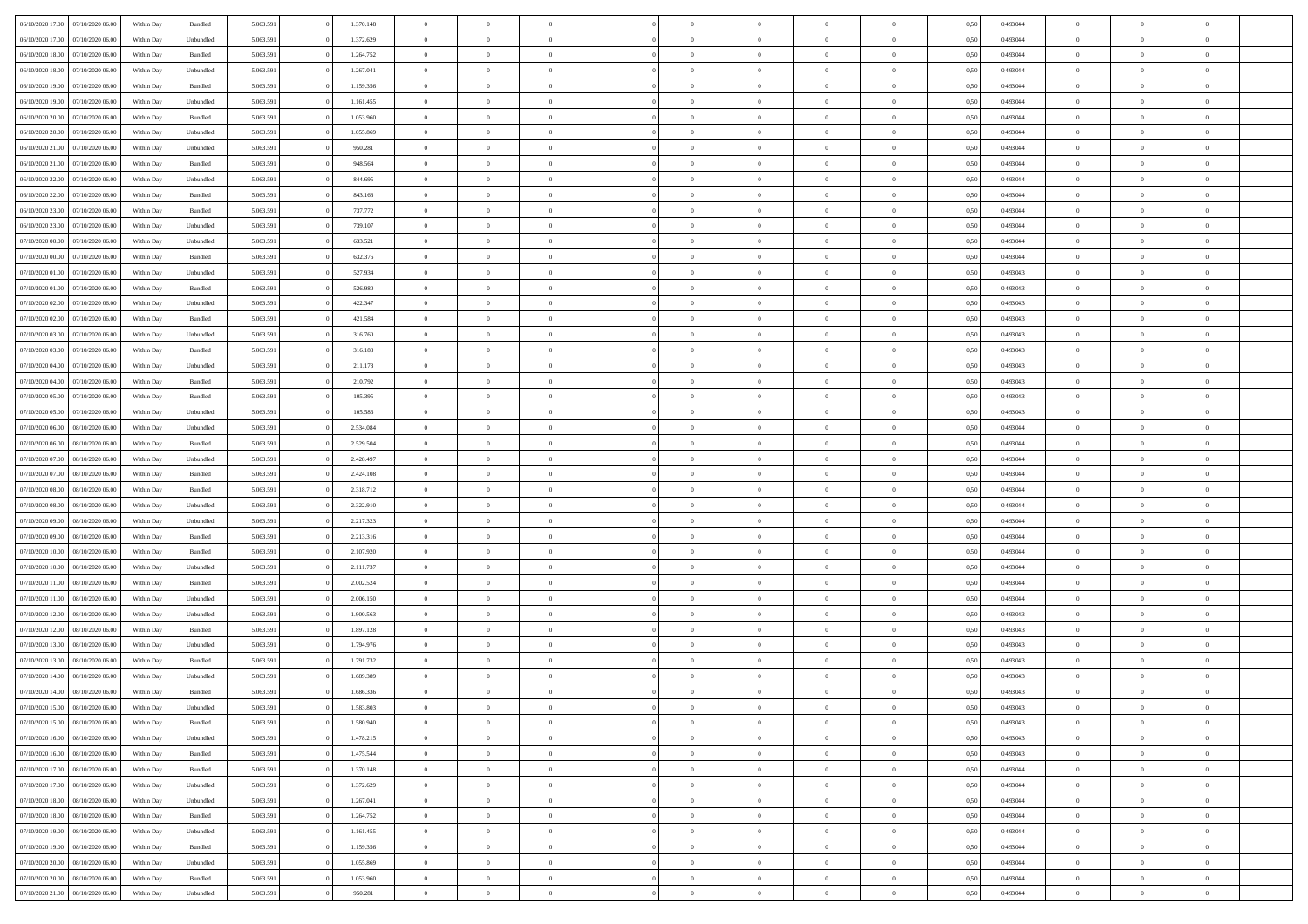| 07/10/2020 21:00                  | 08/10/2020 06:00 | Within Dav | Bundled            | 5.063.591 | 948.564   | $\overline{0}$ | $\Omega$       |                | $\Omega$       | $\Omega$       | $\theta$       | $\theta$       | 0.50 | 0,493044 | $\theta$       | $\theta$       | $\theta$       |  |
|-----------------------------------|------------------|------------|--------------------|-----------|-----------|----------------|----------------|----------------|----------------|----------------|----------------|----------------|------|----------|----------------|----------------|----------------|--|
|                                   |                  |            |                    |           |           |                |                |                |                |                |                |                |      |          |                |                |                |  |
| 07/10/2020 22.00                  | 08/10/2020 06.00 | Within Day | Bundled            | 5.063.591 | 843.168   | $\overline{0}$ | $\theta$       | $\overline{0}$ | $\overline{0}$ | $\bf{0}$       | $\overline{0}$ | $\overline{0}$ | 0,50 | 0,493044 | $\theta$       | $\overline{0}$ | $\overline{0}$ |  |
| 07/10/2020 22.00                  | 08/10/2020 06.00 | Within Day | Unbundled          | 5.063.591 | 844.695   | $\overline{0}$ | $\overline{0}$ | $\overline{0}$ | $\bf{0}$       | $\bf{0}$       | $\bf{0}$       | $\bf{0}$       | 0,50 | 0,493044 | $\bf{0}$       | $\overline{0}$ | $\overline{0}$ |  |
|                                   |                  |            |                    |           |           |                |                |                |                |                |                |                |      |          | $\theta$       |                |                |  |
| 07/10/2020 23.00                  | 08/10/2020 06:00 | Within Dav | Unbundled          | 5.063.591 | 739.107   | $\overline{0}$ | $\overline{0}$ | $\overline{0}$ | $\overline{0}$ | $\bf{0}$       | $\overline{0}$ | $\overline{0}$ | 0.50 | 0.493044 |                | $\theta$       | $\overline{0}$ |  |
| 07/10/2020 23.00                  | 08/10/2020 06.00 | Within Day | Bundled            | 5.063.591 | 737.772   | $\overline{0}$ | $\theta$       | $\overline{0}$ | $\overline{0}$ | $\bf{0}$       | $\overline{0}$ | $\bf{0}$       | 0,50 | 0,493044 | $\theta$       | $\theta$       | $\overline{0}$ |  |
| 08/10/2020 00.00                  | 08/10/2020 06.00 | Within Day | Unbundled          | 5.063.591 | 633.521   | $\overline{0}$ | $\bf{0}$       | $\overline{0}$ | $\bf{0}$       | $\overline{0}$ | $\overline{0}$ | $\mathbf{0}$   | 0,50 | 0,493044 | $\bf{0}$       | $\overline{0}$ | $\bf{0}$       |  |
| 08/10/2020 00:00                  | 08/10/2020 06.00 | Within Dav | Bundled            | 5.063.591 | 632.376   | $\overline{0}$ | $\overline{0}$ | $\overline{0}$ | $\overline{0}$ | $\overline{0}$ | $\overline{0}$ | $\overline{0}$ | 0.50 | 0,493044 | $\theta$       | $\overline{0}$ | $\overline{0}$ |  |
|                                   |                  |            |                    |           |           |                |                |                |                |                |                |                |      |          |                |                |                |  |
| 08/10/2020 01:00                  | 08/10/2020 06.00 | Within Day | Unbundled          | 5.063.591 | 527.934   | $\overline{0}$ | $\theta$       | $\overline{0}$ | $\overline{0}$ | $\bf{0}$       | $\overline{0}$ | $\bf{0}$       | 0,50 | 0,493043 | $\theta$       | $\theta$       | $\overline{0}$ |  |
| 08/10/2020 01:00                  | 08/10/2020 06.00 | Within Day | Bundled            | 5.063.591 | 526.980   | $\overline{0}$ | $\overline{0}$ | $\overline{0}$ | $\bf{0}$       | $\bf{0}$       | $\bf{0}$       | $\bf{0}$       | 0,50 | 0,493043 | $\,0\,$        | $\overline{0}$ | $\overline{0}$ |  |
| 08/10/2020 02:00                  | 08/10/2020 06:00 | Within Dav | Unbundled          | 5.063.591 | 422.347   | $\overline{0}$ | $\overline{0}$ | $\overline{0}$ | $\overline{0}$ | $\overline{0}$ | $\overline{0}$ | $\overline{0}$ | 0.50 | 0,493043 | $\theta$       | $\overline{0}$ | $\overline{0}$ |  |
|                                   |                  |            |                    |           |           |                |                |                |                |                |                |                |      |          |                |                |                |  |
| 08/10/2020 02.00                  | 08/10/2020 06.00 | Within Day | Bundled            | 5.063.591 | 421.584   | $\overline{0}$ | $\theta$       | $\overline{0}$ | $\overline{0}$ | $\bf{0}$       | $\overline{0}$ | $\bf{0}$       | 0,50 | 0,493043 | $\,$ 0 $\,$    | $\theta$       | $\overline{0}$ |  |
| 08/10/2020 03.00                  | 08/10/2020 06:00 | Within Day | Unbundled          | 5.063.591 | 316.760   | $\overline{0}$ | $\overline{0}$ | $\overline{0}$ | $\bf{0}$       | $\bf{0}$       | $\bf{0}$       | $\bf{0}$       | 0,50 | 0,493043 | $\bf{0}$       | $\overline{0}$ | $\overline{0}$ |  |
| 08/10/2020 03:00                  | 08/10/2020 06:00 | Within Dav | Bundled            | 5.063.591 | 316.188   | $\overline{0}$ | $\overline{0}$ | $\overline{0}$ | $\overline{0}$ | $\bf{0}$       | $\overline{0}$ | $\overline{0}$ | 0.50 | 0,493043 | $\theta$       | $\theta$       | $\overline{0}$ |  |
|                                   |                  |            |                    |           |           |                |                |                |                |                |                |                |      |          |                |                |                |  |
| 08/10/2020 04:00                  | 08/10/2020 06.00 | Within Day | Bundled            | 5.063.591 | 210.792   | $\overline{0}$ | $\theta$       | $\overline{0}$ | $\overline{0}$ | $\bf{0}$       | $\overline{0}$ | $\overline{0}$ | 0,50 | 0,493043 | $\theta$       | $\overline{0}$ | $\overline{0}$ |  |
| 08/10/2020 04.00                  | 08/10/2020 06.00 | Within Day | Unbundled          | 5.063.591 | 211.173   | $\overline{0}$ | $\bf{0}$       | $\overline{0}$ | $\bf{0}$       | $\overline{0}$ | $\overline{0}$ | $\mathbf{0}$   | 0,50 | 0,493043 | $\bf{0}$       | $\overline{0}$ | $\bf{0}$       |  |
| 08/10/2020 05:00                  | 08/10/2020 06:00 | Within Dav | Unbundled          | 5.063.591 | 105.586   | $\overline{0}$ | $\overline{0}$ | $\overline{0}$ | $\overline{0}$ | $\overline{0}$ | $\overline{0}$ | $\overline{0}$ | 0.50 | 0,493043 | $\theta$       | $\overline{0}$ | $\overline{0}$ |  |
| 08/10/2020 05:00                  | 08/10/2020 06.00 | Within Day | Bundled            | 5.063.591 | 105.395   | $\overline{0}$ | $\theta$       | $\overline{0}$ | $\overline{0}$ | $\bf{0}$       | $\overline{0}$ | $\bf{0}$       | 0,50 | 0,493043 | $\theta$       | $\theta$       | $\overline{0}$ |  |
|                                   |                  |            |                    |           |           |                |                |                |                |                |                |                |      |          |                |                |                |  |
| 08/10/2020 06.00                  | 09/10/2020 06.00 | Within Day | Unbundled          | 5.063.591 | 2.534.084 | $\overline{0}$ | $\overline{0}$ | $\overline{0}$ | $\bf{0}$       | $\bf{0}$       | $\bf{0}$       | $\bf{0}$       | 0,50 | 0,493044 | $\,0\,$        | $\overline{0}$ | $\overline{0}$ |  |
| 08/10/2020 06:00                  | 09/10/2020 06:00 | Within Dav | Bundled            | 5.063.591 | 2.529.504 | $\overline{0}$ | $\overline{0}$ | $\overline{0}$ | $\overline{0}$ | $\overline{0}$ | $\overline{0}$ | $\overline{0}$ | 0.50 | 0,493044 | $\theta$       | $\overline{0}$ | $\overline{0}$ |  |
| 08/10/2020 07.00                  | 09/10/2020 06.00 | Within Day | Unbundled          | 5.063.591 | 2.428.497 | $\overline{0}$ | $\theta$       | $\overline{0}$ | $\overline{0}$ | $\bf{0}$       | $\overline{0}$ | $\bf{0}$       | 0,50 | 0,493044 | $\,$ 0 $\,$    | $\theta$       | $\overline{0}$ |  |
|                                   |                  |            |                    |           |           |                |                |                |                |                |                |                |      |          |                |                |                |  |
| 08/10/2020 07.00                  | 09/10/2020 06.00 | Within Day | Bundled            | 5.063.591 | 2.424.108 | $\overline{0}$ | $\overline{0}$ | $\overline{0}$ | $\bf{0}$       | $\bf{0}$       | $\bf{0}$       | $\bf{0}$       | 0,50 | 0,493044 | $\bf{0}$       | $\overline{0}$ | $\overline{0}$ |  |
| 08/10/2020 08:00                  | 09/10/2020 06:00 | Within Day | Unbundled          | 5.063.591 | 2.322.910 | $\overline{0}$ | $\overline{0}$ | $\overline{0}$ | $\overline{0}$ | $\bf{0}$       | $\overline{0}$ | $\overline{0}$ | 0.50 | 0.493044 | $\theta$       | $\overline{0}$ | $\overline{0}$ |  |
| 08/10/2020 08:00                  | 09/10/2020 06.00 | Within Day | Bundled            | 5.063.591 | 2.318.712 | $\overline{0}$ | $\theta$       | $\overline{0}$ | $\overline{0}$ | $\bf{0}$       | $\overline{0}$ | $\bf{0}$       | 0,50 | 0,493044 | $\,$ 0 $\,$    | $\overline{0}$ | $\overline{0}$ |  |
|                                   |                  |            |                    |           |           |                | $\bf{0}$       |                |                |                |                |                |      |          |                | $\overline{0}$ | $\bf{0}$       |  |
| 08/10/2020 09:00                  | 09/10/2020 06.00 | Within Day | Unbundled          | 5.063.591 | 2.217.323 | $\overline{0}$ |                | $\overline{0}$ | $\bf{0}$       | $\overline{0}$ | $\overline{0}$ | $\mathbf{0}$   | 0,50 | 0,493044 | $\bf{0}$       |                |                |  |
| 08/10/2020 09:00                  | 09/10/2020 06.00 | Within Dav | Bundled            | 5.063.591 | 2.213.316 | $\overline{0}$ | $\overline{0}$ | $\overline{0}$ | $\overline{0}$ | $\overline{0}$ | $\overline{0}$ | $\overline{0}$ | 0.50 | 0,493044 | $\overline{0}$ | $\overline{0}$ | $\overline{0}$ |  |
| 08/10/2020 10:00                  | 09/10/2020 06.00 | Within Day | Bundled            | 5.063.591 | 2.107.920 | $\overline{0}$ | $\theta$       | $\overline{0}$ | $\overline{0}$ | $\bf{0}$       | $\overline{0}$ | $\bf{0}$       | 0,50 | 0,493044 | $\theta$       | $\theta$       | $\overline{0}$ |  |
| 08/10/2020 10:00                  | 09/10/2020 06.00 | Within Day | Unbundled          | 5.063.591 | 2.111.737 | $\overline{0}$ | $\overline{0}$ | $\overline{0}$ | $\bf{0}$       | $\bf{0}$       | $\bf{0}$       | $\bf{0}$       | 0,50 | 0,493044 | $\,0\,$        | $\overline{0}$ | $\overline{0}$ |  |
|                                   |                  |            |                    |           |           |                |                |                |                |                |                |                |      |          |                |                |                |  |
| 08/10/2020 11:00                  | 09/10/2020 06:00 | Within Day | Unbundled          | 5.063.591 | 2.006.150 | $\overline{0}$ | $\overline{0}$ | $\overline{0}$ | $\overline{0}$ | $\overline{0}$ | $\overline{0}$ | $\overline{0}$ | 0.50 | 0,493044 | $\theta$       | $\overline{0}$ | $\overline{0}$ |  |
| 08/10/2020 11:00                  | 09/10/2020 06.00 | Within Day | Bundled            | 5.063.591 | 2.002.524 | $\overline{0}$ | $\theta$       | $\overline{0}$ | $\overline{0}$ | $\bf{0}$       | $\overline{0}$ | $\bf{0}$       | 0,50 | 0,493044 | $\,$ 0 $\,$    | $\overline{0}$ | $\overline{0}$ |  |
| 08/10/2020 12.00                  | 09/10/2020 06.00 | Within Day | Unbundled          | 5.063.591 | 1.900.563 | $\overline{0}$ | $\overline{0}$ | $\overline{0}$ | $\bf{0}$       | $\bf{0}$       | $\bf{0}$       | $\bf{0}$       | 0,50 | 0,493043 | $\bf{0}$       | $\overline{0}$ | $\overline{0}$ |  |
|                                   |                  |            |                    |           |           |                |                |                |                |                |                |                |      |          |                |                |                |  |
| 08/10/2020 12:00                  | 09/10/2020 06.00 | Within Day | Bundled            | 5.063.591 | 1.897.128 | $\overline{0}$ | $\Omega$       | $\Omega$       | $\Omega$       | $\Omega$       | $\Omega$       | $\overline{0}$ | 0,50 | 0,493043 | $\,0\,$        | $\theta$       | $\theta$       |  |
| 08/10/2020 13:00                  | 09/10/2020 06.00 | Within Day | Unbundled          | 5.063.591 | 1.794.976 | $\overline{0}$ | $\theta$       | $\overline{0}$ | $\overline{0}$ | $\bf{0}$       | $\overline{0}$ | $\bf{0}$       | 0,50 | 0,493043 | $\theta$       | $\theta$       | $\overline{0}$ |  |
| 08/10/2020 13:00                  | 09/10/2020 06.00 | Within Day | Bundled            | 5.063.591 | 1.791.732 | $\overline{0}$ | $\overline{0}$ | $\overline{0}$ | $\bf{0}$       | $\bf{0}$       | $\overline{0}$ | $\mathbf{0}$   | 0,50 | 0,493043 | $\overline{0}$ | $\overline{0}$ | $\bf{0}$       |  |
| 08/10/2020 14:00                  | 09/10/2020 06:00 | Within Day | Unbundled          | 5.063.591 | 1.689.389 | $\overline{0}$ | $\Omega$       | $\Omega$       | $\Omega$       | $\bf{0}$       | $\overline{0}$ | $\overline{0}$ | 0.50 | 0,493043 | $\theta$       | $\theta$       | $\theta$       |  |
|                                   |                  |            |                    |           |           |                |                |                |                |                |                |                |      |          |                |                |                |  |
| 08/10/2020 14:00                  | 09/10/2020 06.00 | Within Day | Bundled            | 5.063.591 | 1.686.336 | $\overline{0}$ | $\theta$       | $\overline{0}$ | $\overline{0}$ | $\bf{0}$       | $\overline{0}$ | $\bf{0}$       | 0,50 | 0,493043 | $\,$ 0 $\,$    | $\theta$       | $\overline{0}$ |  |
| 08/10/2020 15:00                  | 09/10/2020 06.00 | Within Day | Unbundled          | 5.063.591 | 1.583.803 | $\overline{0}$ | $\overline{0}$ | $\overline{0}$ | $\bf{0}$       | $\bf{0}$       | $\bf{0}$       | $\bf{0}$       | 0,50 | 0,493043 | $\,0\,$        | $\overline{0}$ | $\overline{0}$ |  |
| 08/10/2020 15:00                  | 09/10/2020 06:00 | Within Day | Bundled            | 5.063.591 | 1.580.940 | $\overline{0}$ | $\Omega$       | $\Omega$       | $\Omega$       | $\theta$       | $\theta$       | $\overline{0}$ | 0.50 | 0,493043 | $\theta$       | $\theta$       | $\theta$       |  |
| 08/10/2020 16:00                  | 09/10/2020 06.00 |            |                    | 5.063.591 | 1.475.544 | $\overline{0}$ | $\theta$       | $\overline{0}$ | $\overline{0}$ | $\bf{0}$       | $\overline{0}$ |                |      | 0,493043 | $\,$ 0 $\,$    | $\overline{0}$ | $\overline{0}$ |  |
|                                   |                  | Within Day | Bundled            |           |           |                |                |                |                |                |                | $\bf{0}$       | 0,50 |          |                |                |                |  |
| 08/10/2020 16.00                  | 09/10/2020 06.00 | Within Day | Unbundled          | 5.063.591 | 1.478.215 | $\overline{0}$ | $\overline{0}$ | $\overline{0}$ | $\bf{0}$       | $\bf{0}$       | $\bf{0}$       | $\bf{0}$       | 0,50 | 0,493043 | $\overline{0}$ | $\overline{0}$ | $\overline{0}$ |  |
| 08/10/2020 17:00                  | 09/10/2020 06.00 | Within Day | Unbundled          | 5.063.591 | 1.372.629 | $\overline{0}$ | $\Omega$       | $\Omega$       | $\Omega$       | $\Omega$       | $\overline{0}$ | $\overline{0}$ | 0,50 | 0,493044 | $\,0\,$        | $\theta$       | $\theta$       |  |
| 08/10/2020 17:00                  | 09/10/2020 06.00 | Within Day | Bundled            | 5.063.591 | 1.370.148 | $\overline{0}$ | $\theta$       | $\overline{0}$ | $\overline{0}$ | $\bf{0}$       | $\overline{0}$ | $\bf{0}$       | 0,50 | 0,493044 | $\,$ 0 $\,$    | $\overline{0}$ | $\overline{0}$ |  |
|                                   |                  |            |                    |           |           |                |                |                |                |                |                |                |      |          |                |                |                |  |
| 08/10/2020 18:00                  | 09/10/2020 06.00 | Within Day | Unbundled          | 5.063.591 | 1.267.041 | $\overline{0}$ | $\overline{0}$ | $\overline{0}$ | $\bf{0}$       | $\bf{0}$       | $\bf{0}$       | $\mathbf{0}$   | 0,50 | 0,493044 | $\bf{0}$       | $\overline{0}$ | $\bf{0}$       |  |
| 08/10/2020 18:00                  | 09/10/2020 06:00 | Within Day | Bundled            | 5.063.591 | 1.264.752 | $\overline{0}$ | $\Omega$       | $\Omega$       | $\Omega$       | $\Omega$       | $\Omega$       | $\Omega$       | 0.50 | 0.493044 | $\theta$       | $\theta$       | $\theta$       |  |
| 08/10/2020 19:00                  | 09/10/2020 06.00 | Within Day | Unbundled          | 5.063.591 | 1.161.455 | $\overline{0}$ | $\overline{0}$ | $\overline{0}$ | $\bf{0}$       | $\,$ 0         | $\bf{0}$       | $\bf{0}$       | 0,50 | 0,493044 | $\,0\,$        | $\overline{0}$ | $\overline{0}$ |  |
| 08/10/2020 19:00 09/10/2020 06:00 |                  | Within Day | $\mathbf B$ undled | 5.063.591 | 1.159.356 | $\bf{0}$       | $\bf{0}$       |                |                |                |                |                | 0,50 | 0,493044 | $\bf{0}$       | $\overline{0}$ |                |  |
|                                   |                  |            |                    |           |           |                |                |                |                |                |                |                |      |          |                |                |                |  |
| 08/10/2020 20:00                  | 09/10/2020 06:00 | Within Day | Unbundled          | 5.063.591 | 1.055.869 | $\overline{0}$ | $\overline{0}$ | $\overline{0}$ | $\Omega$       | $\overline{0}$ | $\overline{0}$ | $\overline{0}$ | 0,50 | 0,493044 | $\theta$       | $\theta$       | $\theta$       |  |
| 08/10/2020 20:00                  | 09/10/2020 06.00 | Within Day | Bundled            | 5.063.591 | 1.053.960 | $\overline{0}$ | $\bf{0}$       | $\overline{0}$ | $\bf{0}$       | $\,$ 0 $\,$    | $\overline{0}$ | $\,$ 0 $\,$    | 0,50 | 0,493044 | $\,$ 0 $\,$    | $\,$ 0 $\,$    | $\,$ 0         |  |
| 08/10/2020 21.00                  | 09/10/2020 06.00 | Within Day | Bundled            | 5.063.591 | 948.564   | $\overline{0}$ | $\overline{0}$ | $\overline{0}$ | $\overline{0}$ | $\overline{0}$ | $\overline{0}$ | $\mathbf{0}$   | 0,50 | 0,493044 | $\overline{0}$ | $\bf{0}$       | $\overline{0}$ |  |
|                                   |                  |            |                    |           |           |                |                |                |                |                |                |                |      |          |                |                |                |  |
| 08/10/2020 21:00                  | 09/10/2020 06.00 | Within Day | Unbundled          | 5.063.591 | 950.281   | $\overline{0}$ | $\overline{0}$ | $\overline{0}$ | $\Omega$       | $\overline{0}$ | $\overline{0}$ | $\overline{0}$ | 0,50 | 0,493044 | $\bf{0}$       | $\theta$       | $\overline{0}$ |  |
| 08/10/2020 22.00                  | 09/10/2020 06.00 | Within Day | Unbundled          | 5.063.591 | 844.695   | $\overline{0}$ | $\,$ 0         | $\overline{0}$ | $\bf{0}$       | $\,$ 0 $\,$    | $\overline{0}$ | $\mathbf{0}$   | 0,50 | 0,493044 | $\,$ 0 $\,$    | $\overline{0}$ | $\,$ 0         |  |
| 08/10/2020 22.00                  | 09/10/2020 06.00 | Within Day | Bundled            | 5.063.591 | 843.168   | $\overline{0}$ | $\overline{0}$ | $\overline{0}$ | $\overline{0}$ | $\overline{0}$ | $\overline{0}$ | $\mathbf{0}$   | 0,50 | 0,493044 | $\overline{0}$ | $\overline{0}$ | $\overline{0}$ |  |
|                                   | 09/10/2020 06:00 |            |                    |           |           |                | $\overline{0}$ | $\overline{0}$ |                | $\overline{0}$ | $\overline{0}$ |                | 0.50 |          |                | $\theta$       | $\overline{0}$ |  |
| 08/10/2020 23.00                  |                  | Within Day | Unbundled          | 5.063.591 | 739.107   | $\overline{0}$ |                |                | $\overline{0}$ |                |                | $\overline{0}$ |      | 0,493044 | $\overline{0}$ |                |                |  |
| 08/10/2020 23.00                  | 09/10/2020 06.00 | Within Day | Bundled            | 5.063.591 | 737.772   | $\overline{0}$ | $\,$ 0         | $\overline{0}$ | $\bf{0}$       | $\bf{0}$       | $\bf{0}$       | $\bf{0}$       | 0,50 | 0,493044 | $\,$ 0 $\,$    | $\overline{0}$ | $\overline{0}$ |  |
| 09/10/2020 00:00                  | 09/10/2020 06.00 | Within Day | Unbundled          | 5.063.591 | 633.521   | $\overline{0}$ | $\bf{0}$       | $\overline{0}$ | $\overline{0}$ | $\overline{0}$ | $\overline{0}$ | $\mathbf{0}$   | 0,50 | 0,493044 | $\overline{0}$ | $\overline{0}$ | $\bf{0}$       |  |
| 09/10/2020 00:00                  | 09/10/2020 06:00 | Within Day | Bundled            | 5.063.591 | 632.376   | $\overline{0}$ | $\overline{0}$ | $\overline{0}$ | $\Omega$       | $\overline{0}$ | $\overline{0}$ | $\overline{0}$ | 0.50 | 0,493044 | $\overline{0}$ | $\overline{0}$ | $\overline{0}$ |  |
|                                   |                  |            |                    |           |           |                |                |                |                |                |                |                |      |          |                |                |                |  |
| 09/10/2020 01:00                  | 09/10/2020 06.00 | Within Day | Unbundled          | 5.063.591 | 527.934   | $\overline{0}$ | $\bf{0}$       | $\overline{0}$ | $\bf{0}$       | $\bf{0}$       | $\bf{0}$       | $\mathbf{0}$   | 0,50 | 0,493043 | $\,$ 0 $\,$    | $\,$ 0 $\,$    | $\bf{0}$       |  |
| 09/10/2020 01.00                  | 09/10/2020 06.00 | Within Day | Bundled            | 5.063.591 | 526.980   | $\overline{0}$ | $\overline{0}$ | $\overline{0}$ | $\overline{0}$ | $\overline{0}$ | $\bf{0}$       | $\mathbf{0}$   | 0,50 | 0,493043 | $\overline{0}$ | $\bf{0}$       | $\overline{0}$ |  |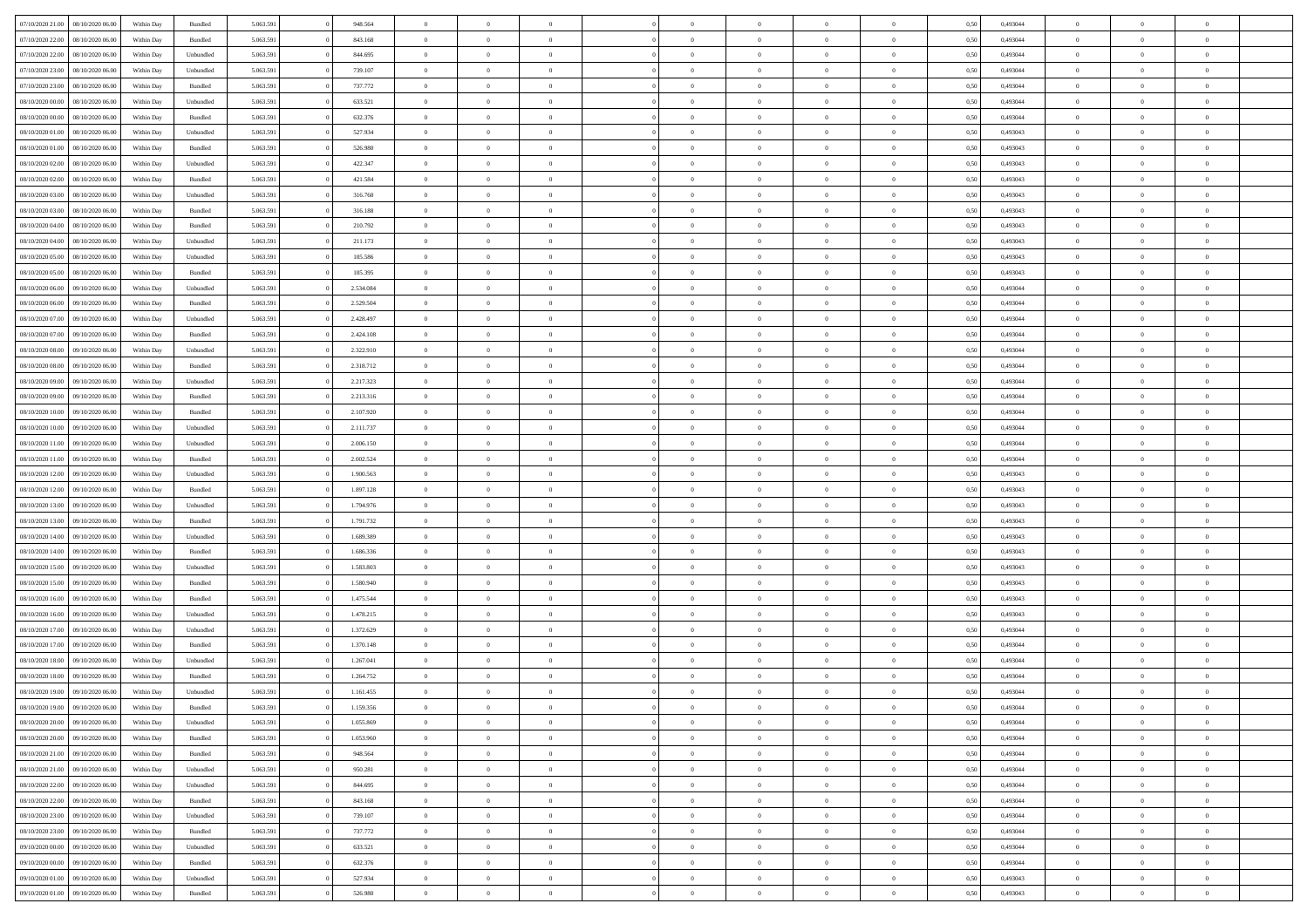|                  |                  |            |                    |           |           | $\overline{0}$ | $\Omega$       |                |                | $\Omega$       | $\Omega$       | $\theta$       |      |          | $\theta$       |                | $\theta$       |  |
|------------------|------------------|------------|--------------------|-----------|-----------|----------------|----------------|----------------|----------------|----------------|----------------|----------------|------|----------|----------------|----------------|----------------|--|
| 09/10/2020 02.00 | 09/10/2020 06:00 | Within Dav | Unbundled          | 5.063.591 | 422.347   |                |                |                | $\Omega$       |                |                |                | 0.50 | 0,493043 |                | $\theta$       |                |  |
| 09/10/2020 02.00 | 09/10/2020 06.00 | Within Day | Bundled            | 5.063.591 | 421.584   | $\overline{0}$ | $\theta$       | $\overline{0}$ | $\overline{0}$ | $\bf{0}$       | $\overline{0}$ | $\overline{0}$ | 0,50 | 0,493043 | $\theta$       | $\overline{0}$ | $\overline{0}$ |  |
| 09/10/2020 03.00 | 09/10/2020 06.00 | Within Day | Bundled            | 5.063.591 | 316.188   | $\overline{0}$ | $\overline{0}$ | $\overline{0}$ | $\bf{0}$       | $\bf{0}$       | $\bf{0}$       | $\bf{0}$       | 0,50 | 0,493043 | $\bf{0}$       | $\overline{0}$ | $\overline{0}$ |  |
| 09/10/2020 03:00 | 09/10/2020 06:00 | Within Dav | Unbundled          | 5.063.591 | 316.760   | $\overline{0}$ | $\overline{0}$ | $\overline{0}$ | $\overline{0}$ | $\bf{0}$       | $\overline{0}$ | $\overline{0}$ | 0.50 | 0,493043 | $\theta$       | $\theta$       | $\overline{0}$ |  |
|                  |                  |            |                    |           |           |                |                |                |                |                |                |                |      |          |                |                |                |  |
| 09/10/2020 04.00 | 09/10/2020 06.00 | Within Day | Unbundled          | 5.063.591 | 211.173   | $\overline{0}$ | $\theta$       | $\overline{0}$ | $\overline{0}$ | $\bf{0}$       | $\overline{0}$ | $\bf{0}$       | 0,50 | 0,493043 | $\theta$       | $\theta$       | $\overline{0}$ |  |
| 09/10/2020 04.00 | 09/10/2020 06.00 | Within Day | Bundled            | 5.063.591 | 210.792   | $\overline{0}$ | $\bf{0}$       | $\overline{0}$ | $\bf{0}$       | $\overline{0}$ | $\overline{0}$ | $\mathbf{0}$   | 0,50 | 0,493043 | $\bf{0}$       | $\overline{0}$ | $\bf{0}$       |  |
| 09/10/2020 05:00 | 09/10/2020 06:00 | Within Dav | Unbundled          | 5.063.591 | 105.586   | $\overline{0}$ | $\overline{0}$ | $\overline{0}$ | $\overline{0}$ | $\overline{0}$ | $\overline{0}$ | $\overline{0}$ | 0.50 | 0,493043 | $\theta$       | $\overline{0}$ | $\overline{0}$ |  |
| 09/10/2020 05.00 | 09/10/2020 06.00 | Within Day | Bundled            | 5.063.591 | 105.395   | $\overline{0}$ | $\theta$       | $\overline{0}$ | $\overline{0}$ | $\bf{0}$       | $\overline{0}$ | $\bf{0}$       | 0,50 | 0,493043 | $\theta$       | $\theta$       | $\overline{0}$ |  |
|                  |                  |            |                    |           |           |                | $\overline{0}$ |                |                | $\bf{0}$       |                |                |      |          | $\,0\,$        | $\overline{0}$ | $\overline{0}$ |  |
| 09/10/2020 06:00 | 10/10/2020 06:00 | Within Day | Unbundled          | 5.063.591 | 2.534.084 | $\overline{0}$ |                | $\overline{0}$ | $\bf{0}$       |                | $\bf{0}$       | $\bf{0}$       | 0,50 | 0,493044 |                |                |                |  |
| 09/10/2020 06:00 | 10/10/2020 06:00 | Within Dav | Bundled            | 5.063.591 | 2.529.504 | $\overline{0}$ | $\overline{0}$ | $\overline{0}$ | $\overline{0}$ | $\overline{0}$ | $\overline{0}$ | $\overline{0}$ | 0.50 | 0,493044 | $\theta$       | $\overline{0}$ | $\overline{0}$ |  |
| 09/10/2020 07.00 | 10/10/2020 06:00 | Within Day | Unbundled          | 5.063.591 | 2.428.497 | $\overline{0}$ | $\theta$       | $\overline{0}$ | $\overline{0}$ | $\bf{0}$       | $\overline{0}$ | $\bf{0}$       | 0,50 | 0,493044 | $\,$ 0 $\,$    | $\theta$       | $\overline{0}$ |  |
| 09/10/2020 07:00 | 10/10/2020 06:00 | Within Day | Bundled            | 5.063.591 | 2.424.108 | $\overline{0}$ | $\overline{0}$ | $\overline{0}$ | $\bf{0}$       | $\bf{0}$       | $\bf{0}$       | $\bf{0}$       | 0,50 | 0,493044 | $\bf{0}$       | $\overline{0}$ | $\overline{0}$ |  |
| 09/10/2020 08:00 | 10/10/2020 06:00 | Within Dav | Unbundled          | 5.063.591 | 2.322.910 | $\overline{0}$ | $\overline{0}$ | $\overline{0}$ | $\overline{0}$ | $\bf{0}$       | $\overline{0}$ | $\overline{0}$ | 0.50 | 0,493044 | $\theta$       | $\theta$       | $\overline{0}$ |  |
|                  |                  |            |                    |           |           |                |                |                |                |                |                |                |      |          |                |                |                |  |
| 09/10/2020 08:00 | 10/10/2020 06:00 | Within Day | Bundled            | 5.063.591 | 2.318.712 | $\overline{0}$ | $\theta$       | $\overline{0}$ | $\overline{0}$ | $\bf{0}$       | $\overline{0}$ | $\overline{0}$ | 0,50 | 0,493044 | $\theta$       | $\overline{0}$ | $\overline{0}$ |  |
| 09/10/2020 09:00 | 10/10/2020 06:00 | Within Day | Bundled            | 5.063.591 | 2.213.316 | $\overline{0}$ | $\bf{0}$       | $\overline{0}$ | $\bf{0}$       | $\overline{0}$ | $\overline{0}$ | $\mathbf{0}$   | 0,50 | 0,493044 | $\bf{0}$       | $\overline{0}$ | $\bf{0}$       |  |
| 09/10/2020 09:00 | 10/10/2020 06:00 | Within Dav | Unbundled          | 5.063.591 | 2.217.323 | $\overline{0}$ | $\overline{0}$ | $\overline{0}$ | $\overline{0}$ | $\overline{0}$ | $\overline{0}$ | $\overline{0}$ | 0.50 | 0,493044 | $\theta$       | $\overline{0}$ | $\overline{0}$ |  |
| 09/10/2020 10:00 | 10/10/2020 06:00 | Within Day | Unbundled          | 5.063.591 | 2.111.737 | $\overline{0}$ | $\theta$       | $\overline{0}$ | $\overline{0}$ | $\bf{0}$       | $\overline{0}$ | $\bf{0}$       | 0,50 | 0,493044 | $\theta$       | $\theta$       | $\overline{0}$ |  |
| 09/10/2020 10:00 | 10/10/2020 06:00 | Within Day | Bundled            | 5.063.591 | 2.107.920 | $\overline{0}$ | $\overline{0}$ | $\overline{0}$ | $\bf{0}$       | $\bf{0}$       | $\bf{0}$       | $\bf{0}$       | 0,50 | 0,493044 | $\,0\,$        | $\overline{0}$ | $\overline{0}$ |  |
|                  |                  |            |                    |           |           |                |                |                |                |                |                |                |      |          |                |                |                |  |
| 09/10/2020 11:00 | 10/10/2020 06:00 | Within Dav | Unbundled          | 5.063.591 | 2.006.150 | $\overline{0}$ | $\overline{0}$ | $\overline{0}$ | $\overline{0}$ | $\overline{0}$ | $\overline{0}$ | $\overline{0}$ | 0.50 | 0,493044 | $\theta$       | $\overline{0}$ | $\overline{0}$ |  |
| 09/10/2020 11:00 | 10/10/2020 06:00 | Within Day | Bundled            | 5.063.591 | 2.002.524 | $\overline{0}$ | $\theta$       | $\overline{0}$ | $\overline{0}$ | $\bf{0}$       | $\overline{0}$ | $\bf{0}$       | 0,50 | 0,493044 | $\,$ 0 $\,$    | $\theta$       | $\overline{0}$ |  |
| 09/10/2020 12:00 | 10/10/2020 06:00 | Within Day | Unbundled          | 5.063.591 | 1.900.563 | $\overline{0}$ | $\overline{0}$ | $\overline{0}$ | $\bf{0}$       | $\bf{0}$       | $\bf{0}$       | $\bf{0}$       | 0,50 | 0,493043 | $\,0\,$        | $\overline{0}$ | $\overline{0}$ |  |
| 09/10/2020 12:00 | 10/10/2020 06:00 | Within Day | Bundled            | 5.063.591 | 1.897.128 | $\overline{0}$ | $\overline{0}$ | $\overline{0}$ | $\overline{0}$ | $\bf{0}$       | $\overline{0}$ | $\overline{0}$ | 0.50 | 0,493043 | $\theta$       | $\theta$       | $\overline{0}$ |  |
|                  |                  |            |                    |           |           |                |                |                |                |                |                |                |      |          |                |                |                |  |
| 09/10/2020 13:00 | 10/10/2020 06:00 | Within Day | Unbundled          | 5.063.591 | 1.794.976 | $\overline{0}$ | $\theta$       | $\overline{0}$ | $\overline{0}$ | $\bf{0}$       | $\overline{0}$ | $\bf{0}$       | 0,50 | 0,493043 | $\theta$       | $\overline{0}$ | $\overline{0}$ |  |
| 09/10/2020 13:00 | 10/10/2020 06:00 | Within Day | Bundled            | 5.063.591 | 1.791.732 | $\overline{0}$ | $\bf{0}$       | $\overline{0}$ | $\bf{0}$       | $\overline{0}$ | $\overline{0}$ | $\mathbf{0}$   | 0,50 | 0,493043 | $\overline{0}$ | $\overline{0}$ | $\bf{0}$       |  |
| 09/10/2020 14:00 | 10/10/2020 06:00 | Within Dav | Unbundled          | 5.063.591 | 1.689.389 | $\overline{0}$ | $\overline{0}$ | $\overline{0}$ | $\overline{0}$ | $\overline{0}$ | $\overline{0}$ | $\overline{0}$ | 0.50 | 0,493043 | $\theta$       | $\overline{0}$ | $\overline{0}$ |  |
| 09/10/2020 14:00 | 10/10/2020 06:00 | Within Day | Bundled            | 5.063.591 | 1.686.336 | $\overline{0}$ | $\theta$       | $\overline{0}$ | $\overline{0}$ | $\bf{0}$       | $\overline{0}$ | $\bf{0}$       | 0,50 | 0,493043 | $\theta$       | $\theta$       | $\overline{0}$ |  |
|                  |                  |            |                    |           |           |                |                |                |                |                |                |                |      |          |                |                |                |  |
| 09/10/2020 15:00 | 10/10/2020 06:00 | Within Day | Bundled            | 5.063.591 | 1.580.940 | $\overline{0}$ | $\overline{0}$ | $\overline{0}$ | $\bf{0}$       | $\bf{0}$       | $\bf{0}$       | $\bf{0}$       | 0,50 | 0,493043 | $\,0\,$        | $\overline{0}$ | $\overline{0}$ |  |
| 09/10/2020 15:00 | 10/10/2020 06:00 | Within Day | Unbundled          | 5.063.591 | 1.583.803 | $\overline{0}$ | $\overline{0}$ | $\overline{0}$ | $\overline{0}$ | $\overline{0}$ | $\overline{0}$ | $\overline{0}$ | 0.50 | 0,493043 | $\theta$       | $\overline{0}$ | $\overline{0}$ |  |
| 09/10/2020 16:00 | 10/10/2020 06:00 | Within Day | Unbundled          | 5.063.591 | 1.478.215 | $\overline{0}$ | $\theta$       | $\overline{0}$ | $\overline{0}$ | $\bf{0}$       | $\overline{0}$ | $\bf{0}$       | 0,50 | 0,493043 | $\,$ 0 $\,$    | $\overline{0}$ | $\overline{0}$ |  |
| 09/10/2020 16.00 | 10/10/2020 06:00 | Within Day | Bundled            | 5.063.591 | 1.475.544 | $\overline{0}$ | $\overline{0}$ | $\overline{0}$ | $\bf{0}$       | $\bf{0}$       | $\bf{0}$       | $\bf{0}$       | 0,50 | 0,493043 | $\overline{0}$ | $\overline{0}$ | $\overline{0}$ |  |
| 09/10/2020 17.00 | 10/10/2020 06:00 | Within Day | Unbundled          | 5.063.591 | 1.372.629 | $\overline{0}$ | $\Omega$       | $\Omega$       | $\Omega$       | $\Omega$       | $\Omega$       | $\overline{0}$ | 0,50 | 0,493044 | $\,0\,$        | $\theta$       | $\theta$       |  |
|                  |                  |            |                    |           |           |                |                |                |                |                |                |                |      |          |                |                |                |  |
| 09/10/2020 17.00 | 10/10/2020 06:00 | Within Day | Bundled            | 5.063.591 | 1.370.148 | $\overline{0}$ | $\theta$       | $\overline{0}$ | $\overline{0}$ | $\bf{0}$       | $\overline{0}$ | $\bf{0}$       | 0,50 | 0,493044 | $\theta$       | $\theta$       | $\overline{0}$ |  |
| 09/10/2020 18:00 | 10/10/2020 06:00 | Within Day | Unbundled          | 5.063.591 | 1.267.041 | $\overline{0}$ | $\overline{0}$ | $\overline{0}$ | $\bf{0}$       | $\bf{0}$       | $\overline{0}$ | $\mathbf{0}$   | 0,50 | 0,493044 | $\overline{0}$ | $\overline{0}$ | $\bf{0}$       |  |
| 09/10/2020 18:00 | 10/10/2020 06:00 | Within Day | Bundled            | 5.063.591 | 1.264.752 | $\overline{0}$ | $\Omega$       | $\Omega$       | $\Omega$       | $\Omega$       | $\Omega$       | $\overline{0}$ | 0.50 | 0,493044 | $\theta$       | $\theta$       | $\theta$       |  |
| 09/10/2020 19:00 | 10/10/2020 06:00 | Within Day | Unbundled          | 5.063.591 | 1.161.455 | $\overline{0}$ | $\theta$       | $\overline{0}$ | $\overline{0}$ | $\bf{0}$       | $\overline{0}$ | $\bf{0}$       | 0,50 | 0,493044 | $\,$ 0 $\,$    | $\theta$       | $\overline{0}$ |  |
|                  |                  |            |                    |           |           |                | $\overline{0}$ |                |                | $\bf{0}$       |                |                |      |          | $\,0\,$        | $\overline{0}$ | $\overline{0}$ |  |
| 09/10/2020 19:00 | 10/10/2020 06:00 | Within Day | Bundled            | 5.063.591 | 1.159.356 | $\overline{0}$ |                | $\overline{0}$ | $\bf{0}$       |                | $\bf{0}$       | $\bf{0}$       | 0,50 | 0,493044 |                |                |                |  |
| 09/10/2020 20:00 | 10/10/2020 06:00 | Within Day | Bundled            | 5.063.591 | 1.053.960 | $\overline{0}$ | $\Omega$       | $\Omega$       | $\Omega$       | $\Omega$       | $\theta$       | $\overline{0}$ | 0.50 | 0,493044 | $\theta$       | $\theta$       | $\theta$       |  |
| 09/10/2020 20.00 | 10/10/2020 06:00 | Within Day | Unbundled          | 5.063.591 | 1.055.869 | $\overline{0}$ | $\theta$       | $\overline{0}$ | $\overline{0}$ | $\bf{0}$       | $\overline{0}$ | $\bf{0}$       | 0,50 | 0,493044 | $\,$ 0 $\,$    | $\overline{0}$ | $\overline{0}$ |  |
| 09/10/2020 21.00 | 10/10/2020 06:00 | Within Day | Unbundled          | 5.063.591 | 950.281   | $\overline{0}$ | $\overline{0}$ | $\overline{0}$ | $\overline{0}$ | $\bf{0}$       | $\overline{0}$ | $\bf{0}$       | 0,50 | 0,493044 | $\bf{0}$       | $\overline{0}$ | $\overline{0}$ |  |
| 09/10/2020 21:00 | 10/10/2020 06:00 | Within Day | Bundled            | 5.063.591 | 948.564   | $\overline{0}$ | $\Omega$       | $\Omega$       | $\Omega$       | $\Omega$       | $\overline{0}$ | $\overline{0}$ | 0,50 | 0,493044 | $\,0\,$        | $\theta$       | $\theta$       |  |
|                  |                  |            |                    |           |           | $\overline{0}$ | $\theta$       | $\overline{0}$ | $\overline{0}$ | $\bf{0}$       | $\overline{0}$ |                |      |          | $\,$ 0 $\,$    | $\overline{0}$ | $\overline{0}$ |  |
| 09/10/2020 22.00 | 10/10/2020 06:00 | Within Day | Unbundled          | 5.063.591 | 844.695   |                |                |                |                |                |                | $\bf{0}$       | 0,50 | 0,493044 |                |                |                |  |
| 09/10/2020 22.00 | 10/10/2020 06:00 | Within Day | Bundled            | 5.063.591 | 843.168   | $\overline{0}$ | $\overline{0}$ | $\overline{0}$ | $\overline{0}$ | $\bf{0}$       | $\overline{0}$ | $\mathbf{0}$   | 0,50 | 0,493044 | $\bf{0}$       | $\overline{0}$ | $\bf{0}$       |  |
| 09/10/2020 23.00 | 10/10/2020 06:00 | Within Day | Unbundled          | 5.063.591 | 739.107   | $\overline{0}$ | $\Omega$       | $\Omega$       | $\Omega$       | $\Omega$       | $\Omega$       | $\overline{0}$ | 0.50 | 0.493044 | $\theta$       | $\theta$       | $\theta$       |  |
| 09/10/2020 23.00 | 10/10/2020 06:00 | Within Day | Bundled            | 5.063.591 | 737.772   | $\overline{0}$ | $\overline{0}$ | $\overline{0}$ | $\bf{0}$       | $\,$ 0         | $\overline{0}$ | $\bf{0}$       | 0,50 | 0,493044 | $\,0\,$        | $\overline{0}$ | $\overline{0}$ |  |
| 10/10/2020 00:00 | 10/10/2020 06:00 | Within Day | Unbundled          | 5.063.591 | 633.521   | $\bf{0}$       | $\bf{0}$       |                |                |                |                |                | 0,50 | 0,493044 | $\bf{0}$       | $\overline{0}$ |                |  |
|                  |                  |            |                    |           |           |                |                |                |                |                |                |                |      |          |                |                |                |  |
| 10/10/2020 00:00 | 10/10/2020 06:00 | Within Day | Bundled            | 5.063.591 | 632.376   | $\overline{0}$ | $\overline{0}$ | $\Omega$       | $\Omega$       | $\overline{0}$ | $\overline{0}$ | $\overline{0}$ | 0.50 | 0.493044 | $\theta$       | $\theta$       | $\theta$       |  |
| 10/10/2020 01:00 | 10/10/2020 06:00 | Within Day | Unbundled          | 5.063.591 | 527.934   | $\overline{0}$ | $\bf{0}$       | $\overline{0}$ | $\overline{0}$ | $\,$ 0 $\,$    | $\overline{0}$ | $\,$ 0 $\,$    | 0,50 | 0,493043 | $\,$ 0 $\,$    | $\,$ 0 $\,$    | $\,$ 0         |  |
| 10/10/2020 01:00 | 10/10/2020 06:00 | Within Day | Bundled            | 5.063.591 | 526.980   | $\overline{0}$ | $\overline{0}$ | $\overline{0}$ | $\overline{0}$ | $\overline{0}$ | $\overline{0}$ | $\mathbf{0}$   | 0,50 | 0,493043 | $\overline{0}$ | $\bf{0}$       | $\bf{0}$       |  |
| 10/10/2020 02:00 | 10/10/2020 06:00 | Within Day | $\mathbf B$ undled | 5.063.591 | 421.584   | $\overline{0}$ | $\overline{0}$ | $\overline{0}$ | $\Omega$       | $\overline{0}$ | $\overline{0}$ | $\overline{0}$ | 0,50 | 0,493043 | $\overline{0}$ | $\theta$       | $\overline{0}$ |  |
| 10/10/2020 02:00 | 10/10/2020 06.00 | Within Day | Unbundled          | 5.063.591 | 422.347   | $\overline{0}$ | $\,$ 0         | $\overline{0}$ | $\overline{0}$ | $\,$ 0 $\,$    | $\overline{0}$ | $\mathbf{0}$   | 0,50 | 0,493043 | $\,$ 0 $\,$    | $\overline{0}$ | $\overline{0}$ |  |
|                  |                  |            |                    |           |           |                |                |                |                |                |                |                |      |          |                |                |                |  |
| 10/10/2020 03:00 | 10/10/2020 06:00 | Within Day | Unbundled          | 5.063.591 | 316.760   | $\overline{0}$ | $\overline{0}$ | $\overline{0}$ | $\overline{0}$ | $\overline{0}$ | $\overline{0}$ | $\mathbf{0}$   | 0,50 | 0,493043 | $\overline{0}$ | $\overline{0}$ | $\bf{0}$       |  |
| 10/10/2020 03:00 | 10/10/2020 06:00 | Within Day | Bundled            | 5.063.591 | 316.188   | $\overline{0}$ | $\overline{0}$ | $\overline{0}$ | $\overline{0}$ | $\overline{0}$ | $\overline{0}$ | $\bf{0}$       | 0.50 | 0,493043 | $\overline{0}$ | $\theta$       | $\overline{0}$ |  |
| 10/10/2020 04:00 | 10/10/2020 06.00 | Within Day | Unbundled          | 5.063.591 | 211.173   | $\overline{0}$ | $\,$ 0         | $\overline{0}$ | $\overline{0}$ | $\bf{0}$       | $\overline{0}$ | $\bf{0}$       | 0,50 | 0,493043 | $\,$ 0 $\,$    | $\overline{0}$ | $\overline{0}$ |  |
| 10/10/2020 04:00 | 10/10/2020 06:00 | Within Day | Bundled            | 5.063.591 | 210.792   | $\overline{0}$ | $\bf{0}$       | $\overline{0}$ | $\overline{0}$ | $\overline{0}$ | $\overline{0}$ | $\mathbf{0}$   | 0,50 | 0,493043 | $\overline{0}$ | $\overline{0}$ | $\bf{0}$       |  |
|                  |                  |            |                    |           |           |                |                |                |                |                |                |                |      |          |                |                |                |  |
| 10/10/2020 05:00 | 10/10/2020 06:00 | Within Day | Unbundled          | 5.063.591 | 105.586   | $\overline{0}$ | $\overline{0}$ | $\overline{0}$ | $\Omega$       | $\overline{0}$ | $\overline{0}$ | $\overline{0}$ | 0.50 | 0,493043 | $\overline{0}$ | $\overline{0}$ | $\overline{0}$ |  |
| 10/10/2020 05:00 | 10/10/2020 06:00 | Within Day | Bundled            | 5.063.591 | 105.395   | $\overline{0}$ | $\bf{0}$       | $\overline{0}$ | $\bf{0}$       | $\bf{0}$       | $\overline{0}$ | $\mathbf{0}$   | 0,50 | 0,493043 | $\,$ 0 $\,$    | $\,$ 0 $\,$    | $\bf{0}$       |  |
| 10/10/2020 06:00 | 11/10/2020 06.00 | Within Day | Unbundled          | 5.063.591 | 2.534.084 | $\overline{0}$ | $\overline{0}$ | $\overline{0}$ | $\overline{0}$ | $\overline{0}$ | $\overline{0}$ | $\mathbf{0}$   | 0,50 | 0,493044 | $\overline{0}$ | $\bf{0}$       | $\overline{0}$ |  |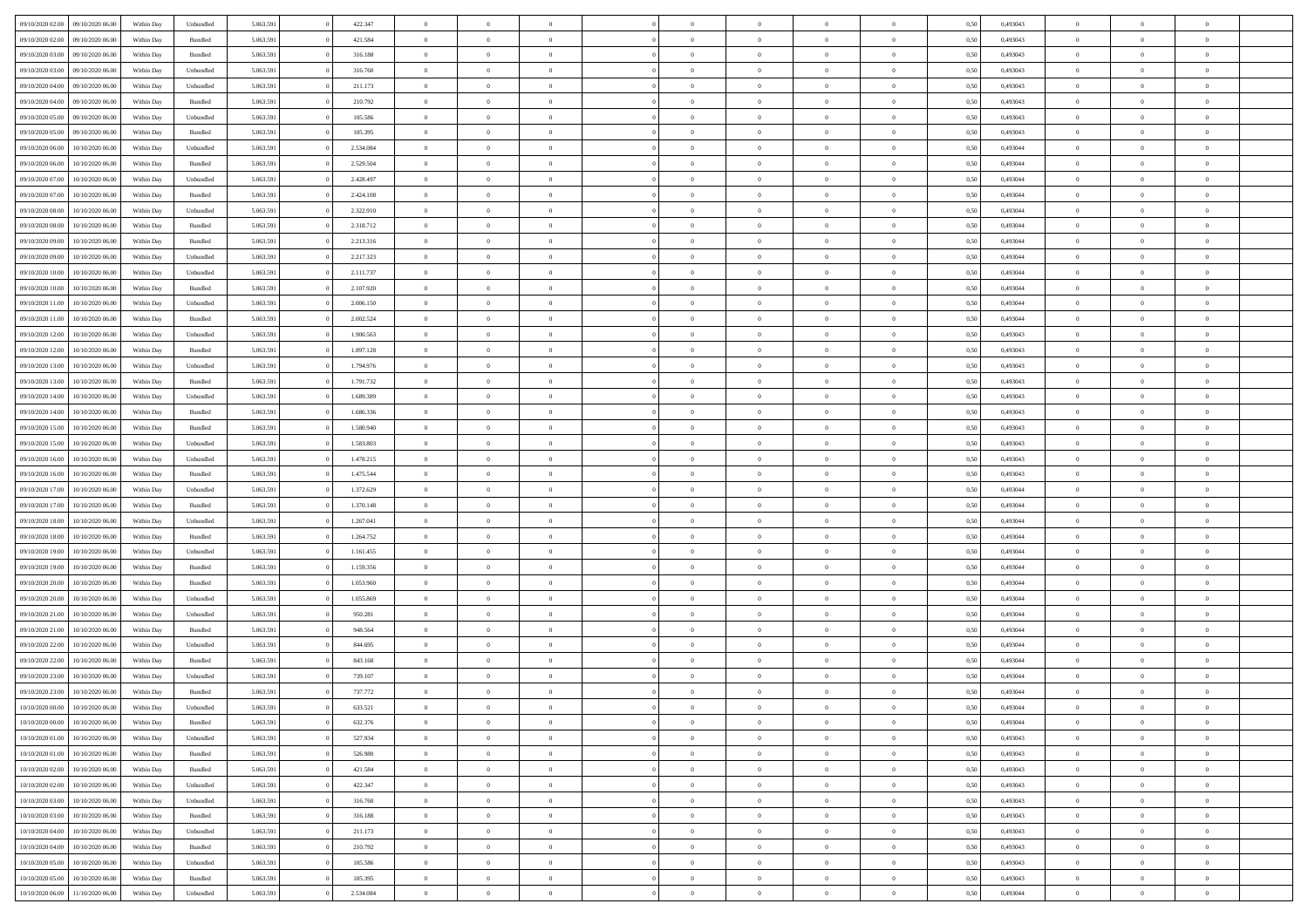| 10/10/2020 06:00 | 11/10/2020 06:00 | Within Dav | Bundled            | 5.063.591 | 2.529.504 | $\overline{0}$ | $\Omega$       |                | $\Omega$       | $\Omega$       | $\Omega$       | $\theta$       | 0.50 | 0,493044 | $\theta$       | $\theta$       | $\theta$       |  |
|------------------|------------------|------------|--------------------|-----------|-----------|----------------|----------------|----------------|----------------|----------------|----------------|----------------|------|----------|----------------|----------------|----------------|--|
|                  |                  |            |                    |           |           |                |                |                |                |                |                |                |      |          |                |                |                |  |
| 10/10/2020 07.00 | 11/10/2020 06.00 | Within Day | Unbundled          | 5.063.591 | 2.428.497 | $\overline{0}$ | $\theta$       | $\overline{0}$ | $\overline{0}$ | $\bf{0}$       | $\overline{0}$ | $\overline{0}$ | 0,50 | 0,493044 | $\theta$       | $\overline{0}$ | $\overline{0}$ |  |
| 10/10/2020 07:00 | 11/10/2020 06.00 | Within Day | Bundled            | 5.063.591 | 2.424.108 | $\overline{0}$ | $\overline{0}$ | $\overline{0}$ | $\bf{0}$       | $\bf{0}$       | $\bf{0}$       | $\bf{0}$       | 0,50 | 0,493044 | $\bf{0}$       | $\overline{0}$ | $\overline{0}$ |  |
| 10/10/2020 08:00 | 11/10/2020 06:00 | Within Dav | Bundled            | 5.063.591 | 2.318.712 | $\overline{0}$ | $\overline{0}$ | $\overline{0}$ | $\overline{0}$ | $\bf{0}$       | $\overline{0}$ | $\overline{0}$ | 0.50 | 0.493044 | $\theta$       | $\theta$       | $\overline{0}$ |  |
| 10/10/2020 08:00 | 11/10/2020 06.00 | Within Day | Unbundled          | 5.063.591 | 2.322.910 | $\overline{0}$ | $\theta$       | $\overline{0}$ | $\overline{0}$ | $\bf{0}$       | $\overline{0}$ | $\bf{0}$       | 0,50 | 0,493044 | $\theta$       | $\theta$       | $\overline{0}$ |  |
| 10/10/2020 09:00 | 11/10/2020 06.00 | Within Day | Unbundled          | 5.063.591 | 2.217.323 | $\overline{0}$ | $\bf{0}$       | $\overline{0}$ | $\bf{0}$       | $\overline{0}$ | $\overline{0}$ | $\mathbf{0}$   | 0,50 | 0,493044 | $\bf{0}$       | $\overline{0}$ | $\bf{0}$       |  |
|                  |                  |            |                    |           |           |                |                |                |                | $\bf{0}$       |                |                |      |          | $\theta$       | $\overline{0}$ | $\overline{0}$ |  |
| 10/10/2020 09:00 | 11/10/2020 06.00 | Within Dav | Bundled            | 5.063.591 | 2.213.316 | $\overline{0}$ | $\overline{0}$ | $\overline{0}$ | $\overline{0}$ |                | $\overline{0}$ | $\overline{0}$ | 0.50 | 0,493044 |                |                |                |  |
| 10/10/2020 10:00 | 11/10/2020 06.00 | Within Day | Unbundled          | 5.063.591 | 2.111.737 | $\overline{0}$ | $\theta$       | $\overline{0}$ | $\overline{0}$ | $\bf{0}$       | $\overline{0}$ | $\bf{0}$       | 0,50 | 0,493044 | $\theta$       | $\theta$       | $\overline{0}$ |  |
| 10/10/2020 10:00 | 11/10/2020 06.00 | Within Day | Bundled            | 5.063.591 | 2.107.920 | $\overline{0}$ | $\overline{0}$ | $\overline{0}$ | $\bf{0}$       | $\bf{0}$       | $\bf{0}$       | $\bf{0}$       | 0,50 | 0,493044 | $\,0\,$        | $\overline{0}$ | $\overline{0}$ |  |
| 10/10/2020 11:00 | 11/10/2020 06.00 | Within Dav | Unbundled          | 5.063.591 | 2.006.150 | $\overline{0}$ | $\overline{0}$ | $\overline{0}$ | $\overline{0}$ | $\overline{0}$ | $\overline{0}$ | $\overline{0}$ | 0.50 | 0,493044 | $\theta$       | $\overline{0}$ | $\overline{0}$ |  |
| 10/10/2020 11:00 | 11/10/2020 06.00 | Within Day | Bundled            | 5.063.591 | 2.002.524 | $\overline{0}$ | $\theta$       | $\overline{0}$ | $\overline{0}$ | $\bf{0}$       | $\overline{0}$ | $\bf{0}$       | 0,50 | 0,493044 | $\theta$       | $\theta$       | $\overline{0}$ |  |
| 10/10/2020 12:00 | 11/10/2020 06.00 | Within Day | Unbundled          | 5.063.591 | 1.900.563 | $\overline{0}$ | $\overline{0}$ | $\overline{0}$ | $\bf{0}$       | $\bf{0}$       | $\bf{0}$       | $\bf{0}$       | 0,50 | 0,493043 | $\overline{0}$ | $\overline{0}$ | $\overline{0}$ |  |
| 10/10/2020 12:00 | 11/10/2020 06:00 | Within Day | Bundled            | 5.063.591 | 1.897.128 | $\overline{0}$ | $\overline{0}$ | $\overline{0}$ | $\overline{0}$ | $\bf{0}$       | $\overline{0}$ | $\overline{0}$ | 0.50 | 0,493043 | $\theta$       | $\theta$       | $\overline{0}$ |  |
| 10/10/2020 13:00 | 11/10/2020 06.00 |            |                    | 5.063.591 | 1.794.976 | $\overline{0}$ | $\theta$       | $\overline{0}$ | $\overline{0}$ | $\bf{0}$       | $\overline{0}$ | $\overline{0}$ |      | 0,493043 | $\theta$       | $\theta$       | $\overline{0}$ |  |
|                  |                  | Within Day | Unbundled          |           |           |                |                |                |                |                |                |                | 0,50 |          |                |                |                |  |
| 10/10/2020 13:00 | 11/10/2020 06.00 | Within Day | Bundled            | 5.063.591 | 1.791.732 | $\overline{0}$ | $\bf{0}$       | $\overline{0}$ | $\bf{0}$       | $\overline{0}$ | $\overline{0}$ | $\mathbf{0}$   | 0,50 | 0,493043 | $\overline{0}$ | $\overline{0}$ | $\bf{0}$       |  |
| 10/10/2020 14:00 | 11/10/2020 06:00 | Within Dav | Bundled            | 5.063.591 | 1.686.336 | $\overline{0}$ | $\overline{0}$ | $\overline{0}$ | $\overline{0}$ | $\overline{0}$ | $\overline{0}$ | $\overline{0}$ | 0.50 | 0,493043 | $\theta$       | $\overline{0}$ | $\overline{0}$ |  |
| 10/10/2020 14:00 | 11/10/2020 06.00 | Within Day | Unbundled          | 5.063.591 | 1.689.389 | $\overline{0}$ | $\theta$       | $\overline{0}$ | $\overline{0}$ | $\bf{0}$       | $\overline{0}$ | $\bf{0}$       | 0,50 | 0,493043 | $\theta$       | $\theta$       | $\overline{0}$ |  |
| 10/10/2020 15:00 | 11/10/2020 06.00 | Within Day | Unbundled          | 5.063.591 | 1.583.803 | $\overline{0}$ | $\overline{0}$ | $\overline{0}$ | $\bf{0}$       | $\bf{0}$       | $\bf{0}$       | $\bf{0}$       | 0,50 | 0,493043 | $\,0\,$        | $\overline{0}$ | $\overline{0}$ |  |
| 10/10/2020 15:00 | 11/10/2020 06:00 | Within Day | Bundled            | 5.063.591 | 1.580.940 | $\overline{0}$ | $\overline{0}$ | $\overline{0}$ | $\overline{0}$ | $\overline{0}$ | $\overline{0}$ | $\overline{0}$ | 0.50 | 0,493043 | $\theta$       | $\overline{0}$ | $\overline{0}$ |  |
| 10/10/2020 16:00 | 11/10/2020 06.00 | Within Day | Unbundled          | 5.063.591 | 1.478.215 | $\overline{0}$ | $\theta$       | $\overline{0}$ | $\overline{0}$ | $\bf{0}$       | $\overline{0}$ | $\bf{0}$       | 0,50 | 0,493043 | $\theta$       | $\theta$       | $\overline{0}$ |  |
| 10/10/2020 16:00 | 11/10/2020 06.00 | Within Day | Bundled            | 5.063.591 | 1.475.544 | $\overline{0}$ | $\overline{0}$ | $\overline{0}$ | $\bf{0}$       | $\bf{0}$       | $\bf{0}$       | $\bf{0}$       | 0,50 | 0,493043 | $\,0\,$        | $\overline{0}$ | $\overline{0}$ |  |
|                  | 11/10/2020 06:00 |            | Unbundled          | 5.063.591 | 1.372.629 | $\overline{0}$ | $\overline{0}$ |                |                | $\bf{0}$       | $\overline{0}$ |                | 0.50 | 0.493044 | $\theta$       | $\theta$       | $\overline{0}$ |  |
| 10/10/2020 17:00 |                  | Within Day |                    |           |           |                |                | $\overline{0}$ | $\overline{0}$ |                |                | $\overline{0}$ |      |          |                |                |                |  |
| 10/10/2020 17:00 | 11/10/2020 06.00 | Within Day | Bundled            | 5.063.591 | 1.370.148 | $\overline{0}$ | $\theta$       | $\overline{0}$ | $\overline{0}$ | $\bf{0}$       | $\overline{0}$ | $\bf{0}$       | 0,50 | 0,493044 | $\theta$       | $\overline{0}$ | $\overline{0}$ |  |
| 10/10/2020 18:00 | 11/10/2020 06.00 | Within Day | Unbundled          | 5.063.591 | 1.267.041 | $\overline{0}$ | $\bf{0}$       | $\overline{0}$ | $\bf{0}$       | $\overline{0}$ | $\overline{0}$ | $\mathbf{0}$   | 0,50 | 0,493044 | $\overline{0}$ | $\overline{0}$ | $\bf{0}$       |  |
| 10/10/2020 18:00 | 11/10/2020 06.00 | Within Dav | Bundled            | 5.063.591 | 1.264.752 | $\overline{0}$ | $\overline{0}$ | $\overline{0}$ | $\overline{0}$ | $\overline{0}$ | $\overline{0}$ | $\overline{0}$ | 0.50 | 0,493044 | $\theta$       | $\overline{0}$ | $\overline{0}$ |  |
| 10/10/2020 19:00 | 11/10/2020 06.00 | Within Day | Bundled            | 5.063.591 | 1.159.356 | $\overline{0}$ | $\theta$       | $\overline{0}$ | $\overline{0}$ | $\bf{0}$       | $\overline{0}$ | $\bf{0}$       | 0,50 | 0,493044 | $\theta$       | $\theta$       | $\overline{0}$ |  |
| 10/10/2020 19:00 | 11/10/2020 06.00 | Within Day | Unbundled          | 5.063.591 | 1.161.455 | $\overline{0}$ | $\overline{0}$ | $\overline{0}$ | $\bf{0}$       | $\bf{0}$       | $\bf{0}$       | $\bf{0}$       | 0,50 | 0,493044 | $\,0\,$        | $\overline{0}$ | $\overline{0}$ |  |
| 10/10/2020 20:00 | 11/10/2020 06:00 | Within Day | Unbundled          | 5.063.591 | 1.055.869 | $\overline{0}$ | $\overline{0}$ | $\overline{0}$ | $\overline{0}$ | $\overline{0}$ | $\overline{0}$ | $\overline{0}$ | 0.50 | 0,493044 | $\theta$       | $\overline{0}$ | $\overline{0}$ |  |
| 10/10/2020 20:00 | 11/10/2020 06.00 | Within Day | Bundled            | 5.063.591 | 1.053.960 | $\overline{0}$ | $\theta$       | $\overline{0}$ | $\overline{0}$ | $\bf{0}$       | $\overline{0}$ | $\bf{0}$       | 0,50 | 0,493044 | $\,$ 0 $\,$    | $\overline{0}$ | $\overline{0}$ |  |
|                  |                  |            |                    |           |           |                |                |                |                |                |                |                |      |          |                |                |                |  |
| 10/10/2020 21.00 | 11/10/2020 06.00 | Within Day | Unbundled          | 5.063.591 | 950.281   | $\overline{0}$ | $\overline{0}$ | $\overline{0}$ | $\overline{0}$ | $\bf{0}$       | $\overline{0}$ | $\bf{0}$       | 0,50 | 0,493044 | $\bf{0}$       | $\overline{0}$ | $\overline{0}$ |  |
| 10/10/2020 21:00 | 11/10/2020 06.00 | Within Day | Bundled            | 5.063.591 | 948.564   | $\overline{0}$ | $\Omega$       | $\Omega$       | $\Omega$       | $\Omega$       | $\Omega$       | $\overline{0}$ | 0,50 | 0,493044 | $\,0\,$        | $\theta$       | $\theta$       |  |
| 10/10/2020 22.00 | 11/10/2020 06.00 | Within Day | Unbundled          | 5.063.591 | 844.695   | $\overline{0}$ | $\theta$       | $\overline{0}$ | $\overline{0}$ | $\bf{0}$       | $\overline{0}$ | $\bf{0}$       | 0,50 | 0,493044 | $\theta$       | $\theta$       | $\overline{0}$ |  |
| 10/10/2020 22:00 | 11/10/2020 06.00 | Within Day | Bundled            | 5.063.591 | 843.168   | $\overline{0}$ | $\overline{0}$ | $\overline{0}$ | $\overline{0}$ | $\bf{0}$       | $\overline{0}$ | $\mathbf{0}$   | 0,50 | 0,493044 | $\bf{0}$       | $\overline{0}$ | $\bf{0}$       |  |
| 10/10/2020 23:00 | 11/10/2020 06.00 | Within Day | Unbundled          | 5.063.591 | 739.107   | $\overline{0}$ | $\Omega$       | $\Omega$       | $\Omega$       | $\Omega$       | $\Omega$       | $\overline{0}$ | 0.50 | 0,493044 | $\theta$       | $\theta$       | $\theta$       |  |
| 10/10/2020 23:00 | 11/10/2020 06.00 | Within Day | Bundled            | 5.063.591 | 737.772   | $\overline{0}$ | $\theta$       | $\overline{0}$ | $\overline{0}$ | $\bf{0}$       | $\overline{0}$ | $\bf{0}$       | 0,50 | 0,493044 | $\,$ 0 $\,$    | $\theta$       | $\overline{0}$ |  |
| 11/10/2020 00:00 | 11/10/2020 06.00 | Within Day | Unbundled          | 5.063.591 | 633.521   | $\overline{0}$ | $\overline{0}$ | $\overline{0}$ | $\overline{0}$ | $\bf{0}$       | $\overline{0}$ | $\bf{0}$       | 0,50 | 0,493044 | $\,0\,$        | $\overline{0}$ | $\overline{0}$ |  |
| 11/10/2020 00:00 | 11/10/2020 06:00 | Within Day | Bundled            | 5.063.591 | 632.376   | $\overline{0}$ | $\Omega$       | $\Omega$       | $\Omega$       | $\Omega$       | $\theta$       | $\overline{0}$ | 0.50 | 0,493044 | $\theta$       | $\theta$       | $\theta$       |  |
| 11/10/2020 01:00 | 11/10/2020 06.00 |            |                    | 5.063.591 | 526.980   | $\overline{0}$ | $\theta$       | $\overline{0}$ | $\overline{0}$ | $\bf{0}$       | $\overline{0}$ |                |      | 0,493043 | $\,$ 0 $\,$    | $\overline{0}$ | $\overline{0}$ |  |
|                  |                  | Within Day | Bundled            |           |           |                |                |                |                |                |                | $\bf{0}$       | 0,50 |          |                |                |                |  |
| 11/10/2020 01.00 | 11/10/2020 06.00 | Within Day | Unbundled          | 5.063.591 | 527.934   | $\overline{0}$ | $\overline{0}$ | $\overline{0}$ | $\overline{0}$ | $\bf{0}$       | $\overline{0}$ | $\bf{0}$       | 0,50 | 0,493043 | $\bf{0}$       | $\overline{0}$ | $\overline{0}$ |  |
| 11/10/2020 02.00 | 11/10/2020 06.00 | Within Day | Unbundled          | 5.063.591 | 422.347   | $\overline{0}$ | $\Omega$       | $\Omega$       | $\Omega$       | $\Omega$       | $\overline{0}$ | $\overline{0}$ | 0,50 | 0,493043 | $\,0\,$        | $\theta$       | $\theta$       |  |
| 11/10/2020 02:00 | 11/10/2020 06.00 | Within Day | Bundled            | 5.063.591 | 421.584   | $\overline{0}$ | $\theta$       | $\overline{0}$ | $\overline{0}$ | $\bf{0}$       | $\overline{0}$ | $\bf{0}$       | 0,50 | 0,493043 | $\,$ 0 $\,$    | $\overline{0}$ | $\overline{0}$ |  |
| 11/10/2020 03.00 | 11/10/2020 06.00 | Within Day | Unbundled          | 5.063.591 | 316.760   | $\overline{0}$ | $\overline{0}$ | $\overline{0}$ | $\overline{0}$ | $\bf{0}$       | $\overline{0}$ | $\mathbf{0}$   | 0,50 | 0,493043 | $\bf{0}$       | $\overline{0}$ | $\bf{0}$       |  |
| 11/10/2020 03:00 | 11/10/2020 06:00 | Within Day | Bundled            | 5.063.591 | 316.188   | $\overline{0}$ | $\Omega$       | $\Omega$       | $\Omega$       | $\Omega$       | $\Omega$       | $\overline{0}$ | 0.50 | 0,493043 | $\theta$       | $\theta$       | $\theta$       |  |
| 11/10/2020 04:00 | 11/10/2020 06:00 | Within Day | Unbundled          | 5.063.591 | 211.173   | $\overline{0}$ | $\,$ 0 $\,$    | $\overline{0}$ | $\bf{0}$       | $\,$ 0         | $\overline{0}$ | $\bf{0}$       | 0,50 | 0,493043 | $\,0\,$        | $\,$ 0 $\,$    | $\overline{0}$ |  |
| 11/10/2020 04:00 | 11/10/2020 06.00 | Within Day | $\mathbf B$ undled | 5.063.591 | 210.792   | $\bf{0}$       | $\bf{0}$       |                |                |                |                |                | 0,50 | 0,493043 | $\bf{0}$       | $\overline{0}$ |                |  |
| 11/10/2020 05:00 | 11/10/2020 06:00 |            |                    | 5.063.591 | 105,586   | $\overline{0}$ | $\overline{0}$ | $\overline{0}$ | $\Omega$       | $\overline{0}$ | $\overline{0}$ | $\overline{0}$ |      |          | $\theta$       | $\theta$       | $\theta$       |  |
|                  |                  | Within Day | Unbundled          |           |           |                |                |                |                |                |                |                | 0,50 | 0,493043 |                |                |                |  |
| 11/10/2020 05:00 | 11/10/2020 06.00 | Within Day | Bundled            | 5.063.591 | 105.395   | $\overline{0}$ | $\,$ 0         | $\overline{0}$ | $\overline{0}$ | $\,$ 0 $\,$    | $\overline{0}$ | $\mathbf{0}$   | 0,50 | 0,493043 | $\,$ 0 $\,$    | $\,$ 0 $\,$    | $\,$ 0         |  |
| 11/10/2020 06.00 | 12/10/2020 06:00 | Within Day | Unbundled          | 5.063.591 | 2.534.084 | $\overline{0}$ | $\overline{0}$ | $\overline{0}$ | $\overline{0}$ | $\overline{0}$ | $\overline{0}$ | $\mathbf{0}$   | 0,50 | 0,493044 | $\overline{0}$ | $\bf{0}$       | $\bf{0}$       |  |
| 11/10/2020 06:00 | 12/10/2020 06:00 | Within Day | $\mathbf B$ undled | 5.063.591 | 2.529.504 | $\overline{0}$ | $\overline{0}$ | $\overline{0}$ | $\Omega$       | $\overline{0}$ | $\overline{0}$ | $\bf{0}$       | 0,50 | 0,493044 | $\overline{0}$ | $\theta$       | $\overline{0}$ |  |
| 11/10/2020 07:00 | 12/10/2020 06.00 | Within Day | Bundled            | 5.063.591 | 2.424.108 | $\overline{0}$ | $\,$ 0         | $\overline{0}$ | $\overline{0}$ | $\overline{0}$ | $\overline{0}$ | $\bf{0}$       | 0,50 | 0,493044 | $\,$ 0 $\,$    | $\overline{0}$ | $\overline{0}$ |  |
| 11/10/2020 07.00 | 12/10/2020 06:00 | Within Day | Unbundled          | 5.063.591 | 2.428.497 | $\overline{0}$ | $\overline{0}$ | $\overline{0}$ | $\overline{0}$ | $\overline{0}$ | $\overline{0}$ | $\mathbf{0}$   | 0,50 | 0,493044 | $\overline{0}$ | $\overline{0}$ | $\bf{0}$       |  |
| 11/10/2020 08:00 | 12/10/2020 06:00 | Within Day | Unbundled          | 5.063.591 | 2.322.910 | $\overline{0}$ | $\overline{0}$ | $\overline{0}$ | $\Omega$       | $\overline{0}$ | $\overline{0}$ | $\bf{0}$       | 0.50 | 0,493044 | $\overline{0}$ | $\theta$       | $\overline{0}$ |  |
| 11/10/2020 08:00 | 12/10/2020 06.00 | Within Day | Bundled            | 5.063.591 | 2.318.712 | $\overline{0}$ | $\,$ 0         | $\overline{0}$ | $\overline{0}$ | $\bf{0}$       | $\overline{0}$ | $\bf{0}$       | 0,50 | 0,493044 | $\,$ 0 $\,$    | $\overline{0}$ | $\overline{0}$ |  |
|                  | 12/10/2020 06:00 | Within Day | Unbundled          | 5.063.591 | 2.217.323 | $\overline{0}$ | $\bf{0}$       | $\overline{0}$ | $\overline{0}$ | $\overline{0}$ | $\overline{0}$ | $\mathbf{0}$   | 0,50 | 0,493044 | $\overline{0}$ | $\overline{0}$ | $\bf{0}$       |  |
| 11/10/2020 09:00 |                  |            |                    |           |           |                |                |                |                |                |                |                |      |          |                |                |                |  |
| 11/10/2020 09:00 | 12/10/2020 06:00 | Within Day | Bundled            | 5.063.591 | 2.213.316 | $\overline{0}$ | $\overline{0}$ | $\overline{0}$ | $\Omega$       | $\overline{0}$ | $\overline{0}$ | $\bf{0}$       | 0.50 | 0,493044 | $\overline{0}$ | $\theta$       | $\overline{0}$ |  |
| 11/10/2020 11:00 | 12/10/2020 06.00 | Within Day | Unbundled          | 5.063.591 | 2.006.150 | $\overline{0}$ | $\bf{0}$       | $\overline{0}$ | $\overline{0}$ | $\bf{0}$       | $\bf{0}$       | $\mathbf{0}$   | 0,50 | 0,493044 | $\,$ 0 $\,$    | $\,$ 0 $\,$    | $\bf{0}$       |  |
| 11/10/2020 11:00 | 12/10/2020 06.00 | Within Day | Bundled            | 5.063.591 | 2.002.524 | $\overline{0}$ | $\overline{0}$ | $\overline{0}$ | $\overline{0}$ | $\bf{0}$       | $\bf{0}$       | $\mathbf{0}$   | 0,50 | 0,493044 | $\overline{0}$ | $\bf{0}$       | $\bf{0}$       |  |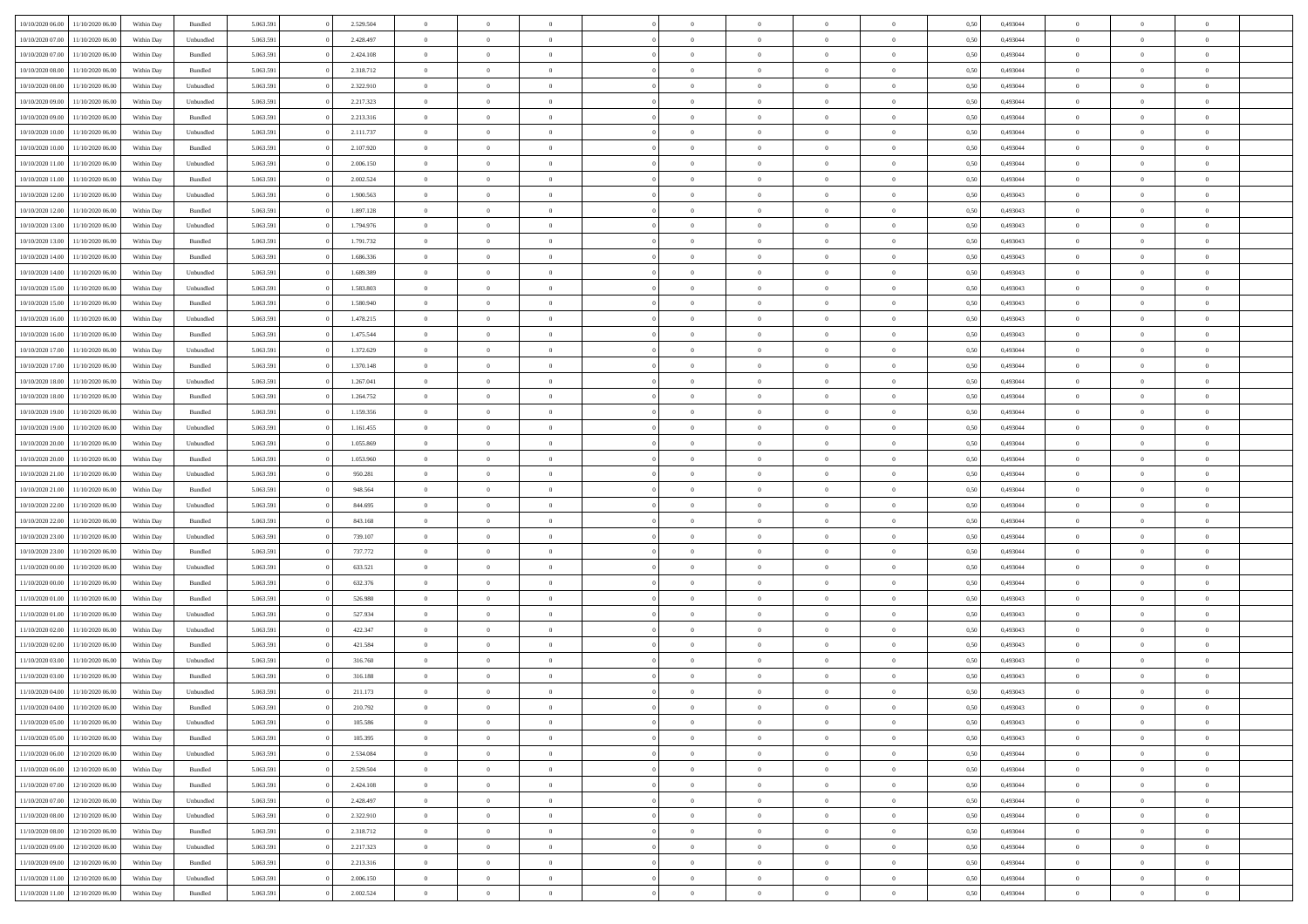|                  |                                   |            |           |           |           | $\overline{0}$ | $\Omega$       |                |                | $\Omega$       | $\Omega$       | $\theta$       |      |          | $\theta$       |                | $\theta$       |  |
|------------------|-----------------------------------|------------|-----------|-----------|-----------|----------------|----------------|----------------|----------------|----------------|----------------|----------------|------|----------|----------------|----------------|----------------|--|
| 11/10/2020 12:00 | 12/10/2020 06:00                  | Within Dav | Unbundled | 5.063.591 | 1.900.563 |                |                |                | $\Omega$       |                |                |                | 0.50 | 0,493043 |                | $\theta$       |                |  |
| 11/10/2020 12:00 | 12/10/2020 06.00                  | Within Day | Bundled   | 5.063.591 | 1.897.128 | $\overline{0}$ | $\theta$       | $\overline{0}$ | $\overline{0}$ | $\bf{0}$       | $\overline{0}$ | $\bf{0}$       | 0,50 | 0,493043 | $\theta$       | $\overline{0}$ | $\overline{0}$ |  |
| 11/10/2020 13:00 | 12/10/2020 06:00                  | Within Day | Unbundled | 5.063.591 | 1.794.976 | $\overline{0}$ | $\overline{0}$ | $\overline{0}$ | $\bf{0}$       | $\bf{0}$       | $\bf{0}$       | $\bf{0}$       | 0,50 | 0,493043 | $\overline{0}$ | $\overline{0}$ | $\overline{0}$ |  |
| 11/10/2020 13:00 | 12/10/2020 06:00                  | Within Dav | Bundled   | 5.063.591 | 1.791.732 | $\overline{0}$ | $\overline{0}$ | $\overline{0}$ | $\overline{0}$ | $\bf{0}$       | $\overline{0}$ | $\overline{0}$ | 0.50 | 0,493043 | $\theta$       | $\theta$       | $\overline{0}$ |  |
|                  |                                   |            |           |           |           |                |                |                |                |                |                |                |      |          |                |                |                |  |
| 11/10/2020 14:00 | 12/10/2020 06.00                  | Within Day | Bundled   | 5.063.591 | 1.686.336 | $\overline{0}$ | $\theta$       | $\overline{0}$ | $\overline{0}$ | $\bf{0}$       | $\overline{0}$ | $\bf{0}$       | 0,50 | 0,493043 | $\theta$       | $\overline{0}$ | $\overline{0}$ |  |
| 11/10/2020 14:00 | 12/10/2020 06:00                  | Within Day | Unbundled | 5.063.591 | 1.689.389 | $\overline{0}$ | $\bf{0}$       | $\overline{0}$ | $\bf{0}$       | $\overline{0}$ | $\overline{0}$ | $\mathbf{0}$   | 0,50 | 0,493043 | $\overline{0}$ | $\overline{0}$ | $\bf{0}$       |  |
| 11/10/2020 15:00 | 12/10/2020 06.00                  | Within Dav | Unbundled | 5.063.591 | 1.583.803 | $\overline{0}$ | $\overline{0}$ | $\overline{0}$ | $\overline{0}$ | $\overline{0}$ | $\overline{0}$ | $\overline{0}$ | 0.50 | 0,493043 | $\theta$       | $\overline{0}$ | $\overline{0}$ |  |
| 11/10/2020 15:00 | 12/10/2020 06.00                  | Within Day | Bundled   | 5.063.591 | 1.580.940 | $\overline{0}$ | $\theta$       | $\overline{0}$ | $\overline{0}$ | $\bf{0}$       | $\overline{0}$ | $\bf{0}$       | 0,50 | 0,493043 | $\theta$       | $\theta$       | $\overline{0}$ |  |
|                  |                                   |            |           |           |           |                | $\overline{0}$ |                |                | $\bf{0}$       |                |                |      |          | $\,0\,$        | $\overline{0}$ | $\overline{0}$ |  |
| 11/10/2020 16:00 | 12/10/2020 06:00                  | Within Day | Unbundled | 5.063.591 | 1.478.215 | $\overline{0}$ |                | $\overline{0}$ | $\bf{0}$       |                | $\bf{0}$       | $\bf{0}$       | 0,50 | 0,493043 |                |                |                |  |
| 11/10/2020 16:00 | 12/10/2020 06:00                  | Within Dav | Bundled   | 5.063.591 | 1.475.544 | $\overline{0}$ | $\overline{0}$ | $\overline{0}$ | $\overline{0}$ | $\overline{0}$ | $\overline{0}$ | $\overline{0}$ | 0.50 | 0,493043 | $\theta$       | $\overline{0}$ | $\overline{0}$ |  |
| 11/10/2020 17:00 | 12/10/2020 06.00                  | Within Day | Unbundled | 5.063.591 | 1.372.629 | $\overline{0}$ | $\theta$       | $\overline{0}$ | $\overline{0}$ | $\bf{0}$       | $\overline{0}$ | $\bf{0}$       | 0,50 | 0,493044 | $\,$ 0 $\,$    | $\overline{0}$ | $\overline{0}$ |  |
| 11/10/2020 17.00 | 12/10/2020 06:00                  | Within Day | Bundled   | 5.063.591 | 1.370.148 | $\overline{0}$ | $\overline{0}$ | $\overline{0}$ | $\bf{0}$       | $\bf{0}$       | $\bf{0}$       | $\bf{0}$       | 0,50 | 0,493044 | $\overline{0}$ | $\overline{0}$ | $\overline{0}$ |  |
| 11/10/2020 18:00 | 12/10/2020 06:00                  | Within Dav | Unbundled | 5.063.591 | 1.267.041 | $\overline{0}$ | $\overline{0}$ | $\overline{0}$ | $\overline{0}$ | $\bf{0}$       | $\overline{0}$ | $\overline{0}$ | 0.50 | 0,493044 | $\theta$       | $\theta$       | $\overline{0}$ |  |
|                  |                                   |            |           |           |           | $\overline{0}$ | $\theta$       |                |                |                |                |                |      |          | $\theta$       | $\overline{0}$ |                |  |
| 11/10/2020 18:00 | 12/10/2020 06.00                  | Within Day | Bundled   | 5.063.591 | 1.264.752 |                |                | $\overline{0}$ | $\overline{0}$ | $\bf{0}$       | $\overline{0}$ | $\bf{0}$       | 0,50 | 0,493044 |                |                | $\overline{0}$ |  |
| 11/10/2020 19:00 | 12/10/2020 06:00                  | Within Day | Bundled   | 5.063.591 | 1.159.356 | $\overline{0}$ | $\bf{0}$       | $\overline{0}$ | $\bf{0}$       | $\overline{0}$ | $\overline{0}$ | $\mathbf{0}$   | 0,50 | 0,493044 | $\overline{0}$ | $\overline{0}$ | $\bf{0}$       |  |
| 11/10/2020 19:00 | 12/10/2020 06:00                  | Within Dav | Unbundled | 5.063.591 | 1.161.455 | $\overline{0}$ | $\overline{0}$ | $\overline{0}$ | $\overline{0}$ | $\overline{0}$ | $\overline{0}$ | $\overline{0}$ | 0.50 | 0,493044 | $\theta$       | $\overline{0}$ | $\overline{0}$ |  |
| 11/10/2020 20.00 | 12/10/2020 06.00                  | Within Day | Unbundled | 5.063.591 | 1.055.869 | $\overline{0}$ | $\theta$       | $\overline{0}$ | $\overline{0}$ | $\bf{0}$       | $\overline{0}$ | $\bf{0}$       | 0,50 | 0,493044 | $\theta$       | $\theta$       | $\overline{0}$ |  |
| 11/10/2020 20:00 | 12/10/2020 06:00                  | Within Day | Bundled   | 5.063.591 | 1.053.960 | $\overline{0}$ | $\overline{0}$ | $\overline{0}$ | $\bf{0}$       | $\bf{0}$       | $\bf{0}$       | $\bf{0}$       | 0,50 | 0,493044 | $\,0\,$        | $\overline{0}$ | $\overline{0}$ |  |
|                  |                                   |            |           |           |           |                |                |                |                |                |                |                |      |          |                |                |                |  |
| 11/10/2020 21:00 | 12/10/2020 06.00                  | Within Day | Unbundled | 5.063.591 | 950.281   | $\overline{0}$ | $\overline{0}$ | $\overline{0}$ | $\overline{0}$ | $\overline{0}$ | $\overline{0}$ | $\overline{0}$ | 0.50 | 0,493044 | $\theta$       | $\overline{0}$ | $\overline{0}$ |  |
| 11/10/2020 21.00 | 12/10/2020 06.00                  | Within Day | Bundled   | 5.063.591 | 948.564   | $\overline{0}$ | $\theta$       | $\overline{0}$ | $\overline{0}$ | $\bf{0}$       | $\overline{0}$ | $\bf{0}$       | 0,50 | 0,493044 | $\,$ 0 $\,$    | $\theta$       | $\overline{0}$ |  |
| 11/10/2020 22.00 | 12/10/2020 06:00                  | Within Day | Unbundled | 5.063.591 | 844.695   | $\overline{0}$ | $\overline{0}$ | $\overline{0}$ | $\bf{0}$       | $\bf{0}$       | $\bf{0}$       | $\bf{0}$       | 0,50 | 0,493044 | $\bf{0}$       | $\overline{0}$ | $\overline{0}$ |  |
| 11/10/2020 22.00 | 12/10/2020 06:00                  | Within Day | Bundled   | 5.063.591 | 843.168   | $\overline{0}$ | $\overline{0}$ | $\overline{0}$ | $\overline{0}$ | $\bf{0}$       | $\overline{0}$ | $\overline{0}$ | 0.50 | 0.493044 | $\theta$       | $\theta$       | $\overline{0}$ |  |
|                  |                                   |            |           |           |           |                | $\theta$       |                |                |                |                |                |      |          |                | $\overline{0}$ |                |  |
| 11/10/2020 23.00 | 12/10/2020 06.00                  | Within Day | Unbundled | 5.063.591 | 739.107   | $\overline{0}$ |                | $\overline{0}$ | $\overline{0}$ | $\bf{0}$       | $\overline{0}$ | $\bf{0}$       | 0,50 | 0,493044 | $\,$ 0 $\,$    |                | $\overline{0}$ |  |
| 11/10/2020 23.00 | 12/10/2020 06:00                  | Within Day | Bundled   | 5.063.591 | 737.772   | $\overline{0}$ | $\bf{0}$       | $\overline{0}$ | $\overline{0}$ | $\overline{0}$ | $\overline{0}$ | $\mathbf{0}$   | 0,50 | 0,493044 | $\overline{0}$ | $\overline{0}$ | $\bf{0}$       |  |
| 12/10/2020 00:00 | 12/10/2020 06.00                  | Within Dav | Unbundled | 5.063.591 | 633.521   | $\overline{0}$ | $\overline{0}$ | $\overline{0}$ | $\overline{0}$ | $\overline{0}$ | $\overline{0}$ | $\overline{0}$ | 0.50 | 0,493044 | $\theta$       | $\overline{0}$ | $\overline{0}$ |  |
| 12/10/2020 00:00 | 12/10/2020 06.00                  | Within Day | Bundled   | 5.063.591 | 632.376   | $\overline{0}$ | $\theta$       | $\overline{0}$ | $\overline{0}$ | $\bf{0}$       | $\overline{0}$ | $\bf{0}$       | 0,50 | 0,493044 | $\theta$       | $\theta$       | $\overline{0}$ |  |
| 12/10/2020 01:00 | 12/10/2020 06:00                  | Within Day | Bundled   | 5.063.591 | 526.980   | $\overline{0}$ | $\overline{0}$ | $\overline{0}$ | $\overline{0}$ | $\bf{0}$       | $\overline{0}$ | $\bf{0}$       | 0,50 | 0,493043 | $\,0\,$        | $\overline{0}$ | $\overline{0}$ |  |
|                  |                                   |            |           |           |           |                |                |                |                |                |                |                |      |          |                |                |                |  |
| 12/10/2020 01:00 | 12/10/2020 06:00                  | Within Day | Unbundled | 5.063.591 | 527.934   | $\overline{0}$ | $\overline{0}$ | $\overline{0}$ | $\overline{0}$ | $\overline{0}$ | $\overline{0}$ | $\overline{0}$ | 0.50 | 0,493043 | $\theta$       | $\overline{0}$ | $\overline{0}$ |  |
| 12/10/2020 02:00 | 12/10/2020 06.00                  | Within Day | Unbundled | 5.063.591 | 422.347   | $\overline{0}$ | $\theta$       | $\overline{0}$ | $\overline{0}$ | $\bf{0}$       | $\overline{0}$ | $\bf{0}$       | 0,50 | 0,493043 | $\,$ 0 $\,$    | $\overline{0}$ | $\overline{0}$ |  |
| 12/10/2020 02.00 | 12/10/2020 06:00                  | Within Day | Bundled   | 5.063.591 | 421.584   | $\overline{0}$ | $\overline{0}$ | $\overline{0}$ | $\overline{0}$ | $\bf{0}$       | $\overline{0}$ | $\bf{0}$       | 0,50 | 0,493043 | $\overline{0}$ | $\overline{0}$ | $\overline{0}$ |  |
| 12/10/2020 03:00 | 12/10/2020 06.00                  | Within Day | Unbundled | 5.063.591 | 316.760   | $\overline{0}$ | $\Omega$       | $\Omega$       | $\Omega$       | $\Omega$       | $\Omega$       | $\overline{0}$ | 0,50 | 0,493043 | $\,0\,$        | $\theta$       | $\theta$       |  |
| 12/10/2020 03:00 | 12/10/2020 06.00                  | Within Day | Bundled   | 5.063.591 | 316.188   | $\overline{0}$ | $\theta$       | $\overline{0}$ | $\overline{0}$ | $\bf{0}$       | $\overline{0}$ | $\bf{0}$       | 0,50 | 0,493043 | $\theta$       | $\theta$       | $\overline{0}$ |  |
|                  |                                   |            |           |           |           |                |                |                |                |                |                |                |      |          |                |                |                |  |
| 12/10/2020 04:00 | 12/10/2020 06:00                  | Within Day | Unbundled | 5.063.591 | 211.173   | $\overline{0}$ | $\overline{0}$ | $\overline{0}$ | $\overline{0}$ | $\bf{0}$       | $\overline{0}$ | $\mathbf{0}$   | 0,50 | 0,493043 | $\overline{0}$ | $\overline{0}$ | $\bf{0}$       |  |
| 12/10/2020 04:00 | 12/10/2020 06.00                  | Within Day | Bundled   | 5.063.591 | 210.792   | $\overline{0}$ | $\Omega$       | $\Omega$       | $\Omega$       | $\bf{0}$       | $\overline{0}$ | $\overline{0}$ | 0.50 | 0,493043 | $\,0\,$        | $\theta$       | $\theta$       |  |
| 12/10/2020 05:00 | 12/10/2020 06.00                  | Within Day | Unbundled | 5.063.591 | 105.586   | $\overline{0}$ | $\theta$       | $\overline{0}$ | $\overline{0}$ | $\bf{0}$       | $\overline{0}$ | $\bf{0}$       | 0,50 | 0,493043 | $\,$ 0 $\,$    | $\theta$       | $\overline{0}$ |  |
| 12/10/2020 05:00 | 12/10/2020 06:00                  | Within Day | Bundled   | 5.063.591 | 105.395   | $\overline{0}$ | $\overline{0}$ | $\overline{0}$ | $\overline{0}$ | $\bf{0}$       | $\overline{0}$ | $\bf{0}$       | 0,50 | 0,493043 | $\,0\,$        | $\overline{0}$ | $\overline{0}$ |  |
|                  |                                   |            |           |           |           |                |                |                |                |                |                |                |      |          |                |                |                |  |
| 12/10/2020 06:00 | 13/10/2020 06:00                  | Within Day | Unbundled | 5.063.591 | 2.534.084 | $\overline{0}$ | $\Omega$       | $\Omega$       | $\Omega$       | $\theta$       | $\theta$       | $\overline{0}$ | 0.50 | 0,493044 | $\theta$       | $\theta$       | $\theta$       |  |
| 12/10/2020 06:00 | 13/10/2020 06.00                  | Within Day | Bundled   | 5.063.591 | 2.529.504 | $\overline{0}$ | $\theta$       | $\overline{0}$ | $\overline{0}$ | $\bf{0}$       | $\overline{0}$ | $\bf{0}$       | 0,50 | 0,493044 | $\,$ 0 $\,$    | $\overline{0}$ | $\overline{0}$ |  |
| 12/10/2020 07.00 | 13/10/2020 06:00                  | Within Day | Bundled   | 5.063.591 | 2.424.108 | $\overline{0}$ | $\overline{0}$ | $\overline{0}$ | $\overline{0}$ | $\bf{0}$       | $\overline{0}$ | $\bf{0}$       | 0,50 | 0,493044 | $\overline{0}$ | $\overline{0}$ | $\overline{0}$ |  |
| 12/10/2020 07:00 | 13/10/2020 06.00                  | Within Day | Unbundled | 5.063.591 | 2.428.497 | $\overline{0}$ | $\Omega$       | $\overline{0}$ | $\Omega$       | $\Omega$       | $\overline{0}$ | $\overline{0}$ | 0,50 | 0,493044 | $\,0\,$        | $\theta$       | $\theta$       |  |
| 12/10/2020 08:00 | 13/10/2020 06.00                  | Within Day | Unbundled | 5.063.591 | 2.322.910 | $\overline{0}$ | $\theta$       | $\overline{0}$ | $\overline{0}$ | $\bf{0}$       | $\overline{0}$ | $\bf{0}$       | 0,50 | 0,493044 | $\,$ 0 $\,$    | $\overline{0}$ | $\overline{0}$ |  |
|                  |                                   |            |           |           |           |                |                |                |                |                |                |                |      |          |                |                |                |  |
| 12/10/2020 08:00 | 13/10/2020 06.00                  | Within Day | Bundled   | 5.063.591 | 2.318.712 | $\overline{0}$ | $\overline{0}$ | $\overline{0}$ | $\bf{0}$       | $\bf{0}$       | $\bf{0}$       | $\mathbf{0}$   | 0,50 | 0,493044 | $\overline{0}$ | $\overline{0}$ | $\bf{0}$       |  |
| 12/10/2020 09:00 | 13/10/2020 06:00                  | Within Day | Unbundled | 5.063.591 | 2.217.323 | $\overline{0}$ | $\Omega$       | $\Omega$       | $\Omega$       | $\Omega$       | $\Omega$       | $\overline{0}$ | 0.50 | 0.493044 | $\theta$       | $\theta$       | $\theta$       |  |
| 12/10/2020 09:00 | 13/10/2020 06:00                  | Within Day | Bundled   | 5.063.591 | 2.213.316 | $\overline{0}$ | $\,$ 0 $\,$    | $\overline{0}$ | $\bf{0}$       | $\,$ 0         | $\bf{0}$       | $\bf{0}$       | 0,50 | 0,493044 | $\,0\,$        | $\overline{0}$ | $\overline{0}$ |  |
| 12/10/2020 10:00 | 13/10/2020 06:00                  | Within Day | Unbundled | 5.063.591 | 2.111.737 | $\bf{0}$       | $\bf{0}$       |                |                |                |                |                | 0,50 | 0,493044 | $\bf{0}$       | $\overline{0}$ |                |  |
| 12/10/2020 10:00 | 13/10/2020 06:00                  |            | Bundled   | 5.063.591 | 2.107.920 | $\overline{0}$ | $\overline{0}$ | $\overline{0}$ | $\Omega$       | $\theta$       | $\overline{0}$ | $\overline{0}$ |      |          | $\theta$       | $\theta$       | $\theta$       |  |
|                  |                                   | Within Day |           |           |           |                |                |                |                |                |                |                | 0,50 | 0,493044 |                |                |                |  |
| 12/10/2020 11:00 | 13/10/2020 06.00                  | Within Day | Unbundled | 5.063.591 | 2.006.150 | $\overline{0}$ | $\,$ 0         | $\overline{0}$ | $\bf{0}$       | $\,$ 0 $\,$    | $\overline{0}$ | $\mathbf{0}$   | 0,50 | 0,493044 | $\,$ 0 $\,$    | $\,$ 0 $\,$    | $\,$ 0         |  |
| 12/10/2020 11:00 | 13/10/2020 06:00                  | Within Day | Bundled   | 5.063.591 | 2.002.524 | $\overline{0}$ | $\overline{0}$ | $\overline{0}$ | $\overline{0}$ | $\overline{0}$ | $\overline{0}$ | $\mathbf{0}$   | 0,50 | 0,493044 | $\overline{0}$ | $\bf{0}$       | $\bf{0}$       |  |
| 12/10/2020 12:00 | 13/10/2020 06:00                  | Within Day | Unbundled | 5.063.591 | 1.900.563 | $\overline{0}$ | $\overline{0}$ | $\overline{0}$ | $\Omega$       | $\overline{0}$ | $\overline{0}$ | $\overline{0}$ | 0,50 | 0,493043 | $\overline{0}$ | $\theta$       | $\overline{0}$ |  |
| 12/10/2020 12:00 | 13/10/2020 06.00                  | Within Day | Bundled   | 5.063.591 | 1.897.128 | $\overline{0}$ | $\,$ 0         | $\overline{0}$ | $\overline{0}$ | $\,$ 0 $\,$    | $\overline{0}$ | $\mathbf{0}$   | 0,50 | 0,493043 | $\,$ 0 $\,$    | $\overline{0}$ | $\overline{0}$ |  |
|                  |                                   |            |           |           |           |                |                |                |                |                |                |                |      |          |                |                |                |  |
| 12/10/2020 13:00 | 13/10/2020 06:00                  | Within Day | Bundled   | 5.063.591 | 1.791.732 | $\overline{0}$ | $\overline{0}$ | $\overline{0}$ | $\overline{0}$ | $\overline{0}$ | $\overline{0}$ | $\mathbf{0}$   | 0,50 | 0,493043 | $\overline{0}$ | $\overline{0}$ | $\bf{0}$       |  |
| 12/10/2020 13:00 | 13/10/2020 06:00                  | Within Day | Unbundled | 5.063.591 | 1.794.976 | $\overline{0}$ | $\overline{0}$ | $\overline{0}$ | $\Omega$       | $\overline{0}$ | $\overline{0}$ | $\bf{0}$       | 0.50 | 0,493043 | $\overline{0}$ | $\theta$       | $\overline{0}$ |  |
| 12/10/2020 14:00 | 13/10/2020 06.00                  | Within Day | Unbundled | 5.063.591 | 1.689.389 | $\overline{0}$ | $\,$ 0         | $\overline{0}$ | $\bf{0}$       | $\bf{0}$       | $\bf{0}$       | $\bf{0}$       | 0,50 | 0,493043 | $\,$ 0 $\,$    | $\overline{0}$ | $\overline{0}$ |  |
| 12/10/2020 14:00 | 13/10/2020 06:00                  | Within Day | Bundled   | 5.063.591 | 1.686.336 | $\overline{0}$ | $\bf{0}$       | $\overline{0}$ | $\overline{0}$ | $\overline{0}$ | $\overline{0}$ | $\mathbf{0}$   | 0,50 | 0,493043 | $\overline{0}$ | $\overline{0}$ | $\bf{0}$       |  |
| 12/10/2020 15:00 | 13/10/2020 06:00                  | Within Day | Unbundled | 5.063.591 | 1.583.803 | $\overline{0}$ | $\overline{0}$ | $\overline{0}$ | $\Omega$       | $\overline{0}$ | $\overline{0}$ | $\bf{0}$       | 0.50 | 0,493043 | $\overline{0}$ | $\theta$       | $\overline{0}$ |  |
|                  |                                   |            |           |           |           |                |                |                |                |                |                |                |      |          |                |                |                |  |
| 12/10/2020 15:00 | 13/10/2020 06.00                  | Within Day | Bundled   | 5.063.591 | 1.580.940 | $\overline{0}$ | $\bf{0}$       | $\overline{0}$ | $\bf{0}$       | $\bf{0}$       | $\bf{0}$       | $\mathbf{0}$   | 0,50 | 0,493043 | $\,$ 0 $\,$    | $\,$ 0 $\,$    | $\bf{0}$       |  |
|                  | 12/10/2020 16:00 13/10/2020 06:00 | Within Day | Unbundled | 5.063.591 | 1.478.215 | $\overline{0}$ | $\overline{0}$ | $\overline{0}$ | $\overline{0}$ | $\overline{0}$ | $\bf{0}$       | $\mathbf{0}$   | 0,50 | 0,493043 | $\overline{0}$ | $\bf{0}$       | $\bf{0}$       |  |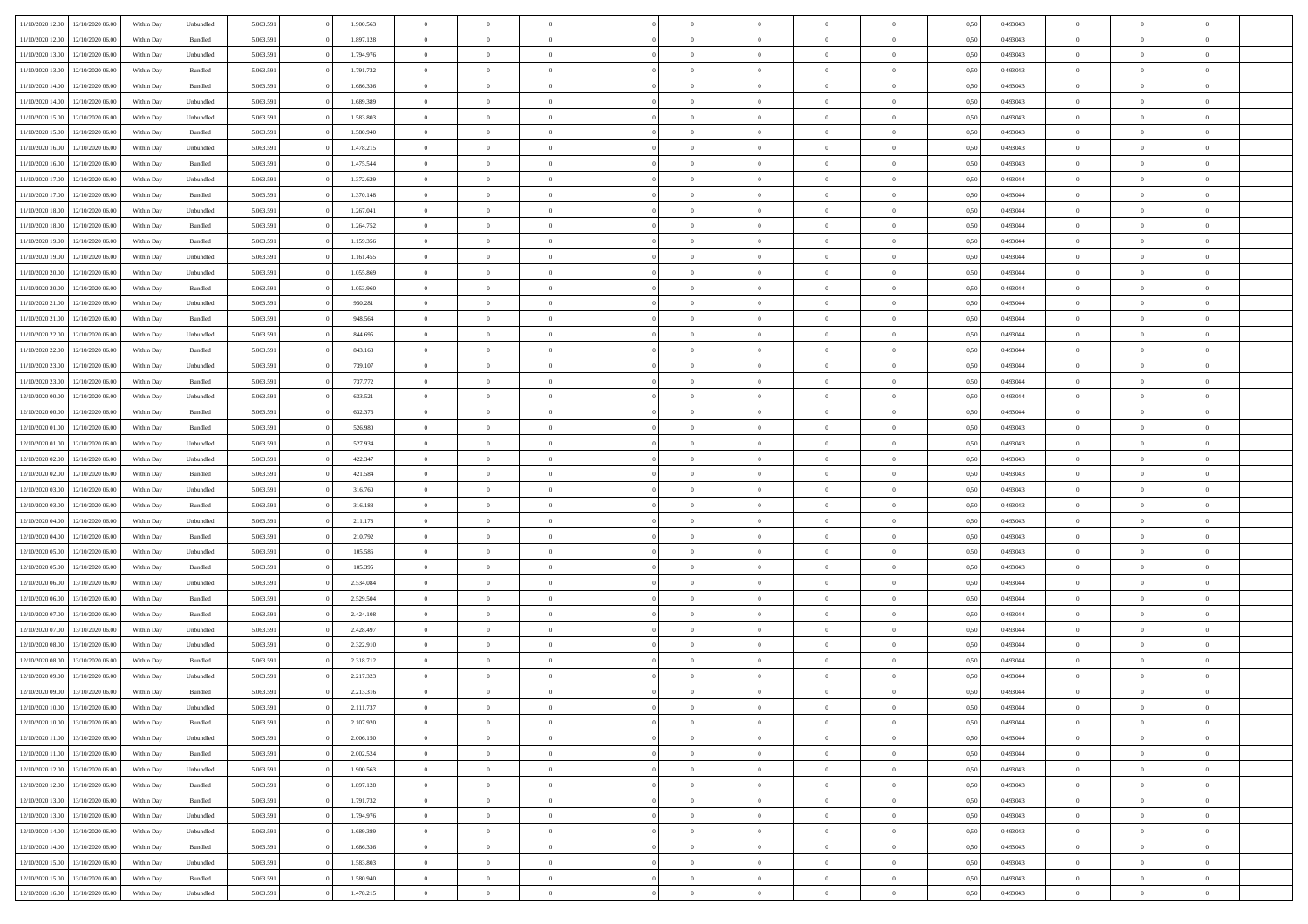| 12/10/2020 16:00 | 13/10/2020 06:00 | Within Dav | Bundled            | 5.063.591 | 1.475.544 | $\overline{0}$ | $\Omega$       |                | $\Omega$       | $\Omega$       | $\Omega$       | $\theta$       | 0.50 | 0,493043 | $\theta$       | $\theta$       | $\theta$       |  |
|------------------|------------------|------------|--------------------|-----------|-----------|----------------|----------------|----------------|----------------|----------------|----------------|----------------|------|----------|----------------|----------------|----------------|--|
| 12/10/2020 17:00 | 13/10/2020 06.00 | Within Day | Unbundled          | 5.063.591 | 1.372.629 | $\overline{0}$ | $\theta$       | $\overline{0}$ | $\overline{0}$ | $\bf{0}$       | $\overline{0}$ | $\bf{0}$       | 0,50 | 0,493044 | $\theta$       | $\overline{0}$ | $\overline{0}$ |  |
| 12/10/2020 17:00 | 13/10/2020 06:00 | Within Day | Bundled            | 5.063.591 | 1.370.148 | $\overline{0}$ | $\overline{0}$ | $\overline{0}$ | $\bf{0}$       | $\bf{0}$       | $\bf{0}$       | $\bf{0}$       | 0,50 | 0,493044 | $\overline{0}$ | $\overline{0}$ | $\overline{0}$ |  |
|                  |                  |            |                    |           |           |                |                |                |                |                |                |                |      |          |                |                |                |  |
| 12/10/2020 18:00 | 13/10/2020 06:00 | Within Dav | Bundled            | 5.063.591 | 1.264.752 | $\overline{0}$ | $\overline{0}$ | $\overline{0}$ | $\overline{0}$ | $\bf{0}$       | $\overline{0}$ | $\overline{0}$ | 0.50 | 0.493044 | $\theta$       | $\theta$       | $\overline{0}$ |  |
| 12/10/2020 18:00 | 13/10/2020 06.00 | Within Day | Unbundled          | 5.063.591 | 1.267.041 | $\overline{0}$ | $\theta$       | $\overline{0}$ | $\overline{0}$ | $\bf{0}$       | $\overline{0}$ | $\bf{0}$       | 0,50 | 0,493044 | $\theta$       | $\theta$       | $\overline{0}$ |  |
| 12/10/2020 19:00 | 13/10/2020 06:00 | Within Day | Unbundled          | 5.063.591 | 1.161.455 | $\overline{0}$ | $\bf{0}$       | $\overline{0}$ | $\bf{0}$       | $\overline{0}$ | $\overline{0}$ | $\mathbf{0}$   | 0,50 | 0,493044 | $\overline{0}$ | $\overline{0}$ | $\bf{0}$       |  |
| 12/10/2020 19:00 | 13/10/2020 06:00 | Within Dav | Bundled            | 5.063.591 | 1.159.356 | $\overline{0}$ | $\overline{0}$ | $\overline{0}$ | $\overline{0}$ | $\overline{0}$ | $\overline{0}$ | $\overline{0}$ | 0.50 | 0,493044 | $\theta$       | $\overline{0}$ | $\overline{0}$ |  |
|                  |                  |            |                    |           |           |                |                |                |                |                |                |                |      |          |                |                |                |  |
| 12/10/2020 20:00 | 13/10/2020 06.00 | Within Day | Unbundled          | 5.063.591 | 1.055.869 | $\overline{0}$ | $\theta$       | $\overline{0}$ | $\overline{0}$ | $\bf{0}$       | $\overline{0}$ | $\bf{0}$       | 0,50 | 0,493044 | $\theta$       | $\theta$       | $\overline{0}$ |  |
| 12/10/2020 20:00 | 13/10/2020 06:00 | Within Day | Bundled            | 5.063.591 | 1.053.960 | $\overline{0}$ | $\overline{0}$ | $\overline{0}$ | $\bf{0}$       | $\bf{0}$       | $\bf{0}$       | $\bf{0}$       | 0,50 | 0,493044 | $\,0\,$        | $\overline{0}$ | $\overline{0}$ |  |
| 12/10/2020 21:00 | 13/10/2020 06:00 | Within Dav | Unbundled          | 5.063.591 | 950.281   | $\overline{0}$ | $\overline{0}$ | $\overline{0}$ | $\overline{0}$ | $\overline{0}$ | $\overline{0}$ | $\overline{0}$ | 0.50 | 0,493044 | $\theta$       | $\overline{0}$ | $\overline{0}$ |  |
| 12/10/2020 21.00 | 13/10/2020 06.00 | Within Day | Bundled            | 5.063.591 | 948.564   | $\overline{0}$ | $\theta$       | $\overline{0}$ | $\overline{0}$ | $\bf{0}$       | $\overline{0}$ |                |      | 0,493044 | $\,$ 0 $\,$    | $\overline{0}$ | $\overline{0}$ |  |
|                  |                  |            |                    |           |           |                |                |                |                |                |                | $\bf{0}$       | 0,50 |          |                |                |                |  |
| 12/10/2020 22.00 | 13/10/2020 06:00 | Within Day | Unbundled          | 5.063.591 | 844.695   | $\overline{0}$ | $\overline{0}$ | $\overline{0}$ | $\bf{0}$       | $\bf{0}$       | $\bf{0}$       | $\bf{0}$       | 0,50 | 0,493044 | $\overline{0}$ | $\overline{0}$ | $\overline{0}$ |  |
| 12/10/2020 22.00 | 13/10/2020 06:00 | Within Day | Bundled            | 5.063.591 | 843.168   | $\overline{0}$ | $\overline{0}$ | $\overline{0}$ | $\overline{0}$ | $\bf{0}$       | $\overline{0}$ | $\overline{0}$ | 0.50 | 0,493044 | $\theta$       | $\theta$       | $\overline{0}$ |  |
| 12/10/2020 23:00 | 13/10/2020 06.00 | Within Day | Unbundled          | 5.063.591 | 739.107   | $\overline{0}$ | $\theta$       | $\overline{0}$ | $\overline{0}$ | $\bf{0}$       | $\overline{0}$ | $\bf{0}$       | 0,50 | 0,493044 | $\theta$       | $\overline{0}$ | $\overline{0}$ |  |
|                  |                  |            |                    |           |           |                |                |                |                |                |                |                |      |          |                |                |                |  |
| 12/10/2020 23:00 | 13/10/2020 06:00 | Within Day | Bundled            | 5.063.591 | 737.772   | $\overline{0}$ | $\bf{0}$       | $\overline{0}$ | $\bf{0}$       | $\overline{0}$ | $\overline{0}$ | $\mathbf{0}$   | 0,50 | 0,493044 | $\overline{0}$ | $\overline{0}$ | $\bf{0}$       |  |
| 13/10/2020 00:00 | 13/10/2020 06:00 | Within Dav | Bundled            | 5.063.591 | 632.376   | $\overline{0}$ | $\overline{0}$ | $\overline{0}$ | $\overline{0}$ | $\overline{0}$ | $\overline{0}$ | $\overline{0}$ | 0.50 | 0,493044 | $\theta$       | $\overline{0}$ | $\overline{0}$ |  |
| 13/10/2020 00:00 | 13/10/2020 06.00 | Within Day | Unbundled          | 5.063.591 | 633.521   | $\overline{0}$ | $\theta$       | $\overline{0}$ | $\overline{0}$ | $\bf{0}$       | $\overline{0}$ | $\bf{0}$       | 0,50 | 0,493044 | $\theta$       | $\theta$       | $\overline{0}$ |  |
| 13/10/2020 01:00 | 13/10/2020 06.00 | Within Day | Unbundled          | 5.063.591 | 527.934   | $\overline{0}$ | $\overline{0}$ | $\overline{0}$ | $\bf{0}$       | $\bf{0}$       | $\bf{0}$       | $\bf{0}$       | 0,50 | 0,493043 | $\,0\,$        | $\overline{0}$ | $\overline{0}$ |  |
|                  |                  |            |                    |           |           |                | $\overline{0}$ |                |                | $\overline{0}$ |                |                |      |          | $\theta$       | $\overline{0}$ | $\overline{0}$ |  |
| 13/10/2020 01:00 | 13/10/2020 06:00 | Within Day | Bundled            | 5.063.591 | 526.980   | $\overline{0}$ |                | $\overline{0}$ | $\overline{0}$ |                | $\overline{0}$ | $\overline{0}$ | 0.50 | 0,493043 |                |                |                |  |
| 13/10/2020 02.00 | 13/10/2020 06.00 | Within Day | Unbundled          | 5.063.591 | 422.347   | $\overline{0}$ | $\theta$       | $\overline{0}$ | $\overline{0}$ | $\bf{0}$       | $\overline{0}$ | $\bf{0}$       | 0,50 | 0,493043 | $\,$ 0 $\,$    | $\theta$       | $\overline{0}$ |  |
| 13/10/2020 02:00 | 13/10/2020 06:00 | Within Day | Bundled            | 5.063.591 | 421.584   | $\overline{0}$ | $\overline{0}$ | $\overline{0}$ | $\bf{0}$       | $\bf{0}$       | $\bf{0}$       | $\bf{0}$       | 0,50 | 0,493043 | $\bf{0}$       | $\overline{0}$ | $\overline{0}$ |  |
| 13/10/2020 03:00 | 13/10/2020 06:00 | Within Day | Unbundled          | 5.063.591 | 316.760   | $\overline{0}$ | $\overline{0}$ | $\overline{0}$ | $\overline{0}$ | $\bf{0}$       | $\overline{0}$ | $\overline{0}$ | 0.50 | 0.493043 | $\theta$       | $\theta$       | $\overline{0}$ |  |
|                  |                  |            |                    |           |           |                |                |                |                |                |                |                |      |          |                |                |                |  |
| 13/10/2020 03:00 | 13/10/2020 06.00 | Within Day | Bundled            | 5.063.591 | 316.188   | $\overline{0}$ | $\theta$       | $\overline{0}$ | $\overline{0}$ | $\bf{0}$       | $\overline{0}$ | $\bf{0}$       | 0,50 | 0,493043 | $\,$ 0 $\,$    | $\overline{0}$ | $\overline{0}$ |  |
| 13/10/2020 04:00 | 13/10/2020 06:00 | Within Day | Unbundled          | 5.063.591 | 211.173   | $\overline{0}$ | $\bf{0}$       | $\overline{0}$ | $\bf{0}$       | $\overline{0}$ | $\overline{0}$ | $\mathbf{0}$   | 0,50 | 0,493043 | $\overline{0}$ | $\overline{0}$ | $\bf{0}$       |  |
| 13/10/2020 04:00 | 13/10/2020 06:00 | Within Dav | Bundled            | 5.063.591 | 210.792   | $\overline{0}$ | $\overline{0}$ | $\overline{0}$ | $\overline{0}$ | $\overline{0}$ | $\overline{0}$ | $\overline{0}$ | 0.50 | 0,493043 | $\theta$       | $\overline{0}$ | $\overline{0}$ |  |
| 13/10/2020 05:00 | 13/10/2020 06.00 | Within Day | Unbundled          | 5.063.591 | 105.586   | $\overline{0}$ | $\theta$       | $\overline{0}$ | $\overline{0}$ | $\bf{0}$       | $\overline{0}$ | $\bf{0}$       | 0,50 | 0,493043 | $\theta$       | $\theta$       | $\overline{0}$ |  |
|                  |                  |            |                    |           |           |                |                |                |                |                |                |                |      |          |                |                |                |  |
| 13/10/2020 05:00 | 13/10/2020 06:00 | Within Day | Bundled            | 5.063.591 | 105.395   | $\overline{0}$ | $\overline{0}$ | $\overline{0}$ | $\bf{0}$       | $\bf{0}$       | $\bf{0}$       | $\bf{0}$       | 0,50 | 0,493043 | $\,0\,$        | $\overline{0}$ | $\overline{0}$ |  |
| 13/10/2020 06:00 | 14/10/2020 06.00 | Within Day | Bundled            | 5.063.591 | 2.529.504 | $\overline{0}$ | $\overline{0}$ | $\overline{0}$ | $\overline{0}$ | $\overline{0}$ | $\overline{0}$ | $\overline{0}$ | 0.50 | 0,493044 | $\theta$       | $\overline{0}$ | $\overline{0}$ |  |
| 13/10/2020 06:00 | 14/10/2020 06.00 | Within Day | Unbundled          | 5.063.591 | 2.534.084 | $\overline{0}$ | $\theta$       | $\overline{0}$ | $\overline{0}$ | $\bf{0}$       | $\overline{0}$ | $\bf{0}$       | 0,50 | 0,493044 | $\,$ 0 $\,$    | $\overline{0}$ | $\overline{0}$ |  |
| 13/10/2020 07.00 | 14/10/2020 06.00 | Within Day | Unbundled          | 5.063.591 | 2.428.497 | $\overline{0}$ | $\overline{0}$ | $\overline{0}$ | $\bf{0}$       | $\bf{0}$       | $\bf{0}$       | $\bf{0}$       | 0,50 | 0,493044 | $\overline{0}$ | $\overline{0}$ | $\overline{0}$ |  |
|                  |                  |            |                    |           |           |                |                |                |                |                |                |                |      |          |                |                |                |  |
| 13/10/2020 07:00 | 14/10/2020 06.00 | Within Day | Bundled            | 5.063.591 | 2.424.108 | $\overline{0}$ | $\Omega$       | $\Omega$       | $\Omega$       | $\Omega$       | $\overline{0}$ | $\overline{0}$ | 0,50 | 0,493044 | $\,0\,$        | $\theta$       | $\theta$       |  |
| 13/10/2020 08:00 | 14/10/2020 06.00 | Within Day | Unbundled          | 5.063.591 | 2.322.910 | $\overline{0}$ | $\theta$       | $\overline{0}$ | $\overline{0}$ | $\bf{0}$       | $\overline{0}$ | $\bf{0}$       | 0,50 | 0,493044 | $\theta$       | $\theta$       | $\overline{0}$ |  |
| 13/10/2020 08:00 | 14/10/2020 06.00 | Within Day | Bundled            | 5.063.591 | 2.318.712 | $\overline{0}$ | $\overline{0}$ | $\overline{0}$ | $\bf{0}$       | $\bf{0}$       | $\overline{0}$ | $\mathbf{0}$   | 0,50 | 0,493044 | $\overline{0}$ | $\overline{0}$ | $\bf{0}$       |  |
| 13/10/2020 09:00 | 14/10/2020 06.00 | Within Day | Unbundled          | 5.063.591 | 2.217.323 | $\overline{0}$ | $\Omega$       | $\Omega$       | $\Omega$       | $\bf{0}$       | $\overline{0}$ | $\overline{0}$ | 0.50 | 0,493044 | $\theta$       | $\theta$       | $\theta$       |  |
|                  |                  |            |                    |           |           | $\overline{0}$ | $\theta$       | $\overline{0}$ |                | $\bf{0}$       | $\overline{0}$ |                |      |          |                | $\theta$       | $\overline{0}$ |  |
| 13/10/2020 09:00 | 14/10/2020 06.00 | Within Day | Bundled            | 5.063.591 | 2.213.316 |                |                |                | $\overline{0}$ |                |                | $\bf{0}$       | 0,50 | 0,493044 | $\,$ 0 $\,$    |                |                |  |
| 13/10/2020 10:00 | 14/10/2020 06.00 | Within Day | Unbundled          | 5.063.591 | 2.111.737 | $\overline{0}$ | $\overline{0}$ | $\overline{0}$ | $\bf{0}$       | $\bf{0}$       | $\bf{0}$       | $\bf{0}$       | 0,50 | 0,493044 | $\,0\,$        | $\overline{0}$ | $\overline{0}$ |  |
| 13/10/2020 10:00 | 14/10/2020 06:00 | Within Day | Bundled            | 5.063.591 | 2.107.920 | $\overline{0}$ | $\Omega$       | $\Omega$       | $\Omega$       | $\theta$       | $\theta$       | $\overline{0}$ | 0.50 | 0,493044 | $\theta$       | $\theta$       | $\theta$       |  |
| 13/10/2020 11:00 | 14/10/2020 06.00 | Within Day | Unbundled          | 5.063.591 | 2.006.150 | $\overline{0}$ | $\theta$       | $\overline{0}$ | $\overline{0}$ | $\bf{0}$       | $\overline{0}$ | $\bf{0}$       | 0,50 | 0,493044 | $\,$ 0 $\,$    | $\overline{0}$ | $\overline{0}$ |  |
|                  |                  |            |                    |           |           |                |                |                |                |                |                |                |      |          |                |                |                |  |
| 13/10/2020 11:00 | 14/10/2020 06.00 | Within Day | Bundled            | 5.063.591 | 2.002.524 | $\overline{0}$ | $\overline{0}$ | $\overline{0}$ | $\overline{0}$ | $\bf{0}$       | $\overline{0}$ | $\bf{0}$       | 0,50 | 0,493044 | $\overline{0}$ | $\overline{0}$ | $\overline{0}$ |  |
| 13/10/2020 12:00 | 14/10/2020 06.00 | Within Day | Bundled            | 5.063.591 | 1.897.128 | $\overline{0}$ | $\Omega$       | $\overline{0}$ | $\Omega$       | $\Omega$       | $\overline{0}$ | $\overline{0}$ | 0,50 | 0,493043 | $\,0\,$        | $\theta$       | $\theta$       |  |
| 13/10/2020 12:00 | 14/10/2020 06.00 | Within Day | Unbundled          | 5.063.591 | 1.900.563 | $\overline{0}$ | $\theta$       | $\overline{0}$ | $\overline{0}$ | $\,$ 0         | $\overline{0}$ | $\bf{0}$       | 0,50 | 0,493043 | $\,$ 0 $\,$    | $\overline{0}$ | $\overline{0}$ |  |
| 13/10/2020 13:00 | 14/10/2020 06.00 | Within Day | Unbundled          | 5.063.591 | 1.794.976 | $\overline{0}$ | $\overline{0}$ | $\overline{0}$ | $\overline{0}$ | $\bf{0}$       | $\overline{0}$ | $\mathbf{0}$   | 0,50 | 0,493043 | $\overline{0}$ | $\overline{0}$ | $\bf{0}$       |  |
|                  |                  |            |                    |           |           | $\overline{0}$ | $\Omega$       | $\Omega$       | $\Omega$       | $\Omega$       | $\Omega$       | $\overline{0}$ | 0.50 | 0,493043 | $\theta$       | $\theta$       | $\theta$       |  |
| 13/10/2020 13:00 | 14/10/2020 06.00 | Within Day | Bundled            | 5.063.591 | 1.791.732 |                |                |                |                |                |                |                |      |          |                |                |                |  |
| 13/10/2020 14:00 | 14/10/2020 06.00 | Within Day | Unbundled          | 5.063.591 | 1.689.389 | $\overline{0}$ | $\,$ 0 $\,$    | $\overline{0}$ | $\bf{0}$       | $\,$ 0         | $\overline{0}$ | $\bf{0}$       | 0,50 | 0,493043 | $\,0\,$        | $\overline{0}$ | $\overline{0}$ |  |
| 13/10/2020 14:00 | 14/10/2020 06.00 | Within Day | $\mathbf B$ undled | 5.063.591 | 1.686.336 | $\bf{0}$       | $\bf{0}$       |                |                |                |                |                | 0,50 | 0,493043 | $\bf{0}$       | $\overline{0}$ |                |  |
| 13/10/2020 15:00 | 14/10/2020 06:00 | Within Day | Unbundled          | 5.063.591 | 1.583.803 | $\overline{0}$ | $\overline{0}$ | $\overline{0}$ | $\Omega$       | $\overline{0}$ | $\overline{0}$ | $\overline{0}$ | 0.50 | 0,493043 | $\theta$       | $\theta$       | $\theta$       |  |
| 13/10/2020 15:00 | 14/10/2020 06.00 | Within Day | Bundled            | 5.063.591 | 1.580.940 | $\overline{0}$ | $\mathbf{1}$   | $\overline{0}$ | 1,051512       | $\bf{0}$       | $\overline{0}$ | $\mathbf{0}$   | 0,50 | 0,493043 | $\,$ 0 $\,$    | $\,$ 0 $\,$    | $\,$ 0         |  |
|                  |                  |            |                    |           |           |                |                |                |                |                |                |                |      |          |                |                |                |  |
| 13/10/2020 16:00 | 14/10/2020 06.00 | Within Day | Unbundled          | 5.063.591 | 1.478.215 | $\overline{0}$ | $\overline{0}$ | $\overline{0}$ | $\overline{0}$ | $\overline{0}$ | $\overline{0}$ | $\mathbf{0}$   | 0,50 | 0,493043 | $\overline{0}$ | $\bf{0}$       | $\bf{0}$       |  |
| 13/10/2020 16:00 | 14/10/2020 06.00 | Within Day | $\mathbf B$ undled | 5.063.591 | 1.475.542 | $\overline{0}$ | $\overline{0}$ | $\overline{0}$ | $\Omega$       | $\overline{0}$ | $\overline{0}$ | $\bf{0}$       | 0,50 | 0,493043 | $\overline{0}$ | $\theta$       | $\overline{0}$ |  |
| 13/10/2020 17:00 | 14/10/2020 06.00 | Within Day | Bundled            | 5.063.591 | 1.370.147 | $\overline{0}$ | $\,$ 0         | $\overline{0}$ | $\overline{0}$ | $\overline{0}$ | $\overline{0}$ | $\bf{0}$       | 0,50 | 0,493044 | $\,$ 0 $\,$    | $\overline{0}$ | $\overline{0}$ |  |
| 13/10/2020 17:00 | 14/10/2020 06.00 | Within Day | Unbundled          | 5.063.591 | 1.372.629 | $\overline{0}$ | $\overline{0}$ | $\overline{0}$ | $\overline{0}$ | $\overline{0}$ | $\overline{0}$ | $\mathbf{0}$   | 0,50 | 0,493044 | $\overline{0}$ | $\overline{0}$ | $\bf{0}$       |  |
|                  |                  |            |                    |           |           |                |                |                |                |                |                |                |      |          |                |                |                |  |
| 13/10/2020 18:00 | 14/10/2020 06.00 | Within Day | Unbundled          | 5.063.591 | 1.267.041 | $\overline{0}$ | $\overline{0}$ | $\overline{0}$ | $\Omega$       | $\overline{0}$ | $\overline{0}$ | $\bf{0}$       | 0.50 | 0,493044 | $\overline{0}$ | $\theta$       | $\overline{0}$ |  |
| 13/10/2020 18:00 | 14/10/2020 06.00 | Within Day | Bundled            | 5.063.591 | 1.264.750 | $\overline{0}$ | $\,$ 0         | $\overline{0}$ | $\overline{0}$ | $\bf{0}$       | $\overline{0}$ | $\bf{0}$       | 0,50 | 0,493044 | $\,$ 0 $\,$    | $\overline{0}$ | $\overline{0}$ |  |
| 13/10/2020 19:00 | 14/10/2020 06.00 | Within Day | Unbundled          | 5.063.591 | 1.161.455 | $\overline{0}$ | $\bf{0}$       | $\overline{0}$ | $\overline{0}$ | $\overline{0}$ | $\bf{0}$       | $\mathbf{0}$   | 0,50 | 0,493044 | $\overline{0}$ | $\overline{0}$ | $\bf{0}$       |  |
| 13/10/2020 19:00 | 14/10/2020 06.00 | Within Day | Bundled            | 5.063.591 | 1.159.355 | $\overline{0}$ | $\overline{0}$ | $\overline{0}$ | $\Omega$       | $\overline{0}$ | $\overline{0}$ | $\bf{0}$       | 0.50 | 0,493044 | $\overline{0}$ | $\theta$       | $\overline{0}$ |  |
|                  |                  |            |                    |           |           |                |                |                |                |                |                |                |      |          |                |                |                |  |
| 13/10/2020 20:00 | 14/10/2020 06.00 | Within Day | Unbundled          | 5.063.591 | 1.055.869 | $\overline{0}$ | $\,$ 0 $\,$    | $\overline{0}$ | $\overline{0}$ | $\bf{0}$       | $\bf{0}$       | $\bf{0}$       | 0,50 | 0,493044 | $\,$ 0 $\,$    | $\,$ 0 $\,$    | $\bf{0}$       |  |
| 13/10/2020 20:00 | 14/10/2020 06.00 | Within Day | Bundled            | 5.063.591 | 1.053.959 | $\overline{0}$ | $\bf{0}$       | $\overline{0}$ | $\bf{0}$       | $\bf{0}$       | $\bf{0}$       | $\bf{0}$       | 0,50 | 0,493044 | $\overline{0}$ | $\overline{0}$ | $\bf{0}$       |  |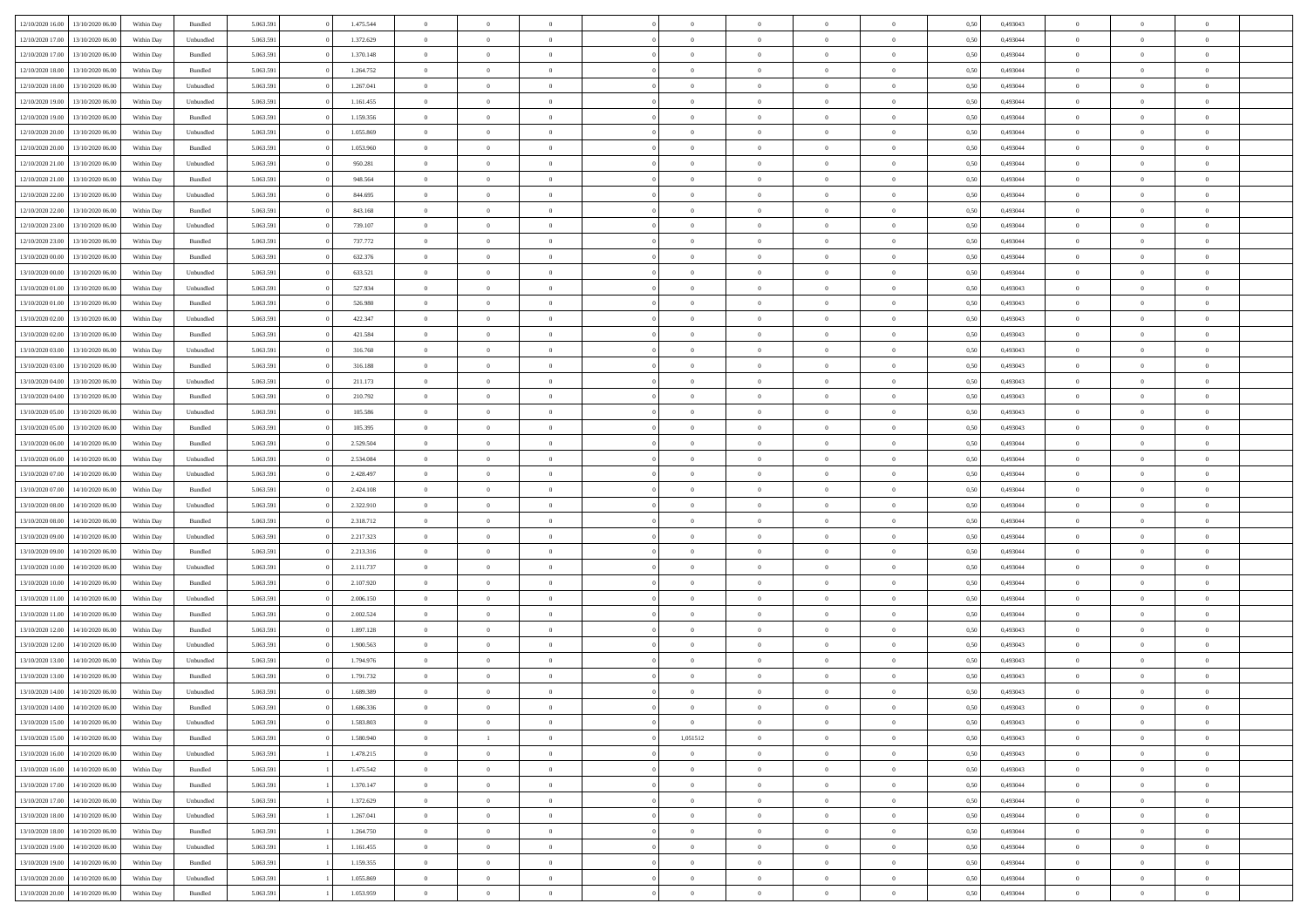| 13/10/2020 21:00 | 14/10/2020 06:00 | Within Dav | Unbundled | 5.063.591 | 950.281   | $\overline{0}$ | $\Omega$       |                | $\Omega$       | $\Omega$       | $\Omega$       | $\theta$       | 0.50 | 0,493044 | $\theta$       | $\theta$       | $\theta$       |  |
|------------------|------------------|------------|-----------|-----------|-----------|----------------|----------------|----------------|----------------|----------------|----------------|----------------|------|----------|----------------|----------------|----------------|--|
| 13/10/2020 21:00 | 14/10/2020 06.00 | Within Day | Bundled   | 5.063.591 | 948.563   | $\overline{0}$ | $\theta$       | $\overline{0}$ | $\overline{0}$ | $\bf{0}$       | $\overline{0}$ | $\bf{0}$       | 0,50 | 0,493044 | $\theta$       | $\overline{0}$ | $\overline{0}$ |  |
| 13/10/2020 22.00 | 14/10/2020 06.00 | Within Day | Unbundled | 5.063.591 | 844.695   | $\overline{0}$ | $\overline{0}$ | $\overline{0}$ | $\bf{0}$       | $\bf{0}$       | $\bf{0}$       | $\bf{0}$       | 0,50 | 0,493044 | $\bf{0}$       | $\overline{0}$ | $\overline{0}$ |  |
|                  |                  |            |           |           |           |                |                |                |                |                |                |                |      |          | $\theta$       |                |                |  |
| 13/10/2020 22.00 | 14/10/2020 06:00 | Within Dav | Bundled   | 5.063.591 | 843.167   | $\overline{0}$ | $\overline{0}$ | $\overline{0}$ | $\overline{0}$ | $\bf{0}$       | $\overline{0}$ | $\overline{0}$ | 0.50 | 0.493044 |                | $\theta$       | $\overline{0}$ |  |
| 13/10/2020 23:00 | 14/10/2020 06.00 | Within Day | Bundled   | 5.063.591 | 737.771   | $\overline{0}$ | $\theta$       | $\overline{0}$ | $\overline{0}$ | $\bf{0}$       | $\overline{0}$ | $\bf{0}$       | 0,50 | 0,493044 | $\theta$       | $\theta$       | $\overline{0}$ |  |
| 13/10/2020 23.00 | 14/10/2020 06.00 | Within Day | Unbundled | 5.063.591 | 739.107   | $\overline{0}$ | $\bf{0}$       | $\overline{0}$ | $\bf{0}$       | $\overline{0}$ | $\overline{0}$ | $\mathbf{0}$   | 0,50 | 0,493044 | $\overline{0}$ | $\overline{0}$ | $\bf{0}$       |  |
| 14/10/2020 00:00 | 14/10/2020 06.00 | Within Dav | Unbundled | 5.063.591 | 633.521   | $\overline{0}$ | $\overline{0}$ | $\overline{0}$ | $\overline{0}$ | $\overline{0}$ | $\overline{0}$ | $\overline{0}$ | 0.50 | 0,493044 | $\theta$       | $\overline{0}$ | $\overline{0}$ |  |
|                  |                  |            |           |           |           |                |                |                |                |                |                |                |      |          |                |                |                |  |
| 14/10/2020 00.00 | 14/10/2020 06.00 | Within Day | Bundled   | 5.063.591 | 632.375   | $\overline{0}$ | $\theta$       | $\overline{0}$ | $\overline{0}$ | $\bf{0}$       | $\overline{0}$ | $\bf{0}$       | 0,50 | 0,493044 | $\theta$       | $\theta$       | $\overline{0}$ |  |
| 14/10/2020 01:00 | 14/10/2020 06.00 | Within Day | Unbundled | 5.063.591 | 527.934   | $\overline{0}$ | $\overline{0}$ | $\overline{0}$ | $\bf{0}$       | $\bf{0}$       | $\bf{0}$       | $\bf{0}$       | 0,50 | 0,493043 | $\,0\,$        | $\overline{0}$ | $\overline{0}$ |  |
| 14/10/2020 01:00 | 14/10/2020 06.00 | Within Dav | Bundled   | 5.063.591 | 526.980   | $\overline{0}$ | $\overline{0}$ | $\overline{0}$ | $\overline{0}$ | $\overline{0}$ | $\overline{0}$ | $\overline{0}$ | 0.50 | 0,493043 | $\theta$       | $\overline{0}$ | $\overline{0}$ |  |
|                  |                  |            |           |           |           |                |                |                |                |                |                |                |      |          |                |                |                |  |
| 14/10/2020 02.00 | 14/10/2020 06.00 | Within Day | Unbundled | 5.063.591 | 422.347   | $\overline{0}$ | $\theta$       | $\overline{0}$ | $\overline{0}$ | $\bf{0}$       | $\overline{0}$ | $\bf{0}$       | 0,50 | 0,493043 | $\,$ 0 $\,$    | $\overline{0}$ | $\overline{0}$ |  |
| 14/10/2020 02.00 | 14/10/2020 06.00 | Within Day | Bundled   | 5.063.591 | 421.583   | $\overline{0}$ | $\overline{0}$ | $\overline{0}$ | $\bf{0}$       | $\bf{0}$       | $\bf{0}$       | $\bf{0}$       | 0,50 | 0,493043 | $\overline{0}$ | $\overline{0}$ | $\overline{0}$ |  |
| 14/10/2020 03:00 | 14/10/2020 06:00 | Within Day | Unbundled | 5.063.591 | 316.760   | $\overline{0}$ | $\overline{0}$ | $\overline{0}$ | $\overline{0}$ | $\bf{0}$       | $\overline{0}$ | $\overline{0}$ | 0.50 | 0,493043 | $\theta$       | $\theta$       | $\overline{0}$ |  |
| 14/10/2020 03:00 | 14/10/2020 06.00 | Within Day | Bundled   | 5.063.591 | 316.188   | $\overline{0}$ | $\theta$       | $\overline{0}$ | $\overline{0}$ | $\bf{0}$       | $\overline{0}$ | $\bf{0}$       | 0,50 | 0,493043 | $\theta$       | $\overline{0}$ | $\overline{0}$ |  |
|                  |                  |            |           |           |           |                |                |                |                |                |                |                |      |          |                |                |                |  |
| 14/10/2020 04:00 | 14/10/2020 06.00 | Within Day | Unbundled | 5.063.591 | 211.173   | $\overline{0}$ | $\bf{0}$       | $\overline{0}$ | $\bf{0}$       | $\overline{0}$ | $\overline{0}$ | $\mathbf{0}$   | 0,50 | 0,493043 | $\overline{0}$ | $\overline{0}$ | $\bf{0}$       |  |
| 14/10/2020 04:00 | 14/10/2020 06.00 | Within Dav | Bundled   | 5.063.591 | 210.791   | $\overline{0}$ | $\overline{0}$ | $\overline{0}$ | $\overline{0}$ | $\overline{0}$ | $\overline{0}$ | $\overline{0}$ | 0.50 | 0,493043 | $\theta$       | $\overline{0}$ | $\overline{0}$ |  |
| 14/10/2020 05:00 | 14/10/2020 06.00 | Within Day | Bundled   | 5.063.591 | 105.395   | $\overline{0}$ | $\theta$       | $\overline{0}$ | $\overline{0}$ | $\bf{0}$       | $\overline{0}$ | $\bf{0}$       | 0,50 | 0,493043 | $\theta$       | $\theta$       | $\overline{0}$ |  |
|                  |                  |            |           |           |           |                | $\overline{0}$ |                |                | $\bf{0}$       |                |                |      |          | $\,0\,$        | $\overline{0}$ | $\overline{0}$ |  |
| 14/10/2020 05:00 | 14/10/2020 06.00 | Within Day | Unbundled | 5.063.591 | 105.586   | $\overline{0}$ |                | $\overline{0}$ | $\bf{0}$       |                | $\bf{0}$       | $\bf{0}$       | 0,50 | 0,493043 |                |                |                |  |
| 14/10/2020 06:00 | 15/10/2020 06.00 | Within Day | Unbundled | 5.063.591 | 2.534.084 | $\overline{0}$ | $\overline{0}$ | $\overline{0}$ | $\overline{0}$ | $\overline{0}$ | $\overline{0}$ | $\overline{0}$ | 0.50 | 0,493044 | $\theta$       | $\overline{0}$ | $\overline{0}$ |  |
| 14/10/2020 06.00 | 15/10/2020 06.00 | Within Day | Bundled   | 5.063.591 | 2.529.504 | $\overline{0}$ | $\theta$       | $\overline{0}$ | $\overline{0}$ | $\bf{0}$       | $\overline{0}$ | $\bf{0}$       | 0,50 | 0,493044 | $\,$ 0 $\,$    | $\theta$       | $\overline{0}$ |  |
| 14/10/2020 07:00 | 15/10/2020 06.00 | Within Day | Unbundled | 5.063.591 | 2.428.497 | $\overline{0}$ | $\overline{0}$ | $\overline{0}$ | $\bf{0}$       | $\bf{0}$       | $\bf{0}$       | $\bf{0}$       | 0,50 | 0,493044 | $\,0\,$        | $\overline{0}$ | $\overline{0}$ |  |
|                  |                  |            |           |           |           |                |                |                |                |                |                |                |      |          | $\theta$       |                |                |  |
| 14/10/2020 07:00 | 15/10/2020 06:00 | Within Day | Bundled   | 5.063.591 | 2.424.108 | $\overline{0}$ | $\overline{0}$ | $\overline{0}$ | $\overline{0}$ | $\bf{0}$       | $\overline{0}$ | $\overline{0}$ | 0.50 | 0.493044 |                | $\theta$       | $\overline{0}$ |  |
| 14/10/2020 08:00 | 15/10/2020 06.00 | Within Day | Unbundled | 5.063.591 | 2.322.910 | $\overline{0}$ | $\theta$       | $\overline{0}$ | $\overline{0}$ | $\bf{0}$       | $\overline{0}$ | $\bf{0}$       | 0,50 | 0,493044 | $\,$ 0 $\,$    | $\overline{0}$ | $\overline{0}$ |  |
| 14/10/2020 08.00 | 15/10/2020 06.00 | Within Day | Bundled   | 5.063.591 | 2.318.712 | $\overline{0}$ | $\bf{0}$       | $\overline{0}$ | $\bf{0}$       | $\overline{0}$ | $\overline{0}$ | $\mathbf{0}$   | 0,50 | 0,493044 | $\overline{0}$ | $\overline{0}$ | $\bf{0}$       |  |
| 14/10/2020 09:00 | 15/10/2020 06:00 | Within Dav | Unbundled | 5.063.591 | 2.217.323 | $\overline{0}$ | $\overline{0}$ | $\overline{0}$ | $\overline{0}$ | $\overline{0}$ | $\overline{0}$ | $\overline{0}$ | 0.50 | 0,493044 | $\theta$       | $\overline{0}$ | $\overline{0}$ |  |
|                  |                  |            |           |           |           |                |                |                |                |                |                |                |      |          |                |                |                |  |
| 14/10/2020 09:00 | 15/10/2020 06.00 | Within Day | Bundled   | 5.063.591 | 2.213.316 | $\overline{0}$ | $\theta$       | $\overline{0}$ | $\overline{0}$ | $\bf{0}$       | $\overline{0}$ | $\bf{0}$       | 0,50 | 0,493044 | $\theta$       | $\theta$       | $\overline{0}$ |  |
| 14/10/2020 10:00 | 15/10/2020 06.00 | Within Day | Unbundled | 5.063.591 | 2.111.737 | $\overline{0}$ | $\overline{0}$ | $\overline{0}$ | $\bf{0}$       | $\bf{0}$       | $\bf{0}$       | $\bf{0}$       | 0,50 | 0,493044 | $\,0\,$        | $\overline{0}$ | $\overline{0}$ |  |
| 14/10/2020 10:00 | 15/10/2020 06:00 | Within Day | Bundled   | 5.063.591 | 2.107.920 | $\overline{0}$ | $\overline{0}$ | $\overline{0}$ | $\overline{0}$ | $\overline{0}$ | $\overline{0}$ | $\overline{0}$ | 0.50 | 0,493044 | $\theta$       | $\overline{0}$ | $\overline{0}$ |  |
| 14/10/2020 11:00 | 15/10/2020 06.00 | Within Day | Bundled   | 5.063.591 | 2.002.524 | $\overline{0}$ | $\theta$       | $\overline{0}$ | $\overline{0}$ | $\bf{0}$       | $\overline{0}$ | $\bf{0}$       | 0,50 | 0,493044 | $\,$ 0 $\,$    | $\overline{0}$ | $\overline{0}$ |  |
|                  |                  |            |           |           |           |                |                |                |                |                |                |                |      |          |                |                |                |  |
| 14/10/2020 11:00 | 15/10/2020 06.00 | Within Day | Unbundled | 5.063.591 | 2.006.150 | $\overline{0}$ | $\overline{0}$ | $\overline{0}$ | $\bf{0}$       | $\bf{0}$       | $\bf{0}$       | $\bf{0}$       | 0,50 | 0,493044 | $\overline{0}$ | $\overline{0}$ | $\overline{0}$ |  |
| 14/10/2020 12:00 | 15/10/2020 06.00 | Within Day | Bundled   | 5.063.591 | 1.897.128 | $\overline{0}$ | $\Omega$       | $\Omega$       | $\Omega$       | $\Omega$       | $\Omega$       | $\overline{0}$ | 0,50 | 0,493043 | $\,0\,$        | $\theta$       | $\theta$       |  |
| 14/10/2020 12:00 | 15/10/2020 06.00 | Within Day | Unbundled | 5.063.591 | 1.900.563 | $\overline{0}$ | $\theta$       | $\overline{0}$ | $\overline{0}$ | $\bf{0}$       | $\overline{0}$ | $\bf{0}$       | 0,50 | 0,493043 | $\theta$       | $\theta$       | $\overline{0}$ |  |
| 14/10/2020 13:00 | 15/10/2020 06:00 | Within Day | Bundled   | 5.063.591 | 1.791.732 | $\overline{0}$ | $\overline{0}$ | $\overline{0}$ | $\bf{0}$       | $\bf{0}$       | $\overline{0}$ | $\mathbf{0}$   | 0,50 | 0,493043 | $\overline{0}$ | $\overline{0}$ | $\bf{0}$       |  |
|                  |                  |            |           |           |           |                |                |                |                |                |                |                |      |          |                |                |                |  |
| 14/10/2020 13:00 | 15/10/2020 06.00 | Within Day | Unbundled | 5.063.591 | 1.794.976 | $\overline{0}$ | $\Omega$       | $\Omega$       | $\Omega$       | $\bf{0}$       | $\overline{0}$ | $\overline{0}$ | 0.50 | 0,493043 | $\theta$       | $\theta$       | $\theta$       |  |
| 14/10/2020 14:00 | 15/10/2020 06.00 | Within Day | Bundled   | 5.063.591 | 1.686.336 | $\overline{0}$ | $\theta$       | $\overline{0}$ | $\overline{0}$ | $\bf{0}$       | $\overline{0}$ | $\bf{0}$       | 0,50 | 0,493043 | $\,$ 0 $\,$    | $\theta$       | $\overline{0}$ |  |
| 14/10/2020 14:00 | 15/10/2020 06.00 | Within Day | Unbundled | 5.063.591 | 1.689.389 | $\overline{0}$ | $\overline{0}$ | $\overline{0}$ | $\bf{0}$       | $\bf{0}$       | $\bf{0}$       | $\bf{0}$       | 0,50 | 0,493043 | $\,0\,$        | $\overline{0}$ | $\overline{0}$ |  |
| 14/10/2020 15:00 | 15/10/2020 06:00 |            | Unbundled | 5.063.591 | 1.583.803 | $\overline{0}$ | $\Omega$       | $\Omega$       | $\Omega$       | $\theta$       | $\theta$       | $\overline{0}$ | 0.50 | 0,493043 | $\theta$       | $\theta$       | $\theta$       |  |
|                  |                  | Within Day |           |           |           |                |                |                |                |                |                |                |      |          |                |                |                |  |
| 14/10/2020 15:00 | 15/10/2020 06.00 | Within Day | Bundled   | 5.063.591 | 1.580.940 | $\overline{0}$ | $\theta$       | $\overline{0}$ | $\overline{0}$ | $\bf{0}$       | $\overline{0}$ | $\bf{0}$       | 0,50 | 0,493043 | $\,$ 0 $\,$    | $\overline{0}$ | $\overline{0}$ |  |
| 14/10/2020 16:00 | 15/10/2020 06:00 | Within Day | Unbundled | 5.063.591 | 1.478.215 | $\overline{0}$ | $\overline{0}$ | $\overline{0}$ | $\bf{0}$       | $\bf{0}$       | $\bf{0}$       | $\bf{0}$       | 0,50 | 0,493043 | $\overline{0}$ | $\overline{0}$ | $\overline{0}$ |  |
| 14/10/2020 16.00 | 15/10/2020 06.00 | Within Day | Bundled   | 5.063.591 | 1.475.544 | $\overline{0}$ | $\Omega$       | $\overline{0}$ | $\Omega$       | $\Omega$       | $\overline{0}$ | $\overline{0}$ | 0,50 | 0,493043 | $\,0\,$        | $\theta$       | $\theta$       |  |
| 14/10/2020 17:00 | 15/10/2020 06.00 | Within Day |           | 5.063.591 | 1.370.148 | $\overline{0}$ | $\theta$       | $\overline{0}$ | $\overline{0}$ | $\,$ 0         | $\overline{0}$ |                |      | 0,493044 | $\,$ 0 $\,$    | $\overline{0}$ | $\overline{0}$ |  |
|                  |                  |            | Bundled   |           |           |                |                |                |                |                |                | $\bf{0}$       | 0,50 |          |                |                |                |  |
| 14/10/2020 17.00 | 15/10/2020 06.00 | Within Day | Unbundled | 5.063.591 | 1.372.629 | $\overline{0}$ | $\overline{0}$ | $\overline{0}$ | $\bf{0}$       | $\bf{0}$       | $\bf{0}$       | $\mathbf{0}$   | 0,50 | 0,493044 | $\overline{0}$ | $\overline{0}$ | $\bf{0}$       |  |
| 14/10/2020 18:00 | 15/10/2020 06.00 | Within Day | Unbundled | 5.063.591 | 1.267.041 | $\overline{0}$ | $\Omega$       | $\Omega$       | $\Omega$       | $\Omega$       | $\Omega$       | $\overline{0}$ | 0.50 | 0.493044 | $\theta$       | $\theta$       | $\theta$       |  |
| 14/10/2020 18:00 | 15/10/2020 06.00 | Within Day | Bundled   | 5.063.591 | 1.264.752 | $\overline{0}$ | $\,$ 0 $\,$    | $\overline{0}$ | $\bf{0}$       | $\,$ 0         | $\bf{0}$       | $\bf{0}$       | 0,50 | 0,493044 | $\,0\,$        | $\overline{0}$ | $\overline{0}$ |  |
| 14/10/2020 19:00 | 15/10/2020 06:00 | Within Day | Unbundled | 5.063.591 | 1.161.455 | $\bf{0}$       | $\bf{0}$       |                |                |                |                |                | 0,50 | 0,493044 | $\bf{0}$       | $\overline{0}$ |                |  |
|                  |                  |            |           |           |           |                |                |                |                |                |                |                |      |          |                |                |                |  |
| 14/10/2020 19:00 | 15/10/2020 06:00 | Within Day | Bundled   | 5.063.591 | 1.159.356 | $\overline{0}$ | $\overline{0}$ | $\overline{0}$ | $\Omega$       | $\overline{0}$ | $\overline{0}$ | $\overline{0}$ | 0,50 | 0,493044 | $\theta$       | $\theta$       | $\theta$       |  |
| 14/10/2020 20:00 | 15/10/2020 06.00 | Within Day | Unbundled | 5.063.591 | 1.055.869 | $\overline{0}$ | $\bf{0}$       | $\overline{0}$ | $\bf{0}$       | $\,$ 0 $\,$    | $\overline{0}$ | $\,$ 0 $\,$    | 0,50 | 0,493044 | $\,$ 0 $\,$    | $\,$ 0 $\,$    | $\,$ 0         |  |
| 14/10/2020 20.00 | 15/10/2020 06.00 | Within Day | Bundled   | 5.063.591 | 1.053.960 | $\overline{0}$ | $\overline{0}$ | $\overline{0}$ | $\overline{0}$ | $\overline{0}$ | $\overline{0}$ | $\mathbf{0}$   | 0,50 | 0,493044 | $\overline{0}$ | $\bf{0}$       | $\bf{0}$       |  |
|                  |                  |            |           |           |           |                |                |                |                |                |                |                |      |          |                |                |                |  |
| 14/10/2020 21:00 | 15/10/2020 06.00 | Within Day | Unbundled | 5.063.591 | 950.281   | $\overline{0}$ | $\overline{0}$ | $\overline{0}$ | $\Omega$       | $\overline{0}$ | $\overline{0}$ | $\overline{0}$ | 0,50 | 0,493044 | $\overline{0}$ | $\theta$       | $\overline{0}$ |  |
| 14/10/2020 21.00 | 15/10/2020 06.00 | Within Day | Bundled   | 5.063.591 | 948.564   | $\overline{0}$ | $\,$ 0         | $\overline{0}$ | $\bf{0}$       | $\,$ 0 $\,$    | $\overline{0}$ | $\mathbf{0}$   | 0,50 | 0,493044 | $\,$ 0 $\,$    | $\overline{0}$ | $\overline{0}$ |  |
| 14/10/2020 22.00 | 15/10/2020 06.00 | Within Day | Unbundled | 5.063.591 | 844.695   | $\overline{0}$ | $\overline{0}$ | $\overline{0}$ | $\overline{0}$ | $\overline{0}$ | $\overline{0}$ | $\mathbf{0}$   | 0,50 | 0,493044 | $\overline{0}$ | $\overline{0}$ | $\bf{0}$       |  |
| 14/10/2020 22:00 | 15/10/2020 06.00 | Within Day | Bundled   | 5.063.591 | 843.168   | $\overline{0}$ | $\overline{0}$ | $\overline{0}$ | $\overline{0}$ | $\overline{0}$ | $\overline{0}$ | $\bf{0}$       | 0.50 | 0,493044 | $\overline{0}$ | $\theta$       | $\overline{0}$ |  |
|                  |                  |            |           |           |           |                |                |                |                |                |                |                |      |          |                |                |                |  |
| 14/10/2020 23.00 | 15/10/2020 06.00 | Within Day | Bundled   | 5.063.591 | 737.772   | $\overline{0}$ | $\,$ 0         | $\overline{0}$ | $\bf{0}$       | $\bf{0}$       | $\bf{0}$       | $\bf{0}$       | 0,50 | 0,493044 | $\,$ 0 $\,$    | $\overline{0}$ | $\overline{0}$ |  |
| 14/10/2020 23:00 | 15/10/2020 06.00 | Within Day | Unbundled | 5.063.591 | 739.107   | $\overline{0}$ | $\bf{0}$       | $\overline{0}$ | $\overline{0}$ | $\overline{0}$ | $\overline{0}$ | $\mathbf{0}$   | 0,50 | 0,493044 | $\overline{0}$ | $\overline{0}$ | $\bf{0}$       |  |
| 15/10/2020 00:00 | 15/10/2020 06.00 | Within Day | Unbundled | 5.063.591 | 633.521   | $\overline{0}$ | $\overline{0}$ | $\overline{0}$ | $\Omega$       | $\overline{0}$ | $\overline{0}$ | $\overline{0}$ | 0.50 | 0,493044 | $\overline{0}$ | $\overline{0}$ | $\overline{0}$ |  |
| 15/10/2020 00:00 | 15/10/2020 06.00 | Within Day | Bundled   | 5.063.591 | 632.376   | $\overline{0}$ | $\bf{0}$       | $\overline{0}$ | $\bf{0}$       | $\bf{0}$       | $\bf{0}$       | $\mathbf{0}$   | 0,50 | 0,493044 | $\,$ 0 $\,$    | $\,$ 0 $\,$    | $\bf{0}$       |  |
|                  |                  |            |           |           |           |                |                |                |                |                |                |                |      |          |                |                |                |  |
| 15/10/2020 01:00 | 15/10/2020 06.00 | Within Day | Unbundled | 5.063.591 | 527.934   | $\overline{0}$ | $\overline{0}$ | $\overline{0}$ | $\overline{0}$ | $\overline{0}$ | $\bf{0}$       | $\mathbf{0}$   | 0,50 | 0,493043 | $\overline{0}$ | $\bf{0}$       | $\overline{0}$ |  |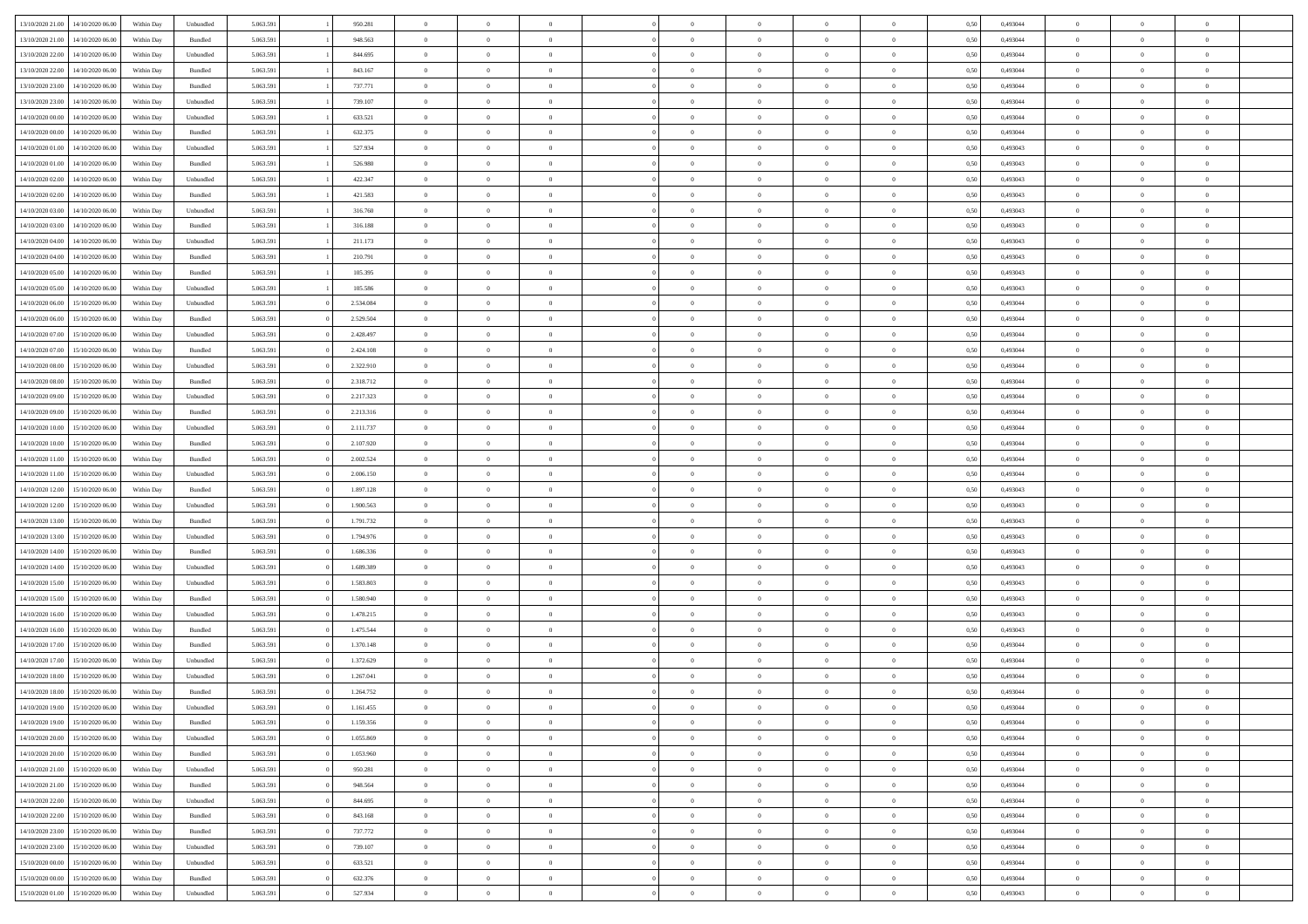| 15/10/2020 01:00 | 15/10/2020 06:00 | Within Dav | Bundled   | 5.063.591 |         | 526.980   | $\overline{0}$ | $\Omega$       |                | $\Omega$       | $\Omega$       | $\Omega$       | $\theta$       | 0.50 | 0,493043 | $\theta$       | $\theta$       | $\theta$       |  |
|------------------|------------------|------------|-----------|-----------|---------|-----------|----------------|----------------|----------------|----------------|----------------|----------------|----------------|------|----------|----------------|----------------|----------------|--|
| 15/10/2020 02.00 | 15/10/2020 06.00 | Within Day | Unbundled | 5.063.591 |         | 422.347   | $\overline{0}$ | $\theta$       | $\overline{0}$ | $\overline{0}$ | $\bf{0}$       | $\overline{0}$ | $\overline{0}$ | 0,50 | 0,493043 | $\theta$       | $\theta$       | $\overline{0}$ |  |
| 15/10/2020 02:00 | 15/10/2020 06:00 | Within Day | Bundled   | 5.063.591 |         | 421.584   | $\overline{0}$ | $\overline{0}$ | $\overline{0}$ | $\bf{0}$       | $\bf{0}$       | $\bf{0}$       | $\bf{0}$       | 0,50 | 0,493043 | $\bf{0}$       | $\overline{0}$ | $\overline{0}$ |  |
|                  |                  |            |           |           |         |           |                |                |                |                |                |                |                |      |          | $\theta$       |                |                |  |
| 15/10/2020 03:00 | 15/10/2020 06:00 | Within Dav | Unbundled | 5.063.591 |         | 316.760   | $\overline{0}$ | $\overline{0}$ | $\overline{0}$ | $\overline{0}$ | $\bf{0}$       | $\overline{0}$ | $\overline{0}$ | 0.50 | 0,493043 |                | $\theta$       | $\overline{0}$ |  |
| 15/10/2020 03:00 | 15/10/2020 06.00 | Within Day | Bundled   | 5.063.591 |         | 316.188   | $\overline{0}$ | $\theta$       | $\overline{0}$ | $\overline{0}$ | $\bf{0}$       | $\overline{0}$ | $\bf{0}$       | 0,50 | 0,493043 | $\theta$       | $\theta$       | $\overline{0}$ |  |
| 15/10/2020 04:00 | 15/10/2020 06.00 | Within Day | Unbundled | 5.063.591 |         | 211.173   | $\overline{0}$ | $\bf{0}$       | $\overline{0}$ | $\bf{0}$       | $\overline{0}$ | $\overline{0}$ | $\mathbf{0}$   | 0,50 | 0,493043 | $\overline{0}$ | $\overline{0}$ | $\bf{0}$       |  |
| 15/10/2020 04:00 | 15/10/2020 06:00 | Within Dav | Bundled   | 5.063.591 |         | 210.792   | $\overline{0}$ | $\overline{0}$ | $\overline{0}$ | $\overline{0}$ | $\overline{0}$ | $\overline{0}$ | $\overline{0}$ | 0.50 | 0,493043 | $\theta$       | $\overline{0}$ | $\overline{0}$ |  |
|                  |                  |            |           |           |         |           |                |                |                |                |                |                |                |      |          |                |                |                |  |
| 15/10/2020 05:00 | 15/10/2020 06.00 | Within Day | Bundled   | 5.063.591 |         | 105.395   | $\overline{0}$ | $\theta$       | $\overline{0}$ | $\overline{0}$ | $\bf{0}$       | $\overline{0}$ | $\bf{0}$       | 0,50 | 0,493043 | $\theta$       | $\theta$       | $\overline{0}$ |  |
| 15/10/2020 05:00 | 15/10/2020 06.00 | Within Day | Unbundled | 5.063.591 |         | 105.586   | $\overline{0}$ | $\overline{0}$ | $\overline{0}$ | $\overline{0}$ | $\bf{0}$       | $\overline{0}$ | $\bf{0}$       | 0,50 | 0,493043 | $\,0\,$        | $\overline{0}$ | $\overline{0}$ |  |
| 15/10/2020 06:00 | 16/10/2020 06:00 | Within Dav | Unbundled | 5.063.591 |         | 2.534.084 | $\overline{0}$ | $\overline{0}$ | $\overline{0}$ | $\overline{0}$ | $\overline{0}$ | $\overline{0}$ | $\overline{0}$ | 0.50 | 0,493044 | $\theta$       | $\overline{0}$ | $\overline{0}$ |  |
| 15/10/2020 06.00 | 16/10/2020 06.00 |            | Bundled   | 5.063.591 |         | 2.529.504 | $\overline{0}$ | $\theta$       | $\overline{0}$ | $\overline{0}$ | $\bf{0}$       | $\overline{0}$ |                |      | 0,493044 | $\theta$       | $\theta$       | $\overline{0}$ |  |
|                  |                  | Within Day |           |           |         |           |                |                |                |                |                |                | $\bf{0}$       | 0,50 |          |                |                |                |  |
| 15/10/2020 07.00 | 16/10/2020 06.00 | Within Day | Unbundled | 5.063.591 |         | 2.428.497 | $\overline{0}$ | $\overline{0}$ | $\overline{0}$ | $\overline{0}$ | $\bf{0}$       | $\overline{0}$ | $\bf{0}$       | 0,50 | 0,493044 | $\bf{0}$       | $\overline{0}$ | $\overline{0}$ |  |
| 15/10/2020 07:00 | 16/10/2020 06:00 | Within Day | Bundled   | 5.063.591 |         | 2.424.108 | $\overline{0}$ | $\overline{0}$ | $\overline{0}$ | $\overline{0}$ | $\bf{0}$       | $\overline{0}$ | $\overline{0}$ | 0.50 | 0,493044 | $\theta$       | $\theta$       | $\overline{0}$ |  |
| 15/10/2020 08:00 | 16/10/2020 06.00 | Within Day | Unbundled | 5.063.591 |         | 2.322.910 | $\overline{0}$ | $\theta$       | $\overline{0}$ | $\overline{0}$ | $\bf{0}$       | $\overline{0}$ | $\overline{0}$ | 0,50 | 0,493044 | $\theta$       | $\theta$       | $\overline{0}$ |  |
|                  |                  |            |           |           |         |           |                |                |                |                |                |                |                |      |          |                |                |                |  |
| 15/10/2020 08:00 | 16/10/2020 06.00 | Within Day | Bundled   | 5.063.591 |         | 2.318.712 | $\overline{0}$ | $\overline{0}$ | $\overline{0}$ | $\overline{0}$ | $\bf{0}$       | $\overline{0}$ | $\mathbf{0}$   | 0,50 | 0,493044 | $\bf{0}$       | $\overline{0}$ | $\bf{0}$       |  |
| 15/10/2020 09:00 | 16/10/2020 06:00 | Within Dav | Unbundled | 5.063.591 |         | 2.217.323 | $\overline{0}$ | $\overline{0}$ | $\overline{0}$ | $\overline{0}$ | $\overline{0}$ | $\overline{0}$ | $\overline{0}$ | 0.50 | 0,493044 | $\theta$       | $\overline{0}$ | $\overline{0}$ |  |
| 15/10/2020 09:00 | 16/10/2020 06.00 | Within Day | Bundled   | 5.063.591 |         | 2.213.316 | $\overline{0}$ | $\theta$       | $\overline{0}$ | $\overline{0}$ | $\bf{0}$       | $\overline{0}$ | $\bf{0}$       | 0,50 | 0,493044 | $\theta$       | $\theta$       | $\overline{0}$ |  |
| 15/10/2020 10:00 | 16/10/2020 06.00 | Within Day | Unbundled | 5.063.591 |         | 2.111.737 | $\overline{0}$ | $\overline{0}$ | $\overline{0}$ | $\overline{0}$ | $\bf{0}$       | $\overline{0}$ | $\bf{0}$       | 0,50 | 0,493044 | $\,0\,$        | $\overline{0}$ | $\overline{0}$ |  |
|                  |                  |            |           |           |         |           |                |                |                |                |                |                |                |      |          |                |                |                |  |
| 15/10/2020 10:00 | 16/10/2020 06:00 | Within Dav | Bundled   | 5.063.591 |         | 2.107.920 | $\overline{0}$ | $\overline{0}$ | $\overline{0}$ | $\overline{0}$ | $\overline{0}$ | $\overline{0}$ | $\overline{0}$ | 0.50 | 0,493044 | $\theta$       | $\overline{0}$ | $\overline{0}$ |  |
| 15/10/2020 11:00 | 16/10/2020 06.00 | Within Day | Bundled   | 5.063.591 |         | 2.002.524 | $\overline{0}$ | $\theta$       | $\overline{0}$ | $\overline{0}$ | $\bf{0}$       | $\overline{0}$ | $\bf{0}$       | 0,50 | 0,493044 | $\theta$       | $\theta$       | $\overline{0}$ |  |
| 15/10/2020 11:00 | 16/10/2020 06.00 | Within Day | Unbundled | 5.063.591 |         | 2.006.150 | $\overline{0}$ | $\overline{0}$ | $\overline{0}$ | $\overline{0}$ | $\bf{0}$       | $\overline{0}$ | $\bf{0}$       | 0,50 | 0,493044 | $\,0\,$        | $\overline{0}$ | $\overline{0}$ |  |
| 15/10/2020 12:00 | 16/10/2020 06:00 | Within Day | Unbundled | 5.063.591 |         | 1.900.563 | $\overline{0}$ | $\overline{0}$ | $\overline{0}$ | $\overline{0}$ | $\bf{0}$       | $\overline{0}$ | $\overline{0}$ | 0.50 | 0.493043 | $\theta$       | $\theta$       | $\overline{0}$ |  |
|                  |                  |            |           |           |         |           | $\overline{0}$ | $\theta$       | $\overline{0}$ | $\overline{0}$ | $\bf{0}$       | $\overline{0}$ |                |      |          | $\theta$       | $\overline{0}$ | $\overline{0}$ |  |
| 15/10/2020 12:00 | 16/10/2020 06.00 | Within Day | Bundled   | 5.063.591 |         | 1.897.128 |                |                |                |                |                |                | $\bf{0}$       | 0,50 | 0,493043 |                |                |                |  |
| 15/10/2020 13:00 | 16/10/2020 06.00 | Within Day | Unbundled | 5.063.591 |         | 1.794.976 | $\overline{0}$ | $\bf{0}$       | $\overline{0}$ | $\overline{0}$ | $\overline{0}$ | $\overline{0}$ | $\mathbf{0}$   | 0,50 | 0,493043 | $\bf{0}$       | $\overline{0}$ | $\bf{0}$       |  |
| 15/10/2020 13:00 | 16/10/2020 06:00 | Within Dav | Bundled   | 5.063.591 |         | 1.791.732 | $\overline{0}$ | $\overline{0}$ | $\overline{0}$ | $\overline{0}$ | $\overline{0}$ | $\overline{0}$ | $\overline{0}$ | 0.50 | 0,493043 | $\theta$       | $\overline{0}$ | $\overline{0}$ |  |
| 15/10/2020 14:00 | 16/10/2020 06.00 | Within Day | Unbundled | 5.063.591 |         | 1.689.389 | $\overline{0}$ | $\theta$       | $\overline{0}$ | $\overline{0}$ | $\bf{0}$       | $\overline{0}$ | $\bf{0}$       | 0,50 | 0,493043 | $\theta$       | $\theta$       | $\overline{0}$ |  |
|                  |                  |            |           |           |         |           |                |                |                |                |                |                |                |      |          |                |                |                |  |
| 15/10/2020 14:00 | 16/10/2020 06.00 | Within Day | Bundled   | 5.063.591 |         | 1.686.336 | $\overline{0}$ | $\overline{0}$ | $\overline{0}$ | $\overline{0}$ | $\bf{0}$       | $\overline{0}$ | $\bf{0}$       | 0,50 | 0,493043 | $\,0\,$        | $\overline{0}$ | $\overline{0}$ |  |
| 15/10/2020 15:00 | 16/10/2020 06:00 | Within Day | Unbundled | 5.063.591 |         | 1.583.803 | $\overline{0}$ | $\overline{0}$ | $\overline{0}$ | $\overline{0}$ | $\overline{0}$ | $\overline{0}$ | $\overline{0}$ | 0.50 | 0,493043 | $\theta$       | $\overline{0}$ | $\overline{0}$ |  |
| 15/10/2020 15:00 | 16/10/2020 06.00 | Within Day | Bundled   | 5.063.591 |         | 1.580.940 | $\overline{0}$ | $\theta$       | $\overline{0}$ | $\overline{0}$ | $\bf{0}$       | $\overline{0}$ | $\bf{0}$       | 0,50 | 0,493043 | $\,$ 0 $\,$    | $\theta$       | $\overline{0}$ |  |
| 15/10/2020 16.00 | 16/10/2020 06.00 | Within Day | Bundled   | 5.063.591 |         | 1.475.544 | $\overline{0}$ | $\overline{0}$ | $\overline{0}$ | $\overline{0}$ | $\bf{0}$       | $\overline{0}$ | $\bf{0}$       | 0,50 | 0,493043 | $\bf{0}$       | $\overline{0}$ | $\overline{0}$ |  |
|                  |                  |            |           |           |         |           |                |                |                |                |                |                |                |      |          |                |                |                |  |
| 15/10/2020 16:00 | 16/10/2020 06.00 | Within Day | Unbundled | 5.063.591 |         | 1.478.215 | $\overline{0}$ | $\Omega$       | $\Omega$       | $\Omega$       | $\Omega$       | $\Omega$       | $\overline{0}$ | 0,50 | 0,493043 | $\,0\,$        | $\theta$       | $\theta$       |  |
| 15/10/2020 17:00 | 16/10/2020 06.00 | Within Day | Unbundled | 5.063.591 |         | 1.372.629 | $\overline{0}$ | $\theta$       | $\overline{0}$ | $\overline{0}$ | $\bf{0}$       | $\overline{0}$ | $\bf{0}$       | 0,50 | 0,493044 | $\theta$       | $\theta$       | $\overline{0}$ |  |
| 15/10/2020 17:00 | 16/10/2020 06.00 | Within Day | Bundled   | 5.063.591 |         | 1.370.148 | $\overline{0}$ | $\bf{0}$       | $\overline{0}$ | $\bf{0}$       | $\bf{0}$       | $\overline{0}$ | $\mathbf{0}$   | 0,50 | 0,493044 | $\bf{0}$       | $\overline{0}$ | $\bf{0}$       |  |
| 15/10/2020 18:00 | 16/10/2020 06:00 | Within Day | Unbundled | 5.063.591 |         | 1.267.041 | $\overline{0}$ | $\Omega$       | $\Omega$       | $\Omega$       | $\bf{0}$       | $\overline{0}$ | $\overline{0}$ | 0.50 | 0,493044 | $\theta$       | $\theta$       | $\theta$       |  |
|                  |                  |            |           |           |         |           |                |                |                |                |                |                |                |      |          |                |                |                |  |
| 15/10/2020 18:00 | 16/10/2020 06.00 | Within Day | Bundled   | 5.063.591 |         | 1.264.752 | $\overline{0}$ | $\theta$       | $\overline{0}$ | $\overline{0}$ | $\bf{0}$       | $\overline{0}$ | $\bf{0}$       | 0,50 | 0,493044 | $\theta$       | $\theta$       | $\overline{0}$ |  |
| 15/10/2020 19:00 | 16/10/2020 06.00 | Within Day | Unbundled | 5.063.591 |         | 1.161.455 | $\overline{0}$ | $\overline{0}$ | $\overline{0}$ | $\bf{0}$       | $\bf{0}$       | $\bf{0}$       | $\bf{0}$       | 0,50 | 0,493044 | $\,0\,$        | $\overline{0}$ | $\overline{0}$ |  |
| 15/10/2020 19:00 | 16/10/2020 06:00 | Within Day | Bundled   | 5.063.591 |         | 1.159.356 | $\overline{0}$ | $\Omega$       | $\Omega$       | $\Omega$       | $\Omega$       | $\theta$       | $\overline{0}$ | 0.50 | 0,493044 | $\theta$       | $\theta$       | $\theta$       |  |
| 15/10/2020 20:00 | 16/10/2020 06.00 | Within Day | Unbundled | 5.063.591 |         | 1.055.869 | $\overline{0}$ | $\overline{0}$ | $\overline{0}$ | $\overline{0}$ | $\bf{0}$       | $\overline{0}$ | $\bf{0}$       | 0,50 | 0,493044 | $\,$ 0 $\,$    | $\overline{0}$ | $\overline{0}$ |  |
|                  |                  |            |           |           |         |           |                |                |                |                |                |                |                |      |          |                |                |                |  |
| 15/10/2020 20.00 | 16/10/2020 06.00 | Within Day | Bundled   | 5.063.591 |         | 1.053.960 | $\overline{0}$ | 393.053        | $\overline{0}$ | 1,051513       | $\bf{0}$       | $\bf{0}$       | $\bf{0}$       | 0,50 | 0,493044 | $\bf{0}$       | $\overline{0}$ | $\overline{0}$ |  |
| 15/10/2020 21.00 | 16/10/2020 06.00 | Within Day | Unbundled | 5.063.591 | 393.05  | 950.281   | $\overline{0}$ | $\Omega$       | $\Omega$       | $\Omega$       | $\overline{0}$ | $\overline{0}$ | $\overline{0}$ | 0,50 | 0,493044 | $\,0\,$        | $\theta$       | $\theta$       |  |
| 15/10/2020 21.00 | 16/10/2020 06.00 | Within Day | Bundled   | 5.063.591 | 393.053 | 594.816   | $\overline{0}$ | 594.817        | $\overline{0}$ | 1,051513       | 0,814140       | $\overline{0}$ | $\bf{0}$       | 0,50 | 0,493044 | 0,407070       | $\overline{0}$ | $\overline{0}$ |  |
| 15/10/2020 22.00 | 16/10/2020 06.00 | Within Day | Unbundled | 5.063.591 | 987.869 | 844.695   | $\overline{0}$ | $\overline{0}$ | $\overline{0}$ | $\bf{0}$       | $\overline{0}$ | $\bf{0}$       | $\mathbf{0}$   | 0,50 | 0,493044 | $\overline{0}$ | $\overline{0}$ | $\bf{0}$       |  |
|                  | 16/10/2020 06:00 |            |           |           |         |           | $\overline{0}$ | $\Omega$       | $\Omega$       | $\Omega$       | $\Omega$       | $\Omega$       | $\Omega$       |      | 0,493044 | $\theta$       |                | $\theta$       |  |
| 15/10/2020 23.00 |                  | Within Day | Unbundled | 5.063.591 | 987.86  | 739.107   |                |                |                |                |                |                |                | 0.50 |          |                | $\theta$       |                |  |
| 16/10/2020 00:00 | 16/10/2020 06:00 | Within Day | Unbundled | 5.063.591 | 987.869 | 633.521   | $\overline{0}$ | $\overline{0}$ | $\overline{0}$ | $\bf{0}$       | $\,$ 0         | $\bf{0}$       | $\bf{0}$       | 0,50 | 0,493044 | $\,0\,$        | $\overline{0}$ | $\overline{0}$ |  |
| 16/10/2020 01:00 | 16/10/2020 06.00 | Within Day | Unbundled | 5.063.591 | 987.869 | 527.934   | $\bf{0}$       | $\bf{0}$       |                |                |                |                |                | 0,50 | 0,493043 | $\bf{0}$       | $\bf{0}$       |                |  |
| 16/10/2020 02.00 | 16/10/2020 06:00 | Within Day | Unbundled | 5.063.591 | 987.869 | 422.347   | $\overline{0}$ | $\overline{0}$ | $\overline{0}$ | $\Omega$       | $\theta$       | $\overline{0}$ | $\overline{0}$ | 0.50 | 0.493043 | $\theta$       | $\theta$       | $\theta$       |  |
| 16/10/2020 03:00 | 16/10/2020 06.00 | Within Day | Unbundled | 5.063.591 | 987.869 | 316.760   | $\overline{0}$ | $\,$ 0         | $\overline{0}$ | $\bf{0}$       | $\,$ 0 $\,$    | $\overline{0}$ | $\mathbf{0}$   | 0,50 | 0,493043 | $\,$ 0 $\,$    | $\,$ 0 $\,$    | $\,$ 0         |  |
|                  |                  |            |           |           |         |           |                |                |                |                |                |                |                |      |          |                |                |                |  |
| 16/10/2020 04:00 | 16/10/2020 06:00 | Within Day | Unbundled | 5.063.591 | 987.869 | 211.173   | $\overline{0}$ | $\overline{0}$ | $\overline{0}$ | $\overline{0}$ | $\overline{0}$ | $\overline{0}$ | $\mathbf{0}$   | 0,50 | 0,493043 | $\overline{0}$ | $\bf{0}$       | $\bf{0}$       |  |
| 16/10/2020 05:00 | 16/10/2020 06:00 | Within Day | Unbundled | 5.063.591 | 987.869 | 105.586   | $\overline{0}$ | $\overline{0}$ | $\overline{0}$ | $\Omega$       | $\overline{0}$ | $\overline{0}$ | $\bf{0}$       | 0,50 | 0,493043 | $\overline{0}$ | $\theta$       | $\overline{0}$ |  |
| 16/10/2020 06:00 | 17/10/2020 06.00 | Within Day | Unbundled | 5.063.591 |         | 2.534.084 | $\overline{0}$ | $\,$ 0         | $\overline{0}$ | $\overline{0}$ | $\,$ 0 $\,$    | $\overline{0}$ | $\bf{0}$       | 0,50 | 0,493044 | $\,$ 0 $\,$    | $\overline{0}$ | $\overline{0}$ |  |
|                  |                  |            |           |           |         |           |                |                |                |                |                |                |                |      |          |                |                |                |  |
| 16/10/2020 06.00 | 17/10/2020 06.00 | Within Day | Bundled   | 5.063.591 |         | 2.529.504 | $\overline{0}$ | $\overline{0}$ | $\overline{0}$ | $\overline{0}$ | $\overline{0}$ | $\overline{0}$ | $\mathbf{0}$   | 0,50 | 0,493044 | $\overline{0}$ | $\overline{0}$ | $\bf{0}$       |  |
| 16/10/2020 07.00 | 17/10/2020 06.00 | Within Day | Unbundled | 5.063.591 |         | 2.428.497 | $\overline{0}$ | $\overline{0}$ | $\overline{0}$ | $\Omega$       | $\overline{0}$ | $\overline{0}$ | $\bf{0}$       | 0.50 | 0,493044 | $\overline{0}$ | $\theta$       | $\overline{0}$ |  |
| 16/10/2020 07:00 | 17/10/2020 06.00 | Within Day | Bundled   | 5.063.591 |         | 2.424.108 | $\overline{0}$ | $\,$ 0         | $\overline{0}$ | $\bf{0}$       | $\bf{0}$       | $\bf{0}$       | $\bf{0}$       | 0,50 | 0,493044 | $\,$ 0 $\,$    | $\overline{0}$ | $\overline{0}$ |  |
| 16/10/2020 08:00 | 17/10/2020 06.00 | Within Day | Bundled   | 5.063.591 |         | 2.318.712 | $\overline{0}$ | $\bf{0}$       | $\overline{0}$ | $\overline{0}$ | $\overline{0}$ | $\bf{0}$       | $\mathbf{0}$   | 0,50 | 0,493044 | $\overline{0}$ | $\overline{0}$ | $\bf{0}$       |  |
|                  |                  |            |           |           |         | 2.322.910 | $\overline{0}$ | $\overline{0}$ | $\overline{0}$ | $\Omega$       | $\overline{0}$ | $\overline{0}$ |                | 0.50 |          | $\overline{0}$ | $\theta$       | $\overline{0}$ |  |
| 16/10/2020 08:00 | 17/10/2020 06.00 | Within Day | Unbundled | 5.063.591 |         |           |                |                |                |                |                |                | $\bf{0}$       |      | 0,493044 |                |                |                |  |
| 16/10/2020 09:00 | 17/10/2020 06.00 | Within Day | Unbundled | 5.063.591 |         | 2.217.323 | $\overline{0}$ | $\bf{0}$       | $\overline{0}$ | $\overline{0}$ | $\bf{0}$       | $\bf{0}$       | $\mathbf{0}$   | 0,50 | 0,493044 | $\,$ 0 $\,$    | $\,$ 0 $\,$    | $\bf{0}$       |  |
| 16/10/2020 09:00 | 17/10/2020 06.00 | Within Day | Bundled   | 5.063.591 |         | 2.213.316 | $\overline{0}$ | $\overline{0}$ | $\overline{0}$ | $\overline{0}$ | $\bf{0}$       | $\bf{0}$       | $\mathbf{0}$   | 0,50 | 0,493044 | $\overline{0}$ | $\bf{0}$       | $\bf{0}$       |  |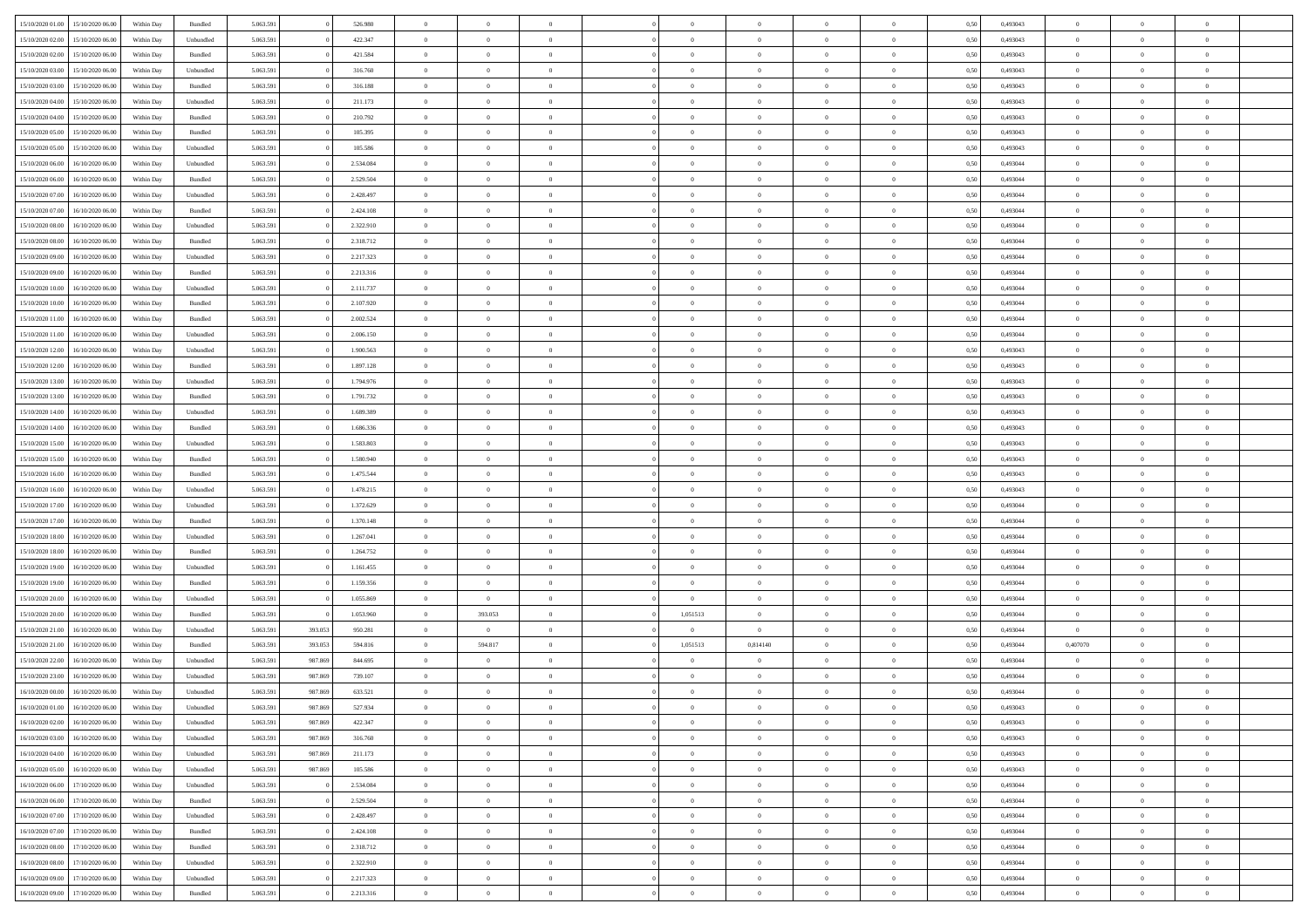| 16/10/2020 10:00 | 17/10/2020 06.00                     | Within Dav | Unbundled | 5.063.591 | 2.111.737 | $\overline{0}$ | $\Omega$       |                | $\Omega$       | $\Omega$       | $\Omega$       | $\theta$       | 0.50 | 0,493044 | $\theta$       | $\theta$       | $\theta$       |  |
|------------------|--------------------------------------|------------|-----------|-----------|-----------|----------------|----------------|----------------|----------------|----------------|----------------|----------------|------|----------|----------------|----------------|----------------|--|
| 16/10/2020 10:00 | 17/10/2020 06.00                     | Within Day | Bundled   | 5.063.591 | 2.107.920 | $\overline{0}$ | $\theta$       | $\overline{0}$ | $\overline{0}$ | $\bf{0}$       | $\overline{0}$ | $\overline{0}$ | 0,50 | 0,493044 | $\theta$       | $\overline{0}$ | $\overline{0}$ |  |
| 16/10/2020 11:00 | 17/10/2020 06.00                     | Within Day | Unbundled | 5.063.591 | 2.006.150 | $\overline{0}$ | $\overline{0}$ | $\overline{0}$ | $\bf{0}$       | $\bf{0}$       | $\bf{0}$       | $\bf{0}$       | 0,50 | 0,493044 | $\overline{0}$ | $\overline{0}$ | $\overline{0}$ |  |
|                  |                                      |            |           |           |           |                |                |                |                |                |                |                |      |          | $\theta$       |                |                |  |
| 16/10/2020 11:00 | 17/10/2020 06:00                     | Within Dav | Bundled   | 5.063.591 | 2.002.524 | $\overline{0}$ | $\overline{0}$ | $\overline{0}$ | $\overline{0}$ | $\bf{0}$       | $\overline{0}$ | $\overline{0}$ | 0.50 | 0.493044 |                | $\theta$       | $\overline{0}$ |  |
| 16/10/2020 12:00 | 17/10/2020 06.00                     | Within Day | Unbundled | 5.063.591 | 1.900.563 | $\overline{0}$ | $\theta$       | $\overline{0}$ | $\overline{0}$ | $\bf{0}$       | $\overline{0}$ | $\bf{0}$       | 0,50 | 0,493043 | $\theta$       | $\theta$       | $\overline{0}$ |  |
| 16/10/2020 12:00 | 17/10/2020 06.00                     | Within Day | Bundled   | 5.063.591 | 1.897.128 | $\overline{0}$ | $\bf{0}$       | $\overline{0}$ | $\bf{0}$       | $\overline{0}$ | $\overline{0}$ | $\mathbf{0}$   | 0,50 | 0,493043 | $\overline{0}$ | $\overline{0}$ | $\bf{0}$       |  |
| 16/10/2020 13:00 | 17/10/2020 06.00                     | Within Dav | Unbundled | 5.063.591 | 1.794.976 | $\overline{0}$ | $\overline{0}$ | $\overline{0}$ | $\overline{0}$ | $\overline{0}$ | $\overline{0}$ | $\overline{0}$ | 0.50 | 0,493043 | $\theta$       | $\overline{0}$ | $\overline{0}$ |  |
|                  |                                      |            |           |           |           |                |                |                |                |                |                |                |      |          |                |                |                |  |
| 16/10/2020 13:00 | 17/10/2020 06.00                     | Within Day | Bundled   | 5.063.591 | 1.791.732 | $\overline{0}$ | $\theta$       | $\overline{0}$ | $\overline{0}$ | $\bf{0}$       | $\overline{0}$ | $\bf{0}$       | 0,50 | 0,493043 | $\theta$       | $\theta$       | $\overline{0}$ |  |
| 16/10/2020 14:00 | 17/10/2020 06.00                     | Within Day | Bundled   | 5.063.591 | 1.686.336 | $\overline{0}$ | $\overline{0}$ | $\overline{0}$ | $\overline{0}$ | $\bf{0}$       | $\overline{0}$ | $\bf{0}$       | 0,50 | 0,493043 | $\,0\,$        | $\overline{0}$ | $\overline{0}$ |  |
| 16/10/2020 14:00 | 17/10/2020 06.00                     | Within Dav | Unbundled | 5.063.591 | 1.689.389 | $\overline{0}$ | $\overline{0}$ | $\overline{0}$ | $\overline{0}$ | $\overline{0}$ | $\overline{0}$ | $\overline{0}$ | 0.50 | 0,493043 | $\theta$       | $\overline{0}$ | $\overline{0}$ |  |
|                  |                                      |            |           |           |           |                |                |                |                |                |                |                |      |          |                |                |                |  |
| 16/10/2020 15:00 | 17/10/2020 06.00                     | Within Day | Unbundled | 5.063.591 | 1.583.803 | $\overline{0}$ | $\theta$       | $\overline{0}$ | $\overline{0}$ | $\bf{0}$       | $\overline{0}$ | $\bf{0}$       | 0,50 | 0,493043 | $\,$ 0 $\,$    | $\overline{0}$ | $\overline{0}$ |  |
| 16/10/2020 15:00 | 17/10/2020 06.00                     | Within Day | Bundled   | 5.063.591 | 1.580.940 | $\overline{0}$ | $\overline{0}$ | $\overline{0}$ | $\overline{0}$ | $\bf{0}$       | $\overline{0}$ | $\bf{0}$       | 0,50 | 0,493043 | $\overline{0}$ | $\overline{0}$ | $\overline{0}$ |  |
| 16/10/2020 16:00 | 17/10/2020 06:00                     | Within Day | Unbundled | 5.063.591 | 1.478.215 | $\overline{0}$ | $\overline{0}$ | $\overline{0}$ | $\overline{0}$ | $\bf{0}$       | $\overline{0}$ | $\overline{0}$ | 0.50 | 0,493043 | $\theta$       | $\theta$       | $\overline{0}$ |  |
| 16/10/2020 16:00 | 17/10/2020 06.00                     | Within Day | Bundled   | 5.063.591 | 1.475.544 | $\overline{0}$ | $\theta$       | $\overline{0}$ | $\overline{0}$ | $\bf{0}$       | $\overline{0}$ | $\bf{0}$       | 0,50 | 0,493043 | $\theta$       | $\overline{0}$ | $\overline{0}$ |  |
|                  |                                      |            |           |           |           |                |                |                |                |                |                |                |      |          |                |                |                |  |
| 16/10/2020 17:00 | 17/10/2020 06.00                     | Within Day | Unbundled | 5.063.591 | 1.372.629 | $\overline{0}$ | $\bf{0}$       | $\overline{0}$ | $\overline{0}$ | $\overline{0}$ | $\overline{0}$ | $\mathbf{0}$   | 0,50 | 0,493044 | $\overline{0}$ | $\overline{0}$ | $\bf{0}$       |  |
| 16/10/2020 17:00 | 17/10/2020 06.00                     | Within Dav | Bundled   | 5.063.591 | 1.370.148 | $\overline{0}$ | $\overline{0}$ | $\overline{0}$ | $\overline{0}$ | $\overline{0}$ | $\overline{0}$ | $\overline{0}$ | 0.50 | 0,493044 | $\theta$       | $\overline{0}$ | $\overline{0}$ |  |
| 16/10/2020 18:00 | 17/10/2020 06.00                     | Within Day | Unbundled | 5.063.591 | 1.267.041 | $\overline{0}$ | $\theta$       | $\overline{0}$ | $\overline{0}$ | $\bf{0}$       | $\overline{0}$ | $\bf{0}$       | 0,50 | 0,493044 | $\theta$       | $\theta$       | $\overline{0}$ |  |
|                  |                                      |            |           |           |           |                |                |                |                |                |                |                |      |          |                |                |                |  |
| 16/10/2020 18:00 | 17/10/2020 06.00                     | Within Day | Bundled   | 5.063.591 | 1.264.752 | $\overline{0}$ | $\overline{0}$ | $\overline{0}$ | $\overline{0}$ | $\bf{0}$       | $\overline{0}$ | $\bf{0}$       | 0,50 | 0,493044 | $\,0\,$        | $\overline{0}$ | $\overline{0}$ |  |
| 16/10/2020 19:00 | 17/10/2020 06:00                     | Within Day | Bundled   | 5.063.591 | 1.159.356 | $\overline{0}$ | $\overline{0}$ | $\overline{0}$ | $\overline{0}$ | $\overline{0}$ | $\overline{0}$ | $\overline{0}$ | 0.50 | 0,493044 | $\theta$       | $\overline{0}$ | $\overline{0}$ |  |
| 16/10/2020 19:00 | 17/10/2020 06.00                     | Within Day | Unbundled | 5.063.591 | 1.161.455 | $\overline{0}$ | $\theta$       | $\overline{0}$ | $\overline{0}$ | $\bf{0}$       | $\overline{0}$ | $\bf{0}$       | 0,50 | 0,493044 | $\,$ 0 $\,$    | $\theta$       | $\overline{0}$ |  |
| 16/10/2020 20.00 | 17/10/2020 06.00                     | Within Day | Unbundled | 5.063.591 | 1.055.869 | $\overline{0}$ | $\overline{0}$ | $\overline{0}$ | $\overline{0}$ | $\bf{0}$       | $\overline{0}$ | $\bf{0}$       | 0,50 | 0,493044 | $\bf{0}$       | $\overline{0}$ | $\overline{0}$ |  |
|                  |                                      |            |           |           |           |                |                |                |                |                |                |                |      |          |                |                |                |  |
| 16/10/2020 20:00 | 17/10/2020 06:00                     | Within Day | Bundled   | 5.063.591 | 1.053.960 | $\overline{0}$ | $\overline{0}$ | $\overline{0}$ | $\overline{0}$ | $\bf{0}$       | $\overline{0}$ | $\overline{0}$ | 0.50 | 0.493044 | $\theta$       | $\theta$       | $\overline{0}$ |  |
| 16/10/2020 21.00 | 17/10/2020 06.00                     | Within Day | Unbundled | 5.063.591 | 950.281   | $\overline{0}$ | $\theta$       | $\overline{0}$ | $\overline{0}$ | $\bf{0}$       | $\overline{0}$ | $\bf{0}$       | 0,50 | 0,493044 | $\theta$       | $\overline{0}$ | $\overline{0}$ |  |
| 16/10/2020 21.00 | 17/10/2020 06.00                     | Within Day | Bundled   | 5.063.591 | 948.564   | $\overline{0}$ | $\bf{0}$       | $\overline{0}$ | $\overline{0}$ | $\overline{0}$ | $\overline{0}$ | $\mathbf{0}$   | 0,50 | 0,493044 | $\overline{0}$ | $\overline{0}$ | $\bf{0}$       |  |
| 16/10/2020 22.00 | 17/10/2020 06.00                     | Within Dav | Unbundled | 5.063.591 | 844.695   | $\overline{0}$ | $\overline{0}$ | $\overline{0}$ | $\overline{0}$ | $\overline{0}$ | $\overline{0}$ | $\overline{0}$ | 0.50 | 0,493044 | $\overline{0}$ | $\overline{0}$ | $\overline{0}$ |  |
|                  |                                      |            |           |           |           |                |                |                |                |                |                |                |      |          |                |                |                |  |
| 16/10/2020 22.00 | 17/10/2020 06.00                     | Within Day | Bundled   | 5.063.591 | 843.168   | $\overline{0}$ | $\theta$       | $\overline{0}$ | $\overline{0}$ | $\bf{0}$       | $\overline{0}$ | $\bf{0}$       | 0,50 | 0,493044 | $\theta$       | $\theta$       | $\overline{0}$ |  |
| 16/10/2020 23:00 | 17/10/2020 06.00                     | Within Day | Unbundled | 5.063.591 | 739.107   | $\overline{0}$ | $\overline{0}$ | $\overline{0}$ | $\overline{0}$ | $\bf{0}$       | $\overline{0}$ | $\bf{0}$       | 0,50 | 0,493044 | $\,0\,$        | $\overline{0}$ | $\overline{0}$ |  |
| 16/10/2020 23:00 | 17/10/2020 06:00                     | Within Day | Bundled   | 5.063.591 | 737.772   | $\overline{0}$ | $\overline{0}$ | $\overline{0}$ | $\overline{0}$ | $\overline{0}$ | $\overline{0}$ | $\overline{0}$ | 0.50 | 0,493044 | $\theta$       | $\overline{0}$ | $\overline{0}$ |  |
| 17/10/2020 00:00 | 17/10/2020 06.00                     | Within Day | Unbundled | 5.063.591 | 633.521   | $\overline{0}$ | $\theta$       | $\overline{0}$ | $\overline{0}$ | $\bf{0}$       | $\overline{0}$ | $\bf{0}$       | 0,50 | 0,493044 | $\,$ 0 $\,$    | $\overline{0}$ | $\overline{0}$ |  |
|                  |                                      |            |           |           |           |                |                |                |                |                |                |                |      |          |                |                |                |  |
| 17/10/2020 00.00 | 17/10/2020 06.00                     | Within Day | Bundled   | 5.063.591 | 632.376   | $\overline{0}$ | $\overline{0}$ | $\overline{0}$ | $\bf{0}$       | $\bf{0}$       | $\bf{0}$       | $\bf{0}$       | 0,50 | 0,493044 | $\bf{0}$       | $\overline{0}$ | $\overline{0}$ |  |
| 17/10/2020 01:00 | 17/10/2020 06.00                     | Within Day | Bundled   | 5.063.591 | 526.980   | $\overline{0}$ | $\Omega$       | $\Omega$       | $\Omega$       | $\Omega$       | $\Omega$       | $\overline{0}$ | 0,50 | 0,493043 | $\,0\,$        | $\theta$       | $\theta$       |  |
| 17/10/2020 01:00 | 17/10/2020 06.00                     | Within Day | Unbundled | 5.063.591 | 527.934   | $\overline{0}$ | $\theta$       | $\overline{0}$ | $\overline{0}$ | $\bf{0}$       | $\overline{0}$ | $\bf{0}$       | 0,50 | 0,493043 | $\theta$       | $\theta$       | $\overline{0}$ |  |
|                  |                                      |            |           |           |           |                |                |                |                |                |                |                |      |          |                |                |                |  |
| 17/10/2020 02:00 | 17/10/2020 06.00                     | Within Day | Unbundled | 5.063.591 | 422.347   | $\overline{0}$ | $\overline{0}$ | $\overline{0}$ | $\bf{0}$       | $\bf{0}$       | $\overline{0}$ | $\mathbf{0}$   | 0,50 | 0,493043 | $\bf{0}$       | $\overline{0}$ | $\bf{0}$       |  |
| 17/10/2020 02.00 | 17/10/2020 06.00                     | Within Day | Bundled   | 5.063.591 | 421.584   | $\overline{0}$ | $\Omega$       | $\Omega$       | $\Omega$       | $\bf{0}$       | $\overline{0}$ | $\overline{0}$ | 0.50 | 0,493043 | $\theta$       | $\theta$       | $\theta$       |  |
| 17/10/2020 03:00 | 17/10/2020 06.00                     | Within Day | Unbundled | 5.063.591 | 316.760   | $\overline{0}$ | $\theta$       | $\overline{0}$ | $\overline{0}$ | $\bf{0}$       | $\overline{0}$ | $\bf{0}$       | 0,50 | 0,493043 | $\,$ 0 $\,$    | $\theta$       | $\overline{0}$ |  |
| 17/10/2020 03:00 | 17/10/2020 06.00                     | Within Day | Bundled   | 5.063.591 | 316.188   | $\overline{0}$ | $\overline{0}$ | $\overline{0}$ | $\bf{0}$       | $\bf{0}$       | $\bf{0}$       | $\bf{0}$       | 0,50 | 0,493043 | $\,0\,$        | $\overline{0}$ | $\overline{0}$ |  |
|                  |                                      |            |           |           |           |                |                |                |                |                |                |                |      |          |                |                |                |  |
| 17/10/2020 04:00 | 17/10/2020 06:00                     | Within Day | Unbundled | 5.063.591 | 211.173   | $\overline{0}$ | $\Omega$       | $\Omega$       | $\Omega$       | $\theta$       | $\theta$       | $\overline{0}$ | 0.50 | 0,493043 | $\theta$       | $\theta$       | $\theta$       |  |
| 17/10/2020 04:00 | 17/10/2020 06.00                     | Within Day | Bundled   | 5.063.591 | 210.792   | $\overline{0}$ | $\theta$       | $\overline{0}$ | $\overline{0}$ | $\bf{0}$       | $\overline{0}$ | $\bf{0}$       | 0,50 | 0,493043 | $\,$ 0 $\,$    | $\overline{0}$ | $\overline{0}$ |  |
| 17/10/2020 05.00 | 17/10/2020 06.00                     | Within Day | Unbundled | 5.063.591 | 105.586   | $\overline{0}$ | $\overline{0}$ | $\overline{0}$ | $\bf{0}$       | $\bf{0}$       | $\bf{0}$       | $\bf{0}$       | 0,50 | 0,493043 | $\bf{0}$       | $\overline{0}$ | $\overline{0}$ |  |
| 17/10/2020 05:00 | 17/10/2020 06.00                     | Within Day |           | 5.063.591 | 105.395   | $\overline{0}$ | $\Omega$       | $\Omega$       | $\Omega$       | $\Omega$       | $\overline{0}$ | $\overline{0}$ | 0,50 | 0,493043 | $\,0\,$        | $\theta$       | $\theta$       |  |
|                  |                                      |            | Bundled   |           |           |                |                |                |                |                |                |                |      |          |                |                |                |  |
| 17/10/2020 06.00 | 18/10/2020 06:00                     | Within Day | Unbundled | 5.063.591 | 2.534.084 | $\overline{0}$ | $\theta$       | $\overline{0}$ | $\overline{0}$ | $\bf{0}$       | $\overline{0}$ | $\bf{0}$       | 0,50 | 0,493044 | $\,$ 0 $\,$    | $\overline{0}$ | $\overline{0}$ |  |
| 17/10/2020 06:00 | 18/10/2020 06:00                     | Within Day | Bundled   | 5.063.591 | 2.529.504 | $\overline{0}$ | $\overline{0}$ | $\overline{0}$ | $\bf{0}$       | $\bf{0}$       | $\bf{0}$       | $\mathbf{0}$   | 0,50 | 0,493044 | $\bf{0}$       | $\overline{0}$ | $\bf{0}$       |  |
| 17/10/2020 07.00 | 18/10/2020 06:00                     | Within Day | Bundled   | 5.063.591 | 2.424.108 | $\overline{0}$ | $\Omega$       | $\Omega$       | $\Omega$       | $\Omega$       | $\Omega$       | $\overline{0}$ | 0.50 | 0.493044 | $\theta$       | $\theta$       | $\theta$       |  |
| 17/10/2020 07.00 | 18/10/2020 06:00                     | Within Day | Unbundled | 5.063.591 | 2.428.497 | $\overline{0}$ | $\,$ 0 $\,$    | $\overline{0}$ | $\bf{0}$       | $\,$ 0         | $\bf{0}$       | $\bf{0}$       | 0,50 | 0,493044 | $\,0\,$        | $\overline{0}$ | $\overline{0}$ |  |
|                  |                                      |            |           |           |           |                |                |                |                |                |                |                |      |          |                |                |                |  |
| 17/10/2020 08:00 | 18/10/2020 06:00                     | Within Day | Unbundled | 5.063.591 | 2.322.910 | $\bf{0}$       | $\bf{0}$       |                |                |                |                |                | 0,50 | 0,493044 | $\bf{0}$       | $\overline{0}$ |                |  |
| 17/10/2020 08:00 | 18/10/2020 06:00                     | Within Day | Bundled   | 5.063.591 | 2.318.712 | $\overline{0}$ | $\overline{0}$ | $\overline{0}$ | $\Omega$       | $\theta$       | $\overline{0}$ | $\overline{0}$ | 0,50 | 0,493044 | $\theta$       | $\theta$       | $\theta$       |  |
| 17/10/2020 09:00 | 18/10/2020 06.00                     | Within Day | Unbundled | 5.063.591 | 2.217.323 | $\overline{0}$ | $\,$ 0         | $\overline{0}$ | $\bf{0}$       | $\,$ 0 $\,$    | $\overline{0}$ | $\mathbf{0}$   | 0,50 | 0,493044 | $\,$ 0 $\,$    | $\,$ 0 $\,$    | $\,$ 0         |  |
|                  |                                      |            |           |           |           |                |                |                |                |                |                |                |      |          |                |                |                |  |
| 17/10/2020 09:00 | 18/10/2020 06:00                     | Within Day | Bundled   | 5.063.591 | 2.213.316 | $\overline{0}$ | $\overline{0}$ | $\overline{0}$ | $\overline{0}$ | $\overline{0}$ | $\overline{0}$ | $\mathbf{0}$   | 0,50 | 0,493044 | $\overline{0}$ | $\bf{0}$       | $\bf{0}$       |  |
| 17/10/2020 10:00 | 18/10/2020 06:00                     | Within Day | Unbundled | 5.063.591 | 2.111.737 | $\overline{0}$ | $\overline{0}$ | $\overline{0}$ | $\Omega$       | $\overline{0}$ | $\overline{0}$ | $\bf{0}$       | 0,50 | 0,493044 | $\bf{0}$       | $\theta$       | $\overline{0}$ |  |
| 17/10/2020 10:00 | 18/10/2020 06.00                     | Within Day | Bundled   | 5.063.591 | 2.107.920 | $\overline{0}$ | $\,$ 0         | $\overline{0}$ | $\overline{0}$ | $\overline{0}$ | $\overline{0}$ | $\bf{0}$       | 0,50 | 0,493044 | $\,$ 0 $\,$    | $\overline{0}$ | $\overline{0}$ |  |
| 17/10/2020 11:00 | 18/10/2020 06:00                     | Within Day | Unbundled | 5.063.591 | 2.006.150 | $\overline{0}$ | $\overline{0}$ | $\overline{0}$ | $\overline{0}$ | $\overline{0}$ | $\overline{0}$ | $\mathbf{0}$   | 0,50 | 0,493044 | $\overline{0}$ | $\overline{0}$ | $\bf{0}$       |  |
|                  |                                      |            |           |           |           |                |                |                |                |                |                |                |      |          |                |                |                |  |
| 17/10/2020 11:00 | 18/10/2020 06:00                     | Within Day | Bundled   | 5.063.591 | 2.002.524 | $\overline{0}$ | $\overline{0}$ | $\overline{0}$ | $\Omega$       | $\overline{0}$ | $\overline{0}$ | $\bf{0}$       | 0.50 | 0,493044 | $\overline{0}$ | $\theta$       | $\overline{0}$ |  |
| 17/10/2020 12:00 | 18/10/2020 06.00                     | Within Day | Unbundled | 5.063.591 | 1.900.563 | $\overline{0}$ | $\,$ 0         | $\overline{0}$ | $\bf{0}$       | $\bf{0}$       | $\bf{0}$       | $\bf{0}$       | 0,50 | 0,493043 | $\,$ 0 $\,$    | $\overline{0}$ | $\overline{0}$ |  |
| 17/10/2020 12:00 | 18/10/2020 06:00                     | Within Day | Bundled   | 5.063.591 | 1.897.128 | $\overline{0}$ | $\bf{0}$       | $\overline{0}$ | $\overline{0}$ | $\overline{0}$ | $\bf{0}$       | $\mathbf{0}$   | 0,50 | 0,493043 | $\overline{0}$ | $\overline{0}$ | $\bf{0}$       |  |
|                  |                                      |            |           |           |           |                | $\overline{0}$ |                | $\Omega$       | $\overline{0}$ | $\overline{0}$ |                |      |          |                | $\theta$       | $\overline{0}$ |  |
| 17/10/2020 13:00 | 18/10/2020 06:00                     | Within Day | Bundled   | 5.063.591 | 1.791.732 | $\overline{0}$ |                | $\overline{0}$ |                |                |                | $\bf{0}$       | 0.50 | 0,493043 | $\overline{0}$ |                |                |  |
| 17/10/2020 13:00 | 18/10/2020 06.00                     | Within Day | Unbundled | 5.063.591 | 1.794.976 | $\overline{0}$ | $\bf{0}$       | $\overline{0}$ | $\overline{0}$ | $\bf{0}$       | $\bf{0}$       | $\mathbf{0}$   | 0,50 | 0,493043 | $\,$ 0 $\,$    | $\,$ 0 $\,$    | $\bf{0}$       |  |
|                  | 17/10/2020 14:00<br>18/10/2020 06.00 | Within Day | Unbundled | 5.063.591 | 1.689.389 | $\overline{0}$ | $\overline{0}$ | $\overline{0}$ | $\overline{0}$ | $\bf{0}$       | $\bf{0}$       | $\mathbf{0}$   | 0,50 | 0,493043 | $\overline{0}$ | $\bf{0}$       | $\bf{0}$       |  |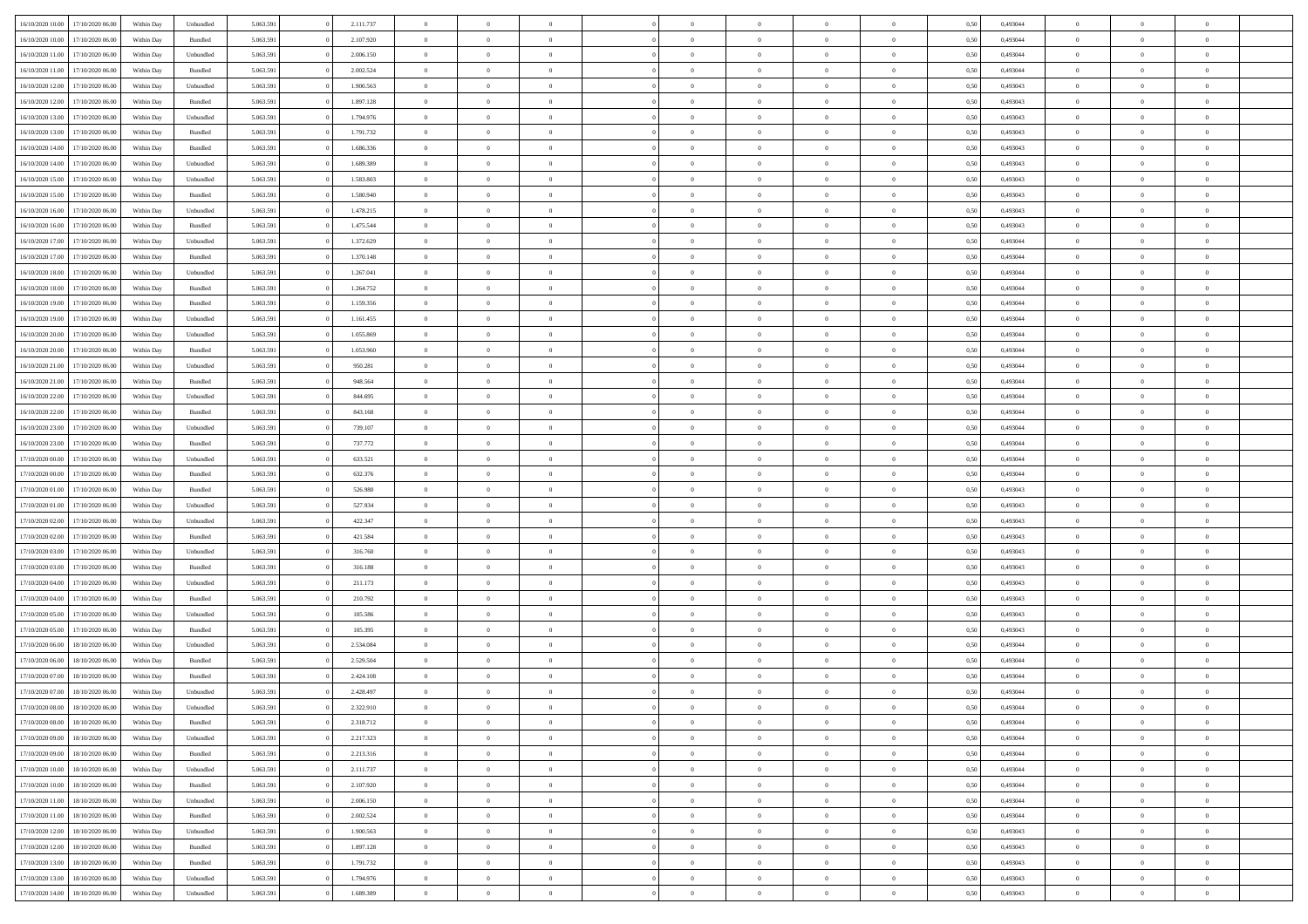| 17/10/2020 14:00 | 18/10/2020 06:00 | Within Dav | Bundled   | 5.063.591 | 1.686.336 | $\overline{0}$ | $\Omega$       |                | $\Omega$       | $\Omega$       | $\Omega$       | $\theta$       | 0.50 | 0,493043 | $\theta$       | $\theta$       | $\theta$       |  |
|------------------|------------------|------------|-----------|-----------|-----------|----------------|----------------|----------------|----------------|----------------|----------------|----------------|------|----------|----------------|----------------|----------------|--|
|                  |                  |            |           |           |           |                |                |                |                |                |                |                |      |          |                |                |                |  |
| 17/10/2020 15:00 | 18/10/2020 06:00 | Within Day | Unbundled | 5.063.591 | 1.583.803 | $\overline{0}$ | $\theta$       | $\overline{0}$ | $\overline{0}$ | $\bf{0}$       | $\overline{0}$ | $\overline{0}$ | 0,50 | 0,493043 | $\theta$       | $\overline{0}$ | $\overline{0}$ |  |
| 17/10/2020 15:00 | 18/10/2020 06:00 | Within Day | Bundled   | 5.063.591 | 1.580.940 | $\overline{0}$ | $\overline{0}$ | $\overline{0}$ | $\bf{0}$       | $\bf{0}$       | $\bf{0}$       | $\bf{0}$       | 0,50 | 0,493043 | $\overline{0}$ | $\overline{0}$ | $\overline{0}$ |  |
|                  |                  |            |           |           |           |                |                |                |                |                |                |                |      |          |                |                |                |  |
| 17/10/2020 16:00 | 18/10/2020 06:00 | Within Dav | Unbundled | 5.063.591 | 1.478.215 | $\overline{0}$ | $\overline{0}$ | $\overline{0}$ | $\overline{0}$ | $\bf{0}$       | $\overline{0}$ | $\overline{0}$ | 0.50 | 0,493043 | $\theta$       | $\theta$       | $\overline{0}$ |  |
| 17/10/2020 16:00 | 18/10/2020 06:00 | Within Day | Bundled   | 5.063.591 | 1.475.544 | $\overline{0}$ | $\theta$       | $\overline{0}$ | $\overline{0}$ | $\bf{0}$       | $\overline{0}$ | $\bf{0}$       | 0,50 | 0,493043 | $\theta$       | $\theta$       | $\overline{0}$ |  |
| 17/10/2020 17.00 | 18/10/2020 06:00 | Within Day | Unbundled | 5.063.591 | 1.372.629 | $\overline{0}$ | $\bf{0}$       | $\overline{0}$ | $\bf{0}$       | $\overline{0}$ | $\overline{0}$ | $\mathbf{0}$   | 0,50 | 0,493044 | $\overline{0}$ | $\overline{0}$ | $\bf{0}$       |  |
| 17/10/2020 17:00 | 18/10/2020 06:00 | Within Dav | Bundled   | 5.063.591 | 1.370.148 | $\overline{0}$ | $\overline{0}$ | $\overline{0}$ | $\overline{0}$ | $\bf{0}$       | $\overline{0}$ | $\overline{0}$ | 0.50 | 0,493044 | $\theta$       | $\overline{0}$ | $\overline{0}$ |  |
|                  |                  |            |           |           |           |                |                |                |                |                |                |                |      |          |                |                |                |  |
| 17/10/2020 18:00 | 18/10/2020 06:00 | Within Day | Bundled   | 5.063.591 | 1.264.752 | $\overline{0}$ | $\theta$       | $\overline{0}$ | $\overline{0}$ | $\bf{0}$       | $\overline{0}$ | $\bf{0}$       | 0,50 | 0,493044 | $\theta$       | $\theta$       | $\overline{0}$ |  |
| 17/10/2020 18:00 | 18/10/2020 06:00 | Within Day | Unbundled | 5.063.591 | 1.267.041 | $\overline{0}$ | $\overline{0}$ | $\overline{0}$ | $\bf{0}$       | $\bf{0}$       | $\bf{0}$       | $\bf{0}$       | 0,50 | 0,493044 | $\,0\,$        | $\overline{0}$ | $\overline{0}$ |  |
| 17/10/2020 19:00 | 18/10/2020 06:00 | Within Dav | Unbundled | 5.063.591 | 1.161.455 | $\overline{0}$ | $\overline{0}$ | $\overline{0}$ | $\overline{0}$ | $\overline{0}$ | $\overline{0}$ | $\overline{0}$ | 0.50 | 0,493044 | $\theta$       | $\overline{0}$ | $\overline{0}$ |  |
|                  |                  |            |           |           |           |                |                |                |                |                |                |                |      |          |                |                |                |  |
| 17/10/2020 19:00 | 18/10/2020 06:00 | Within Day | Bundled   | 5.063.591 | 1.159.356 | $\overline{0}$ | $\theta$       | $\overline{0}$ | $\overline{0}$ | $\bf{0}$       | $\overline{0}$ | $\bf{0}$       | 0,50 | 0,493044 | $\,$ 0 $\,$    | $\theta$       | $\overline{0}$ |  |
| 17/10/2020 20.00 | 18/10/2020 06:00 | Within Day | Unbundled | 5.063.591 | 1.055.869 | $\overline{0}$ | $\overline{0}$ | $\overline{0}$ | $\bf{0}$       | $\bf{0}$       | $\bf{0}$       | $\bf{0}$       | 0,50 | 0,493044 | $\overline{0}$ | $\overline{0}$ | $\overline{0}$ |  |
| 17/10/2020 20:00 | 18/10/2020 06:00 | Within Day | Bundled   | 5.063.591 | 1.053.960 | $\overline{0}$ | $\overline{0}$ | $\overline{0}$ | $\overline{0}$ | $\bf{0}$       | $\overline{0}$ | $\overline{0}$ | 0.50 | 0,493044 | $\theta$       | $\theta$       | $\overline{0}$ |  |
|                  |                  |            |           |           |           |                |                |                |                |                |                |                |      |          |                |                |                |  |
| 17/10/2020 21.00 | 18/10/2020 06:00 | Within Day | Unbundled | 5.063.591 | 950.281   | $\overline{0}$ | $\theta$       | $\overline{0}$ | $\overline{0}$ | $\bf{0}$       | $\overline{0}$ | $\bf{0}$       | 0,50 | 0,493044 | $\theta$       | $\overline{0}$ | $\overline{0}$ |  |
| 17/10/2020 21:00 | 18/10/2020 06:00 | Within Day | Bundled   | 5.063.591 | 948.564   | $\overline{0}$ | $\bf{0}$       | $\overline{0}$ | $\bf{0}$       | $\overline{0}$ | $\overline{0}$ | $\mathbf{0}$   | 0,50 | 0,493044 | $\overline{0}$ | $\overline{0}$ | $\bf{0}$       |  |
| 17/10/2020 22.00 | 18/10/2020 06:00 | Within Dav | Unbundled | 5.063.591 | 844.695   | $\overline{0}$ | $\overline{0}$ | $\overline{0}$ | $\overline{0}$ | $\overline{0}$ | $\overline{0}$ | $\overline{0}$ | 0.50 | 0,493044 | $\theta$       | $\overline{0}$ | $\overline{0}$ |  |
| 17/10/2020 22.00 | 18/10/2020 06:00 | Within Day | Bundled   | 5.063.591 | 843.168   | $\overline{0}$ | $\theta$       | $\overline{0}$ | $\overline{0}$ | $\bf{0}$       | $\overline{0}$ | $\bf{0}$       | 0,50 | 0,493044 | $\theta$       | $\theta$       | $\overline{0}$ |  |
|                  |                  |            |           |           |           |                |                |                |                |                |                |                |      |          |                |                |                |  |
| 17/10/2020 23.00 | 18/10/2020 06:00 | Within Day | Unbundled | 5.063.591 | 739.107   | $\overline{0}$ | $\overline{0}$ | $\overline{0}$ | $\bf{0}$       | $\bf{0}$       | $\bf{0}$       | $\bf{0}$       | 0,50 | 0,493044 | $\,0\,$        | $\overline{0}$ | $\overline{0}$ |  |
| 17/10/2020 23.00 | 18/10/2020 06:00 | Within Dav | Bundled   | 5.063.591 | 737.772   | $\overline{0}$ | $\overline{0}$ | $\overline{0}$ | $\overline{0}$ | $\overline{0}$ | $\overline{0}$ | $\overline{0}$ | 0.50 | 0,493044 | $\theta$       | $\overline{0}$ | $\overline{0}$ |  |
| 18/10/2020 00:00 | 18/10/2020 06:00 | Within Day | Bundled   | 5.063.591 | 632.376   | $\overline{0}$ | $\theta$       | $\overline{0}$ | $\overline{0}$ | $\bf{0}$       | $\overline{0}$ | $\bf{0}$       | 0,50 | 0,493044 | $\,$ 0 $\,$    | $\theta$       | $\overline{0}$ |  |
|                  |                  |            |           |           |           |                |                |                |                |                |                |                |      |          |                |                |                |  |
| 18/10/2020 00:00 | 18/10/2020 06:00 | Within Day | Unbundled | 5.063.591 | 633.521   | $\overline{0}$ | $\overline{0}$ | $\overline{0}$ | $\bf{0}$       | $\bf{0}$       | $\bf{0}$       | $\bf{0}$       | 0,50 | 0,493044 | $\bf{0}$       | $\overline{0}$ | $\overline{0}$ |  |
| 18/10/2020 01:00 | 18/10/2020 06:00 | Within Day | Unbundled | 5.063.591 | 527.934   | $\overline{0}$ | $\overline{0}$ | $\overline{0}$ | $\overline{0}$ | $\bf{0}$       | $\overline{0}$ | $\overline{0}$ | 0.50 | 0,493043 | $\theta$       | $\theta$       | $\overline{0}$ |  |
| 18/10/2020 01:00 | 18/10/2020 06:00 | Within Day | Bundled   | 5.063.591 | 526.980   | $\overline{0}$ | $\theta$       | $\overline{0}$ | $\overline{0}$ | $\bf{0}$       | $\overline{0}$ | $\bf{0}$       | 0,50 | 0,493043 | $\theta$       | $\overline{0}$ | $\overline{0}$ |  |
| 18/10/2020 02.00 | 18/10/2020 06:00 | Within Day | Unbundled | 5.063.591 | 422.347   | $\overline{0}$ | $\bf{0}$       | $\overline{0}$ | $\bf{0}$       | $\overline{0}$ | $\overline{0}$ | $\mathbf{0}$   | 0,50 | 0,493043 | $\overline{0}$ | $\overline{0}$ | $\bf{0}$       |  |
|                  |                  |            |           |           |           |                |                |                |                |                |                |                |      |          |                |                |                |  |
| 18/10/2020 02:00 | 18/10/2020 06:00 | Within Dav | Bundled   | 5.063.591 | 421.584   | $\overline{0}$ | $\overline{0}$ | $\overline{0}$ | $\overline{0}$ | $\overline{0}$ | $\overline{0}$ | $\overline{0}$ | 0.50 | 0,493043 | $\theta$       | $\overline{0}$ | $\overline{0}$ |  |
| 18/10/2020 03:00 | 18/10/2020 06:00 | Within Day | Unbundled | 5.063.591 | 316.760   | $\overline{0}$ | $\theta$       | $\overline{0}$ | $\overline{0}$ | $\bf{0}$       | $\overline{0}$ | $\bf{0}$       | 0,50 | 0,493043 | $\theta$       | $\theta$       | $\overline{0}$ |  |
| 18/10/2020 03:00 | 18/10/2020 06:00 | Within Day | Bundled   | 5.063.591 | 316.188   | $\overline{0}$ | $\overline{0}$ | $\overline{0}$ | $\bf{0}$       | $\bf{0}$       | $\bf{0}$       | $\bf{0}$       | 0,50 | 0,493043 | $\,0\,$        | $\overline{0}$ | $\overline{0}$ |  |
|                  |                  |            |           |           |           |                |                |                |                |                |                |                |      |          |                |                |                |  |
| 18/10/2020 04:00 | 18/10/2020 06:00 | Within Day | Unbundled | 5.063.591 | 211.173   | $\overline{0}$ | $\overline{0}$ | $\overline{0}$ | $\overline{0}$ | $\overline{0}$ | $\overline{0}$ | $\overline{0}$ | 0.50 | 0,493043 | $\theta$       | $\overline{0}$ | $\overline{0}$ |  |
| 18/10/2020 04:00 | 18/10/2020 06:00 | Within Day | Bundled   | 5.063.591 | 210.792   | $\overline{0}$ | $\theta$       | $\overline{0}$ | $\overline{0}$ | $\bf{0}$       | $\overline{0}$ | $\bf{0}$       | 0,50 | 0,493043 | $\,$ 0 $\,$    | $\overline{0}$ | $\overline{0}$ |  |
| 18/10/2020 05:00 | 18/10/2020 06:00 | Within Day | Unbundled | 5.063.591 | 105.586   | $\overline{0}$ | $\overline{0}$ | $\overline{0}$ | $\bf{0}$       | $\bf{0}$       | $\bf{0}$       | $\bf{0}$       | 0,50 | 0,493043 | $\overline{0}$ | $\overline{0}$ | $\overline{0}$ |  |
|                  |                  |            |           |           |           |                |                |                |                |                |                |                |      |          |                |                | $\theta$       |  |
| 18/10/2020 05:00 | 18/10/2020 06:00 | Within Day | Bundled   | 5.063.591 | 105.395   | $\overline{0}$ | $\Omega$       | $\Omega$       | $\Omega$       | $\Omega$       | $\Omega$       | $\overline{0}$ | 0,50 | 0,493043 | $\,0\,$        | $\theta$       |                |  |
| 18/10/2020 06:00 | 19/10/2020 06.00 | Within Day | Bundled   | 5.063.591 | 2.529.504 | $\overline{0}$ | $\theta$       | $\overline{0}$ | $\overline{0}$ | $\bf{0}$       | $\overline{0}$ | $\bf{0}$       | 0,50 | 0,493044 | $\theta$       | $\theta$       | $\overline{0}$ |  |
| 18/10/2020 06:00 | 19/10/2020 06.00 | Within Day | Unbundled | 5.063.591 | 2.534.084 | $\overline{0}$ | $\overline{0}$ | $\overline{0}$ | $\bf{0}$       | $\bf{0}$       | $\overline{0}$ | $\mathbf{0}$   | 0,50 | 0,493044 | $\overline{0}$ | $\overline{0}$ | $\bf{0}$       |  |
| 18/10/2020 07:00 | 19/10/2020 06:00 | Within Day | Unbundled | 5.063.591 | 2.428.497 | $\overline{0}$ | $\Omega$       | $\Omega$       | $\Omega$       | $\bf{0}$       | $\overline{0}$ | $\overline{0}$ | 0.50 | 0,493044 | $\theta$       | $\theta$       | $\theta$       |  |
|                  |                  |            |           |           |           |                |                |                |                |                |                |                |      |          |                |                |                |  |
| 18/10/2020 07:00 | 19/10/2020 06.00 | Within Day | Bundled   | 5.063.591 | 2.424.108 | $\overline{0}$ | $\theta$       | $\overline{0}$ | $\overline{0}$ | $\bf{0}$       | $\overline{0}$ | $\bf{0}$       | 0,50 | 0,493044 | $\,$ 0 $\,$    | $\theta$       | $\overline{0}$ |  |
| 18/10/2020 08:00 | 19/10/2020 06.00 | Within Day | Unbundled | 5.063.591 | 2.322.910 | $\overline{0}$ | $\overline{0}$ | $\overline{0}$ | $\bf{0}$       | $\bf{0}$       | $\bf{0}$       | $\bf{0}$       | 0,50 | 0,493044 | $\,0\,$        | $\overline{0}$ | $\overline{0}$ |  |
| 18/10/2020 08:00 | 19/10/2020 06:00 | Within Day | Bundled   | 5.063.591 | 2.318.712 | $\overline{0}$ | $\Omega$       | $\Omega$       | $\Omega$       | $\Omega$       | $\theta$       | $\overline{0}$ | 0.50 | 0,493044 | $\theta$       | $\theta$       | $\theta$       |  |
| 18/10/2020 09:00 | 19/10/2020 06.00 | Within Day | Unbundled | 5.063.591 | 2.217.323 | $\overline{0}$ | $\theta$       | $\overline{0}$ | $\overline{0}$ | $\bf{0}$       | $\overline{0}$ | $\bf{0}$       | 0,50 | 0,493044 | $\,$ 0 $\,$    | $\overline{0}$ | $\overline{0}$ |  |
|                  |                  |            |           |           |           |                |                |                |                |                |                |                |      |          |                |                |                |  |
| 18/10/2020 09:00 | 19/10/2020 06.00 | Within Day | Bundled   | 5.063.591 | 2.213.316 | $\overline{0}$ | $\overline{0}$ | $\overline{0}$ | $\bf{0}$       | $\bf{0}$       | $\bf{0}$       | $\bf{0}$       | 0,50 | 0,493044 | $\bf{0}$       | $\overline{0}$ | $\overline{0}$ |  |
| 18/10/2020 10:00 | 19/10/2020 06.00 | Within Day | Unbundled | 5.063.591 | 2.111.737 | $\overline{0}$ | $\Omega$       | $\Omega$       | $\Omega$       | $\Omega$       | $\overline{0}$ | $\overline{0}$ | 0,50 | 0,493044 | $\,0\,$        | $\theta$       | $\theta$       |  |
| 18/10/2020 10:00 | 19/10/2020 06.00 | Within Day | Bundled   | 5.063.591 | 2.107.920 | $\overline{0}$ | $\theta$       | $\overline{0}$ | $\overline{0}$ | $\bf{0}$       | $\overline{0}$ | $\bf{0}$       | 0,50 | 0,493044 | $\,$ 0 $\,$    | $\overline{0}$ | $\overline{0}$ |  |
|                  |                  |            |           |           |           |                |                |                |                |                |                |                |      |          |                |                |                |  |
| 18/10/2020 11:00 | 19/10/2020 06.00 | Within Day | Unbundled | 5.063.591 | 2.006.150 | $\overline{0}$ | $\overline{0}$ | $\overline{0}$ | $\bf{0}$       | $\bf{0}$       | $\bf{0}$       | $\mathbf{0}$   | 0,50 | 0,493044 | $\bf{0}$       | $\overline{0}$ | $\bf{0}$       |  |
| 18/10/2020 11:00 | 19/10/2020 06:00 | Within Day | Bundled   | 5.063.591 | 2.002.524 | $\overline{0}$ | $\Omega$       | $\Omega$       | $\Omega$       | $\Omega$       | $\Omega$       | $\overline{0}$ | 0.50 | 0.493044 | $\theta$       | $\theta$       | $\theta$       |  |
| 18/10/2020 12:00 | 19/10/2020 06:00 | Within Day | Bundled   | 5.063.591 | 1.897.128 | $\overline{0}$ | $\,$ 0 $\,$    | $\overline{0}$ | $\bf{0}$       | $\,$ 0         | $\bf{0}$       | $\bf{0}$       | 0,50 | 0,493043 | $\,0\,$        | $\overline{0}$ | $\overline{0}$ |  |
| 18/10/2020 12:00 | 19/10/2020 06.00 | Within Day | Unbundled | 5.063.591 | 1.900.563 | $\bf{0}$       | $\bf{0}$       |                |                |                |                |                | 0,50 | 0,493043 | $\bf{0}$       | $\overline{0}$ |                |  |
|                  |                  |            |           |           |           |                |                |                |                |                |                |                |      |          |                |                |                |  |
| 18/10/2020 13:00 | 19/10/2020 06:00 | Within Day | Bundled   | 5.063.591 | 1.791.732 | $\overline{0}$ | $\overline{0}$ | $\overline{0}$ | $\Omega$       | $\theta$       | $\overline{0}$ | $\overline{0}$ | 0.50 | 0.493043 | $\theta$       | $\theta$       | $\theta$       |  |
| 18/10/2020 13:00 | 19/10/2020 06.00 | Within Day | Unbundled | 5.063.591 | 1.794.976 | $\overline{0}$ | $\,$ 0         | $\overline{0}$ | $\bf{0}$       | $\,$ 0 $\,$    | $\overline{0}$ | $\mathbf{0}$   | 0,50 | 0,493043 | $\,$ 0 $\,$    | $\,$ 0 $\,$    | $\,$ 0         |  |
| 18/10/2020 14:00 | 19/10/2020 06:00 | Within Day | Bundled   | 5.063.591 | 1.686.336 | $\overline{0}$ | $\overline{0}$ | $\overline{0}$ | $\overline{0}$ | $\overline{0}$ | $\overline{0}$ | $\mathbf{0}$   | 0,50 | 0,493043 | $\overline{0}$ | $\bf{0}$       | $\bf{0}$       |  |
|                  |                  |            |           |           |           |                |                |                |                |                |                |                |      |          |                |                |                |  |
| 18/10/2020 14:00 | 19/10/2020 06:00 | Within Day | Unbundled | 5.063.591 | 1.689.389 | $\overline{0}$ | $\overline{0}$ | $\overline{0}$ | $\Omega$       | $\overline{0}$ | $\overline{0}$ | $\bf{0}$       | 0,50 | 0,493043 | $\bf{0}$       | $\theta$       | $\overline{0}$ |  |
| 18/10/2020 15:00 | 19/10/2020 06.00 | Within Day | Bundled   | 5.063.591 | 1.580.940 | $\overline{0}$ | $\,$ 0         | $\overline{0}$ | $\overline{0}$ | $\,$ 0 $\,$    | $\overline{0}$ | $\mathbf{0}$   | 0,50 | 0,493043 | $\,$ 0 $\,$    | $\overline{0}$ | $\overline{0}$ |  |
| 18/10/2020 15:00 | 19/10/2020 06:00 | Within Day | Unbundled | 5.063.591 | 1.583.803 | $\overline{0}$ | $\overline{0}$ | $\overline{0}$ | $\overline{0}$ | $\overline{0}$ | $\overline{0}$ | $\mathbf{0}$   | 0,50 | 0,493043 | $\overline{0}$ | $\overline{0}$ | $\bf{0}$       |  |
| 18/10/2020 16:00 | 19/10/2020 06:00 | Within Day | Unbundled | 5.063.591 | 1.478.215 | $\overline{0}$ | $\overline{0}$ | $\overline{0}$ | $\Omega$       | $\overline{0}$ | $\overline{0}$ | $\bf{0}$       | 0.50 | 0,493043 | $\overline{0}$ | $\theta$       | $\overline{0}$ |  |
|                  |                  |            |           |           |           |                |                |                |                |                |                |                |      |          |                |                |                |  |
| 18/10/2020 16:00 | 19/10/2020 06.00 | Within Day | Bundled   | 5.063.591 | 1.475.544 | $\overline{0}$ | $\,$ 0         | $\overline{0}$ | $\bf{0}$       | $\bf{0}$       | $\bf{0}$       | $\bf{0}$       | 0,50 | 0,493043 | $\,$ 0 $\,$    | $\overline{0}$ | $\overline{0}$ |  |
| 18/10/2020 17:00 | 19/10/2020 06:00 | Within Day | Unbundled | 5.063.591 | 1.372.629 | $\overline{0}$ | $\bf{0}$       | $\overline{0}$ | $\overline{0}$ | $\overline{0}$ | $\overline{0}$ | $\mathbf{0}$   | 0,50 | 0,493044 | $\overline{0}$ | $\overline{0}$ | $\bf{0}$       |  |
| 18/10/2020 17:00 | 19/10/2020 06:00 | Within Day | Bundled   | 5.063.591 | 1.370.148 | $\overline{0}$ | $\overline{0}$ | $\overline{0}$ | $\Omega$       | $\overline{0}$ | $\overline{0}$ | $\bf{0}$       | 0.50 | 0,493044 | $\overline{0}$ | $\theta$       | $\overline{0}$ |  |
|                  |                  |            |           |           |           |                | $\bf{0}$       |                |                |                |                |                |      |          | $\,$ 0 $\,$    | $\,$ 0 $\,$    |                |  |
| 18/10/2020 18:00 | 19/10/2020 06.00 | Within Day | Bundled   | 5.063.591 | 1.264.752 | $\overline{0}$ |                | $\overline{0}$ | $\bf{0}$       | $\bf{0}$       | $\bf{0}$       | $\mathbf{0}$   | 0,50 | 0,493044 |                |                | $\bf{0}$       |  |
| 18/10/2020 18:00 | 19/10/2020 06:00 | Within Day | Unbundled | 5.063.591 | 1.267.041 | $\overline{0}$ | $\overline{0}$ | $\overline{0}$ | $\overline{0}$ | $\overline{0}$ | $\bf{0}$       | $\mathbf{0}$   | 0,50 | 0,493044 | $\overline{0}$ | $\bf{0}$       | $\bf{0}$       |  |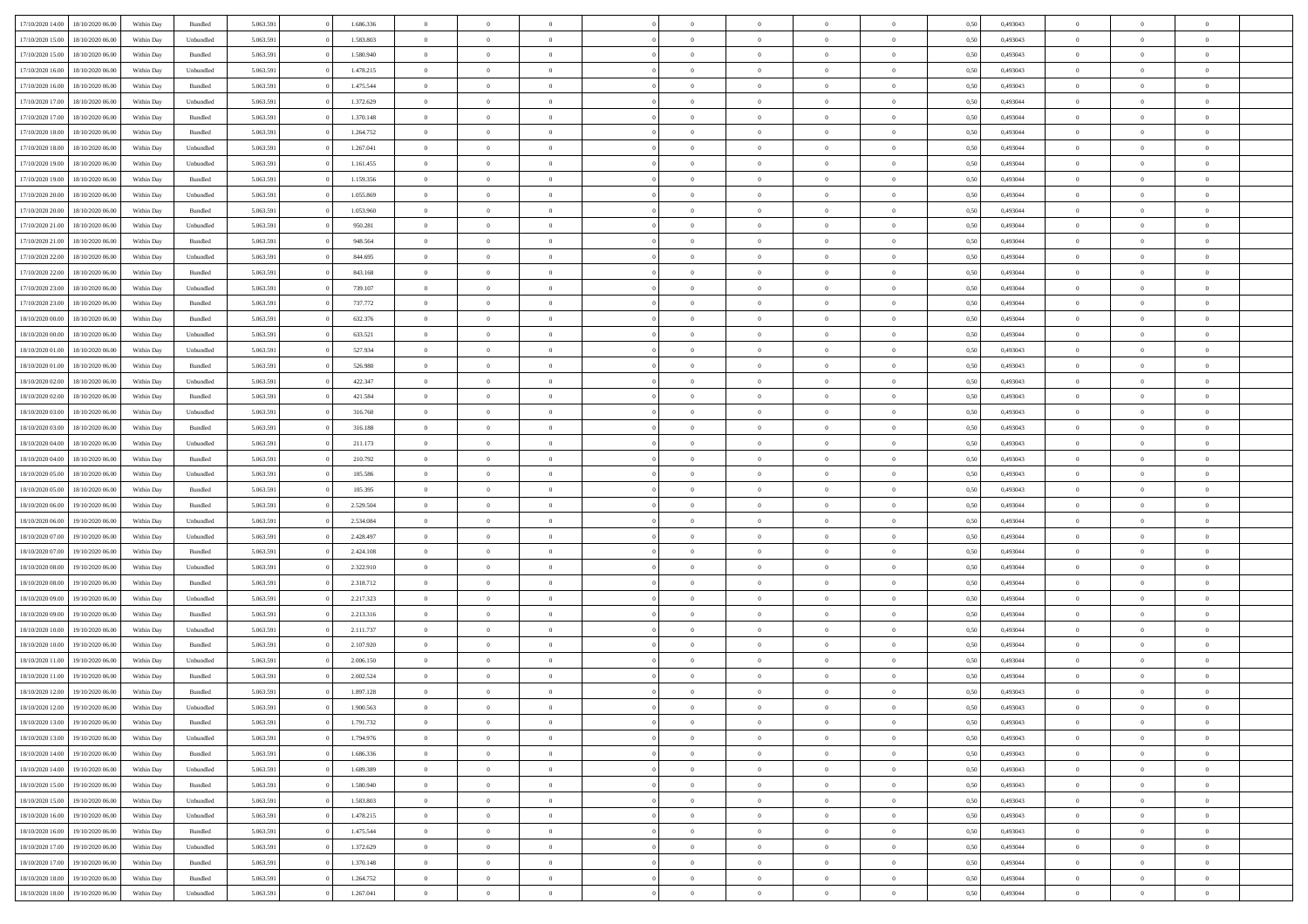| 18/10/2020 19:00 | 19/10/2020 06:00 | Within Dav | Unbundled | 5.063.591 | 1.161.455 | $\overline{0}$ | $\Omega$       |                | $\Omega$       | $\Omega$       | $\Omega$       | $\theta$       | 0.50 | 0,493044 | $\theta$       | $\theta$       | $\theta$       |  |
|------------------|------------------|------------|-----------|-----------|-----------|----------------|----------------|----------------|----------------|----------------|----------------|----------------|------|----------|----------------|----------------|----------------|--|
|                  |                  |            |           |           |           |                |                |                |                |                |                |                |      |          |                |                |                |  |
| 18/10/2020 19:00 | 19/10/2020 06.00 | Within Day | Bundled   | 5.063.591 | 1.159.356 | $\overline{0}$ | $\theta$       | $\overline{0}$ | $\overline{0}$ | $\bf{0}$       | $\overline{0}$ | $\bf{0}$       | 0,50 | 0,493044 | $\theta$       | $\overline{0}$ | $\overline{0}$ |  |
| 18/10/2020 20:00 | 19/10/2020 06:00 | Within Day | Unbundled | 5.063.591 | 1.055.869 | $\overline{0}$ | $\overline{0}$ | $\overline{0}$ | $\bf{0}$       | $\bf{0}$       | $\bf{0}$       | $\bf{0}$       | 0,50 | 0,493044 | $\bf{0}$       | $\overline{0}$ | $\overline{0}$ |  |
| 18/10/2020 20:00 | 19/10/2020 06:00 | Within Dav | Bundled   | 5.063.591 | 1.053.960 | $\overline{0}$ | $\overline{0}$ | $\overline{0}$ | $\overline{0}$ | $\bf{0}$       | $\overline{0}$ | $\overline{0}$ | 0.50 | 0.493044 | $\theta$       | $\theta$       | $\overline{0}$ |  |
| 18/10/2020 21:00 | 19/10/2020 06.00 | Within Day | Unbundled | 5.063.591 | 950.281   | $\overline{0}$ | $\theta$       | $\overline{0}$ | $\overline{0}$ | $\bf{0}$       | $\overline{0}$ | $\bf{0}$       | 0,50 | 0,493044 | $\theta$       | $\theta$       | $\overline{0}$ |  |
| 18/10/2020 21.00 | 19/10/2020 06.00 | Within Day | Bundled   | 5.063.591 | 948.564   | $\overline{0}$ | $\bf{0}$       | $\overline{0}$ | $\bf{0}$       | $\overline{0}$ | $\overline{0}$ | $\mathbf{0}$   | 0,50 | 0,493044 | $\overline{0}$ | $\overline{0}$ | $\bf{0}$       |  |
|                  |                  |            |           |           |           |                |                |                |                |                |                |                |      |          |                |                |                |  |
| 18/10/2020 22.00 | 19/10/2020 06.00 | Within Dav | Unbundled | 5.063.591 | 844.695   | $\overline{0}$ | $\overline{0}$ | $\overline{0}$ | $\overline{0}$ | $\overline{0}$ | $\overline{0}$ | $\overline{0}$ | 0.50 | 0,493044 | $\theta$       | $\overline{0}$ | $\overline{0}$ |  |
| 18/10/2020 22.00 | 19/10/2020 06.00 | Within Day | Bundled   | 5.063.591 | 843.168   | $\overline{0}$ | $\theta$       | $\overline{0}$ | $\overline{0}$ | $\bf{0}$       | $\overline{0}$ | $\bf{0}$       | 0,50 | 0,493044 | $\theta$       | $\theta$       | $\overline{0}$ |  |
| 18/10/2020 23:00 | 19/10/2020 06.00 | Within Day | Unbundled | 5.063.591 | 739.107   | $\overline{0}$ | $\overline{0}$ | $\overline{0}$ | $\bf{0}$       | $\bf{0}$       | $\bf{0}$       | $\bf{0}$       | 0,50 | 0,493044 | $\,0\,$        | $\overline{0}$ | $\overline{0}$ |  |
| 18/10/2020 23:00 | 19/10/2020 06:00 | Within Dav | Bundled   | 5.063.591 | 737.772   | $\overline{0}$ | $\overline{0}$ | $\overline{0}$ | $\overline{0}$ | $\overline{0}$ | $\overline{0}$ | $\overline{0}$ | 0.50 | 0,493044 | $\theta$       | $\overline{0}$ | $\overline{0}$ |  |
| 19/10/2020 00:00 | 19/10/2020 06.00 | Within Day | Bundled   | 5.063.591 | 632.376   | $\overline{0}$ | $\theta$       | $\overline{0}$ | $\overline{0}$ | $\bf{0}$       | $\overline{0}$ | $\bf{0}$       | 0,50 | 0,493044 | $\,$ 0 $\,$    | $\theta$       | $\overline{0}$ |  |
| 19/10/2020 00.00 | 19/10/2020 06.00 | Within Day | Unbundled | 5.063.591 | 633.521   | $\overline{0}$ | $\overline{0}$ | $\overline{0}$ | $\bf{0}$       | $\bf{0}$       | $\bf{0}$       | $\bf{0}$       | 0,50 | 0,493044 | $\overline{0}$ | $\overline{0}$ | $\overline{0}$ |  |
| 19/10/2020 01:00 | 19/10/2020 06:00 | Within Day | Unbundled | 5.063.591 | 527.934   | $\overline{0}$ | $\overline{0}$ | $\overline{0}$ | $\overline{0}$ | $\bf{0}$       | $\overline{0}$ | $\overline{0}$ | 0.50 | 0,493043 | $\theta$       | $\theta$       | $\overline{0}$ |  |
| 19/10/2020 01:00 | 19/10/2020 06.00 |            |           | 5.063.591 | 526.980   | $\overline{0}$ | $\theta$       | $\overline{0}$ | $\overline{0}$ | $\bf{0}$       | $\overline{0}$ |                |      | 0,493043 | $\theta$       | $\overline{0}$ | $\overline{0}$ |  |
|                  |                  | Within Day | Bundled   |           |           |                |                |                |                |                |                | $\bf{0}$       | 0,50 |          |                |                |                |  |
| 19/10/2020 02.00 | 19/10/2020 06.00 | Within Day | Unbundled | 5.063.591 | 422.347   | $\overline{0}$ | $\bf{0}$       | $\overline{0}$ | $\bf{0}$       | $\overline{0}$ | $\overline{0}$ | $\mathbf{0}$   | 0,50 | 0,493043 | $\overline{0}$ | $\overline{0}$ | $\bf{0}$       |  |
| 19/10/2020 02.00 | 19/10/2020 06:00 | Within Dav | Bundled   | 5.063.591 | 421.584   | $\overline{0}$ | $\overline{0}$ | $\overline{0}$ | $\overline{0}$ | $\overline{0}$ | $\overline{0}$ | $\overline{0}$ | 0.50 | 0,493043 | $\theta$       | $\overline{0}$ | $\overline{0}$ |  |
| 19/10/2020 03:00 | 19/10/2020 06.00 | Within Day | Unbundled | 5.063.591 | 316.760   | $\overline{0}$ | $\theta$       | $\overline{0}$ | $\overline{0}$ | $\bf{0}$       | $\overline{0}$ | $\bf{0}$       | 0,50 | 0,493043 | $\theta$       | $\theta$       | $\overline{0}$ |  |
| 19/10/2020 03:00 | 19/10/2020 06.00 | Within Day | Bundled   | 5.063.591 | 316.188   | $\overline{0}$ | $\overline{0}$ | $\overline{0}$ | $\bf{0}$       | $\bf{0}$       | $\bf{0}$       | $\bf{0}$       | 0,50 | 0,493043 | $\,0\,$        | $\overline{0}$ | $\overline{0}$ |  |
| 19/10/2020 04:00 | 19/10/2020 06:00 | Within Day | Unbundled | 5.063.591 | 211.173   | $\overline{0}$ | $\overline{0}$ | $\overline{0}$ | $\overline{0}$ | $\overline{0}$ | $\overline{0}$ | $\overline{0}$ | 0.50 | 0,493043 | $\theta$       | $\overline{0}$ | $\overline{0}$ |  |
| 19/10/2020 04:00 | 19/10/2020 06.00 | Within Day | Bundled   | 5.063.591 | 210.792   | $\overline{0}$ | $\theta$       | $\overline{0}$ | $\overline{0}$ | $\bf{0}$       | $\overline{0}$ | $\bf{0}$       | 0,50 | 0,493043 | $\,$ 0 $\,$    | $\theta$       | $\overline{0}$ |  |
| 19/10/2020 05:00 | 19/10/2020 06.00 | Within Day | Unbundled | 5.063.591 | 105.586   | $\overline{0}$ | $\overline{0}$ | $\overline{0}$ | $\bf{0}$       | $\bf{0}$       | $\bf{0}$       | $\bf{0}$       | 0,50 | 0,493043 | $\bf{0}$       | $\overline{0}$ | $\overline{0}$ |  |
|                  |                  |            |           |           |           |                |                |                |                |                |                |                |      |          | $\theta$       |                |                |  |
| 19/10/2020 05:00 | 19/10/2020 06:00 | Within Day | Bundled   | 5.063.591 | 105.395   | $\overline{0}$ | $\overline{0}$ | $\overline{0}$ | $\overline{0}$ | $\bf{0}$       | $\overline{0}$ | $\overline{0}$ | 0.50 | 0.493043 |                | $\theta$       | $\overline{0}$ |  |
| 19/10/2020 06.00 | 20/10/2020 06.00 | Within Day | Bundled   | 5.063.591 | 2.529.504 | $\overline{0}$ | $\theta$       | $\overline{0}$ | $\overline{0}$ | $\bf{0}$       | $\overline{0}$ | $\bf{0}$       | 0,50 | 0,493044 | $\,$ 0 $\,$    | $\overline{0}$ | $\overline{0}$ |  |
| 19/10/2020 06.00 | 20/10/2020 06:00 | Within Day | Unbundled | 5.063.591 | 2.534.084 | $\overline{0}$ | $\bf{0}$       | $\overline{0}$ | $\bf{0}$       | $\overline{0}$ | $\overline{0}$ | $\mathbf{0}$   | 0,50 | 0,493044 | $\overline{0}$ | $\overline{0}$ | $\bf{0}$       |  |
| 19/10/2020 07:00 | 20/10/2020 06:00 | Within Dav | Unbundled | 5.063.591 | 2.428.497 | $\overline{0}$ | $\overline{0}$ | $\overline{0}$ | $\overline{0}$ | $\overline{0}$ | $\overline{0}$ | $\overline{0}$ | 0.50 | 0,493044 | $\theta$       | $\overline{0}$ | $\overline{0}$ |  |
| 19/10/2020 07.00 | 20/10/2020 06.00 | Within Day | Bundled   | 5.063.591 | 2.424.108 | $\overline{0}$ | $\theta$       | $\overline{0}$ | $\overline{0}$ | $\bf{0}$       | $\overline{0}$ | $\bf{0}$       | 0,50 | 0,493044 | $\theta$       | $\theta$       | $\overline{0}$ |  |
| 19/10/2020 08:00 | 20/10/2020 06:00 | Within Day | Unbundled | 5.063.591 | 2.322.910 | $\overline{0}$ | $\overline{0}$ | $\overline{0}$ | $\bf{0}$       | $\bf{0}$       | $\bf{0}$       | $\bf{0}$       | 0,50 | 0,493044 | $\,0\,$        | $\overline{0}$ | $\overline{0}$ |  |
| 19/10/2020 08:00 | 20/10/2020 06:00 | Within Day | Bundled   | 5.063.591 | 2.318.712 | $\overline{0}$ | $\overline{0}$ | $\overline{0}$ | $\overline{0}$ | $\overline{0}$ | $\overline{0}$ | $\overline{0}$ | 0.50 | 0,493044 | $\theta$       | $\overline{0}$ | $\overline{0}$ |  |
| 19/10/2020 09:00 | 20/10/2020 06.00 |            |           | 5.063.591 | 2.217.323 | $\overline{0}$ | $\theta$       | $\overline{0}$ | $\overline{0}$ | $\bf{0}$       | $\overline{0}$ |                |      | 0,493044 | $\,$ 0 $\,$    | $\overline{0}$ | $\overline{0}$ |  |
|                  |                  | Within Day | Unbundled |           |           |                |                |                |                |                |                | $\bf{0}$       | 0,50 |          |                |                |                |  |
| 19/10/2020 09:00 | 20/10/2020 06:00 | Within Day | Bundled   | 5.063.591 | 2.213.316 | $\overline{0}$ | $\overline{0}$ | $\overline{0}$ | $\bf{0}$       | $\bf{0}$       | $\bf{0}$       | $\bf{0}$       | 0,50 | 0,493044 | $\overline{0}$ | $\overline{0}$ | $\overline{0}$ |  |
| 19/10/2020 10:00 | 20/10/2020 06.00 | Within Day | Unbundled | 5.063.591 | 2.111.737 | $\overline{0}$ | $\Omega$       | $\Omega$       | $\Omega$       | $\Omega$       | $\Omega$       | $\overline{0}$ | 0,50 | 0,493044 | $\,0\,$        | $\theta$       | $\theta$       |  |
| 19/10/2020 10:00 | 20/10/2020 06.00 | Within Day | Bundled   | 5.063.591 | 2.107.920 | $\overline{0}$ | $\theta$       | $\overline{0}$ | $\overline{0}$ | $\bf{0}$       | $\overline{0}$ | $\bf{0}$       | 0,50 | 0,493044 | $\theta$       | $\theta$       | $\overline{0}$ |  |
| 19/10/2020 11:00 | 20/10/2020 06:00 | Within Day | Unbundled | 5.063.591 | 2.006.150 | $\overline{0}$ | $\overline{0}$ | $\overline{0}$ | $\bf{0}$       | $\bf{0}$       | $\overline{0}$ | $\mathbf{0}$   | 0,50 | 0,493044 | $\overline{0}$ | $\overline{0}$ | $\bf{0}$       |  |
| 19/10/2020 11:00 | 20/10/2020 06:00 | Within Day | Bundled   | 5.063.591 | 2.002.524 | $\overline{0}$ | $\Omega$       | $\Omega$       | $\Omega$       | $\bf{0}$       | $\overline{0}$ | $\overline{0}$ | 0.50 | 0,493044 | $\theta$       | $\theta$       | $\theta$       |  |
| 19/10/2020 12:00 | 20/10/2020 06.00 | Within Day | Bundled   | 5.063.591 | 1.897.128 | $\overline{0}$ | $\theta$       | $\overline{0}$ | $\overline{0}$ | $\bf{0}$       | $\overline{0}$ | $\bf{0}$       | 0,50 | 0,493043 | $\,$ 0 $\,$    | $\theta$       | $\overline{0}$ |  |
| 19/10/2020 12:00 | 20/10/2020 06:00 | Within Day | Unbundled | 5.063.591 | 1.900.563 | $\overline{0}$ | $\overline{0}$ | $\overline{0}$ | $\bf{0}$       | $\bf{0}$       | $\bf{0}$       | $\bf{0}$       | 0,50 | 0,493043 | $\,0\,$        | $\overline{0}$ | $\overline{0}$ |  |
|                  |                  |            |           |           |           |                | $\Omega$       |                |                | $\theta$       | $\theta$       |                |      |          |                |                | $\theta$       |  |
| 19/10/2020 13:00 | 20/10/2020 06:00 | Within Day | Unbundled | 5.063.591 | 1.794.976 | $\overline{0}$ |                | $\Omega$       | $\Omega$       |                |                | $\overline{0}$ | 0.50 | 0,493043 | $\theta$       | $\theta$       |                |  |
| 19/10/2020 13:00 | 20/10/2020 06.00 | Within Day | Bundled   | 5.063.591 | 1.791.732 | $\overline{0}$ | $\theta$       | $\overline{0}$ | $\overline{0}$ | $\bf{0}$       | $\overline{0}$ | $\bf{0}$       | 0,50 | 0,493043 | $\,$ 0 $\,$    | $\overline{0}$ | $\overline{0}$ |  |
| 19/10/2020 14:00 | 20/10/2020 06:00 | Within Day | Unbundled | 5.063.591 | 1.689.389 | $\overline{0}$ | $\overline{0}$ | $\overline{0}$ | $\bf{0}$       | $\bf{0}$       | $\bf{0}$       | $\bf{0}$       | 0,50 | 0,493043 | $\bf{0}$       | $\overline{0}$ | $\overline{0}$ |  |
| 19/10/2020 14:00 | 20/10/2020 06.00 | Within Day | Bundled   | 5.063.591 | 1.686.336 | $\overline{0}$ | $\Omega$       | $\overline{0}$ | $\Omega$       | $\Omega$       | $\overline{0}$ | $\overline{0}$ | 0,50 | 0,493043 | $\,0\,$        | $\theta$       | $\theta$       |  |
| 19/10/2020 15:00 | 20/10/2020 06.00 | Within Day | Unbundled | 5.063.591 | 1.583.803 | $\overline{0}$ | $\theta$       | $\overline{0}$ | $\overline{0}$ | $\,$ 0         | $\overline{0}$ | $\bf{0}$       | 0,50 | 0,493043 | $\,$ 0 $\,$    | $\overline{0}$ | $\overline{0}$ |  |
| 19/10/2020 15:00 | 20/10/2020 06:00 | Within Day | Bundled   | 5.063.591 | 1.580.940 | $\overline{0}$ | $\overline{0}$ | $\overline{0}$ | $\bf{0}$       | $\bf{0}$       | $\bf{0}$       | $\mathbf{0}$   | 0,50 | 0,493043 | $\bf{0}$       | $\overline{0}$ | $\bf{0}$       |  |
| 19/10/2020 16:00 | 20/10/2020 06:00 | Within Day | Unbundled | 5.063.591 | 1.478.215 | $\overline{0}$ | $\Omega$       | $\Omega$       | $\Omega$       | $\Omega$       | $\Omega$       | $\overline{0}$ | 0.50 | 0,493043 | $\theta$       | $\theta$       | $\theta$       |  |
| 19/10/2020 16:00 | 20/10/2020 06.00 | Within Day | Bundled   | 5.063.591 | 1.475.544 | $\overline{0}$ | $\,$ 0 $\,$    | $\overline{0}$ | $\bf{0}$       | $\,$ 0         | $\bf{0}$       | $\bf{0}$       | 0,50 | 0,493043 | $\,0\,$        | $\overline{0}$ | $\overline{0}$ |  |
| 19/10/2020 17:00 | 20/10/2020 06:00 | Within Day | Bundled   | 5.063.591 | 1.370.148 | $\bf{0}$       | $\bf{0}$       |                |                |                |                |                | 0,50 | 0,493044 | $\bf{0}$       | $\overline{0}$ |                |  |
|                  |                  |            |           |           |           |                |                |                |                |                |                |                |      |          |                |                |                |  |
| 19/10/2020 17:00 | 20/10/2020 06:00 | Within Day | Unbundled | 5.063.591 | 1.372.629 | $\overline{0}$ | $\overline{0}$ | $\overline{0}$ | $\Omega$       | $\overline{0}$ | $\overline{0}$ | $\overline{0}$ | 0,50 | 0,493044 | $\theta$       | $\theta$       | $\theta$       |  |
| 19/10/2020 18:00 | 20/10/2020 06.00 | Within Day | Unbundled | 5.063.591 | 1.267.041 | $\overline{0}$ | $\,$ 0         | $\overline{0}$ | $\bf{0}$       | $\,$ 0 $\,$    | $\overline{0}$ | $\mathbf{0}$   | 0,50 | 0,493044 | $\,$ 0 $\,$    | $\,$ 0 $\,$    | $\,$ 0         |  |
| 19/10/2020 18:00 | 20/10/2020 06.00 | Within Day | Bundled   | 5.063.591 | 1.264.752 | $\overline{0}$ | $\overline{0}$ | $\overline{0}$ | $\overline{0}$ | $\overline{0}$ | $\overline{0}$ | $\mathbf{0}$   | 0,50 | 0,493044 | $\overline{0}$ | $\bf{0}$       | $\bf{0}$       |  |
| 19/10/2020 19:00 | 20/10/2020 06.00 | Within Day | Unbundled | 5.063.591 | 1.161.455 | $\overline{0}$ | $\overline{0}$ | $\overline{0}$ | $\Omega$       | $\overline{0}$ | $\overline{0}$ | $\overline{0}$ | 0,50 | 0,493044 | $\bf{0}$       | $\theta$       | $\overline{0}$ |  |
| 19/10/2020 19:00 | 20/10/2020 06.00 | Within Day | Bundled   | 5.063.591 | 1.159.356 | $\overline{0}$ | $\,$ 0         | $\overline{0}$ | $\overline{0}$ | $\,$ 0 $\,$    | $\overline{0}$ | $\mathbf{0}$   | 0,50 | 0,493044 | $\,$ 0 $\,$    | $\overline{0}$ | $\overline{0}$ |  |
| 19/10/2020 20:00 | 20/10/2020 06.00 | Within Day | Unbundled | 5.063.591 | 1.055.869 | $\overline{0}$ | $\overline{0}$ | $\overline{0}$ | $\overline{0}$ | $\overline{0}$ | $\overline{0}$ | $\mathbf{0}$   | 0,50 | 0,493044 | $\overline{0}$ | $\overline{0}$ | $\bf{0}$       |  |
| 19/10/2020 20:00 | 20/10/2020 06.00 | Within Day | Bundled   | 5.063.591 | 1.053.960 | $\overline{0}$ | $\overline{0}$ | $\overline{0}$ | $\Omega$       | $\overline{0}$ | $\overline{0}$ | $\bf{0}$       | 0.50 | 0,493044 | $\overline{0}$ | $\theta$       | $\overline{0}$ |  |
| 19/10/2020 21:00 | 20/10/2020 06.00 | Within Day | Unbundled | 5.063.591 | 950.281   | $\overline{0}$ | $\,$ 0         | $\overline{0}$ | $\bf{0}$       | $\bf{0}$       | $\bf{0}$       | $\bf{0}$       | 0,50 | 0,493044 | $\,$ 0 $\,$    | $\overline{0}$ | $\overline{0}$ |  |
|                  |                  |            |           |           |           |                |                |                |                |                |                |                |      |          |                |                |                |  |
| 19/10/2020 21:00 | 20/10/2020 06.00 | Within Day | Bundled   | 5.063.591 | 948.564   | $\overline{0}$ | $\bf{0}$       | $\overline{0}$ | $\overline{0}$ | $\overline{0}$ | $\overline{0}$ | $\mathbf{0}$   | 0,50 | 0,493044 | $\overline{0}$ | $\overline{0}$ | $\bf{0}$       |  |
| 19/10/2020 22.00 | 20/10/2020 06:00 | Within Day | Unbundled | 5.063.591 | 844.695   | $\overline{0}$ | $\overline{0}$ | $\overline{0}$ | $\Omega$       | $\overline{0}$ | $\overline{0}$ | $\overline{0}$ | 0.50 | 0,493044 | $\overline{0}$ | $\overline{0}$ | $\overline{0}$ |  |
| 19/10/2020 22.00 | 20/10/2020 06.00 | Within Day | Bundled   | 5.063.591 | 843.168   | $\overline{0}$ | $\bf{0}$       | $\overline{0}$ | $\bf{0}$       | $\bf{0}$       | $\bf{0}$       | $\mathbf{0}$   | 0,50 | 0,493044 | $\,$ 0 $\,$    | $\,$ 0 $\,$    | $\bf{0}$       |  |
| 19/10/2020 23.00 | 20/10/2020 06.00 | Within Day | Bundled   | 5.063.591 | 737.772   | $\overline{0}$ | $\overline{0}$ | $\overline{0}$ | $\overline{0}$ | $\overline{0}$ | $\bf{0}$       | $\mathbf{0}$   | 0,50 | 0,493044 | $\overline{0}$ | $\bf{0}$       | $\bf{0}$       |  |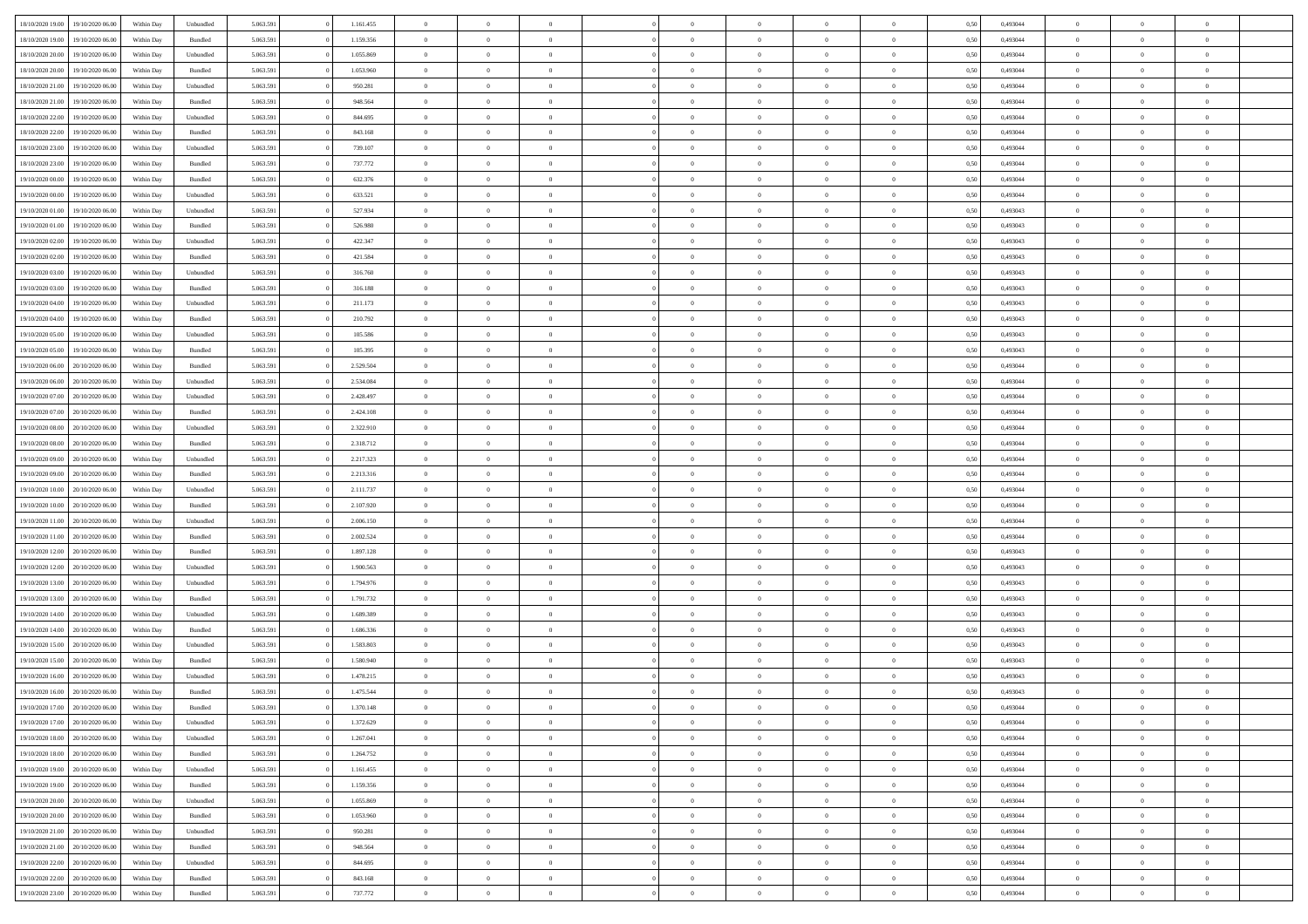|                                   |                  |            |                    |           |           | $\overline{0}$ | $\Omega$       |                |                | $\Omega$       | $\Omega$       |                |      |          | $\theta$       |                | $\theta$       |  |
|-----------------------------------|------------------|------------|--------------------|-----------|-----------|----------------|----------------|----------------|----------------|----------------|----------------|----------------|------|----------|----------------|----------------|----------------|--|
| 19/10/2020 23:00                  | 20/10/2020 06:00 | Within Dav | Unbundled          | 5.063.591 | 739.107   |                |                |                | $\Omega$       |                |                | $\Omega$       | 0.50 | 0,493044 |                | $\theta$       |                |  |
| 20/10/2020 00:00                  | 20/10/2020 06.00 | Within Day | Unbundled          | 5.063.591 | 633.521   | $\overline{0}$ | $\theta$       | $\overline{0}$ | $\overline{0}$ | $\bf{0}$       | $\overline{0}$ | $\bf{0}$       | 0,50 | 0,493044 | $\theta$       | $\theta$       | $\overline{0}$ |  |
| 20/10/2020 00:00                  | 20/10/2020 06:00 | Within Day | Bundled            | 5.063.591 | 632.376   | $\overline{0}$ | $\overline{0}$ | $\overline{0}$ | $\bf{0}$       | $\bf{0}$       | $\bf{0}$       | $\bf{0}$       | 0,50 | 0,493044 | $\overline{0}$ | $\overline{0}$ | $\overline{0}$ |  |
| 20/10/2020 01:00                  | 20/10/2020 06:00 | Within Dav | Unbundled          | 5.063.591 | 527.934   | $\overline{0}$ | $\overline{0}$ | $\overline{0}$ | $\overline{0}$ | $\bf{0}$       | $\overline{0}$ | $\overline{0}$ | 0.50 | 0,493043 | $\theta$       | $\theta$       | $\overline{0}$ |  |
|                                   |                  |            |                    |           |           |                |                |                |                |                |                |                |      |          |                |                |                |  |
| 20/10/2020 01:00                  | 20/10/2020 06.00 | Within Day | Bundled            | 5.063.591 | 526.980   | $\overline{0}$ | $\theta$       | $\overline{0}$ | $\overline{0}$ | $\bf{0}$       | $\overline{0}$ | $\bf{0}$       | 0,50 | 0,493043 | $\theta$       | $\theta$       | $\overline{0}$ |  |
| 20/10/2020 02:00                  | 20/10/2020 06:00 | Within Day | Unbundled          | 5.063.591 | 422.347   | $\overline{0}$ | $\bf{0}$       | $\overline{0}$ | $\bf{0}$       | $\overline{0}$ | $\overline{0}$ | $\mathbf{0}$   | 0,50 | 0,493043 | $\overline{0}$ | $\overline{0}$ | $\bf{0}$       |  |
| 20/10/2020 02:00                  | 20/10/2020 06:00 | Within Dav | Bundled            | 5.063.591 | 421.584   | $\overline{0}$ | $\overline{0}$ | $\overline{0}$ | $\overline{0}$ | $\overline{0}$ | $\overline{0}$ | $\overline{0}$ | 0.50 | 0,493043 | $\theta$       | $\overline{0}$ | $\overline{0}$ |  |
| 20/10/2020 03:00                  | 20/10/2020 06.00 | Within Day | Unbundled          | 5.063.591 | 316.760   | $\overline{0}$ | $\theta$       | $\overline{0}$ | $\overline{0}$ | $\bf{0}$       | $\overline{0}$ | $\bf{0}$       | 0,50 | 0,493043 | $\theta$       | $\theta$       | $\overline{0}$ |  |
|                                   |                  |            |                    |           |           |                |                |                |                |                |                |                |      |          |                |                |                |  |
| 20/10/2020 03:00                  | 20/10/2020 06:00 | Within Day | Bundled            | 5.063.591 | 316.188   | $\overline{0}$ | $\overline{0}$ | $\overline{0}$ | $\bf{0}$       | $\bf{0}$       | $\bf{0}$       | $\bf{0}$       | 0,50 | 0,493043 | $\,0\,$        | $\overline{0}$ | $\overline{0}$ |  |
| 20/10/2020 04:00                  | 20/10/2020 06:00 | Within Dav | Unbundled          | 5.063.591 | 211.173   | $\overline{0}$ | $\overline{0}$ | $\overline{0}$ | $\overline{0}$ | $\overline{0}$ | $\overline{0}$ | $\overline{0}$ | 0.50 | 0,493043 | $\theta$       | $\overline{0}$ | $\overline{0}$ |  |
| 20/10/2020 04:00                  | 20/10/2020 06.00 | Within Day | Bundled            | 5.063.591 | 210.792   | $\overline{0}$ | $\theta$       | $\overline{0}$ | $\overline{0}$ | $\bf{0}$       | $\overline{0}$ | $\bf{0}$       | 0,50 | 0,493043 | $\theta$       | $\theta$       | $\overline{0}$ |  |
| 20/10/2020 05:00                  | 20/10/2020 06:00 | Within Day | Bundled            | 5.063.591 | 105.395   | $\overline{0}$ | $\overline{0}$ | $\overline{0}$ | $\bf{0}$       | $\bf{0}$       | $\bf{0}$       | $\bf{0}$       | 0,50 | 0,493043 | $\overline{0}$ | $\overline{0}$ | $\overline{0}$ |  |
|                                   |                  |            |                    |           |           |                |                |                |                |                |                |                |      |          |                |                |                |  |
| 20/10/2020 05:00                  | 20/10/2020 06:00 | Within Day | Unbundled          | 5.063.591 | 105.586   | $\overline{0}$ | $\overline{0}$ | $\overline{0}$ | $\overline{0}$ | $\bf{0}$       | $\overline{0}$ | $\overline{0}$ | 0.50 | 0,493043 | $\theta$       | $\theta$       | $\overline{0}$ |  |
| 20/10/2020 06:00                  | 21/10/2020 06.00 | Within Day | Unbundled          | 5.063.591 | 3.798.836 | $\overline{0}$ | $\theta$       | $\overline{0}$ | $\overline{0}$ | $\bf{0}$       | $\overline{0}$ | $\bf{0}$       | 0,50 | 0,493044 | $\theta$       | $\theta$       | $\overline{0}$ |  |
| 20/10/2020 06:00                  | 21/10/2020 06.00 | Within Day | Bundled            | 5.063.591 | 1.264.752 | $\overline{0}$ | $\bf{0}$       | $\overline{0}$ | $\bf{0}$       | $\overline{0}$ | $\overline{0}$ | $\mathbf{0}$   | 0,50 | 0,493044 | $\overline{0}$ | $\overline{0}$ | $\bf{0}$       |  |
| 20/10/2020 07:00                  | 21/10/2020 06.00 | Within Dav | Unbundled          | 5.063.591 | 3.640.551 | $\overline{0}$ | $\overline{0}$ | $\overline{0}$ | $\overline{0}$ | $\overline{0}$ | $\overline{0}$ | $\overline{0}$ | 0.50 | 0,493044 | $\theta$       | $\overline{0}$ | $\overline{0}$ |  |
|                                   |                  |            |                    |           |           |                |                |                |                |                |                |                |      |          |                |                |                |  |
| 20/10/2020 07.00                  | 21/10/2020 06.00 | Within Day | Bundled            | 5.063.591 | 1.212.054 | $\overline{0}$ | $\theta$       | $\overline{0}$ | $\overline{0}$ | $\bf{0}$       | $\overline{0}$ | $\bf{0}$       | 0,50 | 0,493044 | $\theta$       | $\theta$       | $\overline{0}$ |  |
| 20/10/2020 08:00                  | 21/10/2020 06.00 | Within Day | Unbundled          | 5.063.591 | 3.482.267 | $\overline{0}$ | $\overline{0}$ | $\overline{0}$ | $\bf{0}$       | $\bf{0}$       | $\bf{0}$       | $\bf{0}$       | 0,50 | 0,493044 | $\,0\,$        | $\overline{0}$ | $\overline{0}$ |  |
| 20/10/2020 08:00                  | 21/10/2020 06:00 | Within Day | Bundled            | 5.063.591 | 1.159.356 | $\overline{0}$ | $\overline{0}$ | $\overline{0}$ | $\overline{0}$ | $\overline{0}$ | $\overline{0}$ | $\overline{0}$ | 0.50 | 0,493044 | $\theta$       | $\overline{0}$ | $\overline{0}$ |  |
| 20/10/2020 09:00                  | 21/10/2020 06.00 | Within Day | Unbundled          | 5.063.591 | 3.323.982 | $\overline{0}$ | $\theta$       | $\overline{0}$ | $\overline{0}$ | $\bf{0}$       | $\overline{0}$ | $\bf{0}$       | 0,50 | 0,493044 | $\,$ 0 $\,$    | $\theta$       | $\overline{0}$ |  |
|                                   |                  |            |                    |           |           |                |                |                |                |                |                |                |      |          |                |                |                |  |
| 20/10/2020 09:00                  | 21/10/2020 06.00 | Within Day | Bundled            | 5.063.591 | 1.106.657 | $\overline{0}$ | $\overline{0}$ | $\overline{0}$ | $\bf{0}$       | $\bf{0}$       | $\bf{0}$       | $\bf{0}$       | 0,50 | 0,493044 | $\bf{0}$       | $\overline{0}$ | $\overline{0}$ |  |
| 20/10/2020 10:00                  | 21/10/2020 06:00 | Within Day | Unbundled          | 5.063.591 | 3.165.697 | $\overline{0}$ | $\overline{0}$ | $\overline{0}$ | $\overline{0}$ | $\bf{0}$       | $\overline{0}$ | $\overline{0}$ | 0.50 | 0.493044 | $\theta$       | $\theta$       | $\overline{0}$ |  |
| 20/10/2020 10:00                  | 21/10/2020 06.00 | Within Day | Bundled            | 5.063.591 | 1.053.960 | $\overline{0}$ | $\theta$       | $\overline{0}$ | $\overline{0}$ | $\bf{0}$       | $\overline{0}$ | $\bf{0}$       | 0,50 | 0,493044 | $\theta$       | $\overline{0}$ | $\overline{0}$ |  |
| 20/10/2020 11:00                  | 21/10/2020 06.00 | Within Day | Bundled            | 5.063.591 | 1.001.262 | $\overline{0}$ | $\bf{0}$       | $\overline{0}$ | $\bf{0}$       | $\overline{0}$ | $\overline{0}$ | $\mathbf{0}$   | 0,50 | 0,493044 | $\bf{0}$       | $\overline{0}$ | $\bf{0}$       |  |
|                                   | 21/10/2020 06:00 |            | Unbundled          | 5.063.591 | 3.007.411 | $\overline{0}$ | $\overline{0}$ | $\overline{0}$ |                | $\overline{0}$ | $\overline{0}$ | $\overline{0}$ | 0.50 | 0,493044 | $\theta$       | $\overline{0}$ | $\overline{0}$ |  |
| 20/10/2020 11:00                  |                  | Within Day |                    |           |           |                |                |                | $\overline{0}$ |                |                |                |      |          |                |                |                |  |
| 20/10/2020 12:00                  | 21/10/2020 06.00 | Within Day | Unbundled          | 5.063.591 | 2.849.127 | $\overline{0}$ | $\theta$       | $\overline{0}$ | $\overline{0}$ | $\bf{0}$       | $\overline{0}$ | $\bf{0}$       | 0,50 | 0,493043 | $\theta$       | $\theta$       | $\overline{0}$ |  |
| 20/10/2020 12:00                  | 21/10/2020 06.00 | Within Day | Bundled            | 5.063.591 | 948.564   | $\overline{0}$ | $\overline{0}$ | $\overline{0}$ | $\bf{0}$       | $\bf{0}$       | $\bf{0}$       | $\bf{0}$       | 0,50 | 0,493043 | $\,0\,$        | $\overline{0}$ | $\overline{0}$ |  |
| 20/10/2020 13:00                  | 21/10/2020 06:00 | Within Day | Unbundled          | 5.063.591 | 2.690.842 | $\overline{0}$ | $\overline{0}$ | $\overline{0}$ | $\overline{0}$ | $\overline{0}$ | $\overline{0}$ | $\overline{0}$ | 0.50 | 0,493043 | $\theta$       | $\overline{0}$ | $\overline{0}$ |  |
| 20/10/2020 13:00                  | 21/10/2020 06.00 |            | Bundled            | 5.063.591 | 895.865   | $\overline{0}$ | $\theta$       | $\overline{0}$ | $\overline{0}$ | $\bf{0}$       | $\overline{0}$ |                |      | 0,493043 | $\,$ 0 $\,$    | $\overline{0}$ | $\overline{0}$ |  |
|                                   |                  | Within Day |                    |           |           |                |                |                |                |                |                | $\bf{0}$       | 0,50 |          |                |                |                |  |
| 20/10/2020 14:00                  | 21/10/2020 06.00 | Within Day | Unbundled          | 5.063.591 | 2.532.557 | $\overline{0}$ | $\overline{0}$ | $\overline{0}$ | $\bf{0}$       | $\bf{0}$       | $\bf{0}$       | $\bf{0}$       | 0,50 | 0,493043 | $\bf{0}$       | $\overline{0}$ | $\overline{0}$ |  |
| 20/10/2020 14:00                  | 21/10/2020 06.00 | Within Day | Bundled            | 5.063.591 | 843.168   | $\overline{0}$ | $\Omega$       | $\Omega$       | $\Omega$       | $\Omega$       | $\Omega$       | $\overline{0}$ | 0,50 | 0,493043 | $\,0\,$        | $\theta$       | $\theta$       |  |
| 20/10/2020 15:00                  | 21/10/2020 06.00 | Within Day | Unbundled          | 5.063.591 | 2.374.273 | $\overline{0}$ | $\theta$       | $\overline{0}$ | $\overline{0}$ | $\bf{0}$       | $\overline{0}$ | $\bf{0}$       | 0,50 | 0,493043 | $\theta$       | $\theta$       | $\overline{0}$ |  |
| 20/10/2020 15:00                  | 21/10/2020 06.00 | Within Day | Bundled            | 5.063.591 | 790.470   | $\overline{0}$ | $\overline{0}$ | $\overline{0}$ | $\bf{0}$       | $\bf{0}$       | $\overline{0}$ | $\mathbf{0}$   | 0,50 | 0,493043 | $\overline{0}$ | $\overline{0}$ | $\bf{0}$       |  |
|                                   |                  |            |                    |           |           |                |                |                |                |                |                |                |      |          |                |                |                |  |
| 20/10/2020 16:00                  | 21/10/2020 06.00 | Within Day | Bundled            | 5.063.591 | 737.772   | $\overline{0}$ | $\Omega$       | $\Omega$       | $\Omega$       | $\bf{0}$       | $\overline{0}$ | $\overline{0}$ | 0.50 | 0,493043 | $\theta$       | $\theta$       | $\theta$       |  |
| 20/10/2020 16:00                  | 21/10/2020 06.00 | Within Day | Unbundled          | 5.063.591 | 2.215.988 | $\overline{0}$ | $\theta$       | $\overline{0}$ | $\overline{0}$ | $\bf{0}$       | $\overline{0}$ | $\bf{0}$       | 0,50 | 0,493043 | $\,$ 0 $\,$    | $\theta$       | $\overline{0}$ |  |
| 20/10/2020 17:00                  | 21/10/2020 06.00 | Within Day | Unbundled          | 5.063.591 | 2.057.703 | $\overline{0}$ | $\overline{0}$ | $\overline{0}$ | $\bf{0}$       | $\bf{0}$       | $\bf{0}$       | $\bf{0}$       | 0,50 | 0,493044 | $\,0\,$        | $\overline{0}$ | $\overline{0}$ |  |
| 20/10/2020 17:00                  | 21/10/2020 06:00 | Within Day | Bundled            | 5.063.591 | 685,073   | $\overline{0}$ | $\Omega$       | $\Omega$       | $\Omega$       | $\theta$       | $\theta$       | $\overline{0}$ | 0.50 | 0,493044 | $\theta$       | $\theta$       | $\theta$       |  |
|                                   |                  |            |                    |           |           |                |                |                |                |                |                |                |      |          |                |                |                |  |
| 20/10/2020 18:00                  | 21/10/2020 06.00 | Within Day | Unbundled          | 5.063.591 | 1.899.417 | $\overline{0}$ | $\theta$       | $\overline{0}$ | $\overline{0}$ | $\bf{0}$       | $\overline{0}$ | $\bf{0}$       | 0,50 | 0,493044 | $\,$ 0 $\,$    | $\overline{0}$ | $\overline{0}$ |  |
| 20/10/2020 18:00                  | 21/10/2020 06.00 | Within Day | Bundled            | 5.063.591 | 632.376   | $\overline{0}$ | $\overline{0}$ | $\overline{0}$ | $\bf{0}$       | $\bf{0}$       | $\bf{0}$       | $\bf{0}$       | 0,50 | 0,493044 | $\overline{0}$ | $\overline{0}$ | $\overline{0}$ |  |
| 20/10/2020 19:00                  | 21/10/2020 06.00 | Within Day | Unbundled          | 5.063.591 | 1.741.133 | $\overline{0}$ | $\Omega$       | $\overline{0}$ | $\Omega$       | $\Omega$       | $\overline{0}$ | $\overline{0}$ | 0.50 | 0,493044 | $\,0\,$        | $\theta$       | $\theta$       |  |
| 20/10/2020 19:00                  | 21/10/2020 06.00 | Within Day | Bundled            | 5.063.591 | 579.678   | $\overline{0}$ | $\theta$       | $\overline{0}$ | $\overline{0}$ | $\bf{0}$       | $\overline{0}$ | $\bf{0}$       | 0,50 | 0,493044 | $\,$ 0 $\,$    | $\overline{0}$ | $\overline{0}$ |  |
|                                   |                  |            |                    |           |           |                |                |                |                |                |                |                |      |          |                |                |                |  |
| 20/10/2020 20:00                  | 21/10/2020 06.00 | Within Day | Unbundled          | 5.063.591 | 1.582.848 | $\overline{0}$ | $\overline{0}$ | $\overline{0}$ | $\bf{0}$       | $\bf{0}$       | $\bf{0}$       | $\mathbf{0}$   | 0,50 | 0,493044 | $\overline{0}$ | $\overline{0}$ | $\bf{0}$       |  |
| 20/10/2020 20:00                  | 21/10/2020 06:00 | Within Day | Bundled            | 5.063.591 | 526.980   | $\overline{0}$ | $\Omega$       | $\Omega$       | $\Omega$       | $\Omega$       | $\Omega$       | $\overline{0}$ | 0.50 | 0.493044 | $\theta$       | $\theta$       | $\theta$       |  |
| 20/10/2020 21:00                  | 21/10/2020 06.00 | Within Day | Unbundled          | 5.063.591 | 1.424.563 | $\overline{0}$ | $\,$ 0 $\,$    | $\overline{0}$ | $\bf{0}$       | $\,$ 0         | $\bf{0}$       | $\bf{0}$       | 0,50 | 0,493044 | $\,0\,$        | $\overline{0}$ | $\overline{0}$ |  |
| 20/10/2020 21:00                  | 21/10/2020 06.00 | Within Day | $\mathbf B$ undled | 5.063.591 | 474.281   | $\bf{0}$       | $\bf{0}$       |                |                |                |                |                | 0,50 | 0,493044 | $\bf{0}$       | $\overline{0}$ |                |  |
| 20/10/2020 22:00                  | 21/10/2020 06:00 | Within Day | Bundled            | 5.063.591 | 421.584   | $\overline{0}$ | $\overline{0}$ | $\overline{0}$ | $\Omega$       | $\overline{0}$ | $\overline{0}$ | $\overline{0}$ | 0,50 | 0,493044 | $\theta$       | $\theta$       | $\theta$       |  |
|                                   |                  |            |                    |           |           |                |                |                |                |                |                |                |      |          |                |                |                |  |
| 20/10/2020 22.00                  | 21/10/2020 06.00 | Within Day | Unbundled          | 5.063.591 | 1.266.279 | $\overline{0}$ | $\bf{0}$       | $\overline{0}$ | $\bf{0}$       | $\,$ 0 $\,$    | $\overline{0}$ | $\,$ 0 $\,$    | 0,50 | 0,493044 | $\,$ 0 $\,$    | $\,$ 0 $\,$    | $\,$ 0         |  |
| 20/10/2020 23.00                  | 21/10/2020 06.00 | Within Day | Unbundled          | 5.063.591 | 1.107.994 | $\overline{0}$ | $\overline{0}$ | $\overline{0}$ | $\overline{0}$ | $\overline{0}$ | $\overline{0}$ | $\mathbf{0}$   | 0,50 | 0,493044 | $\overline{0}$ | $\bf{0}$       | $\bf{0}$       |  |
| 20/10/2020 23:00                  | 21/10/2020 06.00 | Within Day | $\mathbf B$ undled | 5.063.591 | 368.886   | $\overline{0}$ | $\overline{0}$ | $\overline{0}$ | $\Omega$       | $\overline{0}$ | $\overline{0}$ | $\overline{0}$ | 0,50 | 0,493044 | $\overline{0}$ | $\,$ 0 $\,$    | $\overline{0}$ |  |
| 21/10/2020 00:00                  | 21/10/2020 06.00 | Within Day | Unbundled          | 5.063.591 | 949.708   | $\overline{0}$ | $\,$ 0         | $\overline{0}$ | $\bf{0}$       | $\,$ 0 $\,$    | $\overline{0}$ | $\mathbf{0}$   | 0,50 | 0,493044 | $\,$ 0 $\,$    | $\overline{0}$ | $\overline{0}$ |  |
|                                   |                  |            |                    |           |           |                |                |                |                |                |                |                |      |          |                |                |                |  |
| 21/10/2020 00.00                  | 21/10/2020 06.00 | Within Day | Bundled            | 5.063.591 | 316.188   | $\overline{0}$ | $\overline{0}$ | $\overline{0}$ | $\overline{0}$ | $\overline{0}$ | $\overline{0}$ | $\mathbf{0}$   | 0,50 | 0,493044 | $\overline{0}$ | $\overline{0}$ | $\bf{0}$       |  |
| 21/10/2020 01:00                  | 21/10/2020 06.00 | Within Day | Unbundled          | 5.063.591 | 791.424   | $\overline{0}$ | $\overline{0}$ | $\overline{0}$ | $\overline{0}$ | $\overline{0}$ | $\overline{0}$ | $\bf{0}$       | 0.50 | 0,493043 | $\overline{0}$ | $\theta$       | $\overline{0}$ |  |
| 21/10/2020 01:00                  | 21/10/2020 06.00 | Within Day | Bundled            | 5.063.591 | 263.489   | $\overline{0}$ | $\,$ 0         | $\overline{0}$ | $\bf{0}$       | $\bf{0}$       | $\bf{0}$       | $\bf{0}$       | 0,50 | 0,493043 | $\,$ 0 $\,$    | $\overline{0}$ | $\overline{0}$ |  |
| 21/10/2020 02.00                  | 21/10/2020 06.00 | Within Day | Unbundled          | 5.063.591 | 633.139   | $\overline{0}$ | $\bf{0}$       | $\overline{0}$ | $\overline{0}$ | $\overline{0}$ | $\overline{0}$ | $\mathbf{0}$   | 0,50 | 0,493043 | $\overline{0}$ | $\overline{0}$ | $\bf{0}$       |  |
|                                   |                  |            |                    |           |           |                |                |                |                |                |                |                |      |          |                |                |                |  |
| 21/10/2020 02.00                  | 21/10/2020 06:00 | Within Day | Bundled            | 5.063.591 | 210.792   | $\overline{0}$ | $\overline{0}$ | $\overline{0}$ | $\Omega$       | $\overline{0}$ | $\overline{0}$ | $\overline{0}$ | 0.50 | 0,493043 | $\overline{0}$ | $\overline{0}$ | $\overline{0}$ |  |
| 21/10/2020 03:00                  | 21/10/2020 06.00 | Within Day | Unbundled          | 5.063.591 | 474.854   | $\overline{0}$ | $\bf{0}$       | $\overline{0}$ | $\bf{0}$       | $\bf{0}$       | $\overline{0}$ | $\mathbf{0}$   | 0,50 | 0,493043 | $\,$ 0 $\,$    | $\,$ 0 $\,$    | $\bf{0}$       |  |
| 21/10/2020 03.00 21/10/2020 06.00 |                  | Within Day | Bundled            | 5.063.591 | 158.094   | $\overline{0}$ | $\overline{0}$ | $\overline{0}$ | $\overline{0}$ | $\overline{0}$ | $\overline{0}$ | $\mathbf{0}$   | 0,50 | 0,493043 | $\overline{0}$ | $\bf{0}$       | $\overline{0}$ |  |
|                                   |                  |            |                    |           |           |                |                |                |                |                |                |                |      |          |                |                |                |  |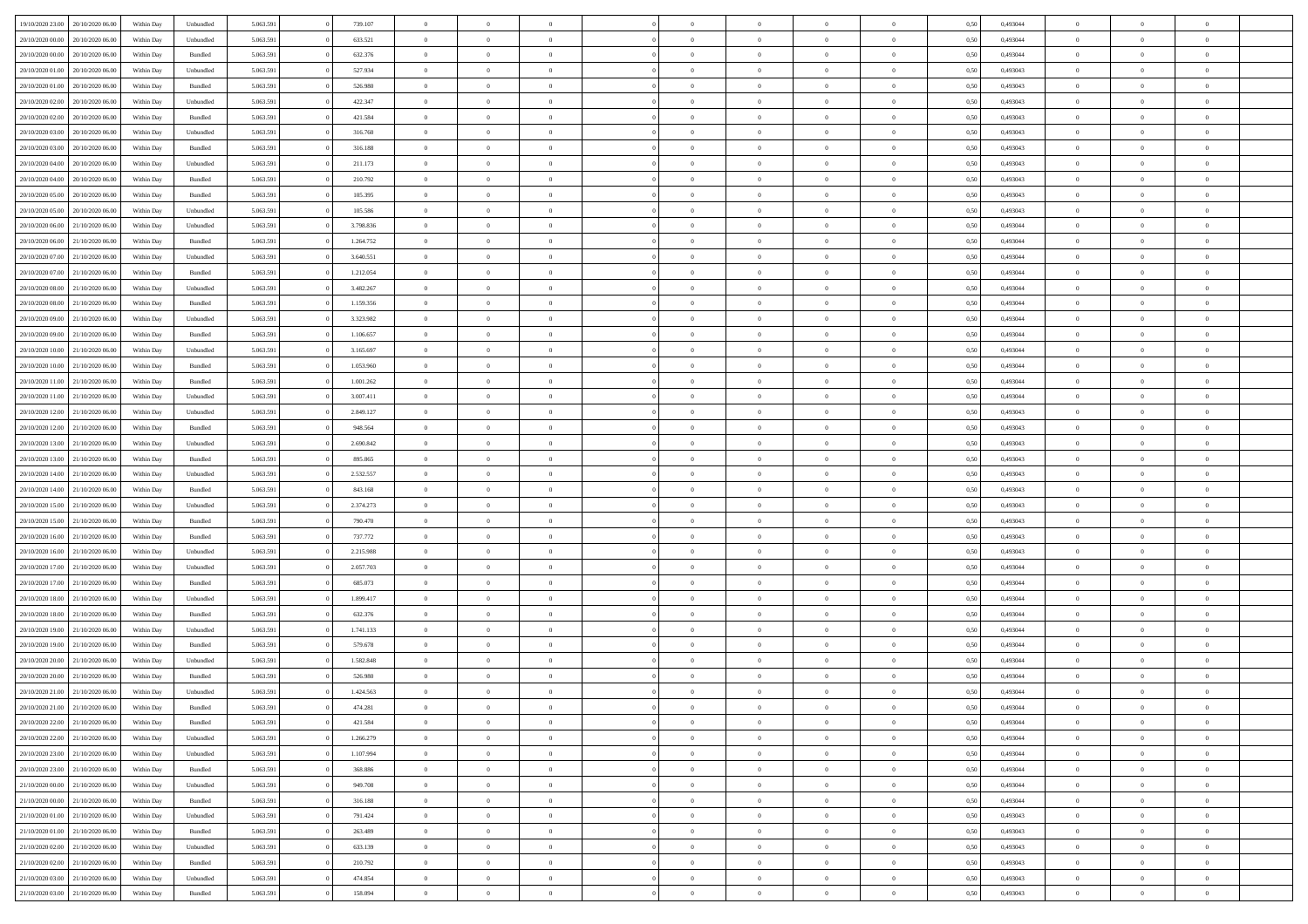| 21/10/2020 04:00                  | 21/10/2020 06:00 | Within Dav | Bundled   | 5.063.591 | 105.395   | $\overline{0}$ | $\Omega$       |                | $\Omega$       | $\Omega$       | $\Omega$       | $\theta$       | 0.50 | 0,493043 | $\theta$       | $\theta$       | $\theta$       |  |
|-----------------------------------|------------------|------------|-----------|-----------|-----------|----------------|----------------|----------------|----------------|----------------|----------------|----------------|------|----------|----------------|----------------|----------------|--|
|                                   |                  |            |           |           |           |                |                |                |                |                |                |                |      |          |                |                |                |  |
| 21/10/2020 04.00                  | 21/10/2020 06.00 | Within Day | Unbundled | 5.063.591 | 316.569   | $\overline{0}$ | $\theta$       | $\overline{0}$ | $\overline{0}$ | $\bf{0}$       | $\overline{0}$ | $\overline{0}$ | 0,50 | 0,493043 | $\theta$       | $\theta$       | $\overline{0}$ |  |
| 21/10/2020 05:00                  | 21/10/2020 06.00 | Within Day | Unbundled | 5.063.591 | 158.285   | $\overline{0}$ | $\overline{0}$ | $\overline{0}$ | $\bf{0}$       | $\bf{0}$       | $\bf{0}$       | $\bf{0}$       | 0,50 | 0,493043 | $\overline{0}$ | $\overline{0}$ | $\overline{0}$ |  |
| 21/10/2020 05:00                  | 21/10/2020 06:00 | Within Dav | Bundled   | 5.063.591 | 52.697    | $\overline{0}$ | $\overline{0}$ | $\overline{0}$ | $\overline{0}$ | $\bf{0}$       | $\overline{0}$ | $\overline{0}$ | 0.50 | 0,493043 | $\theta$       | $\theta$       | $\overline{0}$ |  |
|                                   |                  |            |           |           |           |                |                |                |                |                |                |                |      |          |                |                |                |  |
| 21/10/2020 06.00                  | 22/10/2020 06.00 | Within Day | Unbundled | 5.063.591 | 2.534.084 | $\overline{0}$ | $\theta$       | $\overline{0}$ | $\overline{0}$ | $\bf{0}$       | $\overline{0}$ | $\bf{0}$       | 0,50 | 0,493044 | $\theta$       | $\theta$       | $\overline{0}$ |  |
| 21/10/2020 06.00                  | 22/10/2020 06.00 | Within Day | Bundled   | 5.063.591 | 2.529.504 | $\overline{0}$ | $\bf{0}$       | $\overline{0}$ | $\bf{0}$       | $\overline{0}$ | $\overline{0}$ | $\mathbf{0}$   | 0,50 | 0,493044 | $\overline{0}$ | $\overline{0}$ | $\bf{0}$       |  |
| 21/10/2020 07:00                  | 22/10/2020 06.00 | Within Dav | Unbundled | 5.063.591 | 2.428.497 | $\overline{0}$ | $\overline{0}$ | $\overline{0}$ | $\overline{0}$ | $\bf{0}$       | $\overline{0}$ | $\overline{0}$ | 0.50 | 0,493044 | $\theta$       | $\overline{0}$ | $\overline{0}$ |  |
| 21/10/2020 07.00                  | 22/10/2020 06.00 | Within Day | Bundled   | 5.063.591 | 2.424.108 | $\overline{0}$ | $\theta$       | $\overline{0}$ | $\overline{0}$ | $\bf{0}$       | $\overline{0}$ | $\bf{0}$       | 0,50 | 0,493044 | $\theta$       | $\theta$       | $\overline{0}$ |  |
|                                   |                  |            |           |           |           |                | $\overline{0}$ |                |                | $\bf{0}$       |                |                |      |          | $\,0\,$        | $\overline{0}$ | $\overline{0}$ |  |
| 21/10/2020 08:00                  | 22/10/2020 06.00 | Within Day | Unbundled | 5.063.591 | 2.322.910 | $\overline{0}$ |                | $\overline{0}$ | $\bf{0}$       |                | $\bf{0}$       | $\bf{0}$       | 0,50 | 0,493044 |                |                |                |  |
| 21/10/2020 08:00                  | 22/10/2020 06.00 | Within Dav | Bundled   | 5.063.591 | 2.318.712 | $\overline{0}$ | $\overline{0}$ | $\overline{0}$ | $\overline{0}$ | $\overline{0}$ | $\overline{0}$ | $\overline{0}$ | 0.50 | 0,493044 | $\theta$       | $\overline{0}$ | $\overline{0}$ |  |
| 21/10/2020 09:00                  | 22/10/2020 06.00 | Within Day | Unbundled | 5.063.591 | 2.217.323 | $\overline{0}$ | $\theta$       | $\overline{0}$ | $\overline{0}$ | $\bf{0}$       | $\overline{0}$ | $\bf{0}$       | 0,50 | 0,493044 | $\theta$       | $\theta$       | $\overline{0}$ |  |
| 21/10/2020 09:00                  | 22/10/2020 06.00 | Within Day | Bundled   | 5.063.591 | 2.213.316 | $\overline{0}$ | $\overline{0}$ | $\overline{0}$ | $\bf{0}$       | $\bf{0}$       | $\bf{0}$       | $\bf{0}$       | 0,50 | 0,493044 | $\overline{0}$ | $\overline{0}$ | $\overline{0}$ |  |
| 21/10/2020 10:00                  | 22/10/2020 06:00 | Within Day | Bundled   | 5.063.591 | 2.107.920 | $\overline{0}$ | $\overline{0}$ | $\overline{0}$ | $\overline{0}$ | $\bf{0}$       | $\overline{0}$ | $\overline{0}$ | 0.50 | 0,493044 | $\theta$       | $\theta$       | $\overline{0}$ |  |
|                                   |                  |            |           |           |           | $\overline{0}$ | $\theta$       | $\overline{0}$ |                | $\bf{0}$       | $\overline{0}$ | $\overline{0}$ |      |          | $\theta$       | $\theta$       | $\overline{0}$ |  |
| 21/10/2020 10:00                  | 22/10/2020 06.00 | Within Day | Unbundled | 5.063.591 | 2.111.737 |                |                |                | $\overline{0}$ |                |                |                | 0,50 | 0,493044 |                |                |                |  |
| 21/10/2020 11:00                  | 22/10/2020 06.00 | Within Day | Unbundled | 5.063.591 | 2.006.150 | $\overline{0}$ | $\bf{0}$       | $\overline{0}$ | $\bf{0}$       | $\overline{0}$ | $\overline{0}$ | $\mathbf{0}$   | 0,50 | 0,493044 | $\overline{0}$ | $\overline{0}$ | $\bf{0}$       |  |
| 21/10/2020 11:00                  | 22/10/2020 06.00 | Within Dav | Bundled   | 5.063.591 | 2.002.524 | $\overline{0}$ | $\overline{0}$ | $\overline{0}$ | $\overline{0}$ | $\overline{0}$ | $\overline{0}$ | $\overline{0}$ | 0.50 | 0,493044 | $\theta$       | $\overline{0}$ | $\overline{0}$ |  |
| 21/10/2020 12:00                  | 22/10/2020 06.00 | Within Day | Unbundled | 5.063.591 | 1.900.563 | $\overline{0}$ | $\theta$       | $\overline{0}$ | $\overline{0}$ | $\bf{0}$       | $\overline{0}$ | $\bf{0}$       | 0,50 | 0,493043 | $\theta$       | $\theta$       | $\overline{0}$ |  |
| 21/10/2020 12:00                  | 22/10/2020 06.00 | Within Day | Bundled   | 5.063.591 | 1.897.128 | $\overline{0}$ | $\overline{0}$ | $\overline{0}$ | $\bf{0}$       | $\bf{0}$       | $\bf{0}$       | $\bf{0}$       | 0,50 | 0,493043 | $\,0\,$        | $\overline{0}$ | $\overline{0}$ |  |
|                                   |                  |            |           |           |           |                |                |                |                |                |                |                |      |          |                |                |                |  |
| 21/10/2020 13:00                  | 22/10/2020 06:00 | Within Day | Unbundled | 5.063.591 | 1.794.976 | $\overline{0}$ | $\overline{0}$ | $\overline{0}$ | $\overline{0}$ | $\overline{0}$ | $\overline{0}$ | $\overline{0}$ | 0.50 | 0,493043 | $\theta$       | $\overline{0}$ | $\overline{0}$ |  |
| 21/10/2020 13:00                  | 22/10/2020 06.00 | Within Day | Bundled   | 5.063.591 | 1.791.732 | $\overline{0}$ | $\theta$       | $\overline{0}$ | $\overline{0}$ | $\bf{0}$       | $\overline{0}$ | $\bf{0}$       | 0,50 | 0,493043 | $\theta$       | $\theta$       | $\overline{0}$ |  |
| 21/10/2020 14:00                  | 22/10/2020 06.00 | Within Day | Unbundled | 5.063.591 | 1.689.389 | $\overline{0}$ | $\overline{0}$ | $\overline{0}$ | $\bf{0}$       | $\bf{0}$       | $\bf{0}$       | $\bf{0}$       | 0,50 | 0,493043 | $\,0\,$        | $\overline{0}$ | $\overline{0}$ |  |
| 21/10/2020 14:00                  | 22/10/2020 06:00 | Within Day | Bundled   | 5.063.591 | 1.686.336 | $\overline{0}$ | $\overline{0}$ | $\overline{0}$ | $\overline{0}$ | $\bf{0}$       | $\overline{0}$ | $\overline{0}$ | 0.50 | 0.493043 | $\theta$       | $\theta$       | $\overline{0}$ |  |
| 21/10/2020 15:00                  | 22/10/2020 06.00 | Within Day |           | 5.063.591 | 1.580.940 | $\overline{0}$ | $\theta$       | $\overline{0}$ | $\overline{0}$ | $\bf{0}$       | $\overline{0}$ |                |      | 0,493043 | $\theta$       | $\overline{0}$ | $\overline{0}$ |  |
|                                   |                  |            | Bundled   |           |           |                |                |                |                |                |                | $\bf{0}$       | 0,50 |          |                |                |                |  |
| 21/10/2020 15:00                  | 22/10/2020 06.00 | Within Day | Unbundled | 5.063.591 | 1.583.803 | $\overline{0}$ | $\bf{0}$       | $\overline{0}$ | $\bf{0}$       | $\overline{0}$ | $\overline{0}$ | $\mathbf{0}$   | 0,50 | 0,493043 | $\overline{0}$ | $\overline{0}$ | $\bf{0}$       |  |
| 21/10/2020 16:00                  | 22/10/2020 06.00 | Within Dav | Unbundled | 5.063.591 | 1.478.215 | $\overline{0}$ | $\overline{0}$ | $\overline{0}$ | $\overline{0}$ | $\overline{0}$ | $\overline{0}$ | $\overline{0}$ | 0.50 | 0,493043 | $\theta$       | $\overline{0}$ | $\overline{0}$ |  |
| 21/10/2020 16.00                  | 22/10/2020 06.00 | Within Day | Bundled   | 5.063.591 | 1.475.544 | $\overline{0}$ | $\theta$       | $\overline{0}$ | $\overline{0}$ | $\bf{0}$       | $\overline{0}$ | $\bf{0}$       | 0,50 | 0,493043 | $\theta$       | $\theta$       | $\overline{0}$ |  |
| 21/10/2020 17.00                  | 22/10/2020 06.00 | Within Day | Unbundled | 5.063.591 | 1.372.629 | $\overline{0}$ | $\overline{0}$ | $\overline{0}$ | $\bf{0}$       | $\bf{0}$       | $\bf{0}$       | $\bf{0}$       | 0,50 | 0,493044 | $\,0\,$        | $\overline{0}$ | $\overline{0}$ |  |
|                                   |                  |            |           |           |           |                | $\overline{0}$ |                |                | $\overline{0}$ |                |                |      |          | $\theta$       | $\overline{0}$ | $\overline{0}$ |  |
| 21/10/2020 17:00                  | 22/10/2020 06.00 | Within Day | Bundled   | 5.063.591 | 1.370.148 | $\overline{0}$ |                | $\overline{0}$ | $\overline{0}$ |                | $\overline{0}$ | $\overline{0}$ | 0.50 | 0,493044 |                |                |                |  |
| 21/10/2020 18.00                  | 22/10/2020 06.00 | Within Day | Unbundled | 5.063.591 | 1.267.041 | $\overline{0}$ | $\theta$       | $\overline{0}$ | $\overline{0}$ | $\bf{0}$       | $\overline{0}$ | $\bf{0}$       | 0,50 | 0,493044 | $\,$ 0 $\,$    | $\overline{0}$ | $\overline{0}$ |  |
| 21/10/2020 18:00                  | 22/10/2020 06.00 | Within Day | Bundled   | 5.063.591 | 1.264.752 | $\overline{0}$ | $\overline{0}$ | $\overline{0}$ | $\bf{0}$       | $\bf{0}$       | $\bf{0}$       | $\bf{0}$       | 0,50 | 0,493044 | $\bf{0}$       | $\overline{0}$ | $\overline{0}$ |  |
| 21/10/2020 19:00                  | 22/10/2020 06.00 | Within Day | Unbundled | 5.063.591 | 1.161.455 | $\overline{0}$ | $\Omega$       | $\Omega$       | $\Omega$       | $\Omega$       | $\Omega$       | $\overline{0}$ | 0,50 | 0,493044 | $\,0\,$        | $\theta$       | $\theta$       |  |
| 21/10/2020 19:00                  | 22/10/2020 06.00 | Within Day | Bundled   | 5.063.591 | 1.159.356 | $\overline{0}$ | $\theta$       | $\overline{0}$ | $\overline{0}$ | $\bf{0}$       | $\overline{0}$ | $\bf{0}$       | 0,50 | 0,493044 | $\theta$       | $\theta$       | $\overline{0}$ |  |
|                                   |                  |            |           |           |           |                |                |                |                |                |                |                |      |          |                |                |                |  |
| 21/10/2020 20:00                  | 22/10/2020 06.00 | Within Day | Unbundled | 5.063.591 | 1.055.869 | $\overline{0}$ | $\overline{0}$ | $\overline{0}$ | $\overline{0}$ | $\bf{0}$       | $\overline{0}$ | $\mathbf{0}$   | 0,50 | 0,493044 | $\bf{0}$       | $\overline{0}$ | $\bf{0}$       |  |
| 21/10/2020 20:00                  | 22/10/2020 06.00 | Within Day | Bundled   | 5.063.591 | 1.053.960 | $\overline{0}$ | $\Omega$       | $\Omega$       | $\Omega$       | $\bf{0}$       | $\overline{0}$ | $\overline{0}$ | 0.50 | 0,493044 | $\theta$       | $\theta$       | $\theta$       |  |
| 21/10/2020 21.00                  | 22/10/2020 06.00 | Within Day | Bundled   | 5.063.591 | 948.564   | $\overline{0}$ | $\theta$       | $\overline{0}$ | $\overline{0}$ | $\bf{0}$       | $\overline{0}$ | $\bf{0}$       | 0,50 | 0,493044 | $\,$ 0 $\,$    | $\theta$       | $\overline{0}$ |  |
| 21/10/2020 21:00                  | 22/10/2020 06.00 | Within Day | Unbundled | 5.063.591 | 950.281   | $\overline{0}$ | $\overline{0}$ | $\overline{0}$ | $\overline{0}$ | $\bf{0}$       | $\overline{0}$ | $\bf{0}$       | 0,50 | 0,493044 | $\,0\,$        | $\overline{0}$ | $\overline{0}$ |  |
| 21/10/2020 22.00                  | 22/10/2020 06:00 |            | Unbundled | 5.063.591 | 844,695   | $\overline{0}$ | $\Omega$       | $\Omega$       | $\Omega$       | $\Omega$       | $\theta$       | $\overline{0}$ | 0.50 | 0,493044 | $\theta$       | $\theta$       | $\theta$       |  |
|                                   |                  | Within Day |           |           |           |                |                |                |                |                |                |                |      |          |                |                |                |  |
| 21/10/2020 22.00                  | 22/10/2020 06.00 | Within Day | Bundled   | 5.063.591 | 843.168   | $\overline{0}$ | $\theta$       | $\overline{0}$ | $\overline{0}$ | $\bf{0}$       | $\overline{0}$ | $\bf{0}$       | 0,50 | 0,493044 | $\,$ 0 $\,$    | $\overline{0}$ | $\overline{0}$ |  |
| 21/10/2020 23.00                  | 22/10/2020 06.00 | Within Day | Unbundled | 5.063.591 | 739.107   | $\overline{0}$ | $\overline{0}$ | $\overline{0}$ | $\overline{0}$ | $\bf{0}$       | $\overline{0}$ | $\bf{0}$       | 0,50 | 0,493044 | $\overline{0}$ | $\overline{0}$ | $\overline{0}$ |  |
| 21/10/2020 23.00                  | 22/10/2020 06.00 | Within Day | Bundled   | 5.063.591 | 737.772   | $\overline{0}$ | $\Omega$       | $\Omega$       | $\Omega$       | $\Omega$       | $\overline{0}$ | $\overline{0}$ | 0,50 | 0,493044 | $\,0\,$        | $\theta$       | $\theta$       |  |
| 22/10/2020 00.00                  | 22/10/2020 06.00 | Within Day | Unbundled | 5.063.591 | 633.521   | $\overline{0}$ | $\theta$       | $\overline{0}$ | $\overline{0}$ | $\bf{0}$       | $\overline{0}$ | $\bf{0}$       | 0,50 | 0,493044 | $\,$ 0 $\,$    | $\overline{0}$ | $\overline{0}$ |  |
| 22/10/2020 00.00                  | 22/10/2020 06.00 | Within Day | Bundled   | 5.063.591 | 632.376   | $\overline{0}$ | $\overline{0}$ | $\overline{0}$ | $\bf{0}$       | $\bf{0}$       | $\bf{0}$       | $\mathbf{0}$   | 0,50 | 0,493044 | $\overline{0}$ | $\overline{0}$ | $\bf{0}$       |  |
|                                   |                  |            |           |           |           |                |                |                |                |                |                |                |      |          |                |                |                |  |
| 22/10/2020 01:00                  | 22/10/2020 06:00 | Within Day | Unbundled | 5.063.591 | 527.934   | $\overline{0}$ | $\Omega$       | $\Omega$       | $\Omega$       | $\Omega$       | $\Omega$       | $\overline{0}$ | 0.50 | 0,493043 | $\theta$       | $\theta$       | $\theta$       |  |
| 22/10/2020 01:00                  | 22/10/2020 06.00 | Within Day | Bundled   | 5.063.591 | 526.980   | $\overline{0}$ | $\,$ 0 $\,$    | $\overline{0}$ | $\bf{0}$       | $\,$ 0         | $\bf{0}$       | $\bf{0}$       | 0,50 | 0,493043 | $\,0\,$        | $\overline{0}$ | $\overline{0}$ |  |
| 22/10/2020 02.00                  | 22/10/2020 06.00 | Within Day | Unbundled | 5.063.591 | 422.347   | $\bf{0}$       | $\bf{0}$       |                |                |                |                |                | 0,50 | 0,493043 | $\bf{0}$       | $\overline{0}$ |                |  |
| 22/10/2020 02:00                  | 22/10/2020 06:00 | Within Day | Bundled   | 5.063.591 | 421.584   | $\overline{0}$ | $\overline{0}$ | $\overline{0}$ | $\Omega$       | $\theta$       | $\overline{0}$ | $\overline{0}$ | 0.50 | 0,493043 | $\theta$       | $\theta$       | $\theta$       |  |
| 22/10/2020 03.00                  | 22/10/2020 06.00 | Within Day | Bundled   | 5.063.591 | 316.188   | $\overline{0}$ | $\,$ 0         | $\overline{0}$ | $\bf{0}$       | $\,$ 0 $\,$    | $\overline{0}$ | $\,$ 0 $\,$    | 0,50 | 0,493043 | $\,$ 0 $\,$    | $\,$ 0 $\,$    | $\,$ 0         |  |
|                                   |                  |            |           |           |           |                |                |                |                |                |                |                |      |          |                |                |                |  |
| 22/10/2020 03.00                  | 22/10/2020 06.00 | Within Day | Unbundled | 5.063.591 | 316.760   | $\overline{0}$ | $\overline{0}$ | $\overline{0}$ | $\overline{0}$ | $\overline{0}$ | $\overline{0}$ | $\mathbf{0}$   | 0,50 | 0,493043 | $\overline{0}$ | $\bf{0}$       | $\bf{0}$       |  |
| 22/10/2020 04:00                  | 22/10/2020 06.00 | Within Day | Unbundled | 5.063.591 | 211.173   | $\overline{0}$ | $\overline{0}$ | $\overline{0}$ | $\Omega$       | $\overline{0}$ | $\overline{0}$ | $\overline{0}$ | 0,50 | 0,493043 | $\overline{0}$ | $\theta$       | $\overline{0}$ |  |
| 22/10/2020 04:00                  | 22/10/2020 06.00 | Within Day | Bundled   | 5.063.591 | 210.792   | $\overline{0}$ | $\,$ 0         | $\overline{0}$ | $\overline{0}$ | $\,$ 0 $\,$    | $\overline{0}$ | $\mathbf{0}$   | 0,50 | 0,493043 | $\,$ 0 $\,$    | $\overline{0}$ | $\overline{0}$ |  |
| 22/10/2020 05.00                  | 22/10/2020 06.00 | Within Day | Unbundled | 5.063.591 | 105.586   | $\overline{0}$ | $\overline{0}$ | $\overline{0}$ | $\overline{0}$ | $\overline{0}$ | $\overline{0}$ | $\mathbf{0}$   | 0,50 | 0,493043 | $\overline{0}$ | $\overline{0}$ | $\bf{0}$       |  |
|                                   |                  |            |           |           |           |                | $\overline{0}$ | $\overline{0}$ | $\Omega$       | $\overline{0}$ | $\overline{0}$ |                | 0.50 |          |                | $\theta$       | $\overline{0}$ |  |
| 22/10/2020 05:00                  | 22/10/2020 06.00 | Within Day | Bundled   | 5.063.591 | 105.395   | $\overline{0}$ |                |                |                |                |                | $\bf{0}$       |      | 0,493043 | $\overline{0}$ |                |                |  |
| 22/10/2020 06.00                  | 23/10/2020 06.00 | Within Day | Unbundled | 5.063.591 | 2.534.084 | $\overline{0}$ | $\,$ 0         | $\overline{0}$ | $\bf{0}$       | $\bf{0}$       | $\bf{0}$       | $\bf{0}$       | 0,50 | 0,493044 | $\,$ 0 $\,$    | $\overline{0}$ | $\overline{0}$ |  |
| 22/10/2020 06.00                  | 23/10/2020 06.00 | Within Day | Bundled   | 5.063.591 | 2.529.504 | $\overline{0}$ | $\bf{0}$       | $\overline{0}$ | $\overline{0}$ | $\overline{0}$ | $\overline{0}$ | $\mathbf{0}$   | 0,50 | 0,493044 | $\overline{0}$ | $\overline{0}$ | $\bf{0}$       |  |
| 22/10/2020 07:00                  | 23/10/2020 06:00 | Within Day | Unbundled | 5.063.591 | 2.428.497 | $\overline{0}$ | $\overline{0}$ | $\overline{0}$ | $\Omega$       | $\overline{0}$ | $\overline{0}$ | $\overline{0}$ | 0.50 | 0,493044 | $\overline{0}$ | $\theta$       | $\overline{0}$ |  |
| 22/10/2020 07:00                  | 23/10/2020 06.00 | Within Day | Bundled   | 5.063.591 | 2.424.108 | $\overline{0}$ | $\bf{0}$       | $\overline{0}$ | $\bf{0}$       | $\bf{0}$       | $\bf{0}$       | $\mathbf{0}$   | 0,50 | 0,493044 | $\,$ 0 $\,$    | $\,$ 0 $\,$    | $\bf{0}$       |  |
|                                   |                  |            |           |           |           |                |                |                |                |                |                |                |      |          |                |                |                |  |
| 22/10/2020 08:00 23/10/2020 06:00 |                  | Within Day | Unbundled | 5.063.591 | 2.322.910 | $\overline{0}$ | $\overline{0}$ | $\overline{0}$ | $\overline{0}$ | $\overline{0}$ | $\bf{0}$       | $\mathbf{0}$   | 0,50 | 0,493044 | $\overline{0}$ | $\bf{0}$       | $\bf{0}$       |  |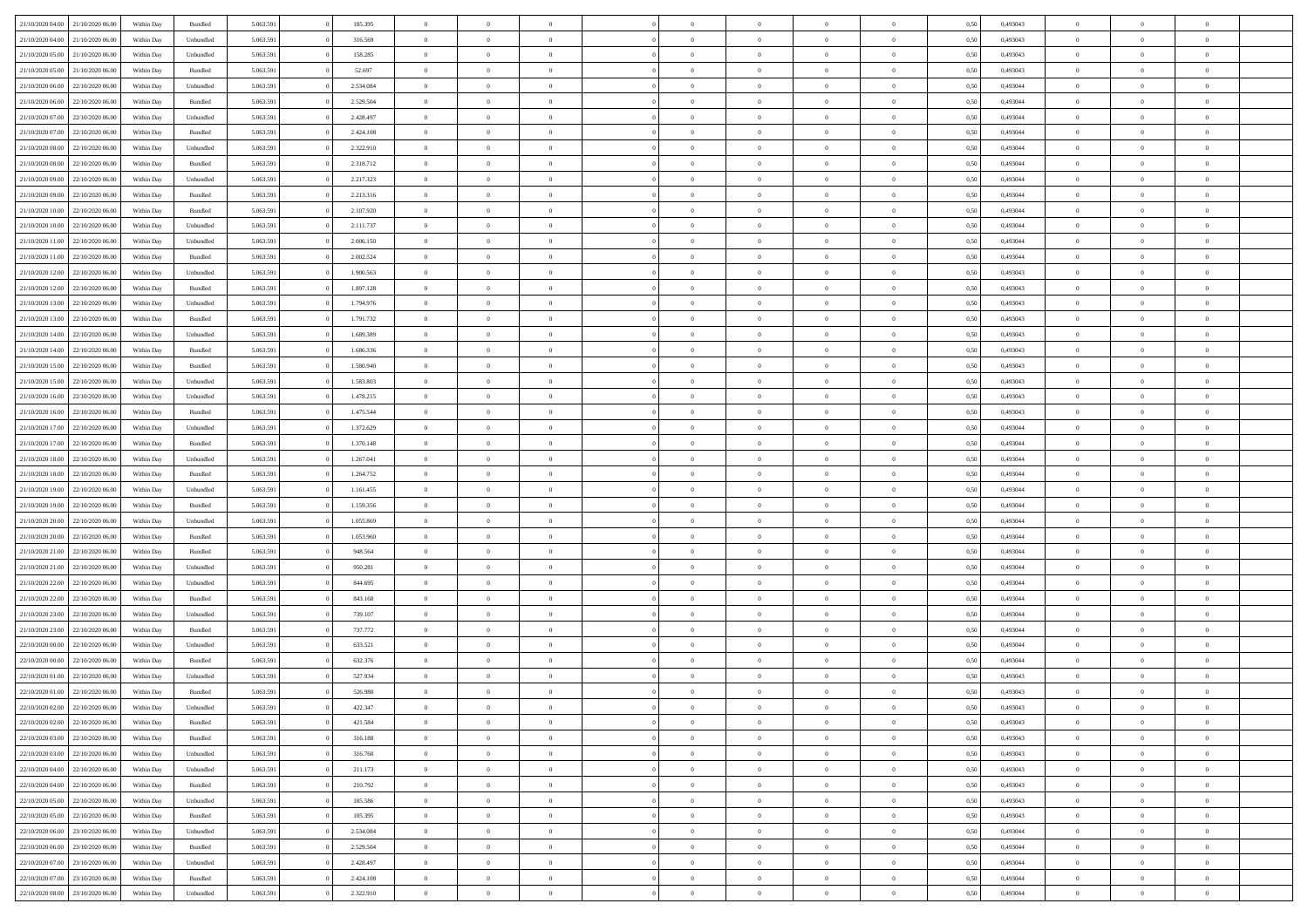|                                   | 23/10/2020 06:00 | Within Dav | Bundled            | 5.063.591 | 2.318.712 | $\overline{0}$ | $\Omega$       |                | $\Omega$       | $\Omega$       | $\Omega$       | $\theta$       | 0.50 | 0,493044 | $\theta$       | $\theta$       | $\theta$       |  |
|-----------------------------------|------------------|------------|--------------------|-----------|-----------|----------------|----------------|----------------|----------------|----------------|----------------|----------------|------|----------|----------------|----------------|----------------|--|
| 22/10/2020 08:00                  |                  |            |                    |           |           |                |                |                |                |                |                |                |      |          |                |                |                |  |
| 22/10/2020 09:00                  | 23/10/2020 06.00 | Within Day | Bundled            | 5.063.591 | 2.213.316 | $\overline{0}$ | $\theta$       | $\overline{0}$ | $\overline{0}$ | $\bf{0}$       | $\overline{0}$ | $\overline{0}$ | 0,50 | 0,493044 | $\theta$       | $\theta$       | $\overline{0}$ |  |
| 22/10/2020 09:00                  | 23/10/2020 06.00 | Within Day | Unbundled          | 5.063.591 | 2.217.323 | $\overline{0}$ | $\overline{0}$ | $\overline{0}$ | $\bf{0}$       | $\bf{0}$       | $\bf{0}$       | $\bf{0}$       | 0,50 | 0,493044 | $\bf{0}$       | $\overline{0}$ | $\overline{0}$ |  |
|                                   |                  |            |                    |           |           |                |                |                |                |                |                |                |      |          | $\theta$       |                |                |  |
| 22/10/2020 10:00                  | 23/10/2020 06:00 | Within Dav | Unbundled          | 5.063.591 | 2.111.737 | $\overline{0}$ | $\overline{0}$ | $\overline{0}$ | $\overline{0}$ | $\bf{0}$       | $\overline{0}$ | $\overline{0}$ | 0.50 | 0.493044 |                | $\theta$       | $\overline{0}$ |  |
| 22/10/2020 10:00                  | 23/10/2020 06.00 | Within Day | Bundled            | 5.063.591 | 2.107.920 | $\overline{0}$ | $\theta$       | $\overline{0}$ | $\overline{0}$ | $\bf{0}$       | $\overline{0}$ | $\bf{0}$       | 0,50 | 0,493044 | $\theta$       | $\theta$       | $\overline{0}$ |  |
| 22/10/2020 11:00                  | 23/10/2020 06.00 | Within Day | Unbundled          | 5.063.591 | 2.006.150 | $\overline{0}$ | $\bf{0}$       | $\overline{0}$ | $\bf{0}$       | $\overline{0}$ | $\overline{0}$ | $\mathbf{0}$   | 0,50 | 0,493044 | $\overline{0}$ | $\overline{0}$ | $\bf{0}$       |  |
| 22/10/2020 11:00                  | 23/10/2020 06.00 | Within Dav | Bundled            | 5.063.591 | 2.002.524 | $\overline{0}$ | $\overline{0}$ | $\overline{0}$ | $\overline{0}$ | $\overline{0}$ | $\overline{0}$ | $\overline{0}$ | 0.50 | 0,493044 | $\theta$       | $\overline{0}$ | $\overline{0}$ |  |
|                                   |                  |            |                    |           |           |                |                |                |                |                |                |                |      |          |                |                |                |  |
| 22/10/2020 12:00                  | 23/10/2020 06.00 | Within Day | Unbundled          | 5.063.591 | 1.900.563 | $\overline{0}$ | $\theta$       | $\overline{0}$ | $\overline{0}$ | $\bf{0}$       | $\overline{0}$ | $\bf{0}$       | 0,50 | 0,493043 | $\theta$       | $\theta$       | $\overline{0}$ |  |
| 22/10/2020 12:00                  | 23/10/2020 06.00 | Within Day | Bundled            | 5.063.591 | 1.897.128 | $\overline{0}$ | $\overline{0}$ | $\overline{0}$ | $\bf{0}$       | $\bf{0}$       | $\bf{0}$       | $\bf{0}$       | 0,50 | 0,493043 | $\,0\,$        | $\overline{0}$ | $\overline{0}$ |  |
| 22/10/2020 13:00                  | 23/10/2020 06.00 | Within Dav | Unbundled          | 5.063.591 | 1.794.976 | $\overline{0}$ | $\overline{0}$ | $\overline{0}$ | $\overline{0}$ | $\overline{0}$ | $\overline{0}$ | $\overline{0}$ | 0.50 | 0,493043 | $\theta$       | $\overline{0}$ | $\overline{0}$ |  |
|                                   |                  |            |                    |           |           |                |                |                |                |                |                |                |      |          |                |                |                |  |
| 22/10/2020 13:00                  | 23/10/2020 06.00 | Within Day | Bundled            | 5.063.591 | 1.791.732 | $\overline{0}$ | $\theta$       | $\overline{0}$ | $\overline{0}$ | $\bf{0}$       | $\overline{0}$ | $\bf{0}$       | 0,50 | 0,493043 | $\theta$       | $\theta$       | $\overline{0}$ |  |
| 22/10/2020 14:00                  | 23/10/2020 06.00 | Within Day | Unbundled          | 5.063.591 | 1.689.389 | $\overline{0}$ | $\overline{0}$ | $\overline{0}$ | $\bf{0}$       | $\bf{0}$       | $\bf{0}$       | $\bf{0}$       | 0,50 | 0,493043 | $\overline{0}$ | $\overline{0}$ | $\overline{0}$ |  |
| 22/10/2020 14:00                  | 23/10/2020 06:00 | Within Day | Bundled            | 5.063.591 | 1.686.336 | $\overline{0}$ | $\overline{0}$ | $\overline{0}$ | $\overline{0}$ | $\bf{0}$       | $\overline{0}$ | $\overline{0}$ | 0.50 | 0,493043 | $\theta$       | $\theta$       | $\overline{0}$ |  |
| 22/10/2020 15:00                  | 23/10/2020 06.00 | Within Day | Bundled            | 5.063.591 | 1.580.940 | $\overline{0}$ | $\theta$       | $\overline{0}$ | $\overline{0}$ | $\bf{0}$       | $\overline{0}$ | $\overline{0}$ | 0,50 | 0,493043 | $\theta$       | $\theta$       | $\overline{0}$ |  |
|                                   |                  |            |                    |           |           |                |                |                |                |                |                |                |      |          |                |                |                |  |
| 22/10/2020 15:00                  | 23/10/2020 06.00 | Within Day | Unbundled          | 5.063.591 | 1.583.803 | $\overline{0}$ | $\bf{0}$       | $\overline{0}$ | $\bf{0}$       | $\bf{0}$       | $\overline{0}$ | $\mathbf{0}$   | 0,50 | 0,493043 | $\overline{0}$ | $\overline{0}$ | $\bf{0}$       |  |
| 22/10/2020 16:00                  | 23/10/2020 06.00 | Within Dav | Unbundled          | 5.063.591 | 1.478.215 | $\overline{0}$ | $\overline{0}$ | $\overline{0}$ | $\overline{0}$ | $\overline{0}$ | $\overline{0}$ | $\overline{0}$ | 0.50 | 0,493043 | $\theta$       | $\overline{0}$ | $\overline{0}$ |  |
| 22/10/2020 16:00                  | 23/10/2020 06.00 | Within Day | Bundled            | 5.063.591 | 1.475.544 | $\overline{0}$ | $\mathbf{1}$   | $\overline{0}$ | 1,051512       | $\bf{0}$       | $\overline{0}$ | $\bf{0}$       | 0,50 | 0,493043 | $\theta$       | $\theta$       | $\overline{0}$ |  |
|                                   |                  |            |                    |           |           |                |                |                |                |                |                |                |      |          |                |                |                |  |
| 22/10/2020 17:00                  | 23/10/2020 06.00 | Within Day | Unbundled          | 5.063.591 | 1.372.629 | $\overline{0}$ | $\overline{0}$ | $\overline{0}$ | $\bf{0}$       | $\bf{0}$       | $\bf{0}$       | $\bf{0}$       | 0,50 | 0,493044 | $\,0\,$        | $\overline{0}$ | $\overline{0}$ |  |
| 22/10/2020 17:00                  | 23/10/2020 06:00 | Within Day | Bundled            | 5.063.591 | 1.370.147 | $\overline{0}$ | $\overline{0}$ | $\overline{0}$ | $\overline{0}$ | $\overline{0}$ | $\overline{0}$ | $\overline{0}$ | 0.50 | 0,493044 | $\theta$       | $\overline{0}$ | $\overline{0}$ |  |
| 22/10/2020 18:00                  | 23/10/2020 06.00 | Within Day | Unbundled          | 5.063.591 | 1.267.041 | $\overline{0}$ | $\theta$       | $\overline{0}$ | $\overline{0}$ | $\bf{0}$       | $\overline{0}$ | $\bf{0}$       | 0,50 | 0,493044 | $\theta$       | $\theta$       | $\overline{0}$ |  |
| 22/10/2020 18:00                  | 23/10/2020 06.00 | Within Day | Bundled            | 5.063.591 | 1.264.750 | $\overline{0}$ | $\overline{0}$ | $\overline{0}$ | $\bf{0}$       | $\bf{0}$       | $\bf{0}$       | $\bf{0}$       | 0,50 | 0,493044 | $\,0\,$        | $\overline{0}$ | $\overline{0}$ |  |
|                                   |                  |            |                    |           |           |                |                |                |                |                |                |                |      |          |                |                |                |  |
| 22/10/2020 19:00                  | 23/10/2020 06:00 | Within Day | Unbundled          | 5.063.591 | 1.161.455 | $\overline{0}$ | $\overline{0}$ | $\overline{0}$ | $\overline{0}$ | $\bf{0}$       | $\overline{0}$ | $\overline{0}$ | 0.50 | 0.493044 | $\theta$       | $\theta$       | $\overline{0}$ |  |
| 22/10/2020 19:00                  | 23/10/2020 06.00 | Within Day | Bundled            | 5.063.591 | 1.159.355 | $\overline{0}$ | $\theta$       | $\overline{0}$ | $\overline{0}$ | $\bf{0}$       | $\overline{0}$ | $\bf{0}$       | 0,50 | 0,493044 | $\theta$       | $\overline{0}$ | $\overline{0}$ |  |
| 22/10/2020 20:00                  | 23/10/2020 06.00 | Within Day | Unbundled          | 5.063.591 | 1.055.869 | $\overline{0}$ | $\bf{0}$       | $\overline{0}$ | $\bf{0}$       | $\overline{0}$ | $\overline{0}$ | $\mathbf{0}$   | 0,50 | 0,493044 | $\overline{0}$ | $\overline{0}$ | $\bf{0}$       |  |
| 22/10/2020 20:00                  | 23/10/2020 06.00 | Within Dav | Bundled            | 5.063.591 | 1.053.959 | $\overline{0}$ | $\overline{0}$ | $\overline{0}$ | $\overline{0}$ | $\overline{0}$ | $\overline{0}$ | $\overline{0}$ | 0.50 | 0,493044 | $\theta$       | $\overline{0}$ | $\overline{0}$ |  |
|                                   |                  |            |                    |           |           |                |                |                |                |                |                |                |      |          |                |                |                |  |
| 22/10/2020 21.00                  | 23/10/2020 06.00 | Within Day | Bundled            | 5.063.591 | 948.563   | $\overline{0}$ | $\theta$       | $\overline{0}$ | $\overline{0}$ | $\bf{0}$       | $\overline{0}$ | $\bf{0}$       | 0,50 | 0,493044 | $\theta$       | $\theta$       | $\overline{0}$ |  |
| 22/10/2020 21:00                  | 23/10/2020 06.00 | Within Day | Unbundled          | 5.063.591 | 950.281   | $\overline{0}$ | $\overline{0}$ | $\overline{0}$ | $\bf{0}$       | $\bf{0}$       | $\bf{0}$       | $\bf{0}$       | 0,50 | 0,493044 | $\,0\,$        | $\overline{0}$ | $\overline{0}$ |  |
| 22/10/2020 22.00                  | 23/10/2020 06.00 | Within Day | Unbundled          | 5.063.591 | 844,695   | $\overline{0}$ | $\overline{0}$ | $\overline{0}$ | $\overline{0}$ | $\overline{0}$ | $\overline{0}$ | $\overline{0}$ | 0.50 | 0,493044 | $\theta$       | $\overline{0}$ | $\overline{0}$ |  |
|                                   |                  |            |                    |           |           |                |                |                |                |                |                |                |      |          |                |                |                |  |
| 22/10/2020 22.00                  | 23/10/2020 06.00 | Within Day | Bundled            | 5.063.591 | 843.167   | $\overline{0}$ | $\theta$       | $\overline{0}$ | $\overline{0}$ | $\bf{0}$       | $\overline{0}$ | $\bf{0}$       | 0,50 | 0,493044 | $\,$ 0 $\,$    | $\overline{0}$ | $\overline{0}$ |  |
| 22/10/2020 23.00                  | 23/10/2020 06.00 | Within Day | Unbundled          | 5.063.591 | 739.107   | $\overline{0}$ | $\overline{0}$ | $\overline{0}$ | $\bf{0}$       | $\bf{0}$       | $\bf{0}$       | $\bf{0}$       | 0,50 | 0,493044 | $\overline{0}$ | $\overline{0}$ | $\overline{0}$ |  |
| 22/10/2020 23:00                  | 23/10/2020 06.00 | Within Day | Bundled            | 5.063.591 | 737.771   | $\overline{0}$ | $\Omega$       | $\Omega$       | $\Omega$       | $\Omega$       | $\Omega$       | $\overline{0}$ | 0,50 | 0,493044 | $\,0\,$        | $\theta$       | $\theta$       |  |
| 23/10/2020 00.00                  | 23/10/2020 06.00 | Within Day | Unbundled          | 5.063.591 | 633.521   | $\overline{0}$ | $\theta$       | $\overline{0}$ | $\overline{0}$ | $\bf{0}$       | $\overline{0}$ | $\bf{0}$       | 0,50 | 0,493044 | $\theta$       | $\theta$       | $\overline{0}$ |  |
|                                   |                  |            |                    |           |           |                |                |                |                |                |                |                |      |          |                |                |                |  |
| 23/10/2020 00:00                  | 23/10/2020 06.00 | Within Day | Bundled            | 5.063.591 | 632.375   | $\overline{0}$ | $\overline{0}$ | $\overline{0}$ | $\bf{0}$       | $\bf{0}$       | $\overline{0}$ | $\mathbf{0}$   | 0,50 | 0,493044 | $\overline{0}$ | $\overline{0}$ | $\bf{0}$       |  |
| 23/10/2020 01:00                  | 23/10/2020 06:00 | Within Day | Unbundled          | 5.063.591 | 527.934   | $\overline{0}$ | $\Omega$       | $\Omega$       | $\Omega$       | $\bf{0}$       | $\overline{0}$ | $\overline{0}$ | 0.50 | 0,493043 | $\theta$       | $\theta$       | $\theta$       |  |
| 23/10/2020 01:00                  | 23/10/2020 06.00 | Within Day | Bundled            | 5.063.591 | 526.980   | $\overline{0}$ | $\theta$       | $\overline{0}$ | $\overline{0}$ | $\bf{0}$       | $\overline{0}$ | $\bf{0}$       | 0,50 | 0,493043 | $\,$ 0 $\,$    | $\theta$       | $\overline{0}$ |  |
| 23/10/2020 02.00                  | 23/10/2020 06.00 | Within Day | Unbundled          | 5.063.591 | 422.347   | $\overline{0}$ | $\overline{0}$ | $\overline{0}$ | $\bf{0}$       | $\bf{0}$       | $\bf{0}$       | $\bf{0}$       | 0,50 | 0,493043 | $\,0\,$        | $\overline{0}$ | $\overline{0}$ |  |
|                                   |                  |            |                    |           |           |                |                |                |                |                |                |                |      |          |                |                |                |  |
| 23/10/2020 02:00                  | 23/10/2020 06:00 | Within Day | Bundled            | 5.063.591 | 421.583   | $\overline{0}$ | $\Omega$       | $\Omega$       | $\Omega$       | $\Omega$       | $\theta$       | $\overline{0}$ | 0.50 | 0,493043 | $\theta$       | $\theta$       | $\theta$       |  |
| 23/10/2020 03.00                  | 23/10/2020 06.00 | Within Day | Bundled            | 5.063.591 | 316.188   | $\overline{0}$ | $\theta$       | $\overline{0}$ | $\overline{0}$ | $\bf{0}$       | $\overline{0}$ | $\bf{0}$       | 0,50 | 0,493043 | $\,$ 0 $\,$    | $\overline{0}$ | $\overline{0}$ |  |
| 23/10/2020 03.00                  | 23/10/2020 06.00 | Within Day | Unbundled          | 5.063.591 | 316.760   | $\overline{0}$ | $\overline{0}$ | $\overline{0}$ | $\bf{0}$       | $\bf{0}$       | $\bf{0}$       | $\bf{0}$       | 0,50 | 0,493043 | $\overline{0}$ | $\overline{0}$ | $\overline{0}$ |  |
|                                   |                  |            |                    |           |           |                |                |                |                |                |                |                |      |          |                |                |                |  |
| 23/10/2020 04:00                  | 23/10/2020 06.00 | Within Day | Unbundled          | 5.063.591 | 211.173   | $\overline{0}$ | $\Omega$       | $\Omega$       | $\Omega$       | $\Omega$       | $\overline{0}$ | $\overline{0}$ | 0,50 | 0,493043 | $\,0\,$        | $\theta$       | $\theta$       |  |
| 23/10/2020 04:00                  | 23/10/2020 06.00 | Within Day | Bundled            | 5.063.591 | 210.791   | $\overline{0}$ | $\theta$       | $\overline{0}$ | $\overline{0}$ | $\bf{0}$       | $\overline{0}$ | $\bf{0}$       | 0,50 | 0,493043 | $\,$ 0 $\,$    | $\overline{0}$ | $\overline{0}$ |  |
| 23/10/2020 05.00                  | 23/10/2020 06.00 | Within Day | Unbundled          | 5.063.591 | 105.586   | $\overline{0}$ | $\overline{0}$ | $\overline{0}$ | $\overline{0}$ | $\bf{0}$       | $\overline{0}$ | $\mathbf{0}$   | 0,50 | 0,493043 | $\overline{0}$ | $\overline{0}$ | $\bf{0}$       |  |
| 23/10/2020 05:00                  | 23/10/2020 06:00 | Within Day | Bundled            | 5.063.591 | 105,395   | $\overline{0}$ | $\Omega$       | $\Omega$       | $\Omega$       | $\Omega$       | $\Omega$       | $\overline{0}$ | 0.50 | 0,493043 | $\theta$       | $\theta$       | $\theta$       |  |
|                                   |                  |            |                    |           |           |                |                |                |                |                |                |                |      |          |                |                |                |  |
| 23/10/2020 06:00                  | 24/10/2020 06.00 | Within Day | Unbundled          | 5.063.591 | 2.534.084 | $\overline{0}$ | $\,$ 0 $\,$    | $\overline{0}$ | $\bf{0}$       | $\,$ 0         | $\overline{0}$ | $\bf{0}$       | 0,50 | 0,493044 | $\,0\,$        | $\overline{0}$ | $\overline{0}$ |  |
| 23/10/2020 06:00 24/10/2020 06:00 |                  | Within Day | $\mathbf B$ undled | 5.063.591 | 2.529.504 | $\bf{0}$       | $\bf{0}$       |                |                |                |                |                | 0,50 | 0,493044 | $\bf{0}$       | $\overline{0}$ |                |  |
| 23/10/2020 07:00                  | 24/10/2020 06:00 | Within Day | Unbundled          | 5.063.591 | 2.428.497 | $\overline{0}$ | $\overline{0}$ | $\overline{0}$ | $\Omega$       | $\theta$       | $\overline{0}$ | $\overline{0}$ | 0,50 | 0,493044 | $\theta$       | $\theta$       | $\theta$       |  |
| 23/10/2020 07.00                  | 24/10/2020 06.00 |            | Bundled            | 5.063.591 | 2.424.108 | $\overline{0}$ | $\,$ 0         | $\overline{0}$ |                | $\,$ 0 $\,$    | $\overline{0}$ |                |      | 0,493044 | $\,$ 0 $\,$    | $\,$ 0 $\,$    | $\,$ 0         |  |
|                                   |                  | Within Day |                    |           |           |                |                |                | $\overline{0}$ |                |                | $\mathbf{0}$   | 0,50 |          |                |                |                |  |
| 23/10/2020 08:00                  | 24/10/2020 06.00 | Within Day | Unbundled          | 5.063.591 | 2.322.910 | $\overline{0}$ | $\overline{0}$ | $\overline{0}$ | $\overline{0}$ | $\overline{0}$ | $\overline{0}$ | $\mathbf{0}$   | 0,50 | 0,493044 | $\overline{0}$ | $\bf{0}$       | $\bf{0}$       |  |
| 23/10/2020 08:00                  | 24/10/2020 06.00 | Within Day | $\mathbf B$ undled | 5.063.591 | 2.318.712 | $\overline{0}$ | $\overline{0}$ | $\overline{0}$ | $\Omega$       | $\overline{0}$ | $\overline{0}$ | $\bf{0}$       | 0,50 | 0,493044 | $\overline{0}$ | $\theta$       | $\overline{0}$ |  |
| 23/10/2020 09:00                  | 24/10/2020 06.00 | Within Day | Bundled            | 5.063.591 | 2.213.316 | $\overline{0}$ | $\,$ 0         | $\overline{0}$ | $\overline{0}$ | $\,$ 0 $\,$    | $\overline{0}$ | $\bf{0}$       | 0,50 | 0,493044 | $\,$ 0 $\,$    | $\overline{0}$ | $\overline{0}$ |  |
|                                   |                  |            |                    |           |           |                |                |                |                |                |                |                |      |          |                |                |                |  |
| 23/10/2020 09:00                  | 24/10/2020 06.00 | Within Day | Unbundled          | 5.063.591 | 2.217.323 | $\overline{0}$ | $\overline{0}$ | $\overline{0}$ | $\overline{0}$ | $\overline{0}$ | $\overline{0}$ | $\mathbf{0}$   | 0,50 | 0,493044 | $\overline{0}$ | $\overline{0}$ | $\bf{0}$       |  |
| 23/10/2020 10:00                  | 24/10/2020 06.00 | Within Day | Unbundled          | 5.063.591 | 2.111.737 | $\overline{0}$ | $\overline{0}$ | $\overline{0}$ | $\Omega$       | $\overline{0}$ | $\overline{0}$ | $\bf{0}$       | 0.50 | 0,493044 | $\overline{0}$ | $\theta$       | $\overline{0}$ |  |
| 23/10/2020 10:00                  | 24/10/2020 06.00 | Within Day | Bundled            | 5.063.591 | 2.107.920 | $\overline{0}$ | $\,$ 0         | $\overline{0}$ | $\overline{0}$ | $\bf{0}$       | $\overline{0}$ | $\bf{0}$       | 0,50 | 0,493044 | $\,$ 0 $\,$    | $\overline{0}$ | $\overline{0}$ |  |
| 23/10/2020 11:00                  | 24/10/2020 06.00 | Within Day | Unbundled          | 5.063.591 | 2.006.150 | $\overline{0}$ | $\bf{0}$       | $\overline{0}$ | $\overline{0}$ | $\overline{0}$ | $\overline{0}$ | $\mathbf{0}$   | 0,50 | 0,493044 | $\overline{0}$ | $\overline{0}$ | $\bf{0}$       |  |
|                                   |                  |            |                    |           |           |                |                |                |                |                |                |                |      |          |                |                |                |  |
| 23/10/2020 11:00                  | 24/10/2020 06.00 | Within Day | Bundled            | 5.063.591 | 2.002.524 | $\overline{0}$ | $\overline{0}$ | $\overline{0}$ | $\Omega$       | $\overline{0}$ | $\overline{0}$ | $\bf{0}$       | 0.50 | 0,493044 | $\overline{0}$ | $\theta$       | $\overline{0}$ |  |
| 23/10/2020 12:00                  | 24/10/2020 06.00 | Within Day | Unbundled          | 5.063.591 | 1.900.563 | $\overline{0}$ | $\bf{0}$       | $\overline{0}$ | $\overline{0}$ | $\bf{0}$       | $\overline{0}$ | $\mathbf{0}$   | 0,50 | 0,493043 | $\,$ 0 $\,$    | $\,$ 0 $\,$    | $\bf{0}$       |  |
| 23/10/2020 12.00 24/10/2020 06.00 |                  | Within Day | Bundled            | 5.063.591 | 1.897.128 | $\overline{0}$ | $\overline{0}$ | $\overline{0}$ | $\overline{0}$ | $\bf{0}$       | $\overline{0}$ | $\mathbf{0}$   | 0,50 | 0,493043 | $\overline{0}$ | $\bf{0}$       | $\bf{0}$       |  |
|                                   |                  |            |                    |           |           |                |                |                |                |                |                |                |      |          |                |                |                |  |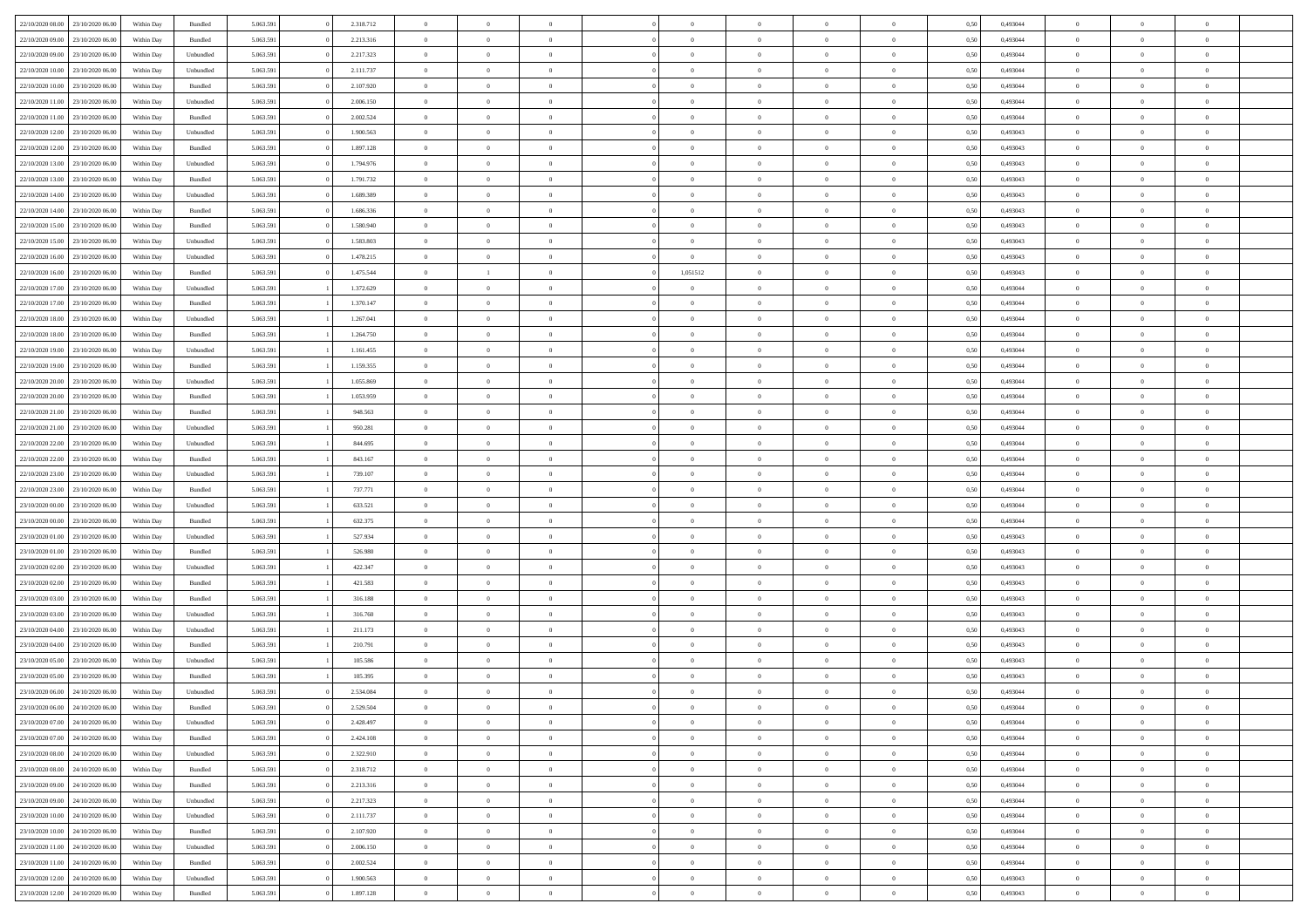|                                   |                  |            |                    |           |           | $\overline{0}$ | $\Omega$       |                |                | $\Omega$       | $\Omega$       | $\theta$       |      |          | $\theta$       |                | $\theta$       |  |
|-----------------------------------|------------------|------------|--------------------|-----------|-----------|----------------|----------------|----------------|----------------|----------------|----------------|----------------|------|----------|----------------|----------------|----------------|--|
| 23/10/2020 13:00                  | 24/10/2020 06.00 | Within Dav | Unbundled          | 5.063.591 | 1.794.976 |                |                |                | $\Omega$       |                |                |                | 0.50 | 0,493043 |                | $\theta$       |                |  |
| 23/10/2020 13:00                  | 24/10/2020 06.00 | Within Day | Bundled            | 5.063.591 | 1.791.732 | $\overline{0}$ | $\theta$       | $\overline{0}$ | $\overline{0}$ | $\bf{0}$       | $\overline{0}$ | $\bf{0}$       | 0,50 | 0,493043 | $\theta$       | $\overline{0}$ | $\overline{0}$ |  |
| 23/10/2020 14:00                  | 24/10/2020 06.00 | Within Day | Bundled            | 5.063.591 | 1.686.336 | $\overline{0}$ | $\overline{0}$ | $\overline{0}$ | $\overline{0}$ | $\bf{0}$       | $\bf{0}$       | $\bf{0}$       | 0,50 | 0,493043 | $\bf{0}$       | $\overline{0}$ | $\overline{0}$ |  |
|                                   |                  |            |                    |           |           |                |                |                |                |                |                |                |      |          | $\theta$       |                |                |  |
| 23/10/2020 14:00                  | 24/10/2020 06.00 | Within Dav | Unbundled          | 5.063.591 | 1.689.389 | $\overline{0}$ | $\overline{0}$ | $\overline{0}$ | $\overline{0}$ | $\bf{0}$       | $\overline{0}$ | $\overline{0}$ | 0.50 | 0,493043 |                | $\theta$       | $\overline{0}$ |  |
| 23/10/2020 15:00                  | 24/10/2020 06.00 | Within Day | Unbundled          | 5.063.591 | 1.583.803 | $\overline{0}$ | $\theta$       | $\overline{0}$ | $\overline{0}$ | $\bf{0}$       | $\overline{0}$ | $\bf{0}$       | 0,50 | 0,493043 | $\theta$       | $\theta$       | $\overline{0}$ |  |
| 23/10/2020 15:00                  | 24/10/2020 06.00 | Within Day | Bundled            | 5.063.591 | 1.580.940 | $\overline{0}$ | $\bf{0}$       | $\overline{0}$ | $\bf{0}$       | $\overline{0}$ | $\overline{0}$ | $\mathbf{0}$   | 0,50 | 0,493043 | $\overline{0}$ | $\overline{0}$ | $\bf{0}$       |  |
| 23/10/2020 16:00                  | 24/10/2020 06.00 | Within Dav | Unbundled          | 5.063.591 | 1.478.215 | $\overline{0}$ | $\overline{0}$ | $\overline{0}$ | $\overline{0}$ | $\overline{0}$ | $\overline{0}$ | $\overline{0}$ | 0.50 | 0,493043 | $\theta$       | $\overline{0}$ | $\overline{0}$ |  |
|                                   |                  |            |                    |           |           |                |                |                |                |                |                |                |      |          |                |                |                |  |
| 23/10/2020 16:00                  | 24/10/2020 06.00 | Within Day | Bundled            | 5.063.591 | 1.475.544 | $\overline{0}$ | $\theta$       | $\overline{0}$ | $\overline{0}$ | $\bf{0}$       | $\overline{0}$ | $\bf{0}$       | 0,50 | 0,493043 | $\theta$       | $\theta$       | $\overline{0}$ |  |
| 23/10/2020 17:00                  | 24/10/2020 06.00 | Within Day | Unbundled          | 5.063.591 | 1.372.629 | $\overline{0}$ | $\overline{0}$ | $\overline{0}$ | $\bf{0}$       | $\bf{0}$       | $\bf{0}$       | $\bf{0}$       | 0,50 | 0,493044 | $\,0\,$        | $\overline{0}$ | $\overline{0}$ |  |
| 23/10/2020 17:00                  | 24/10/2020 06.00 | Within Dav | Bundled            | 5.063.591 | 1.370.148 | $\overline{0}$ | $\overline{0}$ | $\overline{0}$ | $\overline{0}$ | $\overline{0}$ | $\overline{0}$ | $\overline{0}$ | 0.50 | 0,493044 | $\theta$       | $\overline{0}$ | $\overline{0}$ |  |
|                                   |                  |            |                    |           |           |                |                |                |                |                |                |                |      |          |                |                |                |  |
| 23/10/2020 18:00                  | 24/10/2020 06.00 | Within Day | Unbundled          | 5.063.591 | 1.267.041 | $\overline{0}$ | $\theta$       | $\overline{0}$ | $\overline{0}$ | $\bf{0}$       | $\overline{0}$ | $\bf{0}$       | 0,50 | 0,493044 | $\,$ 0 $\,$    | $\theta$       | $\overline{0}$ |  |
| 23/10/2020 18:00                  | 24/10/2020 06.00 | Within Day | Bundled            | 5.063.591 | 1.264.752 | $\overline{0}$ | $\overline{0}$ | $\overline{0}$ | $\bf{0}$       | $\bf{0}$       | $\bf{0}$       | $\bf{0}$       | 0,50 | 0,493044 | $\overline{0}$ | $\overline{0}$ | $\overline{0}$ |  |
| 23/10/2020 19:00                  | 24/10/2020 06.00 | Within Day | Unbundled          | 5.063.591 | 1.161.455 | $\overline{0}$ | $\overline{0}$ | $\overline{0}$ | $\overline{0}$ | $\bf{0}$       | $\overline{0}$ | $\overline{0}$ | 0.50 | 0,493044 | $\theta$       | $\theta$       | $\overline{0}$ |  |
| 23/10/2020 19:00                  | 24/10/2020 06.00 | Within Day | Bundled            | 5.063.591 | 1.159.356 | $\overline{0}$ | $\theta$       | $\overline{0}$ | $\overline{0}$ | $\bf{0}$       | $\overline{0}$ | $\bf{0}$       | 0,50 | 0,493044 | $\theta$       | $\theta$       | $\overline{0}$ |  |
|                                   |                  |            |                    |           |           |                |                |                |                |                |                |                |      |          |                |                |                |  |
| 23/10/2020 20:00                  | 24/10/2020 06.00 | Within Day | Bundled            | 5.063.591 | 1.053.960 | $\overline{0}$ | $\bf{0}$       | $\overline{0}$ | $\bf{0}$       | $\overline{0}$ | $\overline{0}$ | $\mathbf{0}$   | 0,50 | 0,493044 | $\bf{0}$       | $\overline{0}$ | $\bf{0}$       |  |
| 23/10/2020 20:00                  | 24/10/2020 06.00 | Within Dav | Unbundled          | 5.063.591 | 1.055.869 | $\overline{0}$ | $\overline{0}$ | $\overline{0}$ | $\overline{0}$ | $\overline{0}$ | $\overline{0}$ | $\overline{0}$ | 0.50 | 0,493044 | $\theta$       | $\overline{0}$ | $\overline{0}$ |  |
| 23/10/2020 21.00                  | 24/10/2020 06.00 | Within Day | Unbundled          | 5.063.591 | 950.281   | $\overline{0}$ | $\theta$       | $\overline{0}$ | $\overline{0}$ | $\bf{0}$       | $\overline{0}$ | $\bf{0}$       | 0,50 | 0,493044 | $\theta$       | $\theta$       | $\overline{0}$ |  |
|                                   |                  |            |                    |           |           |                |                |                |                |                |                |                |      |          |                |                |                |  |
| 23/10/2020 21:00                  | 24/10/2020 06.00 | Within Day | Bundled            | 5.063.591 | 948.564   | $\overline{0}$ | $\overline{0}$ | $\overline{0}$ | $\overline{0}$ | $\bf{0}$       | $\overline{0}$ | $\bf{0}$       | 0,50 | 0,493044 | $\,0\,$        | $\overline{0}$ | $\overline{0}$ |  |
| 23/10/2020 22.00                  | 24/10/2020 06.00 | Within Day | Unbundled          | 5.063.591 | 844.695   | $\overline{0}$ | $\overline{0}$ | $\overline{0}$ | $\overline{0}$ | $\overline{0}$ | $\overline{0}$ | $\overline{0}$ | 0.50 | 0,493044 | $\theta$       | $\overline{0}$ | $\overline{0}$ |  |
| 23/10/2020 22.00                  | 24/10/2020 06.00 | Within Day | Bundled            | 5.063.591 | 843.168   | $\overline{0}$ | $\theta$       | $\overline{0}$ | $\overline{0}$ | $\bf{0}$       | $\overline{0}$ | $\bf{0}$       | 0,50 | 0,493044 | $\,$ 0 $\,$    | $\theta$       | $\overline{0}$ |  |
| 23/10/2020 23.00                  | 24/10/2020 06.00 | Within Day | Unbundled          | 5.063.591 | 739.107   | $\overline{0}$ | $\overline{0}$ | $\overline{0}$ | $\overline{0}$ | $\bf{0}$       | $\overline{0}$ | $\bf{0}$       | 0,50 | 0,493044 | $\bf{0}$       | $\overline{0}$ | $\overline{0}$ |  |
|                                   |                  |            |                    |           |           |                |                |                |                |                |                |                |      |          |                |                |                |  |
| 23/10/2020 23:00                  | 24/10/2020 06.00 | Within Day | Bundled            | 5.063.591 | 737.772   | $\overline{0}$ | $\overline{0}$ | $\overline{0}$ | $\overline{0}$ | $\bf{0}$       | $\overline{0}$ | $\overline{0}$ | 0.50 | 0.493044 | $\theta$       | $\theta$       | $\overline{0}$ |  |
| 24/10/2020 00.00                  | 24/10/2020 06.00 | Within Day | Unbundled          | 5.063.591 | 633.521   | $\overline{0}$ | $\theta$       | $\overline{0}$ | $\overline{0}$ | $\bf{0}$       | $\overline{0}$ | $\bf{0}$       | 0,50 | 0,493044 | $\theta$       | $\overline{0}$ | $\overline{0}$ |  |
| 24/10/2020 00.00                  | 24/10/2020 06.00 | Within Day | Bundled            | 5.063.591 | 632.376   | $\overline{0}$ | $\bf{0}$       | $\overline{0}$ | $\overline{0}$ | $\overline{0}$ | $\overline{0}$ | $\mathbf{0}$   | 0,50 | 0,493044 | $\bf{0}$       | $\overline{0}$ | $\bf{0}$       |  |
| 24/10/2020 01:00                  | 24/10/2020 06.00 | Within Dav | Unbundled          | 5.063.591 | 527.934   | $\overline{0}$ | $\overline{0}$ | $\overline{0}$ | $\overline{0}$ | $\overline{0}$ | $\overline{0}$ | $\overline{0}$ | 0.50 | 0,493043 | $\theta$       | $\overline{0}$ | $\overline{0}$ |  |
|                                   |                  |            |                    |           |           |                |                |                |                |                |                |                |      |          |                |                |                |  |
| 24/10/2020 01.00                  | 24/10/2020 06.00 | Within Day | Bundled            | 5.063.591 | 526.980   | $\overline{0}$ | $\theta$       | $\overline{0}$ | $\overline{0}$ | $\bf{0}$       | $\overline{0}$ | $\bf{0}$       | 0,50 | 0,493043 | $\theta$       | $\theta$       | $\overline{0}$ |  |
| 24/10/2020 02.00                  | 24/10/2020 06.00 | Within Day | Bundled            | 5.063.591 | 421.584   | $\overline{0}$ | $\overline{0}$ | $\overline{0}$ | $\overline{0}$ | $\bf{0}$       | $\overline{0}$ | $\bf{0}$       | 0,50 | 0,493043 | $\,0\,$        | $\overline{0}$ | $\overline{0}$ |  |
| 24/10/2020 02.00                  | 24/10/2020 06.00 | Within Day | Unbundled          | 5.063.591 | 422.347   | $\overline{0}$ | $\overline{0}$ | $\overline{0}$ | $\overline{0}$ | $\overline{0}$ | $\overline{0}$ | $\overline{0}$ | 0.50 | 0,493043 | $\theta$       | $\overline{0}$ | $\overline{0}$ |  |
| 24/10/2020 03.00                  | 24/10/2020 06.00 | Within Day | Unbundled          | 5.063.591 | 316.760   | $\overline{0}$ | $\theta$       | $\overline{0}$ | $\overline{0}$ | $\bf{0}$       | $\overline{0}$ | $\bf{0}$       | 0,50 | 0,493043 | $\,$ 0 $\,$    | $\overline{0}$ | $\overline{0}$ |  |
|                                   |                  |            |                    |           |           |                |                |                |                |                |                |                |      |          |                |                |                |  |
| 24/10/2020 03.00                  | 24/10/2020 06.00 | Within Day | Bundled            | 5.063.591 | 316.188   | $\overline{0}$ | $\overline{0}$ | $\overline{0}$ | $\overline{0}$ | $\bf{0}$       | $\overline{0}$ | $\bf{0}$       | 0,50 | 0,493043 | $\bf{0}$       | $\overline{0}$ | $\overline{0}$ |  |
| 24/10/2020 04:00                  | 24/10/2020 06.00 | Within Day | Unbundled          | 5.063.591 | 211.173   | $\overline{0}$ | $\Omega$       | $\Omega$       | $\Omega$       | $\Omega$       | $\overline{0}$ | $\overline{0}$ | 0,50 | 0,493043 | $\,0\,$        | $\theta$       | $\theta$       |  |
| 24/10/2020 04.00                  | 24/10/2020 06.00 | Within Day | Bundled            | 5.063.591 | 210.792   | $\overline{0}$ | $\theta$       | $\overline{0}$ | $\overline{0}$ | $\bf{0}$       | $\overline{0}$ | $\bf{0}$       | 0,50 | 0,493043 | $\theta$       | $\theta$       | $\overline{0}$ |  |
|                                   |                  |            |                    |           |           |                |                |                |                |                |                |                |      |          |                |                |                |  |
| 24/10/2020 05.00                  | 24/10/2020 06.00 | Within Day | Unbundled          | 5.063.591 | 105.586   | $\overline{0}$ | $\overline{0}$ | $\overline{0}$ | $\overline{0}$ | $\bf{0}$       | $\overline{0}$ | $\mathbf{0}$   | 0,50 | 0,493043 | $\bf{0}$       | $\overline{0}$ | $\bf{0}$       |  |
| 24/10/2020 05.00                  | 24/10/2020 06.00 | Within Day | Bundled            | 5.063.591 | 105.395   | $\overline{0}$ | $\Omega$       | $\Omega$       | $\Omega$       | $\bf{0}$       | $\overline{0}$ | $\overline{0}$ | 0.50 | 0,493043 | $\,0\,$        | $\theta$       | $\theta$       |  |
| 24/10/2020 06.00                  | 25/10/2020 06.00 | Within Day | Unbundled          | 5.063.591 | 2.428.689 | $\overline{0}$ | $\theta$       | $\overline{0}$ | $\overline{0}$ | $\bf{0}$       | $\overline{0}$ | $\bf{0}$       | 0,50 | 0,473322 | $\,$ 0 $\,$    | $\theta$       | $\overline{0}$ |  |
| 24/10/2020 06:00                  | 25/10/2020 06.00 | Within Day | Bundled            | 5.063.591 | 2.634.900 | $\overline{0}$ | $\overline{0}$ | $\overline{0}$ | $\overline{0}$ | $\bf{0}$       | $\overline{0}$ | $\bf{0}$       | 0,50 | 0,473322 | $\bf{0}$       | $\overline{0}$ | $\overline{0}$ |  |
|                                   |                  |            |                    |           |           |                |                |                |                |                |                |                |      |          |                |                |                |  |
| 24/10/2020 07:00                  | 25/10/2020 06.00 | Within Day | Unbundled          | 5.063.591 | 2.331.542 | $\overline{0}$ | $\Omega$       | $\Omega$       | $\Omega$       | $\theta$       | $\overline{0}$ | $\overline{0}$ | 0.50 | 0,473322 | $\,0\,$        | $\theta$       | $\theta$       |  |
| 24/10/2020 07.00                  | 25/10/2020 06.00 | Within Day | Bundled            | 5.063.591 | 2.529.504 | $\overline{0}$ | $\theta$       | $\overline{0}$ | $\overline{0}$ | $\bf{0}$       | $\overline{0}$ | $\bf{0}$       | 0,50 | 0,473322 | $\,$ 0 $\,$    | $\overline{0}$ | $\overline{0}$ |  |
| 24/10/2020 08.00                  | 25/10/2020 06.00 | Within Day | Bundled            | 5.063.591 | 2.424.108 | $\overline{0}$ | $\overline{0}$ | $\overline{0}$ | $\overline{0}$ | $\bf{0}$       | $\overline{0}$ | $\bf{0}$       | 0,50 | 0,473322 | $\bf{0}$       | $\overline{0}$ | $\overline{0}$ |  |
|                                   |                  |            |                    |           |           |                |                |                |                |                |                |                |      |          |                |                |                |  |
| 24/10/2020 08:00                  | 25/10/2020 06.00 | Within Day | Unbundled          | 5.063.591 | 2.234.394 | $\overline{0}$ | $\Omega$       | $\overline{0}$ | $\Omega$       | $\Omega$       | $\overline{0}$ | $\overline{0}$ | 0,50 | 0,473322 | $\,0\,$        | $\theta$       | $\theta$       |  |
| 24/10/2020 09:00                  | 25/10/2020 06.00 | Within Day | Unbundled          | 5.063.591 | 2.137.247 | $\overline{0}$ | $\theta$       | $\overline{0}$ | $\overline{0}$ | $\,$ 0         | $\overline{0}$ | $\bf{0}$       | 0,50 | 0,473322 | $\,$ 0 $\,$    | $\overline{0}$ | $\overline{0}$ |  |
| 24/10/2020 09:00                  | 25/10/2020 06.00 | Within Day | Bundled            | 5.063.591 | 2.318.712 | $\overline{0}$ | $\overline{0}$ | $\overline{0}$ | $\overline{0}$ | $\bf{0}$       | $\overline{0}$ | $\mathbf{0}$   | 0,50 | 0,473322 | $\bf{0}$       | $\overline{0}$ | $\bf{0}$       |  |
| 24/10/2020 10:00                  | 25/10/2020 06:00 | Within Day | Unbundled          | 5.063.591 | 2.040.099 | $\overline{0}$ | $\Omega$       | $\Omega$       | $\Omega$       | $\Omega$       | $\Omega$       | $\overline{0}$ | 0.50 | 0,473322 | $\theta$       | $\theta$       | $\theta$       |  |
|                                   |                  |            |                    |           |           | $\overline{0}$ |                | $\overline{0}$ |                |                |                |                |      |          |                |                |                |  |
| 24/10/2020 10:00                  | 25/10/2020 06.00 | Within Day | Bundled            | 5.063.591 | 2.213.316 |                | $\,$ 0 $\,$    |                | $\bf{0}$       | $\,$ 0         | $\overline{0}$ | $\bf{0}$       | 0,50 | 0,473322 | $\,0\,$        | $\overline{0}$ | $\overline{0}$ |  |
| 24/10/2020 11:00                  | 25/10/2020 06.00 | Within Day | Unbundled          | 5.063.591 | 1.942.952 | $\bf{0}$       | $\bf{0}$       |                |                |                |                |                | 0,50 | 0,473322 | $\bf{0}$       | $\overline{0}$ |                |  |
| 24/10/2020 11:00                  | 25/10/2020 06:00 | Within Day | Bundled            | 5.063.591 | 2.107.920 | $\overline{0}$ | $\overline{0}$ | $\overline{0}$ | $\Omega$       | $\theta$       | $\overline{0}$ | $\overline{0}$ | 0,50 | 0,473322 | $\theta$       | $\theta$       | $\theta$       |  |
| 24/10/2020 12.00                  | 25/10/2020 06.00 | Within Day | Unbundled          | 5.063.591 | 1.845.804 | $\overline{0}$ | $\,$ 0         | $\overline{0}$ | $\bf{0}$       | $\,$ 0 $\,$    | $\overline{0}$ | $\mathbf{0}$   | 0,50 | 0,473322 | $\,$ 0 $\,$    | $\,$ 0 $\,$    | $\,$ 0         |  |
|                                   |                  |            |                    |           |           |                |                |                |                |                |                |                |      |          |                |                |                |  |
| 24/10/2020 12:00                  | 25/10/2020 06.00 | Within Day | Bundled            | 5.063.591 | 2.002.524 | $\overline{0}$ | $\overline{0}$ | $\overline{0}$ | $\overline{0}$ | $\overline{0}$ | $\overline{0}$ | $\mathbf{0}$   | 0,50 | 0,473322 | $\overline{0}$ | $\bf{0}$       | $\bf{0}$       |  |
| 24/10/2020 13:00                  | 25/10/2020 06.00 | Within Day | $\mathbf B$ undled | 5.063.591 | 1.897.128 | $\overline{0}$ | $\overline{0}$ | $\overline{0}$ | $\Omega$       | $\overline{0}$ | $\overline{0}$ | $\bf{0}$       | 0,50 | 0,473322 | $\overline{0}$ | $\theta$       | $\overline{0}$ |  |
| 24/10/2020 13:00                  | 25/10/2020 06.00 | Within Day | Unbundled          | 5.063.591 | 1.748.656 | $\overline{0}$ | $\,$ 0         | $\overline{0}$ | $\overline{0}$ | $\,$ 0 $\,$    | $\overline{0}$ | $\mathbf{0}$   | 0,50 | 0,473322 | $\,$ 0 $\,$    | $\overline{0}$ | $\overline{0}$ |  |
|                                   |                  |            |                    |           |           |                |                |                |                |                |                |                |      |          |                |                |                |  |
| 24/10/2020 14:00                  | 25/10/2020 06.00 | Within Day | Unbundled          | 5.063.591 | 1.651.509 | $\overline{0}$ | $\overline{0}$ | $\overline{0}$ | $\overline{0}$ | $\overline{0}$ | $\overline{0}$ | $\mathbf{0}$   | 0,50 | 0,473322 | $\overline{0}$ | $\overline{0}$ | $\bf{0}$       |  |
| 24/10/2020 14:00                  | 25/10/2020 06.00 | Within Day | Bundled            | 5.063.591 | 1.791.732 | $\overline{0}$ | $\overline{0}$ | $\overline{0}$ | $\Omega$       | $\overline{0}$ | $\overline{0}$ | $\bf{0}$       | 0.50 | 0,473322 | $\overline{0}$ | $\theta$       | $\overline{0}$ |  |
| 24/10/2020 15.00                  | 25/10/2020 06.00 | Within Day | Unbundled          | 5.063.591 | 1.554.361 | $\overline{0}$ | $\,$ 0         | $\overline{0}$ | $\bf{0}$       | $\bf{0}$       | $\bf{0}$       | $\bf{0}$       | 0,50 | 0,473322 | $\,$ 0 $\,$    | $\overline{0}$ | $\overline{0}$ |  |
| 24/10/2020 15:00                  | 25/10/2020 06.00 | Within Day | Bundled            | 5.063.591 | 1.686.336 | $\overline{0}$ | $\bf{0}$       | $\overline{0}$ | $\overline{0}$ | $\overline{0}$ | $\overline{0}$ | $\mathbf{0}$   | 0,50 | 0,473322 | $\overline{0}$ | $\overline{0}$ | $\bf{0}$       |  |
|                                   |                  |            |                    |           |           |                |                |                |                |                |                |                |      |          |                |                |                |  |
| 24/10/2020 16.00                  | 25/10/2020 06:00 | Within Day | Unbundled          | 5.063.591 | 1.457.214 | $\overline{0}$ | $\overline{0}$ | $\overline{0}$ | $\Omega$       | $\overline{0}$ | $\overline{0}$ | $\bf{0}$       | 0.50 | 0,473322 | $\overline{0}$ | $\theta$       | $\overline{0}$ |  |
| 24/10/2020 16.00                  | 25/10/2020 06.00 | Within Day | Bundled            | 5.063.591 | 1.580.940 | $\overline{0}$ | $\bf{0}$       | $\overline{0}$ | $\overline{0}$ | $\bf{0}$       | $\bf{0}$       | $\mathbf{0}$   | 0,50 | 0,473322 | $\,$ 0 $\,$    | $\,$ 0 $\,$    | $\bf{0}$       |  |
| 24/10/2020 17.00 25/10/2020 06.00 |                  | Within Day | Unbundled          | 5.063.591 | 1.360.066 | $\overline{0}$ | $\overline{0}$ | $\overline{0}$ | $\overline{0}$ | $\bf{0}$       | $\bf{0}$       | $\mathbf{0}$   | 0,50 | 0,473322 | $\overline{0}$ | $\bf{0}$       | $\bf{0}$       |  |
|                                   |                  |            |                    |           |           |                |                |                |                |                |                |                |      |          |                |                |                |  |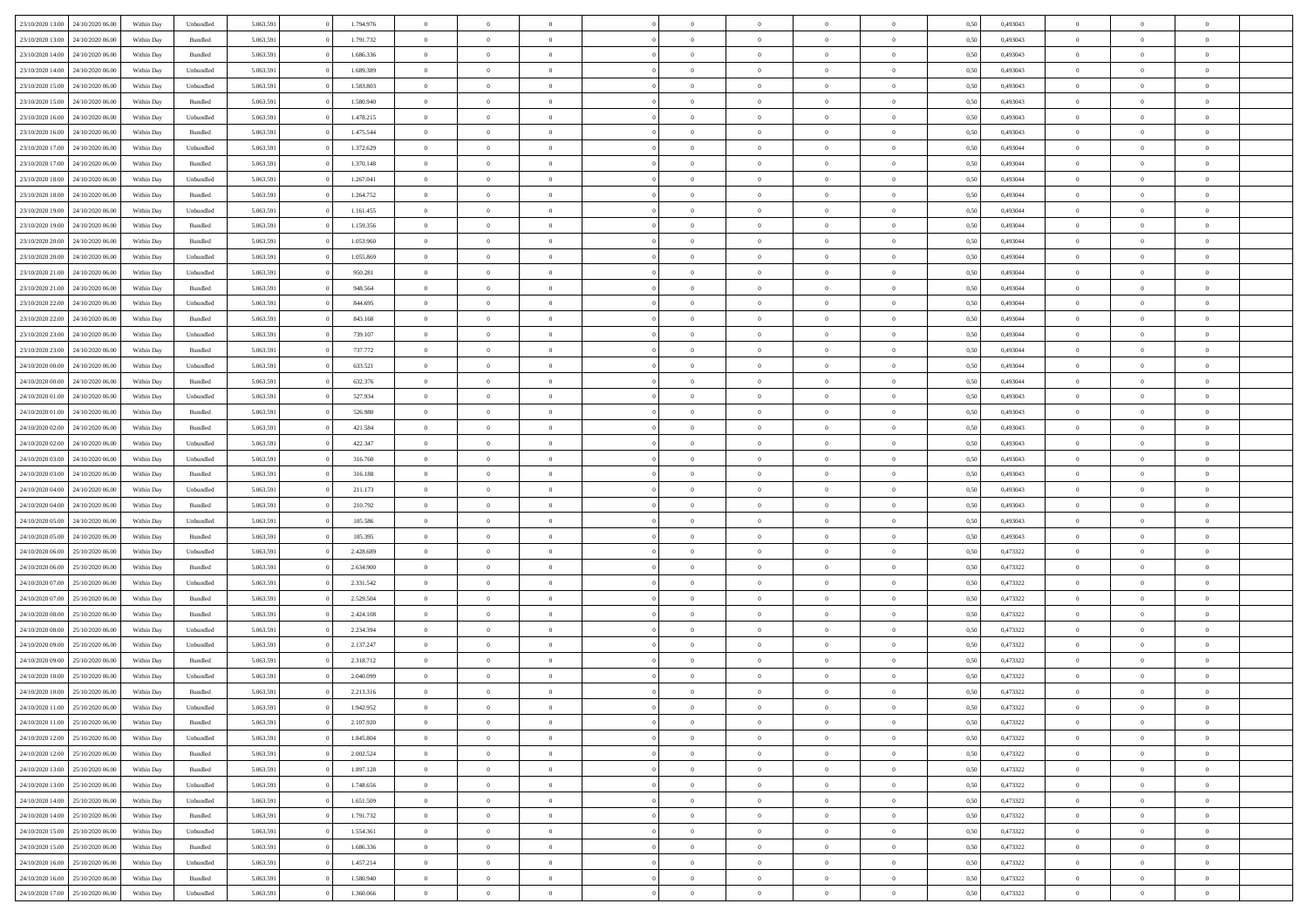|                  |                  |            |                    |           | 1.475.544 |                |                |                |                | $\Omega$       | $\theta$       | $\theta$       |      |          | $\theta$       | $\overline{0}$ | $\theta$       |  |
|------------------|------------------|------------|--------------------|-----------|-----------|----------------|----------------|----------------|----------------|----------------|----------------|----------------|------|----------|----------------|----------------|----------------|--|
| 24/10/2020 17:00 | 25/10/2020 06:00 | Within Dav | Bundled            | 5.063.591 |           | $\overline{0}$ | $\theta$       |                | $\Omega$       |                |                |                | 0.50 | 0,473322 |                |                |                |  |
| 24/10/2020 18.00 | 25/10/2020 06.00 | Within Day | Unbundled          | 5.063.591 | 1.262.919 | $\overline{0}$ | $\theta$       | $\overline{0}$ | $\overline{0}$ | $\bf{0}$       | $\overline{0}$ | $\bf{0}$       | 0,50 | 0,473322 | $\theta$       | $\overline{0}$ | $\overline{0}$ |  |
| 24/10/2020 18:00 | 25/10/2020 06.00 | Within Day | Bundled            | 5.063.591 | 1.370.148 | $\overline{0}$ | $\bf{0}$       | $\overline{0}$ | $\bf{0}$       | $\bf{0}$       | $\bf{0}$       | $\mathbf{0}$   | 0,50 | 0,473322 | $\overline{0}$ | $\overline{0}$ | $\overline{0}$ |  |
|                  |                  |            |                    |           |           |                |                |                |                |                |                |                |      |          | $\theta$       |                |                |  |
| 24/10/2020 19:00 | 25/10/2020 06:00 | Within Dav | Bundled            | 5.063.591 | 1.264.752 | $\overline{0}$ | $\overline{0}$ | $\overline{0}$ | $\overline{0}$ | $\bf{0}$       | $\overline{0}$ | $\overline{0}$ | 0.50 | 0,473322 |                | $\overline{0}$ | $\overline{0}$ |  |
| 24/10/2020 19:00 | 25/10/2020 06.00 | Within Day | Unbundled          | 5.063.591 | 1.165.771 | $\overline{0}$ | $\theta$       | $\overline{0}$ | $\overline{0}$ | $\bf{0}$       | $\overline{0}$ | $\bf{0}$       | 0,50 | 0,473322 | $\,$ 0 $\,$    | $\overline{0}$ | $\overline{0}$ |  |
| 24/10/2020 20.00 | 25/10/2020 06.00 | Within Day | Unbundled          | 5.063.591 | 1.068.624 | $\overline{0}$ | $\overline{0}$ | $\overline{0}$ | $\bf{0}$       | $\overline{0}$ | $\overline{0}$ | $\mathbf{0}$   | 0,50 | 0,473322 | $\overline{0}$ | $\overline{0}$ | $\bf{0}$       |  |
| 24/10/2020 20:00 | 25/10/2020 06.00 | Within Dav | Bundled            | 5.063.591 | 1.159.356 | $\overline{0}$ | $\overline{0}$ | $\overline{0}$ | $\overline{0}$ | $\overline{0}$ | $\overline{0}$ | $\overline{0}$ | 0.50 | 0,473322 | $\theta$       | $\overline{0}$ | $\overline{0}$ |  |
|                  |                  |            |                    |           |           |                |                |                |                |                |                |                |      |          |                |                |                |  |
| 24/10/2020 21.00 | 25/10/2020 06.00 | Within Day | Unbundled          | 5.063.591 | 971.475   | $\overline{0}$ | $\theta$       | $\overline{0}$ | $\overline{0}$ | $\bf{0}$       | $\overline{0}$ | $\bf{0}$       | 0,50 | 0,473322 | $\theta$       | $\theta$       | $\overline{0}$ |  |
| 24/10/2020 21.00 | 25/10/2020 06.00 | Within Day | Bundled            | 5.063.591 | 1.053.960 | $\overline{0}$ | $\overline{0}$ | $\overline{0}$ | $\bf{0}$       | $\bf{0}$       | $\bf{0}$       | $\bf{0}$       | 0,50 | 0,473322 | $\,0\,$        | $\overline{0}$ | $\overline{0}$ |  |
| 24/10/2020 22.00 | 25/10/2020 06.00 | Within Dav | Unbundled          | 5.063.591 | 874.328   | $\overline{0}$ | $\overline{0}$ | $\overline{0}$ | $\overline{0}$ | $\overline{0}$ | $\overline{0}$ | $\overline{0}$ | 0.50 | 0,473321 | $\theta$       | $\overline{0}$ | $\overline{0}$ |  |
|                  |                  |            |                    |           |           |                |                |                |                |                |                |                |      |          |                |                |                |  |
| 24/10/2020 22.00 | 25/10/2020 06.00 | Within Day | Bundled            | 5.063.591 | 948.564   | $\overline{0}$ | $\theta$       | $\overline{0}$ | $\overline{0}$ | $\bf{0}$       | $\overline{0}$ | $\bf{0}$       | 0,50 | 0,473321 | $\,$ 0 $\,$    | $\overline{0}$ | $\overline{0}$ |  |
| 24/10/2020 23.00 | 25/10/2020 06.00 | Within Day | Unbundled          | 5.063.591 | 777.180   | $\overline{0}$ | $\overline{0}$ | $\overline{0}$ | $\bf{0}$       | $\bf{0}$       | $\bf{0}$       | $\mathbf{0}$   | 0,50 | 0,473321 | $\overline{0}$ | $\overline{0}$ | $\bf{0}$       |  |
| 24/10/2020 23:00 | 25/10/2020 06:00 | Within Day | Bundled            | 5.063.591 | 843.168   | $\overline{0}$ | $\overline{0}$ | $\overline{0}$ | $\overline{0}$ | $\bf{0}$       | $\overline{0}$ | $\overline{0}$ | 0.50 | 0,473321 | $\theta$       | $\theta$       | $\overline{0}$ |  |
| 25/10/2020 00.00 | 25/10/2020 06.00 | Within Day | Unbundled          | 5.063.591 | 680.033   | $\overline{0}$ | $\theta$       | $\overline{0}$ | $\overline{0}$ | $\bf{0}$       | $\overline{0}$ | $\bf{0}$       | 0,50 | 0,473322 | $\theta$       | $\overline{0}$ | $\overline{0}$ |  |
|                  |                  |            |                    |           |           |                |                |                |                |                |                |                |      |          |                |                |                |  |
| 25/10/2020 00:00 | 25/10/2020 06.00 | Within Day | Bundled            | 5.063.591 | 737.772   | $\overline{0}$ | $\overline{0}$ | $\overline{0}$ | $\bf{0}$       | $\overline{0}$ | $\overline{0}$ | $\mathbf{0}$   | 0,50 | 0,473322 | $\bf{0}$       | $\overline{0}$ | $\bf{0}$       |  |
| 25/10/2020 01:00 | 25/10/2020 06:00 | Within Dav | Bundled            | 5.063.591 | 632.376   | $\overline{0}$ | $\overline{0}$ | $\overline{0}$ | $\overline{0}$ | $\overline{0}$ | $\overline{0}$ | $\overline{0}$ | 0.50 | 0,473322 | $\theta$       | $\overline{0}$ | $\overline{0}$ |  |
| 25/10/2020 01.00 | 25/10/2020 06.00 | Within Day | Unbundled          | 5.063.591 | 582.885   | $\overline{0}$ | $\theta$       | $\overline{0}$ | $\overline{0}$ | $\bf{0}$       | $\overline{0}$ | $\bf{0}$       | 0,50 | 0,473322 | $\,$ 0 $\,$    | $\overline{0}$ | $\overline{0}$ |  |
|                  |                  |            |                    |           |           |                |                |                |                |                |                |                |      |          |                |                |                |  |
| 25/10/2020 02:00 | 25/10/2020 06.00 | Within Day | Unbundled          | 5.063.591 | 485.738   | $\overline{0}$ | $\overline{0}$ | $\overline{0}$ | $\bf{0}$       | $\bf{0}$       | $\bf{0}$       | $\mathbf{0}$   | 0,50 | 0,473322 | $\bf{0}$       | $\overline{0}$ | $\overline{0}$ |  |
| 25/10/2020 02:00 | 25/10/2020 06:00 | Within Day | Bundled            | 5.063.591 | 526.980   | $\overline{0}$ | $\overline{0}$ | $\overline{0}$ | $\overline{0}$ | $\overline{0}$ | $\overline{0}$ | $\overline{0}$ | 0.50 | 0,473322 | $\theta$       | $\overline{0}$ | $\overline{0}$ |  |
| 25/10/2020 02.00 | 25/10/2020 06.00 | Within Day | Unbundled          | 5.063.591 | 388.590   | $\overline{0}$ | $\theta$       | $\overline{0}$ | $\overline{0}$ | $\bf{0}$       | $\overline{0}$ | $\bf{0}$       | 0,50 | 0,473323 | $\,$ 0 $\,$    | $\overline{0}$ | $\overline{0}$ |  |
| 25/10/2020 02:00 | 25/10/2020 06.00 | Within Day | Bundled            | 5.063.591 | 421.584   | $\overline{0}$ | $\overline{0}$ | $\overline{0}$ | $\bf{0}$       | $\bf{0}$       | $\bf{0}$       | $\bf{0}$       | 0,50 | 0,473323 | $\bf{0}$       | $\overline{0}$ | $\bf{0}$       |  |
|                  |                  |            |                    |           |           |                |                |                |                |                |                |                |      |          |                |                |                |  |
| 25/10/2020 03:00 | 25/10/2020 06:00 | Within Day | Unbundled          | 5.063.591 | 291.442   | $\overline{0}$ | $\overline{0}$ | $\overline{0}$ | $\overline{0}$ | $\overline{0}$ | $\overline{0}$ | $\overline{0}$ | 0.50 | 0,473320 | $\theta$       | $\overline{0}$ | $\overline{0}$ |  |
| 25/10/2020 03.00 | 25/10/2020 06.00 | Within Day | Bundled            | 5.063.591 | 316.188   | $\overline{0}$ | $\theta$       | $\overline{0}$ | $\overline{0}$ | $\bf{0}$       | $\overline{0}$ | $\bf{0}$       | 0,50 | 0,473320 | $\,$ 0 $\,$    | $\overline{0}$ | $\overline{0}$ |  |
| 25/10/2020 04:00 | 25/10/2020 06.00 | Within Day | Unbundled          | 5.063.591 | 194.294   | $\overline{0}$ | $\overline{0}$ | $\overline{0}$ | $\bf{0}$       | $\overline{0}$ | $\overline{0}$ | $\mathbf{0}$   | 0,50 | 0,473320 | $\bf{0}$       | $\overline{0}$ | $\bf{0}$       |  |
| 25/10/2020 04:00 | 25/10/2020 06.00 | Within Dav | Bundled            | 5.063.591 | 210.792   | $\overline{0}$ | $\overline{0}$ | $\overline{0}$ | $\overline{0}$ | $\overline{0}$ | $\overline{0}$ | $\overline{0}$ | 0.50 | 0,473320 | $\overline{0}$ | $\overline{0}$ | $\overline{0}$ |  |
|                  |                  |            |                    |           |           |                |                |                |                |                |                |                |      |          |                |                |                |  |
| 25/10/2020 06.00 | 26/10/2020 06.00 | Within Day | Unbundled          | 5.063.591 | 2.534.084 | $\overline{0}$ | $\theta$       | $\overline{0}$ | $\overline{0}$ | $\bf{0}$       | $\overline{0}$ | $\bf{0}$       | 0,50 | 0,493044 | $\theta$       | $\theta$       | $\overline{0}$ |  |
| 25/10/2020 06.00 | 26/10/2020 06.00 | Within Day | Bundled            | 5.063.591 | 2.529.504 | $\overline{0}$ | $\overline{0}$ | $\overline{0}$ | $\bf{0}$       | $\bf{0}$       | $\bf{0}$       | $\bf{0}$       | 0,50 | 0,493044 | $\,0\,$        | $\overline{0}$ | $\overline{0}$ |  |
| 25/10/2020 07:00 | 26/10/2020 06:00 | Within Day | Bundled            | 5.063.591 | 2.424.108 | $\overline{0}$ | $\overline{0}$ | $\overline{0}$ | $\overline{0}$ | $\overline{0}$ | $\overline{0}$ | $\overline{0}$ | 0.50 | 0,493044 | $\theta$       | $\overline{0}$ | $\overline{0}$ |  |
| 25/10/2020 07.00 | 26/10/2020 06.00 | Within Day | Unbundled          | 5.063.591 | 2.428.497 | $\overline{0}$ | $\theta$       | $\overline{0}$ | $\overline{0}$ | $\bf{0}$       | $\overline{0}$ | $\bf{0}$       | 0,50 | 0,493044 | $\,$ 0 $\,$    | $\overline{0}$ | $\overline{0}$ |  |
|                  |                  |            |                    |           |           |                |                |                |                |                |                |                |      |          |                |                |                |  |
| 25/10/2020 08:00 | 26/10/2020 06.00 | Within Day | Unbundled          | 5.063.591 | 2.322.910 | $\overline{0}$ | $\overline{0}$ | $\overline{0}$ | $\bf{0}$       | $\bf{0}$       | $\bf{0}$       | $\bf{0}$       | 0,50 | 0,493044 | $\overline{0}$ | $\overline{0}$ | $\bf{0}$       |  |
| 25/10/2020 08:00 | 26/10/2020 06.00 | Within Day | Bundled            | 5.063.591 | 2.318.712 | $\overline{0}$ | $\Omega$       | $\overline{0}$ | $\Omega$       | $\Omega$       | $\overline{0}$ | $\overline{0}$ | 0,50 | 0,493044 | $\,0\,$        | $\theta$       | $\theta$       |  |
| 25/10/2020 09:00 | 26/10/2020 06.00 | Within Day | Unbundled          | 5.063.591 | 2.217.323 | $\overline{0}$ | $\theta$       | $\overline{0}$ | $\overline{0}$ | $\bf{0}$       | $\overline{0}$ | $\bf{0}$       | 0,50 | 0,493044 | $\,$ 0 $\,$    | $\overline{0}$ | $\overline{0}$ |  |
|                  |                  |            |                    |           |           |                |                |                |                |                |                |                |      |          |                |                |                |  |
| 25/10/2020 09:00 | 26/10/2020 06.00 | Within Day | Bundled            | 5.063.591 | 2.213.316 | $\overline{0}$ | $\overline{0}$ | $\overline{0}$ | $\bf{0}$       | $\overline{0}$ | $\overline{0}$ | $\mathbf{0}$   | 0,50 | 0,493044 | $\overline{0}$ | $\overline{0}$ | $\bf{0}$       |  |
| 25/10/2020 11:00 | 26/10/2020 06:00 | Within Day | Unbundled          | 5.063.591 | 2.006.150 | $\overline{0}$ | $\Omega$       | $\Omega$       | $\Omega$       | $\overline{0}$ | $\overline{0}$ | $\overline{0}$ | 0.50 | 0,493044 | $\,0\,$        | $\theta$       | $\theta$       |  |
| 25/10/2020 11:00 | 26/10/2020 06.00 | Within Day | Bundled            | 5.063.591 | 2.002.524 | $\overline{0}$ | $\theta$       | $\overline{0}$ | $\overline{0}$ | $\bf{0}$       | $\overline{0}$ | $\bf{0}$       | 0,50 | 0,493044 | $\,$ 0 $\,$    | $\overline{0}$ | $\overline{0}$ |  |
| 25/10/2020 12:00 | 26/10/2020 06.00 | Within Day | Unbundled          | 5.063.591 | 1.900.563 | $\overline{0}$ | $\overline{0}$ | $\overline{0}$ | $\bf{0}$       | $\bf{0}$       | $\bf{0}$       | $\bf{0}$       | 0,50 | 0,493043 | $\bf{0}$       | $\overline{0}$ | $\bf{0}$       |  |
|                  |                  |            |                    |           |           |                |                |                |                |                |                |                |      |          |                |                |                |  |
| 25/10/2020 12:00 | 26/10/2020 06:00 | Within Day | Bundled            | 5.063.591 | 1.897.128 | $\overline{0}$ | $\Omega$       | $\overline{0}$ | $\Omega$       | $\overline{0}$ | $\overline{0}$ | $\overline{0}$ | 0.50 | 0,493043 | $\,$ 0 $\,$    | $\theta$       | $\theta$       |  |
| 25/10/2020 13:00 | 26/10/2020 06.00 | Within Day | Bundled            | 5.063.591 | 1.791.732 | $\overline{0}$ | $\overline{0}$ | $\overline{0}$ | $\overline{0}$ | $\,$ 0         | $\overline{0}$ | $\bf{0}$       | 0,50 | 0,493043 | $\,$ 0 $\,$    | $\overline{0}$ | $\overline{0}$ |  |
| 25/10/2020 13:00 | 26/10/2020 06.00 | Within Day | Unbundled          | 5.063.591 | 1.794.976 | $\overline{0}$ | $\overline{0}$ | $\overline{0}$ | $\bf{0}$       | $\bf{0}$       | $\bf{0}$       | $\bf{0}$       | 0,50 | 0,493043 | $\overline{0}$ | $\overline{0}$ | $\bf{0}$       |  |
|                  |                  |            |                    |           |           | $\overline{0}$ | $\Omega$       | $\overline{0}$ | $\Omega$       | $\overline{0}$ | $\overline{0}$ | $\overline{0}$ |      |          | $\,0\,$        | $\theta$       | $\theta$       |  |
| 25/10/2020 14:00 | 26/10/2020 06.00 | Within Day | Unbundled          | 5.063.591 | 1.689.389 |                |                |                |                |                |                |                | 0,50 | 0,493043 |                |                |                |  |
| 25/10/2020 14:00 | 26/10/2020 06.00 | Within Day | Bundled            | 5.063.591 | 1.686.336 | $\overline{0}$ | $\overline{0}$ | $\overline{0}$ | $\overline{0}$ | $\,$ 0         | $\overline{0}$ | $\bf{0}$       | 0,50 | 0,493043 | $\,$ 0 $\,$    | $\overline{0}$ | $\overline{0}$ |  |
| 25/10/2020 15:00 | 26/10/2020 06.00 | Within Day | Unbundled          | 5.063.591 | 1.583.803 | $\overline{0}$ | $\overline{0}$ | $\overline{0}$ | $\bf{0}$       | $\bf{0}$       | $\overline{0}$ | $\mathbf{0}$   | 0,50 | 0,493043 | $\overline{0}$ | $\overline{0}$ | $\bf{0}$       |  |
| 25/10/2020 15:00 | 26/10/2020 06:00 | Within Day | Bundled            | 5.063.591 | 1.580.940 | $\overline{0}$ | $\Omega$       | $\Omega$       | $\Omega$       | $\Omega$       | $\Omega$       | $\overline{0}$ | 0.50 | 0,493043 | $\theta$       | $\theta$       | $\theta$       |  |
| 25/10/2020 16:00 | 26/10/2020 06.00 | Within Day | Unbundled          | 5.063.591 | 1.478.215 | $\overline{0}$ | $\overline{0}$ | $\overline{0}$ | $\bf{0}$       | $\,$ 0         | $\bf{0}$       | $\bf{0}$       | 0,50 | 0,493043 | $\,0\,$        | $\,0\,$        | $\overline{0}$ |  |
|                  |                  |            |                    |           |           |                |                |                |                |                |                |                |      |          |                |                |                |  |
| 25/10/2020 16:00 | 26/10/2020 06.00 | Within Day | $\mathbf B$ undled | 5.063.591 | 1.475.544 | $\bf{0}$       | $\bf{0}$       |                |                | $\bf{0}$       |                |                | 0,50 | 0,493043 | $\bf{0}$       | $\overline{0}$ |                |  |
| 25/10/2020 17:00 | 26/10/2020 06:00 | Within Day | Unbundled          | 5.063.591 | 1.372.629 | $\overline{0}$ | $\overline{0}$ | $\Omega$       | $\Omega$       | $\overline{0}$ | $\overline{0}$ | $\overline{0}$ | 0.50 | 0.493044 | $\theta$       | $\theta$       | $\theta$       |  |
| 25/10/2020 17.00 | 26/10/2020 06.00 | Within Day | Bundled            | 5.063.591 | 1.370.148 | $\overline{0}$ | $\,$ 0         | $\overline{0}$ | $\bf{0}$       | $\,$ 0 $\,$    | $\overline{0}$ | $\mathbf{0}$   | 0,50 | 0,493044 | $\,$ 0 $\,$    | $\,$ 0 $\,$    | $\,$ 0         |  |
|                  |                  |            |                    |           |           |                |                |                |                |                |                |                |      |          |                |                |                |  |
| 25/10/2020 18:00 | 26/10/2020 06.00 | Within Day | Unbundled          | 5.063.591 | 1.267.041 | $\overline{0}$ | $\overline{0}$ | $\overline{0}$ | $\overline{0}$ | $\overline{0}$ | $\overline{0}$ | $\mathbf{0}$   | 0,50 | 0,493044 | $\overline{0}$ | $\bf{0}$       | $\bf{0}$       |  |
| 25/10/2020 18:00 | 26/10/2020 06.00 | Within Day | $\mathbf B$ undled | 5.063.591 | 1.264.752 | $\overline{0}$ | $\overline{0}$ | $\overline{0}$ | $\Omega$       | $\overline{0}$ | $\overline{0}$ | $\overline{0}$ | 0,50 | 0,493044 | $\bf{0}$       | $\theta$       | $\overline{0}$ |  |
| 25/10/2020 19:00 | 26/10/2020 06.00 | Within Day | Bundled            | 5.063.591 | 1.159.356 | $\overline{0}$ | $\,$ 0         | $\overline{0}$ | $\overline{0}$ | $\,$ 0 $\,$    | $\overline{0}$ | $\mathbf{0}$   | 0,50 | 0,493044 | $\,$ 0 $\,$    | $\overline{0}$ | $\overline{0}$ |  |
| 25/10/2020 19:00 | 26/10/2020 06.00 | Within Day | Unbundled          | 5.063.591 | 1.161.455 | $\overline{0}$ | $\overline{0}$ | $\overline{0}$ | $\overline{0}$ | $\overline{0}$ | $\overline{0}$ | $\mathbf{0}$   | 0,50 | 0,493044 | $\overline{0}$ | $\overline{0}$ | $\bf{0}$       |  |
|                  |                  |            |                    |           |           |                |                |                |                |                |                |                |      |          |                |                |                |  |
| 25/10/2020 20.00 | 26/10/2020 06:00 | Within Day | Unbundled          | 5.063.591 | 1.055.869 | $\overline{0}$ | $\overline{0}$ | $\overline{0}$ | $\Omega$       | $\overline{0}$ | $\overline{0}$ | $\bf{0}$       | 0.50 | 0,493044 | $\overline{0}$ | $\theta$       | $\overline{0}$ |  |
| 25/10/2020 20:00 | 26/10/2020 06.00 | Within Day | Bundled            | 5.063.591 | 1.053.960 | $\overline{0}$ | $\,$ 0         | $\overline{0}$ | $\bf{0}$       | $\bf{0}$       | $\bf{0}$       | $\bf{0}$       | 0,50 | 0,493044 | $\,$ 0 $\,$    | $\overline{0}$ | $\overline{0}$ |  |
| 25/10/2020 21.00 | 26/10/2020 06.00 | Within Day | Unbundled          | 5.063.591 | 950.281   | $\overline{0}$ | $\bf{0}$       | $\overline{0}$ | $\overline{0}$ | $\overline{0}$ | $\overline{0}$ | $\mathbf{0}$   | 0,50 | 0,493044 | $\overline{0}$ | $\overline{0}$ | $\bf{0}$       |  |
|                  | 26/10/2020 06:00 |            |                    |           | 948.564   | $\overline{0}$ | $\overline{0}$ | $\overline{0}$ | $\Omega$       | $\overline{0}$ | $\overline{0}$ |                |      |          |                | $\theta$       | $\overline{0}$ |  |
| 25/10/2020 21.00 |                  | Within Day | Bundled            | 5.063.591 |           |                |                |                |                |                |                | $\bf{0}$       | 0.50 | 0,493044 | $\overline{0}$ |                |                |  |
| 25/10/2020 22.00 | 26/10/2020 06.00 | Within Day | Unbundled          | 5.063.591 | 844.695   | $\overline{0}$ | $\bf{0}$       | $\overline{0}$ | $\overline{0}$ | $\bf{0}$       | $\bf{0}$       | $\mathbf{0}$   | 0,50 | 0,493044 | $\,$ 0 $\,$    | $\,$ 0 $\,$    | $\bf{0}$       |  |
|                  |                  |            | Bundled            | 5.063.591 | 843.168   | $\overline{0}$ | $\overline{0}$ | $\overline{0}$ | $\overline{0}$ | $\overline{0}$ | $\bf{0}$       | $\mathbf{0}$   | 0,50 | 0,493044 | $\overline{0}$ | $\bf{0}$       | $\bf{0}$       |  |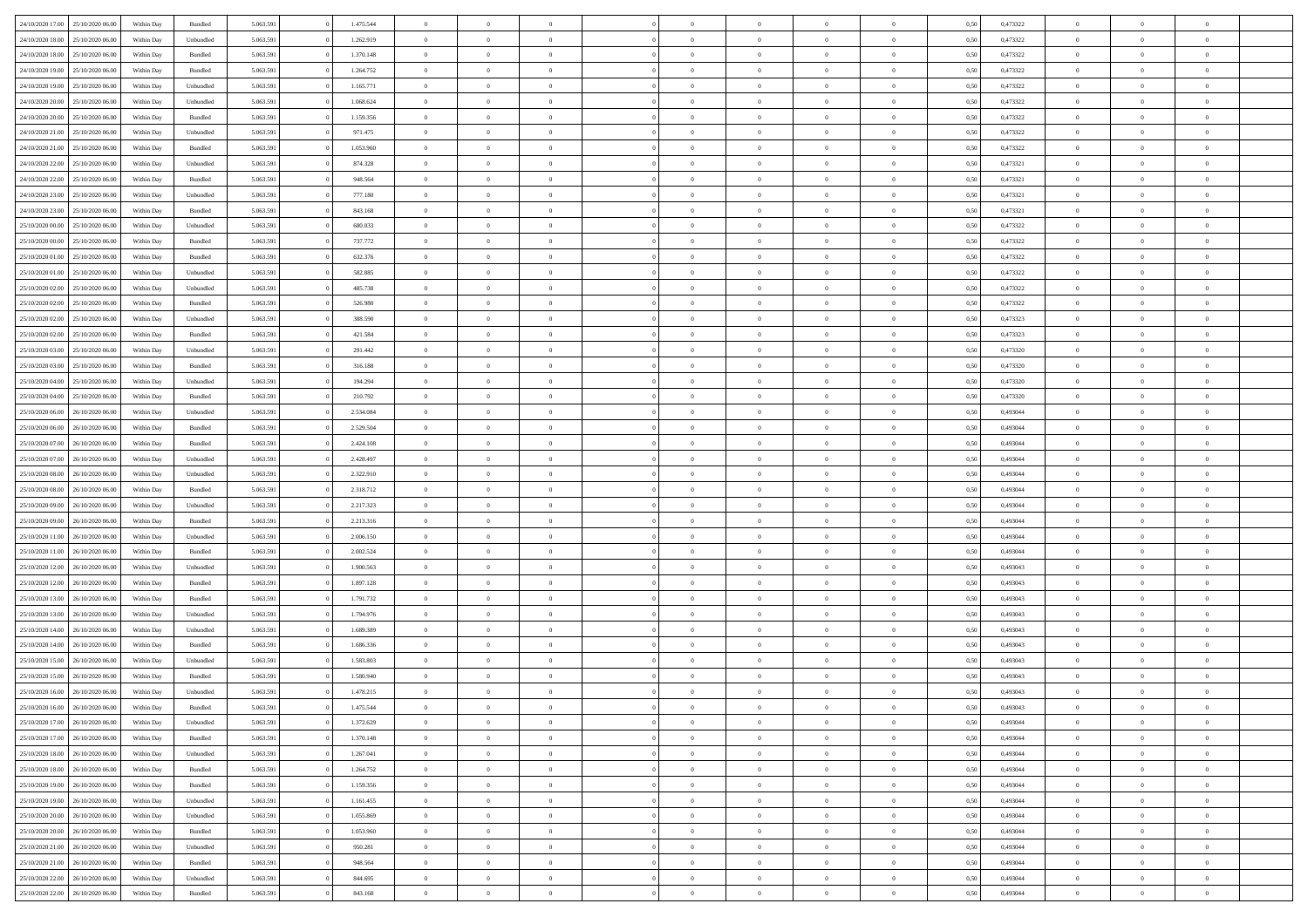| 25/10/2020 23:00    | 26/10/2020 06.00                  | Within Dav | Unbundled | 5.063.591 | 739.107   | $\overline{0}$ | $\Omega$       |                | $\Omega$       | $\Omega$       | $\Omega$       | $\theta$       | 0,50 | 0,493044 | $\theta$       | $\theta$       | $\theta$       |  |
|---------------------|-----------------------------------|------------|-----------|-----------|-----------|----------------|----------------|----------------|----------------|----------------|----------------|----------------|------|----------|----------------|----------------|----------------|--|
| 25/10/2020 23.00    | 26/10/2020 06.00                  | Within Day | Bundled   | 5.063.591 | 737.772   | $\overline{0}$ | $\theta$       | $\overline{0}$ | $\overline{0}$ | $\bf{0}$       | $\overline{0}$ | $\overline{0}$ | 0,50 | 0,493044 | $\theta$       | $\theta$       | $\overline{0}$ |  |
| 26/10/2020 00:00    | 26/10/2020 06.00                  | Within Day | Unbundled | 5.063.591 | 633.521   | $\overline{0}$ | $\overline{0}$ | $\overline{0}$ | $\bf{0}$       | $\bf{0}$       | $\bf{0}$       | $\bf{0}$       | 0,50 | 0,493044 | $\bf{0}$       | $\overline{0}$ | $\overline{0}$ |  |
|                     |                                   |            |           |           |           |                |                |                |                |                |                |                |      |          | $\theta$       |                |                |  |
| 26/10/2020 00:00    | 26/10/2020 06:00                  | Within Dav | Bundled   | 5.063.591 | 632.376   | $\overline{0}$ | $\overline{0}$ | $\overline{0}$ | $\overline{0}$ | $\bf{0}$       | $\overline{0}$ | $\overline{0}$ | 0.50 | 0.493044 |                | $\theta$       | $\overline{0}$ |  |
| 26/10/2020 01:00    | 26/10/2020 06.00                  | Within Day | Bundled   | 5.063.591 | 526.980   | $\overline{0}$ | $\theta$       | $\overline{0}$ | $\overline{0}$ | $\bf{0}$       | $\overline{0}$ | $\bf{0}$       | 0,50 | 0,493043 | $\theta$       | $\theta$       | $\overline{0}$ |  |
| 26/10/2020 01.00    | 26/10/2020 06.00                  | Within Day | Unbundled | 5.063.591 | 527.934   | $\overline{0}$ | $\bf{0}$       | $\overline{0}$ | $\bf{0}$       | $\overline{0}$ | $\overline{0}$ | $\mathbf{0}$   | 0,50 | 0,493043 | $\overline{0}$ | $\overline{0}$ | $\bf{0}$       |  |
| 26/10/2020 02:00    | 26/10/2020 06.00                  | Within Dav | Unbundled | 5.063.591 | 422.347   | $\overline{0}$ | $\overline{0}$ | $\overline{0}$ | $\overline{0}$ | $\overline{0}$ | $\overline{0}$ | $\overline{0}$ | 0.50 | 0,493043 | $\theta$       | $\overline{0}$ | $\overline{0}$ |  |
|                     |                                   |            |           |           |           |                |                |                |                |                |                |                |      |          |                |                |                |  |
| 26/10/2020 02.00    | 26/10/2020 06.00                  | Within Day | Bundled   | 5.063.591 | 421.584   | $\overline{0}$ | $\theta$       | $\overline{0}$ | $\overline{0}$ | $\bf{0}$       | $\overline{0}$ | $\bf{0}$       | 0,50 | 0,493043 | $\theta$       | $\theta$       | $\overline{0}$ |  |
| 26/10/2020 03:00    | 26/10/2020 06.00                  | Within Day | Unbundled | 5.063.591 | 316.760   | $\overline{0}$ | $\overline{0}$ | $\overline{0}$ | $\bf{0}$       | $\bf{0}$       | $\bf{0}$       | $\bf{0}$       | 0,50 | 0,493043 | $\,0\,$        | $\overline{0}$ | $\overline{0}$ |  |
| 26/10/2020 03:00    | 26/10/2020 06:00                  | Within Dav | Bundled   | 5.063.591 | 316.188   | $\overline{0}$ | $\overline{0}$ | $\overline{0}$ | $\overline{0}$ | $\overline{0}$ | $\overline{0}$ | $\overline{0}$ | 0.50 | 0,493043 | $\theta$       | $\overline{0}$ | $\overline{0}$ |  |
|                     |                                   |            |           |           |           |                |                |                |                |                |                |                |      |          |                |                |                |  |
| 26/10/2020 04.00    | 26/10/2020 06.00                  | Within Day | Unbundled | 5.063.591 | 211.173   | $\overline{0}$ | $\theta$       | $\overline{0}$ | $\overline{0}$ | $\bf{0}$       | $\overline{0}$ | $\bf{0}$       | 0,50 | 0,493043 | $\theta$       | $\theta$       | $\overline{0}$ |  |
| 26/10/2020 04.00    | 26/10/2020 06.00                  | Within Day | Bundled   | 5.063.591 | 210.792   | $\overline{0}$ | $\overline{0}$ | $\overline{0}$ | $\bf{0}$       | $\bf{0}$       | $\bf{0}$       | $\bf{0}$       | 0,50 | 0,493043 | $\overline{0}$ | $\overline{0}$ | $\overline{0}$ |  |
| 26/10/2020 05:00    | 26/10/2020 06:00                  | Within Day | Unbundled | 5.063.591 | 105.586   | $\overline{0}$ | $\overline{0}$ | $\overline{0}$ | $\overline{0}$ | $\bf{0}$       | $\overline{0}$ | $\overline{0}$ | 0.50 | 0,493043 | $\theta$       | $\theta$       | $\overline{0}$ |  |
| 26/10/2020 05.00    | 26/10/2020 06.00                  | Within Day | Bundled   | 5.063.591 | 105.395   | $\overline{0}$ | $\theta$       | $\overline{0}$ | $\overline{0}$ | $\bf{0}$       | $\overline{0}$ | $\bf{0}$       | 0,50 | 0,493043 | $\theta$       | $\theta$       | $\overline{0}$ |  |
|                     |                                   |            |           |           |           |                |                |                |                |                |                |                |      |          |                |                |                |  |
| 26/10/2020 06:00    | 27/10/2020 06.00                  | Within Day | Unbundled | 5.063.591 | 2.534.084 | $\overline{0}$ | $\bf{0}$       | $\overline{0}$ | $\bf{0}$       | $\overline{0}$ | $\overline{0}$ | $\mathbf{0}$   | 0,50 | 0,493044 | $\overline{0}$ | $\overline{0}$ | $\bf{0}$       |  |
| 26/10/2020 06.00    | 27/10/2020 06.00                  | Within Dav | Bundled   | 5.063.591 | 2.529.504 | $\overline{0}$ | $\overline{0}$ | $\overline{0}$ | $\overline{0}$ | $\overline{0}$ | $\overline{0}$ | $\overline{0}$ | 0.50 | 0,493044 | $\theta$       | $\overline{0}$ | $\overline{0}$ |  |
| 26/10/2020 07.00    | 27/10/2020 06.00                  | Within Day | Bundled   | 5.063.591 | 2.424.108 | $\overline{0}$ | $\theta$       | $\overline{0}$ | $\overline{0}$ | $\bf{0}$       | $\overline{0}$ | $\bf{0}$       | 0,50 | 0,493044 | $\theta$       | $\theta$       | $\overline{0}$ |  |
|                     |                                   |            |           |           |           |                |                |                |                |                |                |                |      |          |                |                |                |  |
| 26/10/2020 07.00    | 27/10/2020 06.00                  | Within Day | Unbundled | 5.063.591 | 2.428.497 | $\overline{0}$ | $\overline{0}$ | $\overline{0}$ | $\bf{0}$       | $\bf{0}$       | $\bf{0}$       | $\bf{0}$       | 0,50 | 0,493044 | $\,0\,$        | $\overline{0}$ | $\overline{0}$ |  |
| 26/10/2020 08:00    | 27/10/2020 06.00                  | Within Day | Bundled   | 5.063.591 | 2.318.712 | $\overline{0}$ | $\overline{0}$ | $\overline{0}$ | $\overline{0}$ | $\overline{0}$ | $\overline{0}$ | $\overline{0}$ | 0.50 | 0,493044 | $\theta$       | $\overline{0}$ | $\overline{0}$ |  |
| 26/10/2020 08:00    | 27/10/2020 06.00                  | Within Day | Unbundled | 5.063.591 | 2.322.910 | $\overline{0}$ | $\theta$       | $\overline{0}$ | $\overline{0}$ | $\bf{0}$       | $\overline{0}$ | $\bf{0}$       | 0,50 | 0,493044 | $\,$ 0 $\,$    | $\theta$       | $\overline{0}$ |  |
| 26/10/2020 09:00    | 27/10/2020 06.00                  | Within Day | Bundled   | 5.063.591 | 2.213.316 | $\overline{0}$ | $\overline{0}$ | $\overline{0}$ | $\bf{0}$       | $\bf{0}$       | $\bf{0}$       | $\bf{0}$       | 0,50 | 0,493044 | $\,0\,$        | $\overline{0}$ | $\overline{0}$ |  |
|                     |                                   |            |           |           |           |                |                |                |                |                |                |                |      |          | $\theta$       |                |                |  |
| 26/10/2020 09:00    | 27/10/2020 06:00                  | Within Day | Unbundled | 5.063.591 | 2.217.323 | $\overline{0}$ | $\overline{0}$ | $\overline{0}$ | $\overline{0}$ | $\bf{0}$       | $\overline{0}$ | $\overline{0}$ | 0.50 | 0.493044 |                | $\theta$       | $\overline{0}$ |  |
| 26/10/2020 10:00    | 27/10/2020 06.00                  | Within Day | Bundled   | 5.063.591 | 2.107.920 | $\overline{0}$ | $\theta$       | $\overline{0}$ | $\overline{0}$ | $\bf{0}$       | $\overline{0}$ | $\bf{0}$       | 0,50 | 0,493044 | $\theta$       | $\overline{0}$ | $\overline{0}$ |  |
| 26/10/2020 10:00    | 27/10/2020 06.00                  | Within Day | Unbundled | 5.063.591 | 2.111.737 | $\overline{0}$ | $\bf{0}$       | $\overline{0}$ | $\bf{0}$       | $\overline{0}$ | $\overline{0}$ | $\mathbf{0}$   | 0,50 | 0,493044 | $\overline{0}$ | $\overline{0}$ | $\bf{0}$       |  |
| 26/10/2020 11:00    | 27/10/2020 06.00                  | Within Dav | Unbundled | 5.063.591 | 2.006.150 | $\overline{0}$ | $\overline{0}$ | $\overline{0}$ | $\overline{0}$ | $\overline{0}$ | $\overline{0}$ | $\overline{0}$ | 0.50 | 0,493044 | $\theta$       | $\overline{0}$ | $\overline{0}$ |  |
|                     |                                   |            |           |           |           |                |                |                |                |                |                |                |      |          |                |                |                |  |
| 26/10/2020 11:00    | 27/10/2020 06.00                  | Within Day | Bundled   | 5.063.591 | 2.002.524 | $\overline{0}$ | $\theta$       | $\overline{0}$ | $\overline{0}$ | $\bf{0}$       | $\overline{0}$ | $\bf{0}$       | 0,50 | 0,493044 | $\theta$       | $\theta$       | $\overline{0}$ |  |
| 26/10/2020 12:00    | 27/10/2020 06.00                  | Within Day | Unbundled | 5.063.591 | 1.900.563 | $\overline{0}$ | $\overline{0}$ | $\overline{0}$ | $\bf{0}$       | $\bf{0}$       | $\bf{0}$       | $\bf{0}$       | 0,50 | 0,493043 | $\,0\,$        | $\overline{0}$ | $\overline{0}$ |  |
| 26/10/2020 12:00    | 27/10/2020 06.00                  | Within Day | Bundled   | 5.063.591 | 1.897.128 | $\overline{0}$ | $\overline{0}$ | $\overline{0}$ | $\overline{0}$ | $\overline{0}$ | $\overline{0}$ | $\overline{0}$ | 0.50 | 0,493043 | $\theta$       | $\overline{0}$ | $\overline{0}$ |  |
| 26/10/2020 13:00    | 27/10/2020 06.00                  | Within Day | Bundled   | 5.063.591 | 1.791.732 | $\overline{0}$ | $\theta$       | $\overline{0}$ | $\overline{0}$ | $\bf{0}$       | $\overline{0}$ | $\bf{0}$       | 0,50 | 0,493043 | $\,$ 0 $\,$    | $\overline{0}$ | $\overline{0}$ |  |
|                     |                                   |            |           |           |           |                |                |                |                |                |                |                |      |          |                |                |                |  |
| 26/10/2020 13:00    | 27/10/2020 06.00                  | Within Day | Unbundled | 5.063.591 | 1.794.976 | $\overline{0}$ | $\overline{0}$ | $\overline{0}$ | $\bf{0}$       | $\bf{0}$       | $\bf{0}$       | $\bf{0}$       | 0,50 | 0,493043 | $\overline{0}$ | $\overline{0}$ | $\overline{0}$ |  |
| 26/10/2020 14:00    | 27/10/2020 06.00                  | Within Day | Unbundled | 5.063.591 | 1.689.389 | $\overline{0}$ | $\Omega$       | $\Omega$       | $\Omega$       | $\Omega$       | $\Omega$       | $\overline{0}$ | 0,50 | 0,493043 | $\,0\,$        | $\theta$       | $\theta$       |  |
| 26/10/2020 14:00    | 27/10/2020 06.00                  | Within Day | Bundled   | 5.063.591 | 1.686.336 | $\overline{0}$ | $\theta$       | $\overline{0}$ | $\overline{0}$ | $\bf{0}$       | $\overline{0}$ | $\bf{0}$       | 0,50 | 0,493043 | $\theta$       | $\theta$       | $\overline{0}$ |  |
|                     |                                   |            |           |           |           |                |                |                |                |                |                |                |      |          |                |                |                |  |
| 26/10/2020 15:00    | 27/10/2020 06.00                  | Within Day | Unbundled | 5.063.591 | 1.583.803 | $\overline{0}$ | $\overline{0}$ | $\overline{0}$ | $\bf{0}$       | $\bf{0}$       | $\overline{0}$ | $\mathbf{0}$   | 0,50 | 0,493043 | $\overline{0}$ | $\overline{0}$ | $\bf{0}$       |  |
| 26/10/2020 15:00    | 27/10/2020 06.00                  | Within Day | Bundled   | 5.063.591 | 1.580.940 | $\overline{0}$ | $\Omega$       | $\Omega$       | $\Omega$       | $\bf{0}$       | $\overline{0}$ | $\overline{0}$ | 0.50 | 0,493043 | $\theta$       | $\theta$       | $\theta$       |  |
| 26/10/2020 16:00    | 27/10/2020 06.00                  | Within Day | Unbundled | 5.063.591 | 1.478.215 | $\overline{0}$ | $\theta$       | $\overline{0}$ | $\overline{0}$ | $\bf{0}$       | $\overline{0}$ | $\bf{0}$       | 0,50 | 0,493043 | $\theta$       | $\theta$       | $\overline{0}$ |  |
| 26/10/2020 16:00    | 27/10/2020 06.00                  | Within Day | Bundled   | 5.063.591 | 1.475.544 | $\overline{0}$ | $\overline{0}$ | $\overline{0}$ | $\bf{0}$       | $\bf{0}$       | $\bf{0}$       | $\bf{0}$       | 0,50 | 0,493043 | $\,0\,$        | $\overline{0}$ | $\overline{0}$ |  |
|                     |                                   |            |           |           |           |                |                |                |                |                |                |                |      |          |                |                |                |  |
| 26/10/2020 17:00    | 27/10/2020 06.00                  | Within Day | Unbundled | 5.063.591 | 1.372.629 | $\overline{0}$ | $\Omega$       | $\Omega$       | $\Omega$       | $\Omega$       | $\theta$       | $\overline{0}$ | 0.50 | 0,493044 | $\theta$       | $\theta$       | $\theta$       |  |
| 26/10/2020 17.00    | 27/10/2020 06.00                  | Within Day | Bundled   | 5.063.591 | 1.370.148 | $\overline{0}$ | $\theta$       | $\overline{0}$ | $\overline{0}$ | $\bf{0}$       | $\overline{0}$ | $\bf{0}$       | 0,50 | 0,493044 | $\,$ 0 $\,$    | $\overline{0}$ | $\overline{0}$ |  |
| 26/10/2020 18:00    | 27/10/2020 06.00                  | Within Day | Unbundled | 5.063.591 | 1.267.041 | $\overline{0}$ | $\overline{0}$ | $\overline{0}$ | $\bf{0}$       | $\bf{0}$       | $\bf{0}$       | $\bf{0}$       | 0,50 | 0,493044 | $\overline{0}$ | $\overline{0}$ | $\overline{0}$ |  |
|                     |                                   |            |           |           |           | $\overline{0}$ | $\Omega$       | $\Omega$       | $\Omega$       | $\Omega$       | $\overline{0}$ | $\overline{0}$ | 0.50 |          | $\,0\,$        | $\theta$       | $\theta$       |  |
| 26/10/2020 18:00    | 27/10/2020 06.00                  | Within Day | Bundled   | 5.063.591 | 1.264.752 |                |                |                |                |                |                |                |      | 0,493044 |                |                |                |  |
| 26/10/2020 19:00    | 27/10/2020 06.00                  | Within Day | Bundled   | 5.063.591 | 1.159.356 | $\overline{0}$ | $\theta$       | $\overline{0}$ | $\overline{0}$ | $\bf{0}$       | $\overline{0}$ | $\bf{0}$       | 0,50 | 0,493044 | $\,$ 0 $\,$    | $\overline{0}$ | $\overline{0}$ |  |
| 26/10/2020 19:00    | 27/10/2020 06.00                  | Within Day | Unbundled | 5.063.591 | 1.161.455 | $\overline{0}$ | $\overline{0}$ | $\overline{0}$ | $\bf{0}$       | $\bf{0}$       | $\bf{0}$       | $\mathbf{0}$   | 0,50 | 0,493044 | $\bf{0}$       | $\overline{0}$ | $\bf{0}$       |  |
| 26/10/2020 20:00    | 27/10/2020 06.00                  | Within Day | Unbundled | 5.063.591 | 1.055.869 | $\overline{0}$ | $\Omega$       | $\Omega$       | $\Omega$       | $\Omega$       | $\Omega$       | $\overline{0}$ | 0.50 | 0.493044 | $\theta$       | $\theta$       | $\theta$       |  |
| 26/10/2020 20:00    | 27/10/2020 06.00                  | Within Day | Bundled   | 5.063.591 | 1.053.960 | $\overline{0}$ | $\,$ 0 $\,$    | $\overline{0}$ | $\bf{0}$       | $\,$ 0         | $\bf{0}$       | $\bf{0}$       | 0,50 | 0,493044 | $\,0\,$        | $\overline{0}$ | $\overline{0}$ |  |
|                     |                                   |            |           |           |           |                |                |                |                |                |                |                |      |          |                |                |                |  |
| 26/10/2020 21:00    | 27/10/2020 06.00                  | Within Day | Unbundled | 5.063.591 | 950.281   | $\bf{0}$       | $\bf{0}$       |                |                |                |                |                | 0,50 | 0,493044 | $\bf{0}$       | $\overline{0}$ |                |  |
| 26/10/2020 21:00    | 27/10/2020 06:00                  | Within Day | Bundled   | 5.063.591 | 948,564   | $\overline{0}$ | $\overline{0}$ | $\overline{0}$ | $\Omega$       | $\overline{0}$ | $\overline{0}$ | $\overline{0}$ | 0,50 | 0,493044 | $\theta$       | $\theta$       | $\theta$       |  |
| 26/10/2020 22.00    | 27/10/2020 06.00                  | Within Day | Unbundled | 5.063.591 | 844.695   | $\overline{0}$ | $\bf{0}$       | $\overline{0}$ | $\bf{0}$       | $\,$ 0 $\,$    | $\overline{0}$ | $\,$ 0 $\,$    | 0,50 | 0,493044 | $\,$ 0 $\,$    | $\,$ 0 $\,$    | $\,$ 0         |  |
|                     |                                   |            |           |           |           |                |                |                |                |                |                |                |      |          |                |                |                |  |
| 26/10/2020 22.00    | 27/10/2020 06.00                  | Within Day | Bundled   | 5.063.591 | 843.168   | $\overline{0}$ | $\overline{0}$ | $\overline{0}$ | $\overline{0}$ | $\overline{0}$ | $\overline{0}$ | $\mathbf{0}$   | 0,50 | 0,493044 | $\overline{0}$ | $\bf{0}$       | $\overline{0}$ |  |
| 26/10/2020 23.00    | 27/10/2020 06.00                  | Within Day | Unbundled | 5.063.591 | 739.107   | $\overline{0}$ | $\overline{0}$ | $\overline{0}$ | $\Omega$       | $\overline{0}$ | $\overline{0}$ | $\overline{0}$ | 0,50 | 0,493044 | $\overline{0}$ | $\,$ 0 $\,$    | $\overline{0}$ |  |
| 26/10/2020 23.00    | 27/10/2020 06.00                  | Within Day | Bundled   | 5.063.591 | 737.772   | $\overline{0}$ | $\,$ 0         | $\overline{0}$ | $\bf{0}$       | $\,$ 0 $\,$    | $\overline{0}$ | $\mathbf{0}$   | 0,50 | 0,493044 | $\,$ 0 $\,$    | $\overline{0}$ | $\,$ 0         |  |
| 27/10/2020 00.00    | 27/10/2020 06.00                  | Within Day | Unbundled | 5.063.591 | 633.521   | $\overline{0}$ | $\overline{0}$ | $\overline{0}$ | $\overline{0}$ | $\overline{0}$ | $\overline{0}$ | $\mathbf{0}$   | 0,50 | 0,493044 | $\overline{0}$ | $\overline{0}$ | $\bf{0}$       |  |
|                     |                                   |            |           |           |           |                |                |                |                |                |                |                |      |          |                |                |                |  |
| $27/10/2020\;00.00$ | 27/10/2020 06.00                  | Within Day | Bundled   | 5.063.591 | 632.376   | $\overline{0}$ | $\overline{0}$ | $\overline{0}$ | $\overline{0}$ | $\overline{0}$ | $\overline{0}$ | $\bf{0}$       | 0.50 | 0,493044 | $\overline{0}$ | $\theta$       | $\overline{0}$ |  |
| 27/10/2020 01:00    | 27/10/2020 06.00                  | Within Day | Bundled   | 5.063.591 | 526.980   | $\overline{0}$ | $\,$ 0         | $\overline{0}$ | $\bf{0}$       | $\bf{0}$       | $\bf{0}$       | $\bf{0}$       | 0,50 | 0,493043 | $\,$ 0 $\,$    | $\overline{0}$ | $\overline{0}$ |  |
| 27/10/2020 01:00    | 27/10/2020 06.00                  | Within Day | Unbundled | 5.063.591 | 527.934   | $\overline{0}$ | $\bf{0}$       | $\overline{0}$ | $\overline{0}$ | $\overline{0}$ | $\overline{0}$ | $\mathbf{0}$   | 0,50 | 0,493043 | $\overline{0}$ | $\overline{0}$ | $\bf{0}$       |  |
|                     |                                   |            |           |           |           |                | $\overline{0}$ | $\overline{0}$ | $\Omega$       | $\overline{0}$ | $\overline{0}$ |                |      |          |                | $\overline{0}$ | $\overline{0}$ |  |
| 27/10/2020 02.00    | 27/10/2020 06.00                  | Within Day | Unbundled | 5.063.591 | 422.347   | $\overline{0}$ |                |                |                |                |                | $\overline{0}$ | 0.50 | 0,493043 | $\overline{0}$ |                |                |  |
| 27/10/2020 02.00    | 27/10/2020 06.00                  | Within Day | Bundled   | 5.063.591 | 421.584   | $\overline{0}$ | $\bf{0}$       | $\overline{0}$ | $\bf{0}$       | $\bf{0}$       | $\bf{0}$       | $\mathbf{0}$   | 0,50 | 0,493043 | $\,$ 0 $\,$    | $\,$ 0 $\,$    | $\bf{0}$       |  |
|                     | 27/10/2020 03.00 27/10/2020 06.00 | Within Day | Unbundled | 5.063.591 | 316.760   | $\overline{0}$ | $\overline{0}$ | $\overline{0}$ | $\overline{0}$ | $\overline{0}$ | $\bf{0}$       | $\mathbf{0}$   | 0,50 | 0,493043 | $\overline{0}$ | $\bf{0}$       | $\overline{0}$ |  |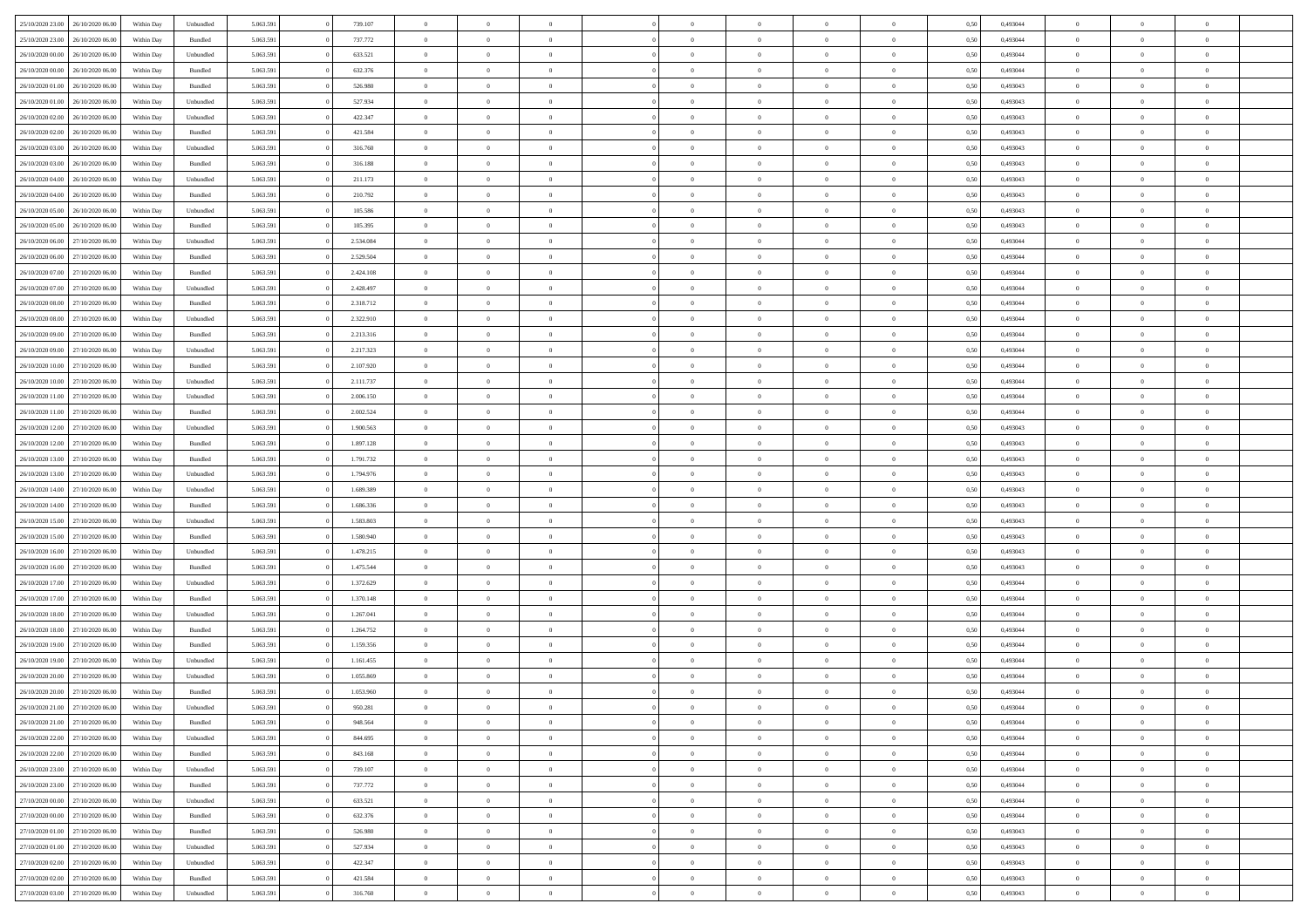|                  | 27/10/2020 06.00 | Within Dav | Bundled            | 5.063.591 | 316.188   | $\overline{0}$ | $\Omega$       |                | $\Omega$       | $\Omega$       | $\Omega$       | $\theta$       | 0.50 | 0,493043 | $\theta$       | $\theta$       | $\theta$       |  |
|------------------|------------------|------------|--------------------|-----------|-----------|----------------|----------------|----------------|----------------|----------------|----------------|----------------|------|----------|----------------|----------------|----------------|--|
| 27/10/2020 03:00 |                  |            |                    |           |           |                |                |                |                |                |                |                |      |          |                |                |                |  |
| 27/10/2020 04.00 | 27/10/2020 06.00 | Within Day | Unbundled          | 5.063.591 | 211.173   | $\overline{0}$ | $\theta$       | $\overline{0}$ | $\overline{0}$ | $\bf{0}$       | $\overline{0}$ | $\overline{0}$ | 0,50 | 0,493043 | $\theta$       | $\theta$       | $\overline{0}$ |  |
| 27/10/2020 04:00 | 27/10/2020 06.00 | Within Day | Bundled            | 5.063.591 | 210.792   | $\overline{0}$ | $\overline{0}$ | $\overline{0}$ | $\bf{0}$       | $\bf{0}$       | $\bf{0}$       | $\bf{0}$       | 0,50 | 0,493043 | $\overline{0}$ | $\overline{0}$ | $\overline{0}$ |  |
|                  |                  |            |                    |           |           |                |                |                |                |                |                |                |      |          | $\theta$       |                |                |  |
| 27/10/2020 05:00 | 27/10/2020 06:00 | Within Dav | Unbundled          | 5.063.591 | 105.586   | $\overline{0}$ | $\overline{0}$ | $\overline{0}$ | $\overline{0}$ | $\bf{0}$       | $\overline{0}$ | $\overline{0}$ | 0.50 | 0,493043 |                | $\theta$       | $\overline{0}$ |  |
| 27/10/2020 05.00 | 27/10/2020 06.00 | Within Day | Bundled            | 5.063.591 | 105.395   | $\overline{0}$ | $\theta$       | $\overline{0}$ | $\overline{0}$ | $\bf{0}$       | $\overline{0}$ | $\bf{0}$       | 0,50 | 0,493043 | $\theta$       | $\theta$       | $\overline{0}$ |  |
| 27/10/2020 06.00 | 28/10/2020 06.00 | Within Day | Unbundled          | 5.063.591 | 2.534.084 | $\overline{0}$ | $\bf{0}$       | $\overline{0}$ | $\bf{0}$       | $\overline{0}$ | $\overline{0}$ | $\mathbf{0}$   | 0,50 | 0,493044 | $\overline{0}$ | $\overline{0}$ | $\bf{0}$       |  |
| 27/10/2020 06:00 | 28/10/2020 06:00 | Within Dav | Bundled            | 5.063.591 | 2.529.504 | $\overline{0}$ | $\overline{0}$ | $\overline{0}$ | $\overline{0}$ | $\bf{0}$       | $\overline{0}$ | $\overline{0}$ | 0.50 | 0,493044 | $\theta$       | $\overline{0}$ | $\overline{0}$ |  |
|                  |                  |            |                    |           |           |                |                |                |                |                |                |                |      |          |                |                |                |  |
| 27/10/2020 07.00 | 28/10/2020 06.00 | Within Day | Bundled            | 5.063.591 | 2.424.108 | $\overline{0}$ | $\theta$       | $\overline{0}$ | $\overline{0}$ | $\bf{0}$       | $\overline{0}$ | $\bf{0}$       | 0,50 | 0,493044 | $\theta$       | $\theta$       | $\overline{0}$ |  |
| 27/10/2020 07.00 | 28/10/2020 06.00 | Within Day | Unbundled          | 5.063.591 | 2.428.497 | $\overline{0}$ | $\overline{0}$ | $\overline{0}$ | $\bf{0}$       | $\bf{0}$       | $\bf{0}$       | $\bf{0}$       | 0,50 | 0,493044 | $\,0\,$        | $\overline{0}$ | $\overline{0}$ |  |
| 27/10/2020 08:00 | 28/10/2020 06:00 | Within Dav | Unbundled          | 5.063.591 | 2.322.910 | $\overline{0}$ | $\overline{0}$ | $\overline{0}$ | $\overline{0}$ | $\overline{0}$ | $\overline{0}$ | $\overline{0}$ | 0.50 | 0,493044 | $\theta$       | $\overline{0}$ | $\overline{0}$ |  |
|                  |                  |            |                    |           |           |                |                |                |                |                |                |                |      |          |                |                |                |  |
| 27/10/2020 08.00 | 28/10/2020 06.00 | Within Day | Bundled            | 5.063.591 | 2.318.712 | $\overline{0}$ | $\theta$       | $\overline{0}$ | $\overline{0}$ | $\bf{0}$       | $\overline{0}$ | $\bf{0}$       | 0,50 | 0,493044 | $\theta$       | $\theta$       | $\overline{0}$ |  |
| 27/10/2020 09:00 | 28/10/2020 06.00 | Within Day | Unbundled          | 5.063.591 | 2.217.323 | $\overline{0}$ | $\overline{0}$ | $\overline{0}$ | $\bf{0}$       | $\bf{0}$       | $\bf{0}$       | $\bf{0}$       | 0,50 | 0,493044 | $\overline{0}$ | $\overline{0}$ | $\overline{0}$ |  |
| 27/10/2020 09:00 | 28/10/2020 06:00 | Within Day | Bundled            | 5.063.591 | 2.213.316 | $\overline{0}$ | $\overline{0}$ | $\overline{0}$ | $\overline{0}$ | $\bf{0}$       | $\overline{0}$ | $\overline{0}$ | 0.50 | 0,493044 | $\theta$       | $\theta$       | $\overline{0}$ |  |
|                  |                  |            |                    |           |           |                |                |                |                |                |                |                |      |          |                |                |                |  |
| 27/10/2020 10:00 | 28/10/2020 06.00 | Within Day | Unbundled          | 5.063.591 | 2.111.737 | $\overline{0}$ | $\theta$       | $\overline{0}$ | $\overline{0}$ | $\bf{0}$       | $\overline{0}$ | $\overline{0}$ | 0,50 | 0,493044 | $\theta$       | $\theta$       | $\overline{0}$ |  |
| 27/10/2020 10:00 | 28/10/2020 06.00 | Within Day | Bundled            | 5.063.591 | 2.107.920 | $\overline{0}$ | $\overline{0}$ | $\overline{0}$ | $\bf{0}$       | $\overline{0}$ | $\overline{0}$ | $\mathbf{0}$   | 0,50 | 0,493044 | $\overline{0}$ | $\overline{0}$ | $\bf{0}$       |  |
| 27/10/2020 11:00 | 28/10/2020 06:00 | Within Dav | Unbundled          | 5.063.591 | 2.006.150 | $\overline{0}$ | $\overline{0}$ | $\overline{0}$ | $\overline{0}$ | $\overline{0}$ | $\overline{0}$ | $\overline{0}$ | 0.50 | 0,493044 | $\theta$       | $\overline{0}$ | $\overline{0}$ |  |
| 27/10/2020 11:00 | 28/10/2020 06.00 | Within Day | Bundled            | 5.063.591 | 2.002.524 | $\overline{0}$ | $\theta$       | $\overline{0}$ | $\overline{0}$ | $\bf{0}$       | $\overline{0}$ | $\bf{0}$       | 0,50 | 0,493044 | $\theta$       | $\theta$       | $\overline{0}$ |  |
|                  |                  |            |                    |           |           |                |                |                |                |                |                |                |      |          |                |                |                |  |
| 27/10/2020 12:00 | 28/10/2020 06.00 | Within Day | Bundled            | 5.063.591 | 1.897.128 | $\overline{0}$ | $\overline{0}$ | $\overline{0}$ | $\bf{0}$       | $\bf{0}$       | $\bf{0}$       | $\bf{0}$       | 0,50 | 0,493043 | $\,0\,$        | $\overline{0}$ | $\overline{0}$ |  |
| 27/10/2020 12:00 | 28/10/2020 06:00 | Within Day | Unbundled          | 5.063.591 | 1.900.563 | $\overline{0}$ | $\overline{0}$ | $\overline{0}$ | $\overline{0}$ | $\overline{0}$ | $\overline{0}$ | $\overline{0}$ | 0.50 | 0,493043 | $\theta$       | $\overline{0}$ | $\overline{0}$ |  |
| 27/10/2020 13:00 | 28/10/2020 06.00 | Within Day | Unbundled          | 5.063.591 | 1.794.976 | $\overline{0}$ | $\theta$       | $\overline{0}$ | $\overline{0}$ | $\bf{0}$       | $\overline{0}$ | $\bf{0}$       | 0,50 | 0,493043 | $\,$ 0 $\,$    | $\theta$       | $\overline{0}$ |  |
|                  |                  |            |                    |           |           |                |                |                |                |                |                |                |      |          |                |                |                |  |
| 27/10/2020 13.00 | 28/10/2020 06.00 | Within Day | Bundled            | 5.063.591 | 1.791.732 | $\overline{0}$ | $\overline{0}$ | $\overline{0}$ | $\bf{0}$       | $\bf{0}$       | $\bf{0}$       | $\bf{0}$       | 0,50 | 0,493043 | $\,0\,$        | $\overline{0}$ | $\overline{0}$ |  |
| 27/10/2020 14:00 | 28/10/2020 06:00 | Within Day | Unbundled          | 5.063.591 | 1.689.389 | $\overline{0}$ | $\overline{0}$ | $\overline{0}$ | $\overline{0}$ | $\bf{0}$       | $\overline{0}$ | $\overline{0}$ | 0.50 | 0.493043 | $\theta$       | $\theta$       | $\overline{0}$ |  |
| 27/10/2020 14:00 | 28/10/2020 06.00 | Within Day | Bundled            | 5.063.591 | 1.686.336 | $\overline{0}$ | $\theta$       | $\overline{0}$ | $\overline{0}$ | $\bf{0}$       | $\overline{0}$ | $\bf{0}$       | 0,50 | 0,493043 | $\theta$       | $\overline{0}$ | $\overline{0}$ |  |
|                  |                  |            |                    |           |           |                | $\bf{0}$       |                |                |                |                |                |      |          |                | $\overline{0}$ | $\bf{0}$       |  |
| 27/10/2020 15:00 | 28/10/2020 06.00 | Within Day | Unbundled          | 5.063.591 | 1.583.803 | $\overline{0}$ |                | $\overline{0}$ | $\bf{0}$       | $\overline{0}$ | $\overline{0}$ | $\mathbf{0}$   | 0,50 | 0,493043 | $\overline{0}$ |                |                |  |
| 27/10/2020 15:00 | 28/10/2020 06:00 | Within Dav | Bundled            | 5.063.591 | 1.580.940 | $\overline{0}$ | $\overline{0}$ | $\overline{0}$ | $\overline{0}$ | $\overline{0}$ | $\overline{0}$ | $\overline{0}$ | 0.50 | 0,493043 | $\theta$       | $\overline{0}$ | $\overline{0}$ |  |
| 27/10/2020 16.00 | 28/10/2020 06.00 | Within Day | Unbundled          | 5.063.591 | 1.478.215 | $\overline{0}$ | $\theta$       | $\overline{0}$ | $\overline{0}$ | $\bf{0}$       | $\overline{0}$ | $\bf{0}$       | 0,50 | 0,493043 | $\theta$       | $\theta$       | $\overline{0}$ |  |
| 27/10/2020 16:00 | 28/10/2020 06.00 | Within Day | Bundled            | 5.063.591 | 1.475.544 | $\overline{0}$ | $\overline{0}$ | $\overline{0}$ | $\bf{0}$       | $\bf{0}$       | $\bf{0}$       | $\bf{0}$       | 0,50 | 0,493043 | $\,0\,$        | $\overline{0}$ | $\overline{0}$ |  |
|                  |                  |            |                    |           |           |                |                |                |                |                |                |                |      |          |                |                |                |  |
| 27/10/2020 17:00 | 28/10/2020 06:00 | Within Day | Unbundled          | 5.063.591 | 1.372.629 | $\overline{0}$ | $\overline{0}$ | $\overline{0}$ | $\overline{0}$ | $\overline{0}$ | $\overline{0}$ | $\overline{0}$ | 0.50 | 0,493044 | $\theta$       | $\overline{0}$ | $\overline{0}$ |  |
| 27/10/2020 17.00 | 28/10/2020 06.00 | Within Day | Bundled            | 5.063.591 | 1.370.148 | $\overline{0}$ | $\theta$       | $\overline{0}$ | $\overline{0}$ | $\bf{0}$       | $\overline{0}$ | $\bf{0}$       | 0,50 | 0,493044 | $\,$ 0 $\,$    | $\overline{0}$ | $\overline{0}$ |  |
| 27/10/2020 18.00 | 28/10/2020 06.00 | Within Day | Bundled            | 5.063.591 | 1.264.752 | $\overline{0}$ | $\overline{0}$ | $\overline{0}$ | $\bf{0}$       | $\bf{0}$       | $\bf{0}$       | $\bf{0}$       | 0,50 | 0,493044 | $\overline{0}$ | $\overline{0}$ | $\overline{0}$ |  |
|                  |                  |            |                    |           |           |                |                |                |                |                |                |                |      |          |                |                |                |  |
| 27/10/2020 18:00 | 28/10/2020 06.00 | Within Day | Unbundled          | 5.063.591 | 1.267.041 | $\overline{0}$ | $\Omega$       | $\Omega$       | $\Omega$       | $\Omega$       | $\Omega$       | $\overline{0}$ | 0,50 | 0,493044 | $\,0\,$        | $\theta$       | $\theta$       |  |
| 27/10/2020 19:00 | 28/10/2020 06.00 | Within Day | Unbundled          | 5.063.591 | 1.161.455 | $\overline{0}$ | $\theta$       | $\overline{0}$ | $\overline{0}$ | $\bf{0}$       | $\overline{0}$ | $\bf{0}$       | 0,50 | 0,493044 | $\theta$       | $\theta$       | $\overline{0}$ |  |
| 27/10/2020 19:00 | 28/10/2020 06.00 | Within Day | Bundled            | 5.063.591 | 1.159.356 | $\overline{0}$ | $\bf{0}$       | $\overline{0}$ | $\bf{0}$       | $\bf{0}$       | $\overline{0}$ | $\mathbf{0}$   | 0,50 | 0,493044 | $\overline{0}$ | $\overline{0}$ | $\bf{0}$       |  |
| 27/10/2020 20:00 | 28/10/2020 06:00 | Within Day | Unbundled          | 5.063.591 | 1.055.869 | $\overline{0}$ | $\Omega$       | $\Omega$       | $\Omega$       | $\bf{0}$       | $\overline{0}$ | $\overline{0}$ | 0.50 | 0,493044 | $\theta$       | $\theta$       | $\theta$       |  |
|                  |                  |            |                    |           |           |                |                |                |                |                |                |                |      |          |                |                |                |  |
| 27/10/2020 20.00 | 28/10/2020 06.00 | Within Day | Bundled            | 5.063.591 | 1.053.960 | $\overline{0}$ | $\theta$       | $\overline{0}$ | $\overline{0}$ | $\bf{0}$       | $\overline{0}$ | $\bf{0}$       | 0,50 | 0,493044 | $\,$ 0 $\,$    | $\theta$       | $\overline{0}$ |  |
| 27/10/2020 21:00 | 28/10/2020 06.00 | Within Day | Unbundled          | 5.063.591 | 950.281   | $\overline{0}$ | $\overline{0}$ | $\overline{0}$ | $\bf{0}$       | $\bf{0}$       | $\bf{0}$       | $\bf{0}$       | 0,50 | 0,493044 | $\,0\,$        | $\overline{0}$ | $\overline{0}$ |  |
| 27/10/2020 21:00 | 28/10/2020 06:00 | Within Day | Bundled            | 5.063.591 | 948,564   | $\overline{0}$ | $\Omega$       | $\Omega$       | $\Omega$       | $\Omega$       | $\theta$       | $\overline{0}$ | 0.50 | 0,493044 | $\theta$       | $\theta$       | $\theta$       |  |
| 27/10/2020 22.00 | 28/10/2020 06.00 | Within Day | Unbundled          | 5.063.591 | 844.695   | $\overline{0}$ | $\theta$       | $\overline{0}$ | $\overline{0}$ | $\bf{0}$       | $\overline{0}$ | $\bf{0}$       | 0,50 | 0,493044 | $\,$ 0 $\,$    | $\overline{0}$ | $\overline{0}$ |  |
|                  |                  |            |                    |           |           |                |                |                |                |                |                |                |      |          |                |                |                |  |
| 27/10/2020 22.00 | 28/10/2020 06.00 | Within Day | Bundled            | 5.063.591 | 843.168   | $\overline{0}$ | $\overline{0}$ | $\overline{0}$ | $\bf{0}$       | $\bf{0}$       | $\bf{0}$       | $\bf{0}$       | 0,50 | 0,493044 | $\overline{0}$ | $\overline{0}$ | $\overline{0}$ |  |
| 27/10/2020 23.00 | 28/10/2020 06.00 | Within Day | Unbundled          | 5.063.591 | 739.107   | $\overline{0}$ | $\Omega$       | $\Omega$       | $\Omega$       | $\Omega$       | $\overline{0}$ | $\overline{0}$ | 0.50 | 0,493044 | $\,0\,$        | $\theta$       | $\theta$       |  |
| 27/10/2020 23.00 | 28/10/2020 06.00 | Within Day | Bundled            | 5.063.591 | 737.772   | $\overline{0}$ | $\theta$       | $\overline{0}$ | $\overline{0}$ | $\bf{0}$       | $\overline{0}$ | $\bf{0}$       | 0,50 | 0,493044 | $\,$ 0 $\,$    | $\overline{0}$ | $\overline{0}$ |  |
|                  |                  |            |                    |           |           |                |                |                |                |                |                |                |      |          |                |                |                |  |
| 28/10/2020 00.00 | 28/10/2020 06.00 | Within Day | Bundled            | 5.063.591 | 632.376   | $\overline{0}$ | $\overline{0}$ | $\overline{0}$ | $\overline{0}$ | $\bf{0}$       | $\overline{0}$ | $\mathbf{0}$   | 0,50 | 0,493044 | $\overline{0}$ | $\overline{0}$ | $\bf{0}$       |  |
| 28/10/2020 00:00 | 28/10/2020 06:00 | Within Day | Unbundled          | 5.063.591 | 633.521   | $\overline{0}$ | $\Omega$       | $\Omega$       | $\Omega$       | $\Omega$       | $\Omega$       | $\overline{0}$ | 0.50 | 0.493044 | $\theta$       | $\theta$       | $\theta$       |  |
| 28/10/2020 01:00 | 28/10/2020 06.00 | Within Day | Unbundled          | 5.063.591 | 527.934   | $\overline{0}$ | $\,$ 0 $\,$    | $\overline{0}$ | $\bf{0}$       | $\,$ 0         | $\overline{0}$ | $\bf{0}$       | 0,50 | 0,493043 | $\,0\,$        | $\overline{0}$ | $\overline{0}$ |  |
| 28/10/2020 01:00 | 28/10/2020 06.00 | Within Day | $\mathbf B$ undled | 5.063.591 | 526.980   | $\bf{0}$       | $\bf{0}$       |                |                |                |                |                | 0,50 | 0,493043 | $\bf{0}$       | $\overline{0}$ |                |  |
|                  |                  |            |                    |           |           |                |                |                |                |                |                |                |      |          |                |                |                |  |
| 28/10/2020 02:00 | 28/10/2020 06:00 | Within Day | Unbundled          | 5.063.591 | 422.347   | $\overline{0}$ | $\overline{0}$ | $\Omega$       | $\Omega$       | $\overline{0}$ | $\overline{0}$ | $\overline{0}$ | 0.50 | 0,493043 | $\theta$       | $\theta$       | $\theta$       |  |
| 28/10/2020 02:00 | 28/10/2020 06.00 | Within Day | Bundled            | 5.063.591 | 421.584   | $\overline{0}$ | $\,$ 0         | $\overline{0}$ | $\overline{0}$ | $\,$ 0 $\,$    | $\overline{0}$ | $\mathbf{0}$   | 0,50 | 0,493043 | $\,$ 0 $\,$    | $\,$ 0 $\,$    | $\,$ 0         |  |
| 28/10/2020 03:00 | 28/10/2020 06.00 | Within Day | Unbundled          | 5.063.591 | 316.760   | $\overline{0}$ | $\overline{0}$ | $\overline{0}$ | $\overline{0}$ | $\overline{0}$ | $\overline{0}$ | $\mathbf{0}$   | 0,50 | 0,493043 | $\overline{0}$ | $\bf{0}$       | $\bf{0}$       |  |
|                  |                  |            |                    |           |           |                |                |                |                |                |                |                |      |          |                |                |                |  |
| 28/10/2020 03:00 | 28/10/2020 06.00 | Within Day | $\mathbf B$ undled | 5.063.591 | 316.188   | $\overline{0}$ | $\overline{0}$ | $\overline{0}$ | $\Omega$       | $\overline{0}$ | $\overline{0}$ | $\overline{0}$ | 0,50 | 0,493043 | $\overline{0}$ | $\theta$       | $\overline{0}$ |  |
| 28/10/2020 04:00 | 28/10/2020 06.00 | Within Day | Unbundled          | 5.063.591 | 211.173   | $\overline{0}$ | $\,$ 0         | $\overline{0}$ | $\overline{0}$ | $\,$ 0 $\,$    | $\overline{0}$ | $\mathbf{0}$   | 0,50 | 0,493043 | $\,$ 0 $\,$    | $\overline{0}$ | $\overline{0}$ |  |
| 28/10/2020 04.00 | 28/10/2020 06.00 | Within Day | Bundled            | 5.063.591 | 210.792   | $\overline{0}$ | $\overline{0}$ | $\overline{0}$ | $\overline{0}$ | $\overline{0}$ | $\overline{0}$ | $\mathbf{0}$   | 0,50 | 0,493043 | $\overline{0}$ | $\overline{0}$ | $\bf{0}$       |  |
|                  | 28/10/2020 06:00 |            |                    |           | 105.586   |                | $\overline{0}$ | $\overline{0}$ | $\Omega$       | $\overline{0}$ | $\overline{0}$ |                | 0.50 |          |                | $\theta$       | $\overline{0}$ |  |
| 28/10/2020 05:00 |                  | Within Day | Unbundled          | 5.063.591 |           | $\overline{0}$ |                |                |                |                |                | $\bf{0}$       |      | 0,493043 | $\overline{0}$ |                |                |  |
| 28/10/2020 05.00 | 28/10/2020 06.00 | Within Day | Bundled            | 5.063.591 | 105.395   | $\overline{0}$ | $\,$ 0         | $\overline{0}$ | $\overline{0}$ | $\bf{0}$       | $\overline{0}$ | $\bf{0}$       | 0,50 | 0,493043 | $\,$ 0 $\,$    | $\overline{0}$ | $\overline{0}$ |  |
| 28/10/2020 06:00 | 29/10/2020 06.00 | Within Day | Bundled            | 5.063.591 | 2.529.504 | $\overline{0}$ | $\bf{0}$       | $\overline{0}$ | $\overline{0}$ | $\overline{0}$ | $\overline{0}$ | $\mathbf{0}$   | 0,50 | 0,493044 | $\overline{0}$ | $\overline{0}$ | $\bf{0}$       |  |
| 28/10/2020 06.00 | 29/10/2020 06:00 | Within Day | Unbundled          | 5.063.591 | 2.534.084 | $\overline{0}$ | $\overline{0}$ | $\overline{0}$ | $\Omega$       | $\overline{0}$ | $\overline{0}$ | $\overline{0}$ | 0.50 | 0,493044 | $\overline{0}$ | $\overline{0}$ | $\overline{0}$ |  |
|                  |                  |            |                    |           |           |                |                |                |                |                |                |                |      |          |                |                |                |  |
| 28/10/2020 07:00 | 29/10/2020 06.00 | Within Day | Unbundled          | 5.063.591 | 2.428.497 | $\overline{0}$ | $\bf{0}$       | $\overline{0}$ | $\bf{0}$       | $\bf{0}$       | $\overline{0}$ | $\mathbf{0}$   | 0,50 | 0,493044 | $\,$ 0 $\,$    | $\,$ 0 $\,$    | $\bf{0}$       |  |
| 28/10/2020 07:00 | 29/10/2020 06:00 | Within Day | Bundled            | 5.063.591 | 2.424.108 | $\overline{0}$ | $\overline{0}$ | $\overline{0}$ | $\overline{0}$ | $\overline{0}$ | $\overline{0}$ | $\mathbf{0}$   | 0,50 | 0,493044 | $\overline{0}$ | $\bf{0}$       | $\bf{0}$       |  |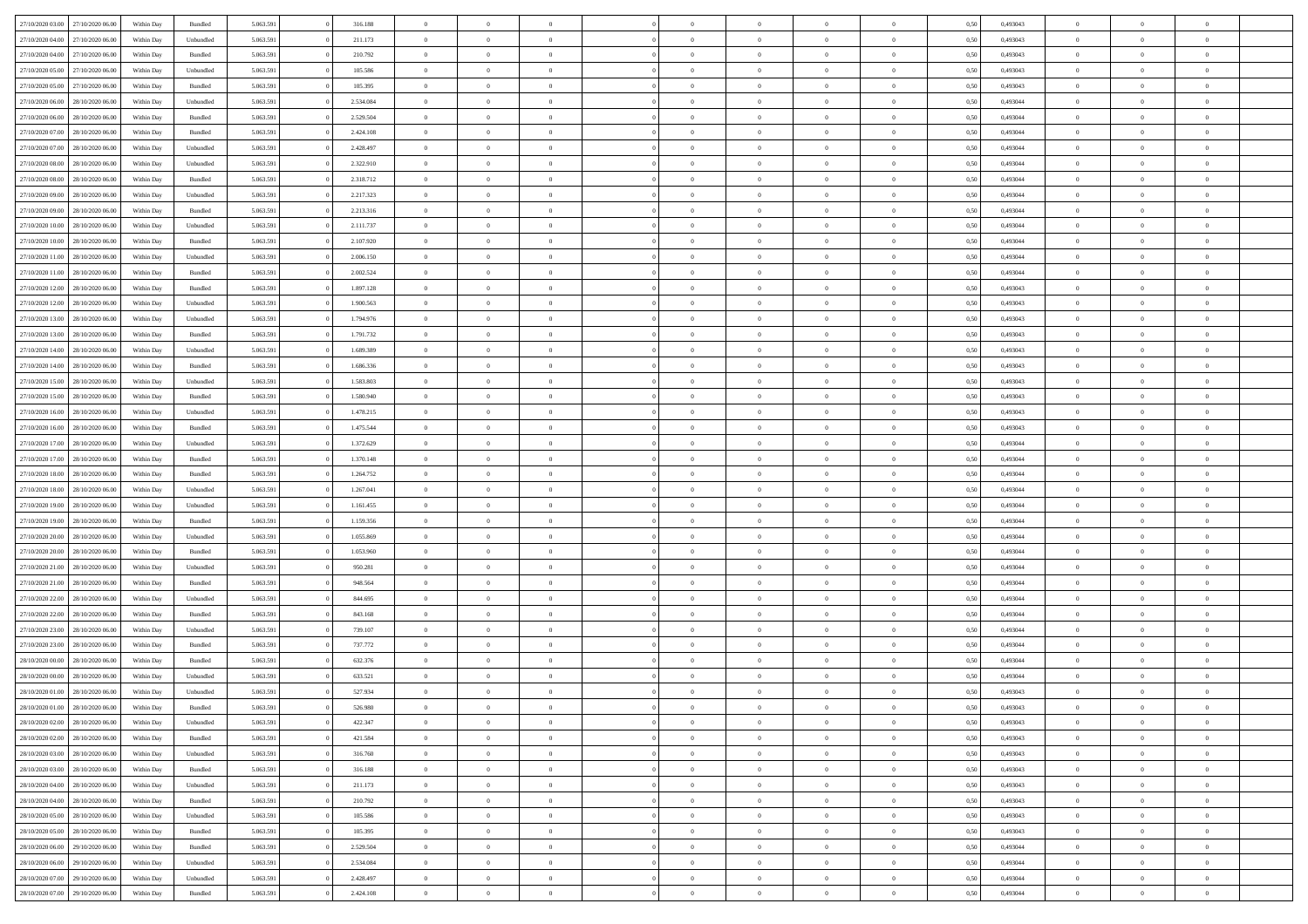| 28/10/2020 10:00 | 29/10/2020 06.00 | Within Dav | Unbundled | 5.063.591 | 2.111.737 | $\overline{0}$ | $\Omega$       |                | $\Omega$       | $\Omega$       | $\Omega$       | $\theta$       | 0,50 | 0,493044 | $\theta$       | $\theta$       | $\theta$       |  |
|------------------|------------------|------------|-----------|-----------|-----------|----------------|----------------|----------------|----------------|----------------|----------------|----------------|------|----------|----------------|----------------|----------------|--|
|                  |                  |            |           |           |           |                |                |                |                |                |                |                |      |          |                |                |                |  |
| 28/10/2020 10:00 | 29/10/2020 06.00 | Within Day | Bundled   | 5.063.591 | 2.107.920 | $\overline{0}$ | $\theta$       | $\overline{0}$ | $\overline{0}$ | $\bf{0}$       | $\overline{0}$ | $\overline{0}$ | 0,50 | 0,493044 | $\theta$       | $\overline{0}$ | $\overline{0}$ |  |
| 28/10/2020 11:00 | 29/10/2020 06.00 | Within Day | Unbundled | 5.063.591 | 2.006.150 | $\overline{0}$ | $\overline{0}$ | $\overline{0}$ | $\bf{0}$       | $\bf{0}$       | $\bf{0}$       | $\bf{0}$       | 0,50 | 0,493044 | $\overline{0}$ | $\overline{0}$ | $\overline{0}$ |  |
| 28/10/2020 11:00 | 29/10/2020 06:00 | Within Dav | Bundled   | 5.063.591 | 2.002.524 | $\overline{0}$ | $\overline{0}$ | $\overline{0}$ | $\overline{0}$ | $\bf{0}$       | $\overline{0}$ | $\overline{0}$ | 0.50 | 0.493044 | $\theta$       | $\theta$       | $\overline{0}$ |  |
|                  |                  |            |           |           |           |                |                |                |                |                |                |                |      |          |                |                |                |  |
| 28/10/2020 12:00 | 29/10/2020 06.00 | Within Day | Unbundled | 5.063.591 | 1.900.563 | $\overline{0}$ | $\theta$       | $\overline{0}$ | $\overline{0}$ | $\bf{0}$       | $\overline{0}$ | $\bf{0}$       | 0,50 | 0,493043 | $\theta$       | $\theta$       | $\overline{0}$ |  |
| 28/10/2020 12:00 | 29/10/2020 06.00 | Within Day | Bundled   | 5.063.591 | 1.897.128 | $\overline{0}$ | $\bf{0}$       | $\overline{0}$ | $\bf{0}$       | $\overline{0}$ | $\overline{0}$ | $\mathbf{0}$   | 0,50 | 0,493043 | $\overline{0}$ | $\overline{0}$ | $\bf{0}$       |  |
| 28/10/2020 13:00 | 29/10/2020 06:00 | Within Dav | Bundled   | 5.063.591 | 1.791.732 | $\overline{0}$ | $\overline{0}$ | $\overline{0}$ | $\overline{0}$ | $\overline{0}$ | $\overline{0}$ | $\overline{0}$ | 0.50 | 0,493043 | $\theta$       | $\overline{0}$ | $\overline{0}$ |  |
| 28/10/2020 13:00 | 29/10/2020 06.00 | Within Day | Unbundled | 5.063.591 | 1.794.976 | $\overline{0}$ | $\theta$       | $\overline{0}$ | $\overline{0}$ | $\bf{0}$       | $\overline{0}$ | $\bf{0}$       | 0,50 | 0,493043 | $\theta$       | $\theta$       | $\overline{0}$ |  |
|                  |                  |            |           |           |           |                |                |                |                |                |                |                |      |          |                |                |                |  |
| 28/10/2020 14:00 | 29/10/2020 06.00 | Within Day | Unbundled | 5.063.591 | 1.689.389 | $\overline{0}$ | $\overline{0}$ | $\overline{0}$ | $\bf{0}$       | $\bf{0}$       | $\bf{0}$       | $\bf{0}$       | 0,50 | 0,493043 | $\,0\,$        | $\overline{0}$ | $\overline{0}$ |  |
| 28/10/2020 14:00 | 29/10/2020 06:00 | Within Dav | Bundled   | 5.063.591 | 1.686.336 | $\overline{0}$ | $\overline{0}$ | $\overline{0}$ | $\overline{0}$ | $\overline{0}$ | $\overline{0}$ | $\overline{0}$ | 0.50 | 0,493043 | $\theta$       | $\overline{0}$ | $\overline{0}$ |  |
| 28/10/2020 15:00 | 29/10/2020 06.00 | Within Day | Unbundled | 5.063.591 | 1.583.803 | $\overline{0}$ | $\theta$       | $\overline{0}$ | $\overline{0}$ | $\bf{0}$       | $\overline{0}$ | $\bf{0}$       | 0,50 | 0,493043 | $\,$ 0 $\,$    | $\overline{0}$ | $\overline{0}$ |  |
| 28/10/2020 15:00 | 29/10/2020 06.00 | Within Day | Bundled   | 5.063.591 | 1.580.940 | $\overline{0}$ | $\overline{0}$ | $\overline{0}$ | $\bf{0}$       | $\bf{0}$       | $\bf{0}$       | $\bf{0}$       | 0,50 | 0,493043 | $\overline{0}$ | $\overline{0}$ | $\overline{0}$ |  |
| 28/10/2020 16:00 | 29/10/2020 06:00 | Within Day | Unbundled | 5.063.591 | 1.478.215 | $\overline{0}$ | $\overline{0}$ | $\overline{0}$ | $\overline{0}$ | $\bf{0}$       | $\overline{0}$ | $\overline{0}$ | 0.50 | 0,493043 | $\theta$       | $\theta$       | $\overline{0}$ |  |
|                  |                  |            |           |           |           | $\overline{0}$ | $\theta$       |                |                |                |                |                |      |          | $\theta$       | $\overline{0}$ |                |  |
| 28/10/2020 16:00 | 29/10/2020 06.00 | Within Day | Bundled   | 5.063.591 | 1.475.544 |                |                | $\overline{0}$ | $\overline{0}$ | $\bf{0}$       | $\overline{0}$ | $\bf{0}$       | 0,50 | 0,493043 |                |                | $\overline{0}$ |  |
| 28/10/2020 17:00 | 29/10/2020 06.00 | Within Day | Unbundled | 5.063.591 | 1.372.629 | $\overline{0}$ | $\bf{0}$       | $\overline{0}$ | $\bf{0}$       | $\overline{0}$ | $\overline{0}$ | $\mathbf{0}$   | 0,50 | 0,493044 | $\overline{0}$ | $\overline{0}$ | $\bf{0}$       |  |
| 28/10/2020 17:00 | 29/10/2020 06:00 | Within Dav | Bundled   | 5.063.591 | 1.370.148 | $\overline{0}$ | $\overline{0}$ | $\overline{0}$ | $\overline{0}$ | $\overline{0}$ | $\overline{0}$ | $\overline{0}$ | 0.50 | 0,493044 | $\theta$       | $\overline{0}$ | $\overline{0}$ |  |
| 28/10/2020 18:00 | 29/10/2020 06.00 | Within Day | Unbundled | 5.063.591 | 1.267.041 | $\overline{0}$ | $\theta$       | $\overline{0}$ | $\overline{0}$ | $\bf{0}$       | $\overline{0}$ | $\bf{0}$       | 0,50 | 0,493044 | $\theta$       | $\theta$       | $\overline{0}$ |  |
| 28/10/2020 18:00 | 29/10/2020 06.00 | Within Day | Bundled   | 5.063.591 | 1.264.752 | $\overline{0}$ | $\overline{0}$ | $\overline{0}$ | $\bf{0}$       | $\bf{0}$       | $\bf{0}$       | $\bf{0}$       | 0,50 | 0,493044 | $\,0\,$        | $\overline{0}$ | $\overline{0}$ |  |
|                  |                  |            |           |           |           |                |                |                |                |                |                |                |      |          |                |                |                |  |
| 28/10/2020 19:00 | 29/10/2020 06:00 | Within Day | Bundled   | 5.063.591 | 1.159.356 | $\overline{0}$ | $\overline{0}$ | $\overline{0}$ | $\overline{0}$ | $\overline{0}$ | $\overline{0}$ | $\overline{0}$ | 0.50 | 0,493044 | $\theta$       | $\overline{0}$ | $\overline{0}$ |  |
| 28/10/2020 19:00 | 29/10/2020 06.00 | Within Day | Unbundled | 5.063.591 | 1.161.455 | $\overline{0}$ | $\theta$       | $\overline{0}$ | $\overline{0}$ | $\bf{0}$       | $\overline{0}$ | $\bf{0}$       | 0,50 | 0,493044 | $\,$ 0 $\,$    | $\theta$       | $\overline{0}$ |  |
| 28/10/2020 20:00 | 29/10/2020 06.00 | Within Day | Unbundled | 5.063.591 | 1.055.869 | $\overline{0}$ | $\overline{0}$ | $\overline{0}$ | $\bf{0}$       | $\bf{0}$       | $\bf{0}$       | $\bf{0}$       | 0,50 | 0,493044 | $\bf{0}$       | $\overline{0}$ | $\overline{0}$ |  |
| 28/10/2020 20:00 | 29/10/2020 06:00 | Within Day | Bundled   | 5.063.591 | 1.053.960 | $\overline{0}$ | $\overline{0}$ | $\overline{0}$ | $\overline{0}$ | $\bf{0}$       | $\overline{0}$ | $\overline{0}$ | 0.50 | 0.493044 | $\theta$       | $\theta$       | $\overline{0}$ |  |
| 28/10/2020 21.00 | 29/10/2020 06.00 | Within Day |           | 5.063.591 | 950.281   | $\overline{0}$ | $\theta$       | $\overline{0}$ | $\overline{0}$ | $\bf{0}$       | $\overline{0}$ |                |      | 0,493044 | $\,$ 0 $\,$    | $\overline{0}$ | $\overline{0}$ |  |
|                  |                  |            | Unbundled |           |           |                |                |                |                |                |                | $\bf{0}$       | 0,50 |          |                |                |                |  |
| 28/10/2020 21.00 | 29/10/2020 06.00 | Within Day | Bundled   | 5.063.591 | 948.564   | $\overline{0}$ | $\bf{0}$       | $\overline{0}$ | $\bf{0}$       | $\overline{0}$ | $\overline{0}$ | $\mathbf{0}$   | 0,50 | 0,493044 | $\overline{0}$ | $\overline{0}$ | $\bf{0}$       |  |
| 28/10/2020 22:00 | 29/10/2020 06:00 | Within Dav | Unbundled | 5.063.591 | 844.695   | $\overline{0}$ | $\overline{0}$ | $\overline{0}$ | $\overline{0}$ | $\overline{0}$ | $\overline{0}$ | $\overline{0}$ | 0.50 | 0,493044 | $\theta$       | $\overline{0}$ | $\overline{0}$ |  |
| 28/10/2020 22.00 | 29/10/2020 06.00 | Within Day | Bundled   | 5.063.591 | 843.168   | $\overline{0}$ | $\theta$       | $\overline{0}$ | $\overline{0}$ | $\bf{0}$       | $\overline{0}$ | $\bf{0}$       | 0,50 | 0,493044 | $\theta$       | $\theta$       | $\overline{0}$ |  |
| 28/10/2020 23:00 | 29/10/2020 06.00 | Within Day | Unbundled | 5.063.591 | 739.107   | $\overline{0}$ | $\overline{0}$ | $\overline{0}$ | $\overline{0}$ | $\bf{0}$       | $\overline{0}$ | $\bf{0}$       | 0,50 | 0,493044 | $\,0\,$        | $\overline{0}$ | $\overline{0}$ |  |
|                  |                  |            |           |           |           |                | $\overline{0}$ |                |                | $\overline{0}$ |                |                |      |          | $\theta$       | $\overline{0}$ | $\overline{0}$ |  |
| 28/10/2020 23:00 | 29/10/2020 06:00 | Within Day | Bundled   | 5.063.591 | 737.772   | $\overline{0}$ |                | $\overline{0}$ | $\overline{0}$ |                | $\overline{0}$ | $\overline{0}$ | 0.50 | 0,493044 |                |                |                |  |
| 29/10/2020 00.00 | 29/10/2020 06.00 | Within Day | Unbundled | 5.063.591 | 633.521   | $\overline{0}$ | $\theta$       | $\overline{0}$ | $\overline{0}$ | $\bf{0}$       | $\overline{0}$ | $\bf{0}$       | 0,50 | 0,493044 | $\,$ 0 $\,$    | $\overline{0}$ | $\overline{0}$ |  |
| 29/10/2020 00.00 | 29/10/2020 06.00 | Within Day | Bundled   | 5.063.591 | 632.376   | $\overline{0}$ | $\overline{0}$ | $\overline{0}$ | $\overline{0}$ | $\bf{0}$       | $\overline{0}$ | $\bf{0}$       | 0,50 | 0,493044 | $\bf{0}$       | $\overline{0}$ | $\overline{0}$ |  |
| 29/10/2020 01:00 | 29/10/2020 06.00 | Within Day | Bundled   | 5.063.591 | 526.980   | $\overline{0}$ | $\Omega$       | $\Omega$       | $\Omega$       | $\Omega$       | $\Omega$       | $\overline{0}$ | 0,50 | 0,493043 | $\,0\,$        | $\theta$       | $\theta$       |  |
| 29/10/2020 01:00 | 29/10/2020 06.00 | Within Day | Unbundled | 5.063.591 | 527.934   | $\overline{0}$ | $\theta$       | $\overline{0}$ | $\overline{0}$ | $\bf{0}$       | $\overline{0}$ | $\bf{0}$       | 0,50 | 0,493043 | $\theta$       | $\theta$       | $\overline{0}$ |  |
|                  |                  |            |           |           |           |                |                |                |                |                |                |                |      |          |                |                |                |  |
| 29/10/2020 02.00 | 29/10/2020 06.00 | Within Day | Unbundled | 5.063.591 | 422.347   | $\overline{0}$ | $\overline{0}$ | $\overline{0}$ | $\overline{0}$ | $\bf{0}$       | $\overline{0}$ | $\mathbf{0}$   | 0,50 | 0,493043 | $\bf{0}$       | $\overline{0}$ | $\bf{0}$       |  |
| 29/10/2020 02.00 | 29/10/2020 06:00 | Within Day | Bundled   | 5.063.591 | 421.584   | $\overline{0}$ | $\Omega$       | $\Omega$       | $\Omega$       | $\bf{0}$       | $\overline{0}$ | $\overline{0}$ | 0.50 | 0,493043 | $\theta$       | $\theta$       | $\theta$       |  |
| 29/10/2020 03.00 | 29/10/2020 06.00 | Within Day | Unbundled | 5.063.591 | 316.760   | $\overline{0}$ | $\theta$       | $\overline{0}$ | $\overline{0}$ | $\bf{0}$       | $\overline{0}$ | $\bf{0}$       | 0,50 | 0,493043 | $\,$ 0 $\,$    | $\theta$       | $\overline{0}$ |  |
| 29/10/2020 03:00 | 29/10/2020 06.00 | Within Day | Bundled   | 5.063.591 | 316.188   | $\overline{0}$ | $\overline{0}$ | $\overline{0}$ | $\overline{0}$ | $\bf{0}$       | $\overline{0}$ | $\bf{0}$       | 0,50 | 0,493043 | $\,0\,$        | $\overline{0}$ | $\overline{0}$ |  |
|                  | 29/10/2020 06:00 |            |           |           |           | $\overline{0}$ | $\Omega$       | $\Omega$       | $\Omega$       | $\theta$       | $\theta$       | $\overline{0}$ | 0.50 | 0,493043 | $\theta$       | $\theta$       | $\theta$       |  |
| 29/10/2020 04:00 |                  | Within Day | Unbundled | 5.063.591 | 211.173   |                |                |                |                |                |                |                |      |          |                |                |                |  |
| 29/10/2020 04.00 | 29/10/2020 06.00 | Within Day | Bundled   | 5.063.591 | 210.792   | $\overline{0}$ | $\theta$       | $\overline{0}$ | $\overline{0}$ | $\bf{0}$       | $\overline{0}$ | $\bf{0}$       | 0,50 | 0,493043 | $\,$ 0 $\,$    | $\overline{0}$ | $\overline{0}$ |  |
| 29/10/2020 05.00 | 29/10/2020 06.00 | Within Day | Unbundled | 5.063.591 | 105.586   | $\overline{0}$ | $\overline{0}$ | $\overline{0}$ | $\overline{0}$ | $\bf{0}$       | $\overline{0}$ | $\bf{0}$       | 0,50 | 0,493043 | $\bf{0}$       | $\overline{0}$ | $\overline{0}$ |  |
| 29/10/2020 05:00 | 29/10/2020 06.00 | Within Day | Bundled   | 5.063.591 | 105.395   | $\overline{0}$ | $\Omega$       | $\overline{0}$ | $\Omega$       | $\Omega$       | $\overline{0}$ | $\overline{0}$ | 0,50 | 0,493043 | $\,0\,$        | $\theta$       | $\theta$       |  |
| 29/10/2020 06.00 | 30/10/2020 06.00 | Within Day | Unbundled | 5.063.591 | 2.534.084 | $\overline{0}$ | $\theta$       | $\overline{0}$ | $\overline{0}$ | $\bf{0}$       | $\overline{0}$ | $\bf{0}$       | 0,50 | 0,493044 | $\,$ 0 $\,$    | $\overline{0}$ | $\overline{0}$ |  |
|                  |                  |            |           |           |           |                |                |                |                |                |                |                |      |          |                |                |                |  |
| 29/10/2020 06:00 | 30/10/2020 06.00 | Within Day | Bundled   | 5.063.591 | 2.529.504 | $\overline{0}$ | $\overline{0}$ | $\overline{0}$ | $\overline{0}$ | $\bf{0}$       | $\overline{0}$ | $\mathbf{0}$   | 0,50 | 0,493044 | $\bf{0}$       | $\overline{0}$ | $\bf{0}$       |  |
| 29/10/2020 07:00 | 30/10/2020 06:00 | Within Day | Bundled   | 5.063.591 | 2.424.108 | $\overline{0}$ | $\Omega$       | $\Omega$       | $\Omega$       | $\Omega$       | $\Omega$       | $\overline{0}$ | 0.50 | 0.493044 | $\theta$       | $\theta$       | $\theta$       |  |
| 29/10/2020 07.00 | 30/10/2020 06:00 | Within Day | Unbundled | 5.063.591 | 2.428.497 | $\overline{0}$ | $\,$ 0 $\,$    | $\overline{0}$ | $\bf{0}$       | $\,$ 0         | $\overline{0}$ | $\bf{0}$       | 0,50 | 0,493044 | $\,0\,$        | $\overline{0}$ | $\overline{0}$ |  |
| 29/10/2020 08:00 | 30/10/2020 06.00 | Within Day | Unbundled | 5.063.591 | 2.322.910 | $\bf{0}$       | $\bf{0}$       |                |                |                |                |                | 0,50 | 0,493044 | $\bf{0}$       | $\overline{0}$ |                |  |
| 29/10/2020 08:00 | 30/10/2020 06:00 | Within Day | Bundled   | 5.063.591 | 2.318.712 | $\overline{0}$ | $\overline{0}$ | $\overline{0}$ | $\Omega$       | $\theta$       | $\overline{0}$ | $\overline{0}$ | 0,50 | 0,493044 | $\theta$       | $\theta$       | $\theta$       |  |
|                  |                  |            |           |           |           |                |                |                |                |                |                |                |      |          |                |                |                |  |
| 29/10/2020 09:00 | 30/10/2020 06.00 | Within Day | Unbundled | 5.063.591 | 2.217.323 | $\overline{0}$ | $\,$ 0         | $\overline{0}$ | $\overline{0}$ | $\,$ 0 $\,$    | $\overline{0}$ | $\mathbf{0}$   | 0,50 | 0,493044 | $\,$ 0 $\,$    | $\,$ 0 $\,$    | $\,$ 0         |  |
| 29/10/2020 09:00 | 30/10/2020 06.00 | Within Day | Bundled   | 5.063.591 | 2.213.316 | $\overline{0}$ | $\overline{0}$ | $\overline{0}$ | $\overline{0}$ | $\overline{0}$ | $\overline{0}$ | $\mathbf{0}$   | 0,50 | 0,493044 | $\overline{0}$ | $\bf{0}$       | $\bf{0}$       |  |
| 29/10/2020 10:00 | 30/10/2020 06.00 | Within Day | Unbundled | 5.063.591 | 2.111.737 | $\overline{0}$ | $\overline{0}$ | $\overline{0}$ | $\Omega$       | $\overline{0}$ | $\overline{0}$ | $\bf{0}$       | 0,50 | 0,493044 | $\bf{0}$       | $\theta$       | $\overline{0}$ |  |
| 29/10/2020 10:00 | 30/10/2020 06.00 | Within Day | Bundled   | 5.063.591 | 2.107.920 | $\overline{0}$ | $\,$ 0         | $\overline{0}$ | $\overline{0}$ | $\,$ 0 $\,$    | $\overline{0}$ | $\bf{0}$       | 0,50 | 0,493044 | $\,$ 0 $\,$    | $\overline{0}$ | $\overline{0}$ |  |
| 29/10/2020 11:00 | 30/10/2020 06.00 | Within Day | Unbundled | 5.063.591 | 2.006.150 | $\overline{0}$ | $\overline{0}$ | $\overline{0}$ | $\overline{0}$ | $\overline{0}$ | $\overline{0}$ | $\mathbf{0}$   | 0,50 | 0,493044 | $\overline{0}$ | $\overline{0}$ | $\bf{0}$       |  |
|                  |                  |            |           |           |           |                |                |                |                |                |                |                |      |          |                |                |                |  |
| 29/10/2020 11:00 | 30/10/2020 06.00 | Within Day | Bundled   | 5.063.591 | 2.002.524 | $\overline{0}$ | $\overline{0}$ | $\overline{0}$ | $\Omega$       | $\overline{0}$ | $\overline{0}$ | $\bf{0}$       | 0.50 | 0,493044 | $\overline{0}$ | $\theta$       | $\overline{0}$ |  |
| 29/10/2020 12:00 | 30/10/2020 06.00 | Within Day | Bundled   | 5.063.591 | 1.897.128 | $\overline{0}$ | $\,$ 0         | $\overline{0}$ | $\overline{0}$ | $\bf{0}$       | $\overline{0}$ | $\bf{0}$       | 0,50 | 0,493043 | $\,$ 0 $\,$    | $\overline{0}$ | $\overline{0}$ |  |
| 29/10/2020 12:00 | 30/10/2020 06.00 | Within Day | Unbundled | 5.063.591 | 1.900.563 | $\overline{0}$ | $\bf{0}$       | $\overline{0}$ | $\overline{0}$ | $\overline{0}$ | $\overline{0}$ | $\mathbf{0}$   | 0,50 | 0,493043 | $\overline{0}$ | $\overline{0}$ | $\bf{0}$       |  |
| 29/10/2020 13:00 | 30/10/2020 06:00 | Within Day | Unbundled | 5.063.591 | 1.794.976 | $\overline{0}$ | $\overline{0}$ | $\overline{0}$ | $\Omega$       | $\overline{0}$ | $\overline{0}$ | $\bf{0}$       | 0.50 | 0,493043 | $\overline{0}$ | $\theta$       | $\overline{0}$ |  |
| 29/10/2020 13:00 | 30/10/2020 06.00 | Within Day | Bundled   | 5.063.591 | 1.791.732 | $\overline{0}$ | $\bf{0}$       | $\overline{0}$ | $\overline{0}$ | $\bf{0}$       | $\bf{0}$       | $\mathbf{0}$   | 0,50 | 0,493043 | $\,$ 0 $\,$    | $\,$ 0 $\,$    | $\bf{0}$       |  |
|                  |                  |            |           |           |           |                |                |                |                |                |                |                |      |          |                |                |                |  |
| 29/10/2020 14:00 | 30/10/2020 06.00 | Within Day | Unbundled | 5.063.591 | 1.689.389 | $\overline{0}$ | $\overline{0}$ | $\overline{0}$ | $\overline{0}$ | $\bf{0}$       | $\bf{0}$       | $\mathbf{0}$   | 0,50 | 0,493043 | $\overline{0}$ | $\bf{0}$       | $\bf{0}$       |  |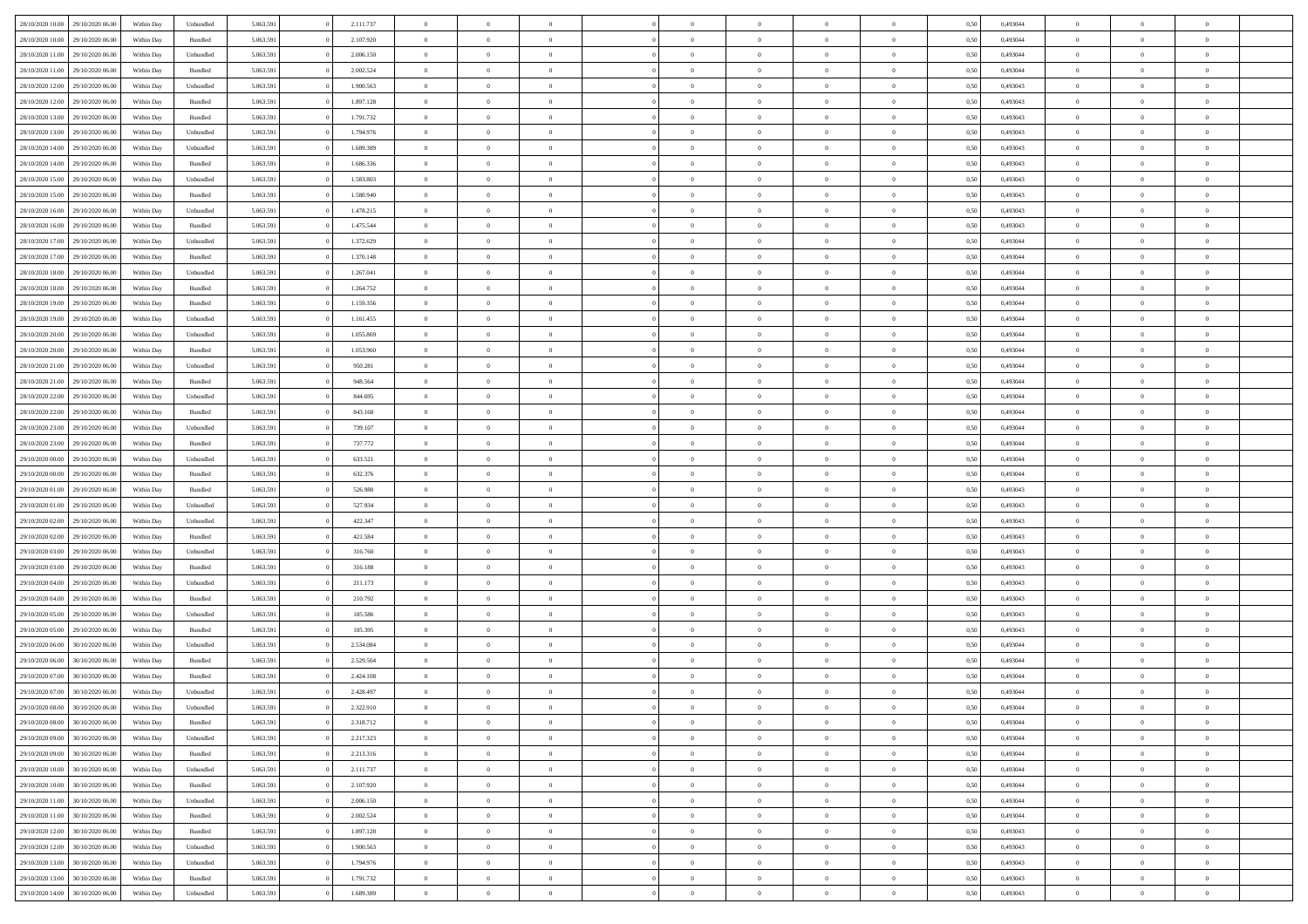| 29/10/2020 14:00                  | 30/10/2020 06:00 | Within Dav | Bundled            | 5.063.591 | 1.686.336 | $\overline{0}$ | $\Omega$       |                | $\Omega$       | $\Omega$       | $\Omega$       | $\theta$       | 0.50 | 0,493043 | $\theta$       | $\theta$       | $\theta$       |  |
|-----------------------------------|------------------|------------|--------------------|-----------|-----------|----------------|----------------|----------------|----------------|----------------|----------------|----------------|------|----------|----------------|----------------|----------------|--|
|                                   |                  |            |                    |           |           |                |                |                |                |                |                |                |      |          |                |                |                |  |
| 29/10/2020 15:00                  | 30/10/2020 06.00 | Within Day | Unbundled          | 5.063.591 | 1.583.803 | $\overline{0}$ | $\theta$       | $\overline{0}$ | $\overline{0}$ | $\bf{0}$       | $\overline{0}$ | $\overline{0}$ | 0,50 | 0,493043 | $\theta$       | $\overline{0}$ | $\overline{0}$ |  |
| 29/10/2020 15:00                  | 30/10/2020 06.00 | Within Day | Bundled            | 5.063.591 | 1.580.940 | $\overline{0}$ | $\overline{0}$ | $\overline{0}$ | $\bf{0}$       | $\bf{0}$       | $\bf{0}$       | $\bf{0}$       | 0,50 | 0,493043 | $\overline{0}$ | $\overline{0}$ | $\overline{0}$ |  |
| 29/10/2020 16:00                  | 30/10/2020 06:00 | Within Dav | Unbundled          | 5.063.591 | 1.478.215 | $\overline{0}$ | $\overline{0}$ | $\overline{0}$ | $\overline{0}$ | $\bf{0}$       | $\overline{0}$ | $\overline{0}$ | 0.50 | 0,493043 | $\theta$       | $\theta$       | $\overline{0}$ |  |
| 29/10/2020 16.00                  | 30/10/2020 06.00 | Within Day | Bundled            | 5.063.591 | 1.475.544 | $\overline{0}$ | $\theta$       | $\overline{0}$ | $\overline{0}$ | $\bf{0}$       | $\overline{0}$ | $\bf{0}$       | 0,50 | 0,493043 | $\theta$       | $\theta$       | $\overline{0}$ |  |
|                                   |                  |            |                    |           |           |                |                |                |                |                |                |                |      |          |                |                |                |  |
| 29/10/2020 17.00                  | 30/10/2020 06.00 | Within Day | Unbundled          | 5.063.591 | 1.372.629 | $\overline{0}$ | $\bf{0}$       | $\overline{0}$ | $\bf{0}$       | $\overline{0}$ | $\overline{0}$ | $\mathbf{0}$   | 0,50 | 0,493044 | $\overline{0}$ | $\overline{0}$ | $\bf{0}$       |  |
| 29/10/2020 17:00                  | 30/10/2020 06.00 | Within Dav | Bundled            | 5.063.591 | 1.370.148 | $\overline{0}$ | $\overline{0}$ | $\overline{0}$ | $\overline{0}$ | $\bf{0}$       | $\overline{0}$ | $\overline{0}$ | 0.50 | 0,493044 | $\theta$       | $\overline{0}$ | $\overline{0}$ |  |
| 29/10/2020 18:00                  | 30/10/2020 06.00 | Within Day | Bundled            | 5.063.591 | 1.264.752 | $\overline{0}$ | $\theta$       | $\overline{0}$ | $\overline{0}$ | $\bf{0}$       | $\overline{0}$ | $\bf{0}$       | 0,50 | 0,493044 | $\theta$       | $\theta$       | $\overline{0}$ |  |
| 29/10/2020 18:00                  | 30/10/2020 06.00 | Within Day | Unbundled          | 5.063.591 | 1.267.041 | $\overline{0}$ | $\overline{0}$ | $\overline{0}$ | $\bf{0}$       | $\bf{0}$       | $\bf{0}$       | $\bf{0}$       | 0,50 | 0,493044 | $\,0\,$        | $\overline{0}$ | $\overline{0}$ |  |
| 29/10/2020 19:00                  | 30/10/2020 06.00 | Within Dav | Unbundled          | 5.063.591 | 1.161.455 | $\overline{0}$ | $\overline{0}$ | $\overline{0}$ | $\overline{0}$ | $\overline{0}$ | $\overline{0}$ | $\overline{0}$ | 0.50 | 0,493044 | $\theta$       | $\overline{0}$ | $\overline{0}$ |  |
|                                   |                  |            |                    |           |           |                |                |                |                |                |                |                |      |          |                |                |                |  |
| 29/10/2020 19:00                  | 30/10/2020 06.00 | Within Day | Bundled            | 5.063.591 | 1.159.356 | $\overline{0}$ | $\theta$       | $\overline{0}$ | $\overline{0}$ | $\bf{0}$       | $\overline{0}$ | $\bf{0}$       | 0,50 | 0,493044 | $\,$ 0 $\,$    | $\theta$       | $\overline{0}$ |  |
| 29/10/2020 20.00                  | 30/10/2020 06.00 | Within Day | Unbundled          | 5.063.591 | 1.055.869 | $\overline{0}$ | $\overline{0}$ | $\overline{0}$ | $\bf{0}$       | $\bf{0}$       | $\bf{0}$       | $\bf{0}$       | 0,50 | 0,493044 | $\bf{0}$       | $\overline{0}$ | $\overline{0}$ |  |
| 29/10/2020 20:00                  | 30/10/2020 06:00 | Within Day | Bundled            | 5.063.591 | 1.053.960 | $\overline{0}$ | $\overline{0}$ | $\overline{0}$ | $\overline{0}$ | $\bf{0}$       | $\overline{0}$ | $\overline{0}$ | 0.50 | 0,493044 | $\theta$       | $\theta$       | $\overline{0}$ |  |
| 29/10/2020 21.00                  | 30/10/2020 06.00 | Within Day | Unbundled          | 5.063.591 | 950.281   | $\overline{0}$ | $\theta$       | $\overline{0}$ | $\overline{0}$ | $\bf{0}$       | $\overline{0}$ | $\bf{0}$       | 0,50 | 0,493044 | $\theta$       | $\theta$       | $\overline{0}$ |  |
|                                   | 30/10/2020 06.00 | Within Day | Bundled            | 5.063.591 | 948.564   | $\overline{0}$ | $\bf{0}$       | $\overline{0}$ | $\bf{0}$       | $\overline{0}$ | $\overline{0}$ | $\mathbf{0}$   | 0,50 | 0,493044 | $\bf{0}$       | $\overline{0}$ | $\bf{0}$       |  |
| 29/10/2020 21:00                  |                  |            |                    |           |           |                |                |                |                |                |                |                |      |          |                |                |                |  |
| 29/10/2020 22.00                  | 30/10/2020 06:00 | Within Dav | Unbundled          | 5.063.591 | 844.695   | $\overline{0}$ | $\overline{0}$ | $\overline{0}$ | $\overline{0}$ | $\overline{0}$ | $\overline{0}$ | $\overline{0}$ | 0.50 | 0,493044 | $\theta$       | $\overline{0}$ | $\overline{0}$ |  |
| 29/10/2020 22.00                  | 30/10/2020 06.00 | Within Day | Bundled            | 5.063.591 | 843.168   | $\overline{0}$ | $\theta$       | $\overline{0}$ | $\overline{0}$ | $\bf{0}$       | $\overline{0}$ | $\bf{0}$       | 0,50 | 0,493044 | $\theta$       | $\theta$       | $\overline{0}$ |  |
| 29/10/2020 23:00                  | 30/10/2020 06.00 | Within Day | Unbundled          | 5.063.591 | 739.107   | $\overline{0}$ | $\overline{0}$ | $\overline{0}$ | $\bf{0}$       | $\bf{0}$       | $\bf{0}$       | $\bf{0}$       | 0,50 | 0,493044 | $\,0\,$        | $\overline{0}$ | $\overline{0}$ |  |
| 29/10/2020 23:00                  | 30/10/2020 06.00 | Within Day | Bundled            | 5.063.591 | 737.772   | $\overline{0}$ | $\overline{0}$ | $\overline{0}$ | $\overline{0}$ | $\overline{0}$ | $\overline{0}$ | $\overline{0}$ | 0.50 | 0,493044 | $\theta$       | $\overline{0}$ | $\overline{0}$ |  |
| 30/10/2020 00:00                  | 30/10/2020 06.00 | Within Day | Bundled            | 5.063.591 | 632.376   | $\overline{0}$ | $\theta$       | $\overline{0}$ | $\overline{0}$ | $\bf{0}$       | $\overline{0}$ | $\bf{0}$       | 0,50 | 0,493044 | $\,$ 0 $\,$    | $\theta$       | $\overline{0}$ |  |
|                                   |                  |            |                    |           |           |                |                |                |                |                |                |                |      |          |                |                |                |  |
| 30/10/2020 00.00                  | 30/10/2020 06.00 | Within Day | Unbundled          | 5.063.591 | 633.521   | $\overline{0}$ | $\overline{0}$ | $\overline{0}$ | $\bf{0}$       | $\bf{0}$       | $\bf{0}$       | $\bf{0}$       | 0,50 | 0,493044 | $\bf{0}$       | $\overline{0}$ | $\overline{0}$ |  |
| 30/10/2020 01:00                  | 30/10/2020 06:00 | Within Day | Unbundled          | 5.063.591 | 527.934   | $\overline{0}$ | $\overline{0}$ | $\overline{0}$ | $\overline{0}$ | $\bf{0}$       | $\overline{0}$ | $\overline{0}$ | 0.50 | 0,493043 | $\theta$       | $\theta$       | $\overline{0}$ |  |
| 30/10/2020 01:00                  | 30/10/2020 06.00 | Within Day | Bundled            | 5.063.591 | 526.980   | $\overline{0}$ | $\theta$       | $\overline{0}$ | $\overline{0}$ | $\bf{0}$       | $\overline{0}$ | $\bf{0}$       | 0,50 | 0,493043 | $\theta$       | $\overline{0}$ | $\overline{0}$ |  |
| 30/10/2020 02.00                  | 30/10/2020 06.00 | Within Day | Unbundled          | 5.063.591 | 422.347   | $\overline{0}$ | $\bf{0}$       | $\overline{0}$ | $\bf{0}$       | $\overline{0}$ | $\overline{0}$ | $\mathbf{0}$   | 0,50 | 0,493043 | $\bf{0}$       | $\overline{0}$ | $\bf{0}$       |  |
| 30/10/2020 02.00                  | 30/10/2020 06.00 | Within Dav | Bundled            | 5.063.591 | 421.584   | $\overline{0}$ | $\overline{0}$ | $\overline{0}$ | $\overline{0}$ | $\overline{0}$ | $\overline{0}$ | $\overline{0}$ | 0.50 | 0,493043 | $\theta$       | $\overline{0}$ | $\overline{0}$ |  |
|                                   |                  |            |                    |           |           |                |                |                |                |                |                |                |      |          |                |                |                |  |
| 30/10/2020 03:00                  | 30/10/2020 06.00 | Within Day | Unbundled          | 5.063.591 | 316.760   | $\overline{0}$ | $\theta$       | $\overline{0}$ | $\overline{0}$ | $\bf{0}$       | $\overline{0}$ | $\bf{0}$       | 0,50 | 0,493043 | $\theta$       | $\theta$       | $\overline{0}$ |  |
| 30/10/2020 03:00                  | 30/10/2020 06.00 | Within Day | Bundled            | 5.063.591 | 316.188   | $\overline{0}$ | $\overline{0}$ | $\overline{0}$ | $\overline{0}$ | $\bf{0}$       | $\overline{0}$ | $\bf{0}$       | 0,50 | 0,493043 | $\,0\,$        | $\overline{0}$ | $\overline{0}$ |  |
| 30/10/2020 04:00                  | 30/10/2020 06.00 | Within Day | Unbundled          | 5.063.591 | 211.173   | $\overline{0}$ | $\overline{0}$ | $\overline{0}$ | $\overline{0}$ | $\overline{0}$ | $\overline{0}$ | $\overline{0}$ | 0.50 | 0,493043 | $\theta$       | $\overline{0}$ | $\overline{0}$ |  |
| 30/10/2020 04:00                  | 30/10/2020 06.00 | Within Day | Bundled            | 5.063.591 | 210.792   | $\overline{0}$ | $\theta$       | $\overline{0}$ | $\overline{0}$ | $\bf{0}$       | $\overline{0}$ | $\bf{0}$       | 0,50 | 0,493043 | $\,$ 0 $\,$    | $\overline{0}$ | $\overline{0}$ |  |
| 30/10/2020 05:00                  | 30/10/2020 06.00 | Within Day | Unbundled          | 5.063.591 | 105.586   | $\overline{0}$ | $\overline{0}$ | $\overline{0}$ | $\overline{0}$ | $\bf{0}$       | $\overline{0}$ | $\bf{0}$       | 0,50 | 0,493043 | $\overline{0}$ | $\overline{0}$ | $\overline{0}$ |  |
| 30/10/2020 05.00                  | 30/10/2020 06.00 | Within Day | Bundled            | 5.063.591 | 105.395   | $\overline{0}$ | $\Omega$       | $\Omega$       | $\Omega$       | $\Omega$       | $\Omega$       | $\overline{0}$ | 0,50 | 0,493043 | $\,0\,$        | $\theta$       | $\theta$       |  |
|                                   |                  |            |                    |           |           | $\overline{0}$ | $\theta$       |                |                |                |                |                |      |          | $\theta$       |                |                |  |
| 30/10/2020 06.00                  | 31/10/2020 06.00 | Within Day | Bundled            | 5.063.591 | 2.529.504 |                |                | $\overline{0}$ | $\overline{0}$ | $\bf{0}$       | $\overline{0}$ | $\bf{0}$       | 0,50 | 0,493044 |                | $\theta$       | $\overline{0}$ |  |
| 30/10/2020 06.00                  | 31/10/2020 06.00 | Within Day | Unbundled          | 5.063.591 | 2.534.084 | $\overline{0}$ | $\overline{0}$ | $\overline{0}$ | $\overline{0}$ | $\bf{0}$       | $\overline{0}$ | $\mathbf{0}$   | 0,50 | 0,493044 | $\overline{0}$ | $\overline{0}$ | $\bf{0}$       |  |
| 30/10/2020 07.00                  | 31/10/2020 06.00 | Within Day | Unbundled          | 5.063.591 | 2.428.497 | $\overline{0}$ | $\Omega$       | $\Omega$       | $\Omega$       | $\bf{0}$       | $\overline{0}$ | $\overline{0}$ | 0.50 | 0,493044 | $\theta$       | $\theta$       | $\theta$       |  |
| 30/10/2020 07.00                  | 31/10/2020 06.00 | Within Day | Bundled            | 5.063.591 | 2.424.108 | $\overline{0}$ | $\theta$       | $\overline{0}$ | $\overline{0}$ | $\bf{0}$       | $\overline{0}$ | $\bf{0}$       | 0,50 | 0,493044 | $\,$ 0 $\,$    | $\theta$       | $\overline{0}$ |  |
| 30/10/2020 08:00                  | 31/10/2020 06.00 | Within Day | Unbundled          | 5.063.591 | 2.322.910 | $\overline{0}$ | $\overline{0}$ | $\overline{0}$ | $\overline{0}$ | $\bf{0}$       | $\overline{0}$ | $\bf{0}$       | 0,50 | 0,493044 | $\,0\,$        | $\overline{0}$ | $\overline{0}$ |  |
| 30/10/2020 08:00                  | 31/10/2020 06:00 |            | Bundled            | 5.063.591 | 2.318.712 | $\overline{0}$ | $\Omega$       | $\Omega$       | $\Omega$       | $\Omega$       | $\theta$       | $\overline{0}$ | 0.50 | 0,493044 | $\theta$       | $\theta$       | $\theta$       |  |
|                                   |                  | Within Day |                    |           |           |                |                |                |                |                |                |                |      |          |                |                |                |  |
| 30/10/2020 09:00                  | 31/10/2020 06.00 | Within Day | Unbundled          | 5.063.591 | 2.217.323 | $\overline{0}$ | $\theta$       | $\overline{0}$ | $\overline{0}$ | $\bf{0}$       | $\overline{0}$ | $\bf{0}$       | 0,50 | 0,493044 | $\,$ 0 $\,$    | $\overline{0}$ | $\overline{0}$ |  |
| 30/10/2020 09:00                  | 31/10/2020 06.00 | Within Day | Bundled            | 5.063.591 | 2.213.316 | $\overline{0}$ | $\overline{0}$ | $\overline{0}$ | $\overline{0}$ | $\bf{0}$       | $\overline{0}$ | $\bf{0}$       | 0,50 | 0,493044 | $\overline{0}$ | $\overline{0}$ | $\overline{0}$ |  |
| 30/10/2020 10:00                  | 31/10/2020 06.00 | Within Day | Unbundled          | 5.063.591 | 2.111.737 | $\overline{0}$ | $\Omega$       | $\Omega$       | $\Omega$       | $\Omega$       | $\overline{0}$ | $\overline{0}$ | 0.50 | 0,493044 | $\,0\,$        | $\theta$       | $\theta$       |  |
| 30/10/2020 10:00                  | 31/10/2020 06.00 | Within Day | Bundled            | 5.063.591 | 2.107.920 | $\overline{0}$ | $\theta$       | $\overline{0}$ | $\overline{0}$ | $\bf{0}$       | $\overline{0}$ | $\bf{0}$       | 0,50 | 0,493044 | $\,$ 0 $\,$    | $\overline{0}$ | $\overline{0}$ |  |
| 30/10/2020 11:00                  | 31/10/2020 06.00 | Within Day | Unbundled          | 5.063.591 | 2.006.150 | $\overline{0}$ | $\overline{0}$ | $\overline{0}$ | $\bf{0}$       | $\bf{0}$       | $\bf{0}$       | $\mathbf{0}$   | 0,50 | 0,493044 | $\overline{0}$ | $\overline{0}$ | $\bf{0}$       |  |
|                                   | 31/10/2020 06.00 |            |                    |           | 2.002.524 | $\overline{0}$ | $\Omega$       | $\Omega$       | $\Omega$       | $\Omega$       | $\Omega$       | $\overline{0}$ | 0.50 | 0.493044 | $\theta$       | $\theta$       | $\theta$       |  |
| 30/10/2020 11:00                  |                  | Within Day | Bundled            | 5.063.591 |           |                |                |                |                |                |                |                |      |          |                |                |                |  |
| 30/10/2020 12:00                  | 31/10/2020 06.00 | Within Day | Bundled            | 5.063.591 | 1.897.128 | $\overline{0}$ | $\,$ 0 $\,$    | $\overline{0}$ | $\bf{0}$       | $\,$ 0         | $\bf{0}$       | $\bf{0}$       | 0,50 | 0,493043 | $\,0\,$        | $\overline{0}$ | $\overline{0}$ |  |
| 30/10/2020 12:00 31/10/2020 06:00 |                  | Within Day | Unbundled          | 5.063.591 | 1.900.563 | $\bf{0}$       | $\bf{0}$       |                |                |                |                |                | 0,50 | 0,493043 | $\bf{0}$       | $\overline{0}$ |                |  |
| 30/10/2020 13:00                  | 31/10/2020 06:00 | Within Day | Unbundled          | 5.063.591 | 1.794.976 | $\overline{0}$ | $\Omega$       | $\overline{0}$ | $\Omega$       | $\theta$       | $\overline{0}$ | $\overline{0}$ | 0.50 | 0.493043 | $\theta$       | $\theta$       | $\theta$       |  |
| 30/10/2020 13:00                  | 31/10/2020 06.00 | Within Day | Bundled            | 5.063.591 | 1.791.732 | $\overline{0}$ | $\,$ 0         | $\overline{0}$ | $\bf{0}$       | $\,$ 0 $\,$    | $\overline{0}$ | $\mathbf{0}$   | 0,50 | 0,493043 | $\,$ 0 $\,$    | $\,$ 0 $\,$    | $\,$ 0         |  |
| 30/10/2020 14:00                  | 31/10/2020 06.00 | Within Day | Unbundled          | 5.063.591 | 1.689.389 | $\overline{0}$ | $\overline{0}$ | $\overline{0}$ | $\overline{0}$ | $\overline{0}$ | $\overline{0}$ | $\mathbf{0}$   | 0,50 | 0,493043 | $\overline{0}$ | $\bf{0}$       | $\bf{0}$       |  |
|                                   |                  |            |                    |           |           |                | $\overline{0}$ |                | $\Omega$       | $\overline{0}$ | $\overline{0}$ |                |      |          |                | $\theta$       | $\overline{0}$ |  |
| 30/10/2020 14:00                  | 31/10/2020 06.00 | Within Day | $\mathbf B$ undled | 5.063.591 | 1.686.336 | $\overline{0}$ |                | $\overline{0}$ |                |                |                | $\bf{0}$       | 0,50 | 0,493043 | $\overline{0}$ |                |                |  |
| 30/10/2020 15:00                  | 31/10/2020 06.00 | Within Day | Unbundled          | 5.063.591 | 1.583.803 | $\overline{0}$ | $\,$ 0         | $\overline{0}$ | $\overline{0}$ | $\,$ 0 $\,$    | $\overline{0}$ | $\mathbf{0}$   | 0,50 | 0,493043 | $\,$ 0 $\,$    | $\overline{0}$ | $\overline{0}$ |  |
| 30/10/2020 15.00                  | 31/10/2020 06.00 | Within Day | Bundled            | 5.063.591 | 1.580.940 | $\overline{0}$ | $\overline{0}$ | $\overline{0}$ | $\overline{0}$ | $\overline{0}$ | $\overline{0}$ | $\mathbf{0}$   | 0,50 | 0,493043 | $\overline{0}$ | $\overline{0}$ | $\bf{0}$       |  |
| 30/10/2020 16:00                  | 31/10/2020 06.00 | Within Day | Unbundled          | 5.063.591 | 1.478.215 | $\overline{0}$ | $\overline{0}$ | $\overline{0}$ | $\Omega$       | $\overline{0}$ | $\overline{0}$ | $\bf{0}$       | 0.50 | 0,493043 | $\overline{0}$ | $\theta$       | $\overline{0}$ |  |
| 30/10/2020 16:00                  | 31/10/2020 06.00 | Within Day | Bundled            | 5.063.591 | 1.475.544 | $\overline{0}$ | $\,$ 0         | $\overline{0}$ | $\bf{0}$       | $\bf{0}$       | $\bf{0}$       | $\bf{0}$       | 0,50 | 0,493043 | $\,$ 0 $\,$    | $\overline{0}$ | $\overline{0}$ |  |
| 30/10/2020 17.00                  | 31/10/2020 06.00 | Within Day | Unbundled          | 5.063.591 | 1.372.629 | $\overline{0}$ | $\bf{0}$       | $\overline{0}$ | $\overline{0}$ | $\overline{0}$ | $\overline{0}$ | $\mathbf{0}$   | 0,50 | 0,493044 | $\overline{0}$ | $\overline{0}$ | $\bf{0}$       |  |
|                                   |                  |            |                    |           |           |                |                |                |                |                |                |                |      |          |                |                |                |  |
| 30/10/2020 17:00                  | 31/10/2020 06.00 | Within Day | Bundled            | 5.063.591 | 1.370.148 | $\overline{0}$ | $\overline{0}$ | $\overline{0}$ | $\Omega$       | $\overline{0}$ | $\overline{0}$ | $\bf{0}$       | 0.50 | 0,493044 | $\overline{0}$ | $\theta$       | $\overline{0}$ |  |
| 30/10/2020 18:00                  | 31/10/2020 06.00 | Within Day | Bundled            | 5.063.591 | 1.264.752 | $\overline{0}$ | $\bf{0}$       | $\overline{0}$ | $\overline{0}$ | $\bf{0}$       | $\bf{0}$       | $\mathbf{0}$   | 0,50 | 0,493044 | $\,$ 0 $\,$    | $\,$ 0 $\,$    | $\bf{0}$       |  |
| 30/10/2020 18:00                  | 31/10/2020 06.00 | Within Day | Unbundled          | 5.063.591 | 1.267.041 | $\overline{0}$ | $\overline{0}$ | $\overline{0}$ | $\overline{0}$ | $\bf{0}$       | $\bf{0}$       | $\mathbf{0}$   | 0,50 | 0,493044 | $\overline{0}$ | $\bf{0}$       | $\bf{0}$       |  |